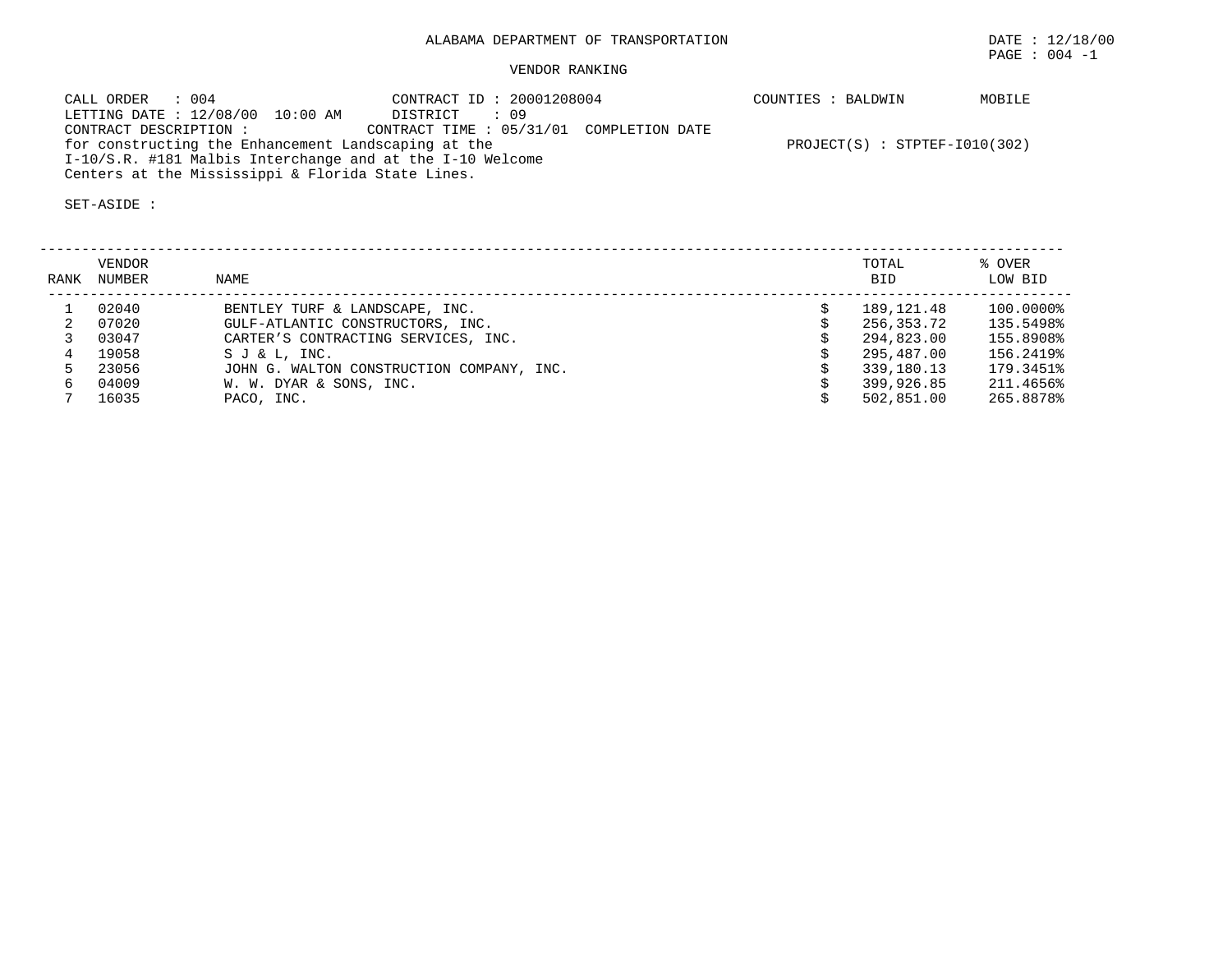| $\cap$<br>004<br>$\sim$ $ -$<br>CALL<br>UKDER                | 208004<br>$\cap$ ת סידי<br>20001 | COUNTIES<br>LDWIN<br>RД | MOBILE |
|--------------------------------------------------------------|----------------------------------|-------------------------|--------|
| 12/08<br>/00<br>10:00<br>ΑM<br>LETTING<br>DATE<br>— <i>—</i> | ΩQ<br>חת פידי את ה<br>U :        |                         |        |

|                                         |                |      | $1$ ) 02040 |          | (2) 07020                  |          | 3 ) 03047                                                                               |          |
|-----------------------------------------|----------------|------|-------------|----------|----------------------------|----------|-----------------------------------------------------------------------------------------|----------|
|                                         |                |      |             |          |                            |          | BENTLEY TURF & LANDSCAPE, I  GULF-ATLANTIC CONSTRUCTORS,  CARTER'S CONTRACTING SERVICES |          |
| LINE NO / ITEM CODE / ALT               |                |      |             |          |                            |          |                                                                                         |          |
| ITEM DESCRIPTION                        | QUANTITY       |      | UNIT PRICE  |          | AMOUNT   UNIT PRICE AMOUNT |          | UNIT PRICE                                                                              | AMOUNT   |
|                                         |                |      |             |          |                            |          |                                                                                         |          |
| SECTION 0001 TOTAL                      |                |      |             |          |                            |          |                                                                                         |          |
|                                         |                |      |             |          |                            |          |                                                                                         |          |
| 0010 600A000                            |                | LUMP | 16000.00000 | 16000.00 | 25000.00000                | 25000.00 | 18179.00000                                                                             | 18179.00 |
| Mobilization                            |                |      |             |          |                            |          |                                                                                         |          |
| 0020 660C032                            | 87.000 EACH    |      | 15.00000    | 1305.00  | 20.00000                   | 1740.00  | 21,00000                                                                                | 1827.00  |
| Shrubs, Cortaderia Selloana (Pampus     |                |      |             |          |                            |          |                                                                                         |          |
|                                         |                |      |             |          |                            |          |                                                                                         |          |
| Grass)                                  |                |      |             |          |                            |          |                                                                                         |          |
| 0030 660C060                            | 2920.000 EACH  |      | 15,00000    | 43800.00 | 21,00000                   | 61320.00 | 22.00000                                                                                | 64240.00 |
| Shrubs, Juniperus Chinensis             |                |      |             |          |                            |          |                                                                                         |          |
| 'Pfitzeriana Compacta' (Nick's Compact  |                |      |             |          |                            |          |                                                                                         |          |
| Juniper)                                |                |      |             |          |                            |          |                                                                                         |          |
| 0040 660C128                            | 836.000 EACH   |      | 15.00000    | 12540.00 | 20.00000                   | 16720.00 | 20.00000                                                                                | 16720.00 |
| Shrubs, Juniperus Pfitzeriana 'Sea      |                |      |             |          |                            |          |                                                                                         |          |
| Green' ('Sea Green' Juniper)            |                |      |             |          |                            |          |                                                                                         |          |
| 0050 660C145<br>717.000 EACH            |                |      | 15.00000    | 10755.00 | 20.00000                   | 14340.00 | 22.00000                                                                                | 15774.00 |
| Shrubs, Nerium Oleander 'Hardy Red'     |                |      |             |          |                            |          |                                                                                         |          |
| (Hardy Red Oleander)                    |                |      |             |          |                            |          |                                                                                         |          |
| 0060 660C155                            | 38.000 EACH    |      | 15,00000    | 570.00   | 20.00000                   | 760.00   | 32,00000                                                                                | 1216.00  |
| Shrubs, Pennisetum Alopecuroides        |                |      |             |          |                            |          |                                                                                         |          |
| 'Hamelin' (Fountain Grass)              |                |      |             |          |                            |          |                                                                                         |          |
| 0070 660D078                            | 64.000 EACH    |      | 140.00000   | 8960.00  | 195.00000                  | 12480.00 | 390.00000                                                                               | 24960.00 |
| Trees, Pinus Thunbergii (Japanese Black |                |      |             |          |                            |          |                                                                                         |          |
| Pine)                                   |                |      |             |          |                            |          |                                                                                         |          |
|                                         |                |      |             |          |                            |          |                                                                                         |          |
| 0080 660D094                            | 40.000 EACH    |      | 210.00000   | 8400.00  | 350.00000                  | 14000.00 | 490.00000                                                                               | 19600.00 |
| Trees, Quercus Phellos (Willow Oak)     |                |      |             |          |                            |          |                                                                                         |          |
| 0090 660D152                            | 35.000 EACH    |      | 200.00000   | 7000.00  | 175.00000                  | 6125.00  | 260.00000                                                                               | 9100.00  |
| Trees, Lagerstroemia Indica X Fauriei   |                |      |             |          |                            |          |                                                                                         |          |
| 'Natchez' (Natchez Crapemyrtle)         |                |      |             |          |                            |          |                                                                                         |          |
| 0100 660D180                            | 44.000 EACH    |      | 200.00000   | 8800.00  | 225.00000                  | 9900.00  | 390.00000                                                                               | 17160.00 |
| Trees, Magnolia Grandiflora 'Little     |                |      |             |          |                            |          |                                                                                         |          |
| Gem' (Little Gem Magnolia)              |                |      |             |          |                            |          |                                                                                         |          |
| 0110 660H000                            | 561600.000 GAL |      | 0.08000     | 44928.00 | 0.08000                    | 44928.00 | 0.03000                                                                                 | 16848.00 |
| Water                                   |                |      |             |          |                            |          |                                                                                         |          |
| 0120 6601000                            |                | LUMP | 18000.00000 | 18000.00 | 18000.00000                | 18000.00 | 12000.00000                                                                             | 12000.00 |
| Post Planting Care                      |                |      |             |          |                            |          |                                                                                         |          |
| 0130 665F000                            | 150.000 EACH   |      | 1,00000     | 150.00   | 5.00000                    | 750.00   | 4.50000                                                                                 | 675.00   |
| Hay Bales                               |                |      |             |          |                            |          |                                                                                         |          |
| 0140 665J000                            | 3600.000 LF    |      | 1.50000     | 5400.00  | 2.50000                    | 9000.00  | 3.00000                                                                                 | 10800.00 |
| Silt Fence, Type A                      |                |      |             |          |                            |          |                                                                                         |          |
|                                         |                |      |             |          |                            |          |                                                                                         |          |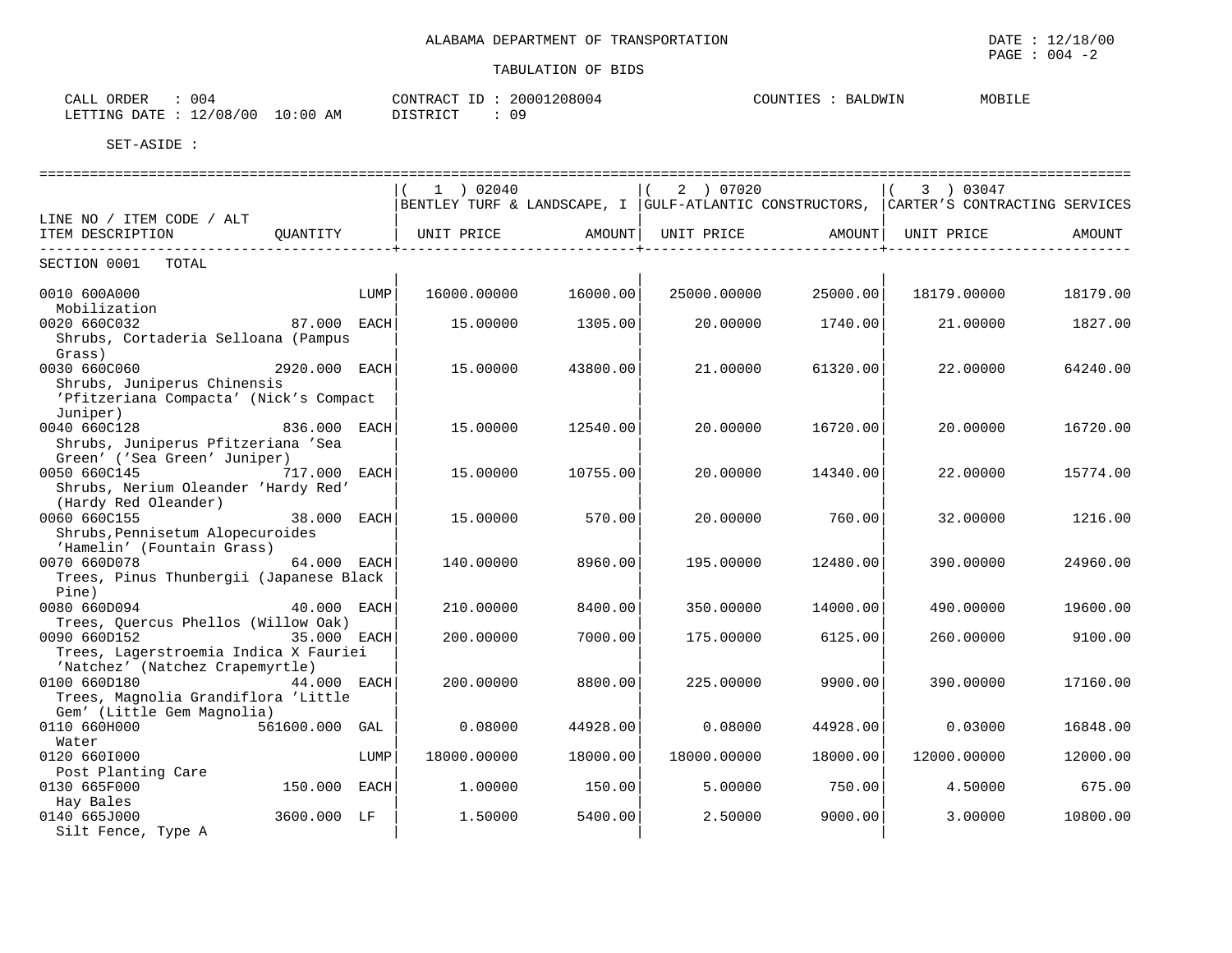| 004<br>CALL ORDER                     | CONTRACT ID: 20001208004 | COUNTIES : BALDWIN | MOBILE |
|---------------------------------------|--------------------------|--------------------|--------|
| $10:00$ AM<br>LETTING DATE : 12/08/00 | 09<br>DISTRICT           |                    |        |

|                                        |              |      | $1$ ) 02040                 |              |                             |             | 3 ) 03047                     |            |
|----------------------------------------|--------------|------|-----------------------------|--------------|-----------------------------|-------------|-------------------------------|------------|
| LINE NO / ITEM CODE / ALT              |              |      | BENTLEY TURF & LANDSCAPE, I |              | GULF-ATLANTIC CONSTRUCTORS, |             | CARTER'S CONTRACTING SERVICES |            |
| ITEM DESCRIPTION                       | OUANTITY     |      | UNIT PRICE                  | AMOUNT       | UNIT PRICE                  | AMOUNT      | UNIT PRICE                    | AMOUNT     |
| 0150 740B000                           | 528.000      | SOFT | 0.16000                     | 84.48        | 0.85000                     | 448.80      | 15,00000                      | 7920.00    |
| Construction Signs<br>0160 740C000     | 32.000       | SOFT | 16.00000                    | 512.00       | 14.06000                    | 449.92      | 22,00000                      | 704.00     |
| Special Construction Signs             |              |      |                             |              |                             |             |                               |            |
| 0165 740D000                           | 150.000      | EACH | 0.70000                     | 105.00       | 45.00000                    | 6750.00     | 110,00000                     | 16500.00   |
| Channelizing Drums                     |              |      |                             |              |                             |             |                               |            |
| 0170 740E000                           | 300.000      | EACH | 6.00000                     | 1800.00      | 13.14000                    | 3942.00     | 17.00000                      | 5100.00    |
| Cones (36 Inches High)                 |              |      |                             |              |                             |             |                               |            |
| 0180 740M000<br>Weight For Cone        | 300.000 EACH |      | 0.00000                     | 0.00         | 9.00000                     | 2700.00     | 15.00000                      | 4500.00    |
| 0190 741C010                           | 3.000 EACH   |      | 4.00000                     | 12.00        | 1500.00000                  | 4500.00     | 9000.00000                    | 27000.00   |
| Portable Sequential Arrow And Chevron  |              |      |                             |              |                             |             |                               |            |
| Sign Unit                              |              |      |                             |              |                             |             |                               |            |
| 0200 998A000                           |              | LUMP | 0.00000                     | 0.00         | 2500.00000                  | 2500.00     | 4000.00000                    | 4000.00    |
| Construction Fuel (Maximum Bid Limited |              |      |                             |              |                             |             |                               |            |
| To $$7,500.00)$                        |              |      |                             |              |                             |             |                               |            |
| SECTION TOTALS                         |              |      | \$                          | 189, 121. 48 | \$                          | 256, 353.72 | \$                            | 294,823.00 |
| CONTRACT TOTALS                        |              |      | Ŝ.                          | 189, 121. 48 | \$                          | 256, 353.72 | Ŝ.                            | 294,823.00 |
|                                        |              |      |                             |              |                             |             |                               |            |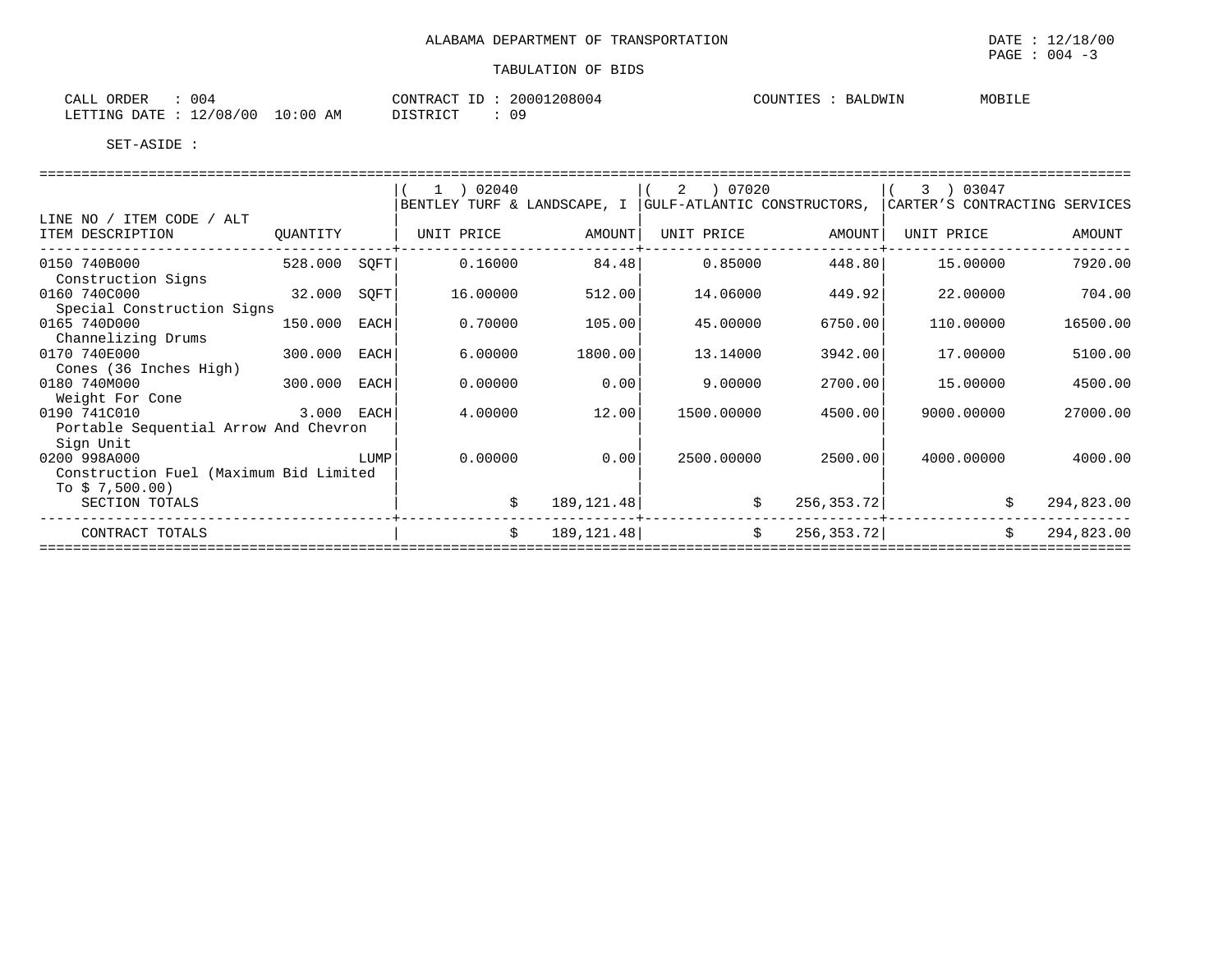| . .<br>ORDER<br>$\neg$ $\Delta$ .<br>004<br>ட⊶ப⊥              | CONTR.<br>2000<br>$\sim$<br>ו גו שי<br>$+1$ | COUNT<br><b>44</b><br>上凸石 | MOBILE |
|---------------------------------------------------------------|---------------------------------------------|---------------------------|--------|
| LETTING<br>00 /<br>$\cdot$ :00<br>ΆM<br>08 '<br>١Δ<br>$+$ $-$ | DISTRICT<br>Ω9                              |                           |        |

|                                                                   |                |      | 4 ) 19058                          |          | 5 ) 23056   |          | $6$ ) 04009                                           |          |
|-------------------------------------------------------------------|----------------|------|------------------------------------|----------|-------------|----------|-------------------------------------------------------|----------|
|                                                                   |                |      | $ S \text{ J} \& \text{ L}$ , INC. |          |             |          | JOHN G. WALTON CONSTRUCTION   W. W. DYAR & SONS, INC. |          |
| LINE NO / ITEM CODE / ALT                                         |                |      |                                    |          |             |          |                                                       |          |
| ITEM DESCRIPTION                                                  | QUANTITY       |      | UNIT PRICE AMOUNT  UNIT PRICE      |          |             |          | AMOUNT   UNIT PRICE                                   | AMOUNT   |
| SECTION 0001 TOTAL                                                |                |      |                                    |          |             |          |                                                       |          |
|                                                                   |                |      |                                    |          |             |          |                                                       |          |
| 0010 600A000                                                      |                | LUMP | 13500.00000                        | 13500.00 | 71206.00000 | 71206.00 | 26000.00000                                           | 26000.00 |
| Mobilization                                                      |                |      |                                    |          |             |          |                                                       |          |
| 0020 660C032                                                      | 87.000 EACH    |      | 20.00000                           | 1740.00  | 15.57000    | 1354.59  | 26.20000                                              | 2279.40  |
| Shrubs, Cortaderia Selloana (Pampus                               |                |      |                                    |          |             |          |                                                       |          |
| Grass)                                                            |                |      |                                    |          |             |          |                                                       |          |
| 0030 660C060                                                      | 2920.000 EACH  |      | 20,00000                           | 58400.00 | 15.57000    | 45464.40 | 24.40000                                              | 71248.00 |
| Shrubs, Juniperus Chinensis                                       |                |      |                                    |          |             |          |                                                       |          |
| 'Pfitzeriana Compacta' (Nick's Compact                            |                |      |                                    |          |             |          |                                                       |          |
| Juniper)                                                          |                |      |                                    |          |             |          |                                                       |          |
| 0040 660C128                                                      | 836.000 EACH   |      | 20.00000                           | 16720.00 | 15.57000    | 13016.52 | 24.35000                                              | 20356.60 |
| Shrubs, Juniperus Pfitzeriana 'Sea                                |                |      |                                    |          |             |          |                                                       |          |
| Green' ('Sea Green' Juniper)                                      |                |      |                                    |          |             |          |                                                       |          |
| 0050 660C145<br>717.000 EACH                                      |                |      | 20.00000                           | 14340.00 | 40.96000    | 29368.32 | 27.85000                                              | 19968.45 |
| Shrubs, Nerium Oleander 'Hardy Red'                               |                |      |                                    |          |             |          |                                                       |          |
| (Hardy Red Oleander)                                              |                |      |                                    |          |             |          |                                                       |          |
| 0060 660C155                                                      | 38.000 EACH    |      | 22.50000                           | 855.00   | 22.15000    | 841.70   | 26.80000                                              | 1018.40  |
| Shrubs, Pennisetum Alopecuroides                                  |                |      |                                    |          |             |          |                                                       |          |
| 'Hamelin' (Fountain Grass)                                        |                |      |                                    |          |             |          |                                                       |          |
| 0070 660D078                                                      | 64.000 EACH    |      | 300.00000                          | 19200.00 | 326.11000   | 20871.04 | 500.00000                                             | 32000.00 |
| Trees, Pinus Thunbergii (Japanese Black                           |                |      |                                    |          |             |          |                                                       |          |
| Pine)                                                             |                |      |                                    |          |             |          |                                                       |          |
| 0080 660D094                                                      | 40.000 EACH    |      | 400.00000                          | 16000.00 | 353.93000   | 14157.20 | 262.00000                                             | 10480.00 |
| Trees, Quercus Phellos (Willow Oak)                               |                |      |                                    |          |             |          |                                                       |          |
| 0090 660D152                                                      | 35.000 EACH    |      | 200.00000                          | 7000.00  | 231.50000   | 8102.50  | 576.00000                                             | 20160.00 |
| Trees, Lagerstroemia Indica X Fauriei                             |                |      |                                    |          |             |          |                                                       |          |
| 'Natchez' (Natchez Crapemyrtle)<br>0100 660D180                   |                |      |                                    | 14300.00 |             |          |                                                       |          |
|                                                                   | 44.000 EACH    |      | 325.00000                          |          | 342.80000   | 15083.20 | 419,00000                                             | 18436.00 |
| Trees, Magnolia Grandiflora 'Little<br>Gem' (Little Gem Magnolia) |                |      |                                    |          |             |          |                                                       |          |
| 0110 660H000                                                      | 561600.000 GAL |      | 0.08000                            | 44928.00 | 0.09000     | 50544.00 | 0.17000                                               | 95472.00 |
|                                                                   |                |      |                                    |          |             |          |                                                       |          |
| Water<br>0120 6601000                                             |                | LUMP | 28500.00000                        | 28500.00 | 26423.00000 | 26423.00 | 21000.00000                                           | 21000.00 |
| Post Planting Care                                                |                |      |                                    |          |             |          |                                                       |          |
| 0130 665F000                                                      | 150.000 EACH   |      | 6.50000                            | 975.00   | 6.12000     | 918.00   | 6.00000                                               | 900.00   |
| Hay Bales                                                         |                |      |                                    |          |             |          |                                                       |          |
| 0140 665J000                                                      | 3600.000 LF    |      | 4.00000                            | 14400.00 | 2.50000     | 9000.00  | 5.00000                                               | 18000.00 |
| Silt Fence, Type A                                                |                |      |                                    |          |             |          |                                                       |          |
|                                                                   |                |      |                                    |          |             |          |                                                       |          |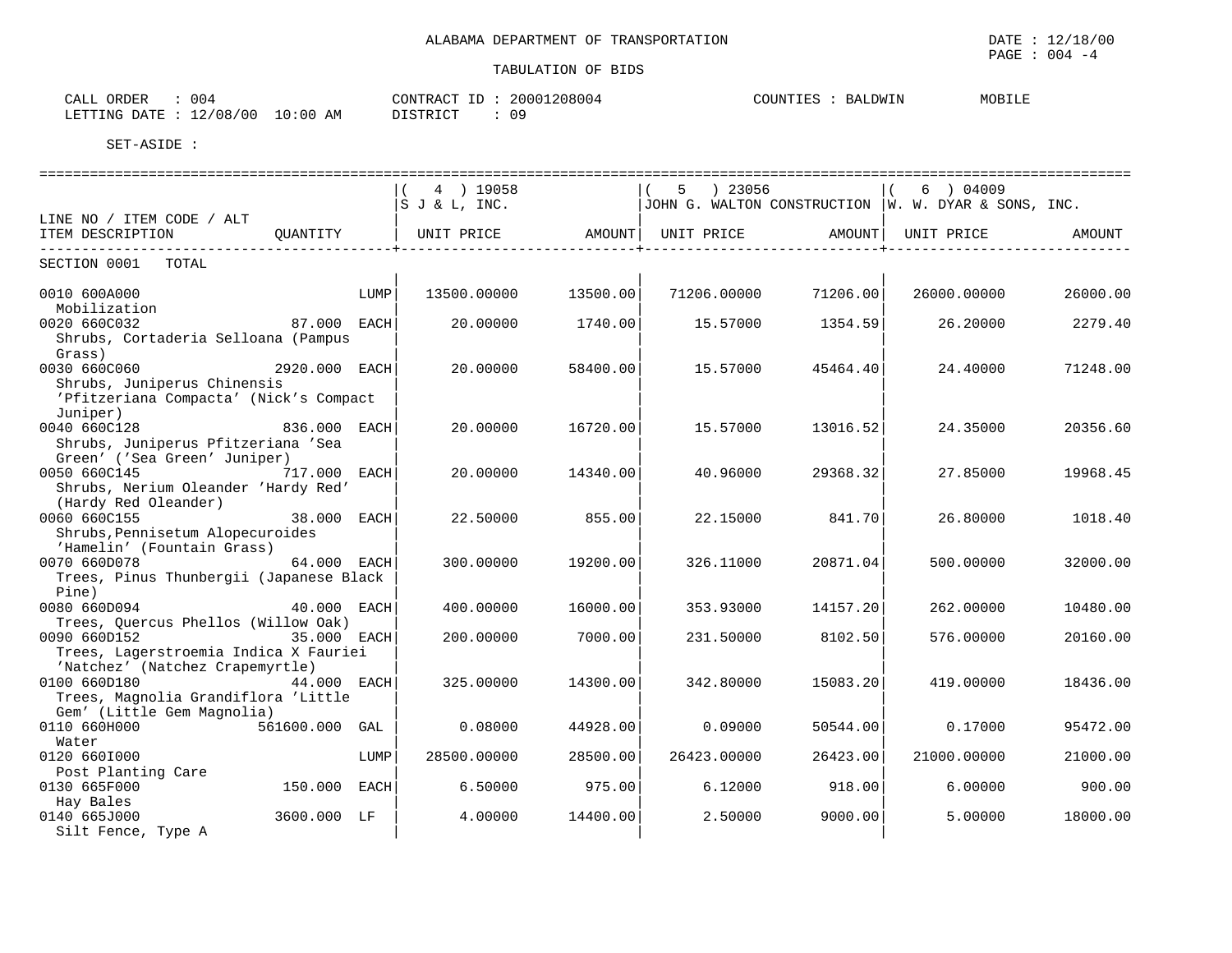| CALL ORDER<br>004                |          | CONTRACT ID: 20001208004 | COUNTIES<br>BALDWIN | MOBILE |
|----------------------------------|----------|--------------------------|---------------------|--------|
| LETTING DATE : 12/08/00 10:00 AM | DISTRICT | 09                       |                     |        |

|                                        |            |      | 4 ) 19058     |             | ) 23056<br>5                |             | $(6)$ 04009             |            |
|----------------------------------------|------------|------|---------------|-------------|-----------------------------|-------------|-------------------------|------------|
|                                        |            |      | S J & L, INC. |             | JOHN G. WALTON CONSTRUCTION |             | W. W. DYAR & SONS, INC. |            |
| LINE NO / ITEM CODE / ALT              |            |      |               |             |                             |             |                         |            |
| ITEM DESCRIPTION                       | OUANTITY   |      | UNIT PRICE    | AMOUNT      | UNIT PRICE                  | AMOUNT      | UNIT PRICE              | AMOUNT     |
| 0150 740B000<br>Construction Signs     | 528.000    | SOFT | 18.50000      | 9768.00     | 14.99000                    | 7914.72     | 14,00000                | 7392.00    |
| 0160 740C000                           | 32.000     | SOFT | 23.00000      | 736.00      | 15.42000                    | 493.44      | 38.00000                | 1216.00    |
| Special Construction Signs             |            |      |               |             |                             |             |                         |            |
| 0165 740D000                           | 150.000    | EACH | 55.00000      | 8250.00     | 45.15000                    | 6772.50     | 40.00000                | 6000.00    |
| Channelizing Drums                     |            |      |               |             |                             |             |                         |            |
| 0170 740E000                           | 300.000    | EACH | 19.50000      | 5850.00     | 12.77000                    | 3831.00     | 20.00000                | 6000.00    |
| Cones (36 Inches High)                 |            |      |               |             |                             |             |                         |            |
| 0180 740M000                           | 300.000    | EACH | 14.75000      | 4425.00     | 8.06000                     | 2418.00     | 10,00000                | 3000.00    |
| Weight For Cone                        |            |      |               |             |                             |             |                         |            |
| 0190 741C010                           | 3.000 EACH |      | 4500.00000    | 13500.00    | 1300.00000                  | 3900.00     | 4000.00000              | 12000.00   |
| Portable Sequential Arrow And Chevron  |            |      |               |             |                             |             |                         |            |
| Sign Unit                              |            |      |               |             |                             |             |                         |            |
| 0200 998A000                           |            | LUMP | 2100.00000    | 2100.00     | 7500.00000                  | 7500.00     | 7000.00000              | 7000.00    |
| Construction Fuel (Maximum Bid Limited |            |      |               |             |                             |             |                         |            |
| To $$7,500.00)$                        |            |      |               |             |                             |             |                         |            |
| SECTION TOTALS                         |            |      |               | 295, 487.00 | \$                          | 339, 180.13 | \$                      | 399,926.85 |
| CONTRACT TOTALS                        |            |      | Ŝ.            | 295, 487.00 | \$                          | 339, 180.13 | \$                      | 399,926.85 |
|                                        |            |      |               |             |                             |             |                         |            |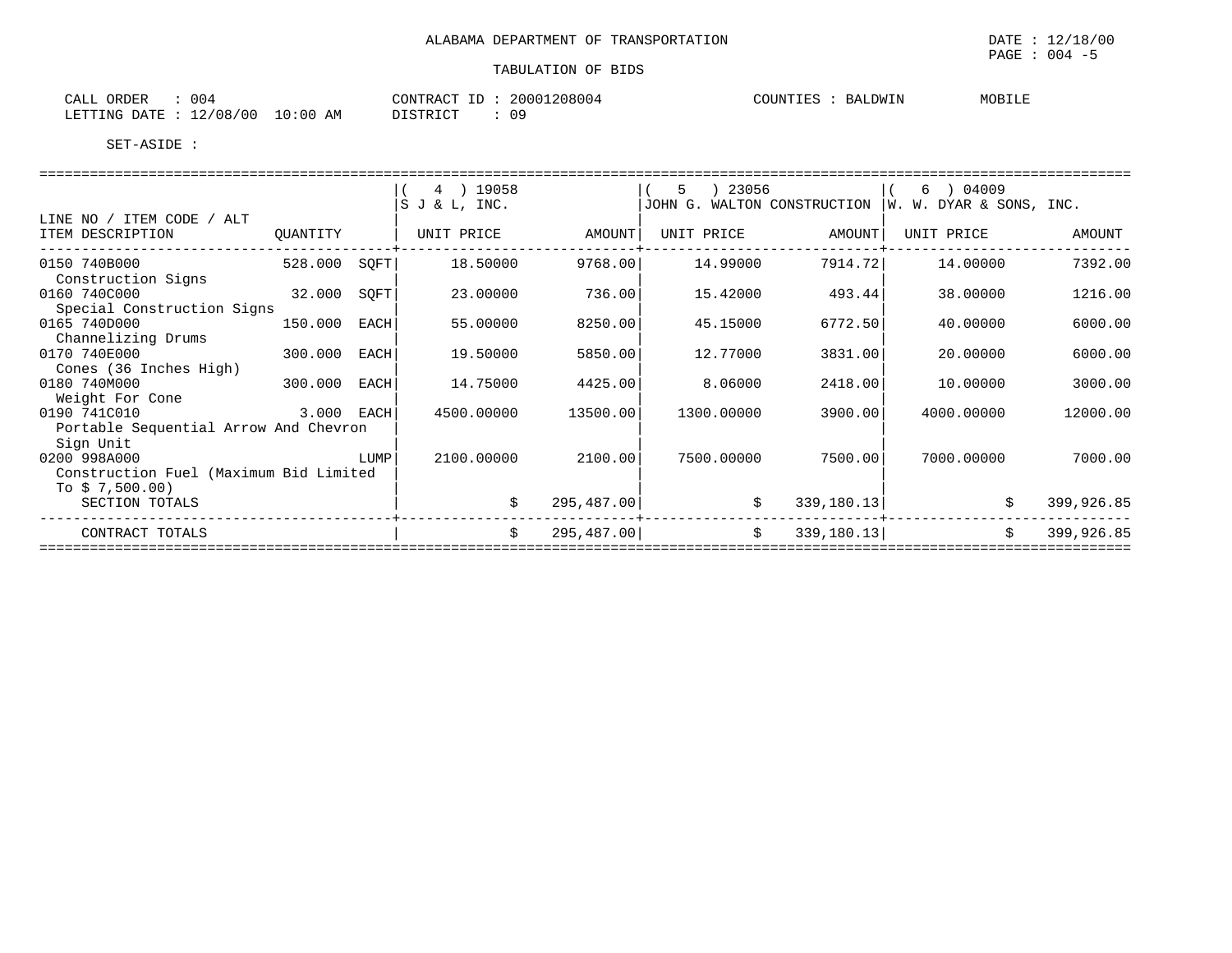| CALL ORDER<br>LETTING DATE : 12/08/00 10:00 AM | : 004 | CONTRACT ID: 20001208004<br>DISTRICT<br>: 09 | COUNTIES | BALDWIN | MOBILE |
|------------------------------------------------|-------|----------------------------------------------|----------|---------|--------|
| SET-ASIDE                                      |       |                                              |          |         |        |

|                                         | 7 ) 16035   |           |            |        |            |        |
|-----------------------------------------|-------------|-----------|------------|--------|------------|--------|
|                                         | PACO, INC.  |           |            |        |            |        |
| LINE NO / ITEM CODE / ALT               |             |           |            |        |            |        |
| ITEM DESCRIPTION<br>OUANTITY            | UNIT PRICE  | AMOUNT    | UNIT PRICE | AMOUNT | UNIT PRICE | AMOUNT |
| -------------                           |             |           |            |        |            |        |
| SECTION 0001<br>TOTAL                   |             |           |            |        |            |        |
| 0010 600A000<br>LUMP                    | 75000.00000 | 75000.00  |            |        |            |        |
| Mobilization                            |             |           |            |        |            |        |
| 0020 660C032<br>87.000 EACH             | 18.00000    | 1566.00   |            |        |            |        |
| Shrubs, Cortaderia Selloana (Pampus     |             |           |            |        |            |        |
| Grass)                                  |             |           |            |        |            |        |
| 0030 660C060<br>2920.000 EACH           | 21.00000    | 61320.00  |            |        |            |        |
| Shrubs, Juniperus Chinensis             |             |           |            |        |            |        |
| 'Pfitzeriana Compacta' (Nick's Compact  |             |           |            |        |            |        |
| Juniper)                                |             |           |            |        |            |        |
| 0040 660C128<br>836.000 EACH            | 25.00000    | 20900.00  |            |        |            |        |
| Shrubs, Juniperus Pfitzeriana 'Sea      |             |           |            |        |            |        |
| Green' ('Sea Green' Juniper)            |             |           |            |        |            |        |
| 0050 660C145<br>717.000<br>EACH         | 35.00000    | 25095.00  |            |        |            |        |
| Shrubs, Nerium Oleander 'Hardy Red'     |             |           |            |        |            |        |
| (Hardy Red Oleander)                    |             |           |            |        |            |        |
| 0060 660C155<br>38.000 EACH             | 25,00000    | 950.00    |            |        |            |        |
| Shrubs, Pennisetum Alopecuroides        |             |           |            |        |            |        |
| 'Hamelin' (Fountain Grass)              |             |           |            |        |            |        |
| 0070 660D078<br>64.000 EACH             | 230.00000   | 14720.00  |            |        |            |        |
| Trees, Pinus Thunbergii (Japanese Black |             |           |            |        |            |        |
| Pine)                                   |             |           |            |        |            |        |
| 0080 660D094<br>40.000 EACH             | 360.00000   | 14400.00  |            |        |            |        |
| Trees, Quercus Phellos (Willow Oak)     |             |           |            |        |            |        |
| 35.000 EACH<br>0090 660D152             | 240.00000   | 8400.00   |            |        |            |        |
| Trees, Lagerstroemia Indica X Fauriei   |             |           |            |        |            |        |
| 'Natchez' (Natchez Crapemyrtle)         |             |           |            |        |            |        |
| 0100 660D180<br>44.000 EACH             | 295.00000   | 12980.00  |            |        |            |        |
| Trees, Magnolia Grandiflora 'Little     |             |           |            |        |            |        |
| Gem' (Little Gem Magnolia)              |             |           |            |        |            |        |
| 0110 660H000<br>561600.000 GAL          | 0.20000     | 112320.00 |            |        |            |        |
| Water                                   |             |           |            |        |            |        |
| 0120 6601000<br>LUMP                    | 45000.00000 | 45000.00  |            |        |            |        |
| Post Planting Care                      |             |           |            |        |            |        |
| 0130 665F000<br>150.000 EACH            | 5.00000     | 750.00    |            |        |            |        |
| Hay Bales                               |             |           |            |        |            |        |
| 0140 665J000<br>3600.000 LF             | 4.00000     | 14400.00  |            |        |            |        |
| Silt Fence, Type A                      |             |           |            |        |            |        |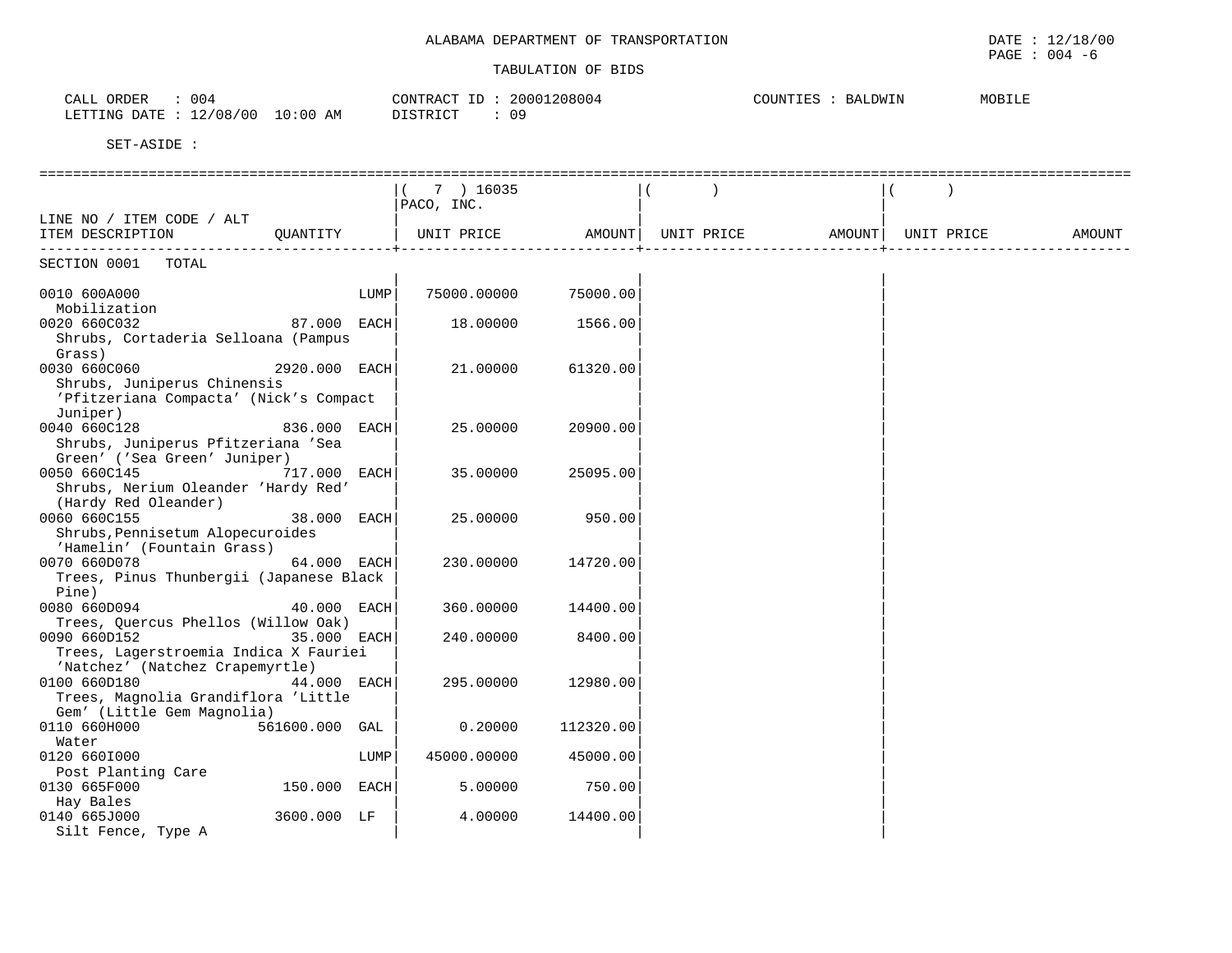| ORDER<br>CALL<br>004                      | $\bigcap \Lambda$ $\bigcap \Pi$ $\bigcap \Lambda$ $\bigcap \Pi$<br>'R 7 (<br>.<br>$\overline{\mathbf{r}}$ | .208004<br>2000 | $C$ $C$ $T$ $N$ $T$ $T$ $T$ $C$<br>LDWIN<br>$\cup$<br>CUUN I LES<br>ĦА. | MOBILE |
|-------------------------------------------|-----------------------------------------------------------------------------------------------------------|-----------------|-------------------------------------------------------------------------|--------|
| 00 /<br>∕∩ R<br>LETTING<br>고고<br>.<br>UU. | 0:00<br>ΔM<br>T STR T OT<br><b>AP</b><br>∸∸∽∸                                                             | 09              |                                                                         |        |

|                                        |              |      | 7 ) 16035         |             |            |        |            |        |
|----------------------------------------|--------------|------|-------------------|-------------|------------|--------|------------|--------|
|                                        |              |      | PACO, INC.        |             |            |        |            |        |
| LINE NO / ITEM CODE / ALT              |              |      |                   |             |            |        |            |        |
| ITEM DESCRIPTION                       | QUANTITY     |      | UNIT PRICE AMOUNT |             | UNIT PRICE | AMOUNT | UNIT PRICE | AMOUNT |
| 0150 740B000                           | 528.000 SQFT |      | 25.00000          | 13200.00    |            |        |            |        |
| Construction Signs                     |              |      |                   |             |            |        |            |        |
| 0160 740C000                           | 32.000 SQFT  |      | 50.00000          | 1600.00     |            |        |            |        |
| Special Construction Signs             |              |      |                   |             |            |        |            |        |
| 0165 740D000                           | 150.000 EACH |      | 55.00000          | 8250.00     |            |        |            |        |
| Channelizing Drums                     |              |      |                   |             |            |        |            |        |
| 0170 740E000                           | 300.000 EACH |      | 20.00000          | 6000.00     |            |        |            |        |
| Cones (36 Inches High)                 |              |      |                   |             |            |        |            |        |
| 0180 740M000                           | 300.000 EACH |      | 5.00000           | 1500.00     |            |        |            |        |
| Weight For Cone                        |              |      |                   |             |            |        |            |        |
| $3.000$ EACH<br>0190 741C010           |              |      | 19000.00000       | 57000.00    |            |        |            |        |
| Portable Sequential Arrow And Chevron  |              |      |                   |             |            |        |            |        |
| Sign Unit                              |              |      |                   |             |            |        |            |        |
| 0200 998A000                           |              | LUMP | 7500.00000        | 7500.00     |            |        |            |        |
| Construction Fuel (Maximum Bid Limited |              |      |                   |             |            |        |            |        |
| To $$7,500.00)$                        |              |      |                   |             |            |        |            |        |
| SECTION TOTALS                         |              |      |                   | 502, 851.00 | \$         | 0.00   |            | 0.00   |
| CONTRACT TOTALS                        |              |      | Ŝ.                | 502, 851.00 | \$         | 0.00   |            | Ś      |
|                                        |              |      |                   |             |            |        |            |        |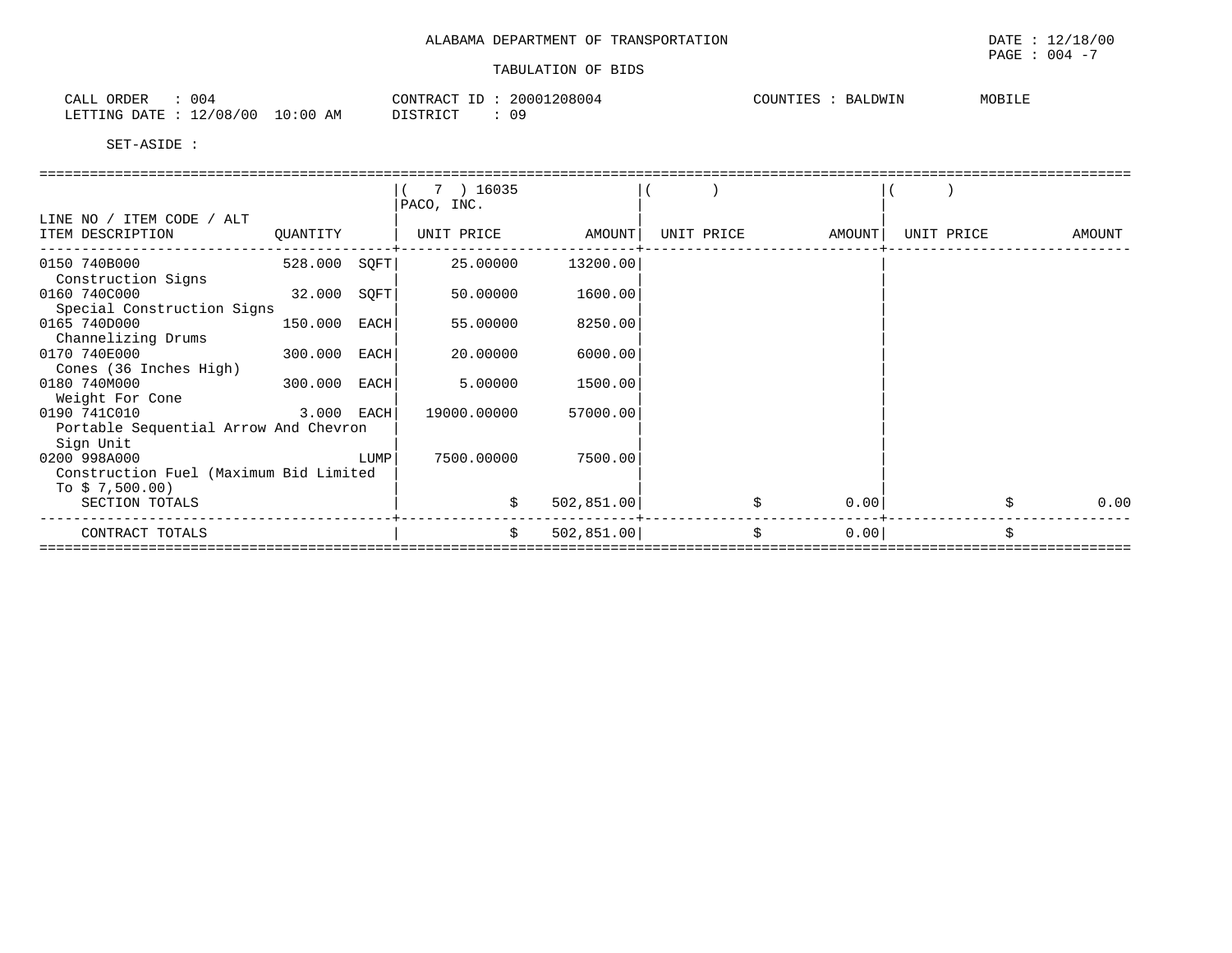# VENDOR RANKING

 CALL ORDER : 006 CONTRACT ID : 20001208006 COUNTIES : MARIONLETTING DATE : 12/08/00 10:00 AM DISTRICT : 02<br>CONTRACT DESCRIPTION : CONTRACT TIME : 360 CONTRACT TIME : 360 Working Days (available days) for constructing the Partial Grade and Drain, Pavement, The PROJECT(S) : APD-471(72) Signing and Traffic Stripe on Corridor "X" from S.R.#129 to S.R.#233, north of Winfield. Length 7.982 km

| RANK | VENDOR<br>NUMBER | NAME                                  | TOTAL<br><b>BID</b> | % OVER<br>LOW BID |
|------|------------------|---------------------------------------|---------------------|-------------------|
|      | 01018            | APAC-ALABAMA, INC.                    | \$9.647.731.76      | 100.0000%         |
|      | 02033            | S. T. BUNN CONSTRUCTION COMPANY, INC. | 9,698,311.21        | 100.5243%         |
|      | 19074            | S & M EOUIPMENT CO., INC.             | \$9,839,881.92      | 101.9917%         |
|      | 14001            | NEWELL ROADBUILDERS, INC.             | \$10.020.131.99     | 103.8600%         |
|      | 18031            | ROGERS GROUP, INC.                    | \$10,080,840.19     | 104.4892%         |
|      | 14003            | W. S. NEWELL, INC.                    | \$10,463,348.11     | 108.4540%         |
|      | 04013            | DUNN CONSTRUCTION COMPANY, INC.       | \$10,767,342.88     | 111.6049%         |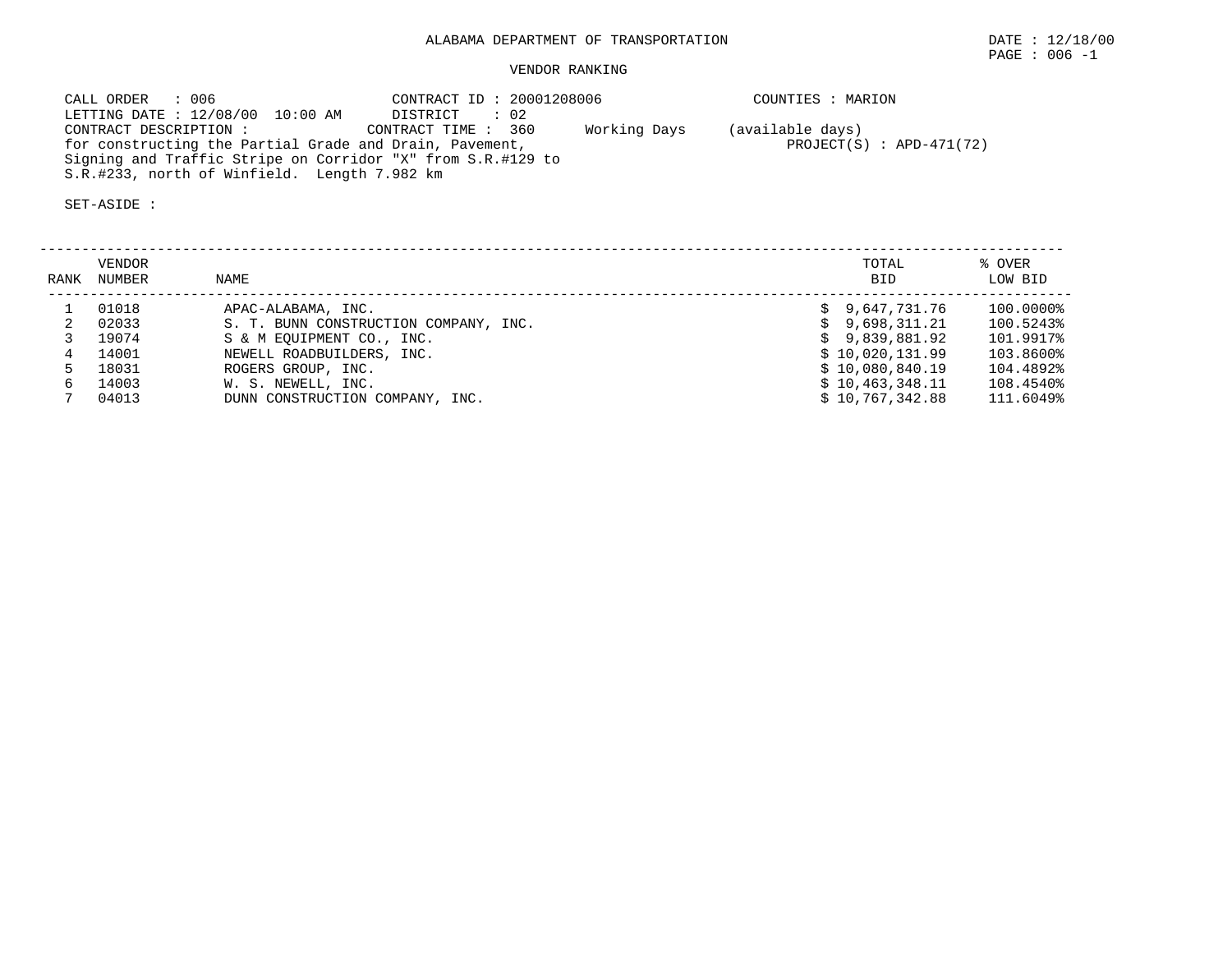| 006<br>CALL ORDER               | CONTRACT ID | 20001208006 | MARION<br>COUNTIES |
|---------------------------------|-------------|-------------|--------------------|
| LETTING DATE: 12/08/00 10:00 AM | DISTRICT    | 02          |                    |

|                                          |                | 1 ) 01018                                        |            | 2 ) 02033<br>$\vert$ (    |            | 3 ) 19074                                                                           |            |
|------------------------------------------|----------------|--------------------------------------------------|------------|---------------------------|------------|-------------------------------------------------------------------------------------|------------|
|                                          |                |                                                  |            |                           |            | $ $ APAC-ALABAMA, INC. $ S. T. BUNN$ CONSTRUCTION CO. $ S \& M EQUIPMENT$ CO., INC. |            |
| LINE NO / ITEM CODE / ALT                |                |                                                  |            |                           |            |                                                                                     |            |
| ITEM DESCRIPTION                         | OUANTITY       | UNIT PRICE AMOUNT  UNIT PRICE AMOUNT  UNIT PRICE |            |                           |            |                                                                                     | AMOUNT     |
| SECTION 0001 Total                       |                |                                                  |            | _________________________ |            |                                                                                     |            |
|                                          |                |                                                  |            |                           |            |                                                                                     |            |
| 0010 210D000<br>Borrow Excavation        | 52000.000 M3   | 0.05000                                          | 2600.00    | 7.40000                   | 384800.00  | 3.90000                                                                             | 202800.00  |
| 0020 301A004                             | 97944.000 M2   | 3.15000                                          | 308523.60  | 3.33000                   | 326153.52  | 3.29000                                                                             | 322235.76  |
| Crushed Aggregate Base Course, Type B,   |                |                                                  |            |                           |            |                                                                                     |            |
| Plant Mixed, 100 mm Compacted Thickness  |                |                                                  |            |                           |            |                                                                                     |            |
| 0030 301A012                             | 466649.000 M2  | 4.57000                                          | 2132585.93 | 4.28000                   | 1997257.72 | 4.88000                                                                             | 2277247.12 |
| Crushed Aggregate Base Course, Type B,   |                |                                                  |            |                           |            |                                                                                     |            |
| Plant Mixed, 150 mm Compacted Thickness  |                |                                                  |            |                           |            |                                                                                     |            |
| 0040 327E000                             | 26059.000 MTON | 26.77000                                         | 697599.43  | 26.00000                  | 677534.00  | 19.96000                                                                            | 520137.64  |
| Permeable Asphalt Treated Base           |                |                                                  |            |                           |            |                                                                                     |            |
| 0050 401A000                             | 210888.000 M2  | 0.36000                                          | 75919.68   | 0.40000                   | 84355.20   | 0.35000                                                                             | 73810.80   |
| Bituminous Treatment A                   |                |                                                  |            |                           |            |                                                                                     |            |
| 0060 405A000                             | 123046.000 L   | 0.26000                                          | 31991.96   | 0.50000                   | 61523.00   | 0.40000                                                                             | 49218.40   |
| Tack Coat                                |                |                                                  |            |                           |            |                                                                                     |            |
| 0070 408A051                             | 8400.000 M2    | 0.62000                                          | 5208.00    | 1.55000                   | 13020.00   | 0.95000                                                                             | 7980.00    |
| Planing Existing Pavement                |                |                                                  |            |                           |            |                                                                                     |            |
| (Approximately 0 mm Thru 25 mm Thick)    |                |                                                  |            |                           |            |                                                                                     |            |
| 0080 410B001                             | $1.000$ EACH   | 1190.46000                                       | 1190.46    | 19500.00000               | 19500.00   | 40000.00000                                                                         | 40000.00   |
| State Retained Profilograph              |                |                                                  |            |                           |            |                                                                                     |            |
| 0090 410H000                             | $1.000$ EACH   | 173212.14000                                     | 173212.14  | 60000.00000               | 60000.00   | 82500.00000                                                                         | 82500.00   |
| Material Remixing Device<br>0100 424A280 | 10529.000 MTON | 36.92000                                         | 388730.68  | 37.30000                  | 392731.70  | 36.15000                                                                            | 380623.35  |
| Superpave Bituminous Concrete Wearing    |                |                                                  |            |                           |            |                                                                                     |            |
| Surface Layer, 12.5 mm Maximum           |                |                                                  |            |                           |            |                                                                                     |            |
| Aggregate Size Mix, ESAL Range E         |                |                                                  |            |                           |            |                                                                                     |            |
| 0110 424B282                             | 34818.000 MTON | 31.18000                                         | 1085625.24 | 30.60000                  | 1065430.80 | 28.10000                                                                            | 978385.80  |
| Superpave Bituminous Concrete Upper      |                |                                                  |            |                           |            |                                                                                     |            |
| Binder Layer, 37.5 mm Maximum Aggregate  |                |                                                  |            |                           |            |                                                                                     |            |
| Size Mix, ESAL Range E                   |                |                                                  |            |                           |            |                                                                                     |            |
| 0120 424B582                             | 74553.000 MTON | 28.48000                                         | 2123269.44 | 27.62000                  | 2059153.86 | 28.05000                                                                            | 2091211.65 |
| Superpave Bituminous Concrete Lower      |                |                                                  |            |                           |            |                                                                                     |            |
| Binder Layer, 37.5 mm Maximum Aggregate  |                |                                                  |            |                           |            |                                                                                     |            |
| Size Mix, ESAL Range E                   |                |                                                  |            |                           |            |                                                                                     |            |
| 0130 424C281                             | 40095.000 MTON | 29.34000                                         | 1176387.30 | 27.62000                  | 1107423.90 | 27.85000                                                                            | 1116645.75 |
| Superpave Bituminous Concrete Base       |                |                                                  |            |                           |            |                                                                                     |            |
| Layer, 37.5 mm Maximum Aggregate Size    |                |                                                  |            |                           |            |                                                                                     |            |
| Mix, ESAL Range E                        |                |                                                  |            |                           |            |                                                                                     |            |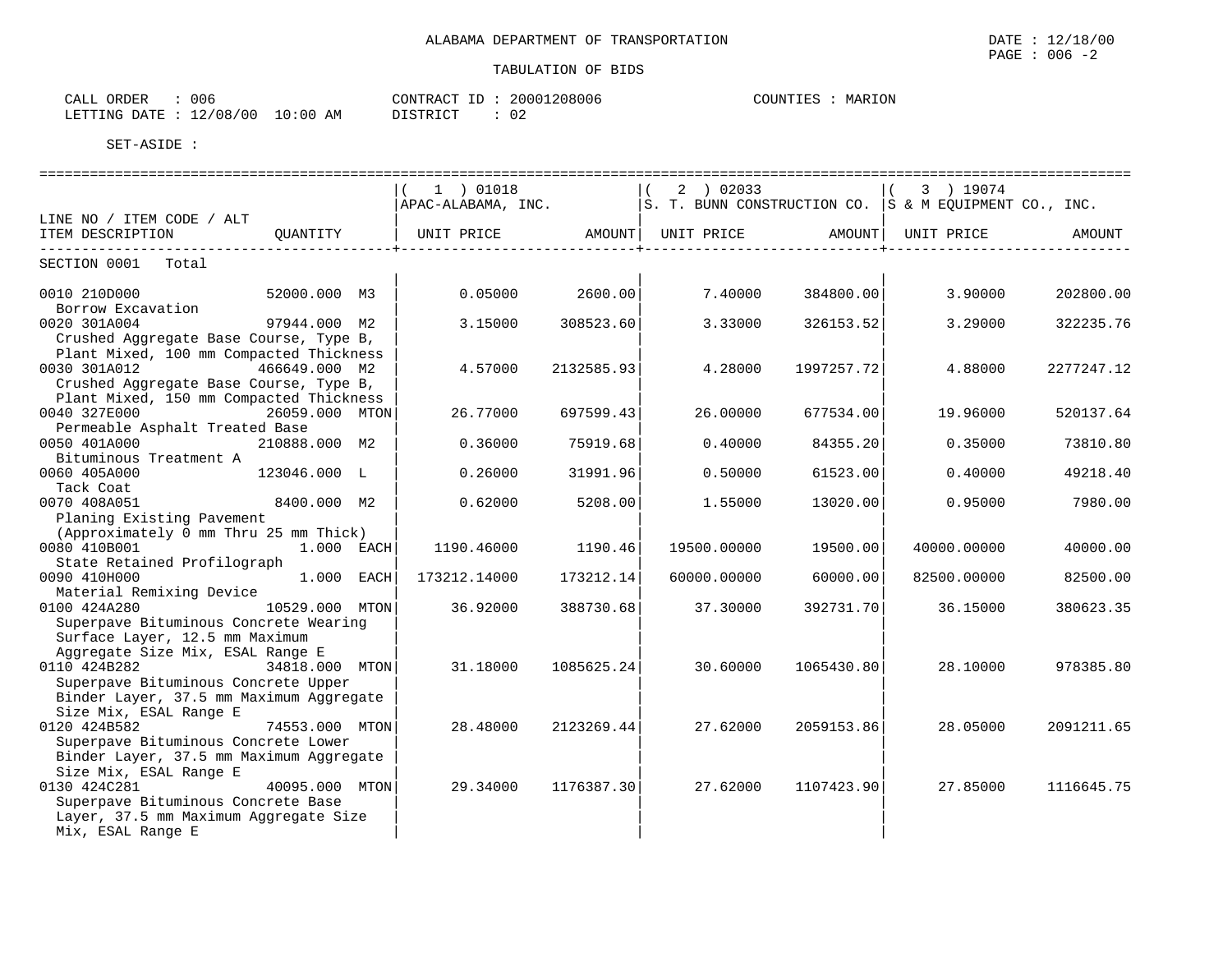| : 006<br>CALL ORDER              |          | CONTRACT ID: 20001208006 | COUNTIES : MARION |
|----------------------------------|----------|--------------------------|-------------------|
| LETTING DATE : 12/08/00 10:00 AM | DISTRICT | : 02                     |                   |

|                                                                          |               |      | 1 ) 01018<br>APAC-ALABAMA, INC. |           | 02033<br>2<br>$ S. T. BUNN CONSTRUCTION CO.  S & M EOUTAMENT CO. JINC.$ |           | 3 ) 19074    |           |
|--------------------------------------------------------------------------|---------------|------|---------------------------------|-----------|-------------------------------------------------------------------------|-----------|--------------|-----------|
| LINE NO / ITEM CODE / ALT                                                |               |      |                                 |           |                                                                         |           |              |           |
| ITEM DESCRIPTION                                                         | OUANTITY      |      |                                 |           |                                                                         |           | UNIT PRICE   | AMOUNT    |
| 0140 428C000<br>Scoring Bituminous Pavement Surface By                   | 27050.000 M   |      | 0.30000                         | 8115.00   | 0.40000                                                                 | 10820.00  | 0.35000      | 9467.50   |
| Cutting<br>0150 450B000<br>Reinforced Cement Concrete Bridge End<br>Slab | 432.000 M2    |      | 63.00000                        | 27216.00  | 55.00000                                                                | 23760.00  | 65.69000     | 28378.08  |
| 0160 600A000<br>Mobilization                                             |               | LUMP | 393259.00000                    | 393259.00 | 181300.00000                                                            | 181300.00 | 312500.00000 | 312500.00 |
| 0170 604A000<br>Separative Geotextile                                    | 112944.000 M2 |      | 0.46000                         | 51954.24  | 0.87000                                                                 | 98261.28  | 0.58000      | 65507.52  |
| 0180 605A002<br>Pavement Edge Drain (Aggregate Filled<br>Underdrain)     | 30439.000 M   |      | 8.95000                         | 272429.05 | 10.65000                                                                | 324175.35 | 12.34000     | 375617.26 |
| 0190 605B000<br>Special Underdrain Outlet, Type A                        | 124.000 EACH  |      | 225,00000                       | 27900.00  | 250.00000                                                               | 31000.00  | 245.00000    | 30380.00  |
| 0200 605B001<br>Special Underdrain Outlet, Type B                        | 24.000 EACH   |      | 235.00000                       | 5640.00   | 275.00000                                                               | 6600.00   | 168.00000    | 4032.00   |
| 0210 621C020<br>Inlets, Type Y                                           | 72.000        | EACH | 1155.00000                      | 83160.00  | 950.00000                                                               | 68400.00  | 1175.00000   | 84600.00  |
| 0220 621D019<br>Inlet Units, Type Y                                      | 2.000 EACH    |      | 420.00000                       | 840.00    | 950.00000                                                               | 1900.00   | 500,00000    | 1000.00   |
| 0230 630A000<br>Steel Beam Guardrail, Class A, Type 1                    | 1106.000 M    |      | 31.00000                        | 34286.00  | 31.00000                                                                | 34286.00  | 34.80000     | 38488.80  |
| 0240 630C001<br>Guardrail End Anchor, Type 8                             | 11.000 EACH   |      | 600,00000                       | 6600.00   | 600,00000                                                               | 6600.00   | 675,00000    | 7425.00   |
| 0250 630C003<br>Guardrail End Anchor, Type 13                            | 10.000 EACH   |      | 950.00000                       | 9500.00   | 950.00000                                                               | 9500.00   | 1068.75000   | 10687.50  |
| 0260 630C070<br>Guardrail End Anchor, Type 10 Series                     | 17.000 EACH   |      | 1250.00000                      | 21250.00  | 1250.00000                                                              | 21250.00  | 1406.25000   | 23906.25  |
| 0270 650A000<br>Topsoil                                                  | 35273.000 M3  |      | 5.11000                         | 180245.03 | 6.00000                                                                 | 211638.00 | 3.70000      | 130510.10 |
| 0280 652A050<br>Seeding (Mix 1A)                                         | 24.000 HA     |      | 803.00000                       | 19272.00  | 1250.00000                                                              | 30000.00  | 910.60000    | 21854.40  |
| 0290 652B050<br>Temporary Seeding (Mix 1AT)                              | $6.000$ HA    |      | 740.00000                       | 4440.00   | 750.00000                                                               | 4500.00   | 839.16000    | 5034.96   |
| 0300 652C000<br>Mowing                                                   | 24.000 HA     |      | 74.00000                        | 1776.00   | 250.00000                                                               | 6000.00   | 83.92000     | 2014.08   |
| 0310 652D050<br>Seeding In Stubble (Mix 1A)                              | $6.000$ HA    |      | 740.00000                       | 4440.00   | 1000.00000                                                              | 6000.00   | 839.16000    | 5034.96   |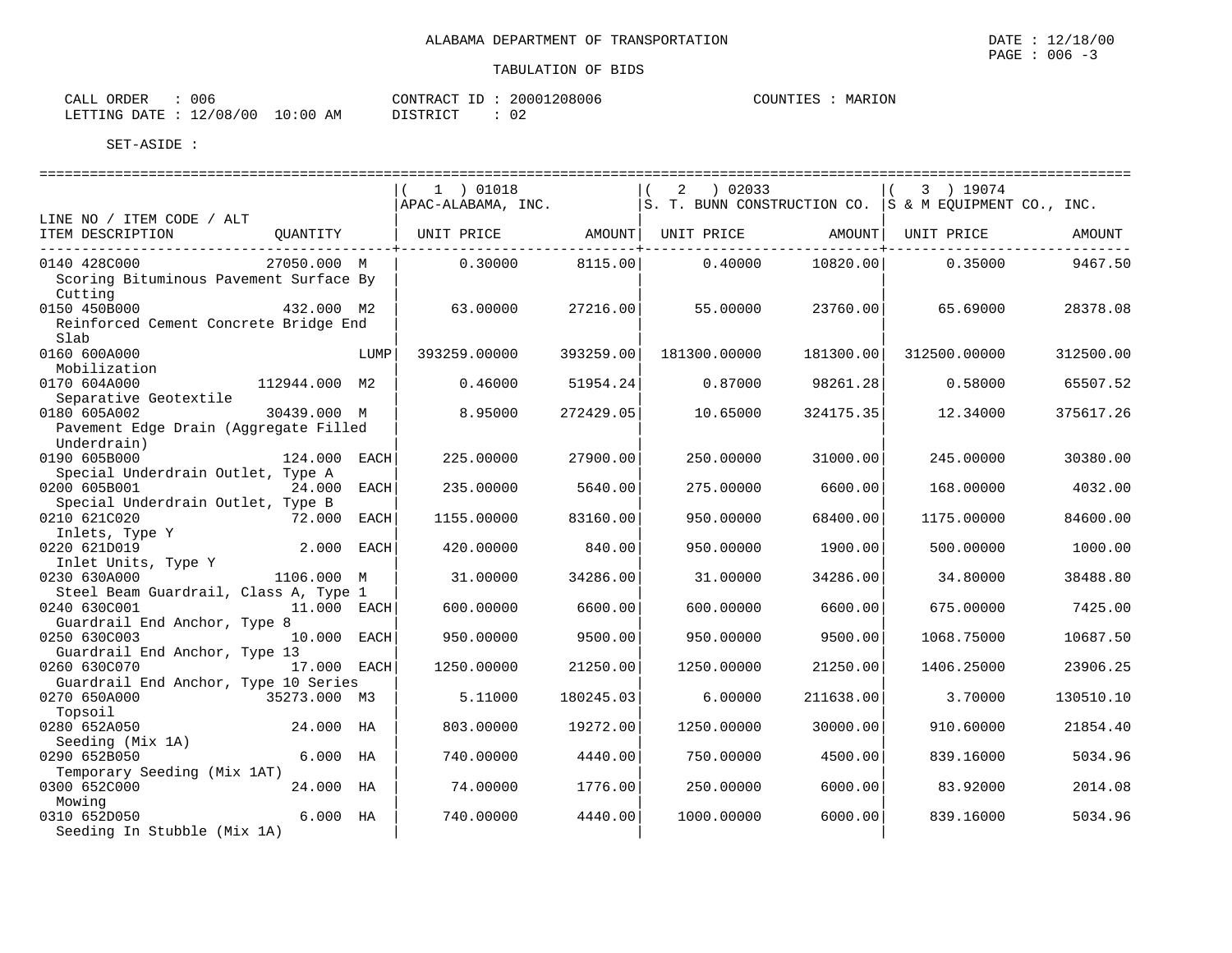CALL ORDER : 006 CONTRACT ID : 20001208006 COUNTIES : MARION LETTING DATE : 12/08/00 10:00 AM DISTRICT : 02

|                                                                |                      |      | ==========================<br>1 ) 01018<br>$\overrightarrow{APAC}$ -ALABAMA, INC. $\overrightarrow{S}$ . T. BUNN CONSTRUCTION CO. $\overrightarrow{S}$ & M EQUIPMENT CO., INC. |                                     | $(2)$ 02033 |                   | $(3)$ 19074 |          |
|----------------------------------------------------------------|----------------------|------|--------------------------------------------------------------------------------------------------------------------------------------------------------------------------------|-------------------------------------|-------------|-------------------|-------------|----------|
| LINE NO / ITEM CODE / ALT                                      |                      |      |                                                                                                                                                                                |                                     |             |                   |             |          |
| ITEM DESCRIPTION                                               |                      |      | QUANTITY   UNIT PRICE         AMOUNT  UNIT PRICE         AMOUNT  UNIT PRICE                                                                                                    | . _ _ _ _ _ _ _ _ _ _ _ _ _ _ _ _ _ |             | ---------------+- |             | AMOUNT   |
| 0320 656A000                                                   | 30.000 HA            |      | 988.00000                                                                                                                                                                      | 29640.00                            | 1100.00000  | 33000.00          | 1120.39000  | 33611.70 |
| Mulching, Class A, Type 1<br>0330 665F000                      | $1000.000$ EACH      |      | 6.93000                                                                                                                                                                        | 6930.00                             | 4.00000     | 4000.001          | 4.54000     | 4540.00  |
| Hay Bales<br>0340 665J000                                      | 1000.000 M           |      | 7.21000                                                                                                                                                                        | 7210.00                             | 11.00000    | 11000.00          | 10.21000    | 10210.00 |
| Silt Fence, Type A<br>0350 666A001                             | 24.000 HA            |      | 50.00000                                                                                                                                                                       | 1200.00                             | 25.00000    | 600.001           | 56.70000    | 1360.80  |
| Pest Control Treatment<br>0360 680A000                         |                      | LUMP | 25310.80000                                                                                                                                                                    | 25310.80                            | 80000.00000 | 80000.00          | 36000.00000 | 36000.00 |
| Engineering Controls<br>0370 701C000                           | 1.000 KM             |      | 500.00000                                                                                                                                                                      | 500.00                              | 311.00000   | 311.00            | 793.80000   | 793.80   |
| Broken Temporary Traffic Stripe<br>0380 701C001                | 1.000 KM             |      | 500.00000                                                                                                                                                                      | 500.00                              | 311.00000   | 311.00            | 793.80000   | 793.80   |
| Solid Temporary Traffic Stripe<br>0390 701G121                 | 1060.000 M           |      | 3.75000                                                                                                                                                                        | 3975.00                             | 6.56000     | 6953.60           | 10.75000    | 11395.00 |
| Broken White, Class 3W, Type A Traffic<br>Stripe (150 mm Wide) |                      |      |                                                                                                                                                                                |                                     |             |                   |             |          |
| 0400 701G125<br>Solid White, Class 3W, Type A Traffic          | 1060.000 M           |      | 11,00000                                                                                                                                                                       | 11660.00                            | 11.48000    | 12168.80          | 14.70000    | 15582.00 |
| Stripe (150 mm Wide)<br>0410 701G133                           | $1060.000 \text{ M}$ |      | 11.75000                                                                                                                                                                       | 12455.00                            | 12.30000    | 13038.00          | 14.80000    | 15688.00 |
| Solid Yellow, Class 3W, Type A Traffic                         |                      |      |                                                                                                                                                                                |                                     |             |                   |             |          |
| Stripe (150 mm Wide)<br>0420 702A040                           | 14.000 KM            |      | 1000.00000                                                                                                                                                                     | 14000.00                            | 1227.00000  | 17178.00          | 1500.00000  | 21000.00 |
| Broken White, Profiled Traffic Stripe<br>(150 mm Wide)         |                      |      |                                                                                                                                                                                |                                     |             |                   |             |          |
| 0430 702A041<br>Solid White, Profiled Traffic Stripe           | 16.000 KM            |      | 2300.00000                                                                                                                                                                     | 36800.00                            | 2454.00000  | 39264.00          | 2850.00000  | 45600.00 |
| $(150 \text{ mm Wide})$<br>0440 702A043                        | 17.000 KM            |      | 2300.00000                                                                                                                                                                     | 39100.00                            | 2454.00000  | 41718.00          | 2800,00000  | 47600.00 |
| Solid Yellow, Profiled Traffic Stripe<br>(150 mm Wide)         |                      |      |                                                                                                                                                                                |                                     |             |                   |             |          |
| 0450 702B011<br>Dotted Profiled Traffic Stripe (150 mm         | 408.000 M            |      | 4.90000                                                                                                                                                                        | 1999.20                             | 6.06000     | 2472.48           | 5.70000     | 2325.60  |
| Wide)<br>0460 703A002                                          | 763.000 M2           |      | 18.00000                                                                                                                                                                       | 13734.00                            | 20.00000    | 15260.00          | 30.78000    | 23485.14 |
| Traffic Control Markings, Class 2, Type<br>$\mathbb A$         |                      |      |                                                                                                                                                                                |                                     |             |                   |             |          |
|                                                                |                      |      |                                                                                                                                                                                |                                     |             |                   |             |          |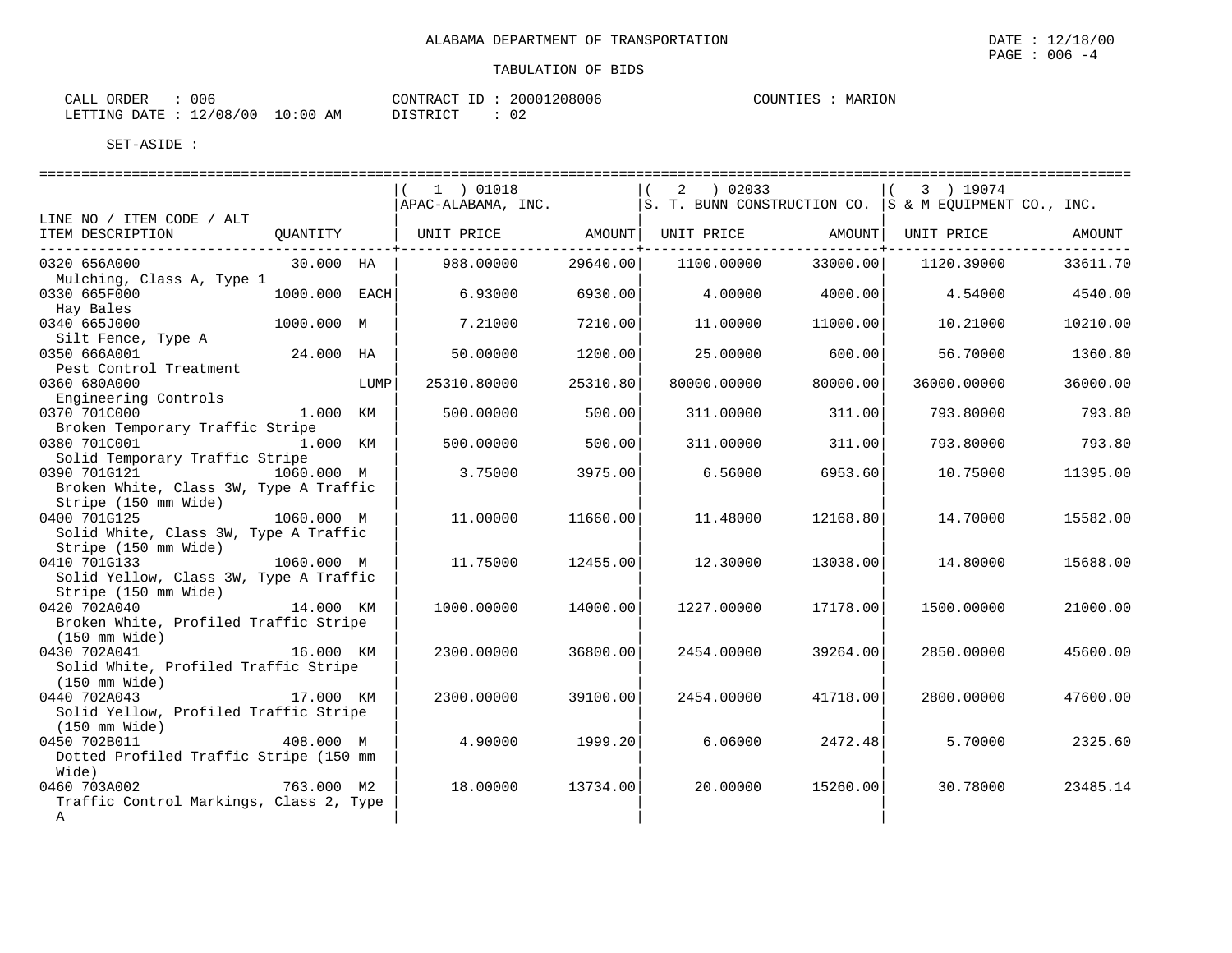| T <sub>D</sub><br>TONTRACT<br>- 11 | 20001208006 | COUNTIES | MARION |  |
|------------------------------------|-------------|----------|--------|--|

CALL ORDER : 006 LETTING DATE : 12/08/00 10:00 AM DISTRICT : 02

|                                                                                                                                                   |                | 1 ) 01018          |            | 02033<br>2                                               |                        | 3 ) 19074  |          |
|---------------------------------------------------------------------------------------------------------------------------------------------------|----------------|--------------------|------------|----------------------------------------------------------|------------------------|------------|----------|
|                                                                                                                                                   |                | APAC-ALABAMA, INC. |            | $ S. T. BUNN CONSTRUCTION CO. S & M EQUIPMENT CO., INC.$ |                        |            |          |
| LINE NO / ITEM CODE / ALT<br>ITEM DESCRIPTION                                                                                                     | OUANTITY       | UNIT PRICE         | ---------+ | AMOUNT   UNIT PRICE                                      | AMOUNT  <br>---------+ | UNIT PRICE | AMOUNT   |
| 0470 703B002<br>Traffic Control Legends, Class 2, Type                                                                                            | 5.000 M2       | 30,00000           | 150.00     | 30,00000                                                 | 150.00                 | 114.00000  | 570.00   |
| 0480 705A030<br>Pavement Markers, Class A-H, Type 2-C                                                                                             | 700.000 EACH   | 4.00000            | 2800.00    | 5.25000                                                  | 3675.00                | 6,00000    | 4200.00  |
| 0490 705A031<br>Pavement Markers, Class A-H, Type 1-A                                                                                             | 610.000 EACH   | 4.00000            | 2440.00    | 5.00000                                                  | 3050.00                | 6,00000    | 3660.00  |
| 0500 705A032<br>Pavement Markers, Class A-H, Type 1-B                                                                                             | 166.000 EACH   | 4.00000            | 664.00     | 5.00000                                                  | 830.00                 | 6.00000    | 996.00   |
| 0510 709A000<br>Kilometer Post, Type A                                                                                                            | 10.000 EACH    | 85.00000           | 850.00     | 285.00000                                                | 2850.00                | 144.00000  | 1440.00  |
| 0520 710A115                                                                                                                                      | 49.000 M2      | 205.00000          | 10045.00   | 135.00000                                                | 6615.00                | 192.00000  | 9408.00  |
| Class 4, Alum Flat Sign Panels 2.032 mm<br>Thick or Steel Flat Sign Panels 1.897<br>mm Thick (Ty III or Ty IV Background)<br>0530 710A116         | 148.000 M2     | 235.00000          | 34780.00   | 200.00000                                                | 29600.00               | 270.00000  | 39960.00 |
| Class 2, Alum Multi Flat Sign Panels 3.<br>175 mm Thick or Steel Multi Flat Sign<br>Panels 2.657 Thick (Ty III or IV<br>Background)               |                |                    |            |                                                          |                        |            |          |
| 0540 710A118<br>Class 2, Aluminum Flat Sign Panels 3.<br>175 mm Thick Or Steel Flat Sign Panels<br>2.657 mm Thick (Ty III Or Ty IV<br>Background) | 26.000 M2      | 245.00000          | 6370.00    | 210.00000                                                | 5460.00                | 288.00000  | 7488.00  |
| 0550 710B001<br>Roadway Sign Post (#3 "U" Channel<br>Galvanized Steel)                                                                            | 303.000 M      | 16.25000           | 4923.75    | 16.00000                                                 | 4848.00                | 30.60000   | 9271.80  |
| 0560 710B008<br>Roadway Sign Post (W200 x 27 Steel Beam                                                                                           | 20.000 M       | 120.00000          | 2400.00    | 145.00000                                                | 2900.00                | 254.40000  | 5088.00  |
| 0570 710B012<br>Roadway Sign Post (W200 x 31 Steel Beam                                                                                           | 48.000 M       | 125.00000          | 6000.00    | 155.00000                                                | 7440.00                | 276.00000  | 13248.00 |
| 0580 710B025<br>Roadway Sign Post (W150 x 27 Steel Beam                                                                                           | 68.000 M       | 110.00000          | 7480.00    | 145.00000                                                | 9860.00                | 192.00000  | 13056.00 |
| 0590 710B026                                                                                                                                      | 15.000 M       | 115.00000          | 1725.00    | 160.00000                                                | 2400.00                | 198.00000  | 2970.00  |
| Roadway Sign Post (W150 x 31 Steel Beam<br>0600 740B000                                                                                           | 44.000 M2      | 89.25000           | 3927.00    | 120.00000                                                | 5280.00                | 105.00000  | 4620.00  |
| Construction Signs<br>0610 740D000<br>Channelizing Drums                                                                                          | $100.000$ EACH | 0.01000            | 1.00       | 50.00000                                                 | 5000.00                | 45.00000   | 4500.00  |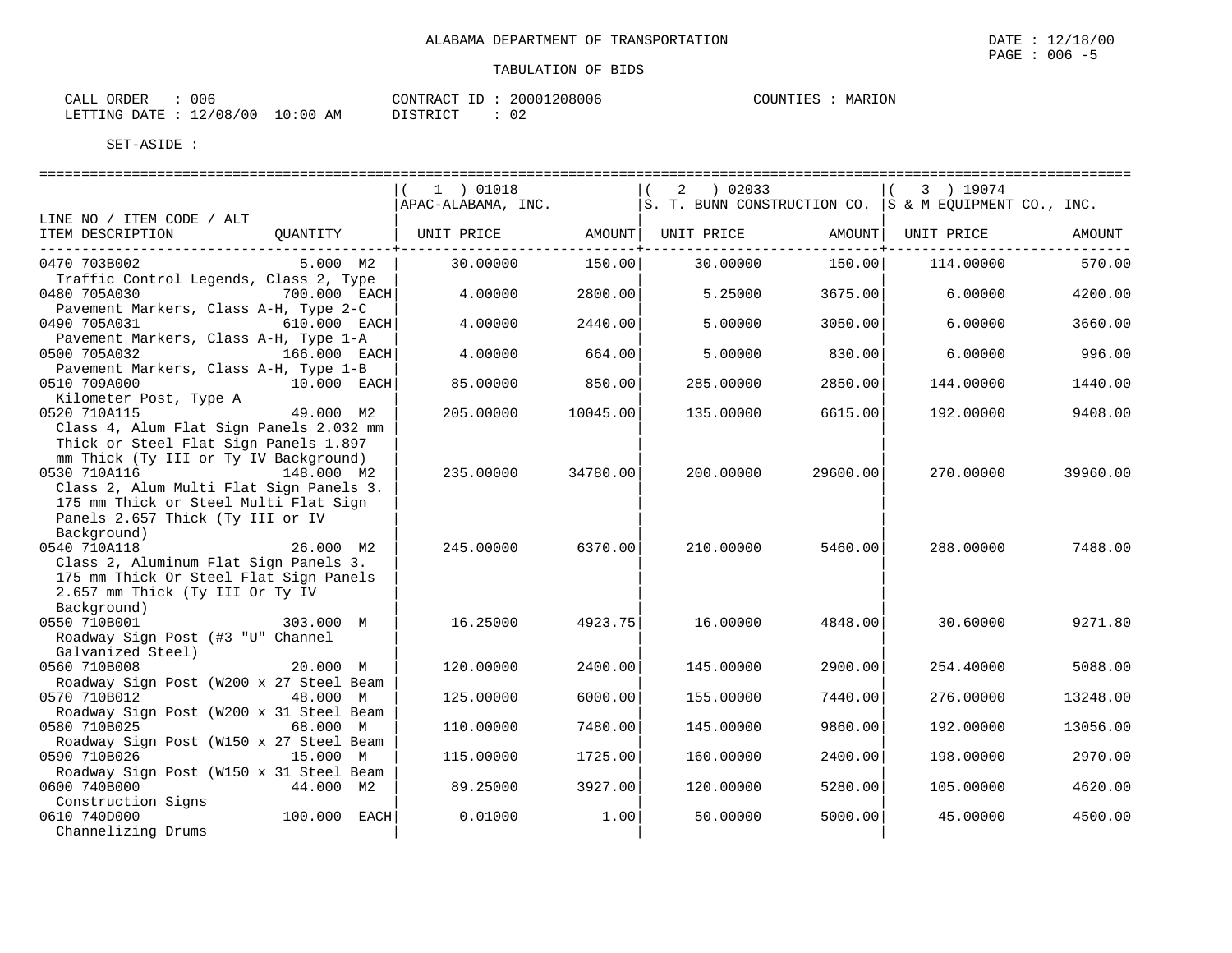| 006<br>PAGE<br>$-b$<br>╰ |
|--------------------------|
| TARIILATION OF RIDS      |

| 006<br>ORDER<br>CALI                    |             | CONTRACT<br>$\tau$ $\tau$ | 20001208006 | <b>\RION</b><br>COUNTIES<br>MAR |
|-----------------------------------------|-------------|---------------------------|-------------|---------------------------------|
| 12/08/<br>100<br><b>DATE</b><br>LETTING | 10:00<br>AM | DIAMPIAM<br>ノエレエルエレエ      | 02          |                                 |

|                                                                         |               |      | 1 ) 01018<br>APAC-ALABAMA, INC. |                 | 2   02033<br>S. T. BUNN CONSTRUCTION CO. |                | 3 ) 19074<br>S & M EQUIPMENT CO., INC. |                |
|-------------------------------------------------------------------------|---------------|------|---------------------------------|-----------------|------------------------------------------|----------------|----------------------------------------|----------------|
| LINE NO / ITEM CODE / ALT<br>ITEM DESCRIPTION                           | OUANTITY      |      | UNIT PRICE                      | AMOUNT          | UNIT PRICE                               | AMOUNT         | UNIT PRICE                             | AMOUNT         |
| 0620 740E000<br>Cones (900 mm High)                                     | 27.000 EACH   |      | 0.01000                         | 0.27            | 1,00000                                  | 27.00          | 14.25000                               | 384.75         |
| 0630 740F002<br>Barricades, Type III                                    | 6.000         | EACH | 0.01000                         | 0.06            | 375.00000                                | 2250.00        | 195.00000                              | 1170.00        |
| 0640 740M000<br>Ballast For Cone                                        | 27.000        | EACH | 0.01000                         | 0.27            | 1,00000                                  | 27.00          | 8.55000                                | 230.85         |
| 0650 741C010<br>Portable Sequential Arrow And Chevron                   | $1.000$ EACH  |      | 595.23000                       | 595.23          | 1500.00000                               | 1500.00        | 6000.00000                             | 6000.00        |
| Sign Unit<br>0660 998A000<br>Construction Fuel (Maximum Bid Limited     |               | LUMP | 0.00000                         | 0.00            | 0.00000                                  | 0.00           | 140000.00000                           | 140000.00      |
| To $$524,000.00)$<br>0670 999 000<br>Trainee Hours At 80 Cents Per Hour | 3000.000 HOUR |      | 0.80000                         | 2400.00         | 0.80000                                  | 2400.001       | 0.80000                                | 2400.00        |
| SECTION TOTALS                                                          |               |      |                                 | \$9,647,731.76] |                                          | \$9,698,311.21 |                                        | \$9,839,881.92 |
| CONTRACT TOTALS                                                         |               |      |                                 | \$9,647,731.76] |                                          | \$9,698,311.21 |                                        | \$9,839,881.92 |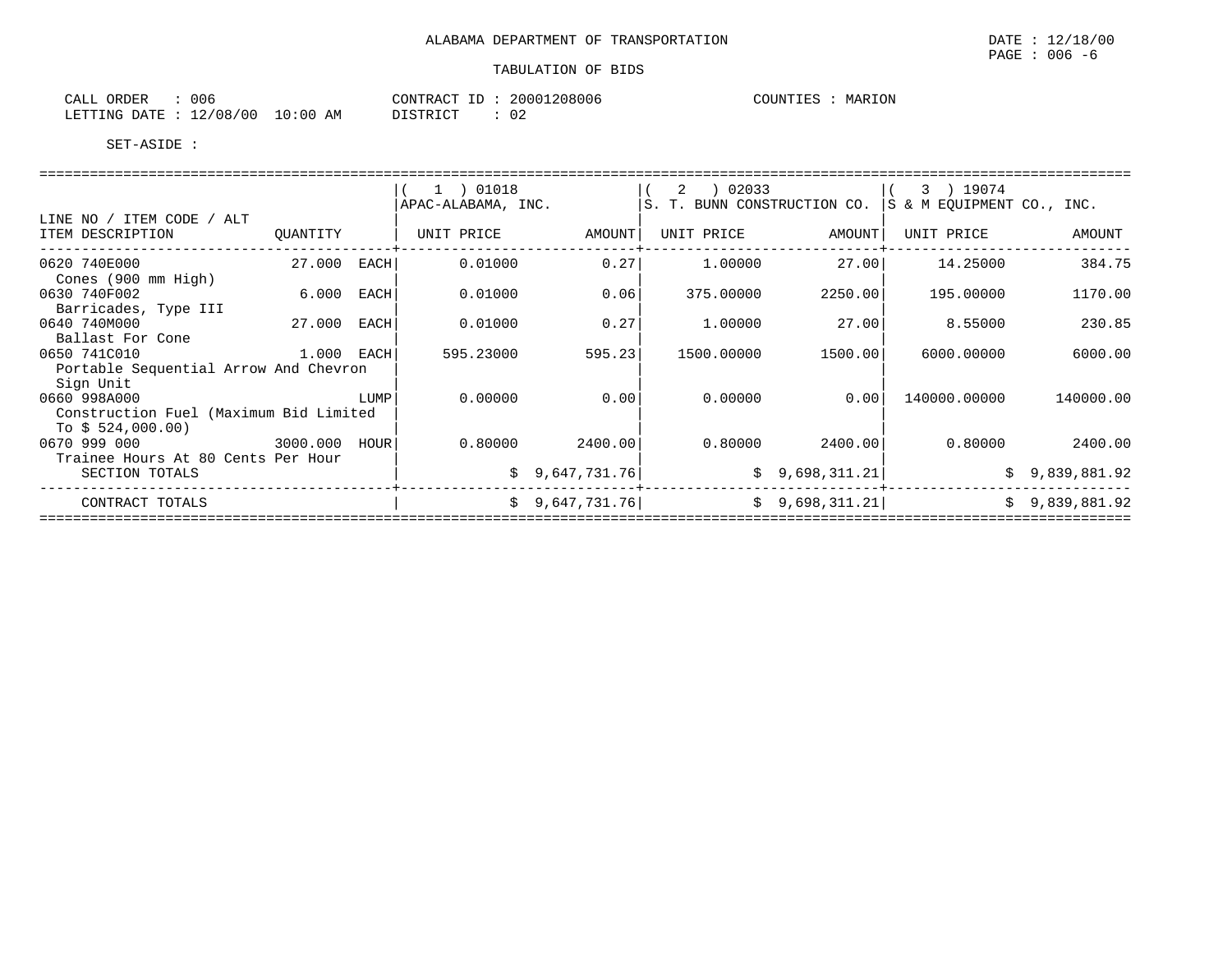CALL ORDER : 006 CONTRACT ID : 20001208006 COUNTIES : MARION LETTING DATE : 12/08/00 10:00 AM DISTRICT : 02

|                                         |                | 4 ) 14001   |                                           |             | 5 ) 18031  |            | $6$ ) 14003<br>$\vert$ (                |            |
|-----------------------------------------|----------------|-------------|-------------------------------------------|-------------|------------|------------|-----------------------------------------|------------|
|                                         |                |             | NEWELL ROADBUILDERS, INC.                 |             |            |            | ROGERS GROUP, INC.   W. S. NEWELL, INC. |            |
| LINE NO / ITEM CODE / ALT               |                |             |                                           |             |            |            |                                         |            |
| ITEM DESCRIPTION                        | OUANTITY       | UNIT PRICE  | AMOUNT   UNIT PRICE   AMOUNT   UNIT PRICE |             |            |            |                                         | AMOUNT     |
| -------------                           |                |             |                                           |             |            |            |                                         |            |
| SECTION 0001 Total                      |                |             |                                           |             |            |            |                                         |            |
| 0010 210D000                            | 52000.000 M3   | 0.50000     | 26000.00                                  |             | 5.50000    | 286000.00  | 4.76000                                 | 247520.00  |
| Borrow Excavation                       |                |             |                                           |             |            |            |                                         |            |
| 0020 301A004                            | 97944.000 M2   | 3.60000     | 352598.40                                 |             | 2.43000    | 238003.92  | 3.69000                                 | 361413.36  |
| Crushed Aggregate Base Course, Type B,  |                |             |                                           |             |            |            |                                         |            |
| Plant Mixed, 100 mm Compacted Thickness |                |             |                                           |             |            |            |                                         |            |
| 0030 301A012                            | 466649.000 M2  | 5.00000     | 2333245.00                                |             | 3.61000    | 1684602.89 | 4.89000                                 | 2281913.61 |
| Crushed Aggregate Base Course, Type B,  |                |             |                                           |             |            |            |                                         |            |
| Plant Mixed, 150 mm Compacted Thickness |                |             |                                           |             |            |            |                                         |            |
| 0040 327E000                            | 26059.000 MTON | 26.50000    | 690563.50                                 |             | 28.25000   | 736166.75  | 28.87000                                | 752323.33  |
| Permeable Asphalt Treated Base          |                |             |                                           |             |            |            |                                         |            |
| 0050 401A000                            | 210888.000 M2  | 0.33000     | 69593.04                                  |             | 0.28000    | 59048.64   | 0.42000                                 | 88572.96   |
| Bituminous Treatment A                  |                |             |                                           |             |            |            |                                         |            |
| 0060 405A000                            | 123046.000 L   | 0.50000     | 61523.00                                  |             | 0.30000    | 36913.80   | 0.31000                                 | 38144.26   |
| Tack Coat                               |                |             |                                           |             |            |            |                                         |            |
| 0070 408A051                            | 8400.000 M2    | 1.55000     | 13020.00                                  |             | 1,51000    | 12684.00   | 0.93000                                 | 7812.00    |
| Planing Existing Pavement               |                |             |                                           |             |            |            |                                         |            |
| (Approximately 0 mm Thru 25 mm Thick)   |                |             |                                           |             |            |            |                                         |            |
| 0080 410B001                            | 1.000 EACH     | 19500.00000 | 19500.00                                  |             | 4082.85000 | 4082.85    | 23084.72000                             | 23084.72   |
| State Retained Profilograph             |                |             |                                           |             |            |            |                                         |            |
| 0090 410H000                            | 1.000 EACH     | 60000.00000 | 60000.00                                  | 25000.00000 |            | 25000.00   | 59870.11000                             | 59870.11   |
| Material Remixing Device                |                |             |                                           |             |            |            |                                         |            |
| 0100 424A280                            | 10529.000 MTON | 38.05000    | 400628.45                                 |             | 40.00000   | 421160.00  | 40.38000                                | 425161.02  |
| Superpave Bituminous Concrete Wearing   |                |             |                                           |             |            |            |                                         |            |
| Surface Layer, 12.5 mm Maximum          |                |             |                                           |             |            |            |                                         |            |
| Aggregate Size Mix, ESAL Range E        |                |             |                                           |             |            |            |                                         |            |
| 0110 424B282                            | 34818.000 MTON | 31.35000    | 1091544.30                                |             | 33.50000   | 1166403.00 | 32.22000                                | 1121835.96 |
| Superpave Bituminous Concrete Upper     |                |             |                                           |             |            |            |                                         |            |
| Binder Layer, 37.5 mm Maximum Aggregate |                |             |                                           |             |            |            |                                         |            |
| Size Mix, ESAL Range E                  |                |             |                                           |             |            |            |                                         |            |
| 0120 424B582                            | 74553.000 MTON | 28.37000    | 2115068.61                                |             | 30.50000   | 2273866.50 | 28.85000                                | 2150854.05 |
| Superpave Bituminous Concrete Lower     |                |             |                                           |             |            |            |                                         |            |
| Binder Layer, 37.5 mm Maximum Aggregate |                |             |                                           |             |            |            |                                         |            |
| Size Mix, ESAL Range E                  |                |             |                                           |             |            |            |                                         |            |
| 0130 424C281                            | 40095.000 MTON | 28.37000    | 1137495.15                                |             | 30.50000   | 1222897.50 | 28.86000                                | 1157141.70 |
| Superpave Bituminous Concrete Base      |                |             |                                           |             |            |            |                                         |            |
| Layer, 37.5 mm Maximum Aggregate Size   |                |             |                                           |             |            |            |                                         |            |
| Mix, ESAL Range E                       |                |             |                                           |             |            |            |                                         |            |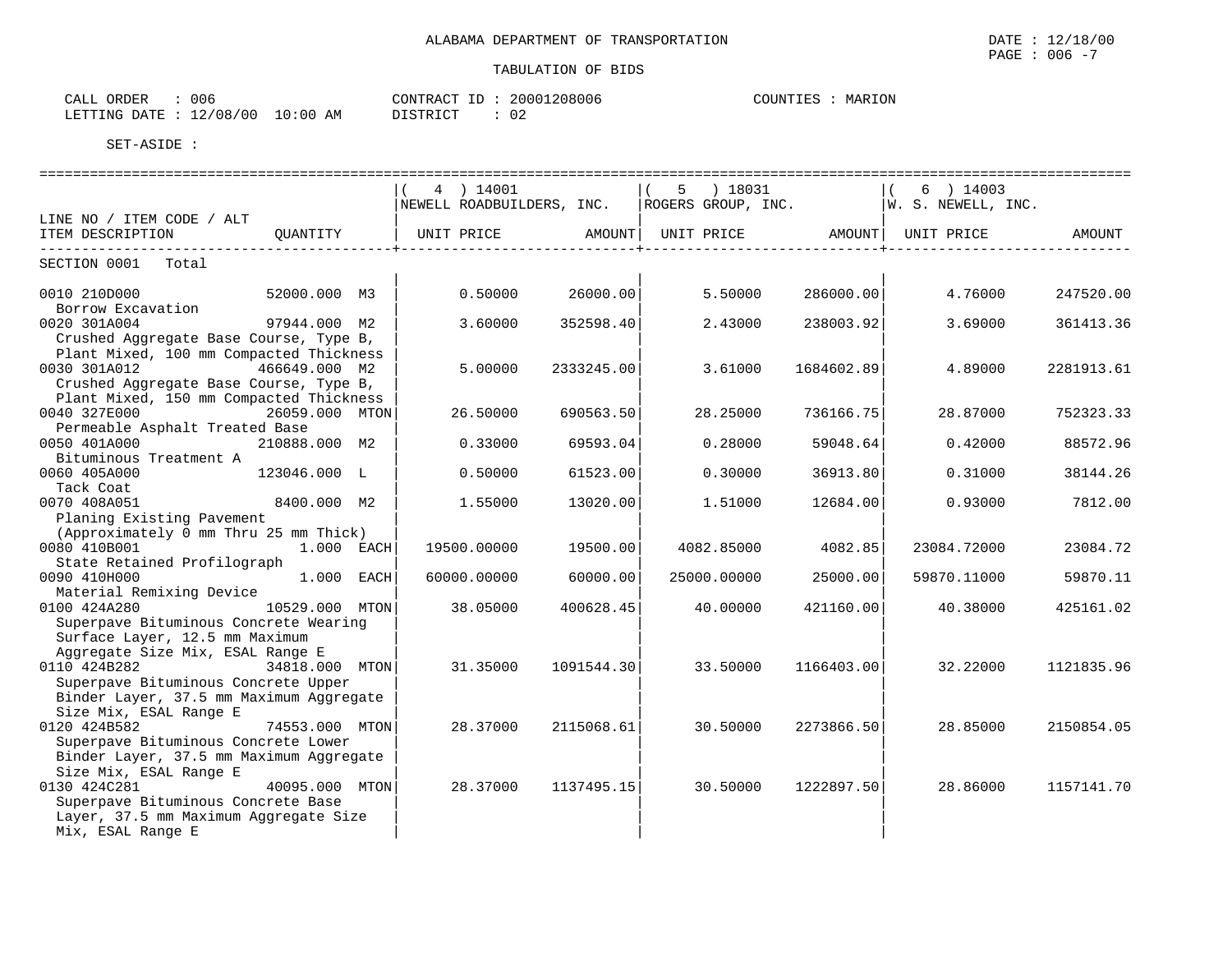| : 006<br>CALL ORDER              |          | CONTRACT ID: 20001208006 | COUNTIES : MARION |
|----------------------------------|----------|--------------------------|-------------------|
| LETTING DATE : 12/08/00 10:00 AM | DISTRICT |                          |                   |

|                                                                      |               |      | 4 ) 14001<br>NEWELL ROADBUILDERS, INC. |           | 5 ) 18031<br>ROGERS GROUP, INC. |           | 6 ) 14003<br> W. S. NEWELL, INC. |           |
|----------------------------------------------------------------------|---------------|------|----------------------------------------|-----------|---------------------------------|-----------|----------------------------------|-----------|
| LINE NO / ITEM CODE / ALT                                            |               |      |                                        |           |                                 |           |                                  |           |
| ITEM DESCRIPTION                                                     | OUANTITY      |      | UNIT PRICE AMOUNT                      |           | UNIT PRICE AMOUNT               |           | UNIT PRICE                       | AMOUNT    |
| 0140 428C000<br>Scoring Bituminous Pavement Surface By<br>Cutting    | 27050.000 M   |      | 0.35000                                | 9467.50   | 0.30000                         | 8115.00   | 0.33000                          | 8926.50   |
| 0150 450B000<br>Reinforced Cement Concrete Bridge End<br>Slab        | 432.000 M2    |      | 72.00000                               | 31104.00  | 71.00000                        | 30672.00  | 46.00000                         | 19872.00  |
| 0160 600A000<br>Mobilization                                         |               | LUMP | 300000.00000                           | 300000.00 | 384684.00000                    | 384684.00 | 220200.00000                     | 220200.00 |
| 0170 604A000<br>Separative Geotextile                                | 112944.000 M2 |      | 0.90000                                | 101649.60 | 1,20000                         | 135532.80 | 0.44000                          | 49695.36  |
| 0180 605A002<br>Pavement Edge Drain (Aggregate Filled<br>Underdrain) | 30439.000 M   |      | 8.00000                                | 243512.00 | 9.51000                         | 289474.89 | 10.65000                         | 324175.35 |
| 0190 605B000<br>Special Underdrain Outlet, Type A                    | 124.000 EACH  |      | 165.00000                              | 20460.00  | 160,00000                       | 19840.00  | 250.00000                        | 31000.00  |
| 0200 605B001<br>Special Underdrain Outlet, Type B                    | 24.000 EACH   |      | 115.00000                              | 2760.00   | 240.00000                       | 5760.00   | 275.00000                        | 6600.00   |
| 0210 621C020<br>Inlets, Type Y                                       | 72.000        | EACH | 1500.00000                             | 108000.00 | 1100.00000                      | 79200.00  | 1100.00000                       | 79200.00  |
| 0220 621D019<br>Inlet Units, Type Y                                  | 2.000 EACH    |      | 350.00000                              | 700.00    | 450.00000                       | 900.00    | 400.00000                        | 800.00    |
| 0230 630A000<br>Steel Beam Guardrail, Class A, Type 1                | 1106.000 M    |      | 31.00000                               | 34286.00  | 31.00000                        | 34286.00  | 31.00000                         | 34286.00  |
| 0240 630C001<br>Guardrail End Anchor, Type 8                         | 11.000 EACH   |      | 600.00000                              | 6600.00   | 600.00000                       | 6600.00   | 600.00000                        | 6600.00   |
| 0250 630C003<br>Guardrail End Anchor, Type 13                        | 10.000 EACH   |      | 950.00000                              | 9500.00   | 950.00000                       | 9500.00   | 950.00000                        | 9500.00   |
| 0260 630C070<br>Guardrail End Anchor, Type 10 Series                 | 17.000 EACH   |      | 1250.00000                             | 21250.00  | 1250.00000                      | 21250.00  | 1250.00000                       | 21250.00  |
| 0270 650A000<br>Topsoil                                              | 35273.000 M3  |      | 6.00000                                | 211638.00 | 7.00000                         | 246911.00 | 9.38000                          | 330860.74 |
| 0280 652A050<br>Seeding (Mix 1A)                                     | 24.000 HA     |      | 1200.00000                             | 28800.00  | 803.00000                       | 19272.00  | 1111.95000                       | 26686.80  |
| 0290 652B050<br>Temporary Seeding (Mix 1AT)                          | $6.000$ HA    |      | 500.00000                              | 3000.00   | 740.00000                       | 4440.00   | 864.85000                        | 5189.10   |
| 0300 652C000<br>Mowing                                               | 24.000 HA     |      | 75.00000                               | 1800.00   | 74.00000                        | 1776.00   | 123.55000                        | 2965.20   |
| 0310 652D050<br>Seeding In Stubble (Mix 1A)                          | $6.000$ HA    |      | 750.00000                              | 4500.00   | 740.00000                       | 4440.00   | 1235.50000                       | 7413.00   |

 $\texttt{PAGE}$  : 006 -8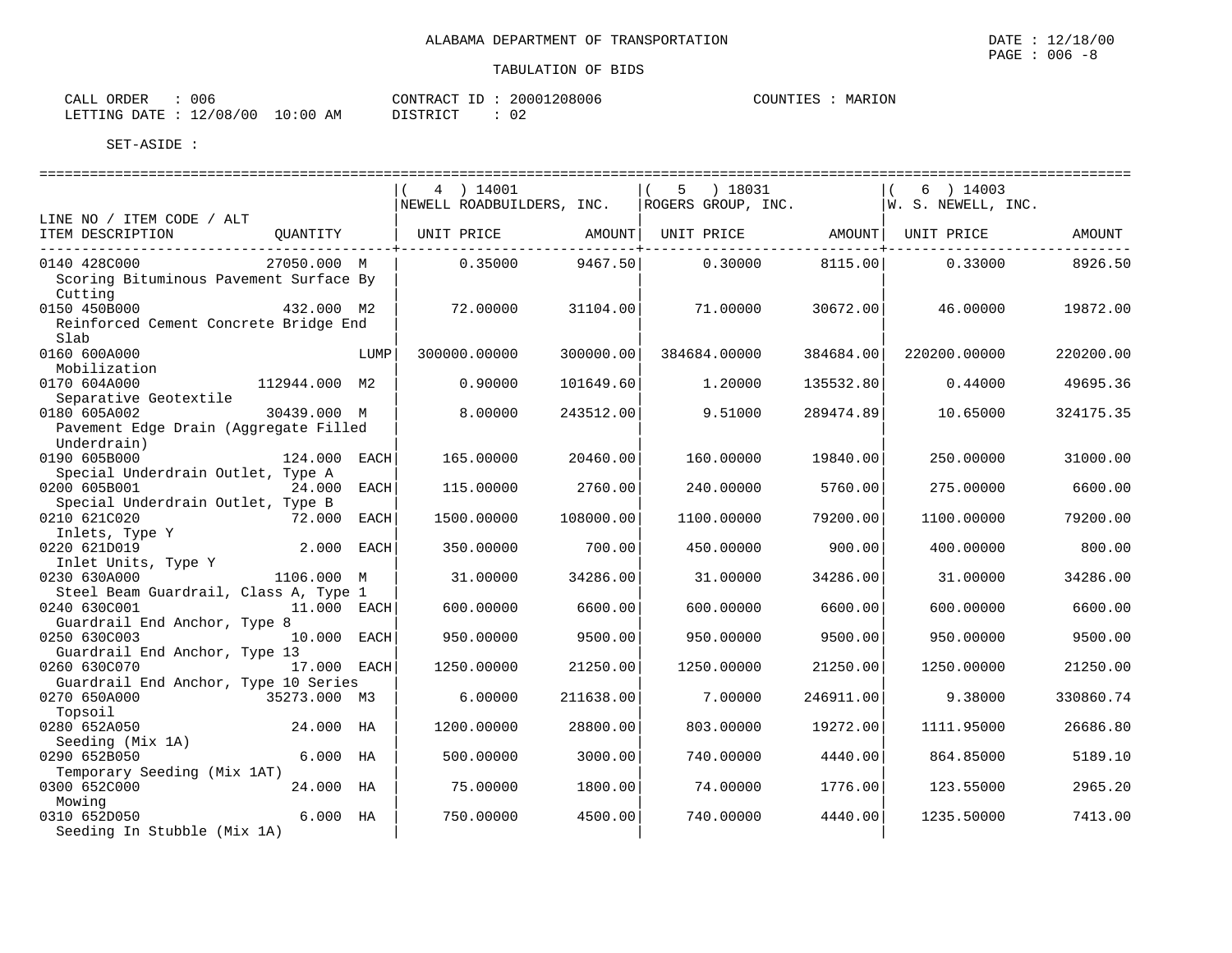| CALL ORDER                       | 006 |          |  | CONTRACT ID: 20001208006 | COUNTIES | MARION |
|----------------------------------|-----|----------|--|--------------------------|----------|--------|
| LETTING DATE : 12/08/00 10:00 AM |     | DISTRICT |  | ∩ ∩<br>∪∠                |          |        |

|                                                       |               |      | 4 ) 14001                     |          | 5 ) 18031                                             |          | 6 ) 14003<br>$\vert$ ( |          |
|-------------------------------------------------------|---------------|------|-------------------------------|----------|-------------------------------------------------------|----------|------------------------|----------|
|                                                       |               |      | NEWELL ROADBUILDERS, INC.     |          | $\vert$ ROGERS GROUP, INC. $\vert$ W. S. NEWELL, INC. |          |                        |          |
| LINE NO / ITEM CODE / ALT                             |               |      |                               |          |                                                       |          |                        |          |
| ITEM DESCRIPTION<br>_________________________________ | QUANTITY      |      | UNIT PRICE AMOUNT  UNIT PRICE |          |                                                       |          | AMOUNT   UNIT PRICE    | AMOUNT   |
| 0320 656A000                                          | 30.000 HA     |      | 1000.00000                    | 30000.00 | 988.00000                                             | 29640.00 | 1050.17000             | 31505.10 |
| Mulching, Class A, Type 1                             |               |      |                               |          |                                                       |          |                        |          |
| 0330 665F000                                          | 1000.000 EACH |      | 5.00000                       | 5000.00  | 10.00000                                              | 10000.00 | 4,00000                | 4000.00  |
| Hay Bales                                             |               |      |                               |          |                                                       |          |                        |          |
| 0340 665J000                                          | 1000.000 M    |      | 11.50000                      | 11500.00 | 9,00000                                               | 9000.00  | 10.00000               | 10000.00 |
| Silt Fence, Type A                                    |               |      |                               |          |                                                       |          |                        |          |
| 0350 666A001                                          | 24.000 HA     |      | 0.01000                       | 0.24     | 50.00000                                              | 1200.00  | 0.00000                | 0.00     |
| Pest Control Treatment                                |               |      |                               |          |                                                       |          |                        |          |
| 0360 680A000                                          |               | LUMP | 65000.00000                   | 65000.00 | 70000.00000                                           | 70000.00 | 54280.00000            | 54280.00 |
| Engineering Controls                                  |               |      |                               |          |                                                       |          |                        |          |
| 0370 701C000                                          | 1.000 KM      |      | 500.00000                     | 500.00   | 311.00000                                             | 311.00   | 311.00000              | 311.00   |
| Broken Temporary Traffic Stripe                       |               |      |                               |          |                                                       |          |                        |          |
| 0380 701C001                                          | 1.000 KM      |      | 500.00000                     | 500.00   | 311.00000                                             | 311.00   | 311,00000              | 311.00   |
| Solid Temporary Traffic Stripe                        |               |      |                               |          |                                                       |          |                        |          |
| 0390 701G121                                          | 1060.000 M    |      | 3.75000                       | 3975.00  | 6.56000                                               | 6953.60  | 6.56000                | 6953.60  |
| Broken White, Class 3W, Type A Traffic                |               |      |                               |          |                                                       |          |                        |          |
| Stripe (150 mm Wide)                                  |               |      |                               |          |                                                       |          |                        |          |
| 0400 701G125                                          | 1060.000 M    |      | 11,00000                      | 11660.00 | 11.48000                                              | 12168.80 | 11.48000               | 12168.80 |
| Solid White, Class 3W, Type A Traffic                 |               |      |                               |          |                                                       |          |                        |          |
| Stripe (150 mm Wide)                                  |               |      |                               |          |                                                       |          |                        |          |
| 0410 701G133                                          | 1060.000 M    |      | 11.75000                      | 12455.00 | 12.30000                                              | 13038.00 | 12.30000               | 13038.00 |
| Solid Yellow, Class 3W, Type A Traffic                |               |      |                               |          |                                                       |          |                        |          |
| Stripe (150 mm Wide)                                  |               |      |                               |          |                                                       |          |                        |          |
| 0420 702A040 14.000 KM                                |               |      | 1000.00000                    | 14000.00 | 1227.00000                                            | 17178.00 | 1227.00000             | 17178.00 |
| Broken White, Profiled Traffic Stripe                 |               |      |                               |          |                                                       |          |                        |          |
| (150 mm Wide)                                         |               |      |                               |          |                                                       |          |                        |          |
| 0430 702A041                                          | 16.000 KM     |      | 2300.00000                    | 36800.00 | 2454.00000                                            | 39264.00 | 2454.00000             | 39264.00 |
| Solid White, Profiled Traffic Stripe                  |               |      |                               |          |                                                       |          |                        |          |
| $(150 \text{ mm Wide})$                               |               |      |                               |          |                                                       |          |                        |          |
| 0440 702A043                                          | 17.000 KM     |      | 2300.00000                    | 39100.00 | 2454.00000                                            | 41718.00 | 2454.00000             | 41718.00 |
| Solid Yellow, Profiled Traffic Stripe                 |               |      |                               |          |                                                       |          |                        |          |
| $(150 \,$ mm $\,$ Wide $)$                            |               |      |                               |          |                                                       |          |                        |          |
| 0450 702B011                                          | 408.000 M     |      | 4.90000                       | 1999.20  | 6.06000                                               | 2472.48  | 6.06000                | 2472.48  |
| Dotted Profiled Traffic Stripe (150 mm                |               |      |                               |          |                                                       |          |                        |          |
| Wide)                                                 | 763.000 M2    |      | 18,00000                      |          |                                                       |          |                        |          |
| 0460 703A002                                          |               |      |                               | 13734.00 | 20.00000                                              | 15260.00 | 20,00000               | 15260.00 |
| Traffic Control Markings, Class 2, Type               |               |      |                               |          |                                                       |          |                        |          |
| Α                                                     |               |      |                               |          |                                                       |          |                        |          |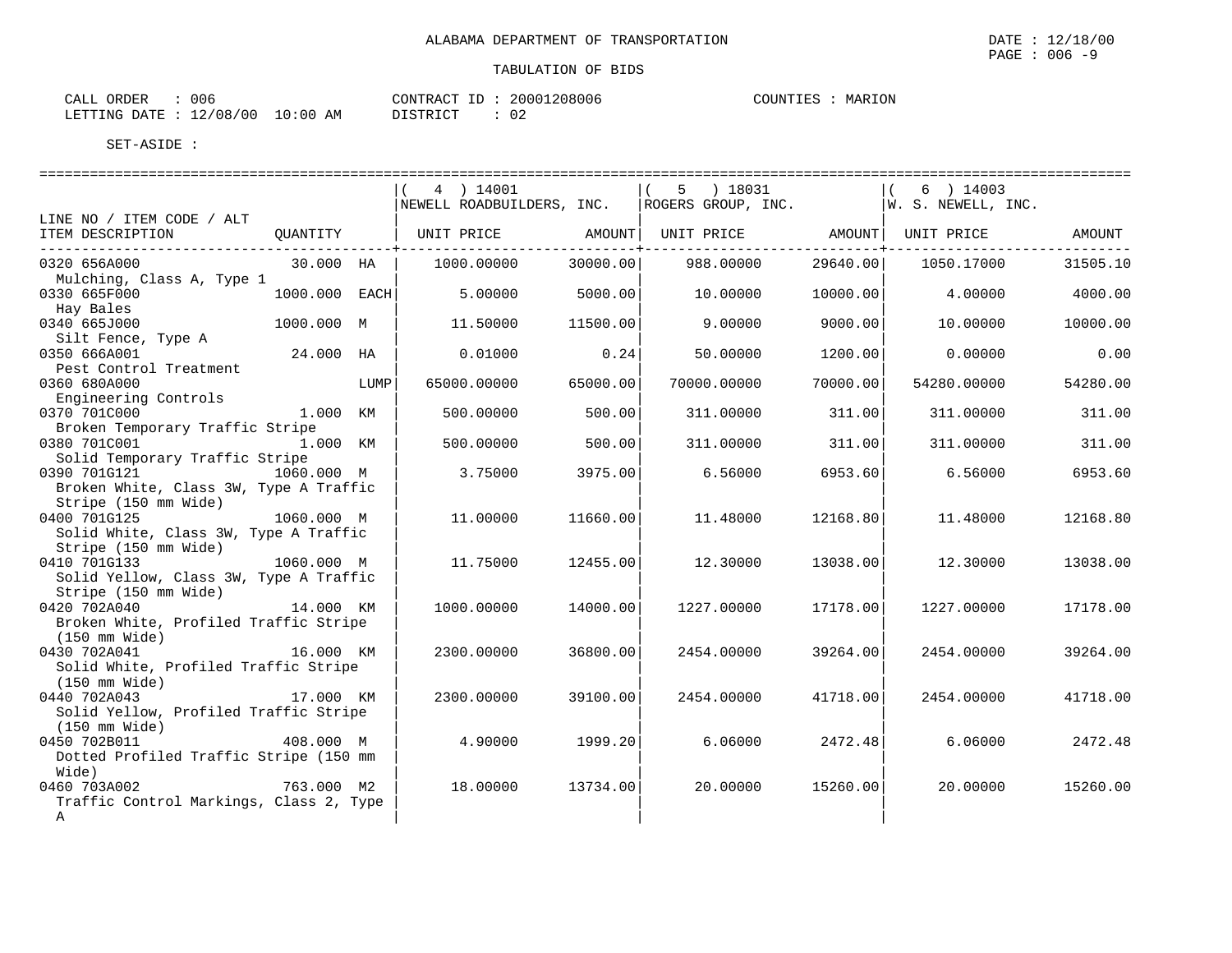| 006<br>ORDER<br>CALI     |                   | 20001208006<br>CONTRACT<br>$-$        | MARION<br>COUNTIES |
|--------------------------|-------------------|---------------------------------------|--------------------|
| 12/08/00<br>LETTING DATE | 10:00<br>AΜ<br>__ | $\sim$<br>T STR TOT<br>∪∠<br>-------- |                    |

|                                                                                                                                                     |                | 4 ) 14001<br>NEWELL ROADBUILDERS, INC. |               | 5<br>) 18031<br>ROGERS GROUP, INC. |                           | 6 ) 14003<br> W. S. NEWELL, INC. |          |
|-----------------------------------------------------------------------------------------------------------------------------------------------------|----------------|----------------------------------------|---------------|------------------------------------|---------------------------|----------------------------------|----------|
| LINE NO / ITEM CODE / ALT                                                                                                                           |                |                                        |               |                                    |                           |                                  |          |
| ITEM DESCRIPTION                                                                                                                                    | OUANTITY       | UNIT PRICE AMOUNT UNIT PRICE           | ------------+ |                                    | AMOUNT  <br>------------+ | UNIT PRICE                       | AMOUNT   |
| 0470 703B002<br>Traffic Control Legends, Class 2, Type                                                                                              | $5.000$ M2     | 30.00000                               | 150.00        | 30.00000                           | 150.00                    | 30.00000                         | 150.00   |
| 0480 705A030<br>Pavement Markers, Class A-H, Type 2-C                                                                                               | $700.000$ EACH | 4.00000                                | 2800.00       | 5.25000                            | 3675.00                   | 5.25000                          | 3675.00  |
| 0490 705A031<br>Pavement Markers, Class A-H, Type 1-A                                                                                               | 610.000 EACH   | 4.00000                                | 2440.00       | 5.00000                            | 3050.00                   | 5.00000                          | 3050.00  |
| 0500 705A032<br>Pavement Markers, Class A-H, Type 1-B                                                                                               | $166.000$ EACH | 4.00000                                | 664.00        | 5.00000                            | 830.00                    | 5.00000                          | 830.00   |
| 0510 709A000<br>Kilometer Post, Type A                                                                                                              | 10.000 EACH    | 100.00000                              | 1000.00       | 85.00000                           | 850.00                    | 100.00000                        | 1000.00  |
| 0520 710A115<br>Class 4, Alum Flat Sign Panels 2.032 mm<br>Thick or Steel Flat Sign Panels 1.897<br>mm Thick (Ty III or Ty IV Background)           | 49.000 M2      | 135.00000                              | 6615.00       | 205,00000                          | 10045.00                  | 135.00000                        | 6615.00  |
| 0530 710A116<br>Class 2, Alum Multi Flat Sign Panels 3.<br>175 mm Thick or Steel Multi Flat Sign<br>Panels 2.657 Thick (Ty III or IV<br>Background) | 148.000 M2     | 200.00000                              | 29600.00      | 235.00000                          | 34780.00                  | 200.00000                        | 29600.00 |
| 0540 710A118<br>Class 2, Aluminum Flat Sign Panels 3.<br>175 mm Thick Or Steel Flat Sign Panels<br>2.657 mm Thick (Ty III Or Ty IV<br>Background)   | 26.000 M2      | 210.00000                              | 5460.00       | 245.00000                          | 6370.00                   | 210.00000                        | 5460.00  |
| 0550 710B001<br>Roadway Sign Post (#3 "U" Channel<br>Galvanized Steel)                                                                              | 303.000 M      | 16.00000                               | 4848.00       | 16.25000                           | 4923.75                   | 16.00000                         | 4848.00  |
| 0560 710B008<br>Roadway Sign Post (W200 x 27 Steel Beam                                                                                             | 20.000 M       | 145.00000                              | 2900.00       | 120.00000                          | 2400.00                   | 145.00000                        | 2900.00  |
| 0570 710B012<br>Roadway Sign Post (W200 x 31 Steel Beam                                                                                             | 48.000 M       | 155.00000                              | 7440.00       | 125.00000                          | 6000.00                   | 155.00000                        | 7440.00  |
| 0580 710B025<br>Roadway Sign Post (W150 x 27 Steel Beam                                                                                             | 68.000 M       | 145.00000                              | 9860.00       | 110.00000                          | 7480.00                   | 145.00000                        | 9860.00  |
| 0590 710B026<br>Roadway Sign Post (W150 x 31 Steel Beam                                                                                             | 15.000 M       | 160.00000                              | 2400.00       | 115.00000                          | 1725.00                   | 160.00000                        | 2400.00  |
| 0600 740B000                                                                                                                                        | 44.000 M2      | 151.00000                              | 6644.00       | 121.09000                          | 5327.96                   | 120.00000                        | 5280.00  |
| Construction Signs<br>0610 740D000<br>Channelizing Drums                                                                                            | $100.000$ EACH | 60.00000                               | 6000.00       | 9.61000                            | 961.00                    | 48.00000                         | 4800.00  |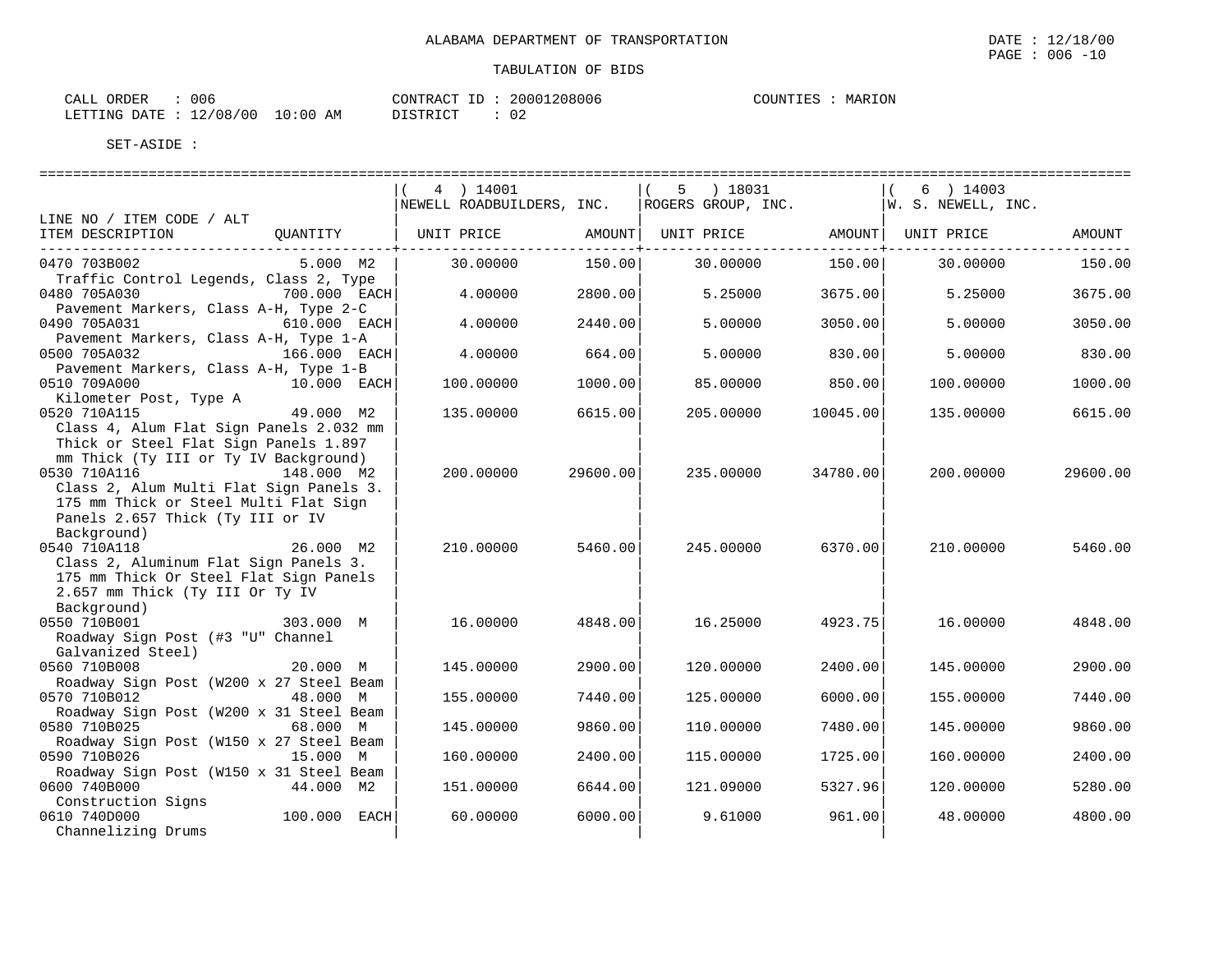| 006<br>ORDER<br>CALL        |            | CONTRACT ID | 20001208006 | MARION<br>COUNTIES |
|-----------------------------|------------|-------------|-------------|--------------------|
| 12/08/00<br>LETTING DATE: ' | $10:00$ AM | DISTRICT    | 02          |                    |

|                                                        |             |      | 4 ) 14001<br>NEWELL ROADBUILDERS, INC. |                 | ) 18031<br>5<br>ROGERS GROUP, INC. |                 | 6 ) 14003<br> W. S. NEWELL, INC. |                 |
|--------------------------------------------------------|-------------|------|----------------------------------------|-----------------|------------------------------------|-----------------|----------------------------------|-----------------|
| LINE NO / ITEM CODE / ALT<br>ITEM DESCRIPTION          | QUANTITY    |      | UNIT PRICE                             | AMOUNT          | UNIT PRICE                         | AMOUNT          | UNIT PRICE                       | AMOUNT          |
| 0620 740E000<br>Cones (900 mm High)                    | 27.000 EACH |      | 30.00000                               | 810.00          | 2.07000                            | 55.89           | 0.00000                          | 0.00            |
| 0630 740F002<br>Barricades, Type III                   | 6.000 EACH  |      | 300.00000                              | 1800.00         | 206.97000                          | 1241.82         | 350.00000                        | 2100.00         |
| 0640 740M000<br>Ballast For Cone                       | 27.000      | EACH | 10.00000                               | 270.00          | 1,39000                            | 37.53           | 0.00000                          | 0.00            |
| 0650 741C010                                           | 1.000 EACH  |      | 1.00000                                | 1.00            | 538.82000                          | 538.82          | 2500.00000                       | 2500.00         |
| Portable Sequential Arrow And Chevron<br>Sign Unit     |             |      |                                        |                 |                                    |                 |                                  |                 |
| 0660 998A000<br>Construction Fuel (Maximum Bid Limited |             | LUMP | 170000.00000                           | 170000.00       | 250000.00000                       | 250000.001      | 219113.00000                     | 219113.00       |
| To $$524,000.00)$<br>3000.000 HOUR<br>0670 999 000     |             |      | 0.80000                                | 2400.00         | 0.80000                            | 2400.00         | 0.80000                          | 2400.00         |
| Trainee Hours At 80 Cents Per Hour<br>SECTION TOTALS   |             |      |                                        | \$10,020,131.99 |                                    | \$10,080,840.19 |                                  | \$10,463,348.11 |
| CONTRACT TOTALS                                        |             |      |                                        | \$10,020,131.99 |                                    | \$10,080,840.19 |                                  | \$10,463,348.11 |
|                                                        |             |      |                                        |                 |                                    |                 |                                  |                 |

PAGE : 006 -11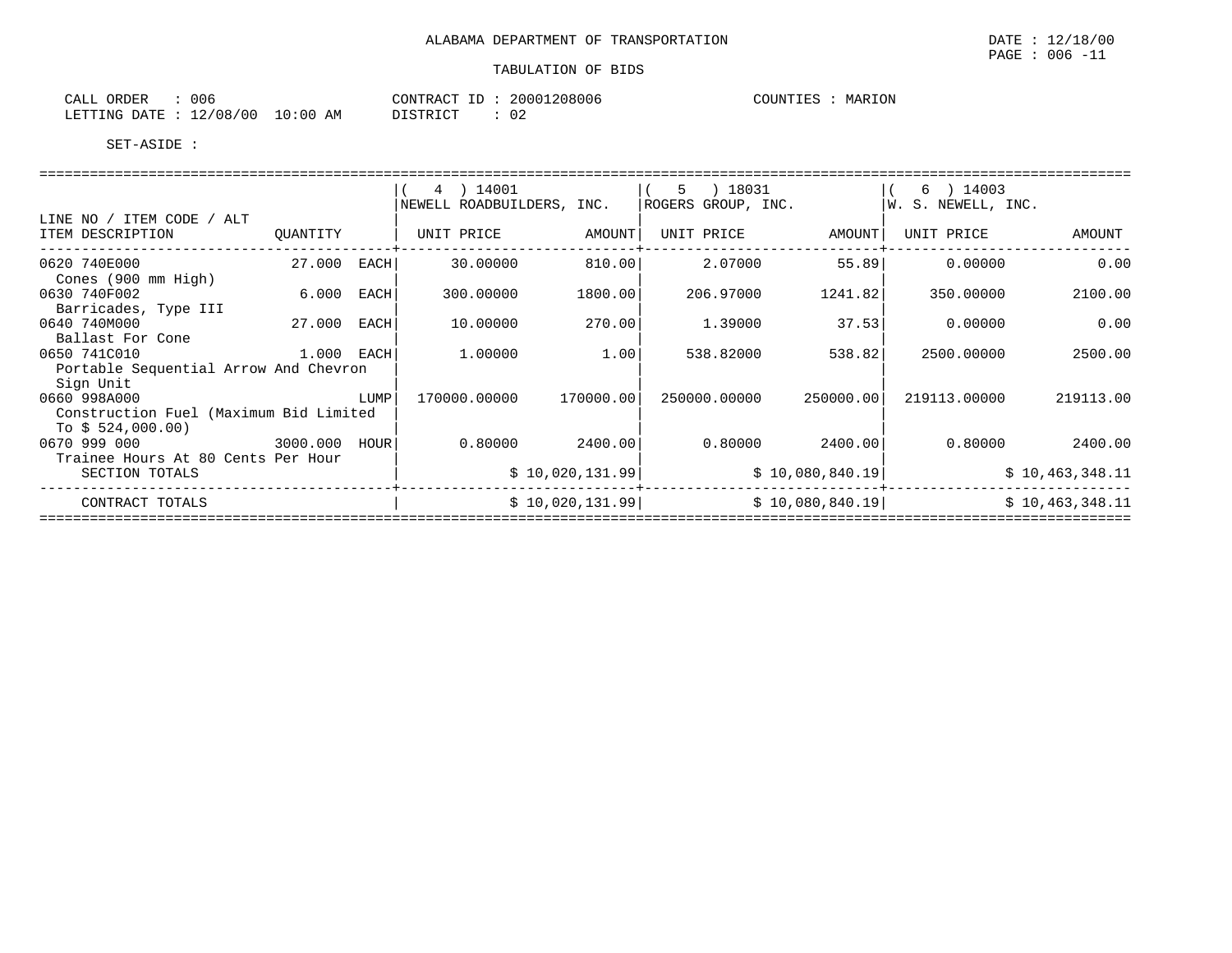| 006<br>ORDER<br>CALL         | CONTRACT ID            | 20001208006 | MARION<br>COUNTIES |
|------------------------------|------------------------|-------------|--------------------|
| 12/08/00<br>LETTING DATE : 7 | $10:00$ AM<br>DISTRICT | ◡▵          |                    |

|                                         | 7 ) 04013                   |            |                            |            |        |
|-----------------------------------------|-----------------------------|------------|----------------------------|------------|--------|
|                                         | DUNN CONSTRUCTION CO., INC. |            |                            |            |        |
| LINE NO / ITEM CODE / ALT               |                             |            |                            |            |        |
| ITEM DESCRIPTION<br>OUANTITY            | UNIT PRICE                  |            | AMOUNT   UNIT PRICE AMOUNT | UNIT PRICE | AMOUNT |
|                                         |                             |            |                            |            |        |
| SECTION 0001 Total                      |                             |            |                            |            |        |
|                                         |                             |            |                            |            |        |
| 0010 210D000<br>52000.000 M3            | 9.05000                     | 470600.00  |                            |            |        |
| Borrow Excavation                       |                             |            |                            |            |        |
| 0020 301A004<br>97944.000 M2            | 3.77000                     | 369248.88  |                            |            |        |
| Crushed Aggregate Base Course, Type B,  |                             |            |                            |            |        |
| Plant Mixed, 100 mm Compacted Thickness |                             |            |                            |            |        |
| 0030 301A012<br>466649.000 M2           | 5.36000                     | 2501238.64 |                            |            |        |
| Crushed Aggregate Base Course, Type B,  |                             |            |                            |            |        |
| Plant Mixed, 150 mm Compacted Thickness |                             |            |                            |            |        |
| 0040 327E000<br>26059.000 MTON          | 28.87000                    | 752323.33  |                            |            |        |
| Permeable Asphalt Treated Base          |                             |            |                            |            |        |
| 0050 401A000<br>210888.000 M2           | 0.42000                     | 88572.96   |                            |            |        |
| Bituminous Treatment A                  |                             |            |                            |            |        |
| 0060 405A000<br>123046.000 L            | 0.31000                     | 38144.26   |                            |            |        |
| Tack Coat                               |                             |            |                            |            |        |
| 0070 408A051<br>8400.000 M2             | 0.93000                     |            |                            |            |        |
|                                         |                             | 7812.00    |                            |            |        |
| Planing Existing Pavement               |                             |            |                            |            |        |
| (Approximately 0 mm Thru 25 mm Thick)   |                             |            |                            |            |        |
| 0080 410B001<br>$1.000$ EACH            | 23085.56000                 | 23085.56   |                            |            |        |
| State Retained Profilograph             |                             |            |                            |            |        |
| 1.000 EACH<br>0090 410H000              | 59872.30000                 | 59872.30   |                            |            |        |
| Material Remixing Device                |                             |            |                            |            |        |
| 0100 424A280<br>10529.000 MTON          | 40.38000                    | 425161.02  |                            |            |        |
| Superpave Bituminous Concrete Wearing   |                             |            |                            |            |        |
| Surface Layer, 12.5 mm Maximum          |                             |            |                            |            |        |
| Aggregate Size Mix, ESAL Range E        |                             |            |                            |            |        |
| 0110 424B282<br>34818.000 MTON          | 32.22000                    | 1121835.96 |                            |            |        |
| Superpave Bituminous Concrete Upper     |                             |            |                            |            |        |
| Binder Layer, 37.5 mm Maximum Aggregate |                             |            |                            |            |        |
| Size Mix, ESAL Range E                  |                             |            |                            |            |        |
| 0120 424B582<br>74553.000 MTON          | 28.86000                    | 2151599.58 |                            |            |        |
| Superpave Bituminous Concrete Lower     |                             |            |                            |            |        |
| Binder Layer, 37.5 mm Maximum Aggregate |                             |            |                            |            |        |
| Size Mix, ESAL Range E                  |                             |            |                            |            |        |
| 0130 424C281<br>40095.000 MTON          | 28.86000                    | 1157141.70 |                            |            |        |
| Superpave Bituminous Concrete Base      |                             |            |                            |            |        |
| Layer, 37.5 mm Maximum Aggregate Size   |                             |            |                            |            |        |
| Mix, ESAL Range E                       |                             |            |                            |            |        |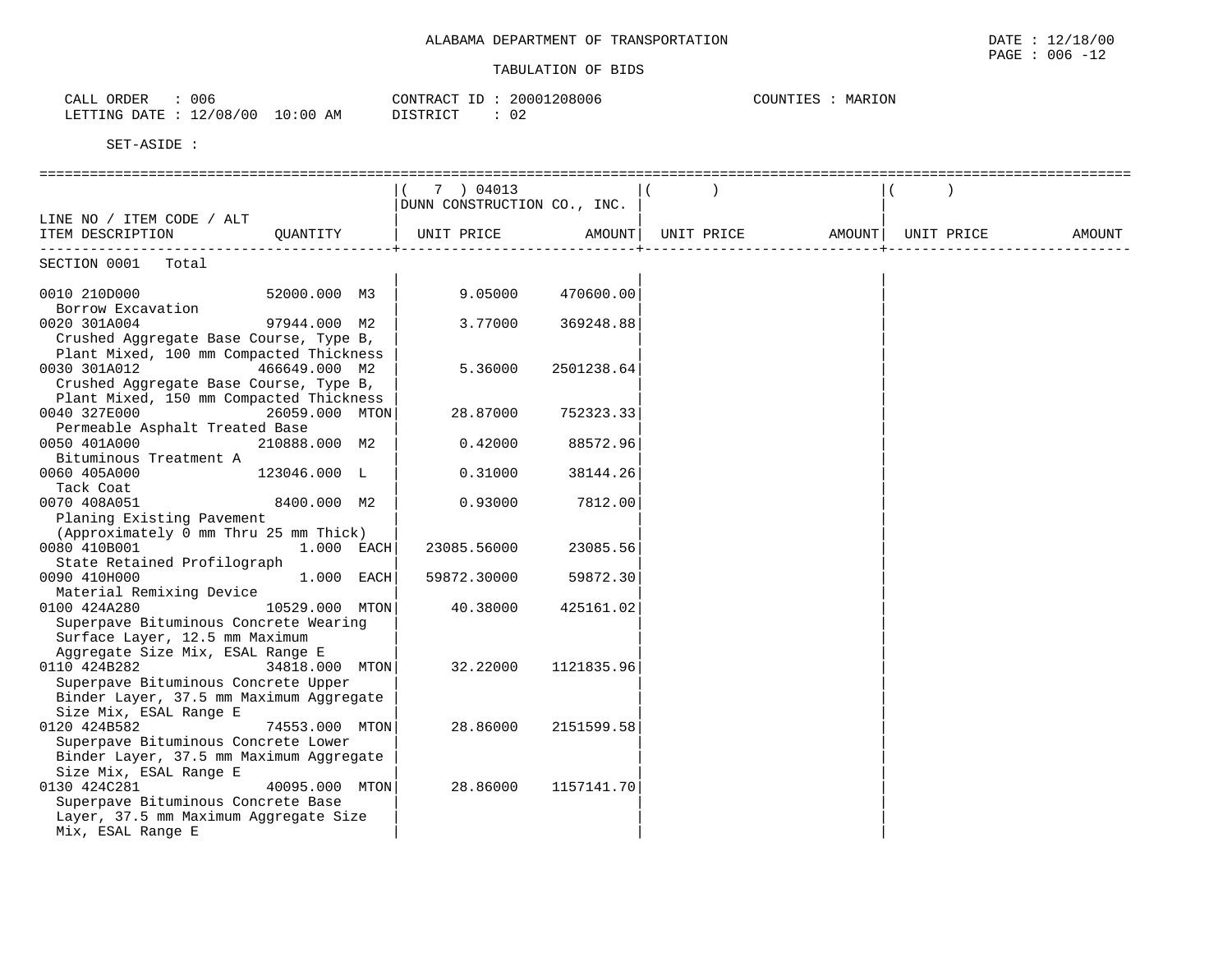| ORDER<br>CALL | 006                 |             | CONTRACT<br>$-1$<br>ᅩ | 20001208006  | MARION<br>COUNTIES |
|---------------|---------------------|-------------|-----------------------|--------------|--------------------|
| LETTING DATE  | 12/08.<br>'00<br>⊥∠ | 10:00<br>ΑM | <u>המחסדר</u>         | $\sim$<br>◡▵ |                    |

|                                        |               |      | 7 ) 04013                   |           |            |        |            |        |
|----------------------------------------|---------------|------|-----------------------------|-----------|------------|--------|------------|--------|
|                                        |               |      | DUNN CONSTRUCTION CO., INC. |           |            |        |            |        |
| LINE NO / ITEM CODE / ALT              |               |      |                             |           |            |        |            |        |
| ITEM DESCRIPTION                       | QUANTITY      |      | UNIT PRICE                  | AMOUNT    | UNIT PRICE | AMOUNT | UNIT PRICE | AMOUNT |
|                                        |               |      |                             |           |            |        |            |        |
| 0140 428C000                           | 27050.000 M   |      | 0.33000                     | 8926.50   |            |        |            |        |
| Scoring Bituminous Pavement Surface By |               |      |                             |           |            |        |            |        |
| Cutting                                |               |      |                             |           |            |        |            |        |
| 0150 450B000                           | 432.000 M2    |      | 153.01000                   | 66100.32  |            |        |            |        |
| Reinforced Cement Concrete Bridge End  |               |      |                             |           |            |        |            |        |
| Slab                                   |               |      |                             |           |            |        |            |        |
| 0160 600A000                           |               | LUMP | 169764.02000                | 169764.02 |            |        |            |        |
| Mobilization                           |               |      |                             |           |            |        |            |        |
| 0170 604A000                           | 112944.000 M2 |      | 0.44000                     | 49695.36  |            |        |            |        |
| Separative Geotextile                  |               |      |                             |           |            |        |            |        |
| 0180 605A002                           | 30439.000 M   |      | 9.60000                     | 292214.40 |            |        |            |        |
| Pavement Edge Drain (Aggregate Filled  |               |      |                             |           |            |        |            |        |
| Underdrain)                            |               |      |                             |           |            |        |            |        |
| 0190 605B000                           | 124.000 EACH  |      | 218.55000                   | 27100.20  |            |        |            |        |
| Special Underdrain Outlet, Type A      |               |      |                             |           |            |        |            |        |
| 0200 605B001                           | 24.000 EACH   |      | 256.80000                   | 6163.20   |            |        |            |        |
| Special Underdrain Outlet, Type B      |               |      |                             |           |            |        |            |        |
| 0210 621C020                           | 72.000 EACH   |      | 1152.87000                  | 83006.64  |            |        |            |        |
| Inlets, Type Y                         |               |      |                             |           |            |        |            |        |
| 0220 621D019                           | 2.000 EACH    |      | 1152.87000                  | 2305.74   |            |        |            |        |
| Inlet Units, Type Y                    |               |      |                             |           |            |        |            |        |
| 0230 630A000                           | 1106.000 M    |      | 33.72000                    | 37294.32  |            |        |            |        |
| Steel Beam Guardrail, Class A, Type 1  |               |      |                             |           |            |        |            |        |
| 0240 630C001                           | 11.000 EACH   |      | 652.57000                   | 7178.27   |            |        |            |        |
| Guardrail End Anchor, Type 8           |               |      |                             |           |            |        |            |        |
| 0250 630C003                           | 10.000 EACH   |      | 1033.24000                  | 10332.40  |            |        |            |        |
| Guardrail End Anchor, Type 13          |               |      |                             |           |            |        |            |        |
| 0260 630C070                           | 17.000 EACH   |      | 1359.53000                  | 23112.01  |            |        |            |        |
| Guardrail End Anchor, Type 10 Series   |               |      |                             |           |            |        |            |        |
| 0270 650A000                           | 35273.000 M3  |      | 10.56000                    | 372482.88 |            |        |            |        |
| Topsoil                                |               |      |                             |           |            |        |            |        |
| 0280 652A050                           | 24.000 HA     |      | 881.67000                   | 21160.08  |            |        |            |        |
| Seeding (Mix 1A)                       |               |      |                             |           |            |        |            |        |
| 0290 652B050                           | $6.000$ HA    |      | 812.50000                   | 4875.00   |            |        |            |        |
| Temporary Seeding (Mix 1AT)            |               |      |                             |           |            |        |            |        |
| 0300 652C000                           | 24.000 HA     |      | 81.25000                    | 1950.00   |            |        |            |        |
| Mowing                                 |               |      |                             |           |            |        |            |        |
| 0310 652D050                           | $6.000$ HA    |      | 812.50000                   | 4875.00   |            |        |            |        |
| Seeding In Stubble (Mix 1A)            |               |      |                             |           |            |        |            |        |
|                                        |               |      |                             |           |            |        |            |        |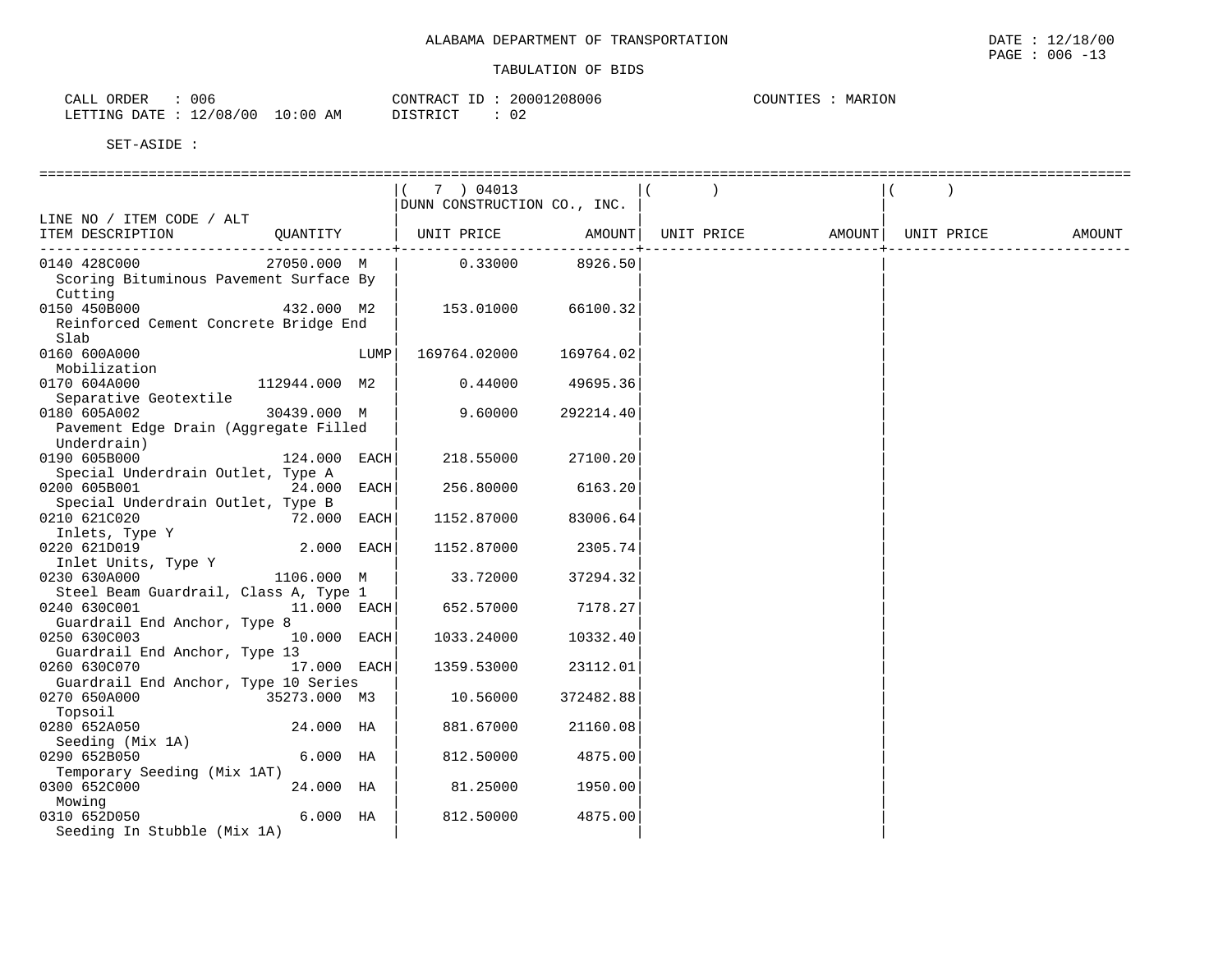| 006<br>ORDER<br>$\sim$ $\sim$ $\sim$<br>ΤΛ.<br>سسما         |             | CONTRACT<br>$ -$         | 208006<br>2000 | MARION<br>1 B G |
|-------------------------------------------------------------|-------------|--------------------------|----------------|-----------------|
| 108<br><b>RTTING</b><br>חימת<br>00 '<br><b>מעדודה</b><br>∸∸ | ⊥0:00<br>AΜ | DIOTODICO<br>.<br>ノエエンエー | $\cap$<br>◡▵   |                 |

|                                                               |               |      | 7 ) 04013<br>DUNN CONSTRUCTION CO., INC. |          |            |        |            |        |
|---------------------------------------------------------------|---------------|------|------------------------------------------|----------|------------|--------|------------|--------|
| LINE NO / ITEM CODE / ALT                                     |               |      |                                          |          |            |        |            |        |
| ITEM DESCRIPTION                                              | OUANTITY      |      | UNIT PRICE                               | AMOUNT   | UNIT PRICE | AMOUNT | UNIT PRICE | AMOUNT |
| 0320 656A000                                                  | 30.000 HA     |      | 1084.80000                               | 32544.00 |            |        |            |        |
| Mulching, Class A, Type 1<br>0330 665F000<br>Hay Bales        | 1000.000 EACH |      | 4.39000                                  | 4390.00  |            |        |            |        |
| 0340 665J000<br>Silt Fence, Type A                            | 1000.000 M    |      | 9.88000                                  | 9880.00  |            |        |            |        |
| 0350 666A001                                                  | 24.000 HA     |      | 54.90000                                 | 1317.60  |            |        |            |        |
| Pest Control Treatment<br>0360 680A000                        |               | LUMP | 86465.50000                              | 86465.50 |            |        |            |        |
| Engineering Controls<br>0370 701C000                          | 1.000 KM      |      | 339.84000                                | 339.84   |            |        |            |        |
| Broken Temporary Traffic Stripe<br>0380 701C001               | 1.000 KM      |      | 339.84000                                | 339.84   |            |        |            |        |
| Solid Temporary Traffic Stripe                                |               |      |                                          |          |            |        |            |        |
| 0390 701G121<br>Broken White, Class 3W, Type A Traffic        | 1060.000 M    |      | 7.17000                                  | 7600.20  |            |        |            |        |
| Stripe (150 mm Wide)                                          |               |      |                                          |          |            |        |            |        |
| 0400 701G125                                                  | 1060.000 M    |      | 12.54000                                 | 13292.40 |            |        |            |        |
| Solid White, Class 3W, Type A Traffic<br>Stripe (150 mm Wide) |               |      |                                          |          |            |        |            |        |
| 0410 701G133                                                  | 1060.000 M    |      | 13.44000                                 | 14246.40 |            |        |            |        |
| Solid Yellow, Class 3W, Type A Traffic                        |               |      |                                          |          |            |        |            |        |
| Stripe (150 mm Wide)                                          |               |      |                                          |          |            |        |            |        |
| 0420 702A040                                                  | 14.000 KM     |      | 1340.83000                               | 18771.62 |            |        |            |        |
| Broken White, Profiled Traffic Stripe                         |               |      |                                          |          |            |        |            |        |
| (150 mm Wide)                                                 |               |      |                                          |          |            |        |            |        |
| 0430 702A041                                                  | 16.000 KM     |      | 2681.68000                               | 42906.88 |            |        |            |        |
| Solid White, Profiled Traffic Stripe                          |               |      |                                          |          |            |        |            |        |
| $(150 \text{ mm Wide})$                                       |               |      |                                          |          |            |        |            |        |
| 0440 702A043                                                  | 17.000 KM     |      | 2681.67000                               | 45588.39 |            |        |            |        |
| Solid Yellow, Profiled Traffic Stripe<br>(150 mm Wide)        |               |      |                                          |          |            |        |            |        |
| 0450 702B011                                                  | 408.000 M     |      | 6.62000                                  | 2700.96  |            |        |            |        |
| Dotted Profiled Traffic Stripe (150 mm                        |               |      |                                          |          |            |        |            |        |
| Wide)                                                         |               |      |                                          |          |            |        |            |        |
| 0460 703A002                                                  | 763.000 M2    |      | 21.86000                                 | 16679.18 |            |        |            |        |
| Traffic Control Markings, Class 2, Type                       |               |      |                                          |          |            |        |            |        |
| Α                                                             |               |      |                                          |          |            |        |            |        |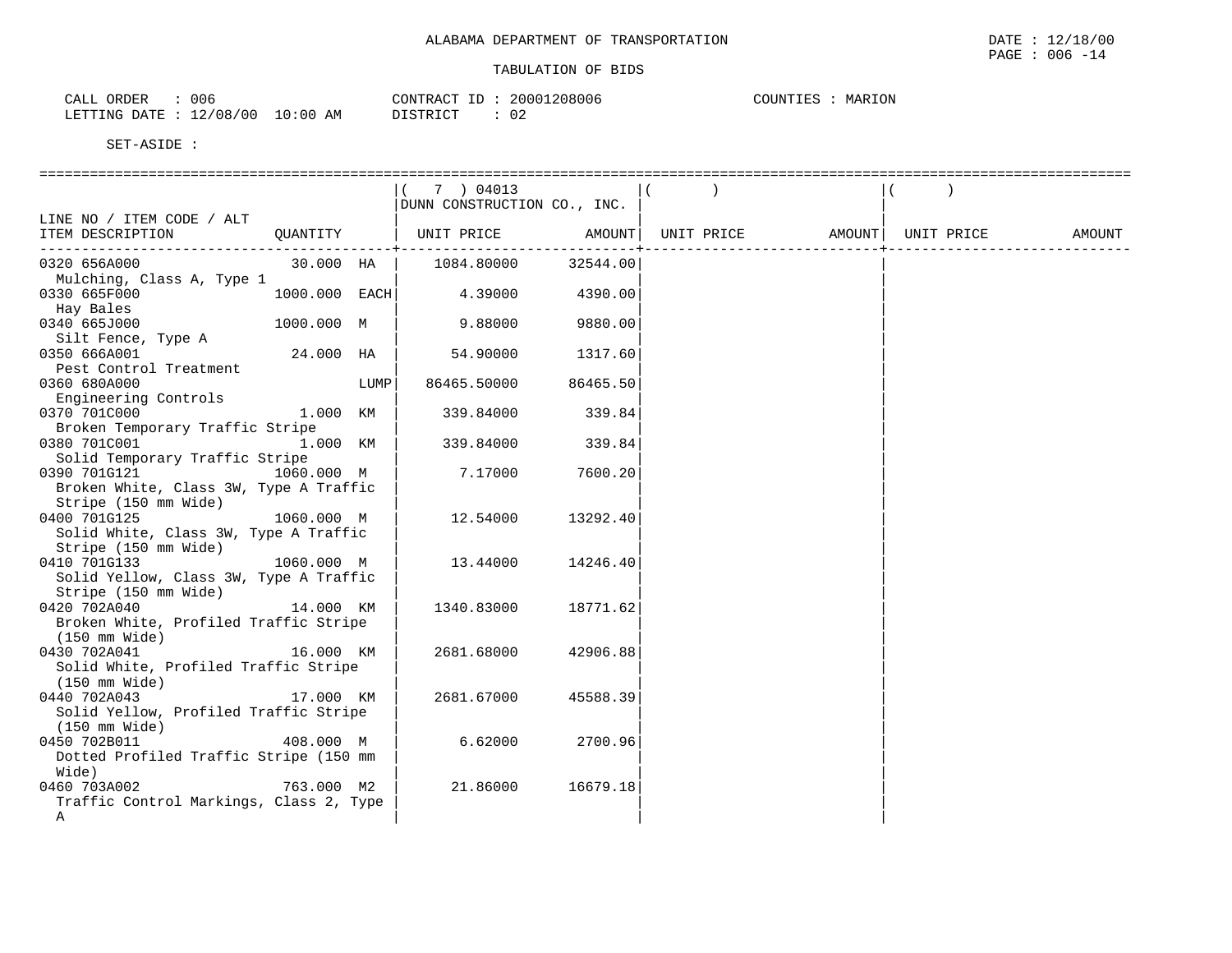| <b>ORDER</b><br>CALL | 006        |            | CONTRACT ID: | 20001208006 | MARION<br>COUNTIES |  |
|----------------------|------------|------------|--------------|-------------|--------------------|--|
| LETTING DATE         | : 12/08/00 | $10:00$ AM | DISTRICT     | $\cap$      |                    |  |

|                                         |              | 7 ) 04013                   |          |            |        |            |        |
|-----------------------------------------|--------------|-----------------------------|----------|------------|--------|------------|--------|
|                                         |              | DUNN CONSTRUCTION CO., INC. |          |            |        |            |        |
| LINE NO / ITEM CODE / ALT               |              |                             |          |            |        |            |        |
| ITEM DESCRIPTION                        | OUANTITY     | UNIT PRICE                  | AMOUNT   | UNIT PRICE | AMOUNT | UNIT PRICE | AMOUNT |
|                                         |              |                             |          |            |        |            |        |
| 0470 703B002                            | 5.000 M2     | 32.79000                    | 163.95   |            |        |            |        |
| Traffic Control Legends, Class 2, Type  |              |                             |          |            |        |            |        |
| 0480 705A030                            | 700.000 EACH | 5.74000                     | 4018.00  |            |        |            |        |
| Pavement Markers, Class A-H, Type 2-C   |              |                             |          |            |        |            |        |
| 0490 705A031                            | 610.000 EACH | 5.46000                     | 3330.60  |            |        |            |        |
| Pavement Markers, Class A-H, Type 1-A   |              |                             |          |            |        |            |        |
| 0500 705A032                            | 166.000 EACH | 5.46000                     | 906.36   |            |        |            |        |
| Pavement Markers, Class A-H, Type 1-B   |              |                             |          |            |        |            |        |
| 0510 709A000                            | 10.000 EACH  | 131.13000                   | 1311.30  |            |        |            |        |
| Kilometer Post, Type A                  |              |                             |          |            |        |            |        |
| 0520 710A115                            | 49.000 M2    | 174.84000                   | 8567.16  |            |        |            |        |
| Class 4, Alum Flat Sign Panels 2.032 mm |              |                             |          |            |        |            |        |
| Thick or Steel Flat Sign Panels 1.897   |              |                             |          |            |        |            |        |
| mm Thick (Ty III or Ty IV Background)   |              |                             |          |            |        |            |        |
| 0530 710A116                            | 148.000 M2   | 245.87000                   | 36388.76 |            |        |            |        |
| Class 2, Alum Multi Flat Sign Panels 3. |              |                             |          |            |        |            |        |
| 175 mm Thick or Steel Multi Flat Sign   |              |                             |          |            |        |            |        |
| Panels 2.657 Thick (Ty III or IV        |              |                             |          |            |        |            |        |
| Background)                             |              |                             |          |            |        |            |        |
| 0540 710A118                            | 26.000 M2    | 262.27000                   | 6819.02  |            |        |            |        |
| Class 2, Aluminum Flat Sign Panels 3.   |              |                             |          |            |        |            |        |
| 175 mm Thick Or Steel Flat Sign Panels  |              |                             |          |            |        |            |        |
| 2.657 mm Thick (Ty III Or Ty IV         |              |                             |          |            |        |            |        |
| Background)                             |              |                             |          |            |        |            |        |
| 0550 710B001                            | 303.000 M    | 27.86000                    | 8441.58  |            |        |            |        |
| Roadway Sign Post (#3 "U" Channel       |              |                             |          |            |        |            |        |
| Galvanized Steel)                       |              |                             |          |            |        |            |        |
| 0560 710B008                            | 20.000 M     | 231.67000                   | 4633.40  |            |        |            |        |
| Roadway Sign Post (W200 x 27 Steel Beam |              |                             |          |            |        |            |        |
| 0570 710B012                            | 48.000 M     | 251.34000                   | 12064.32 |            |        |            |        |
| Roadway Sign Post (W200 x 31 Steel Beam |              |                             |          |            |        |            |        |
| 0580 710B025                            | 68.000 M     | 174.84000                   | 11889.12 |            |        |            |        |
| Roadway Sign Post (W150 x 27 Steel Beam |              |                             |          |            |        |            |        |
| 0590 710B026                            | 15.000 M     | 180.31000                   | 2704.65  |            |        |            |        |
| Roadway Sign Post (W150 x 31 Steel Beam |              |                             |          |            |        |            |        |
| 0600 740B000                            | 44.000 M2    | 97.99000                    | 4311.56  |            |        |            |        |
| Construction Signs                      |              |                             |          |            |        |            |        |
| 0610 740D000                            | 100.000 EACH | 1.18000                     | 118.00   |            |        |            |        |
| Channelizing Drums                      |              |                             |          |            |        |            |        |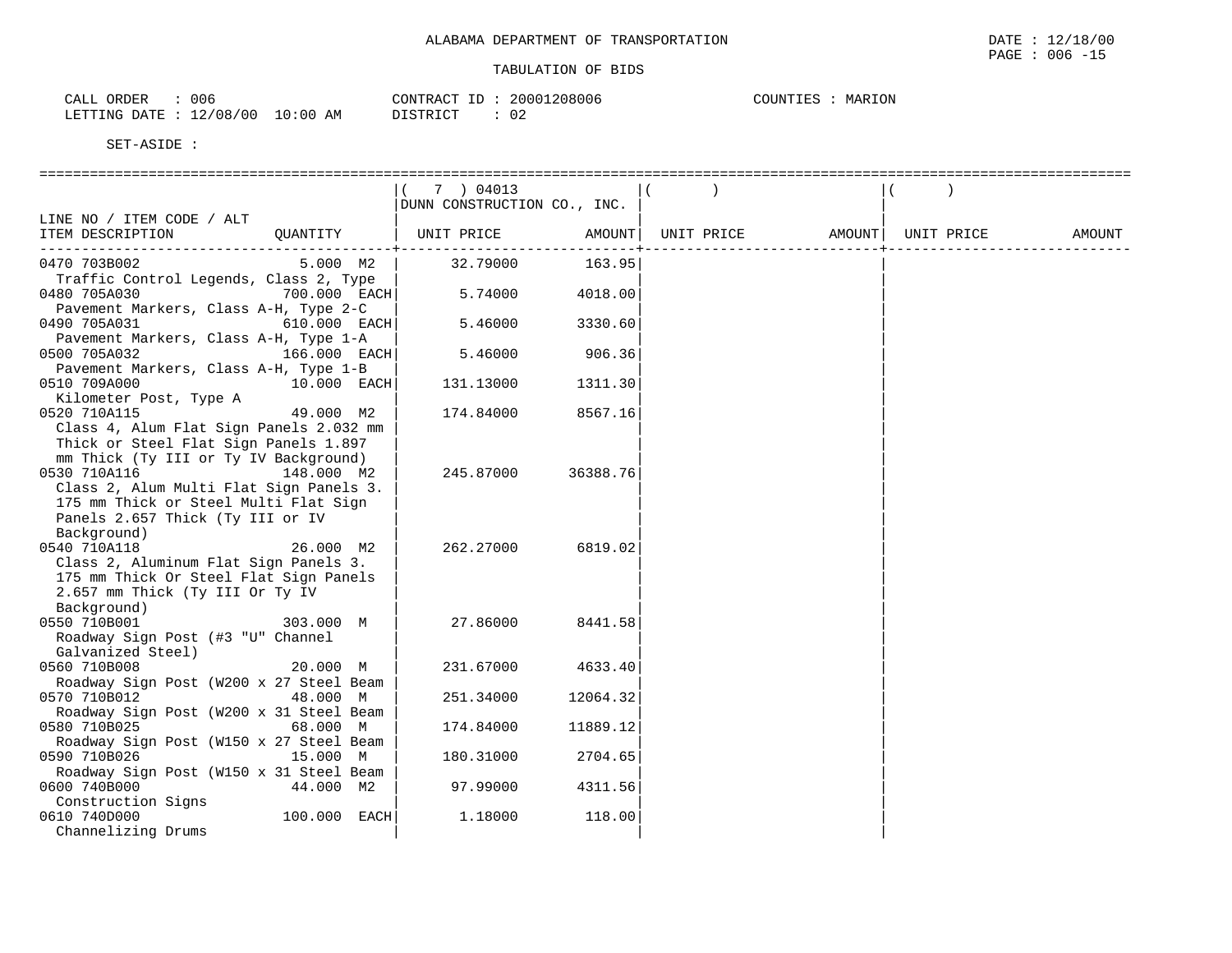| 006<br>ORDER<br>CALL         |            | CONTRACT<br>T <sub>D</sub> | 20001208006 | MARION<br>COUNTIES |
|------------------------------|------------|----------------------------|-------------|--------------------|
| 12/08/00<br>LETTING DATE : ' | $10:00$ AM | DISTRICT                   | ັບ          |                    |

|                                                                             |               |      | 7 ) 04013<br>DUNN CONSTRUCTION CO., INC. |                            |  |            |        |            |  |        |  |
|-----------------------------------------------------------------------------|---------------|------|------------------------------------------|----------------------------|--|------------|--------|------------|--|--------|--|
| LINE NO / ITEM CODE / ALT<br>ITEM DESCRIPTION                               | QUANTITY      |      | UNIT PRICE                               | AMOUNT                     |  | UNIT PRICE | AMOUNT | UNIT PRICE |  | AMOUNT |  |
| 0620 740E000<br>Cones (900 mm High)                                         | 27.000        | EACH | 1,18000                                  | 31.86                      |  |            |        |            |  |        |  |
| 0630 740F002<br>Barricades, Type III                                        | 6.000         | EACH | 230.57000                                | 1383.42                    |  |            |        |            |  |        |  |
| 0640 740M000<br>Ballast For Cone                                            | 27.000        | EACH | 1.18000                                  | 31.86                      |  |            |        |            |  |        |  |
| 0650 741C010<br>Portable Sequential Arrow And Chevron<br>Sign Unit          | $1.000$ EACH  |      | 5591.44000                               | 5591.44                    |  |            |        |            |  |        |  |
| 0660 998A000<br>Construction Fuel (Maximum Bid Limited<br>To $$524,000.00)$ |               | LUMP | 1.18000                                  | 1.18                       |  |            |        |            |  |        |  |
| 0670 999 000<br>Trainee Hours At 80 Cents Per Hour<br>SECTION TOTALS        | 3000.000 HOUR |      | 0.80000                                  | 2400.00<br>\$10,767,342.88 |  |            | 0.00   |            |  | 0.00   |  |
| CONTRACT TOTALS                                                             |               |      |                                          | \$10,767,342.88]           |  | \$         | 0.00   |            |  |        |  |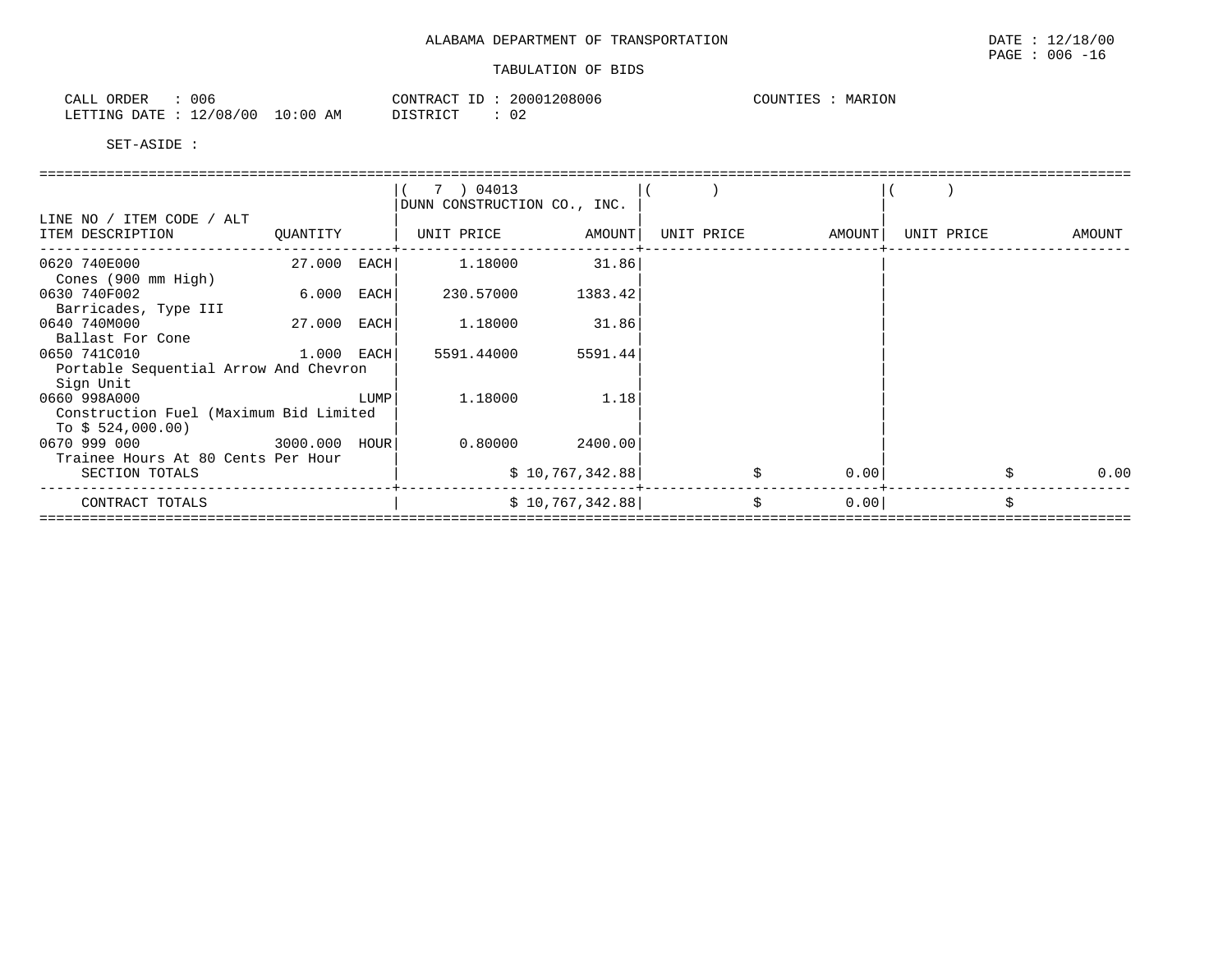# VENDOR RANKING

| CALL ORDER : 022                                           | CONTRACT ID: 20001208022           | COUNTIES : GREENE            | <b>BIBB</b> |
|------------------------------------------------------------|------------------------------------|------------------------------|-------------|
| LETTING DATE: 12/08/00 10:00 AM                            | DISTRICT : 05                      | CHILTON                      | OTHERS      |
| CONTRACT DESCRIPTION :                                     | Working Days<br>CONTRACT TIME: 150 | (available days)             |             |
| for constructing the Guardrail Improvements at various     |                                    | $PROJECT(S) : STPSA-CN00(9)$ |             |
| locations in the Fifth Division as indicated on the plans. |                                    |                              |             |

| RANK | VENDOR<br>NUMBER | <b>NAME</b>                                                                   | TOTAL<br><b>BID</b>      | % OVER<br>LOW BID      |
|------|------------------|-------------------------------------------------------------------------------|--------------------------|------------------------|
|      | 30005<br>01010   | H & L Construction, Inc. and H & L Guardrail, Inc.<br>ALABAMA GUARDRAIL, INC. | 847.783.25<br>928,567.40 | 100.0000%<br>109.5289% |
|      | 01029            | ATWOOD FENCE COMPANY, INC.                                                    | 999,945.00               | 117.9482%              |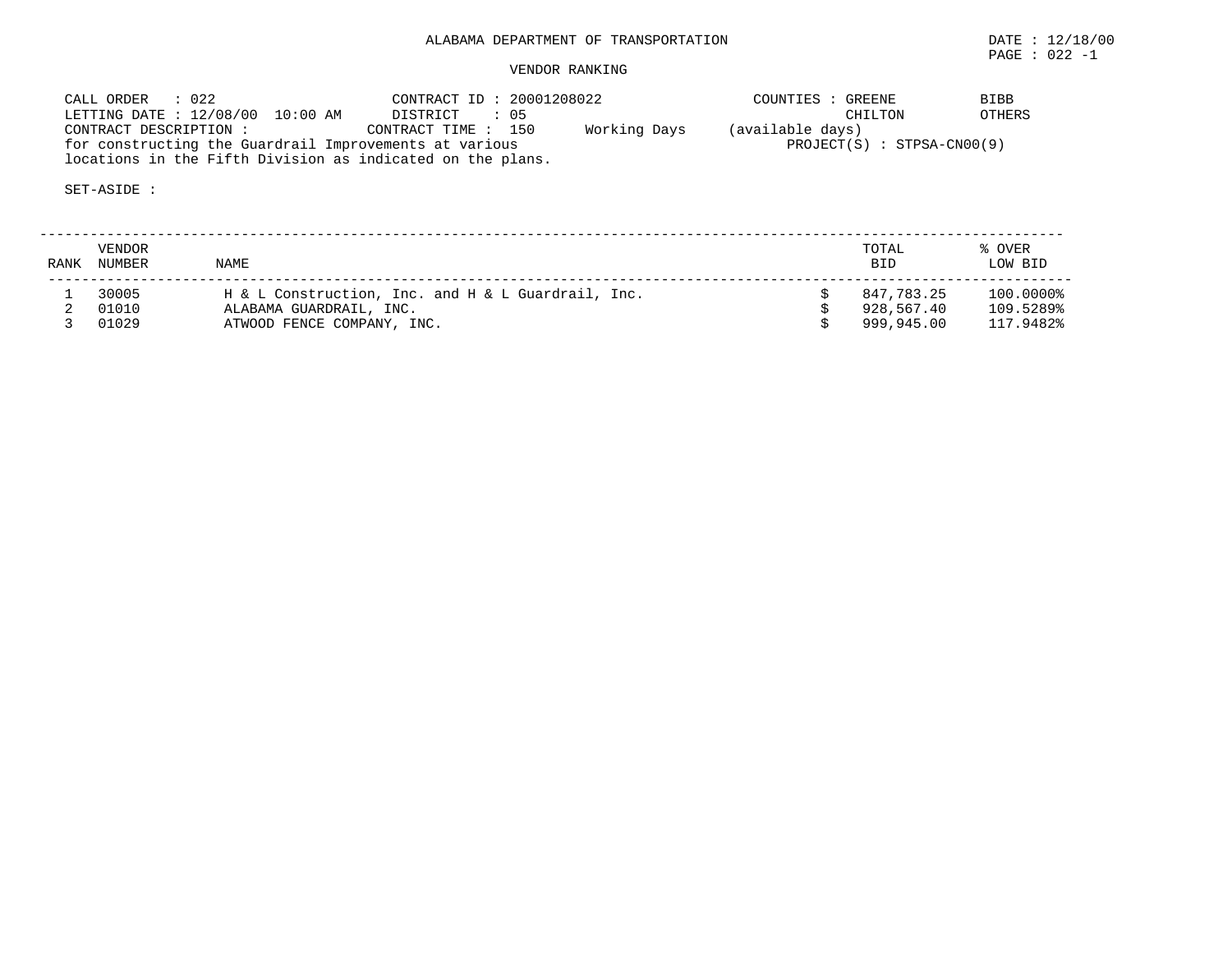| $\cap$ $\cap$<br>ORDER<br>CALL<br>∪∠∠ |          | CONTRACT<br>T<br>⊥ப | 20001208022 | COUNTIES | GREENE  | <b>BIBB</b> |
|---------------------------------------|----------|---------------------|-------------|----------|---------|-------------|
| 12/08/00<br>LETTING DATE              | 10:00 AM | PISTRICT            | 05          |          | CHILTON | OTHERS      |

|                                                             | 1 ) 30005                                            | 2 ) 01010         |           | 3 ) 01029                  |           |
|-------------------------------------------------------------|------------------------------------------------------|-------------------|-----------|----------------------------|-----------|
|                                                             | H & L Const. and H & L Guar  ALABAMA GUARDRAIL, INC. |                   |           | ATWOOD FENCE COMPANY, INC. |           |
| LINE NO / ITEM CODE / ALT                                   |                                                      |                   |           |                            |           |
| ITEM DESCRIPTION<br>OUANTITY                                | UNIT PRICE<br>AMOUNT                                 | UNIT PRICE AMOUNT |           | UNIT PRICE                 | AMOUNT    |
|                                                             |                                                      |                   |           |                            |           |
| SECTION 0001<br>Total                                       |                                                      |                   |           |                            |           |
|                                                             |                                                      |                   |           |                            |           |
| 0010 206D001<br>6689.000 LF                                 | 1.25000<br>8361.25                                   | 0.90000           | 6020.10   | 2.00000                    | 13378.00  |
| Removing Guardrail                                          |                                                      |                   |           |                            |           |
| 0020 206E011<br>118.000 EACH                                | 85.00000<br>10030.00                                 | 87.00000          | 10266.00  | 225,00000                  | 26550.00  |
| Removing Guardrail End Anchor (Type 3)                      |                                                      |                   |           |                            |           |
| 0030 206E014<br>1.000 EACH                                  | 85.00000<br>85.00                                    | 250.00000         | 250.00    | 150.00000                  | 150.00    |
| Removing Guardrail End Anchor (Type 2A)                     |                                                      |                   |           |                            |           |
| 0040 206E016<br>22.000 EACH                                 | 1870.00<br>85.00000                                  | 120.00000         | 2640.00   | 150.00000                  | 3300.00   |
| Removing Guardrail End Anchor (Type 8)                      |                                                      |                   |           |                            |           |
| 0050 206E019<br>135.000 EACH                                | 85.00000<br>11475.00                                 | 85.00000          | 11475.00  | 175,00000                  | 23625.00  |
| Removing Guardrail End Anchor (Type 10)                     |                                                      |                   |           |                            |           |
| 0060 206E024<br>1.000 EACH                                  | 85.00<br>85.00000                                    | 85,00000          | 85.00     | 275,00000                  | 275.00    |
| Removing Guardrail End Anchor (Type 10A                     |                                                      |                   |           |                            |           |
| 0070 210D001<br>5950.000 CYIP                               | 15.00000<br>89250.00                                 | 28.00000          | 166600.00 | 12.50000                   | 74375.00  |
| Borrow Excavation (Loose Truckbed                           |                                                      |                   |           |                            |           |
| Measurement)                                                |                                                      |                   |           |                            |           |
| 0080 600A000<br>LUMP                                        | 5000.00<br>5000.00000                                | 40000.00000       | 40000.00  | 77000.00000                | 77000.00  |
| Mobilization                                                |                                                      |                   |           |                            |           |
| 0090 630A000<br>13978.000 LF                                | 14.50000<br>202681.00                                | 10.85000          | 151661.30 | 14.50000                   | 202681.00 |
| Steel Beam Guardrail, Class A, Type 1                       |                                                      |                   |           |                            |           |
| 0100 630C001<br>2.000 EACH                                  | 500.00000<br>1000.00                                 | 600.00000         | 1200.00   | 600.00000                  | 1200.00   |
| Guardrail End Anchor, Type 8                                |                                                      |                   |           |                            |           |
| 0110 630C003<br>1.000 EACH                                  | 1000.00000<br>1000.00                                | 950.00000         | 950.00    | 1200.00000                 | 1200.00   |
| Guardrail End Anchor, Type 13<br>1.000 EACH<br>0120 630C007 | 1500.00000<br>1500.00                                | 1850.00000        | 1850.00   | 1800.00000                 | 1800.00   |
| Guardrail End Anchor, Type 2A                               |                                                      |                   |           |                            |           |
| 0130 630C020<br>4.000 EACH                                  | 1500.00000<br>6000.00                                | 1650.00000        | 6600.00   | 2000.00000                 | 8000.00   |
| Guardrail End Anchor, Type 2B                               |                                                      |                   |           |                            |           |
| 0140 630C047<br>5.000 EACH                                  | 4500.00000<br>22500.00                               | 4400.00000        | 22000.00  | 7500.00000                 | 37500.00  |
| Guardrail End Anchor, Type 24                               |                                                      |                   |           |                            |           |
| 0150 630C050<br>41.000 EACH                                 | 1600.00000<br>65600.00                               | 1400.00000        | 57400.00  | 1700.00000                 | 69700.00  |
| Guardrail End Anchor, Type 20 Series                        |                                                      |                   |           |                            |           |
| 0160 630C055<br>17.000 EACH                                 | 450.00000<br>7650.00                                 | 380,00000         | 6460.00   | 500.00000                  | 8500.00   |
| Guardrail End Anchor, Type 2A (Retrofit                     |                                                      |                   |           |                            |           |
| 30.000 EACH<br>0170 630C056                                 | 450.00000<br>13500.00                                | 380,00000         | 11400.00  | 500.00000                  | 15000.00  |
| Guardrail End Anchor, Type 2B (Retrofit                     |                                                      |                   |           |                            |           |
| 0180 630C065<br>62.000 EACH                                 | 450.00000<br>27900.00                                | 400.00000         | 24800.00  | 500.00000                  | 31000.00  |
| Guardrail End Anchor, Type 13 (Retrofit                     |                                                      |                   |           |                            |           |
|                                                             |                                                      |                   |           |                            |           |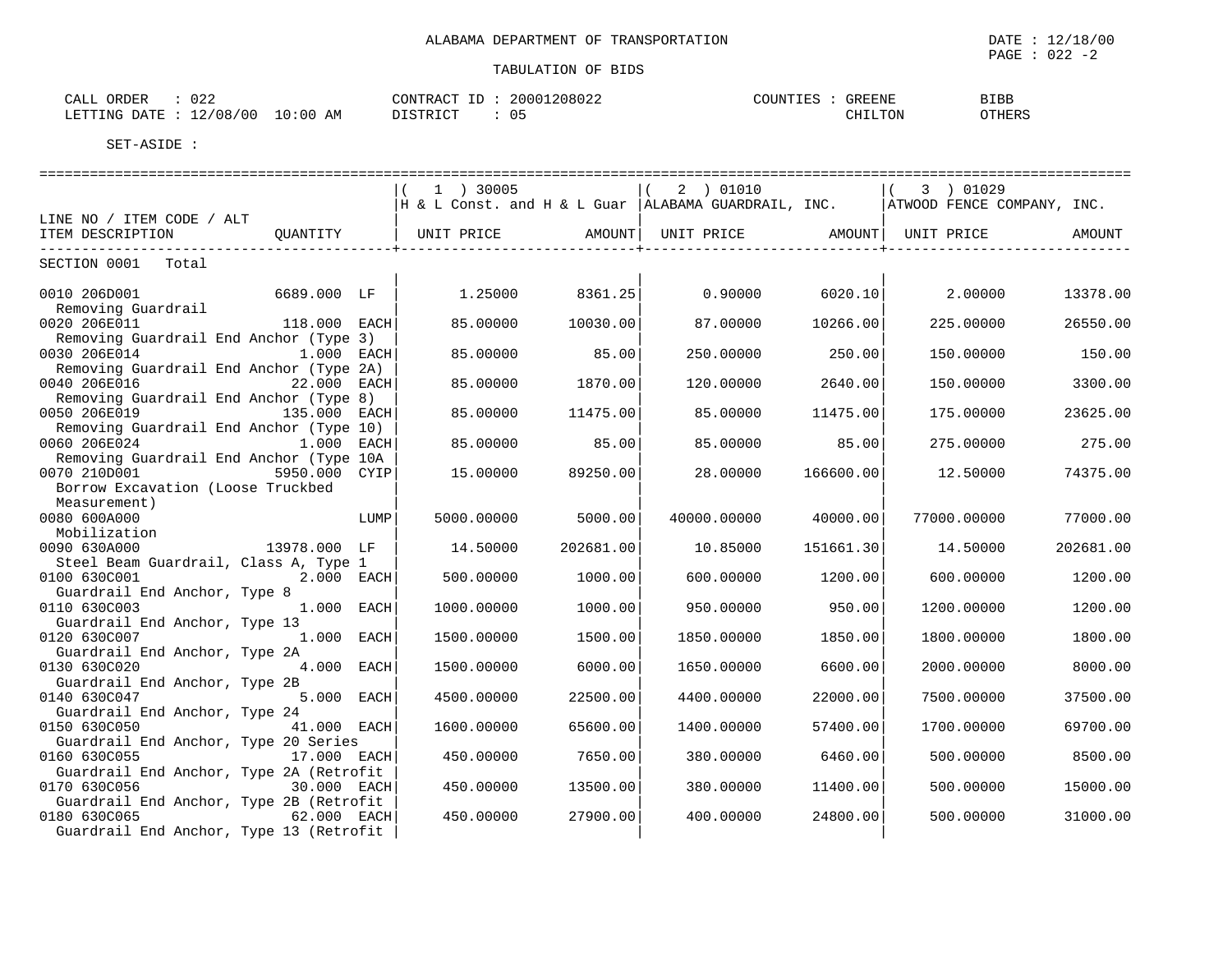| ----<br>$\cdots$<br>'DET<br>للطاب | $\cap$ $\cap$ $\cap$<br>◡∠∠                |              | $\sqrt{2}$<br>™MOr<br>۵ι (  | -- | 208022<br>2001 | $\bigcap$<br>TOUIN.<br>---- | GREENE  | <b>BIBB</b> |
|-----------------------------------|--------------------------------------------|--------------|-----------------------------|----|----------------|-----------------------------|---------|-------------|
| DATE<br>LETTING                   | 00 ′<br>$^{\prime}$ $\Omega$<br>— <i>—</i> | 10:00<br>A M | $T \cap T$<br>סידים דר<br>. |    |                |                             | CHILTON | OTHERS      |

|                                        |                      |      | 1 ) 30005    |               | 2 ) 01010                                                               |            | 3 ) 01029<br>$\vert$ (     |            |
|----------------------------------------|----------------------|------|--------------|---------------|-------------------------------------------------------------------------|------------|----------------------------|------------|
|                                        |                      |      |              |               | $\rm \vert H$ & L Const. and H & L Guar $\vert$ ALABAMA GUARDRAIL, INC. |            | ATWOOD FENCE COMPANY, INC. |            |
| LINE NO / ITEM CODE / ALT              |                      |      |              |               |                                                                         |            |                            |            |
| ITEM DESCRIPTION                       | OUANTITY             |      | UNIT PRICE   | <b>AMOUNT</b> | UNIT PRICE                                                              | AMOUNT     | UNIT PRICE                 | AMOUNT     |
| ----------------------------           |                      |      |              |               |                                                                         |            |                            |            |
| 0190 630C070                           | $228.000$ EACH       |      | 1350.00000   | 307800.00     | 1185.00000                                                              | 270180.00  | 1350.00000                 | 307800.00  |
| Guardrail End Anchor, Type 10 Series   |                      |      |              |               |                                                                         |            |                            |            |
| 0200 652A054                           | 2.000 ACRE           |      | 750.00000    | 1500.00       | 1500.00000                                                              | 3000.00    | 1500.00000                 | 3000.00    |
| Seeding (Mix 2A)                       |                      |      |              |               |                                                                         |            |                            |            |
| <b>9.000 ACRE</b><br>0210 652A056      |                      |      | 750.00000    | 6750.00       | 1700.00000                                                              | 15300.00   | 1500.00000                 | 13500.00   |
| Seeding (Mix 2E)                       |                      |      |              |               |                                                                         |            |                            |            |
| 0220 654A001<br>2210.000 SOYD          |                      |      | 5.00000      | 11050.00      | 8.00000                                                                 | 17680.00   | 5.00000                    | 11050.00   |
| Solid Sodding (Bermuda)                |                      |      |              |               |                                                                         |            |                            |            |
| 0230 656A000                           | 11.000 ACRE          |      | 750.00000    | 8250.00       | 1500.00000                                                              | 16500.00   | 750.00000                  | 8250.00    |
| Mulching, Class A, Type 1              |                      |      |              |               |                                                                         |            |                            |            |
| 0240 665J000                           | 7678.000 LF          |      | 1,00000      | 7678.00       | 5.00000                                                                 | 38390.00   | 4.50000                    | 34551.00   |
| Silt Fence, Type A                     |                      |      |              |               |                                                                         |            |                            |            |
| 0250 680A000                           |                      | LUMP | 1500.00000   | 1500.00       | 8000.00000                                                              | 8000.00    | 5000.00000                 | 5000.00    |
| Engineering Controls                   |                      |      |              |               |                                                                         |            |                            |            |
| 0260 740B000                           | 1120.000             | SQFT | 8.15000      | 9128.00       | 18.00000                                                                | 20160.00   | 8.00000                    | 8960.00    |
| Construction Signs<br>0270 740D000     |                      |      |              |               |                                                                         |            |                            |            |
|                                        | 10.000 EACH          |      | 34.00000     | 340.00        | 45.00000                                                                | 450.00     | 35.00000                   | 350.00     |
| Channelizing Drums<br>0280 740E000     | 500.000 EACH         |      | 9.50000      |               |                                                                         | 9750.00    | 9.50000                    | 4750.00    |
|                                        |                      |      |              | 4750.00       | 19.50000                                                                |            |                            |            |
| Cones (36 Inches High)<br>0290 740M000 | 500.000              | EACH | 6.00000      | 3000.00       | 8,00000                                                                 | 4000.00    | 6,00000                    | 3000.00    |
| Weight For Cone                        |                      |      |              |               |                                                                         |            |                            |            |
| 0300 741C001                           | 1.000 EACH           |      | 7250.00000   | 7250.00       | 2500.00000                                                              | 2500.00    | 4500.00000                 | 4500.00    |
| Portable Sequential Arrow And Chevron  |                      |      |              |               |                                                                         |            |                            |            |
| Sign Unit (Truck Mounted)              |                      |      |              |               |                                                                         |            |                            |            |
| 0310 998A000                           |                      | LUMP | 3300.00000   | 3300.00       | 1000.00000                                                              | 1000.00    | 0.00000                    | 0.00       |
| Construction Fuel (Maximum Bid Limited |                      |      |              |               |                                                                         |            |                            |            |
| To $$20000.00)$                        |                      |      |              |               |                                                                         |            |                            |            |
| SECTION TOTALS                         |                      |      |              | 847,783.25    | \$                                                                      | 928,567.40 | \$                         | 999,945.00 |
|                                        | -------------------- |      |              |               |                                                                         |            |                            |            |
| CONTRACT TOTALS                        |                      |      | $\mathsf{S}$ | 847,783.25    | \$                                                                      | 928,567.40 | $\mathsf{S}$               | 999,945.00 |
|                                        |                      |      |              |               |                                                                         |            |                            |            |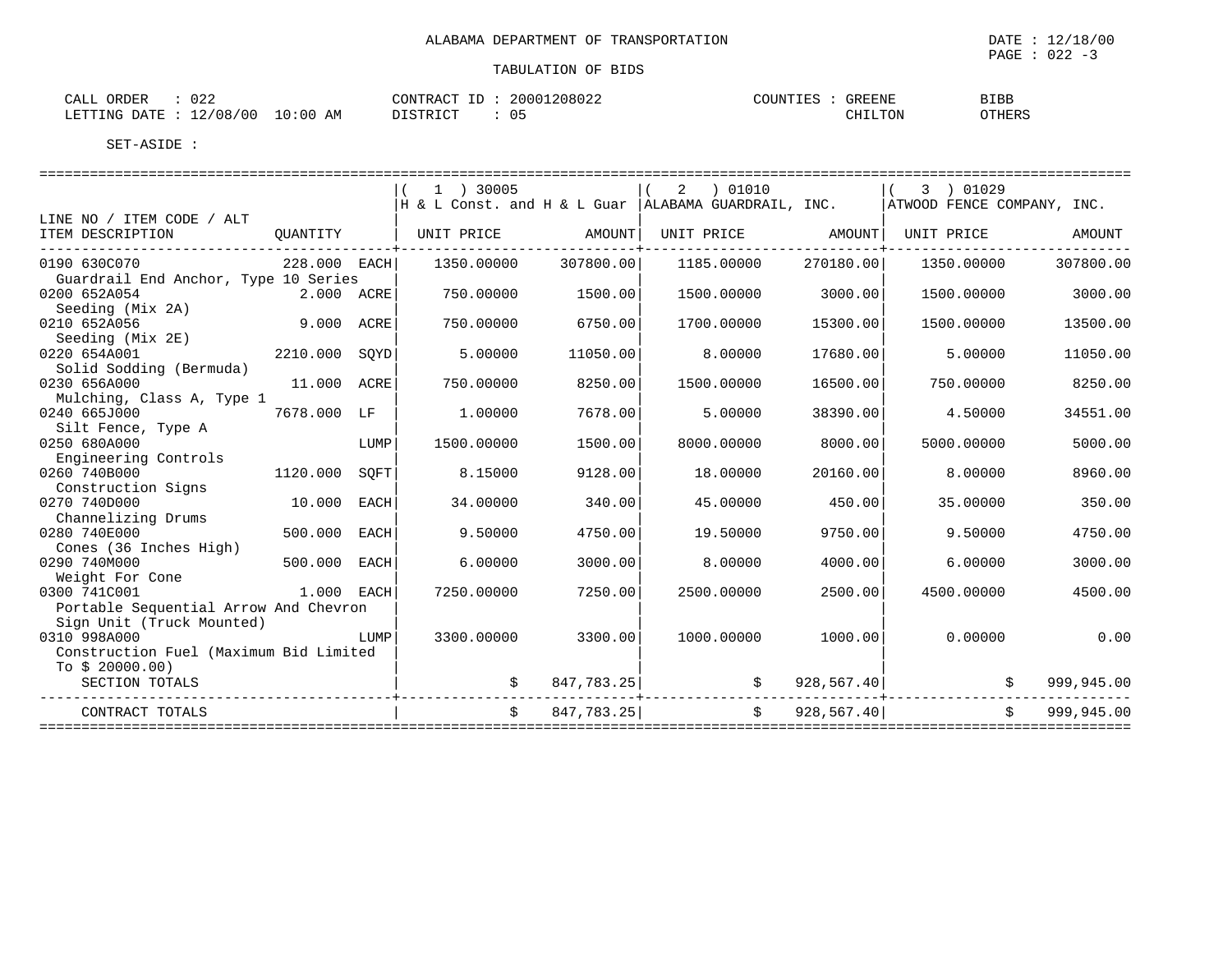### VENDOR RANKING

| CALL ORDER : 023                                           | CONTRACT ID: 20001208023          | COUNTIES : DALLAS             | ELMORE |
|------------------------------------------------------------|-----------------------------------|-------------------------------|--------|
| LETTING DATE: 12/08/00 10:00 AM                            | DISTRICT : 06                     | MONTGOMERY                    |        |
| CONTRACT DESCRIPTION :                                     | Working Days<br>CONTRACT TIME: 40 | (available days)              |        |
| for constructing the Guardrail and End Anchor Installation |                                   | $PROJECT(S) : STPSA-CN00(11)$ |        |
| at various sites as indicated in the plan assembly.        |                                   |                               |        |

| RANK | VENDOR<br>NUMBER | NAME                                               | TOTAL<br><b>BID</b> | % OVER<br>LOW BID |
|------|------------------|----------------------------------------------------|---------------------|-------------------|
|      | 30005            | H & L Construction, Inc. and H & L Guardrail, Inc. | 627,492.00          | 100.0000%         |
|      | 16048            | WALKER PATTON COMPANY, INC.                        | 635,841.06          | 101.3305%         |
|      | 18005            | GRADY RALLS & SONS, INC.                           | 674,192.30          | 107.4424%         |
|      | 01007            | ALABAMA BRIDGE BUILDERS, INC.                      | 690,673.30          | 110.0689%         |
|      | 20023            | TEN-T CORPORATION                                  | 787,998.00          | 125.5790%         |
|      | 19047            | SOUTHEAST CHEROKEE CONSTRUCTION, INC.              | 820,133.70          | 130.7003%         |
|      | 19095            | SUMMIT DEVELOPMENT COMPANY, L.L.C.                 | 910,339.80          | 145.0759%         |
|      |                  |                                                    |                     |                   |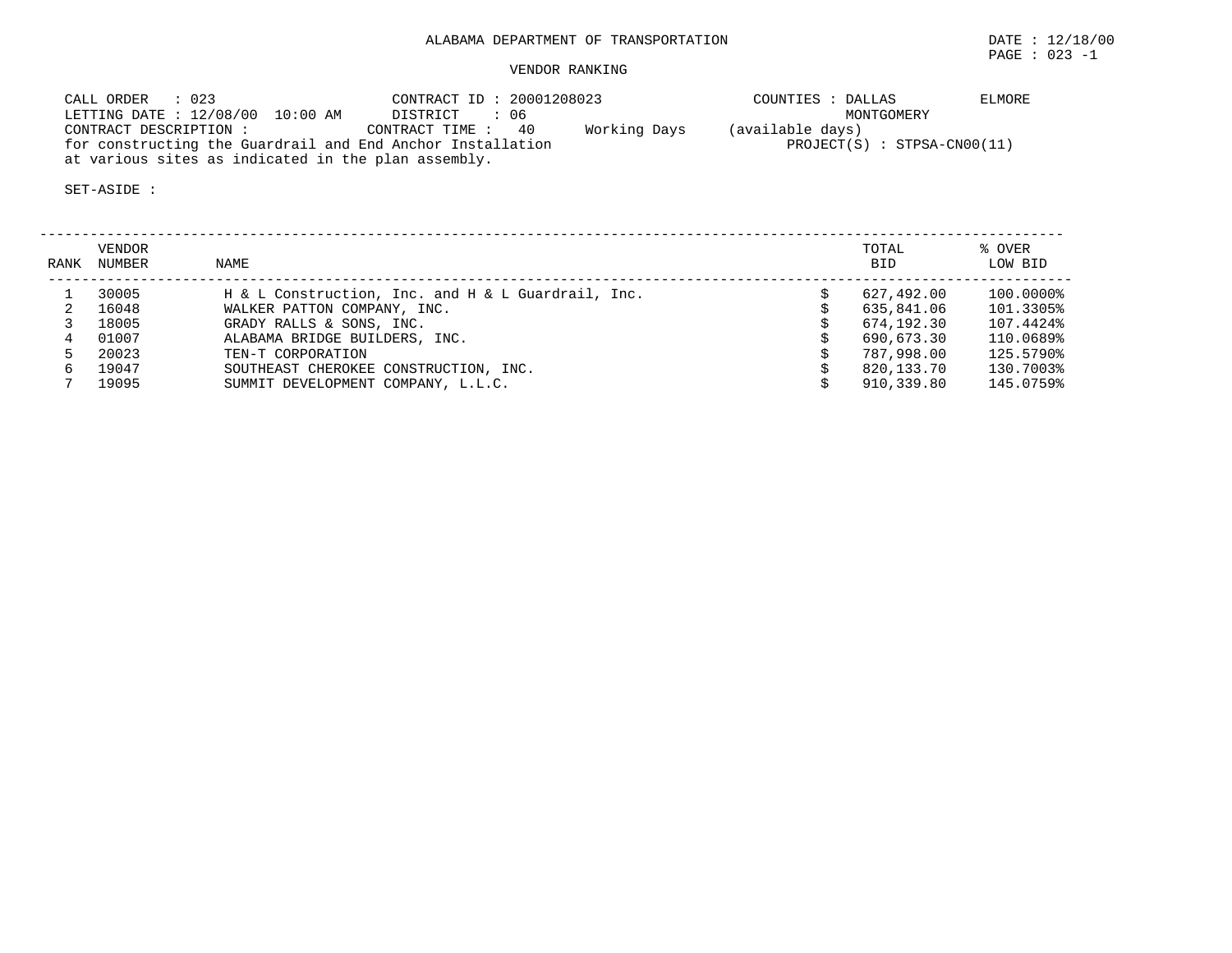| $\sim$ $\sim$ $\sim$<br>ORDER<br>CALL<br>U 4 - | CONTRACT                                 | ID | 20001208023 | COUNTIES | DALLAS     | ELMORE |
|------------------------------------------------|------------------------------------------|----|-------------|----------|------------|--------|
| 12/08/00<br>LETTING DATE :                     | 10:00 AM<br>די היה דופידי את<br>ມ⊥ມ⊥⊥⊾ພ⊥ |    | 06          |          | MONTGOMERY |        |

|                                                       |              | $1$ ) 30005                                      |                 | $(2)$ 16048    |                  | 3 ) 18005                                                                                                                                                                                                                                                 |              |
|-------------------------------------------------------|--------------|--------------------------------------------------|-----------------|----------------|------------------|-----------------------------------------------------------------------------------------------------------------------------------------------------------------------------------------------------------------------------------------------------------|--------------|
|                                                       |              |                                                  |                 |                |                  | H & L Const. and H & L Guar   WALKER PATTON COMPANY, INC.   GRADY RALLS & SONS, INC.                                                                                                                                                                      |              |
| LINE NO / ITEM CODE / ALT                             |              |                                                  |                 |                |                  |                                                                                                                                                                                                                                                           |              |
| ITEM DESCRIPTION                                      | OUANTITY     | UNIT PRICE AMOUNT  UNIT PRICE AMOUNT  UNIT PRICE |                 |                |                  |                                                                                                                                                                                                                                                           | AMOUNT       |
| SECTION 0001 TOTAL                                    |              |                                                  |                 |                |                  |                                                                                                                                                                                                                                                           |              |
|                                                       |              |                                                  |                 |                |                  |                                                                                                                                                                                                                                                           |              |
| 0010 206D001<br>2490.000 LF                           |              |                                                  | 1.00000 2490.00 |                | $0.25000$ 622.50 | 3.00000                                                                                                                                                                                                                                                   | 7470.00      |
| Removing Guardrail                                    |              |                                                  |                 |                |                  |                                                                                                                                                                                                                                                           |              |
| 0020 210D001<br>40462.000 CYIP                        |              | 5.50000                                          | 222541.00       | 5.63000        | 227801.06        | 5.65000                                                                                                                                                                                                                                                   | 228610.30    |
| Borrow Excavation (Loose Truckbed                     |              |                                                  |                 |                |                  |                                                                                                                                                                                                                                                           |              |
| Measurement)                                          |              |                                                  |                 |                |                  |                                                                                                                                                                                                                                                           |              |
| 0030 600A000                                          | LUMP         | 21865.00000                                      | 21865.00        | 27600.00000    | 27600.00         | 20000.00000                                                                                                                                                                                                                                               | 20000.00     |
| Mobilization<br>19926.000 LF                          |              |                                                  |                 |                |                  |                                                                                                                                                                                                                                                           |              |
| 0040 630A000<br>Steel Beam Guardrail, Class A, Type 1 |              | 11,00000                                         | 219186.00       | 11.25000       | 224167.50        | 12,00000                                                                                                                                                                                                                                                  | 239112.00    |
| 0060 630C009<br>32.000 EACH                           |              | 1525.00000                                       | 48800.00        | 1525.00000     | 48800.00         | 1525.00000                                                                                                                                                                                                                                                | 48800.00     |
| Guardrail End Anchor, Type 2B (Revised)               |              |                                                  |                 |                |                  |                                                                                                                                                                                                                                                           |              |
| 0070 630C022                                          | 12.000 EACH  | 1550.00000                                       | 18600.00        | 1550.00000     | 18600.00         | 1550.00000                                                                                                                                                                                                                                                | 18600.00     |
| Guardrail End Anchor, Type Special                    |              |                                                  |                 |                |                  |                                                                                                                                                                                                                                                           |              |
| 0080 630C050<br>4.000 EACH                            |              | 1600.00000                                       | 6400.00         | 1600.00000     | 6400.00          | 1600.00000                                                                                                                                                                                                                                                | 6400.00      |
| Guardrail End Anchor, Type 20 Series                  |              |                                                  |                 |                |                  |                                                                                                                                                                                                                                                           |              |
| 38.000 EACH<br>0090 630C070                           |              | 1375.00000                                       | 52250.00        | 1375.00000     | 52250.00         | 1375.00000                                                                                                                                                                                                                                                | 52250.00     |
| Guardrail End Anchor, Type 10 Series                  |              |                                                  |                 |                |                  |                                                                                                                                                                                                                                                           |              |
| 0100 665J000<br>10000.000 LF                          |              | 1.75000                                          | 17500.00        | 1.75000        | 17500.00         | 3.95000                                                                                                                                                                                                                                                   | 39500.00     |
| Silt Fence, Type A                                    |              |                                                  |                 |                |                  |                                                                                                                                                                                                                                                           |              |
| 0110 680A000                                          | LUMP         | 5000.00000                                       | 5000.00         | 2000.00000     | 2000.00          | 1500.00000                                                                                                                                                                                                                                                | 1500.00      |
| Engineering Controls                                  |              |                                                  |                 |                |                  |                                                                                                                                                                                                                                                           |              |
| 0120 740B000                                          | 126.000 SQFT | 10.00000                                         | 1260.00         | 25.00000       | 3150.00          | 25.00000                                                                                                                                                                                                                                                  | 3150.00      |
| Construction Signs                                    |              |                                                  |                 |                |                  |                                                                                                                                                                                                                                                           |              |
| 0130 740D000                                          | 100.000 EACH | 32.00000                                         | 3200.00         | 40.00000       | 4000.00          | 50.00000                                                                                                                                                                                                                                                  | 5000.00      |
| Channelizing Drums                                    |              |                                                  |                 |                |                  |                                                                                                                                                                                                                                                           |              |
| 0140 740E000                                          | 100.000 EACH | 9.00000                                          | 900.00          | 12,00000       | 1200.00          | 12.00000                                                                                                                                                                                                                                                  | 1200.00      |
| Cones (36 Inches High)                                |              |                                                  |                 |                |                  |                                                                                                                                                                                                                                                           |              |
| 0150 740M000                                          | 100.000 EACH | 5,00000                                          | 500.00          | 7.50000        | 750.00           | 6.00000                                                                                                                                                                                                                                                   | 600.00       |
| Weight For Cone                                       |              |                                                  |                 |                |                  |                                                                                                                                                                                                                                                           |              |
| 0160 998A000                                          | LUMP         | 7000.00000                                       | 7000.00         | 1000.00000     | 1000.00          | 2000.00000                                                                                                                                                                                                                                                | 2000.00      |
| Construction Fuel (Maximum Bid Limited                |              |                                                  |                 |                |                  |                                                                                                                                                                                                                                                           |              |
| To $$16,500.00)$                                      |              |                                                  |                 |                |                  |                                                                                                                                                                                                                                                           |              |
| SECTION TOTALS                                        |              |                                                  |                 |                |                  | $\begin{array}{ccccccc} \xi \quad & 627 \, , 492 \, . \, 00 \, \end{array} \hspace{3cm} \begin{array}{ccccccc} \xi \quad & 635 \, , 841 \, . \, 06 \, \end{array} \hspace{3cm} \begin{array}{ccccccc} \xi \quad & 674 \, , 192 \, . \, 30 \, \end{array}$ |              |
|                                                       |              |                                                  | \$627,492.00]   | -------------- | \$635,841.06]    | <u>-------------</u>                                                                                                                                                                                                                                      | \$674.192.30 |
| CONTRACT TOTALS                                       |              |                                                  |                 |                |                  |                                                                                                                                                                                                                                                           |              |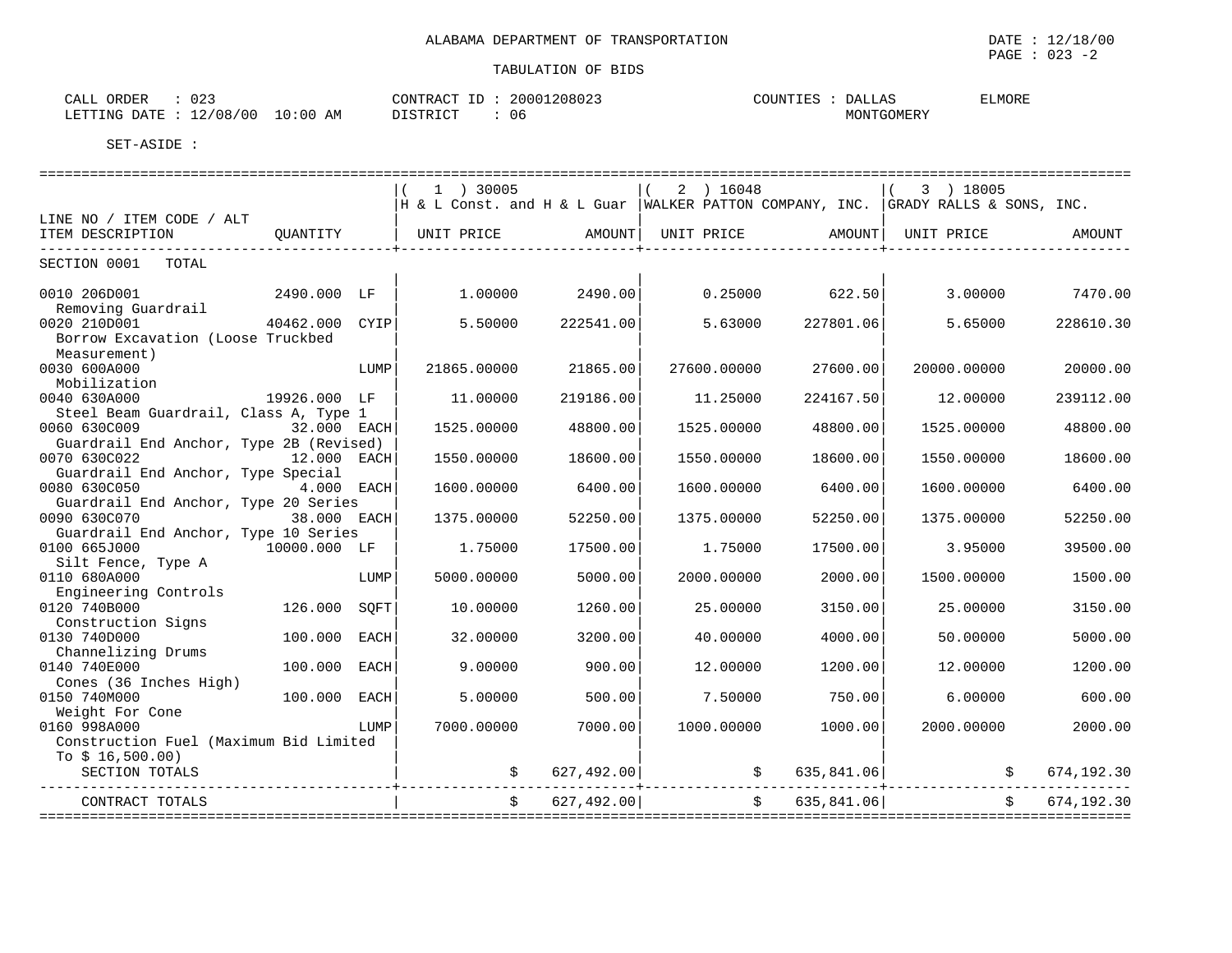| ົ່<br>ΞΔ.<br>ORDEI.<br>ぃムこ                              |                          | $\sim$<br>ാവി<br>$\sim$ 11 $\sim$ 1<br>. .<br>. | <b>JUN</b><br>$\Delta$<br>ᅭ | ELMORI |
|---------------------------------------------------------|--------------------------|-------------------------------------------------|-----------------------------|--------|
| ING<br>五面<br>ז ב<br>$\overline{\phantom{a}}$<br>.<br>-- | $: \Omega$<br>Alv<br>. . | 06                                              |                             |        |

|                                         |                |      | 4 ) 01007                         |                   | $5 \t) 20023$                                 |                 | $6$ ) 19047                                                                                                                                                                                                                                                                           |              |
|-----------------------------------------|----------------|------|-----------------------------------|-------------------|-----------------------------------------------|-----------------|---------------------------------------------------------------------------------------------------------------------------------------------------------------------------------------------------------------------------------------------------------------------------------------|--------------|
|                                         |                |      |                                   |                   | ALABAMA BRIDGE BUILDERS, IN TEN-T CORPORATION |                 | SOUTHEAST CHEROKEE CONSTRUCTI                                                                                                                                                                                                                                                         |              |
| LINE NO / ITEM CODE / ALT               |                |      |                                   |                   |                                               |                 |                                                                                                                                                                                                                                                                                       |              |
| ITEM DESCRIPTION                        |                |      | QUANTITY   UNIT PRICE AMOUNT      |                   | UNIT PRICE AMOUNT   UNIT PRICE                |                 |                                                                                                                                                                                                                                                                                       | AMOUNT       |
| SECTION 0001 TOTAL                      |                |      |                                   |                   |                                               |                 |                                                                                                                                                                                                                                                                                       |              |
|                                         |                |      |                                   |                   |                                               |                 |                                                                                                                                                                                                                                                                                       |              |
| 0010 206D001                            | 2490.000 LF    |      |                                   | $1.50000$ 3735.00 |                                               | 3.00000 7470.00 | 2.25000                                                                                                                                                                                                                                                                               | 5602.50      |
| Removing Guardrail                      |                |      |                                   |                   |                                               |                 |                                                                                                                                                                                                                                                                                       |              |
| 0020 210D001                            | 40462.000 CYIP |      | 4.60000                           | 186125.20         | 5.50000                                       | 222541.00       | 8.10000                                                                                                                                                                                                                                                                               | 327742.20    |
| Borrow Excavation (Loose Truckbed       |                |      |                                   |                   |                                               |                 |                                                                                                                                                                                                                                                                                       |              |
| Measurement)                            |                |      |                                   |                   |                                               |                 |                                                                                                                                                                                                                                                                                       |              |
| 0030 600A000                            |                | LUMP | 55000.00000                       | 55000.00          | 85000.00000                                   | 85000.00        | 58500.00000                                                                                                                                                                                                                                                                           | 58500.00     |
| Mobilization<br>0040 630A000            | 19926.000 LF   |      |                                   |                   |                                               |                 |                                                                                                                                                                                                                                                                                       | 239112.00    |
| Steel Beam Guardrail, Class A, Type 1   |                |      | 11.85000                          | 236123.10         | 12.50000                                      | 249075.00       | 12.00000                                                                                                                                                                                                                                                                              |              |
| 0060 630C009                            | 32.000 EACH    |      | 2100.00000                        | 67200.00          | 1700.00000                                    | 54400.00        | 1525.00000                                                                                                                                                                                                                                                                            | 48800.00     |
| Guardrail End Anchor, Type 2B (Revised) |                |      |                                   |                   |                                               |                 |                                                                                                                                                                                                                                                                                       |              |
| 0070 630C022                            | 12.000 EACH    |      | 1400.00000                        | 16800.00          | 1400.00000                                    | 16800.00        | 1550.00000                                                                                                                                                                                                                                                                            | 18600.00     |
| Guardrail End Anchor, Type Special      |                |      |                                   |                   |                                               |                 |                                                                                                                                                                                                                                                                                       |              |
| 0080 630C050                            | 4.000 EACH     |      | 1650.00000                        | 6600.00           | 1800.00000                                    | 7200.00         | 1600.00000                                                                                                                                                                                                                                                                            | 6400.00      |
| Guardrail End Anchor, Type 20 Series    |                |      |                                   |                   |                                               |                 |                                                                                                                                                                                                                                                                                       |              |
| 0090 630C070                            | 38.000 EACH    |      | 1350.00000                        | 51300.00          | 1500.00000                                    | 57000.00        | 1375.00000                                                                                                                                                                                                                                                                            | 52250.00     |
| Guardrail End Anchor, Type 10 Series    |                |      |                                   |                   |                                               |                 |                                                                                                                                                                                                                                                                                       |              |
| 0100 665J000                            | 10000.000 LF   |      | 4.00000                           | 40000.00          | 4.50000                                       | 45000.00        | 3.85000                                                                                                                                                                                                                                                                               | 38500.00     |
| Silt Fence, Type A                      |                |      |                                   |                   |                                               |                 |                                                                                                                                                                                                                                                                                       |              |
| 0110 680A000                            |                | LUMP | 15000.00000                       | 15000.00          | 20000.00000                                   | 20000.00        | 13200.00000                                                                                                                                                                                                                                                                           | 13200.00     |
| Engineering Controls                    |                |      |                                   |                   |                                               |                 |                                                                                                                                                                                                                                                                                       |              |
| 0120 740B000                            | 126.000 SQFT   |      | 15.00000                          | 1890.00           | 12.00000                                      | 1512.00         | 14.50000                                                                                                                                                                                                                                                                              | 1827.00      |
| Construction Signs                      |                |      |                                   |                   |                                               |                 |                                                                                                                                                                                                                                                                                       |              |
| 0130 740D000                            | 100.000 EACH   |      | 85.00000                          | 8500.00           | 25.00000                                      | 2500.00         | 65.00000                                                                                                                                                                                                                                                                              | 6500.00      |
| Channelizing Drums                      |                |      |                                   |                   |                                               |                 |                                                                                                                                                                                                                                                                                       |              |
| 0140 740E000<br>Cones (36 Inches High)  | 100.000 EACH   |      | 15.00000                          | 1500.00           | 20.00000                                      | 2000.00         | 13.00000                                                                                                                                                                                                                                                                              | 1300.00      |
| 0150 740M000                            | 100.000 EACH   |      | 9,00000                           | 900.00            | 10.00000                                      | 1000.00         | 8,00000                                                                                                                                                                                                                                                                               | 800.00       |
| Weight For Cone                         |                |      |                                   |                   |                                               |                 |                                                                                                                                                                                                                                                                                       |              |
| 0160 998A000                            |                | LUMP | 0.00000                           | 0.00              | 16500.00000                                   | 16500.00        | 1000.00000                                                                                                                                                                                                                                                                            | 1000.00      |
| Construction Fuel (Maximum Bid Limited  |                |      |                                   |                   |                                               |                 |                                                                                                                                                                                                                                                                                       |              |
| To $$16,500.00)$                        |                |      |                                   |                   |                                               |                 |                                                                                                                                                                                                                                                                                       |              |
| SECTION TOTALS                          |                |      |                                   |                   |                                               |                 | $\left  \begin{array}{ccc} \xi \quad & \mathbf{690,673.30} \end{array} \right  \quad\qquad\qquad \left  \begin{array}{ccc} \xi \quad & \mathbf{787,998.00} \end{array} \right  \quad\qquad\qquad\qquad \left  \begin{array}{ccc} \xi \quad & \mathbf{820,133.70} \end{array} \right $ |              |
|                                         |                |      | -----------------+--------------- |                   |                                               |                 | _________________                                                                                                                                                                                                                                                                     |              |
| CONTRACT TOTALS                         |                |      |                                   | \$690,673.30]     | \$787,998.00]                                 |                 |                                                                                                                                                                                                                                                                                       | \$820,133.70 |
|                                         |                |      |                                   |                   |                                               |                 |                                                                                                                                                                                                                                                                                       |              |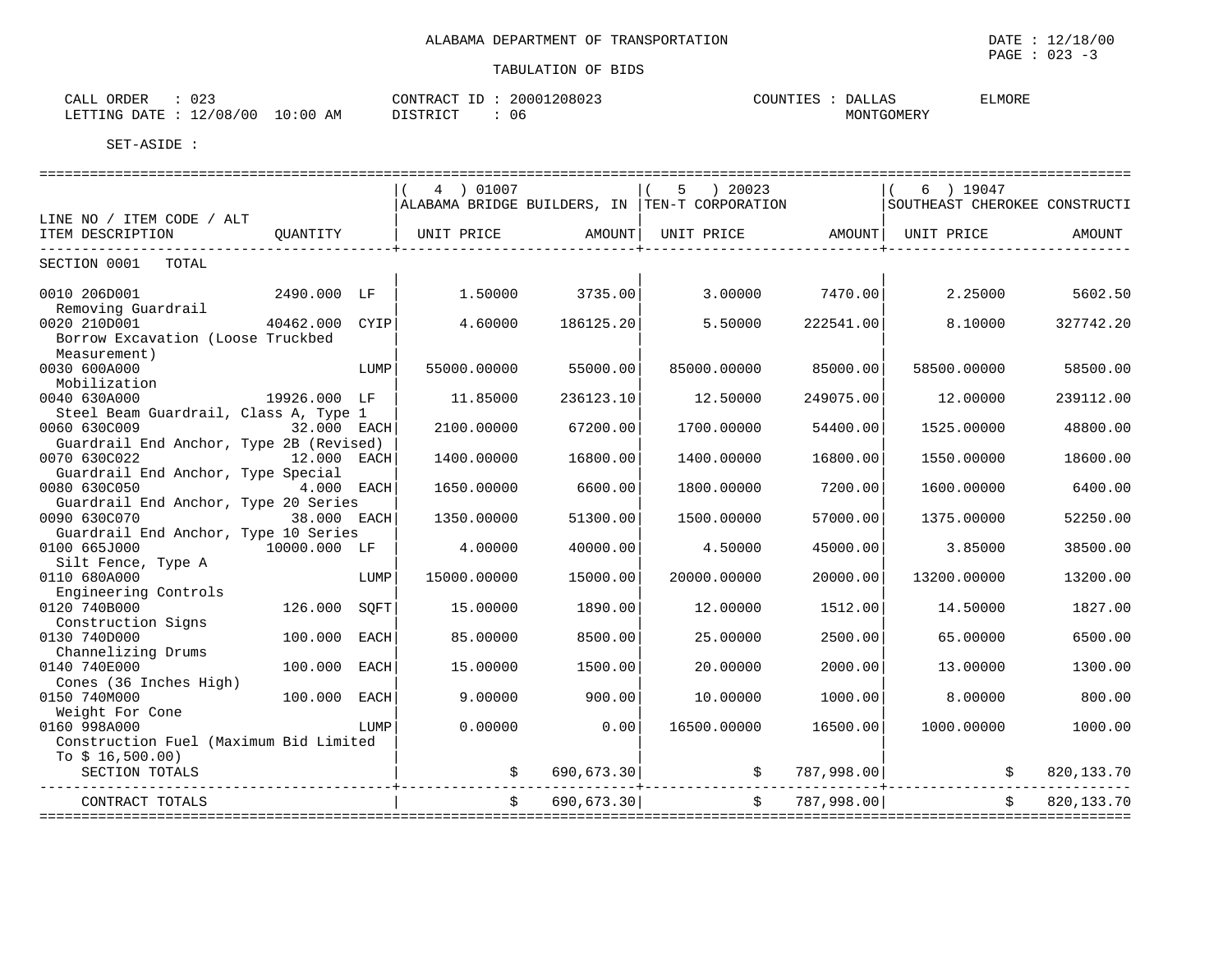| $\sim$ $\sim$<br>ORDER<br>CALL<br>یے ں      | 20001208023<br>$\tau$<br>CONTRACT<br>⊥ | <b>ELMORE</b><br><b>DALLAS</b><br>COUNTIES |
|---------------------------------------------|----------------------------------------|--------------------------------------------|
| 12/08/00<br>10:00<br>AΜ<br>חת מח<br>LETTING | ገ ደጥ ፓ ר ר ר<br>06                     | MONTGOMERY                                 |

|                                                    |                |      | 7 ) 19095                   |             |            |        |            |            |
|----------------------------------------------------|----------------|------|-----------------------------|-------------|------------|--------|------------|------------|
|                                                    |                |      | SUMMIT DEVELOPMENT COMPANY, |             |            |        |            |            |
| LINE NO / ITEM CODE / ALT<br>ITEM DESCRIPTION      | OUANTITY       |      | UNIT PRICE                  | AMOUNT      | UNIT PRICE | AMOUNT | UNIT PRICE | AMOUNT     |
|                                                    |                |      |                             |             |            |        |            |            |
| SECTION 0001 TOTAL                                 |                |      |                             |             |            |        |            |            |
|                                                    |                |      |                             |             |            |        |            |            |
| 0010 206D001                                       | 2490.000 LF    |      | 3.00000                     | 7470.00     |            |        |            |            |
| Removing Guardrail<br>0020 210D001                 | 40462.000 CYIP |      | 7.90000                     | 319649.80   |            |        |            |            |
| Borrow Excavation (Loose Truckbed                  |                |      |                             |             |            |        |            |            |
| Measurement)                                       |                |      |                             |             |            |        |            |            |
| 0030 600A000                                       |                | LUMP | 26275.00000                 | 26275.00    |            |        |            |            |
| Mobilization                                       |                |      |                             |             |            |        |            |            |
| 0040 630A000                                       | 19926.000 LF   |      | 13.50000                    | 269001.00   |            |        |            |            |
| Steel Beam Guardrail, Class A, Type 1              |                |      |                             |             |            |        |            |            |
| 0060 630C009                                       | 32.000 EACH    |      | 4000.00000                  | 128000.00   |            |        |            |            |
| Guardrail End Anchor, Type 2B (Revised)            |                |      |                             |             |            |        |            |            |
| 0070 630C022<br>Guardrail End Anchor, Type Special | 12.000 EACH    |      | 2250.00000                  | 27000.00    |            |        |            |            |
| 0080 630C050                                       | $4.000$ EACH   |      | 2000.00000                  | 8000.00     |            |        |            |            |
| Guardrail End Anchor, Type 20 Series               |                |      |                             |             |            |        |            |            |
| 0090 630C070                                       | 38.000 EACH    |      | 1750.00000                  | 66500.00    |            |        |            |            |
| Guardrail End Anchor, Type 10 Series               |                |      |                             |             |            |        |            |            |
| 0100 665J000                                       | 10000.000 LF   |      | 3.17000                     | 31700.00    |            |        |            |            |
| Silt Fence, Type A                                 |                |      |                             |             |            |        |            |            |
| 0110 680A000                                       |                | LUMP | 17000.00000                 | 17000.00    |            |        |            |            |
| Engineering Controls                               |                |      |                             |             |            |        |            |            |
| 0120 740B000<br>Construction Signs                 | 126.000 SOFT   |      | 26.50000                    | 3339.00     |            |        |            |            |
| 0130 740D000                                       | 100.000 EACH   |      | 47.75000                    | 4775.00     |            |        |            |            |
| Channelizing Drums                                 |                |      |                             |             |            |        |            |            |
| 0140 740E000                                       | 100.000 EACH   |      | 10.00000                    | 1000.00     |            |        |            |            |
| Cones (36 Inches High)                             |                |      |                             |             |            |        |            |            |
| 0150 740M000                                       | 100.000 EACH   |      | 6.30000                     | 630.00      |            |        |            |            |
| Weight For Cone                                    |                |      |                             |             |            |        |            |            |
| 0160 998A000                                       |                | LUMP | 0.00000                     | 0.00        |            |        |            |            |
| Construction Fuel (Maximum Bid Limited             |                |      |                             |             |            |        |            |            |
| To $$16,500.00)$                                   |                |      |                             |             |            |        |            |            |
| SECTION TOTALS                                     |                |      |                             | 910, 339.80 | \$         | 0.00   |            | 0.00<br>\$ |
| CONTRACT TOTALS                                    |                |      | Ŝ.                          | 910, 339.80 | \$         | 0.00   |            |            |
|                                                    |                |      |                             |             |            |        |            |            |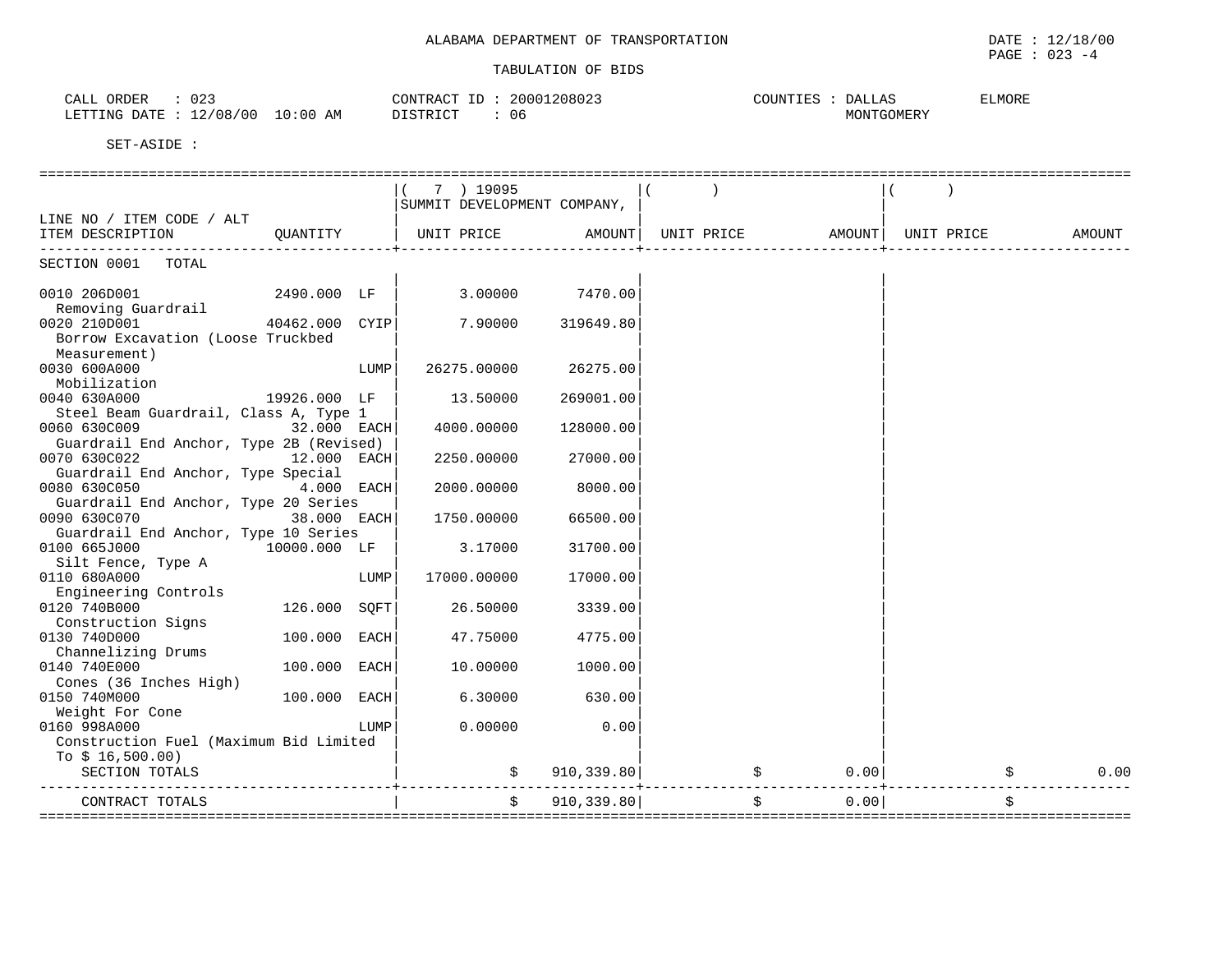# VENDOR RANKING

| CALL ORDER : 024                                            | CONTRACT ID: 20001208024 |              | COUNTIES : ESCAMBIA      |
|-------------------------------------------------------------|--------------------------|--------------|--------------------------|
| LETTING DATE : 12/08/00 10:00 AM                            | DISTRICT : 09            |              |                          |
| CONTRACT DESCRIPTION :                                      | CONTRACT TIME: 90        | Working Days | (available days)         |
| for constructing the Bridge Culvert Replacement and         |                          |              | PROJECT $(S)$ : BR-2(18) |
| Approaches on S.R.#15 (U.S.#29) at Gooseneck Branch east of |                          |              |                          |
| East Brewton. Length 0.303 mi.                              |                          |              |                          |

| RANK | <b>VENDOR</b><br>NUMBER | NAME                                | TOTAL<br><b>BID</b> | % OVER<br>LOW BID |
|------|-------------------------|-------------------------------------|---------------------|-------------------|
|      | 02032                   | BULLARD EXCAVATING, INC.            | 495,764.34          | 100.0000%         |
|      | 18005                   | GRADY RALLS & SONS, INC.            | 556,428.90          | 112.2366%         |
|      | 01059                   | ADVANCE CONSTRUCTION SERVICES, INC. | 597,241.50          | 120.4688%         |
|      | 04009                   | W. W. DYAR & SONS, INC.             | 608,949.02          | 122.8303%         |
|      | 16035                   | PACO, INC.                          | 762,134.00          | 153.7291%         |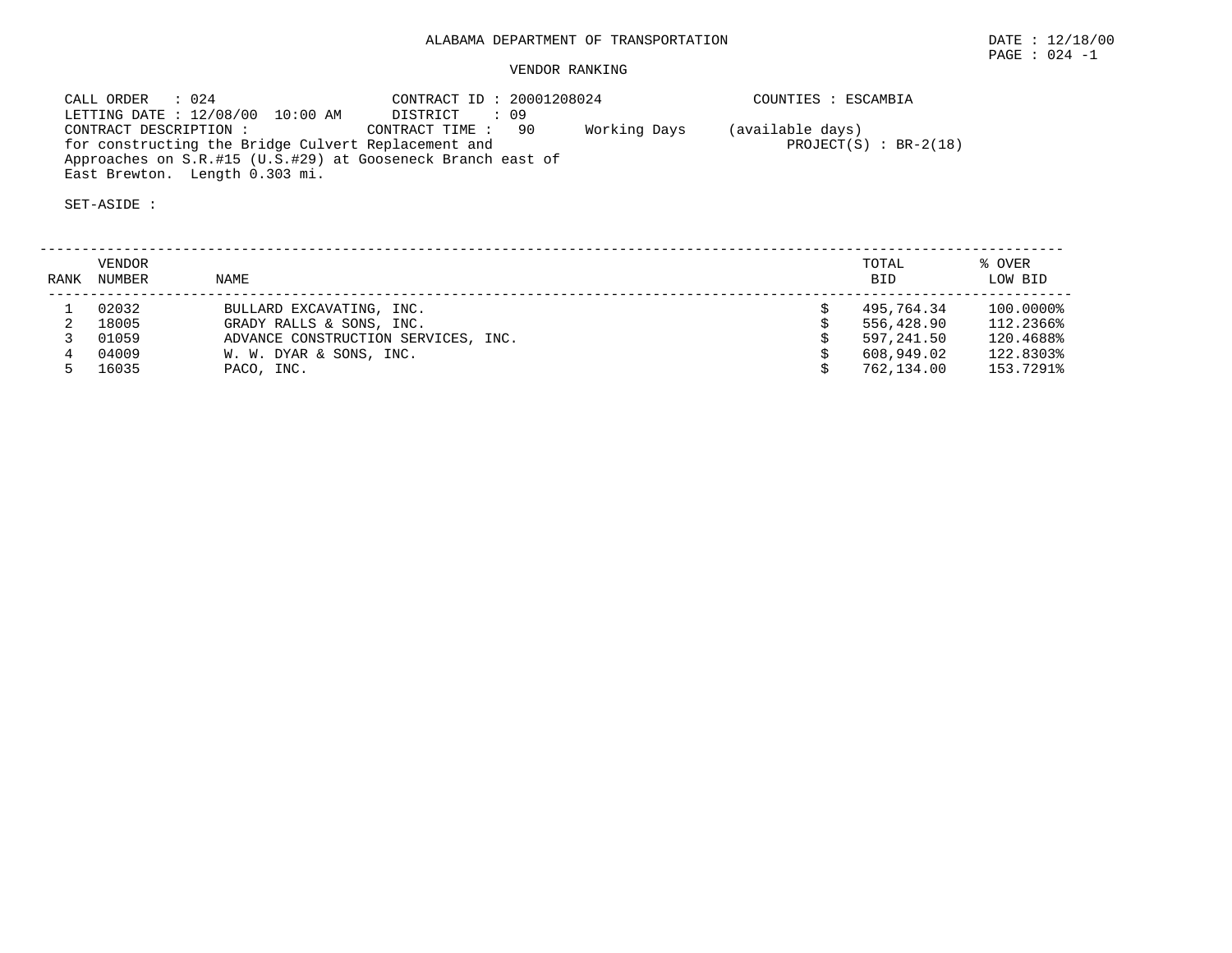| 024<br>ORDER<br>CALL   |            | CONTRACT ID     | 20001208024 | COUNTIES | ESCAMBIA |
|------------------------|------------|-----------------|-------------|----------|----------|
| LETTING DATE: 12/08/00 | $10:00$ AM | <b>DISTRICT</b> | 09          |          |          |

|                                                                                                                                                              |                  | $1$ ) 02032<br>BULLARD EXCAVATING, INC. |                  | 2 ) 18005<br>GRADY RALLS & SONS, INC.   ADVANCE CONSTRUCTION SERVICES |                   | ( 3 ) 01059 | ========================= |
|--------------------------------------------------------------------------------------------------------------------------------------------------------------|------------------|-----------------------------------------|------------------|-----------------------------------------------------------------------|-------------------|-------------|---------------------------|
| LINE NO / ITEM CODE / ALT                                                                                                                                    |                  |                                         |                  |                                                                       |                   |             |                           |
| ITEM DESCRIPTION                                                                                                                                             | QUANTITY         | UNIT PRICE AMOUNT                       | ---------------+ | UNIT PRICE AMOUNT                                                     | ----------------+ | UNIT PRICE  | AMOUNT                    |
| SECTION 0001 Total                                                                                                                                           |                  |                                         |                  |                                                                       |                   |             |                           |
| 0010 201A000<br>Clearing & Grubbing (Approximately 4<br>Acres)                                                                                               | LUMP             | 10000.00000                             | 10000.00         | 20000.00000                                                           | 20000.00          | 46000.00000 | 46000.00                  |
| 0020 206B000<br>Removal Of Old Box Culvert STATION<br>1207+80.71 TO STATION 1208+03.39                                                                       | LUMP             | 4000.00000                              | 4000.00          | 8000.00000                                                            | 8000.00           | 15000.00000 | 15000.00                  |
| 0030 206D000                                                                                                                                                 | 131.000 LF       | 10.00000                                | 1310.00          | 5.00000                                                               | 655.00            | 25,00000    | 3275.00                   |
| Removing Pipe<br>0040 206D011<br>Removing Fence                                                                                                              | 1517.000 LF      | 1.00000                                 | 1517.00          | 2,00000                                                               | 3034.00           | 2,00000     | 3034.00                   |
| 0050 206E000<br>Removing Headwalls                                                                                                                           | $6.000$ EACH     | 100.00000                               | 600.00           | 75.00000                                                              | 450.00            | 500.00000   | 3000.00                   |
| 0060 210A000<br>Unclassified Excavation                                                                                                                      | 4822.000 CYIP    | 4.95000                                 | 23868.90         | 3.15000                                                               | 15189.30          | 4.00000     | 19288.00                  |
| 0070 210D012                                                                                                                                                 | 6299.000 CYIP    | 6.00000                                 | 37794.00         | 6.15000                                                               | 38738.85          | 4.00000     | 25196.00                  |
| Borrow Excavation $(A2-4(0))$ or $A-4(0)$<br>0080 214A000<br>Structure Excavation                                                                            | 282.000 CUYD     | 10,00000                                | 2820.00          | 6,00000                                                               | 1692.00           | 5.00000     | 1410.00                   |
| 0090 214B000<br>Foundation Backfill, Local                                                                                                                   | 147.000 CUYD     | 7.00000                                 | 1029.00          | 30.00000                                                              | 4410.00           | 15.00000    | 2205.00                   |
| 0100 214B001<br>Foundation Backfill, Commercial                                                                                                              | 131.000 CUYD     | 28.00000                                | 3668.00          | 30.00000                                                              | 3930.00           | 45.00000    | 5895.00                   |
| 0110 230A000<br>Roadbed Processing                                                                                                                           | 14.000 RBST      | 150.00000                               | 2100.00          | 165.00000                                                             | 2310.00           | 300.00000   | 4200.00                   |
| 0120 301A252<br>Soil Aggregate Base Course, Type C,<br>Yard Mixed, 6" Compacted Thickness                                                                    | 5179.000<br>SYCP | 6.75000                                 | 34958.25         | 4.85000                                                               | 25118.15          | 6.00000     | 31074.00                  |
| 0130 401A000<br>Bituminous Treatment A                                                                                                                       | 4312.000<br>SYCP | 0.35000                                 | 1509.20          | 0.55000                                                               | 2371.60           | 0.50000     | 2156.00                   |
| 0140 405A000<br>Tack Coat                                                                                                                                    | 342.000<br>GAL   | 2.10000                                 | 718.20           | 3.50000                                                               | 1197.00           | 3.50000     | 1197.00                   |
| 0150 424A240<br>Superpave Bituminous Concrete Wearing<br>Surface Layer, 1/2" Maximum Aggregate                                                               | 298.000 TON      | 42.50000                                | 12665.00         | 55.50000                                                              | 16539.00          | 60,00000    | 17880.00                  |
| Size Mix, ESAL Range C<br>0160 424A243<br>Superpave Bituminous Concrete Wearing<br>Surface Layer, Patching, 1/2" Maximum<br>Aggregate Size Mix, ESAL Range C | 100.000 TON      | 50.00000                                | 5000.00          | 64.75000                                                              | 6475.00           | 65.00000    | 6500.00                   |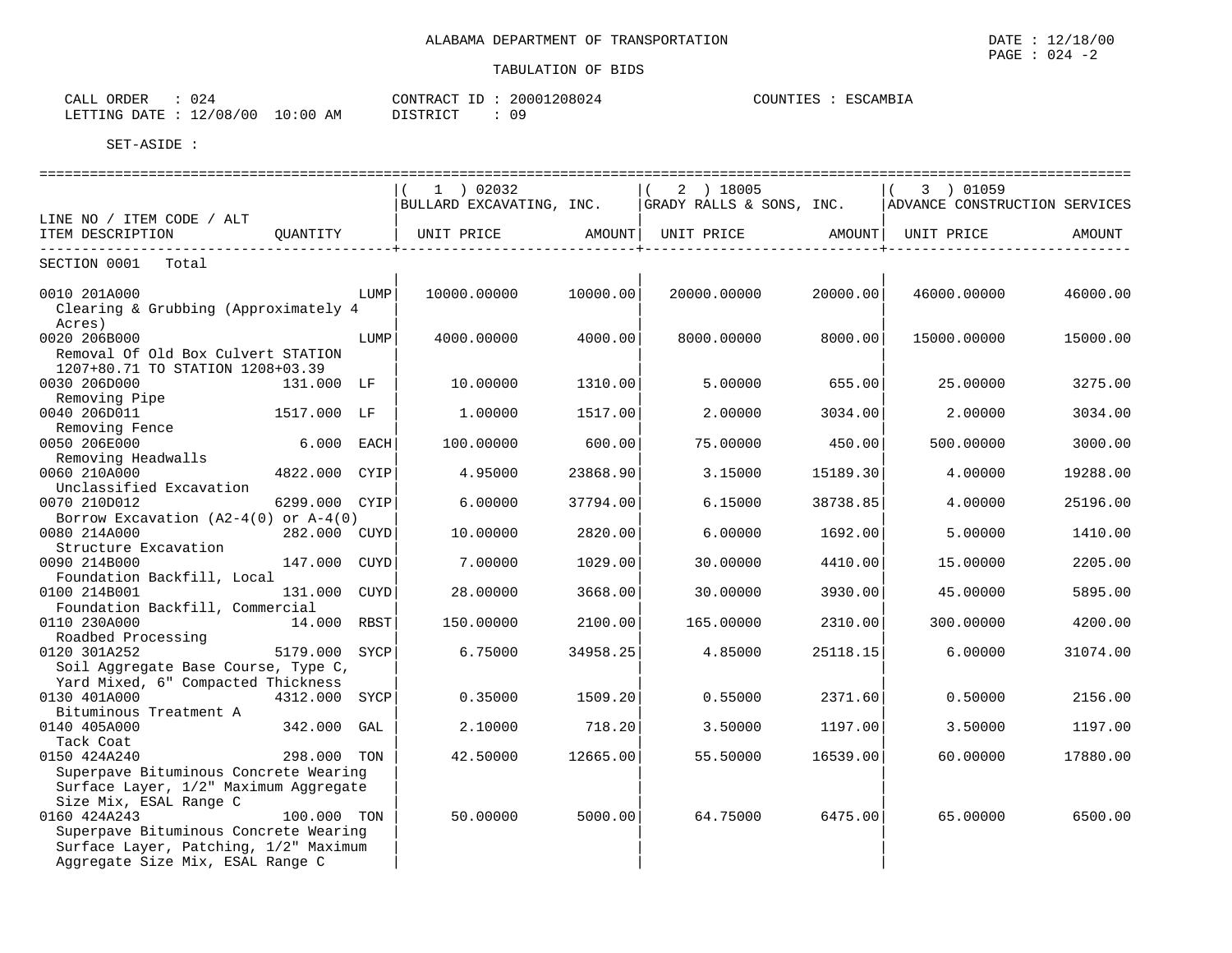CALL ORDER :  $024$  CONTRACT ID :  $20001208024$ COUNTIES : ESCAMBIA LETTING DATE : 12/08/00 10:00 AM DISTRICT : 09

|                                                                                                                               |              |      | 1 ) 02032                |          | ) 18005<br>$\overline{2}$ |           | 3 ) 01059                     |                           |
|-------------------------------------------------------------------------------------------------------------------------------|--------------|------|--------------------------|----------|---------------------------|-----------|-------------------------------|---------------------------|
| LINE NO / ITEM CODE / ALT                                                                                                     |              |      | BULLARD EXCAVATING, INC. |          | GRADY RALLS & SONS, INC.  |           | ADVANCE CONSTRUCTION SERVICES |                           |
| ITEM DESCRIPTION<br>____________________________________                                                                      | QUANTITY     |      | UNIT PRICE               | AMOUNT   | UNIT PRICE                | AMOUNT    | UNIT PRICE                    | AMOUNT<br>. _ _ _ _ _ _ _ |
| 0170 424B441<br>Superpave Bituminous Concrete Upper<br>Binder Layer, 1" Maximum Aggregate Size<br>Mix, ESAL Range C           | 392.000 TON  |      | 42.00000                 | 16464.00 | 51.75000                  | 20286.00  | 60.00000                      | 23520.00                  |
| 0180 424B449<br>Superpave Bituminous Concrete Upper<br>Binder Layer, Leveling, 1" Maximum<br>Aggregate Size Mix, ESAL Range C | 145.000      | TON  | 47.00000                 | 6815.00  | 56.00000                  | 8120.00   | 65.00000                      | 9425.00                   |
| 0190 424B541<br>Superpave Bituminous Concrete Lower<br>Binder Layer, 1" Maximum Aggregate Size<br>Mix, ESAL Range C           | 377.000 TON  |      | 42.50000                 | 16022.50 | 52.50000                  | 19792.50  | 60,00000                      | 22620.00                  |
| 0200 424C241<br>Superpave Bituminous Concrete Base<br>Layer, 1 1/2" Maximum Aggregate Size<br>Mix, ESAL Range C               | 417.000 TON  |      | 42.00000                 | 17514.00 | 51.50000                  | 21475.50  | 60.00000                      | 25020.00                  |
| 0210 424C249<br>Superpave Bituminous Concrete Base<br>Layer, Leveling, 1 1/2" Maximum<br>Aggregate Size Mix, ESAL Range C     | 87.000 TON   |      | 40.00000                 | 3480.00  | 56.50000                  | 4915.50   | 65,00000                      | 5655.00                   |
| 0220 502A000<br>Steel Reinforcement                                                                                           | 33750.000 LB |      | 0.50000                  | 16875.00 | 0.45000                   | 15187.50  | 1,00000                       | 33750.00                  |
| 0230 5051000<br>Temporary Steel Sheet Piling                                                                                  | 100.000      | SOFT | 42.00000                 | 4200.00  | 18.00000                  | 1800.00   | 50.00000                      | 5000.00                   |
| 0240 524A011<br>Culvert Concrete (Cast In Place)                                                                              | 203.000      | CUYD | 320.00000                | 64960.00 | 612,00000                 | 124236.00 | 400.00000                     | 81200.00                  |
| 0250 530A001<br>18" Roadway Pipe (Class 3 R.C.)                                                                               | 60.000 LF    |      | 35.74000                 | 2144.40  | 24.00000                  | 1440.00   | 45.00000                      | 2700.00                   |
| 0260 535A080<br>18" Side Drain Pipe (Class 3 R.C.)                                                                            | 136.000 LF   |      | 35.74000                 | 4860.64  | 24.00000                  | 3264.00   | 38,00000                      | 5168.00                   |
| 0270 600A000<br>Mobilization                                                                                                  |              | LUMP | 53000.00000              | 53000.00 | 36800.00000               | 36800.00  | 35000.00000                   | 35000.00                  |
| 0280 602A000<br>Right Of Way Markers                                                                                          | 12.000 EACH  |      | 60.00000                 | 720.00   | 75.00000                  | 900.00    | 45.00000                      | 540.00                    |
| 0290 610C001<br>Loose Riprap, Class 2                                                                                         | 775.000      | TON  | 27.50000                 | 21312.50 | 28.00000                  | 21700.00  | 38,00000                      | 29450.00                  |
| 0300 610D002<br>Filter Blanket, Geotextile (Non-Woven)                                                                        | 587.000 SOYD |      | 1.75000                  | 1027.25  | 1.85000                   | 1085.95   | 2.00000                       | 1174.00                   |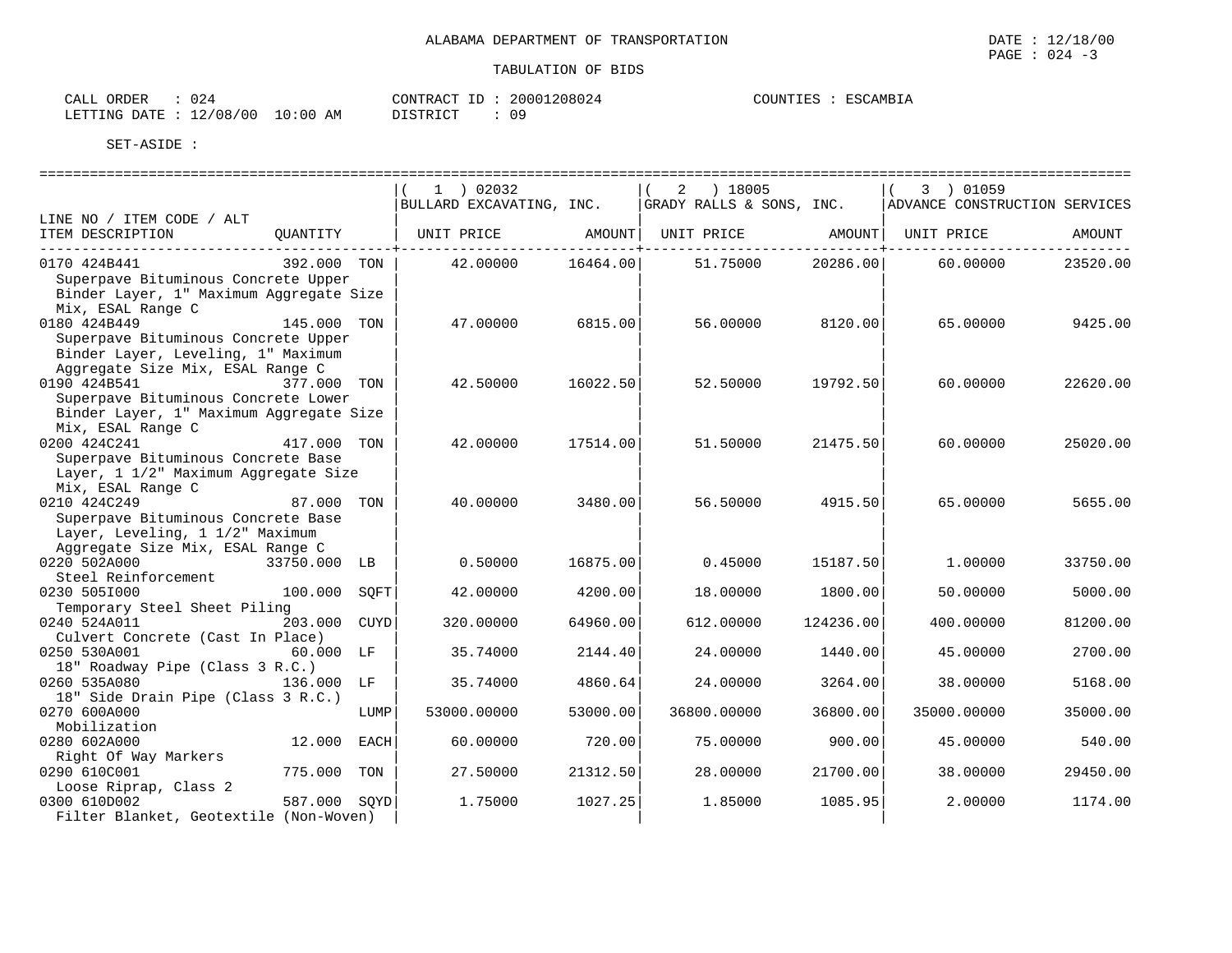==================================================================================================================================

| CALL ORDER                       | 024 |          | CONTRACT ID: 20001208024 |  |
|----------------------------------|-----|----------|--------------------------|--|
| LETTING DATE : 12/08/00 10:00 AM |     | DISTRICT | 09                       |  |

OUNTIES : ESCAMBIA

SET-ASIDE :

|                                                      |               |      | 1 ) 02032<br>$\left($<br>BULLARD EXCAVATING, INC. |          | 2 ) 18005<br>GRADY RALLS & SONS, INC. |          | 3 ) 01059<br>ADVANCE CONSTRUCTION SERVICES |          |
|------------------------------------------------------|---------------|------|---------------------------------------------------|----------|---------------------------------------|----------|--------------------------------------------|----------|
| LINE NO / ITEM CODE / ALT                            |               |      |                                                   |          |                                       |          |                                            |          |
| ITEM DESCRIPTION                                     | OUANTITY      |      | UNIT PRICE                                        | AMOUNT   | UNIT PRICE                            | AMOUNT   | UNIT PRICE                                 | AMOUNT   |
| 0310 619A002                                         | $2.000$ EACH  |      | 450.00000                                         | 900.00   | 500.00000                             | 1000.00  | 700.00000                                  | 1400.00  |
| 18" Roadway Pipe End Treatment, Class 1              |               |      |                                                   |          |                                       |          |                                            |          |
| 0320 619A101<br>18" Side Drain Pipe End Treatment,   | 4.000 EACH    |      | 450.00000                                         | 1800.001 | 500.00000                             | 2000.00  | 700,00000                                  | 2800.00  |
| Class 1                                              |               |      |                                                   |          |                                       |          |                                            |          |
| 0330 629A004                                         | 150.000 LF    |      | 150.00000                                         | 22500.00 | 130.00000                             | 19500.00 | 100.00000                                  | 15000.00 |
| Concrete Median Or Safety Barrier, Type              |               |      |                                                   |          |                                       |          |                                            |          |
| 4A (Modified)                                        |               |      |                                                   |          |                                       |          |                                            |          |
| 0340 630A000                                         | 100.000 LF    |      | 16.00000                                          | 1600.00  | 16.00000                              | 1600.00  | 17.50000                                   | 1750.00  |
| Steel Beam Guardrail, Class A, Type 1                |               |      |                                                   |          |                                       |          |                                            |          |
| 0350 630C003                                         | 4.000 EACH    |      | 1200.00000                                        | 4800.00  | 1200.00000                            | 4800.00  | 1320.00000                                 | 5280.00  |
| Guardrail End Anchor, Type 13                        |               |      |                                                   |          |                                       |          |                                            |          |
| 0360 630C050                                         | 4.000 EACH    |      | 2100.00000                                        | 8400.00  | 2100.00000                            | 8400.00  | 2300.00000                                 | 9200.00  |
| Guardrail End Anchor, Type 20 Series<br>0370 635A000 | 679.000 LF    |      | 8.00000                                           | 5432.00  | 4.75000                               | 3225.25  | 6.00000                                    | 4074.00  |
| Woven Wire Fence                                     |               |      |                                                   |          |                                       |          |                                            |          |
| 0380 636A000                                         | 888.000 LF    |      | 4.50000                                           | 3996.00  | 4.25000                               | 3774.00  | 6,00000                                    | 5328.00  |
| Barbed Wire Fence, 4 Strands, 4 Feet                 |               |      |                                                   |          |                                       |          |                                            |          |
| High                                                 |               |      |                                                   |          |                                       |          |                                            |          |
| 0390 650A000                                         | 1375.000 CYIP |      | 5.50000                                           | 7562.50  | 6.75000                               | 9281.25  | 7.00000                                    | 9625.00  |
| Topsoil                                              |               |      |                                                   |          |                                       |          |                                            |          |
| 0400 652A061                                         | 4.000 ACRE    |      | 450.00000                                         | 1800.00  | 485,00000                             | 1940.00  | 850.00000                                  | 3400.00  |
| Seeding (Mix 3E)                                     |               |      |                                                   |          |                                       |          |                                            |          |
| 0410 654A001                                         | 327.000       | SOYD | 3.00000                                           | 981.00   | 3.00000                               | 981.00   | 5.75000                                    | 1880.25  |
| Solid Sodding (Bermuda)                              |               |      |                                                   |          |                                       |          |                                            |          |
| 0420 656A001                                         | 4.000 ACRE    |      | 425.00000                                         | 1700.00  | 1500.00000                            | 6000.00  | 750.00000                                  | 3000.00  |
| Mulching, Class A, Type 2                            |               |      |                                                   |          |                                       |          |                                            |          |
| 0430 665F000                                         | 200.000       | EACH | 5.00000                                           | 1000.00  | 4.00000                               | 800.00   | 6.00000                                    | 1200.00  |
| Hay Bales                                            |               |      |                                                   |          |                                       |          |                                            |          |
| 0440 665G000                                         | 200.000       | EACH | 2.50000                                           | 500.00   | 4.00000                               | 800.00   | 6.00000                                    | 1200.00  |
| Sand Bags                                            |               |      |                                                   |          |                                       |          |                                            |          |
| 0450 665I000                                         | 90.000        | TON  | 27.50000                                          | 2475.00  | 28,00000                              | 2520.00  | 50.00000                                   | 4500.00  |
| Temporary Riprap, Class 2<br>0460 665J000            | 1297.000 LF   |      | 5.00000                                           | 6485.00  | 4.15000                               | 5382.55  | 2.25000                                    | 2918.25  |
| Silt Fence, Type A                                   |               |      |                                                   |          |                                       |          |                                            |          |
| 0470 666A001                                         | 4.000 ACRE    |      | 10.00000                                          | 40.00    | 10.00000                              | 40.00    | 100.00000                                  | 400.00   |
| Pest Control Treatment                               |               |      |                                                   |          |                                       |          |                                            |          |
| 0480 680A000                                         |               | LUMP | 12000.00000                                       | 12000.00 | 1500.00000                            | 1500.00  | 10000.00000                                | 10000.00 |
| Engineering Controls                                 |               |      |                                                   |          |                                       |          |                                            |          |

PAGE : 024 -4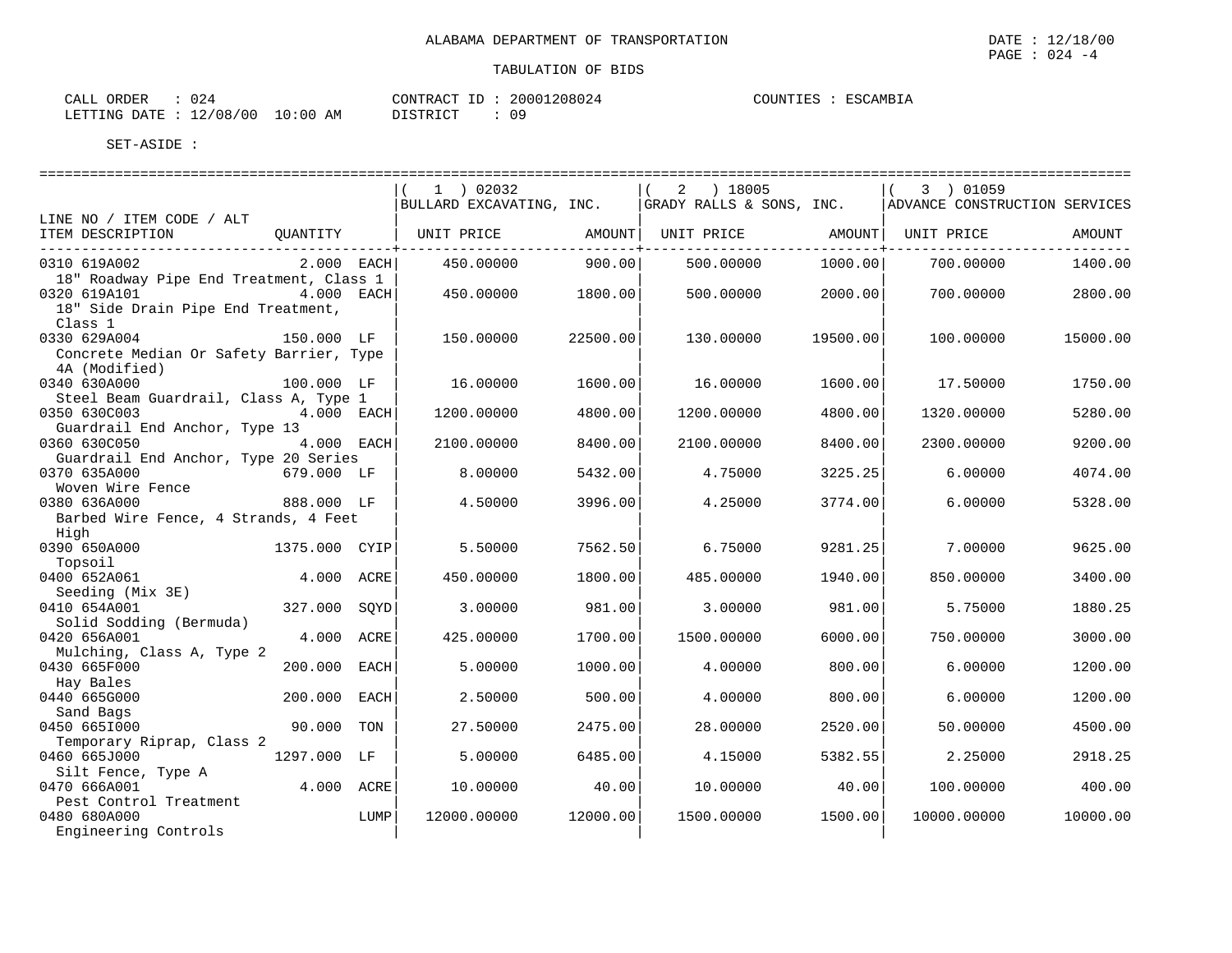| ORDER<br>CALI |          |             | CONTRACT        | $ -$ | 20001208024 | COUNTIES | <b>TSCAMBIA</b> |
|---------------|----------|-------------|-----------------|------|-------------|----------|-----------------|
| LETTING DATE  | 12/08/00 | 10:00<br>AΜ | <b>DISTRICT</b> |      | 09          |          |                 |

|                                                                           |                              | ========================                                            |                  | ==========================                                                          |                         |                                              |              |
|---------------------------------------------------------------------------|------------------------------|---------------------------------------------------------------------|------------------|-------------------------------------------------------------------------------------|-------------------------|----------------------------------------------|--------------|
|                                                                           |                              | $1$ ) 02032                                                         |                  | $(2)$ 18005                                                                         |                         | $(3)$ 01059                                  |              |
|                                                                           |                              |                                                                     |                  | BULLARD EXCAVATING, INC.   GRADY RALLS & SONS, INC.   ADVANCE CONSTRUCTION SERVICES |                         |                                              |              |
| LINE NO / ITEM CODE / ALT<br>ITEM DESCRIPTION                             |                              | QUANTITY   UNIT PRICE     AMOUNT  UNIT PRICE     AMOUNT  UNIT PRICE |                  |                                                                                     |                         |                                              | AMOUNT       |
|                                                                           |                              |                                                                     | --------------+- |                                                                                     | $- - - - - - - - - + -$ |                                              |              |
| 0490 701C001                                                              | $2.000$ MILE                 | 375.00000                                                           | 750.00           | 500.00000                                                                           | 1000.00                 | 400.00000                                    | 800.00       |
| Solid Temporary Traffic Stripe<br>0500 701D008                            | 2.000 MILE                   | 1375.00000                                                          | 2750.00          | 1500.00000                                                                          | 3000.00                 | 1500.00000                                   | 3000.00      |
| Solid Traffic Stripe Removed (Plastic)                                    |                              |                                                                     |                  |                                                                                     |                         |                                              |              |
| 0510 702A031                                                              | 1.000 MILE                   | 3625,00000                                                          | 3625.00          | 5000.00000                                                                          | 5000.00                 | 4000,00000                                   | 4000.00      |
| Solid White, Profiled Traffic Stripe (4"                                  |                              |                                                                     |                  |                                                                                     |                         |                                              |              |
| Wide)<br>0520 702A033                                                     | $1.000$ MILE                 | 3625.00000                                                          | 3625.00          | 5000.00000                                                                          | 5000.00                 | 4000.00000                                   | 4000.00      |
| Solid Yellow, Profiled Traffic Stripe                                     |                              |                                                                     |                  |                                                                                     |                         |                                              |              |
| (4" Wide)                                                                 |                              |                                                                     |                  |                                                                                     |                         |                                              |              |
| 0530 705A037                                                              | 24.000 EACH                  | 4.75000                                                             | 114.00           | 10.00000                                                                            | 240.00                  | 6,00000                                      | 144.00       |
| Pavement Markers, Class A-H, Type 2-D<br>0540 726A000                     | 90.000 LF                    | 30.00000                                                            | 2700.00          | 55.00000                                                                            | 4950.00                 | 50.00000                                     | 4500.00      |
| Portable Concrete Safety Barriers, Type                                   |                              |                                                                     |                  |                                                                                     |                         |                                              |              |
| 6                                                                         |                              |                                                                     |                  |                                                                                     |                         |                                              |              |
| 0550 726A001                                                              | 10.000 LF                    | 90.00000                                                            | 900.00           | 95.00000                                                                            | 950.00                  | 50.00000                                     | 500.00       |
| Portable Concrete Safety Barriers, Type<br>$6 - A$                        |                              |                                                                     |                  |                                                                                     |                         |                                              |              |
| 0560 740B000                                                              | 238.000 SOFT                 | 10.00000                                                            | 2380.00          | 14.00000                                                                            | 3332.00                 | 15.00000                                     | 3570.00      |
| Construction Signs                                                        |                              |                                                                     |                  |                                                                                     |                         |                                              |              |
| 0570 740D000                                                              | 20.000 EACH                  | 35.00000                                                            | 700.00           | 50.00000                                                                            | 1000.00                 | 46.00000                                     | 920.00       |
| Channelizing Drums                                                        |                              |                                                                     |                  |                                                                                     |                         |                                              |              |
| 0580 740F002                                                              | 8.000 EACH                   | 160.00000                                                           | 1280.00          | 250.00000                                                                           | 2000.00                 | 200.00000                                    | 1600.00      |
| Barricades, Type III<br>- Barricades, Type III 4.000 EACH<br>0590 7401005 |                              | 72.00000                                                            | 288.00           | 150.00000                                                                           | 600.00                  | 185,00000                                    | 740.00       |
| Warning Lights, Type B (Detachable Head                                   |                              |                                                                     |                  |                                                                                     |                         |                                              |              |
| 0600 740L006 36.000 EACH                                                  |                              | 48.00000                                                            | 1728.00          | 75.00000                                                                            | 2700.00                 | 55.00000                                     | 1980.00      |
| Vertical Panel Type II, Double-Sided<br>0610 998A000                      | LUMP                         | 0.00000                                                             | 0.00             | 2000.00000                                                                          | 2000.00                 | 1000.00000                                   | 1000.00      |
| Construction Fuel (Maximum Bid Limited                                    |                              |                                                                     |                  |                                                                                     |                         |                                              |              |
| To $$24,000.00)$                                                          |                              |                                                                     |                  |                                                                                     |                         |                                              |              |
| 0620 726D001 AA1 1.000 EACH                                               |                              | 18000.00000                                                         | 18000.00         | 20000.00000                                                                         | 20000.00                | 20000.00000                                  | 20000.00     |
| Portable Impact Attenuator (ALT.                                          |                              |                                                                     |                  |                                                                                     |                         |                                              |              |
| 1) (QUAD GUARD SYSTEM MODEL NO.<br>0630 726D002<br>AA2                    | 1.000 EACH                   |                                                                     |                  |                                                                                     |                         |                                              |              |
| Portable Impact Attenuator (ALT.                                          |                              |                                                                     |                  |                                                                                     |                         |                                              |              |
| 2) (TRACC-WZ UNIDIRECTIONAL)                                              |                              |                                                                     |                  |                                                                                     |                         |                                              |              |
| SECTION TOTALS                                                            |                              |                                                                     | \$ 495,764.34]   |                                                                                     |                         | $\approx 556, 428.90$<br>$\ddot{\mathsf{S}}$ | 597,241.50   |
| CONTRACT TOTALS                                                           | -----------------------+---- |                                                                     | \$ 495,764.34]   |                                                                                     | \$556,428.90]           |                                              | \$597,241.50 |
|                                                                           |                              |                                                                     |                  |                                                                                     |                         |                                              |              |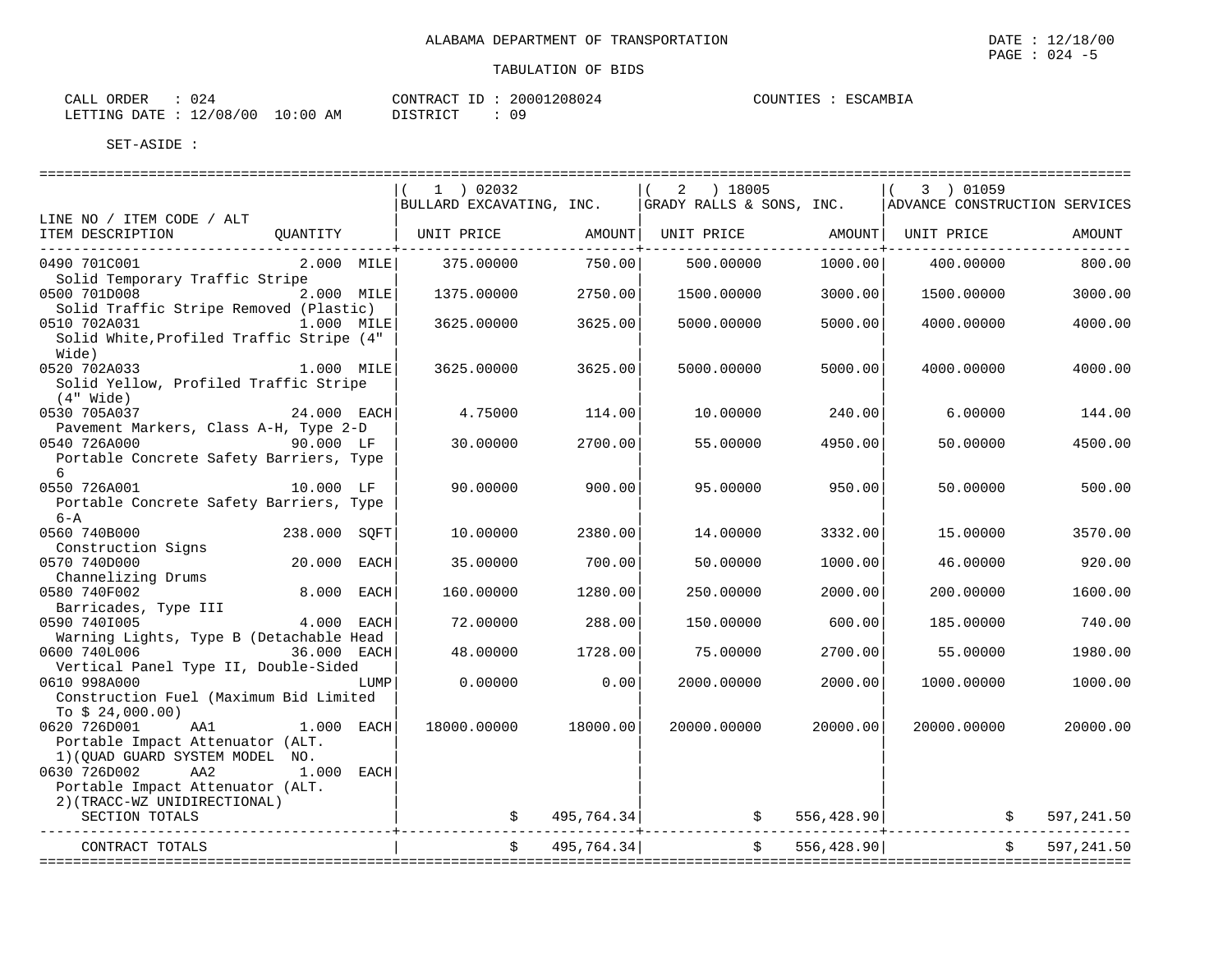CALL ORDER : 024 CONTRACT ID : 20001208024 COUNTIES : ESCAMBIA

 LETTING DATE : 12/08/00 10:00 AM DISTRICT : 09 SET-ASIDE : ================================================================================================================================== $($  ( 4 ) 04009  $($  ( 5 ) 16035  $($  )  $\vert W. W. DYAR \&$  SONS, INC.  $\vert$  PACO, INC. LINE NO / ITEM CODE / ALT ITEM DESCRIPTION  $\bigcirc$  QUANTITY  $\bigcirc$  UNIT PRICE AMOUNT AMOUNT UNIT PRICE AMOUNT AMOUNT AMOUNT ------------------------------------------+----------------------------+----------------------------+----------------------------- SECTION 0001 Total | | | 0010 201A000 LUMP| 20000.00000 20000.00| 65000.00000 65000.00| Clearing & Grubbing (Approximately 4 Acres) | | |  $0.020$  206B000  $10000$   $10000$   $0.00000$   $10000$   $0.00000$   $10000$   $0.00000$   $22000$   $0.0000$ Removal Of Old Box Culvert STATION 1207+80.71 TO STATION 1208+03.39 | | | 0030 206D000 131.000 LF | 3.00000 393.00| 20.00000 2620.00 Removing Pipe<br>0040 206D011 0040 206D011 1517.000 LF | 3.00000 4551.00| 5.00000 7585.00| Removing Fence | | | 0050 206E000 6.000 EACH| 300.00000 1800.00| 1000.00000 6000.00| Removing Headwalls | | |  $6.00000$   $28932.00$   $4.00000$   $19288.00$ Unclassified Excavation  $0070$  210D012  $6299.000$  CYIP 0070 210D012 6299.000 CYIP| 10.00000 62990.00| 7.00000 44093.00| Borrow Excavation (A2-4(0) or A-4(0) |<br> $282.000$  CUYD | 9.00000 2538.00 0080 214A000 282.000 CUYD 9.00000 2538.00 18.00000 5076.00 Structure Excavation  $0090$  214B000  $147.000$  CUYD 0090 214B000 147.000 CUYD| 22.00000 3234.00| 10.00000 1470.00| Foundation Backfill, Local | | | 0100 214B001 131.000 CUYD| 34.00000 4454.00| 45.00000 5895.00| Foundation Backfill, Commercial | | |  $0110 230A000 14.000 RBST$  Roadbed Processing | | | 0120 301A252 5179.000 SYCP| 8.00000 41432.00| 8.00000 41432.00| Soil Aggregate Base Course, Type C, Yard Mixed, 6" Compacted Thickness |<br>0130 401A000 4312.000 SYCP 0.61000  $2630.32$ | 2.00000 8624.00 Bituminous Treatment A  $_{0140}$  405A000  $_{342.000}$  GAL  $3.85000$   $1316.70$  6.00000 2052.00 Tack Coat | | | 0150 424A240 298.000 TON | 61.00000 18178.00| 80.00000 23840.00|

Surface Layer, 1/2" Maximum Aggregate Size Mix, ESAL Range C | | |  $100.000$  TON  $|$  72.00000 7200.00 $|$  80.00000 8000.00 Superpave Bituminous Concrete Wearing

Surface Layer, Patching, 1/2" Maximum Aggregate Size Mix, ESAL Range C

Superpave Bituminous Concrete Wearing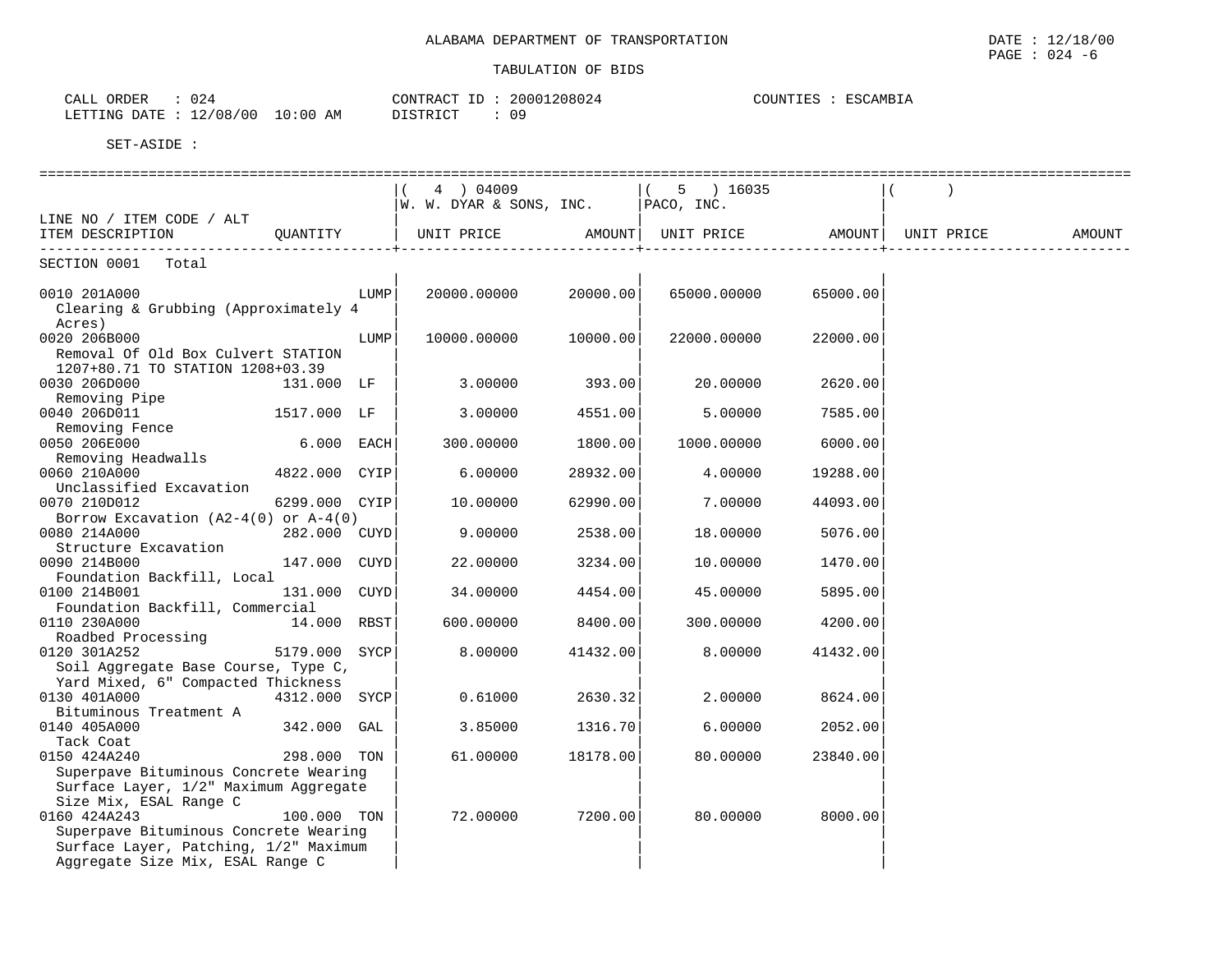| ORDER<br>CALL | UZ4      |            | CONTRACT ID | 20001208024 | COUNTIES | ESCAMBIA |
|---------------|----------|------------|-------------|-------------|----------|----------|
| LETTING DATE  | 12/08/00 | $10:00$ AM | DISTRICT    | 09          |          |          |

|                                                                                                                     |              |      | 4 ) 04009                                             |          | $(5)$ 16035 |          |               |
|---------------------------------------------------------------------------------------------------------------------|--------------|------|-------------------------------------------------------|----------|-------------|----------|---------------|
|                                                                                                                     |              |      | W. W. DYAR & SONS, INC.   PACO, INC.                  |          |             |          |               |
| LINE NO / ITEM CODE / ALT                                                                                           |              |      |                                                       |          |             |          |               |
| ITEM DESCRIPTION COUNTITY   UNIT PRICE AMOUNT UNIT PRICE AMOUNT UNIT PRICE                                          |              |      |                                                       |          |             |          | <b>AMOUNT</b> |
|                                                                                                                     |              |      |                                                       |          |             |          |               |
| 0170 424B441<br>Superpave Bituminous Concrete Upper<br>Binder Layer, 1" Maximum Aggregate Size<br>Mix, ESAL Range C |              |      | $392.000$ TON   57.00000 22344.00   80.00000 31360.00 |          |             |          |               |
| 0180 424B449                                                                                                        | 145.000 TON  |      | 62.00000                                              | 8990.00  | 80.00000    | 11600.00 |               |
| Superpave Bituminous Concrete Upper<br>Binder Layer, Leveling, 1" Maximum<br>Aggregate Size Mix, ESAL Range C       |              |      |                                                       |          |             |          |               |
| 0190 424B541                                                                                                        | 377.000 TON  |      | 58.00000                                              | 21866.00 | 85.00000    | 32045.00 |               |
| Superpave Bituminous Concrete Lower<br>Binder Layer, 1" Maximum Aggregate Size<br>Mix, ESAL Range C                 |              |      |                                                       |          |             |          |               |
| 0200 424C241                                                                                                        | 417.000 TON  |      | 57.00000                                              | 23769.00 | 85.00000    | 35445.00 |               |
| Superpave Bituminous Concrete Base<br>Layer, 1 1/2" Maximum Aggregate Size<br>Mix, ESAL Range C                     |              |      |                                                       |          |             |          |               |
| 0210 424C249                                                                                                        | 87.000 TON   |      | 63.00000                                              | 5481.00  | 100.00000   | 8700.00  |               |
| Superpave Bituminous Concrete Base<br>Layer, Leveling, 1 1/2" Maximum<br>Aggregate Size Mix, ESAL Range C           |              |      |                                                       |          |             |          |               |
| 0220 502A000<br>33750.000 LB                                                                                        |              |      | 0.50000                                               | 16875.00 | 0.50000     | 16875.00 |               |
| Steel Reinforcement                                                                                                 |              |      |                                                       |          |             |          |               |
| 100.000 SQFT<br>0230 5051000<br>Temporary Steel Sheet Piling                                                        |              |      | 50.00000                                              | 5000.00  | 50.00000    | 5000.00  |               |
| 0240 524A011                                                                                                        | 203.000 CUYD |      | 300.00000                                             | 60900.00 | 375.00000   | 76125.00 |               |
| Culvert Concrete (Cast In Place)<br>0250 530A001                                                                    | 60.000 LF    |      | 26.00000                                              | 1560.00  | 35.00000    | 2100.00  |               |
| 18" Roadway Pipe (Class 3 R.C.)                                                                                     |              |      |                                                       |          |             |          |               |
| 0260 535A080<br>136.000 LF                                                                                          |              |      | 26.00000                                              | 3536.00  | 20.00000    | 2720.00  |               |
| 18" Side Drain Pipe (Class 3 R.C.)                                                                                  |              |      |                                                       |          |             |          |               |
| 0270 600A000<br>Mobilization                                                                                        |              | LUMP | 53000.00000                                           | 53000.00 | 50000.00000 | 50000.00 |               |
| 0280 602A000                                                                                                        | 12.000 EACH  |      | 100.00000                                             | 1200.00  | 100.00000   | 1200.00  |               |
| Right Of Way Markers                                                                                                |              |      |                                                       |          |             |          |               |
| 0290 610C001                                                                                                        | 775.000 TON  |      | 36.00000                                              | 27900.00 | 40.00000    | 31000.00 |               |
| Loose Riprap, Class 2                                                                                               |              |      |                                                       |          |             |          |               |
| 0300 610D002                                                                                                        | 587.000 SOYD |      | 5.00000                                               | 2935.00  | 4.00000     | 2348.00  |               |
| Filter Blanket, Geotextile (Non-Woven)                                                                              |              |      |                                                       |          |             |          |               |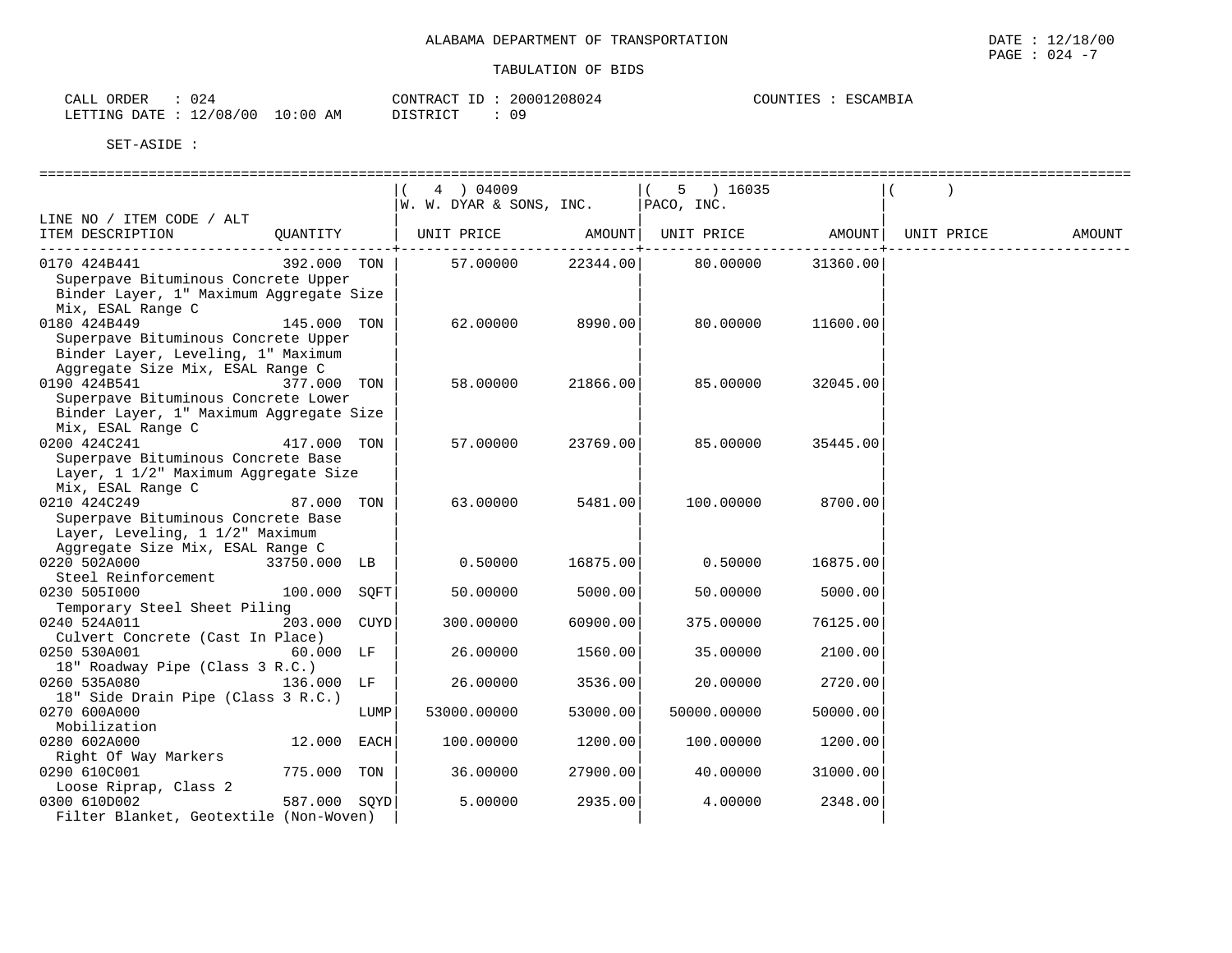| CALI<br>ORDER   | U 4 4          |             | CONTRACT                    | --- | 20001208024 | COUNTIES | <b>TSCAMBIA</b> |
|-----------------|----------------|-------------|-----------------------------|-----|-------------|----------|-----------------|
| DATE<br>LETTING | L2/08/00<br>ᅩᄼ | 10:00<br>AM | <b>DISTRICT</b><br>ມ⊥ມ⊥ນ⊥∪⊥ |     | 09          |          |                 |

|                                                                                                                 |              |      | 4 ) 04009                   |          | $5 \t) 16035$              |          |            |        |
|-----------------------------------------------------------------------------------------------------------------|--------------|------|-----------------------------|----------|----------------------------|----------|------------|--------|
|                                                                                                                 |              |      | $ W. W. DYAR \&$ SONS, INC. |          | $ $ PACO, INC.             |          |            |        |
| LINE NO / ITEM CODE / ALT                                                                                       |              |      |                             |          |                            |          |            |        |
| ITEM DESCRIPTION                                                                                                | QUANTITY     |      | UNIT PRICE                  |          | AMOUNT   UNIT PRICE AMOUNT |          | UNIT PRICE | AMOUNT |
|                                                                                                                 |              |      |                             |          |                            |          |            |        |
| 0310 619A002                                                                                                    | $2.000$ EACH |      | 400.00000                   | 800.00   | 700.00000                  | 1400.00  |            |        |
| 18" Roadway Pipe End Treatment, Class 1                                                                         |              |      |                             |          |                            |          |            |        |
| 0320 619A101 and the state of the state of the state of the state of the state of the state of the state of the | 4.000 EACH   |      | 400.00000                   | 1600.00  | 500.00000                  | 2000.00  |            |        |
| 18" Side Drain Pipe End Treatment,                                                                              |              |      |                             |          |                            |          |            |        |
| Class 1                                                                                                         |              |      |                             |          |                            |          |            |        |
| 0330 629A004                                                                                                    | 150.000 LF   |      | 80.00000                    | 12000.00 | 75.00000                   | 11250.00 |            |        |
|                                                                                                                 |              |      |                             |          |                            |          |            |        |
| Concrete Median Or Safety Barrier, Type                                                                         |              |      |                             |          |                            |          |            |        |
| 4A (Modified)                                                                                                   |              |      |                             |          |                            |          |            |        |
| 0340 630A000                                                                                                    | 100.000 LF   |      | 16.00000                    | 1600.00  | 20.00000                   | 2000.00  |            |        |
| Steel Beam Guardrail, Class A, Type 1                                                                           |              |      |                             |          |                            |          |            |        |
| 0350 630C003                                                                                                    | 4.000 EACH   |      | 1800.00000                  | 7200.00  | 1200.00000                 | 4800.00  |            |        |
| Guardrail End Anchor, Type 13                                                                                   |              |      |                             |          |                            |          |            |        |
| 0360 630C050                                                                                                    | 4.000 EACH   |      | 2000.00000                  | 8000.00  | 3000.00000                 | 12000.00 |            |        |
| Guardrail End Anchor, Type 20 Series                                                                            |              |      |                             |          |                            |          |            |        |
| 0370 635A000<br>$679.000$ LF                                                                                    |              |      | 8.00000                     | 5432.00  | 15.00000                   | 10185.00 |            |        |
| Woven Wire Fence                                                                                                |              |      |                             |          |                            |          |            |        |
| 0380 636A000                                                                                                    | 888.000 LF   |      | 6.00000                     | 5328.00  | 8,00000                    | 7104.00  |            |        |
| Barbed Wire Fence, 4 Strands, 4 Feet                                                                            |              |      |                             |          |                            |          |            |        |
| High                                                                                                            |              |      |                             |          |                            |          |            |        |
| 0390 650A000 1375.000 CYIP                                                                                      |              |      | 11.00000                    | 15125.00 | 12.00000                   | 16500.00 |            |        |
| Topsoil                                                                                                         |              |      |                             |          |                            |          |            |        |
| 0400 652A061                                                                                                    | 4.000 ACRE   |      | 1100.00000                  | 4400.00  | 500.00000                  | 2000.00  |            |        |
| Seeding (Mix 3E)                                                                                                |              |      |                             |          |                            |          |            |        |
| 0410 654A001                                                                                                    | 327.000 SOYD |      | 6.00000                     | 1962.00  | 6.00000                    | 1962.00  |            |        |
| Solid Sodding (Bermuda)                                                                                         |              |      |                             |          |                            |          |            |        |
| 0420 656A001                                                                                                    | 4.000 ACRE   |      | 900.00000                   | 3600.00  | 1000.00000                 | 4000.00  |            |        |
| Mulching, Class A, Type 2                                                                                       |              |      |                             |          |                            |          |            |        |
| 0430 665F000                                                                                                    | 200.000 EACH |      | 6.00000                     | 1200.00  | 5.00000                    | 1000.00  |            |        |
| Hay Bales                                                                                                       |              |      |                             |          |                            |          |            |        |
| 0440 665G000                                                                                                    | 200.000 EACH |      | 5.00000                     | 1000.00  | 5.00000                    | 1000.00  |            |        |
| Sand Bags                                                                                                       |              |      |                             |          |                            |          |            |        |
| 0450 6651000                                                                                                    | 90.000 TON   |      | 36.00000                    | 3240.00  | 50.00000                   | 4500.00  |            |        |
| Temporary Riprap, Class 2                                                                                       |              |      |                             |          |                            |          |            |        |
| 0460 665J000                                                                                                    | 1297.000 LF  |      | 5.00000                     | 6485.00  | 4.00000                    | 5188.00  |            |        |
| Silt Fence, Type A                                                                                              |              |      |                             |          |                            |          |            |        |
| 0470 666A001                                                                                                    | 4.000 ACRE   |      | 30.00000                    | 120.00   | 250.00000                  | 1000.00  |            |        |
| Pest Control Treatment                                                                                          |              |      |                             |          |                            |          |            |        |
| 0480 680A000                                                                                                    |              | LUMP | 7000.00000                  | 7000.00  | 25000.00000                | 25000.00 |            |        |
| Engineering Controls                                                                                            |              |      |                             |          |                            |          |            |        |

PAGE : 024 -8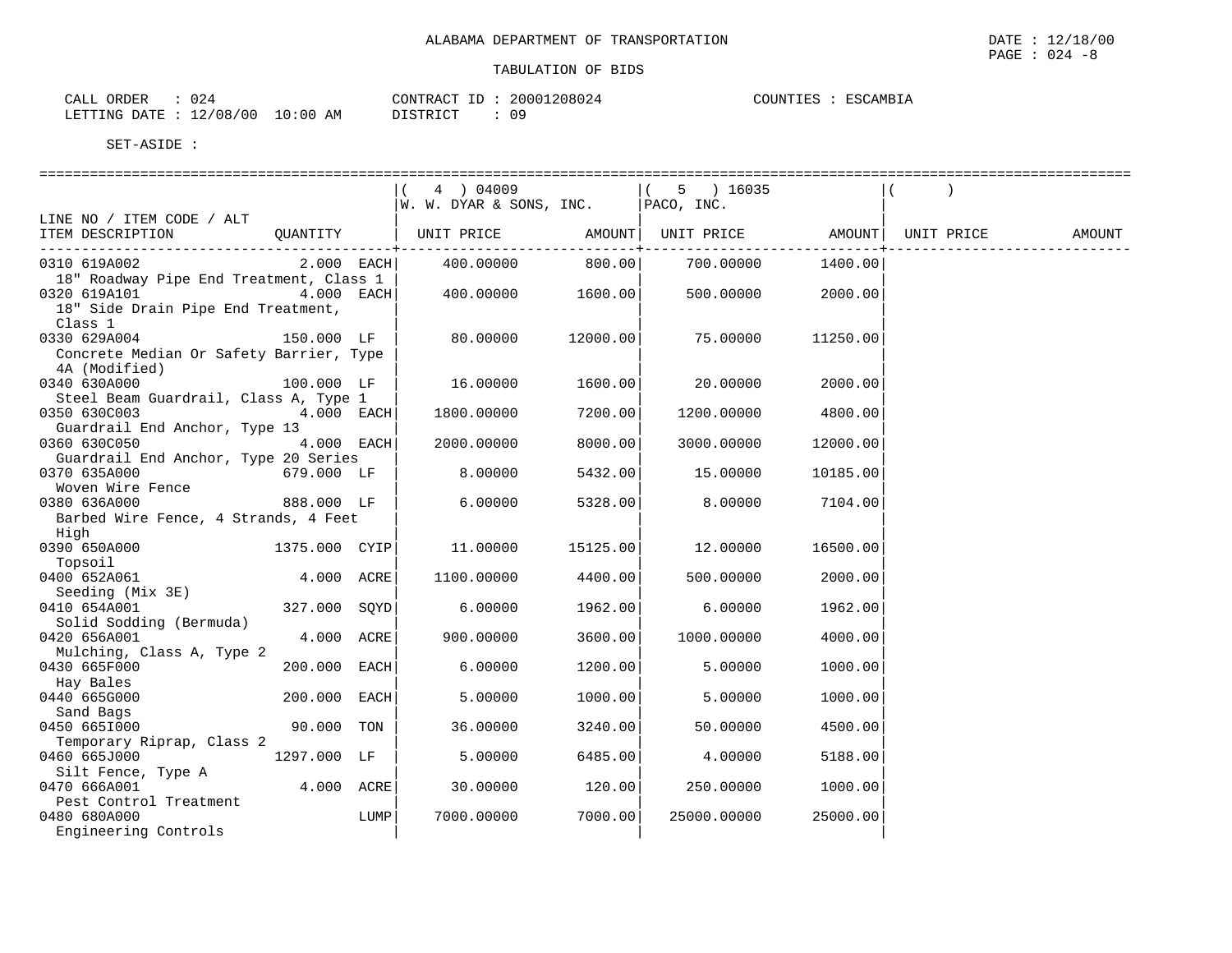| CALL ORDER                       | 024 |          | CONTRACT ID: 20001208024 | COUNTIES : | ESCAMBIA |
|----------------------------------|-----|----------|--------------------------|------------|----------|
| LETTING DATE : 12/08/00 10:00 AM |     | DISTRICT | 09                       |            |          |

|                                                         |               | 4 ) 04009                                                                                                                                             |               | $(5)$ 16035 |               |               |      |
|---------------------------------------------------------|---------------|-------------------------------------------------------------------------------------------------------------------------------------------------------|---------------|-------------|---------------|---------------|------|
|                                                         |               | $\begin{bmatrix} 1 & 1 & 0 & 0 & 0 & 0 \\ \end{bmatrix}$ W. W. DYAR & SONS, INC. $\begin{bmatrix} 1 & 0 & 0 & 0 \\ PACO, & \text{INC.} \end{bmatrix}$ |               |             |               |               |      |
| LINE NO / ITEM CODE / ALT                               |               |                                                                                                                                                       |               |             |               |               |      |
| ITEM DESCRIPTION                                        |               | QUANTITY   UNIT PRICE     AMOUNT  UNIT PRICE     AMOUNT  UNIT PRICE     AMOUNT                                                                        |               |             |               |               |      |
| 0490 701C001                                            |               | 2.000 MILE 500.00000                                                                                                                                  | 1000.00       | 2200.00000  | 4400.00       |               |      |
| Solid Temporary Traffic Stripe                          |               |                                                                                                                                                       |               |             |               |               |      |
| 0500 701D008<br>Solid Traffic Stripe Removed (Plastic)  | 2.000 MILE    | 1500.00000                                                                                                                                            | 3000.00       | 1800.00000  | 3600.00       |               |      |
| 0510 702A031                                            | 1.000 MILE    | 4500.00000                                                                                                                                            | 4500.00       | 2000.00000  | 2000.00       |               |      |
| Solid White, Profiled Traffic Stripe (4"<br>Wide)       |               |                                                                                                                                                       |               |             |               |               |      |
| 0520 702A033                                            | $1.000$ MILE  | 4500.00000                                                                                                                                            | 4500.00       | 2500.00000  | 2500.00       |               |      |
| Solid Yellow, Profiled Traffic Stripe<br>(4" Wide)      |               |                                                                                                                                                       |               |             |               |               |      |
| 0530 705A037                                            | $24.000$ EACH | 5.00000                                                                                                                                               | 120.00        | 8.00000     | 192.00        |               |      |
| Pavement Markers, Class A-H, Type 2-D                   |               |                                                                                                                                                       |               |             |               |               |      |
| 0540 726A000                                            | 90.000 LF     | 50.00000                                                                                                                                              | 4500.00       | 110.00000   | 9900.00       |               |      |
| Portable Concrete Safety Barriers, Type<br>6            |               |                                                                                                                                                       |               |             |               |               |      |
| 0550 726A001 10.000 LF                                  |               | 70.00000                                                                                                                                              | 700.00        | 150.00000   | 1500.00       |               |      |
| Portable Concrete Safety Barriers, Type                 |               |                                                                                                                                                       |               |             |               |               |      |
| $6 - A$                                                 |               |                                                                                                                                                       |               |             |               |               |      |
| 0560 740B000                                            | 238.000 SOFT  | 14.00000                                                                                                                                              | 3332.00       | 20.00000    | 4760.00       |               |      |
| Construction Signs                                      |               |                                                                                                                                                       |               |             |               |               |      |
| 0570 740D000                                            | 20.000 EACH   | 40.00000                                                                                                                                              | 800.00        | 55.00000    | 1100.00       |               |      |
| Channelizing Drums<br>0580 740F002                      | 8.000 EACH    | 265.00000                                                                                                                                             | 2120.00       | 350.00000   | 2800.00       |               |      |
| Barricades, Type III<br>san zinting de la de 1.000 EACH |               |                                                                                                                                                       |               |             |               |               |      |
| 0590 740I005                                            |               | 200.00000                                                                                                                                             | 800.00        | 500.00000   | 2000.00       |               |      |
| Warning Lights, Type B (Detachable Head                 |               |                                                                                                                                                       |               |             |               |               |      |
| 0600 740L006                                            | 36.000 EACH   | 30.00000                                                                                                                                              | 1080.00       | 50.00000    | 1800.00       |               |      |
| Vertical Panel Type II, Double-Sided                    |               |                                                                                                                                                       |               |             |               |               |      |
| 0610 998A000<br>Construction Fuel (Maximum Bid Limited  | LUMP          | 7000.00000                                                                                                                                            | 7000.00       | 24000.00000 | 24000.00      |               |      |
| To $$24,000.00)$                                        |               |                                                                                                                                                       |               |             |               |               |      |
| 0620 726D001 AA1                                        | $1.000$ EACH  | 16000.00000                                                                                                                                           | 16000.00      | 15000.00000 | 15000.00      |               |      |
| Portable Impact Attenuator (ALT.                        |               |                                                                                                                                                       |               |             |               |               |      |
| 1) (QUAD GUARD SYSTEM MODEL NO.                         |               |                                                                                                                                                       |               |             |               |               |      |
| 0630 726D002<br>AA2                                     | 1.000 EACH    |                                                                                                                                                       |               |             |               |               |      |
| Portable Impact Attenuator (ALT.                        |               |                                                                                                                                                       |               |             |               |               |      |
| 2) (TRACC-WZ UNIDIRECTIONAL)                            |               |                                                                                                                                                       |               |             |               |               |      |
| SECTION TOTALS                                          |               |                                                                                                                                                       | \$608,949.02] |             |               | \$762,134.00] | 0.00 |
| CONTRACT TOTALS                                         |               |                                                                                                                                                       | 608,949.02    |             | \$762,134.00] |               |      |
| ================                                        |               |                                                                                                                                                       |               |             |               |               |      |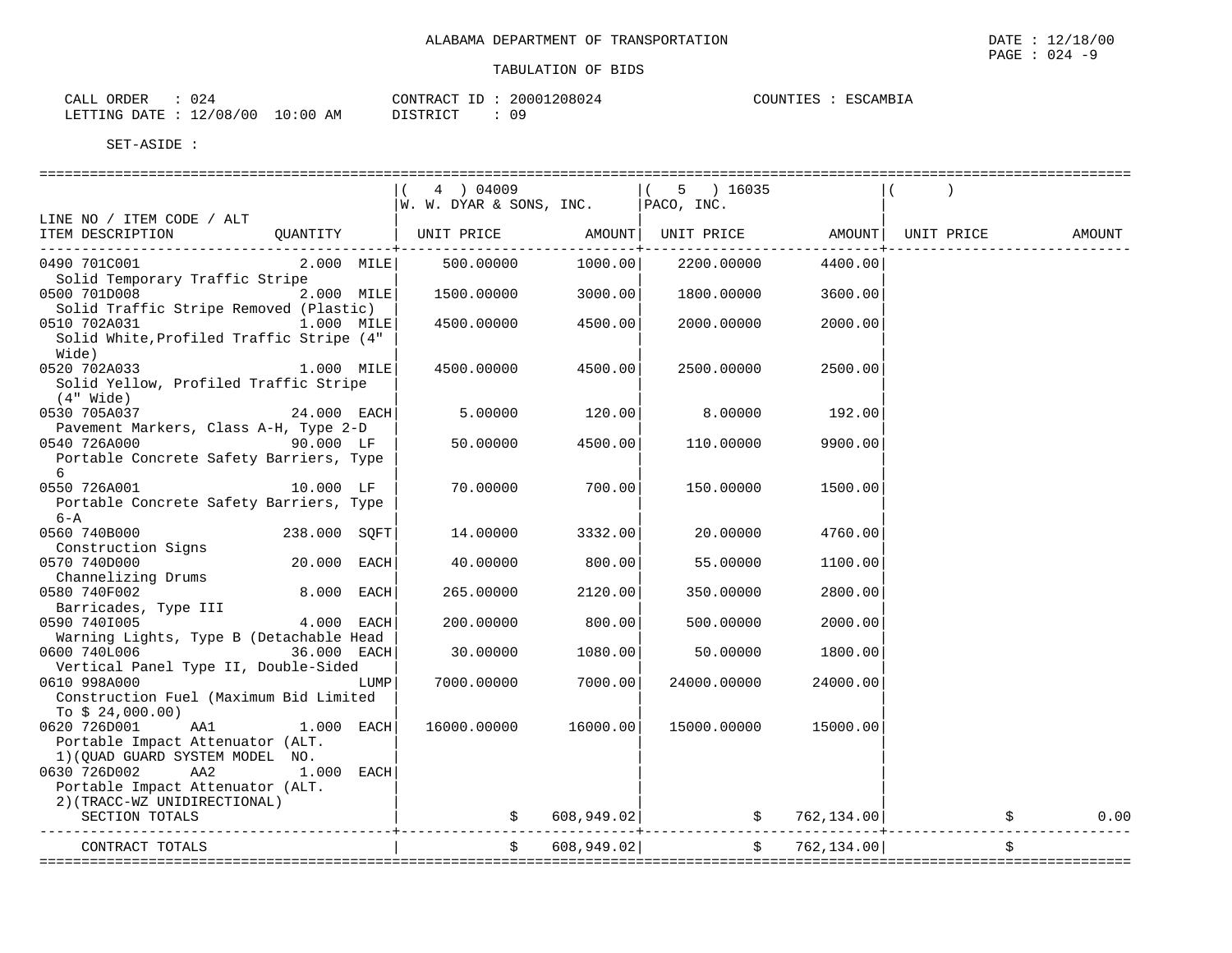# VENDOR RANKING

| CALL ORDER : 025                                           | CONTRACT ID: 20001208025           | COUNTIES : MONTGOMERY        |
|------------------------------------------------------------|------------------------------------|------------------------------|
| LETTING DATE : 12/08/00 10:00 AM                           | : 06<br>DISTRICT                   |                              |
| CONTRACT DESCRIPTION :                                     | CONTRACT TIME: 180<br>Working Days | (available days)             |
| for constructing the Bridge on the MontgomeryEOuter Loop   |                                    | $PROJECT(S) : HPP-0035(013)$ |
| Frontage Road at Millies Creek, southeast of Waugh. Length |                                    |                              |
| $0.090$ km                                                 |                                    |                              |

| RANK | VENDOR<br><b>NUMBER</b> | NAME                               | TOTAL<br><b>BID</b> | % OVER<br>LOW BID |
|------|-------------------------|------------------------------------|---------------------|-------------------|
|      | 07040                   | GROUND & PIPE TECHNOLOGIES, L.L.C. | 614,509.58          | 100.0000%         |
|      | 13021                   | MURPHREE BRIDGE CORPORATION        | 628,000.00          | 102.1953%         |
|      | 14008                   | NEWELL & BUSH, INC.                | 714,893.36          | 116.3356%         |
|      | 19007                   | SCOTT BRIDGE COMPANY, INC.         | 750,291.60          | 122.0960%         |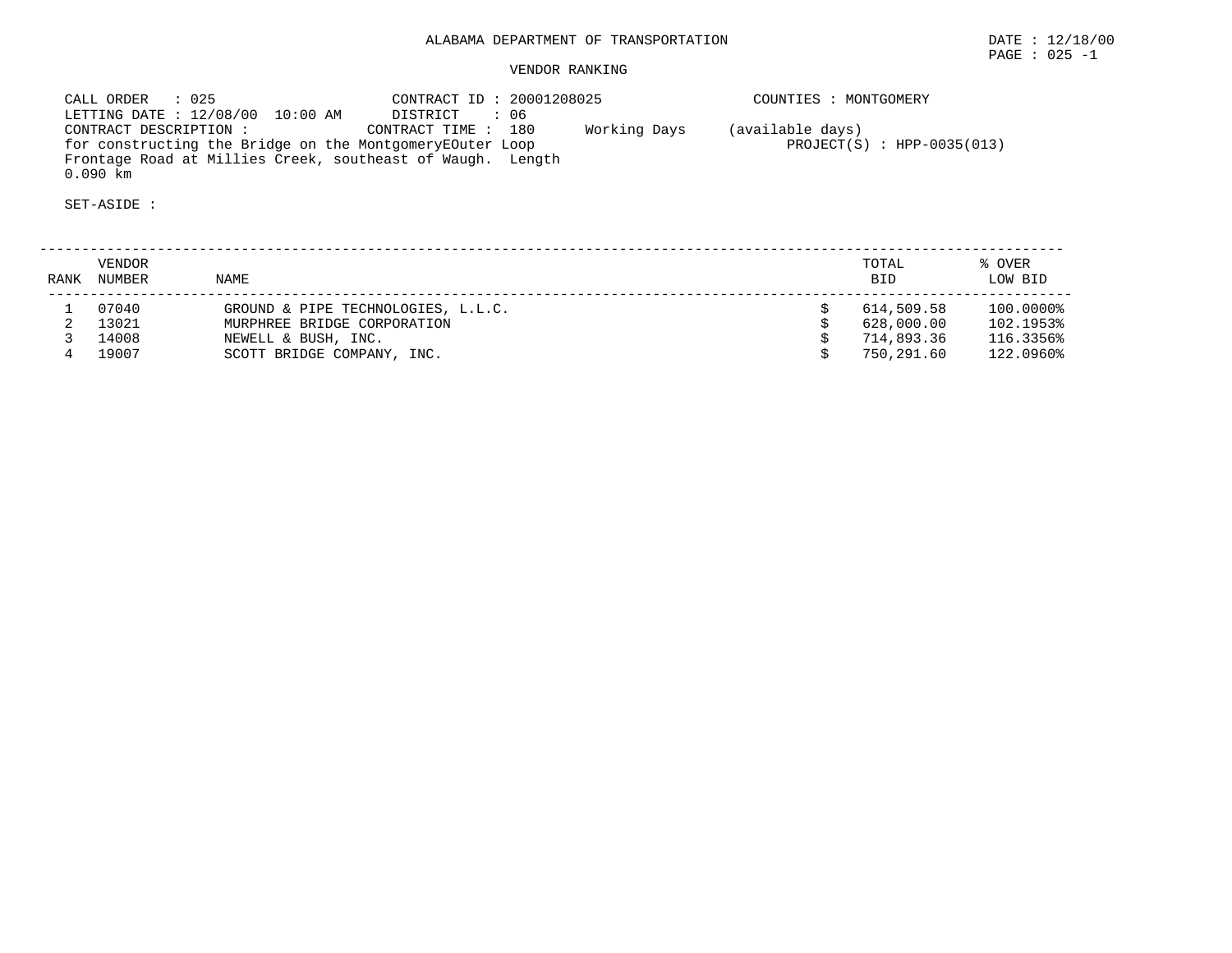| ົ່<br>ORDER<br>CALL<br><u>v 4</u> . |             | 1208025<br>20001<br>CONTRACT ID | MONTGOMERY<br>COUNTIES |
|-------------------------------------|-------------|---------------------------------|------------------------|
| 12/08/00<br>DATE<br>LETTING         | 10:00<br>AM | PISTRICT<br>0 c                 |                        |

|                                                       |             |      | 1 ) 07040    |           | 2 ) 13021    |                                                                                 | 3 ) 14008    |           |
|-------------------------------------------------------|-------------|------|--------------|-----------|--------------|---------------------------------------------------------------------------------|--------------|-----------|
|                                                       |             |      |              |           |              | GROUND & PIPE TECHNOLOGIES,   MURPHREE BRIDGE CORPORATION   NEWELL & BUSH, INC. |              |           |
| LINE NO / ITEM CODE / ALT                             |             |      |              |           |              |                                                                                 |              |           |
| ITEM DESCRIPTION                                      | OUANTITY    |      |              |           |              | UNIT PRICE       AMOUNT  UNIT PRICE       AMOUNT                                | UNIT PRICE   | AMOUNT    |
|                                                       |             |      |              |           |              | ________________________                                                        |              |           |
| SECTION 0001 Total                                    |             |      |              |           |              |                                                                                 |              |           |
| 0010 502A000<br>25320.000 KG                          |             |      | 1.04000      | 26332.80  | 0.80000      | 20256.00                                                                        | 1.13000      | 28611.60  |
| Steel Reinforcement                                   |             |      |              |           |              |                                                                                 |              |           |
| 0020 502B000                                          |             | LUMP | 45000.00000  | 45000.00  | 32736.00000  | 32736.00                                                                        | 46000.00000  | 46000.00  |
| Steel Reinforcement For Bridge                        |             |      |              |           |              |                                                                                 |              |           |
| Superstructure, Sta. 34+11,                           |             |      |              |           |              |                                                                                 |              |           |
| Approximately 40920 Kilograms                         |             |      |              |           |              |                                                                                 |              |           |
| 0030 505A002                                          | 1.000 EACH  |      | 6000.00000   | 6000.00   | 2500.00000   | 2500.00                                                                         | 5000.00000   | 5000.00   |
| Steel Test Piles (HP 310x79)                          |             |      |              |           |              |                                                                                 |              |           |
| 0040 505B057                                          | 1.000 EACH  |      | 6000.00000   | 6000.00   | 2000.00000   | 2000.00                                                                         | 3500.00000   | 3500.00   |
| Static Loading Tests (HP 310x79)                      |             |      |              |           |              |                                                                                 |              |           |
| 0050 505M002                                          | 345.000 M   |      | 82.00000     | 28290.00  | 52.50000     | 18112.50                                                                        | 100.00000    | 34500.00  |
| Steel Piling Furnished And Driven (HP                 |             |      |              |           |              |                                                                                 |              |           |
| $310 \times 79$                                       |             |      |              |           |              |                                                                                 |              |           |
| 0060 506A008                                          | 44.000 M    |      | 697.00000    | 30668.00  | 741.50000    | 32626.00                                                                        | 1000.00000   | 44000.00  |
| Drilled Shaft Excavation, 1220 mm                     |             |      |              |           |              |                                                                                 |              |           |
| Diameter                                              |             |      |              |           |              |                                                                                 |              |           |
| 0070 506C022                                          | 44.000 M    |      | 150.00000    | 6600.00   | 160.00000    | 7040.00                                                                         | 250.00000    | 11000.00  |
| Drilled Shaft Construction, 1220 mm                   |             |      |              |           |              |                                                                                 |              |           |
| Diameter, Class DS2 Concrete                          |             |      |              |           |              |                                                                                 |              |           |
| 0080 506G002                                          | 4.000 EACH  |      | 1500.00000   | 6000.00   | 1600.00000   | 6400.00                                                                         | 2000.00000   | 8000.00   |
| Crosshole Sonic Logging 1220 mm Diamete               |             |      |              |           |              |                                                                                 |              |           |
| 0090 508A000                                          | 3284.000 KG |      | 4.50000      | 14778.00  | 3.00000      | 9852.00                                                                         | 5.00000      | 16420.00  |
| Structural Steel                                      | 122.000 M3  |      |              |           |              |                                                                                 |              |           |
| 0100 510A000<br>Bridge Substructure Concrete, Class A |             |      | 590.00000    | 71980.00  | 600,00000    | 73200.00                                                                        | 520.00000    | 63440.00  |
| 0110 510C051                                          |             | LUMP | 150000.00000 | 150000.00 | 174601.00000 | 174601.00                                                                       | 160000.00000 | 160000.00 |
| Bridge Concrete Superstructure, Sta.                  |             |      |              |           |              |                                                                                 |              |           |
| 34+11, Approximately 301 Cubic                        |             |      |              |           |              |                                                                                 |              |           |
| 0120 510E000                                          | 966.000 M2  |      | 3.83000      | 3699.78   | 2.75000      | 2656.50                                                                         | 3.36000      | 3245.76   |
| Grooving Concrete Bridge Decks                        |             |      |              |           |              |                                                                                 |              |           |
| 0130 511A001                                          | 36.000 EACH |      | 110.00000    | 3960.00   | 125.00000    | 4500.00                                                                         | 170.00000    | 6120.00   |
| Elastomeric Bearings, Type 2                          |             |      |              |           |              |                                                                                 |              |           |
| 0140 513B015                                          | 534.000 M   |      | 300.00000    | 160200.00 | 275.00000    | 146850.00                                                                       | 384.00000    | 205056.00 |
| Pretensioned-Prestressed Concrete                     |             |      |              |           |              |                                                                                 |              |           |
| Girders, Type BT-1370 (Specialty Item)                |             |      |              |           |              |                                                                                 |              |           |
| 0150 600A000                                          |             | LUMP | 50000.00000  | 50000.00  | 71970.00000  | 71970.00                                                                        | 70000.00000  | 70000.00  |
| Mobilization                                          |             |      |              |           |              |                                                                                 |              |           |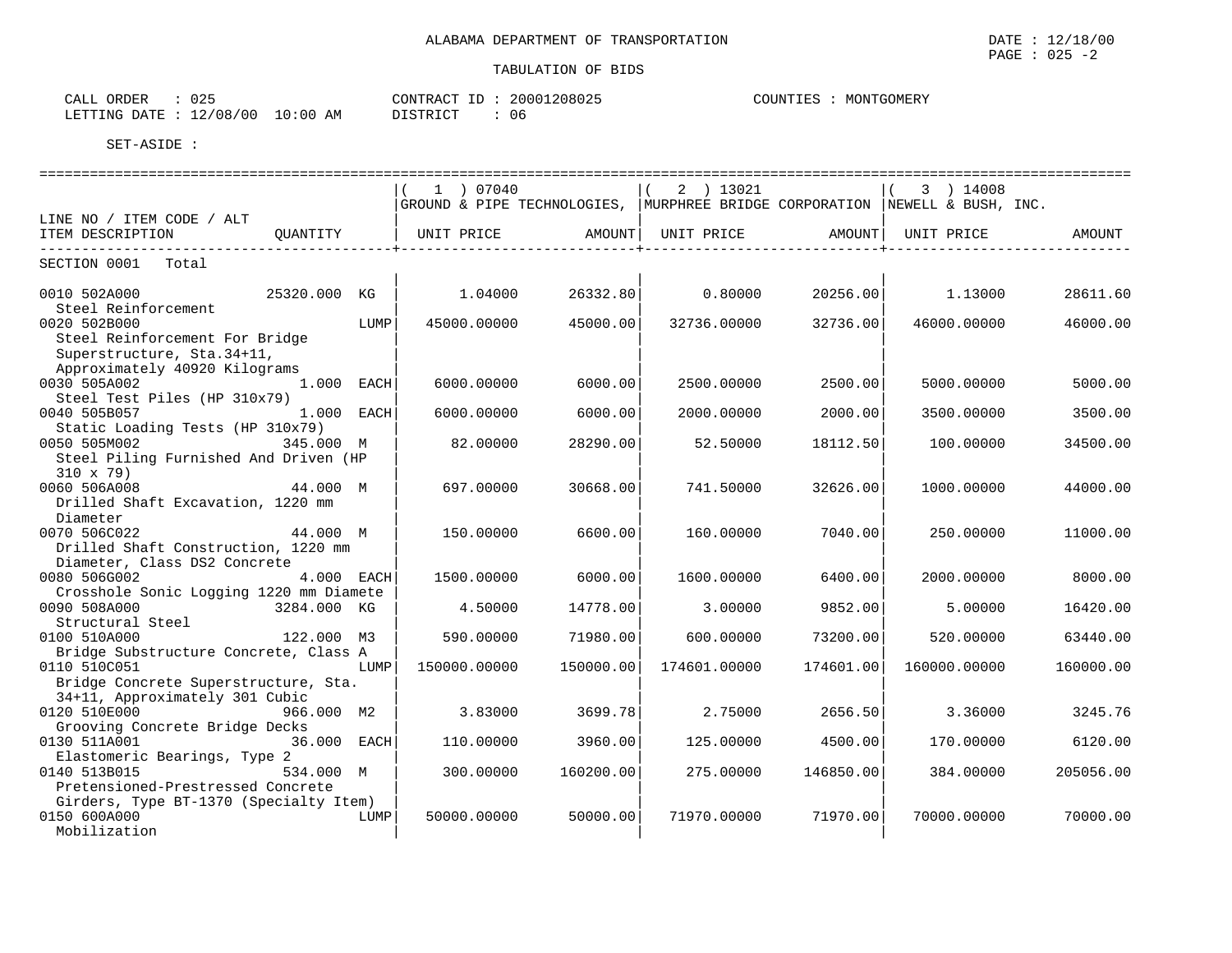| CALL<br>ORDER                   | 025 | CONTRACT ID: 20001208025 | COUNTIES : MONTGOMERY |
|---------------------------------|-----|--------------------------|-----------------------|
| LETTING DATE: 12/08/00 10:00 AM |     | DISTRICT<br>06           |                       |

|                                                                            |          | 07040<br>GROUND & PIPE TECHNOLOGIES. |            | 13021<br>2<br>MURPHREE BRIDGE CORPORATION |            | 14008<br>NEWELL & BUSH, INC. |            |
|----------------------------------------------------------------------------|----------|--------------------------------------|------------|-------------------------------------------|------------|------------------------------|------------|
| ITEM CODE / ALT<br>LINE NO /<br>ITEM DESCRIPTION                           | OUANTITY | UNIT PRICE                           | AMOUNT     | UNIT PRICE                                | AMOUNT     | UNIT PRICE                   | AMOUNT     |
| 0160 680A000<br>Engineering Controls                                       | LUMP     | 5000.00000                           | 5000.00    | 18700.00000                               | 18700.00   | 10000.00000                  | 10000.00   |
| 0170 998A000<br>Construction Fuel (Maximum Bid Limited<br>To $$29,000.00)$ | LUMP     | 1,00000                              | 1.00       | 4000,00000                                | 4000.00    | 0.00000                      | 0.00       |
| SECTION TOTALS                                                             |          |                                      | 614,509.58 | S                                         | 628,000.00 | \$                           | 714,893.36 |
| CONTRACT TOTALS                                                            |          |                                      | 614,509.58 | Ŝ.                                        | 628,000.00 | \$                           | 714,893.36 |
|                                                                            |          |                                      |            |                                           |            |                              |            |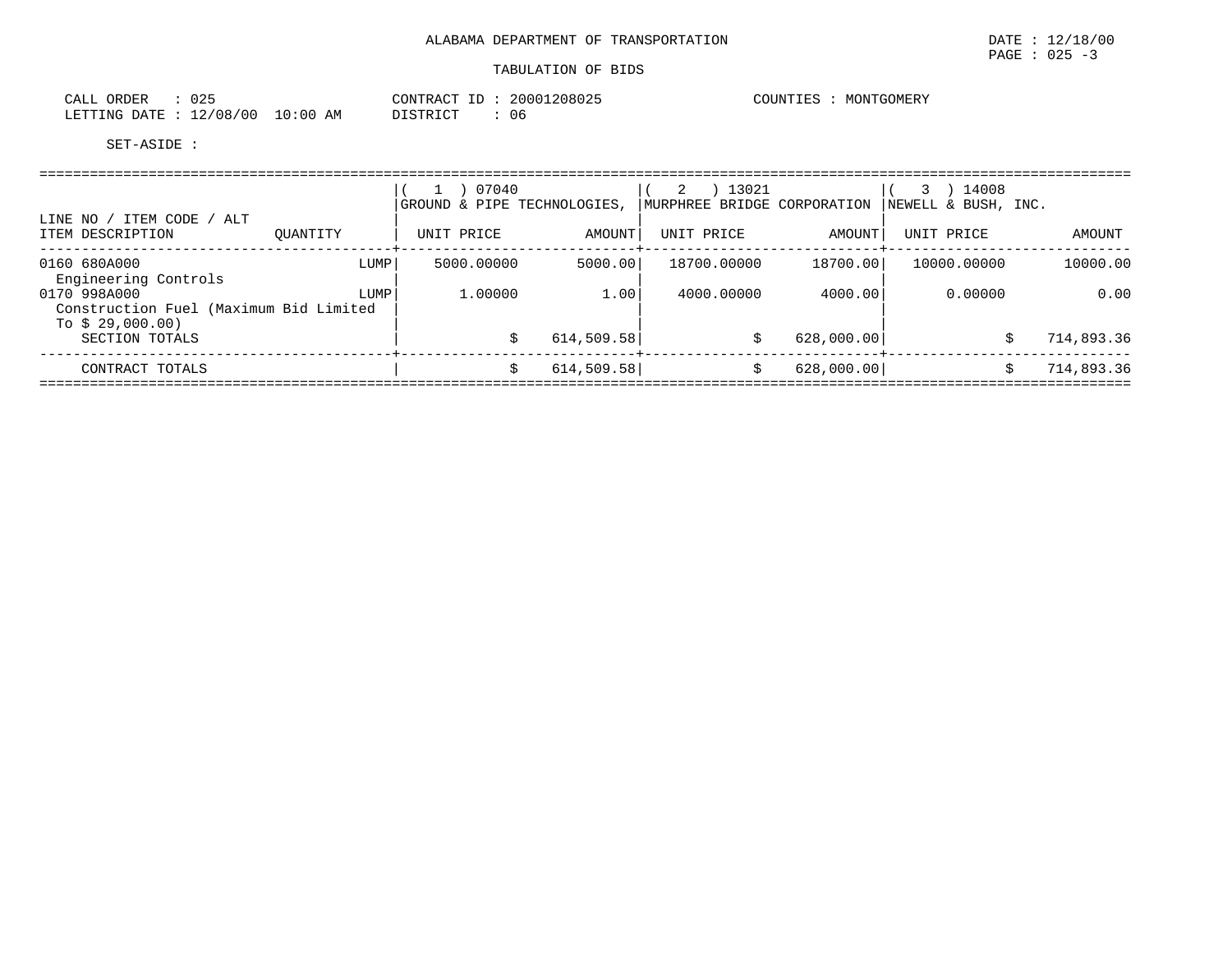| 025<br>ORDER<br>CALL            | CONTRACT               | 20001208025<br>ID | COUNTIES<br>MONTGOMERY |
|---------------------------------|------------------------|-------------------|------------------------|
| LETTING DATE : 12/08/00<br>____ | $10:00$ AM<br>DISTRICT | () 6              |                        |

| 4 ) 19007<br>SCOTT BRIDGE COMPANY, INC.<br>LINE NO / ITEM CODE / ALT<br>UNIT PRICE<br>AMOUNT  UNIT PRICE<br>ITEM DESCRIPTION<br>OUANTITY<br>AMOUNT I<br>UNIT PRICE<br>AMOUNT<br>SECTION 0001 Total<br>0010 502A000<br>25320.000 KG<br>1.20000<br>30384.00<br>Steel Reinforcement<br>0020 502B000<br>LUMP<br>66000.00000<br>66000.00<br>Steel Reinforcement For Bridge<br>Superstructure, Sta. 34+11,<br>Approximately 40920 Kilograms |
|---------------------------------------------------------------------------------------------------------------------------------------------------------------------------------------------------------------------------------------------------------------------------------------------------------------------------------------------------------------------------------------------------------------------------------------|
|                                                                                                                                                                                                                                                                                                                                                                                                                                       |
|                                                                                                                                                                                                                                                                                                                                                                                                                                       |
|                                                                                                                                                                                                                                                                                                                                                                                                                                       |
|                                                                                                                                                                                                                                                                                                                                                                                                                                       |
|                                                                                                                                                                                                                                                                                                                                                                                                                                       |
|                                                                                                                                                                                                                                                                                                                                                                                                                                       |
|                                                                                                                                                                                                                                                                                                                                                                                                                                       |
|                                                                                                                                                                                                                                                                                                                                                                                                                                       |
|                                                                                                                                                                                                                                                                                                                                                                                                                                       |
|                                                                                                                                                                                                                                                                                                                                                                                                                                       |
|                                                                                                                                                                                                                                                                                                                                                                                                                                       |
|                                                                                                                                                                                                                                                                                                                                                                                                                                       |
|                                                                                                                                                                                                                                                                                                                                                                                                                                       |
| 0030 505A002<br>1.000 EACH<br>3000.00000<br>3000.00                                                                                                                                                                                                                                                                                                                                                                                   |
| Steel Test Piles (HP 310x79)                                                                                                                                                                                                                                                                                                                                                                                                          |
| 1.000 EACH<br>0040 505B057<br>5300.00000<br>5300.00                                                                                                                                                                                                                                                                                                                                                                                   |
| Static Loading Tests (HP 310x79)                                                                                                                                                                                                                                                                                                                                                                                                      |
| 0050 505M002<br>345.000 M<br>65.00000<br>22425.00                                                                                                                                                                                                                                                                                                                                                                                     |
| Steel Piling Furnished And Driven (HP                                                                                                                                                                                                                                                                                                                                                                                                 |
| $310 \times 79$                                                                                                                                                                                                                                                                                                                                                                                                                       |
| 0060 506A008<br>44.000 M<br>600.00000<br>26400.00                                                                                                                                                                                                                                                                                                                                                                                     |
| Drilled Shaft Excavation, 1220 mm                                                                                                                                                                                                                                                                                                                                                                                                     |
| Diameter                                                                                                                                                                                                                                                                                                                                                                                                                              |
| 44.000 M<br>400.00000<br>0070 506C022<br>17600.00                                                                                                                                                                                                                                                                                                                                                                                     |
| Drilled Shaft Construction, 1220 mm                                                                                                                                                                                                                                                                                                                                                                                                   |
| Diameter, Class DS2 Concrete                                                                                                                                                                                                                                                                                                                                                                                                          |
| 4.000 EACH<br>0080 506G002<br>1000.00000<br>4000.00                                                                                                                                                                                                                                                                                                                                                                                   |
| Crosshole Sonic Logging 1220 mm Diamete                                                                                                                                                                                                                                                                                                                                                                                               |
| 0090 508A000<br>3284.000 KG<br>6.65000<br>21838.60                                                                                                                                                                                                                                                                                                                                                                                    |
| Structural Steel                                                                                                                                                                                                                                                                                                                                                                                                                      |
| 122.000 M3<br>555.00000<br>67710.00<br>0100 510A000                                                                                                                                                                                                                                                                                                                                                                                   |
| Bridge Substructure Concrete, Class A                                                                                                                                                                                                                                                                                                                                                                                                 |
| 0110 510C051<br>LUMP<br>184470.00000<br>184470.00                                                                                                                                                                                                                                                                                                                                                                                     |
| Bridge Concrete Superstructure, Sta.                                                                                                                                                                                                                                                                                                                                                                                                  |
| 34+11, Approximately 301 Cubic                                                                                                                                                                                                                                                                                                                                                                                                        |
| 0120 510E000<br>4.00000<br>966.000 M2<br>3864.00                                                                                                                                                                                                                                                                                                                                                                                      |
| Grooving Concrete Bridge Decks                                                                                                                                                                                                                                                                                                                                                                                                        |
| 36.000 EACH<br>0130 511A001<br>150.00000<br>5400.00                                                                                                                                                                                                                                                                                                                                                                                   |
| Elastomeric Bearings, Type 2                                                                                                                                                                                                                                                                                                                                                                                                          |
| 0140 513B015<br>534.000 M<br>350.00000<br>186900.00                                                                                                                                                                                                                                                                                                                                                                                   |
| Pretensioned-Prestressed Concrete                                                                                                                                                                                                                                                                                                                                                                                                     |
| Girders, Type BT-1370 (Specialty Item)                                                                                                                                                                                                                                                                                                                                                                                                |
| 0150 600A000<br>LUMP<br>90000.00000<br>90000.00                                                                                                                                                                                                                                                                                                                                                                                       |
| Mobilization                                                                                                                                                                                                                                                                                                                                                                                                                          |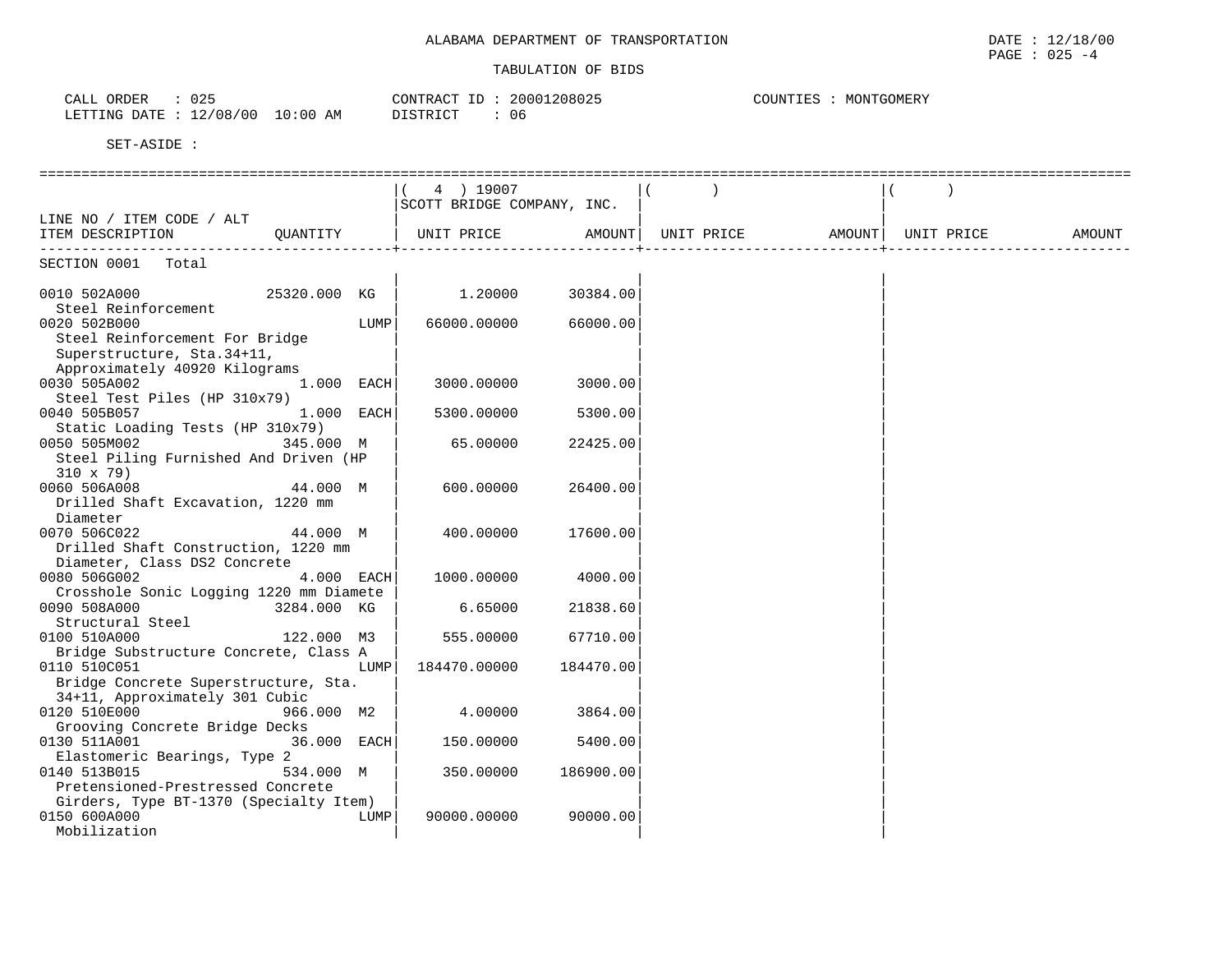| ORDER<br>CALL    | 025      |            | 20001208025<br>CONTRACT ID | COUNTIES<br>MONTGOMERY |
|------------------|----------|------------|----------------------------|------------------------|
| LETTING DATE : 1 | 12/08/00 | $10:00$ AM | 06<br>DISTRICT             |                        |

|                                               |                                        |      | ) 19007<br>4<br>SCOTT BRIDGE COMPANY, INC. |             |            |  |        |            |  |        |
|-----------------------------------------------|----------------------------------------|------|--------------------------------------------|-------------|------------|--|--------|------------|--|--------|
| LINE NO / ITEM CODE / ALT<br>ITEM DESCRIPTION | OUANTITY                               |      | UNIT PRICE                                 | AMOUNT      | UNIT PRICE |  | AMOUNT | UNIT PRICE |  | AMOUNT |
| 0160 680A000<br>Engineering Controls          |                                        | LUMP | 10000.00000                                | 10000.00    |            |  |        |            |  |        |
| 0170 998A000                                  | Construction Fuel (Maximum Bid Limited | LUMP | 5000.00000                                 | 5000.00     |            |  |        |            |  |        |
| To $$29,000.00)$<br>SECTION TOTALS            |                                        |      |                                            | 750, 291.60 |            |  | 0.00   |            |  | 0.00   |
| CONTRACT TOTALS                               |                                        |      |                                            | 750, 291.60 |            |  | 0.00   |            |  |        |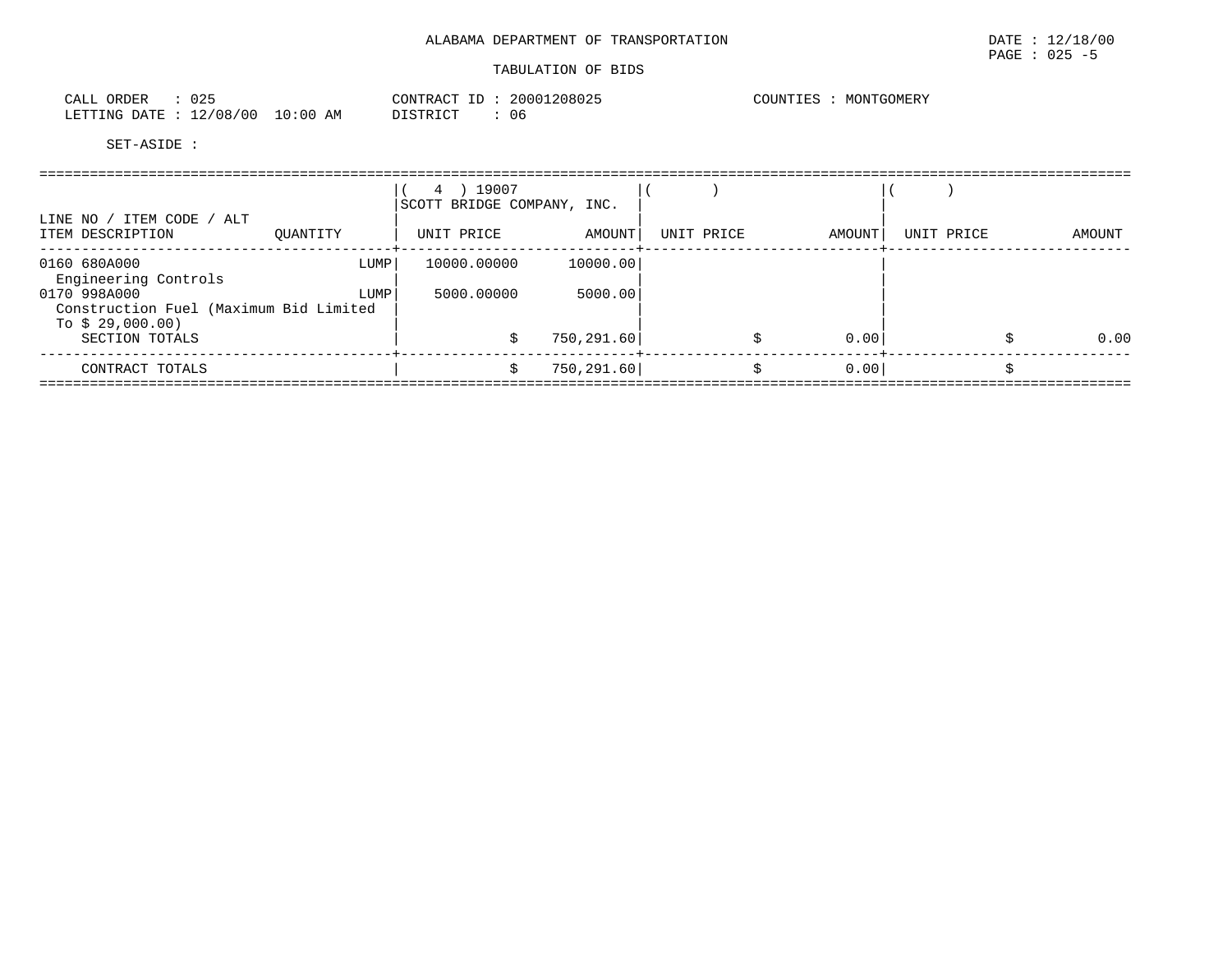# ALABAMA DEPARTMENT OF TRANSPORTATION DATE : 12/18/00

# VENDOR RANKING

 CALL ORDER : 026 CONTRACT ID : 20001208026 COUNTIES : CONECUH LETTING DATE : 12/08/00 10:00 AM DISTRICT : 09 CONTRACT DESCRIPTION : CONTRACT TIME : 75 Working Days (available days) for constructing the Resurfacing and Traffic Stripe on S.R. PROJECT(S) : NH-0101(500) #12 from Belleville to I-65. Length - 6.200 mi.

| <b>RANK</b> | VENDOR<br>NUMBER | <b>NAME</b>                 | TOTAL<br><b>BID</b> | % OVER<br>LOW BID |
|-------------|------------------|-----------------------------|---------------------|-------------------|
|             | 02032            | BULLARD EXCAVATING, INC.    | 912,011.38          | 100.0000%         |
|             | 01018            | APAC-ALABAMA, INC.          | 937,981,25          | 102.8475%         |
|             | 01073            | ASPHALT SUPPLY, L.L.C.      | 949,920.43          | 104.1566%         |
|             | 13008            | MOBILE ASPHALT COMPANY, LLC | 968,807.45          | 106.2276%         |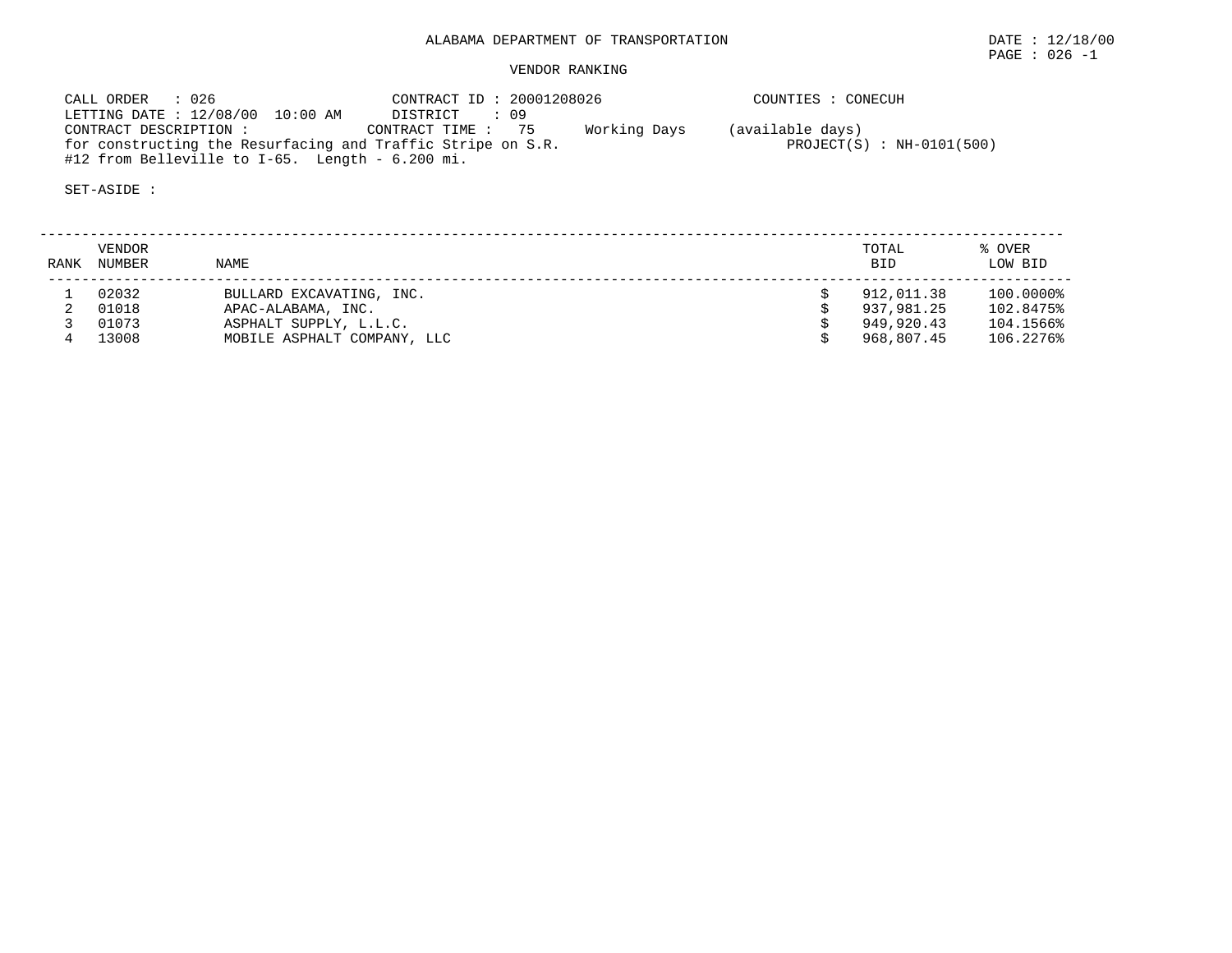| ORDER<br>CALL | $\sim$ $\sim$ $\sim$<br>U 26 |             | CONTRACT<br>ID | 20001208026 | COUNTIES | CONECUH |
|---------------|------------------------------|-------------|----------------|-------------|----------|---------|
| LETTING DATE  | 12/08/00                     | 10:00<br>ΆM | DISTRICT       | ΩO          |          |         |

|                                                                                                               |               |      | $1$ ) 02032              |                    | 2 ) 01018           |           | 3 ) 01073              |           |
|---------------------------------------------------------------------------------------------------------------|---------------|------|--------------------------|--------------------|---------------------|-----------|------------------------|-----------|
|                                                                                                               |               |      | BULLARD EXCAVATING, INC. |                    | APAC-ALABAMA, INC.  |           | ASPHALT SUPPLY, L.L.C. |           |
| LINE NO / ITEM CODE / ALT                                                                                     |               |      |                          |                    |                     |           |                        |           |
| ITEM DESCRIPTION<br>-----------------                                                                         | OUANTITY      |      | UNIT PRICE               | ------------+----- | AMOUNT   UNIT PRICE | AMOUNT    | UNIT PRICE             | AMOUNT    |
| SECTION 0001<br>TOTAL                                                                                         |               |      |                          |                    |                     |           |                        |           |
| 0010 209A000<br>Mailbox Reset, Single                                                                         | 7.000 EACH    |      | 50.00000                 | 350.00             | 55.00000            | 385.00    | 85.00000               | 595.00    |
| 0020 405A000<br>Tack Coat                                                                                     | 6552.000 GAL  |      | 1,20000                  | 7862.40            | 1.50000             | 9828.00   | 0.75000                | 4914.00   |
| 0030 408A052<br>Planing Existing Pavement                                                                     | 3872.000 SY   |      | 1.50000                  | 5808.00            | 2.30000             | 8905.60   | 2.42000                | 9370.24   |
| (Approximately 1.10" Thru 2.0" Thick)<br>0040 424A260                                                         | 6315.000 TON  |      | 34.75000                 | 219446.25          | 37.00000            | 233655.00 | 35.30000               | 222919.50 |
| Superpave Bituminous Concrete Wearing<br>Surface Layer, 1/2" Maximum Aggregate                                |               |      |                          |                    |                     |           |                        |           |
| Size Mix, ESAL Range D<br>0050 424B461                                                                        | 12231.000 TON |      | 31.33000                 | 383197.23          | 34.65000            | 423804.15 | 32.24000               | 394327.44 |
| Superpave Bituminous Concrete Upper<br>Binder Layer, 1" Maximum Aggregate Size                                |               |      |                          |                    |                     |           |                        |           |
| Mix, ESAL Range D<br>0060 424B465                                                                             | 100.000 TON   |      | 50.00000                 | 5000.00            | 50.00000            | 5000.00   | 33.02000               | 3302.00   |
| Superpave Bituminous Concrete Upper<br>Binder Layer, Patching, 1" Maximum<br>Aggregate Size Mix, ESAL Range D |               |      |                          |                    |                     |           |                        |           |
| 0070 424B469<br>Superpave Bituminous Concrete Upper                                                           | 1000.000 TON  |      | 36.00000                 | 36000.00           | 35.25000            | 35250.00  | 37.07000               | 37070.00  |
| Binder Layer, Leveling, 1" Maximum<br>Aggregate Size Mix, ESAL Range D                                        |               |      |                          |                    |                     |           |                        |           |
| 0080 600A000<br>Mobilization                                                                                  |               | LUMP | 88000.00000              | 88000.00           | 64600.00000         | 64600.00  | 49484.49000            | 49484.49  |
| 0090 650A000<br>Topsoil                                                                                       | 9457.000      | CYIP | 5.50000                  | 52013.50           | 5.00000             | 47285.00  | 9.32000                | 88139.24  |
| 0100 652A061<br>Seeding (Mix 3E)                                                                              | 12.000 ACRE   |      | 450.00000                | 5400.00            | 450.00000           | 5400.00   | 515.79000              | 6189.48   |
| 0110 656A000<br>Mulching, Class A, Type 1                                                                     | 12.000 ACRE   |      | 400.00000                | 4800.00            | 400.00000           | 4800.00   | 447.37000              | 5368.44   |
| 0120 701C000<br>Broken Temporary Traffic Stripe                                                               | 13.000 MILE   |      | 200.00000                | 2600.00            | 200.00000           | 2600.00   | 221.06000              | 2873.78   |
| 0130 701C001<br>Solid Temporary Traffic Stripe                                                                | 13.000 MILE   |      | 250.00000                | 3250.00            | 250.00000           | 3250.00   | 326.32000              | 4242.16   |
| 0140 702A041<br>Solid White, Profiled Traffic Stripe<br>(6" Wide)                                             | 13.000 MILE   |      | 3700.00000               | 48100.00           | 3700.00000          | 48100.00  | 4236.84000             | 55078.92  |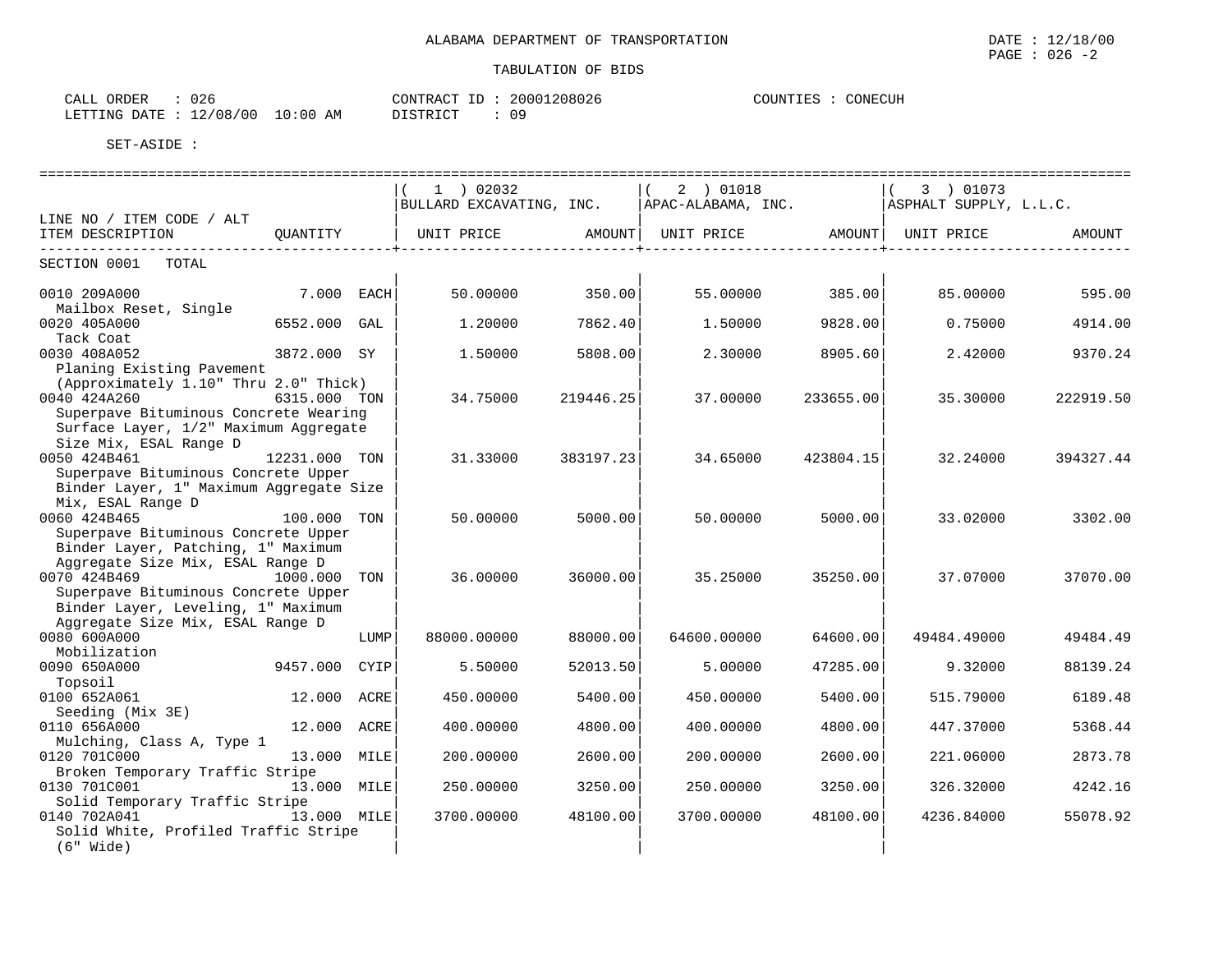| CALL ORDER | 026                              |          | CONTRACT ID: 20001208026 | CONECUH<br>COUNTIES |
|------------|----------------------------------|----------|--------------------------|---------------------|
|            | LETTING DATE : 12/08/00 10:00 AM | DISTRICT | 09                       |                     |

|                                                        |              |      | $1$ ) 02032                                   |            | 2 ) 01018           |            | 3 ) 01073              |            |
|--------------------------------------------------------|--------------|------|-----------------------------------------------|------------|---------------------|------------|------------------------|------------|
|                                                        |              |      | BULLARD EXCAVATING, INC.   APAC-ALABAMA, INC. |            |                     |            | ASPHALT SUPPLY, L.L.C. |            |
| LINE NO / ITEM CODE / ALT                              |              |      |                                               |            |                     |            |                        |            |
| ITEM DESCRIPTION                                       | QUANTITY     |      | UNIT PRICE AMOUNT                             |            | UNIT PRICE AMOUNT   |            | UNIT PRICE             | AMOUNT     |
| ------------------------<br>5.000 MILE<br>0150 702A042 |              |      | 1850.00000 9250.00                            |            | 1850.00000          | 9250.00    | 2160.02000             | 10800.10   |
| Broken Yellow, Profiled Traffic Stripe                 |              |      |                                               |            |                     |            |                        |            |
| $(6"$ Wide)                                            |              |      |                                               |            |                     |            |                        |            |
| 0160 702A043                                           | 5.000 MILE   |      | 3700.00000                                    | 18500.00   | 3700.00000          | 18500.00   | 4236.84000             | 21184.20   |
| Solid Yellow, Profiled Traffic Stripe                  |              |      |                                               |            |                     |            |                        |            |
| (6" Wide)                                              |              |      |                                               |            |                     |            |                        |            |
| 3100.000 SQFT<br>0170 703A002                          |              |      | 1.65000                                       | 5115.00    | 1.65000             | 5115.00    | 1.47000                | 4557.00    |
| Traffic Control Markings, Class 2, Type                |              |      |                                               |            |                     |            |                        |            |
| $\mathbb{A}$                                           |              |      |                                               |            |                     |            |                        |            |
| 0180 703D001<br>3100.000 SOFT                          |              |      | 0.50000                                       | 1550.00    | 0.50000             | 1550.00    | 0.79000                | 2449.00    |
| Temporary Traffic Control Markings                     |              |      |                                               |            |                     |            |                        |            |
| 0190 705A032<br>170.000 EACH                           |              |      | 5.00000                                       | 850.00     | 4.90000             | 833.00     | 5.04000                | 856.80     |
| Pavement Markers, Class A-H, Type 1-B                  |              |      |                                               |            |                     |            |                        |            |
| 0200 705A037                                           | 625.000 EACH |      | 5.00000                                       | 3125.00    | 4.90000             | 3062.50    | 5.04000                | 3150.00    |
| Pavement Markers, Class A-H, Type 2-D                  |              |      |                                               |            |                     |            |                        |            |
| 0210 740B000<br>716.000 SQFT                           |              |      | 9.00000                                       | 6444.00    | 8,00000             | 5728.00    | 7.54000                | 5398.64    |
| Construction Signs                                     |              |      |                                               |            |                     |            |                        |            |
| 0220 740D000                                           | 10.000 EACH  |      | 35.00000                                      | 350.00     | 8,00000             | 80.00      | 15,00000               | 150.00     |
| Channelizing Drums                                     |              |      |                                               |            |                     |            |                        |            |
| 1.000 EACH<br>0230 7400000                             |              |      | 5000.00000                                    | 5000.00    | 1000.00000          | 1000.00    | 1500.00000             | 1500.00    |
| Pilot Car                                              |              |      |                                               |            |                     |            |                        |            |
| 0240 998A000                                           |              | LUMP | 0.00000                                       | 0.00       | 0.00000             | 0.00       | 16000.00000            | 16000.00   |
| Construction Fuel (Maximum Bid Limited                 |              |      |                                               |            |                     |            |                        |            |
| To $$46,000.00)$                                       |              |      |                                               |            |                     |            |                        |            |
| SECTION TOTALS                                         |              |      |                                               | 912,011.38 | $\ddot{\mathbf{S}}$ | 937,981.25 |                        | 949,920.43 |
| CONTRACT TOTALS                                        |              |      | Ŝ.                                            | 912,011.38 | $\mathcal{S}$       | 937,981.25 | $\mathsf{S}$           | 949,920.43 |
|                                                        |              |      |                                               |            |                     |            |                        |            |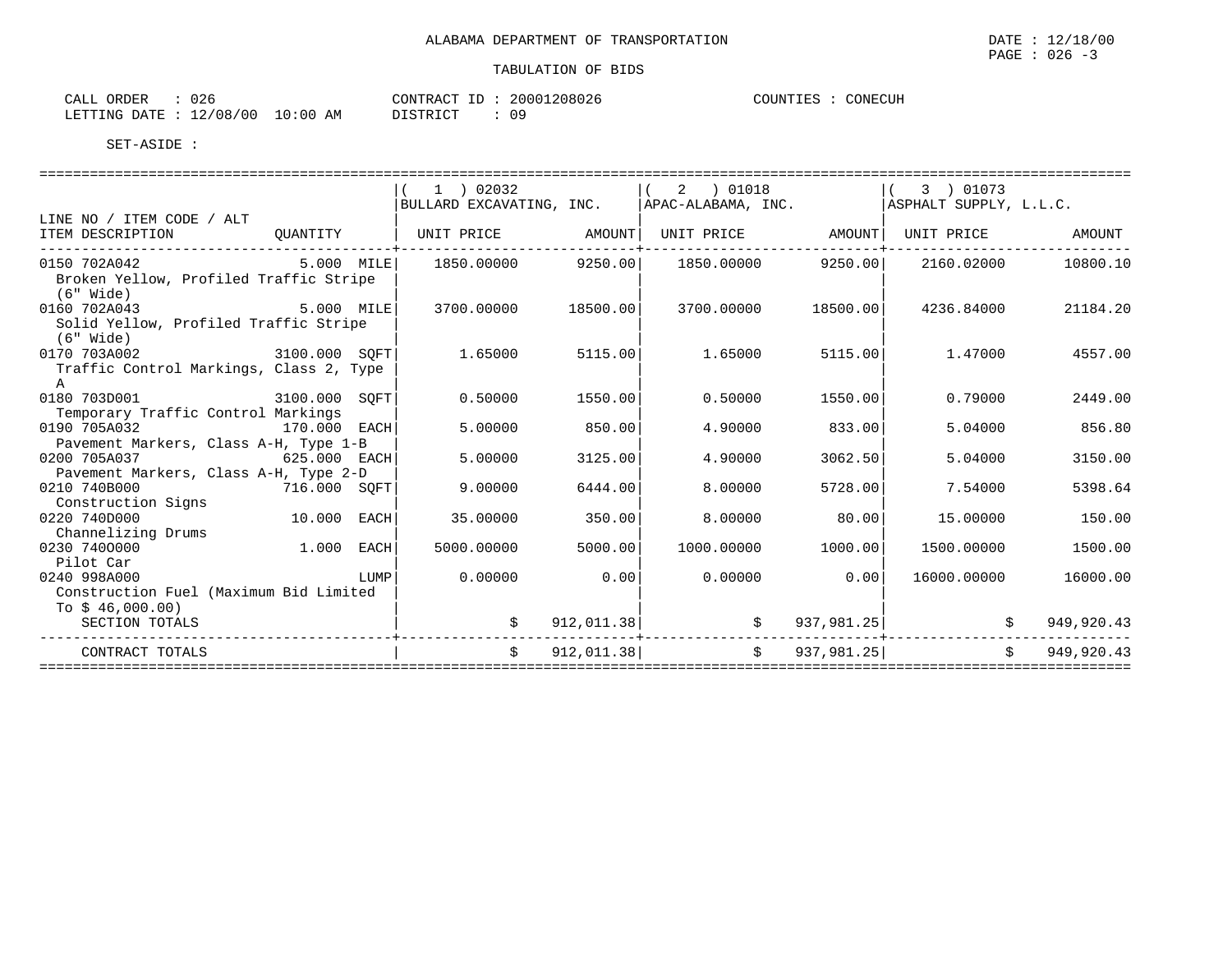| 026<br>ORDER<br>CALL     |             | CONTRACT<br>ID | 20001208026 | CONECUH<br>COUNTIES |
|--------------------------|-------------|----------------|-------------|---------------------|
| 12/08/00<br>LETTING DATE | 10:00<br>AM | DISTRICT       | 09          |                     |

|                                         |                 |      | 4 ) 13008   |                             |            |        |            |        |
|-----------------------------------------|-----------------|------|-------------|-----------------------------|------------|--------|------------|--------|
|                                         |                 |      |             | MOBILE ASPHALT COMPANY, LLC |            |        |            |        |
| LINE NO / ITEM CODE / ALT               |                 |      |             |                             |            |        |            |        |
| ITEM DESCRIPTION                        | OUANTITY        |      | UNIT PRICE  | AMOUNT                      | UNIT PRICE | AMOUNT | UNIT PRICE | AMOUNT |
|                                         |                 |      |             |                             |            |        |            |        |
| SECTION 0001<br>TOTAL                   |                 |      |             |                             |            |        |            |        |
| 0010 209A000                            | 7.000 EACH      |      | 80,00000    | 560.00                      |            |        |            |        |
| Mailbox Reset, Single                   |                 |      |             |                             |            |        |            |        |
| 0020 405A000                            | 6552.000 GAL    |      | 0.86000     | 5634.72                     |            |        |            |        |
| Tack Coat                               |                 |      |             |                             |            |        |            |        |
| 0030 408A052                            | 3872.000 SY     |      | 1.10000     | 4259.20                     |            |        |            |        |
| Planing Existing Pavement               |                 |      |             |                             |            |        |            |        |
| (Approximately 1.10" Thru 2.0" Thick)   |                 |      |             |                             |            |        |            |        |
| 0040 424A260                            | 6315.000 TON    |      | 40.90000    | 258283.50                   |            |        |            |        |
| Superpave Bituminous Concrete Wearing   |                 |      |             |                             |            |        |            |        |
| Surface Layer, 1/2" Maximum Aggregate   |                 |      |             |                             |            |        |            |        |
| Size Mix, ESAL Range D                  |                 |      |             |                             |            |        |            |        |
| 0050 424B461                            | 12231.000 TON   |      | 34.20000    | 418300.20                   |            |        |            |        |
| Superpave Bituminous Concrete Upper     |                 |      |             |                             |            |        |            |        |
| Binder Layer, 1" Maximum Aggregate Size |                 |      |             |                             |            |        |            |        |
| Mix, ESAL Range D                       |                 |      |             |                             |            |        |            |        |
| 0060 424B465                            | 100.000 TON     |      | 81.00000    | 8100.00                     |            |        |            |        |
| Superpave Bituminous Concrete Upper     |                 |      |             |                             |            |        |            |        |
| Binder Layer, Patching, 1" Maximum      |                 |      |             |                             |            |        |            |        |
| Aggregate Size Mix, ESAL Range D        |                 |      |             |                             |            |        |            |        |
| 0070 424B469                            | 1000.000<br>TON |      | 34.50000    | 34500.00                    |            |        |            |        |
| Superpave Bituminous Concrete Upper     |                 |      |             |                             |            |        |            |        |
| Binder Layer, Leveling, 1" Maximum      |                 |      |             |                             |            |        |            |        |
| Aggregate Size Mix, ESAL Range D        |                 |      |             |                             |            |        |            |        |
| 0080 600A000                            |                 | LUMP | 28400.00000 | 28400.00                    |            |        |            |        |
| Mobilization                            |                 |      |             |                             |            |        |            |        |
| 0090 650A000                            | 9457.000        | CYIP | 8.64000     | 81708.48                    |            |        |            |        |
| Topsoil                                 |                 |      |             |                             |            |        |            |        |
| 0100 652A061                            | 12.000 ACRE     |      | 534.00000   | 6408.00                     |            |        |            |        |
| Seeding (Mix 3E)                        |                 |      |             |                             |            |        |            |        |
| 0110 656A000                            | 12.000 ACRE     |      | 463.00000   | 5556.00                     |            |        |            |        |
| Mulching, Class A, Type 1               |                 |      |             |                             |            |        |            |        |
| 0120 701C000                            | 13.000 MILE     |      | 231.10000   | 3004.30                     |            |        |            |        |
| Broken Temporary Traffic Stripe         |                 |      |             |                             |            |        |            |        |
| 0130 701C001                            | 13.000 MILE     |      | 341.20000   | 4435.60                     |            |        |            |        |
| Solid Temporary Traffic Stripe          |                 |      |             |                             |            |        |            |        |
| 0140 702A041                            | 13.000 MILE     |      | 4072.10000  | 52937.30                    |            |        |            |        |
| Solid White, Profiled Traffic Stripe    |                 |      |             |                             |            |        |            |        |
| $(6"$ Wide)                             |                 |      |             |                             |            |        |            |        |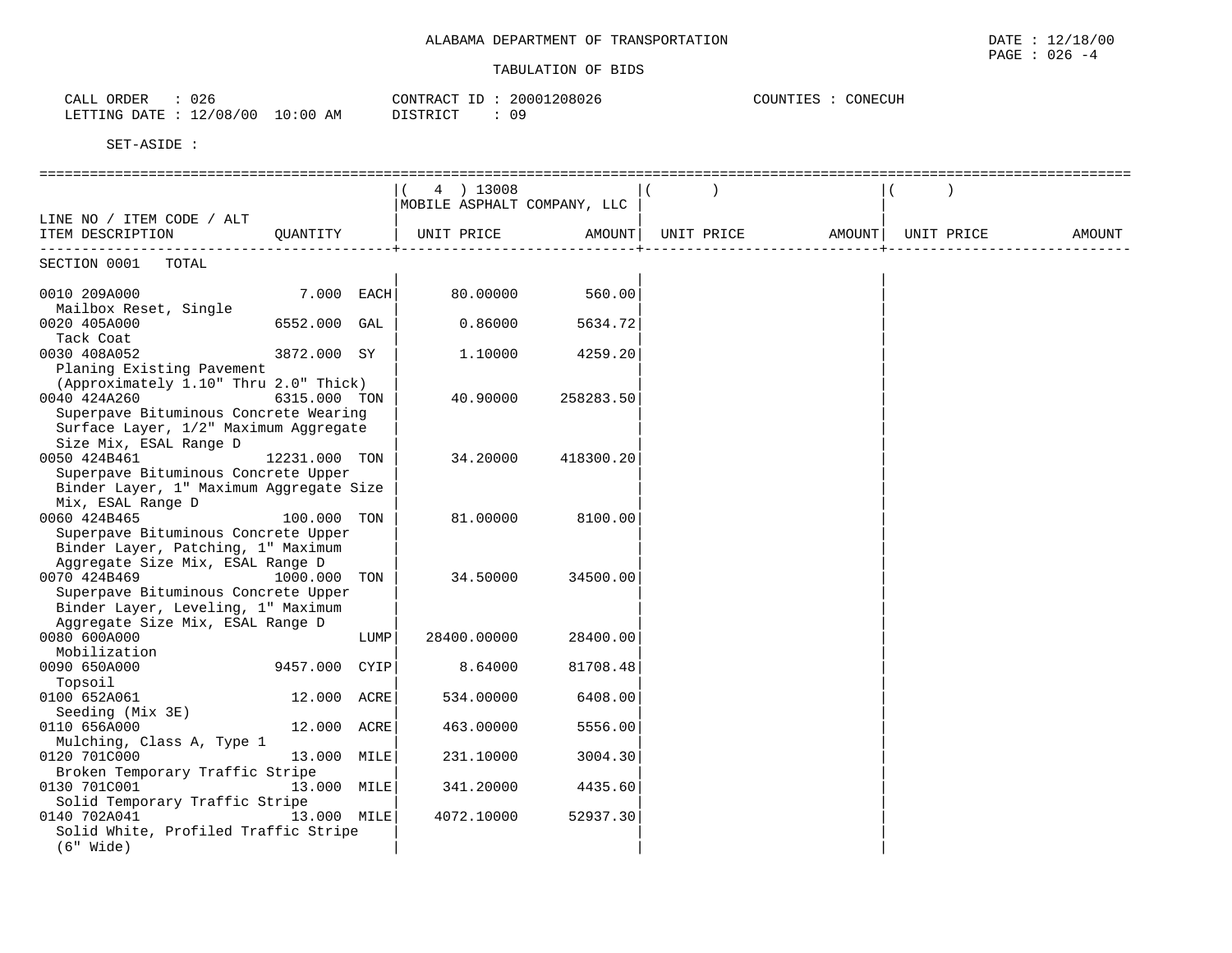| ORDER<br>CALL  | 026                       | 20001208026<br>CONTRACT ID | CONECUH<br>COUNTIES |
|----------------|---------------------------|----------------------------|---------------------|
| LETTING DATE : | : 12/08/00<br>10:00<br>ΆM | nα<br>DISTRICT             |                     |

|                                         |                | 4 ) 13008                     |                     |    |        |            |        |
|-----------------------------------------|----------------|-------------------------------|---------------------|----|--------|------------|--------|
|                                         |                | MOBILE ASPHALT COMPANY, LLC   |                     |    |        |            |        |
| LINE NO / ITEM CODE / ALT               |                |                               |                     |    |        |            |        |
| ITEM DESCRIPTION                        | QUANTITY       | UNIT PRICE AMOUNT  UNIT PRICE |                     |    | AMOUNT | UNIT PRICE | AMOUNT |
| 0150 702A042                            | 5.000 MILE     |                               | 1761.00000 8805.00  |    |        |            |        |
| Broken Yellow, Profiled Traffic Stripe  |                |                               |                     |    |        |            |        |
| $(6"$ Wide)                             |                |                               |                     |    |        |            |        |
| 0160 702A043                            | $5.000$ MILE   |                               | 4072.10000 20360.50 |    |        |            |        |
| Solid Yellow, Profiled Traffic Stripe   |                |                               |                     |    |        |            |        |
| (6" Wide)                               |                |                               |                     |    |        |            |        |
| 0170 703A002 3100.000 SQFT              |                | 2.20000 6820.00               |                     |    |        |            |        |
| Traffic Control Markings, Class 2, Type |                |                               |                     |    |        |            |        |
| $\mathbb A$                             |                |                               |                     |    |        |            |        |
| 0180 703D001 3100.000 SQFT              |                |                               | 0.55000 1705.00     |    |        |            |        |
| Temporary Traffic Control Markings      |                |                               |                     |    |        |            |        |
| 0190 705A032                            | $170.000$ EACH |                               | 4.95000 841.50      |    |        |            |        |
| Pavement Markers, Class A-H, Type 1-B   |                |                               |                     |    |        |            |        |
| 0200 705A037                            | 625.000 EACH   | 4.95000                       | 3093.75             |    |        |            |        |
| Pavement Markers, Class A-H, Type 2-D   |                |                               |                     |    |        |            |        |
| 0210 740B000 716.000 SQFT               |                | 11.90000                      | 8520.40             |    |        |            |        |
| Construction Signs                      |                |                               |                     |    |        |            |        |
| 0220 740D000                            | $10.000$ EACH  | 46.30000                      | 463.00              |    |        |            |        |
| Channelizing Drums                      |                |                               |                     |    |        |            |        |
| 0230 7400000                            | 1.000 EACH     |                               | 6111.00000 6111.00  |    |        |            |        |
| Pilot Car                               |                |                               |                     |    |        |            |        |
| 0240 998A000                            | <b>LUMP</b>    | 0.00000                       | 0.00                |    |        |            |        |
| Construction Fuel (Maximum Bid Limited  |                |                               |                     |    |        |            |        |
| To $$46,000.00)$                        |                |                               |                     |    |        |            |        |
| SECTION TOTALS                          |                | \$                            | 968,807.45          | \$ | 0.00   |            | 0.00   |
| CONTRACT TOTALS                         |                | Ŝ.                            | 968,807.45          | Ś  | 0.00   |            | Ŝ.     |
|                                         |                |                               |                     |    |        |            |        |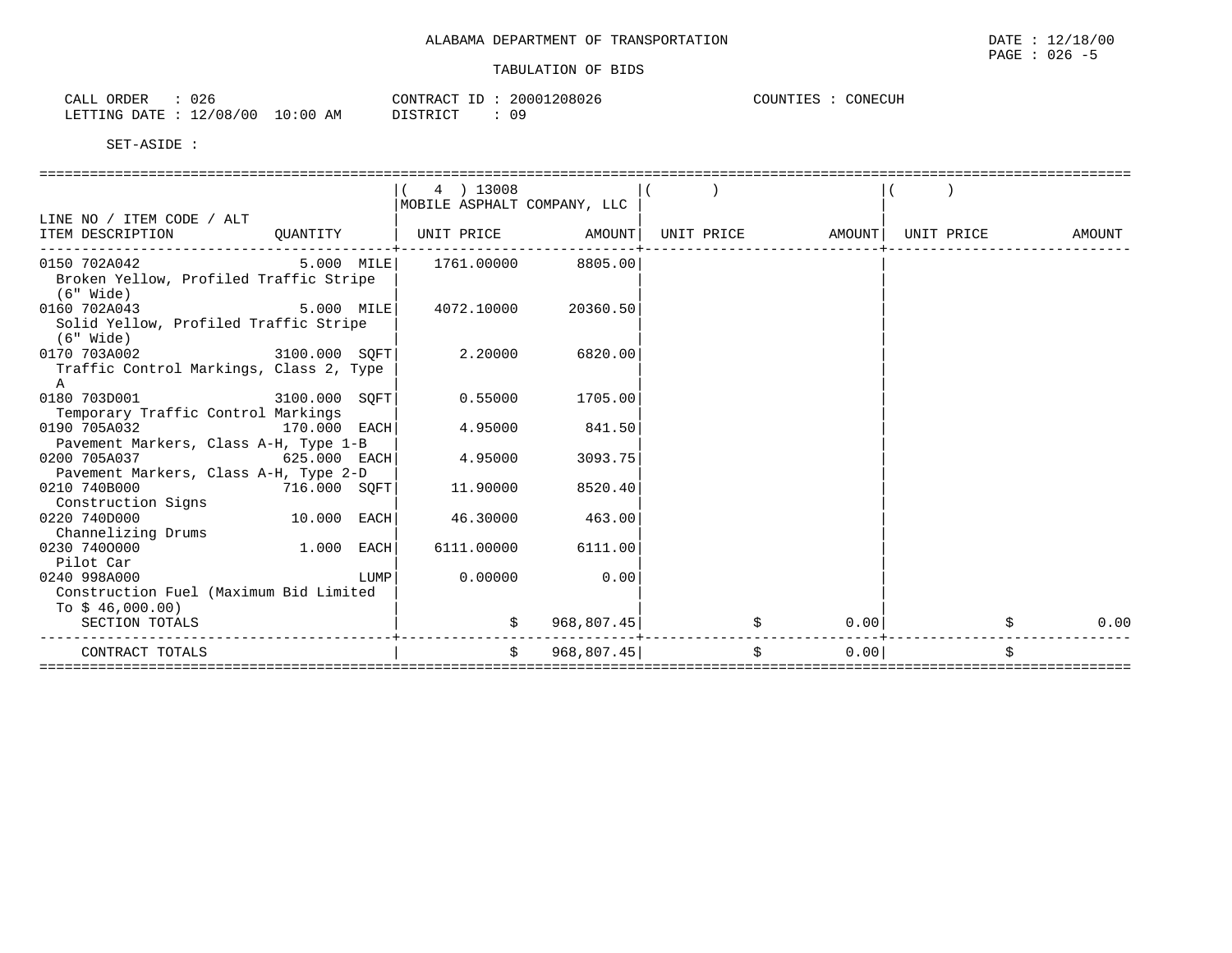# VENDOR RANKING

 CALL ORDER : 027 CONTRACT ID : 20001208027 COUNTIES : BALDWIN LETTING DATE : 12/08/00 10:00 AM DISTRICT : 09 CONTRACT DESCRIPTION : CONTRACT TIME : 45 Working Days (available days) for constructing the Planing, Resurfacing,LTraffic Stripe  $PROJECT(S)$ : NH-0102(500) and Loop Detectors on S.R.#59 from MP 9.1 to MP 12.6 in Foley. Length 3.500 mi.

SET-ASIDE :

 -------------------------------------------------------------------------------------------------------------------------- VENDOR TOTAL % OVERRANK NUMBER NAME RANK RANK BID LOW BID -------------------------------------------------------------------------------------------------------------------------- $$779,792.66$   $100.0000$ <sup>2</sup><br> $$782,888.17$   $100.3970$ <sup>2</sup> 1 13008 MOBILE ASPHALT COMPANY, LLC \$ 779,792.66 100.0000% 2 23011 HOSEA O. WEAVER & SONS, INC. \$ 782,888.17 100.3970%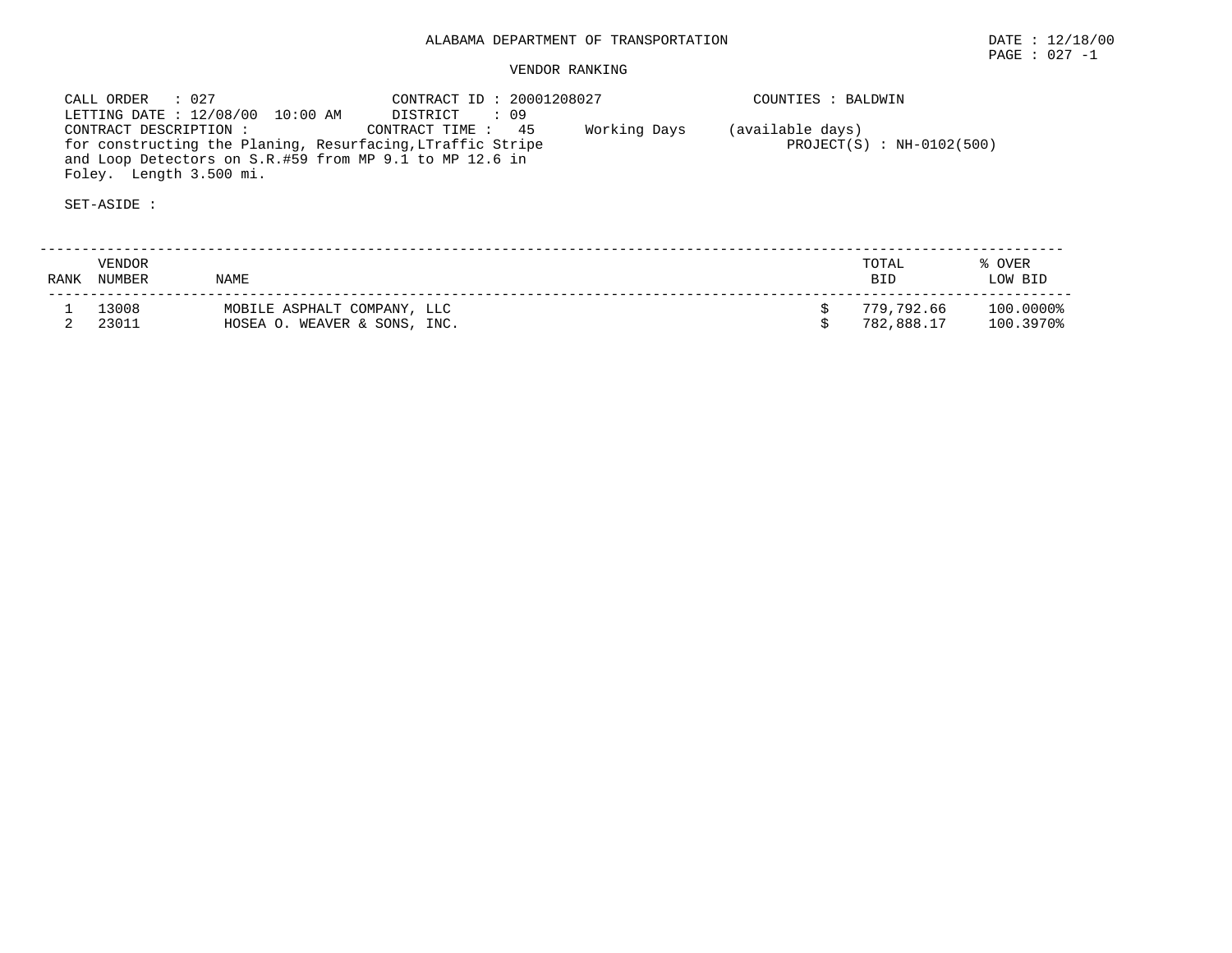| $\cap$ $\cap$<br>ORDER<br>CALL<br>∪∠ |             | CONTRACT<br>ID.    | 20001208027 | BALDWIN<br>COUNTIES |
|--------------------------------------|-------------|--------------------|-------------|---------------------|
| 12/08/00<br>LETTING DATE             | 10:00<br>AM | DI STRICT<br>----- |             |                     |

|                                        |                |      | 1 ) 13008   |           | 2 ) 23011                                                |           |            |        |
|----------------------------------------|----------------|------|-------------|-----------|----------------------------------------------------------|-----------|------------|--------|
|                                        |                |      |             |           | MOBILE ASPHALT COMPANY, LLC  HOSEA O. WEAVER & SONS, INC |           |            |        |
| LINE NO / ITEM CODE / ALT              |                |      |             |           |                                                          |           |            |        |
| ITEM DESCRIPTION                       | OUANTITY       |      |             |           | UNIT PRICE AMOUNT  UNIT PRICE AMOUNT                     |           | UNIT PRICE | AMOUNT |
|                                        |                |      |             |           |                                                          |           |            |        |
| SECTION 0001 Total                     |                |      |             |           |                                                          |           |            |        |
|                                        |                |      |             |           |                                                          |           |            |        |
| 0010 405A000                           | 12300.000 GAL  |      | 0.85000     | 10455.00  | 0.67000                                                  | 8241.00   |            |        |
| Tack Coat                              |                |      |             |           |                                                          |           |            |        |
| 0020 408A051                           | 84960.000 SOYD |      | 0.75000     | 63720.00  | 0.83000                                                  | 70516.80  |            |        |
| Planing Existing Pavement              |                |      |             |           |                                                          |           |            |        |
| (Approximately 0.00" Thru 1.0" Thick)  |                |      |             |           |                                                          |           |            |        |
| 0030 408A052                           | 13700.000 SY   |      | 0.90000     | 12330.00  | 0.82000                                                  | 11234.00  |            |        |
| Planing Existing Pavement              |                |      |             |           |                                                          |           |            |        |
| (Approximately 1.10" Thru 2.0" Thick)  |                |      |             |           |                                                          |           |            |        |
| 0040 424A261                           | 9250.000 TON   |      | 42.25000    | 390812.50 | 43.82000                                                 | 405335.00 |            |        |
| Superpave Bituminous Concrete Wearing  |                |      |             |           |                                                          |           |            |        |
| Surface Layer, 3/4" Maximum Aggregate  |                |      |             |           |                                                          |           |            |        |
| Size Mix, ESAL Range D                 |                |      |             |           |                                                          |           |            |        |
| 0050 424A264                           | 25.000 TON     |      | 81,00000    | 2025.00   | 84.06000                                                 | 2101.50   |            |        |
| Superpave Bituminous Concrete Wearing  |                |      |             |           |                                                          |           |            |        |
| Surface Layer, Patching, 3/4" Maximum  |                |      |             |           |                                                          |           |            |        |
| Aggregate Size Mix, ESAL Range D       |                |      |             |           |                                                          |           |            |        |
| 0060 424A267                           | 200.000 TON    |      | 42.40000    | 8480.00   | 55.74000                                                 | 11148.00  |            |        |
| Superpave Bituminous Concrete Wearing  |                |      |             |           |                                                          |           |            |        |
| Surface Layer, Leveling, 3/4" Maximum  |                |      |             |           |                                                          |           |            |        |
| Aggregate Size Mix, ESAL Range D       |                |      |             |           |                                                          |           |            |        |
| 0070 424B462                           | 650.000 TON    |      | 44.50000    | 28925.00  | 50.69000                                                 | 32948.50  |            |        |
| Superpave Bituminous Concrete Upper    |                |      |             |           |                                                          |           |            |        |
| Binder Layer, 1 1/2" Maximum Aggregate |                |      |             |           |                                                          |           |            |        |
| Size Mix, ESAL Range D                 |                |      |             |           |                                                          |           |            |        |
| 0080 600A000                           |                | LUMP | 37300.00000 | 37300.00  | 19883.15000                                              | 19883.15  |            |        |
| Mobilization                           |                |      |             |           |                                                          |           |            |        |
| 0090 622A002                           | 5.000 EACH     |      | 561.00000   | 2805.00   | 229.99000                                                | 1149.95   |            |        |
| Manhole Covers Reset (Sanitary)        |                |      |             |           |                                                          |           |            |        |
| 0100 643B000                           | 8.000 EACH     |      | 400.00000   | 3200.00   | 229.99000                                                | 1839.92   |            |        |
| Valve Boxes Reset                      |                |      |             |           |                                                          |           |            |        |
| 0110 650A000                           | 1200.000 CYIP  |      | 10.60000    | 12720.00  | 7.36000                                                  | 8832.00   |            |        |
| Topsoil                                |                |      |             |           |                                                          |           |            |        |
| 0120 652A061                           | 2.000 ACRE     |      | 470.00000   | 940.00    | 515.45000                                                | 1030.90   |            |        |
| Seeding (Mix 3E)                       |                |      |             |           |                                                          |           |            |        |
| 0130 656A000                           | 2.000 ACRE     |      | 470.00000   | 940.00    | 515.45000                                                | 1030.90   |            |        |
| Mulching, Class A, Type 1              |                |      |             |           |                                                          |           |            |        |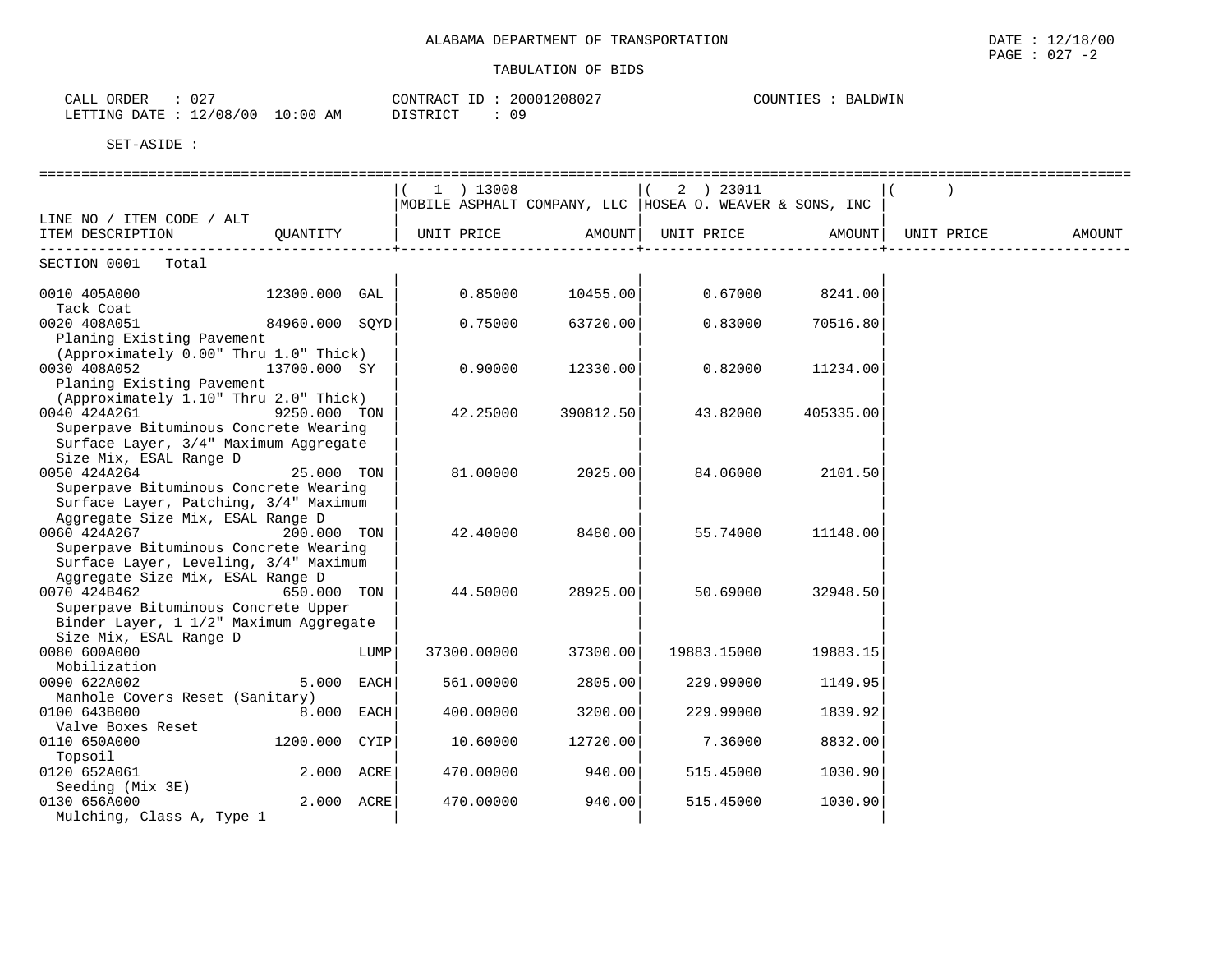| -027<br>ORDER<br>CALL    |             | CONTRACT ID | 20001208027 | COUNTIES<br>BALDWIN |
|--------------------------|-------------|-------------|-------------|---------------------|
| 12/08/00<br>LETTING DATE | 10:00<br>ΆM | DISTRICT    | n o         |                     |

|                                                 |               | 1 ) 13008  |                          | $(2)$ 23011                                                                    |          |  |  |
|-------------------------------------------------|---------------|------------|--------------------------|--------------------------------------------------------------------------------|----------|--|--|
|                                                 |               |            |                          | MOBILE ASPHALT COMPANY, LLC   HOSEA O. WEAVER & SONS, INC                      |          |  |  |
| LINE NO / ITEM CODE / ALT<br>ITEM DESCRIPTION   |               |            |                          | QUANTITY   UNIT PRICE     AMOUNT  UNIT PRICE     AMOUNT  UNIT PRICE     AMOUNT |          |  |  |
|                                                 |               |            | ------------+----------- |                                                                                |          |  |  |
| 0140 665F000                                    |               |            |                          | $200.000$ $EACH$ $8.50000$ $1700.00$ $6.26000$ $1252.00$                       |          |  |  |
| Hay Bales                                       |               |            |                          |                                                                                |          |  |  |
| 0150 666A001                                    | $2.000$ ACRE  |            | $30.00000$ 60.00         | 36.08000                                                                       | 72.16    |  |  |
| Pest Control Treatment                          |               |            |                          |                                                                                |          |  |  |
| 0160 701C000<br>Broken Temporary Traffic Stripe | 11.000 MILE   |            | 220.00000 2420.00        | 154.64000 1701.04                                                              |          |  |  |
| 0170 701C001                                    | $9.000$ MILE  | 304.00000  | 2736.00                  | 206.18000                                                                      | 1855.62  |  |  |
| Solid Temporary Traffic Stripe                  |               |            |                          |                                                                                |          |  |  |
| 0180 702A040 7.000 MILE                         |               |            | 1470.00000 10290.00      | 1855.62000                                                                     | 12989.34 |  |  |
| Broken White, Profiled Traffic Stripe           |               |            |                          |                                                                                |          |  |  |
| $(6"$ Wide)                                     |               |            |                          |                                                                                |          |  |  |
| $9.000$ MILE<br>0190 702A041                    |               |            | 3980.00000 35820.00      | 3711.24000                                                                     | 33401.16 |  |  |
| Solid White, Profiled Traffic Stripe            |               |            |                          |                                                                                |          |  |  |
| (6" Wide)                                       |               |            |                          |                                                                                |          |  |  |
| 4.000 MILE<br>0200 702A042                      |               |            | 1467.00000 5868.00       | 1855.62000                                                                     | 7422.48  |  |  |
| Broken Yellow, Profiled Traffic Stripe          |               |            |                          |                                                                                |          |  |  |
| $(6"$ Wide)<br>$7.000$ MILE<br>0210 702A043     |               |            |                          |                                                                                |          |  |  |
| Solid Yellow, Profiled Traffic Stripe           |               | 3981.00000 | 27867.00                 | 3711.24000                                                                     | 25978.68 |  |  |
| $(6"$ Wide)                                     |               |            |                          |                                                                                |          |  |  |
| 0220 702B011                                    | 2200.000 LF   |            | $0.52000$ 1144.00        | 1.55000                                                                        | 3410.00  |  |  |
| Dotted Profiled Traffic Stripe (6" Wide         |               |            |                          |                                                                                |          |  |  |
| 0230 703A002                                    | 3200.000 SOFT | 1.90000    | 6080.00                  | 1.60000                                                                        | 5120.00  |  |  |
| Traffic Control Markings, Class 2, Type         |               |            |                          |                                                                                |          |  |  |
| $\mathbb{A}$                                    |               |            |                          |                                                                                |          |  |  |
| 0240 703B002 673.000 SQFT                       |               | 1.90000    | 1278.70                  | 1.80000                                                                        | 1211.40  |  |  |
| Traffic Control Legends, Class 2, Type          |               |            |                          |                                                                                |          |  |  |
| 0250 703D002 3200.000 SQFT                      |               | 0.52000    | 1664.00                  | 0.52000                                                                        | 1664.00  |  |  |
| Temporary Traffic Control Markings              |               |            |                          |                                                                                |          |  |  |
| (Paint)<br>673.000 SQFT<br>0260 703E002         |               | 0.52000    | 349.96                   | 0.52000                                                                        | 349.96   |  |  |
| Temporary Traffic Control Legends               |               |            |                          |                                                                                |          |  |  |
| (Paint)                                         |               |            |                          |                                                                                |          |  |  |
| 0270 705A030                                    | 48.000 EACH   |            | $4.70000$ 225.60         | 4.90000                                                                        | 235.20   |  |  |
| Pavement Markers, Class A-H, Type 2-C           |               |            |                          |                                                                                |          |  |  |
| 0280 705A031                                    | 924.000 EACH  | 4.70000    | 4342.80                  | 4.90000                                                                        | 4527.60  |  |  |
| Pavement Markers, Class A-H, Type 1-A           |               |            |                          |                                                                                |          |  |  |
| 0290 705A032<br>$528.000$ EACH                  |               | 4.70000    | 2481.60                  | 4.90000                                                                        | 2587.20  |  |  |
| Pavement Markers, Class A-H, Type 1-B           |               |            |                          |                                                                                |          |  |  |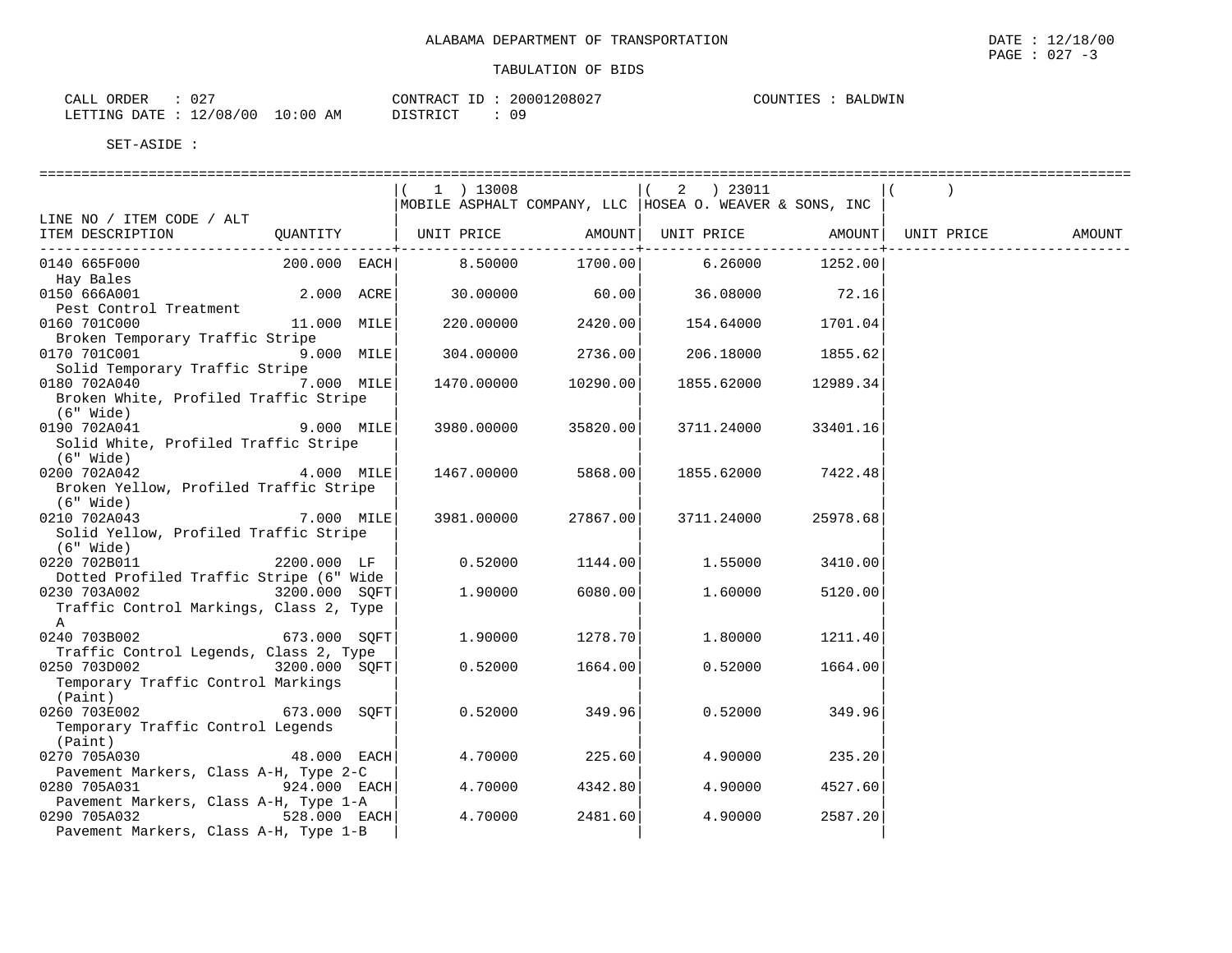| $02^-$<br>ORDER<br>CALL  |             | $ -$<br>CONTRACT | 20001208027 | COUNTIES<br>BALDWIN |
|--------------------------|-------------|------------------|-------------|---------------------|
| 12/08/00<br>LETTING DATE | 10:00<br>AM | DISTRICT         | nα          |                     |

|                                        |                | ) 13008           |                    | ) 23011<br>2                                             |            |            |        |
|----------------------------------------|----------------|-------------------|--------------------|----------------------------------------------------------|------------|------------|--------|
|                                        |                |                   |                    | MOBILE ASPHALT COMPANY, LLC  HOSEA O. WEAVER & SONS, INC |            |            |        |
| LINE NO / ITEM CODE / ALT              |                |                   |                    |                                                          |            |            |        |
| ITEM DESCRIPTION QUANTITY              |                | UNIT PRICE AMOUNT |                    | UNIT PRICE AMOUNT                                        |            | UNIT PRICE | AMOUNT |
|                                        |                |                   |                    |                                                          |            |            |        |
| 0300 705A037 1078.000 EACH             |                |                   |                    | $4.70000$ 5066.60 $4.90000$                              | 5282.20    |            |        |
| Pavement Markers, Class A-H, Type 2-D  | 31926.000 LF   | 1.90000           |                    |                                                          |            |            |        |
| 0310 730H000<br>Loop Detector          |                |                   | 60659.40           | 1.86000                                                  | 59382.36   |            |        |
| 0320 730K000                           | 28.000 EACH    |                   | 314.00000 8792.00  | 309.27000                                                | 8659.56    |            |        |
| Traffic Signal Junction Box            |                |                   |                    |                                                          |            |            |        |
| 0330 730L003                           | 2800.000 LF    | 2.10000           | 5880.00            | 2.06000                                                  | 5768.00    |            |        |
| 1", Non-Metallic, Conduit              |                |                   |                    |                                                          |            |            |        |
| 0340 740B000                           | $997.000$ SQFT | 11.00000          | 10967.00           | 11.37000                                                 | 11335.89   |            |        |
| Construction Signs                     |                |                   |                    |                                                          |            |            |        |
| 0350 740D000                           | 100.000 EACH   | 26.00000          | 2600.00            | 100.30000                                                | 10030.00   |            |        |
| Channelizing Drums                     |                |                   |                    |                                                          |            |            |        |
| 0360 740E000                           | 150.000 EACH   | 19.10000          | 2865.00            | 11.79000                                                 | 1768.50    |            |        |
| Cones (36 Inches High)                 |                |                   |                    |                                                          |            |            |        |
| 0370 740M000                           | 150.000 EACH   | 9.55000           | 1432.50            | 7.44000                                                  | 1116.00    |            |        |
| Weight For Cone                        |                |                   |                    |                                                          |            |            |        |
| 0380 741C010                           | $1.000$ EACH   |                   | 2550.00000 2550.00 | 476.20000                                                | 476.20     |            |        |
| Portable Sequential Arrow And Chevron  |                |                   |                    |                                                          |            |            |        |
| Sign Unit                              |                |                   |                    |                                                          |            |            |        |
| 0390 998A000                           |                |                   | $0.00000$ 0.00     | 0.00000                                                  | 0.00       |            |        |
| Construction Fuel (Maximum Bid Limited |                |                   |                    |                                                          |            |            |        |
| To $$34,000.00)$                       |                |                   |                    |                                                          |            |            |        |
| SECTION TOTALS                         |                |                   | 779,792.66         | \$                                                       | 782,888.17 |            | 0.00   |
| CONTRACT TOTALS                        |                | $\ddot{s}$        | 779,792.66         | $\ddot{\mathbf{S}}$                                      | 782,888.17 |            |        |
|                                        |                |                   |                    |                                                          |            |            |        |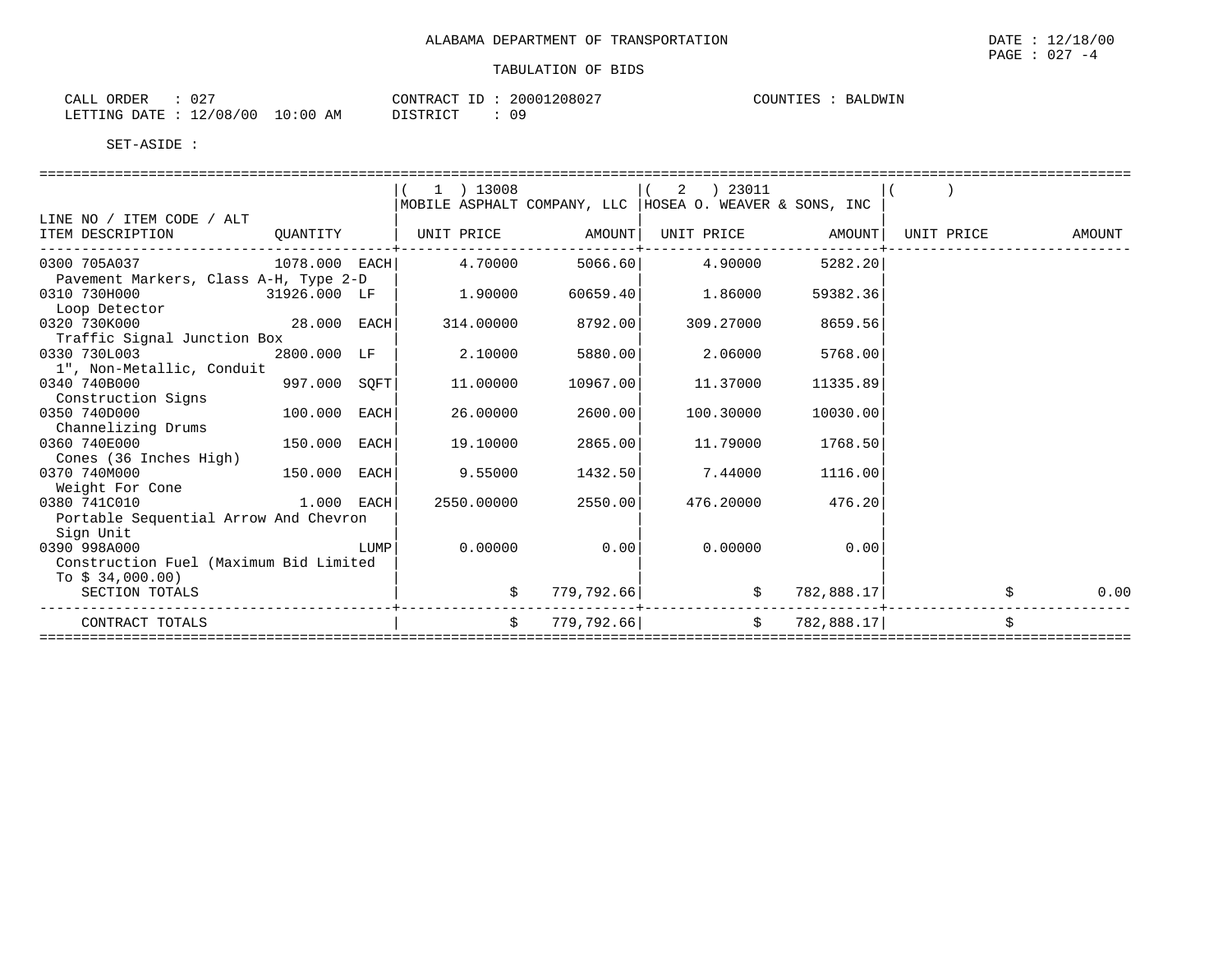# ALABAMA DEPARTMENT OF TRANSPORTATION DATE : 12/18/00

PAGE : 028 -1

# VENDOR RANKING

 CALL ORDER : 028 CONTRACT ID : 20001208028 COUNTIES : TUSCALOOSA LETTING DATE : 12/08/00 10:00 AM DISTRICT : 05 CONTRACT DESCRIPTION : CONTRACT TIME : 175 Working Days (available days) for constructing the Bridge on S.R. #69Uover Big Sandy PROJECT(S) : STPAA-0190(19) Creek, south of Tuscaloosa. Length - 0.115 mi.

SET-ASIDE :

 -------------------------------------------------------------------------------------------------------------------------- VENDOR TOTAL % OVER RANK NUMBER NAME BID LOW BID -------------------------------------------------------------------------------------------------------------------------- 1 01007 ALABAMA BRIDGE BUILDERS, INC. \$ 1,554,369.80 100.0000% 2 20041 TANNER CONSTRUCTION COMPANY, INC. \$ 1,554,718.00 100.0224% 3 07040 GROUND & PIPE TECHNOLOGIES, L.L.C. \$ 1,658,392.00 106.6922% 4 23034 T.L. WALLACE CONSTRUCTION, INC. \$ 1,830,349.75 117.7551% 5 03001 CLARK CONSTRUCTION COMPANY ,INC. \$ 1,896,618.25 122.0185%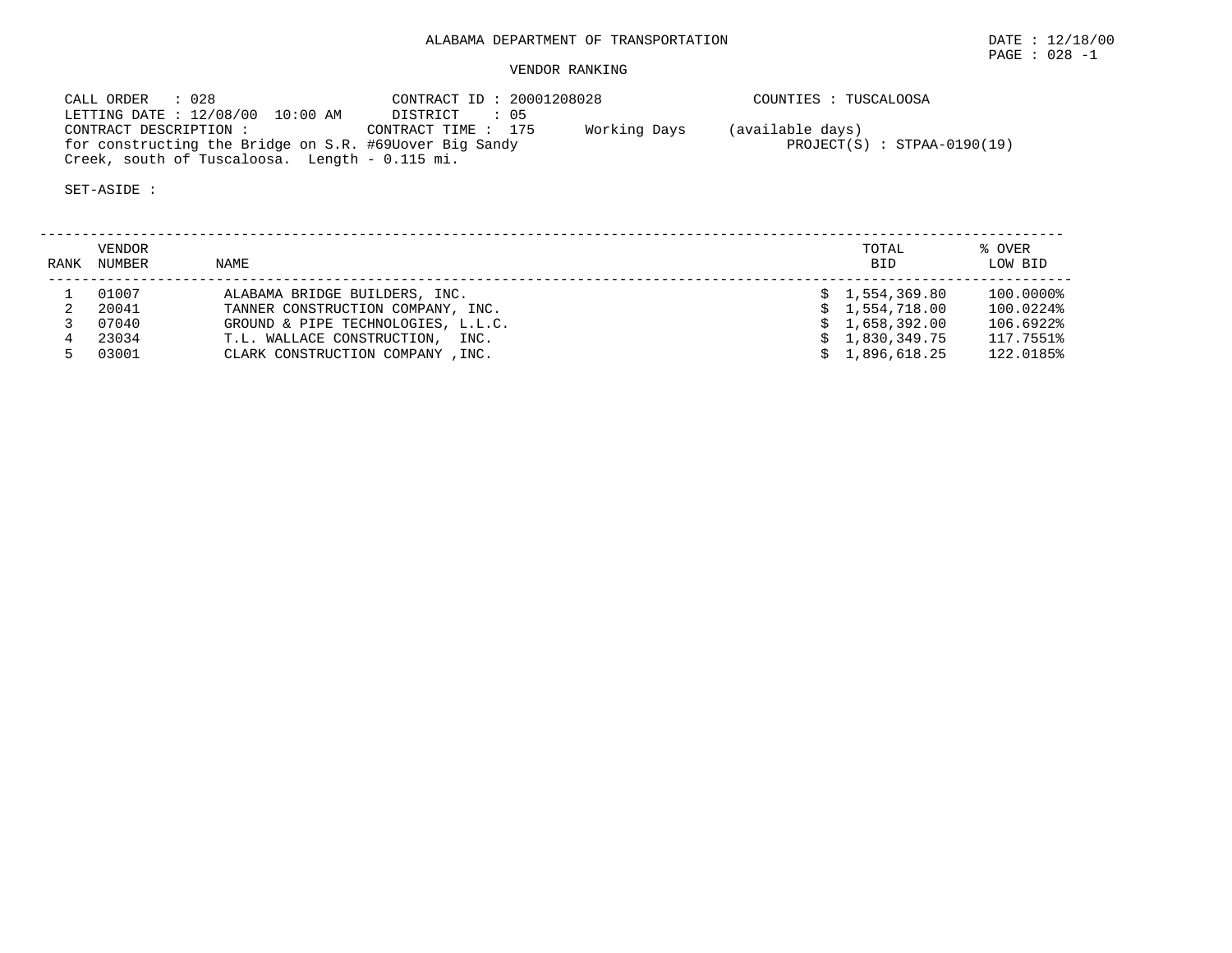| ∩ ∩ ∩<br>ORDER<br>$\sim$ $\sim$ $\sim$<br>ـنىم<br>∪∠ö |             | CONTRACT<br>$-1$ | 20001208028 | <b>OOSA</b><br>COUNTIES<br><b>TITSCAT</b> |
|-------------------------------------------------------|-------------|------------------|-------------|-------------------------------------------|
| 2/08/<br>LETTING DATE<br>700<br>$\pm$ 4.              | LO:00<br>AM | DI STRICT<br>.   | ັບມ         |                                           |

|                                                                                                              |               |      | 1 ) 01007    |                    | 2 ) 20041                                                                             |           | 3 ) 07040           |           |
|--------------------------------------------------------------------------------------------------------------|---------------|------|--------------|--------------------|---------------------------------------------------------------------------------------|-----------|---------------------|-----------|
|                                                                                                              |               |      |              |                    | ALABAMA BRIDGE BUILDERS, IN TANNER CONSTRUCTION COMPANY GROUND & PIPE TECHNOLOGIES, L |           |                     |           |
| LINE NO / ITEM CODE / ALT                                                                                    |               |      |              |                    |                                                                                       |           |                     |           |
| ITEM DESCRIPTION<br>--------------------------------                                                         | QUANTITY      |      | UNIT PRICE   | AMOUNT  UNIT PRICE |                                                                                       |           | AMOUNT   UNIT PRICE | AMOUNT    |
| SECTION 0001 TOTAL                                                                                           |               |      |              |                    |                                                                                       |           |                     |           |
| 0010 502A000<br>Steel Reinforcement                                                                          | 202900.000 LB |      | 0.50000      | 101450.00          | 0.50000                                                                               | 101450.00 | 0.52000             | 105508.00 |
| 0020 502B000<br>Steel Reinforcement For Bridge<br>Superstructure, Sta. 142+76,<br>Approximately 184,400 Lbs. |               | LUMP | 95000.00000  | 95000.00           | 71916.00000                                                                           | 71916.00  | 96000.00000         | 96000.00  |
| 0030 505A002                                                                                                 | 2.000 EACH    |      | 1500.00000   | 3000.00            | 6000.00000                                                                            | 12000.00  | 4000.00000          | 8000.00   |
| Steel Test Piles (HP 12x53)<br>0040 505B057                                                                  | 2.000 EACH    |      | 3500.00000   | 7000.00            | 3000.00000                                                                            | 6000.00   | 4000.00000          | 8000.00   |
| Static Loading Tests (HP 12x53)<br>0050 505M002<br>Steel Piling Furnished And Driven (HP                     | 1200.000 LF   |      | 24.00000     | 28800.00           | 25.00000                                                                              | 30000.00  | 30.00000            | 36000.00  |
| $12 \times 53$<br>0060 506A008<br>Drilled Shaft Excavation, 4'-0" Diamete                                    | 1172.000 LF   |      | 260.65000    | 305481.80          | 130.00000                                                                             | 152360.00 | 262.00000           | 307064.00 |
| 0070 506C022<br>Drilled Shaft Construction, 4'-0"                                                            | 1172.000 LF   |      | 53.25000     | 62409.00           | 100.00000                                                                             | 117200.00 | 54.00000            | 63288.00  |
| Diameter, Class DS2 Concrete<br>0080 508A000<br>Structural Steel                                             | 14100.000 LB  |      | 2.00000      | 28200.00           | 2.00000                                                                               | 28200.00  | 2.40000             | 33840.00  |
| 0090 510A000<br>Bridge Substructure Concrete, Class A                                                        | 361.000 CUYD  |      | 200.00000    | 72200.00           | 366.00000                                                                             | 132126.00 | 350.00000           | 126350.00 |
| 0100 510C051<br>Bridge Concrete Superstructure, Sta.                                                         |               | LUMP | 275000.00000 | 275000.00          | 333230.00000                                                                          | 333230.00 | 285000.00000        | 285000.00 |
| 142+76, Approximately 796 Cu. Yds.<br>0110 510E000                                                           | 2445.000 SQYD |      | 2.00000      | 4890.00            | 2.00000                                                                               | 4890.00   | 2.00000             | 4890.00   |
| Grooving Concrete Bridge Decks                                                                               |               |      |              |                    |                                                                                       |           |                     |           |
| 0120 511A001<br>Elastomeric Bearings, Type 2                                                                 | 96.000 EACH   |      | 100.00000    | 9600.00            | 61.00000                                                                              | 5856.00   | 100.00000           | 9600.00   |
| 0130 513B005<br>Pretensioned-Prestressed Concrete                                                            | 3028.000 LF   |      | 90.00000     | 272520.00          | 79.00000                                                                              | 239212.00 | 74.00000            | 224072.00 |
| Girders, Type III (Specialty Item)<br>0140 513B015<br>Pretensioned-Prestressed Concrete                      | 597.000 LF    |      | 150.00000    | 89550.00           | 89.00000                                                                              | 53133.00  | 85,00000            | 50745.00  |
| Girders, Type BT-54 (Specialty Item)<br>0150 600A000<br>Mobilization                                         |               | LUMP | 110500.00000 | 110500.00          | 128000.00000                                                                          | 128000.00 | 125000.00000        | 125000.00 |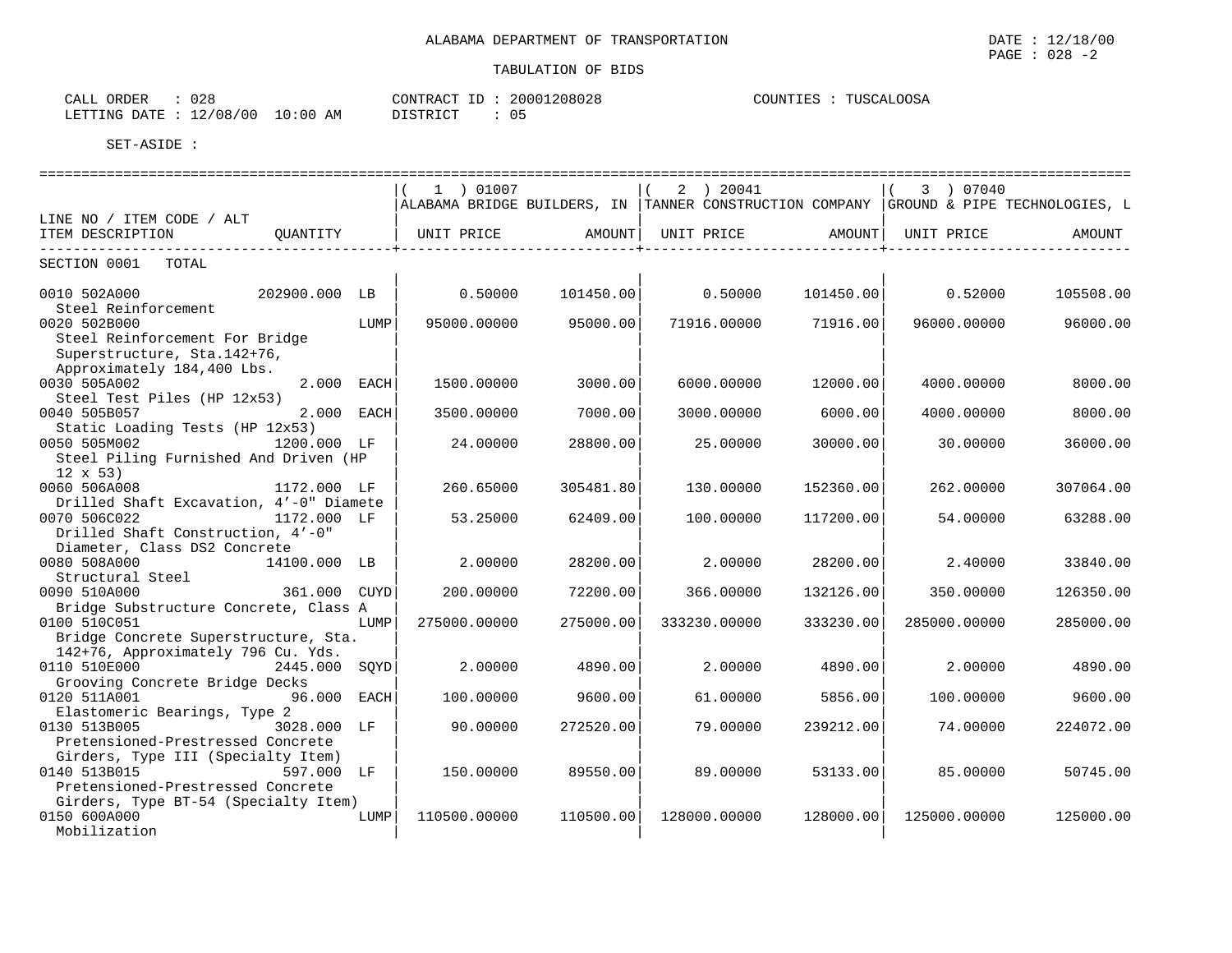| ORDER<br>CALL<br>0 2 0 |                         | 20001208028<br>CONTRACT | COUNTIES<br>PTISC Z<br>$\cdot$ $\sim$ |
|------------------------|-------------------------|-------------------------|---------------------------------------|
| LETTING DATE           | 10:00<br>12/08/00<br>AΜ | דימ ד סידפ<br>- U 1.    |                                       |

|                                                                            |               |      | 1 ) 01007<br>ALABAMA BRIDGE BUILDERS, IN |                   | ) 20041<br>2<br>TANNER CONSTRUCTION COMPANY GROUND & PIPE TECHNOLOGIES, L |                 | 3 ) 07040   |                |
|----------------------------------------------------------------------------|---------------|------|------------------------------------------|-------------------|---------------------------------------------------------------------------|-----------------|-------------|----------------|
| LINE NO / ITEM CODE / ALT                                                  |               |      |                                          |                   |                                                                           |                 |             |                |
| ITEM DESCRIPTION                                                           | QUANTITY      |      |                                          | UNIT PRICE AMOUNT | UNIT PRICE                                                                | AMOUNT          | UNIT PRICE  | AMOUNT         |
| 0160 610C001<br>Loose Riprap, Class 2                                      | 4146.000      | TON  | 12.00000                                 | 49752.00          | 20,00000                                                                  | 82920.00        | 23,00000    | 95358.00       |
| 0170 610D000<br>Filter Blanket                                             | 2030.000 SQYD |      | 1.75000                                  | 3552.50           | 1,00000                                                                   | 2030.00         | 2.50000     | 5075.00        |
| 0180 665F000<br>Hay Bales                                                  | 50.000 EACH   |      | 6.00000                                  | 300.00            | 5.00000                                                                   | 250.00          | 5.00000     | 250.00         |
| 0190 6651000<br>Temporary Riprap, Class 2                                  | 1983.000 TON  |      | 12.00000                                 | 23796.00          | 20.00000                                                                  | 39660.00        | 26.00000    | 51558.00       |
| 0200 665J000<br>Silt Fence, Type A                                         | 1545.000 LF   |      | 4.50000                                  | 6952.50           | 3.00000                                                                   | 4635.00         | 6.00000     | 9270.00        |
| 0210 665K000<br>Drainage Sump Excavation                                   | 2.000 CUYD    |      | 50.00000                                 | 100.00            | 15.00000                                                                  | 30.00           | 200.00000   | 400.00         |
| 0220 680A000<br>Engineering Controls                                       |               | LUMP | 1000.00000                               | 1000.00           | 7500.00000                                                                | 7500.00         | 10000.00000 | 10000.00       |
| 0230 740B000<br>Construction Signs                                         | 96.000        | SOFT | 15.00000                                 | 1440.00           | 9.00000                                                                   | 864.00          | 13,00000    | 1248.00        |
| 0240 740F002<br>Barricades, Type III                                       | 4.000 EACH    |      | 325.00000                                | 1300.00           | 170.00000                                                                 | 680.00          | 300.00000   | 1200.00        |
| 0250 998A000<br>Construction Fuel (Maximum Bid Limited<br>To $$48,000.00)$ |               | LUMP | 0.00000                                  | 0.00              | 0.00000                                                                   | 0.00            | 100.00000   | 100.00         |
| 0260 999 000<br>Trainee Hours At 80 Cents Per Hour                         | 720.000 HOUR  |      | 0.80000                                  | 576.00            | 0.80000                                                                   | 576.00          | 0.80000     | 576.00         |
| SECTION TOTALS                                                             |               |      |                                          | \$1,554,369.80    |                                                                           | \$1,554,718.00  |             | \$1,658,392.00 |
| CONTRACT TOTALS                                                            |               |      |                                          | \$1,554,369.80    |                                                                           | \$1,554,718.00] |             | \$1,658,392.00 |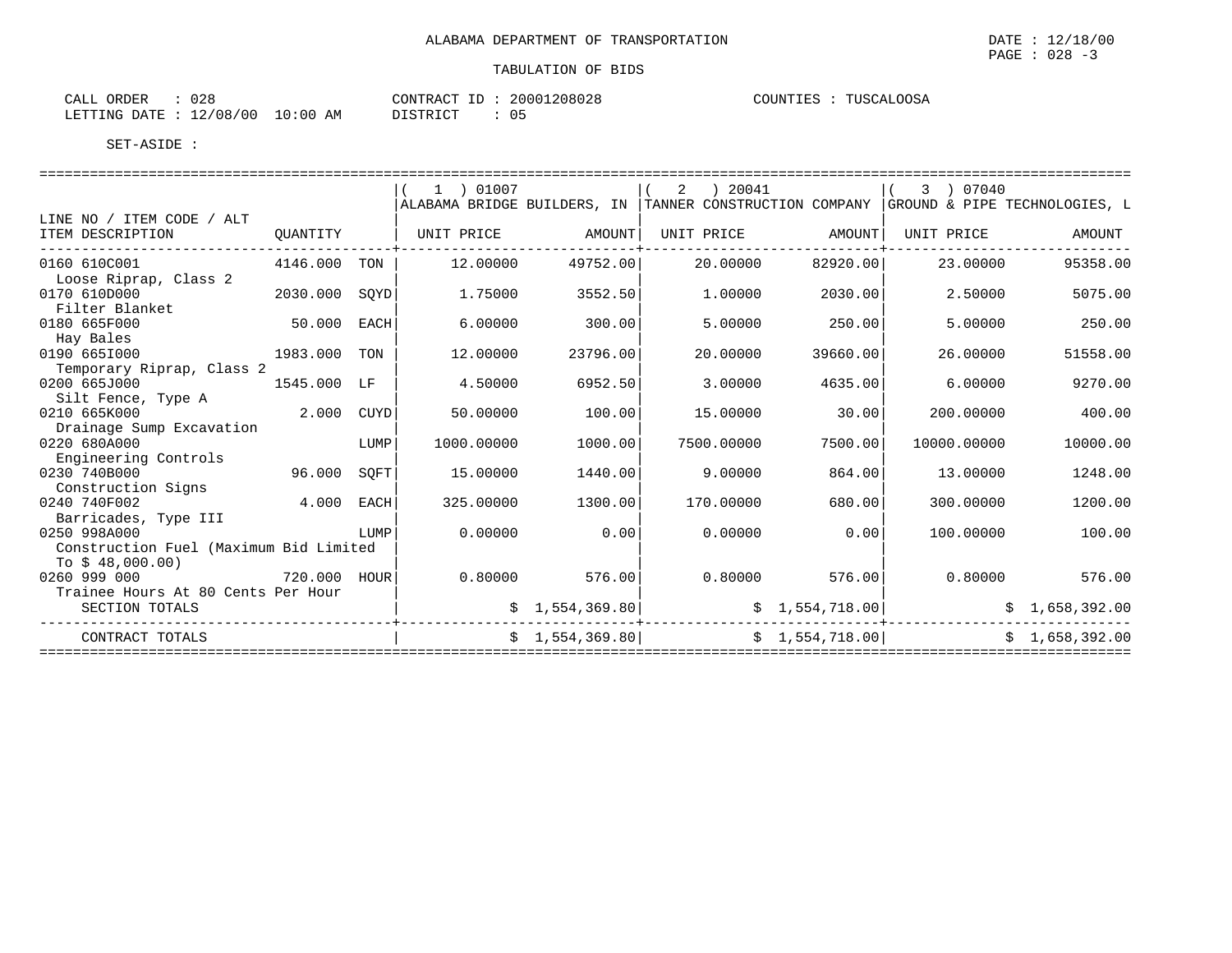| 028<br>ORDER<br>CALL    |            | CONTRACT<br>ID: | 20001208028 | TUSCALOOSA<br>COUNTIES |
|-------------------------|------------|-----------------|-------------|------------------------|
| LETTING DATE : 12/08/00 | $10:00$ AM | DISTRICT        |             |                        |

|                                         | 4 ) 23034                  |           | 5 ) 03001                   |           |            |        |
|-----------------------------------------|----------------------------|-----------|-----------------------------|-----------|------------|--------|
|                                         | T.L. WALLACE CONSTRUCTION, |           | CLARK CONSTRUCTION CO., INC |           |            |        |
| LINE NO / ITEM CODE / ALT               |                            |           |                             |           |            |        |
| ITEM DESCRIPTION<br>OUANTITY            | UNIT PRICE                 |           | AMOUNT   UNIT PRICE AMOUNT  |           | UNIT PRICE | AMOUNT |
|                                         |                            |           |                             |           |            |        |
| SECTION 0001 TOTAL                      |                            |           |                             |           |            |        |
|                                         |                            |           |                             |           |            |        |
| 0010 502A000<br>202900.000 LB           | 0.48000                    | 97392.00  | 0.50000                     | 101450.00 |            |        |
| Steel Reinforcement                     |                            |           |                             |           |            |        |
| 0020 502B000<br>LUMP                    | 88512.00000                | 88512.00  | 100000.00000                | 100000.00 |            |        |
| Steel Reinforcement For Bridge          |                            |           |                             |           |            |        |
| Superstructure, Sta.142+76,             |                            |           |                             |           |            |        |
| Approximately 184,400 Lbs.              |                            |           |                             |           |            |        |
| 0030 505A002<br>$2.000$ EACH            | 6000.00000                 | 12000.00  | 3500.00000                  | 7000.00   |            |        |
| Steel Test Piles (HP 12x53)             |                            |           |                             |           |            |        |
| 2.000 EACH<br>0040 505B057              | 5500.00000                 | 11000.00  | 2500.00000                  | 5000.00   |            |        |
| Static Loading Tests (HP 12x53)         |                            |           |                             |           |            |        |
| 1200.000 LF<br>0050 505M002             | 30.00000                   | 36000.00  | 22.00000                    | 26400.00  |            |        |
| Steel Piling Furnished And Driven (HP   |                            |           |                             |           |            |        |
| $12 \times 53$                          |                            |           |                             |           |            |        |
| 0060 506A008<br>1172.000 LF             | 128.00000                  | 150016.00 | 235.00000                   | 275420.00 |            |        |
| Drilled Shaft Excavation, 4'-0" Diamete |                            |           |                             |           |            |        |
| 0070 506C022<br>1172.000 LF             | 102.00000                  | 119544.00 | 150.00000                   | 175800.00 |            |        |
| Drilled Shaft Construction, 4'-0"       |                            |           |                             |           |            |        |
| Diameter, Class DS2 Concrete            |                            |           |                             |           |            |        |
| 0080 508A000<br>14100.000 LB            | 2,00000                    | 28200.00  | 2.50000                     | 35250.00  |            |        |
| Structural Steel                        |                            |           |                             |           |            |        |
| 0090 510A000<br>361.000 CUYD            | 500.00000                  | 180500.00 | 400.00000                   | 144400.00 |            |        |
| Bridge Substructure Concrete, Class A   |                            |           |                             |           |            |        |
| 0100 510C051<br>LUMP                    | 457700.00000               | 457700.00 | 350000.00000                | 350000.00 |            |        |
| Bridge Concrete Superstructure, Sta.    |                            |           |                             |           |            |        |
| 142+76, Approximately 796 Cu. Yds.      |                            |           |                             |           |            |        |
| 0110 510E000<br>2445.000 SOYD           | 1.85000                    | 4523.25   | 1.85000                     | 4523.25   |            |        |
| Grooving Concrete Bridge Decks          |                            |           |                             |           |            |        |
| 0120 511A001<br>96.000 EACH             | 63.00000                   | 6048.00   | 75,00000                    | 7200.00   |            |        |
| Elastomeric Bearings, Type 2            |                            |           |                             |           |            |        |
| 0130 513B005<br>3028.000 LF             | 75.00000                   | 227100.00 | 80,00000                    | 242240.00 |            |        |
| Pretensioned-Prestressed Concrete       |                            |           |                             |           |            |        |
| Girders, Type III (Specialty Item)      |                            |           |                             |           |            |        |
| 0140 513B015<br>597.000 LF              | 95.00000                   | 56715.00  | 88.00000                    | 52536.00  |            |        |
| Pretensioned-Prestressed Concrete       |                            |           |                             |           |            |        |
| Girders, Type BT-54 (Specialty Item)    |                            |           |                             |           |            |        |
| 0150 600A000<br>LUMP                    | 150000.00000               | 150000.00 | 210000.00000                | 210000.00 |            |        |
| Mobilization                            |                            |           |                             |           |            |        |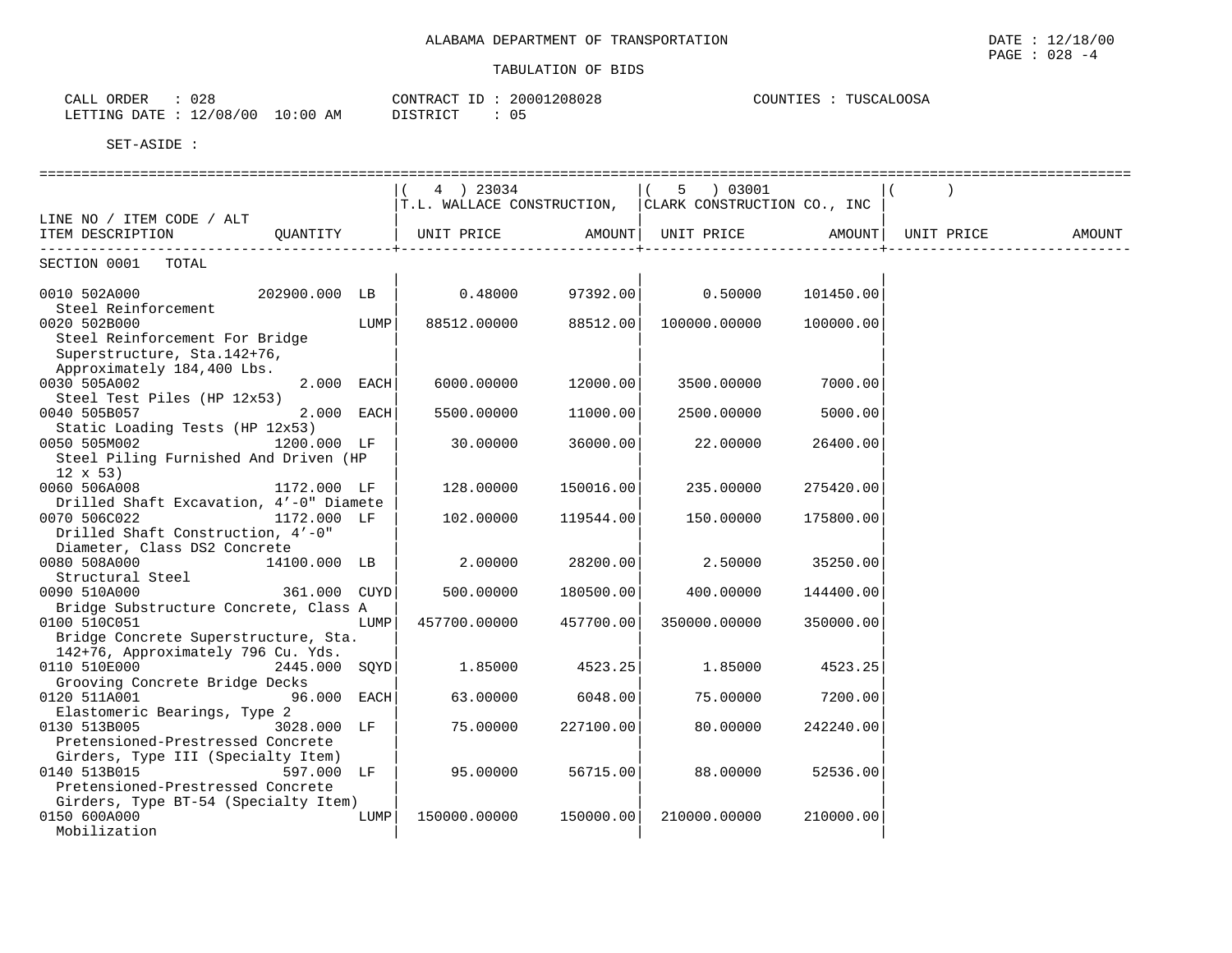| : 028<br>CALL ORDER             |          | CONTRACT ID: 20001208028 | COUNTIES : TUSCALOOSA |
|---------------------------------|----------|--------------------------|-----------------------|
| LETTING DATE: 12/08/00 10:00 AM | DISTRICT | : 05                     |                       |

|                                        |               |      | 4 ) 23034                  |                 | 5 03001                     |                   |            |        |
|----------------------------------------|---------------|------|----------------------------|-----------------|-----------------------------|-------------------|------------|--------|
|                                        |               |      | T.L. WALLACE CONSTRUCTION, |                 | CLARK CONSTRUCTION CO., INC |                   |            |        |
| LINE NO / ITEM CODE / ALT              |               |      |                            |                 |                             |                   |            |        |
| ITEM DESCRIPTION                       | QUANTITY      |      | UNIT PRICE AMOUNT          |                 |                             | UNIT PRICE AMOUNT | UNIT PRICE | AMOUNT |
| ----------------                       |               |      |                            |                 |                             |                   |            |        |
| 0160 610C001<br>4146.000 TON           |               |      | 25.00000                   | 103650.00       | 22.00000                    | 91212.00          |            |        |
| Loose Riprap, Class 2                  |               |      |                            |                 |                             |                   |            |        |
| 0170 610D000                           | 2030.000 SOYD |      | 2.25000                    | 4567.50         | 3.00000                     | 6090.00           |            |        |
| Filter Blanket                         |               |      |                            |                 |                             |                   |            |        |
| 0180 665F000                           | 50.000 EACH   |      | 8.00000                    | 400.00          | 10.00000                    | 500.00            |            |        |
| Hay Bales                              |               |      |                            |                 |                             |                   |            |        |
| 0190 6651000<br>1983.000 TON           |               |      | 25.00000                   | 49575.00        | 22.00000                    | 43626.00          |            |        |
| Temporary Riprap, Class 2              |               |      |                            |                 |                             |                   |            |        |
| 0200 665J000                           | 1545.000 LF   |      | 5.00000                    | 7725.00         | 3.00000                     | 4635.00           |            |        |
| Silt Fence, Type A                     |               |      |                            |                 |                             |                   |            |        |
| 0210 665K000                           | 2.000 CUYD    |      | 3.00000                    | 6.00            | 100.00000                   | 200.00            |            |        |
| Drainage Sump Excavation               |               |      |                            |                 |                             |                   |            |        |
| 0220 680A000                           |               | LUMP | 35000.00000                | 35000.00        | 5000.00000                  | 5000.00           |            |        |
| Engineering Controls                   |               |      |                            |                 |                             |                   |            |        |
| 0230 740B000                           | 96.000 SOFT   |      | 25.00000                   | 2400.00         | 10.00000                    | 960.00            |            |        |
| Construction Signs                     |               |      |                            |                 |                             |                   |            |        |
| 0240 740F002                           | $4.000$ EACH  |      | 300.00000                  | 1200.00         | 400.00000                   | 1600.00           |            |        |
| Barricades, Type III                   |               |      |                            |                 |                             |                   |            |        |
| 0250 998A000                           |               | LUMP | 0.00000                    | 0.00            | 5000.00000                  | 5000.00           |            |        |
| Construction Fuel (Maximum Bid Limited |               |      |                            |                 |                             |                   |            |        |
| To $$48,000.00)$                       |               |      |                            |                 |                             |                   |            |        |
| 0260 999 000                           | 720.000 HOUR  |      | 0.80000                    | 576.00          | 0.80000                     | 576.00            |            |        |
| Trainee Hours At 80 Cents Per Hour     |               |      |                            |                 |                             |                   |            |        |
| SECTION TOTALS                         |               |      |                            | \$1,830,349.75] |                             | \$1,896,618.25]   |            | 0.00   |
| CONTRACT TOTALS                        |               |      |                            | \$1,830,349.75] |                             | \$1,896,618.25    |            |        |
|                                        |               |      |                            |                 |                             |                   |            |        |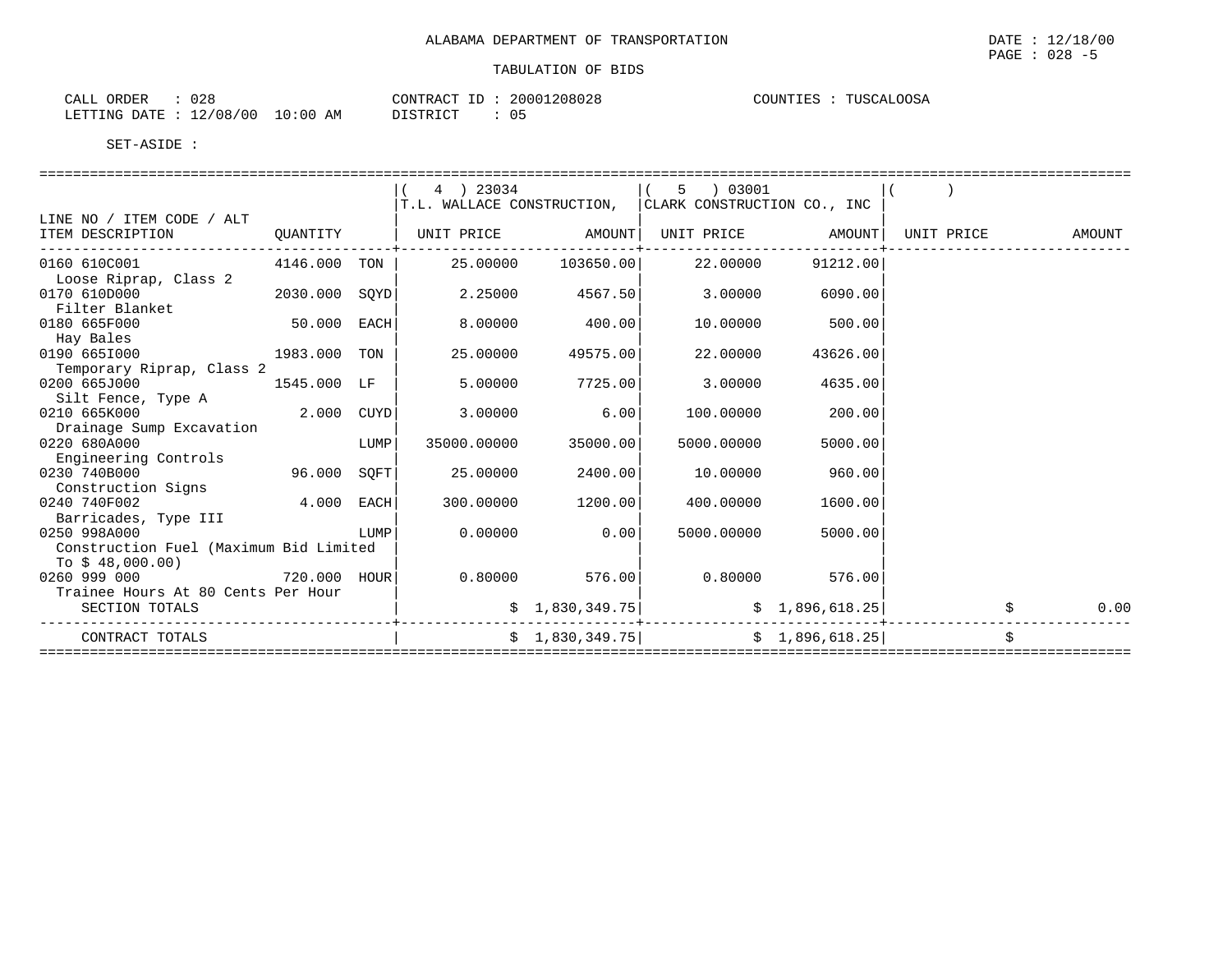# ALABAMA DEPARTMENT OF TRANSPORTATION DATE : 12/18/00

PAGE : 029 -1

# VENDOR RANKING

 CALL ORDER : 029 CONTRACT ID : 20001208029 COUNTIES : BALDWIN LETTING DATE : 12/08/00 10:00 AM DISTRICT : 09 CONTRACT DESCRIPTION : CONTRACT TIME : 40 Working Days (available days) for constructing the Intersection Improvements Including PROJECT(S) : STPAA-0201(103) Signals on S.R.#180 at S.R.#59 in Gulf Shores. Length 0.375 mi.

SET-ASIDE :

 -------------------------------------------------------------------------------------------------------------------------- VENDOR TOTAL % OVER RANK NUMBER NAME BID LOW BID -------------------------------------------------------------------------------------------------------------------------- $$365,736.13$   $100.0000\$ <br> $$410,086.27$   $112.1263\$  1 01073 ASPHALT SUPPLY, L.L.C. \$ 365,736.13 100.0000% 2 23056 JOHN G. WALTON CONSTRUCTION COMPANY, INC. \$ 410,086.27 112.1263% 3 23029 J. S. WALTON & COMPANY, INC. \$ 437,300.22 119.5671%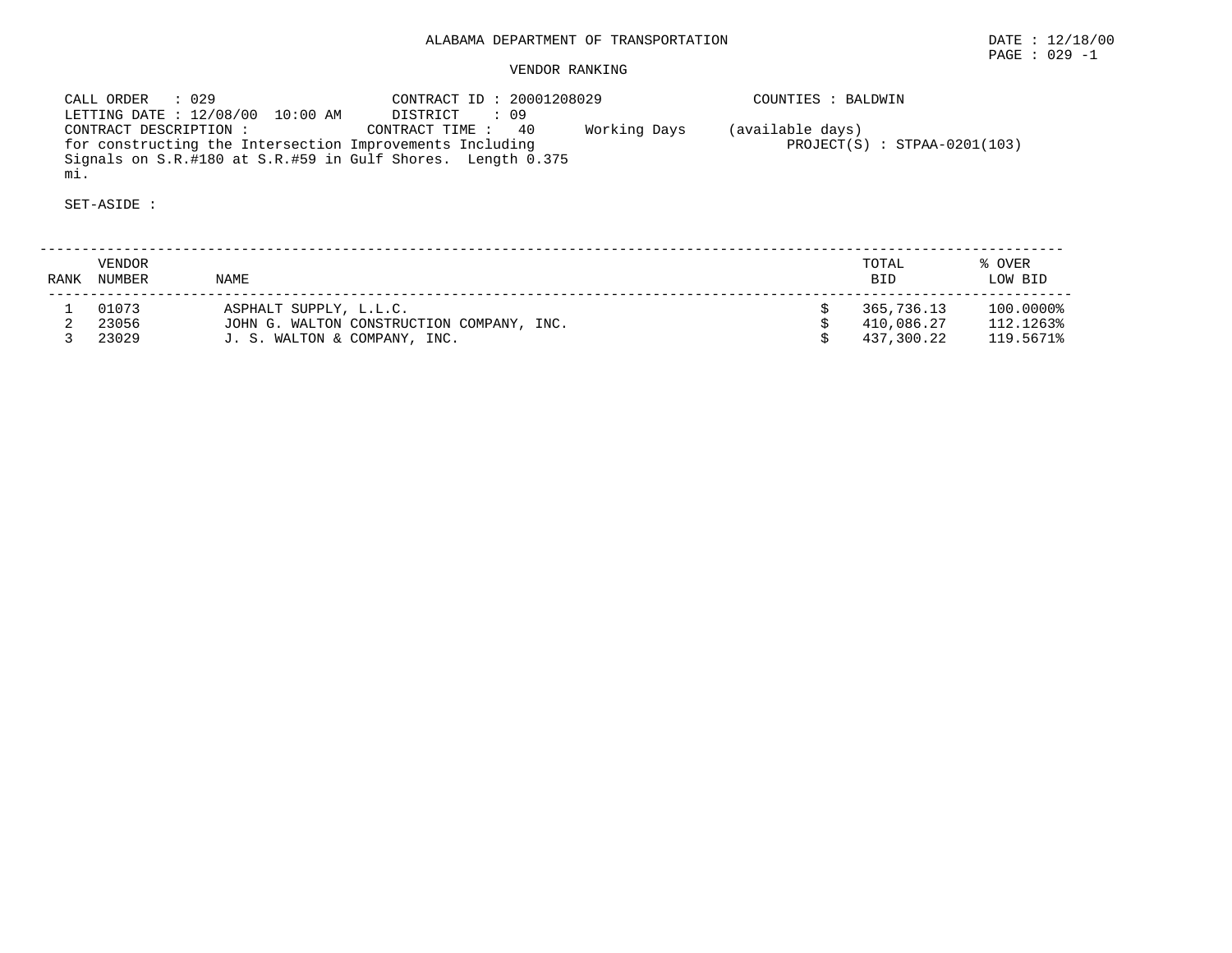| CALL ORDER                       | 029 |  | CONTRACT ID: | : 20001208029 | COUNTIES : BALDWIN |  |
|----------------------------------|-----|--|--------------|---------------|--------------------|--|
| LETTING DATE : 12/08/00 10:00 AM |     |  | DISTRICT     | 09            |                    |  |

|                                                                    |               |      | 1 ) 01073              |          | 2 ) 23056                                                   |          | 3 ) 23029          |          |
|--------------------------------------------------------------------|---------------|------|------------------------|----------|-------------------------------------------------------------|----------|--------------------|----------|
|                                                                    |               |      | ASPHALT SUPPLY, L.L.C. |          | JOHN G. WALTON CONSTRUCTION $J$ . S. WALTON & COMPANY, INC. |          |                    |          |
| LINE NO / ITEM CODE / ALT<br>ITEM DESCRIPTION                      | OUANTITY      |      | UNIT PRICE             |          | AMOUNT   UNIT PRICE                                         |          | AMOUNT  UNIT PRICE | AMOUNT   |
|                                                                    |               |      |                        |          |                                                             |          |                    |          |
| SECTION 0001 Total                                                 |               |      |                        |          |                                                             |          |                    |          |
| 0010 201A000<br>Clearing & Grubbing (Approximately 1               |               | LUMP | 5000.00000             | 5000.00  | 5459.00000                                                  | 5459.00  | 5359.28000         | 5359.28  |
| Acre)<br>0020 206C000                                              | 138.000 SOYD  |      | 10.25000               | 1414.50  | 6.60000                                                     | 910.80   | 2.90000            | 400.20   |
| Removing Concrete Sidewalk                                         |               |      |                        |          |                                                             |          |                    |          |
| 0030 206C008<br>Removing Concrete Median                           | 128.000 SOYD  |      | 15,00000               | 1920.00  | 7.12000                                                     | 911.36   | 3.68000            | 471.04   |
| 0040 206C010<br>Removing Concrete Driveway                         | 586.000 SOYD  |      | 9.97000                | 5842.42  | 6.67000                                                     | 3908.62  | 3.11000            | 1822.46  |
| 0050 206D003                                                       | 481.000 LF    |      | 10.25000               | 4930.25  | 4.96000                                                     | 2385.76  | 1.79000            | 860.99   |
| Removing Curb And Gutter<br>0060 206E001                           | 1.000 EACH    |      | 415.00000              | 415.00   | 349.36000                                                   | 349.36   | 251.18000          | 251.18   |
| Removing Inlets<br>0070 210A000                                    | 1573.000 CYIP |      | 5.72000                | 8997.56  | 7.53000                                                     | 11844.69 | 8.75000            | 13763.75 |
| Unclassified Excavation                                            |               |      |                        |          |                                                             |          |                    |          |
| 0080 210D022<br>Borrow Excavation (Loose Truckbed                  | 440.000 CYIP  |      | 10.50000               | 4620.00  | 8.21000                                                     | 3612.40  | 17.95000           | 7898.00  |
| Measurement) $(A-2-4(0)$ or $A-4(0)$                               |               |      |                        |          |                                                             |          |                    |          |
| 0090 214A000                                                       | 3.000 CUYD    |      | 10.50000               | 31.50    | 53.19000                                                    | 159.57   | 113.81000          | 341.43   |
| Structure Excavation                                               |               |      |                        |          |                                                             |          |                    |          |
| 0100 214B000<br>Foundation Backfill, Local                         | 2.000 CUYD    |      | 10.50000               | 21.00    | 59.03000                                                    | 118.06   | 47.20000           | 94.40    |
| 0110 230A000                                                       | 24.000 RBST   |      | 125,00000              | 3000.00  | 299.34000                                                   | 7184.16  | 148.18000          | 3556.32  |
| Roadbed Processing                                                 |               |      |                        |          |                                                             |          |                    |          |
| 0120 301A012<br>4242.000 SYCP                                      |               |      | 7.96000                | 33766.32 | 8.78000                                                     | 37244.76 | 7.23000            | 30669.66 |
| Crushed Aggregate Base Course, Type B,                             |               |      |                        |          |                                                             |          |                    |          |
| Plant Mixed, 6" Compacted Thickness                                |               |      |                        |          |                                                             |          |                    |          |
| 0130 401A000                                                       | 4242.000 SYCP |      | 0.75000                | 3181.50  | 1.15000                                                     | 4878.30  | 1.18000            | 5005.56  |
| Bituminous Treatment A                                             |               |      |                        |          |                                                             |          |                    |          |
| 0140 405A000                                                       | 802.000 GAL   |      | 1.10000                | 882.20   | 2.01000                                                     | 1612.02  | 2.07000            | 1660.14  |
| Tack Coat                                                          |               |      |                        |          |                                                             |          |                    |          |
| 0150 408A051                                                       | 955.000 SOYD  |      | 3.35000                | 3199.25  | 4.60000                                                     | 4393.00  | 4.72000            | 4507.60  |
| Planing Existing Pavement                                          |               |      |                        |          |                                                             |          |                    |          |
| (Approximately 0.00" Thru 1.0" Thick)<br>0160 408A054              | 2000.000 SQYD |      |                        |          | 5.75000                                                     | 11500.00 | 5.91000            | 11820.00 |
|                                                                    |               |      | 3.35000                | 6700.00  |                                                             |          |                    |          |
| Planing Existing Pavement<br>(Approximately 3.10" Thru 4.0" Thick) |               |      |                        |          |                                                             |          |                    |          |
|                                                                    |               |      |                        |          |                                                             |          |                    |          |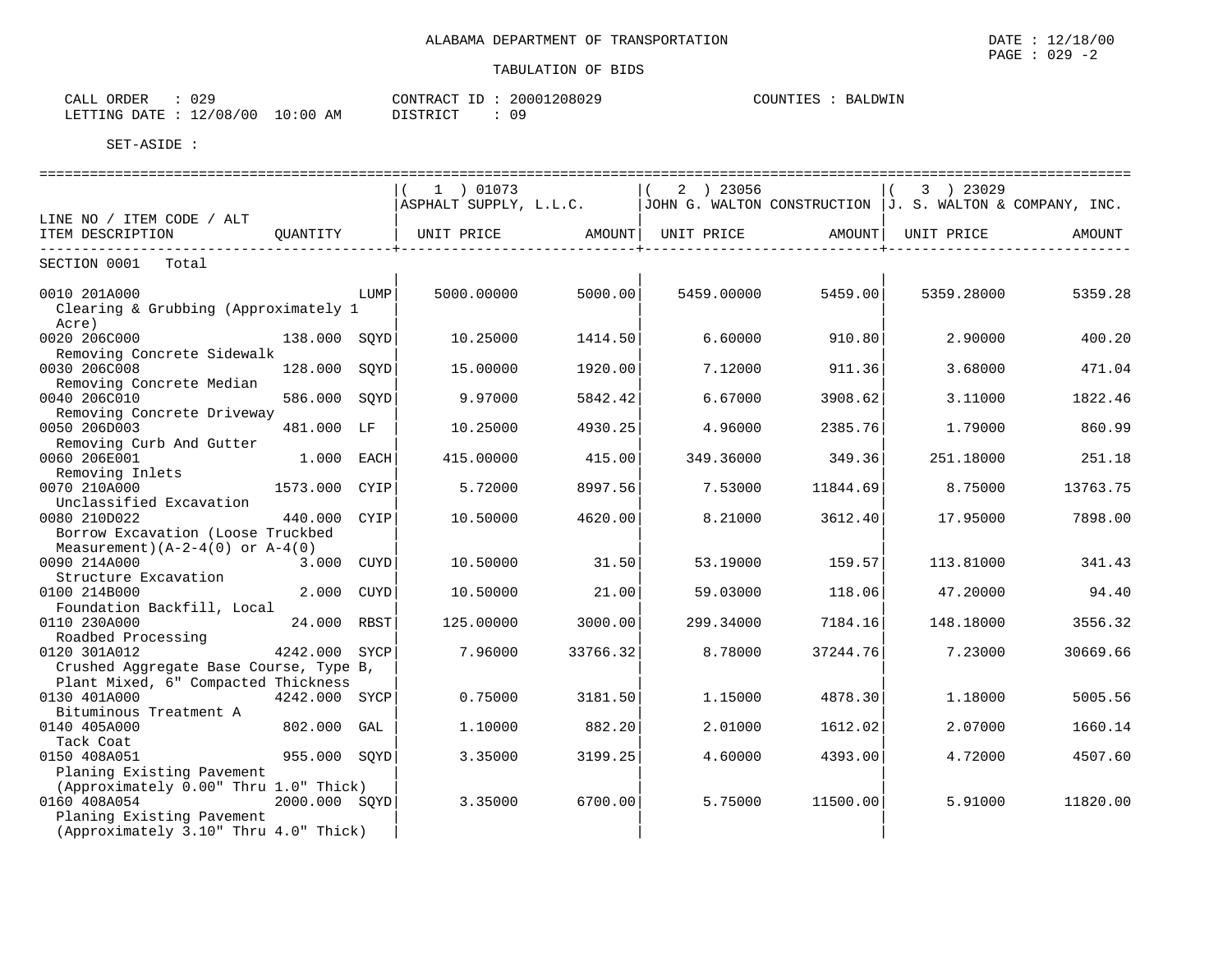| CALL ORDER                       | 029 |          |  | CONTRACT ID: 20001208029 |  | COUNTIES : BALDWIN |
|----------------------------------|-----|----------|--|--------------------------|--|--------------------|
| LETTING DATE : 12/08/00 10:00 AM |     | DISTRICT |  | : 09                     |  |                    |

|                                                                                                                                      |              | 1 ) 01073              |          | $2 \t) 23056$                                               |          | 3 ) 23029   |          |
|--------------------------------------------------------------------------------------------------------------------------------------|--------------|------------------------|----------|-------------------------------------------------------------|----------|-------------|----------|
|                                                                                                                                      |              | ASPHALT SUPPLY, L.L.C. |          | JOHN G. WALTON CONSTRUCTION $J$ . S. WALTON & COMPANY, INC. |          |             |          |
| LINE NO / ITEM CODE / ALT<br>ITEM DESCRIPTION                                                                                        | QUANTITY     | UNIT PRICE             |          | AMOUNT   UNIT PRICE                                         | AMOUNT   | UNIT PRICE  | AMOUNT   |
|                                                                                                                                      |              |                        |          |                                                             |          |             |          |
| 0170 424A260<br>Superpave Bituminous Concrete Wearing<br>Surface Layer, 1/2" Maximum Aggregate<br>Size Mix, ESAL Range D             | 649.000 TON  | 44.75000               | 29042.75 | 64.71000                                                    | 41996.79 | 66.46000    | 43132.54 |
| 0180 424A263<br>Superpave Bituminous Concrete Wearing<br>Surface Layer, Patching, 1/2" Maximum<br>Aggregate Size Mix, ESAL Range D   | 50.000 TON   | 72.75000               | 3637.50  | 86.25000                                                    | 4312.50  | 88.58000    | 4429.00  |
| 0190 424A266<br>Superpave Bituminous Concrete Wearing<br>Surface Layer, Leveling, 1/2" Maximum                                       | 246.000 TON  | 65.75000               | 16174.50 | 64.71000                                                    | 15918.66 | 66.46000    | 16349.16 |
| Aggregate Size Mix, ESAL Range D<br>0200 424B461<br>Superpave Bituminous Concrete Upper<br>Binder Layer, 1" Maximum Aggregate Size   | 399.000 TON  | 42.09000               | 16793.91 | 60.81000                                                    | 24263.19 | 62.45000    | 24917.55 |
| Mix, ESAL Range D<br>0210 424B561<br>Superpave Bituminous Concrete Lower<br>Binder Layer, 1" Maximum Aggregate Size                  | 557.000 TON  | 42.09000               | 23444.13 | 60.81000                                                    | 33871.17 | 62.45000    | 34784.65 |
| Mix, ESAL Range D<br>0220 424C261<br>Superpave Bituminous Concrete Base<br>Layer, 1 1/2" Maximum Aggregate Size<br>Mix, ESAL Range D | 558.000 TON  | 40.91000               | 22827.78 | 56.91000                                                    | 31755.78 | 58.45000    | 32615.10 |
| 0230 430B040<br>Aggregate Surfacing (Crushed Aggregate<br>Base, Type B)                                                              | 100.000 TCIP | 25,00000               | 2500.00  | 30.23000                                                    | 3023.00  | 31.02000    | 3102.00  |
| 0240 533A097                                                                                                                         | 8.000 LF     | 49.85000               | 398.80   | 71.25000                                                    | 570.00   | 88.77000    | 710.16   |
| 15" Storm Sewer Pipe (Class 3 R.C.)<br>0250 600A000<br>Mobilization                                                                  | LUMP         | 26878.80000            | 26878.80 | 25973.00000                                                 | 25973.00 | 38018.20000 | 38018.20 |
| 0260 618A000<br>Concrete Sidewalk, 4" Thick                                                                                          | 87.000 SOYD  | 32.56000               | 2832.72  | 40.10000                                                    | 3488.70  | 30.59000    | 2661.33  |
| 0270 620A000                                                                                                                         | 1.000 CUYD   | 675.00000              | 675.00   | 1148.12000                                                  | 1148.12  | 512.10000   | 512.10   |
| Minor Structure Concrete<br>0280 621C031                                                                                             | 1.000 EACH   | 2250.00000             | 2250.00  | 1652.03000                                                  | 1652.03  | 2384.50000  | 2384.50  |
| Inlets, Type S3 (1 Wing)<br>0290 623A000<br>Concrete Gutter                                                                          | 230.000 LF   | 11,30000               | 2599.00  | 18.05000                                                    | 4151.50  | 15,99000    | 3677.70  |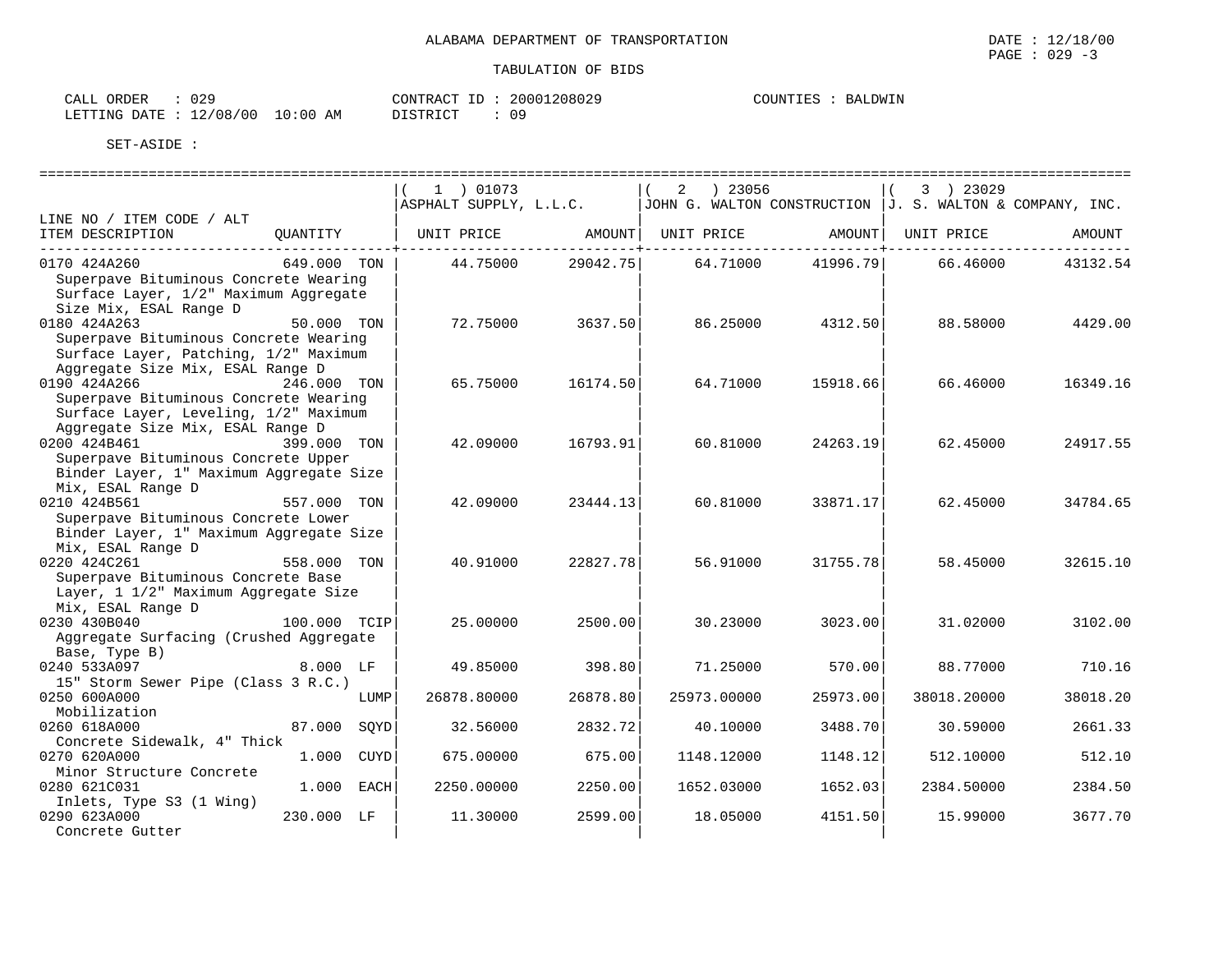| CALL ORDER                       | : 029 |          |  | CONTRACT ID: 20001208029 | COUNTIES : BALDWIN |  |
|----------------------------------|-------|----------|--|--------------------------|--------------------|--|
| LETTING DATE : 12/08/00 10:00 AM |       | DISTRICT |  | : 09                     |                    |  |

| JJOHN G. WALTON CONSTRUCTION  J. S. WALTON & COMPANY, INC.<br>AMOUNT |
|----------------------------------------------------------------------|
| 6633.56<br>3784.88<br>750.93                                         |
|                                                                      |
|                                                                      |
|                                                                      |
|                                                                      |
| 212.50                                                               |
| 1050.00                                                              |
| 612.83                                                               |
| 434.46                                                               |
| 364.34                                                               |
| 323.00                                                               |
| 410.00                                                               |
| 36520.64                                                             |
| 386.20                                                               |
| 6369.60                                                              |
| 330.69                                                               |
| 1240.08                                                              |
| 8267.28                                                              |
| 5905.20                                                              |
| 1889.66                                                              |
| 4487.95                                                              |
|                                                                      |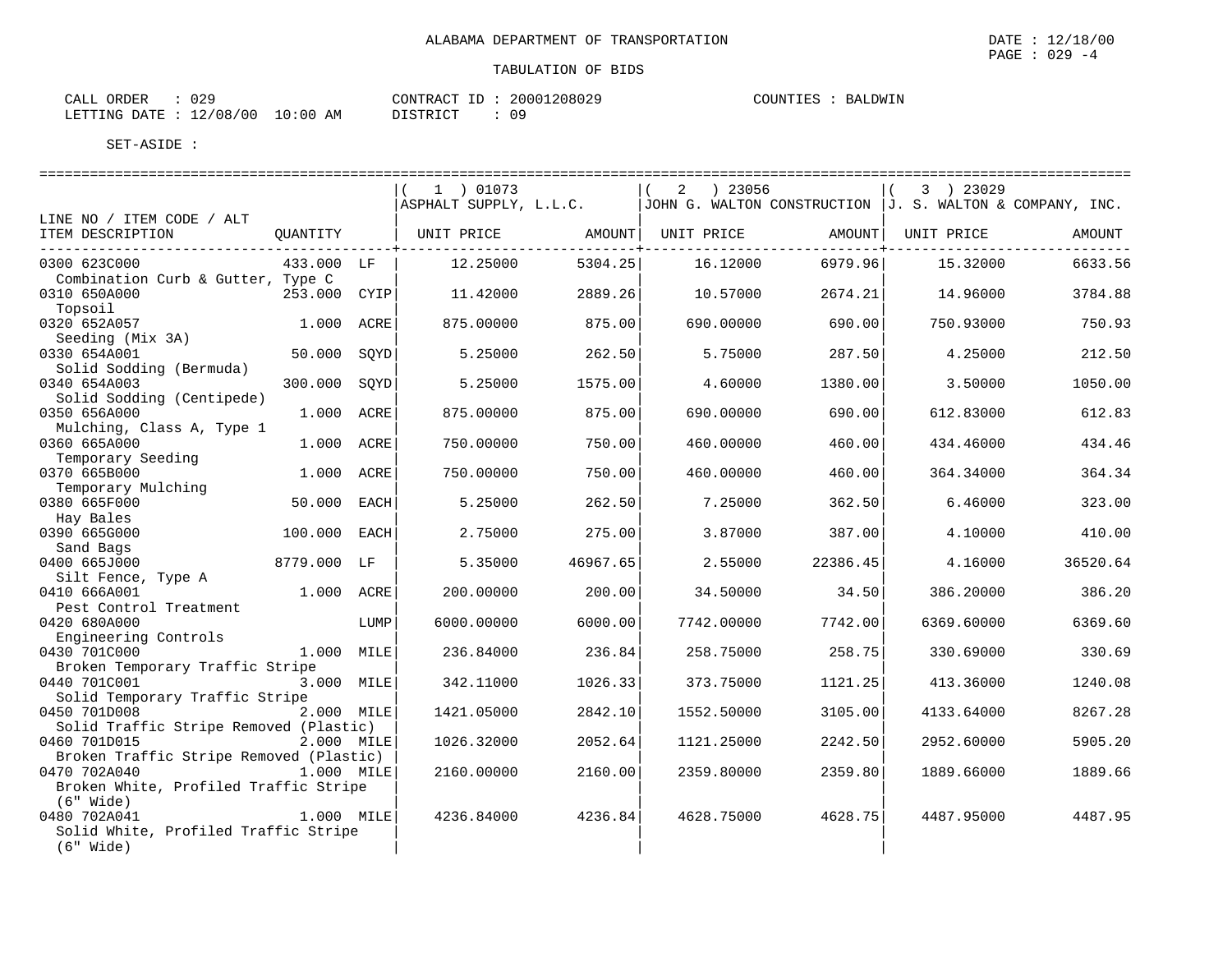|                                                                                                                                          |                    | 1 ) 01073                                                                                  |          | 2   23056          |          | 3 ) 23029           |          |
|------------------------------------------------------------------------------------------------------------------------------------------|--------------------|--------------------------------------------------------------------------------------------|----------|--------------------|----------|---------------------|----------|
|                                                                                                                                          |                    | $ $ ASPHALT SUPPLY, L.L.C. $ $ JOHN G. WALTON CONSTRUCTION $ J.$ S. WALTON & COMPANY, INC. |          |                    |          |                     |          |
| LINE NO / ITEM CODE / ALT                                                                                                                |                    |                                                                                            |          |                    |          |                     |          |
| ITEM DESCRIPTION<br>__________________________________                                                                                   |                    | QUANTITY   UNIT PRICE AMOUNT  UNIT PRICE                                                   |          |                    |          | AMOUNT   UNIT PRICE | AMOUNT   |
| 0490 702A042<br>Broken Yellow, Profiled Traffic Stripe<br>(6" Wide)                                                                      |                    | 1.000 MILE 2160.00000                                                                      |          | 2160.00 2359.80000 | 2359.80  | 1889.66000          | 1889.66  |
| 0500 702A043<br>Solid Yellow, Profiled Traffic Stripe<br>(6" Wide)                                                                       | 2.000 MILE         | 4236.84000                                                                                 | 8473.68  | 4628.75000         | 9257.50  | 4487.96000          | 8975.92  |
| 0510 702B011<br>Dotted Profiled Traffic Stripe (6" Wide                                                                                  | 70.000 LF          | 1.32000                                                                                    | 92.40    | 1.44000            | 100.80   | 0.59000             | 41.30    |
| 0520 703A002<br>Traffic Control Markings, Class 2, Type<br>A                                                                             | 988.000 SOFT       | 1.47000                                                                                    | 1452.36  | 1.61000            | 1590.68  | 2.13000             | 2104.44  |
| 0530 703B002                                                                                                                             | 90.000 SQFT        | 2.21000                                                                                    | 198.90   | 2.42000            | 217.80   | 2.13000             | 191.70   |
| Traffic Control Legends, Class 2, Type<br>0540 703D002<br>Temporary Traffic Control Markings<br>(Paint)                                  | 1200.000 SQFT      | 0.79000                                                                                    | 948.00   | 0.86000            | 1032.00  | 0.59000             | 708.00   |
| 0550 705A030<br>Pavement Markers, Class A-H, Type 2-C                                                                                    | 3.000 EACH         | 4.58000                                                                                    | 13.74    | 5.00000            | 15.00    | 5.91000             | 17.73    |
| 0560 705A031                                                                                                                             | 6.000 EACH         | 4.58000                                                                                    | 27.48    | 5.00000            | 30.00    | 5.91000             | 35.46    |
| Pavement Markers, Class A-H, Type 1-A<br>0570 705A032<br>Pavement Markers, Class A-H, Type 1-B                                           | 61.000 EACH        | 4.58000                                                                                    | 279.38   | 5.00000            | 305.00   | 5.91000             | 360.51   |
| 0580 705A037<br>Pavement Markers, Class A-H, Type 2-D                                                                                    | 84.000 EACH        | 4.58000                                                                                    | 384.72   | 5.00000            | 420.00   | 5.91000             | 496.44   |
| 0590 705A038                                                                                                                             | <b>39.000 EACH</b> | 4.58000                                                                                    | 178.62   | 5,00000            | 195.00   | 5.91000             | 230.49   |
| Pavement Markers, Class A-H, Type 2-E<br>0600 710A115<br>Class 4, Aluminum Flat Sign Panels 0.<br>08" Thick Or Steel Flat Sign Panels 14 | 16.000 SQFT        | 22.22000                                                                                   | 355.52   | 23.00000           | 368.00   | 23.62000            | 377.92   |
| Gauge (Type III Or Type IV Background)<br>0610 710B001 39.000 LF<br>Roadway Sign Post (#3 "U" Channel                                    |                    | 6.32000                                                                                    | 246.48   | 6.90000            | 269.10   | 7.09000             | 276.51   |
| Galvanized Steel)<br>0620 730C016<br>Furnishing And Installing Traffic<br>Control Unit (Partial)                                         | LUMP               | 1894.74000                                                                                 | 1894.74  | 1725.00000         | 1725.00  | 1771.56000          | 1771.56  |
| 0630 730H000<br>Loop Detector                                                                                                            | 5836.000 LF        | 3.16000                                                                                    | 18441.76 | 3.45000            | 20134.20 | 3.54000             | 20659.44 |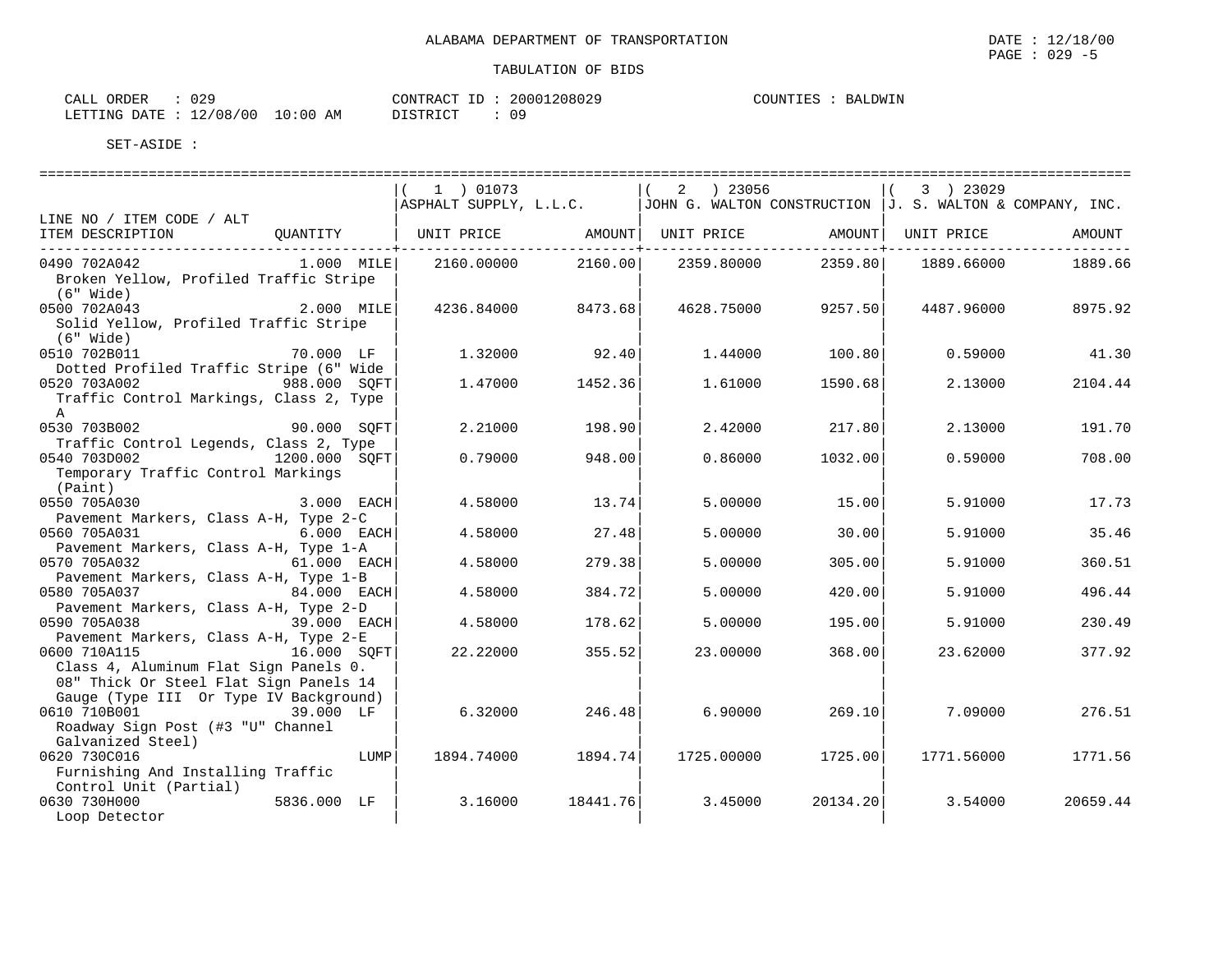| CALL ORDER                       | 029 |          |  | CONTRACT ID: 20001208029 |  | COUNTIES : BALDWIN |
|----------------------------------|-----|----------|--|--------------------------|--|--------------------|
| LETTING DATE : 12/08/00 10:00 AM |     | DISTRICT |  | : 09                     |  |                    |

|                                         |              |      | 1 ) 01073              |             | 2<br>) 23056                                               |                   | 3 ) 23029  |                  |
|-----------------------------------------|--------------|------|------------------------|-------------|------------------------------------------------------------|-------------------|------------|------------------|
|                                         |              |      | ASPHALT SUPPLY, L.L.C. |             | JOHN G. WALTON CONSTRUCTION $J. S. WALTON & COMPANY, INC.$ |                   |            |                  |
| LINE NO / ITEM CODE / ALT               |              |      |                        |             |                                                            |                   |            |                  |
| ITEM DESCRIPTION                        | QUANTITY     |      | UNIT PRICE AMOUNT      |             |                                                            | UNIT PRICE AMOUNT | UNIT PRICE | AMOUNT           |
| $4.000$ EACH<br>0640 730K000            |              |      | 447.37000              | 1789.48     | 488.75000                                                  | 1955.00           | 501.94000  | 2007.76          |
| Traffic Signal Junction Box             |              |      |                        |             |                                                            |                   |            |                  |
| 0650 730L005                            | 270.000 LF   |      | 3.16000                | 853.20      | 3.45000                                                    | 931.50            | 3.54000    | 955.80           |
| 2", Non-Metallic, Conduit               |              |      |                        |             |                                                            |                   |            |                  |
| 0660 740B000                            | 365.000 SOFT |      | 9.65000                | 3522.25     | 14.70000                                                   | 5365.50           | 15,80000   | 5767.00          |
| Construction Signs                      |              |      |                        |             |                                                            |                   |            |                  |
| 0670 740D000                            | 80.000 EACH  |      | 36.50000               | 2920.00     | 100.51000                                                  | 8040.80           | 58.14000   | 4651.20          |
| Channelizing Drums                      |              |      |                        |             |                                                            |                   |            |                  |
| 0680 740E000                            | 50.000 EACH  |      | 8.55000                | 427.50      | 13.63000                                                   | 681.50            | 18.75000   | 937.50           |
| Cones (36 Inches High)                  |              |      |                        |             |                                                            |                   |            |                  |
| 0690 740F002                            | 2.000 EACH   |      | 305.56000              | 611.12      | 246.31000                                                  | 492.62            | 357.86000  | 715.72           |
| Barricades, Type III                    |              |      |                        |             |                                                            |                   |            |                  |
| 0700 7401005                            | 2.000 EACH   |      | 115.00000              | 230.00      | 139.75000                                                  | 279.50            | 436.81000  | 873.62           |
| Warning Lights, Type B (Detachable Head |              |      |                        |             |                                                            |                   |            |                  |
| 0710 740M000                            | 50.000 EACH  |      | 4.35000                | 217.50      | 8.95000                                                    | 447.50            | 8.37000    | 418.50           |
| Weight For Cone                         |              |      |                        |             |                                                            |                   |            |                  |
| 0720 998A000                            |              | LUMP | 6500.00000             | 6500.00     | 7026.00000                                                 | 7026.00           | 7086.24000 | 7086.24          |
| Construction Fuel (Maximum Bid Limited  |              |      |                        |             |                                                            |                   |            |                  |
| To $$15000.00)$                         |              |      |                        |             |                                                            |                   |            |                  |
| SECTION TOTALS                          |              |      | \$                     | 365, 736.13 | \$                                                         | 410,086.27        |            | \$<br>437,300.22 |
| CONTRACT TOTALS                         |              |      | \$                     | 365, 736.13 | \$                                                         | 410,086.27        |            | \$<br>437,300.22 |
|                                         |              |      |                        |             |                                                            |                   |            |                  |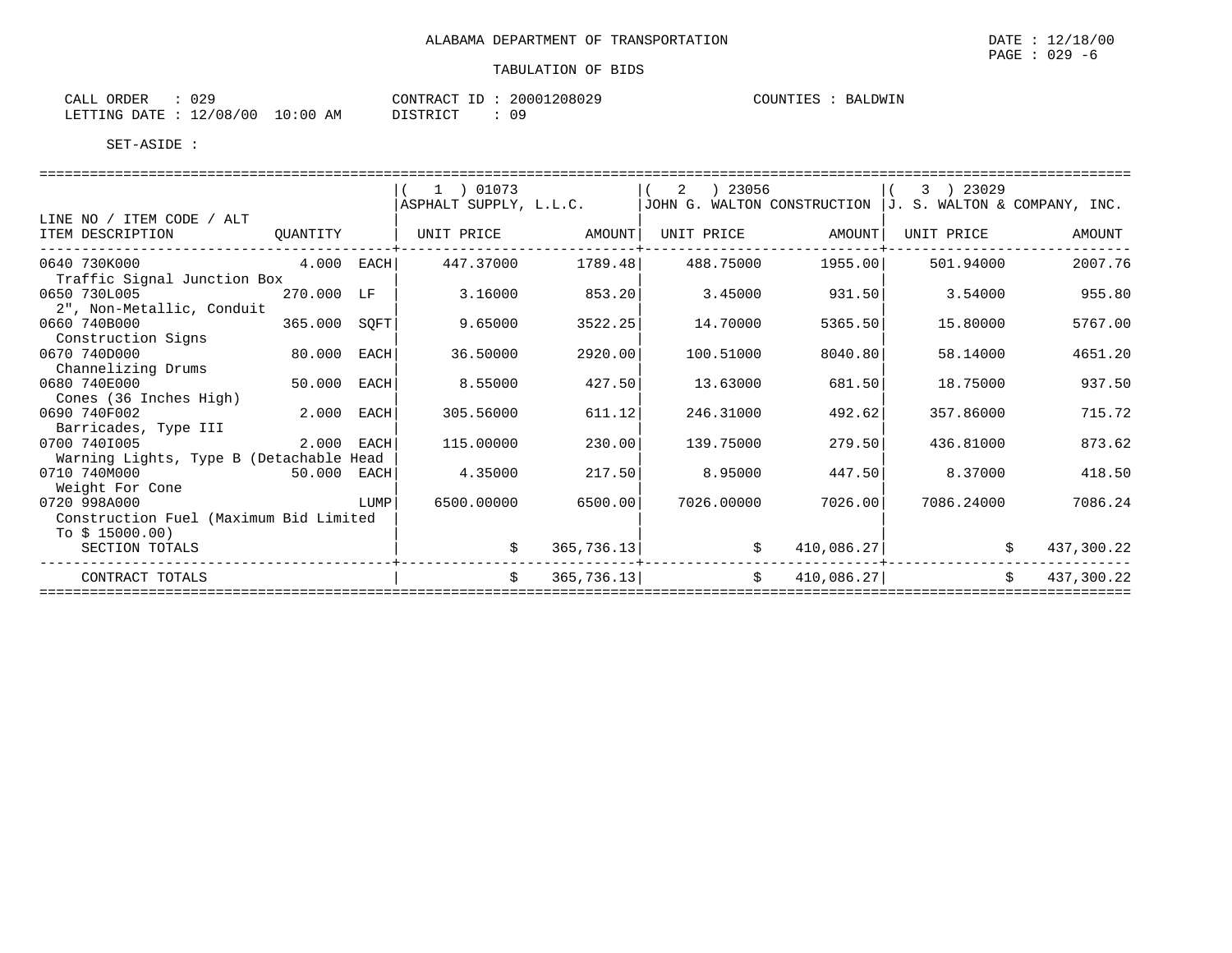# ALABAMA DEPARTMENT OF TRANSPORTATION DATE : 12/18/00

PAGE : 030 -1

### VENDOR RANKING

 CALL ORDER : 030 CONTRACT ID : 20001208030 COUNTIES : BALDWIN LETTING DATE : 12/08/00 10:00 AM DISTRICT : 09 CONTRACT DESCRIPTION : CONTRACT TIME : 180 Working Days (available days) for constructing the Bridge ReplacementO(Dual) and PROJECT(S) : BR-0212(105) Approaches on U.S.#90 at U.S.#98 in Spanish Fort. Length 0.341 mi.

SET-ASIDE :

 -------------------------------------------------------------------------------------------------------------------------- VENDOR TOTAL % OVER RANK NUMBER NAME BID LOW BID -------------------------------------------------------------------------------------------------------------------------- 1 23034 T.L. WALLACE CONSTRUCTION, INC. \$ 2,331,629.82 100.0000% 2 12003 L & A CONTRACTING COMPANY \$ 2,561,435.72 109.8560% 3 16035 PACO, INC. \$ 2,634,779.50 113.0016%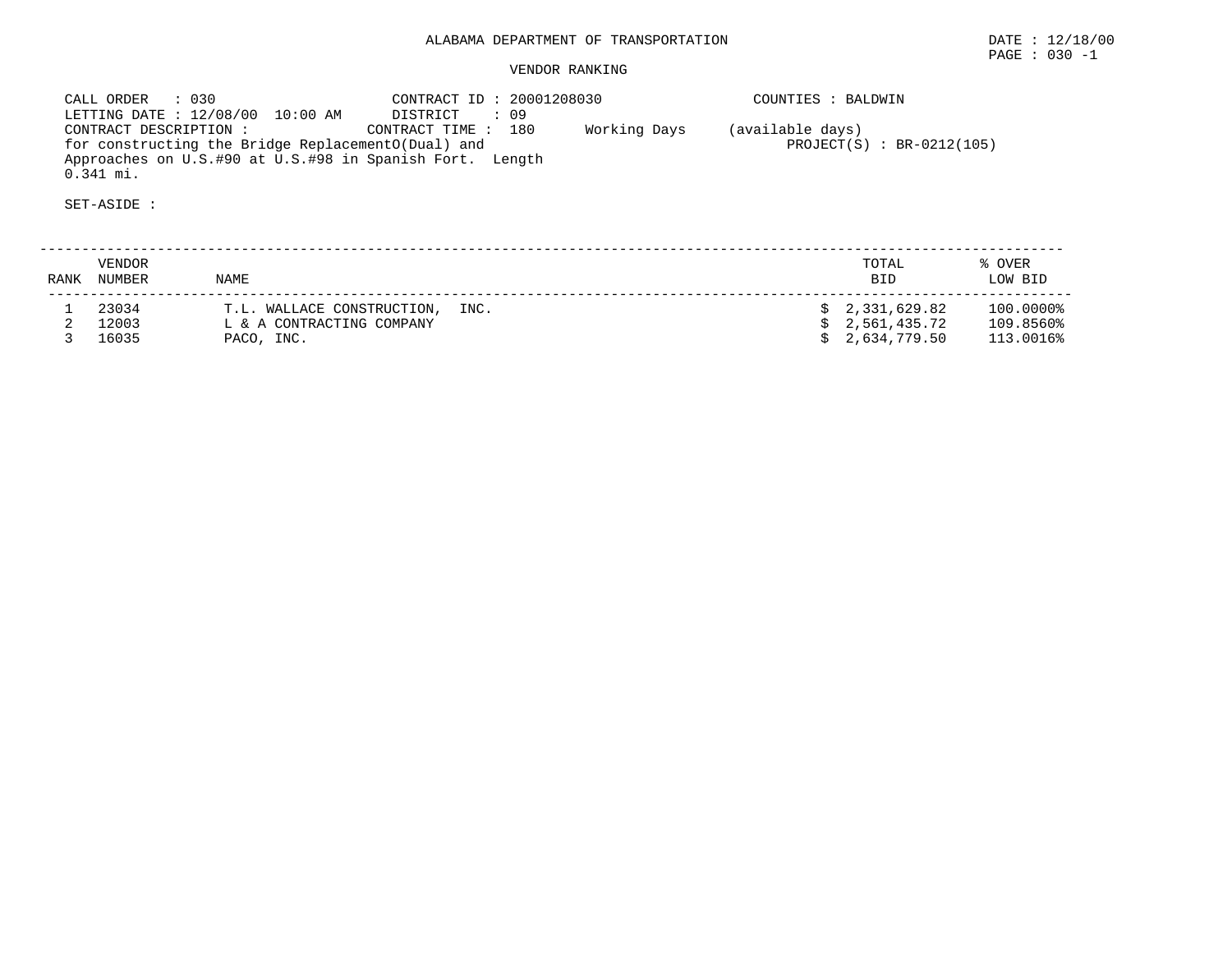| 030<br>ORDER<br>CALL   |            |                 | CONTRACT ID: 20001208030 | COUNTIES :<br>BALDWIN |
|------------------------|------------|-----------------|--------------------------|-----------------------|
| LETTING DATE: 12/08/00 | $10:00$ AM | <b>DISTRICT</b> | 09                       |                       |

|                                                                        |                |      | 1 ) 23034                     |           | 2 ) 12003<br>$T.L.$ WALLACE CONSTRUCTION, $\ L\ $ & A CONTRACTING COMPANY |           | $(3)$ 16035<br>PACO, INC. |           |
|------------------------------------------------------------------------|----------------|------|-------------------------------|-----------|---------------------------------------------------------------------------|-----------|---------------------------|-----------|
| LINE NO / ITEM CODE / ALT                                              |                |      |                               |           |                                                                           |           |                           |           |
| ITEM DESCRIPTION                                                       | OUANTITY       |      | UNIT PRICE AMOUNT  UNIT PRICE |           |                                                                           | AMOUNT    | UNIT PRICE                | AMOUNT    |
| SECTION 0001 Total                                                     |                |      |                               |           |                                                                           |           |                           |           |
| 0010 201A000<br>Clearing & Grubbing (Approximately 5                   |                | LUMP | 200000.00000                  | 200000.00 | 200000.00000                                                              | 200000.00 | 100000.00000              | 100000.00 |
| Acres)<br>0020 206A000<br>Removal Of Old Bridge Station 22+39.7        |                | LUMP | 35000.00000                   | 35000.00  | 100000.00000                                                              | 100000.00 | 25000.00000               | 25000.00  |
| 0030 206A001<br>Removal Of Old Bridge Station 21+74.9                  |                | LUMP | 35000.00000                   | 35000.00  | 100000.00000                                                              | 100000.00 | 25000.00000               | 25000.00  |
| 0040 206C002<br>Removing Concrete Slope Paving                         | 242.000 SOYD   |      | 6.00000                       | 1452.00   | 6.15000                                                                   | 1488.30   | 20.00000                  | 4840.00   |
| 0050 206D001<br>Removing Guardrail                                     | 1106.000 LF    |      | 3.00000                       | 3318.00   | 1.54000                                                                   | 1703.24   | 5.00000                   | 5530.00   |
| 0060 206E000<br>Removing Headwalls                                     | 2.000 EACH     |      | 185.00000                     | 370.00    | 189.63000                                                                 | 379.26    | 1500.00000                | 3000.00   |
| 0070 206E001<br>Removing Inlets                                        | 3.000 EACH     |      | 220.00000                     | 660.00    | 256.25000                                                                 | 768.75    | 500.00000                 | 1500.00   |
| 0080 206E011<br>Removing Guardrail End Anchor (Type 3)                 | 12.000 EACH    |      | 75.00000                      | 900.00    | 102.50000                                                                 | 1230.00   | 400.00000                 | 4800.00   |
| 0090 206E042<br>Removing Inlets (Partial)                              | 1.000 EACH     |      | 225.00000                     | 225.00    | 230.63000                                                                 | 230.63    | 300.00000                 | 300.00    |
| 0100 210A000<br>Unclassified Excavation                                | 2988.000 CYIP  |      | 5.25000                       | 15687.00  | 5.38000                                                                   | 16075.44  | 3.00000                   | 8964.00   |
| 0110 210D012<br>Borrow Excavation $(A2-4(0)$ or $A-4(0)$               | 12881.000 CYIP |      | 8.86000                       | 114125.66 | 9.08000                                                                   | 116959.48 | 7.00000                   | 90167.00  |
| 0120 214A000<br>Structure Excavation                                   | 238.000 CUYD   |      | 9.00000                       | 2142.00   | 9.23000                                                                   | 2196.74   | 15,00000                  | 3570.00   |
| 0130 214B000<br>Foundation Backfill, Local                             | 71.000         | CUYD | 15.00000                      | 1065.00   | 15.38000                                                                  | 1091.98   | 10.00000                  | 710.00    |
| 0140 215A000<br>Unclassified Bridge Excavation                         | 276.000        | CUYD | 30.00000                      | 8280.00   | 11.46000                                                                  | 3162.96   | 10,00000                  | 2760.00   |
| 0150 215B000<br>Cofferdams Or Sheeting And Shoring                     |                | LUMP | 20000.00000                   | 20000.00  | 25000.00000                                                               | 25000.00  | 30000.00000               | 30000.00  |
| Station 22+37.70<br>0160 215B001<br>Cofferdams Or Sheeting And Shoring |                | LUMP | 20000.00000                   | 20000.00  | 25000.00000                                                               | 25000.00  | 35000.00000               | 35000.00  |
| Station 21+73.60<br>0170 230A000<br>Roadbed Processing                 | 25.000 RBST    |      | 210.00000                     | 5250.00   | 215.25000                                                                 | 5381.25   | 400.00000                 | 10000.00  |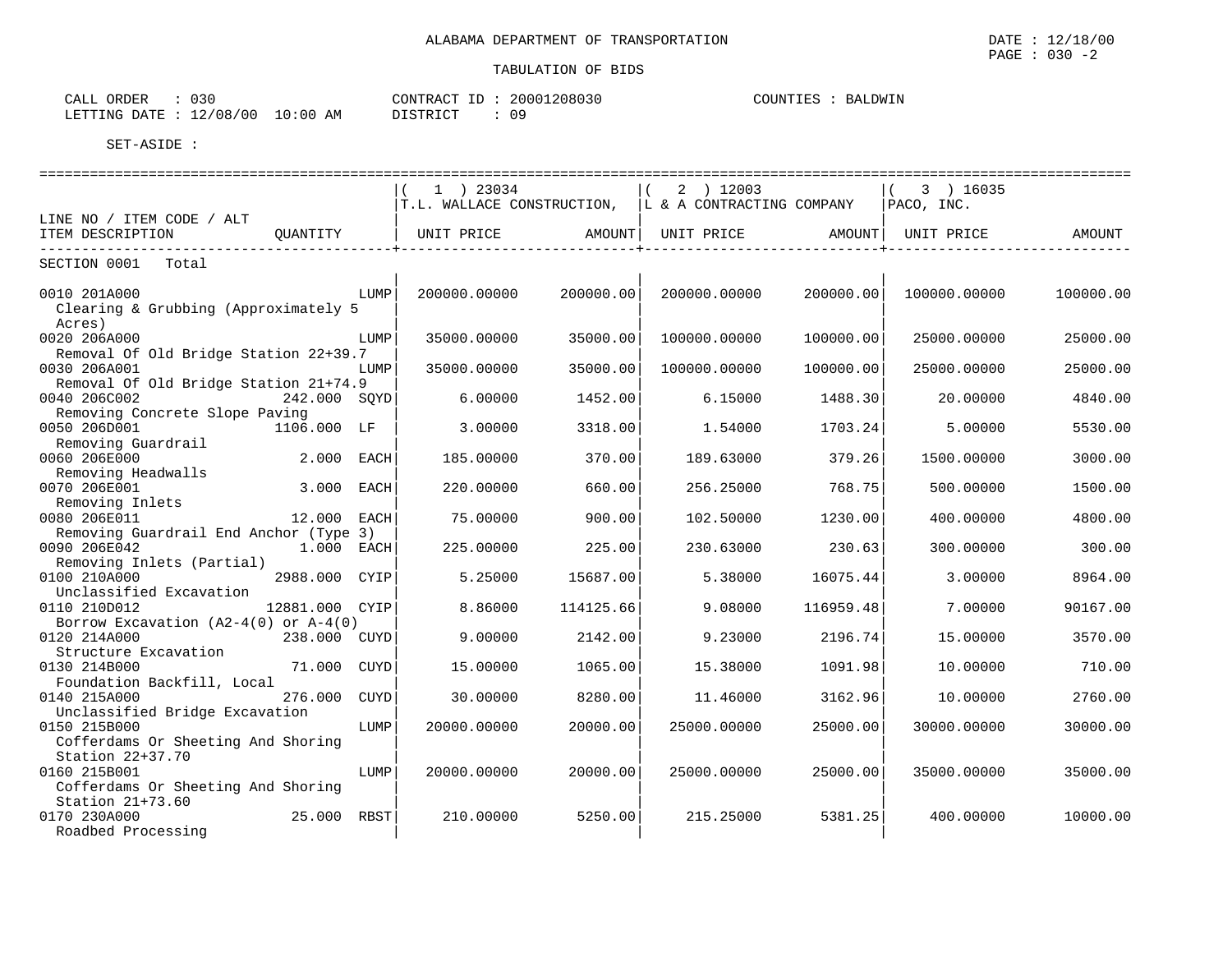| 030<br>ORDER<br>CALL       |             | CONTRACT<br>ID | 20001208030 | COUNTIES<br>BALDWIN |
|----------------------------|-------------|----------------|-------------|---------------------|
| 12/08/00<br>LETTING DATE : | 10:00<br>ΆM | DISTRICT<br>.  |             |                     |

|                                                                                                                                    |                       | 1 ) 23034<br>$T.L.$ WALLACE CONSTRUCTION, $ L \& A$ CONTRACTING COMPANY |           | $2$ ) 12003        |                                           | (3) 16035<br>PACO, INC.    |           |
|------------------------------------------------------------------------------------------------------------------------------------|-----------------------|-------------------------------------------------------------------------|-----------|--------------------|-------------------------------------------|----------------------------|-----------|
| LINE NO / ITEM CODE / ALT                                                                                                          |                       |                                                                         |           |                    |                                           |                            |           |
| ITEM DESCRIPTION                                                                                                                   | QUANTITY   UNIT PRICE |                                                                         |           | AMOUNT  UNIT PRICE | -------------------- <del>-</del> ------- | AMOUNT   UNIT PRICE AMOUNT |           |
| 0180 301A012<br>Crushed Aggregate Base Course, Type B,<br>Plant Mixed, 6" Compacted Thickness                                      | 15240.000 SYCP        | 6.95000                                                                 | 105918.00 | 7.50000            | 114300.00                                 | 8.00000                    | 121920.00 |
| 0190 401A000<br>Bituminous Treatment A                                                                                             | 7515.000 SYCP         | 0.75000                                                                 | 5636.25   | 1.03000            | 7740.45                                   | 1.50000                    | 11272.50  |
| 0200 405A000<br>Tack Coat                                                                                                          | 574.000 GAL           | 1,00000                                                                 | 574.00    | 4.10000            | 2353.40                                   | 5.00000                    | 2870.00   |
| 0210 424A260<br>Superpave Bituminous Concrete Wearing<br>Surface Layer, 1/2" Maximum Aggregate<br>Size Mix, ESAL Range D           | 530.000 TON           | 44.81000                                                                | 23749.30  | 56.72000           | 30061.60                                  | 62.00000                   | 32860.00  |
| 0220 424A263<br>Superpave Bituminous Concrete Wearing<br>Surface Layer, Patching, 1/2" Maximum<br>Aggregate Size Mix, ESAL Range D | $100.000$ TON         | 157.80000                                                               | 15780.00  | 66.63000           | 6663.00                                   | 70,00000                   | 7000.00   |
| 0230 424A266<br>Superpave Bituminous Concrete Wearing<br>Surface Layer, Leveling, 1/2" Maximum<br>Aggregate Size Mix, ESAL Range D | 726.000 TON           | 48.96000                                                                | 35544.96  | 54.56000           | 39610.56                                  | 60.00000                   | 43560.00  |
| 0240 424B461<br>Superpave Bituminous Concrete Upper<br>Binder Layer, 1" Maximum Aggregate Size<br>Mix, ESAL Range D                | 723.000 TON           | 47.81000                                                                | 34566.63  | 50.68000           | 36641.64                                  | 55.00000                   | 39765.00  |
| 0250 424B561<br>Superpave Bituminous Concrete Lower<br>Binder Layer, 1" Maximum Aggregate Size<br>Mix, ESAL Range D                | 758.000 TON           | 47.20000                                                                | 35777.60  | 50.06000           | 37945.48                                  | 60.00000                   | 45480.00  |
| 0260 424C261<br>Superpave Bituminous Concrete Base<br>Layer, 1 1/2" Maximum Aggregate Size<br>Mix, ESAL Range D                    | 1138.000 TON          | 54.45000                                                                | 61964.10  | 50.89000           | 57912.82                                  | 60.00000                   | 68280.00  |
| 0270 450B000<br>Reinforced Cement Concrete Bridge End<br>Slab                                                                      | 214.000 SOYD          | 67.00000                                                                | 14338.00  | 110.53000          | 23653.42                                  | 75.00000                   | 16050.00  |
| 0280 502A000<br>Steel Reinforcement                                                                                                | 101000.000 LB         | 0.50000                                                                 | 50500.00  | 0.38750            | 39137.50                                  | 0.45000                    | 45450.00  |
| 0290 502B000<br>Steel Reinforcement For Bridge<br>Superstructure, Station 22+37.70<br>(Eastbound Lane)                             | LUMP                  | 26850.00000                                                             | 26850.00  | 21000.00000        | 21000.00                                  | 38000.00000                | 38000.00  |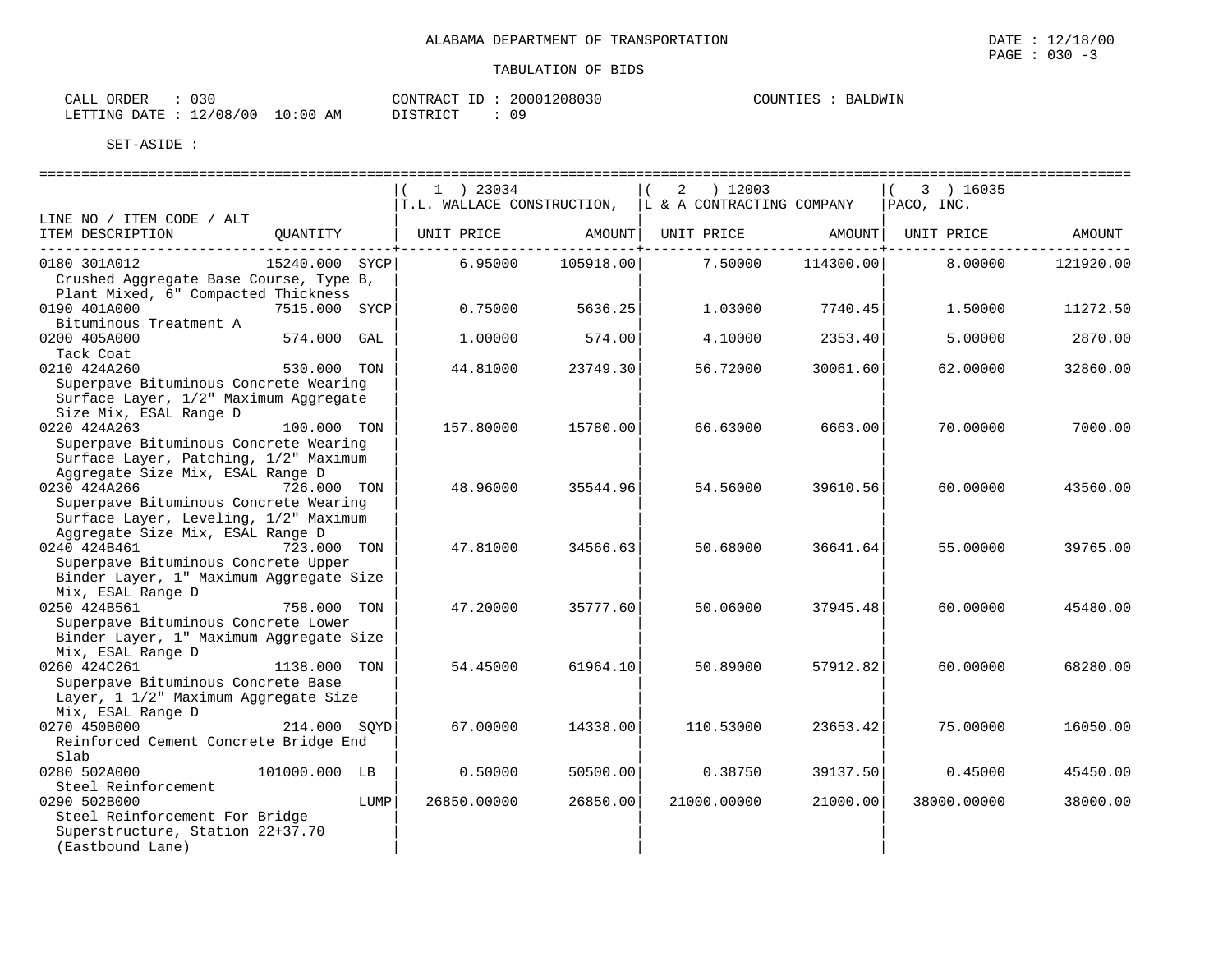| ORDER<br>$\sim$ $\sim$ $\sim$ $\sim$<br>ו ו בי | ה ה ה<br>u s u                             | 20001208030<br>$\bigcap \Pi$ TRA<br>$\sim$ | DWIN<br>COUNTIES<br>BA. |
|------------------------------------------------|--------------------------------------------|--------------------------------------------|-------------------------|
| LETTING<br>DATE                                | 10:00<br>'00<br>/ 08<br>$\sim$<br>AM<br>ᅩᅀ | ΟS<br>דת ליחד את                           |                         |

|                                                                                                                             |               |      | 1 ) 23034<br>$T.L.$ WALLACE CONSTRUCTION, $\vert L \vert$ & A CONTRACTING COMPANY |           | 2 ) 12003    |                      | 3 ) 16035<br>PACO, INC. |           |
|-----------------------------------------------------------------------------------------------------------------------------|---------------|------|-----------------------------------------------------------------------------------|-----------|--------------|----------------------|-------------------------|-----------|
| LINE NO / ITEM CODE / ALT                                                                                                   |               |      |                                                                                   |           |              |                      |                         |           |
| ITEM DESCRIPTION                                                                                                            | QUANTITY      |      | UNIT PRICE                                                                        | AMOUNT    | UNIT PRICE   | AMOUNT               | UNIT PRICE AMOUNT       |           |
| 0300 502B001<br>Steel Reinforcement For Bridge<br>Superstructure Station 21+73.60<br>(Westbound Lane)                       |               | LUMP | 26850.00000 26850.00                                                              |           |              | 21000.00000 21000.00 | 38000.00000             | 38000.00  |
| 0310 505A015<br>Concrete Test Piles (14 Inches Square)                                                                      | $4.000$ EACH  |      | 4500.00000                                                                        | 18000.00  | 7500.00000   | 30000.00             | 4000.00000              | 16000.00  |
| 0320 505B045                                                                                                                | 4.000 EACH    |      | 3000.00000                                                                        | 12000.00  | 10000.00000  | 40000.00             | 4000.00000              | 16000.00  |
| Static Loading Tests (14 Inches Square)<br>0330 505N000<br>Concrete Piling Furnished (14 Inches                             | 6477.000 LF   |      | 23.00000                                                                          | 148971.00 | 26.00000     | 168402.00            | 20.00000                | 129540.00 |
| Square)<br>0340 5050000<br>6477.000 LF<br>Concrete Piling Driven(14 Inches                                                  |               |      | 1,00000                                                                           | 6477.00   | 1,00000      | 6477.00              | 15,00000                | 97155.00  |
| Square)<br>0350 508A000                                                                                                     | 11700.000 LB  |      | 1.75000                                                                           | 20475.00  | 2.04000      | 23868.00             | 3.00000                 | 35100.00  |
| Structural Steel<br>0360 510A000                                                                                            | 611.000 CUYD  |      | 375,00000                                                                         | 229125.00 | 327.93000    | 200365.23            | 325,00000               | 198575.00 |
| Bridge Substructure Concrete, Class A<br>0370 510C051                                                                       |               | LUMP | 121440.00000                                                                      | 121440.00 | 110000.00000 | 110000.00            | 90000.00000             | 90000.00  |
| Bridge Concrete Superstructure, Station<br>22+37.70 (Eastbound Lane)                                                        |               |      |                                                                                   |           |              |                      |                         |           |
| 0380 510C052<br>Bridge Concrete Superstructure, Station<br>21+73.60 (Westbound Lane)                                        |               | LUMP | 121440.00000                                                                      | 121440.00 | 110000.00000 | 110000.00            | 90000.00000             | 90000.00  |
| 0390 510E000<br>Grooving Concrete Bridge Decks                                                                              | 1490.000 SOYD |      | 2.55000                                                                           | 3799.50   | 2,10000      | 3129.00              | 2.50000                 | 3725.00   |
| 0400 511A004                                                                                                                | 72.000 EACH   |      | 425.00000                                                                         | 30600.00  | 416.35000    | 29977.20             | 100.00000               | 7200.00   |
| Elastomeric Bearings, Type 4<br>0410 513B005<br>Pretensioned-Prestressed Concrete                                           | 2180.000 LF   |      | 60.00000                                                                          | 130800.00 | 76.00000     | 165680.00            | 95.00000                | 207100.00 |
| Girders, Type III (Specialty Item)<br>0420 530A001<br>18" Roadway Pipe (Class 3 R.C.)                                       | 97.000 LF     |      | 30,00000                                                                          | 2910.00   | 30.75000     | 2982.75              | 35.00000                | 3395.00   |
| 0430 530A003                                                                                                                | 25.000 LF     |      | 49.00000                                                                          | 1225.00   | 50.23000     | 1255.75              | 45.00000                | 1125.00   |
| 30" Roadway Pipe (Class 3 R.C.)<br>0440 530A013                                                                             | 164.000 LF    |      | 72.00000                                                                          | 11808.00  | 73.80000     | 12103.20             | 40.00000                | 6560.00   |
| 24" Roadway Pipe (Class 4 R.C.)<br>0450 530A801<br>18" Roadway Pipe (14 Gauge C.C.S.)<br>(Stack Pipe) (No Bedding Required) | 13.000 LF     |      | 28,00000                                                                          | 364.00    | 28,70000     | 373.10               | 28.00000                | 364.00    |

PAGE : 030 -4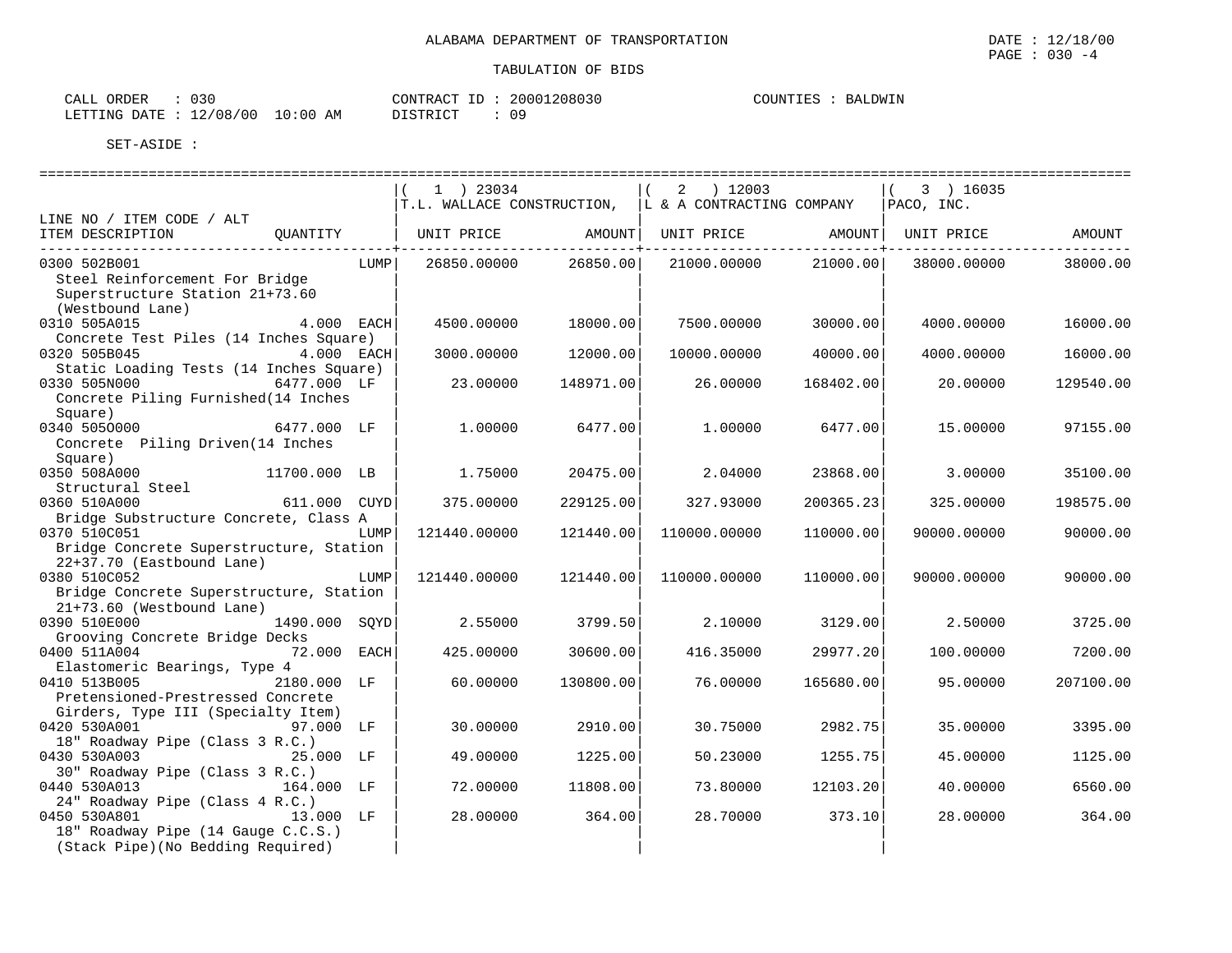| 030<br>CALL ORDER               |          | CONTRACT ID: 20001208030 | COUNTIES :<br>BALDWIN |
|---------------------------------|----------|--------------------------|-----------------------|
| LETTING DATE: 12/08/00 10:00 AM | DISTRICT |                          |                       |

|                                                                         |               |      | 1 ) 23034                                             |           | 2 ) 12003    |           | (3) 16035                    |           |
|-------------------------------------------------------------------------|---------------|------|-------------------------------------------------------|-----------|--------------|-----------|------------------------------|-----------|
|                                                                         |               |      | T.L. WALLACE CONSTRUCTION, IL & A CONTRACTING COMPANY |           |              |           | PACO, INC.                   |           |
| LINE NO / ITEM CODE / ALT                                               |               |      |                                                       |           |              |           |                              |           |
| ITEM DESCRIPTION                                                        |               |      | OUANTITY   UNIT PRICE       AMOUNT  UNIT PRICE        |           |              |           | AMOUNT   UNIT PRICE   AMOUNT |           |
| 0460 530B003                                                            | 7.000 LF      |      | 47.00000                                              | 329.00    | 48.18000     | 337.26    | 75.00000                     | 525.00    |
| 36" Span, 23" Rise Roadway Pipe (Class                                  |               |      |                                                       |           |              |           |                              |           |
| 3 R.C.                                                                  |               |      |                                                       |           |              |           |                              |           |
| 0470 600A000                                                            |               | LUMP | 150000.00000                                          | 150000.00 | 125000.00000 | 125000.00 | 125000.00000                 | 125000.00 |
| Mobilization                                                            |               |      |                                                       |           |              |           |                              |           |
| 0480 608A000                                                            | 415.000 SQYD  |      | 2.50000                                               | 1037.50   | 5.38000      | 2232.70   | 2,00000                      | 830.00    |
| Separation Geotextile                                                   |               |      |                                                       |           |              |           |                              |           |
| 0490 609A000                                                            | 1704.000 SQYD |      | 28,00000                                              | 47712.00  | 5.08000      | 8656.32   | 10.00000                     | 17040.00  |
| Aggregate Slope Protection                                              |               |      |                                                       |           |              |           |                              |           |
| 0500 609B000                                                            | 1770.000 SQYD |      | 3,00000                                               | 5310.00   | 1.29000      | 2283.30   | 88,00000                     | 155760.00 |
| Geotextile Filter For Aggregate Slope                                   |               |      |                                                       |           |              |           |                              |           |
| Protection                                                              |               |      |                                                       |           |              |           |                              |           |
| 0510 610C001                                                            | 555.000 TON   |      | 35,00000                                              | 19425.00  | 35.88000     | 19913.40  | 42.00000                     | 23310.00  |
| Loose Riprap, Class 2                                                   |               |      |                                                       |           |              |           |                              |           |
| 0520 610D003                                                            | 553.000 SOYD  |      | 3.00000                                               | 1659.00   | 3.08000      | 1703.24   | 3.00000                      | 1659.00   |
| Filter Blanket, Geotextile                                              |               |      |                                                       |           |              |           |                              |           |
| 0530 614A000                                                            | 57.000 CUYD   |      | 225.00000                                             | 12825.00  | 335.73000    | 19136.61  | 290.00000                    | 16530.00  |
| Slope Paving<br>0540 619A000                                            | 1.000 EACH    |      | 96.00000                                              |           | 471.50000    |           |                              | 400.00    |
|                                                                         |               |      |                                                       | 96.00     |              | 471.50    | 400.00000                    |           |
| 12" Roadway Pipe End Treatment, Class 1<br>0550 619A002<br>$1.000$ EACH |               |      | 100.00000                                             | 100.00    | 525.83000    | 525.83    | 400.00000                    | 400.00    |
| 18" Roadway Pipe End Treatment, Class 1                                 |               |      |                                                       |           |              |           |                              |           |
| 0560 619A003                                                            | 1.000 EACH    |      | 100.00000                                             | 100.00    | 591.83000    | 591.83    | 500.00000                    | 500.00    |
| 24" Roadway Pipe End Treatment, Class 1                                 |               |      |                                                       |           |              |           |                              |           |
| 0570 619A004                                                            | $1.000$ EACH  |      | 110.00000                                             | 110.00    | 773.33000    | 773.33    | 700.00000                    | 700.00    |
| 30" Roadway Pipe End Treatment, Class 1                                 |               |      |                                                       |           |              |           |                              |           |
| 0580 619B018 1.000 EACH                                                 |               |      | 130.00000                                             | 130.00    | 805.23000    | 805.23    | 800,00000                    | 800.00    |
| 36" Span, 23" Rise Roadway Pipe End                                     |               |      |                                                       |           |              |           |                              |           |
| Treatment, Class 1                                                      |               |      |                                                       |           |              |           |                              |           |
| 0590 620A000                                                            | 1.000 CUYD    |      | 1250.00000                                            | 1250.00   | 1187.71000   | 1187.71   | 800.00000                    | 800.00    |
| Minor Structure Concrete                                                |               |      |                                                       |           |              |           |                              |           |
| 0600 621A000                                                            | 3.000 EACH    |      | 2500.00000                                            | 7500.00   | 3360.38000   | 10081.14  | 1000.00000                   | 3000.00   |
| Junction Boxes, Type 1, 1P Or 5                                         |               |      |                                                       |           |              |           |                              |           |
| 0610 621A004                                                            | $1.000$ EACH  |      | 2200.00000                                            | 2200.00   | 3502.64000   | 3502.64   | 1200.00000                   | 1200.00   |
| Junction Boxes, Type 4                                                  |               |      |                                                       |           |              |           |                              |           |
| 0620 621A005                                                            | 1.000 EACH    |      | 2500.00000                                            | 2500.00   | 3502.64000   | 3502.64   | 1500.00000                   | 1500.00   |
| Junction Boxes, Type 1                                                  |               |      |                                                       |           |              |           |                              |           |
| 0630 621A057                                                            | 1.000 EACH    |      | 1500.00000                                            | 1500.00   | 2406.23000   | 2406.23   | 1000.00000                   | 1000.00   |
| Junction Boxes, Type Partial                                            |               |      |                                                       |           |              |           |                              |           |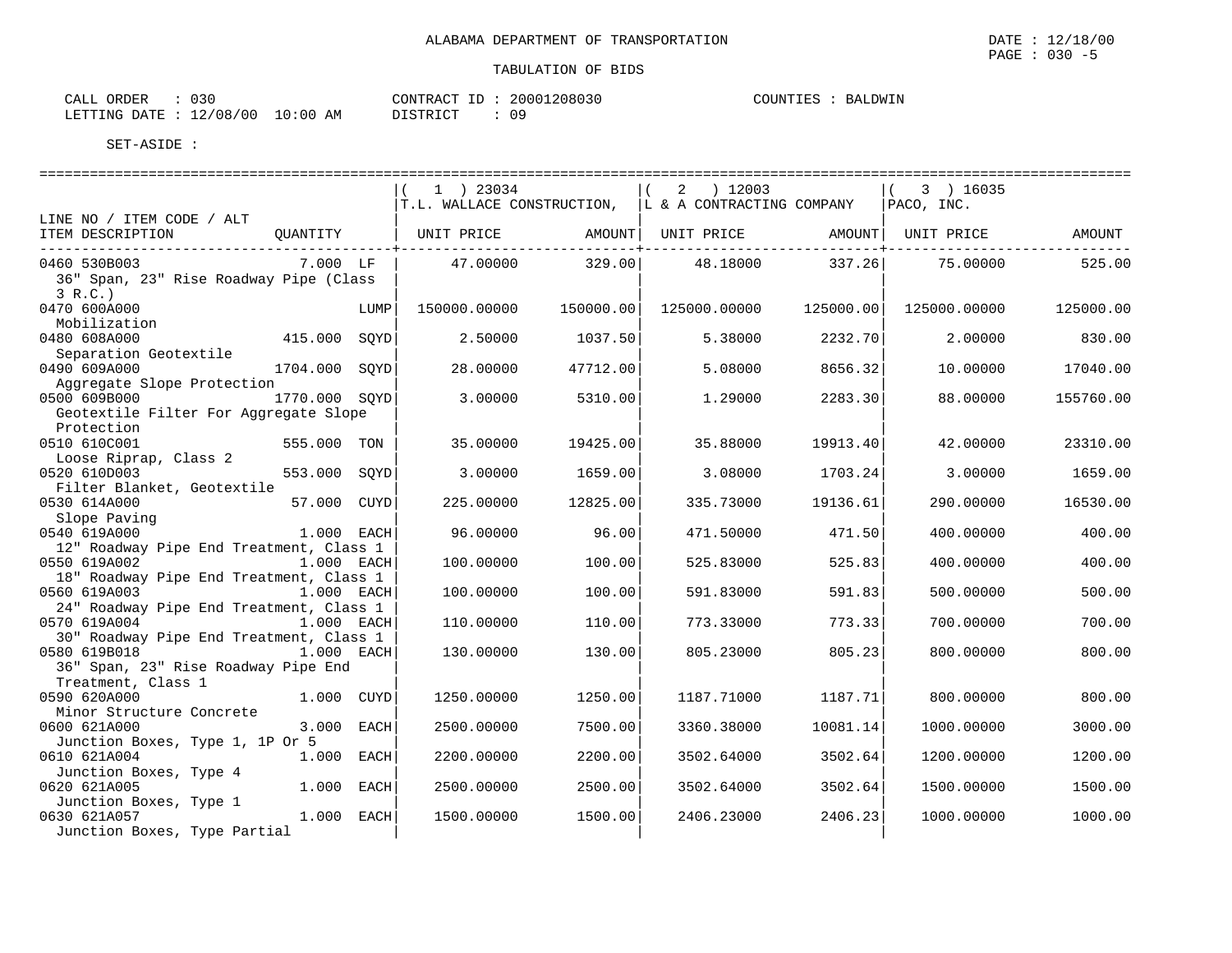| CALL ORDER             | 030 |            |          | CONTRACT ID: 20001208030 | BALDWIN<br>COUNTIES : |
|------------------------|-----|------------|----------|--------------------------|-----------------------|
| LETTING DATE: 12/08/00 |     | $10:00$ AM | DISTRICT | ററ                       |                       |

|                                                                      | $1$ ) 23034 |          | ( 2 ) 12003                                          |          | $(3)$ 16035    |          |
|----------------------------------------------------------------------|-------------|----------|------------------------------------------------------|----------|----------------|----------|
|                                                                      |             |          | T.L. WALLACE CONSTRUCTION, L & A CONTRACTING COMPANY |          | $ $ PACO, INC. |          |
| LINE NO / ITEM CODE / ALT                                            |             |          |                                                      |          |                |          |
| ITEM DESCRIPTION<br>OUANTITY                                         | UNIT PRICE  |          | AMOUNT   UNIT PRICE                                  | AMOUNT   | UNIT PRICE     | AMOUNT   |
| 0640 621B005<br>$2.000$ EACH                                         | 600.00000   | 1200.00  | 654.91000                                            | 1309.82  | 1000.00000     | 2000.00  |
| Junction Box Units, Type 1<br>0650 621C020<br>3.000 EACH             | 3000.00000  | 9000.00  | 1717.55000                                           | 5152.65  | 1500.00000     | 4500.00  |
| Inlets, Type Y<br>0660 621C130<br>1.000 EACH                         | 3500.00000  | 3500.00  | 2956.45000                                           | 2956.45  | 3000.00000     | 3000.00  |
| Inlets, Type E1 (Modified)<br>4.000 EACH<br>0670 621D019             | 600.00000   | 2400.00  | 601.56000                                            | 2406.24  | 600.00000      | 2400.00  |
| Inlet Units, Type Y<br>622.000 LF<br>0680 629A004                    | 75.00000    | 46650.00 | 63.55000                                             | 39528.10 | 110.00000      | 68420.00 |
| Concrete Median Or Safety Barrier, Type<br>4A (Modified)             |             |          |                                                      |          |                |          |
| 0690 630A000<br>2000.000 LF                                          | 11.00000    | 22000.00 | 12.81000                                             | 25620.00 | 20.00000       | 40000.00 |
| Steel Beam Guardrail, Class A, Type 1<br>0700 630C001<br>2.000 EACH  | 750.00000   | 1500.00  | 615.00000                                            | 1230.00  | 1000.00000     | 2000.00  |
| Guardrail End Anchor, Type 8                                         |             |          |                                                      |          |                |          |
| 5.000 EACH<br>0710 630C003<br>Guardrail End Anchor, Type 13          | 100.00000   | 500.00   | 1076.25000                                           | 5381.25  | 1200.00000     | 6000.00  |
| 0720 630C050<br>1.000 EACH                                           | 1825,00000  | 1825.00  | 1845.00000                                           | 1845.00  | 2800.00000     | 2800.00  |
| Guardrail End Anchor, Type 20 Series<br>0730 630C070<br>$6.000$ EACH | 1600.00000  | 9600.00  | 1281.25000                                           | 7687.50  | 1500.00000     | 9000.00  |
| Guardrail End Anchor, Type 10 Series                                 |             |          |                                                      |          |                |          |
| 0740 643B000<br>1.000 EACH                                           | 500.00000   | 500.00   | 102.50000                                            | 102.50   | 500.00000      | 500.00   |
| Valve Boxes Reset<br>2.000 ACRE<br>0750 652A061                      | 500,00000   | 1000.00  | 414.98000                                            | 829.96   | 500,00000      | 1000.00  |
| Seeding (Mix 3E)                                                     |             |          |                                                      |          |                |          |
| 6966.000 SOYD<br>0760 654A001                                        | 3.00000     | 20898.00 | 3.08000                                              | 21455.28 | 6.00000        | 41796.00 |
| Solid Sodding (Bermuda)<br>2.000 ACRE<br>0770 656A001                | 1500.00000  | 3000.00  | 414.98000                                            | 829.96   | 1000.00000     | 2000.00  |
| Mulching, Class A, Type 2                                            |             |          |                                                      |          |                |          |
| 0780 659A000<br>3000.000 SOYD                                        | 1.85000     | 5550.00  | 1.95000                                              | 5850.00  | 3.00000        | 9000.00  |
| Erosion Control Netting, Class A<br>0790 659A002<br>40.000 SOYD      | 15.00000    | 600.00   | 1.74000                                              | 69.60    | 10.00000       | 400.00   |
| Erosion Control Netting, Class C1                                    |             |          |                                                      |          |                |          |
| 0800 665A000<br>5.000 ACRE<br>Temporary Seeding                      | 300.00000   | 1500.00  | 333.13000                                            | 1665.65  | 500.00000      | 2500.00  |
| 5.000 ACRE<br>0810 665B000                                           | 300.00000   | 1500.00  | 333.13000                                            | 1665.65  | 1000.00000     | 5000.00  |
| Temporary Mulching<br>100.000 LF<br>0820 665C000                     | 18.00000    | 1800.00  | 18.45000                                             | 1845.00  | 25.00000       | 2500.00  |
| 15" Temporary Pipe                                                   |             |          |                                                      |          |                |          |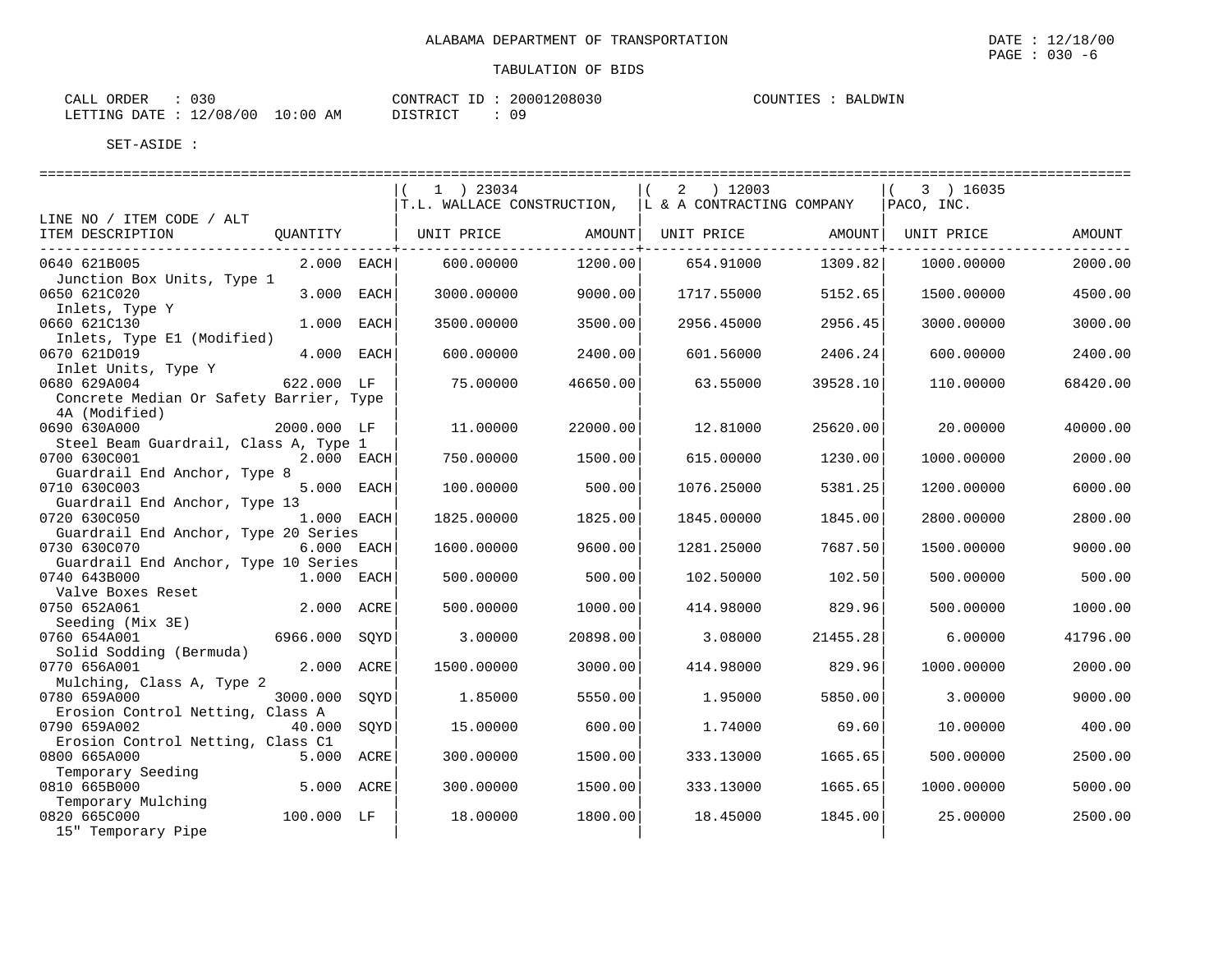| 030          |       | 20001208030 | COUNTIES |
|--------------|-------|-------------|----------|
| ORDER        |       | $-\Gamma$   | BALDWIN  |
| CALL         |       | CONTRACT    |          |
|              |       |             |          |
| 12/08/00     | 10:00 | 09          |          |
| LETTING DATE | ΆM    | DISTRICT    |          |

|                                                                                                       |                |      | 1 ) 23034                                                      |          | 2 ) 12003    |           | $(3)$ 16035 | ============ |
|-------------------------------------------------------------------------------------------------------|----------------|------|----------------------------------------------------------------|----------|--------------|-----------|-------------|--------------|
| LINE NO / ITEM CODE / ALT                                                                             |                |      | $T.L.$ WALLACE CONSTRUCTION, $\bigcup K A$ CONTRACTING COMPANY |          |              |           | PACO, INC.  |              |
| ITEM DESCRIPTION<br>-----------------------------                                                     |                |      |                                                                |          |              |           |             | AMOUNT       |
| 0830 665E000<br>Polyethylene                                                                          |                |      | 500.000 SQYD 0.60000                                           | 300.00   | 0.62000      | 310.00    | 2,00000     | 1000.00      |
| 0840 665F000<br>Hay Bales                                                                             | 500.000 EACH   |      | 5.00000                                                        | 2500.00  | 4.10000      | 2050.00   | 5,00000     | 2500.00      |
| 0850 665G000<br>Sand Bags                                                                             | 500.000 EACH   |      | 5,00000                                                        | 2500.00  | 5.13000      | 2565.00   | 4.00000     | 2000.00      |
| 0860 6651000<br>Temporary Riprap, Class 2                                                             | 100.000 TON    |      | 35.00000                                                       | 3500.00  | 35.88000     | 3588.00   | 40.00000    | 4000.00      |
| 0870 665J000<br>Silt Fence, Type A                                                                    | 5000.000 LF    |      | 4.25000                                                        | 21250.00 | 2.67000      | 13350.00  | 3.00000     | 15000.00     |
| 0880 665K000<br>Drainage Sump Excavation                                                              | 72.000 CUYD    |      | 6.00000                                                        | 432.00   | 6.15000      | 442.80    | 10.00000    | 720.00       |
| 0890 666A001<br>Pest Control Treatment                                                                | 2.000 ACRE     |      | 25.00000                                                       | 50.00    | 25.63000     | 51.26     | 800.00000   | 1600.00      |
| 0900 680A000<br>Engineering Controls                                                                  |                | LUMP | 5000.00000                                                     | 5000.00  | 100000.00000 | 100000.00 | 65000.00000 | 65000.00     |
| 0910 701A028<br>Solid White, Class 2, Type A Traffic<br>Stripe (0.06" Thick) (6" Wide)                | 1.000 MILE     |      | 1914.89000                                                     | 1914.89  | 1845.00000   | 1845.00   | 2200.00000  | 2200.00      |
| 0920 701A032<br>Solid Yellow, Class 2, Type A Traffic<br>Stripe (0.06" Thick) (6" Wide)               | 1.000 MILE     |      | 1914.89000                                                     | 1914.89  | 1845.00000   | 1845.00   | 2200.00000  | 2200.00      |
| 0930 701A041<br>1.000 MILE<br>Broken White, Class 2, Type A Traffic<br>Stripe (0.09" Thick) (6" Wide) |                |      | 1276.60000                                                     | 1276.60  | 1230.00000   | 1230.00   | 1500.00000  | 1500.00      |
| 0940 701D008<br>Solid Traffic Stripe Removed (Plastic)                                                | 1.000 MILE     |      | 2127.66000                                                     | 2127.66  | 2050.00000   | 2050.00   | 2400.00000  | 2400.00      |
| 0950 701D015 1.000 MILE<br>Broken Traffic Stripe Removed (Plastic)                                    |                |      | 1595.75000                                                     | 1595.75  | 1537.50000   | 1537.50   | 1800.00000  | 1800.00      |
| 0960 701E002<br>Solid Temporary Traffic Stripe (Plastic                                               | 370.000 LF     |      | 5.32000                                                        | 1968.40  | 5.13000      | 1898.10   | 7.00000     | 2590.00      |
| 0970 701E012<br>Broken Temporary Traffic Stripe<br>(Plastic)                                          | 423.000 LF     |      | 3.19000                                                        | 1349.37  | 3.08000      | 1302.84   | 5,00000     | 2115.00      |
| 0980 701G121<br>Broken White, Class 3W, Type A Traffic<br>Stripe (6" Wide)                            | 372.000 LF     |      | 5.85000                                                        | 2176.20  | 5.64000      | 2098.08   | 8,00000     | 2976.00      |
| 0990 701G125<br>Solid White, Class 3W, Type A Traffic<br>Stripe (6" Wide)                             | - / 372.000 LF |      | 5.85000                                                        | 2176.20  | 5.64000      | 2098.08   | 8.00000     | 2976.00      |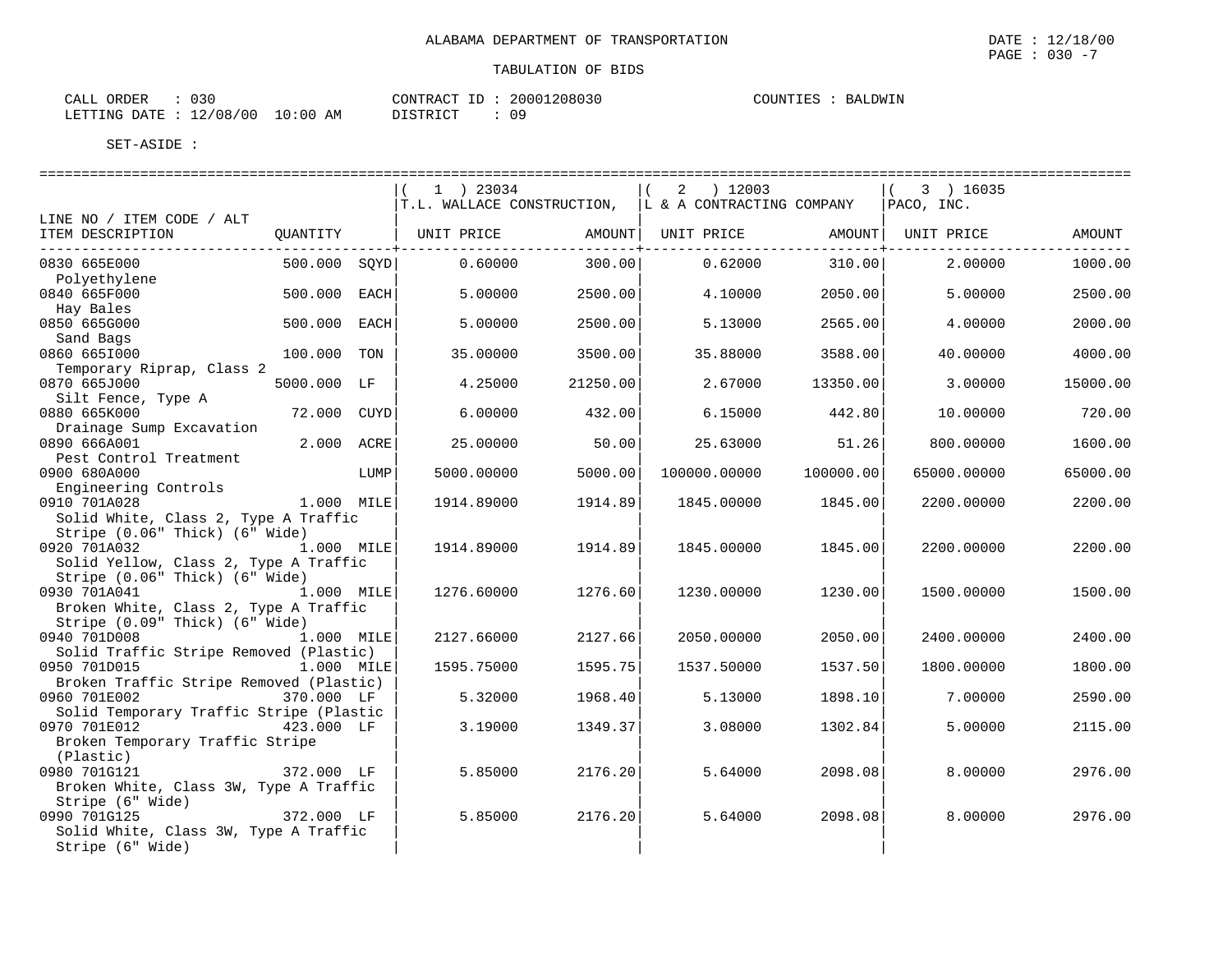| 030<br>ORDER<br>CALL     |             | CONTRACT<br>ID  | 20001208030 | COUNTIES<br>BALDWIN |
|--------------------------|-------------|-----------------|-------------|---------------------|
| 12/08/00<br>LETTING DATE | 10:00<br>AM | <b>DISTRICT</b> |             |                     |

| 1 ) 23034                              |                                                                                                                                                                                                                                                                                                                                                                                                                                                                             |                                                                                                                                   |                                                                                                                                                                                                                                               |                                                                                                                          |                                                                                                                                                                                                                                                                                                                                                                                                                           |
|----------------------------------------|-----------------------------------------------------------------------------------------------------------------------------------------------------------------------------------------------------------------------------------------------------------------------------------------------------------------------------------------------------------------------------------------------------------------------------------------------------------------------------|-----------------------------------------------------------------------------------------------------------------------------------|-----------------------------------------------------------------------------------------------------------------------------------------------------------------------------------------------------------------------------------------------|--------------------------------------------------------------------------------------------------------------------------|---------------------------------------------------------------------------------------------------------------------------------------------------------------------------------------------------------------------------------------------------------------------------------------------------------------------------------------------------------------------------------------------------------------------------|
|                                        |                                                                                                                                                                                                                                                                                                                                                                                                                                                                             |                                                                                                                                   |                                                                                                                                                                                                                                               |                                                                                                                          | AMOUNT                                                                                                                                                                                                                                                                                                                                                                                                                    |
|                                        |                                                                                                                                                                                                                                                                                                                                                                                                                                                                             |                                                                                                                                   |                                                                                                                                                                                                                                               |                                                                                                                          |                                                                                                                                                                                                                                                                                                                                                                                                                           |
|                                        |                                                                                                                                                                                                                                                                                                                                                                                                                                                                             | 5.64000                                                                                                                           |                                                                                                                                                                                                                                               | 8,00000                                                                                                                  | 2976.00                                                                                                                                                                                                                                                                                                                                                                                                                   |
|                                        |                                                                                                                                                                                                                                                                                                                                                                                                                                                                             | 2.05000                                                                                                                           |                                                                                                                                                                                                                                               | 5.00000                                                                                                                  | 1080.00                                                                                                                                                                                                                                                                                                                                                                                                                   |
|                                        |                                                                                                                                                                                                                                                                                                                                                                                                                                                                             |                                                                                                                                   |                                                                                                                                                                                                                                               | 8,00000                                                                                                                  | 352.00                                                                                                                                                                                                                                                                                                                                                                                                                    |
|                                        |                                                                                                                                                                                                                                                                                                                                                                                                                                                                             | 38.50000                                                                                                                          |                                                                                                                                                                                                                                               | 75.00000                                                                                                                 | 63150.00                                                                                                                                                                                                                                                                                                                                                                                                                  |
|                                        |                                                                                                                                                                                                                                                                                                                                                                                                                                                                             | 110,00000                                                                                                                         |                                                                                                                                                                                                                                               | 150.00000                                                                                                                | 3000.00                                                                                                                                                                                                                                                                                                                                                                                                                   |
| 13.00000                               |                                                                                                                                                                                                                                                                                                                                                                                                                                                                             | 13.33000                                                                                                                          |                                                                                                                                                                                                                                               | 15.00000                                                                                                                 | 13455.00                                                                                                                                                                                                                                                                                                                                                                                                                  |
|                                        |                                                                                                                                                                                                                                                                                                                                                                                                                                                                             | 53.81000                                                                                                                          |                                                                                                                                                                                                                                               | 55.00000                                                                                                                 | 5500.00                                                                                                                                                                                                                                                                                                                                                                                                                   |
| 25.00000                               |                                                                                                                                                                                                                                                                                                                                                                                                                                                                             | 25.63000                                                                                                                          |                                                                                                                                                                                                                                               | 15.00000                                                                                                                 | 750.00                                                                                                                                                                                                                                                                                                                                                                                                                    |
| 290.00000                              |                                                                                                                                                                                                                                                                                                                                                                                                                                                                             | 297.25000                                                                                                                         |                                                                                                                                                                                                                                               | 350.00000                                                                                                                | 5600.00                                                                                                                                                                                                                                                                                                                                                                                                                   |
|                                        |                                                                                                                                                                                                                                                                                                                                                                                                                                                                             | 281.88000                                                                                                                         |                                                                                                                                                                                                                                               | 600.00000                                                                                                                | 6000.00                                                                                                                                                                                                                                                                                                                                                                                                                   |
|                                        |                                                                                                                                                                                                                                                                                                                                                                                                                                                                             |                                                                                                                                   |                                                                                                                                                                                                                                               |                                                                                                                          |                                                                                                                                                                                                                                                                                                                                                                                                                           |
|                                        |                                                                                                                                                                                                                                                                                                                                                                                                                                                                             |                                                                                                                                   |                                                                                                                                                                                                                                               |                                                                                                                          | 250.00                                                                                                                                                                                                                                                                                                                                                                                                                    |
|                                        |                                                                                                                                                                                                                                                                                                                                                                                                                                                                             | 15375.00000                                                                                                                       |                                                                                                                                                                                                                                               | 15000.00000                                                                                                              | 30000.00                                                                                                                                                                                                                                                                                                                                                                                                                  |
|                                        |                                                                                                                                                                                                                                                                                                                                                                                                                                                                             |                                                                                                                                   |                                                                                                                                                                                                                                               | 40000.00000                                                                                                              | 40000.00                                                                                                                                                                                                                                                                                                                                                                                                                  |
|                                        |                                                                                                                                                                                                                                                                                                                                                                                                                                                                             |                                                                                                                                   |                                                                                                                                                                                                                                               | 0.80000                                                                                                                  | 832.00                                                                                                                                                                                                                                                                                                                                                                                                                    |
|                                        |                                                                                                                                                                                                                                                                                                                                                                                                                                                                             |                                                                                                                                   |                                                                                                                                                                                                                                               | 15000.00000                                                                                                              | 30000.00                                                                                                                                                                                                                                                                                                                                                                                                                  |
|                                        |                                                                                                                                                                                                                                                                                                                                                                                                                                                                             |                                                                                                                                   |                                                                                                                                                                                                                                               |                                                                                                                          |                                                                                                                                                                                                                                                                                                                                                                                                                           |
|                                        |                                                                                                                                                                                                                                                                                                                                                                                                                                                                             |                                                                                                                                   |                                                                                                                                                                                                                                               |                                                                                                                          |                                                                                                                                                                                                                                                                                                                                                                                                                           |
|                                        |                                                                                                                                                                                                                                                                                                                                                                                                                                                                             |                                                                                                                                   |                                                                                                                                                                                                                                               |                                                                                                                          | \$2,634,779.50                                                                                                                                                                                                                                                                                                                                                                                                            |
| Solid Yellow, Class 3W, Type A Traffic | 372.000 LF  <br>216.000 SOFT<br>Traffic Control Markings, Class 2, Type<br>$44.000$ EACH<br>Portable Concrete Safety Barriers, Type<br>Portable Concrete Safety Barriers, Type<br>897.000 SOFT<br>100.000 EACH<br>50.000 EACH<br>16.000 EACH<br>10.000 EACH<br>Warning Lights, Type B (Detachable Head<br>50.000 EACH<br>Weight For Cone<br>Weight For Cone<br>2.000 EACH<br>Portable Changeable Message Signs, Type<br>LUMP<br>1040.000 hour<br>2.000 EACH<br>$2.000$ EACH | 5.85000<br>2.13000<br>5.32000<br>35.00000<br>57.00000<br>52.50000<br>275.00000<br>7.00000<br>15000.00000<br>1120.00000<br>0.80000 | 2176.20<br>460.08<br>234.08<br>29470.00<br>1140.00<br>11661.00<br>5250.00<br>1250.00<br>4640.00<br>2750.00<br>350.00<br>7.18000<br>30000.00<br>1120.00<br>832.00<br>19500.00000 39000.00<br>$\frac{2}{3}$ , 2, 331, 629.82<br>\$2,331,629.82] | $2$ ) 12003<br>T.L. WALLACE CONSTRUCTION, IL & A CONTRACTING COMPANY<br>5.13000<br>13837.50000<br>0.80000<br>19987.50000 | $(3)$ 16035<br>$ $ PACO, INC.<br>ITEM DESCRIPTION 6 OUANTITY   UNIT PRICE AMOUNT UNIT PRICE AMOUNT UNIT PRICE<br>2098.08<br>442.80<br>225.72<br>32417.00<br>2200.00<br>11957.01<br>5381.00<br>1281.50<br>4756.00<br>2818.80<br>359.00<br>5.00000<br>30750.00<br>13837.50<br>832.00<br>39975.00<br>  2,561,435.72 \$<br>--------------------------------<br>2,634,779.50<br>---------------------------<br>\$2,561,435.72] |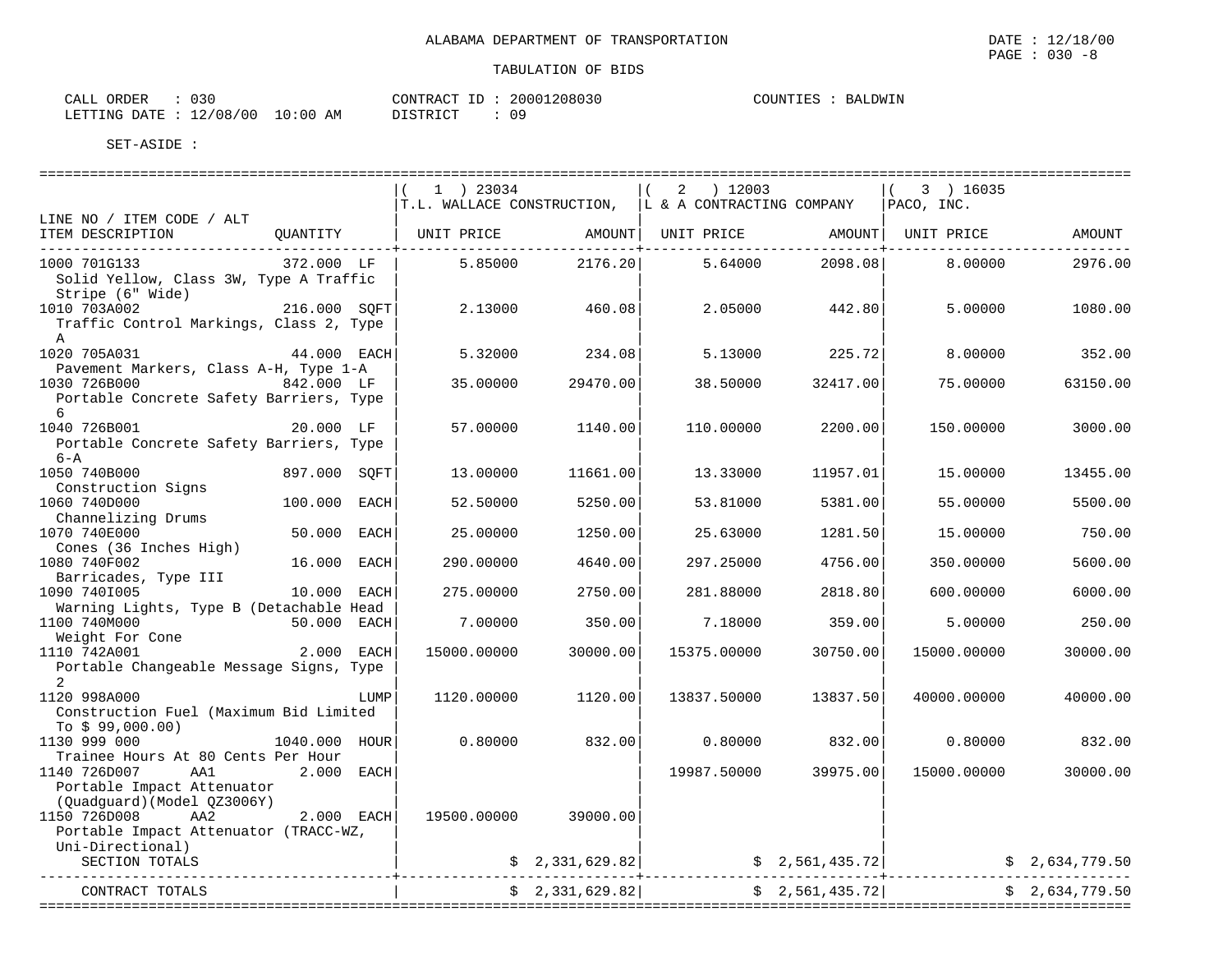## VENDOR RANKING

 CALL ORDER : 031 CONTRACT ID : 20001208031 COUNTIES : BARBOUR LETTING DATE : 12/08/00 10:00 AM DISTRICT : 07 CONTRACT DESCRIPTION : CONTRACT TIME : 30 Working Days (available days) for constructing the Resurfacing and Traffic Stripe on C.R. PROJECT(S) : STPNU-0309(102) #79 from S.R. #1 (U.S. #431) to S.R. #131, southwest of Eufaula. Length - 5.355 mi.

SET-ASIDE :

 -------------------------------------------------------------------------------------------------------------------------- VENDOR TOTAL % OVER RANK NUMBER NAME BID LOW BIDLOW BID -------------------------------------------------------------------------------------------------------------------------- $$532,265.23$   $100.0000$ <sup>2</sup><br> $$539,643.32$   $101.3862$ <sup>2</sup> 1 23024 WIREGRASS CONSTRUCTION COMPANY, INC. \$ 532,265.23 100.0000% 2 01018 APAC-ALABAMA, INC. \$ 539,643.32 101.3862%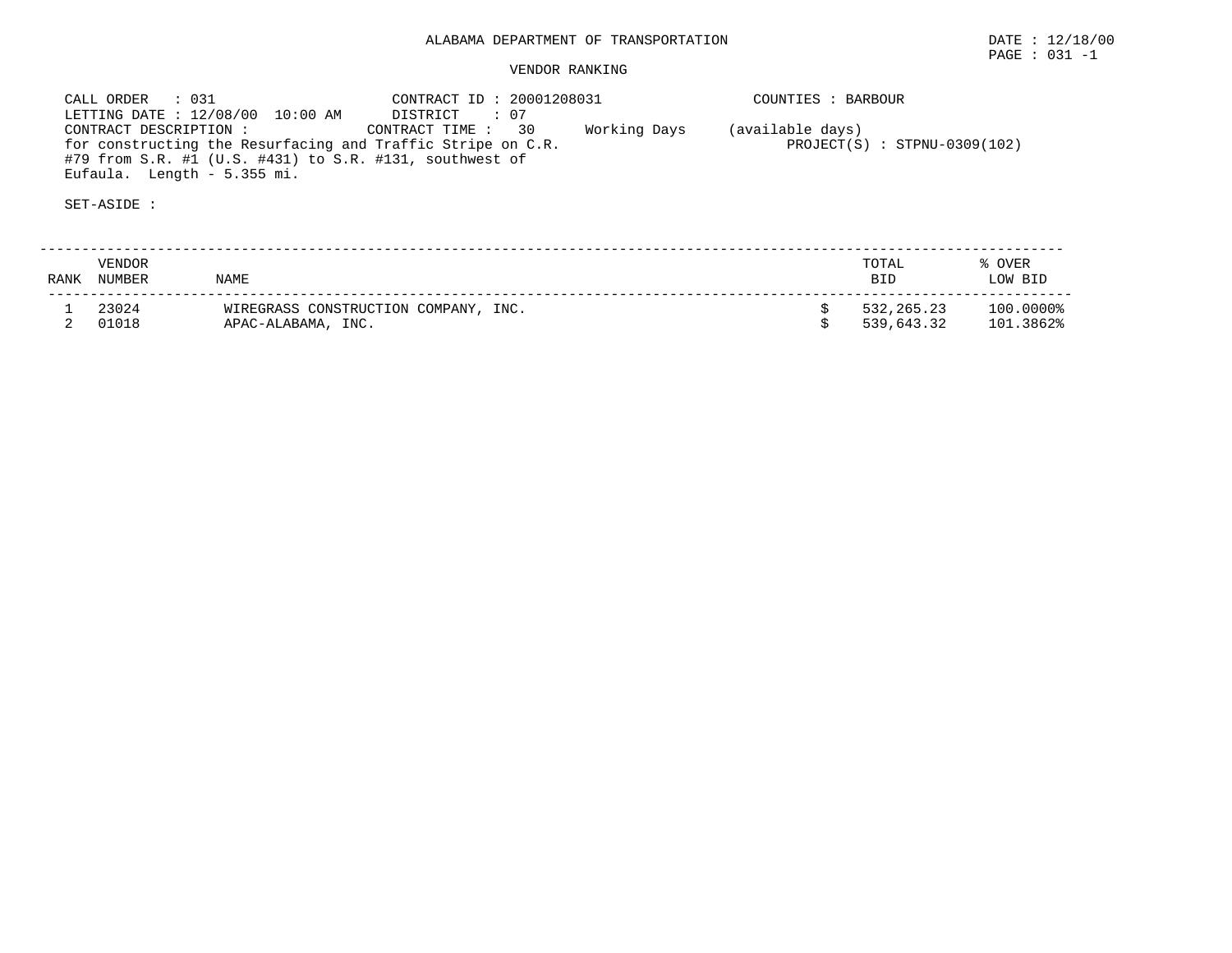| ORDER<br>CALI   | $\sim$ $\sim$<br>ັບປ⊥       |                | CONTRACT<br>$-$                    | 20001208031 | <b>BARBOUF</b><br>COUNTIES |  |
|-----------------|-----------------------------|----------------|------------------------------------|-------------|----------------------------|--|
| LETTING<br>ኮ∆ጥጉ | 108.<br>′00<br>$\sim$<br>ᅩᄼ | :00<br>AM<br>. | DICTOICT<br>$\sim$ $\sim$ $\sim$ . | $\sim$ $-$  |                            |  |

|                                        |                | 1 ) 23024   |                 | 2 ) 01018                                                            |           |        |
|----------------------------------------|----------------|-------------|-----------------|----------------------------------------------------------------------|-----------|--------|
|                                        |                |             |                 | WIREGRASS CONSTRUCTION COMP   APAC-ALABAMA, INC.                     |           |        |
| LINE NO / ITEM CODE / ALT              |                |             |                 |                                                                      |           |        |
| ITEM DESCRIPTION QUANTITY              |                |             |                 | UNIT PRICE           AMOUNT  UNIT PRICE           AMOUNT  UNIT PRICE |           | AMOUNT |
|                                        |                |             |                 |                                                                      |           |        |
| SECTION 0001 TOTAL                     |                |             |                 |                                                                      |           |        |
|                                        |                |             |                 |                                                                      |           |        |
| 0010 401B100                           | 69115.000 SYCP | 0.59000     | 40777.85        | 0.58000                                                              | 40086.70  |        |
| Bituminous Treatment E (With Polymer   |                |             |                 |                                                                      |           |        |
| Additive)                              |                |             |                 |                                                                      |           |        |
| 0020 405A000                           | 2500.000 GAL   |             | 1.10000 2750.00 | 2.29000                                                              | 5725.00   |        |
| Tack Coat                              |                |             |                 |                                                                      |           |        |
| 0030 429A240                           | 3943.000 TON   | 34.95000    | 137807.85       | 36.82000                                                             | 145181.26 |        |
| Improved Bituminous Concrete Wearing   |                |             |                 |                                                                      |           |        |
| Surface Layer, 1/2" Maximum Aggregate  |                |             |                 |                                                                      |           |        |
| Size Mix, ESAL Range C                 |                |             |                 |                                                                      |           |        |
| 0040 429A246                           | 1342.000 TON   | 35.64000    | 47828.88        | 36.72000                                                             | 49278.24  |        |
| Improved Bituminous Concrete Wearing   |                |             |                 |                                                                      |           |        |
| Surface Layer, Leveling, 1/2" Maximum  |                |             |                 |                                                                      |           |        |
| Aggregate Size Mix, ESAL Range C       |                |             |                 |                                                                      |           |        |
| 0050 429B241                           | 7603.000 TON   | 32.15000    | 244436.45       | 31.24000                                                             | 237517.72 |        |
| Improved Bituminous Concrete Binder    |                |             |                 |                                                                      |           |        |
| Layer, 1" Maximum Aggregate Size Mix,  |                |             |                 |                                                                      |           |        |
| ESAL Range C                           |                |             |                 |                                                                      |           |        |
| 0060 429B245                           | 180.000 TON    | 64.00000    | 11520.00        | 73.61000                                                             | 13249.80  |        |
| Improved Bituminous Concrete Binder    |                |             |                 |                                                                      |           |        |
| Layer, Patching, 1" Maximum Aggregate  |                |             |                 |                                                                      |           |        |
| Size Mix, ESAL Range C                 |                |             |                 |                                                                      |           |        |
| 0070 600A000                           | LUMP           | 11500.00000 | 11500.00        | 12820.00000                                                          | 12820.00  |        |
| Mobilization                           |                |             |                 |                                                                      |           |        |
| 0080 701A031                           | 11.000 MILE    | 920.00000   | 10120.00        | 920.00000                                                            | 10120.00  |        |
| Solid White, Class 2, Type A Traffic   |                |             |                 |                                                                      |           |        |
| Stripe (0.06" Thick)                   |                |             |                 |                                                                      |           |        |
| 0090 701A035                           | 8.000 MILE     | 1030.00000  | 8240.00         | 1030.00000                                                           | 8240.00   |        |
| Solid Yellow, Class 2, Type A Traffic  |                |             |                 |                                                                      |           |        |
| Stripe (0.09" Thick)                   |                |             |                 |                                                                      |           |        |
| 0100 701A045                           | 4.000 MILE     | 600.00000   | 2400.00         | 600.00000                                                            | 2400.00   |        |
| Broken Yellow, Class 2, Type A Traffic |                |             |                 |                                                                      |           |        |
| Stripe (0.09" Thick)                   |                |             |                 |                                                                      |           |        |
| 0110 701C000                           | 8.000 MILE     | 300.00000   | 2400.00         | 300.00000                                                            | 2400.00   |        |
| Broken Temporary Traffic Stripe        |                |             |                 |                                                                      |           |        |
| 0120 701C001                           | 16.000 MILE    | 320.00000   | 5120.00         | 320.00000                                                            | 5120.00   |        |
| Solid Temporary Traffic Stripe         |                |             |                 |                                                                      |           |        |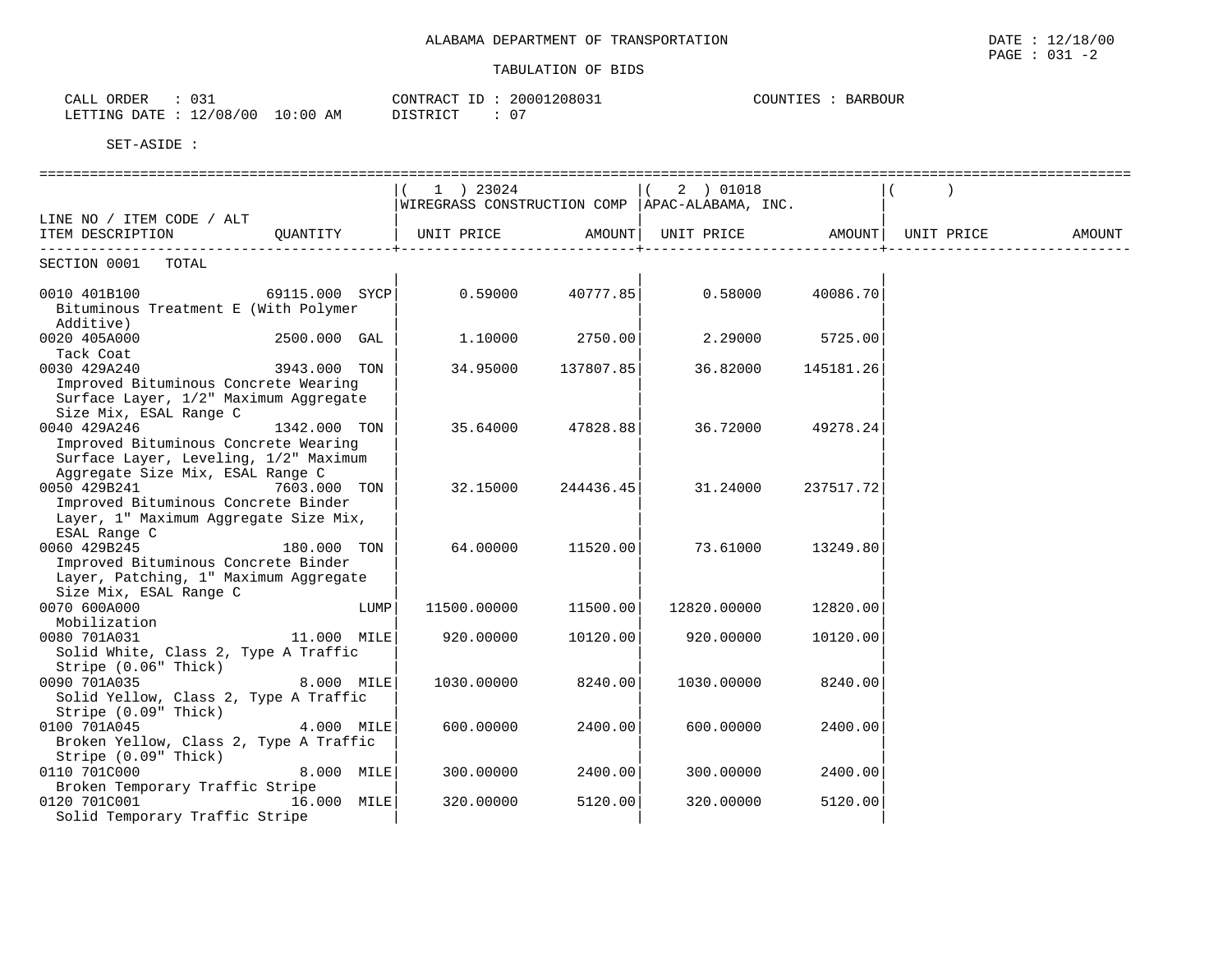| CALL ORDER                       | CONTRACT ID :   | 20001208031 | COUNTIES :<br><b>BARBOUR</b> |
|----------------------------------|-----------------|-------------|------------------------------|
| LETTING DATE : 12/08/00 10:00 AM | <b>DISTRICT</b> | 07          |                              |

|                                              |              | ) 23024                     |                    | 2 ) 01018                    |                |            |        |
|----------------------------------------------|--------------|-----------------------------|--------------------|------------------------------|----------------|------------|--------|
|                                              |              | WIREGRASS CONSTRUCTION COMP |                    | APAC-ALABAMA, INC.           |                |            |        |
| LINE NO / ITEM CODE / ALT                    |              |                             |                    |                              |                |            |        |
| ITEM DESCRIPTION                             | QUANTITY     |                             |                    | UNIT PRICE AMOUNT            |                | UNIT PRICE | AMOUNT |
| 0130 703A002 264.000 SQFT                    |              |                             |                    | $3.00000$ $792.00$ $3.00000$ | 792.00         |            |        |
| Traffic Control Markings, Class 2, Type<br>A |              |                             |                    |                              |                |            |        |
| 0140 703D002 80.000 SOFT                     |              |                             | 1.30000 104.00     |                              | 1.30000 104.00 |            |        |
| Temporary Traffic Control Markings           |              |                             |                    |                              |                |            |        |
| (Paint)                                      |              |                             |                    |                              |                |            |        |
| 0150 705A032 87.000 EACH                     |              | 4.80000                     | 417.60             | 4.80000                      | 417.60         |            |        |
| Pavement Markers, Class A-H, Type 1-B        |              |                             |                    |                              |                |            |        |
| 0160 705A037 535.000 EACH                    |              | 5.00000                     | 2675.00            | 5.00000                      | 2675.00        |            |        |
| Pavement Markers, Class A-H, Type 2-D        |              |                             |                    |                              |                |            |        |
| 0170 740B000 168.000 SQFT                    |              | 12.95000                    | 2175.60            | 12.00000                     | 2016.00        |            |        |
| Construction Signs                           |              |                             |                    |                              |                |            |        |
| 0180 7400000                                 | $1.000$ EACH |                             | 1200.00000 1200.00 | 1500.00000                   | 1500.00        |            |        |
| Pilot Car                                    |              |                             |                    |                              |                |            |        |
| 0190 998A000                                 | LUMP         | 0.00000                     | 0.00               | 0.00000                      | 0.00           |            |        |
| Construction Fuel (Maximum Bid Limited       |              |                             |                    |                              |                |            |        |
| To $$27500.00)$                              |              |                             |                    |                              |                |            |        |
| SECTION TOTALS                               |              |                             | 532, 265.23        | \$                           | 539,643.32     |            | 0.00   |
| CONTRACT TOTALS                              |              | \$                          | 532, 265.23        | $\ddot{s}$                   | 539,643.32     |            |        |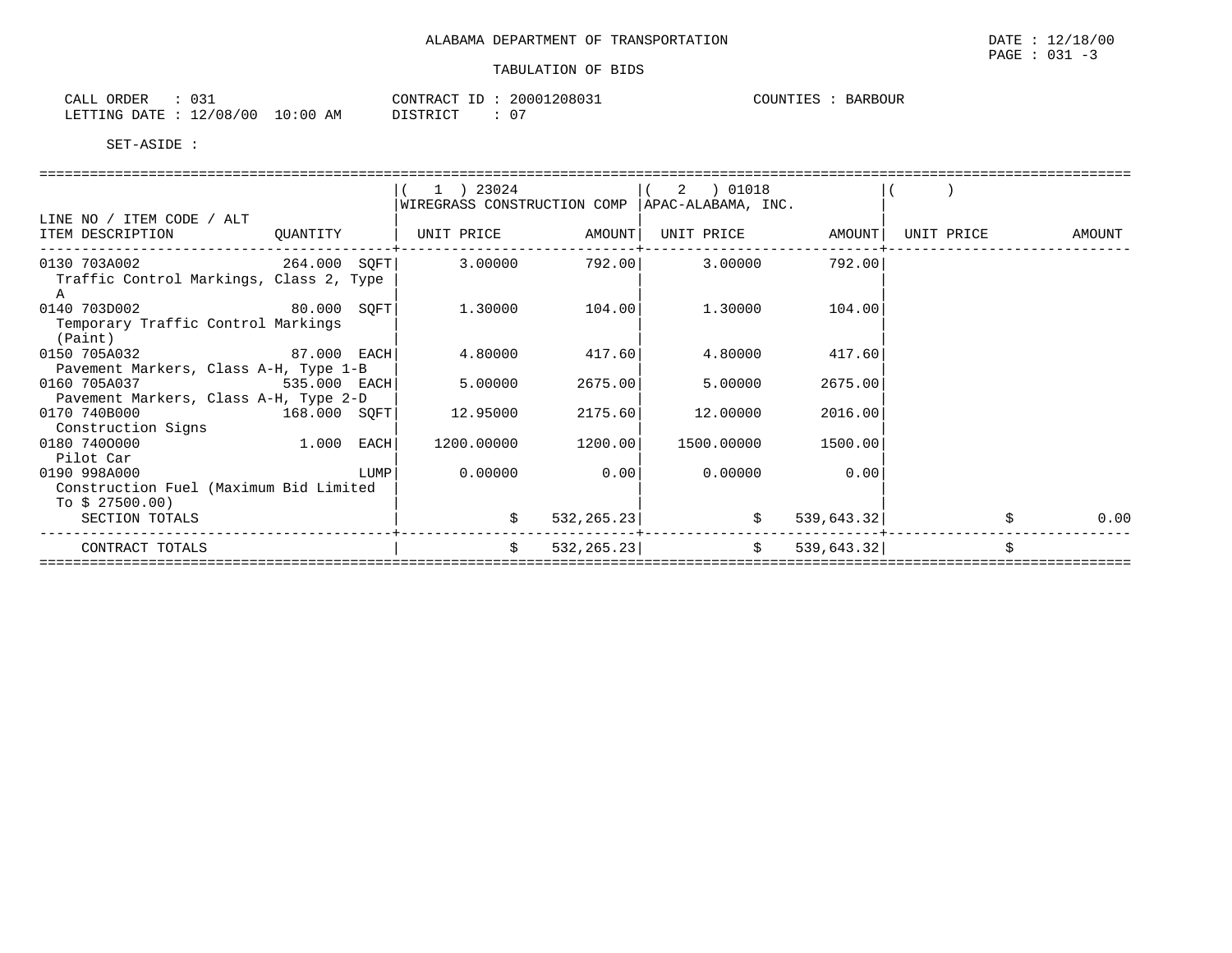# VENDOR RANKING

 CALL ORDER : 032 CONTRACT ID : 20001208032 COUNTIES : MORGAN LETTING DATE : 12/08/00 10:00 AM DISTRICT : 01 CONTRACT DESCRIPTION : CONTRACT TIME : 50 Working Days (available days) for constructing the Planing, Resurfacing, Land Traffic **PROJECT(S)** PROJECT(S) : MG-399(19) Stripe on S.R. #67 from Cotaco Creek to S.R. #36, southeast of Somerville. Length - 7.320 mi.

SET-ASIDE :

 -------------------------------------------------------------------------------------------------------------------------- VENDOR TOTAL % OVER RANK NUMBER NAME BID LOW BID -------------------------------------------------------------------------------------------------------------------------- 1 23009 WHITAKER CONTRACTING CORPORATION \$ 964,924.50 100.0000% 2 07002 GOOD HOPE CONTRACTING CO., INC. \$ 987,248.85 102.3136% 3 01018 APAC-ALABAMA, INC. \$ 1,029,791.25 106.7225% 4 19010 SHELBY CONTRACTING CO., INC. \$ 1,035,623.75 107.3269%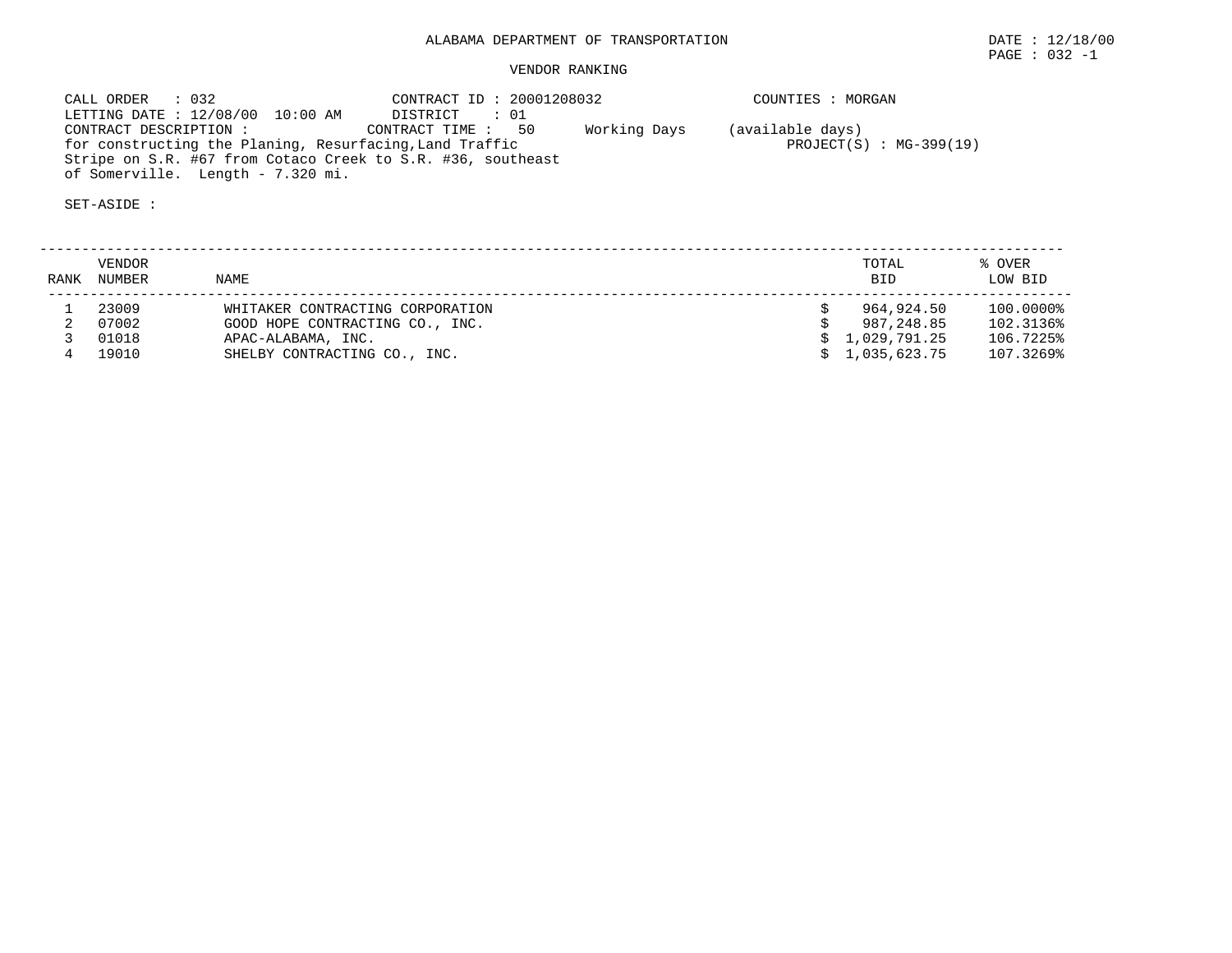| $\sim$ $\sim$ $\sim$<br>ORDER<br>CALL<br>ັບມ |                         | CONTRACT<br>ID | 20001208032 | MORGAN<br>COUNTIES |
|----------------------------------------------|-------------------------|----------------|-------------|--------------------|
| LETTING DATE                                 | 10:00<br>12/08/00<br>AM | DISTRICT       |             |                    |

|                                                                                                                               |                 | $1$ ) 23009      | WHITAKER CONTRACTING CORPOR GOOD HOPE CONTRACTING CO., APAC-ALABAMA, INC. | 2 ) 07002           |           | 3 ) 01018           |           |
|-------------------------------------------------------------------------------------------------------------------------------|-----------------|------------------|---------------------------------------------------------------------------|---------------------|-----------|---------------------|-----------|
| LINE NO / ITEM CODE / ALT<br>ITEM DESCRIPTION                                                                                 | OUANTITY        | UNIT PRICE       |                                                                           | AMOUNT   UNIT PRICE |           | AMOUNT   UNIT PRICE | AMOUNT    |
| -----------------<br>SECTION 0001<br>TOTAL                                                                                    |                 |                  | ------------+-------                                                      |                     |           |                     |           |
| 0010 206C010                                                                                                                  | 3.000           | SOYD<br>20,00000 | 60.00                                                                     | 100,00000           | 300.00    | 23.51000            | 70.53     |
| Removing Concrete Driveway<br>0020 209A000<br>Mailbox Reset, Single                                                           | 3.000 EACH      | 60.00000         | 180.00                                                                    | 50.00000            | 150.00    | 96.49000            | 289.47    |
| 0030 210D001<br>Borrow Excavation (Loose Truckbed<br>Measurement)                                                             | 1000.000        | 12.30000<br>CYIP | 12300.00                                                                  | 7.00000             | 7000.00   | 10.59000            | 10590.00  |
| 0040 405A000<br>Tack Coat                                                                                                     | 3350.000 GAL    | 1.25000          | 4187.50                                                                   | 1,50000             | 5025.00   | 1.38000             | 4623.00   |
| 111310.000 SY<br>0050 408A052<br>Planing Existing Pavement                                                                    |                 | 0.20000          | 22262.00                                                                  | 0.58000             | 64559.80  | 0.44000             | 48976.40  |
| (Approximately 1.10" Thru 2.0" Thick)<br>0060 408A053<br>Planing Existing Pavement                                            | 2250.000 SOYD   | 0.30000          | 675.00                                                                    | 0.58000             | 1305.00   | 2.51000             | 5647.50   |
| (Approximately 2.10" Thru 3.0" Thick)<br>0070 410B000<br>State Furnished Profilograph                                         | 1.000 EACH      | 4500.00000       | 4500.00                                                                   | 1500.00000          | 1500.00   | 298.95000           | 298.95    |
| 0080 424A260<br>Superpave Bituminous Concrete Wearing<br>Surface Layer, 1/2" Maximum Aggregate<br>Size Mix, ESAL Range D      | 8000.000 TON    | 28.67000         | 229360.00                                                                 | 27.25000            | 218000.00 | 33.43000            | 267440.00 |
| 0090 424B461<br>Superpave Bituminous Concrete Upper<br>Binder Layer, 1" Maximum Aggregate Size<br>Mix, ESAL Range D           | 20750.000 TON   | 24.01000         | 498207.50                                                                 | 24.47000            | 507752.50 | 23.98000            | 497585.00 |
| 0100 424B465<br>Superpave Bituminous Concrete Upper<br>Binder Layer, Patching, 1" Maximum<br>Aggregate Size Mix, ESAL Range D | 50.000 TON      | 29.52000         | 1476.00                                                                   | 30.00000            | 1500.00   | 58.05000            | 2902.50   |
| 0110 424B469<br>Superpave Bituminous Concrete Upper<br>Binder Layer, Leveling, 1" Maximum<br>Aggregate Size Mix, ESAL Range D | 500.000 TON     | 24.52000         | 12260.00                                                                  | 24.47000            | 12235.00  | 31.50000            | 15750.00  |
| 0120 424C270<br>Superpave Bituminous Concrete Base<br>Layer, Widening, 1" Maximum Aggregate<br>Size Mix, ESAL Range D         | 1400.000<br>TON | 25.52000         | 35728.00                                                                  | 24.47000            | 34258.00  | 28.26000            | 39564.00  |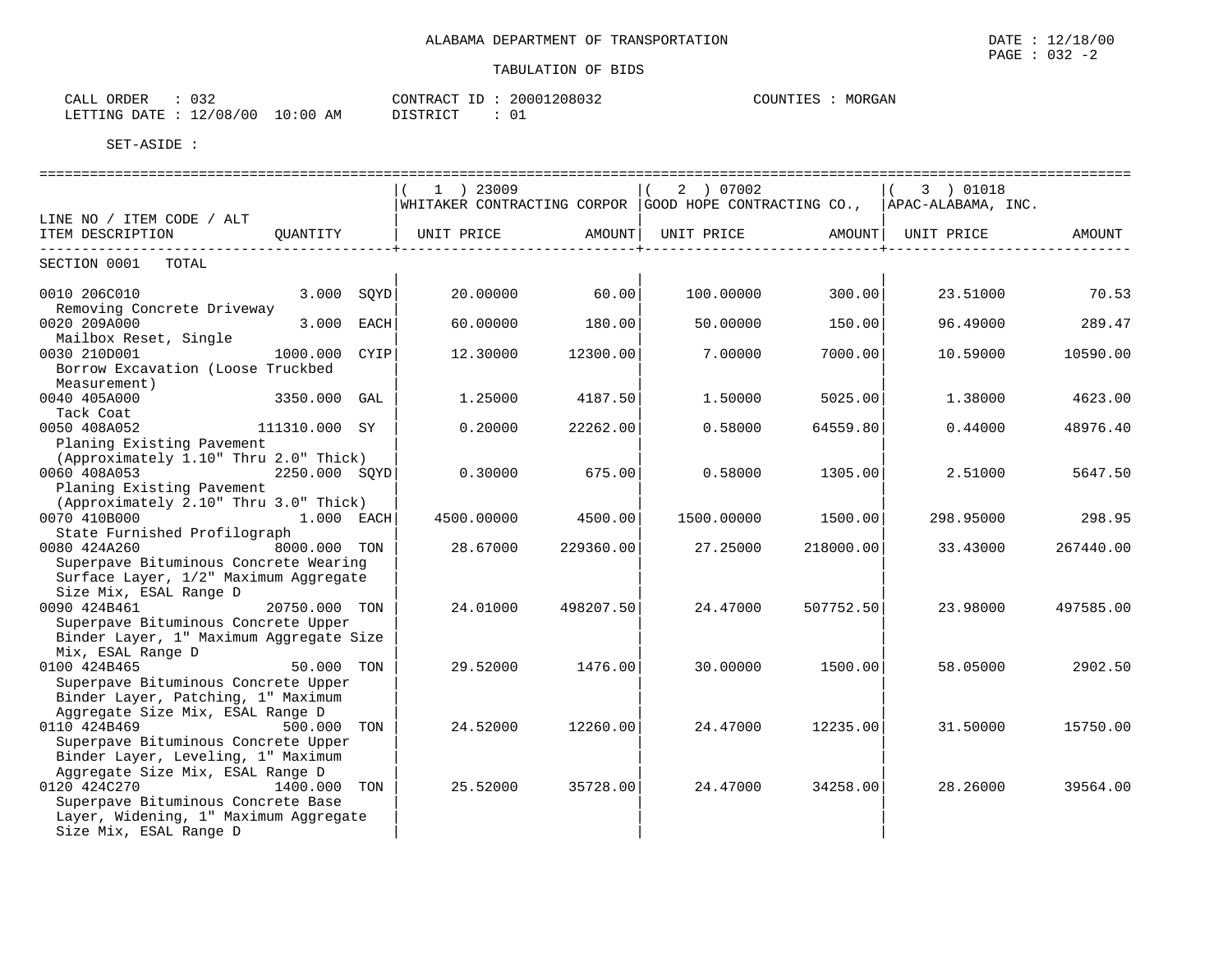| CALL ORDER                      | 032 | CONTRACT ID: 20001208032 |  | COUNTIES : | MORGAN |
|---------------------------------|-----|--------------------------|--|------------|--------|
| LETTING DATE: 12/08/00 10:00 AM |     | DISTRICT                 |  |            |        |

|                                         |               |      | 1 ) 23009   |          | 2 ) 07002           |          | 3 ) 01018                                                                 |          |
|-----------------------------------------|---------------|------|-------------|----------|---------------------|----------|---------------------------------------------------------------------------|----------|
|                                         |               |      |             |          |                     |          | WHITAKER CONTRACTING CORPOR GOOD HOPE CONTRACTING CO., APAC-ALABAMA, INC. |          |
| LINE NO / ITEM CODE / ALT               |               |      |             |          |                     |          |                                                                           |          |
| ITEM DESCRIPTION                        | QUANTITY      |      | UNIT PRICE  |          | AMOUNT   UNIT PRICE |          | AMOUNT   UNIT PRICE                                                       | AMOUNT   |
| _______________________________         |               |      |             |          |                     |          |                                                                           |          |
| 0130 430B004                            | 300.000 TNCP  |      | 12.30000    | 3690.00  | 7.00000             | 2100.00  | 16.16000                                                                  | 4848.00  |
| Aggregate Surfacing (AHD #810)          |               |      |             |          |                     |          |                                                                           |          |
| 0140 600A000                            |               | LUMP | 12000.00000 | 12000.00 | 2500.00000          | 2500.00  | 804.21000                                                                 | 804.21   |
| Mobilization                            |               |      |             |          |                     |          |                                                                           |          |
| 0150 701C000                            | 10.000 MILE   |      | 340.00000   | 3400.00  | 340.00000           | 3400.00  | 335.00000                                                                 | 3350.00  |
| Broken Temporary Traffic Stripe         |               |      |             |          |                     |          |                                                                           |          |
| 0160 701C001                            | 40.000 MILE   |      | 380.00000   | 15200.00 | 380.00000           | 15200.00 | 375.00000                                                                 | 15000.00 |
| Solid Temporary Traffic Stripe          |               |      |             |          |                     |          |                                                                           |          |
| 0170 702A041                            | 15.000 MILE   |      | 3950.00000  | 59250.00 | 3950.00000          | 59250.00 | 3975,00000                                                                | 59625.00 |
| Solid White, Profiled Traffic Stripe    |               |      |             |          |                     |          |                                                                           |          |
| $(6"$ Wide)                             |               |      |             |          |                     |          |                                                                           |          |
| 0180 702A042                            | 5.000 MILE    |      | 1975.00000  | 9875.00  | 1975.00000          | 9875.00  | 1950.00000                                                                | 9750.00  |
| Broken Yellow, Profiled Traffic Stripe  |               |      |             |          |                     |          |                                                                           |          |
| $(6"$ Wide)                             |               |      |             |          |                     |          |                                                                           |          |
| 0190 702A043                            | $5.000$ MILE  |      | 3950.00000  | 19750.00 | 3950.00000          | 19750.00 | 3975,00000                                                                | 19875.00 |
| Solid Yellow, Profiled Traffic Stripe   |               |      |             |          |                     |          |                                                                           |          |
| $(6"$ Wide)                             |               |      |             |          |                     |          |                                                                           |          |
| 0200 702B011                            | 150.000 LF    |      | 1.85000     | 277.50   | 1.85000             | 277.50   | 1,50000                                                                   | 225.00   |
| Dotted Profiled Traffic Stripe (6" Wide |               |      |             |          |                     |          |                                                                           |          |
| 0210 703A002                            | 2170.000 SOFT |      | 1,80000     | 3906.00  | 1,80000             | 3906.00  | 2.25000                                                                   | 4882.50  |
| Traffic Control Markings, Class 2, Type |               |      |             |          |                     |          |                                                                           |          |
| $\mathbb A$                             |               |      |             |          |                     |          |                                                                           |          |
| 0220 703B002                            | 135.000 SOFT  |      | 2.80000     | 378.00   | 2.80000             | 378.00   | 3.00000                                                                   | 405.00   |
| Traffic Control Legends, Class 2, Type  |               |      |             |          |                     |          |                                                                           |          |
| 0230 705A030                            | 300.000 EACH  |      | 5.25000     | 1575.00  | 5.25000             | 1575.00  | 5.25000                                                                   | 1575.00  |
| Pavement Markers, Class A-H, Type 2-C   |               |      |             |          |                     |          |                                                                           |          |
| 0240 705A032                            | 800.000 EACH  |      | 5.00000     | 4000.00  | 5.00000             | 4000.00  | 5.25000                                                                   | 4200.00  |
| Pavement Markers, Class A-H, Type 1-B   |               |      |             |          |                     |          |                                                                           |          |
| 0250 705A037                            | 100.000 EACH  |      | 5.25000     | 525.00   | 5.25000             | 525.00   | 5.25000                                                                   | 525.00   |
| Pavement Markers, Class A-H, Type 2-D   |               |      |             |          |                     |          |                                                                           |          |
| 0260 730H000<br>1000.000 LF             |               |      | 3.50000     | 3500.00  | 2.00000             | 2000.00  | 3.50000                                                                   | 3500.00  |
| Loop Detector                           |               |      |             |          |                     |          |                                                                           |          |
| 0270 7301000                            | 1200.000 LF   |      | 0.50000     | 600.00   | 3.00000             | 3600.00  | 0.50000                                                                   | 600.00   |
| Shielded Loop Detector Home-Run Cable   |               |      |             |          |                     |          |                                                                           |          |
| 0280 730K000                            | $2.000$ EACH  |      | 275.00000   | 550.00   | 500.00000           | 1000.00  | 275.00000                                                                 | 550.00   |
| Traffic Signal Junction Box             |               |      |             |          |                     |          |                                                                           |          |
| 0290 740B000                            | 519.000 SOFT  |      | 8,00000     | 4152.00  | 7.95000             | 4126.05  | 10.06000                                                                  | 5221.14  |
| Construction Signs                      |               |      |             |          |                     |          |                                                                           |          |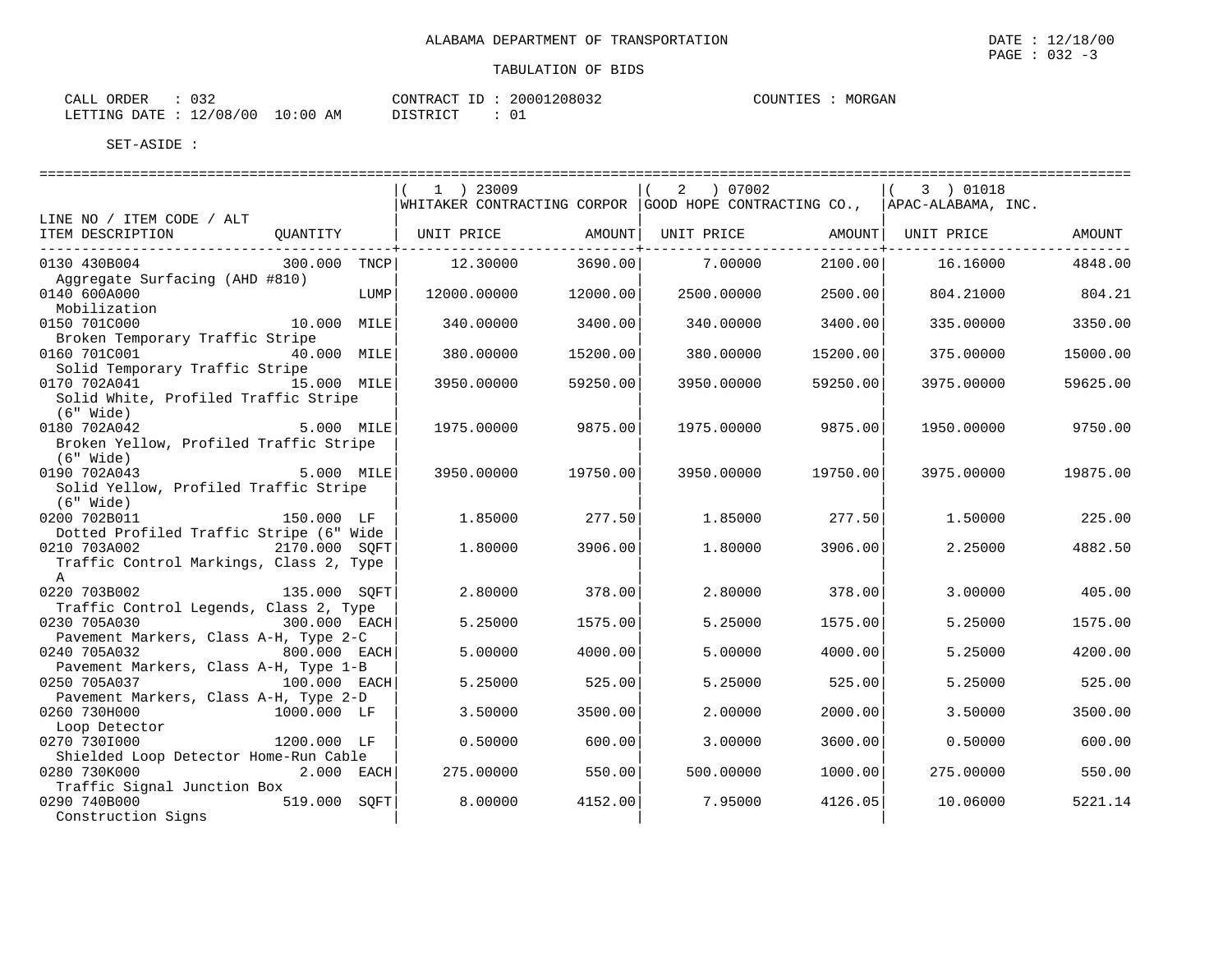| ORDER<br>CALL  | $\cap$ $\cap$<br>ے د ں |            | 20001208032<br>CONTRACT<br>ID | MORGAN<br>COUNTIES |
|----------------|------------------------|------------|-------------------------------|--------------------|
| LETTING DATE : | 12/08/00               | $10:00$ AM | <b>DISTRICT</b><br>ັບ⊥        |                    |

|                                                                            |          |             | 23009<br>WHITAKER CONTRACTING CORPOR |             | 07002<br>2<br>GOOD HOPE CONTRACTING CO., |            | 3 ) 01018<br> APAC-ALABAMA, INC. |                |
|----------------------------------------------------------------------------|----------|-------------|--------------------------------------|-------------|------------------------------------------|------------|----------------------------------|----------------|
| LINE NO / ITEM CODE / ALT<br>ITEM DESCRIPTION                              | OUANTITY |             | UNIT PRICE                           | AMOUNT      | UNIT PRICE                               | AMOUNT     | UNIT PRICE                       | AMOUNT         |
| 0300 740E000<br>Cones (36 Inches High)                                     | 100.000  | <b>EACH</b> | 10.00000                             | 1000.00     | 1,00000                                  | 100.00     | 6.78000                          | 678.00         |
| 0310 740M000<br>Weight For Cone                                            | 100.000  | EACH        | 1,00000                              | 100.00      | 1,00000                                  | 100.00     | 4.39000                          | 439.00         |
| 0320 998A000<br>Construction Fuel (Maximum Bid Limited<br>To $$54,000.00)$ |          | LUMP        | 0.00000                              | 0.00        | 1,00000                                  | 1.00       | 1.05000                          | 1.05           |
| SECTION TOTALS                                                             |          |             |                                      | 964,924.50  | \$                                       | 987,248.85 |                                  | \$1,029,791.25 |
| CONTRACT TOTALS                                                            |          |             |                                      | 964, 924.50 | \$                                       | 987,248.85 |                                  | \$1,029,791.25 |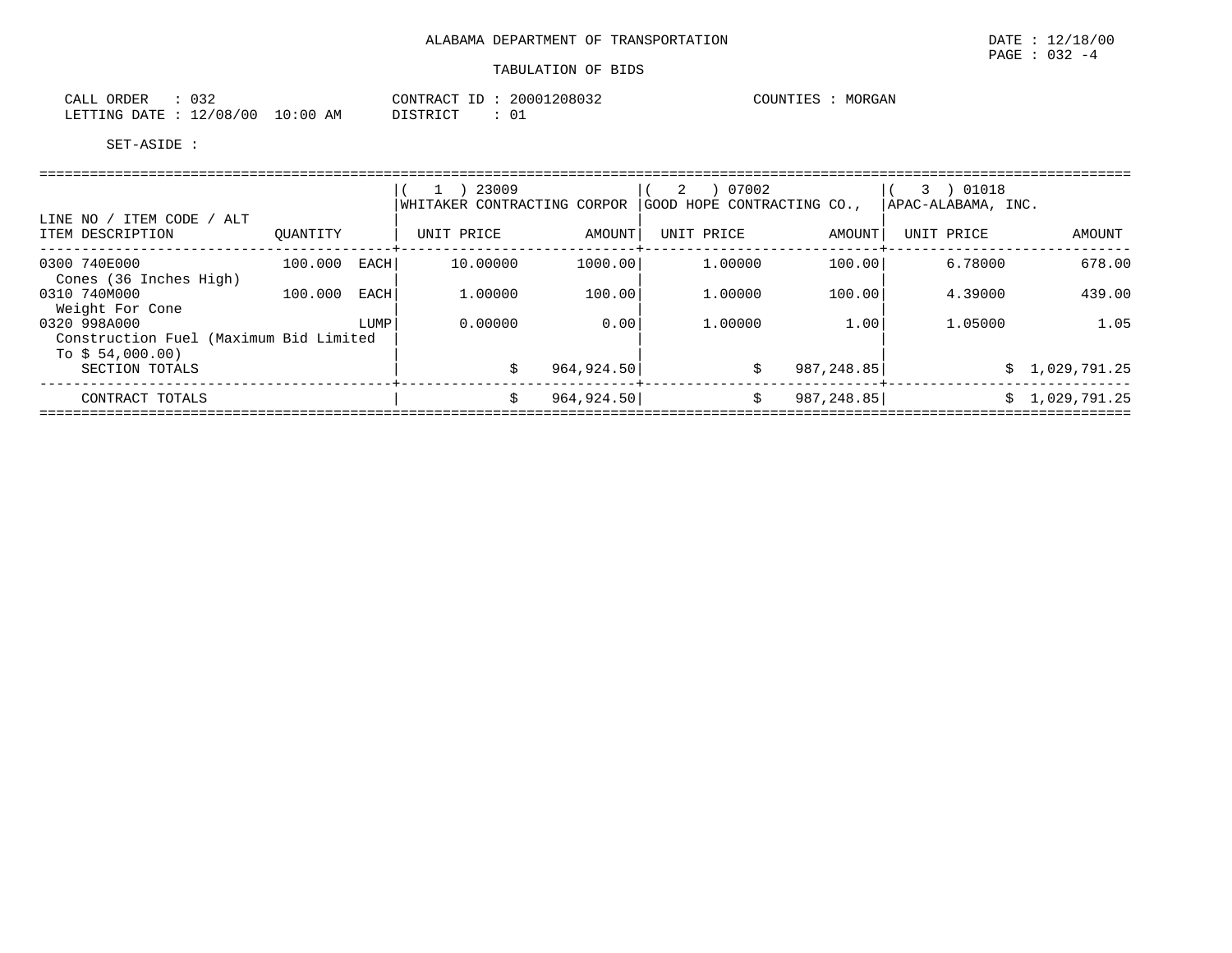| $\cap$ $\cap$ $\cap$<br>ORDER<br>$\sim$ $ -$<br>-'ALL<br>U32 |                       | CONTRACT<br>. | .208032<br>20001 | COUNTIES<br>MORGAN |
|--------------------------------------------------------------|-----------------------|---------------|------------------|--------------------|
| ∕ ∩ R<br>$\sim$<br>LETTING<br>DATE.<br>∩ ∩                   | $\Omega$<br>:00<br>AM | ירת דרי דרי   | ◡∸               |                    |

|                                                                        | 4 ) 19010                   |           |            |        |            |        |
|------------------------------------------------------------------------|-----------------------------|-----------|------------|--------|------------|--------|
|                                                                        | SHELBY CONTRACTING CO., INC |           |            |        |            |        |
| LINE NO / ITEM CODE / ALT                                              |                             |           |            |        |            |        |
| ITEM DESCRIPTION<br>QUANTITY                                           | UNIT PRICE                  | AMOUNT    | UNIT PRICE | AMOUNT | UNIT PRICE | AMOUNT |
| SECTION 0001 TOTAL                                                     |                             |           |            |        |            |        |
|                                                                        |                             |           |            |        |            |        |
| 3.000 SOYD<br>0010 206C010<br>Removing Concrete Driveway               | 25.00000                    | 75.00     |            |        |            |        |
| 0020 209A000<br>3.000 EACH                                             | 50.00000                    | 150.00    |            |        |            |        |
| Mailbox Reset, Single                                                  |                             |           |            |        |            |        |
| 1000.000 CYIP<br>0030 210D001                                          | 6.54000                     | 6540.00   |            |        |            |        |
| Borrow Excavation (Loose Truckbed                                      |                             |           |            |        |            |        |
| Measurement)                                                           |                             |           |            |        |            |        |
| 0040 405A000<br>3350.000 GAL                                           | 0.10000                     | 335.00    |            |        |            |        |
| Tack Coat                                                              |                             |           |            |        |            |        |
| 0050 408A052<br>111310.000 SY                                          | 0.45000                     | 50089.50  |            |        |            |        |
| Planing Existing Pavement                                              |                             |           |            |        |            |        |
| (Approximately 1.10" Thru 2.0" Thick)                                  |                             |           |            |        |            |        |
| 0060 408A053<br>2250.000 SQYD                                          | 0.75000                     | 1687.50   |            |        |            |        |
| Planing Existing Pavement                                              |                             |           |            |        |            |        |
| (Approximately 2.10" Thru 3.0" Thick)                                  |                             |           |            |        |            |        |
| 0070 410B000<br>1.000 EACH<br>State Furnished Profilograph             | 250.00000                   | 250.00    |            |        |            |        |
| 0080 424A260<br>8000.000 TON                                           | 31.15000                    | 249200.00 |            |        |            |        |
| Superpave Bituminous Concrete Wearing                                  |                             |           |            |        |            |        |
| Surface Layer, 1/2" Maximum Aggregate                                  |                             |           |            |        |            |        |
| Size Mix, ESAL Range D                                                 |                             |           |            |        |            |        |
| 0090 424B461<br>20750.000 TON                                          | 26.24000                    | 544480.00 |            |        |            |        |
| Superpave Bituminous Concrete Upper                                    |                             |           |            |        |            |        |
| Binder Layer, 1" Maximum Aggregate Size                                |                             |           |            |        |            |        |
| Mix, ESAL Range D                                                      |                             |           |            |        |            |        |
| 0100 424B465<br>50.000<br>TON                                          | 28.24000                    | 1412.00   |            |        |            |        |
| Superpave Bituminous Concrete Upper                                    |                             |           |            |        |            |        |
| Binder Layer, Patching, 1" Maximum                                     |                             |           |            |        |            |        |
| Aggregate Size Mix, ESAL Range D                                       |                             |           |            |        |            |        |
| 0110 424B469<br>500.000<br>TON                                         | 26.24000                    | 13120.00  |            |        |            |        |
| Superpave Bituminous Concrete Upper                                    |                             |           |            |        |            |        |
| Binder Layer, Leveling, 1" Maximum<br>Aggregate Size Mix, ESAL Range D |                             |           |            |        |            |        |
| 0120 424C270<br>1400.000 TON                                           | 26.24000                    | 36736.00  |            |        |            |        |
| Superpave Bituminous Concrete Base                                     |                             |           |            |        |            |        |
| Layer, Widening, 1" Maximum Aggregate                                  |                             |           |            |        |            |        |
| Size Mix, ESAL Range D                                                 |                             |           |            |        |            |        |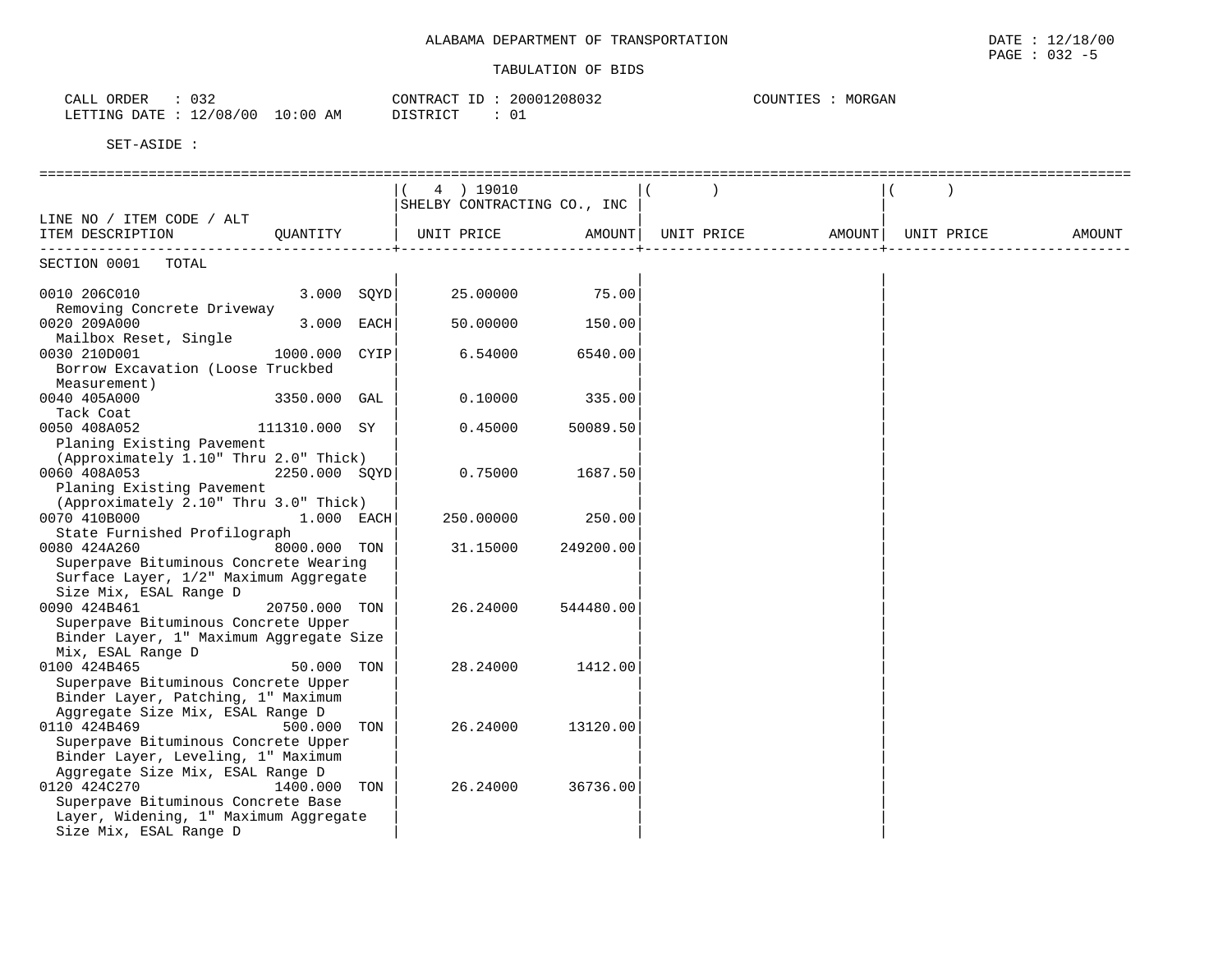| ハマつ<br>ORDER<br>$\cap$ $\pi$ $\tau$<br>ــ ت ∪<br>ىلىلەر | CONTRACT<br>$ -$                           | 20001208032  | MORGAN<br>$\cap$ of the theory<br>.JNIILS |
|---------------------------------------------------------|--------------------------------------------|--------------|-------------------------------------------|
| '08<br>00 '<br>$\sim$<br>LETTING<br>DATE<br>— ⊥ ∠ ′     | 10:00<br>DIOMPION.<br>ΆM<br>ــ<br>ntoivici | $\sim$<br>◡⊥ |                                           |

|                                                  | 4 ) 19010                   |          |                   |            |        |
|--------------------------------------------------|-----------------------------|----------|-------------------|------------|--------|
|                                                  | SHELBY CONTRACTING CO., INC |          |                   |            |        |
| LINE NO / ITEM CODE / ALT                        |                             |          |                   |            |        |
| QUANTITY   UNIT PRICE AMOUNT<br>ITEM DESCRIPTION |                             |          | UNIT PRICE AMOUNT | UNIT PRICE | AMOUNT |
|                                                  |                             |          |                   |            |        |
| 0130 430B004<br>300.000 TNCP                     | 11.51000                    | 3453.00  |                   |            |        |
| Aggregate Surfacing (AHD #810)                   |                             |          |                   |            |        |
| 0140 600A000<br>LUMP                             | 2680.00000                  | 2680.00  |                   |            |        |
| Mobilization                                     |                             |          |                   |            |        |
| 10.000 MILE<br>0150 701C000                      | 320.00000                   | 3200.00  |                   |            |        |
| Broken Temporary Traffic Stripe                  |                             |          |                   |            |        |
| 0160 701C001<br>40.000 MILE                      | 360.00000                   | 14400.00 |                   |            |        |
| Solid Temporary Traffic Stripe                   |                             |          |                   |            |        |
| 0170 702A041 15.000 MILE                         | 3925.00000                  | 58875.00 |                   |            |        |
| Solid White, Profiled Traffic Stripe             |                             |          |                   |            |        |
| (6" Wide)                                        |                             |          |                   |            |        |
| 0180 702A042<br>$5.000$ MILE                     | 1900.00000                  | 9500.00  |                   |            |        |
| Broken Yellow, Profiled Traffic Stripe           |                             |          |                   |            |        |
| $(6"$ Wide)                                      |                             |          |                   |            |        |
| $5.000$ MILE<br>0190 702A043                     | 3900.00000                  | 19500.00 |                   |            |        |
| Solid Yellow, Profiled Traffic Stripe            |                             |          |                   |            |        |
| (6" Wide)                                        |                             |          |                   |            |        |
| 0200 702B011<br>150.000 LF                       | 1.50000                     | 225.00   |                   |            |        |
| Dotted Profiled Traffic Stripe (6" Wide          |                             |          |                   |            |        |
| 0210 703A002<br>2170.000 SOFT                    | 2.25000                     | 4882.50  |                   |            |        |
| Traffic Control Markings, Class 2, Type          |                             |          |                   |            |        |
| $\mathbb{A}$                                     |                             |          |                   |            |        |
| 135.000 SQFT<br>0220 703B002                     | 2.95000                     | 398.25   |                   |            |        |
| Traffic Control Legends, Class 2, Type           |                             |          |                   |            |        |
| 0230 705A030<br>300.000 EACH                     | 5.00000                     | 1500.00  |                   |            |        |
| Pavement Markers, Class A-H, Type 2-C            |                             |          |                   |            |        |
| 0240 705A032<br>800.000 EACH                     | 5.00000                     | 4000.00  |                   |            |        |
| Pavement Markers, Class A-H, Type 1-B            |                             |          |                   |            |        |
| 0250 705A037<br>$100.000$ EACH                   | 5.00000                     | 500.00   |                   |            |        |
| Pavement Markers, Class A-H, Type 2-D            |                             |          |                   |            |        |
| 1000.000 LF<br>0260 730H000                      | 2.45000                     | 2450.00  |                   |            |        |
|                                                  |                             |          |                   |            |        |
| Loop Detector                                    |                             |          |                   |            |        |
| 0270 7301000<br>1200.000 LF                      | 2.45000                     | 2940.00  |                   |            |        |
| Shielded Loop Detector Home-Run Cable            |                             |          |                   |            |        |
| 0280 730K000<br>$2.000$ EACH                     | 225.00000                   | 450.00   |                   |            |        |
| Traffic Signal Junction Box                      |                             |          |                   |            |        |
| 0290 740B000<br>519.000 SQFT                     | 5.00000                     | 2595.00  |                   |            |        |
| Construction Signs                               |                             |          |                   |            |        |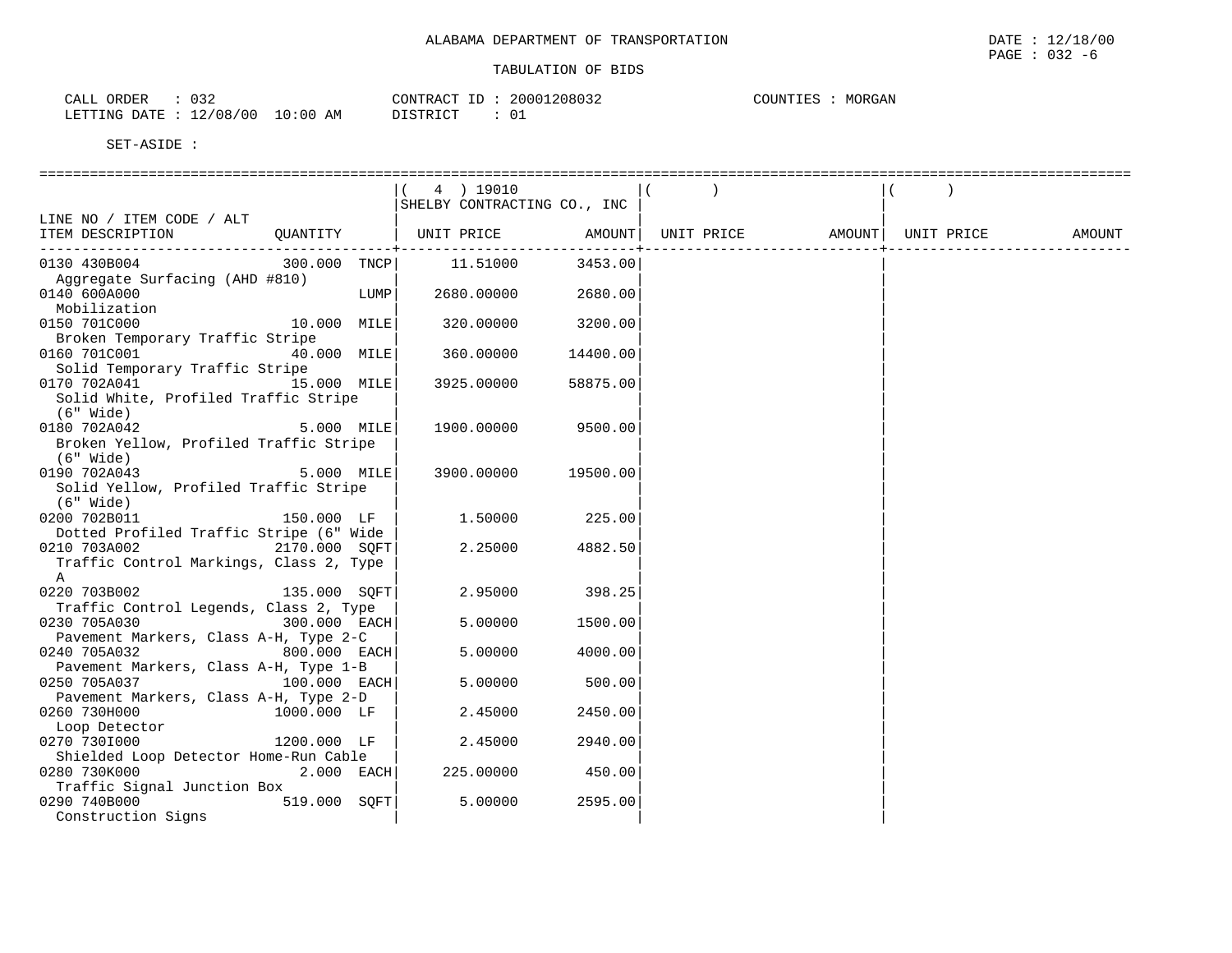| 032<br>CALL ORDER                | CONTRACT ID: 20001208032 | MORGAN<br>COUNTIES : |
|----------------------------------|--------------------------|----------------------|
| LETTING DATE : 12/08/00 10:00 AM | DISTRICT                 |                      |

|                                                        |                |      | 4 ) 19010  | SHELBY CONTRACTING CO., INC |            |    |        |            |        |
|--------------------------------------------------------|----------------|------|------------|-----------------------------|------------|----|--------|------------|--------|
| LINE NO / ITEM CODE / ALT<br>ITEM DESCRIPTION          | OUANTITY       |      | UNIT PRICE | AMOUNT                      | UNIT PRICE |    | AMOUNT | UNIT PRICE | AMOUNT |
| 0300 740E000<br>Cones (36 Inches High)                 | $100.000$ EACH |      | 0.00000    | 0.00                        |            |    |        |            |        |
| 0310 740M000<br>Weight For Cone                        | 100.000 EACH   |      | 0.00000    | 0.00                        |            |    |        |            |        |
| 0320 998A000<br>Construction Fuel (Maximum Bid Limited |                | LUMP | 0.00000    | 0.00                        |            |    |        |            |        |
| To $$54,000.00)$                                       |                |      |            |                             |            |    |        |            |        |
| SECTION TOTALS                                         |                |      |            | \$1,035,623.75              |            |    | 0.00   |            | 0.00   |
| CONTRACT TOTALS                                        |                |      |            | \$1,035,623.75              |            | Ŝ. | 0.00   |            |        |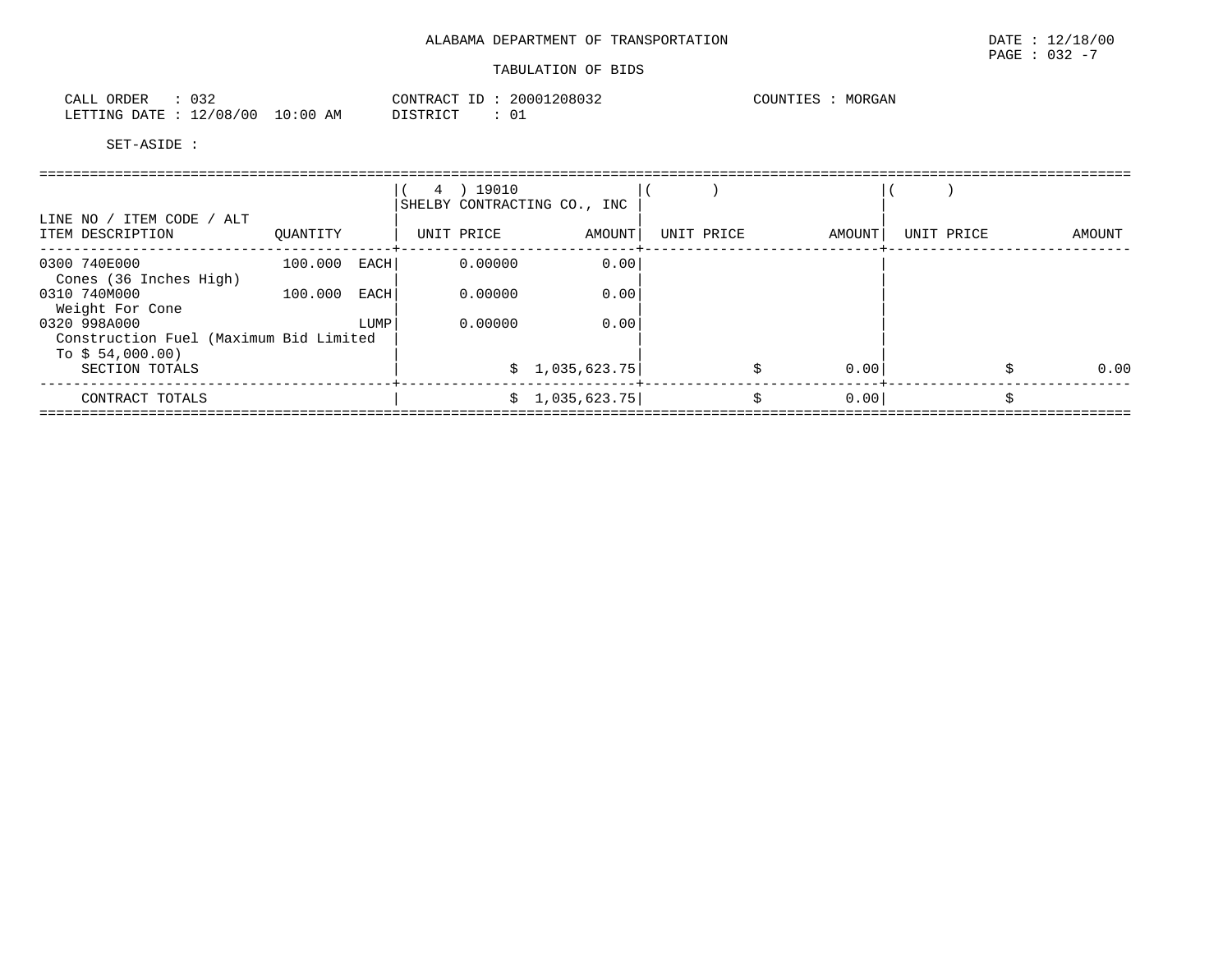## VENDOR RANKING

 CALL ORDER : 033 CONTRACT ID : 20001208033 COUNTIES : MONTGOMERY LETTING DATE : 12/08/00 10:00 AM DISTRICT : 06 CONTRACT DESCRIPTION : CONTRACT TIME : 180 Working Days (available days) for constructing the Relocation of S.R.O#110Mfrom I-85 PROJECT(S) : STPAA-391(11) (Mitylene Interchange) to Vaughn Road near Merry. Length - 2.931 mi.

| RANK | VENDOR<br>NUMBER | NAME                                  |    | TOTAL<br><b>BID</b> | % OVER<br>LOW BID |
|------|------------------|---------------------------------------|----|---------------------|-------------------|
|      | 14003            | W. S. NEWELL, INC.                    |    | $\sin 4.045.855.37$ | 100.0000%         |
|      | 18046            | REESE & HOWELL, INC.                  |    | 4,060,420.75        | 100.3600%         |
|      | 04014            | DUBOSE CONSTRUCTION, LLC              |    | \$4,122,308.60      | 101.8897%         |
|      | 14001            | NEWELL ROADBUILDERS, INC.             | S. | 4,288,035.09        | 105.9859%         |
|      | 01018            | APAC-ALABAMA, INC.                    |    | 4,429,451.40        | 109.4812%         |
|      | 19047            | SOUTHEAST CHEROKEE CONSTRUCTION, INC. |    | 4,461,487.90        | 110.2730%         |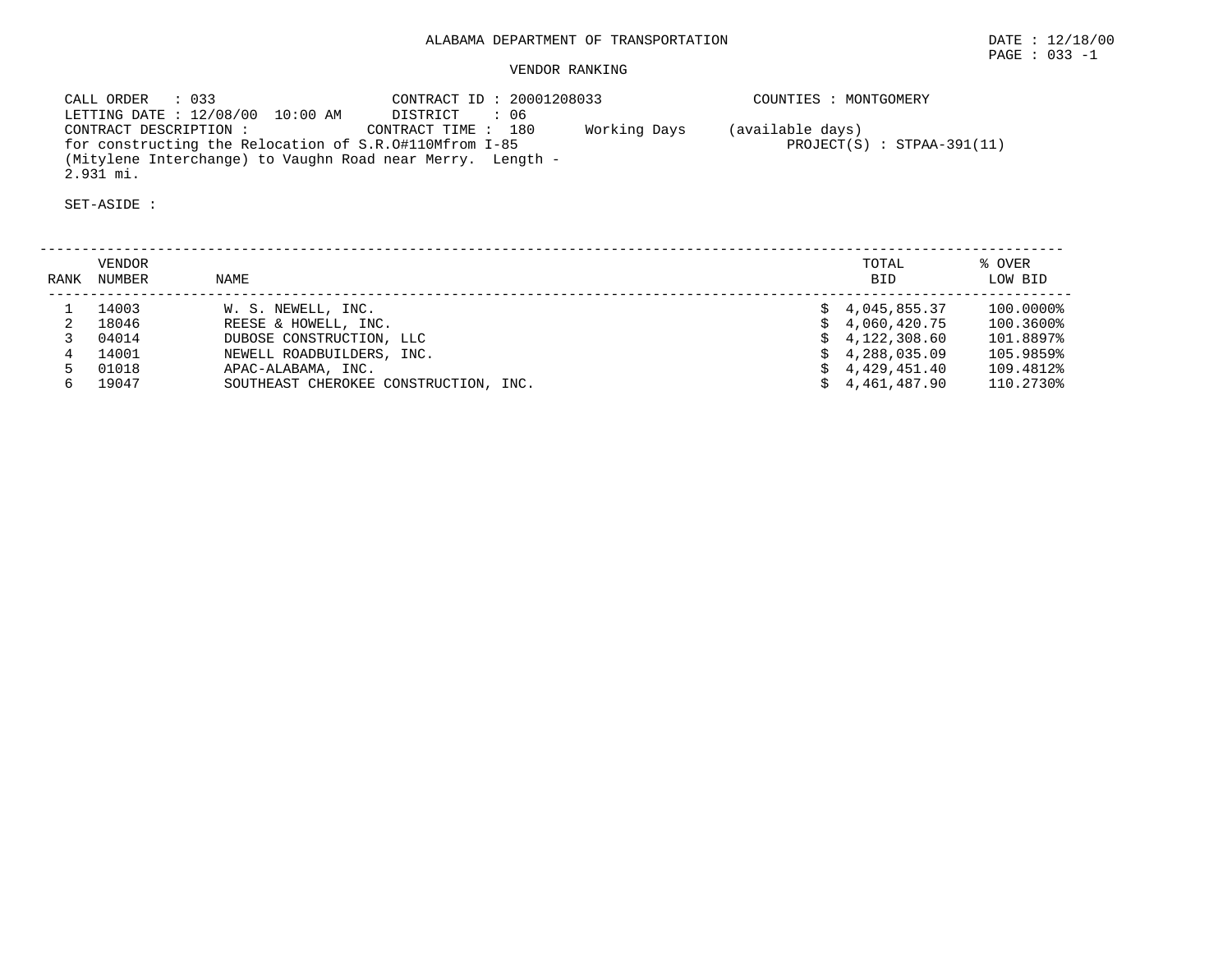| $\cap$ $\cap$<br>ORDER<br>CALL<br>. J J |            | CONTRACT<br>ID | 20001208033 | COUNTIES | MONTGOMERY |
|-----------------------------------------|------------|----------------|-------------|----------|------------|
| 12/08/00<br>LETTING DATE:               | $10:00$ AM | DISTRICT       | 06          |          |            |

|                                         |               |             | $1$ ) 14003                   |           | 2 ) 18046            |           | 3 ) 04014                |           |
|-----------------------------------------|---------------|-------------|-------------------------------|-----------|----------------------|-----------|--------------------------|-----------|
|                                         |               |             | $\mathsf{W.~S.~NEWELL,~INC.}$ |           | REESE & HOWELL, INC. |           | DUBOSE CONSTRUCTION, LLC |           |
| LINE NO / ITEM CODE / ALT               |               |             |                               |           |                      |           |                          |           |
| ITEM DESCRIPTION                        | QUANTITY      |             | UNIT PRICE                    |           | AMOUNT   UNIT PRICE  | AMOUNT    | UNIT PRICE               | AMOUNT    |
| SECTION 0001<br>TOTAL                   |               |             |                               |           |                      |           |                          |           |
|                                         |               |             |                               |           |                      |           |                          |           |
| 0010 201A000                            |               | LUMP        | 7500.00000                    | 7500.00   | 240500.00000         | 240500.00 | 135000.00000             | 135000.00 |
| Clearing & Grubbing (Approximately 14   |               |             |                               |           |                      |           |                          |           |
| Acres)                                  |               |             |                               |           |                      |           |                          |           |
| 0020 206A000                            |               | LUMP        | 8000.00000                    | 8000.00   | 15000.00000          | 15000.00  | 15000.00000              | 15000.00  |
| Removal Of Old Bridge, Station 524+30   |               |             |                               |           |                      |           |                          |           |
| 0030 206C002                            | 1531.000 SOYD |             | 1.50000                       | 2296.50   | 5.00000              | 7655.00   | 3.50000                  | 5358.50   |
| Removing Concrete Slope Paving          |               |             |                               |           |                      |           |                          |           |
| 0040 206D000                            | 604.000 LF    |             | 3.00000                       | 1812.00   | 8.00000              | 4832.00   | 8.50000                  | 5134.00   |
| Removing Pipe                           |               |             |                               |           |                      |           |                          |           |
| 0050 206D001                            | 530.000 LF    |             | 2.50000                       | 1325.00   | 2.50000              | 1325.00   | 0.50000                  | 265.00    |
| Removing Guardrail                      |               |             |                               |           |                      |           |                          |           |
| 0060 206D002                            | 1792.000 LF   |             | 2.00000                       | 3584.00   | 3.00000              | 5376.00   | 2.50000                  | 4480.00   |
| Removing Curb                           |               |             |                               |           |                      |           |                          |           |
| 0070 206D003                            | 2189.000 LF   |             | 2.00000                       | 4378.00   | 5.00000              | 10945.00  | 3.00000                  | 6567.00   |
| Removing Curb And Gutter                |               |             |                               |           |                      |           |                          |           |
| 0080 206E000                            | 10.000 EACH   |             | 100.00000                     | 1000.00   | 150.00000            | 1500.00   | 350.00000                | 3500.00   |
| Removing Headwalls                      |               |             |                               |           |                      |           |                          |           |
| 0090 206E001                            | 5.000         | EACH        | 150.00000                     | 750.00    | 200.00000            | 1000.00   | 450.00000                | 2250.00   |
| Removing Inlets                         |               |             |                               |           |                      |           |                          |           |
| 0100 206E002                            | 1.000 EACH    |             | 150.00000                     | 150.00    | 200.00000            | 200.00    | 450.00000                | 450.00    |
| Removing Junction Boxes<br>0110 206E008 | 9.000         | EACH        | 85.00000                      | 765.00    | 85.00000             | 765.00    | 100.00000                | 900.00    |
| Removing Guardrail End Anchor (All Type |               |             |                               |           |                      |           |                          |           |
| 0120 210A000                            | 28696.000     | CYIP        | 4.00000                       | 114784.00 | 1.75000              | 50218.00  | 3.25000                  | 93262.00  |
| Unclassified Excavation                 |               |             |                               |           |                      |           |                          |           |
| 0130 210C000                            | 1000.000      | CYIP        | 9.50000                       | 9500.00   | 3.00000              | 3000.00   | 6.50000                  | 6500.00   |
| Muck Excavation                         |               |             |                               |           |                      |           |                          |           |
| 0140 210D000                            | 28349.000     | CYIP        | 4.75000                       | 134657.75 | 2.50000              | 70872.50  | 3.25000                  | 92134.25  |
| Borrow Excavation                       |               |             |                               |           |                      |           |                          |           |
| 0150 210D011                            | 12089.000     | CYIP        | 4.75000                       | 57422.75  | 3.00000              | 36267.00  | 3.25000                  | 39289.25  |
| Borrow Excavation (A4 or Better)        |               |             |                               |           |                      |           |                          |           |
| 0160 214A000                            | 3927.000 CUYD |             | 10.00000                      | 39270.00  | 10.00000             | 39270.00  | 7.00000                  | 27489.00  |
| Structure Excavation                    |               |             |                               |           |                      |           |                          |           |
| 0170 214B001                            | 1108.000      | <b>CUYD</b> | 25.00000                      | 27700.00  | 25.00000             | 27700.00  | 19,00000                 | 21052.00  |
| Foundation Backfill, Commercial         |               |             |                               |           |                      |           |                          |           |
| 0180 230A000                            | 320.000       | RBST        | 275.00000                     | 88000.00  | 320.00000            | 102400.00 | 300.00000                | 96000.00  |
| Roadbed Processing                      |               |             |                               |           |                      |           |                          |           |
|                                         |               |             |                               |           |                      |           |                          |           |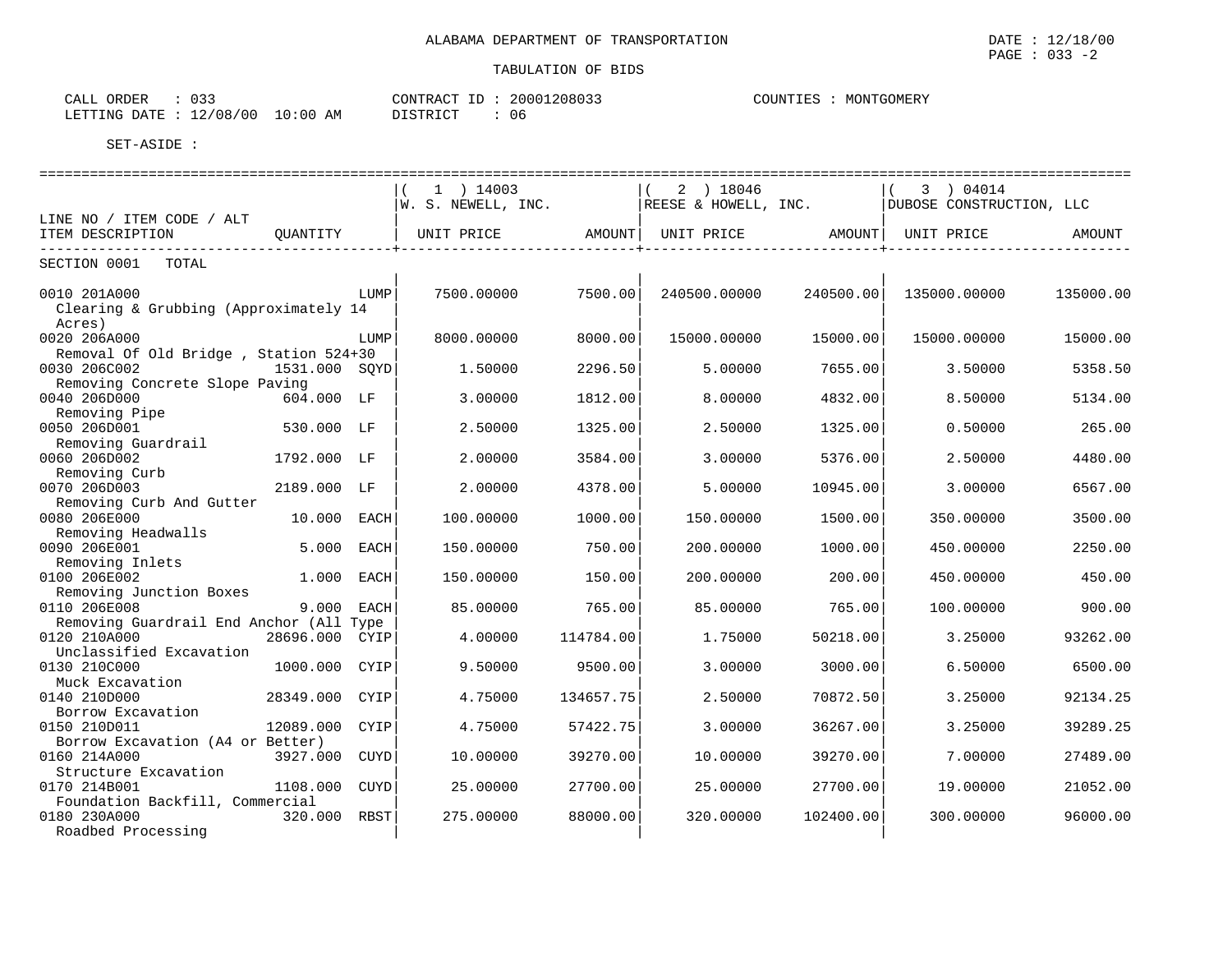| $\sim$ $\sim$ $\sim$<br>ORDER<br>CALL<br>- - - - |            | CONTRACT<br>ID | 20001208033 | COUNTIES | MONTGOMERY |
|--------------------------------------------------|------------|----------------|-------------|----------|------------|
| 12/08/00<br>LETTING DATE :                       | $10:00$ AM | DISTRICT       | 06          |          |            |

|                                                                                                                                                |                 | $1$ ) 14003<br>W. S. NEWELL, INC. |           | ) 18046<br>2<br>REESE & HOWELL, INC. |           | 3 ) 04014<br>DUBOSE CONSTRUCTION, LLC     |           |
|------------------------------------------------------------------------------------------------------------------------------------------------|-----------------|-----------------------------------|-----------|--------------------------------------|-----------|-------------------------------------------|-----------|
| LINE NO / ITEM CODE / ALT                                                                                                                      |                 |                                   |           |                                      |           |                                           |           |
| ITEM DESCRIPTION<br>---------------------------                                                                                                | QUANTITY        | UNIT PRICE                        |           |                                      |           | AMOUNT   UNIT PRICE   AMOUNT   UNIT PRICE | AMOUNT    |
| 0190 301A012<br>Crushed Aggregate Base Course, Type B,<br>Plant Mixed, 6" Compacted Thickness                                                  | 127749.000 SYCP | 4.18000                           | 533990.82 | 4.40000                              | 562095.60 | 4.45000                                   | 568483.05 |
| 0200 401A000<br>Bituminous Treatment A                                                                                                         | 128065.000 SYCP | 0.40000                           | 51226.00  | 0.40000                              | 51226.00  | 0.40000                                   | 51226.00  |
| 0210 405A000<br>Tack Coat                                                                                                                      | 5185.000 GAL    | 1.01000                           | 5236.85   | 1.01000                              | 5236.85   | 1,01000                                   | 5236.85   |
| 0220 410C000<br>Contractor Retained Profilograph                                                                                               | 1.000 EACH      | 4000.00000                        | 4000.00   | 4000.00000                           | 4000.00   | 4000.00000                                | 4000.00   |
| 0230 424A241<br>Superpave Bituminous Concrete Wearing<br>Surface Layer, 3/4" Maximum Aggregate                                                 | 11126.000 TON   | 27.25000                          | 303183.50 | 27.75000                             | 308746.50 | 27.75000                                  | 308746.50 |
| Size Mix, ESAL Range C<br>0240 424A281<br>Superpave Bituminous Concrete Wearing<br>Surface Layer, 3/4" Maximum Aggregate                       | 1463.000 TON    | 34.00000                          | 49742.00  | 34.00000                             | 49742.00  | 34.00000                                  | 49742.00  |
| Size Mix, ESAL Range E<br>0250 424B281<br>Superpave Bituminous Concrete Upper<br>Binder Layer, 1" Maximum Aggregate Size                       | 580.000 TON     | 40.00000                          | 23200.00  | 40.00000                             | 23200.00  | 40.00000                                  | 23200.00  |
| Mix, ESAL Range E<br>0260 424B289<br>Superpave Bituminous Concrete Upper<br>Binder Layer, Leveling, 1" Maximum                                 | 1196.000 TON    | 27.35000                          | 32710.60  | 27.35000                             | 32710.60  | 27.35000                                  | 32710.60  |
| Aggregate Size Mix, ESAL Range E<br>0270 424B441 266.000 TON<br>Superpave Bituminous Concrete Upper<br>Binder Layer, 1" Maximum Aggregate Size |                 | 40.20000                          | 10693.20  | 40.20000                             | 10693.201 | 40.20000                                  | 10693.20  |
| Mix, ESAL Range C<br>0280 424B442<br>Superpave Bituminous Concrete Upper<br>Binder Layer, 1 1/2" Max Aggregate Size                            | 22976.000 TON   | 27.10000                          | 622649.60 | 27.10000                             | 622649.60 | 27.10000                                  | 622649.60 |
| Mix, ESAL Range C<br>0290 424B448<br>Superpave Bituminous Concrete Upper<br>Binder Layer, Leveling, 3/4" Max                                   | 280.000 TON     | 42.20000                          | 11816.00  | 42.20000                             | 11816.00  | 42.20000                                  | 11816.00  |
| Aggregate Size Mix, ESAL Range C<br>0300 424B541<br>Superpave Bituminous Concrete Lower<br>Binder Layer, 1" Maximum Aggregate Size             | 279.000 TON     | 45.00000                          | 12555.00  | 45.00000                             | 12555.00  | 45.00000                                  | 12555.00  |
| Mix, ESAL Range C                                                                                                                              |                 |                                   |           |                                      |           |                                           |           |

 $\texttt{PAGE}$  : 033 -3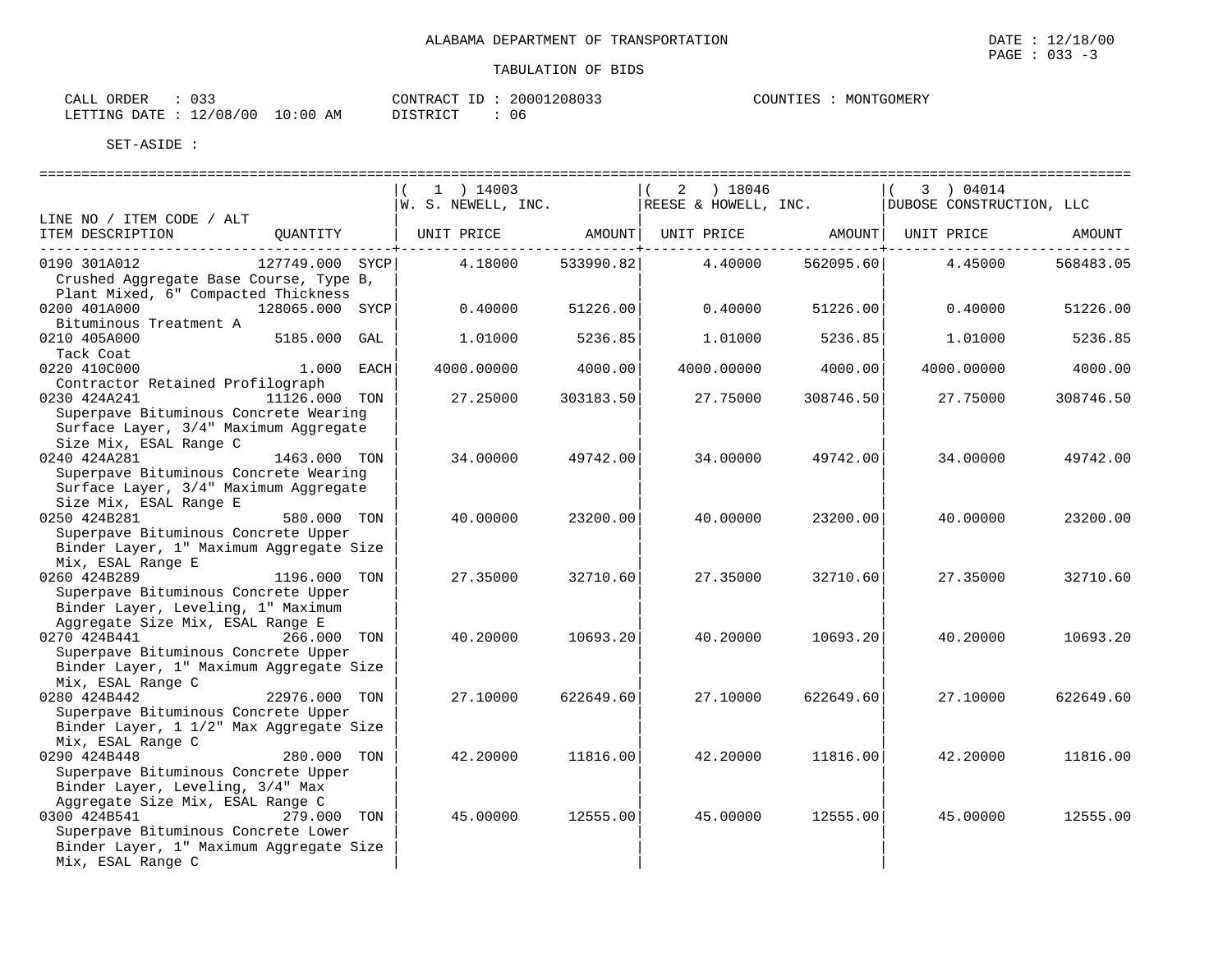| $\sim$ $\sim$ $\sim$<br>ORDER<br>CALL<br>- - - - |            | CONTRACT<br>ID | 20001208033 | COUNTIES | MONTGOMERY |
|--------------------------------------------------|------------|----------------|-------------|----------|------------|
| 12/08/00<br>LETTING DATE :                       | $10:00$ AM | DISTRICT       | 06          |          |            |

|                                                                                                                         |               | $1$ ) 14003<br>W. S. NEWELL, INC.                  |           | ) 18046<br>2<br>REESE & HOWELL, INC. |           | 3 ) 04014<br>DUBOSE CONSTRUCTION, LLC |           |
|-------------------------------------------------------------------------------------------------------------------------|---------------|----------------------------------------------------|-----------|--------------------------------------|-----------|---------------------------------------|-----------|
| LINE NO / ITEM CODE / ALT                                                                                               |               |                                                    |           |                                      |           |                                       |           |
| ITEM DESCRIPTION                                                                                                        | QUANTITY      | UNIT PRICE AMOUNT   UNIT PRICE AMOUNT   UNIT PRICE |           |                                      |           |                                       | AMOUNT    |
| 0310 424B582<br>Superpave Bituminous Concrete Lower<br>Binder Layer, 1 1/2" Maximum Aggregate<br>Size Mix, ESAL Range E | 811.000 TON   | 34.00000 27574.00                                  |           | 34.00000                             | 27574.00  | 34.00000                              | 27574.00  |
| 0320 424C241<br>Superpave Bituminous Concrete Base<br>Layer, 1 1/2" Maximum Aggregate Size<br>Mix, ESAL Range C         | 1045.000 TON  | 34.20000                                           | 35739.00  | 34.20000                             | 35739.00  | 34.20000                              | 35739.00  |
| 0330 424C281<br>Superpave Bituminous Concrete Base<br>Layer, 1 1/2" Maximum Aggregate Size<br>Mix, ESAL Range E         | 925.000 TON   | 32.00000                                           | 29600.00  | 32.00000                             | 29600.00  | 32.00000                              | 29600.00  |
| 0340 428B000<br>Scoring Bituminous Pavement Surface By<br>Rolling                                                       | 70396.000 LF  | 0.05000                                            | 3519.80   | 0.05000                              | 3519.80   | 0.05000                               | 3519.80   |
| 0350 450B000<br>Reinforced Cement Concrete Bridge End<br>Slab                                                           | 320.000 SOYD  | 32,00000                                           | 10240.00  | 50.00000                             | 16000.00  | 60.00000                              | 19200.00  |
| 0360 502A000<br>Steel Reinforcement                                                                                     | 222698.000 LB | 0.40000                                            | 89079.20  | 0.42000                              | 93533.16  | 0.45000                               | 100214.10 |
| 0370 505I000                                                                                                            | 600.000 SQFT  | 10.00000                                           | 6000.00   | 10.00000                             | 6000.00   | 15.00000                              | 9000.00   |
| Temporary Steel Sheet Piling<br>0380 524A011<br>Culvert Concrete (Cast In Place)                                        | 1244.000 CUYD | 197.00000                                          | 245068.00 | 197.00000                            | 245068.00 | 225.00000                             | 279900.00 |
| 0390 530A002<br>24" Roadway Pipe (Class 3 R.C.)                                                                         | 479.000 LF    | 31.00000                                           | 14849.00  | 25.50000                             | 12214.50  | 29.50000                              | 14130.50  |
| 0400 530A003 16.000 LF<br>30" Roadway Pipe (Class 3 R.C.)                                                               |               | 45.00000                                           | 720.00    | 35.00000                             | 560.00    | 39.50000                              | 632.00    |
| 0410 530A005                                                                                                            | 234.000 LF    | 68.00000                                           | 15912.00  | 55.00000                             | 12870.00  | 71.00000                              | 16614.00  |
| 42" Roadway Pipe (Class 3 R.C.)<br>0420 530A101<br>18" Roadway Pipe (Class 3 R.C.)                                      | 41.000 LF     | 24,00000                                           | 984.00    | 35.00000                             | 1435.00   | 24,00000                              | 984.00    |
| (Extension)<br>0430 530A102<br>24" Roadway Pipe (Class 3 R.C.)<br>(Extension)                                           | 238.000 LF    | 33.00000                                           | 7854.00   | 25.50000                             | 6069.00   | 31,00000                              | 7378.00   |
| 0440 530A103<br>30" Roadway Pipe (Class 3 R.C.)<br>(Extension)                                                          | 66.000 LF     | 44.00000                                           | 2904.00   | 35,00000                             | 2310.00   | 43.00000                              | 2838.00   |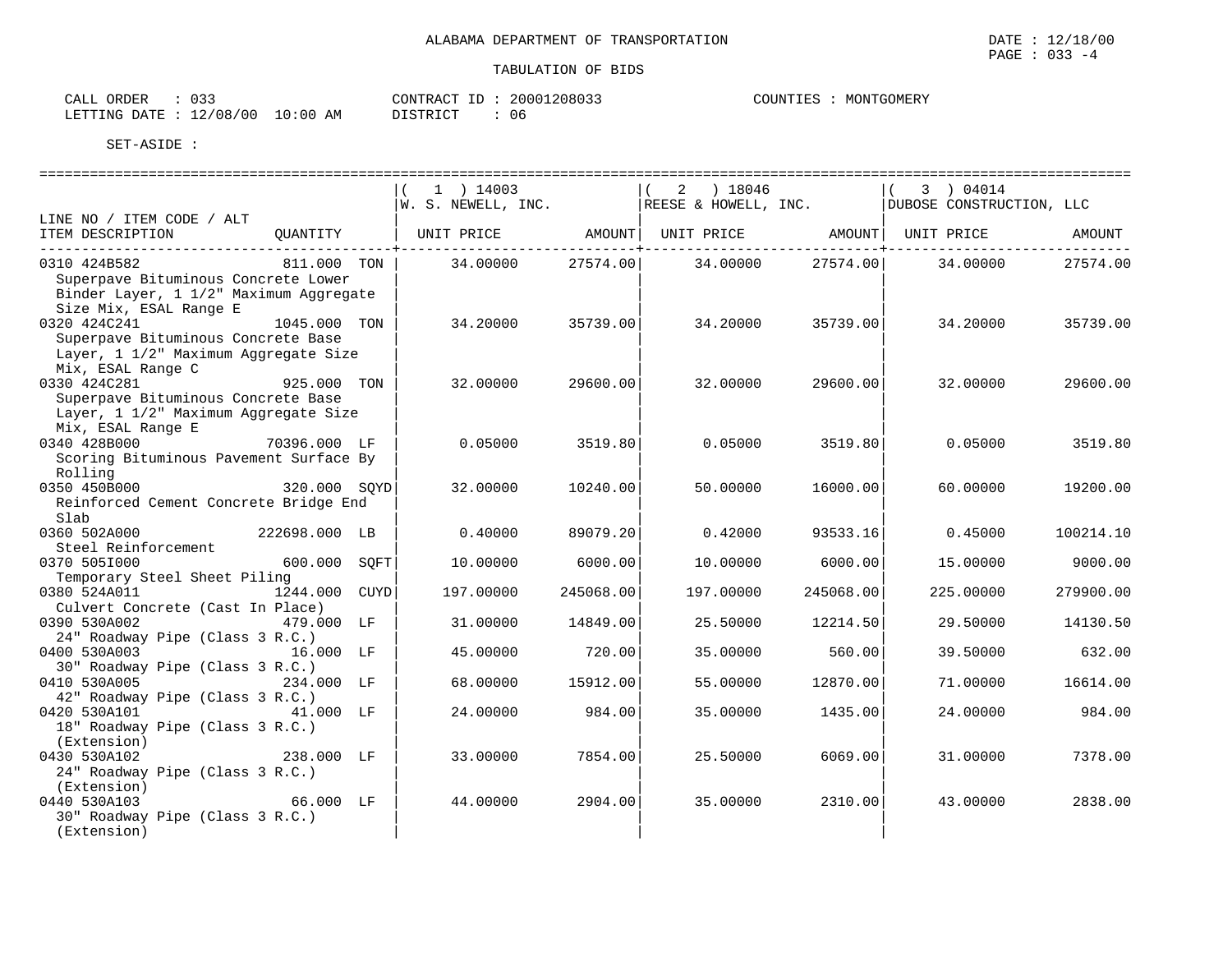| ORDER<br>CALL                    |  | ID :<br>CONTRACT. | 20001208033 | COU |
|----------------------------------|--|-------------------|-------------|-----|
| LETTING DATE : 12/08/00 10:00 AM |  | DISTRICT          | 0 e         |     |

JNTIES : MONTGOMERY

|                                                                                                                    |                            |      | $1$ ) 14003<br>W. S. NEWELL, INC.                |                   | $(2)$ 18046<br>REESE & HOWELL, INC. |                   | 3 ) 04014<br>DUBOSE CONSTRUCTION, LLC |                   |
|--------------------------------------------------------------------------------------------------------------------|----------------------------|------|--------------------------------------------------|-------------------|-------------------------------------|-------------------|---------------------------------------|-------------------|
| LINE NO / ITEM CODE / ALT<br>ITEM DESCRIPTION                                                                      | QUANTITY                   |      | UNIT PRICE AMOUNT  UNIT PRICE AMOUNT  UNIT PRICE |                   |                                     |                   |                                       | AMOUNT            |
| 0450 530A104<br>36" Roadway Pipe (Class 3 R.C.)                                                                    | 24.000 LF                  |      | 58.00000                                         | 1392.00           | 45.00000                            | 1080.00           | 56.00000                              | 1344.00           |
| (Extension)<br>0460 530A495<br>24" Roadway Pipe (14 Gauge C.M.)                                                    | 120.000 LF                 |      | 25.50000                                         | 3060.00           | 25.50000                            | 3060.00           | 23.00000                              | 2760.00           |
| (Temporary)<br>0470 530A508<br>36" Roadway Pipe (14 Gauge C.M.)<br>(Temporary)(Extension)                          | 20.000 LF                  |      | 40.00000                                         | 800.00            | 45.00000                            | 900.00            | 30,00000                              | 600.00            |
| 0480 530B002<br>29" Span, 18" Rise Roadway Pipe (Class<br>3 R.C.                                                   | 114.000 LF                 |      | 26.00000                                         | 2964.00           | 34.50000                            | 3933.00           | 35.00000                              | 3990.00           |
| 8.000 LF<br>0490 530B014<br>36" Span, 23" Rise Roadway Pipe (Class<br>3 R.C.) (Extension)                          |                            |      | 55.00000                                         | 440.00            | 75.00000                            | 600.00            | 60.00000                              | 480.00            |
| 0500 530B015<br>44" Span, 27" Rise Roadway Pipe (Class<br>3 R.C.) (Extension)                                      | 8.000 LF                   |      | 71,00000                                         | 568.00            | 100.00000                           | 800.00            | 75,00000                              | 600.00            |
| 0510 535A002<br>24" Side Drain Pipe                                                                                | 80.000 LF                  |      | 31.00000                                         | 2480.00           | 21.00000                            | 1680.00           | 29.00000                              | 2320.00           |
| 0520 535A005<br>42" Side Drain Pipe                                                                                | 216.000 LF                 |      | 68.00000                                         | 14688.00          | 51.00000                            | 11016.00          | 34.00000                              | 7344.00           |
| 0530 600A000<br>Mobilization                                                                                       |                            | LUMP | 89138.00000                                      | 89138.00          | 150000.00000                        | 150000.00         | 115000.00000                          | 115000.00         |
| 0540 601A000<br>Furnishing Base, Soil And Structure<br>Laboratories                                                | 1.000 EACH                 |      | 1500.00000                                       | 1500.00           | 5000.00000                          | 5000.00           | 5000.00000                            | 5000.00           |
| 0550 602A000<br>Right Of Way Markers                                                                               | 12.000 EACH                |      | 75.00000                                         | 900.00            | 100.00000                           | 1200.00           | 75.00000                              | 900.00            |
| 0560 610C001<br>Loose Riprap, Class 2                                                                              | 2258.000                   | TON  | 20.00000                                         | 45160.00          | 19.00000                            | 42902.00          | 23.00000                              | 51934.00          |
| 0570 610D000<br>Filter Blanket                                                                                     | 1113.000                   | SOYD | 2.25000                                          | 2504.25           | 2.00000                             | 2226.00           | 2.00000                               | 2226.00           |
| 0580 614A000<br>Slope Paving                                                                                       | 237.000 CUYD<br>1.000 EACH |      | 190.00000                                        | 45030.00          | 190.00000                           | 45030.00          | 190.00000                             | 45030.00          |
| 0590 619A002<br>18" Roadway Pipe End Treatment, Class 1<br>0600 619A003<br>24" Roadway Pipe End Treatment, Class 1 | 8.000 EACH                 |      | 350.00000<br>375.00000                           | 350.00<br>3000.00 | 350.00000<br>375.00000              | 350.00<br>3000.00 | 385.00000<br>410.00000                | 385.00<br>3280.00 |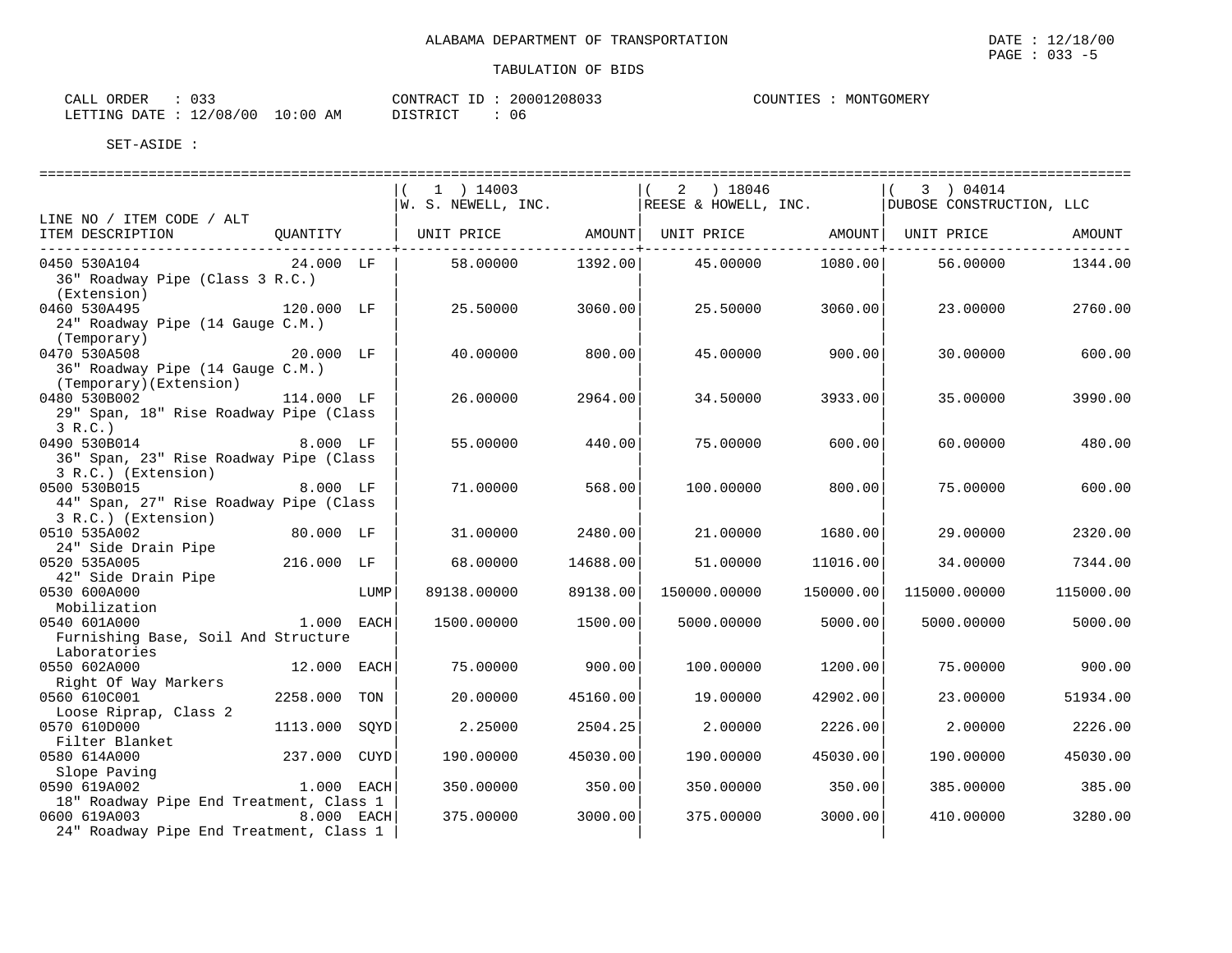| CALL ORDER                       | 033 |          | CONTRACT ID: 20001208033 |
|----------------------------------|-----|----------|--------------------------|
| LETTING DATE : 12/08/00 10:00 AM |     | DISTRICT | 06                       |

|                                                       |             |             | 1 ) 14003                                     |          | 2 ) 18046         |          | 3 ) 04014                |          |
|-------------------------------------------------------|-------------|-------------|-----------------------------------------------|----------|-------------------|----------|--------------------------|----------|
|                                                       |             |             | $ W.$ S. NEWELL, INC. $ REESE$ & HOWELL, INC. |          |                   |          | DUBOSE CONSTRUCTION, LLC |          |
| LINE NO / ITEM CODE / ALT                             |             |             |                                               |          |                   |          |                          |          |
| ITEM DESCRIPTION<br>_________________________________ |             |             | QUANTITY   UNIT PRICE                         |          | AMOUNT UNIT PRICE |          | AMOUNT   UNIT PRICE      | AMOUNT   |
| 0610 619A004                                          | 1.000 EACH  |             | 400.00000                                     | 400.00   | 400.00000         | 400.00   | 440.00000                | 440.00   |
| 30" Roadway Pipe End Treatment, Class 1               |             |             |                                               |          |                   |          |                          |          |
| 0620 619A005                                          | 1.000 EACH  |             | 425.00000                                     | 425.00   | 425.00000         | 425.00   | 460.00000                | 460.00   |
| 36" Roadway Pipe End Treatment, Class 1               |             |             |                                               |          |                   |          |                          |          |
| 0630 619A006                                          | 2.000 EACH  |             | 450.00000                                     | 900.00   | 450.00000         | 900.00   | 495.00000                | 990.00   |
| 42" Roadway Pipe End Treatment, Class 1               |             |             |                                               |          |                   |          |                          |          |
| 0640 619A102                                          | 2.000 EACH  |             | 400.00000                                     | 800.00   | 400.00000         | 800.00   | 440.00000                | 880.00   |
| 24" Side Drain Pipe End Treatment,                    |             |             |                                               |          |                   |          |                          |          |
| Class 1                                               |             |             |                                               |          |                   |          |                          |          |
| 2.000 EACH<br>0650 619A202                            |             |             | 450.00000                                     | 900.00   | 450.00000         | 900.00   | 495.00000                | 990.00   |
| 24" Roadway Pipe End Treatment, Class 1               |             |             |                                               |          |                   |          |                          |          |
| (Double Line)                                         |             |             |                                               |          |                   |          |                          |          |
| 0660 619A275                                          | 2.000 EACH  |             | 550.00000                                     | 1100.00  | 550.00000         | 1100.00  | 605.00000                | 1210.00  |
| 42" Side Drain Pipe End Treatment,                    |             |             |                                               |          |                   |          |                          |          |
| Class 1 (Double Line)                                 |             |             |                                               |          |                   |          |                          |          |
| 0670 619B017<br>2.000 EACH                            |             |             | 400.00000                                     | 800.00   | 400.00000         | 800.00   | 440.00000                | 880.00   |
| 29" Span, 18" Rise Roadway Pipe End                   |             |             |                                               |          |                   |          |                          |          |
| Treatment, Class 1                                    |             |             |                                               |          |                   |          |                          |          |
| 0680 620A000                                          | 5.000 CUYD  |             | 75.00000                                      | 375.00   | 500,00000         | 2500.00  | 550.00000                | 2750.00  |
| Minor Structure Concrete<br>0690 621A000              | 2.000       |             | 1100.00000                                    |          |                   |          |                          | 2420.00  |
| Junction Boxes, Type 1, 1P Or 5                       |             | EACH        |                                               | 2200.00  | 1100.00000        | 2200.00  | 1210.00000               |          |
| 0700 621A001                                          | 2.000       | <b>EACH</b> | 1100.00000                                    | 2200.00  | 1100.00000        | 2200.00  | 1210.00000               | 2420.00  |
| Junction Boxes, Type 1, 2P Or 5                       |             |             |                                               |          |                   |          |                          |          |
| 0710 621C006<br>1.000 EACH                            |             |             | 2000.00000                                    | 2000.00  | 2000.00000        | 2000.00  | 2200.00000               | 2200.00  |
| Inlets, Type KL                                       |             |             |                                               |          |                   |          |                          |          |
| 0720 621C015                                          | 2.000       | EACH        | 1300.00000                                    | 2600.00  | 1500.00000        | 3000.00  | 1650.00000               | 3300.00  |
| Inlets, Type S1 Or S3 (1 Wing)                        |             |             |                                               |          |                   |          |                          |          |
| 0730 621C020                                          | 9.000       | EACH        | 1200.00000                                    | 10800.00 | 1200.00000        | 10800.00 | 1320.00000               | 11880.00 |
| Inlets, Type Y                                        |             |             |                                               |          |                   |          |                          |          |
| 0740 621C027                                          | 2.000       | EACH        | 1100.00000                                    | 2200.00  | 1100.00000        | 2200.00  | 1210.00000               | 2420.00  |
| Inlets, Type C                                        |             |             |                                               |          |                   |          |                          |          |
| 0750 621D002                                          | 1.000 EACH  |             | 400.00000                                     | 400.00   | 400.00000         | 400.00   | 440.00000                | 440.00   |
| Inlet Units, Type C                                   |             |             |                                               |          |                   |          |                          |          |
| 0760 621D019                                          | 15.000 EACH |             | 400.00000                                     | 6000.00  | 400.00000         | 6000.00  | 440.00000                | 6600.00  |
| Inlet Units, Type Y                                   |             |             |                                               |          |                   |          |                          |          |
| 0770 622B000                                          | 5.000 EACH  |             | 300,00000                                     | 1500.00  | 300,00000         | 1500.00  | 350.00000                | 1750.00  |
| Gratings Reset                                        |             |             |                                               |          |                   |          |                          |          |

 $\texttt{PAGE}$  : 033 -6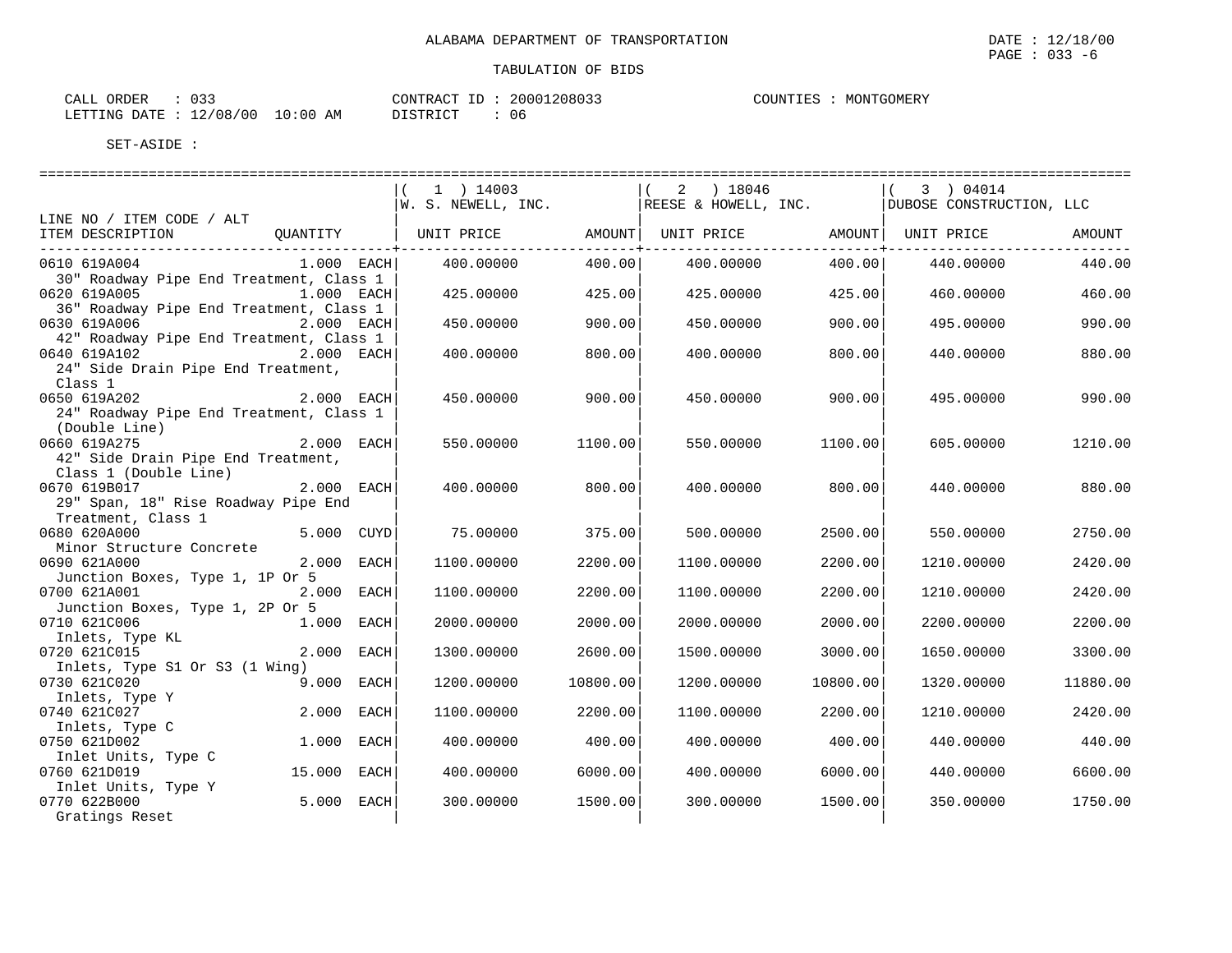| CALL ORDER : 033                 |  |  |          |  | CONTRACT ID: 20001208033 |
|----------------------------------|--|--|----------|--|--------------------------|
| LETTING DATE : 12/08/00 10:00 AM |  |  | DISTRICT |  | 06                       |

COUNTIES : MONTGOMERY

SET-ASIDE :

|                                                         |                | $1$ ) 14003                                                         |          | $(2)$ 18046 |          | 3 ) 04014                |          |
|---------------------------------------------------------|----------------|---------------------------------------------------------------------|----------|-------------|----------|--------------------------|----------|
|                                                         |                | $ W. S. NEWELL, INC.$ REESE & HOWELL, INC.                          |          |             |          | DUBOSE CONSTRUCTION, LLC |          |
| LINE NO / ITEM CODE / ALT                               |                |                                                                     |          |             |          |                          |          |
| ITEM DESCRIPTION                                        |                | OUANTITY   UNIT PRICE     AMOUNT  UNIT PRICE     AMOUNT  UNIT PRICE |          |             |          |                          | AMOUNT   |
| 0780 623C000                                            | 5868.000 LF    | 8.60000                                                             | 50464.80 | 8,90000     | 52225.20 | 8.90000                  | 52225.20 |
| Combination Curb & Gutter, Type C                       |                |                                                                     |          |             |          |                          |          |
| 0790 629A004 94.000 LF                                  |                | 145.00000                                                           | 13630.00 | 135.00000   | 12690.00 | 165,00000                | 15510.00 |
| Concrete Median Or Safety Barrier, Type                 |                |                                                                     |          |             |          |                          |          |
| 4A (Modified)                                           |                |                                                                     |          |             |          |                          |          |
| 249.000 LF<br>0800 629A005                              |                | 45.00000                                                            | 11205.00 | 45.00000    | 11205.00 | 45.00000                 | 11205.00 |
| Concrete Median Or Safety Barrier, Type                 |                |                                                                     |          |             |          |                          |          |
| 4A (Reinforced)                                         |                |                                                                     |          |             |          |                          |          |
| 0810 629A008<br>120.000 LF                              |                | 95,00000                                                            | 11400.00 | 95.00000    | 11400.00 | 95.00000                 | 11400.00 |
| Concrete Median Or Safety Barrier, Type<br>$5^{\circ}$  |                |                                                                     |          |             |          |                          |          |
| 0820 629A015                                            | 20.000 LF      | 200,00000                                                           | 4000.00  | 200,00000   | 4000.00  | 200,00000                | 4000.00  |
| Concrete Median Or Safety Barrier, Type                 |                |                                                                     |          |             |          |                          |          |
| TES (Double Faced)                                      |                |                                                                     |          |             |          |                          |          |
| 0830 629A021<br>287.000 LF                              |                | 55.00000                                                            | 15785.00 | 55.00000    | 15785.00 | 55.00000                 | 15785.00 |
| Concrete Median Or Safety Barrier, Type                 |                |                                                                     |          |             |          |                          |          |
| $\mathbf{1}$                                            |                |                                                                     |          |             |          |                          |          |
| 0840 630A000<br>125.000 LF                              |                | 16.00000                                                            | 2000.00  | 16.00000    | 2000.00  | 14.00000                 | 1750.00  |
| Steel Beam Guardrail, Class A, Type 1                   |                |                                                                     |          |             |          |                          |          |
| 0850 630C003<br><b>8.000 EACH</b>                       |                | 1200.00000                                                          | 9600.00  | 1200.00000  | 9600.00  | 950.00000                | 7600.00  |
| Guardrail End Anchor, Type 13                           |                |                                                                     |          |             |          |                          |          |
| $9.000$ EACH<br>0860 630C070                            |                | 1500.00000                                                          | 13500.00 | 1500.00000  | 13500.00 | 1600.00000               | 14400.00 |
| Guardrail End Anchor, Type 10 Series                    |                |                                                                     |          |             |          |                          |          |
| 0870 641A034<br>6 Inch D.I. Water Main Laid (Mechanical | 620.000 LF     | 22.50000                                                            | 13950.00 | 25,00000    | 15500.00 | 27,00000                 | 16740.00 |
| Joint)                                                  |                |                                                                     |          |             |          |                          |          |
| 0880 645A080<br>850.000 LF                              |                | 28,00000                                                            | 23800.00 | 18,00000    | 15300.00 | 23,00000                 | 19550.00 |
| 6 Inch D.I. Sanitary Sewer Pipe (Force                  |                |                                                                     |          |             |          |                          |          |
| Main)                                                   |                |                                                                     |          |             |          |                          |          |
| 0890 649A007<br>135.000 LF                              |                | 65.00000                                                            | 8775.00  | 50.00000    | 6750.00  | 55.00000                 | 7425.00  |
| 12 Inch Encasement Pipe, Type 1                         |                |                                                                     |          |             |          |                          |          |
| Installation                                            |                |                                                                     |          |             |          |                          |          |
| 0900 649A080<br>70.000 LF                               |                | 300,00000                                                           | 21000.00 | 296.00000   | 20720.00 | 200,00000                | 14000.00 |
| 36 Inch Encasement Pipe, (Split) Type 1                 |                |                                                                     |          |             |          |                          |          |
| Installation                                            |                |                                                                     |          |             |          |                          |          |
| 0910 650B000                                            | 11414.000 CYIP | 2.50000                                                             | 28535.00 | 0.01000     | 114.14   | 3.25000                  | 37095.50 |
| Topsoil From Stockpiles                                 |                |                                                                     |          |             |          |                          |          |
| 0920 652A054                                            | 22.000 ACRE    | 450.00000                                                           | 9900.00  | 450.00000   | 9900.00  | 400.00000                | 8800.00  |
| Seeding (Mix 2A)                                        |                |                                                                     |          |             |          |                          |          |

 $\texttt{PAGE}$  : 033 -7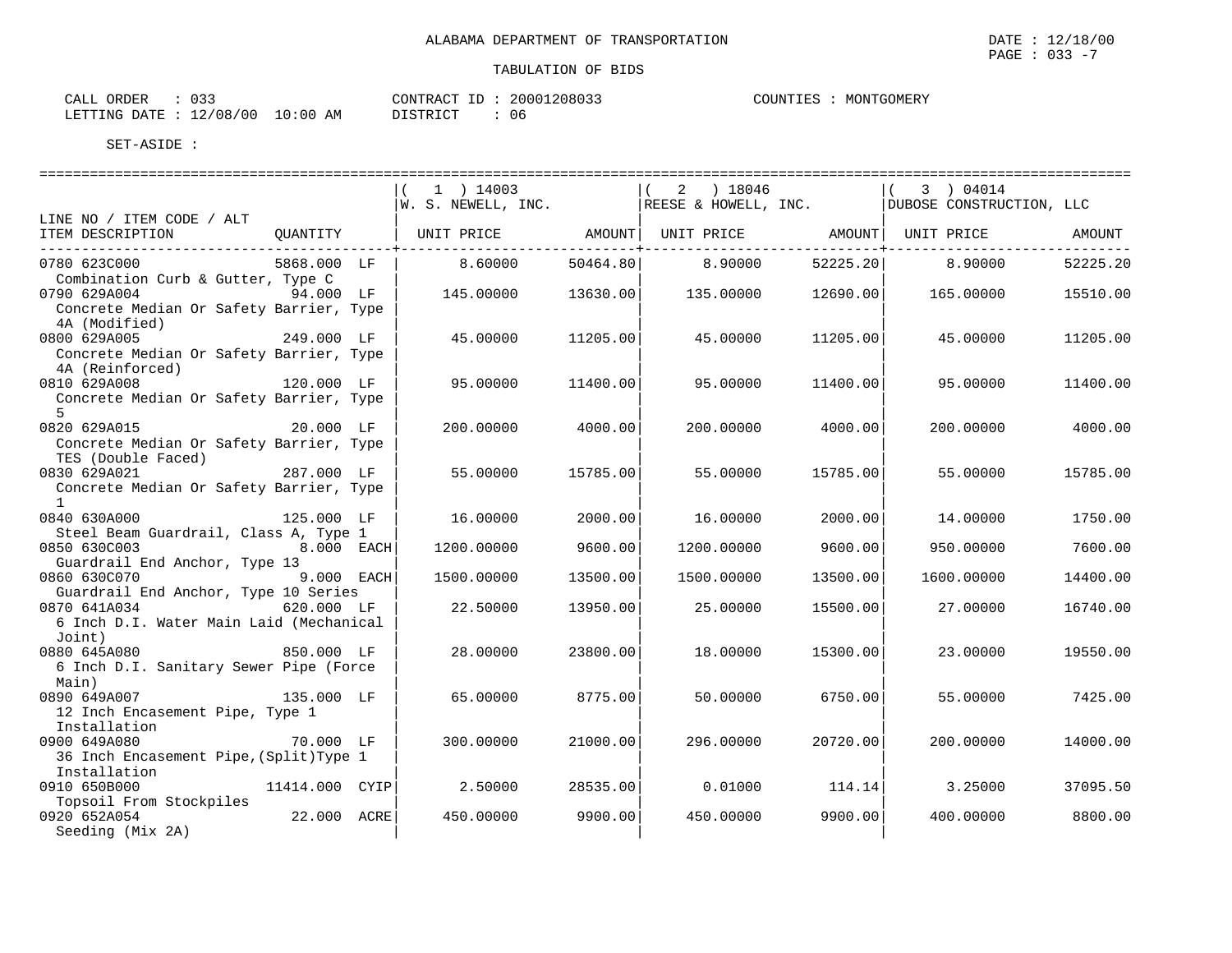| CALL ORDER | $\therefore$ 0.3.3               |          | CONTRACT ID: 20001208033 |
|------------|----------------------------------|----------|--------------------------|
|            | LETTING DATE : 12/08/00 10:00 AM | DISTRICT |                          |

COUNTIES : MONTGOMERY

|                                                                   |                  |      | $1$ ) 14003                                      |          | 2 ) 18046            |          | 3 ) 04014                |          |
|-------------------------------------------------------------------|------------------|------|--------------------------------------------------|----------|----------------------|----------|--------------------------|----------|
|                                                                   |                  |      | $W.$ S. NEWELL, INC.                             |          | REESE & HOWELL, INC. |          | DUBOSE CONSTRUCTION, LLC |          |
| LINE NO / ITEM CODE / ALT                                         |                  |      |                                                  |          |                      |          |                          |          |
| ITEM DESCRIPTION                                                  | QUANTITY         |      | UNIT PRICE                  AMOUNT    UNIT PRICE |          |                      | AMOUNT   | UNIT PRICE               | AMOUNT   |
| 0930 652B053                                                      | 22.000 ACRE      |      | 300.00000                                        | 6600.00  |                      | 9900.00  |                          | 3300.00  |
| Temporary Seeding (Mix 2AT)                                       |                  |      |                                                  |          | 450.00000            |          | 150.00000                |          |
| 0940 652D054                                                      | 22.000 ACRE      |      | 475.00000                                        | 10450.00 | 450.00000            | 9900.00  | 400.00000                | 8800.00  |
| Seeding In Stubble (Mix 2A)                                       |                  |      |                                                  |          |                      |          |                          |          |
| 0950 654A000                                                      | 2921.000 SQYD    |      | 2.95000                                          | 8616.95  | 3.25000              | 9493.25  | 3.15000                  | 9201.15  |
| Solid Sodding                                                     |                  |      |                                                  |          |                      |          |                          |          |
| 0960 656A000                                                      | 22.000 ACRE      |      | 455.00000                                        | 10010.00 | 450.00000            | 9900.00  | 400.00000                | 8800.00  |
| Mulching, Class A, Type 1                                         |                  |      |                                                  |          |                      |          |                          |          |
| 0970 665F000                                                      | 1160.000 EACH    |      | 4.00000                                          | 4640.00  | 5.00000              | 5800.00  | 3.50000                  | 4060.00  |
| Hay Bales                                                         |                  |      |                                                  |          |                      |          |                          |          |
| 0980 665J000                                                      | 24230.000 LF     |      | 3.00000                                          | 72690.00 | 0.01000              | 242.30   | 1.75000                  | 42402.50 |
| Silt Fence, Type A                                                |                  |      |                                                  |          |                      |          |                          |          |
| 0990 665K000                                                      | 840.000 CUYD     |      | 6.00000                                          | 5040.00  | 10.00000             | 8400.00  | 2.00000                  | 1680.00  |
| Drainage Sump Excavation<br>1000 680A000                          |                  | LUMP | 22500.00000                                      | 22500.00 | 40000.00000          |          | 37500.00000              | 37500.00 |
| Engineering Controls                                              |                  |      |                                                  |          |                      | 40000.00 |                          |          |
| 1010 701C002                                                      | 2.000 MILE       |      | 320.00000                                        | 640.00   | 320.00000            | 640.00   | 320.00000                | 640.00   |
| Broken Temporary Traffic Stripe (Paint)                           |                  |      |                                                  |          |                      |          |                          |          |
| 1020 701C003                                                      | 10.000 MILE      |      | 340.00000                                        | 3400.00  | 340.00000            | 3400.00  | 340.00000                | 3400.00  |
| Solid Temporary Traffic Stripe (Paint)                            |                  |      |                                                  |          |                      |          |                          |          |
| 1030 701C006                                                      | 1.000 MILE       |      | 6800.00000                                       | 6800.00  | 6800.00000           | 6800.00  | 6800.00000               | 6800.00  |
| Solid Temporary Traffic Stripe                                    |                  |      |                                                  |          |                      |          |                          |          |
| (Removable Tape)                                                  |                  |      |                                                  |          |                      |          |                          |          |
| 1040 701C008                                                      | 1.000 MILE       |      | 500.00000                                        | 500.00   | 500.00000            | 500.00   | 500.00000                | 500.00   |
| Broken Temporary Traffic Stripe (Dotted                           |                  |      |                                                  |          |                      |          |                          |          |
| Paint)                                                            |                  |      |                                                  |          |                      |          |                          |          |
| 1050 701D007                                                      | 1.000 MILE       |      | 1300.00000                                       | 1300.00  | 1300.00000           | 1300.00  | 1300.00000               | 1300.00  |
| Solid Traffic Stripe Removed (Paint)                              |                  |      |                                                  |          |                      |          |                          |          |
| 1060 701D009                                                      | 1.000 MILE       |      | 800.00000                                        | 800.00   | 800.00000            | 800.00   | 800.00000                | 800.00   |
| Solid Traffic Stripe Removed (Tape)<br>1070 701D014<br>1.000 MILE |                  |      |                                                  |          |                      | 1100.00  | 1100.00000               | 1100.00  |
| Broken Traffic Stripe Removed (Paint)                             |                  |      | 1100.00000                                       | 1100.00  | 1100.00000           |          |                          |          |
| 1080 701G121                                                      | 349.000 LF       |      | 2.79000                                          | 973.71   | 2.79000              | 973.71   | 2.79000                  | 973.71   |
| Broken White, Class 3W, Type A Traffic                            |                  |      |                                                  |          |                      |          |                          |          |
| Stripe (6" Wide)                                                  |                  |      |                                                  |          |                      |          |                          |          |
| 1090 701G125                                                      | .,<br>349.000 LF |      | 4.72000                                          | 1647.28  | 4.72000              | 1647.28  | 4.72000                  | 1647.28  |
| Solid White, Class 3W, Type A Traffic                             |                  |      |                                                  |          |                      |          |                          |          |
| Stripe (6" Wide)                                                  |                  |      |                                                  |          |                      |          |                          |          |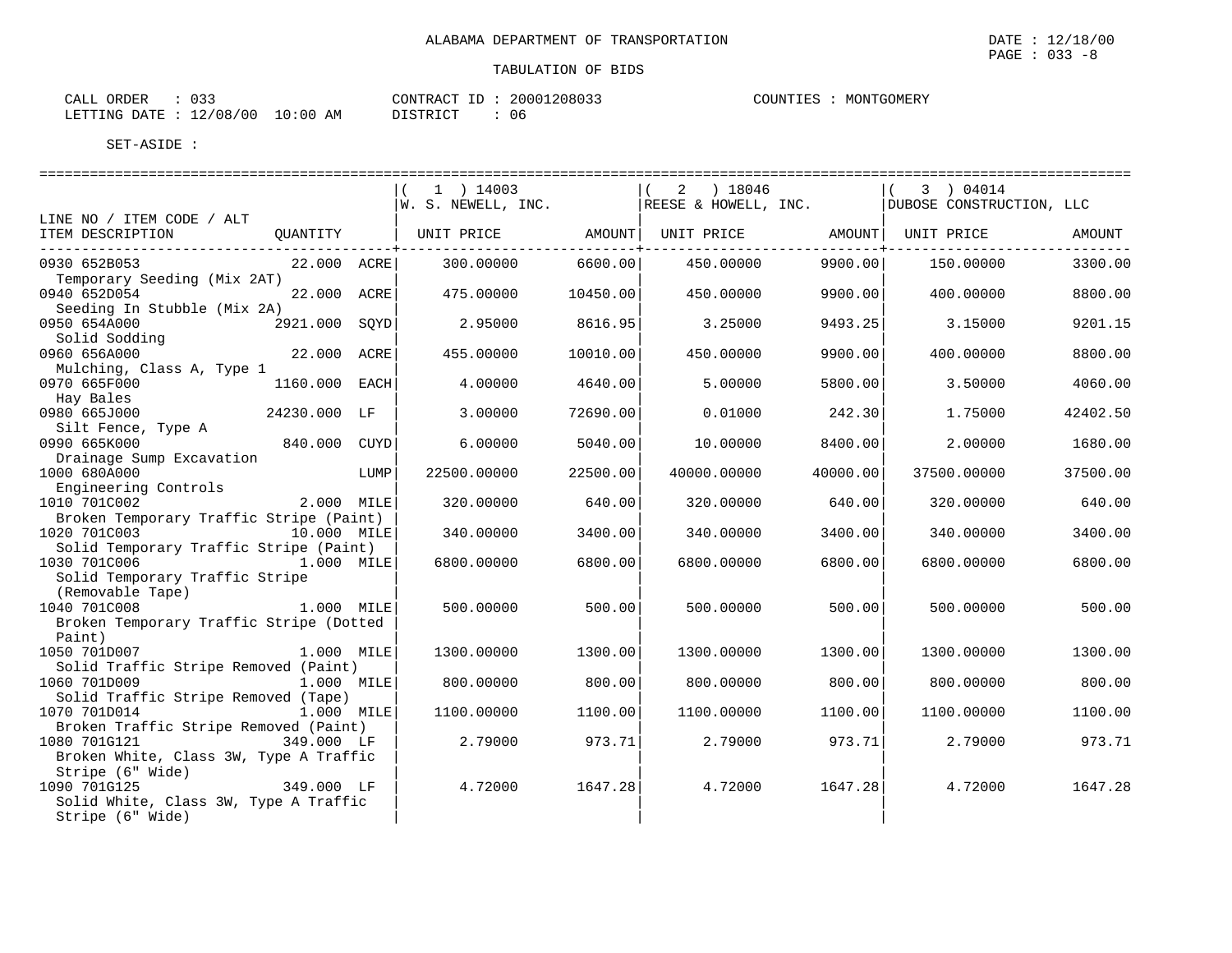| CALL ORDER                      |          | CONTRACT ID: 20001208033 | COUNTIES : MONTGOMERY |
|---------------------------------|----------|--------------------------|-----------------------|
| LETTING DATE: 12/08/00 10:00 AM | DISTRICT |                          |                       |

|                                                                                       |              | 1 ) 14003  |                         | $(2)$ 18046 |             | 3 ) 04014<br>$ W.$ S. NEWELL, INC. $ RESE & HOWELL, INC.$ DUBOSE CONSTRUCTION, LLC |          |
|---------------------------------------------------------------------------------------|--------------|------------|-------------------------|-------------|-------------|------------------------------------------------------------------------------------|----------|
| LINE NO / ITEM CODE / ALT                                                             |              |            |                         |             |             |                                                                                    |          |
| ITEM DESCRIPTION                                                                      |              |            | --------------+-------- |             | ----------- |                                                                                    | AMOUNT   |
| 1100 701G129<br>Broken Yellow, Class 3W, Type A Traffic<br>Stripe (6" Wide)           | 349.000 LF   | 2.83000    | 987.67                  | 2.83000     |             | 987.67 2.83000                                                                     | 987.67   |
| 1110 701G133<br>Solid Yellow, Class 3W, Type A Traffic<br>Stripe (6" Wide)            | 349.000 LF   | 4.91000    | 1713.59                 | 4.91000     | 1713.59     | 4.91000                                                                            | 1713.59  |
| 1120 702A040<br>Broken White, Profiled Traffic Stripe<br>(6" Wide)                    | 7.000 MILE   | 1975.00000 | 13825.00                | 1975.00000  | 13825.00    | 1975.00000                                                                         | 13825.00 |
| 1130 702A041<br>Solid White, Profiled Traffic Stripe<br>$(6"$ Wide)                   | 7.000 MILE   | 3950.00000 | 27650.00                | 3950.00000  | 27650.00    | 3950.00000                                                                         | 27650.00 |
| 1140 702A042<br>Broken Yellow, Profiled Traffic Stripe<br>$(6"$ Wide)                 | 1.000 MILE   | 1975.00000 | 1975.00                 | 1975.00000  | 1975.00     | 1975.00000                                                                         | 1975.00  |
| 1150 702A043<br>Solid Yellow, Profiled Traffic Stripe<br>$(6"$ Wide)                  | 7.000 MILE   | 3950.00000 | 27650.00                | 3950.00000  | 27650.00    | 3950.00000                                                                         | 27650.00 |
| 1160 702B011<br>Dotted Profiled Traffic Stripe (6" Wide                               | 7278.000 LF  | 1.85000    | 13464.30                | 1.85000     | 13464.30    | 1.85000                                                                            | 13464.30 |
| 1170 703A002 13872.000 SQFT<br>Traffic Control Markings, Class 2, Type<br>$\mathbb A$ |              | 1.80000    | 24969.60                | 1,80000     | 24969.60    | 1,80000                                                                            | 24969.60 |
| 1180 703B002 1172.000 SQFT<br>Traffic Control Legends, Class 2, Type                  |              | 2.60000    | 3047.20                 | 2.60000     | 3047.20     | 2.60000                                                                            | 3047.20  |
| 1190 703D002 1494.000 SQFT<br>Temporary Traffic Control Markings<br>(Paint)           |              | 1,30000    | 1942.20                 | 1,30000     | 1942.20     | 1,30000                                                                            | 1942.20  |
| 1200 703E002<br>Temporary Traffic Control Legends<br>(Paint)                          | 137.000 SOFT | 1,30000    | 178.10                  | 1,30000     | 178.10      | 1,30000                                                                            | 178.10   |
| 1210 705A023<br>Pavement Markers, Class C, Type 2-D                                   | 235.000 EACH | 4.90000    | 1151.50                 | 4.90000     | 1151.50     | 4.90000                                                                            | 1151.50  |
| 1220 705A030<br>Pavement Markers, Class A-H, Type 2-C                                 | 83.000 EACH  | 4.90000    | 406.70                  | 4.90000     | 406.70      | 4.90000                                                                            | 406.70   |
| 1230 705A031<br>Pavement Markers, Class A-H, Type 1-A                                 | 471.000 EACH | 4.70000    | 2213.70                 | 4.70000     | 2213.70     | 4.70000                                                                            | 2213.70  |
| 1240 705A032 301.000 EACH<br>Pavement Markers, Class A-H, Type 1-B                    |              | 4.70000    | 1414.70                 | 4.70000     | 1414.70     | 4.70000                                                                            | 1414.70  |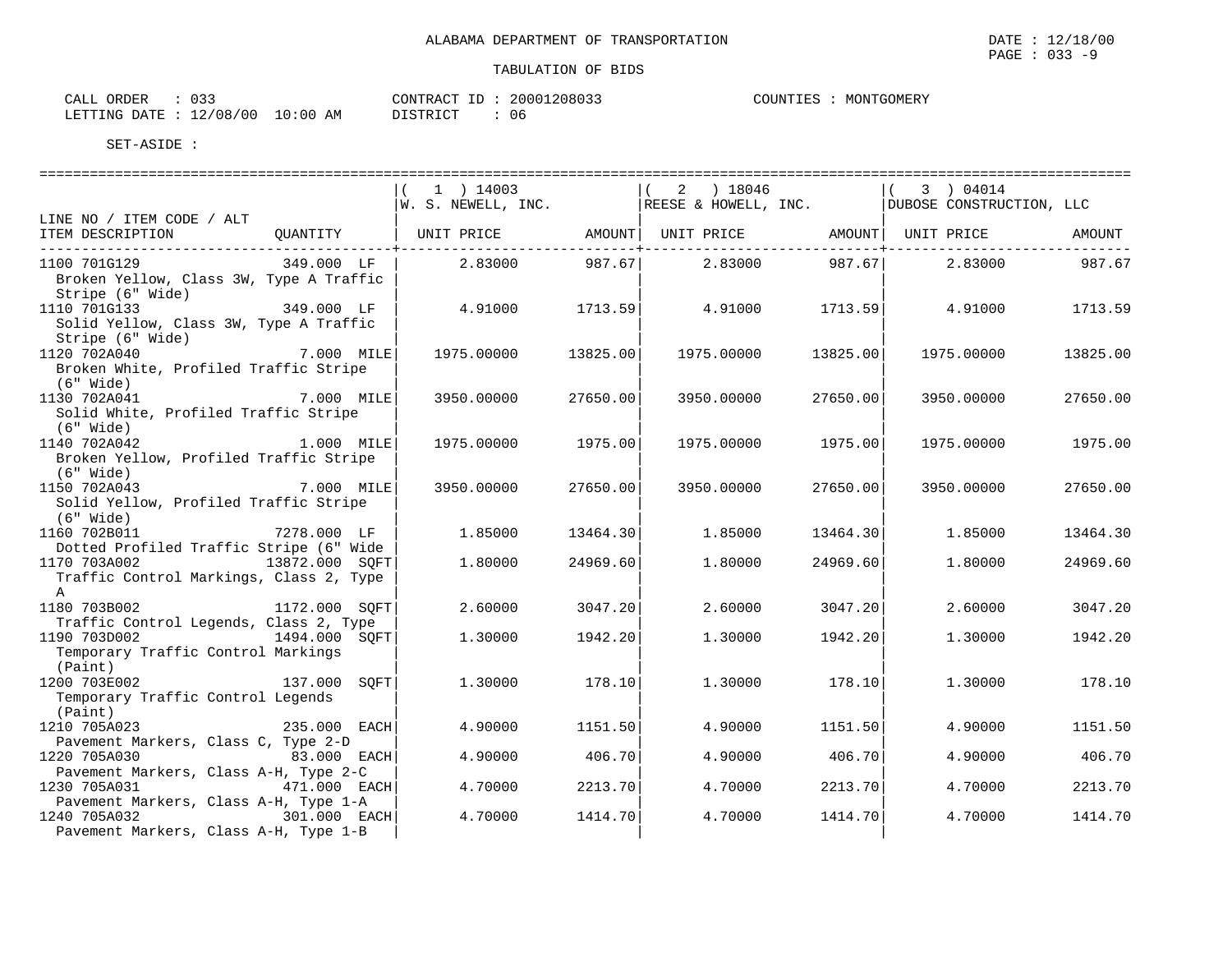|                                                                                                                                                               |                | $1$ ) 14003<br>$ w. s.$ NEWELL, INC. $ RESE \& HOWELL, INC.$            |           | ) 18046<br>2 |           | 3 ) 04014<br>DUBOSE CONSTRUCTION, LLC |           |
|---------------------------------------------------------------------------------------------------------------------------------------------------------------|----------------|-------------------------------------------------------------------------|-----------|--------------|-----------|---------------------------------------|-----------|
| LINE NO / ITEM CODE / ALT                                                                                                                                     |                |                                                                         |           |              |           |                                       |           |
| ITEM DESCRIPTION                                                                                                                                              |                | QUANTITY   UNIT PRICE       AMOUNT  UNIT PRICE       AMOUNT  UNIT PRICE |           |              |           |                                       | AMOUNT    |
| 1250 705A037<br>Pavement Markers, Class A-H, Type 2-D                                                                                                         | $114.000$ EACH | 4.90000                                                                 | 558.60    | 4.90000      | 558.60    | 4.90000                               | 558.60    |
| 1260 705A038<br>Pavement Markers, Class A-H, Type 2-E                                                                                                         | 125.000 EACH   | 4.90000                                                                 | 612.50    | 4.90000      | 612.50    | 4.90000                               | 612.50    |
| 1270 707G001<br>Barrier Rail Mounted Delineator<br>(Bi-Directional)                                                                                           | 135.000 EACH   | 10.00000                                                                | 1350.00   | 10.00000     | 1350.00   | 15.90000                              | 2146.50   |
| 1280 710A115<br>Class 4, Aluminum Flat Sign Panels 0.<br>08" Thick Or Steel Flat Sign Panels 14<br>Gauge (Type III Or Type IV Background)                     | 322.000 SOFT   | 14.85000                                                                | 4781.70   | 14.85000     | 4781.70   | 14.84000                              | 4778.48   |
| 1290 710A116 270.000 SQFT<br>Cl. 2, Alum. Multiple Flat Sign Panels<br>0.125" Thick Or Steel Multiple Flat<br>Sign Panels 12 Ga. (Ty. III Or Ty. IV<br>Bkgd.) |                | 19.10000                                                                | 5157.00   | 19.10000     | 5157.00   | 19.08000                              | 5151.60   |
| 1300 710B001<br>Roadway Sign Post (#3 "U" Channel<br>Galvanized Steel)                                                                                        | 630.000 LF     | 5.85000                                                                 | 3685.50   | 5.85000      | 3685.50   | 5.83000                               | 3672.90   |
| 1310 710E000<br>Overhead Roadway Sign Hangers, W6 X 9                                                                                                         | 40.000 LF      | 21,20000                                                                | 848.00    | 32.00000     | 1280.00   | 21,20000                              | 848.00    |
| 1320 713A000<br>Permanent Barricades                                                                                                                          | 22.000 LF      | 115.00000                                                               | 2530.00   | 115.00000    | 2530.00   | 125.00000                             | 2750.00   |
| 1330 715A000<br>Overhead Roadway Sign Structure (OHSB-1                                                                                                       | LUMP           | 30090.00000                                                             | 30090.00  | 30100.00000  | 30100.00  | 30090.22000                           | 30090.22  |
| 1340 726A000<br>Portable Concrete Safety Barriers, Type<br>6                                                                                                  | 5400.000 LF    | 29.50000                                                                | 159300.00 | 29.50000     | 159300.00 | 30.00000                              | 162000.00 |
| 1350 726A001<br>Portable Concrete Safety Barriers, Type<br>$6 - A$                                                                                            | 40.000 LF      | 50.00000                                                                | 2000.00   | 50.00000     | 2000.00   | 50.00000                              | 2000.00   |
| 1360 730B007<br>Removal Of Existing Traffic Control<br>System (Partial) (AL 110 @ I-85 Ramps)                                                                 | LUMP           | 750.00000                                                               | 750.00    | 1500.00000   | 1500.00   | 750.00000                             | 750.00    |
| 1370 730C000<br>Furnishing And Installing Traffic<br>Control Unit (AL 110 @ U.S. 80)                                                                          | LUMP           | 4500.00000                                                              | 4500.00   | 1000.00000   | 1000.00   | 4500.00000                            | 4500.00   |
| 1380 730C001<br>Furnishing And Installing Traffic<br>Control Unit (AL 110 @ Vaughn Road)                                                                      | LUMP           | 3900.00000                                                              | 3900.00   | 750.00000    | 750.00    | 3900.00000                            | 3900.00   |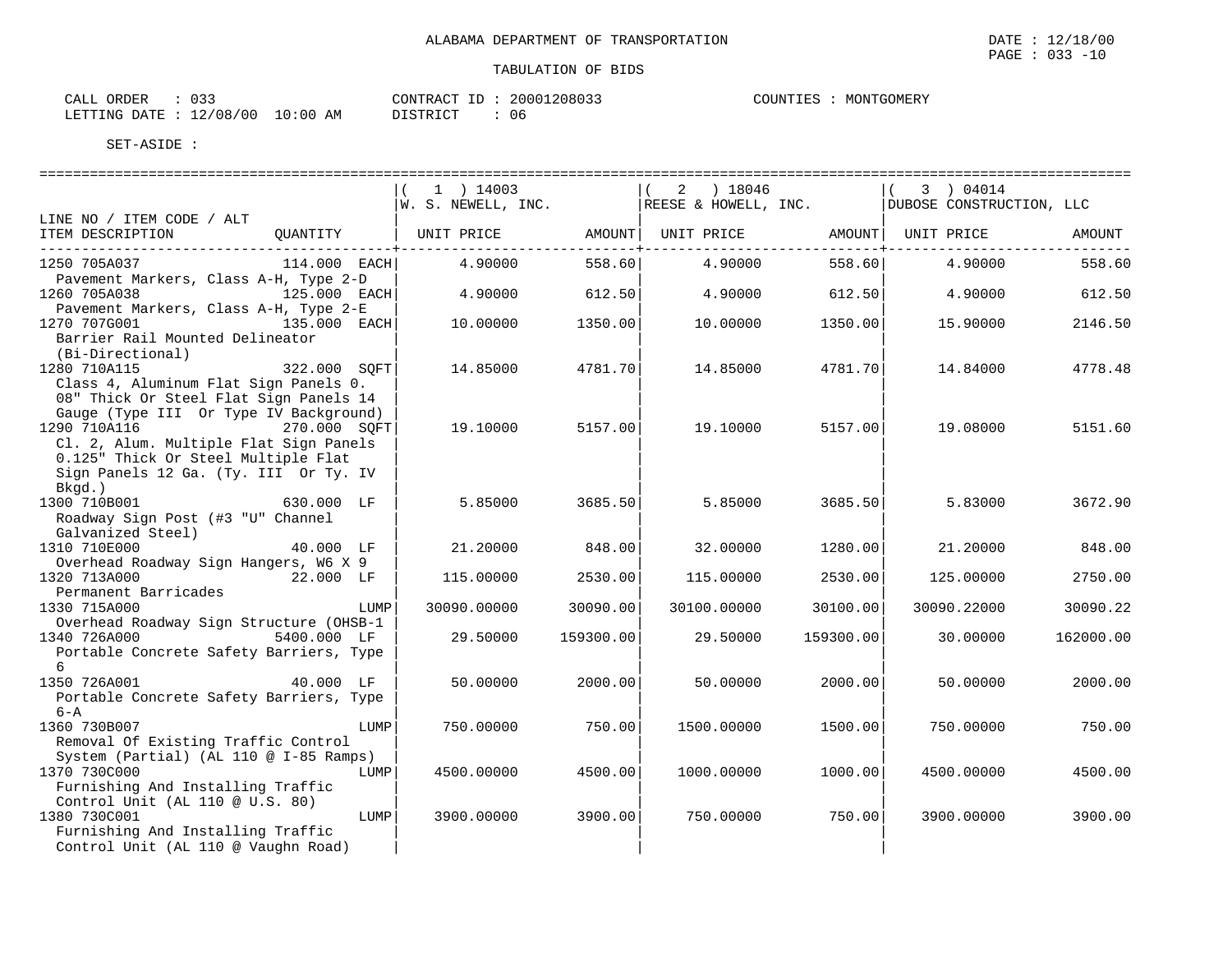| $\cap$ $\cap$<br>ORDER<br>CALL<br>. ت ب |          | CONTRACT ID: 20001208033 | COUNTIES | MONTGOMERY |
|-----------------------------------------|----------|--------------------------|----------|------------|
| LETTING DATE : 12/08/00 10:00 AM        | DISTRICT | 06                       |          |            |

|                                                       |              |      | 1 ) 14003<br>$ W.$ S. NEWELL, INC. |          | 2 ) 18046<br>REESE & HOWELL, INC. |          | 3 ) 04014<br>DUBOSE CONSTRUCTION, LLC |          |
|-------------------------------------------------------|--------------|------|------------------------------------|----------|-----------------------------------|----------|---------------------------------------|----------|
| LINE NO / ITEM CODE / ALT                             |              |      |                                    |          |                                   |          |                                       |          |
| ITEM DESCRIPTION                                      | OUANTITY     |      | UNIT PRICE                         | AMOUNT   | UNIT PRICE                        | AMOUNT   | UNIT PRICE                            | AMOUNT   |
| 1390 730D010                                          |              | LUMP | 1750.00000                         | 1750.00  | 500.00000                         | 500.00   | 1750.00000                            | 1750.00  |
| Furnishing And Installing Traffic                     |              |      |                                    |          |                                   |          |                                       |          |
| Control System (Partial)<br>1400 730E000              | 9.000 EACH   |      | 1500.00000                         | 13500.00 | 750.00000                         | 6750.00  | 1500.00000                            | 13500.00 |
| Metal Traffic Signal Pole Foundation                  |              |      |                                    |          |                                   |          |                                       |          |
| 1410 730G001                                          | 9.000 EACH   |      | 4260.00000                         | 38340.00 | 3500.00000                        | 31500.00 | 4260.00000                            | 38340.00 |
| Metal Traffic Signal Strain Pole                      |              |      |                                    |          |                                   |          |                                       |          |
| 1420 730H000                                          | 5260.000 LF  |      | 4.00000                            | 21040.00 | 2.50000                           | 13150.00 | 4.00000                               | 21040.00 |
| Loop Detector                                         |              |      |                                    |          |                                   |          |                                       |          |
| 1430 730I000                                          | 8550.000 LF  |      | 1,00000                            | 8550.00  | 1,00000                           | 8550.00  | 1,00000                               | 8550.00  |
| Shielded Loop Detector Home-Run Cable                 |              |      |                                    |          |                                   |          |                                       |          |
| 1440 730J000                                          | 23.000 EACH  |      | 150.00000                          | 3450.00  | 150.00000                         | 3450.00  | 150.00000                             | 3450.00  |
| Loop Detector Amplifier                               |              |      |                                    |          |                                   |          |                                       |          |
| 1450 730K000                                          | 19.000 EACH  |      | 275.00000                          | 5225.00  | 300.00000                         | 5700.00  | 275.00000                             | 5225.00  |
| Traffic Signal Junction Box                           |              |      |                                    |          |                                   |          |                                       |          |
| 1460 730L000                                          | 30.000 LF    |      | 1,00000                            | 30.00    | 5.00000                           | 150.00   | 1,00000                               | 30.00    |
| 3/4", Metallic, Conduit                               |              |      |                                    |          |                                   |          |                                       |          |
| 1470 730L002                                          | 100.000 LF   |      | 4.00000                            | 400.00   | 6.00000                           | 600.00   | 4.00000                               | 400.00   |
| 1", Metallic, Conduit                                 |              |      |                                    |          |                                   |          |                                       |          |
| 1480 730L003                                          | 60.000 LF    |      | 4.00000                            | 240.00   | 4.00000                           | 240.00   | 4.00000                               | 240.00   |
| 1", Non-Metallic, Conduit                             |              |      |                                    |          |                                   |          |                                       |          |
| 1490 730L005                                          | 1890.000 LF  |      | 4.00000                            | 7560.00  | 5.00000                           | 9450.00  | 4.00000                               | 7560.00  |
| 2", Non-Metallic, Conduit                             |              |      |                                    |          |                                   |          |                                       |          |
| 1500 730N000                                          | 7.000 EACH   |      | 750.00000                          | 5250.00  | 500.00000                         | 3500.00  | 750.00000                             | 5250.00  |
| Luminaire Extension Assembly, 15'                     |              |      |                                    |          |                                   |          |                                       |          |
| 1510 730P001                                          | 12.000 EACH  |      | 385.00000                          | 4620.00  | 400.00000                         | 4800.00  | 385.00000                             | 4620.00  |
| Vehicular Signal Head, 12 Inch 3 Sectio               |              |      |                                    |          |                                   |          |                                       |          |
| 1520 730P002                                          | 4.000 EACH   |      | 850.00000                          | 3400.00  | 550.00000                         | 2200.00  | 850.00000                             | 3400.00  |
| Vehicular Signal Head, 12 Inch 5 Sectio               |              |      |                                    |          |                                   |          |                                       |          |
| 1530 730R003                                          | 2.000 EACH   |      | 9500.00000                         | 19000.00 | 6000.00000                        | 12000.00 | 9500.00000                            | 19000.00 |
| Traffic Controller, Type III, 8 Phase<br>1540 730T000 | $2.000$ EACH |      | 500.00000                          |          |                                   | 800.00   | 500.00000                             | 1000.00  |
| Wood Pole                                             |              |      |                                    | 1000.00  | 400.00000                         |          |                                       |          |
| 1550 740B000                                          | 763.000 SOFT |      | 7.95000                            | 6065.85  | 10.00000                          | 7630.00  | 10.00000                              | 7630.00  |
| Construction Signs                                    |              |      |                                    |          |                                   |          |                                       |          |
| 1560 740C000                                          | 20.000 SOFT  |      | 12.72000                           | 254.40   | 13.00000                          | 260.00   | 12.00000                              | 240.00   |
| Special Construction Signs                            |              |      |                                    |          |                                   |          |                                       |          |
| 1570 740D000                                          | 650.000 EACH |      | 55.00000                           | 35750.00 | 52.00000                          | 33800.00 | 40.00000                              | 26000.00 |
| Channelizing Drums                                    |              |      |                                    |          |                                   |          |                                       |          |
|                                                       |              |      |                                    |          |                                   |          |                                       |          |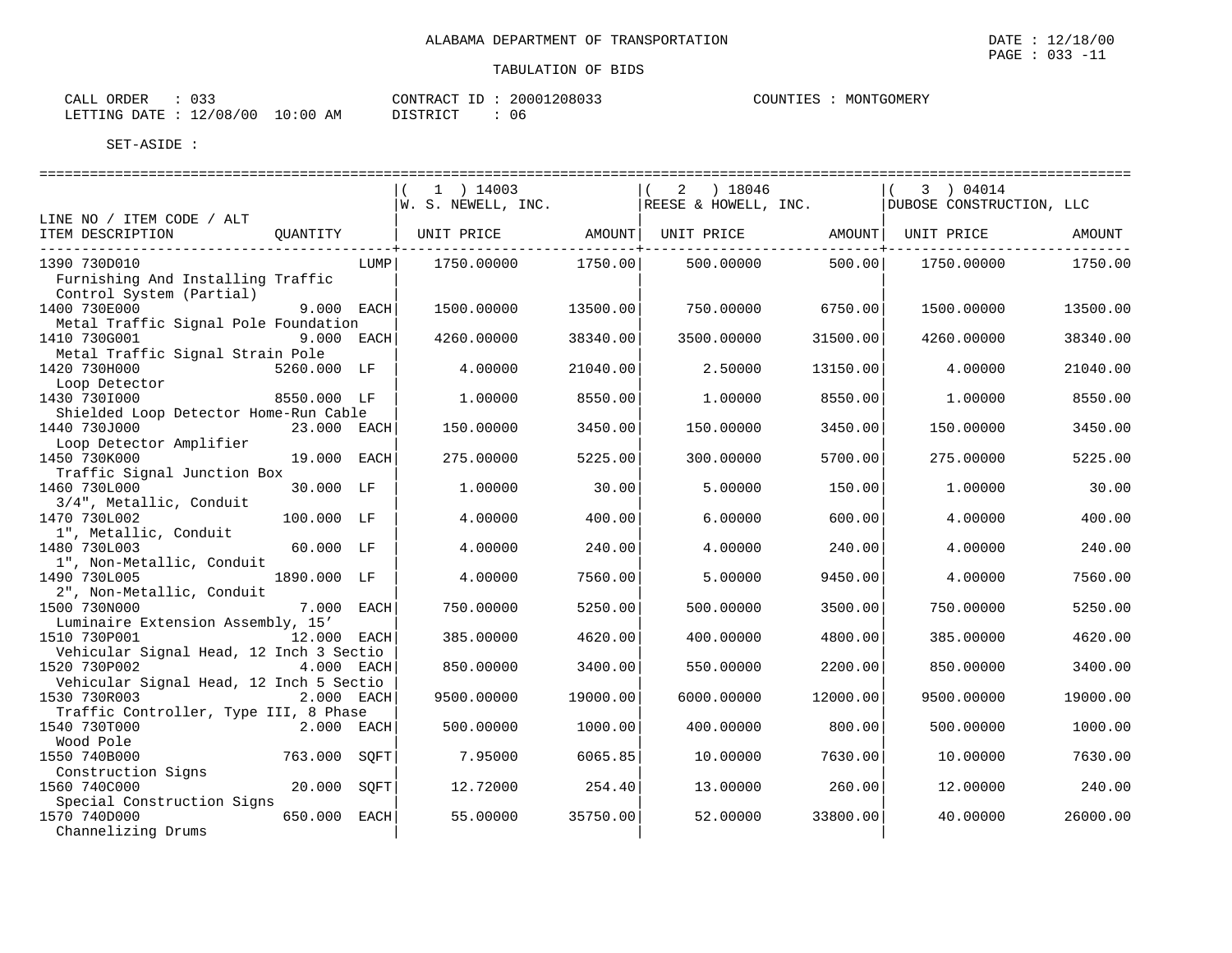| CALL ORDER                       | 033 |          | CONTRACT ID: 20001208033 | COUNTIES : | MONTGOMERY |
|----------------------------------|-----|----------|--------------------------|------------|------------|
| LETTING DATE : 12/08/00 10:00 AM |     | DISTRICT |                          |            |            |

|                                                                                                                                                  | $1$ ) 14003<br> W. S. NEWELL, INC.                          |                 | $(2)$ 18046<br>REESE & HOWELL, INC. |                 | 3 ) 04014<br>DUBOSE CONSTRUCTION, LLC                                                     |                |
|--------------------------------------------------------------------------------------------------------------------------------------------------|-------------------------------------------------------------|-----------------|-------------------------------------|-----------------|-------------------------------------------------------------------------------------------|----------------|
| LINE NO / ITEM CODE / ALT                                                                                                                        |                                                             |                 |                                     |                 |                                                                                           |                |
| ITEM DESCRIPTION                                                                                                                                 | QUANTITY   UNIT PRICE AMOUNT  UNIT PRICE AMOUNT  UNIT PRICE |                 |                                     |                 |                                                                                           | AMOUNT         |
| 1580 740E000<br>100.000 EACH<br>Cones (36 Inches High)                                                                                           | 15,00000                                                    | 1500.00         | 15.00000                            | 1500.00         | 11.00000                                                                                  | 1100.00        |
| 1590 740F002<br>26.000 EACH<br>Barricades, Type III                                                                                              | 200.00000                                                   | 5200.00         | 230.00000                           | 5980.00         | 225.00000                                                                                 | 5850.00        |
| 1600 7401005<br>13.000 EACH<br>Warning Lights, Type B (Detachable Head                                                                           | 375.00000                                                   | 4875.00         | 375,00000                           | 4875.00         | 450.00000                                                                                 | 5850.00        |
| 1610 740L006<br>135.000 EACH<br>Vertical Panel Type II, Double-Sided                                                                             | 70.00000                                                    | 9450.00         | 80.00000                            | 10800.00        | 47.00000                                                                                  | 6345.00        |
| 1620 740M000<br>100.000 EACH<br>Weight For Cone                                                                                                  | 5.00000                                                     | 500.00          | 10.00000                            | 1000.00         | 6.50000                                                                                   | 650.00         |
| 1630 741C010<br>2.000 EACH                                                                                                                       | 3710.00000                                                  | 7420.00         | 4000.00000                          | 8000.00         | 3000.00000                                                                                | 6000.00        |
| Portable Sequential Arrow And Chevron<br>Sign Unit                                                                                               |                                                             |                 |                                     |                 |                                                                                           |                |
| 1640 742A001<br>2.000 EACH<br>Portable Changeable Message Signs, Type                                                                            | 10600.00000                                                 | 21200.00        | 11000.00000                         | 22000.00        | 11250.00000                                                                               | 22500.00       |
| 2<br>1650 750R000<br>LUMP                                                                                                                        | 10650.00000                                                 | 10650.00        | 10000.00000                         | 10000.00        | 10650.00000                                                                               | 10650.00       |
| Area Lighting System<br>1660 998A000<br>LUMP                                                                                                     | 82550.00000                                                 | 82550.00        | 0.00000                             | 0.00            | 25000.00000                                                                               | 25000.00       |
| Construction Fuel (Maximum Bid Limited<br>To $$387,500.00)$                                                                                      |                                                             |                 |                                     |                 |                                                                                           |                |
| 1670 999 000<br>2080.000 HOUR<br>Trainee Hours At 80 Cents Per Hour                                                                              | 0.80000                                                     | 1664.00         | 0.80000                             | 1664.00         | 0.80000                                                                                   | 1664.00        |
| 1680 720A007<br>AA1<br>2.000 EACH<br>Vehicular Impact Attenuator Assembly                                                                        | 14500.00000                                                 | 29000.00        | 14500.00000                         | 29000.00        | 11250.00000                                                                               | 22500.00       |
| (Quadguard) (QS3004Y) (Bi-Directional)<br>1690 726D007<br>AA1<br>4.000 EACH<br>Portable Impact Attenuator (QuadGuard<br>Bi-Directional)(0Z2403Y) | 13750.00000                                                 | 55000.00        | 13750.00000                         | 55000.00        | 10500.00000                                                                               | 42000.00       |
| 1700 720A008<br>AA <sub>2</sub><br>2.000 EACH<br>Vehicular Impact Attenuator Assembly<br>(TRACC Bi-Directional)                                  |                                                             |                 |                                     |                 |                                                                                           |                |
| 1710 726D008<br>AA2<br>4.000 EACH<br>Portable Impact Attenuator (TRACC-WZ                                                                        |                                                             |                 |                                     |                 |                                                                                           |                |
| Bi-Directional)<br>SECTION TOTALS                                                                                                                |                                                             |                 |                                     |                 | $\frac{1}{2}$ \$ 4,045,855.37 $\frac{1}{2}$ \$ 4,060,420.75 $\frac{1}{2}$ \$ 4,122,308.60 |                |
| CONTRACT TOTALS                                                                                                                                  |                                                             | \$4,045,855.37] |                                     | \$4,060,420.75] |                                                                                           | \$4,122,308.60 |

 $\overline{\text{PAGE}}$  : 033 -12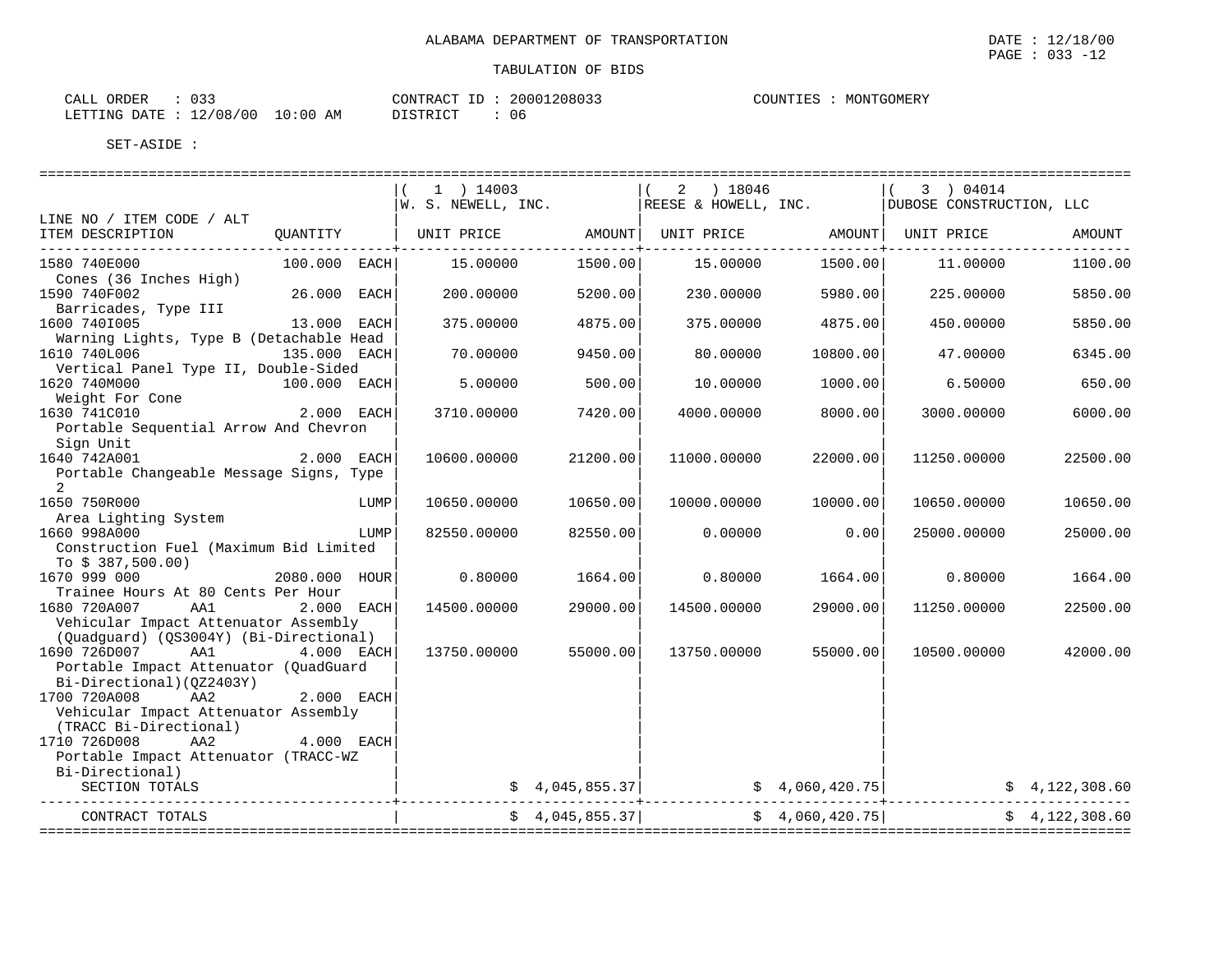| $\sim$ $\sim$ $\sim$<br>ORDER<br>CALL |             | CONTRACT ID: | 20001208033 | COUNTIES<br>MONTGOMERY |
|---------------------------------------|-------------|--------------|-------------|------------------------|
| 12/08/00<br>LETTING DATE              | 10:00<br>AΜ | DISTRICT     | 06          |                        |

|                                                         |               |             | 4 ) 14001                 |           | 5 ) 01018          |           | 6 ) 19047                     |           |
|---------------------------------------------------------|---------------|-------------|---------------------------|-----------|--------------------|-----------|-------------------------------|-----------|
|                                                         |               |             | NEWELL ROADBUILDERS, INC. |           | APAC-ALABAMA, INC. |           | SOUTHEAST CHEROKEE CONSTRUCTI |           |
| LINE NO / ITEM CODE / ALT                               |               |             |                           |           |                    |           |                               |           |
| ITEM DESCRIPTION                                        | QUANTITY      |             | UNIT PRICE                | AMOUNT    | UNIT PRICE         |           | AMOUNT  UNIT PRICE            | AMOUNT    |
|                                                         |               |             |                           |           |                    |           |                               |           |
| SECTION 0001<br>TOTAL                                   |               |             |                           |           |                    |           |                               |           |
| 0010 201A000                                            |               | LUMP        | 13000.00000               | 13000.00  |                    | 20000.00  | 135000.00000                  | 135000.00 |
| Clearing & Grubbing (Approximately 14                   |               |             |                           |           | 20000.00000        |           |                               |           |
| Acres)                                                  |               |             |                           |           |                    |           |                               |           |
| 0020 206A000                                            |               | LUMP        | 15000.00000               | 15000.00  | 15500.00000        | 15500.00  | 10000.00000                   | 10000.00  |
| Removal Of Old Bridge, Station 524+30                   |               |             |                           |           |                    |           |                               |           |
| 0030 206C002                                            | 1531.000 SOYD |             | 2.00000                   | 3062.00   | 3.00000            | 4593.00   | 5.00000                       | 7655.00   |
| Removing Concrete Slope Paving                          |               |             |                           |           |                    |           |                               |           |
| 0040 206D000                                            | 604.000 LF    |             | 4.00000                   | 2416.00   | 8.35000            | 5043.40   | 3.50000                       | 2114.00   |
| Removing Pipe                                           |               |             |                           |           |                    |           |                               |           |
| 0050 206D001                                            | 530.000 LF    |             | 2.50000                   | 1325.00   | 2.55000            | 1351.50   | 2.50000                       | 1325.00   |
| Removing Guardrail                                      |               |             |                           |           |                    |           |                               |           |
| 0060 206D002                                            | 1792.000 LF   |             | 2.50000                   | 4480.00   | 3.85000            | 6899.20   | 3.50000                       | 6272.00   |
| Removing Curb                                           |               |             |                           |           |                    |           |                               |           |
| 0070 206D003                                            | 2189.000 LF   |             | 2.50000                   | 5472.50   | 4.20000            | 9193.80   | 3.50000                       | 7661.50   |
| Removing Curb And Gutter                                |               |             |                           |           |                    |           |                               |           |
| 0080 206E000                                            | 10.000 EACH   |             | 150.00000                 | 1500.00   | 400.00000          | 4000.00   | 250.00000                     | 2500.00   |
| Removing Headwalls                                      |               |             |                           |           |                    |           |                               |           |
| 0090 206E001                                            | 5.000         | EACH        | 150.00000                 | 750.00    | 400.00000          | 2000.00   | 400.00000                     | 2000.00   |
| Removing Inlets                                         |               |             |                           |           |                    |           |                               |           |
| 0100 206E002                                            | 1.000 EACH    |             | 150.00000                 | 150.00    | 400.00000          | 400.00    | 400.00000                     | 400.00    |
| Removing Junction Boxes                                 | 9.000 EACH    |             |                           |           |                    |           |                               |           |
| 0110 206E008                                            |               |             | 150.00000                 | 1350.00   | 87.00000           | 783.00    | 85.00000                      | 765.00    |
| Removing Guardrail End Anchor (All Type<br>0120 210A000 | 28696.000     | CYIP        | 4.00000                   | 114784.00 | 4.15000            | 119088.40 | 3.09000                       | 88670.64  |
| Unclassified Excavation                                 |               |             |                           |           |                    |           |                               |           |
| 0130 210C000                                            | 1000.000 CYIP |             | 5.00000                   | 5000.00   | 6.50000            | 6500.00   | 6.00000                       | 6000.00   |
| Muck Excavation                                         |               |             |                           |           |                    |           |                               |           |
| 0140 210D000                                            | 28349.000     | CYIP        | 5.25000                   | 148832.25 | 7.10000            | 201277.90 | 5.85000                       | 165841.65 |
| Borrow Excavation                                       |               |             |                           |           |                    |           |                               |           |
| 0150 210D011                                            | 12089.000     | CYIP        | 5.25000                   | 63467.25  | 7.60000            | 91876.40  | 5.85000                       | 70720.65  |
| Borrow Excavation (A4 or Better)                        |               |             |                           |           |                    |           |                               |           |
| 0160 214A000                                            | 3927.000 CUYD |             | 3.50000                   | 13744.50  | 10.25000           | 40251.75  | 4.00000                       | 15708.00  |
| Structure Excavation                                    |               |             |                           |           |                    |           |                               |           |
| 0170 214B001                                            | 1108.000      | <b>CUYD</b> | 20.50000                  | 22714.00  | 25.50000           | 28254.00  | 20.00000                      | 22160.00  |
| Foundation Backfill, Commercial                         |               |             |                           |           |                    |           |                               |           |
| 0180 230A000                                            | 320.000       | RBST        | 200.00000                 | 64000.00  | 285,00000          | 91200.00  | 180.00000                     | 57600.00  |
| Roadbed Processing                                      |               |             |                           |           |                    |           |                               |           |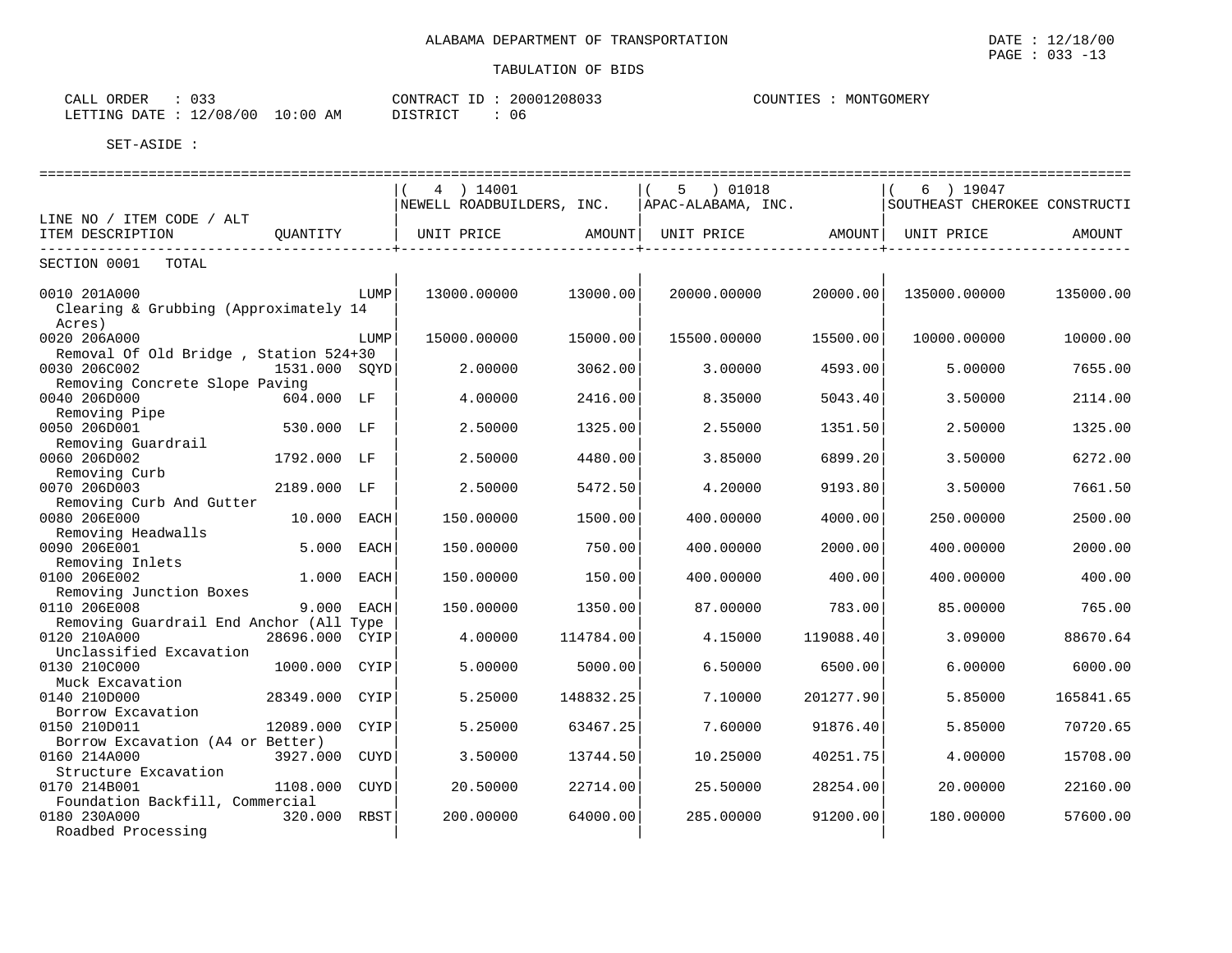| CALL ORDER                       | 033 |          | CONTRACT ID: 20001208033 | COUNTIES : | MONTGOMERY |
|----------------------------------|-----|----------|--------------------------|------------|------------|
| LETTING DATE : 12/08/00 10:00 AM |     | DISTRICT |                          |            |            |

|                                                  |                 |            |           |                                                |                                     | ===============               |           |
|--------------------------------------------------|-----------------|------------|-----------|------------------------------------------------|-------------------------------------|-------------------------------|-----------|
|                                                  |                 | 4 ) 14001  |           | $(5)$ 01018                                    |                                     | $6$ ) 19047                   |           |
|                                                  |                 |            |           | NEWELL ROADBUILDERS, INC.   APAC-ALABAMA, INC. |                                     | SOUTHEAST CHEROKEE CONSTRUCTI |           |
| LINE NO / ITEM CODE / ALT<br>ITEM DESCRIPTION    | OUANTITY        | UNIT PRICE | AMOUNT    | UNIT PRICE                                     |                                     | AMOUNT UNIT PRICE             | AMOUNT    |
|                                                  |                 |            |           |                                                | . - - - - - - - - - + - - - - - - . |                               |           |
| 0190 301A012                                     | 127749.000 SYCP | 4.75000    | 606807.75 | 5.60000                                        | 715394.40                           | 4.72000                       | 602975.28 |
| Crushed Aggregate Base Course, Type B,           |                 |            |           |                                                |                                     |                               |           |
| Plant Mixed, 6" Compacted Thickness              |                 |            |           |                                                |                                     |                               |           |
| 0200 401A000                                     | 128065.000 SYCP | 0.40000    | 51226.00  | 0.40000                                        | 51226.00                            | 0.40000                       | 51226.00  |
| Bituminous Treatment A                           |                 |            |           |                                                |                                     |                               |           |
| 0210 405A000                                     | 5185.000 GAL    | 1.01000    | 5236.85   | 1.01000                                        | 5236.85                             | 1.01000                       | 5236.85   |
| Tack Coat                                        |                 |            |           |                                                |                                     |                               |           |
| 0220 410C000<br>Contractor Retained Profilograph | 1.000 EACH      | 4000.00000 | 4000.00   | 4000.00000                                     | 4000.00                             | 4000.00000                    | 4000.00   |
| 0230 424A241                                     | 11126.000 TON   | 27.75000   | 308746.50 | 27.75000                                       | 308746.50                           | 27.75000                      | 308746.50 |
| Superpave Bituminous Concrete Wearing            |                 |            |           |                                                |                                     |                               |           |
| Surface Layer, 3/4" Maximum Aggregate            |                 |            |           |                                                |                                     |                               |           |
| Size Mix, ESAL Range C                           |                 |            |           |                                                |                                     |                               |           |
| 0240 424A281                                     | 1463.000 TON    | 34.00000   | 49742.00  | 34.00000                                       | 49742.00                            | 34,00000                      | 49742.00  |
| Superpave Bituminous Concrete Wearing            |                 |            |           |                                                |                                     |                               |           |
| Surface Layer, 3/4" Maximum Aggregate            |                 |            |           |                                                |                                     |                               |           |
| Size Mix, ESAL Range E                           |                 |            |           |                                                |                                     |                               |           |
| 0250 424B281                                     | 580.000 TON     | 40.00000   | 23200.00  | 40.00000                                       | 23200.00                            | 40.00000                      | 23200.00  |
| Superpave Bituminous Concrete Upper              |                 |            |           |                                                |                                     |                               |           |
| Binder Layer, 1" Maximum Aggregate Size          |                 |            |           |                                                |                                     |                               |           |
| Mix, ESAL Range E<br>0260 424B289                | 1196.000 TON    | 27.35000   | 32710.60  | 27.35000                                       | 32710.60                            | 27.35000                      | 32710.60  |
| Superpave Bituminous Concrete Upper              |                 |            |           |                                                |                                     |                               |           |
| Binder Layer, Leveling, 1" Maximum               |                 |            |           |                                                |                                     |                               |           |
| Aggregate Size Mix, ESAL Range E                 |                 |            |           |                                                |                                     |                               |           |
| 0270 424B441 266.000 TON                         |                 | 40.20000   | 10693.20  | 40.20000                                       | 10693.20                            | 40.20000                      | 10693.20  |
| Superpave Bituminous Concrete Upper              |                 |            |           |                                                |                                     |                               |           |
| Binder Layer, 1" Maximum Aggregate Size          |                 |            |           |                                                |                                     |                               |           |
| Mix, ESAL Range C                                |                 |            |           |                                                |                                     |                               |           |
| 0280 424B442                                     | 22976.000 TON   | 27.10000   | 622649.60 | 27.10000                                       | 622649.60                           | 27.10000                      | 622649.60 |
| Superpave Bituminous Concrete Upper              |                 |            |           |                                                |                                     |                               |           |
| Binder Layer, 1 1/2" Max Aggregate Size          |                 |            |           |                                                |                                     |                               |           |
| Mix, ESAL Range C<br>0290 424B448                | 280.000 TON     | 42.20000   | 11816.00  | 42.20000                                       |                                     | 42.20000                      | 11816.00  |
| Superpave Bituminous Concrete Upper              |                 |            |           |                                                | 11816.00                            |                               |           |
| Binder Layer, Leveling, 3/4" Max                 |                 |            |           |                                                |                                     |                               |           |
| Aggregate Size Mix, ESAL Range C                 |                 |            |           |                                                |                                     |                               |           |
| 0300 424B541                                     | 279.000 TON     | 45.00000   | 12555.00  | 45.00000                                       | 12555.00                            | 45.00000                      | 12555.00  |
| Superpave Bituminous Concrete Lower              |                 |            |           |                                                |                                     |                               |           |
| Binder Layer, 1" Maximum Aggregate Size          |                 |            |           |                                                |                                     |                               |           |
| Mix, ESAL Range C                                |                 |            |           |                                                |                                     |                               |           |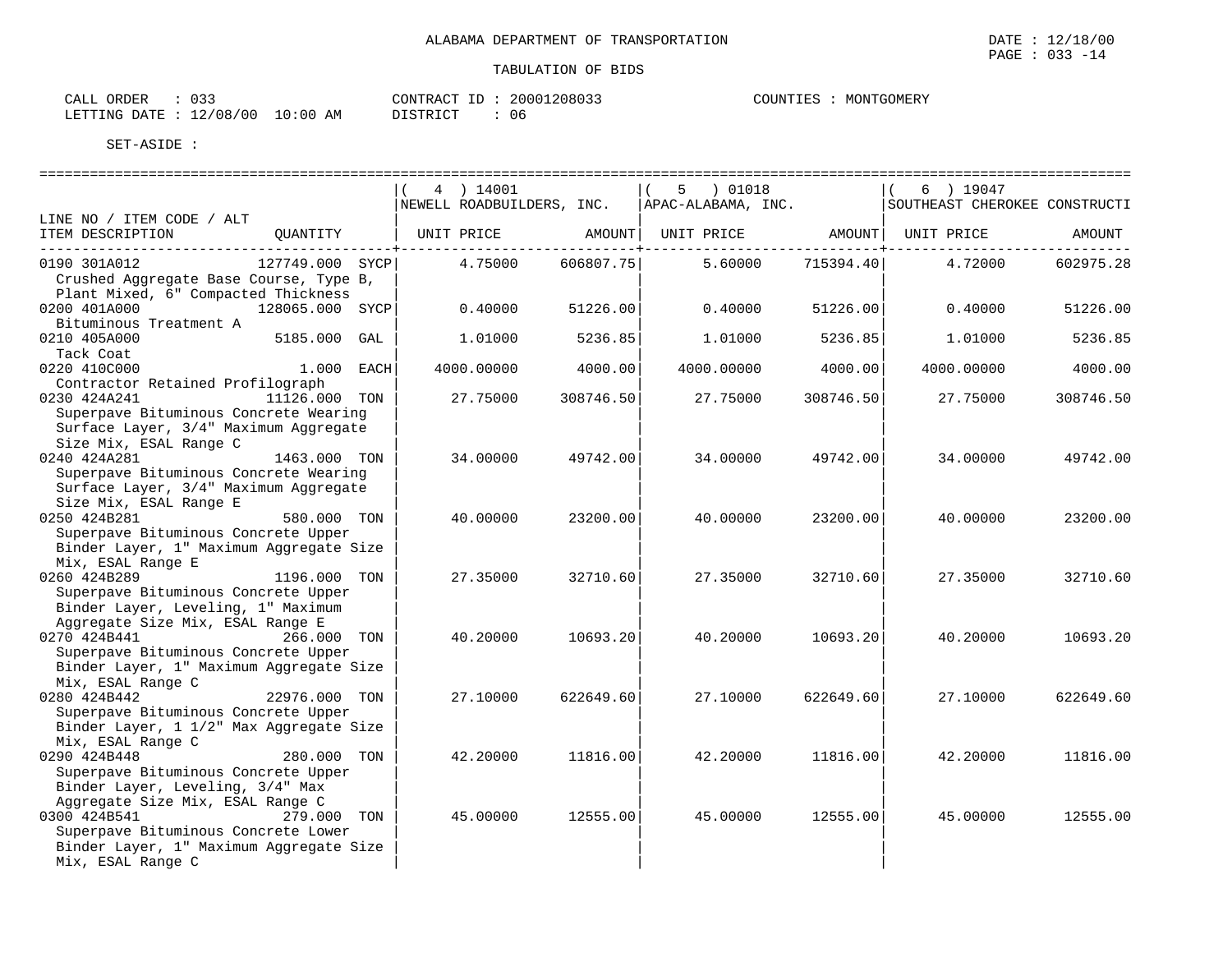|                                                |               | 4 ) 14001                                                                                  |           | 5 ) 01018          |            | 6 ) 19047                     |           |
|------------------------------------------------|---------------|--------------------------------------------------------------------------------------------|-----------|--------------------|------------|-------------------------------|-----------|
|                                                |               | NEWELL ROADBUILDERS, INC.                                                                  |           | APAC-ALABAMA, INC. |            | SOUTHEAST CHEROKEE CONSTRUCTI |           |
| LINE NO / ITEM CODE / ALT<br>ITEM DESCRIPTION  | OUANTITY      |                                                                                            |           |                    |            |                               |           |
|                                                |               | UNIT PRICE                  AMOUNT     UNIT PRICE                    AMOUNT     UNIT PRICE |           |                    | --------+- |                               | AMOUNT    |
| 0310 424B582                                   | 811.000 TON   | 34.00000 27574.00                                                                          |           | 34.00000           | 27574.00   | 34.00000                      | 27574.00  |
| Superpave Bituminous Concrete Lower            |               |                                                                                            |           |                    |            |                               |           |
| Binder Layer, 1 1/2" Maximum Aggregate         |               |                                                                                            |           |                    |            |                               |           |
| Size Mix, ESAL Range E                         |               |                                                                                            |           |                    |            |                               |           |
| 0320 424C241                                   | 1045.000 TON  | 34.20000                                                                                   | 35739.00  | 34.20000           | 35739.00   | 36.20000                      | 37829.00  |
| Superpave Bituminous Concrete Base             |               |                                                                                            |           |                    |            |                               |           |
| Layer, 1 1/2" Maximum Aggregate Size           |               |                                                                                            |           |                    |            |                               |           |
| Mix, ESAL Range C                              |               |                                                                                            |           |                    |            |                               |           |
| 0330 424C281                                   | 925.000 TON   | 32,00000                                                                                   | 29600.00  | 32.00000           | 29600.00   | 34.00000                      | 31450.00  |
| Superpave Bituminous Concrete Base             |               |                                                                                            |           |                    |            |                               |           |
| Layer, 1 1/2" Maximum Aggregate Size           |               |                                                                                            |           |                    |            |                               |           |
| Mix, ESAL Range E                              |               |                                                                                            |           |                    |            |                               |           |
| 0340 428B000                                   | 70396.000 LF  | 0.05000                                                                                    | 3519.80   | 0.05000            | 3519.80    | 0.05000                       | 3519.80   |
| Scoring Bituminous Pavement Surface By         |               |                                                                                            |           |                    |            |                               |           |
| Rolling<br>0350 450B000                        | 320.000 SOYD  | 60,00000                                                                                   | 19200.00  | 32.75000           | 10480.00   | 76.00000                      | 24320.00  |
| Reinforced Cement Concrete Bridge End          |               |                                                                                            |           |                    |            |                               |           |
| Slab                                           |               |                                                                                            |           |                    |            |                               |           |
| 0360 502A000 222698.000 LB                     |               | 0.43000                                                                                    | 95760.14  | 0.40000            | 89079.20   | 0.44000                       | 97987.12  |
| Steel Reinforcement                            |               |                                                                                            |           |                    |            |                               |           |
| 0370 505I000                                   | 600.000 SOFT  | 12.50000                                                                                   | 7500.00   | 10.50000           | 6300.00    | 14.00000                      | 8400.00   |
| Temporary Steel Sheet Piling                   |               |                                                                                            |           |                    |            |                               |           |
| 0380 524A011                                   | 1244.000 CUYD | 220,00000                                                                                  | 273680.00 | 201,00000          | 250044.00  | 231.00000                     | 287364.00 |
| Culvert Concrete (Cast In Place)               |               |                                                                                            |           |                    |            |                               |           |
| 0390 530A002                                   | 479.000 LF    | 31.00000                                                                                   | 14849.00  | 31.00000           | 14849.00   | 30.30000                      | 14513.70  |
| 24" Roadway Pipe (Class 3 R.C.)                |               |                                                                                            |           |                    |            |                               |           |
| 0400 530A003 16.000 LF                         |               | 58.00000                                                                                   | 928.00    | 80.00000           | 1280.00    | 47.85000                      | 765.60    |
| 30" Roadway Pipe (Class 3 R.C.)                |               |                                                                                            |           |                    |            |                               |           |
| 0410 530A005                                   | 234.000 LF    | 70.00000                                                                                   | 16380.00  | 75,00000           | 17550.00   | 72.23000                      | 16901.82  |
| 42" Roadway Pipe (Class 3 R.C.)                |               |                                                                                            |           |                    |            |                               |           |
| 0420 530A101                                   | 41.000 LF     | 32.00000                                                                                   | 1312.00   | 47.00000           | 1927.00    | 25.67000                      | 1052.47   |
| 18" Roadway Pipe (Class 3 R.C.)                |               |                                                                                            |           |                    |            |                               |           |
| (Extension)                                    |               |                                                                                            |           |                    |            |                               |           |
| 0430 530A102                                   | 238.000 LF    | 31.00000                                                                                   | 7378.00   | 36.00000           | 8568.00    | 42.50000                      | 10115.00  |
| 24" Roadway Pipe (Class 3 R.C.)                |               |                                                                                            |           |                    |            |                               |           |
| (Extension)<br>0440 530A103                    | 66.000 LF     |                                                                                            |           |                    |            |                               |           |
|                                                |               | 48.00000                                                                                   | 3168.00   | 62.00000           | 4092.00    | 58.08000                      | 3833.28   |
| 30" Roadway Pipe (Class 3 R.C.)<br>(Extension) |               |                                                                                            |           |                    |            |                               |           |
|                                                |               |                                                                                            |           |                    |            |                               |           |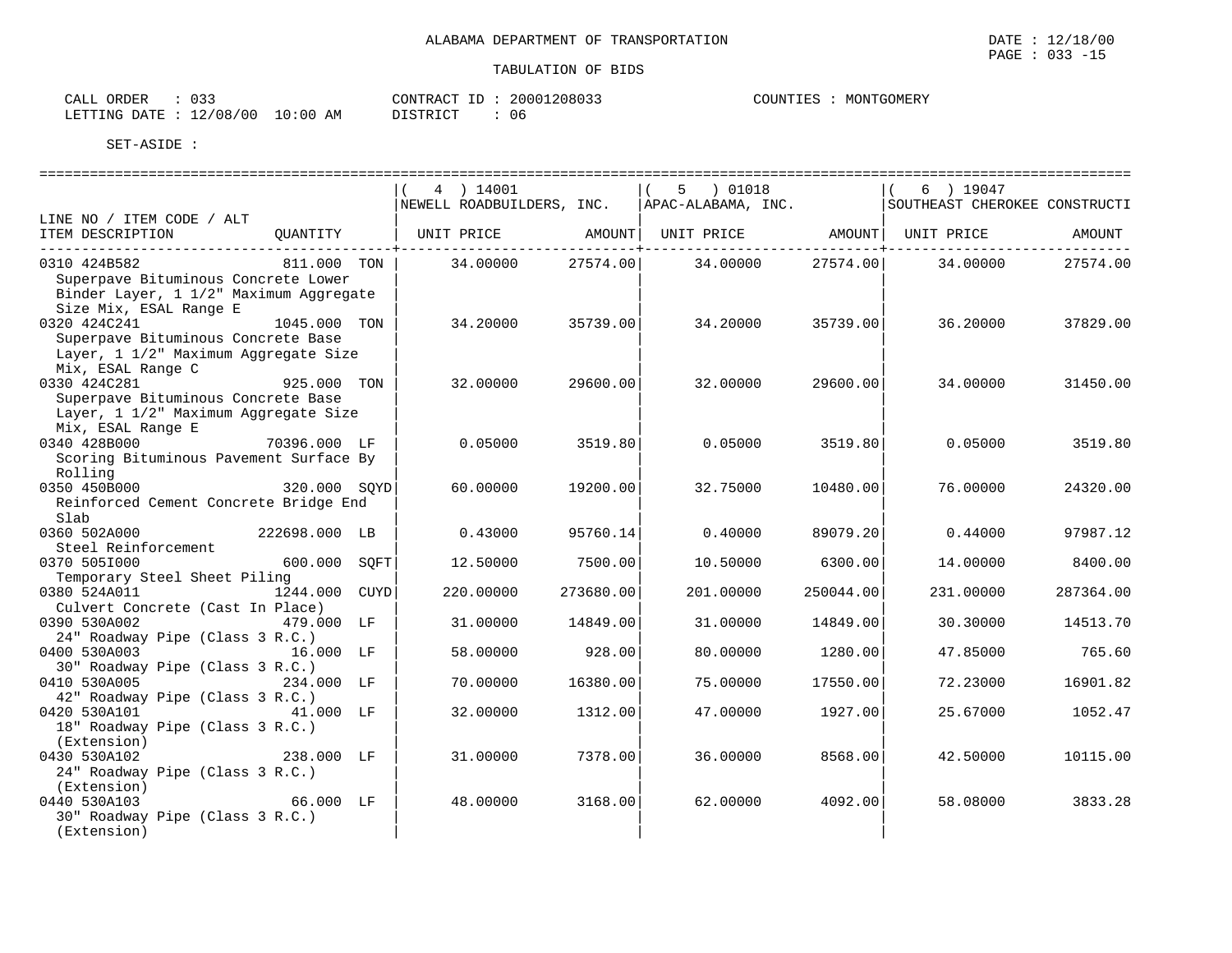| ORDER<br>CALL  | $\cap$ $\cap$<br><u>UJJ</u> | CONTRACT  | 20001208033 | ר <b>דוח</b> דורי<br>'ㅠㄷ | TGOMERY<br>MONT' |
|----------------|-----------------------------|-----------|-------------|--------------------------|------------------|
| LETTING DATE : | 10:00<br>12/08/00<br>ΆM     | DI STRICT | υe          |                          |                  |

|                                         |              |      | 4 ) 14001                                                    |           | 5 ) 01018    |           | 6 ) 19047                     |           |
|-----------------------------------------|--------------|------|--------------------------------------------------------------|-----------|--------------|-----------|-------------------------------|-----------|
|                                         |              |      | NEWELL ROADBUILDERS, INC.   APAC-ALABAMA, INC.               |           |              |           | SOUTHEAST CHEROKEE CONSTRUCTI |           |
| LINE NO / ITEM CODE / ALT               |              |      |                                                              |           |              |           |                               |           |
| ITEM DESCRIPTION                        | QUANTITY     |      | UNIT PRICE       AMOUNT  UNIT PRICE       AMOUNT  UNIT PRICE |           |              |           |                               | AMOUNT    |
|                                         |              |      |                                                              |           |              |           |                               |           |
| 0450 530A104                            | 24.000 LF    |      | 58.00000                                                     | 1392.00   | 83.00000     | 1992.00   | 69.98000                      | 1679.52   |
| 36" Roadway Pipe (Class 3 R.C.)         |              |      |                                                              |           |              |           |                               |           |
| (Extension)                             |              |      |                                                              |           |              |           |                               |           |
| 0460 530A495                            | 120.000 LF   |      | 21,00000                                                     | 2520.00   | 23.00000     | 2760.00   | 22,27000                      | 2672.40   |
| 24" Roadway Pipe (14 Gauge C.M.)        |              |      |                                                              |           |              |           |                               |           |
| (Temporary)                             |              |      |                                                              |           |              |           |                               |           |
| 0470 530A508                            | 20.000 LF    |      | 33.00000                                                     | 660.00    | 44.00000     | 880.00    | 33.50000                      | 670.00    |
| 36" Roadway Pipe (14 Gauge C.M.)        |              |      |                                                              |           |              |           |                               |           |
| (Temporary)(Extension)                  |              |      |                                                              |           |              |           |                               |           |
| 0480 530B002                            | 114.000 LF   |      | 34,00000                                                     | 3876.00   | 44.00000     | 5016.00   | 43.98000                      | 5013.72   |
| 29" Span, 18" Rise Roadway Pipe (Class  |              |      |                                                              |           |              |           |                               |           |
| 3 R.C.                                  |              |      |                                                              |           |              |           |                               |           |
| 8.000 LF<br>0490 530B014                |              |      | 73.00000                                                     | 584.00    | 65.00000     | 520.00    | 57.53000                      | 460.24    |
| 36" Span, 23" Rise Roadway Pipe (Class  |              |      |                                                              |           |              |           |                               |           |
| 3 R.C.) (Extension)                     |              |      |                                                              |           |              |           |                               |           |
| 0500 530B015                            | 8.000 LF     |      | 86,00000                                                     | 688.00    | 83.00000     | 664.00    | 75,00000                      | 600.00    |
| 44" Span, 27" Rise Roadway Pipe (Class  |              |      |                                                              |           |              |           |                               |           |
| 3 R.C.) (Extension)                     |              |      |                                                              |           |              |           |                               |           |
| 0510 535A002                            | 80.000 LF    |      | 21.00000                                                     | 1680.00   | 27.00000     | 2160.00   | 21.19000                      | 1695.20   |
| 24" Side Drain Pipe                     |              |      |                                                              |           |              |           |                               |           |
| 0520 535A005                            | 216.000 LF   |      | 37.00000                                                     | 7992.00   | 40.00000     | 8640.00   | 44.30000                      | 9568.80   |
| 42" Side Drain Pipe<br>0530 600A000     |              |      |                                                              |           |              |           |                               |           |
| Mobilization                            |              | LUMP | 281500.00000                                                 | 281500.00 | 127375.00000 | 127375.00 | 185000.00000                  | 185000.00 |
| 0540 601A000                            | 1.000 EACH   |      |                                                              |           |              |           |                               | 5000.00   |
| Furnishing Base, Soil And Structure     |              |      | 2500.00000                                                   | 2500.00   | 10000.00000  | 10000.00  | 5000.00000                    |           |
| Laboratories                            |              |      |                                                              |           |              |           |                               |           |
| 0550 602A000                            | 12.000 EACH  |      | 100.00000                                                    | 1200.00   | 166.00000    | 1992.00   | 100.00000                     | 1200.00   |
| Right Of Way Markers                    |              |      |                                                              |           |              |           |                               |           |
| 0560 610C001                            | 2258.000     | TON  | 21.85000                                                     | 49337.30  | 24.25000     | 54756.50  | 24,00000                      | 54192.00  |
| Loose Riprap, Class 2                   |              |      |                                                              |           |              |           |                               |           |
| 0570 610D000                            | 1113.000     | SOYD | 2.00000                                                      | 2226.00   | 2.20000      | 2448.60   | 3.00000                       | 3339.00   |
| Filter Blanket                          |              |      |                                                              |           |              |           |                               |           |
| 0580 614A000                            | 237.000 CUYD |      | 190.00000                                                    | 45030.00  | 195.00000    | 46215.00  | 200.00000                     | 47400.00  |
| Slope Paving                            |              |      |                                                              |           |              |           |                               |           |
| 0590 619A002                            | $1.000$ EACH |      | 350.00000                                                    | 350.00    | 360,00000    | 360.00    | 500,00000                     | 500.00    |
| 18" Roadway Pipe End Treatment, Class 1 |              |      |                                                              |           |              |           |                               |           |
| 0600 619A003                            | 8.000 EACH   |      | 375.00000                                                    | 3000.00   | 385.00000    | 3080.00   | 550.00000                     | 4400.00   |
| 24" Roadway Pipe End Treatment, Class 1 |              |      |                                                              |           |              |           |                               |           |
|                                         |              |      |                                                              |           |              |           |                               |           |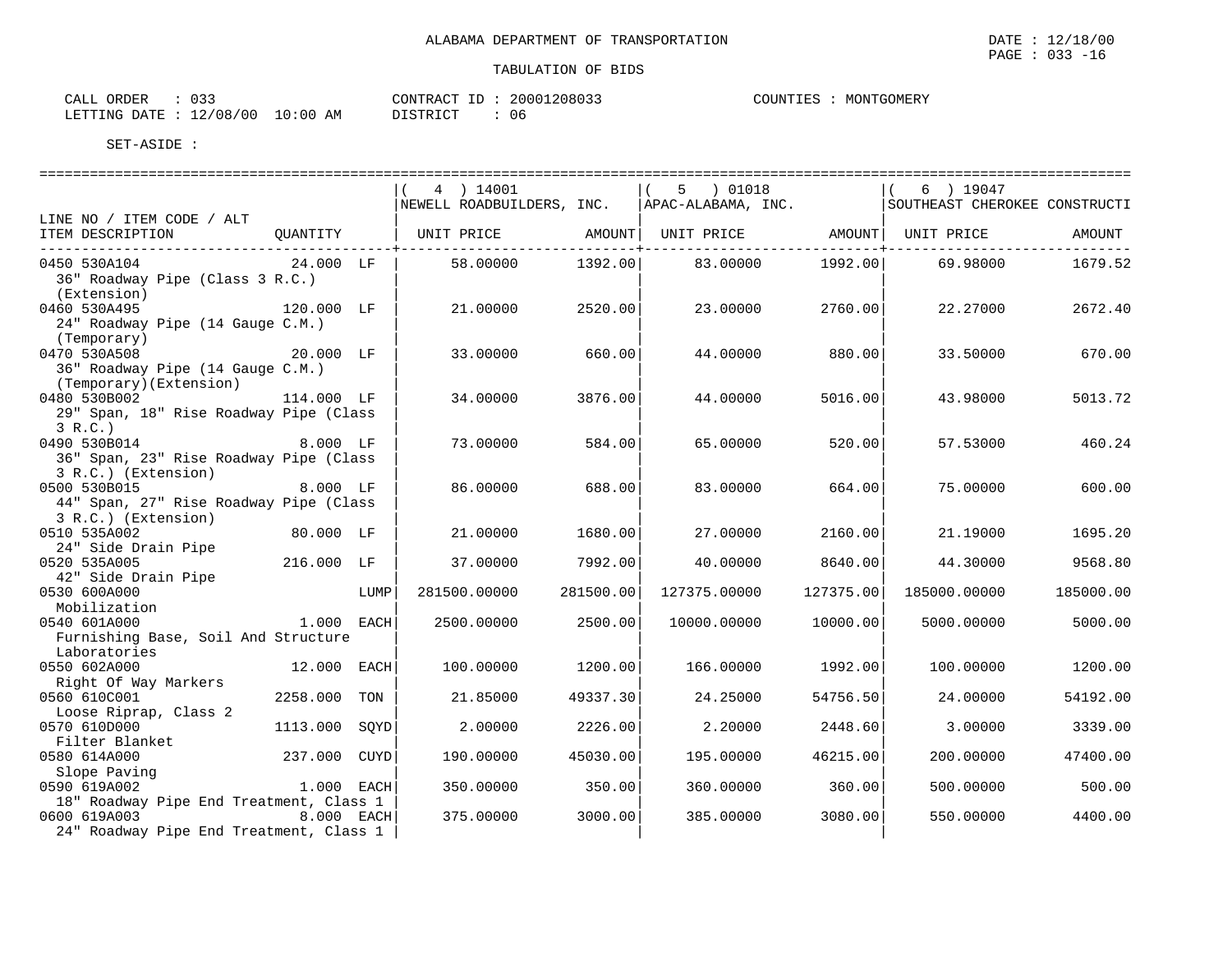| ORDER<br>CALL  |          |             | CONTRACT ID | 20001208033 | MONTGOMERY<br>COUNTIES |  |
|----------------|----------|-------------|-------------|-------------|------------------------|--|
| LETTING DATE : | 12/08/00 | 10:00<br>ΆM | חי התיפידת  | 06          |                        |  |

|                                                                                              | 4 ) 14001<br>NEWELL ROADBUILDERS, INC.               |                  | 5 ) 01018<br>$\vert$ (<br>APAC-ALABAMA, INC. |                | $(6)$ 19047<br>SOUTHEAST CHEROKEE CONSTRUCTI |          |
|----------------------------------------------------------------------------------------------|------------------------------------------------------|------------------|----------------------------------------------|----------------|----------------------------------------------|----------|
| LINE NO / ITEM CODE / ALT                                                                    |                                                      |                  |                                              |                |                                              |          |
| ITEM DESCRIPTION<br>QUANTITY<br>__________________________________                           | UNIT PRICE   AMOUNT  UNIT PRICE   AMOUNT  UNIT PRICE | ---------------- |                                              | -------------+ |                                              | AMOUNT   |
| 0610 619A004<br>$1.000$ EACH                                                                 | 500.00000                                            | 500.00           | 410.00000                                    | 410.00         | 590.00000                                    | 590.00   |
| 30" Roadway Pipe End Treatment, Class 1<br>0620 619A005<br>1.000 EACH                        | 575.00000                                            | 575.00           | 435.00000                                    | 435.00         | 750.00000                                    | 750.00   |
| 36" Roadway Pipe End Treatment, Class 1<br>0630 619A006<br>$2.000$ EACH                      | 650.00000                                            | 1300.00          | 460.00000                                    | 920.00         | 1112.00000                                   | 2224.00  |
| 42" Roadway Pipe End Treatment, Class 1<br>$2.000$ EACH<br>0640 619A102                      | 350.00000                                            | 700.00           | 410.00000                                    | 820.00         | 450.00000                                    | 900.00   |
| 24" Side Drain Pipe End Treatment,<br>Class 1                                                |                                                      |                  |                                              |                |                                              |          |
| 0650 619A202<br>$2.000$ EACH<br>24" Roadway Pipe End Treatment, Class 1                      | 800.00000                                            | 1600.00          | 460.00000                                    | 920.00         | 910.00000                                    | 1820.00  |
| (Double Line)<br>0660 619A275<br>$2.000$ EACH<br>42" Side Drain Pipe End Treatment,          | 1300.00000                                           | 2600.00          | 562.00000                                    | 1124.00        | 1600.00000                                   | 3200.00  |
| Class 1 (Double Line)<br>$2.000$ EACH<br>0670 619B017<br>29" Span, 18" Rise Roadway Pipe End | 400.00000                                            | 800.00           | 410.00000                                    | 820.00         | 550.00000                                    | 1100.00  |
| Treatment, Class 1<br>0680 620A000<br>5.000 CUYD                                             | 500.00000                                            | 2500.00          | 765.00000                                    | 3825.00        | 1200.00000                                   | 6000.00  |
| Minor Structure Concrete<br>2.000 EACH<br>0690 621A000                                       | 1800.00000                                           | 3600.00          | 1125.00000                                   | 2250.00        | 1750.00000                                   | 3500.00  |
| Junction Boxes, Type 1, 1P Or 5                                                              |                                                      |                  |                                              |                |                                              |          |
| 0700 621A001<br>2.000 EACH<br>Junction Boxes, Type 1, 2P Or 5                                | 1800.00000                                           | 3600.00          | 1125.00000                                   | 2250.00        | 1800.00000                                   | 3600.00  |
| 0710 621C006<br>1.000 EACH<br>Inlets, Type KL                                                | 3000.00000                                           | 3000.00          | 2040.00000                                   | 2040.00        | 6900.00000                                   | 6900.00  |
| 0720 621C015<br>2.000 EACH<br>Inlets, Type S1 Or S3 (1 Wing)                                 | 1650.00000                                           | 3300.00          | 1330.00000                                   | 2660.00        | 2000.00000                                   | 4000.00  |
| 0730 621C020<br>9.000 EACH                                                                   | 1500.00000                                           | 13500.00         | 1225.00000                                   | 11025.00       | 1650.00000                                   | 14850.00 |
| Inlets, Type Y<br>0740 621C027<br>2.000 EACH                                                 | 1400.00000                                           | 2800.00          | 1125.00000                                   | 2250.00        | 1500.00000                                   | 3000.00  |
| Inlets, Type C<br>0750 621D002<br>1.000 EACH                                                 | 350.00000                                            | 350.00           | 410.00000                                    | 410.00         | 450.00000                                    | 450.00   |
| Inlet Units, Type C<br>0760 621D019<br>15.000 EACH                                           | 350.00000                                            | 5250.00          | 410.00000                                    | 6150.00        | 425,00000                                    | 6375.00  |
| Inlet Units, Type Y<br>5.000 EACH<br>0770 622B000<br>Gratings Reset                          | 500.00000                                            | 2500.00          | 715.00000                                    | 3575.00        | 600.00000                                    | 3000.00  |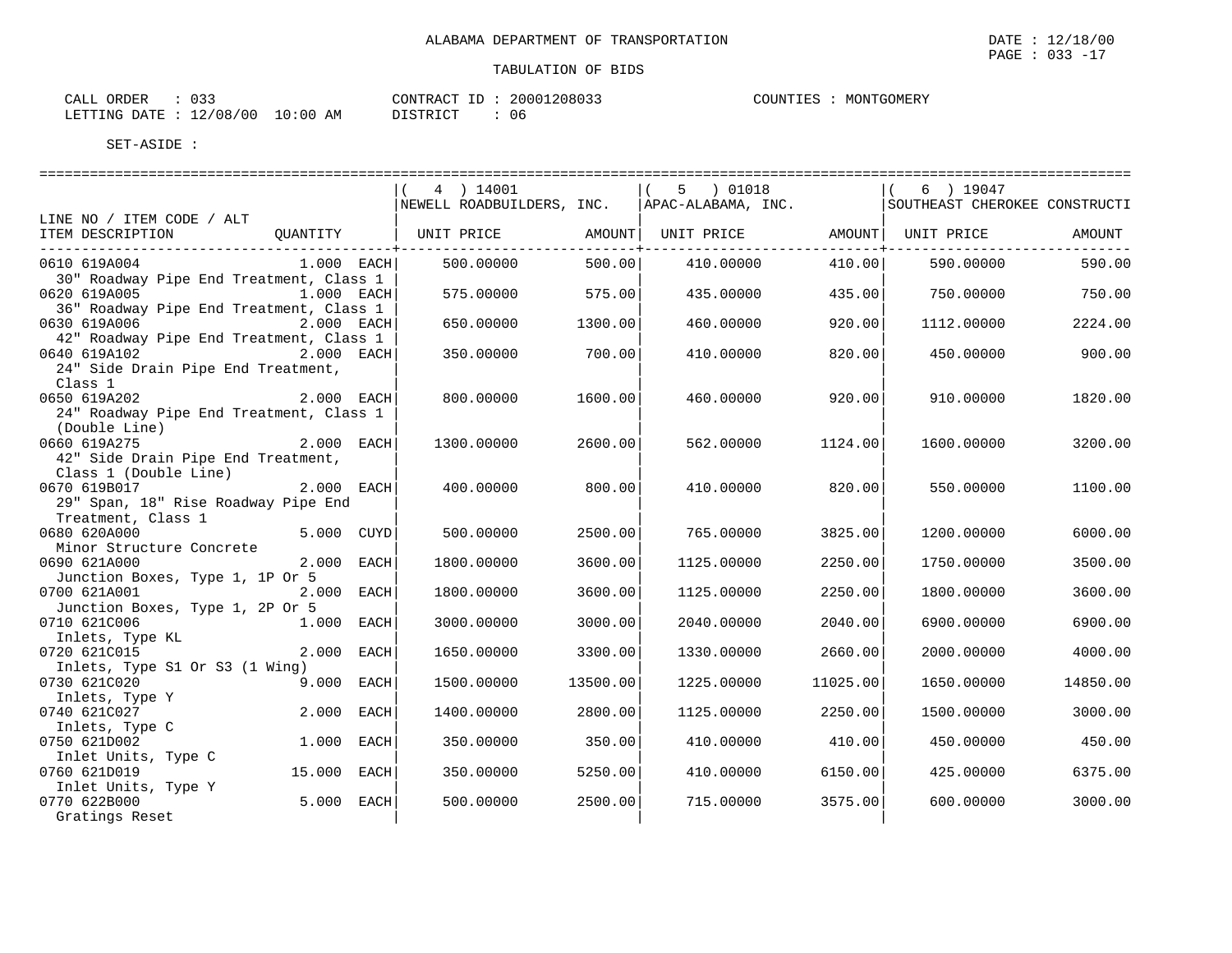| $\cap$ $\cap$<br>ORDER<br>CALL<br>. ت ب |          | CONTRACT ID: 20001208033 | COUNTIES | MONTGOMERY |
|-----------------------------------------|----------|--------------------------|----------|------------|
| LETTING DATE : 12/08/00 10:00 AM        | DISTRICT | 06                       |          |            |

|                                                                                                        |                   | 4 ) 14001<br>NEWELL ROADBUILDERS, INC.                              |          | $(5)$ 01018<br>APAC-ALABAMA, INC. |          | 6 ) 19047<br>SOUTHEAST CHEROKEE CONSTRUCTI |          |
|--------------------------------------------------------------------------------------------------------|-------------------|---------------------------------------------------------------------|----------|-----------------------------------|----------|--------------------------------------------|----------|
| LINE NO / ITEM CODE / ALT                                                                              |                   |                                                                     |          |                                   |          |                                            |          |
| ITEM DESCRIPTION                                                                                       |                   | OUANTITY   UNIT PRICE     AMOUNT  UNIT PRICE     AMOUNT  UNIT PRICE |          |                                   |          |                                            | AMOUNT   |
| 0780 623C000                                                                                           | 5868.000 LF       | 8.90000                                                             | 52225.20 | 9.00000                           | 52812.00 | 8,90000                                    | 52225.20 |
| Combination Curb & Gutter, Type C<br>0790 629A004 94.000 LF<br>Concrete Median Or Safety Barrier, Type |                   | 186.00000                                                           | 17484.00 | 153.00000                         | 14382.00 | 175.00000                                  | 16450.00 |
| 4A (Modified)<br>0800 629A005<br>Concrete Median Or Safety Barrier, Type                               | 249.000 LF        | 45.00000                                                            | 11205.00 | 45.90000                          | 11429.10 | 45.00000                                   | 11205.00 |
| 4A (Reinforced)<br>0810 629A008                                                                        | 120.000 LF        | 95.00000                                                            | 11400.00 | 96.95000                          | 11634.00 | 95.00000                                   | 11400.00 |
| Concrete Median Or Safety Barrier, Type<br>$5^{\circ}$                                                 |                   |                                                                     |          |                                   |          |                                            |          |
| 0820 629A015<br>Concrete Median Or Safety Barrier, Type<br>TES (Double Faced)                          | 20.000 LF         | 200.00000                                                           | 4000.00  | 205.00000                         | 4100.00  | 200,00000                                  | 4000.00  |
| 0830 629A021<br>Concrete Median Or Safety Barrier, Type                                                | 287.000 LF        | 55.00000                                                            | 15785.00 | 56.15000                          | 16115.05 | 55.00000                                   | 15785.00 |
| $\mathbf{1}$<br>0840 630A000                                                                           | 125.000 LF        | 16.00000                                                            | 2000.00  | 16.35000                          | 2043.75  | 16,00000                                   | 2000.00  |
| Steel Beam Guardrail, Class A, Type 1                                                                  |                   |                                                                     |          |                                   |          |                                            |          |
| 0850 630C003                                                                                           | <b>8.000 EACH</b> | 1200.00000                                                          | 9600.00  | 1225.00000                        | 9800.00  | 1200.00000                                 | 9600.00  |
| Guardrail End Anchor, Type 13                                                                          |                   |                                                                     |          |                                   |          |                                            |          |
| 0860 630C070                                                                                           | $9.000$ EACH      | 1500.00000                                                          | 13500.00 | 1530.00000                        | 13770.00 | 1500.00000                                 | 13500.00 |
| Guardrail End Anchor, Type 10 Series                                                                   |                   |                                                                     |          |                                   |          |                                            |          |
| 0870 641A034                                                                                           | 620.000 LF        | 30,00000                                                            | 18600.00 | 32.45000                          | 20119.00 | 29.10000                                   | 18042.00 |
| 6 Inch D.I. Water Main Laid (Mechanical<br>Joint)                                                      |                   |                                                                     |          |                                   |          |                                            |          |
| 0880 645A080                                                                                           | 850.000 LF        | 21,00000                                                            | 17850.00 | 22.75000                          | 19337.50 | 20.37000                                   | 17314.50 |
| 6 Inch D.I. Sanitary Sewer Pipe (Force<br>Main)                                                        |                   |                                                                     |          |                                   |          |                                            |          |
| 135.000 LF<br>0890 649A007                                                                             |                   | 60.00000                                                            | 8100.00  | 64.90000                          | 8761.50  | 58.20000                                   | 7857.00  |
| 12 Inch Encasement Pipe, Type 1<br>Installation                                                        |                   |                                                                     |          |                                   |          |                                            |          |
| 0900 649A080                                                                                           | 70.000 LF         | 260.00000                                                           | 18200.00 | 282.00000                         | 19740.00 | 252.20000                                  | 17654.00 |
| 36 Inch Encasement Pipe, (Split) Type 1                                                                |                   |                                                                     |          |                                   |          |                                            |          |
| Installation                                                                                           |                   |                                                                     |          |                                   |          |                                            |          |
| 0910 650B000<br>Topsoil From Stockpiles                                                                | 11414.000 CYIP    | 2.25000                                                             | 25681.50 | 4.30000                           | 49080.20 | 3.34000                                    | 38122.76 |
| 0920 652A054                                                                                           | 22.000 ACRE       | 400.00000                                                           | 8800.00  | 460.00000                         | 10120.00 | 450.00000                                  | 9900.00  |
| Seeding (Mix 2A)                                                                                       |                   |                                                                     |          |                                   |          |                                            |          |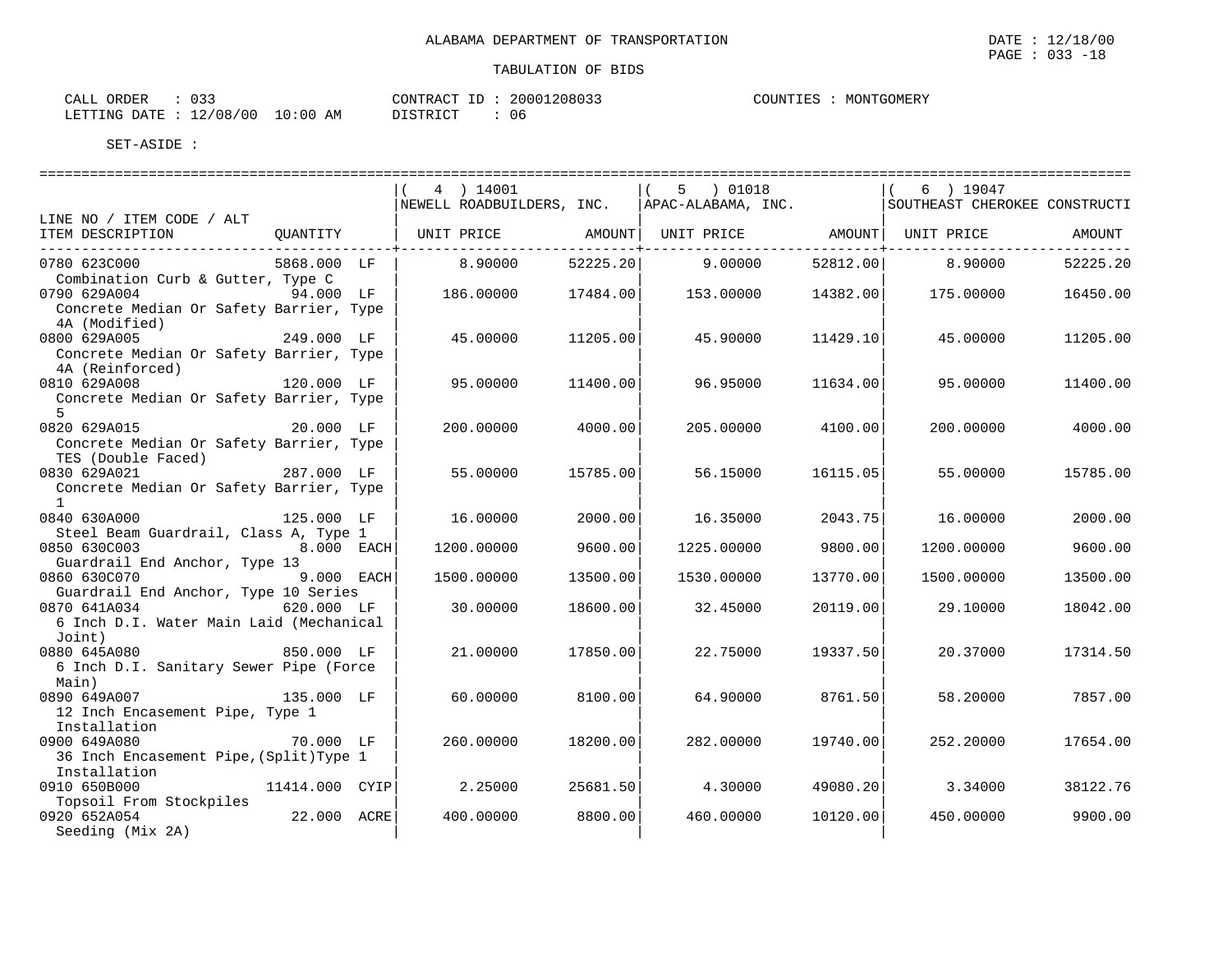| CALL<br>ORDER    | ハつつ      |            | CONTRACT<br>TD. | 20001208033 | COUNTIES | MONTGOMERY |
|------------------|----------|------------|-----------------|-------------|----------|------------|
| LETTING DATE : 1 | 12/08/00 | $10:00$ AM | DI STRICT       | 06          |          |            |

|                                             |                 |      | 4 ) 14001                                            |          | 5 ) 01018          |          | 6 ) 19047                     |          |
|---------------------------------------------|-----------------|------|------------------------------------------------------|----------|--------------------|----------|-------------------------------|----------|
|                                             |                 |      | NEWELL ROADBUILDERS, INC.                            |          | APAC-ALABAMA, INC. |          | SOUTHEAST CHEROKEE CONSTRUCTI |          |
| LINE NO / ITEM CODE / ALT                   |                 |      |                                                      |          |                    |          |                               |          |
| ITEM DESCRIPTION                            | QUANTITY        |      | UNIT PRICE   AMOUNT  UNIT PRICE   AMOUNT  UNIT PRICE |          |                    |          |                               | AMOUNT   |
| ________________________________            |                 |      |                                                      |          |                    |          |                               |          |
| 0930 652B053<br>Temporary Seeding (Mix 2AT) | 22.000 ACRE     |      | 100.00000                                            | 2200.00  | 306.00000          | 6732.00  | 330.00000                     | 7260.00  |
| 0940 652D054<br>Seeding In Stubble (Mix 2A) | 22.000 ACRE     |      | 100.00000                                            | 2200.00  | 485.00000          | 10670.00 | 450.00000                     | 9900.00  |
| 0950 654A000                                | 2921.000 SOYD   |      | 5.00000                                              | 14605.00 | 3.00000            | 8763.00  | 2.95000                       | 8616.95  |
| Solid Sodding                               |                 |      |                                                      |          |                    |          |                               |          |
| 0960 656A000                                | 22.000 ACRE     |      | 400.00000                                            | 8800.00  | 465.00000          | 10230.00 | 450.00000                     | 9900.00  |
| Mulching, Class A, Type 1                   |                 |      |                                                      |          |                    |          |                               |          |
| 0970 665F000                                | 1160.000 EACH   |      | 0.01000                                              | 11.60    | 5.15000            | 5974.00  | 6,00000                       | 6960.00  |
| Hay Bales                                   |                 |      |                                                      |          |                    |          |                               |          |
| 0980 665J000                                | 24230.000 LF    |      | 0.01000                                              | 242.30   | 3.20000            | 77536.00 | 3.50000                       | 84805.00 |
| Silt Fence, Type A                          |                 |      |                                                      |          |                    |          |                               |          |
| 0990 665K000                                | 840.000 CUYD    |      | 0.01000                                              | 8.40     | 7.45000            | 6258.00  | 8,00000                       | 6720.00  |
| Drainage Sump Excavation                    |                 |      |                                                      |          |                    |          |                               |          |
| 1000 680A000                                |                 | LUMP | 50000.00000                                          | 50000.00 | 60000.00000        | 60000.00 | 55000.00000                   | 55000.00 |
| Engineering Controls                        |                 |      |                                                      |          |                    |          |                               |          |
| 1010 701C002                                | 2.000 MILE      |      | 320,00000                                            | 640.00   | 330.00000          | 660.00   | 320.00000                     | 640.00   |
| Broken Temporary Traffic Stripe (Paint)     |                 |      |                                                      |          |                    |          |                               |          |
| 1020 701C003                                | 10.000 MILE     |      | 340.00000                                            | 3400.00  | 346.00000          | 3460.00  | 340.00000                     | 3400.00  |
| Solid Temporary Traffic Stripe (Paint)      |                 |      |                                                      |          |                    |          |                               |          |
| 1030 701C006                                | 1.000 MILE      |      | 6800.00000                                           | 6800.00  | 7000.00000         | 7000.00  | 6800.00000                    | 6800.00  |
| Solid Temporary Traffic Stripe              |                 |      |                                                      |          |                    |          |                               |          |
| (Removable Tape)                            |                 |      |                                                      |          |                    |          |                               |          |
| 1040 701C008                                | 1.000 MILE      |      | 500.00000                                            | 500.00   | 510.00000          | 510.00   | 500,00000                     | 500.00   |
| Broken Temporary Traffic Stripe (Dotted     |                 |      |                                                      |          |                    |          |                               |          |
| Paint)                                      |                 |      |                                                      |          |                    |          |                               |          |
| 1050 701D007                                | 1.000 MILE      |      | 1300.00000                                           | 1300.00  | 1330.00000         | 1330.00  | 1300.00000                    | 1300.00  |
| Solid Traffic Stripe Removed (Paint)        |                 |      |                                                      |          |                    |          |                               |          |
| 1060 701D009                                | 1.000 MILE      |      | 800,00000                                            | 800.00   | 816.00000          | 816.00   | 800,00000                     | 800.00   |
| Solid Traffic Stripe Removed (Tape)         |                 |      |                                                      |          |                    |          |                               |          |
| 1070 701D014                                | 1.000 MILE      |      | 1100.00000                                           | 1100.00  | 1125.00000         | 1125.00  | 1100.00000                    | 1100.00  |
| Broken Traffic Stripe Removed (Paint)       |                 |      |                                                      |          |                    |          |                               |          |
| 1080 701G121                                | 349.000 LF      |      | 2.79000                                              | 973.71   | 2.85000            | 994.65   | 2.79000                       | 973.71   |
|                                             |                 |      |                                                      |          |                    |          |                               |          |
| Broken White, Class 3W, Type A Traffic      |                 |      |                                                      |          |                    |          |                               |          |
| Stripe (6" Wide)<br>1090 701G125            | ,<br>349.000 LF |      |                                                      |          |                    |          |                               | 1647.28  |
|                                             |                 |      | 4.72000                                              | 1647.28  | 4.85000            | 1692.65  | 4.72000                       |          |
| Solid White, Class 3W, Type A Traffic       |                 |      |                                                      |          |                    |          |                               |          |
| Stripe (6" Wide)                            |                 |      |                                                      |          |                    |          |                               |          |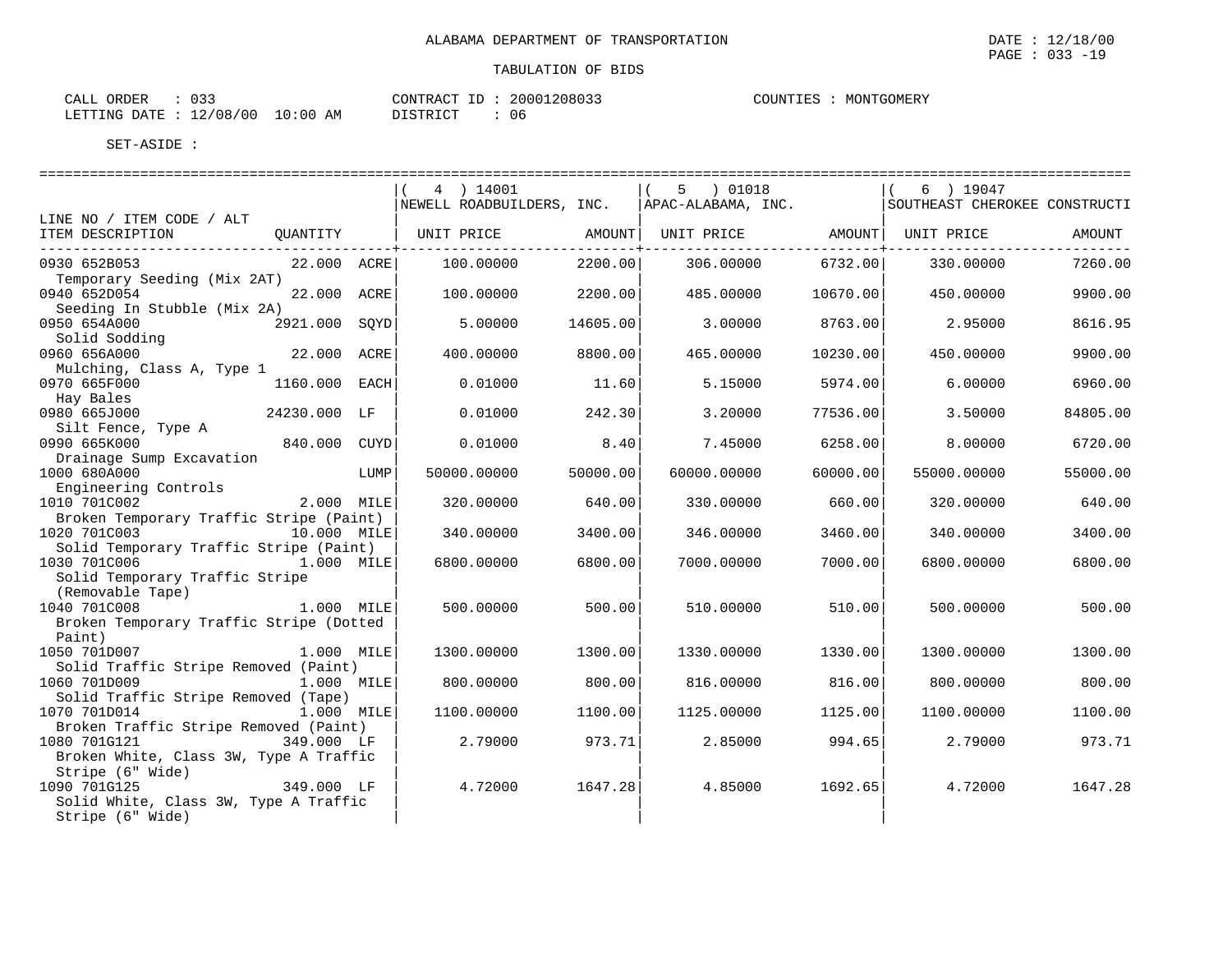| CALL ORDER | CONTRACT ID: 20001208033 | MONTGOMERY<br>COUNTIES |
|------------|--------------------------|------------------------|
|            |                          |                        |

LETTING DATE : 12/08/00 10:00 AM DISTRICT : 06

|                                                                        |               | 4 ) 14001        |                     | $(5)$ 01018<br>NEWELL ROADBUILDERS, INC. APAC-ALABAMA, INC. SOUTHEAST CHEROKEE CONSTRUCTI                           |                       | 6 ) 19047       |          |
|------------------------------------------------------------------------|---------------|------------------|---------------------|---------------------------------------------------------------------------------------------------------------------|-----------------------|-----------------|----------|
| LINE NO / ITEM CODE / ALT                                              |               |                  |                     |                                                                                                                     |                       |                 |          |
| ITEM DESCRIPTION                                                       |               |                  | --------------+---- | QUANTITY   UNIT PRICE             AMOUNT    UNIT PRICE                 AMOUNT     UNIT PRICE                 AMOUNT | --------------+------ |                 |          |
| 1100 701G129                                                           | 349.000 LF    | $2.83000$ 987.67 |                     | 2.90000                                                                                                             | 1012.10               | 2.83000         | 987.67   |
| Broken Yellow, Class 3W, Type A Traffic<br>Stripe (6" Wide)            |               |                  |                     |                                                                                                                     |                       |                 |          |
| 1110 701G133                                                           | 349.000 LF    | 4.91000 1713.59  |                     | 5.00000                                                                                                             |                       | 1745.00 4.91000 | 1713.59  |
| Solid Yellow, Class 3W, Type A Traffic                                 |               |                  |                     |                                                                                                                     |                       |                 |          |
| Stripe (6" Wide)                                                       |               |                  |                     |                                                                                                                     |                       |                 |          |
| 1120 702A040                                                           | 7.000 MILE    | 1975.00000       | 13825.00            | 2015.00000                                                                                                          | 14105.00              | 1975.00000      | 13825.00 |
| Broken White, Profiled Traffic Stripe                                  |               |                  |                     |                                                                                                                     |                       |                 |          |
| (6" Wide)                                                              |               |                  |                     |                                                                                                                     |                       |                 |          |
| 1130 702A041                                                           | 7.000 MILE    | 3950.00000       | 27650.00            | 4100.00000                                                                                                          | 28700.00              | 3950.00000      | 27650.00 |
| Solid White, Profiled Traffic Stripe<br>$(6"$ Wide)                    |               |                  |                     |                                                                                                                     |                       |                 |          |
| 1140 702A042                                                           | 1.000 MILE    | 1975.00000       | 1975.00             | 2050.00000                                                                                                          | 2050.00               | 1975.00000      | 1975.00  |
| Broken Yellow, Profiled Traffic Stripe                                 |               |                  |                     |                                                                                                                     |                       |                 |          |
| (6" Wide)                                                              |               |                  |                     |                                                                                                                     |                       |                 |          |
| 1150 702A043                                                           | 7.000 MILE    | 3950.00000       | 27650.00            | 4100.00000                                                                                                          | 28700.00              | 3950.00000      | 27650.00 |
| Solid Yellow, Profiled Traffic Stripe                                  |               |                  |                     |                                                                                                                     |                       |                 |          |
| $(6"$ Wide)                                                            |               |                  |                     |                                                                                                                     |                       |                 |          |
| 1160 702B011                                                           | 7278.000 LF   | 1.85000          | 13464.30            | 1,90000                                                                                                             | 13828.20              | 1.85000         | 13464.30 |
| Dotted Profiled Traffic Stripe (6" Wide                                |               |                  |                     |                                                                                                                     |                       |                 |          |
| 1170 703A002 13872.000 SOFT<br>Traffic Control Markings, Class 2, Type |               | 1.80000          | 24969.60            | 1.85000                                                                                                             | 25663.20              | 1,80000         | 24969.60 |
| $\mathbb A$                                                            |               |                  |                     |                                                                                                                     |                       |                 |          |
| 1180 703B002                                                           | 1172.000 SQFT | 2.60000          | 3047.20             | 2.65000                                                                                                             | 3105.80               | 2.60000         | 3047.20  |
| Traffic Control Legends, Class 2, Type                                 |               |                  |                     |                                                                                                                     |                       |                 |          |
| 1190 703D002                                                           | 1494.000 SOFT | 1,30000          | 1942.20             | 1.35000                                                                                                             | 2016.90               | 1,30000         | 1942.20  |
| Temporary Traffic Control Markings                                     |               |                  |                     |                                                                                                                     |                       |                 |          |
| (Paint)                                                                |               |                  |                     |                                                                                                                     |                       |                 |          |
| 1200 703E002                                                           | 137.000 SOFT  | 1.30000          | 178.10              | 1.35000                                                                                                             | 184.95                | 1,30000         | 178.10   |
| Temporary Traffic Control Legends<br>(Paint)                           |               |                  |                     |                                                                                                                     |                       |                 |          |
| 1210 705A023                                                           | 235.000 EACH  | 4.90000          | 1151.50             | 5.00000                                                                                                             | 1175.00               | 4.90000         | 1151.50  |
| Pavement Markers, Class C, Type 2-D                                    |               |                  |                     |                                                                                                                     |                       |                 |          |
| 1220 705A030                                                           | 83.000 EACH   | 4.90000          | 406.70              | 5.00000                                                                                                             | 415.00                | 4.90000         | 406.70   |
| Pavement Markers, Class A-H, Type 2-C                                  |               |                  |                     |                                                                                                                     |                       |                 |          |
| 1230 705A031                                                           | 471.000 EACH  | 4.70000          | 2213.70             | 4.80000                                                                                                             | 2260.80               | 4.70000         | 2213.70  |
| Pavement Markers, Class A-H, Type 1-A                                  |               |                  |                     |                                                                                                                     |                       |                 |          |
| 1240 705A032                                                           | 301.000 EACH  | 4.70000          | 1414.70             | 4.80000                                                                                                             | 1444.80               | 4.70000         | 1414.70  |
| Pavement Markers, Class A-H, Type 1-B                                  |               |                  |                     |                                                                                                                     |                       |                 |          |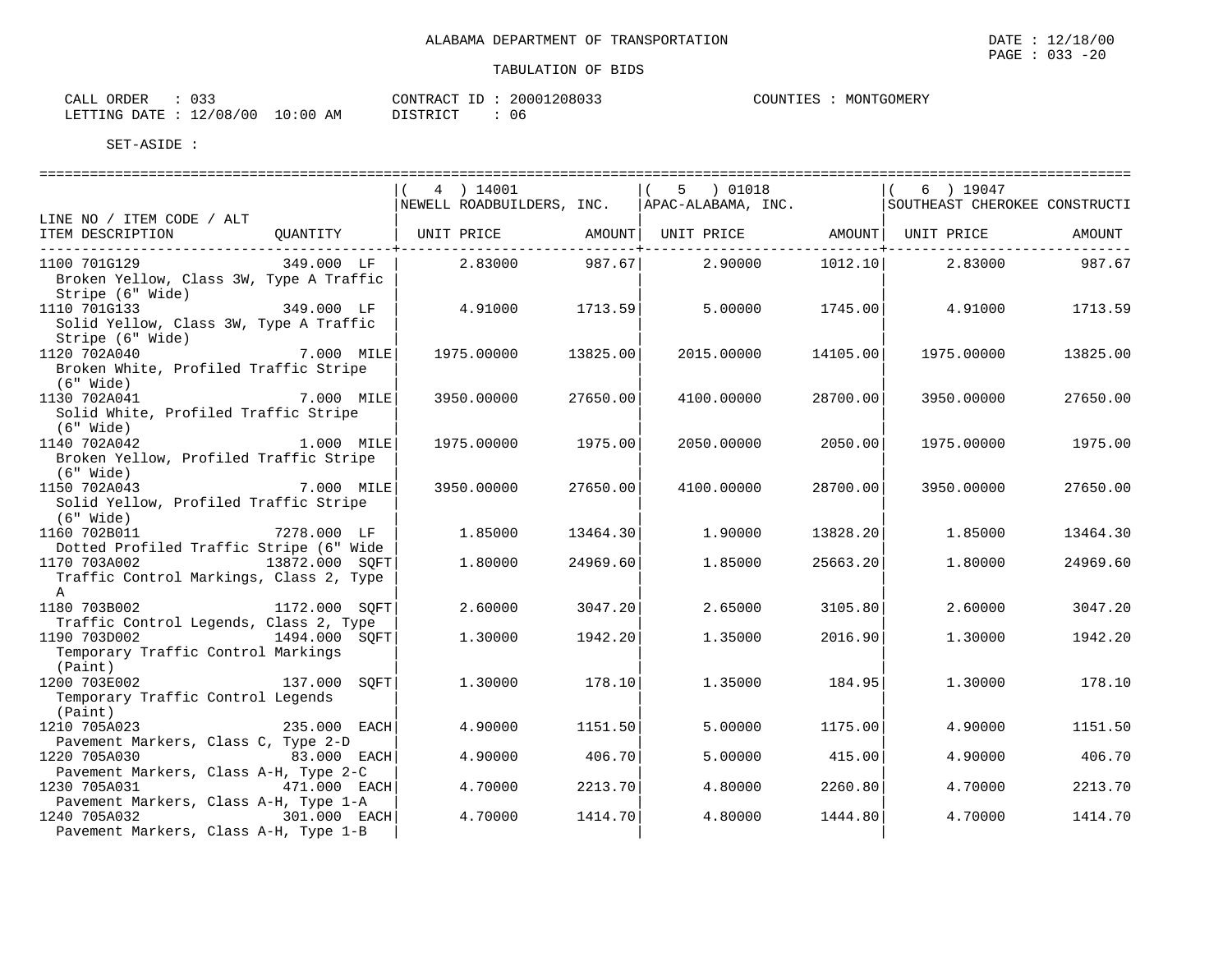|                                                                                                                                                                                                  |                | 4 ) 14001<br>NEWELL ROADBUILDERS, INC. |                           | 01018<br>5<br>APAC-ALABAMA, INC. |                            | 6 ) 19047<br>SOUTHEAST CHEROKEE CONSTRUCTI |           |
|--------------------------------------------------------------------------------------------------------------------------------------------------------------------------------------------------|----------------|----------------------------------------|---------------------------|----------------------------------|----------------------------|--------------------------------------------|-----------|
| LINE NO / ITEM CODE / ALT                                                                                                                                                                        |                |                                        |                           |                                  |                            |                                            |           |
| ITEM DESCRIPTION<br>_________________________________                                                                                                                                            | OUANTITY       | UNIT PRICE                             | AMOUNT  <br>------------+ | UNIT PRICE                       | AMOUNT  <br>-------------+ | UNIT PRICE                                 | AMOUNT    |
| 1250 705A037<br>Pavement Markers, Class A-H, Type 2-D                                                                                                                                            | $114.000$ EACH | 4.90000                                | 558.60                    | 5.00000                          | 570.00                     | 4.90000                                    | 558.60    |
| 1260 705A038<br>Pavement Markers, Class A-H, Type 2-E                                                                                                                                            | 125.000 EACH   | 4.90000                                | 612.50                    | 5.00000                          | 625.00                     | 4.90000                                    | 612.50    |
| 1270 707G001<br>Barrier Rail Mounted Delineator<br>(Bi-Directional)                                                                                                                              | 135.000 EACH   | 10,00000                               | 1350.00                   | 10.20000                         | 1377.00                    | 10,00000                                   | 1350.00   |
| 1280 710A115<br>Class 4, Aluminum Flat Sign Panels 0.<br>08" Thick Or Steel Flat Sign Panels 14                                                                                                  | 322.000 SOFT   | 14.00000                               | 4508.00                   | 15.15000                         | 4878.30                    | 40.00000                                   | 12880.00  |
| Gauge (Type III Or Type IV Background)<br>1290 710A116<br>270.000 SQFT<br>Cl. 2, Alum. Multiple Flat Sign Panels<br>0.125" Thick Or Steel Multiple Flat<br>Sign Panels 12 Ga. (Ty. III Or Ty. IV |                | 18,00000                               | 4860.00                   | 19.50000                         | 5265.00                    | 40.00000                                   | 10800.00  |
| Bkgd.)<br>1300 710B001<br>Roadway Sign Post (#3 "U" Channel<br>Galvanized Steel)                                                                                                                 | 630.000 LF     | 5.50000                                | 3465.00                   | 6.00000                          | 3780.00                    | 6.00000                                    | 3780.00   |
| 1310 710E000                                                                                                                                                                                     | 40.000 LF      | 20,00000                               | 800.00                    | 21.65000                         | 866.001                    | 30.00000                                   | 1200.00   |
| Overhead Roadway Sign Hangers, W6 X 9<br>1320 713A000                                                                                                                                            | 22.000 LF      | 115.00000                              | 2530.00                   | 120.00000                        | 2640.00                    | 115,00000                                  | 2530.00   |
| Permanent Barricades<br>1330 715A000                                                                                                                                                             | LUMP           | 28387.00000                            | 28387.00                  | 30705.00000                      | 30705.00                   | 37000.00000                                | 37000.00  |
| Overhead Roadway Sign Structure (OHSB-1<br>1340 726A000<br>Portable Concrete Safety Barriers, Type<br>6                                                                                          | 5400.000 LF    | 29.50000                               | 159300.00                 | 30.15000                         | 162810.00                  | 29.50000                                   | 159300.00 |
| 1350 726A001<br>Portable Concrete Safety Barriers, Type<br>$6 - A$                                                                                                                               | 40.000 LF      | 50.00000                               | 2000.00                   | 51,00000                         | 2040.00                    | 50.00000                                   | 2000.00   |
| 1360 730B007<br>Removal Of Existing Traffic Control<br>System (Partial) (AL 110 @ I-85 Ramps)                                                                                                    | LUMP           | 750.00000                              | 750.00                    | 1530.00000                       | 1530.00                    | 1500.00000                                 | 1500.00   |
| 1370 730C000<br>Furnishing And Installing Traffic<br>Control Unit (AL 110 @ U.S. 80)                                                                                                             | LUMP           | 4500.00000                             | 4500.00                   | 1020.00000                       | 1020.00                    | 9500.00000                                 | 9500.00   |
| 1380 730C001<br>Furnishing And Installing Traffic<br>Control Unit (AL 110 @ Vaughn Road)                                                                                                         | LUMP           | 3900.00000                             | 3900.00                   | 1000.00000                       | 1000.00                    | 6775.00000                                 | 6775.00   |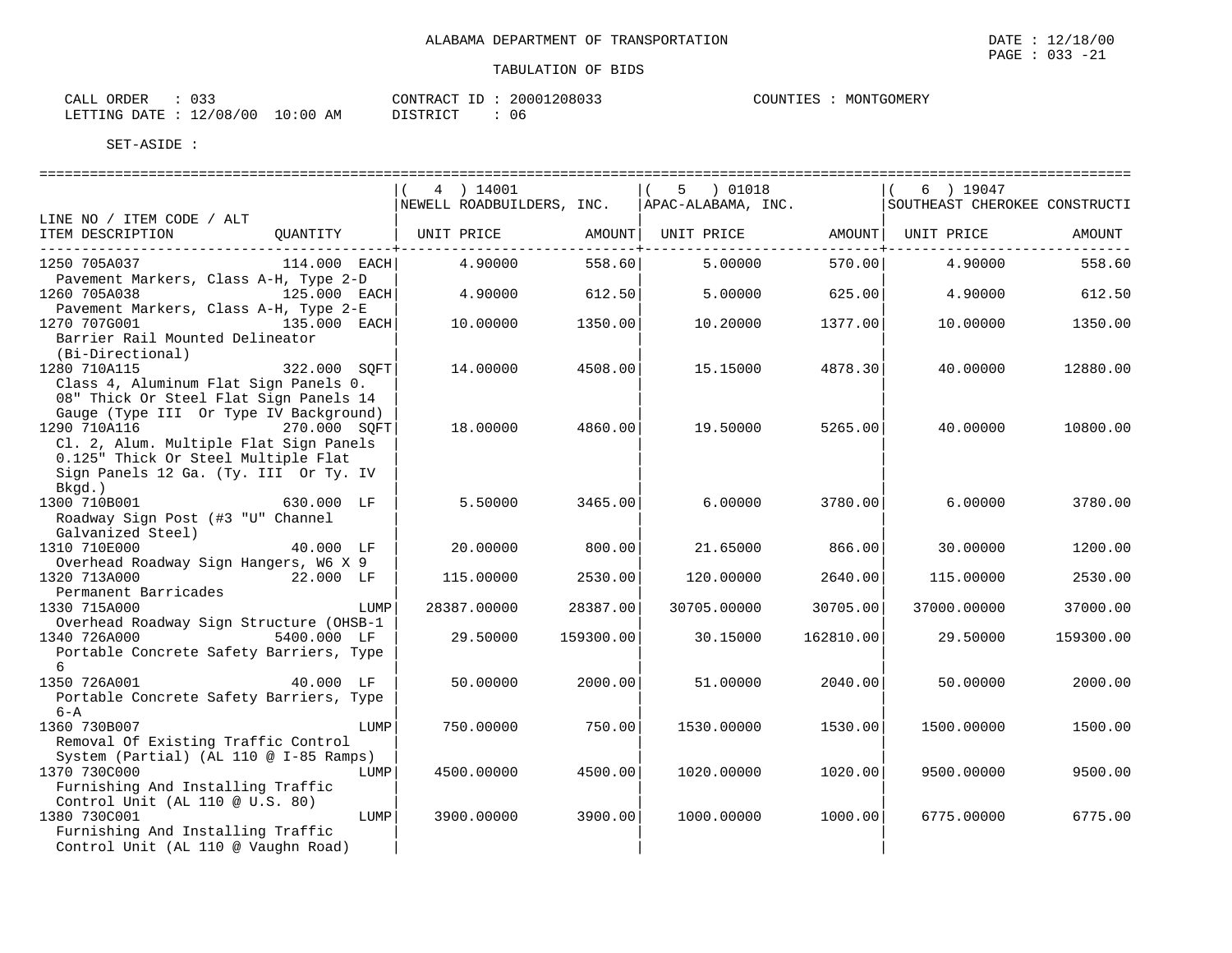|                                                               |              |      | 4 ) 14001<br>NEWELL ROADBUILDERS, INC. |          | 5 ) 01018<br>APAC-ALABAMA, INC. |          | 6 ) 19047<br>SOUTHEAST CHEROKEE CONSTRUCTI |          |
|---------------------------------------------------------------|--------------|------|----------------------------------------|----------|---------------------------------|----------|--------------------------------------------|----------|
| LINE NO / ITEM CODE / ALT                                     |              |      |                                        |          |                                 |          |                                            |          |
| ITEM DESCRIPTION                                              | OUANTITY     |      | UNIT PRICE                             | AMOUNT   | UNIT PRICE                      | AMOUNT   | UNIT PRICE                                 | AMOUNT   |
| 1390 730D010                                                  |              | LUMP | 1750.00000                             | 1750.00  | 510.00000                       | 510.00   | 5600.00000                                 | 5600.00  |
| Furnishing And Installing Traffic<br>Control System (Partial) |              |      |                                        |          |                                 |          |                                            |          |
| 1400 730E000                                                  | 9.000 EACH   |      | 1500.00000                             | 13500.00 | 800,00000                       | 7200.00  | 1750.00000                                 | 15750.00 |
| Metal Traffic Signal Pole Foundation<br>1410 730G001          | 9.000 EACH   |      | 4260.00000                             | 38340.00 | 3600.00000                      | 32400.00 | 4815,00000                                 | 43335.00 |
| Metal Traffic Signal Strain Pole                              |              |      |                                        |          |                                 |          |                                            |          |
| 1420 730H000<br>Loop Detector                                 | 5260.000 LF  |      | 4.00000                                | 21040.00 | 2.60000                         | 13676.00 | 3.00000                                    | 15780.00 |
| 1430 730I000                                                  | 8550.000 LF  |      | 1.00000                                | 8550.00  | 1,00000                         | 8550.00  | 1,00000                                    | 8550.00  |
| Shielded Loop Detector Home-Run Cable                         |              |      |                                        |          |                                 |          |                                            |          |
| 1440 730J000                                                  | 23.000 EACH  |      | 150.00000                              | 3450.00  | 155.00000                       | 3565.00  | 100.00000                                  | 2300.00  |
| Loop Detector Amplifier<br>1450 730K000                       | 19.000 EACH  |      | 275.00000                              | 5225.00  | 306,00000                       | 5814.00  | 250.00000                                  | 4750.00  |
| Traffic Signal Junction Box                                   |              |      |                                        |          |                                 |          |                                            |          |
| 1460 730L000                                                  | 30.000 LF    |      | 1,00000                                | 30.00    | 5.10000                         | 153.00   | 5.00000                                    | 150.00   |
| 3/4", Metallic, Conduit                                       |              |      |                                        |          |                                 |          |                                            |          |
| 1470 730L002<br>1", Metallic, Conduit                         | 100.000 LF   |      | 4.00000                                | 400.00   | 6.15000                         | 615.00   | 6.00000                                    | 600.00   |
| 1480 730L003                                                  | 60.000 LF    |      | 4.00000                                | 240.00   | 4.10000                         | 246.00   | 4.25000                                    | 255.00   |
| 1", Non-Metallic, Conduit                                     |              |      |                                        |          |                                 |          |                                            |          |
| 1490 730L005                                                  | 1890.000 LF  |      | 4.00000                                | 7560.00  | 5.10000                         | 9639.00  | 4.50000                                    | 8505.00  |
| 2", Non-Metallic, Conduit                                     |              |      |                                        |          |                                 |          |                                            |          |
| 1500 730N000<br>Luminaire Extension Assembly, 15'             | 7.000 EACH   |      | 750.00000                              | 5250.00  | 510.00000                       | 3570.00  | 600,00000                                  | 4200.00  |
| 1510 730P001                                                  | 12.000 EACH  |      | 385.00000                              | 4620.00  | 410.00000                       | 4920.00  | 475.00000                                  | 5700.00  |
| Vehicular Signal Head, 12 Inch 3 Sectio                       |              |      |                                        |          |                                 |          |                                            |          |
| 1520 730P002                                                  | 4.000 EACH   |      | 850.00000                              | 3400.00  | 562.00000                       | 2248.00  | 700.00000                                  | 2800.00  |
| Vehicular Signal Head, 12 Inch 5 Sectio                       |              |      |                                        |          |                                 |          |                                            |          |
| 1530 730R003                                                  | 2.000 EACH   |      | 9500.00000                             | 19000.00 | 6122.00000                      | 12244.00 | 9000.00000                                 | 18000.00 |
| Traffic Controller, Type III, 8 Phase                         |              |      |                                        |          |                                 |          |                                            |          |
| 1540 730T000                                                  | 2.000 EACH   |      | 500.00000                              | 1000.00  | 410.00000                       | 820.00   | 500.00000                                  | 1000.00  |
| Wood Pole<br>1550 740B000                                     | 763.000 SOFT |      | 7.50000                                | 5722.50  | 16.45000                        | 12551.35 | 10.00000                                   | 7630.00  |
| Construction Signs<br>1560 740C000                            | 20.000 SQFT  |      | 12,00000                               | 240.00   | 20,00000                        | 400.00   | 14,00000                                   | 280.00   |
| Special Construction Signs                                    |              |      |                                        |          |                                 |          |                                            |          |
| 1570 740D000<br>Channelizing Drums                            | 650.000      | EACH | 40.00000                               | 26000.00 | 80.00000                        | 52000.00 | 60.00000                                   | 39000.00 |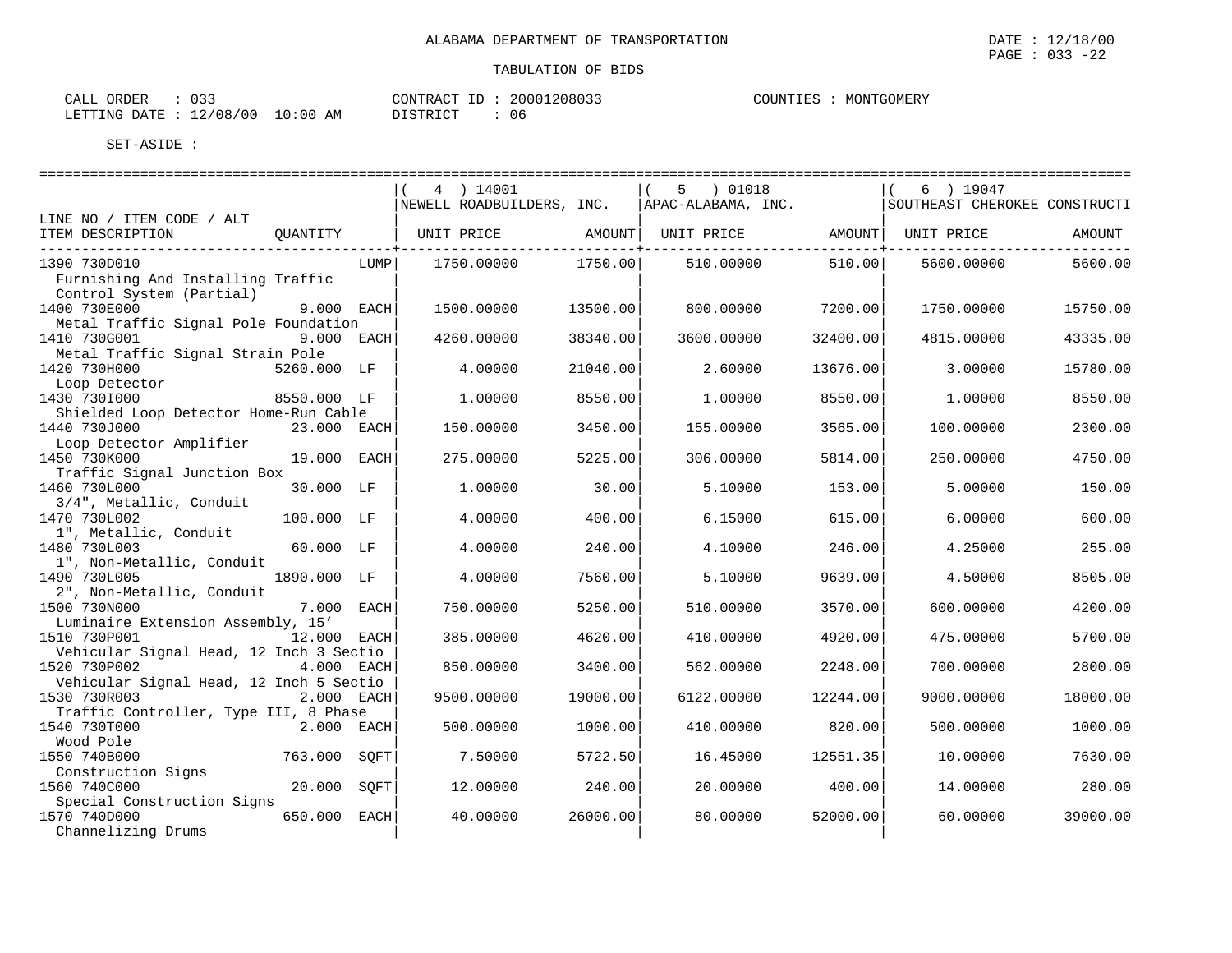|                                                                                                                                 |               |      | 4 ) 14001        |                                         | 5 ) 01018   |                       | 6 ) 19047<br>NEWELL ROADBUILDERS, INC. APAC-ALABAMA, INC. SOUTHEAST CHEROKEE CONSTRUCTI |                |
|---------------------------------------------------------------------------------------------------------------------------------|---------------|------|------------------|-----------------------------------------|-------------|-----------------------|-----------------------------------------------------------------------------------------|----------------|
| LINE NO / ITEM CODE / ALT                                                                                                       |               |      |                  |                                         |             |                       |                                                                                         |                |
| ITEM DESCRIPTION CUANTITY   UNIT PRICE AMOUNT  UNIT PRICE AMOUNT  UNIT PRICE AMOUNT  UNIT PRICE                                 |               |      |                  | . _ _ _ _ _ _ _ _ _ _ _ _ _ _ _ _ _ _ + |             | --------------+------ |                                                                                         |                |
| 1580 740E000<br>Cones (36 Inches High)                                                                                          | 100.000 EACH  |      | 11.00000 1100.00 |                                         | 27.00000    | 2700.00               | 12.00000                                                                                | 1200.00        |
| 1590 740F002<br>Barricades, Type III                                                                                            | 26.000 EACH   |      | 180.00000        | 4680.00                                 | 310.00000   | 8060.00               | 190.00000                                                                               | 4940.00        |
| 1600 7401005<br>Warning Lights, Type B (Detachable Head                                                                         | 13.000 EACH   |      | 350.00000        | 4550.00                                 | 520.00000   | 6760.00               | 350.00000                                                                               | 4550.00        |
| 1610 740L006 135.000 EACH<br>Vertical Panel Type II, Double-Sided                                                               |               |      | 65.00000         | 8775.00                                 | 85.00000    | 11475.00              | 65.00000                                                                                | 8775.00        |
| 1620 740M000<br>$\begin{bmatrix} 520 & 740 \text{M}000 & 100.000 & \text{EACH} \end{bmatrix}$<br>Weight For Cone                |               |      | 5.00000          | 500.00                                  | 6.25000     | 625.00                | 7.00000                                                                                 | 700.00         |
| 1630 741C010<br>Portable Sequential Arrow And Chevron                                                                           | 2.000 EACH    |      | 3500.00000       | 7000.00                                 | 1245.00000  | 2490.00               | 7500.00000                                                                              | 15000.00       |
| Sign Unit<br>1640 742A001<br>Portable Changeable Message Signs, Type<br>2                                                       | 2.000 EACH    |      | 10000.00000      | 20000.00                                | 3110.00000  | 6220.00               | 16500.00000                                                                             | 33000.00       |
| 1650 750R000                                                                                                                    |               | LUMP | 10650.00000      | 10650.00                                | 10300.00000 | 10300.00              | 10500.00000                                                                             | 10500.00       |
| Area Lighting System<br>1660 998A000<br>Construction Fuel (Maximum Bid Limited                                                  |               | LUMP | 100000.00000     | 100000.00                               | 0.00000     | 0.00                  | 0.00000                                                                                 | 0.00           |
| To $$387,500.00)$<br>1670 999 000                                                                                               | 2080.000 HOUR |      | 0.80000          | 1664.00                                 | 0.80000     | 1664.00               | 0.80000                                                                                 | 1664.00        |
| Trainee Hours At 80 Cents Per Hour<br>1680 720A007<br>AA1<br>Vehicular Impact Attenuator Assembly                               | 2.000 EACH    |      | 14500.00000      | 29000.00                                | 16000.00000 | 32000.00              | 14500.00000                                                                             | 29000.00       |
| (Quadquard) (QS3004Y) (Bi-Directional)<br>1690 726D007 AA1<br>Portable Impact Attenuator (QuadGuard<br>Bi-Directional)(QZ2403Y) | 4.000 EACH    |      | 13750.00000      | 55000.00                                | 14000.00000 | 56000.00              | 13750.00000                                                                             | 55000.00       |
| 1700 720A008<br>AA2<br>Vehicular Impact Attenuator Assembly<br>(TRACC Bi-Directional)                                           | $2.000$ EACH  |      |                  |                                         |             |                       |                                                                                         |                |
| 1710 726D008<br>AA2<br>Portable Impact Attenuator (TRACC-WZ                                                                     | 4.000 EACH    |      |                  |                                         |             |                       |                                                                                         |                |
| Bi-Directional)<br>SECTION TOTALS                                                                                               |               |      |                  |                                         |             |                       | \$ 4,288,035.09 \$ 4,429,451.40 \$ 4,461,487.90 \$ 4,288,035.09 \$ \$ 4,461,487.90      |                |
| ------------------<br>CONTRACT TOTALS                                                                                           |               |      |                  | \$4,288,035.09                          |             | \$4,429,451.40]       |                                                                                         | \$4,461,487.90 |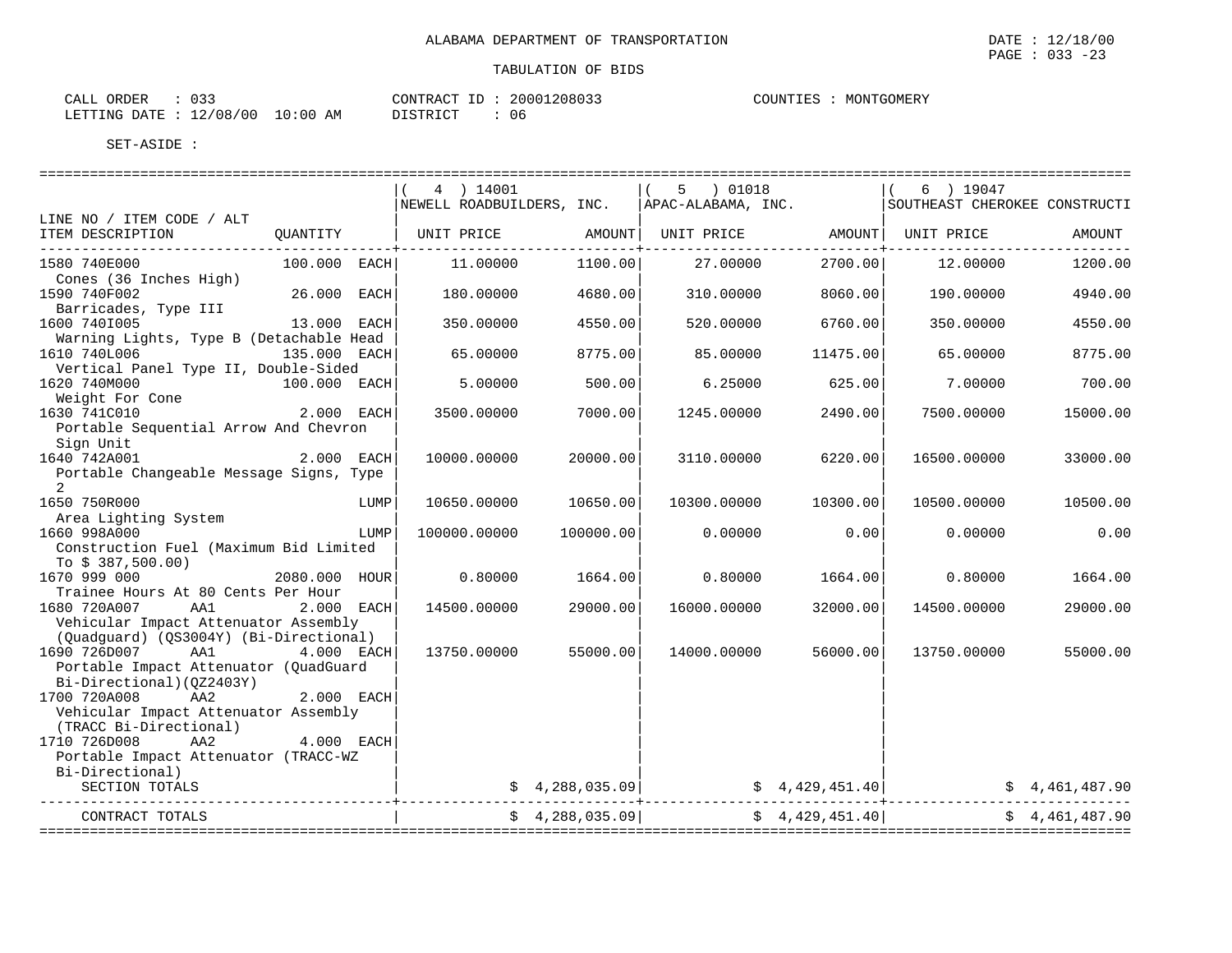# VENDOR RANKING

 CALL ORDER : 035 CONTRACT ID : 20001208035 COUNTIES : CHILTON LETTING DATE : 12/08/00 10:00 AM DISTRICT : 05 CONTRACT DESCRIPTION : CONTRACT TIME : 60 Working Days (available days) for constructing the Resurfacing and Traffic Stripe on C.R. PROJECT(S) : STPNU-1120(108) #73 from C.R. #2 to the Shelby County Line, south of Montevallo. Length - 4.919 mi.

| RANK | <b>VENDOR</b><br>NUMBER | NAME                            | TOTAL<br><b>RTD</b> | OVER<br>LOW BID |
|------|-------------------------|---------------------------------|---------------------|-----------------|
|      | 04013                   | DUNN CONSTRUCTION COMPANY, INC. | 654,994.41          | 100.0000%       |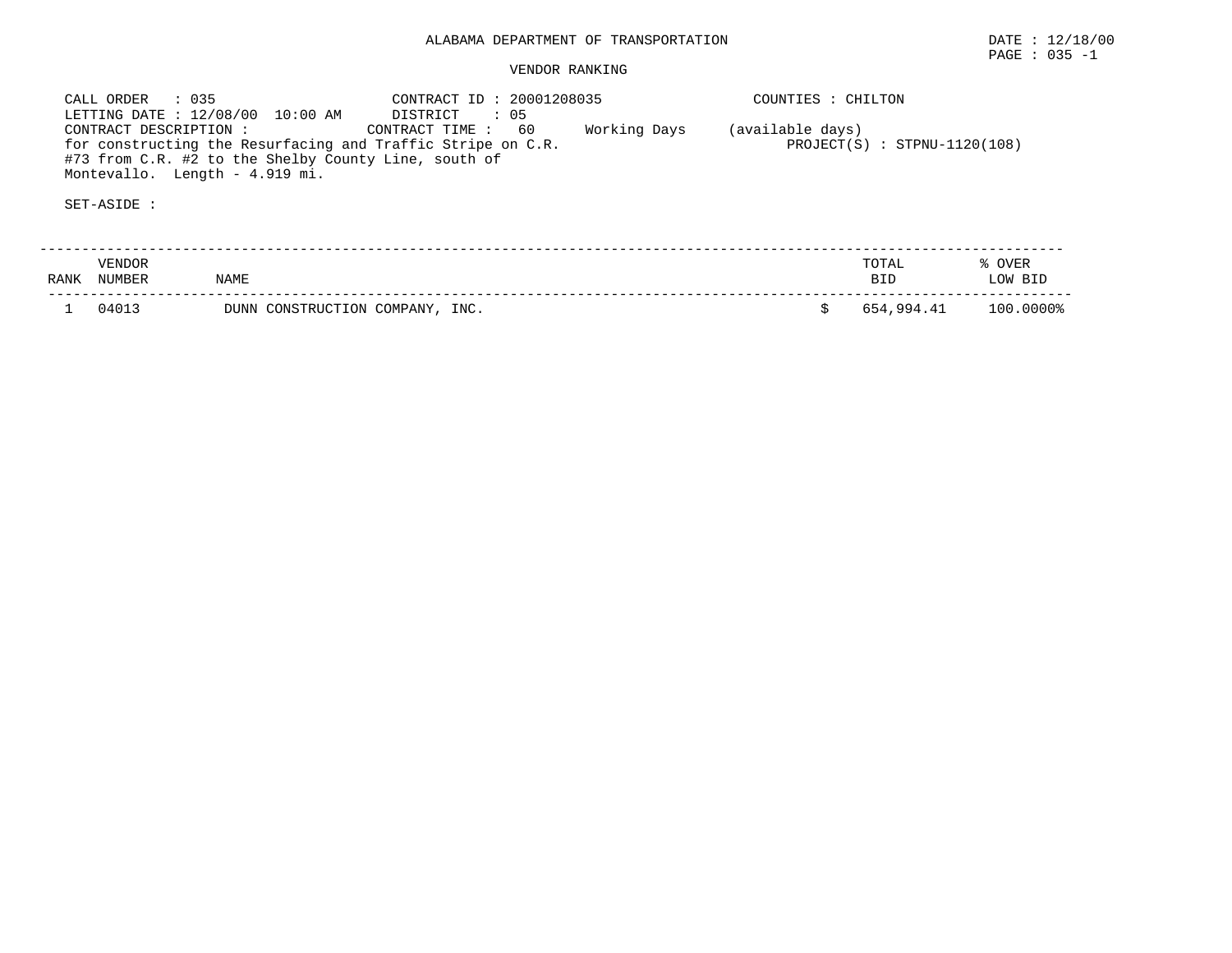| ORDER<br>CALL                      | ハマロ<br>.                          |                            | CONTRACT<br>-- | ≀nnn<br>208035                | COUNTIES | CHILTON |
|------------------------------------|-----------------------------------|----------------------------|----------------|-------------------------------|----------|---------|
| I DOOTALA<br><b>DATE</b><br>$\sim$ | 100<br>100<br>$\sim$<br>υ×<br>- - | 00:١<br>AM<br>$\mathbf{u}$ | T STR TOT      | $\sim$ $\sim$<br>$\mathbf{u}$ |          |         |

|                                          |               |      | 1 ) 04013                   |           |                   |            |        |
|------------------------------------------|---------------|------|-----------------------------|-----------|-------------------|------------|--------|
|                                          |               |      | DUNN CONSTRUCTION CO., INC. |           |                   |            |        |
| LINE NO / ITEM CODE / ALT                |               |      |                             |           |                   |            |        |
| ITEM DESCRIPTION QUANTITY                |               |      | UNIT PRICE AMOUNT           |           | UNIT PRICE AMOUNT | UNIT PRICE | AMOUNT |
|                                          |               |      |                             |           |                   |            |        |
| SECTION 0001 TOTAL                       |               |      |                             |           |                   |            |        |
|                                          |               |      |                             |           |                   |            |        |
| 0010 210D021 1600.000 CYIP               |               |      | 18.19000                    | 29104.00  |                   |            |        |
| Borrow Excavation (Loose Truckbed        |               |      |                             |           |                   |            |        |
| Measurement) (A4 or Better)              |               |      |                             |           |                   |            |        |
| 0020 212A000                             | 510.000 STA   |      | 8.76000                     | 4467.60   |                   |            |        |
| Machine Grading Shoulders                |               |      |                             |           |                   |            |        |
| 0030 405A000                             | 3810.000 GAL  |      | 1.27000                     | 4838.70   |                   |            |        |
| Tack Coat                                |               |      |                             |           |                   |            |        |
| 0040 408A054                             | 1100.000 SQYD |      | 20.65000                    | 22715.00  |                   |            |        |
| Planing Existing Pavement                |               |      |                             |           |                   |            |        |
| (Approximately 3.10" Thru 4.0" Thick)    |               |      |                             |           |                   |            |        |
| 0050 424A220                             | 3500.000 TON  |      | 40.38000                    | 141330.00 |                   |            |        |
| Superpave Bituminous Concrete Wearing    |               |      |                             |           |                   |            |        |
| Surface Layer, 1/2" Maximum Aggregate    |               |      |                             |           |                   |            |        |
| Size Mix, ESAL Range B                   |               |      |                             |           |                   |            |        |
| 0060 424B421<br>8050.000 TON             |               |      | 32.26000                    | 259693.00 |                   |            |        |
| Superpave Bituminous Concrete Upper      |               |      |                             |           |                   |            |        |
| Binder Layer, 1" Max Aggregate Size Mix, |               |      |                             |           |                   |            |        |
| ESAL Range B                             |               |      |                             |           |                   |            |        |
| 0070 424C225                             | 100.000 TON   |      | 259.10000                   | 25910.00  |                   |            |        |
| Superpave Bituminous Concrete Base       |               |      |                             |           |                   |            |        |
| Layer, Patching, 1 1/2" Maximum          |               |      |                             |           |                   |            |        |
| Aggregate Size Mix, ESAL Range B         |               |      |                             |           |                   |            |        |
| 0080 424C227<br>1700.000 TON             |               |      | 45.83000                    | 77911.00  |                   |            |        |
| Superpave Bituminous Concrete Base       |               |      |                             |           |                   |            |        |
| Layer, Leveling, 3/4" Maximum Aggregate  |               |      |                             |           |                   |            |        |
| Size Mix, ESAL Range B                   |               |      |                             |           |                   |            |        |
| 0090 600A000                             |               | LUMP | 43500.00000                 | 43500.00  |                   |            |        |
| Mobilization                             |               |      |                             |           |                   |            |        |
| 0100 630A000                             | 25.000 LF     |      | 17.53000                    | 438.25    |                   |            |        |
| Steel Beam Guardrail, Class A, Type 1    |               |      |                             |           |                   |            |        |
| 0110 630C070                             | 2.000 EACH    |      | 2003.62000                  | 4007.24   |                   |            |        |
| Guardrail End Anchor, Type 10 Series     |               |      |                             |           |                   |            |        |
| 0120 652A056                             | 3.000 ACRE    |      | 563.52000                   | 1690.56   |                   |            |        |
| Seeding (Mix 2E)                         |               |      |                             |           |                   |            |        |
| 0130 656A000                             | 3.000 ACRE    |      | 500.91000                   | 1502.73   |                   |            |        |
| Mulching, Class A, Type 1                |               |      |                             |           |                   |            |        |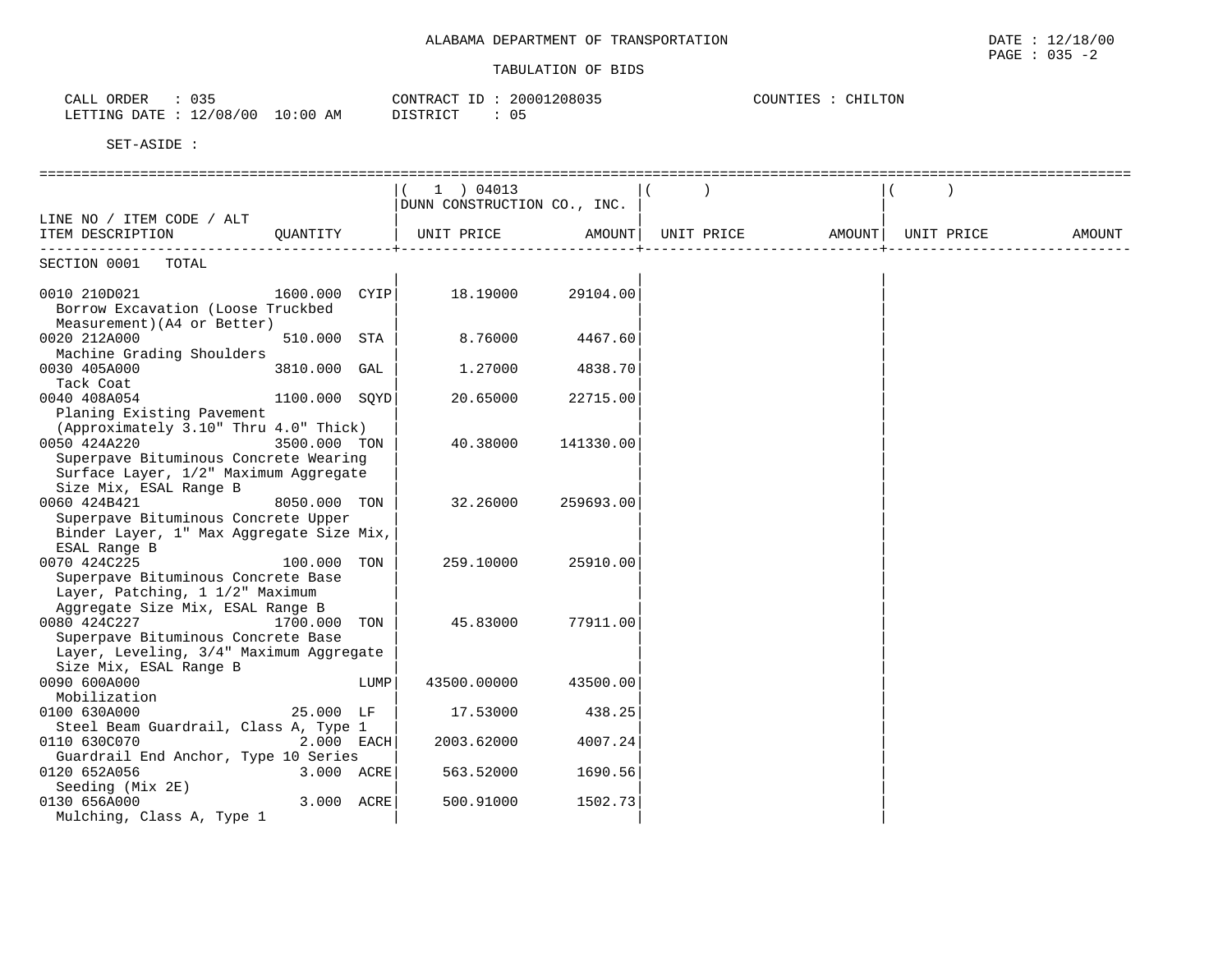| ORDER<br>$\sim$ $\sim$ $\sim$ $\sim$<br>CALL | $\sim$ $\sim$ $\sim$<br><u>. J .</u> |            | $ -$<br>CONTRACT | 20001208035 | COUNTIES<br>CHT<br>CHILTON |
|----------------------------------------------|--------------------------------------|------------|------------------|-------------|----------------------------|
| LETTING DATE                                 | 12/08/00<br>ᅩᄼ                       | 0:00<br>ΑM | ISTRICT          | υb          |                            |

|                                                                                 |               |      | $1$ ) 04013<br>DUNN CONSTRUCTION CO., INC. |                   |    |        |            |        |
|---------------------------------------------------------------------------------|---------------|------|--------------------------------------------|-------------------|----|--------|------------|--------|
| LINE NO / ITEM CODE / ALT                                                       |               |      |                                            |                   |    |        |            |        |
| ITEM DESCRIPTION<br>-----------------------------                               | QUANTITY      |      | UNIT PRICE AMOUNT  UNIT PRICE              |                   |    | AMOUNT | UNIT PRICE | AMOUNT |
| 0140 701A004<br>Solid White, Class 1, Type A Traffic<br>Stripe                  |               |      | 10.000 MILE 350.63000 3506.30              |                   |    |        |            |        |
| 0150 701A008<br>Broken Yellow, Class 1, Type A Traffic<br>Stripe                | 3.000 MILE    |      | 187.84000                                  | 563.52            |    |        |            |        |
| $7.000$ MILE<br>0160 701A012<br>Solid Yellow, Class 1, Type A Traffic<br>Stripe |               |      |                                            | 375.68000 2629.76 |    |        |            |        |
| 0170 701C000<br>6.000 MILE<br>Broken Temporary Traffic Stripe                   |               |      | 313.07000                                  | 1878.42           |    |        |            |        |
| 0180 701C001 14.000 MILE<br>Solid Temporary Traffic Stripe                      |               |      | 388.20000                                  | 5434.80           |    |        |            |        |
| 0190 703A000 44.000 SQFT<br>Traffic Control Markings, Class 1, Type<br>A        |               |      | 1.25000                                    | 55.00             |    |        |            |        |
| 0200 705A032<br>Pavement Markers, Class A-H, Type 1-B                           | 150.000 EACH  |      | 5.33000                                    | 799.50            |    |        |            |        |
| 0210 705A037<br>$500.000$ EACH<br>Pavement Markers, Class A-H, Type 2-D         |               |      | 5.33000                                    | 2665.00           |    |        |            |        |
| 168.000 SQFT<br>0220 740B000<br>Construction Signs                              |               |      | 10.66000                                   | 1790.88           |    |        |            |        |
| 0230 740E000<br>Cones (36 Inches High)                                          | $50.000$ EACH |      | 13.98000                                   | 699.00            |    |        |            |        |
| 0240 740M000<br>Weight For Cone                                                 | 50.000 EACH   |      | 9.06000                                    | 453.00            |    |        |            |        |
| 0250 7400000<br>Pilot Car                                                       | $1.000$ EACH  |      | 7411.15000                                 | 7411.15           |    |        |            |        |
| 0260 998A000<br>Construction Fuel (Maximum Bid Limited<br>To $$30,500.00)$      |               | LUMP | 10000.00000                                | 10000.00          |    |        |            |        |
| SECTION TOTALS                                                                  |               |      |                                            | 654,994.41        | \$ | 0.00   |            | 0.00   |
| CONTRACT TOTALS                                                                 |               |      | $\mathbf{s}$ .                             | 654,994.41        | Ŝ. | 0.00   |            |        |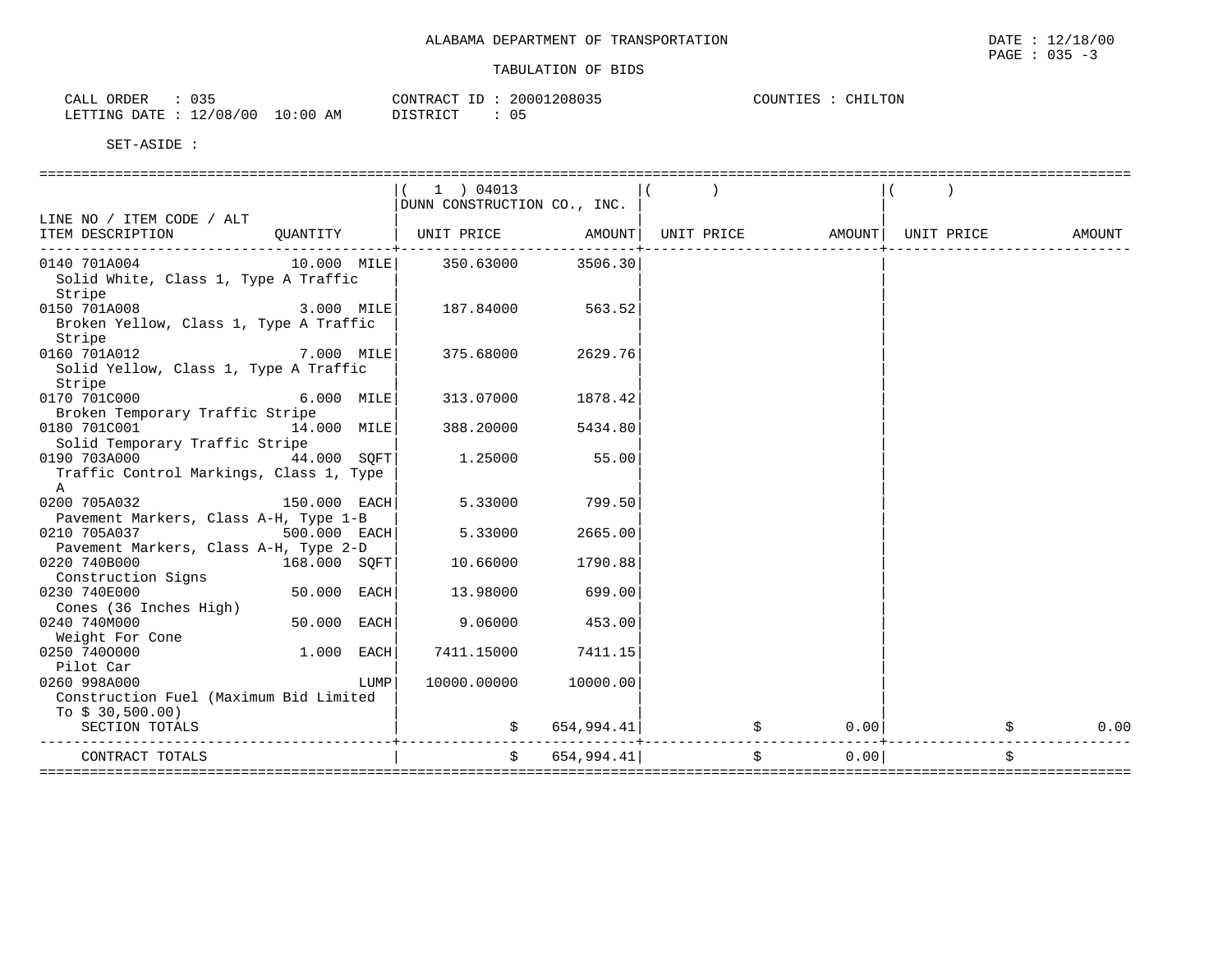CALL ORDER : 037 CONTRACT ID : 20001208037 COUNTIES : CLEBURNE LETTING DATE : 12/08/00 10:00 AM DISTRICT : 04 CONTRACT DESCRIPTION : CONTRACT TIME : 30 Working Days (available days) for constructing the Resurfacing and Traffic Stripe on C.R. PROJECT(S) : STPNU-1500(4) #36 from S.R. #9 to C.R. #53, south of Heflin. Length - 2.151 mi.

| RANK | VENDOR<br>NUMBER | <b>NAME</b>                                            | TOTAL<br><b>BID</b>      | % OVER<br>LOW BID      |
|------|------------------|--------------------------------------------------------|--------------------------|------------------------|
|      | 13022<br>01018   | MCCARTNEY CONSTRUCTION CO., INC.<br>APAC-ALABAMA, INC. | 235,295.00<br>237,399.11 | 100.0000%<br>100.8942% |
|      | 07002            | GOOD HOPE CONTRACTING CO., INC.                        | 285,585.17               | 121.3732%              |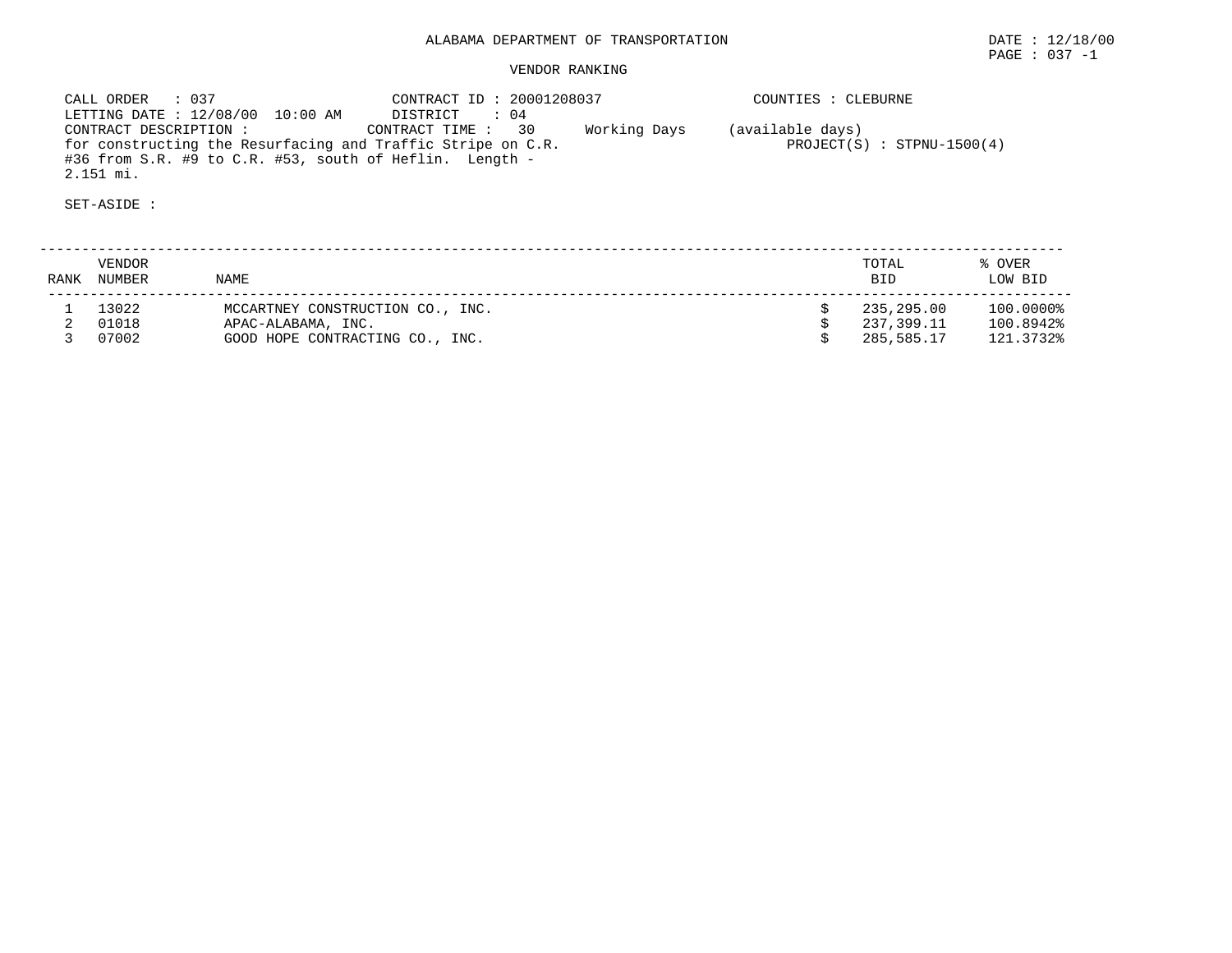| $\cap$ $\sup$<br>ORDER<br>CALL<br>ັບມ |             | 20001208037<br>CONTRACT              | COUNTIES<br>CLEBURNE |
|---------------------------------------|-------------|--------------------------------------|----------------------|
| L2/08/00<br>DATE.<br>LETTING<br>ᅩᇫ    | 10:00<br>ΆM | $T$ $C$ m $D$ $T$ $C$ m<br>ノエレエエレエレエ |                      |

|                                                                                                                                   |                | $1$ ) 13022 |          | 2 ) 01018<br>MCCARTNEY CONSTRUCTION CO., APAC-ALABAMA, INC. |          | 3 ) 07002<br>GOOD HOPE CONTRACTING CO., IN |           |
|-----------------------------------------------------------------------------------------------------------------------------------|----------------|-------------|----------|-------------------------------------------------------------|----------|--------------------------------------------|-----------|
| LINE NO / ITEM CODE / ALT<br>ITEM DESCRIPTION                                                                                     | OUANTITY       | UNIT PRICE  | AMOUNT   | UNIT PRICE                                                  |          | AMOUNT   UNIT PRICE                        | AMOUNT    |
| SECTION 0001<br>TOTAL                                                                                                             |                |             |          |                                                             |          |                                            |           |
| 0010 401B108<br>Bituminous Treatment G (With Polymer<br>Additive)                                                                 | 27435.000 SYCP | 0.70000     | 19204.50 | 0.87000                                                     | 23868.45 | 0.84000                                    | 23045.40  |
| 0020 405A000<br>Tack Coat                                                                                                         | 750.000 GAL    | 1.25000     | 937.50   | 0.00000                                                     | 0.00     | 1,00000                                    | 750.00    |
| 0030 429A200<br>Improved Bituminous Concrete Wearing<br>Surface Layer, 1/2" Maximum Aggregate<br>Size Mix, ESAL Range A           | 1395.000 TON   | 32.00000    | 44640.00 | 32.48000                                                    | 45309.60 | 39.25000                                   | 54753.75  |
| 0040 429A201<br>Improved Bituminous Concrete Wearing<br>Surface Layer, 3/4" Maximum Aggregate<br>Size Mix, ESAL Range A           | 250.000 TON    | 32,00000    | 8000.00  | 32.42000                                                    | 8105.00  | 39.25000                                   | 9812.50   |
| 0050 429A206<br>Improved Bituminous Concrete Wearing<br>Surface Layer, Leveling, 1/2" Maximum<br>Aggregate Size Mix, ESAL Range A | 700.000 TON    | 30.00000    | 21000.00 | 37.17000                                                    | 26019.00 | 39.25000                                   | 27475.00  |
| 0060 429B205<br>Improved Bituminous Concrete Binder<br>Layer, Patching, 1" Maximum Aggregate<br>Size Mix, ESAL Range A            | 50.000 TON     | 65.00000    | 3250.00  | 66.00000                                                    | 3300.00  | 55.00000                                   | 2750.00   |
| 0070 429B209<br>Improved Bituminous Concrete Binder<br>Layer, Leveling, 1" Maximum Aggregate<br>Size Mix, ESAL Range A            | 3231.000 TON   | 26.00000    | 84006.00 | 27.11000                                                    | 87592.41 | 32.67000                                   | 105556.77 |
| 0080 429C211<br>Improved Bituminous Concrete Base Layer<br>Widening, 1 1/2" Maximum Aggregate Size<br>Mix, ESAL Range A           | 725.000 TON    | 28,00000    | 20300.00 | 28.45000                                                    | 20626.25 | 32.67000                                   | 23685.75  |
| 0090 600A000<br>Mobilization                                                                                                      | LUMP           | 16670.00000 | 16670.00 | 3675.00000                                                  | 3675.00  | 19000.00000                                | 19000.00  |
| 0100 701A031<br>Solid White, Class 2, Type A Traffic<br>Stripe (0.06" Thick)                                                      | 5.000 MILE     | 940.00000   | 4700.00  | 987.00000                                                   | 4935.00  | 940.00000                                  | 4700.00   |
| 0110 701A035<br>Solid Yellow, Class 2, Type A Traffic<br>Stripe (0.09" Thick)                                                     | 3.000 MILE     | 1050.00000  | 3150.00  | 1102.50000                                                  | 3307.50  | 1050.00000                                 | 3150.00   |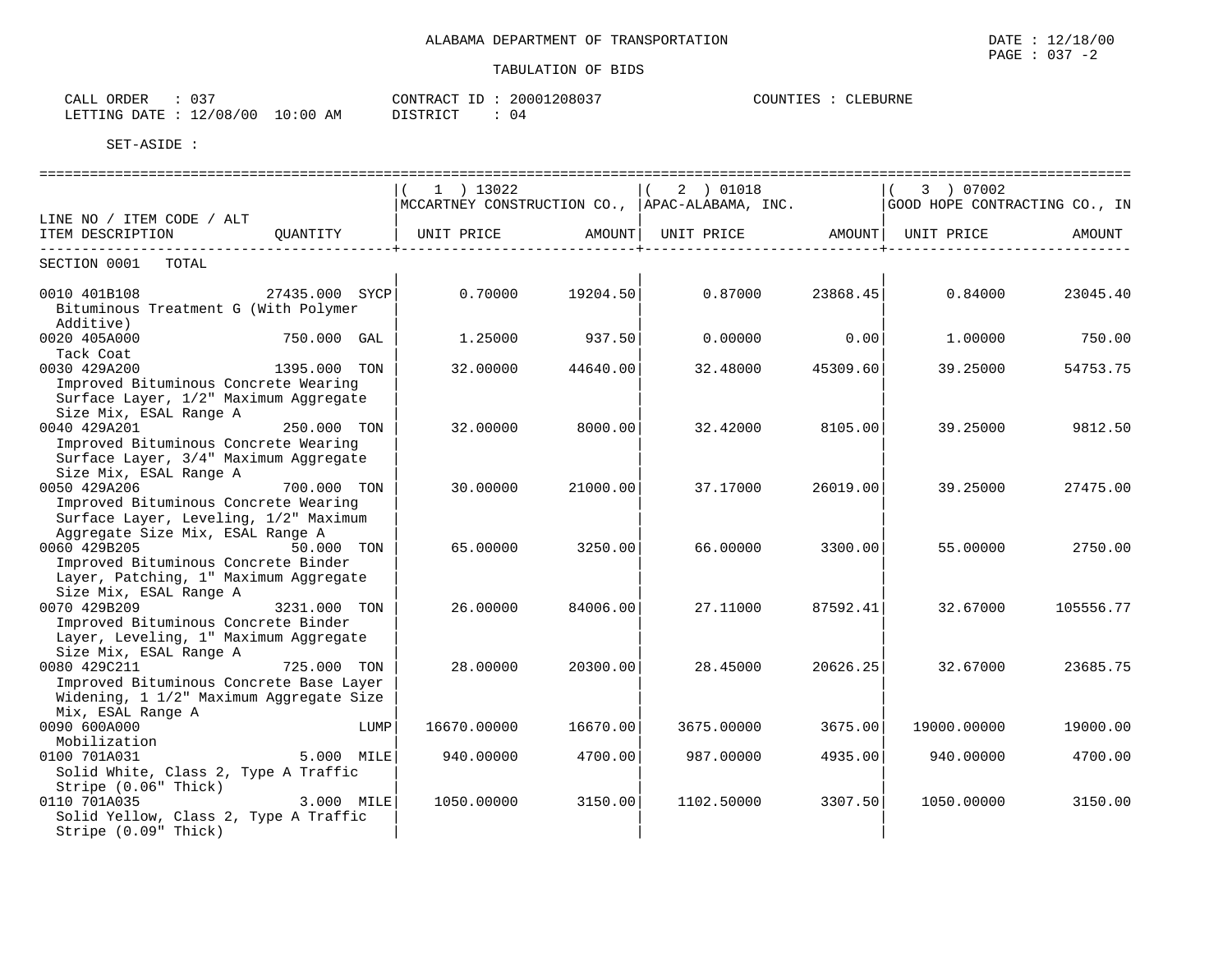| $\sim$ $\sim$ $\sim$<br>ORDER<br>CALL | $\sim$ $\sim$ $\sim$<br>U3                          |             | 20001208037<br>$-1$<br>CONTRACT | COUNTIES<br><b>CLEBURNE</b> |
|---------------------------------------|-----------------------------------------------------|-------------|---------------------------------|-----------------------------|
| LETTING                               | 100<br>/08<br>$\sim$<br>DATE.<br>7 U U<br>⊥∠<br>⊷∸∸ | -0:00<br>AM | DISTRICT<br>ن ر<br><i>┙</i> ∸┘∸ |                             |

SET-ASIDE :

|                                         |              | 1 ) 13022          |             |                                                |             | 3 ) 07002                     |            |
|-----------------------------------------|--------------|--------------------|-------------|------------------------------------------------|-------------|-------------------------------|------------|
|                                         |              |                    |             | MCCARTNEY CONSTRUCTION CO., APAC-ALABAMA, INC. |             | GOOD HOPE CONTRACTING CO., IN |            |
| LINE NO / ITEM CODE / ALT               |              |                    |             |                                                |             |                               |            |
| ITEM DESCRIPTION                        | OUANTITY     | UNIT PRICE AMOUNT  |             | UNIT PRICE                                     | AMOUNT      | UNIT PRICE                    | AMOUNT     |
| 0120 701A045 1.000 MILE                 |              | 700.00000          | 700.00      | 735.00000                                      | 735.00      | 700.00000                     | 700.00     |
| Broken Yellow, Class 2, Type A Traffic  |              |                    |             |                                                |             |                               |            |
| Stripe (0.09" Thick)<br>0130 701C000    | $2.000$ MILE | 500.00000          | 1000.00     | 525.00000                                      | 1050.00     | 500,00000                     | 1000.00    |
| Broken Temporary Traffic Stripe         |              |                    |             |                                                |             |                               |            |
| 0140 701C001                            | 6.000 MILE   | 500.00000          | 3000.00     | 525.00000                                      | 3150.00     | 500,00000                     | 3000.00    |
| Solid Temporary Traffic Stripe          |              |                    |             |                                                |             |                               |            |
| 0150 703A002                            | 108.000 SOFT | 5.00000            | 540.00      | 5.25000                                        | 567.00      | 5.00000                       | 540.00     |
| Traffic Control Markings, Class 2, Type |              |                    |             |                                                |             |                               |            |
| A                                       |              |                    |             |                                                |             |                               |            |
| 0160 705A032                            | 66.000 EACH  | 5,00000            | 330.00      | 5.25000                                        | 346.50      | 5,00000                       | 330.00     |
| Pavement Markers, Class A-H, Type 1-B   |              |                    |             |                                                |             |                               |            |
| 0170 705A037                            | 220.000 EACH | 5.25000            | 1155.00     | 5.51000                                        | 1212.20     | 5.25000                       | 1155.00    |
| Pavement Markers, Class A-H, Type 2-D   |              |                    |             |                                                |             |                               |            |
| 0180 740B000                            | 168.000 SOFT | 9,00000            | 1512.00     | 11,40000                                       | 1915.20     | 10,00000                      | 1680.00    |
| Construction Signs                      |              |                    |             |                                                |             |                               |            |
| 0190 7400000                            | 1.000 EACH   | 1200.00000         | 1200.00     | 1685.00000                                     | 1685.00     | 2500.00000                    | 2500.00    |
| Pilot Car                               |              |                    |             |                                                |             |                               |            |
| 0200 998A000                            | LUMP         | 0.00000            | 0.00        | 0.00000                                        | 0.00        | 1,00000                       | 1.00       |
| Construction Fuel (Maximum Bid Limited  |              |                    |             |                                                |             |                               |            |
| To $$15,000.00)$                        |              |                    |             |                                                |             |                               |            |
| SECTION TOTALS                          |              | \$                 | 235,295.00  | $\mathfrak{S}$                                 |             | $237, 399.11$  <br>\$         | 285,585.17 |
| CONTRACT TOTALS                         |              | $\dot{\mathbf{S}}$ | 235, 295.00 | $\ddot{\mathbf{S}}$                            | 237, 399.11 | \$                            | 285,585.17 |
|                                         |              |                    |             |                                                |             |                               |            |

 $\texttt{PAGE}$  : 037 -3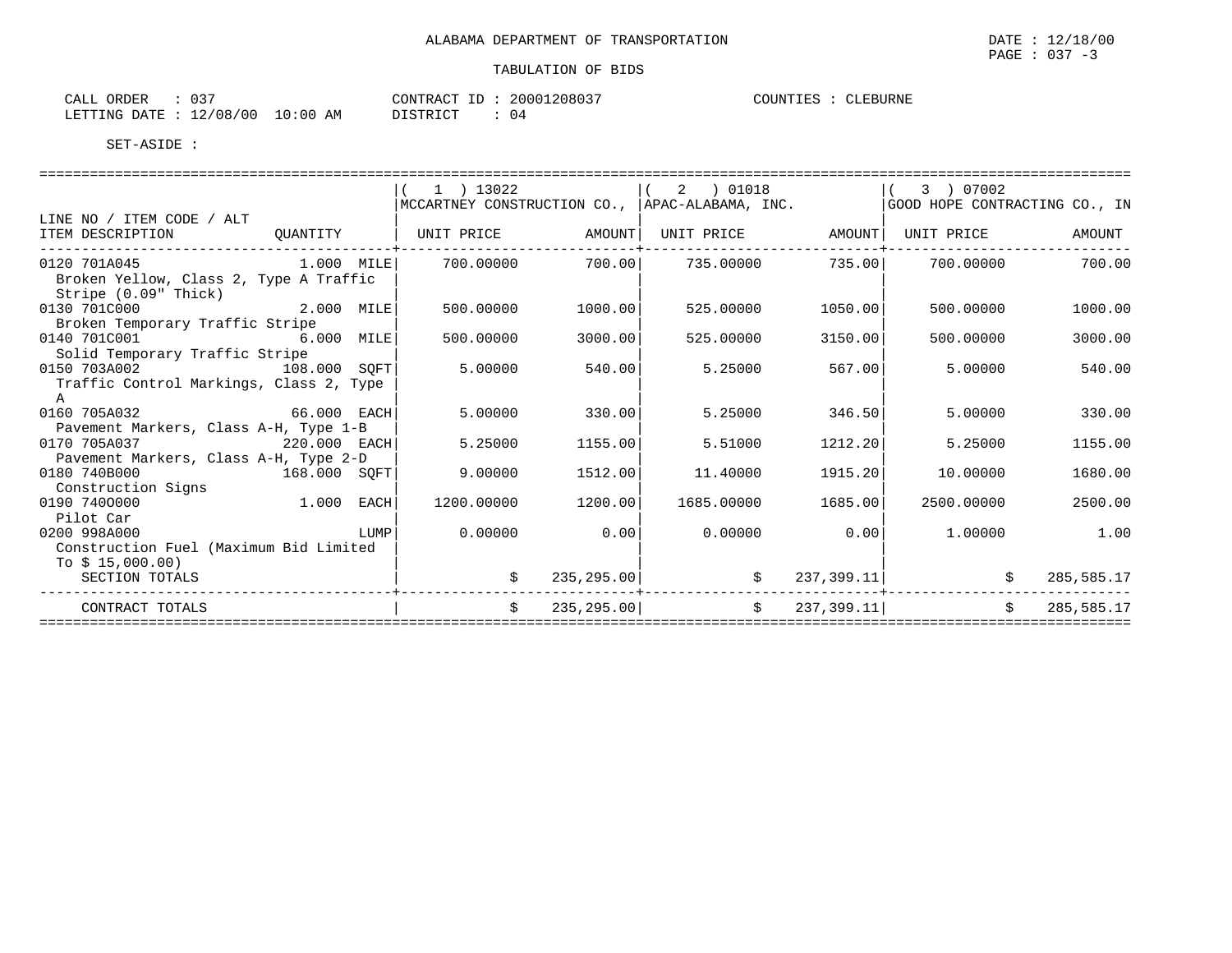CALL ORDER : 038 CONTRACT ID : 20001208038 COUNTIES : CULLMAN LETTING DATE : 12/08/00 10:00 AM DISTRICT : 01 CONTRACT DESCRIPTION : CONTRACT TIME : 60 Working Days (available days) for constructing the Resurfacing and Traffic Stripe on S.R. PROJECT(S) : MG-2202(105) #91 from M.P. 9.17 at Arkadelphia to M.P. 14.38 at I-65. Length - 5.210 mi.

| RANK | VENDOR<br>NUMBER | NAME                             | TOTAL<br><b>BID</b> | % OVER<br>LOW BID |
|------|------------------|----------------------------------|---------------------|-------------------|
|      | 07002            | GOOD HOPE CONTRACTING CO., INC.  | 610,315.51          | 100.0000%         |
|      | 23009            | WHITAKER CONTRACTING CORPORATION | 613,124.80          | 100.4603%         |
|      | 19010            | SHELBY CONTRACTING CO., INC.     | 659,535.50          | 108.0647%         |
|      | 01018            | APAC-ALABAMA, INC.               | 695,825.01          | 114.0107%         |
|      | 04013            | DUNN CONSTRUCTION COMPANY, INC.  | 723,068.57          | 118.4746%         |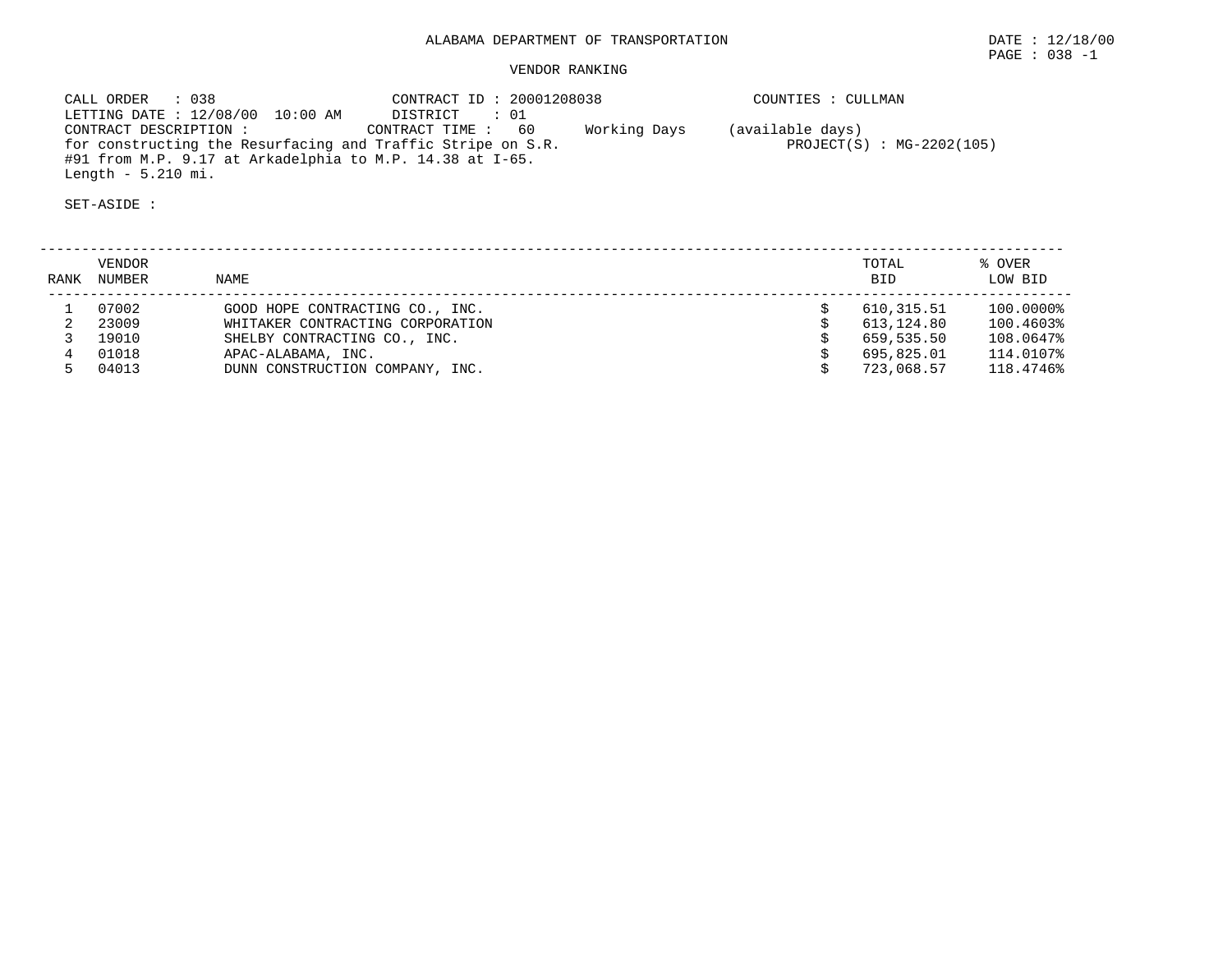| 038<br>ORDER<br>CALL     |             | CONTRACT<br>ΙD | 20001208038    | COUNTIES<br>CULLMAN |
|--------------------------|-------------|----------------|----------------|---------------------|
| 12/08/00<br>LETTING DATE | 10:00<br>AM | DISTRICT       | $\sim$<br>്ധ ച |                     |

SET-ASIDE :

|                                                                                                                                                                       |                 | 1 ) 07002<br>GOOD HOPE CONTRACTING CO., |           | 2 ) 23009  |           | 3 ) 19010<br> WHITAKER CONTRACTING CORPOR   SHELBY CONTRACTING CO., INC. |           |
|-----------------------------------------------------------------------------------------------------------------------------------------------------------------------|-----------------|-----------------------------------------|-----------|------------|-----------|--------------------------------------------------------------------------|-----------|
| LINE NO / ITEM CODE / ALT                                                                                                                                             |                 |                                         |           |            |           |                                                                          |           |
| ITEM DESCRIPTION<br>OUANTITY                                                                                                                                          |                 | UNIT PRICE                              | AMOUNT    | UNIT PRICE | AMOUNT    | UNIT PRICE                                                               | AMOUNT    |
| SECTION 0001<br>TOTAL                                                                                                                                                 |                 |                                         |           |            |           |                                                                          |           |
| 0010 405A000<br>Tack Coat                                                                                                                                             | 2532.000<br>GAL | 1.17000                                 | 2962.44   | 1.25000    | 3165.00   | 0.10000                                                                  | 253.20    |
| 0020 408A053<br>Planing Existing Pavement                                                                                                                             | 2500.000 SQYD   | 1,00000                                 | 2500.00   | 1,00000    | 2500.00   | 2,00000                                                                  | 5000.00   |
| (Approximately 2.10" Thru 3.0" Thick)<br>0030 424A220<br>Superpave Bituminous Concrete Wearing<br>Surface Layer, 1/2" Maximum Aggregate                               | 5100.000 TON    | 29.32000                                | 149532.00 | 28.68000   | 146268.00 | 33.07000                                                                 | 168657.00 |
| Size Mix, ESAL Range B<br>0040 424B421<br>Superpave Bituminous Concrete Upper<br>Binder Layer, 1" Max Aggregate Size Mix,                                             | 10170.000 TON   | 24,92000                                | 253436.40 | 23.94000   | 243469.80 | 26.81000                                                                 | 272657.70 |
| ESAL Range B<br>0050 424B425<br>Superpave Bituminous Concrete Upper<br>Binder Layer, Patching, 1" Maximum                                                             | 25.000<br>TON   | 25,00000                                | 625.00    | 30,00000   | 750.00    | 30,00000                                                                 | 750.00    |
| Aggregate Size Mix, ESAL Range B<br>0060 424B429<br>Superpave Bituminous Concrete Upper<br>Binder Layer, Leveling, 1" Max                                             | 375.000<br>TON  | 27.50000                                | 10312.50  | 25.94000   | 9727.50   | 26.81000                                                                 | 10053.75  |
| Aggregate Size Mix, ESAL Range B<br>0070 424C230<br>2000.000<br>Superpave Bituminous Concrete Base<br>Layer, Widening, 1" Maximum Aggregate<br>Size Mix, ESAL Range B | TON             | 24.69000                                | 49380.00  | 23.94000   | 47880.00  | 26.81000                                                                 | 53620.00  |
| 0080 430B004<br>3000.000<br>Aggregate Surfacing (AHD #810)                                                                                                            | TNCP            | 6.86000                                 | 20580.00  | 12.30000   | 36900.00  | 9.73000                                                                  | 29190.00  |
| 0090 600A000<br>Mobilization                                                                                                                                          | LUMP            | 4729.67000                              | 4729.67   | 3100.00000 | 3100.00   | 3025.60000                                                               | 3025.60   |
| 0100 701C000<br>Broken Temporary Traffic Stripe                                                                                                                       | 9.000 MILE      | 320.00000                               | 2880.00   | 320.00000  | 2880.00   | 320.00000                                                                | 2880.00   |
| 0110 701C001<br>Solid Temporary Traffic Stripe                                                                                                                        | 39.000 MILE     | 330.00000                               | 12870.00  | 360.00000  | 14040.00  | 370.00000                                                                | 14430.00  |
| 0120 702A041<br>Solid White, Profiled Traffic Stripe<br>(6" Wide)                                                                                                     | 12.000 MILE     | 3950.00000                              | 47400.00  | 3950.00000 | 47400.00  | 3925.00000                                                               | 47100.00  |

 $\texttt{PAGE}$  : 038 -2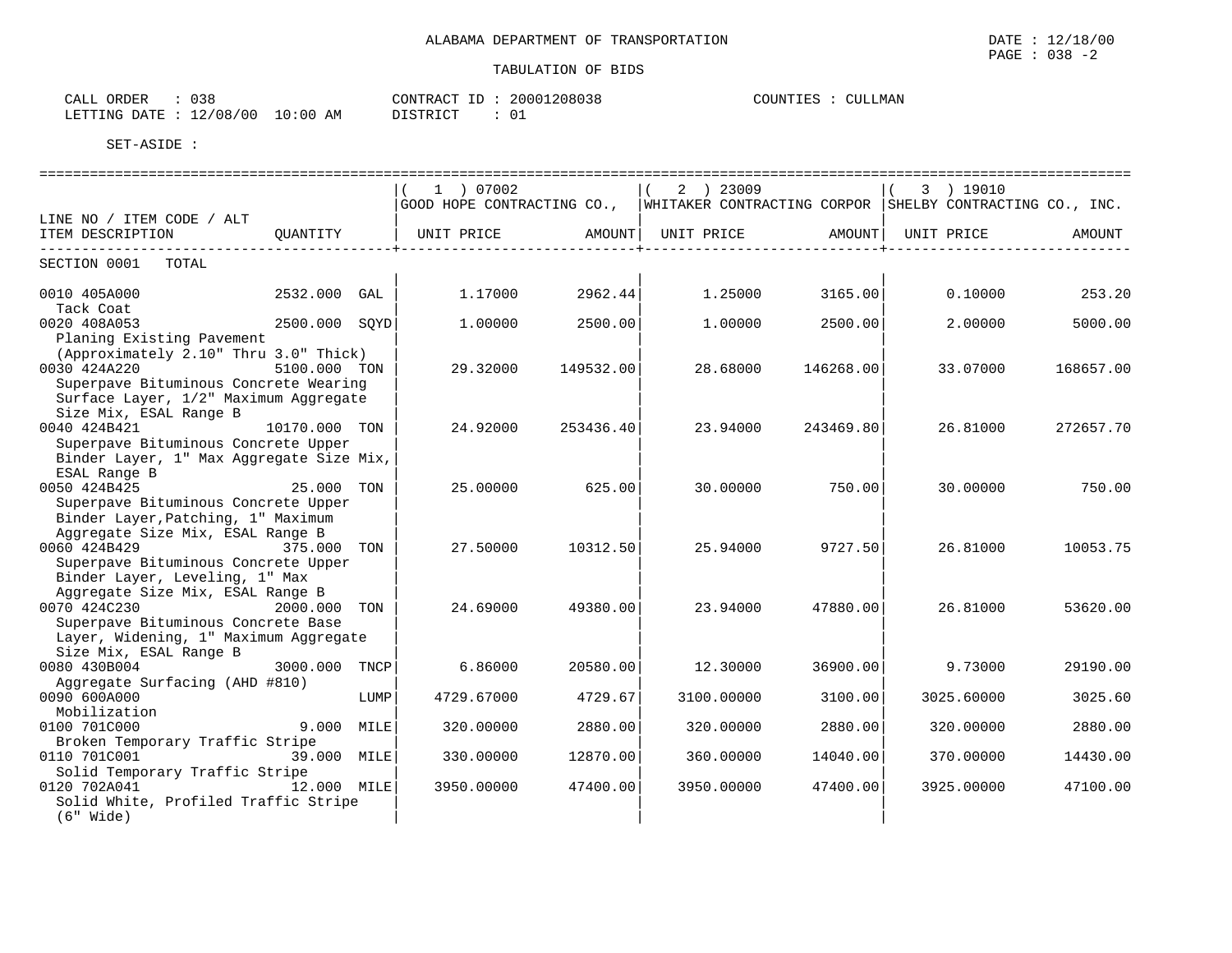| CALI<br>ORDER   | ∩າດ<br>. ه د . |             | CONTRACT            | $ -$ | 20001208038 | COUNTIES | CULLMAN |
|-----------------|----------------|-------------|---------------------|------|-------------|----------|---------|
| DATE<br>LETTING | 12/08/00       | 10:00<br>AM | DISTRICT<br>------- |      | ◡∸          |          |         |

|                                                                              |                     |      | 1 ) 07002                      |                     | 2 ) 23009     |                   |          | 3 ) 19010                                                |            |                |
|------------------------------------------------------------------------------|---------------------|------|--------------------------------|---------------------|---------------|-------------------|----------|----------------------------------------------------------|------------|----------------|
|                                                                              |                     |      | GOOD HOPE CONTRACTING CO.,     |                     |               |                   |          | WHITAKER CONTRACTING CORPOR SHELBY CONTRACTING CO., INC. |            |                |
| LINE NO / ITEM CODE / ALT<br>ITEM DESCRIPTION                                |                     |      | OUANTITY   UNIT PRICE   AMOUNT |                     |               | UNIT PRICE AMOUNT |          | UNIT PRICE                                               |            | AMOUNT         |
| 0130 702A042<br>Broken Yellow, Profiled Traffic Stripe<br>$(6"$ Wide)        | $3.000$ MILE        |      | 1975.00000                     | 5925.00             |               | 1975.00000        | 5925.00  | 1925.00000                                               |            | 5775.00        |
| 0140 702A043<br>Solid Yellow, Profiled Traffic Stripe<br>(6" Wide)           | 9.000 MILE          |      |                                | 3950.00000 35550.00 |               | 3950.00000        | 35550.00 | 3925.00000                                               |            | 35325.00       |
| 0150 702B011<br>Dotted Profiled Traffic Stripe (6" Wide                      | 60.000 LF           |      | 2.00000                        | 120.00              |               | 2.00000           | 120.00   | 1,50000                                                  |            | 90.00          |
| 0160 703A002<br>300.000 SQFT<br>Traffic Control Markings, Class 2, Type<br>A |                     |      | 3.00000                        | 900.00              |               | 3,00000           | 900.00   | 2.50000                                                  |            | 750.00         |
| 0170 703B002                                                                 | 32.000 SQFT         |      | 5.00000                        | 160.00              |               | 5.00000           | 160.00   | 3.50000                                                  |            | 112.00         |
| Traffic Control Legends, Class 2, Type                                       |                     |      |                                |                     |               |                   |          |                                                          |            |                |
| 0180 705A032                                                                 | 535.000 EACH        |      | 5.00000                        | 2675.00             |               | 5.00000           | 2675.00  | 5.25000                                                  |            | 2808.75        |
| Pavement Markers, Class A-H, Type 1-B                                        |                     |      |                                |                     |               |                   |          |                                                          |            |                |
| 0190 705A037                                                                 | 850.000 EACH        |      | 5.25000                        | 4462.50             |               | 5.25000           | 4462.50  | 5.25000                                                  |            | 4462.50        |
| Pavement Markers, Class A-H, Type 2-D                                        |                     |      |                                |                     |               |                   |          |                                                          |            |                |
| 0200 740B000                                                                 | 519.000 SOFT        |      | 6.00000                        | 3114.00             |               | 8,00000           | 4152.00  | 5.00000                                                  |            | 2595.00        |
| Construction Signs<br>0210 740E000                                           | 100.000 EACH        |      | 1,00000                        | 100.00              |               | 10.00000          | 1000.00  | 0.00000                                                  |            | 0.00           |
| Cones (36 Inches High)                                                       |                     |      |                                |                     |               |                   |          |                                                          |            |                |
| 0220 740M000                                                                 | 100.000 EACH        |      | 1,00000                        | 100.00              |               | 1,00000           | 100.00   | 0.00000                                                  |            | 0.00           |
| Weight For Cone                                                              |                     |      |                                |                     |               |                   |          |                                                          |            |                |
| 0230 998A000                                                                 |                     | LUMP | 1,00000                        | 1.00                |               | $0.00000$ 0.00    |          | 0.00000                                                  |            | 0.00           |
| Construction Fuel (Maximum Bid Limited                                       |                     |      |                                |                     |               |                   |          |                                                          |            |                |
| To $$40,800.00)$                                                             |                     |      |                                |                     |               |                   |          |                                                          |            |                |
| SECTION TOTALS                                                               |                     |      |                                | 610, 315.51         | $\mathcal{S}$ |                   |          | 613, 124.80                                              | $\ddot{s}$ | 659,535.50     |
| CONTRACT TOTALS                                                              | ------------------- |      |                                | 610, 315.51         |               | \$613, 124.80]    |          |                                                          |            | \$ 659, 535.50 |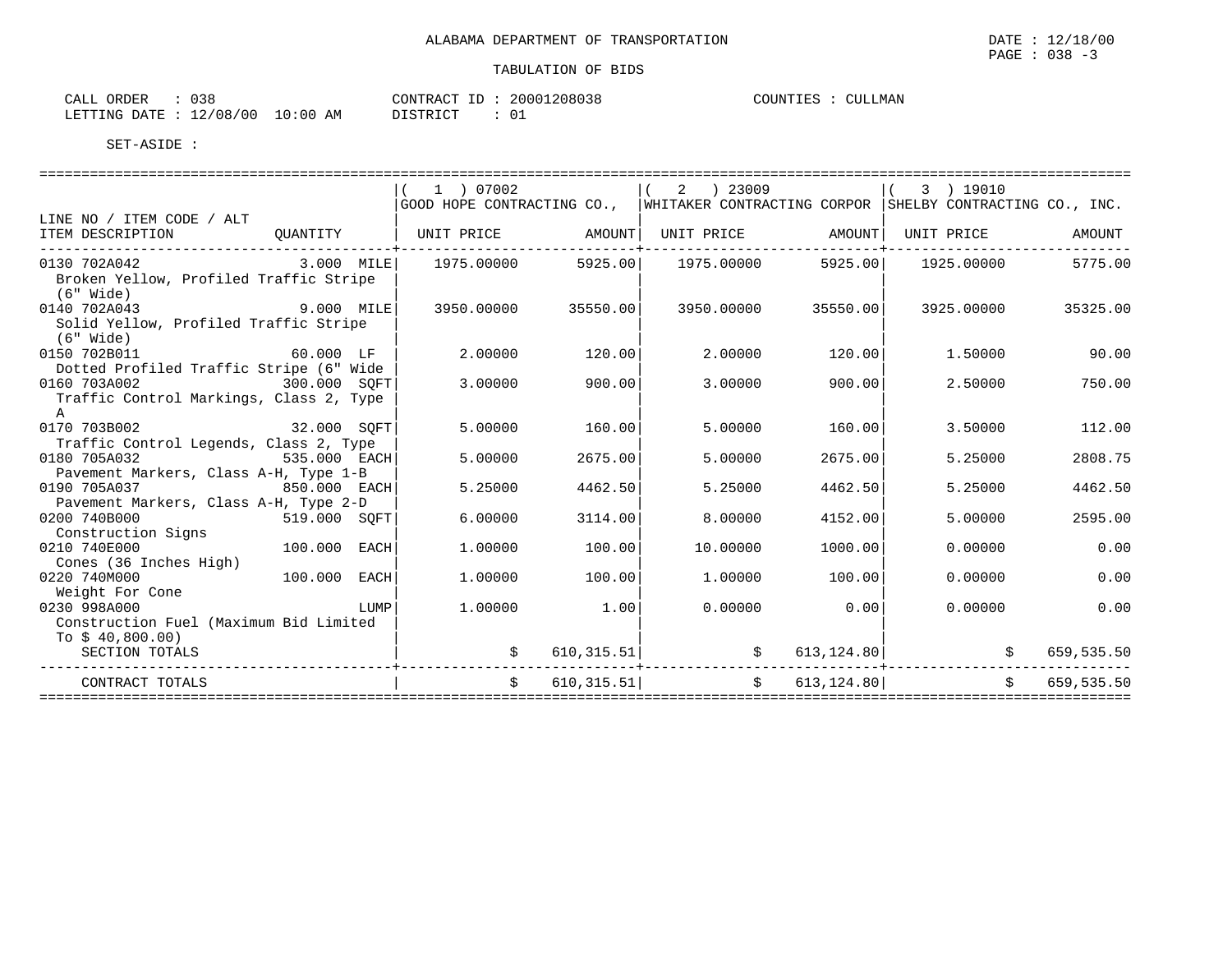| へっと<br>ORDER<br>CALI<br>しろと |             | CONTRACT                                 | 20001208038 | LMAN<br>COUNTIES<br>CUL.<br>LIES |
|-----------------------------|-------------|------------------------------------------|-------------|----------------------------------|
| 12/08/00<br>LETTING<br>DATE | 10:00<br>AM | $\cdot$ $\cap$ $\Box$ $\cap$ $\neg$<br>. | ◡∸          |                                  |

|                                                     |               |      | 4 ) 01018  |           | 5 ) 04013  |           |        |
|-----------------------------------------------------|---------------|------|------------|-----------|------------|-----------|--------|
|                                                     |               |      |            |           |            |           |        |
| LINE NO / ITEM CODE / ALT                           |               |      |            |           |            |           |        |
| ITEM DESCRIPTION QUANTITY                           |               |      |            |           |            |           | AMOUNT |
| -----------------------------                       |               |      |            |           |            |           |        |
| SECTION 0001 TOTAL                                  |               |      |            |           |            |           |        |
|                                                     |               |      |            |           |            |           |        |
| 0010 405A000 2532.000 GAL                           |               |      | 3.18000    | 8051.76   | 0.88000    | 2228.16   |        |
| Tack Coat                                           |               |      |            |           |            |           |        |
| 0020 408A053                                        | 2500.000 SOYD |      | 1.00000    | 2500.00   | 2.07000    | 5175.00   |        |
| Planing Existing Pavement                           |               |      |            |           |            |           |        |
| (Approximately 2.10" Thru 3.0" Thick)               |               |      |            |           |            |           |        |
| 0030 424A220                                        | 5100.000 TON  |      | 31.85000   | 162435.00 | 33.05000   | 168555.00 |        |
| Superpave Bituminous Concrete Wearing               |               |      |            |           |            |           |        |
| Surface Layer, 1/2" Maximum Aggregate               |               |      |            |           |            |           |        |
| Size Mix, ESAL Range B                              |               |      |            |           |            |           |        |
| 0040 424B421<br>Superpave Bituminous Concrete Upper | 10170.000 TON |      | 27.55000   | 280183.50 | 28.63000   | 291167.10 |        |
| Binder Layer, 1" Max Aggregate Size Mix,            |               |      |            |           |            |           |        |
| ESAL Range B                                        |               |      |            |           |            |           |        |
| 0050 424B425                                        | 25.000 TON    |      | 110.00000  | 2750.00   | 49.56000   | 1239.00   |        |
| Superpave Bituminous Concrete Upper                 |               |      |            |           |            |           |        |
| Binder Layer, Patching, 1" Maximum                  |               |      |            |           |            |           |        |
| Aggregate Size Mix, ESAL Range B                    |               |      |            |           |            |           |        |
| 0060 424B429                                        | 375.000 TON   |      | 38.00000   | 14250.00  | 32.76000   | 12285.00  |        |
| Superpave Bituminous Concrete Upper                 |               |      |            |           |            |           |        |
| Binder Layer, Leveling, 1" Max                      |               |      |            |           |            |           |        |
| Aggregate Size Mix, ESAL Range B                    |               |      |            |           |            |           |        |
| 0070 424C230<br>2000.000 TON                        |               |      | 29.66000   | 59320.00  | 31.56000   | 63120.00  |        |
| Superpave Bituminous Concrete Base                  |               |      |            |           |            |           |        |
| Layer, Widening, 1" Maximum Aggregate               |               |      |            |           |            |           |        |
| Size Mix, ESAL Range B                              |               |      |            |           |            |           |        |
| 0080 430B004                                        | 3000.000 TNCP |      | 15.08000   | 45240.00  | 12.73000   | 38190.00  |        |
| Aggregate Surfacing (AHD #810)                      |               |      |            |           |            |           |        |
| 0090 600A000                                        |               | LUMP | 2500.00000 | 2500.00   | 8000.00000 | 8000.00   |        |
| Mobilization                                        |               |      |            |           |            |           |        |
| 0100 701C000                                        | 9.000 MILE    |      | 320.00000  | 2880.00   | 335.15000  | 3016.35   |        |
| Broken Temporary Traffic Stripe                     |               |      |            |           |            |           |        |
| 0110 701C001                                        | 39.000 MILE   |      | 360.00000  | 14040.00  | 446.86000  | 17427.54  |        |
| Solid Temporary Traffic Stripe                      |               |      |            |           |            |           |        |
| 0120 702A041                                        | 12.000 MILE   |      | 3950.00000 | 47400.00  | 4356.91000 | 52282.92  |        |
| Solid White, Profiled Traffic Stripe                |               |      |            |           |            |           |        |
| $(6"$ Wide)                                         |               |      |            |           |            |           |        |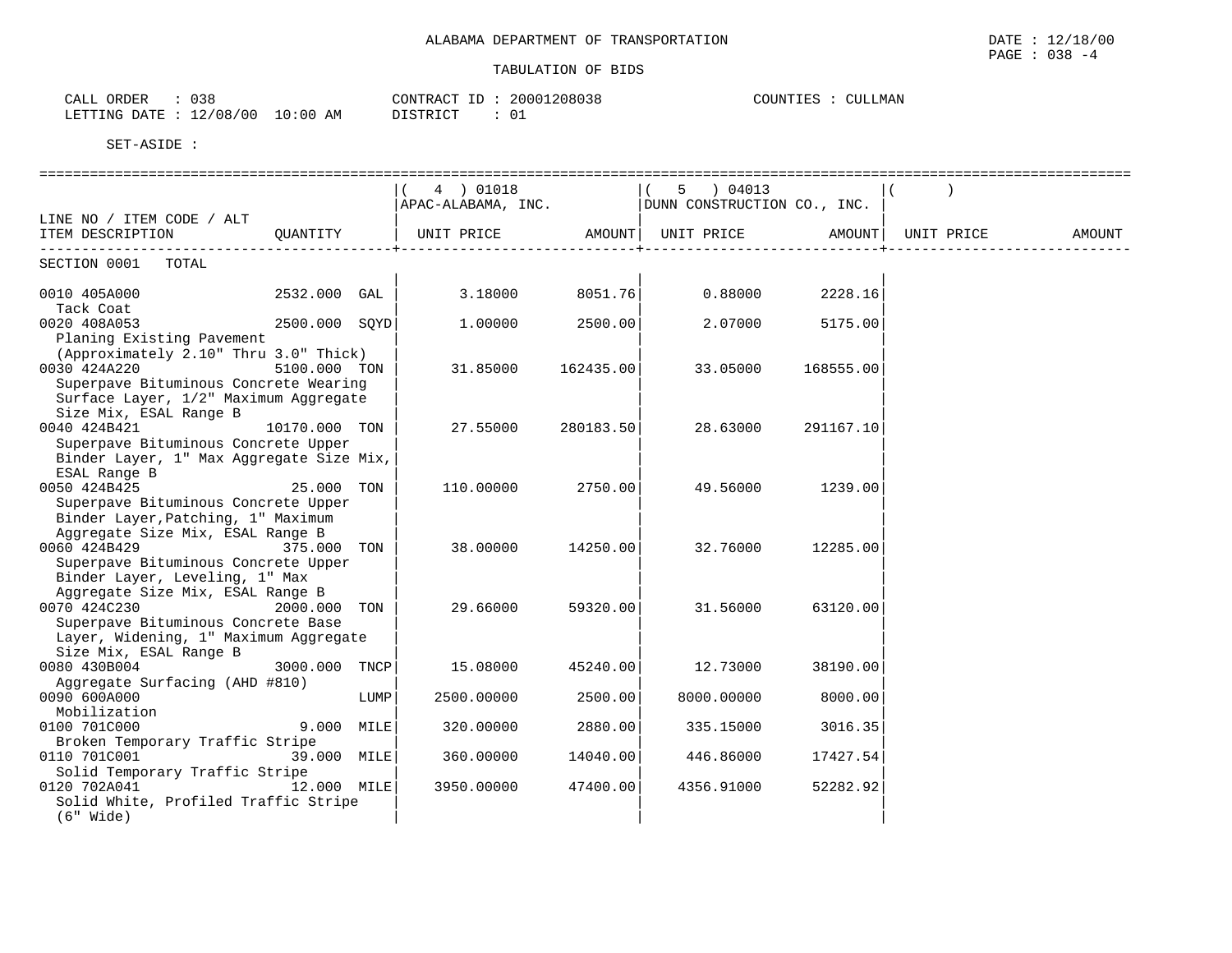| $\sim$ $\sim$ $\sim$<br>ORDER<br>CALL<br>U38 |             | CONTRACT ID | 20001208038 | COUNTIES<br><b>CULLMAN</b> |
|----------------------------------------------|-------------|-------------|-------------|----------------------------|
| 12/08/00<br>LETTING DATE                     | 10:00<br>ΆM | DI STRICT   |             |                            |

|                                                                     |                | 4 ) 01018 |                            | 5 04013                                               |                     |      |
|---------------------------------------------------------------------|----------------|-----------|----------------------------|-------------------------------------------------------|---------------------|------|
|                                                                     |                |           |                            | $APAC-ALABAMA$ , $INC.$ DUNN CONSTRUCTION CO., $INC.$ |                     |      |
| LINE NO / ITEM CODE / ALT                                           |                |           |                            |                                                       |                     |      |
| ITEM DESCRIPTION                                                    |                |           |                            |                                                       |                     |      |
|                                                                     |                |           |                            |                                                       |                     |      |
| $0130$ $702A042$ $3.000$ $MILE$ $1975.00000$ $5925.00$ $2010.87000$ |                |           |                            |                                                       | 6032.61             |      |
| Broken Yellow, Profiled Traffic Stripe                              |                |           |                            |                                                       |                     |      |
| (6" Wide)                                                           |                |           |                            |                                                       |                     |      |
| 0140 702A043                                                        | $9.000$ MILE   |           | 3950.00000 35550.00        |                                                       | 4356.92000 39212.28 |      |
| Solid Yellow, Profiled Traffic Stripe                               |                |           |                            |                                                       |                     |      |
| (6" Wide)                                                           |                |           |                            |                                                       |                     |      |
| 0150 702B011                                                        | 60.000 LF      |           | 2.00000 120.00             | 2.24000                                               | 134.40              |      |
| Dotted Profiled Traffic Stripe (6" Wide                             |                |           |                            |                                                       |                     |      |
| 0160 703A002<br>300.000 SQFT                                        |                |           | 3.00000 900.00             | 2.79000                                               | 837.00              |      |
| Traffic Control Markings, Class 2, Type                             |                |           |                            |                                                       |                     |      |
| $\mathbb{A}$                                                        |                |           |                            |                                                       |                     |      |
| 0170 703B002 32.000 SOFT                                            |                |           | 5.00000 160.00             | 3.35000                                               | 107.20              |      |
| Traffic Control Legends, Class 2, Type                              |                |           |                            |                                                       |                     |      |
| 0180 705A032                                                        | 535.000 EACH   |           | 5.00000<br>2675.00         | 5.03000                                               | 2691.05             |      |
| Pavement Markers, Class A-H, Type 1-B                               |                |           |                            |                                                       |                     |      |
| 0190 705A037                                                        | 850.000 EACH   | 5.25000   | 4462.50                    | 5.30000                                               | 4505.00             |      |
| Pavement Markers, Class A-H, Type 2-D                               |                |           |                            |                                                       |                     |      |
| 0200 740B000                                                        | 519.000 SOFT   | 7.95000   | 4126.05                    | 8.84000                                               | 4587.96             |      |
| Construction Signs                                                  |                |           |                            |                                                       |                     |      |
| 0210 740E000                                                        | $100.000$ EACH |           | 2.30000 230.00             | 12.37000                                              | 1237.00             |      |
| Cones (36 Inches High)                                              |                |           |                            |                                                       |                     |      |
| 0220 740M000                                                        | $100.000$ EACH |           | 1.25000 125.00             | 10.37000                                              | 1037.00             |      |
| Weight For Cone                                                     |                |           |                            |                                                       |                     |      |
| 0230 998A000                                                        |                | LUMP      | $1.20000$ $1.20$           |                                                       | 1.00000 1.00        |      |
| Construction Fuel (Maximum Bid Limited                              |                |           |                            |                                                       |                     |      |
| To $$40,800.00)$                                                    |                |           |                            |                                                       |                     |      |
| SECTION TOTALS                                                      |                |           | 695,825.01                 |                                                       | \$723,068.57        | 0.00 |
| CONTRACT TOTALS                                                     |                |           | $\mathsf{S}$<br>695,825.01 |                                                       | \$723,068.57]       |      |
|                                                                     |                |           |                            |                                                       |                     |      |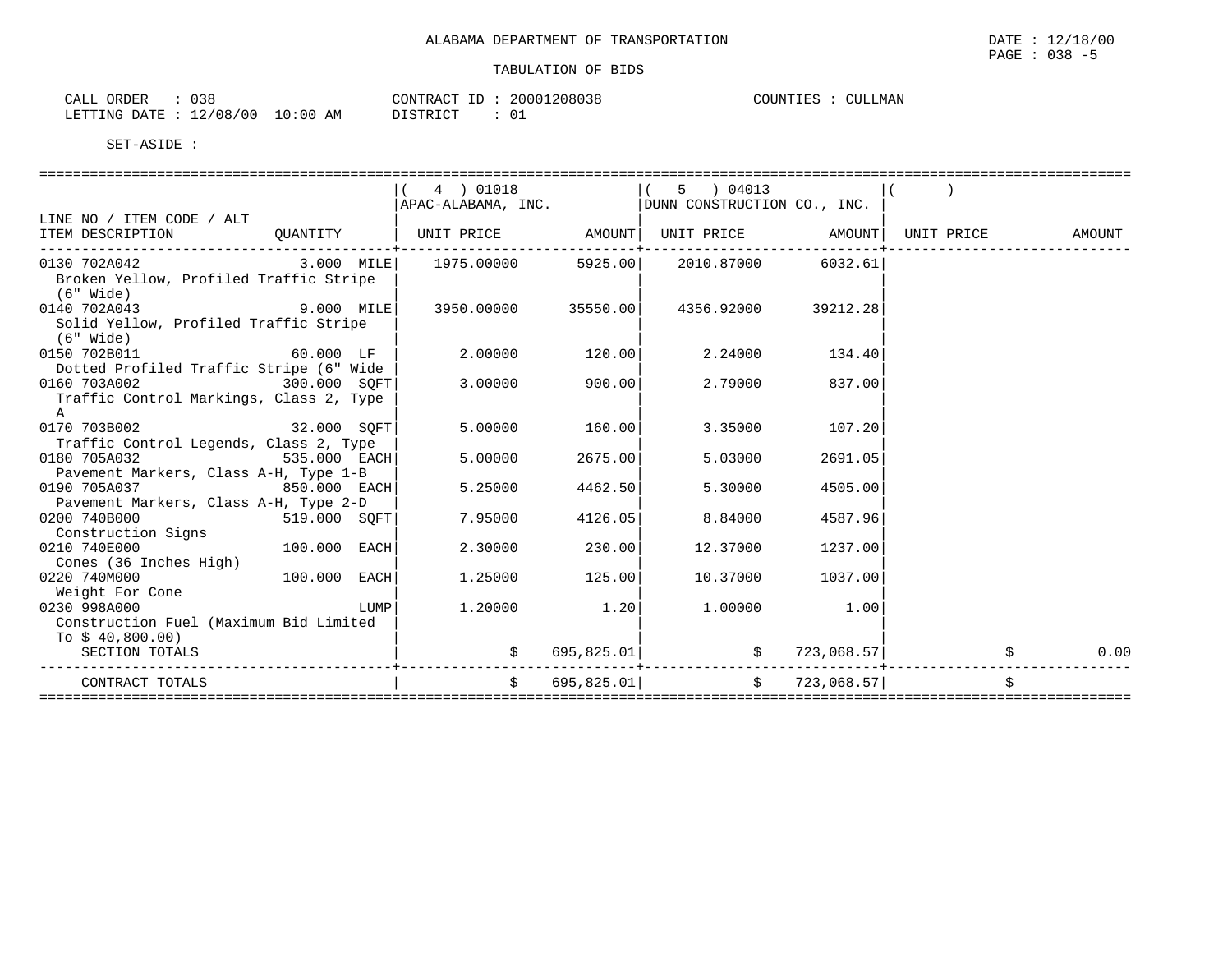CALL ORDER : 039 CONTRACT ID : 20001208039 COUNTIES : ETOWAH LETTING DATE : 12/08/00 10:00 AM DISTRICT : 03 CONTRACT DESCRIPTION : CONTRACT TIME : 45 Working Days (available days) for constructing the Widening, Resurfacing and Traffic **PROJECT(S)** PROJECT(S) : STPNU-2815(102) Stripe on C.R.#40 (Sardis Road) from S.R.#1 (U.S.#431) in Sardis City to the Dekalb County line. Length 6.797 mi.

| RANK | VENDOR<br>NUMBER        | NAME                                                                                                    | TOTAL<br><b>BID</b>                    | % OVER<br>LOW BID                   |
|------|-------------------------|---------------------------------------------------------------------------------------------------------|----------------------------------------|-------------------------------------|
|      | 07002<br>23009<br>13022 | GOOD HOPE CONTRACTING CO., INC.<br>WHITAKER CONTRACTING CORPORATION<br>MCCARTNEY CONSTRUCTION CO., INC. | 711,546.14<br>735,450.10<br>819,813.17 | 100.0000%<br>103.3594%<br>115.2157% |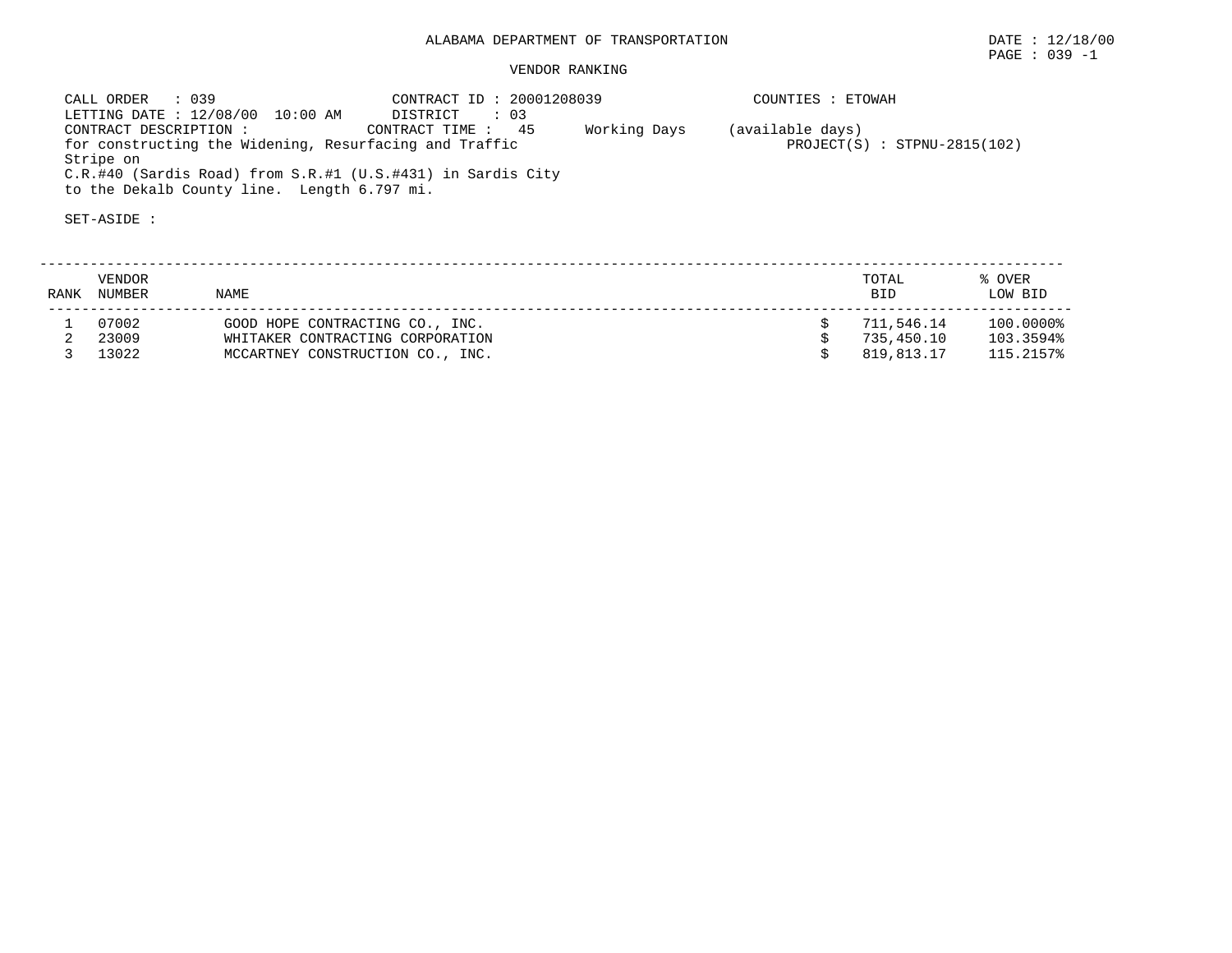| いっぴ<br>ORDER<br>CALL        |            | CONTRACT ID | 20001208039     | ETOWAH<br>COUNTIES |
|-----------------------------|------------|-------------|-----------------|--------------------|
| 12/08/00<br>LETTING DATE: 7 | $10:00$ AM | DISTRICT    | $\sim$ -<br>UJ. |                    |

|                                                                                                                                   |                |      | 1 ) 07002<br>GOOD HOPE CONTRACTING CO.,  WHITAKER CONTRACTING CORPOR  MCCARTNEY CONSTRUCTION CO., I |           | 2 ) 23009           |           | 3 ) 13022  |           |
|-----------------------------------------------------------------------------------------------------------------------------------|----------------|------|-----------------------------------------------------------------------------------------------------|-----------|---------------------|-----------|------------|-----------|
| LINE NO / ITEM CODE / ALT                                                                                                         |                |      |                                                                                                     |           |                     |           |            |           |
| ITEM DESCRIPTION                                                                                                                  | OUANTITY       |      | UNIT PRICE                                                                                          |           | AMOUNT   UNIT PRICE | AMOUNT    | UNIT PRICE | AMOUNT    |
| --------------<br>SECTION 0001 Total                                                                                              |                |      |                                                                                                     |           |                     |           |            |           |
| 0010 206C010<br>Removing Concrete Driveway                                                                                        | 380.000 SQYD   |      | 5.50000                                                                                             | 2090.00   | 6.00000             | 2280.00   | 9.00000    | 3420.00   |
| 0020 206E000<br>Removing Headwalls                                                                                                | 31.000         | EACH | 100.00000                                                                                           | 3100.00   | 150.00000           | 4650.00   | 250.00000  | 7750.00   |
| 0030 210D001<br>Borrow Excavation (Loose Truckbed<br>Measurement)                                                                 | 12000.000 CYIP |      | 3.65000                                                                                             | 43800.00  | 6.30000             | 75600.00  | 7.00000    | 84000.00  |
| 0040 214A000<br>Structure Excavation                                                                                              | 71.000         | CUYD | 50.00000                                                                                            | 3550.00   | 10.00000            | 710.00    | 24.00000   | 1704.00   |
| 0050 214B001<br>Foundation Backfill, Commercial                                                                                   | 104.000        | CUYD | 13.00000                                                                                            | 1352.00   | 16.00000            | 1664.00   | 24.50000   | 2548.00   |
| 0060 405A000<br>Tack Coat                                                                                                         | 2600.000 GAL   |      | 1,10000                                                                                             | 2860.00   | 1.25000             | 3250.00   | 2,00000    | 5200.00   |
| 0070 429A240<br>Improved Bituminous Concrete Wearing<br>Surface Layer, 1/2" Maximum Aggregate<br>Size Mix, ESAL Range C           | 5100.000 TON   |      | 29,94000                                                                                            | 152694.00 | 28.21000            | 143871.00 | 33.00000   | 168300.00 |
| 0080 429A246<br>Improved Bituminous Concrete Wearing<br>Surface Layer, Leveling, 1/2" Maximum<br>Aggregate Size Mix, ESAL Range C | 110.000 TON    |      | 32.00000                                                                                            | 3520.00   | 31,21000            | 3433.10   | 39.00000   | 4290.00   |
| 0090 429B249<br>Improved Bituminous Concrete Binder<br>Layer, Leveling, 1" Maximum Aggregate<br>Size Mix, ESAL Range C            | 11500.000 TON  |      | 25.75000                                                                                            | 296125.00 | 24.00000            | 276000.00 | 28.00000   | 322000.00 |
| 0100 429C245<br>Improved Bituminous Concrete Base Layer<br>Patching, 1 1/2" Maximum Aggregate Size<br>Mix, ESAL Range C           | 110.000 TON    |      | 49.50000                                                                                            | 5445.00   | 27.00000            | 2970.00   | 50.00000   | 5500.00   |
| 0110 429C251<br>Improved Bituminous Concrete Base Layer<br>Widening, 1 1/2" Maximum Aggregate Size<br>Mix, ESAL Range C           | 1650.000 TON   |      | 25.75000                                                                                            | 42487.50  | 24.00000            | 39600.00  | 28,00000   | 46200.00  |
| 0120 530A100<br><b>16.000 LF</b><br>15" Roadway Pipe (Class 3 R.C.)<br>(Extension)                                                |                |      | 62.00000                                                                                            | 992.00    | 30.00000            | 480.00    | 47.00000   | 752.00    |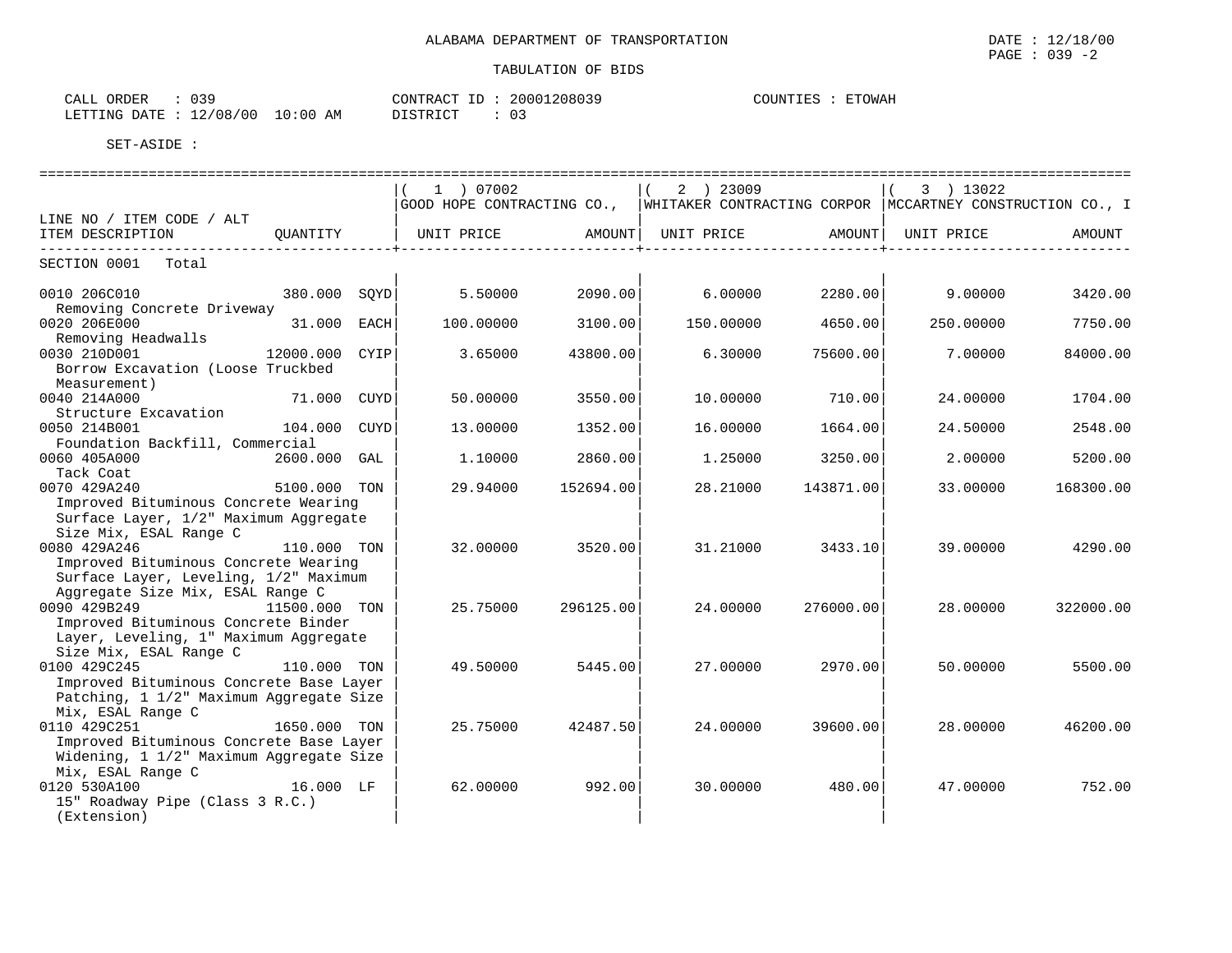| าวฉ<br>ORDER<br>CALL<br>- - -      |               | CONTRACT<br>$-$ | 20001208039 | <b>ETOWAH</b><br>COUNTIES |
|------------------------------------|---------------|-----------------|-------------|---------------------------|
| $12/08/00$ $-$<br>LETTING<br>RATE: | 10:00 L<br>AM | <b>DISTRICT</b> | ◡ ◡         |                           |

|                                                                                                                            |            | ============================= |                                                                                                     |          |             |          |
|----------------------------------------------------------------------------------------------------------------------------|------------|-------------------------------|-----------------------------------------------------------------------------------------------------|----------|-------------|----------|
|                                                                                                                            | 1 ) 07002  |                               | 2 ) 23009<br>GOOD HOPE CONTRACTING CO., WHITAKER CONTRACTING CORPOR   MCCARTNEY CONSTRUCTION CO., I |          | 3 ) 13022   |          |
| LINE NO / ITEM CODE / ALT                                                                                                  |            |                               |                                                                                                     |          |             |          |
| QUANTITY   UNIT PRICE     AMOUNT  UNIT PRICE     AMOUNT  UNIT PRICE<br>ITEM DESCRIPTION<br>------------------------------- |            |                               |                                                                                                     |          |             | AMOUNT   |
| $70.000$ LF<br>0130 530A101<br>18" Roadway Pipe (Class 3 R.C.)<br>(Extension)                                              |            | 68.00000 4760.00              | 32.00000                                                                                            | 2240.00  | 64.00000    | 4480.00  |
| 0140 530A102<br>59.000 LF<br>24" Roadway Pipe (Class 3 R.C.)<br>(Extension)                                                | 72.00000   | 4248.00                       | 40.00000                                                                                            | 2360.00  | 55.00000    | 3245.00  |
| 8.000 LF<br>0150 530A103<br>30" Roadway Pipe (Class 3 R.C.)<br>(Extension)                                                 | 80.00000   | 640.00                        | 70.00000                                                                                            | 560.00   | 64.00000    | 512.00   |
| 14.000 LF<br>0160 530A104<br>36" Roadway Pipe (Class 3 R.C.)<br>(Extension)                                                | 95.00000   | 1330.00                       | 80.00000                                                                                            | 1120.00  | 82.00000    | 1148.00  |
| 22.000 LF<br>0170 530A105<br>42" Roadway Pipe (Class 3 R.C.)<br>(Extension)                                                | 120.00000  | 2640.00                       | 88.00000                                                                                            | 1936.00  | 128.00000   | 2816.00  |
| 16.000 LF<br>0180 530A106<br>48" Roadway Pipe (Class 3 R.C.)<br>(Extension)                                                | 150.00000  | 2400.00                       | 110.00000                                                                                           | 1760.00  | 148.00000   | 2368.00  |
| 16.000 LF<br>0190 530A108<br>60" Roadway Pipe (Class 3 R.C.)<br>(Extension)                                                | 180.00000  | 2880.00                       | 140.00000                                                                                           | 2240.00  | 182.00000   | 2912.00  |
| 0200 600A000<br>LUMP<br>Mobilization                                                                                       | 9668.49000 | 9668.49                       | 30000.00000                                                                                         | 30000.00 | 25000.00000 | 25000.00 |
| $2.000$ EACH<br>0210 619A001<br>15" Roadway Pipe End Treatment, Class 1                                                    | 300.00000  | 600.00                        | 500.00000                                                                                           | 1000.00  | 700.00000   | 1400.00  |
| 0220 619A002<br>12.000 EACH<br>18" Roadway Pipe End Treatment, Class 1                                                     | 360.00000  | 4320.00                       | 500.00000                                                                                           | 6000.00  | 725.00000   | 8700.00  |
| 0230 619A003 5.000 EACH<br>24" Roadway Pipe End Treatment, Class 1                                                         | 410.00000  | 2050.00                       | 600.00000                                                                                           | 3000.00  | 735.00000   | 3675.00  |
| 0240 619A004<br>$1.000$ EACH<br>30" Roadway Pipe End Treatment, Class 1                                                    | 500.00000  | 500.00                        | 800.00000                                                                                           | 800.00   | 815.00000   | 815.00   |
| 0250 619A005<br>1.000 EACH                                                                                                 | 560.00000  | 560.00                        | 1100.00000                                                                                          | 1100.00  | 900,00000   | 900.00   |
| 36" Roadway Pipe End Treatment, Class 1<br>0260 619A006 3.000 EACH                                                         | 680.00000  | 2040.00                       | 1600.00000                                                                                          | 4800.00  | 1100.00000  | 3300.00  |
| 42" Roadway Pipe End Treatment, Class 1<br>0270 619A007<br>2.000 EACH                                                      | 800.00000  | 1600.00                       | 1800.00000                                                                                          | 3600.00  | 1150.00000  | 2300.00  |
| 48" Roadway Pipe End Treatment, Class 1<br>0280 619A009<br>2.000 EACH<br>60" Roadway Pipe End Treatment, Class 1           | 1050.00000 | 2100.00                       | 2800.00000                                                                                          | 5600.00  | 2000.00000  | 4000.00  |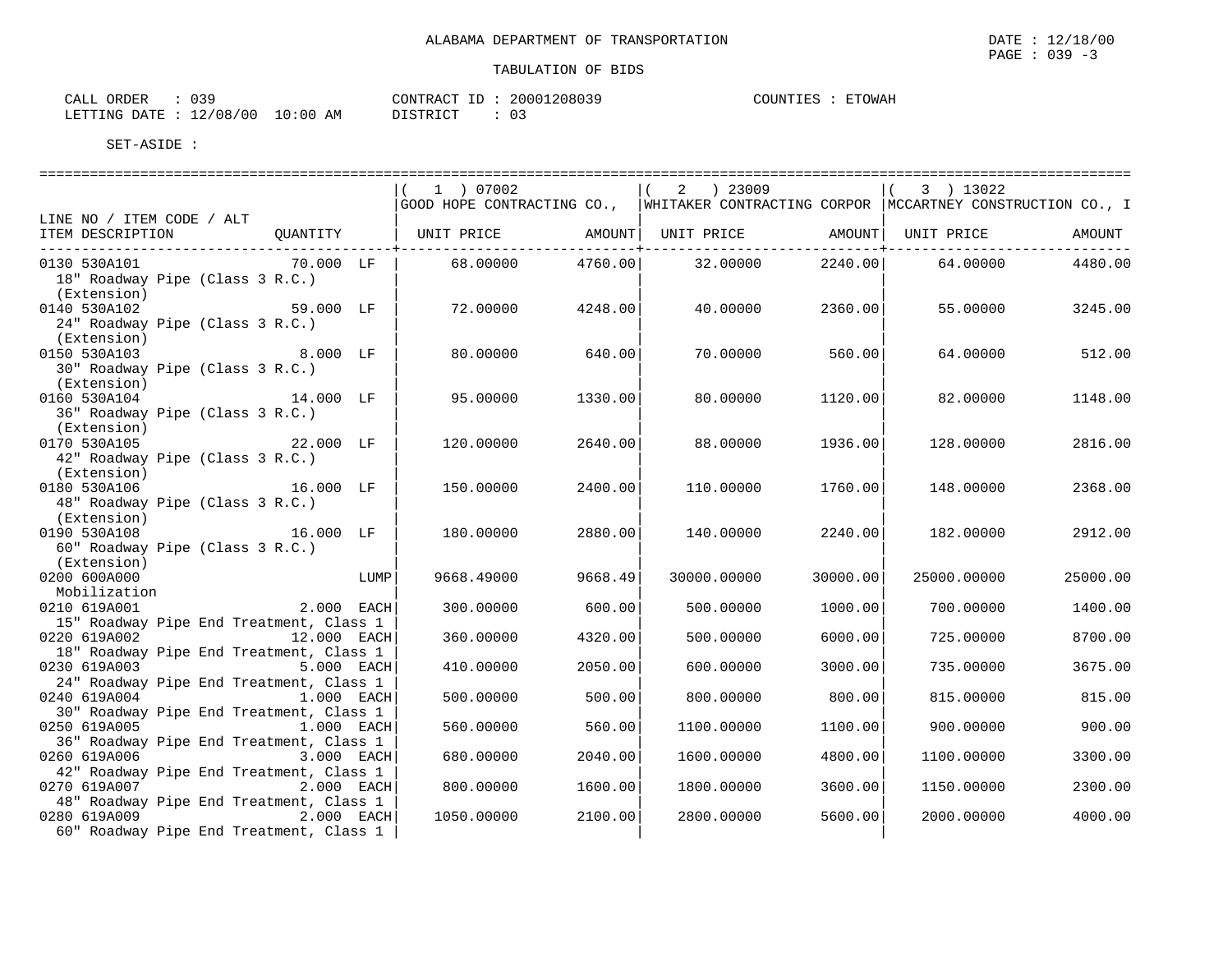| ORDER<br>CALI    | าวด<br><u>. .</u>                                    | CONTRACT<br>$-1$    | 208039<br>$-2000$ <sup>-</sup> | COUNTIES<br><b>ETOWAH</b><br>ا تىلد - |
|------------------|------------------------------------------------------|---------------------|--------------------------------|---------------------------------------|
| DATE.<br>LETTING | 12/08/<br>$^{\prime}$ 0 0 $^{\prime}$<br>10:00<br>AΜ | DIOTOD IOD<br>----- | $\cap$<br>. U J                |                                       |

|                                                                                       | 1 ) 07002                     |          | 2 ) 23009<br>GOOD HOPE CONTRACTING CO.,  WHITAKER CONTRACTING CORPOR  MCCARTNEY CONSTRUCTION CO., I |          | 3 ) 13022  |          |
|---------------------------------------------------------------------------------------|-------------------------------|----------|-----------------------------------------------------------------------------------------------------|----------|------------|----------|
| LINE NO / ITEM CODE / ALT                                                             |                               |          |                                                                                                     |          |            |          |
| ITEM DESCRIPTION<br>OUANTITY                                                          | UNIT PRICE AMOUNT  UNIT PRICE |          |                                                                                                     | AMOUNT   | UNIT PRICE | AMOUNT   |
| 7.000 CUYD <br>0290 620A000                                                           | 600.00000                     | 4200.00  | 1000.00000                                                                                          | 7000.00  | 785.00000  | 5495.00  |
| Minor Structure Concrete<br>3.000 EACH<br>0300 621C027                                | 1200.00000                    | 3600.00  | 1600.00000                                                                                          | 4800.00  | 1400.00000 | 4200.00  |
| Inlets, Type C<br>425.000 LF<br>0310 630A007                                          | 48.00000                      | 20400.00 | 48.00000                                                                                            | 20400.00 | 36.00000   | 15300.00 |
| Steel Beam Guardrail, Class A, Type 1<br>(Wood Posts)                                 |                               |          |                                                                                                     |          |            |          |
| 225.000 LF<br>0320 630A010<br>Steel Beam Guardrail, Class A, Type 1                   | 48.00000                      | 10800.00 | 48.00000                                                                                            | 10800.00 | 36,00000   | 8100.00  |
| (Steel Posts)<br>$4.000$ EACH<br>0330 630C050<br>Guardrail End Anchor, Type 20 Series | 1950.00000                    | 7800.00  | 1950.00000                                                                                          | 7800.00  | 1950.00000 | 7800.00  |
| 8.000 EACH<br>0340 630C070<br>Guardrail End Anchor, Type 10 Series                    | 1250.00000                    | 10000.00 | 1250.00000                                                                                          | 10000.00 | 1200.00000 | 9600.00  |
| 0350 665F000<br>620.000 EACH<br>Hay Bales                                             | 4.00000                       | 2480.00  | 2,00000                                                                                             | 1240.00  | 1,00000    | 620.00   |
| 2000.000 LF<br>0360 665J000<br>Silt Fence, Type A                                     | 2.50000                       | 5000.00  | 1,00000                                                                                             | 2000.00  | 0.50000    | 1000.00  |
| 14.000 MILE<br>0370 701A031<br>Solid White, Class 2, Type A Traffic                   | 940.00000                     | 13160.00 | 940.00000                                                                                           | 13160.00 | 940.00000  | 13160.00 |
| Stripe (0.06" Thick)<br>$[9.000 \quad \text{MILE}]$<br>0380 701A035                   | 1050.00000                    | 9450.00  | 1050.00000                                                                                          | 9450.00  | 1050.00000 | 9450.00  |
| Solid Yellow, Class 2, Type A Traffic<br>Stripe (0.09" Thick)                         |                               |          |                                                                                                     |          |            |          |
| $5.000$ MILE<br>0390 701A045<br>Broken Yellow, Class 2, Type A Traffic                | 600.00000                     | 3000.00  | 600,00000                                                                                           | 3000.00  | 600,00000  | 3000.00  |
| Stripe (0.09" Thick)<br>0400 701C000<br>10.000 MILE                                   | 320.00000                     | 3200.00  | 320.00000                                                                                           | 3200.00  | 320.00000  | 3200.00  |
| Broken Temporary Traffic Stripe                                                       |                               |          |                                                                                                     |          |            |          |
| 0410 701C001<br>18.000 MILE<br>Solid Temporary Traffic Stripe                         | 340.00000                     | 6120.00  | 340.00000                                                                                           | 6120.00  | 340.00000  | 6120.00  |
| 0420 703A002 500.000 SQFT<br>Traffic Control Markings, Class 2, Type                  | 1.80000                       | 900.00   | 1,80000                                                                                             | 900.00   | 1.80000    | 900.00   |
| A<br>0430 703D001<br>500.000 SOFT<br>Temporary Traffic Control Markings               | 1.30000                       | 650.00   | 1.30000                                                                                             | 650.00   | 1.30000    | 650.00   |
| 0440 705A032<br>300.000 EACH<br>Pavement Markers, Class A-H, Type 1-B                 | 5.00000                       | 1500.00  | 5.00000                                                                                             | 1500.00  | 5.00000    | 1500.00  |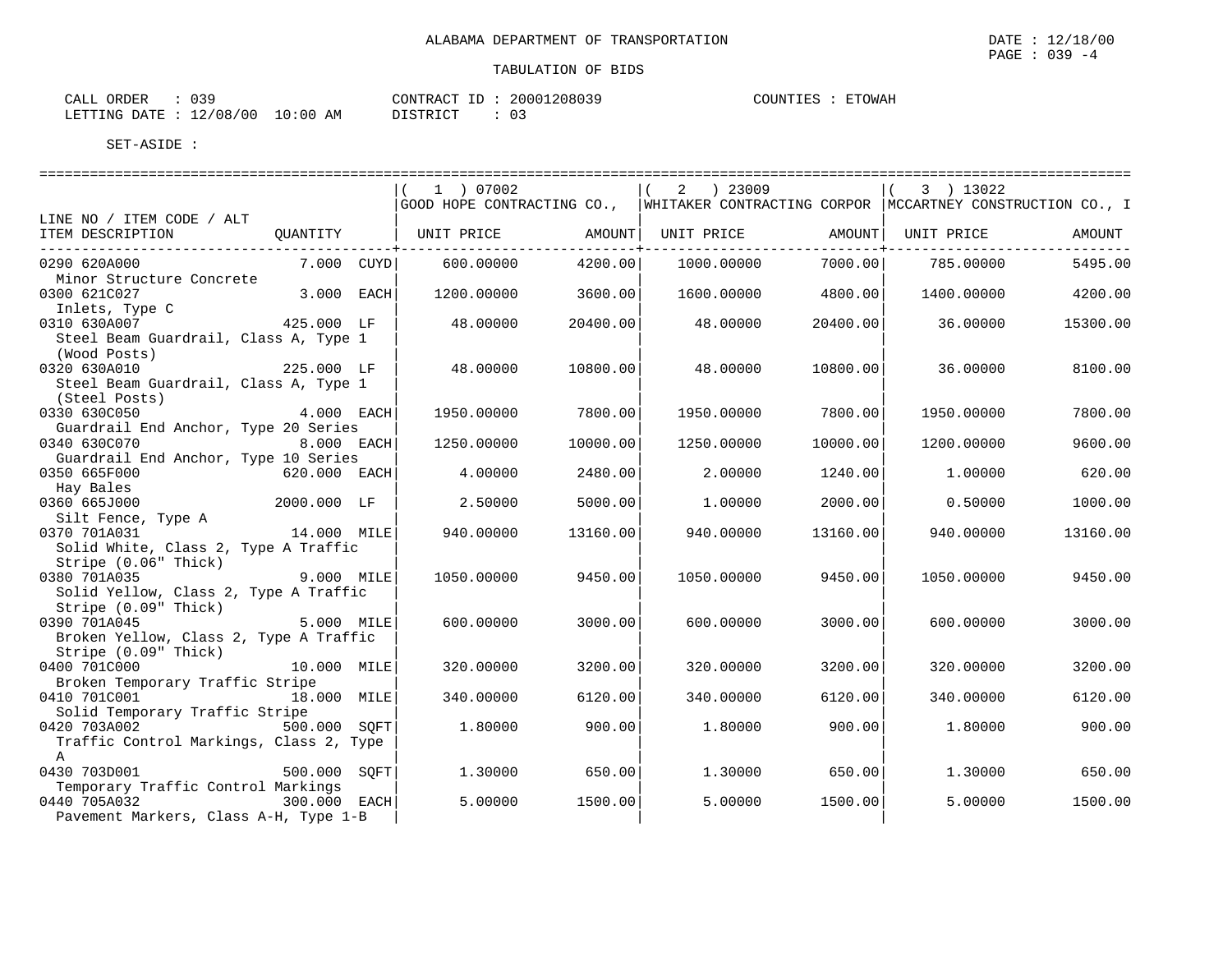| ORDER<br>CALL   | n 2 Q<br>. U J - |               | CONTRACT<br>ΙD               | 20001208039 | COUNTIES | <b>ETOWAH</b> |
|-----------------|------------------|---------------|------------------------------|-------------|----------|---------------|
| DATE<br>LETTING | 12/08/00         | LO : 00<br>ΆM | <b>PT STRICT</b><br>-------- | 03          |          |               |

|                                        |              |      | 1 ) 07002                  |             | 2 ) 23009                   |             | 3 ) 13022                     |            |
|----------------------------------------|--------------|------|----------------------------|-------------|-----------------------------|-------------|-------------------------------|------------|
|                                        |              |      | GOOD HOPE CONTRACTING CO., |             | WHITAKER CONTRACTING CORPOR |             | MCCARTNEY CONSTRUCTION CO., I |            |
| LINE NO / ITEM CODE / ALT              |              |      |                            |             |                             |             |                               |            |
| ITEM DESCRIPTION                       | QUANTITY     |      | UNIT PRICE                 | AMOUNT      | UNIT PRICE                  | AMOUNT      | UNIT PRICE                    | AMOUNT     |
| 0450 705A037                           | 600.000 EACH |      | 5.25000                    | 3150.00     | 5.25000                     | 3150.00     | 5.25000                       | 3150.00    |
| Pavement Markers, Class A-H, Type 2-D  |              |      |                            |             |                             |             |                               |            |
| 0460 740B000                           | 457.000 SQFT |      | 7.95000                    | 3633.15     | 8.00000                     | 3656.00     | 9.81000                       | 4483.17    |
| Construction Signs                     |              |      |                            |             |                             |             |                               |            |
| 0470 740D000                           | 50.000 EACH  |      | 1,00000                    | 50.00       | 30.00000                    | 1500.00     | 5.00000                       | 250.00     |
| Channelizing Drums                     |              |      |                            |             |                             |             |                               |            |
| 0480 740E000                           | 50.000 EACH  |      | 1.00000                    | 50.00       | 0.00000                     | 0.00        | 1,00000                       | 50.00      |
| Cones (36 Inches High)                 |              |      |                            |             |                             |             |                               |            |
| 0490 740M000                           | 50.000 EACH  |      | 1,00000                    | 50.00       | 0.00000                     | 0.00        | 1.00000                       | 50.00      |
| Weight For Cone                        |              |      |                            |             |                             |             |                               |            |
| 0500 7400000                           | 1.000 EACH   |      | 2000.00000                 | 2000.00     | 2500.00000                  | 2500.00     | 2500.00000                    | 2500.00    |
| Pilot Car                              |              |      |                            |             |                             |             |                               |            |
| 0510 998A000                           |              | LUMP | 1.00000                    | 1.00        | 0.00000                     | 0.00        | 0.00000                       | 0.00       |
| Construction Fuel (Maximum Bid Limited |              |      |                            |             |                             |             |                               |            |
| To $$36,500.00$                        |              |      |                            |             |                             |             |                               |            |
| SECTION TOTALS                         |              |      |                            | 711, 546.14 | \$                          | 735,450.10  | \$                            | 819,813.17 |
| CONTRACT TOTALS                        |              |      |                            | 711, 546.14 | \$                          | 735, 450.10 | Ŝ.                            | 819,813.17 |
|                                        |              |      |                            |             |                             |             |                               |            |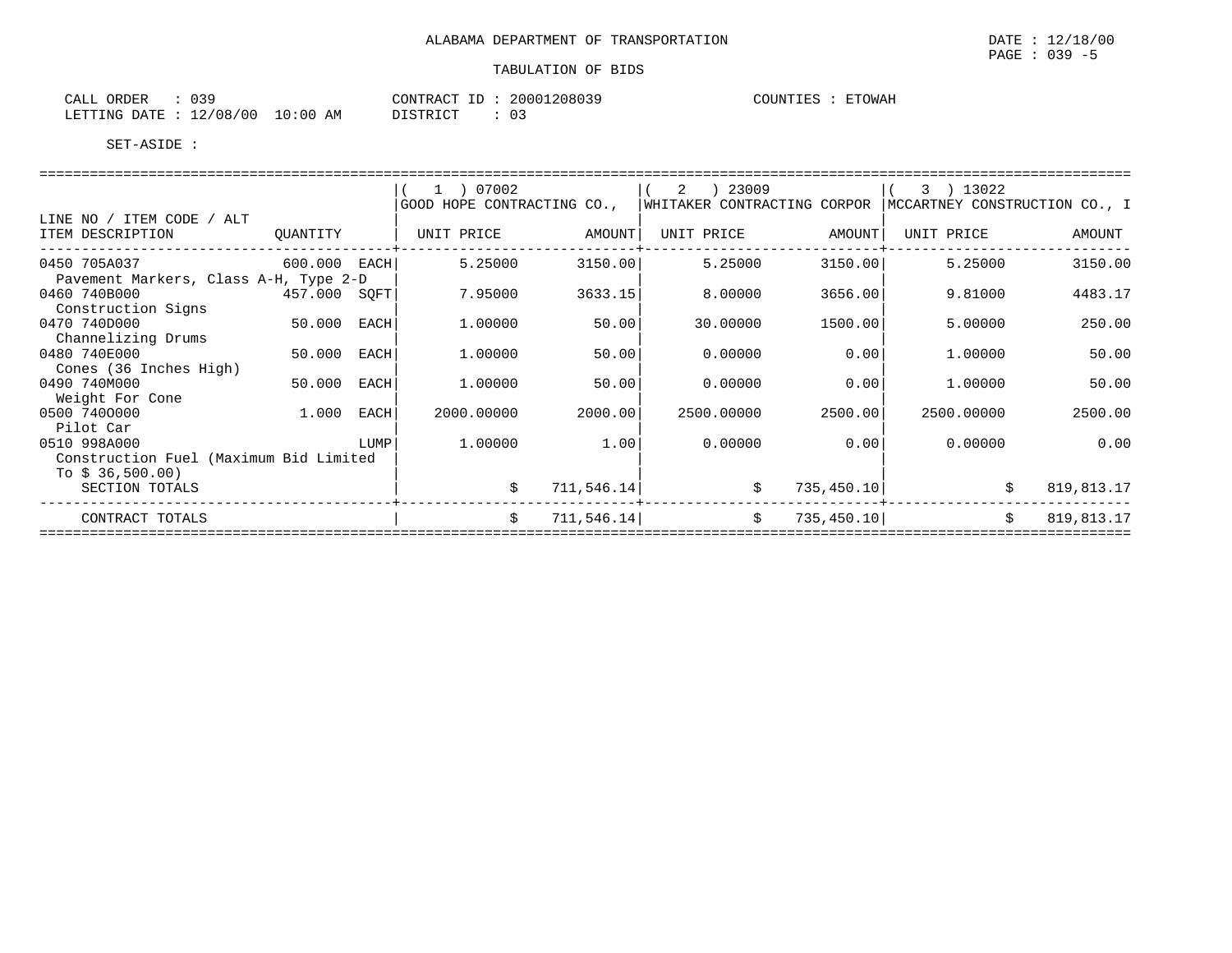CALL ORDER : 040 CONTRACT ID : 20001208040 COUNTIES : GREENE LETTING DATE : 12/08/00 10:00 AM DISTRICT : 05 CONTRACT DESCRIPTION : CONTRACT TIME : 45 Working Days (available days) for constructing the Resurfacing, Traffic Stripe, and PROJECT(S) : STPNU-3216(201) Guardrail on C.R. #156 from the Pickens County Line to C.R. #191, east of Benevola. Length - 5.456 mi.

| RANK | VENDOR<br><b>NUMBER</b> | NAME                                                     | TOTAL<br><b>BID</b>      | % OVER<br>LOW BID      |
|------|-------------------------|----------------------------------------------------------|--------------------------|------------------------|
|      | 23018<br>19015          | CHARLES E. WATTS, INC.<br>S & C MATERIALS & PAVING, INC. | 269,405.64<br>298,448.50 | 100.0000%<br>110.7803% |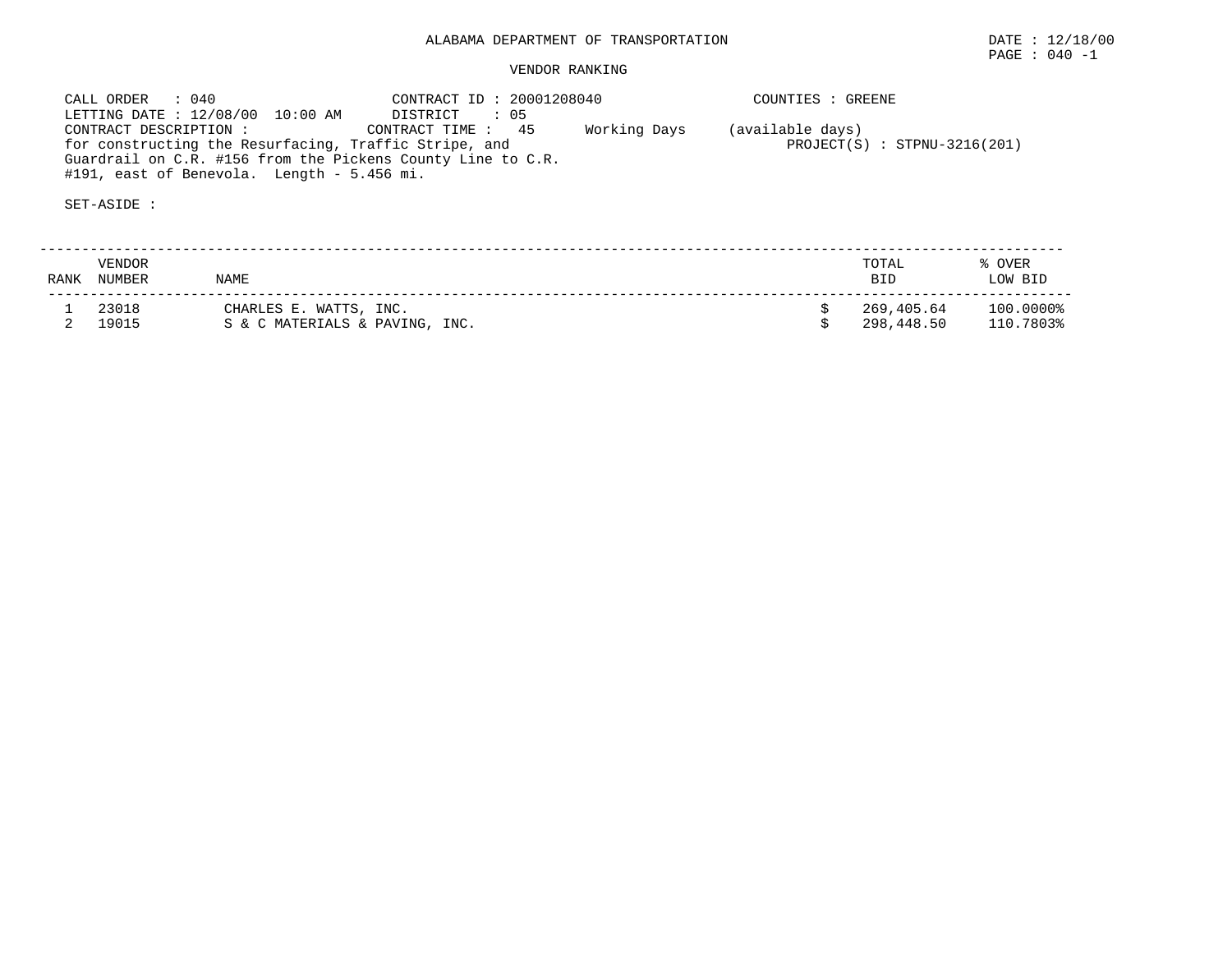| 040<br>CALL ORDER                |          | CONTRACT ID: 20001208040 | COUNTIES | : GREENE |
|----------------------------------|----------|--------------------------|----------|----------|
| LETTING DATE : 12/08/00 10:00 AM | DISTRICT | 05                       |          |          |

|                                                                                 |                |      | $1$ ) 23018                                          |          | $(2)$ 19015 |                   |  |
|---------------------------------------------------------------------------------|----------------|------|------------------------------------------------------|----------|-------------|-------------------|--|
|                                                                                 |                |      | CHARLES E. WATTS, INC.   S & C MATERIALS & PAVING, I |          |             |                   |  |
| LINE NO / ITEM CODE / ALT                                                       |                |      |                                                      |          |             |                   |  |
| ITEM DESCRIPTION CUANTITY   UNIT PRICE AMOUNT  UNIT PRICE AMOUNT  UNIT PRICE    |                |      |                                                      |          |             |                   |  |
| ------------------------------                                                  |                |      |                                                      |          |             |                   |  |
| SECTION 0001 TOTAL                                                              |                |      |                                                      |          |             |                   |  |
|                                                                                 |                |      |                                                      |          |             |                   |  |
| $0010$ 401B106 $000$ 66491.000 SYCP $000$ 1.54000 $102396.14$ 1.75000 116359.25 |                |      |                                                      |          |             |                   |  |
| Bituminous Treatment JG (With Polymer                                           |                |      |                                                      |          |             |                   |  |
| Additive)                                                                       |                |      | $1.00000$ $1300.00$ $2.25000$ $2925.00$              |          |             |                   |  |
| 0020 405A000                                                                    | $1300.000$ GAL |      |                                                      |          |             |                   |  |
| Tack Coat                                                                       |                |      |                                                      |          |             |                   |  |
| 0030 424A205                                                                    | 150.000 TON    |      | 78.50000 11775.00                                    |          |             | 90.00000 13500.00 |  |
| Superpave Bituminous Concrete Wearing                                           |                |      |                                                      |          |             |                   |  |
| Surface Layer, Patching, 1" Maximum                                             |                |      |                                                      |          |             |                   |  |
| Aggregate Size Mix, ESAL Range A                                                |                |      |                                                      |          |             |                   |  |
| 0040 424A206                                                                    | 500.000 TON    |      | $53.00000$ 26500.00                                  |          | 55.00000    | 27500.00          |  |
| Superpave Bituminous Concrete Wearing                                           |                |      |                                                      |          |             |                   |  |
| Surface Layer, Leveling, 1/2" Maximum                                           |                |      |                                                      |          |             |                   |  |
| Aggregate Size Mix, ESAL Range A                                                |                |      |                                                      |          |             |                   |  |
| 0050 600A000                                                                    |                | LUMP | 11500.00000                                          | 11500.00 | 28000.00000 | 28000.00          |  |
| Mobilization                                                                    |                |      |                                                      |          |             |                   |  |
| 0060 630A000                                                                    | 748.000 LF     |      | 28.75000                                             | 21505.00 | 28.00000    | 20944.00          |  |
| Steel Beam Guardrail, Class A, Type 1                                           |                |      |                                                      |          |             |                   |  |
| 0070 630C022                                                                    | $4.000$ EACH   |      | 1800.00000                                           | 7200.00  | 1650.00000  | 6600.00           |  |
| Guardrail End Anchor, Type Special                                              |                |      |                                                      |          |             |                   |  |
| 0080 630C050                                                                    | 28.000 EACH    |      | 2000.00000                                           | 56000.00 | 1825.00000  | 51100.00          |  |
| Guardrail End Anchor, Type 20 Series                                            |                |      |                                                      |          |             |                   |  |
| 0090 665F000 250.000 EACH                                                       |                |      | 6.00000                                              | 1500.00  | 8.00000     | 2000.00           |  |
| Hay Bales                                                                       |                |      |                                                      |          |             |                   |  |
| 0100 665J001                                                                    | 1000.000 LF    |      | 8,00000                                              | 8000.00  | 10.00000    | 10000.00          |  |
| Silt Fence, Type B<br>11.000 MILE                                               |                |      |                                                      |          |             |                   |  |
| 0110 701A004                                                                    |                |      | 350.00000                                            | 3850.00  | 325.00000   | 3575.00           |  |
| Solid White, Class 1, Type A Traffic                                            |                |      |                                                      |          |             |                   |  |
| Stripe                                                                          |                |      |                                                      |          |             |                   |  |
| 0120 701A008 6.000 MILE                                                         |                |      | 200.00000                                            | 1200.00  | 185.00000   | 1110.00           |  |
| Broken Yellow, Class 1, Type A Traffic                                          |                |      |                                                      |          |             |                   |  |
| Stripe                                                                          |                |      |                                                      |          |             |                   |  |
| 0130 701A012                                                                    | 4.000 MILE     |      | 330.00000                                            | 1320.00  | 315.00000   | 1260.00           |  |
| Solid Yellow, Class 1, Type A Traffic                                           |                |      |                                                      |          |             |                   |  |
| Stripe                                                                          |                |      |                                                      |          |             |                   |  |
| 0140 701C000                                                                    | $6.000$ MILE   |      | 360.00000                                            | 2160.00  | 345.00000   | 2070.00           |  |
| Broken Temporary Traffic Stripe                                                 |                |      |                                                      |          |             |                   |  |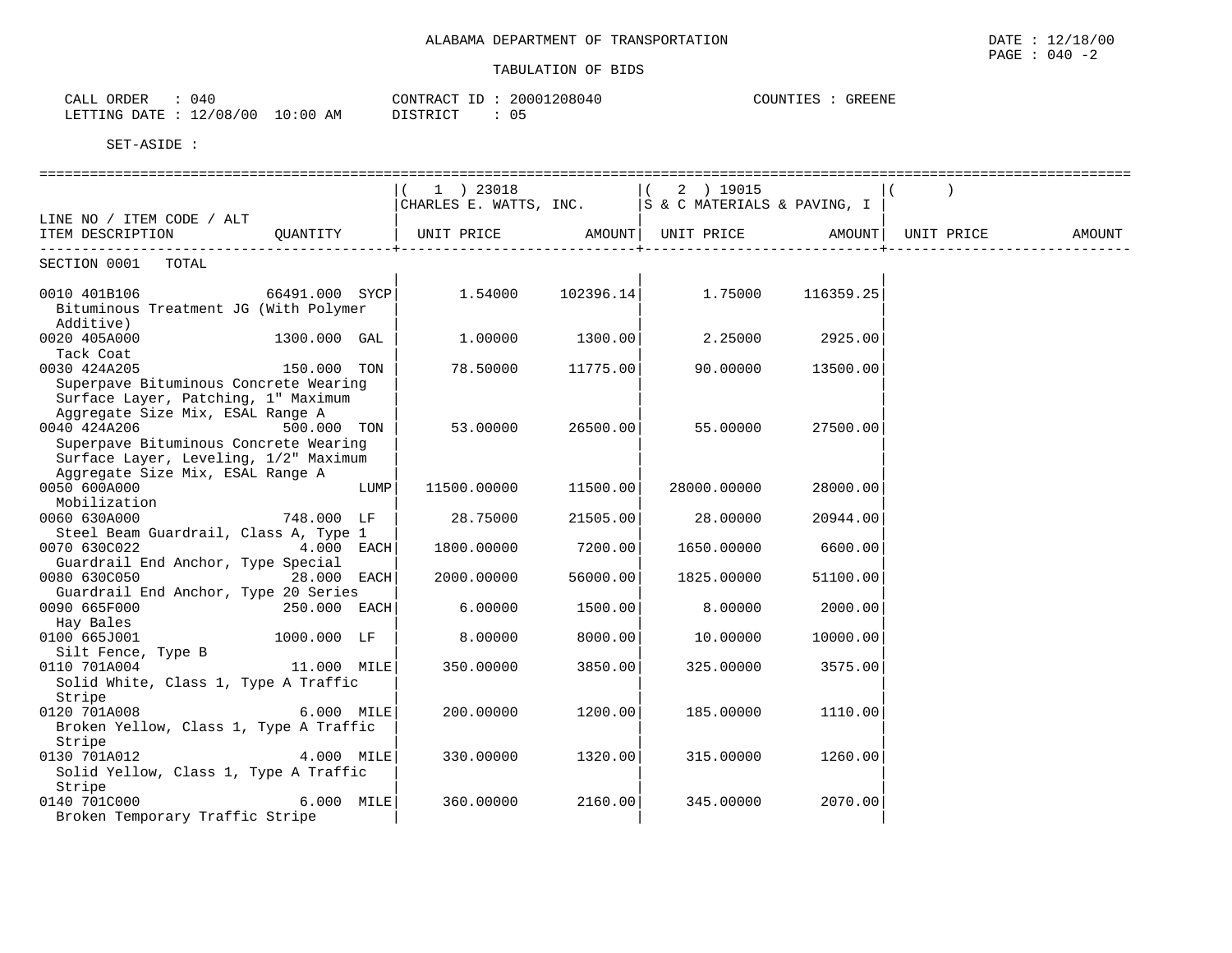| ORDER<br>CALI          | $\sim$<br>14 U |             | CONTRACT<br>$\tau$ $\tau$ | .208040<br>20001 | <b>COUNTIES</b> | GREENE<br>しっト |
|------------------------|----------------|-------------|---------------------------|------------------|-----------------|---------------|
| <b>DATE</b><br>LETTING | 12/08/<br>'00  | 10:00<br>AM | DIAMPIAM<br>ノエレエエハエヘエ     | 05               |                 |               |

|                                                                                                                      |  | $(1)$ 23018 $(2)$ 19015<br>CHARLES E. WATTS, INC.   S & C MATERIALS & PAVING, I |        |                                                                                                                                                                                                                                 |                 |      |
|----------------------------------------------------------------------------------------------------------------------|--|---------------------------------------------------------------------------------|--------|---------------------------------------------------------------------------------------------------------------------------------------------------------------------------------------------------------------------------------|-----------------|------|
| LINE NO / ITEM CODE / ALT<br>ITEM DESCRIPTION 6 QUANTITY   UNIT PRICE AMOUNT  UNIT PRICE AMOUNT  UNIT PRICE          |  |                                                                                 |        |                                                                                                                                                                                                                                 |                 |      |
| $0.150$ 701C001 $1540.00$ $4.000$ MILE $420.00000$ $1680.00$ $385.00000$ $1540.00$<br>Solid Temporary Traffic Stripe |  |                                                                                 |        |                                                                                                                                                                                                                                 |                 |      |
| 0160 705A032 325.000 EACH<br>Pavement Markers, Class A-H, Type 1-B                                                   |  | $5.50000$ 1787.50                                                               |        |                                                                                                                                                                                                                                 | 5.25000 1706.25 |      |
| 0170 705A037 450.000 EACH<br>Pavement Markers, Class A-H, Type 2-D                                                   |  | $6.00000 \qquad \qquad 2700.00 \vert$                                           |        | 5.50000                                                                                                                                                                                                                         | 2475.00         |      |
| $0180740B000$ 263.000 SQFT 14.00000 3682.00<br>Construction Signs                                                    |  |                                                                                 |        | 18.00000                                                                                                                                                                                                                        | 4734.00         |      |
| $50.000$ EACH<br>0190 740E000<br>Cones (36 Inches High)                                                              |  | 10.00000                                                                        | 500.00 | 15.00000                                                                                                                                                                                                                        | 750.00          |      |
| 0200 740M000 50.000 EACH<br>Weight For Cone                                                                          |  | $7.00000$ 350.00                                                                |        | 6.00000 6.000 6.000 6.000 6.000 6.000 6.000 6.000 6.000 6.000 6.000 6.000 6.000 6.000 6.000 6.000 6.000 6.000 6.000 6.000 6.000 6.000 6.000 6.000 6.000 6.000 6.000 6.000 6.000 6.000 6.000 6.000 6.000 6.000 6.000 6.000 6.000 | 300.00          |      |
| 0210 998A000 LUMP<br>Construction Fuel (Maximum Bid Limited                                                          |  | 2500.00000 2500.00                                                              |        |                                                                                                                                                                                                                                 | $0.00000$ 0.00  |      |
| To $$12,500.00)$<br>SECTION TOTALS                                                                                   |  |                                                                                 |        | $269, 405.64$ $\uparrow$ $\qquad$ $298, 448.50$                                                                                                                                                                                 |                 | 0.00 |
| CONTRACT TOTALS                                                                                                      |  | $\ddot{s}$                                                                      |        | $269, 405.64$ $\uparrow$ 298, 448.50                                                                                                                                                                                            |                 |      |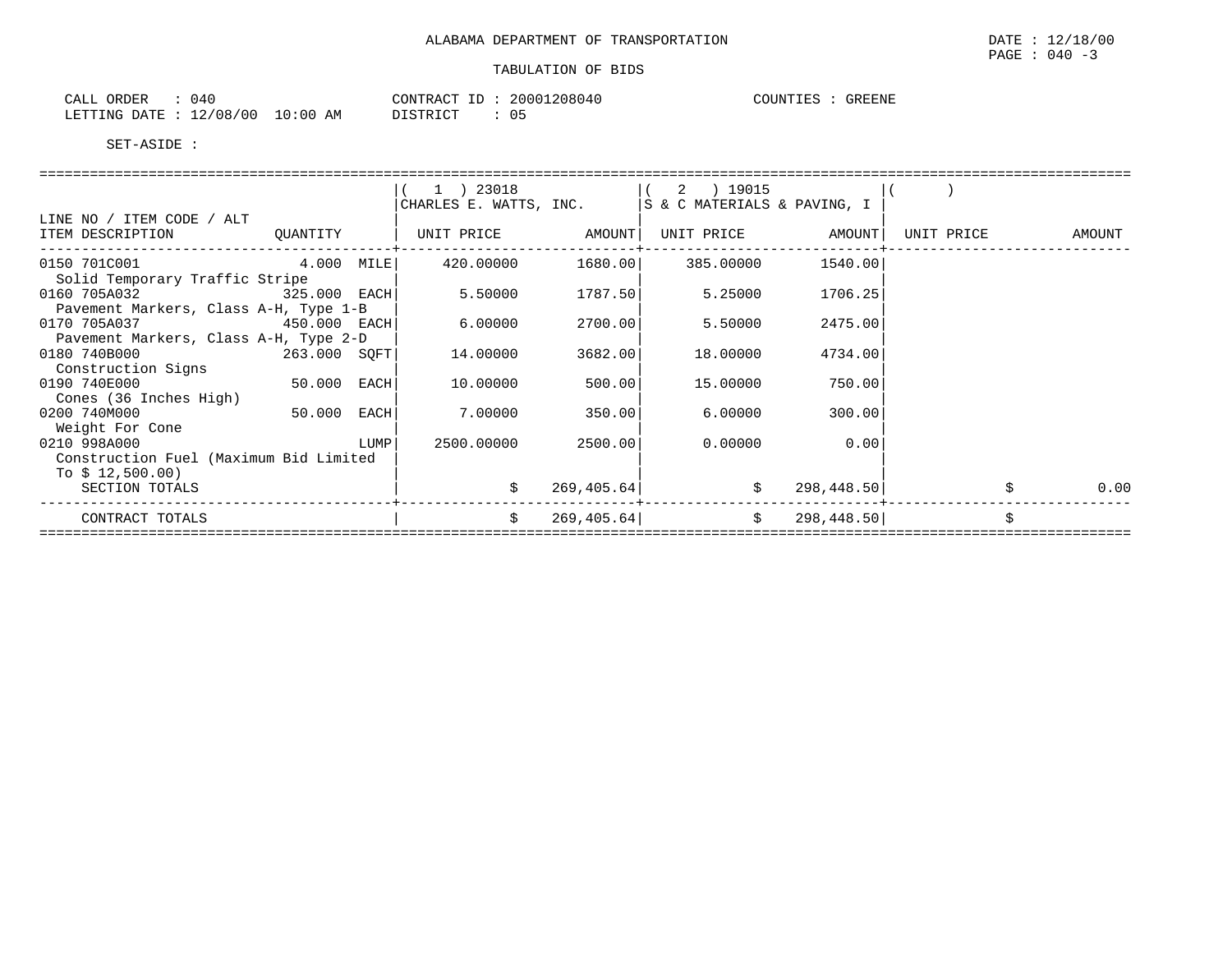CALL ORDER : 041 CONTRACT ID : 20001208041 COUNTIES : HALELETTING DATE : 12/08/00 10:00 AM DISTRICT : 05 CONTRACT DESCRIPTION : CONTRACT TIME : 45 Working Days (available days) for constructing the Guardrail and Guardrail End Anchors at PROJECT(S) : STPNU-3300(26) various sites on C.R.#16 and C.R.#24, as indicated on the plans.

| RANK | <b>VENDOR</b><br>NUMBER | <b>NAME</b>                                           | TOTAL<br><b>BID</b>      | % OVER<br>LOW BID      |
|------|-------------------------|-------------------------------------------------------|--------------------------|------------------------|
|      | 01010<br>01029          | ALABAMA GUARDRAIL, INC.<br>ATWOOD FENCE COMPANY, INC. | 158,081.25<br>181,539.50 | 100.0000%<br>114.8394% |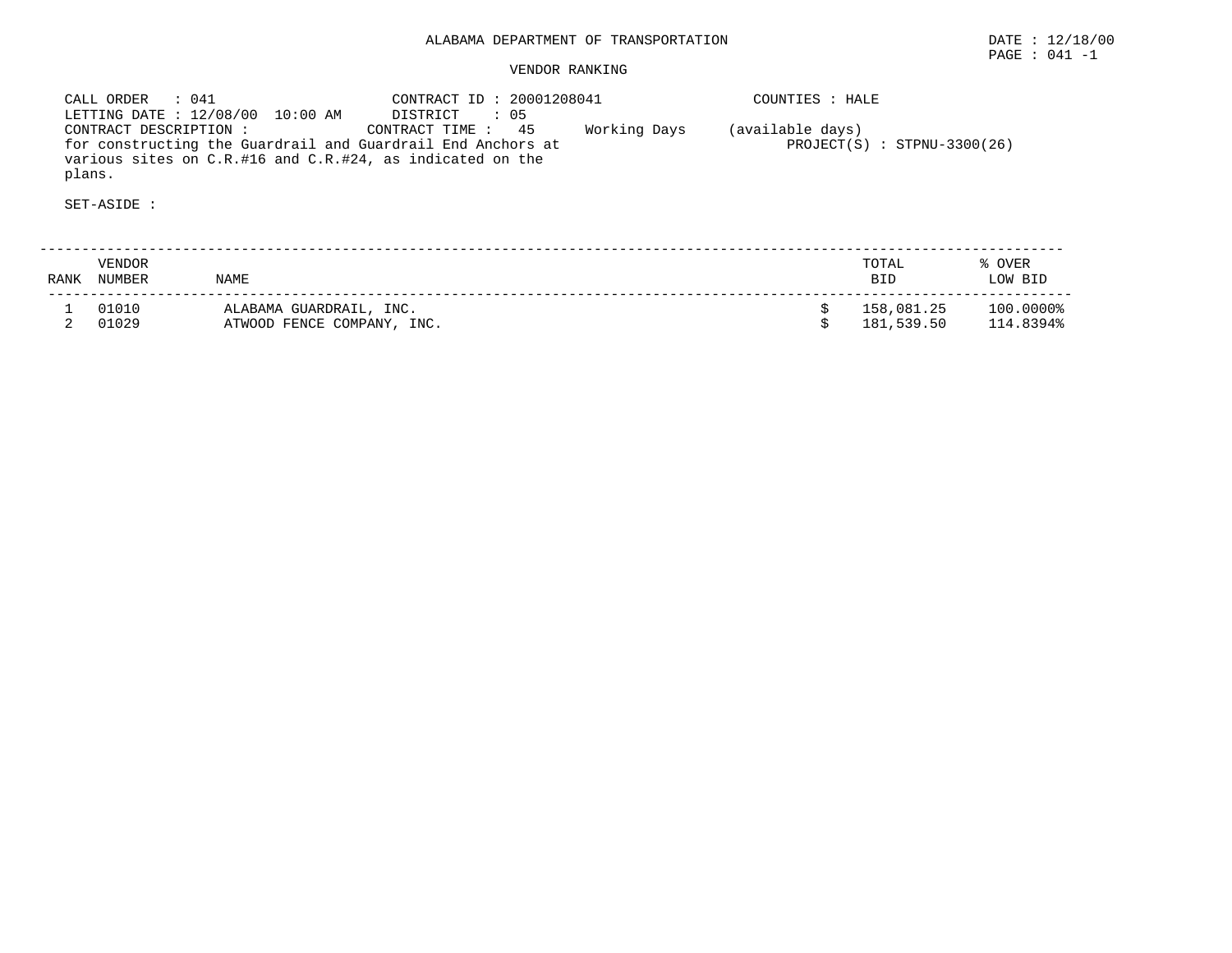| ORDER<br>CALL                    | 041 | CONTRACT<br>ID | 20001208041 | COUNTIES | HALE |
|----------------------------------|-----|----------------|-------------|----------|------|
| LETTING DATE : 12/08/00 10:00 AM |     | DISTRICT       |             |          |      |

|                                        |               |      | 1 ) 01010                                            |            | 2 ) 01029                                                                                                                                                                                                                       |               |               |
|----------------------------------------|---------------|------|------------------------------------------------------|------------|---------------------------------------------------------------------------------------------------------------------------------------------------------------------------------------------------------------------------------|---------------|---------------|
|                                        |               |      | ALABAMA GUARDRAIL, INC.   ATWOOD FENCE COMPANY, INC. |            |                                                                                                                                                                                                                                 |               |               |
| LINE NO / ITEM CODE / ALT              |               |      |                                                      |            |                                                                                                                                                                                                                                 |               |               |
| ITEM DESCRIPTION QUANTITY              |               |      |                                                      |            |                                                                                                                                                                                                                                 |               | <b>AMOUNT</b> |
|                                        |               |      |                                                      |            |                                                                                                                                                                                                                                 |               |               |
| SECTION 0001 Total                     |               |      |                                                      |            |                                                                                                                                                                                                                                 |               |               |
|                                        |               |      |                                                      |            |                                                                                                                                                                                                                                 |               |               |
| 0010 206D001 875.000 LF                |               |      |                                                      |            | $1.25000$ $1093.75$ $1.50000$                                                                                                                                                                                                   | 1312.50       |               |
| Removing Guardrail                     |               |      |                                                      |            |                                                                                                                                                                                                                                 |               |               |
| 0020 600A000                           | <b>LUMP</b>   |      | 18000.00000                                          | 18000.00   | 5000.00000                                                                                                                                                                                                                      | 5000.00       |               |
| Mobilization                           |               |      |                                                      |            |                                                                                                                                                                                                                                 |               |               |
| 0030 630A000                           | 1438.000 LF   |      | 18.00000                                             | 25884.00   | 25.00000                                                                                                                                                                                                                        | 35950.00      |               |
| Steel Beam Guardrail, Class A, Type 1  |               |      |                                                      |            |                                                                                                                                                                                                                                 |               |               |
| 0040 630A004                           | 875.000 LF    |      | 12.50000                                             | 10937.50   | 22.00000                                                                                                                                                                                                                        | 19250.00      |               |
| Steel Beam Guardrail, Class B, Type 2  |               |      |                                                      |            |                                                                                                                                                                                                                                 |               |               |
| 0050 630C022                           | $20.000$ EACH |      | 1650.00000                                           | 33000.00   | 1800.00000                                                                                                                                                                                                                      | 36000.00      |               |
| Guardrail End Anchor, Type Special     |               |      |                                                      |            |                                                                                                                                                                                                                                 |               |               |
| 0060 630C070                           | 56.000 EACH   |      | 1120.00000                                           | 62720.00   | 1450.00000                                                                                                                                                                                                                      | 81200.00      |               |
| Guardrail End Anchor, Type 10 Series   |               |      |                                                      |            |                                                                                                                                                                                                                                 |               |               |
| 0070 740B000 192.000 SQFT              |               |      | 18.00000 3456.00                                     |            | 8.50000                                                                                                                                                                                                                         | 1632.00       |               |
| Construction Signs                     |               |      |                                                      |            |                                                                                                                                                                                                                                 |               |               |
| 0080 740D000                           | 12.000 EACH   |      | 45.00000                                             | 540.00     | 35.00000                                                                                                                                                                                                                        | 420.00        |               |
| Channelizing Drums                     |               |      |                                                      |            |                                                                                                                                                                                                                                 |               |               |
| 0090 740E000                           | 50.000 EACH   |      | 35.00000 1750.00                                     |            | 9.50000                                                                                                                                                                                                                         | 475.00        |               |
| Cones (36 Inches High)                 |               |      |                                                      |            |                                                                                                                                                                                                                                 |               |               |
| 0100 740M000                           | $50.000$ EACH |      | 10.00000                                             | 500.00     | 6.00000 6.000 6.000 6.000 6.000 6.000 6.000 6.000 6.000 6.000 6.000 6.000 6.000 6.000 6.000 6.000 6.000 6.000 6.000 6.000 6.000 6.000 6.000 6.000 6.000 6.000 6.000 6.000 6.000 6.000 6.000 6.000 6.000 6.000 6.000 6.000 6.000 | 300.00        |               |
| Weight For Cone                        |               |      |                                                      |            |                                                                                                                                                                                                                                 |               |               |
| 0110 998A000                           |               | LUMP | 200.00000                                            | 200.00     | 0.00000                                                                                                                                                                                                                         | 0.00          |               |
| Construction Fuel (Maximum Bid Limited |               |      |                                                      |            |                                                                                                                                                                                                                                 |               |               |
| To $$3,500.00)$                        |               |      |                                                      |            |                                                                                                                                                                                                                                 |               |               |
| SECTION TOTALS                         |               |      | $\ddot{\mathbf{S}}$                                  | 158,081.25 | \$ 181,539.50                                                                                                                                                                                                                   |               | 0.00          |
|                                        |               |      |                                                      |            |                                                                                                                                                                                                                                 |               |               |
| CONTRACT TOTALS                        |               |      | $\mathcal{S}$                                        | 158,081.25 |                                                                                                                                                                                                                                 | \$181,539.50] |               |
|                                        |               |      |                                                      |            |                                                                                                                                                                                                                                 |               |               |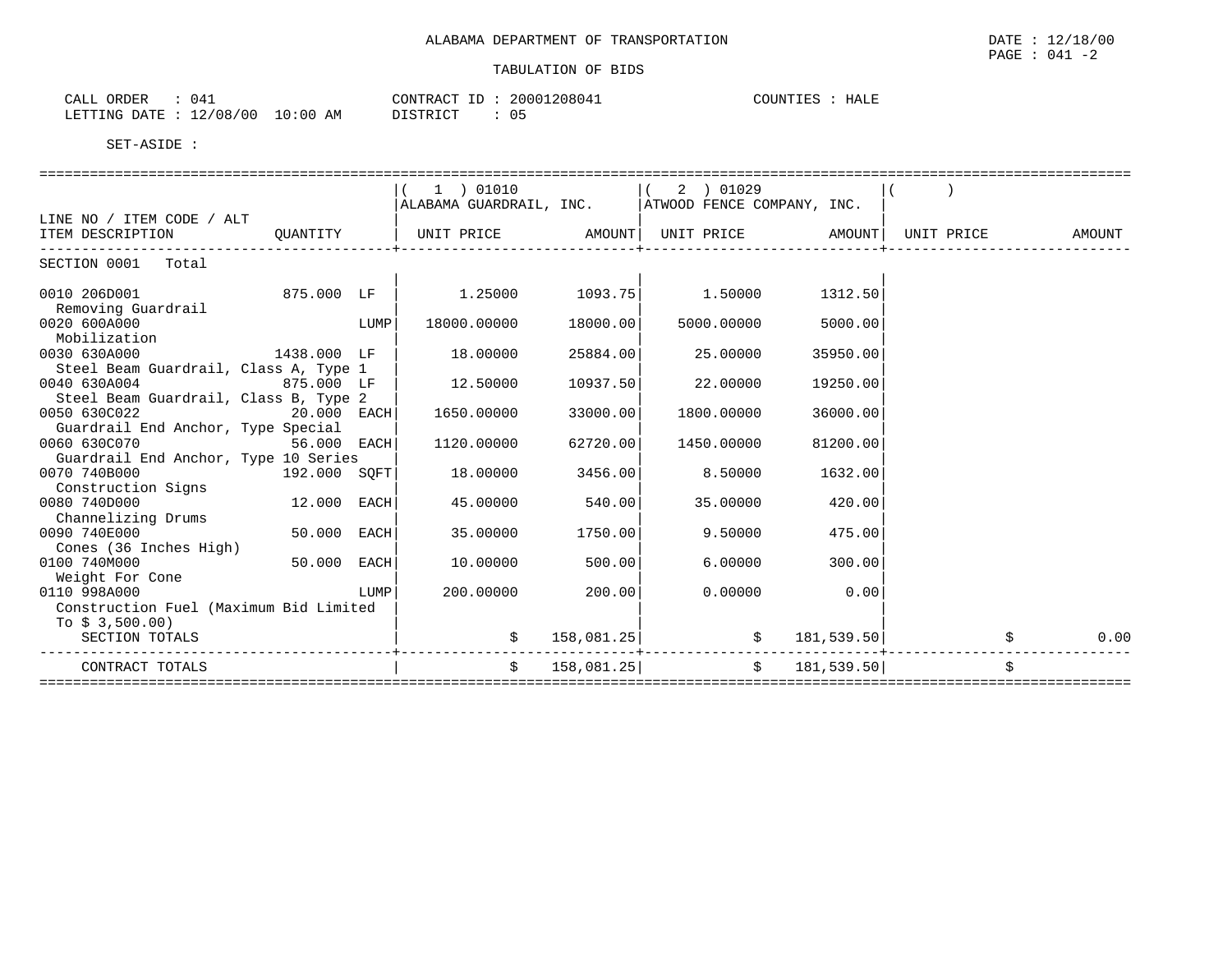CALL ORDER : 043 CONTRACT ID : 20001208043 COUNTIES : LEE LETTING DATE : 12/08/00 10:00 AM DISTRICT : 04 CONTRACT DESCRIPTION : CONTRACT TIME : 120 Working Days (available days) for constructing the Bridge Replacement and Approaches on PROJECT(S) : BR-4105(104) C.R. #379 over Osanippa Creek, south of Valley. Length - 0.326 km.

SET-ASIDE :

 -------------------------------------------------------------------------------------------------------------------------- VENDOR TOTAL % OVER RANK NUMBER NAME BID LOW BID -------------------------------------------------------------------------------------------------------------------------- 1 07040 GROUND & PIPE TECHNOLOGIES, L.L.C. \$ 1,283,954.40 100.0000% 2 13021 MURPHREE BRIDGE CORPORATION \$ 1,312,000.00 102.1843% 3 14008 NEWELL & BUSH, INC. \$ 1,582,092.40 123.2203% 4 19007 SCOTT BRIDGE COMPANY, INC. \$ 1,636,397.05 127.4498%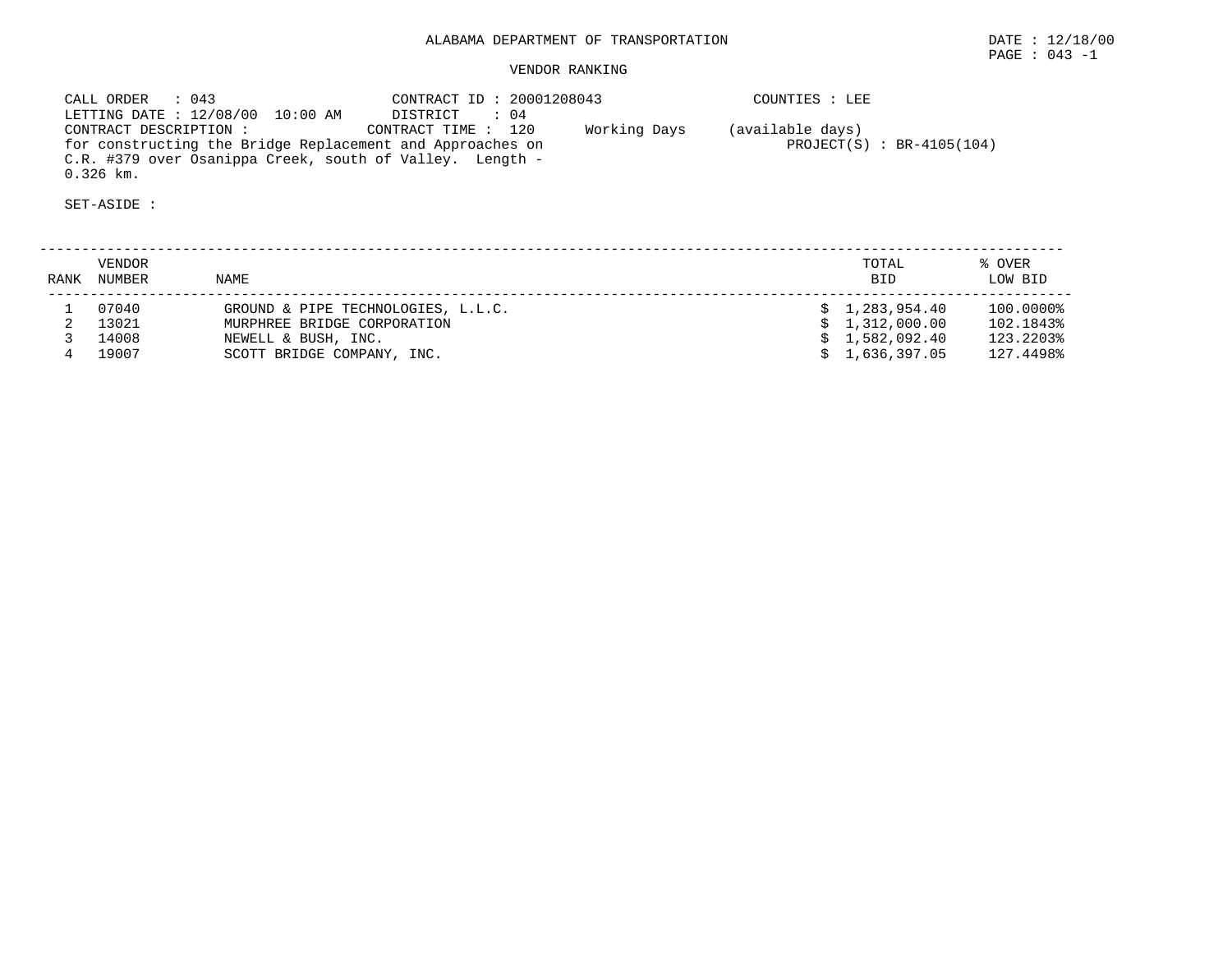| CALL ORDER                       | 043 | CONTRACT ID: 20001208043 |    | COUNTIES : LEE |  |
|----------------------------------|-----|--------------------------|----|----------------|--|
| LETTING DATE : 12/08/00 10:00 AM |     | DISTRICT                 | 04 |                |  |

|                                         |              | 1 ) 07040   |          | $2$ ) 13021                                                                     |          | 3 ) 14008   |          |
|-----------------------------------------|--------------|-------------|----------|---------------------------------------------------------------------------------|----------|-------------|----------|
|                                         |              |             |          | GROUND & PIPE TECHNOLOGIES,   MURPHREE BRIDGE CORPORATION   NEWELL & BUSH, INC. |          |             |          |
| LINE NO / ITEM CODE / ALT               |              |             |          |                                                                                 |          |             |          |
| ITEM DESCRIPTION<br>OUANTITY            |              | UNIT PRICE  | AMOUNT   | UNIT PRICE                                                                      | AMOUNT   | UNIT PRICE  | AMOUNT   |
|                                         |              |             |          |                                                                                 |          |             |          |
| SECTION 0001<br>TOTAL                   |              |             |          |                                                                                 |          |             |          |
| 0010 201A000                            | LUMP         | 27500.00000 | 27500.00 | 7500.00000                                                                      | 7500.00  | 8500.00000  | 8500.00  |
| Clearing & Grubbing (Approximately 0.6  |              |             |          |                                                                                 |          |             |          |
| Hectares)                               |              |             |          |                                                                                 |          |             |          |
| 0020 206A000                            | LUMP         | 40000.00000 | 40000.00 | 57000.00000                                                                     | 57000.00 | 50000.00000 | 50000.00 |
| Removal Of Old Bridge, Station 42+36.72 |              |             |          |                                                                                 |          |             |          |
| 0030 210A000                            | 812.000 M3   | 12.00000    | 9744.00  | 12,00000                                                                        | 9744.00  | 13.50000    | 10962.00 |
| Unclassified Excavation                 |              |             |          |                                                                                 |          |             |          |
| 0040 210D001                            | 480.000 M3   | 15.00000    | 7200.00  | 15.00000                                                                        | 7200.00  | 16.50000    | 7920.00  |
| Borrow Excavation (Loose Truckbed       |              |             |          |                                                                                 |          |             |          |
| Measurement)                            |              |             |          |                                                                                 |          |             |          |
| 0050 230A000                            | 1.000 RBST   | 2000.00000  | 2000.00  | 2000.00000                                                                      | 2000.00  | 2200.00000  | 2200.00  |
| Roadbed Processing                      |              |             |          |                                                                                 |          |             |          |
| 0060 301A012                            | 1615.000 M2  | 8.25000     | 13323.75 | 8.25000                                                                         | 13323.75 | 9.20000     | 14858.00 |
| Crushed Aggregate Base Course, Type B,  |              |             |          |                                                                                 |          |             |          |
| Plant Mixed, 150 mm Compacted Thickness |              |             |          |                                                                                 |          |             |          |
| 0070 401A000                            | 1615.000 M2  | 1.00000     | 1615.00  | 1,00000                                                                         | 1615.00  | 1.11000     | 1792.65  |
| Bituminous Treatment A                  |              |             |          |                                                                                 |          |             |          |
| 0080 405A000                            | 201.000 L    | 2.00000     | 402.00   | 2.00000                                                                         | 402.00   | 2.25000     | 452.25   |
| Tack Coat                               |              |             |          |                                                                                 |          |             |          |
| 0090 429A221                            | 118.000 MTON | 78.00000    | 9204.00  | 78.00000                                                                        | 9204.00  | 99,00000    | 11682.00 |
| Improved Bituminous Concrete Wearing    |              |             |          |                                                                                 |          |             |          |
| Surface Layer, 19.0 mm Maximum          |              |             |          |                                                                                 |          |             |          |
| Aggregate Size Mix, ESAL Range B        |              |             |          |                                                                                 |          |             |          |
| 0100 429B221                            | 255.000 MTON | 66.00000    | 16830.00 | 66,00000                                                                        | 16830.00 | 79.00000    | 20145.00 |
| Improved Bituminous Concrete Binder     |              |             |          |                                                                                 |          |             |          |
| Layer, 25.0 mm Maximum Aggregate Size   |              |             |          |                                                                                 |          |             |          |
| Mix, ESAL Range B                       |              |             |          |                                                                                 |          |             |          |
| 0110 502A000                            | 26200.000 KG | 1,04000     | 27248.00 | 0.80000                                                                         | 20960.00 | 1,12000     | 29344.00 |
| Steel Reinforcement                     |              |             |          |                                                                                 |          |             |          |
| 0120 502B000                            | LUMP         | 45000.00000 | 45000.00 | 30500.00000                                                                     | 30500.00 | 43000.00000 | 43000.00 |
| Steel Reinforcement For Bridge          |              |             |          |                                                                                 |          |             |          |
| Superstructure, , STA 42+28,            |              |             |          |                                                                                 |          |             |          |
| Approximately 38 025 kg                 |              |             |          |                                                                                 |          |             |          |
| 0130 505C002                            | 124.000 M    | 85.00000    | 10540.00 | 114,00000                                                                       | 14136.00 | 110.00000   | 13640.00 |
| Steel Piling (HP 310x79)                |              |             |          |                                                                                 |          |             |          |
| 0140 506A000                            | 33.000 M     | 781.00000   | 25773.00 | 403.83000                                                                       | 13326.39 | 1075.00000  | 35475.00 |
| Drilled Shaft Excavation, 1370 mm       |              |             |          |                                                                                 |          |             |          |
| Diameter                                |              |             |          |                                                                                 |          |             |          |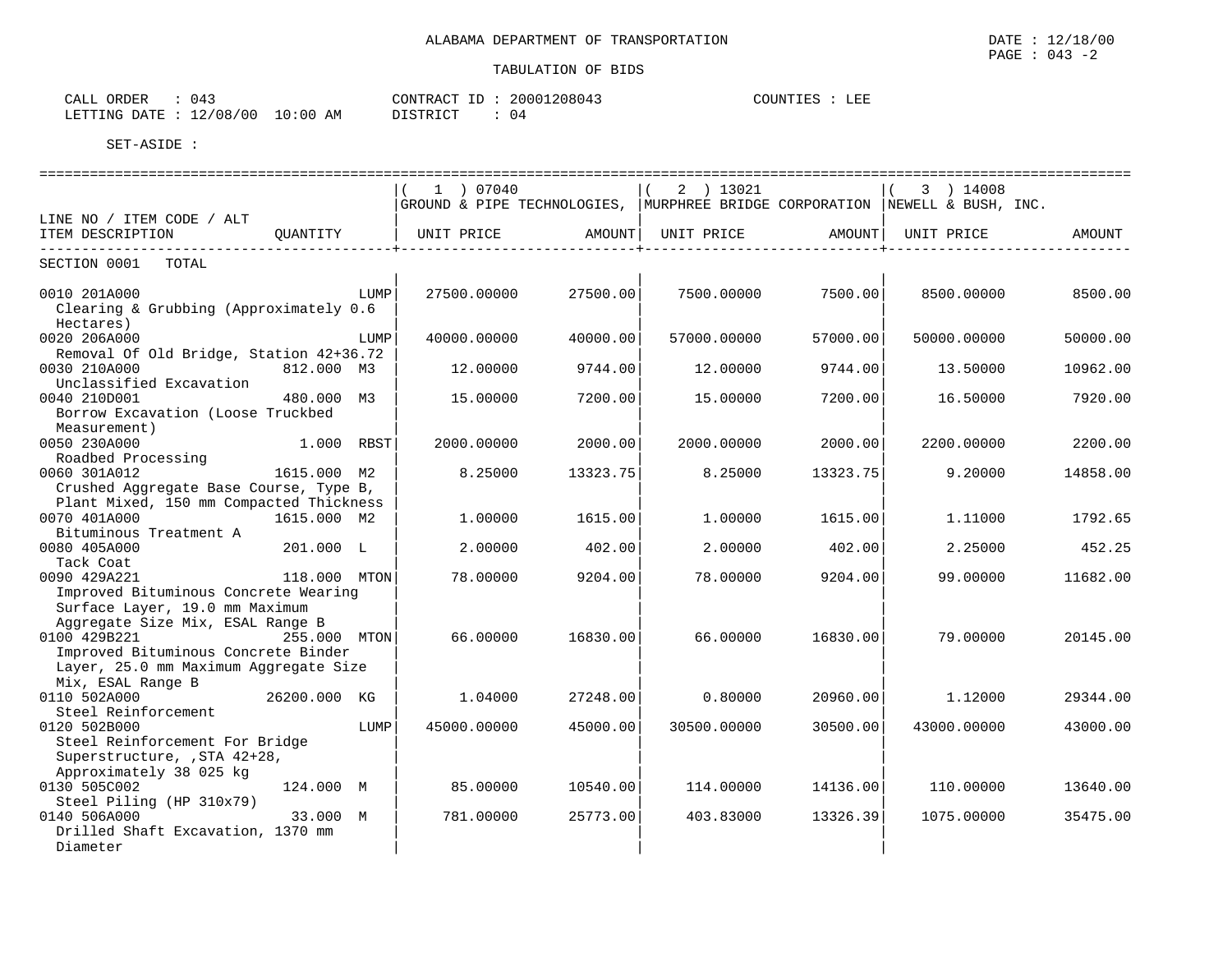| CALL ORDER                       | 043 |          | CONTRACT ID: 20001208043 | COUNTIES : LEE |  |
|----------------------------------|-----|----------|--------------------------|----------------|--|
| LETTING DATE : 12/08/00 10:00 AM |     | DISTRICT |                          |                |  |

|                                                       |               |      | 1 ) 07040                                                                       |           | 2 ) 13021           |           | 3 ) 14008           |           |
|-------------------------------------------------------|---------------|------|---------------------------------------------------------------------------------|-----------|---------------------|-----------|---------------------|-----------|
|                                                       |               |      | GROUND & PIPE TECHNOLOGIES,   MURPHREE BRIDGE CORPORATION   NEWELL & BUSH, INC. |           |                     |           |                     |           |
| LINE NO / ITEM CODE / ALT                             |               |      |                                                                                 |           |                     |           |                     |           |
| ITEM DESCRIPTION                                      | QUANTITY      |      | UNIT PRICE                                                                      |           | AMOUNT   UNIT PRICE |           | AMOUNT   UNIT PRICE | AMOUNT    |
| 0150 506B003                                          | 12.000 M      |      | 5724.00000                                                                      | 68688.00  | 3506.91000          | 42082.92  | 7200.00000          | 86400.00  |
| Special Drilled Shaft Excavation, 1220                |               |      |                                                                                 |           |                     |           |                     |           |
| mm Diameter                                           |               |      |                                                                                 |           |                     |           |                     |           |
| 0160 506C042                                          | 12.000 M      |      | 190.00000                                                                       | 2280.00   | 371.94000           | 4463.28   | 375.00000           | 4500.00   |
| Drilled Shaft Construction, 1220 mm                   |               |      |                                                                                 |           |                     |           |                     |           |
| Diameter, Class DS1 Concrete                          |               |      |                                                                                 |           |                     |           |                     |           |
| 0170 506C043                                          | 33.000 M      |      | 240.00000                                                                       | 7920.00   | 435.71000           | 14378.43  | 300,00000           | 9900.00   |
| Drilled Shaft Construction, 1370 mm                   |               |      |                                                                                 |           |                     |           |                     |           |
| Diameter, Class DS1 Concrete                          |               |      |                                                                                 |           |                     |           |                     |           |
| 0180 506F001                                          | 33.000 M      |      | 558.00000                                                                       | 18414.00  | 611.05000           | 20164.65  | 700.00000           | 23100.00  |
| Permanent Drilled Shaft Casing, 1370 mm               |               |      |                                                                                 |           |                     |           |                     |           |
| Diameter                                              |               |      |                                                                                 |           |                     |           |                     |           |
| 0190 506G002                                          | 4.000 EACH    |      | 2000.00000                                                                      | 8000.00   | 637.62000           | 2550.48   | 2500.00000          | 10000.00  |
| Crosshole Sonic Logging 1220 mm Diamete               |               |      |                                                                                 |           |                     |           |                     |           |
| 0200 508A000                                          | 1900.000 KG   |      | 8.00000                                                                         | 15200.00  | 5.00000             | 9500.00   | 4.75000             | 9025.00   |
| Structural Steel                                      |               |      |                                                                                 |           |                     |           |                     |           |
| 0210 508B000                                          | 1.000 EACH    |      | 540000.00000                                                                    | 540000.00 | 560000.00000        | 560000.00 | 700000.00000        | 700000.00 |
| Structural Steel Superstructure, , 20 m               |               |      |                                                                                 |           |                     |           |                     |           |
| - 41m - 41m Continous Span,                           |               |      |                                                                                 |           |                     |           |                     |           |
| 0220 510A000                                          | 106.000 M3    |      | 830,00000                                                                       | 87980.00  | 790.00000           | 83740.00  | 560.00000           | 59360.00  |
| Bridge Substructure Concrete, Class A<br>0230 510C051 |               |      |                                                                                 |           |                     |           | 155000.00000        |           |
| Bridge Concrete Superstructure, Sta                   |               | LUMP | 135000.00000                                                                    | 135000.00 | 180000.00000        | 180000.00 |                     | 155000.00 |
| 42+28, Approximately 264 Cubic Meter                  |               |      |                                                                                 |           |                     |           |                     |           |
| 0240 510E000                                          | 913.000 M2    |      | 3.85000                                                                         | 3515.05   | 2.91000             | 2656.83   | 3.50000             | 3195.50   |
| Grooving Concrete Bridge Decks                        |               |      |                                                                                 |           |                     |           |                     |           |
| 0250 511A004                                          | 24.000 EACH   |      | 450.00000                                                                       | 10800.00  | 400.00000           | 9600.00   | 570.00000           | 13680.00  |
| Elastomeric Bearings, Type 4                          |               |      |                                                                                 |           |                     |           |                     |           |
| 0260 600A000                                          |               | LUMP | 59000.00000                                                                     | 59000.00  | 112095.20000        | 112095.20 | 150000.00000        | 150000.00 |
| Mobilization                                          |               |      |                                                                                 |           |                     |           |                     |           |
| 0270 610C001                                          | 1095.000 MTON |      | 45.00000                                                                        | 49275.00  | 23,00000            | 25185.00  | 50.00000            | 54750.00  |
| Loose Riprap, Class 2                                 |               |      |                                                                                 |           |                     |           |                     |           |
| 0280 610D000                                          | 845.000 M2    |      | 1.50000                                                                         | 1267.50   | 1.75000             | 1478.75   | 2,00000             | 1690.00   |
| Filter Blanket                                        |               |      |                                                                                 |           |                     |           |                     |           |
| 0290 630A010                                          | 6.000 M       |      | 59.05000                                                                        | 354.30    | 46.00000            | 276.00    | 65.00000            | 390.00    |
| Steel Beam Guardrail, Class A, Type 1                 |               |      |                                                                                 |           |                     |           |                     |           |
| (Steel Posts)                                         |               |      |                                                                                 |           |                     |           |                     |           |
| 0300 630C001                                          | $1.000$ EACH  |      | 800.00000                                                                       | 800.00    | 600.00000           | 600.00    | 900.00000           | 900.00    |
| Guardrail End Anchor, Type 8                          |               |      |                                                                                 |           |                     |           |                     |           |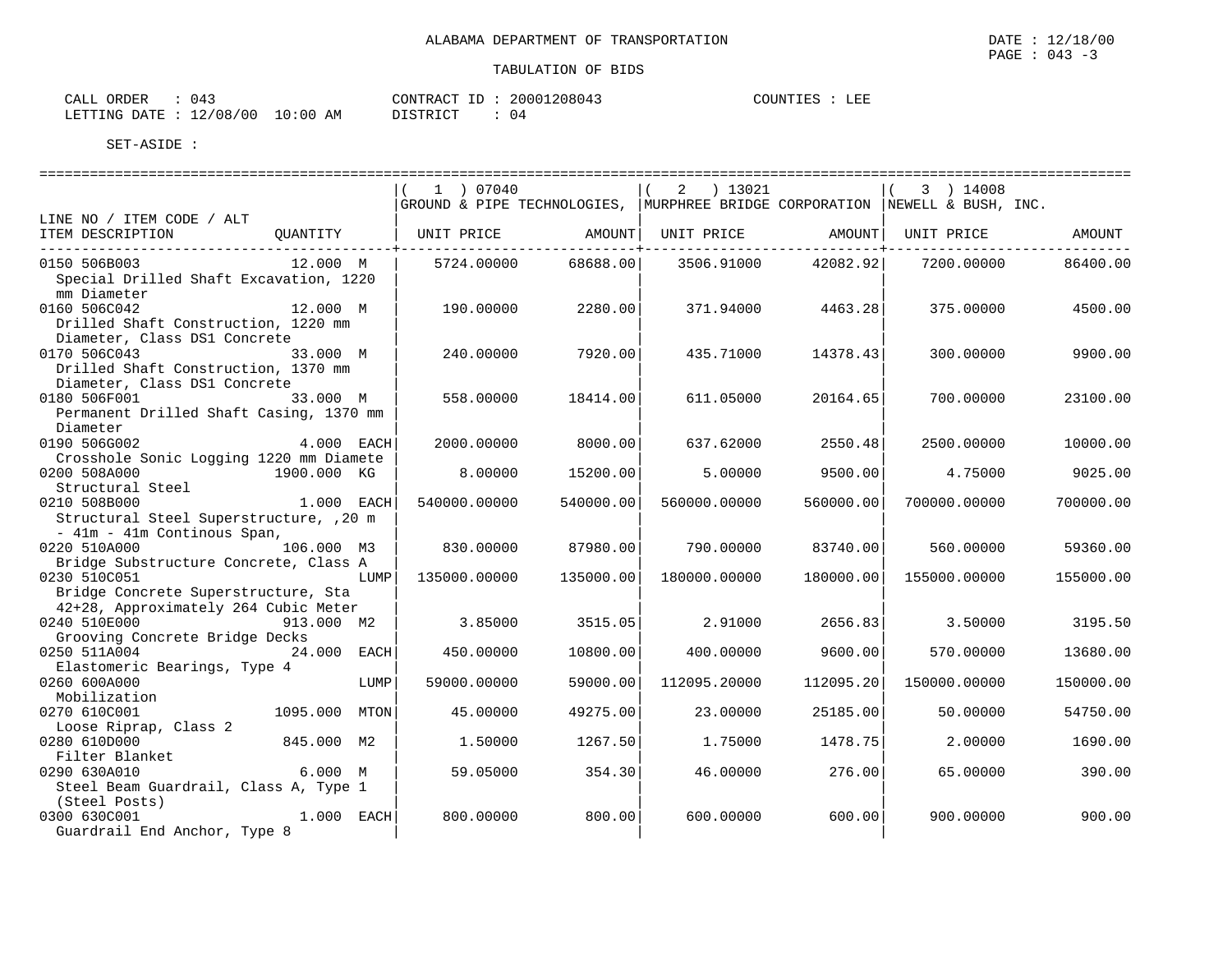| 043<br>CALL ORDER                |          |  | CONTRACT ID: 20001208043 | COUNTIES : | LEE |
|----------------------------------|----------|--|--------------------------|------------|-----|
| LETTING DATE : 12/08/00 10:00 AM | DISTRICT |  | 0 <sub>4</sub>           |            |     |

|                                                                   |             | 1 ) 07040   |                | 2 ) 13021                            |                 | $(3)$ 14008<br>GROUND & PIPE TECHNOLOGIES,   MURPHREE BRIDGE CORPORATION   NEWELL & BUSH, INC.                                                                 |                |
|-------------------------------------------------------------------|-------------|-------------|----------------|--------------------------------------|-----------------|----------------------------------------------------------------------------------------------------------------------------------------------------------------|----------------|
| LINE NO / ITEM CODE / ALT<br>ITEM DESCRIPTION                     | OUANTITY    |             |                | UNIT PRICE AMOUNT  UNIT PRICE AMOUNT |                 | UNIT PRICE                                                                                                                                                     | AMOUNT         |
|                                                                   |             |             |                |                                      |                 |                                                                                                                                                                |                |
| 0310 630C003<br>Guardrail End Anchor, Type 13                     | 4.000 EACH  | 1150.00000  | 4600.00        | 950.00000                            | 3800.00         | 1200.00000                                                                                                                                                     | 4800.00        |
| 0320 630C050<br>Guardrail End Anchor, Type 20 Series              | 3.000 EACH  | 2000.00000  | 6000.00        | 1900.00000                           | 5700.00         | 2000.00000                                                                                                                                                     | 6000.00        |
| 0330 650A000<br>Topsoil                                           | 44.000 M3   | 12.00000    | 528.00         | 12,00000                             | 528.00          | 16.50000                                                                                                                                                       | 726.00         |
| 0340 652A056<br>Seeding (Mix 2E)                                  | $1.000$ HA  | 3000.00000  | 3000.00        | 2471.00000                           | 2471.00         | 1750.00000                                                                                                                                                     | 1750.00        |
| 0350 656A001<br>Mulching, Class A, Type 2                         | 1.000 HA    | 3000.00000  | 3000.00        | 2471.00000                           | 2471.00         | 1750.00000                                                                                                                                                     | 1750.00        |
| 0360 665F000<br>Hay Bales                                         | 50.000 EACH | 8,00000     | 400.00         | 5.00000                              | 250.00          | 12.00000                                                                                                                                                       | 600.00         |
| 0370 665J000<br>Silt Fence, Type A                                | 245.000 M   | 12.00000    | 2940.00        | 14.00000                             | 3430.00         | 15.00000                                                                                                                                                       | 3675.00        |
| 0380 680A000<br>Engineering Controls                              | <b>LUMP</b> | 10000.00000 | 10000.00       | 10000.00000                          | 10000.00        | 20000.00000                                                                                                                                                    | 20000.00       |
| 0390 701A004                                                      | 1.000 KM    | 500.00000   | 500.00         | 311.00000                            | 311.00          | 390.00000                                                                                                                                                      | 390.00         |
| Solid White, Class 1, Type A Traffic<br>Stripe                    |             |             |                |                                      |                 |                                                                                                                                                                |                |
| 0400 701A012<br>1.000 KM<br>Solid Yellow, Class 1, Type A Traffic |             | 500.00000   | 500.00         | 311.00000                            | 311.00          | 390.00000                                                                                                                                                      | 390.00         |
| Stripe<br>0410 701C001                                            | 1.000 KM    | 500.00000   | 500.00         | 311.00000                            | 311.00          | 390.00000                                                                                                                                                      | 390.00         |
| Solid Temporary Traffic Stripe<br>0420 740B000                    | 28.000 M2   | 107.60000   | 3012.80        | 90.43000                             | 2532.04         | 235.00000                                                                                                                                                      | 6580.00        |
| Construction Signs<br>0430 740F002                                | 8.000 EACH  | 350.00000   | 2800.00        | 212.76000                            | 1702.08         | 325,00000                                                                                                                                                      | 2600.00        |
| Barricades, Type III<br>11 2.000 EACH<br>0440 7401005             |             | 400.00000   | 800.00         | 335.10000                            | 670.20          | 290.00000                                                                                                                                                      | 580.00         |
| Warning Lights, Type B (Detachable Head<br>0450 998A000 LUMP      |             | 500.00000   | 500.00         | 5000.00000                           | 5000.00         | 0.00000                                                                                                                                                        | 0.00           |
| Construction Fuel (Maximum Bid Limited<br>To $$55,000.00)$        |             |             |                |                                      |                 |                                                                                                                                                                |                |
| SECTION TOTALS                                                    |             |             |                | ---------                            |                 | $\begin{array}{cccc} \xi & 1,283,954.40 \end{array}$ $\begin{array}{cccc} \xi & 1,312,000.00 \end{array}$ $\begin{array}{cccc} \xi & 1,582,092.40 \end{array}$ |                |
| CONTRACT TOTALS                                                   |             |             | \$1,283,954.40 |                                      | \$1,312,000.00] |                                                                                                                                                                | \$1,582,092.40 |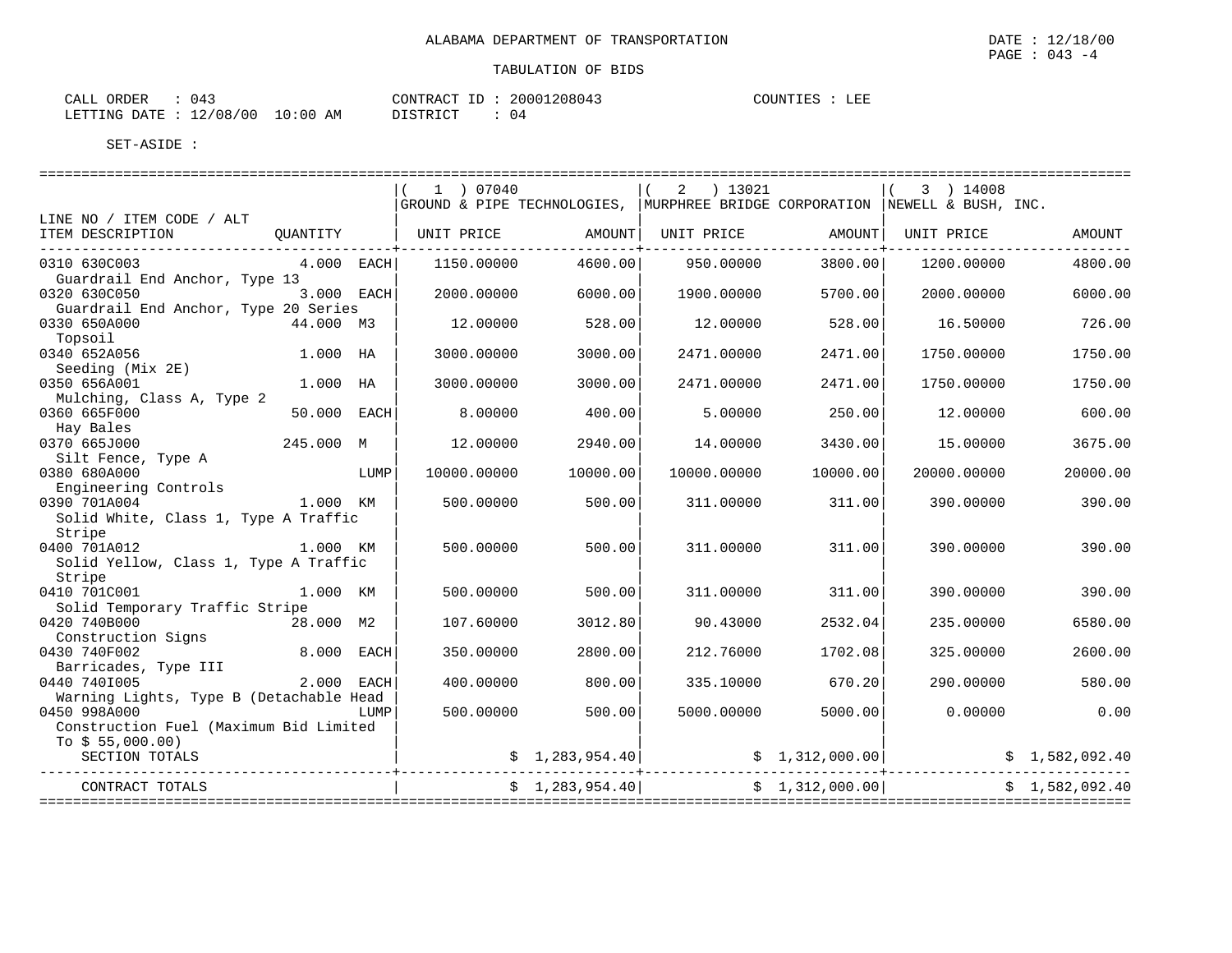| ORDER<br>$   -$<br>JALI.                    |            | --<br>$\sqrt{1}$<br>CONTRAC | 208043<br>⊇OOOT<br>18 U 4.3 | $\Gamma$ רידת האדור $\Gamma$<br>COUNTIES | - --<br>.<br>ᅭᅖ |  |
|---------------------------------------------|------------|-----------------------------|-----------------------------|------------------------------------------|-----------------|--|
| 10010<br>חמח<br>LETTINC<br>UU.<br>U O<br>∸∠ | : 00<br>AΜ | DICTOIAT                    | 04                          |                                          |                 |  |

|                                                         |              |      | 4 ) 19007                  |          |            |        |            |        |
|---------------------------------------------------------|--------------|------|----------------------------|----------|------------|--------|------------|--------|
|                                                         |              |      | SCOTT BRIDGE COMPANY, INC. |          |            |        |            |        |
| LINE NO / ITEM CODE / ALT                               |              |      |                            |          |            |        |            |        |
| ITEM DESCRIPTION                                        | OUANTITY     |      | UNIT PRICE                 | AMOUNT   | UNIT PRICE | AMOUNT | UNIT PRICE | AMOUNT |
|                                                         |              |      |                            |          |            |        |            |        |
| SECTION 0001<br>TOTAL                                   |              |      |                            |          |            |        |            |        |
| 0010 201A000                                            |              | LUMP | 20000.00000                | 20000.00 |            |        |            |        |
| Clearing & Grubbing (Approximately 0.6                  |              |      |                            |          |            |        |            |        |
| Hectares)                                               |              |      |                            |          |            |        |            |        |
| 0020 206A000                                            |              | LUMP | 60000.00000                | 60000.00 |            |        |            |        |
| Removal Of Old Bridge, Station 42+36.72                 |              |      |                            |          |            |        |            |        |
| 0030 210A000                                            | 812.000 M3   |      | 12.00000                   | 9744.00  |            |        |            |        |
| Unclassified Excavation                                 |              |      |                            |          |            |        |            |        |
| 0040 210D001                                            | 480.000 M3   |      | 13.00000                   | 6240.00  |            |        |            |        |
| Borrow Excavation (Loose Truckbed                       |              |      |                            |          |            |        |            |        |
| Measurement)                                            |              |      |                            |          |            |        |            |        |
| 0050 230A000                                            | 1.000 RBST   |      | 2500.00000                 | 2500.00  |            |        |            |        |
| Roadbed Processing                                      |              |      |                            |          |            |        |            |        |
| 0060 301A012                                            | 1615.000 M2  |      | 8.25000                    | 13323.75 |            |        |            |        |
| Crushed Aggregate Base Course, Type B,                  |              |      |                            |          |            |        |            |        |
| Plant Mixed, 150 mm Compacted Thickness                 |              |      |                            |          |            |        |            |        |
| 0070 401A000                                            | 1615.000 M2  |      | 1,00000                    | 1615.00  |            |        |            |        |
| Bituminous Treatment A                                  |              |      |                            |          |            |        |            |        |
| 0080 405A000                                            | 201.000 L    |      | 2.00000                    | 402.00   |            |        |            |        |
| Tack Coat                                               |              |      |                            |          |            |        |            |        |
| 0090 429A221                                            | 118.000 MTON |      | 75,00000                   | 8850.00  |            |        |            |        |
| Improved Bituminous Concrete Wearing                    |              |      |                            |          |            |        |            |        |
| Surface Layer, 19.0 mm Maximum                          |              |      |                            |          |            |        |            |        |
| Aggregate Size Mix, ESAL Range B                        |              |      |                            |          |            |        |            |        |
| 0100 429B221                                            | 255.000 MTON |      | 67.00000                   | 17085.00 |            |        |            |        |
| Improved Bituminous Concrete Binder                     |              |      |                            |          |            |        |            |        |
| Layer, 25.0 mm Maximum Aggregate Size                   |              |      |                            |          |            |        |            |        |
| Mix, ESAL Range B                                       |              |      |                            |          |            |        |            |        |
| 0110 502A000                                            | 26200.000 KG |      | 1,10000                    | 28820.00 |            |        |            |        |
| Steel Reinforcement                                     |              |      |                            |          |            |        |            |        |
| 0120 502B000                                            |              | LUMP | 46000.00000                | 46000.00 |            |        |            |        |
| Steel Reinforcement For Bridge                          |              |      |                            |          |            |        |            |        |
| Superstructure, , STA 42+28,<br>Approximately 38 025 kg |              |      |                            |          |            |        |            |        |
| 0130 505C002                                            | 124.000 M    |      | 125.00000                  | 15500.00 |            |        |            |        |
| Steel Piling (HP 310x79)                                |              |      |                            |          |            |        |            |        |
| 0140 506A000                                            | 33.000 M     |      | 1260.00000                 | 41580.00 |            |        |            |        |
| Drilled Shaft Excavation, 1370 mm                       |              |      |                            |          |            |        |            |        |
| Diameter                                                |              |      |                            |          |            |        |            |        |
|                                                         |              |      |                            |          |            |        |            |        |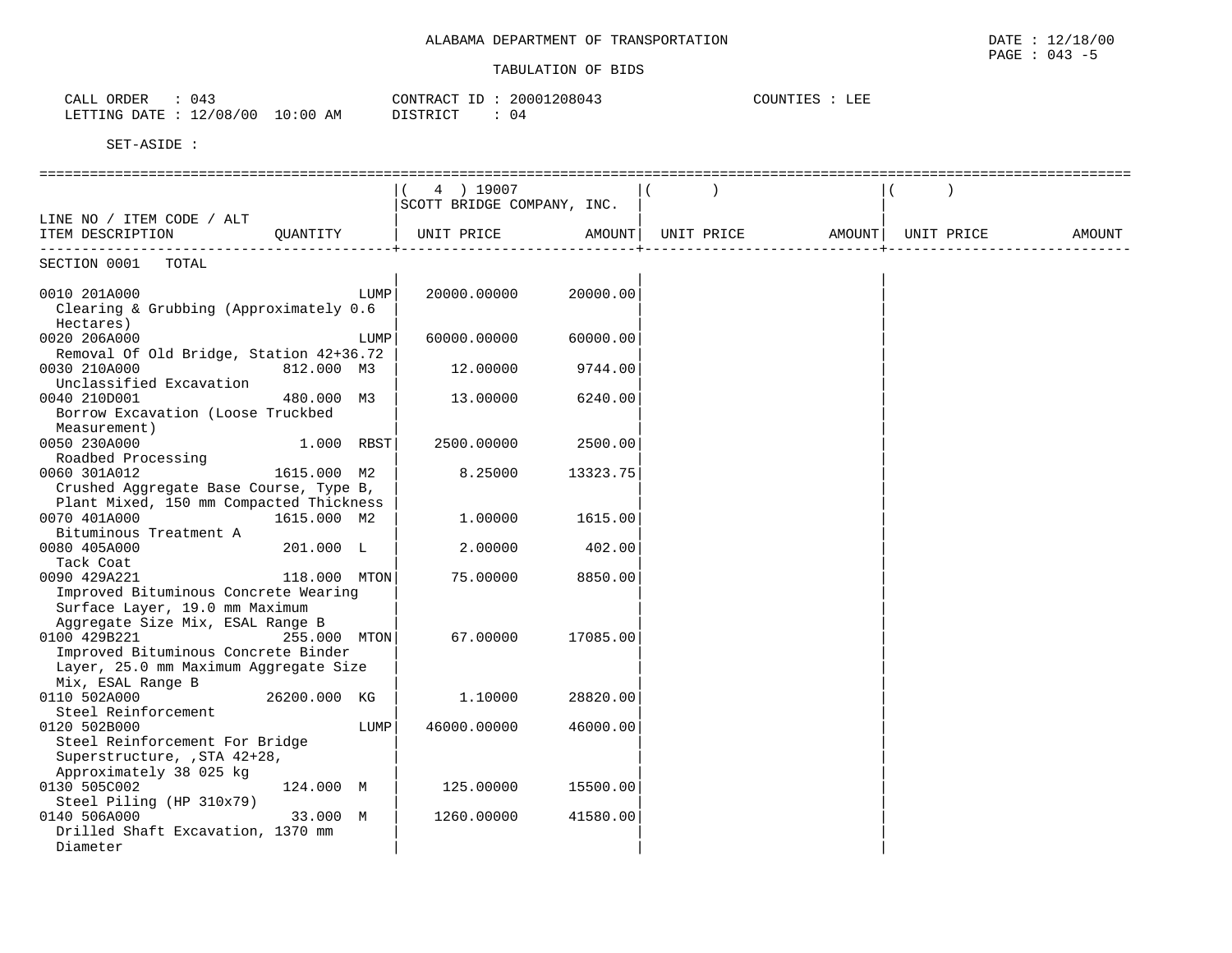| 043<br>ORDER<br>CALL             | CONTRACT ID: 20001208043 |     | COUNTIES :<br>LEE |
|----------------------------------|--------------------------|-----|-------------------|
| LETTING DATE : 12/08/00 10:00 AM | DISTRICT                 | -04 |                   |

|                                                                                                                       |               | 4 ) 19007<br>SCOTT BRIDGE COMPANY, INC. |           |                    |                    |        |
|-----------------------------------------------------------------------------------------------------------------------|---------------|-----------------------------------------|-----------|--------------------|--------------------|--------|
| LINE NO / ITEM CODE / ALT<br>ITEM DESCRIPTION                                                                         | OUANTITY      | UNIT PRICE                              |           | AMOUNT  UNIT PRICE | AMOUNT  UNIT PRICE | AMOUNT |
| ---------------------------------<br>0150 506B003<br>Special Drilled Shaft Excavation, 1220<br>mm Diameter            | 12.000 M      | 1575.00000                              | 18900.00  |                    |                    |        |
| 0160 506C042<br>Drilled Shaft Construction, 1220 mm<br>Diameter, Class DS1 Concrete                                   | 12.000 M      | 1575.00000                              | 18900.00  |                    |                    |        |
| 0170 506C043<br>Drilled Shaft Construction, 1370 mm<br>Diameter, Class DS1 Concrete                                   | 33.000 M      | 1260.00000                              | 41580.00  |                    |                    |        |
| 0180 506F001<br>33.000 M<br>Permanent Drilled Shaft Casing, 1370 mm<br>Diameter                                       |               | 368.00000                               | 12144.00  |                    |                    |        |
| 0190 506G002<br>Crosshole Sonic Logging 1220 mm Diamete                                                               | $4.000$ EACH  | 2520.00000                              | 10080.00  |                    |                    |        |
| 0200 508A000<br>Structural Steel                                                                                      | 1900.000 KG   | 7.35000                                 | 13965.00  |                    |                    |        |
| 0210 508B000<br>Structural Steel Superstructure, , 20 m<br>- 41m - 41m Continous Span,                                | $1.000$ EACH  | 740000.00000                            | 740000.00 |                    |                    |        |
| 0220 510A000<br>Bridge Substructure Concrete, Class A                                                                 | 106.000 M3    | 650.00000                               | 68900.00  |                    |                    |        |
| 0230 510C051<br>Bridge Concrete Superstructure, Sta<br>42+28, Approximately 264 Cubic Meter                           | LUMP          | 190000.00000                            | 190000.00 |                    |                    |        |
| 0240 510E000<br>Grooving Concrete Bridge Decks                                                                        | 913.000 M2    | 3.50000                                 | 3195.50   |                    |                    |        |
| 0250 511A004                                                                                                          | $24.000$ EACH | 550.00000                               | 13200.00  |                    |                    |        |
| Elastomeric Bearings, Type 4<br>0260 600A000                                                                          | LUMP          | 155000.00000                            | 155000.00 |                    |                    |        |
| Mobilization<br>0270 610C001                                                                                          | 1095.000 MTON | 27.00000                                | 29565.00  |                    |                    |        |
| Loose Riprap, Class 2<br>0280 610D000                                                                                 | 845.000 M2    | 2.20000                                 | 1859.00   |                    |                    |        |
| Filter Blanket<br>Filter Blanket<br>6.000 M<br>0290 630A010<br>Steel Beam Guardrail, Class A, Type 1<br>(Steel Posts) |               | 59.05000                                | 354.30    |                    |                    |        |
| 0300 630C001<br>Guardrail End Anchor, Type 8                                                                          | $1.000$ EACH  | 800.00000                               | 800.00    |                    |                    |        |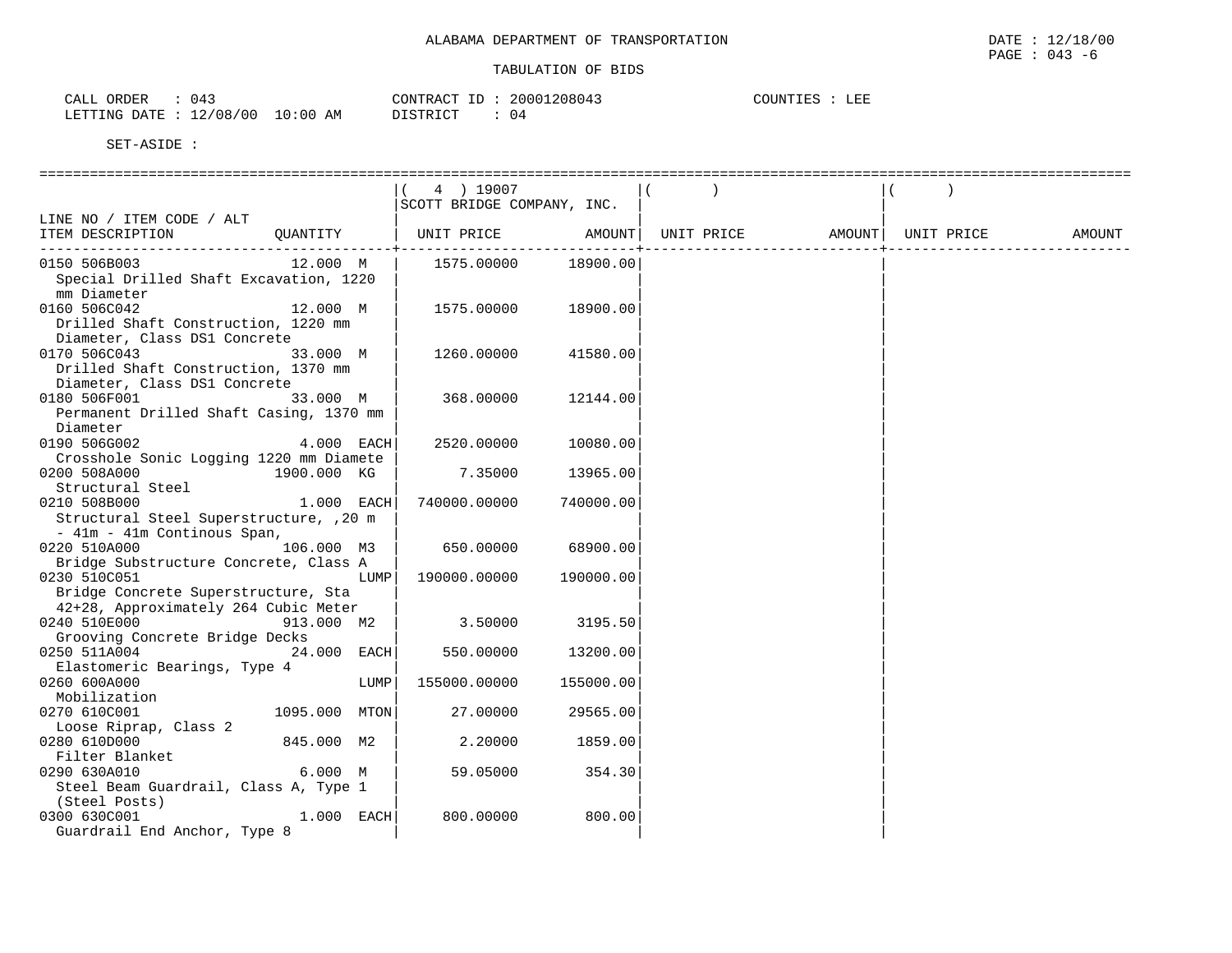| 043<br>ORDER<br>CALL             | CONTRACT ID: | 20001208043 | LEE<br>COUNTIES |
|----------------------------------|--------------|-------------|-----------------|
| LETTING DATE : 12/08/00 10:00 AM | DISTRICT     | 04          |                 |

|                                               |              |      | 4 ) 19007<br>SCOTT BRIDGE COMPANY, INC.               |                 |                                  |      |            |        |
|-----------------------------------------------|--------------|------|-------------------------------------------------------|-----------------|----------------------------------|------|------------|--------|
| LINE NO / ITEM CODE / ALT                     |              |      |                                                       |                 |                                  |      |            |        |
| QUANTITY<br>ITEM DESCRIPTION                  |              |      | UNIT PRICE         AMOUNT   UNIT PRICE         AMOUNT |                 |                                  |      | UNIT PRICE | AMOUNT |
| --------------------                          |              |      |                                                       |                 |                                  |      |            |        |
| 0310 630C003<br>Guardrail End Anchor, Type 13 | $4.000$ EACH |      | 1150.00000                                            | 4600.00         |                                  |      |            |        |
| 0320 630C050                                  | 3.000 EACH   |      | 2000.00000                                            | 6000.00         |                                  |      |            |        |
| Guardrail End Anchor, Type 20 Series          |              |      |                                                       |                 |                                  |      |            |        |
| 0330 650A000                                  | 44.000 M3    |      | 20.00000                                              | 880.00          |                                  |      |            |        |
| Topsoil                                       |              |      |                                                       |                 |                                  |      |            |        |
| 0340 652A056                                  | 1.000 HA     |      | 2471.00000                                            | 2471.00         |                                  |      |            |        |
| Seeding (Mix 2E)                              |              |      |                                                       |                 |                                  |      |            |        |
| 0350 656A001                                  | $1.000$ HA   |      | 2471.00000                                            | 2471.00         |                                  |      |            |        |
| Mulching, Class A, Type 2                     |              |      |                                                       |                 |                                  |      |            |        |
| 0360 665F000                                  | 50.000 EACH  |      | 10.00000                                              | 500.00          |                                  |      |            |        |
| Hay Bales                                     |              |      |                                                       |                 |                                  |      |            |        |
| 0370 665J000 0370 665J000                     | 245.000 M    |      | 11.50000                                              | 2817.50         |                                  |      |            |        |
| Silt Fence, Type A                            |              |      |                                                       |                 |                                  |      |            |        |
| 0380 680A000                                  |              | LUMP | 16000.00000                                           | 16000.00        |                                  |      |            |        |
| Engineering Controls                          |              |      |                                                       |                 |                                  |      |            |        |
| 0390 701A004                                  | 1.000 KM     |      | 315.00000                                             | 315.00          |                                  |      |            |        |
| Solid White, Class 1, Type A Traffic          |              |      |                                                       |                 |                                  |      |            |        |
| Stripe                                        |              |      |                                                       |                 |                                  |      |            |        |
| 1.000 KM<br>0400 701A012                      |              |      | 315.00000                                             | 315.00          |                                  |      |            |        |
| Solid Yellow, Class 1, Type A Traffic         |              |      |                                                       |                 |                                  |      |            |        |
| Stripe                                        |              |      |                                                       |                 |                                  |      |            |        |
| 0410 701C001                                  | 1.000 KM     |      | 315.00000                                             | 315.00          |                                  |      |            |        |
| Solid Temporary Traffic Stripe                |              |      |                                                       |                 |                                  |      |            |        |
| 0420 740B000                                  | 28.000 M2    |      | 85.00000                                              | 2380.00         |                                  |      |            |        |
| Construction Signs                            |              |      |                                                       |                 |                                  |      |            |        |
| 0430 740F002                                  | 8.000 EACH   |      | 200.00000                                             | 1600.00         |                                  |      |            |        |
| Barricades, Type III                          |              |      |                                                       |                 |                                  |      |            |        |
| 2.000 EACH<br>0440 7401005                    |              |      | 315.00000                                             | 630.00          |                                  |      |            |        |
| Warning Lights, Type B (Detachable Head       |              |      |                                                       |                 |                                  |      |            |        |
| 0450 998A000                                  |              | LUMP | 5000.00000                                            | 5000.00         |                                  |      |            |        |
| Construction Fuel (Maximum Bid Limited        |              |      |                                                       |                 |                                  |      |            |        |
| To $$55,000.00)$                              |              |      |                                                       |                 |                                  |      | 0.00       | 0.00   |
| SECTION TOTALS                                |              |      |                                                       |                 | $\sin 1,636,397.05$ $\sin 7,636$ |      |            | \$     |
| CONTRACT TOTALS                               |              |      |                                                       | \$1,636,397.05] | \$                               | 0.00 |            | Ŝ.     |
|                                               |              |      |                                                       |                 |                                  |      |            |        |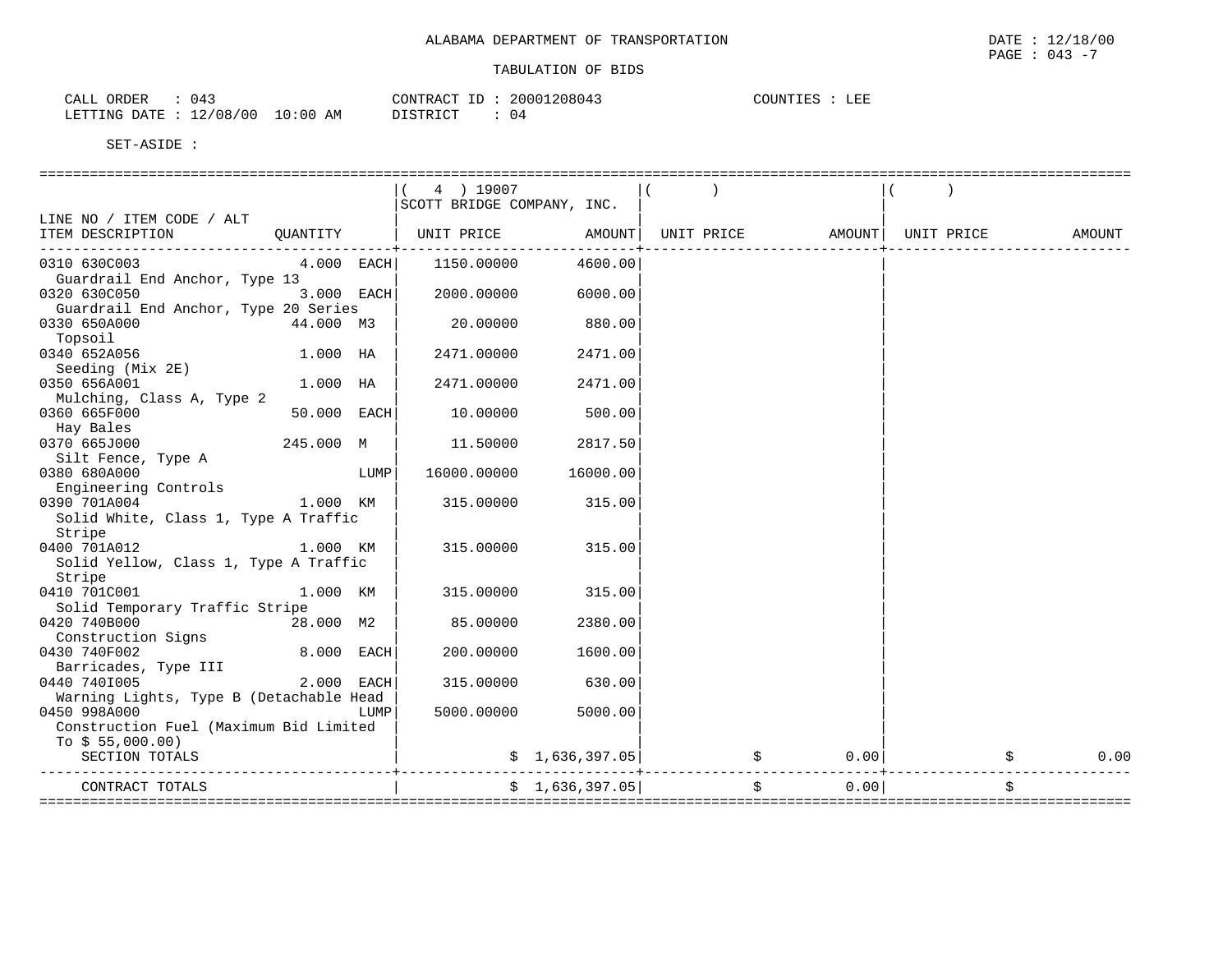| CALL ORDER : 045<br>LETTING DATE : 12/08/00 10:00 AM                                                                                                                                                | CONTRACT ID: 20001208045<br>DISTRICT : 01 | COUNTIES : LIMESTONE                               |
|-----------------------------------------------------------------------------------------------------------------------------------------------------------------------------------------------------|-------------------------------------------|----------------------------------------------------|
| CONTRACT DESCRIPTION :<br>for constructing the Resurfacing and Traffic Stripe on                                                                                                                    | Working Days<br>CONTRACT TIME: 60         | (available days)<br>$PROJECT(S)$ : STPNU-4205(102) |
| Sanderson Road from Capshaw Road to Nick Davis Road, east of<br>Athens, and on Upper Snake Road from the Lauderdale County<br>Line to Cairo Hollow Road, northwest of Athens. Length -<br>6.740 mi. |                                           | STPNU-4200(27)                                     |

| RANK | VENDOR<br><b>NUMBER</b> | NAME                                                               | TOTAL<br><b>BID</b>      | % OVER<br>LOW BID      |
|------|-------------------------|--------------------------------------------------------------------|--------------------------|------------------------|
|      | 02035<br>19010          | BURGREEN CONTRACTING COMPANY, INC.<br>SHELBY CONTRACTING CO., INC. | 317,225.15<br>329,973.00 | 100.0000%<br>104.0185% |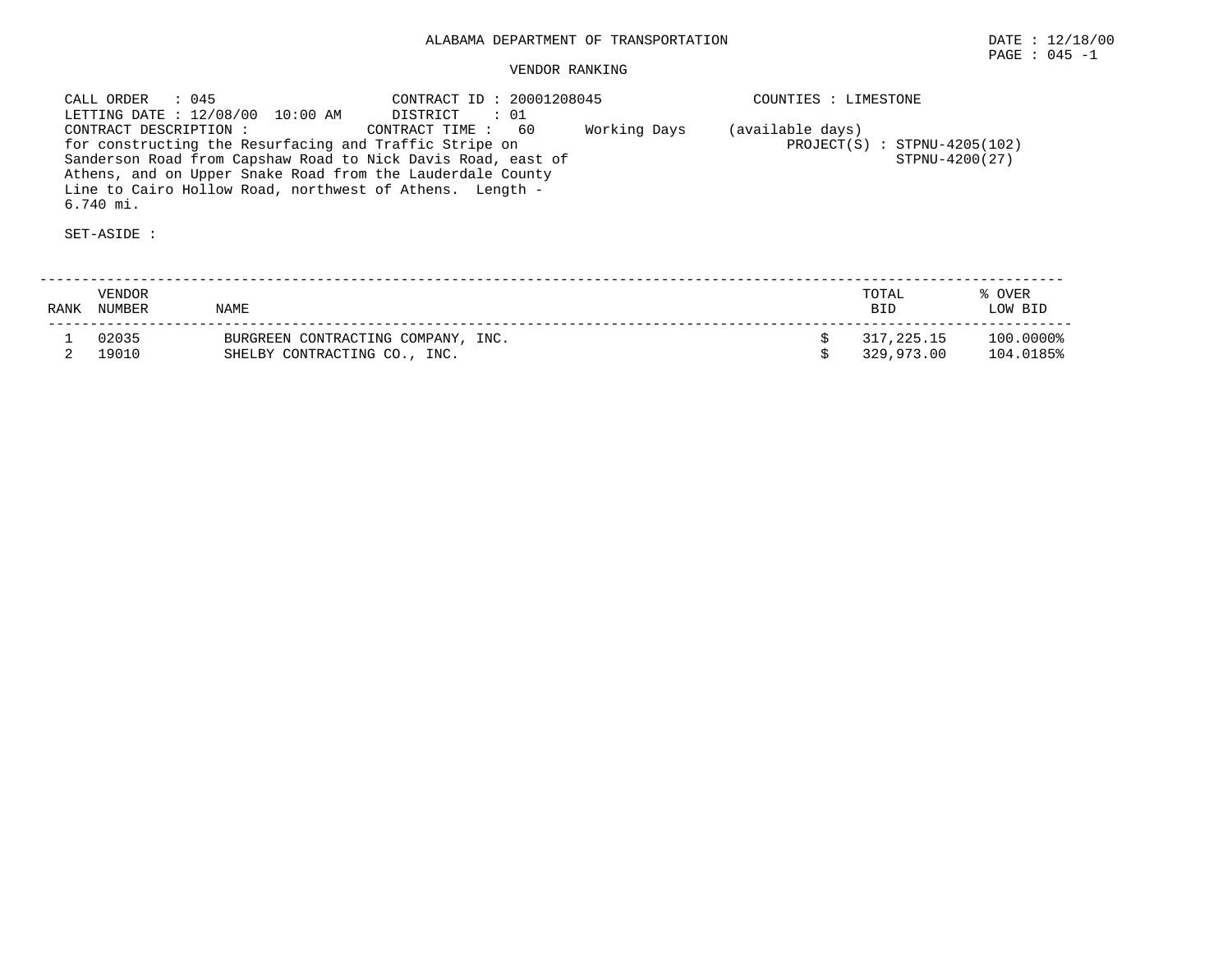| 045<br>ORDER<br>CALL |                         | 208045<br>20001<br>CONTRACT<br>___ | COUNTIES<br>LIMESTONE |
|----------------------|-------------------------|------------------------------------|-----------------------|
| LETTING DATE         | 10:00<br>12/08/00<br>ΆM | DISTRICT<br>ັບ⊥                    |                       |

|                                         |              |      | 1 ) 02035                                               |                   | ( 2 ) 19010 |                 |  |
|-----------------------------------------|--------------|------|---------------------------------------------------------|-------------------|-------------|-----------------|--|
|                                         |              |      | BURGREEN CONTRACTING CO., I SHELBY CONTRACTING CO., INC |                   |             |                 |  |
| LINE NO / ITEM CODE / ALT               |              |      |                                                         |                   |             |                 |  |
| ITEM DESCRIPTION QUANTITY               |              |      | UNIT PRICE AMOUNT  UNIT PRICE AMOUNT  UNIT PRICE AMOUNT |                   |             |                 |  |
|                                         |              |      |                                                         |                   |             |                 |  |
| SECTION 0001 TOTAL                      |              |      |                                                         |                   |             |                 |  |
|                                         |              |      |                                                         |                   |             |                 |  |
| 0010 210D021 1800.000 CYIP              |              |      |                                                         | 5.60000 10080.00  | 6.44000     | 11592.00        |  |
| Borrow Excavation (Loose Truckbed       |              |      |                                                         |                   |             |                 |  |
| Measurement) (A4 or Better)             |              |      |                                                         |                   |             |                 |  |
| 0020 212A000                            | 713.000 STA  |      |                                                         | 4.00000 2852.00   |             | 6.00000 4278.00 |  |
| Machine Grading Shoulders               |              |      |                                                         |                   |             |                 |  |
| 0030 405A000                            | 2400.000 GAL |      |                                                         | $1.00000$ 2400.00 | 0.10000     | 240.00          |  |
| Tack Coat                               |              |      |                                                         |                   |             |                 |  |
| 0040 429A201                            | 6845.000 TON |      | 30.25000                                                | 207061.25         | 32.23000    | 220614.35       |  |
| Improved Bituminous Concrete Wearing    |              |      |                                                         |                   |             |                 |  |
| Surface Layer, 3/4" Maximum Aggregate   |              |      |                                                         |                   |             |                 |  |
| Size Mix, ESAL Range A                  |              |      |                                                         |                   |             |                 |  |
| 0050 429A206                            | 1600.000 TON |      | 31.75000                                                | 50800.00          | 28.58000    | 45728.00        |  |
| Improved Bituminous Concrete Wearing    |              |      |                                                         |                   |             |                 |  |
| Surface Layer, Leveling, 1/2" Maximum   |              |      |                                                         |                   |             |                 |  |
| Aggregate Size Mix, ESAL Range A        |              |      |                                                         |                   |             |                 |  |
| 0060 600A000                            |              | LUMP | 1000.00000                                              | 1000.00           | 4238.75000  | 4238.75         |  |
| Mobilization                            |              |      |                                                         |                   |             |                 |  |
| 0070 630A000                            | 175.000 LF   |      | 18.50000                                                | 3237.50           | 32.50000    | 5687.50         |  |
| Steel Beam Guardrail, Class A, Type 1   |              |      |                                                         |                   |             |                 |  |
| 0080 630C050                            | $5.000$ EACH |      | 1950.00000                                              | 9750.00           | 1850.00000  | 9250.00         |  |
| Guardrail End Anchor, Type 20 Series    |              |      |                                                         |                   |             |                 |  |
| 0090 630C070 3.000 EACH                 |              |      | 1650.00000                                              | 4950.00           | 1250.00000  | 3750.00         |  |
| Guardrail End Anchor, Type 10 Series    |              |      |                                                         |                   |             |                 |  |
| 0100 652A053                            | 5.000 ACRE   |      | 600.00000                                               | 3000.00           | 500.00000   | 2500.00         |  |
| Seeding (Mix 1E)                        |              |      |                                                         |                   |             |                 |  |
| 0110 656A000                            | 5.000 ACRE   |      | 400,00000                                               | 2000.00           | 400,00000   | 2000.00         |  |
| Mulching, Class A, Type 1               |              |      |                                                         |                   |             |                 |  |
| 0120 701A030                            | 14.000 MILE  |      | 600,00000                                               | 8400.00           | 600,00000   | 8400.00         |  |
| Solid White, Class 2T, Type A, Traffic  |              |      |                                                         |                   |             |                 |  |
| Stripe                                  |              |      |                                                         |                   |             |                 |  |
| 0130 701A034                            | 8.000 MILE   |      | 600.00000                                               | 4800.00           | 600.00000   | 4800.00         |  |
| Solid Yellow, Class 2T, Type A, Traffic |              |      |                                                         |                   |             |                 |  |
| Stripe                                  |              |      |                                                         |                   |             |                 |  |
| 0140 701A044                            | $4.000$ MILE |      | 295.00000                                               | 1180.00           | 295.00000   | 1180.00         |  |
| Broken Yellow, Class 2T, Type A,        |              |      |                                                         |                   |             |                 |  |
| Traffic Stripe                          |              |      |                                                         |                   |             |                 |  |
|                                         |              |      |                                                         |                   |             |                 |  |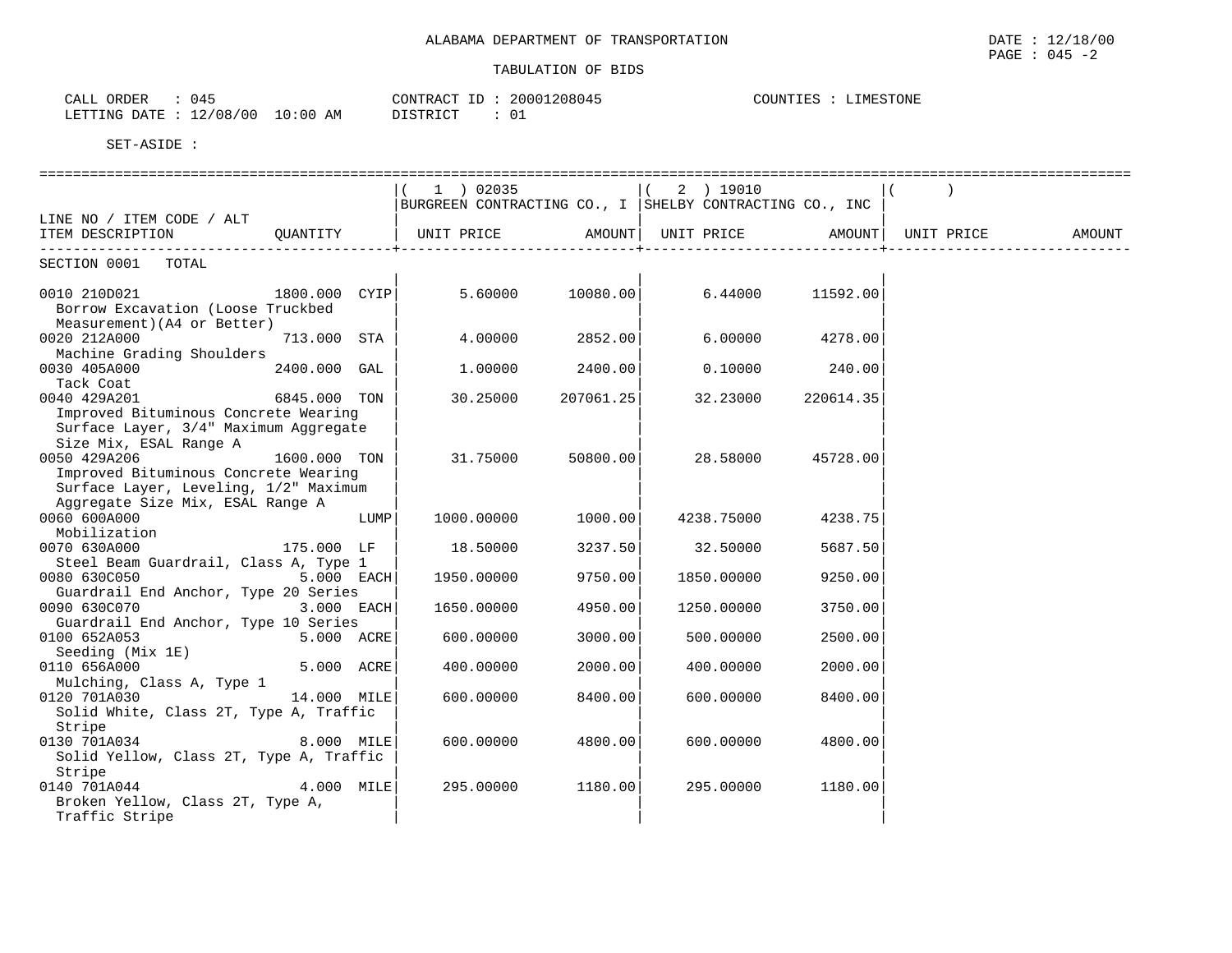| ORDER<br>CALL                      |             | CONTRACT<br>TD.     | 208045<br>20001 | COUNT I<br>IMESTONE<br>. IES - |
|------------------------------------|-------------|---------------------|-----------------|--------------------------------|
| 12/08/00<br>LETTING<br>DATE.<br>∸∸ | 10:00<br>AM | ידי איד פידי את דרי |                 |                                |

|                                                                                                                                                                                                    |  | 1 ) 02035                                               |                | (2) 19010         |               |                   |
|----------------------------------------------------------------------------------------------------------------------------------------------------------------------------------------------------|--|---------------------------------------------------------|----------------|-------------------|---------------|-------------------|
|                                                                                                                                                                                                    |  | BURGREEN CONTRACTING CO., I SHELBY CONTRACTING CO., INC |                |                   |               |                   |
| LINE NO / ITEM CODE / ALT<br>ITEM DESCRIPTION QUANTITY                                                                                                                                             |  | UNIT PRICE AMOUNT                                       |                | UNIT PRICE AMOUNT |               | UNIT PRICE AMOUNT |
| 0150 701C000 4.000 MILE<br>Broken Temporary Traffic Stripe                                                                                                                                         |  |                                                         |                |                   | 1280.00       |                   |
| 0160 701C001 8.000 MILE<br>Solid Temporary Traffic Stripe                                                                                                                                          |  | 360.00000 2880.00                                       |                | 360.00000         | 2880.00       |                   |
| 0170 703A002 544.000 SQFT<br>Traffic Control Markings, Class 2, Type                                                                                                                               |  | 2.25000                                                 | 1224.00        | 2.25000           | 1224.00       |                   |
| A<br>0180 703B002 112.000 SOFT<br>Traffic Control Legends, Class 2, Type                                                                                                                           |  | 2.95000                                                 | 330.40         | 2.95000           | 330.40        |                   |
| 0190 740B000<br>390.000 SQFT<br>Construction Signs                                                                                                                                                 |  | 0.00000                                                 | 0.00           | 0.00000           | 0.00          |                   |
| 200.000 EACH<br>0200 740E000<br>Cones (36 Inches High)                                                                                                                                             |  | 0.00000                                                 | 0.00           | 0.00000           | 0.00          |                   |
| 0210 998A000<br><b>EXECUTE IN THE EXECUTIVE PROPERTY OF A SET OF STATE OF A SET OF A SET OF A SET OF A SET OF A SET OF A SET OF </b><br>Construction Fuel (Maximum Bid Limited<br>To $$15,500.00)$ |  |                                                         | $0.00000$ 0.00 | 0.00000           | 0.00          |                   |
| SECTION TOTALS                                                                                                                                                                                     |  |                                                         | 317, 225.15    | $\mathcal{S}$     | 329,973.00    | 0.00              |
| CONTRACT TOTALS                                                                                                                                                                                    |  | S.                                                      | 317, 225.15    |                   | \$329,973.00] |                   |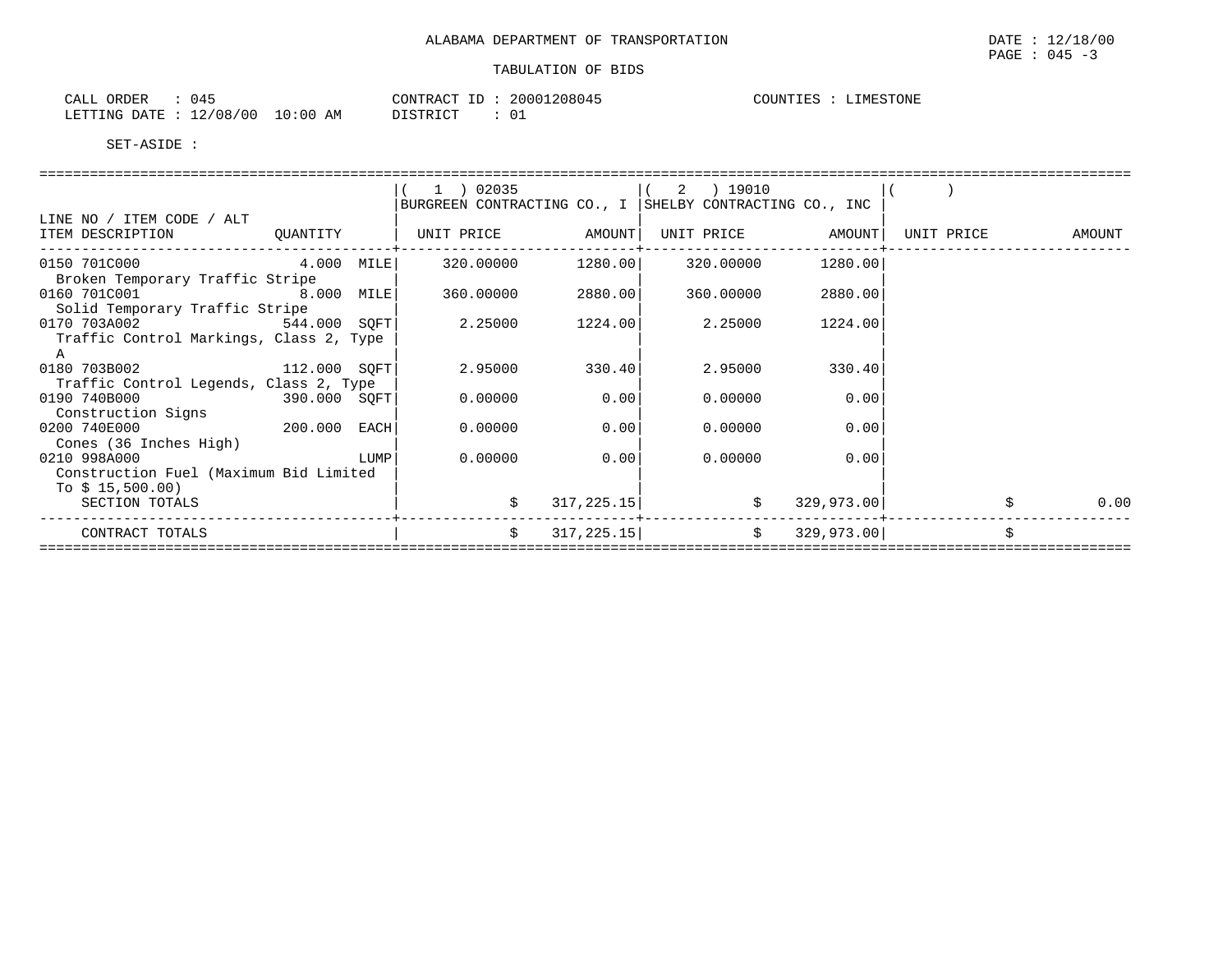| CALL ORDER : 047<br>LETTING DATE: 12/08/00 10:00 AM                                                                                                                  | CONTRACT ID: 20001208047<br>: 08<br>DISTRICT |              | COUNTIES : SUMTER                                  |
|----------------------------------------------------------------------------------------------------------------------------------------------------------------------|----------------------------------------------|--------------|----------------------------------------------------|
| CONTRACT DESCRIPTION :<br>for constructing the Resurfacing and Traffic Stripe on C.R.<br>#23 from S.R. #28 in Coatopa to C.R. #22 in Belmont. Length<br>- 10.748 mi. | 30<br>CONTRACT TIME :                        | Working Days | (available days)<br>$PROJECT(S) : STPNU-6006(200)$ |
| SET-ASIDE :                                                                                                                                                          |                                              |              |                                                    |

| RANF | /ENDOR<br><b>NUMBER</b> | NAME                                                                      | TOTAL<br><b>BII</b> | <b>OVER</b><br><b>BID</b><br>MO. |
|------|-------------------------|---------------------------------------------------------------------------|---------------------|----------------------------------|
|      | n 2 N 3 3               | INC.<br>CONSTRUCTION<br>$\mathbf{r}$<br>COMPANY<br><b>BUNN</b><br>S.<br>ັ | 653,192.60          | 100.0000%                        |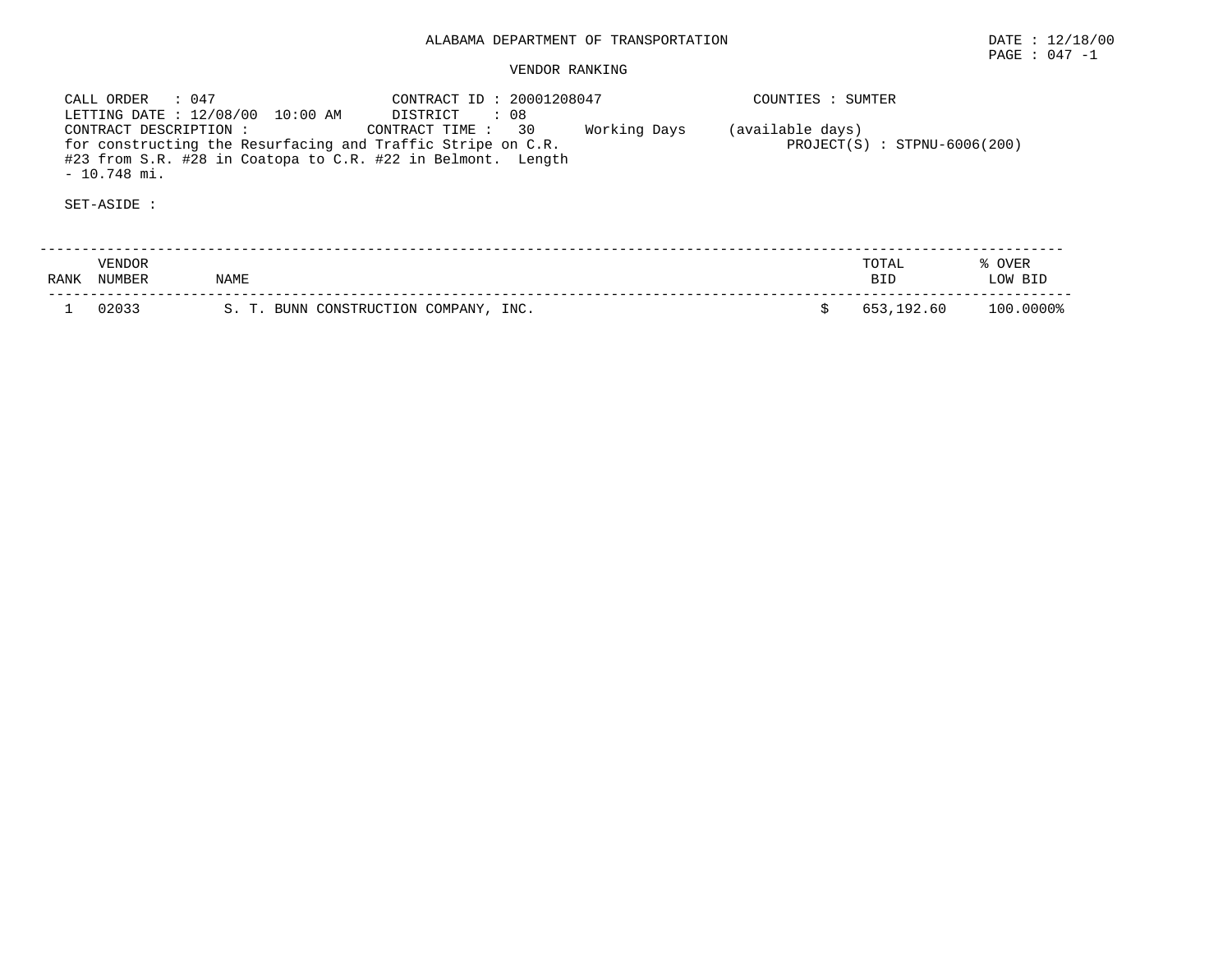| 047<br><b>DEF</b><br>$\sim$ $\sim$ $\sim$<br>CALL    |            | חידו חר<br>$\sqrt{2}$<br>، ^ ט | $\begin{array}{c} \n\end{array}$<br>. 20001<br>.180 | $\alpha$ the set of $\alpha$<br>TTN'<br>. EF<br>- 55 |
|------------------------------------------------------|------------|--------------------------------|-----------------------------------------------------|------------------------------------------------------|
| 0C<br>$\sim$<br>/08<br><b>DATF</b><br>LETTING<br>ت . | : 0(<br>AM | DICTOIAT<br>ັ⊥ ⊂ ⊥             | $\cap$ $\Omega$<br>U ö                              |                                                      |

|                                                                              |              |      | $1$ ) 02033                                             |           |                    | 2 ) 19010 |               |            |        |
|------------------------------------------------------------------------------|--------------|------|---------------------------------------------------------|-----------|--------------------|-----------|---------------|------------|--------|
|                                                                              |              |      | S. T. BUNN CONSTRUCTION CO. SHELBY CONTRACTING CO., INC |           |                    |           |               |            |        |
| LINE NO / ITEM CODE / ALT                                                    |              |      |                                                         |           |                    |           |               |            |        |
| ITEM DESCRIPTION                                                             | OUANTITY     |      | UNIT PRICE                                              |           | AMOUNT  UNIT PRICE |           | <b>AMOUNT</b> | UNIT PRICE | AMOUNT |
|                                                                              |              |      |                                                         |           |                    |           |               |            |        |
| SECTION 0001 TOTAL                                                           |              |      |                                                         |           |                    |           |               |            |        |
|                                                                              |              |      |                                                         |           |                    |           |               |            |        |
| 0010 305A000<br>4196.000 CYCP                                                |              |      | 7.75000                                                 | 32519.00  |                    |           |               |            |        |
| Borrow, Section 210, A-4 or Better, For                                      |              |      |                                                         |           |                    |           |               |            |        |
| Miscellaneous Use                                                            |              |      |                                                         |           |                    |           |               |            |        |
| 0020 405A000                                                                 | 6230.000 GAL |      | 1.50000                                                 | 9345.00   |                    |           |               |            |        |
| Tack Coat                                                                    |              |      |                                                         |           |                    |           |               |            |        |
| 0030 429A200                                                                 | 7996.000 TON |      | 39.60000                                                | 316641.60 |                    |           |               |            |        |
| Improved Bituminous Concrete Wearing                                         |              |      |                                                         |           |                    |           |               |            |        |
| Surface Layer, 1/2" Maximum Aggregate                                        |              |      |                                                         |           |                    |           |               |            |        |
| Size Mix, ESAL Range A                                                       |              |      |                                                         |           |                    |           |               |            |        |
| 0040 429B205                                                                 | 500.000 TON  |      | 35.00000                                                | 17500.00  |                    |           |               |            |        |
| Improved Bituminous Concrete Binder                                          |              |      |                                                         |           |                    |           |               |            |        |
| Layer, Patching, 1" Maximum Aggregate                                        |              |      |                                                         |           |                    |           |               |            |        |
| Size Mix, ESAL Range A<br>0050 429B209                                       |              |      | 39.00000                                                |           |                    |           |               |            |        |
|                                                                              | 4361.000 TON |      |                                                         | 170079.00 |                    |           |               |            |        |
| Improved Bituminous Concrete Binder<br>Layer, Leveling, 1" Maximum Aggregate |              |      |                                                         |           |                    |           |               |            |        |
| Size Mix, ESAL Range A                                                       |              |      |                                                         |           |                    |           |               |            |        |
| 0060 600A000                                                                 |              | LUMP | 48200.00000                                             | 48200.00  |                    |           |               |            |        |
| Mobilization                                                                 |              |      |                                                         |           |                    |           |               |            |        |
| 0070 652A056                                                                 | 10.000 ACRE  |      | 950.00000                                               | 9500.00   |                    |           |               |            |        |
| Seeding (Mix 2E)                                                             |              |      |                                                         |           |                    |           |               |            |        |
| 0080 656A000                                                                 | 10.000 ACRE  |      | 900.00000                                               | 9000.00   |                    |           |               |            |        |
| Mulching, Class A, Type 1                                                    |              |      |                                                         |           |                    |           |               |            |        |
| 0090 665F000                                                                 | 500.000 EACH |      | 1.00000                                                 | 500.00    |                    |           |               |            |        |
| Hay Bales                                                                    |              |      |                                                         |           |                    |           |               |            |        |
| 0100 665J000                                                                 | 750.000 LF   |      | 4.00000                                                 | 3000.00   |                    |           |               |            |        |
| Silt Fence, Type A                                                           |              |      |                                                         |           |                    |           |               |            |        |
| 0110 701A004                                                                 | 22.000 MILE  |      | 320.00000                                               | 7040.00   |                    |           |               |            |        |
| Solid White, Class 1, Type A Traffic                                         |              |      |                                                         |           |                    |           |               |            |        |
| Stripe                                                                       |              |      |                                                         |           |                    |           |               |            |        |
| 0120 701A008                                                                 | 9.000 MILE   |      | 180.00000                                               | 1620.00   |                    |           |               |            |        |
| Broken Yellow, Class 1, Type A Traffic                                       |              |      |                                                         |           |                    |           |               |            |        |
| Stripe                                                                       |              |      |                                                         |           |                    |           |               |            |        |
| 0130 701A012                                                                 | 18.000 MILE  |      | 310.00000                                               | 5580.00   |                    |           |               |            |        |
| Solid Yellow, Class 1, Type A Traffic                                        |              |      |                                                         |           |                    |           |               |            |        |
| Stripe                                                                       |              |      |                                                         |           |                    |           |               |            |        |
|                                                                              |              |      |                                                         |           |                    |           |               |            |        |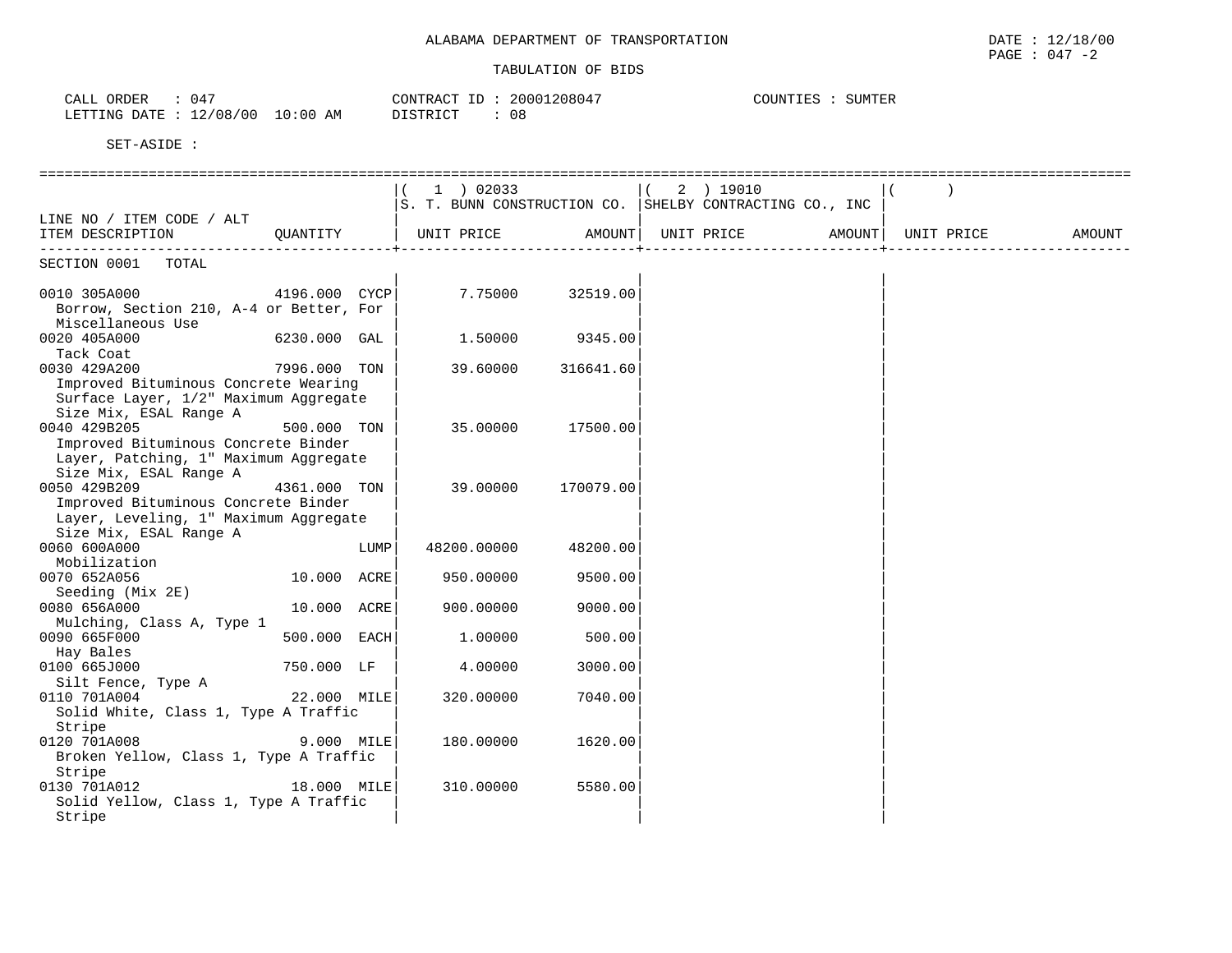| ORDER<br>CALI   |                |               | CONTRACT<br>ΙD | 208047<br>20001 | COUNTIES | SUMTER |
|-----------------|----------------|---------------|----------------|-----------------|----------|--------|
| DATE<br>LETTING | 12/08/00<br>∸∠ | LO : 00<br>AΜ | DTQMDTQ<br>◡   | 08              |          |        |

|                                        |              |      | 1 ) 02033                   |             | 2 ) 19010  |                             |            |   |        |
|----------------------------------------|--------------|------|-----------------------------|-------------|------------|-----------------------------|------------|---|--------|
|                                        |              |      | S. T. BUNN CONSTRUCTION CO. |             |            | SHELBY CONTRACTING CO., INC |            |   |        |
| LINE NO / ITEM CODE / ALT              |              |      |                             |             |            |                             |            |   |        |
| ITEM DESCRIPTION                       | OUANTITY     |      | UNIT PRICE                  | AMOUNT      | UNIT PRICE | AMOUNT                      | UNIT PRICE |   | AMOUNT |
|                                        |              |      |                             |             |            |                             |            |   |        |
| 0140 701C000                           | 17.000 MILE  |      | 320,00000                   | 5440.00     |            |                             |            |   |        |
| Broken Temporary Traffic Stripe        |              |      |                             |             |            |                             |            |   |        |
| 0150 701C001 34.000 MILE               |              |      | 360,00000                   | 12240.00    |            |                             |            |   |        |
| Solid Temporary Traffic Stripe         |              |      |                             |             |            |                             |            |   |        |
| 0160 740B000<br>249.000 SOFT           |              |      | 12.00000                    | 2988.00     |            |                             |            |   |        |
| Construction Signs                     |              |      |                             |             |            |                             |            |   |        |
| 0170 7400000                           | $1.000$ EACH |      | 2000.00000                  | 2000.00     |            |                             |            |   |        |
| Pilot Car                              |              |      |                             |             |            |                             |            |   |        |
| 0180 998A000                           |              | LUMP | 0.00000                     | 0.00        |            |                             |            |   |        |
| Construction Fuel (Maximum Bid Limited |              |      |                             |             |            |                             |            |   |        |
| To $$25,500.00$                        |              |      |                             |             |            |                             |            |   |        |
| SECTION TOTALS                         |              |      |                             | 653,192.60  |            | 0.00                        |            |   | 0.00   |
|                                        |              |      |                             |             |            |                             |            |   |        |
| CONTRACT TOTALS                        |              |      | Ŝ.                          | 653, 192.60 | Ŝ.         | 329,973.00                  |            | Ŝ |        |
|                                        |              |      |                             |             |            |                             |            |   |        |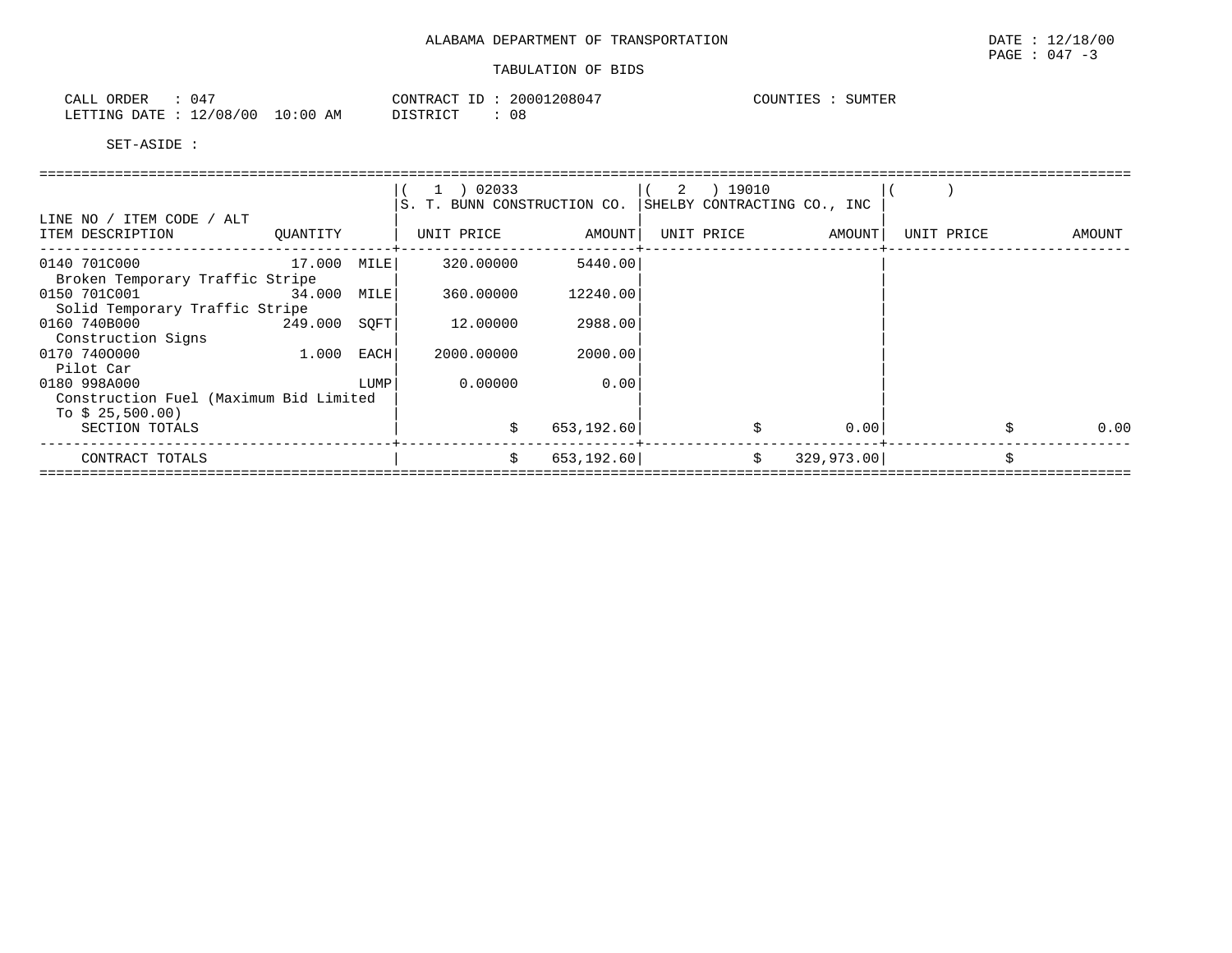CALL ORDER : 048 CONTRACT ID : 20001208048 COUNTIES : SUMTER LETTING DATE : 12/08/00 10:00 AM DISTRICT : 08 CONTRACT DESCRIPTION : CONTRACT TIME : 30 Working Days (available days) for constructing the Resurfacing and Traffic Stripe on C.R. PROJECT(S) : STPNU-6013(200) #30 from the Mississippi State Line to S.R. #17. Length -2.972 mi.

| RANK | <b>VENDOR</b><br>NUMBER | NAME                                  | TOTAL<br><b>RTD</b> | OVER<br>LOW BID |
|------|-------------------------|---------------------------------------|---------------------|-----------------|
|      | 02033                   | S. T. BUNN CONSTRUCTION COMPANY, INC. | 208,914.51          | 100.0000%       |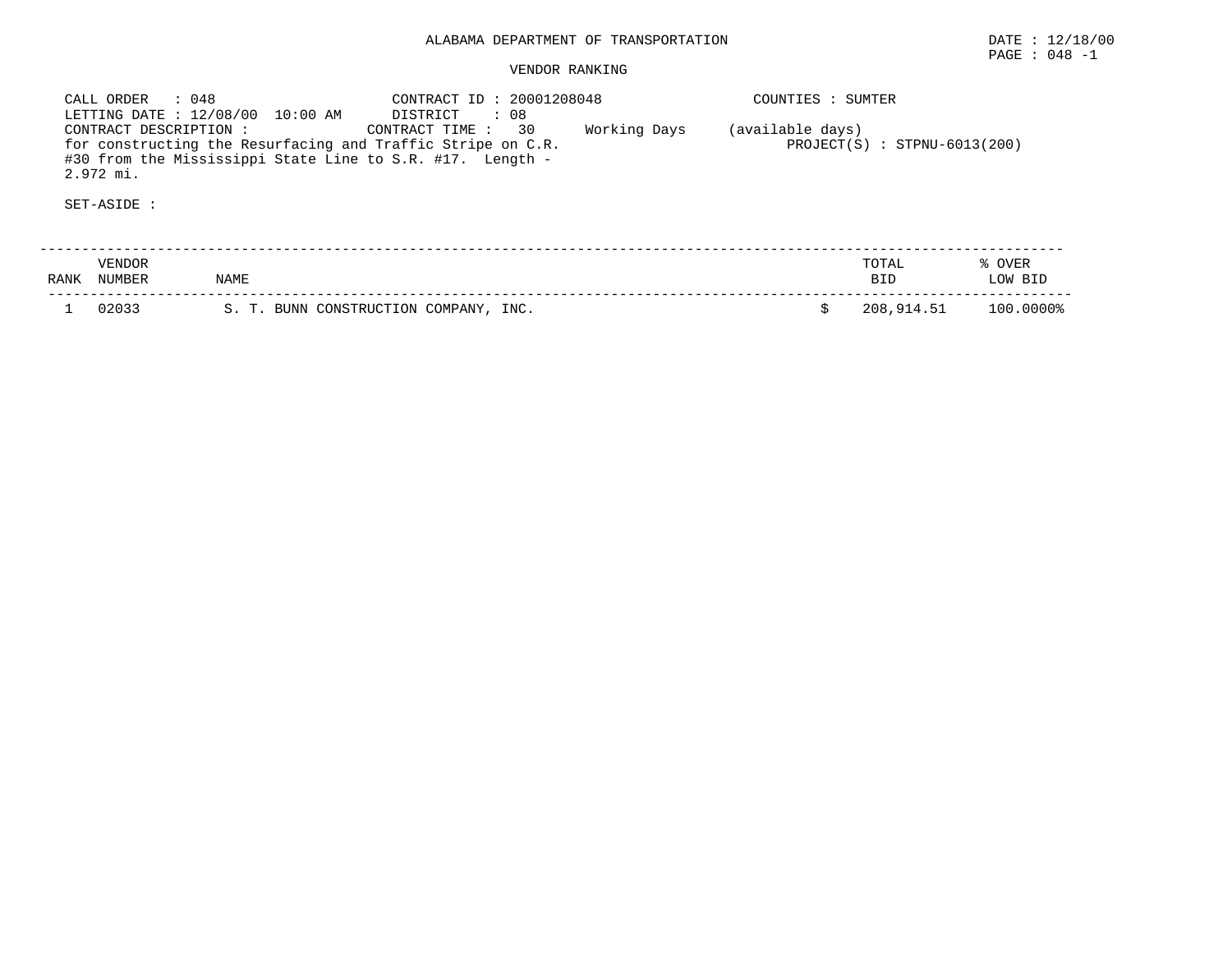| 048<br>CALL ORDER                | CONTRACT ID: 20001208048 | COUNTIES :<br>SUMTER |
|----------------------------------|--------------------------|----------------------|
| LETTING DATE : 12/08/00 10:00 AM | 08<br>DISTRICT           |                      |

|                                         |                |      | $1$ ) 02033                                             |                   | $(2)$ 19010 |  |        |
|-----------------------------------------|----------------|------|---------------------------------------------------------|-------------------|-------------|--|--------|
|                                         |                |      | S. T. BUNN CONSTRUCTION CO. SHELBY CONTRACTING CO., INC |                   |             |  |        |
| LINE NO / ITEM CODE / ALT               |                |      |                                                         |                   |             |  |        |
| ITEM DESCRIPTION QUANTITY               |                |      | UNIT PRICE AMOUNT  UNIT PRICE AMOUNT  UNIT PRICE        |                   |             |  | AMOUNT |
|                                         |                |      |                                                         |                   |             |  |        |
| SECTION 0001 TOTAL                      |                |      |                                                         |                   |             |  |        |
| 0010 305A000<br>$2325.000$ CYCP         |                |      | 8.85000 20576.25                                        |                   |             |  |        |
| Borrow, Section 210, A-4 or Better, For |                |      |                                                         |                   |             |  |        |
| Miscellaneous Use                       |                |      |                                                         |                   |             |  |        |
| 0020 405A000                            | 1700.000 GAL   |      | 1.50000 2550.00                                         |                   |             |  |        |
| Tack Coat                               |                |      |                                                         |                   |             |  |        |
| 2215.000 TON<br>0030 429A200            |                |      |                                                         | 39.90000 88378.50 |             |  |        |
| Improved Bituminous Concrete Wearing    |                |      |                                                         |                   |             |  |        |
| Surface Layer, 1/2" Maximum Aggregate   |                |      |                                                         |                   |             |  |        |
| Size Mix, ESAL Range A                  |                |      |                                                         |                   |             |  |        |
| 0040 429B205                            | 100.000 TON    |      | 70.00000                                                | 7000.00           |             |  |        |
| Improved Bituminous Concrete Binder     |                |      |                                                         |                   |             |  |        |
| Layer, Patching, 1" Maximum Aggregate   |                |      |                                                         |                   |             |  |        |
| Size Mix, ESAL Range A                  |                |      |                                                         |                   |             |  |        |
| 0050 429B209                            | 1208.000 TON   |      | 39.22000                                                | 47377.76          |             |  |        |
| Improved Bituminous Concrete Binder     |                |      |                                                         |                   |             |  |        |
| Layer, Leveling, 1" Maximum Aggregate   |                |      |                                                         |                   |             |  |        |
| Size Mix, ESAL Range A                  |                |      |                                                         |                   |             |  |        |
| 0060 600A000                            |                | LUMP | 18000.00000                                             | 18000.00          |             |  |        |
| Mobilization                            |                |      |                                                         |                   |             |  |        |
| 0070 652A056                            | $6.000$ ACRE   |      | 950.00000                                               | 5700.00           |             |  |        |
| Seeding (Mix 2E)                        |                |      |                                                         |                   |             |  |        |
| 0080 656A000                            | $6.000$ ACRE   |      | 950.00000                                               | 5700.00           |             |  |        |
| Mulching, Class A, Type 1               |                |      |                                                         |                   |             |  |        |
| 0090 665F000                            | $100.000$ EACH |      | 5,00000                                                 | 500.00            |             |  |        |
| Hay Bales                               |                |      |                                                         |                   |             |  |        |
| 0100 665J000 100.000 LF                 |                |      | 4.00000                                                 | 400.00            |             |  |        |
| Silt Fence, Type A                      |                |      |                                                         |                   |             |  |        |
| 0110 701A004                            | $6.000$ MILE   |      | 320.00000                                               | 1920.00           |             |  |        |
| Solid White, Class 1, Type A Traffic    |                |      |                                                         |                   |             |  |        |
| Stripe                                  |                |      |                                                         |                   |             |  |        |
| 0120 701A008                            | 3.000 MILE     |      | 180.00000                                               | 540.00            |             |  |        |
| Broken Yellow, Class 1, Type A Traffic  |                |      |                                                         |                   |             |  |        |
| Stripe                                  |                |      |                                                         |                   |             |  |        |
| 5.000 MILE<br>0130 701A012              |                |      | 310.00000                                               | 1550.00           |             |  |        |
| Solid Yellow, Class 1, Type A Traffic   |                |      |                                                         |                   |             |  |        |
| Stripe                                  |                |      |                                                         |                   |             |  |        |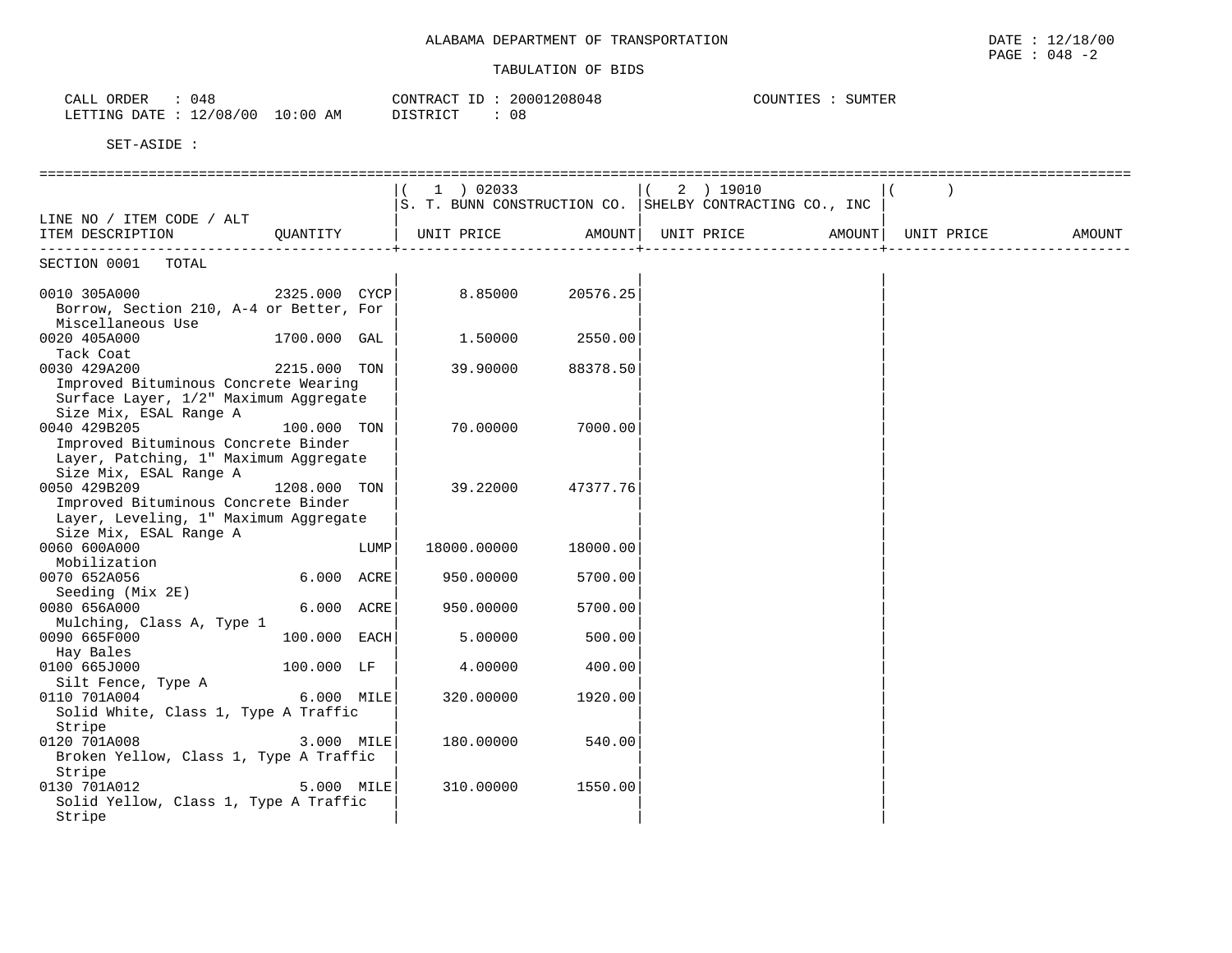| ORDER<br>CALI          | ن 4 ل<br>.      |             | CONTRACT<br>ΙĽ          | 20001208048 | COUNTI <sup>r</sup><br>TTER. | <b>SUMTER</b> |
|------------------------|-----------------|-------------|-------------------------|-------------|------------------------------|---------------|
| <b>DATE</b><br>LETTING | 12/08/<br>/ 0 C | LO:00<br>AΜ | <b>DISTRICT</b><br>---- | 08          |                              |               |

|                                        |            |      | 1 ) 02033                   |             | 2 ) 19010  |                             |            |        |
|----------------------------------------|------------|------|-----------------------------|-------------|------------|-----------------------------|------------|--------|
|                                        |            |      | S. T. BUNN CONSTRUCTION CO. |             |            | SHELBY CONTRACTING CO., INC |            |        |
| LINE NO / ITEM CODE / ALT              |            |      |                             |             |            |                             |            |        |
| ITEM DESCRIPTION                       | OUANTITY   |      | UNIT PRICE                  | AMOUNT      | UNIT PRICE | AMOUNT                      | UNIT PRICE | AMOUNT |
| 0140 701C000                           | 5.000 MILE |      | 320.00000                   | 1600.001    |            |                             |            |        |
| Broken Temporary Traffic Stripe        |            |      |                             |             |            |                             |            |        |
| 0150 701C001 10.000 MILE               |            |      | 360,00000                   | 3600.00     |            |                             |            |        |
| Solid Temporary Traffic Stripe         |            |      |                             |             |            |                             |            |        |
| 0160 740B000<br>231.000 SOFT           |            |      | 12.00000                    | 2772.00     |            |                             |            |        |
| Construction Signs                     |            |      |                             |             |            |                             |            |        |
| 0170 7400000                           | 1.000 EACH |      | 750.00000                   | 750.00      |            |                             |            |        |
| Pilot Car                              |            |      |                             |             |            |                             |            |        |
| 0180 998A000                           |            | LUMP | 0.00000                     | 0.00        |            |                             |            |        |
| Construction Fuel (Maximum Bid Limited |            |      |                             |             |            |                             |            |        |
| To $$8500.00$ )                        |            |      |                             |             |            |                             |            |        |
| SECTION TOTALS                         |            |      |                             | 208, 914.51 |            | 0.00                        |            | 0.00   |
| CONTRACT TOTALS                        |            |      | Ŝ.                          | 208, 914.51 | Ŝ.         | 329,973.00                  |            |        |
|                                        |            |      |                             |             |            |                             |            |        |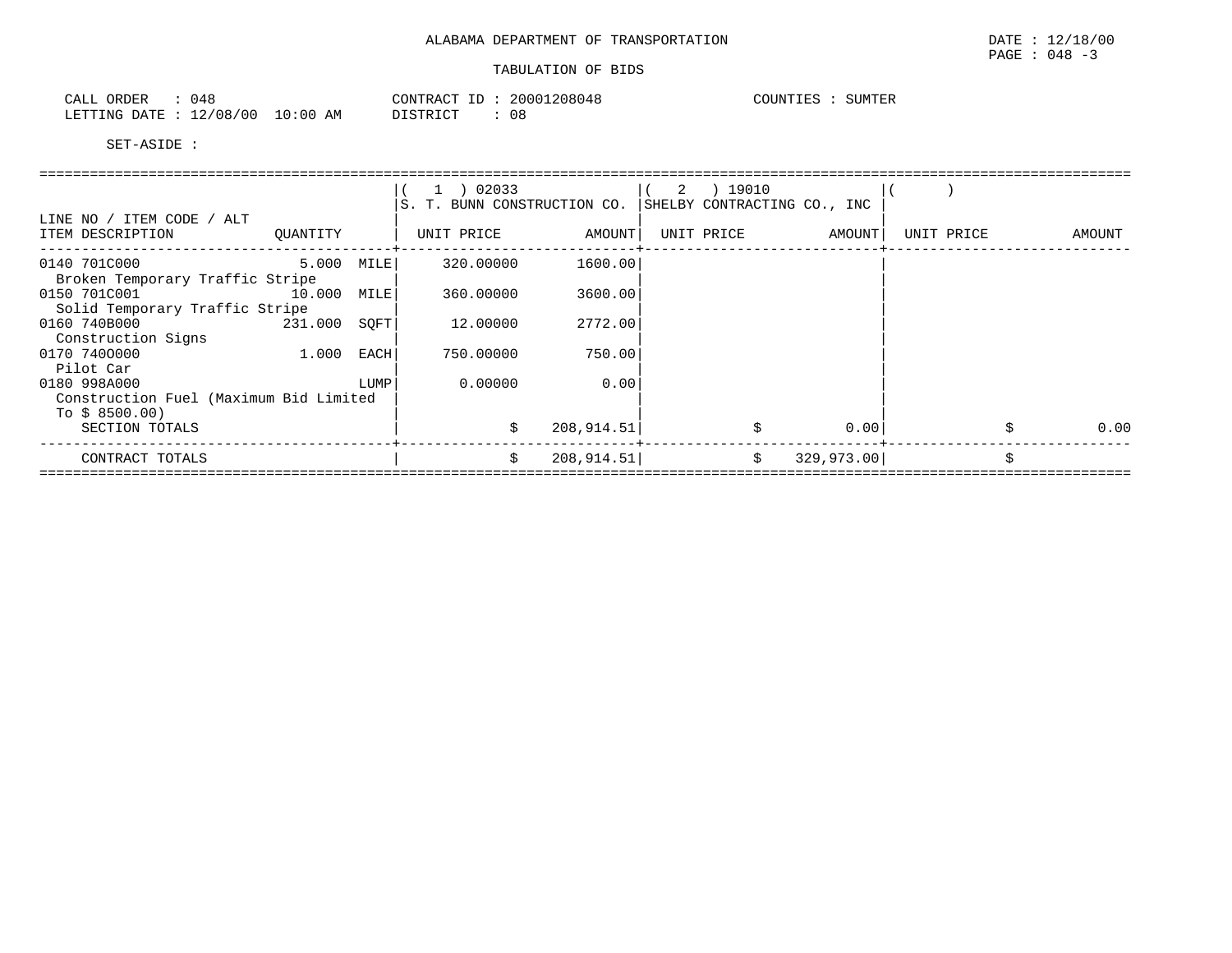| CALL ORDER : 049                                        | CONTRACT ID: 20001208049       |              | COUNTIES : TALLADEGA |  |  |  |
|---------------------------------------------------------|--------------------------------|--------------|----------------------|--|--|--|
| LETTING DATE : 12/08/00 10:00 AM                        | DISTRICT : 04                  |              |                      |  |  |  |
| CONTRACT DESCRIPTION :                                  | CONTRACT TIME : 270            | Working Days | (available days)     |  |  |  |
| for constructing the Grade, Drainage, Pavement, Bridge, | $PROJECT(S) : STPAA-6119(102)$ |              |                      |  |  |  |
| Lighting, Signing and Signals on S.R.#4 (U.S.#78) from  |                                |              |                      |  |  |  |
| $C.R.$ #207 to $S.R.$ #77 in Lincoln. Length 3.296 mi.  |                                |              |                      |  |  |  |

| RANK | <b>VENDOR</b><br>NUMBER | NAME                                           | TOTAL<br><b>BID</b> | % OVER<br>LOW BID |
|------|-------------------------|------------------------------------------------|---------------------|-------------------|
|      | 03001                   | CLARK CONSTRUCTION COMPANY, INC.               | \$7.128.904.16      | 100.0000%         |
|      | 13022                   | MCCARTNEY CONSTRUCTION CO., INC.               | \$7,156,422.98      | 100.3860%         |
|      | 01018                   | APAC-ALABAMA, INC.                             | \$7.188.649.46      | 100.8381%         |
|      | 30002                   | ELLARD CONTR. CO., INC. & ELLARD CONSTR., INC. | 7,662,582.76        | 107.4861%         |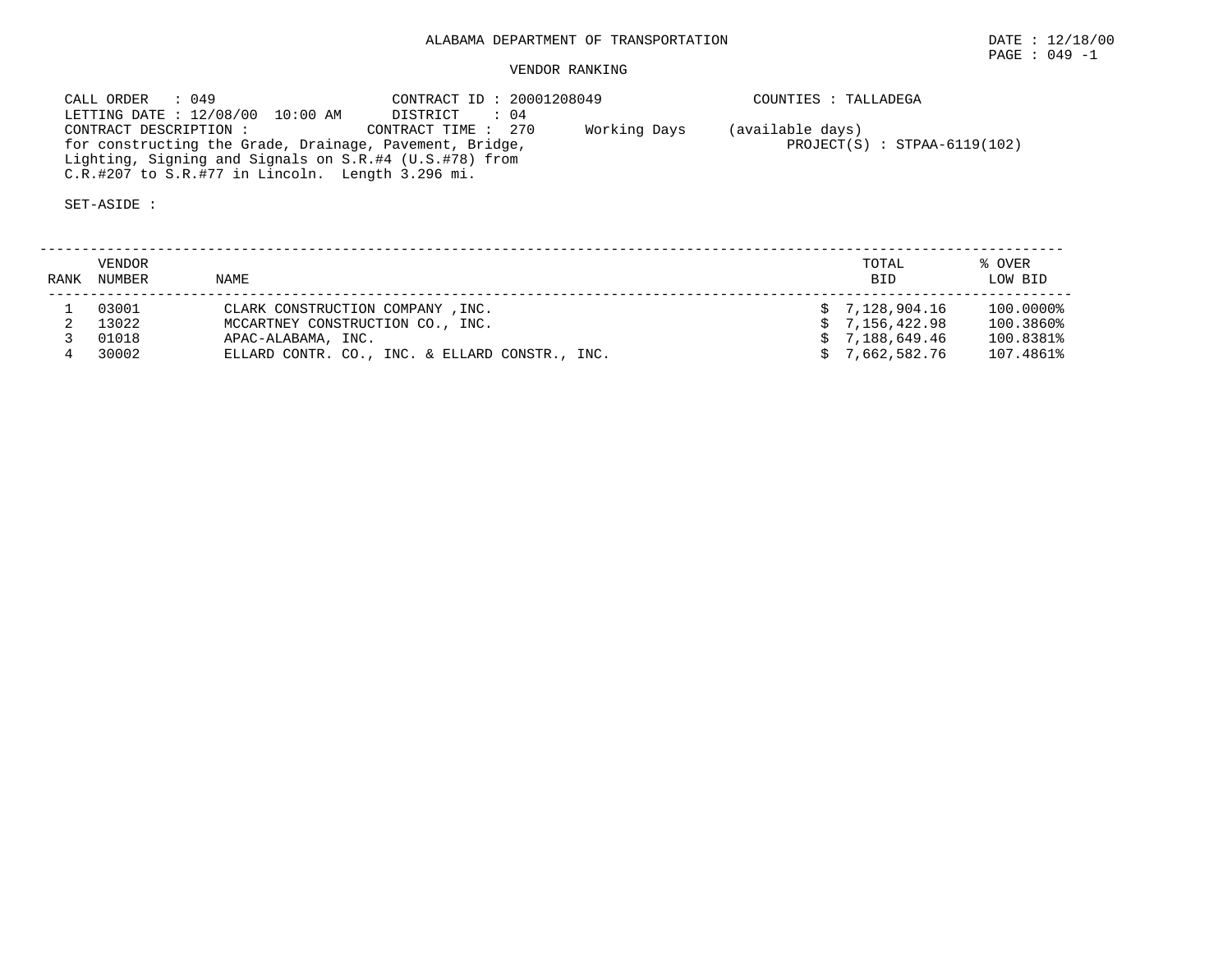| (149)<br>ORDER<br>CALL |                         | .208049<br>20001<br>CONTRACT | COUNTIES<br>$-77777$<br>TAT.<br>リビビー<br>لد4، ا، |
|------------------------|-------------------------|------------------------------|-------------------------------------------------|
| LETTING<br><b>DATE</b> | 10:00<br>12/08/00<br>AМ | <b>DISTRICT</b><br>14        |                                                 |

|                                                                        |      | 1 ) 03001    |           | 2 ) 13022    |           | (3) 01018                                                                      |          |
|------------------------------------------------------------------------|------|--------------|-----------|--------------|-----------|--------------------------------------------------------------------------------|----------|
|                                                                        |      |              |           |              |           | CLARK CONSTRUCTION CO., INC   MCCARTNEY CONSTRUCTION CO.,   APAC-ALABAMA, INC. |          |
| LINE NO / ITEM CODE / ALT<br>OUANTITY                                  |      | UNIT PRICE   |           |              |           |                                                                                |          |
| ITEM DESCRIPTION                                                       |      |              | AMOUNT    | UNIT PRICE   | AMOUNT    | UNIT PRICE                                                                     | AMOUNT   |
| SECTION 0001<br>Total                                                  |      |              |           |              |           |                                                                                |          |
|                                                                        |      |              |           |              |           |                                                                                |          |
| 0010 201A000                                                           | LUMP | 450000.00000 | 450000.00 | 125000.00000 | 125000.00 | 78750.00000                                                                    | 78750.00 |
| Clearing & Grubbing (Approximately 75                                  |      |              |           |              |           |                                                                                |          |
| Acres)                                                                 |      |              |           |              |           |                                                                                |          |
| 1.000 EACH<br>0020 205A001                                             |      | 2797.54000   | 2797.54   | 2000.00000   | 2000.00   | 2100.00000                                                                     | 2100.00  |
| Removal Of Structures, Structure No. 1<br>0030 205A002<br>$1.000$ EACH |      | 2797.54000   | 2797.54   | 2500.00000   | 2500.00   | 2625.00000                                                                     | 2625.00  |
| Removal Of Structures, Structure No. 2                                 |      |              |           |              |           |                                                                                |          |
| 0040 205A003<br>1.000 EACH                                             |      | 2797.54000   | 2797.54   | 2000.00000   | 2000.00   | 2100.00000                                                                     | 2100.00  |
| Removal Of Structures, Structure No. 3                                 |      |              |           |              |           |                                                                                |          |
| 0050 205A005<br>1.000 EACH                                             |      | 2711.96000   | 2711.96   | 0.00000      | 0.00      | 0.01000                                                                        | 0.01     |
| Removal Of Structures, Structure No. 5                                 |      |              |           |              |           |                                                                                |          |
| 0060 205A006<br>$1.000$ EACH                                           |      | 2711.96000   | 2711.96   | 1000.00000   | 1000.00   | 1050.00000                                                                     | 1050.00  |
| Removal Of Structures, Structure No. 6                                 |      |              |           |              |           |                                                                                |          |
| 0070 205A007<br>1.000 EACH                                             |      | 2797.54000   | 2797.54   | 3000.00000   | 3000.00   | 3150.00000                                                                     | 3150.00  |
| Removal Of Structures, Structure No. 7                                 |      |              |           |              |           |                                                                                |          |
| 0080 205A008<br>1.000 EACH<br>Removal Of Structures, Structure No. 8   |      | 2797.54000   | 2797.54   | 1000.00000   | 1000.00   | 1050.00000                                                                     | 1050.00  |
| 0090 205A009<br>$1.000$ EACH                                           |      | 2797.54000   | 2797.54   | 3000.00000   | 3000.00   | 3150.00000                                                                     | 3150.00  |
| Removal Of Structures, Structure No. 9                                 |      |              |           |              |           |                                                                                |          |
| 0100 205A010<br>1.000 EACH                                             |      | 2797.54000   | 2797.54   | 1500.00000   | 1500.00   | 1575.00000                                                                     | 1575.00  |
| Removal Of Structures, Structure No. 10                                |      |              |           |              |           |                                                                                |          |
| 0110 205A011<br>1.000 EACH                                             |      | 2711.96000   | 2711.96   | 2500.00000   | 2500.00   | 2625.00000                                                                     | 2625.00  |
| Removal Of Structures, Structure No. 11                                |      |              |           |              |           |                                                                                |          |
| 0120 205A012<br>1.000 EACH                                             |      | 2797.54000   | 2797.54   | 1500.00000   | 1500.00   | 1575.00000                                                                     | 1575.00  |
| Removal Of Structures, Structure No. 12                                |      |              |           |              |           |                                                                                |          |
| 0130 205A013<br>1.000 EACH                                             |      | 2797.54000   | 2797.54   | 500.00000    | 500.00    | 525.00000                                                                      | 525.00   |
| Removal Of Structures, Structure No. 13<br>0140 205A014<br>1.000 EACH  |      | 2797.54000   | 2797.54   | 500.00000    | 500.00    | 525.00000                                                                      | 525.00   |
| Removal Of Structures, Structure No. 14                                |      |              |           |              |           |                                                                                |          |
| 0150 205A015<br>$1.000$ EACH                                           |      | 2797.54000   | 2797.54   | 500.00000    | 500.00    | 525.00000                                                                      | 525.00   |
| Removal Of Structures, Structure No. 15                                |      |              |           |              |           |                                                                                |          |
| 0160 205A016<br>1.000 EACH                                             |      | 2797.54000   | 2797.54   | 500.00000    | 500.00    | 525.00000                                                                      | 525.00   |
| Removal Of Structures, Structure No. 16                                |      |              |           |              |           |                                                                                |          |
| 0170 205A018<br>1.000 EACH                                             |      | 2797.54000   | 2797.54   | 0.00000      | 0.00      | 0.01000                                                                        | 0.01     |
| Removal Of Structures, Structure No. 18                                |      |              |           |              |           |                                                                                |          |
| 0180 205A019<br>$1.000$ EACH                                           |      | 2797.54000   | 2797.54   | 0.00000      | 0.00      | 0.01000                                                                        | 0.01     |
| Removal Of Structures, Structure No. 19                                |      |              |           |              |           |                                                                                |          |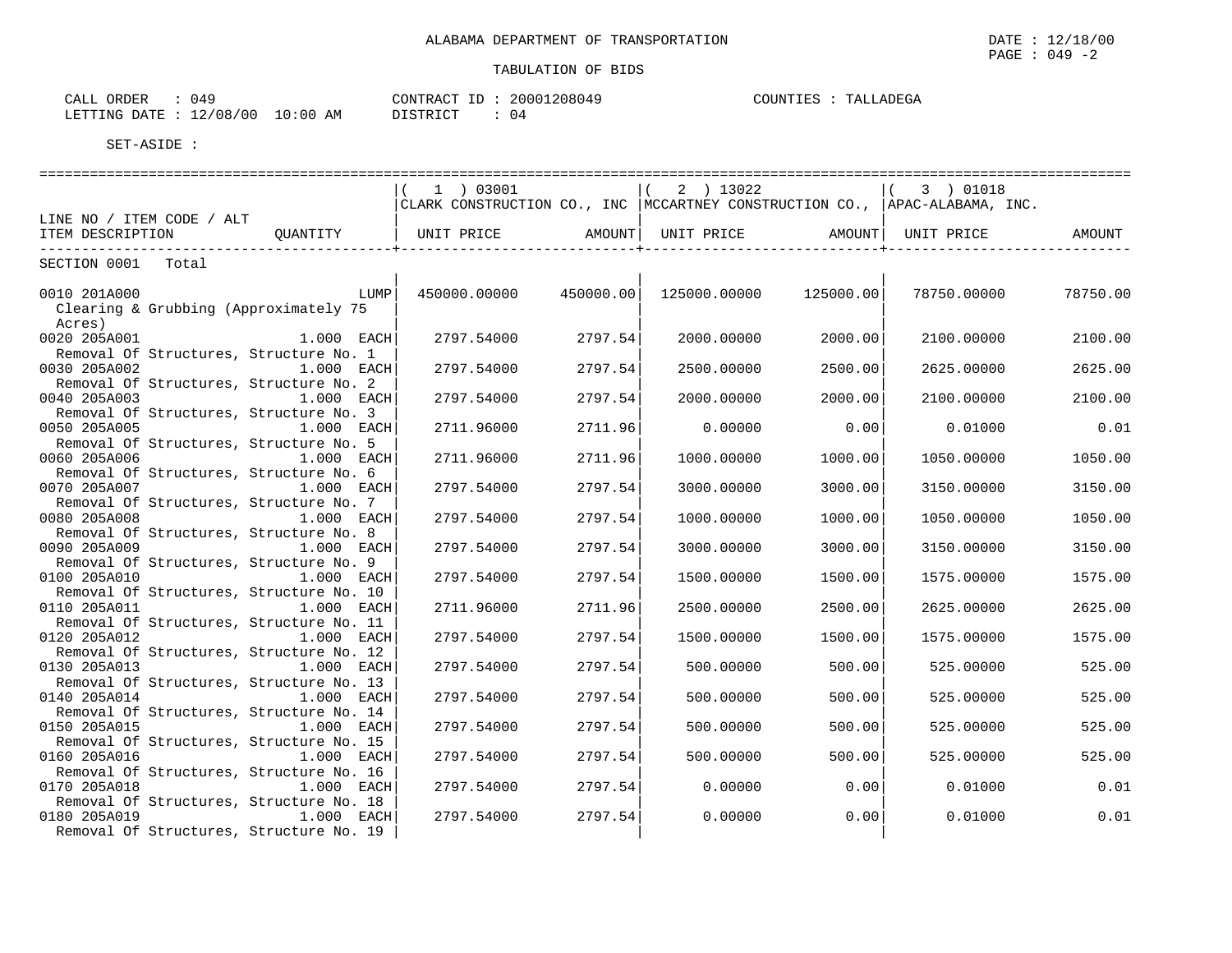| CALL ORDER | 049                              | CONTRACT ID: | 20001208049 | COUNTIES : | TALLADEGA |
|------------|----------------------------------|--------------|-------------|------------|-----------|
|            | LETTING DATE : 12/08/00 10:00 AM | DISTRICT     | 04          |            |           |

|                                         |                |             | $1$ ) 03001                                                                    |           | 2 ) 13022    |           | $(3)$ 01018  |           |
|-----------------------------------------|----------------|-------------|--------------------------------------------------------------------------------|-----------|--------------|-----------|--------------|-----------|
|                                         |                |             | CLARK CONSTRUCTION CO., INC   MCCARTNEY CONSTRUCTION CO.,   APAC-ALABAMA, INC. |           |              |           |              |           |
| LINE NO / ITEM CODE / ALT               |                |             |                                                                                |           |              |           |              |           |
| ITEM DESCRIPTION                        | OUANTITY       |             | UNIT PRICE                                                                     | AMOUNT    | UNIT PRICE   | AMOUNT    | UNIT PRICE   | AMOUNT    |
|                                         |                |             |                                                                                |           |              |           |              |           |
| 0190 205A020                            | $1.000$ EACH   |             | 2797.54000                                                                     | 2797.54   | 0.00000      | 0.00      | 0.01000      | 0.01      |
| Removal Of Structures, Structure No. 20 |                |             |                                                                                |           |              |           |              |           |
| 0200 206A000                            |                | LUMP        | 175000.00000                                                                   | 175000.00 | 150000.00000 | 150000.00 | 157500.00000 | 157500.00 |
| Removal Of Old Bridge Sta. 93+34.34     |                |             |                                                                                |           |              |           |              |           |
| 0210 206C001                            | 19064.000 SOYD |             | 4.00000                                                                        | 76256.00  | 2.75000      | 52426.00  | 2.89000      | 55094.96  |
| Removing Concrete Pavement              |                |             |                                                                                |           |              |           |              |           |
| 0220 206C002                            | 4341.000 SQYD  |             | 3.62000                                                                        | 15714.42  | 6.00000      | 26046.00  | 6.30000      | 27348.30  |
| Removing Concrete Slope Paving          |                |             |                                                                                |           |              |           |              |           |
| 0230 206C003                            | 160.000 SQYD   |             | 5.86000                                                                        | 937.60    | 5.00000      | 800.00    | 5.25000      | 840.00    |
| Removing Concrete Flumes                |                |             |                                                                                |           |              |           |              |           |
| 0240 206D000                            | 1547.000 LF    |             | 4.69000                                                                        | 7255.43   | 3.75000      | 5801.25   | 3.94000      | 6095.18   |
| Removing Pipe                           |                |             |                                                                                |           |              |           |              |           |
| 0250 206D001                            | 574.000 LF     |             | 0.90000                                                                        | 516.60    | 0.90000      | 516.60    | 0.95000      | 545.30    |
| Removing Guardrail                      |                |             |                                                                                |           |              |           |              |           |
| 0260 206D002                            | 420.000 LF     |             | 4.69000                                                                        | 1969.80   | 3.15000      | 1323.00   | 3.30000      | 1386.00   |
| Removing Curb                           |                |             |                                                                                |           |              |           |              |           |
| 0270 206D003                            | 1100.000 LF    |             | 5.21000                                                                        | 5731.00   | 3.60000      | 3960.00   | 3.78000      | 4158.00   |
| Removing Curb And Gutter                |                |             |                                                                                |           |              |           |              |           |
| 0280 206E001                            | 4.000 EACH     |             | 251.74000                                                                      | 1006.96   | 65.00000     | 260.00    | 68.25000     | 273.00    |
| Removing Inlets                         |                |             |                                                                                |           |              |           |              |           |
| 0290 206E008                            | 4.000 EACH     |             | 87.50000                                                                       | 350.00    | 87.50000     | 350.00    | 91.87000     | 367.48    |
| Removing Guardrail End Anchor (All Type |                |             |                                                                                |           |              |           |              |           |
| 0300 210A000                            | 93928.000 CYIP |             | 1,40000                                                                        | 131499.20 | 2.75000      | 258302.00 | 2.62000      | 246091.36 |
| Unclassified Excavation                 |                |             |                                                                                |           |              |           |              |           |
| 0310 210D000                            | 78792.000 CYIP |             | 4.25000                                                                        | 334866.00 | 4.75000      | 374262.00 | 4.73000      | 372686.16 |
| Borrow Excavation                       |                |             |                                                                                |           |              |           |              |           |
| 0320 214A000                            | 1878.000       | CUYD        | 5.73000                                                                        | 10760.94  | 11,00000     | 20658.00  | 11.55000     | 21690.90  |
| Structure Excavation                    |                |             |                                                                                |           |              |           |              |           |
| 0330 214B001                            | 609.000        | <b>CUYD</b> | 19,08000                                                                       | 11619.72  | 15,00000     | 9135.00   | 15.75000     | 9591.75   |
| Foundation Backfill, Commercial         |                |             |                                                                                |           |              |           |              |           |
| 0340 215A000                            | 1100.000       | CUYD        | 5.00000                                                                        | 5500.00   | 30.00000     | 33000.00  | 31.50000     | 34650.00  |
| Unclassified Bridge Excavation          |                |             |                                                                                |           |              |           |              |           |
| 0350 215B000                            |                | LUMP        | 50000.00000                                                                    | 50000.00  | 100000.00000 | 100000.00 | 105000.00000 | 105000.00 |
| Cofferdams Or Sheeting And Shoring Sta. |                |             |                                                                                |           |              |           |              |           |
| $93 + 34$                               |                |             |                                                                                |           |              |           |              |           |
| 0360 224A000                            | 1400.000 CUYD  |             | 5.21000                                                                        | 7294.00   | 5.50000      | 7700.00   | 5.77000      | 8078.00   |
| Lime Sink Excavation                    |                |             |                                                                                |           |              |           |              |           |
|                                         |                |             |                                                                                |           |              |           |              |           |
| 0370 224C000                            | 400.000 TON    |             | 17.70000                                                                       | 7080.00   | 18.00000     | 7200.00   | 18.90000     | 7560.00   |
| Special Backfill For Lime Sink, AHD #46 |                |             |                                                                                |           |              |           |              |           |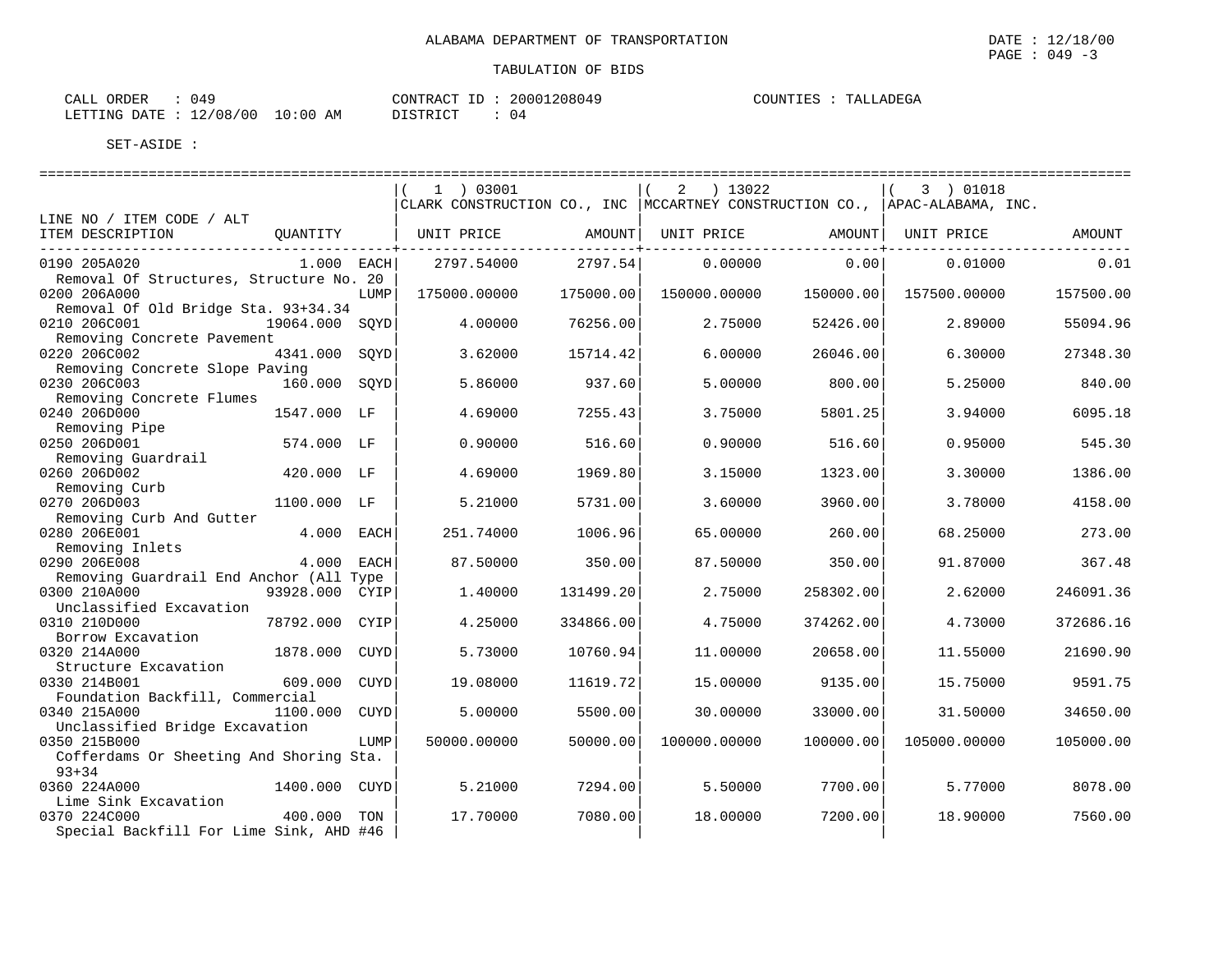| 049<br>ORDER<br>CALL             | CONTRACT | 20001208049 | TALLADEGA<br>COUNTIES |
|----------------------------------|----------|-------------|-----------------------|
| LETTING DATE : 12/08/00 10:00 AM | DISTRICT | 04          |                       |

|                                                                                                                    |             | $1$ ) 03001<br>CLARK CONSTRUCTION CO., INC   MCCARTNEY CONSTRUCTION CO.,   APAC-ALABAMA, INC. |           | ) 13022<br>2 |           | 3 ) 01018  |           |
|--------------------------------------------------------------------------------------------------------------------|-------------|-----------------------------------------------------------------------------------------------|-----------|--------------|-----------|------------|-----------|
| LINE NO / ITEM CODE / ALT                                                                                          |             |                                                                                               |           |              |           |            |           |
| ITEM DESCRIPTION<br>OUANTITY                                                                                       |             | UNIT PRICE                                                                                    | AMOUNT    | UNIT PRICE   | AMOUNT    | UNIT PRICE | AMOUNT    |
| 0380 224D000<br>$100.000$ $CUYD$<br>Concrete Seal For Lime Sink                                                    |             | 101.90000                                                                                     | 10190.00  | 140.00000    | 14000.00  | 147.00000  | 14700.00  |
| 0390 230A000<br>340.000 RBST<br>Roadbed Processing                                                                 |             | 400.00000                                                                                     | 136000.00 | 400.00000    | 136000.00 | 420.00000  | 142800.00 |
| 0400 250B000<br>100.000 CUYD<br>Treatment Of Hydrocarbon Contaminated<br>Soil (Specialty Item)                     |             | 60.00000                                                                                      | 6000.00   | 60.00000     | 6000.00   | 63.00000   | 6300.00   |
| 0410 250C000<br>Underground Storage Tank Removal<br>(Specialty Item)                                               | 5.000 EACH  | 3500.00000                                                                                    | 17500.00  | 2850.00000   | 14250.00  | 2992.50000 | 14962.50  |
| 0420 250N000<br>100.000 GAL<br>Removal/Disposal Of Tank Contents                                                   |             | 1,00000                                                                                       | 100.00    | 25.00000     | 2500.00   | 26.25000   | 2625.00   |
| (Sludge) (Specialty Item)<br>0430 301A004<br>Crushed Aggregate Base Course, Type B,                                | 64.000 SYCP | 8.65000                                                                                       | 553.60    | 8,70000      | 556.80    | 8.65000    | 553.60    |
| Plant Mixed, 4" Compacted Thickness<br>0440 301A006<br>Crushed Aggregate Base Course, Type B,                      | 64.000 SYCP | 8.66000                                                                                       | 554.24    | 25.00000     | 1600.00   | 8.66000    | 554.24    |
| Plant Mixed, 4.5" Compacted Thickness<br>0450 301A012<br>123737.000 SYCP<br>Crushed Aggregate Base Course, Type B, |             | 3.95000                                                                                       | 488761.15 | 3.35000      | 414518.95 | 3.95000    | 488761.15 |
| Plant Mixed, 6" Compacted Thickness<br>0460 301A016<br>17524.000 SYCP<br>Crushed Aggregate Base Course, Type B,    |             | 4.76000                                                                                       | 83414.24  | 4.25000      | 74477.00  | 4.76000    | 83414.24  |
| Plant Mixed, 7" Compacted Thickness<br>0470 401A000<br>122450.000 SYCP<br>Bituminous Treatment A                   |             | 0.20000                                                                                       | 24490.00  | 0.35000      | 42857.50  | 0.20000    | 24490.00  |
| 7367.000 SYCP<br>0480 401B100<br>Bituminous Treatment E (With Polymer                                              |             | 1.47000                                                                                       | 10829.49  | 1,00000      | 7367.00   | 1.47000    | 10829.49  |
| Additive)<br>0490 401B105<br>19566.000 SYCP<br>Bituminous Treatment L (With Polymer                                |             | 2.22000                                                                                       | 43436.52  | 2.30000      | 45001.80  | 2.22000    | 43436.52  |
| Additive)<br>0500 401B107<br>17744.000 SYCP<br>Bituminous Treatment KG (With Polymer                               |             | 1.62000                                                                                       | 28745.28  | 1.50000      | 26616.00  | 1.62000    | 28745.28  |
| Additive)<br>8500.000 GAL<br>0510 405A000<br>Tack Coat                                                             |             | 0.00000                                                                                       | 0.00      | 1.35000      | 11475.00  | 0.00100    | 8.50      |

PAGE : 049 -4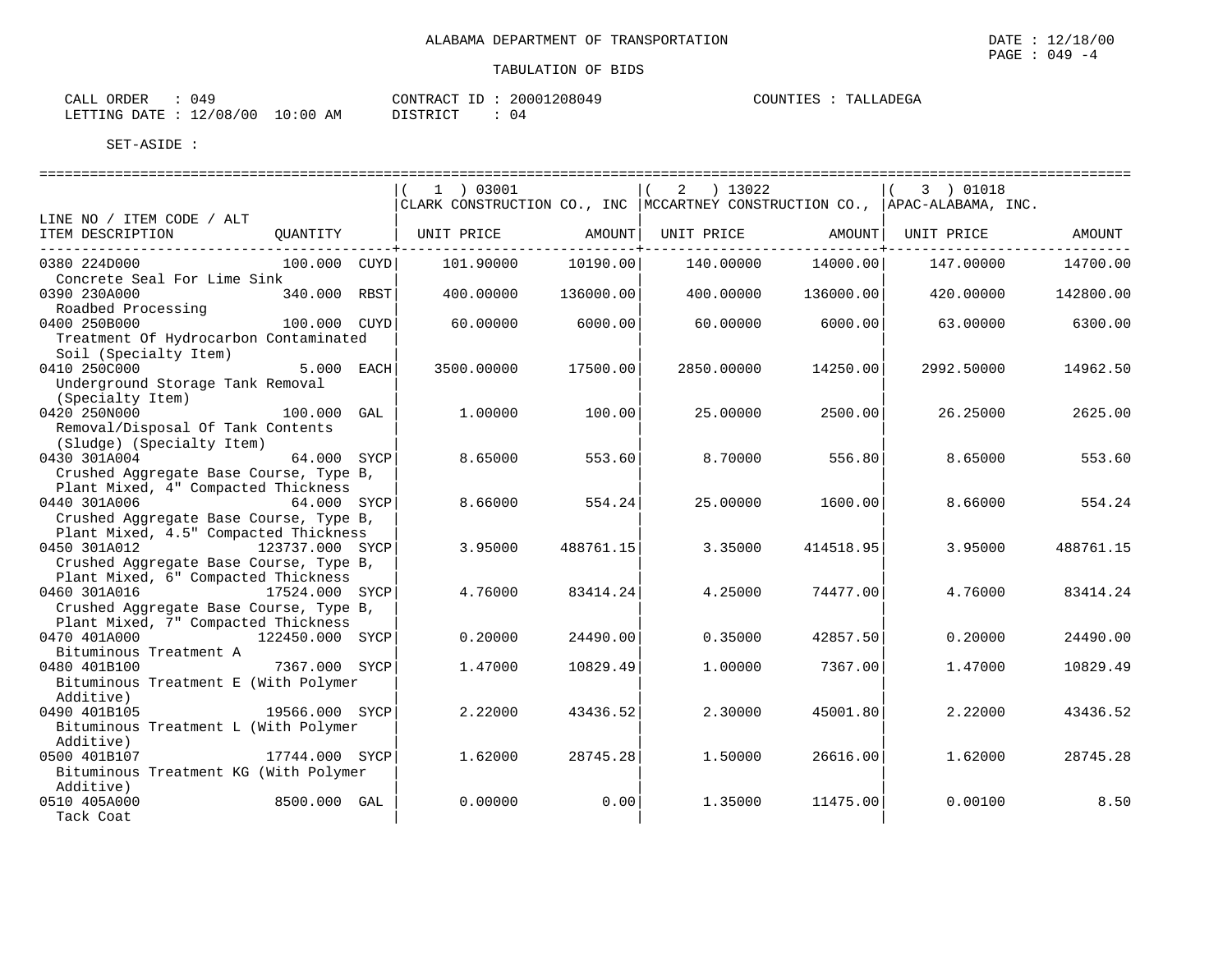| CALL ORDER<br>: 049 |                                  | CONTRACT ID: 20001208049 | COUNTIES : TALLADEGA |
|---------------------|----------------------------------|--------------------------|----------------------|
|                     | LETTING DATE : 12/08/00 10:00 AM | DISTRICT                 |                      |

|                                                                                                                              |                  | $1$ ) 03001<br>CLARK CONSTRUCTION CO., INC   MCCARTNEY CONSTRUCTION CO.,   APAC-ALABAMA, INC. |            | $2 \t) 13022$ |            | 3 ) 01018  |            |
|------------------------------------------------------------------------------------------------------------------------------|------------------|-----------------------------------------------------------------------------------------------|------------|---------------|------------|------------|------------|
| LINE NO / ITEM CODE / ALT<br>ITEM DESCRIPTION                                                                                | OUANTITY         | UNIT PRICE                                                                                    | AMOUNT     | UNIT PRICE    | AMOUNT     | UNIT PRICE | AMOUNT     |
| ----------------------------<br>0520 408A054<br>Planing Existing Pavement                                                    | 19566.000 SOYD   | 1.58000                                                                                       | 30914.28   | 1.75000       | 34240.50   | 1.58000    | 30914.28   |
| (Approximately 3.10" Thru 4.0" Thick)<br>0530 410B000<br>State Furnished Profilograph                                        | 1.000 EACH       | 7500.00000                                                                                    | 7500.00    | 5500.00000    | 5500.00    | 7507.50000 | 7507.50    |
| 0540 420A011<br>Polymer Modified Open Graded Friction<br>Course, Mix 2                                                       | 5052.000 TON     | 39.15000                                                                                      | 197785.80  | 42.00000      | 212184.00  | 39.15000   | 197785.80  |
| 0550 429A260<br>Improved Bituminous Concrete Wearing<br>Surface Layer, 1/2" Maximum Aggregate                                | 8268.000 TON     | 31.24000                                                                                      | 258292.32  | 32.00000      | 264576.00  | 31.24000   | 258292.32  |
| Size Mix, ESAL Range D<br>0560 429B241<br>Improved Bituminous Concrete Binder                                                | 2059.000 TON     | 26.52000                                                                                      | 54604.68   | 28,00000      | 57652.00   | 26.52000   | 54604.68   |
| Layer, 1" Maximum Aggregate Size Mix,<br>ESAL Range C<br>0570 429B261<br>Improved Bituminous Concrete Binder                 | 43042.000 TON    | 26.55000                                                                                      | 1142765.10 | 25.75000      | 1108331.50 | 26.55000   | 1142765.10 |
| Layer, 1" Maximum Aggregate Size Mix,<br>ESAL Range D<br>0580 429B265                                                        | 100.000 TON      | 45.13000                                                                                      | 4513.00    | 60.00000      | 6000.00    | 45.13000   | 4513.00    |
| Improved Bituminous Concrete Binder<br>Layer, Patching, 1" Maximum Aggregate<br>Size Mix, ESAL Range D                       |                  |                                                                                               |            |               |            |            |            |
| 0590 429B269<br>Improved Bituminous Concrete Binder<br>Layer, Leveling, 1" Maximum Aggregate                                 | 2000.000 TON     | 28.76000                                                                                      | 57520.00   | 30.00000      | 60000.00   | 28.76000   | 57520.00   |
| Size Mix, ESAL Range D<br>0600 429C261<br>Improved Bituminous Concrete Base Layer<br>1 1/2" Maximum Aggregate Size Mix, ESAL | 19032.000 TON    | 25.97000                                                                                      | 494261.04  | 24.75000      | 471042.00  | 25.97000   | 494261.04  |
| Range D<br>0610 430B002<br>Aggregate Surfacing (AHD #467)                                                                    | 1000.000<br>TNCP | 15.17000                                                                                      | 15170.00   | 12,00000      | 12000.00   | 16.80000   | 16800.00   |
| 0620 430B012<br>Aggregate Surfacing (AHD #410 Or #467)                                                                       | 1000.000 TNCP    | 15.17000                                                                                      | 15170.00   | 12,00000      | 12000.00   | 16.80000   | 16800.00   |
| 0630 450B000<br>Reinforced Cement Concrete Bridge End<br>Slab                                                                | 267.000 SOYD     | 50.00000                                                                                      | 13350.00   | 65.00000      | 17355.00   | 68.25000   | 18222.75   |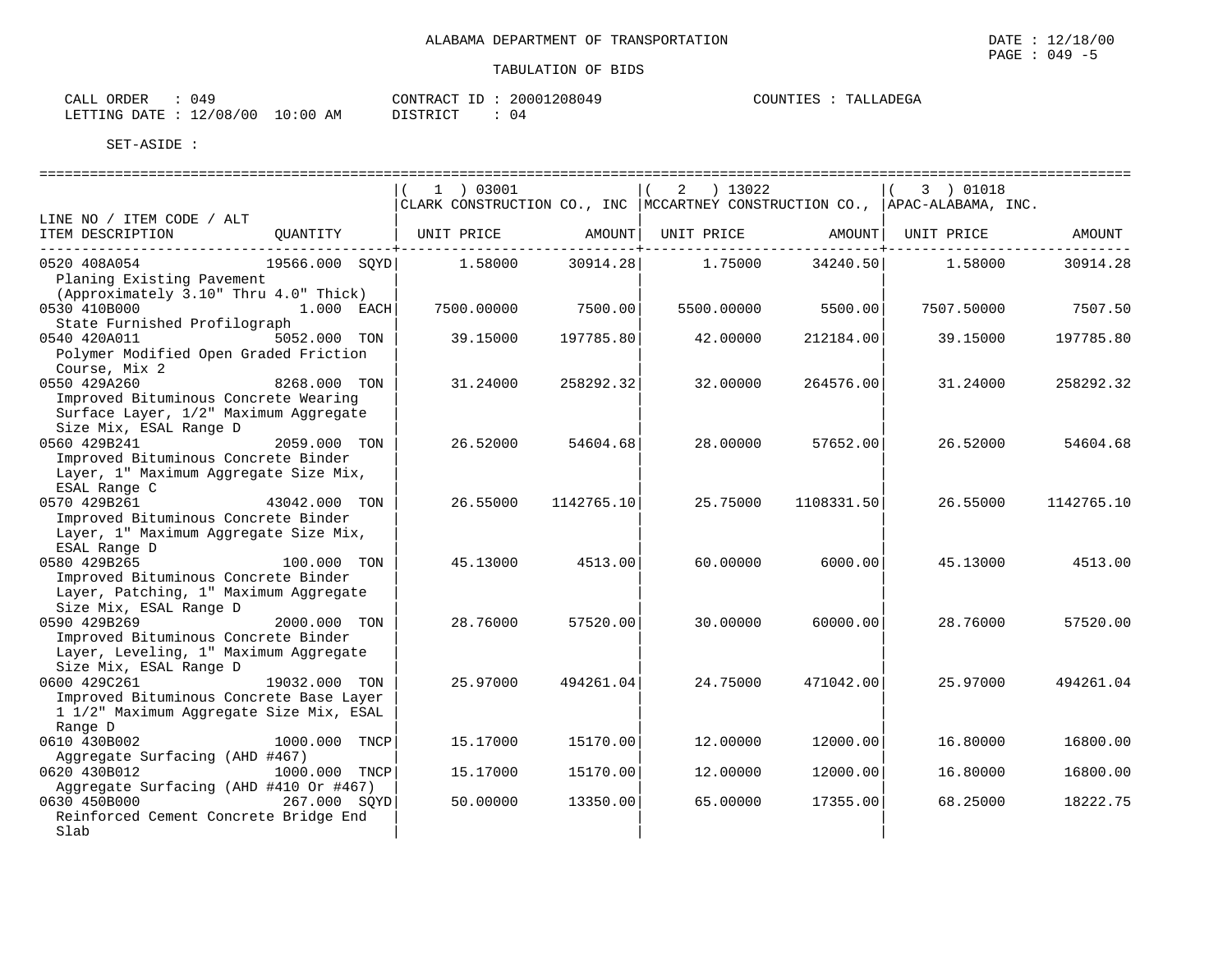| CALL ORDER : 049                 |  |          |  | CONTRACT ID: 20001208049 |  | COUNTIES : TALLADEGA |
|----------------------------------|--|----------|--|--------------------------|--|----------------------|
| LETTING DATE : 12/08/00 10:00 AM |  | DISTRICT |  |                          |  |                      |

|                                        |                |      | $1$ ) 03001                                                                    |           | 2 ) 13022    |           | (3) 01018    |           |
|----------------------------------------|----------------|------|--------------------------------------------------------------------------------|-----------|--------------|-----------|--------------|-----------|
|                                        |                |      | CLARK CONSTRUCTION CO., INC   MCCARTNEY CONSTRUCTION CO.,   APAC-ALABAMA, INC. |           |              |           |              |           |
| LINE NO / ITEM CODE / ALT              |                |      |                                                                                |           |              |           |              |           |
| ITEM DESCRIPTION                       | QUANTITY       |      | UNIT PRICE                                                                     | AMOUNT    | UNIT PRICE   | AMOUNT    | UNIT PRICE   | AMOUNT    |
|                                        |                |      |                                                                                |           |              |           |              |           |
| 0640 458B000                           | 19566.000 SOYD |      | 1,50000                                                                        | 29349.00  | 1,30000      | 25435.80  | 0.91000      | 17805.06  |
| Breaking And Seating Concrete Pavement |                |      |                                                                                |           |              |           |              |           |
| 0650 502A000                           | 135200.000 LB  |      | 0.45000                                                                        | 60840.00  | 0.50000      | 67600.00  | 0.53000      | 71656.00  |
| Steel Reinforcement                    |                |      |                                                                                |           |              |           |              |           |
| 0660 502B000                           |                | LUMP | 80000.00000                                                                    | 80000.00  | 85000.00000  | 85000.00  | 89250.00000  | 89250.00  |
| Steel Reinforcement For Bridge         |                |      |                                                                                |           |              |           |              |           |
| Superstructure, Sta. 93+34,            |                |      |                                                                                |           |              |           |              |           |
| Approximately 163,900 Lbs.             |                |      |                                                                                |           |              |           |              |           |
| 0670 505G003                           | 68.000 EACH    |      | 100.00000                                                                      | 6800.00   | 80.00000     | 5440.00   | 84.00000     | 5712.00   |
| Pile Points (Type A, 12")              |                |      |                                                                                |           |              |           |              |           |
| 0680 505H000                           | 200.000 LF     |      | 50.00000                                                                       | 10000.00  | 250.00000    | 50000.00  | 262.50000    | 52500.00  |
| Pilot Holes                            |                |      |                                                                                |           |              |           |              |           |
| 0690 505M002                           | 1240.000 LF    |      | 20.00000                                                                       | 24800.00  | 28,00000     | 34720.00  | 29.40000     | 36456.00  |
| Steel Piling Furnished And Driven (HP  |                |      |                                                                                |           |              |           |              |           |
| $12 \times 53$ )                       |                |      |                                                                                |           |              |           |              |           |
| 0700 508A000                           | 24100.000 LB   |      | 2.50000                                                                        | 60250.00  | 2,00000      | 48200.00  | 2.10000      | 50610.00  |
| Structural Steel                       |                |      |                                                                                |           |              |           |              |           |
| 0710 510A000                           | 603.000 CUYD   |      | 275.00000                                                                      | 165825.00 | 200,00000    | 120600.00 | 210,00000    | 126630.00 |
| Bridge Substructure Concrete, Class A  |                |      |                                                                                |           |              |           |              |           |
| 0720 510C051                           |                | LUMP | 250000.00000                                                                   | 250000.00 | 360000.00000 | 360000.00 | 378000.00000 | 378000.00 |
| Bridge Concrete Superstructure, Sta.   |                |      |                                                                                |           |              |           |              |           |
| 93+34, Approximately 613 Cu. Yds.      |                |      |                                                                                |           |              |           |              |           |
| 0730 510E000                           | 2407.000 SOYD  |      | 1.96000                                                                        | 4717.72   | 2.50000      | 6017.50   | 2.63000      | 6330.41   |
| Grooving Concrete Bridge Decks         |                |      |                                                                                |           |              |           |              |           |
| 0740 511A001                           | 154.000 EACH   |      | 100.00000                                                                      | 15400.00  | 100.00000    | 15400.00  | 105,00000    | 16170.00  |
| Elastomeric Bearings, Type 2           |                |      |                                                                                |           |              |           |              |           |
| 0750 513B003                           | 3097.000 LF    |      | 60.00000                                                                       | 185820.00 | 90.00000     | 278730.00 | 94.50000     | 292666.50 |
| Pretensioned-Prestressed Concrete      |                |      |                                                                                |           |              |           |              |           |
| Girders, Type I (Specialty Item)       |                |      |                                                                                |           |              |           |              |           |
| 0760 530A001                           | 652.000 LF     |      | 20.03000                                                                       | 13059.56  | 22,40000     | 14604.80  | 23.52000     | 15335.04  |
| 18" Roadway Pipe (Class 3 R.C.)        |                |      |                                                                                |           |              |           |              |           |
| 0770 530A002                           | 489.000 LF     |      | 28.70000                                                                       | 14034.30  | 33.60000     | 16430.40  | 35.28000     | 17251.92  |
| 24" Roadway Pipe (Class 3 R.C.)        |                |      |                                                                                |           |              |           |              |           |
| 0780 530A003                           | 116.000 LF     |      | 40.23000                                                                       | 4666.68   | 50.40000     | 5846.40   | 52.92000     | 6138.72   |
| 30" Roadway Pipe (Class 3 R.C.)        |                |      |                                                                                |           |              |           |              |           |
| 0790 530A004                           | 148.000 LF     |      | 58.49000                                                                       | 8656.52   | 61.60000     | 9116.80   | 64.68000     | 9572.64   |
| 36" Roadway Pipe (Class 3 R.C.)        |                |      |                                                                                |           |              |           |              |           |
| 0800 530A006                           | 400.000 LF     |      | 95.85000                                                                       | 38340.00  | 84.00000     | 33600.00  | 88.20000     | 35280.00  |
| 48" Roadway Pipe (Class 3 R.C.)        |                |      |                                                                                |           |              |           |              |           |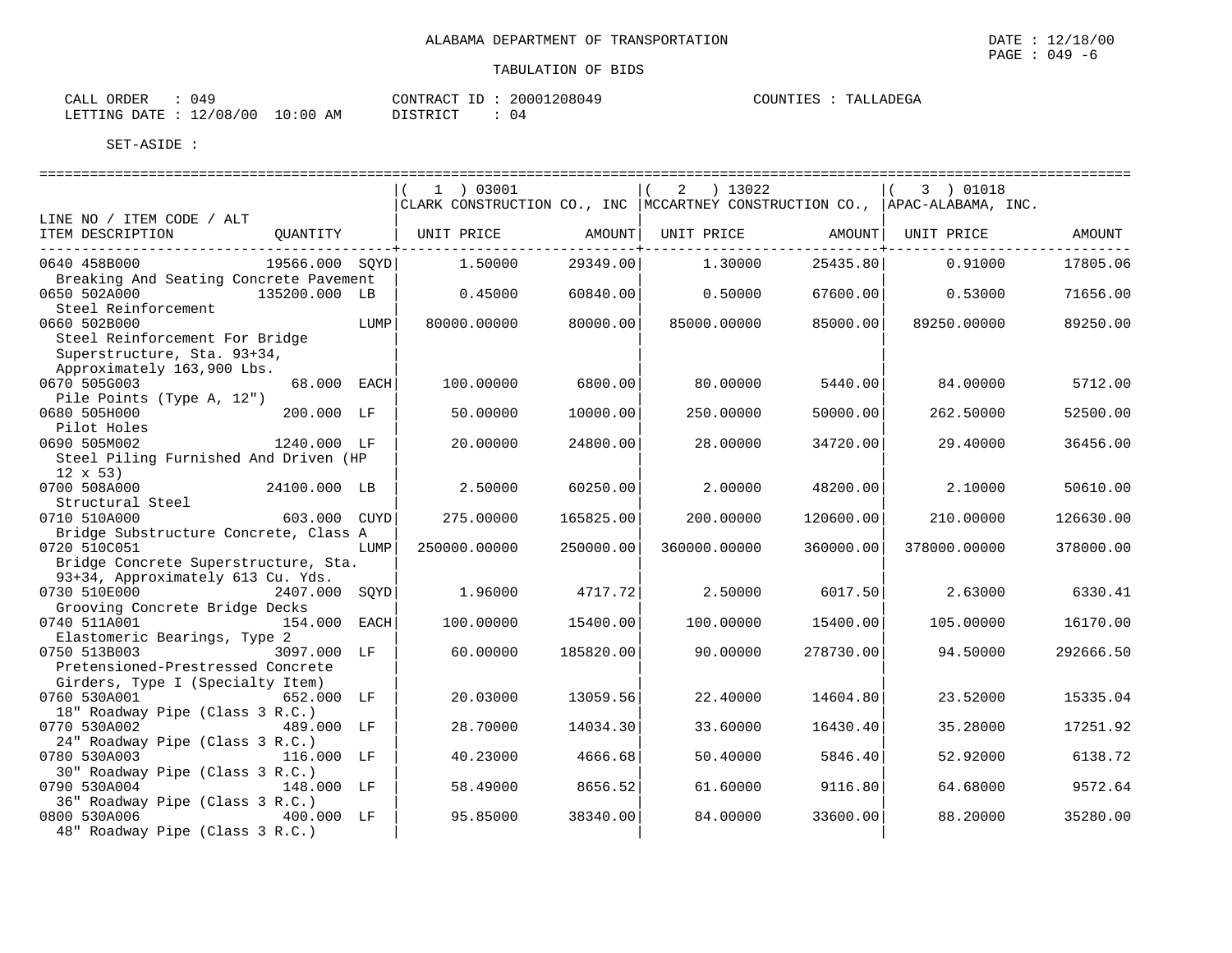| ORDER<br>CALL | 049                              | CONTRACT ID: | 20001208049 | COUNTIES :<br>TALLADEGA |
|---------------|----------------------------------|--------------|-------------|-------------------------|
|               | LETTING DATE : 12/08/00 10:00 AM | DISTRICT     |             |                         |

|                                               |               |      | $1$ ) 03001                                                                    |           | 2 ) 13022           |           | $(3)$ 01018        |           |
|-----------------------------------------------|---------------|------|--------------------------------------------------------------------------------|-----------|---------------------|-----------|--------------------|-----------|
|                                               |               |      | CLARK CONSTRUCTION CO., INC   MCCARTNEY CONSTRUCTION CO.,   APAC-ALABAMA, INC. |           |                     |           |                    |           |
| LINE NO / ITEM CODE / ALT                     |               |      |                                                                                |           |                     |           |                    |           |
| ITEM DESCRIPTION                              | QUANTITY      |      | UNIT PRICE                                                                     |           | AMOUNT   UNIT PRICE |           | AMOUNT  UNIT PRICE | AMOUNT    |
| -----------------------------<br>0810 530A101 | 20.000 LF     |      | 43.38000                                                                       | 867.60    | 56.00000            | 1120.00   | 58.80000           | 1176.00   |
| 18" Roadway Pipe (Class 3 R.C.)               |               |      |                                                                                |           |                     |           |                    |           |
| (Extension)                                   |               |      |                                                                                |           |                     |           |                    |           |
| 0820 530A102<br>56.000 LF                     |               |      | 45.51000                                                                       | 2548.56   | 56.00000            | 3136.00   | 58.80000           | 3292.80   |
| 24" Roadway Pipe (Class 3 R.C.)               |               |      |                                                                                |           |                     |           |                    |           |
| (Extension)                                   |               |      |                                                                                |           |                     |           |                    |           |
| 0830 530A107                                  | 84.000 LF     |      | 113.25000                                                                      | 9513.00   | 112.00000           | 9408.00   | 117.60000          | 9878.40   |
| 54" Roadway Pipe (Class 3 R.C.)               |               |      |                                                                                |           |                     |           |                    |           |
| (Extension)                                   |               |      |                                                                                |           |                     |           |                    |           |
| 0840 533A098<br>2991.000 LF                   |               |      | 19.56000                                                                       | 58503.96  | 22.40000            | 66998.40  | 23.52000           | 70348.32  |
| 18" Storm Sewer Pipe (Class 3 R.C.)           |               |      |                                                                                |           |                     |           |                    |           |
| 0850 535A001                                  | 1384.000 LF   |      | 15.47000                                                                       | 21410.48  | 22.40000            | 31001.60  | 23.52000           | 32551.68  |
| 18" Side Drain Pipe                           |               |      |                                                                                |           |                     |           |                    |           |
| 0860 600A000                                  |               | LUMP | 385000.00000                                                                   | 385000.00 | 381145.00000        | 381145.00 | 311181.35000       | 311181.35 |
| Mobilization                                  |               |      |                                                                                |           |                     |           |                    |           |
| 1.000 EACH<br>0870 601A000                    |               |      | 6000.00000                                                                     | 6000.00   | 11500.00000         | 11500.00  | 4935.00000         | 4935.00   |
| Furnishing Base, Soil And Structure           |               |      |                                                                                |           |                     |           |                    |           |
| Laboratories                                  |               |      |                                                                                |           |                     |           |                    |           |
| 0880 602A000                                  | 58.000 EACH   |      | 142.89000                                                                      | 8287.62   | 175.00000           | 10150.00  | 121.85000          | 7067.30   |
| Right Of Way Markers<br>0890 606A000          | 300.000 LF    |      | 9.48000                                                                        |           | 7.75000             | 2325.00   | 8.14000            | 2442.00   |
| 6" Underdrain Pipe                            |               |      |                                                                                | 2844.00   |                     |           |                    |           |
| 0900 610C001                                  | 2072.000 TON  |      | 18.00000                                                                       | 37296.00  | 21.00000            | 43512.00  | 22.05000           | 45687.60  |
| Loose Riprap, Class 2                         |               |      |                                                                                |           |                     |           |                    |           |
| 0910 610D003                                  | 1270.000 SOYD |      | 4.82000                                                                        | 6121.40   | 3.75000             | 4762.50   | 3.94000            | 5003.80   |
| Filter Blanket, Geotextile                    |               |      |                                                                                |           |                     |           |                    |           |
| 0920 619A002                                  | 3.000 EACH    |      | 698.79000                                                                      | 2096.37   | 835.00000           | 2505.00   | 445.20000          | 1335.60   |
| 18" Roadway Pipe End Treatment, Class 1       |               |      |                                                                                |           |                     |           |                    |           |
| 0930 619A003                                  | 5.000 EACH    |      | 767.48000                                                                      | 3837.40   | 875.00000           | 4375.00   | 556.50000          | 2782.50   |
| 24" Roadway Pipe End Treatment, Class 1       |               |      |                                                                                |           |                     |           |                    |           |
| 0940 619A004                                  | 2.000 EACH    |      | 959.81000                                                                      | 1919.62   | 975.00000           | 1950.00   | 667.80000          | 1335.60   |
| 30" Roadway Pipe End Treatment, Class 1       |               |      |                                                                                |           |                     |           |                    |           |
| 0950 619A005                                  | 2.000 EACH    |      | 1179.61000                                                                     | 2359.22   | 1100.00000          | 2200.00   | 890.00000          | 1780.00   |
| 36" Roadway Pipe End Treatment, Class 1       |               |      |                                                                                |           |                     |           |                    |           |
| 0960 619A007                                  | 6.000 EACH    |      | 1797.80000                                                                     | 10786.80  | 1400.00000          | 8400.00   | 1335.60000         | 8013.60   |
| 48" Roadway Pipe End Treatment, Class 1       |               |      |                                                                                |           |                     |           |                    |           |
| 0970 619A008 2.000 EACH                       |               |      | 2347.30000                                                                     | 4694.60   | 2000.00000          | 4000.00   | 1780.80000         | 3561.60   |
| 54" Roadway Pipe End Treatment, Class 1       |               |      |                                                                                |           |                     |           |                    |           |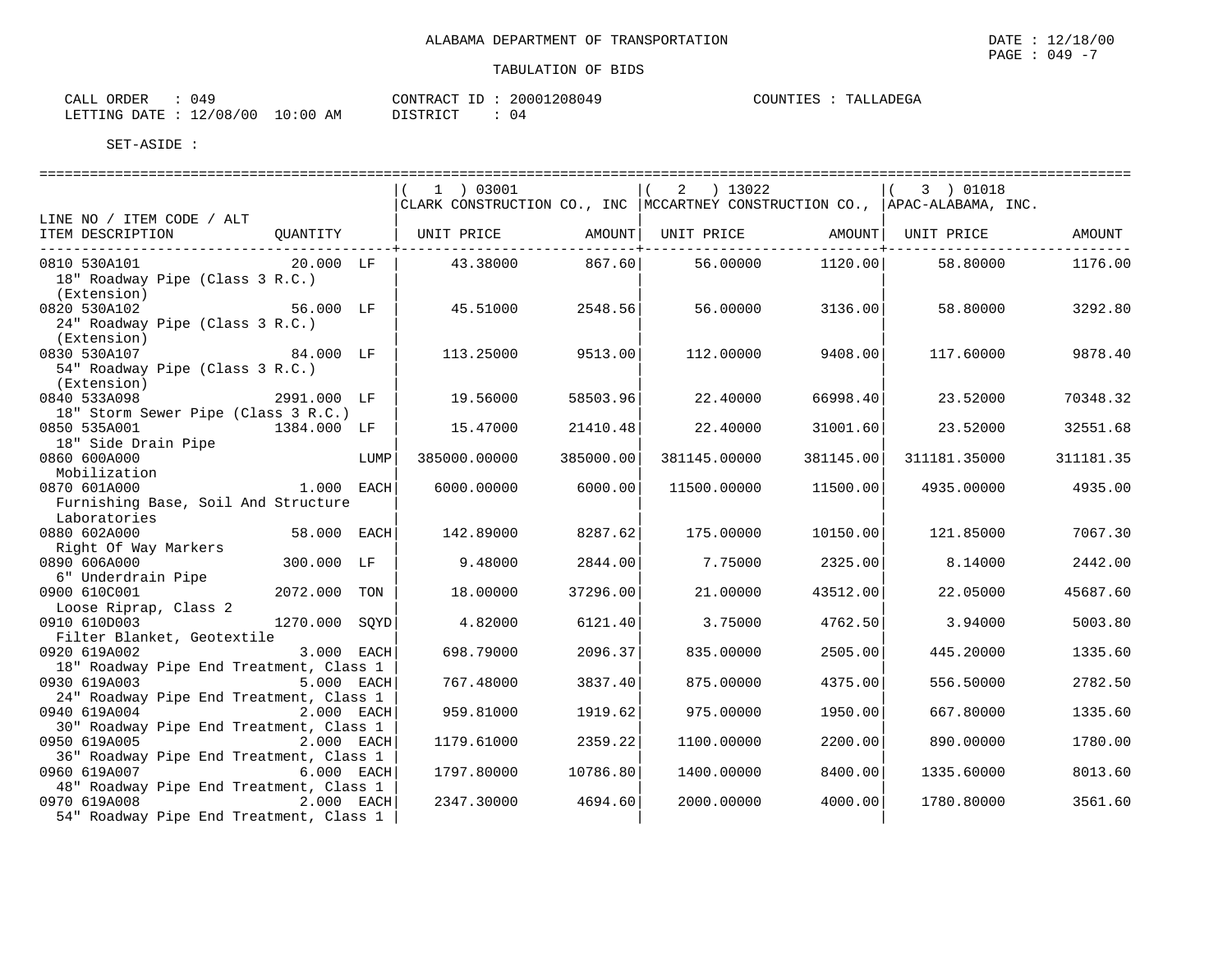| 149<br>$\sim$ $\sim$ $\sim$ $\sim$<br>ORDER<br>CALL |                              | CONTRACT<br>$-$          | 20001208049 | COUNTIES | <b>ADEGA</b><br>⊤∆⊺<br>۰. د |
|-----------------------------------------------------|------------------------------|--------------------------|-------------|----------|-----------------------------|
| /00<br>/08.<br>$\sim$<br>DATE<br>LETTING<br>工乙子     | :00<br>$\pm 0^{\circ}$<br>ΆM | DIOTODICO<br>+ + + + + + | 04          |          |                             |

|                                                                        |               | 1  03001                                                                       |          | 2 ) 13022  |           | (3) 01018           |           |
|------------------------------------------------------------------------|---------------|--------------------------------------------------------------------------------|----------|------------|-----------|---------------------|-----------|
|                                                                        |               | CLARK CONSTRUCTION CO., INC   MCCARTNEY CONSTRUCTION CO.,   APAC-ALABAMA, INC. |          |            |           |                     |           |
| LINE NO / ITEM CODE / ALT                                              |               |                                                                                |          |            |           |                     |           |
| ITEM DESCRIPTION<br>OUANTITY<br>______________________________________ |               | UNIT PRICE AMOUNT                                                              |          | UNIT PRICE |           | AMOUNT   UNIT PRICE | AMOUNT    |
| 0980 619A057                                                           | 2.000 EACH    | 2896.81000                                                                     | 5793.62  | 2200.00000 | 4400.00   | 1335.60000          | 2671.20   |
| 48" Roadway Pipe End Treatment, Class 2<br>0990 619A101                | 64.000 EACH   | 540.30000                                                                      | 34579.20 | 725.00000  | 46400.00  | 556.50000           | 35616.00  |
| 18" Side Drain Pipe End Treatment,<br>Class 1                          |               |                                                                                |          |            |           |                     |           |
| 1000 620A000<br>Minor Structure Concrete                               | 3.000 CUYD    | 290.02000                                                                      | 870.06   | 990.00000  | 2970.00   | 556.50000           | 1669.50   |
| 1005 621A011                                                           | 1.000 EACH    | 2000.00000                                                                     | 2000.00  | 1425.00000 | 1425.00   | 2003.40000          | 2003.40   |
| Junction Boxes, Type 1 Or 1P<br>1010 621A013                           | 6.000 EACH    | 2800.00000                                                                     | 16800.00 | 1900.00000 | 11400.00  | 3339.00000          | 20034.00  |
| Junction Boxes, Type Special<br>1030 621C015                           | 20.000 EACH   | 2000.00000                                                                     | 40000.00 | 2000.00000 | 40000.00  | 2114.70000          | 42294.00  |
| Inlets, Type S1 Or S3 (1 Wing)<br>1040 621C016                         | 1.000 EACH    | 2500.00000                                                                     | 2500.00  | 2250.00000 | 2250.00   | 2226.00000          | 2226.00   |
| Inlets, Type S2 Or S4 (1 Wing)                                         |               |                                                                                |          |            |           |                     |           |
| 1050 621C017<br>Inlets, Type S1 Or S3 (2 Wing)                         | 4.000 EACH    | 2850.00000                                                                     | 11400.00 | 2425.00000 | 9700.00   | 2448.60000          | 9794.40   |
| 1060 621D015<br>Inlet Units, Type S1 Or S3                             | 10.000 EACH   | 600.00000                                                                      | 6000.00  | 365,00000  | 3650.00   | 445.20000           | 4452.00   |
| 1070 623A000<br>1441.000 LF                                            |               | 20.00000                                                                       | 28820.00 | 25.15000   | 36241.15  | 14.47000            | 20851.27  |
| Concrete Gutter<br>1080 623C000<br>9329.000 LF                         |               | 10.00000                                                                       | 93290.00 | 11.51000   | 107376.79 | 11.13000            | 103831.77 |
| Combination Curb & Gutter, Type C<br>1090 630A000                      | 400.000 LF    | 10.50000                                                                       | 4200.00  | 10.50000   | 4200.00   | 11,02000            | 4408.00   |
| Steel Beam Guardrail, Class A, Type 1<br>1100 630C003                  | 4.000 EACH    | 950.00000                                                                      | 3800.00  | 950.00000  | 3800.00   | 997.50000           | 3990.00   |
| Guardrail End Anchor, Type 13                                          |               |                                                                                |          |            |           |                     |           |
| 1110 630C070<br>Guardrail End Anchor, Type 10 Series                   | 4.000 EACH    | 1185.00000                                                                     | 4740.00  | 1185.00000 | 4740.00   | 1244.25000          | 4977.00   |
| 1120 650B000                                                           | 9313.000 CYIP | 4.01000                                                                        | 37345.13 | 3.75000    | 34923.75  | 3.94000             | 36693.22  |
| Topsoil From Stockpiles<br>1130 651B000                                | 50.000 TON    | 26.26000                                                                       | 1313.00  | 26.00000   | 1300.00   | 27.30000            | 1365.00   |
| Agricultural Limestone<br>1140 651C002                                 | 50.000 TON    | 202.00000                                                                      | 10100.00 | 200,00000  | 10000.00  | 210,00000           | 10500.00  |
| 13-13-13 Commercial Fertilizer<br>1150 652A050                         | 38.000 ACRE   | 555.50000                                                                      | 21109.00 | 550.00000  | 20900.00  | 577.50000           | 21945.00  |
| Seeding (Mix 1A)<br>1160 652A053<br>Seeding (Mix 1E)                   | 1.000 ACRE    | 606.00000                                                                      | 606.00   | 600.00000  | 600.00    | 630.00000           | 630.00    |
|                                                                        |               |                                                                                |          |            |           |                     |           |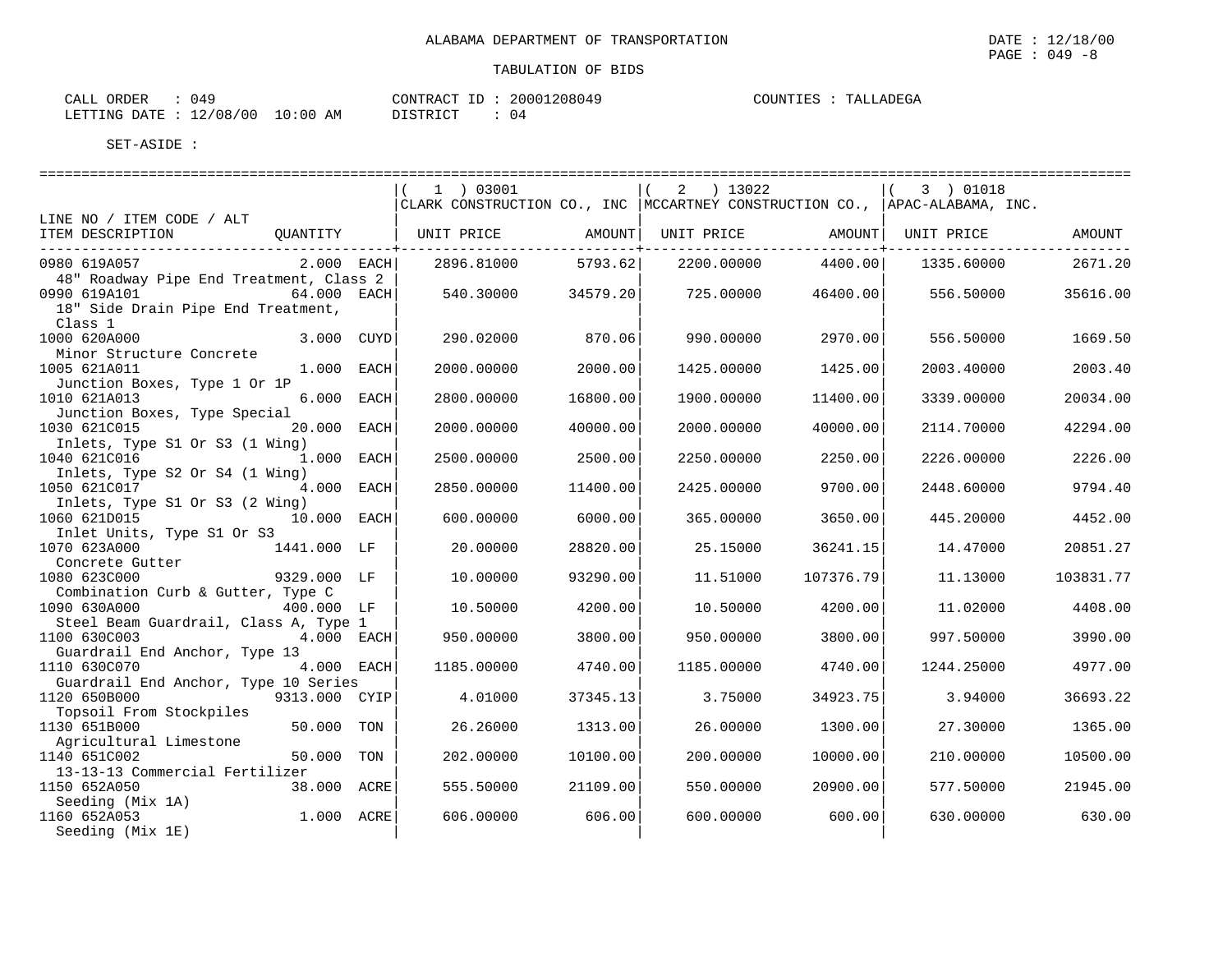| CALL ORDER | 049                              | CONTRACT ID: | 20001208049 | COUNTIES : | TALLADEGA |
|------------|----------------------------------|--------------|-------------|------------|-----------|
|            | LETTING DATE : 12/08/00 10:00 AM | DISTRICT     | 04          |            |           |

|                                                    |              |      | $1$ ) 03001                                                                    |           | 2 ) 13022   |           | 3 ) 01018    |           |
|----------------------------------------------------|--------------|------|--------------------------------------------------------------------------------|-----------|-------------|-----------|--------------|-----------|
|                                                    |              |      | CLARK CONSTRUCTION CO., INC   MCCARTNEY CONSTRUCTION CO.,   APAC-ALABAMA, INC. |           |             |           |              |           |
| LINE NO / ITEM CODE / ALT                          |              |      |                                                                                |           |             |           |              |           |
| ITEM DESCRIPTION<br>------------------------------ | QUANTITY     |      | UNIT PRICE                                                                     | AMOUNT    | UNIT PRICE  | AMOUNT    | UNIT PRICE   | AMOUNT    |
| 1170 652B050                                       | 26.000 ACRE  |      | 454.50000                                                                      | 11817.00  | 450.00000   | 11700.00  | 472.50000    | 12285.00  |
| Temporary Seeding (Mix 1AT)                        |              |      |                                                                                |           |             |           |              |           |
| 1180 652C000                                       | 65.000 ACRE  |      | 40.40000                                                                       | 2626.00   | 40.00000    | 2600.00   | 42.00000     | 2730.00   |
| Mowing                                             |              |      |                                                                                |           |             |           |              |           |
| 1190 652D050                                       | 26.000 ACRE  |      | 545.40000                                                                      | 14180.40  | 540.00000   | 14040.00  | 567.00000    | 14742.00  |
| Seeding In Stubble (Mix 1A)                        |              |      |                                                                                |           |             |           |              |           |
| 1200 656A000                                       | 64.000 ACRE  |      | 353.50000                                                                      | 22624.00  | 350.00000   | 22400.00  | 367.50000    | 23520.00  |
| Mulching, Class A, Type 1                          |              |      |                                                                                |           |             |           |              |           |
| 1210 656A001                                       | 1.000 ACRE   |      | 404.00000                                                                      | 404.00    | 400.00000   | 400.00    | 420.00000    | 420.00    |
| Mulching, Class A, Type 2                          |              |      |                                                                                |           |             |           |              |           |
| 1220 665A000                                       | 33.000       | ACRE | 328.25000                                                                      | 10832.25  | 325.00000   | 10725.00  | 341.25000    | 11261.25  |
| Temporary Seeding                                  |              |      |                                                                                |           |             |           |              |           |
| 1230 665B000<br>Temporary Mulching                 | 33.000       | ACRE | 328.25000                                                                      | 10832.25  | 325.00000   | 10725.00  | 341.25000    | 11261.25  |
| 1240 665C000                                       | 105.000 LF   |      | 16.10000                                                                       | 1690.50   | 18,00000    | 1890.00   | 18,90000     | 1984.50   |
| 15" Temporary Pipe                                 |              |      |                                                                                |           |             |           |              |           |
| 1250 665E000                                       | 40.000       | SQYD | 3.00000                                                                        | 120.00    | 9.00000     | 360.00    | 9.45000      | 378.00    |
| Polyethylene                                       |              |      |                                                                                |           |             |           |              |           |
| 1260 665F000                                       | 710.000      | EACH | 5.00000                                                                        | 3550.00   | 7.00000     | 4970.00   | 7.35000      | 5218.50   |
| Hay Bales                                          |              |      |                                                                                |           |             |           |              |           |
| 1270 665G000                                       | 20.000       | EACH | 4.00000                                                                        | 80.00     | 10.00000    | 200.00    | 10.50000     | 210.00    |
| Sand Bags                                          |              |      |                                                                                |           |             |           |              |           |
| 1280 6651000                                       | 1260.000     | TON  | 20.00000                                                                       | 25200.00  | 21,00000    | 26460.00  | 22.05000     | 27783.00  |
| Temporary Riprap, Class 2                          |              |      |                                                                                |           |             |           |              |           |
| 1290 665J000                                       | 62900.000 LF |      | 2.17000                                                                        | 136493.00 | 2.15000     | 135235.00 | 0.01000      | 629.00    |
| Silt Fence, Type A<br>1300 665K000                 | 160.000      | CUYD | 15.57000                                                                       | 2491.20   | 15.00000    | 2400.00   | 10.50000     | 1680.00   |
| Drainage Sump Excavation                           |              |      |                                                                                |           |             |           |              |           |
| 1310 680A000                                       |              | LUMP | 1000.00000                                                                     | 1000.00   | 80000.00000 | 80000.00  | 152229.00000 | 152229.00 |
| Engineering Controls                               |              |      |                                                                                |           |             |           |              |           |
| 1320 701C000                                       | 15.000       | MILE | 340.00000                                                                      | 5100.00   | 220.00000   | 3300.00   | 231.00000    | 3465.00   |
| Broken Temporary Traffic Stripe                    |              |      |                                                                                |           |             |           |              |           |
| 1330 701C001                                       | 27.000 MILE  |      | 380.00000                                                                      | 10260.00  | 310.00000   | 8370.00   | 325.50000    | 8788.50   |
| Solid Temporary Traffic Stripe                     |              |      |                                                                                |           |             |           |              |           |
| 1340 701C004                                       | 1.000 MILE   |      | 2750.00000                                                                     | 2750.00   | 1400.00000  | 1400.00   | 1470.00000   | 1470.00   |
| Broken Temporary Traffic Stripe (Tape)             |              |      |                                                                                |           |             |           |              |           |
| 1350 701C005                                       | 1.000 MILE   |      | 6300.00000                                                                     | 6300.00   | 2400.00000  | 2400.00   | 2520.00000   | 2520.00   |
| Solid Temporary Traffic Stripe (Tape)              |              |      |                                                                                |           |             |           |              |           |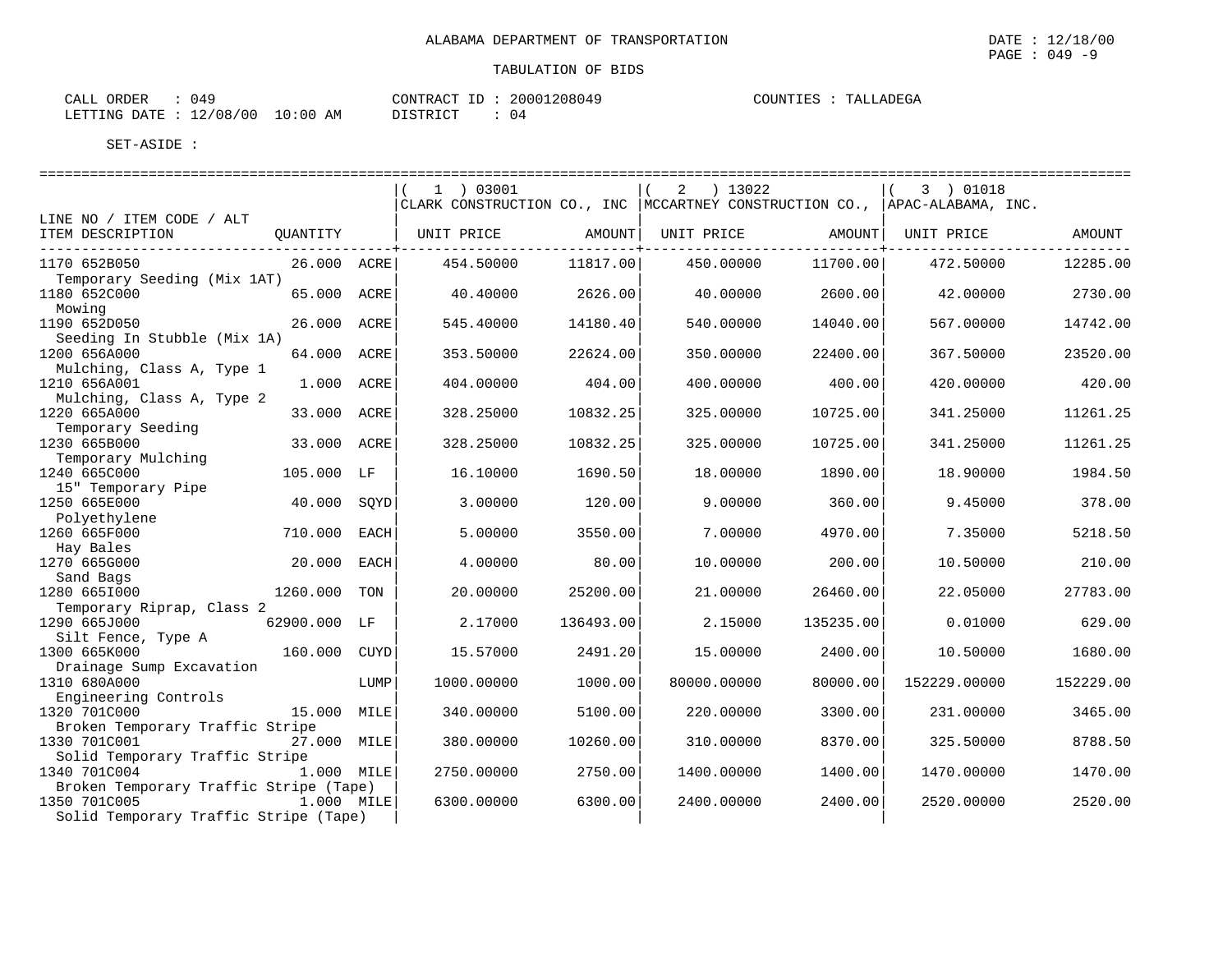| $\sim$ $\sim$ $\sim$ $\sim$<br>ORDER<br>149<br>CALL        |                 | CONTRAC'<br>$-$<br>$\sim$ $\sim$ $\sim$ | 20001 | $\cap$ $\cap$ $\cap$<br>04 O | UNTIES<br>$\sim$ $\sim$ $\sim$ $\sim$ | ADEGA<br>πъ. |
|------------------------------------------------------------|-----------------|-----------------------------------------|-------|------------------------------|---------------------------------------|--------------|
| $^{\prime}$ 0 0<br>็∩ R<br>LETTING<br>DATE.<br>⊥∠ ′<br>v v | :0C<br>ΆM<br>∸∪ | $mn \tau \land m$<br>.                  | 04    |                              |                                       |              |

|                                                                                                                                      | 1   03001<br>CLARK CONSTRUCTION CO., INC   MCCARTNEY CONSTRUCTION CO.,   APAC-ALABAMA, INC. |          | $(2)$ 13022 |          | (3) 01018  |          |
|--------------------------------------------------------------------------------------------------------------------------------------|---------------------------------------------------------------------------------------------|----------|-------------|----------|------------|----------|
| LINE NO / ITEM CODE / ALT                                                                                                            |                                                                                             |          |             |          |            |          |
| ITEM DESCRIPTION GUANTITY   UNIT PRICE AMOUNT  UNIT PRICE AMOUNT  UNIT PRICE AMOUNT AMOUNT<br>-------------------------------------- |                                                                                             |          |             |          |            |          |
| 1360 701D005<br>14.000 MILE                                                                                                          | 1300.00000                                                                                  | 18200.00 | 1100.00000  | 15400.00 | 1155.00000 | 16170.00 |
| Solid Traffic Stripe Removed<br>1370 701D006<br>2.000 MILE<br>Broken Traffic Stripe Removed                                          | 1200.00000                                                                                  | 2400.00  | 650.00000   | 1300.00  | 682.50000  | 1365.00  |
| 1.000 MILE<br>1380 701D009<br>Solid Traffic Stripe Removed (Tape)                                                                    | 800,00000                                                                                   | 800.00   | 650.00000   | 650.00   | 682.50000  | 682.50   |
| 1390 701D016<br>1.000 MILE<br>Broken Traffic Stripe Removed (Tape)                                                                   | 800,00000                                                                                   | 800.00   | 450.00000   | 450.00   | 472.50000  | 472.50   |
| 1400 701G121 574.000 LF<br>Broken White, Class 3W, Type A Traffic                                                                    | 2.00000                                                                                     | 1148.00  | 3.50000     | 2009.00  | 3.67000    | 2106.58  |
| Stripe (6" Wide)<br>574.000 LF<br>1410 701G125                                                                                       |                                                                                             |          |             |          |            |          |
| Solid White, Class 3W, Type A Traffic<br>Stripe (6" Wide)                                                                            | 3.98000                                                                                     | 2284.52  | 3.50000     | 2009.00  | 3.67000    | 2106.58  |
| 1420 701G129 574.000 LF<br>Broken Yellow, Class 3W, Type A Traffic                                                                   | 2.10000                                                                                     | 1205.40  | 3.50000     | 2009.00  | 3.67000    | 2106.58  |
| Stripe (6" Wide)<br>$574.000$ LF<br>1430 701G133                                                                                     | 4.16000                                                                                     | 2387.84  | 3.50000     | 2009.00  | 3.67000    | 2106.58  |
| Solid Yellow, Class 3W, Type A Traffic<br>Stripe (6" Wide)                                                                           |                                                                                             |          |             |          |            |          |
| 7.000 MILE<br>1440 702A040<br>Broken White, Profiled Traffic Stripe                                                                  | 2125.00000                                                                                  | 14875.00 | 1850.00000  | 12950.00 | 1942.50000 | 13597.50 |
| $(6"$ Wide)                                                                                                                          |                                                                                             |          |             |          |            |          |
| 1450 702A041<br>$6.000$ MILE                                                                                                         | 4450.00000                                                                                  | 26700.00 | 3700.00000  | 22200.00 | 3885,00000 | 23310.00 |
| Solid White, Profiled Traffic Stripe<br>$(6"$ Wide)                                                                                  |                                                                                             |          |             |          |            |          |
| 1460 702A042<br>6.000 MILE<br>Broken Yellow, Profiled Traffic Stripe                                                                 | 2125.00000                                                                                  | 12750.00 | 1850.00000  | 11100.00 | 1942.50000 | 11655.00 |
| $(6"$ Wide)<br>1470 702A043<br>8.000 MILE                                                                                            | 4450.00000                                                                                  | 35600.00 | 3700.00000  | 29600.00 | 3885,00000 | 31080.00 |
| Solid Yellow, Profiled Traffic Stripe<br>$(6"$ Wide)                                                                                 |                                                                                             |          |             |          |            |          |
| 1480 702B011<br>2770.000 LF<br>Dotted Profiled Traffic Stripe (6" Wide                                                               | 2.05000                                                                                     | 5678.50  | 1.70000     | 4709.00  | 1.78000    | 4930.60  |
| 1490 703A002<br>36885.000 SQFT<br>Traffic Control Markings, Class 2, Type                                                            | 1.80000                                                                                     | 66393.00 | 1,60000     | 59016.00 | 1.68000    | 61966.80 |
| $\mathbb{A}$<br>1500 703B002 496.000 SQFT<br>Traffic Control Legends, Class 2, Type                                                  | 2.80000                                                                                     | 1388.80  | 1,60000     | 793.60   | 1.68000    | 833.28   |

PAGE : 049 -10

**EGA**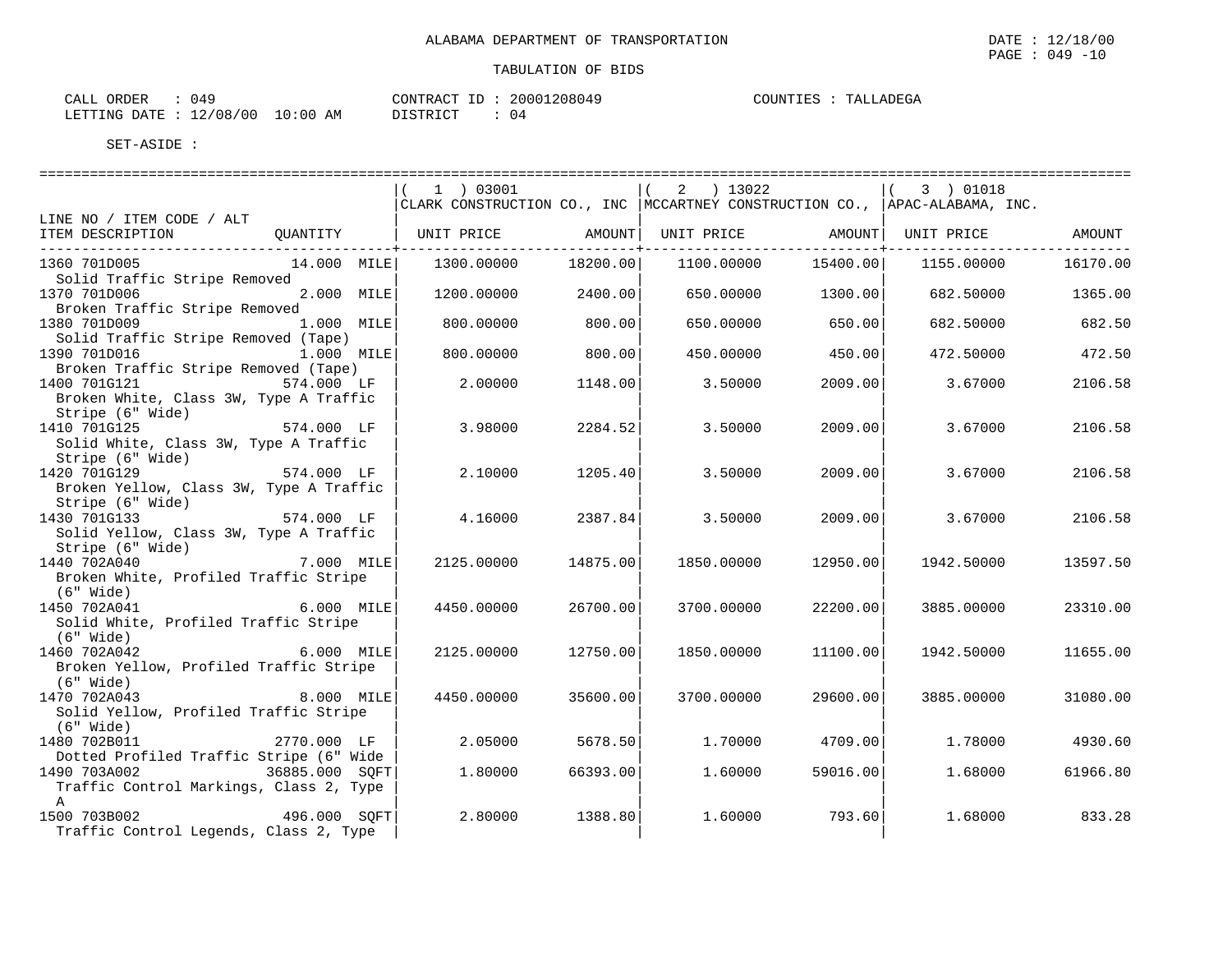| 049<br>ORDER<br>CALL     |             | CONTRACT  | 20001208049 | COUNTIES | TALLADEGA |
|--------------------------|-------------|-----------|-------------|----------|-----------|
| 12/08/00<br>LETTING DATE | 10:00<br>AM | DI STRICT | 4 ا         |          |           |

|                                                                       |      | 1 ) 03001                                                                      |          | 2 ) 13022         |          | $(3)$ 01018        |          |
|-----------------------------------------------------------------------|------|--------------------------------------------------------------------------------|----------|-------------------|----------|--------------------|----------|
|                                                                       |      | CLARK CONSTRUCTION CO., INC   MCCARTNEY CONSTRUCTION CO.,   APAC-ALABAMA, INC. |          |                   |          |                    |          |
| LINE NO / ITEM CODE / ALT                                             |      |                                                                                |          |                   |          |                    |          |
| ITEM DESCRIPTION<br><b>QUANTITY</b>                                   |      | UNIT PRICE                                                                     |          | AMOUNT UNIT PRICE |          | AMOUNT  UNIT PRICE | AMOUNT   |
| -----------------------------                                         |      |                                                                                |          |                   |          |                    |          |
| 1510 705A030<br>$8.000$ EACH                                          |      | 5.25000                                                                        | 42.00    | 4.35000           | 34.80    | 4.57000            | 36.56    |
| Pavement Markers, Class A-H, Type 2-C                                 |      |                                                                                |          |                   |          |                    |          |
| 1520 705A031<br>416.000 EACH                                          |      | 5.00000                                                                        | 2080.00  | 4.35000           | 1809.60  | 4.57000            | 1901.12  |
| Pavement Markers, Class A-H, Type 1-A                                 |      |                                                                                |          |                   |          |                    |          |
| 1530 705A032<br>800.000 EACH                                          |      | 5.00000                                                                        | 4000.00  | 4.35000           | 3480.00  | 4.57000            | 3656.00  |
| Pavement Markers, Class A-H, Type 1-B<br>1540 705A037<br>809.000 EACH |      | 5.25000                                                                        | 4247.25  | 4.35000           | 3519.15  | 4.57000            | 3697.13  |
| Pavement Markers, Class A-H, Type 2-D                                 |      |                                                                                |          |                   |          |                    |          |
| 1550 705A038<br>401.000 EACH                                          |      | 5.25000                                                                        | 2105.25  | 4.35000           | 1744.35  | 4.57000            | 1832.57  |
| Pavement Markers, Class A-H, Type 2-E                                 |      |                                                                                |          |                   |          |                    |          |
| 1560 710A115 469.000 SOFT                                             |      | 18.00000                                                                       | 8442.00  | 14.45000          | 6777.05  | 18.90000           | 8864.10  |
| Class 4, Aluminum Flat Sign Panels 0.                                 |      |                                                                                |          |                   |          |                    |          |
| 08" Thick Or Steel Flat Sign Panels 14                                |      |                                                                                |          |                   |          |                    |          |
| Gauge (Type III Or Type IV Background)                                |      |                                                                                |          |                   |          |                    |          |
| 1570 710B001<br>384.000 LF                                            |      | 8,00000                                                                        | 3072.00  | 5.46000           | 2096.64  | 8.40000            | 3225.60  |
| Roadway Sign Post (#3 "U" Channel                                     |      |                                                                                |          |                   |          |                    |          |
| Galvanized Steel)                                                     |      |                                                                                |          |                   |          |                    |          |
| 1580 726A000<br>400.000 LF                                            |      | 36.00000                                                                       | 14400.00 | 40.00000          | 16000.00 | 28.24000           | 11296.00 |
| Portable Concrete Safety Barriers, Type                               |      |                                                                                |          |                   |          |                    |          |
| 6                                                                     |      |                                                                                |          |                   |          |                    |          |
| 1590 730C000                                                          | LUMP | 3307.00000                                                                     | 3307.00  | 1200.00000        | 1200.00  | 3472.35000         | 3472.35  |
| Furnishing And Installing Traffic                                     |      |                                                                                |          |                   |          |                    |          |
| Control Unit - US Hwy 78 At SR 77                                     |      |                                                                                |          |                   |          |                    |          |
| 1600 730C001                                                          | LUMP | 3574.00000                                                                     | 3574.00  | 1200.00000        | 1200.00  | 3752.70000         | 3752.70  |
| Furnishing And Installing Traffic                                     |      |                                                                                |          |                   |          |                    |          |
| Control Unit - US Hwy 78 At CR 207                                    |      |                                                                                |          |                   |          |                    |          |
| 1610 730E000<br>8.000 EACH                                            |      | 1441.00000                                                                     | 11528.00 | 800.00000         | 6400.00  | 1513.05000         | 12104.40 |
| Metal Traffic Signal Pole Foundation                                  |      |                                                                                |          |                   |          |                    |          |
| 1620 730G001<br>8.000 EACH                                            |      | 4261.00000                                                                     | 34088.00 | 3000.00000        | 24000.00 | 4474.50000         | 35796.00 |
| Metal Traffic Signal Strain Pole<br>1630 730H000<br>5472.000 LF       |      | 3.00000                                                                        | 16416.00 | 2.00000           | 10944.00 | 3.15000            |          |
| Loop Detector                                                         |      |                                                                                |          |                   |          |                    | 17236.80 |
| 1640 7301000<br>6865.000 LF                                           |      | 1,00000                                                                        | 6865.00  | 1,00000           | 6865.00  | 1.05000            | 7208.25  |
| Shielded Loop Detector Home-Run Cable                                 |      |                                                                                |          |                   |          |                    |          |
| 1650 730J000<br>19.000 EACH                                           |      | 150.00000                                                                      | 2850.00  | 150.00000         | 2850.00  | 157.50000          | 2992.50  |
| Loop Detector Amplifier                                               |      |                                                                                |          |                   |          |                    |          |
| 1660 730K000<br>23.000 EACH                                           |      | 260.00000                                                                      | 5980.00  | 300.00000         | 6900.00  | 273.00000          | 6279.00  |
| Traffic Signal Junction Box                                           |      |                                                                                |          |                   |          |                    |          |
|                                                                       |      |                                                                                |          |                   |          |                    |          |

PAGE : 049 -11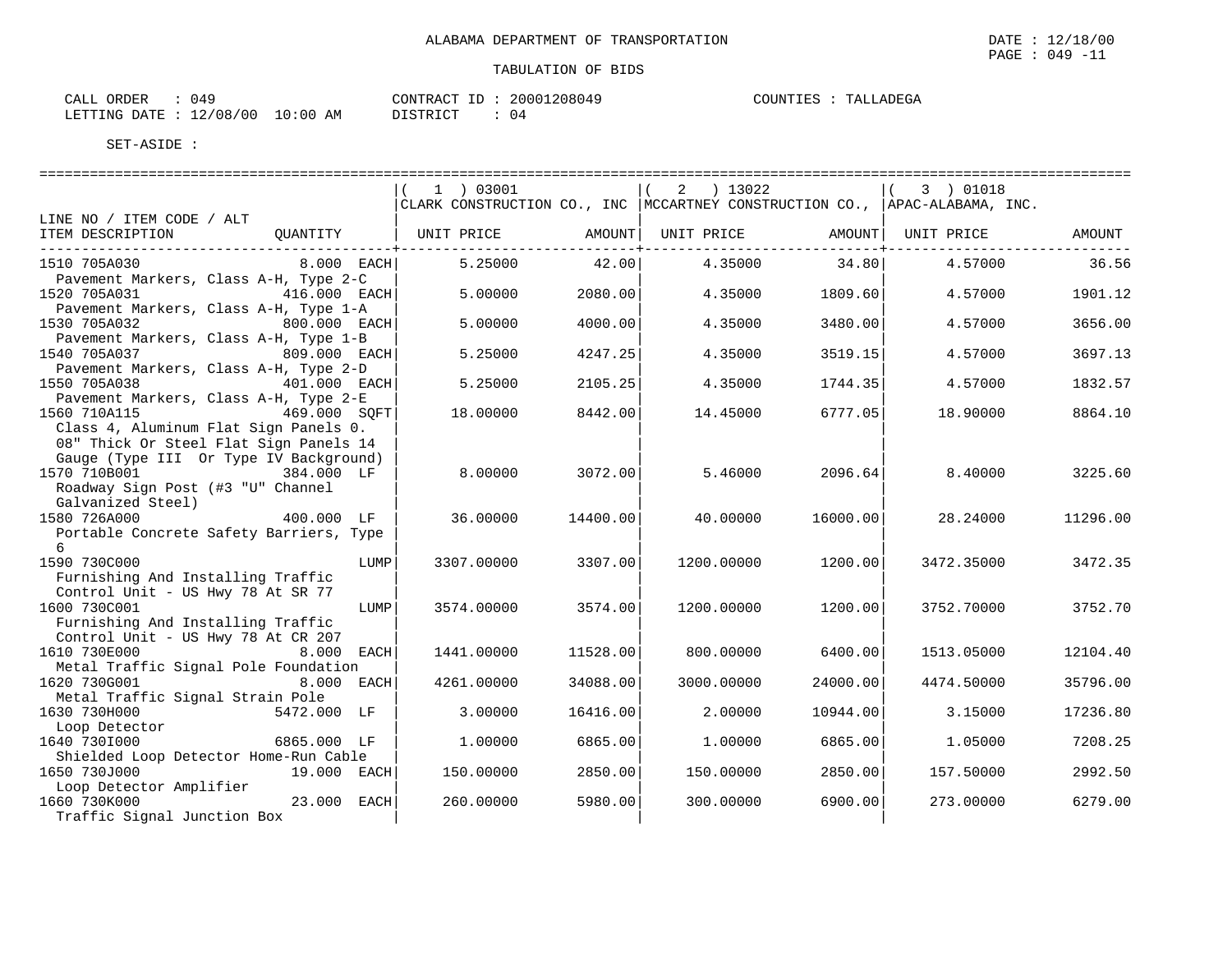| $\sim$ | IAM AL RING |  |  |  |  |  |
|--------|-------------|--|--|--|--|--|
|        |             |  |  |  |  |  |
|        |             |  |  |  |  |  |

| 049<br>ORDER<br>CALL     |             | CONTRACT  | 20001208049 | COUNTIES | TALLADEGA |
|--------------------------|-------------|-----------|-------------|----------|-----------|
| 12/08/00<br>LETTING DATE | 10:00<br>AM | DI STRICT | 4 ا         |          |           |

|                                                         |               |      | $1$ ) 03001<br>CLARK CONSTRUCTION CO., INC   MCCARTNEY CONSTRUCTION CO.,   APAC-ALABAMA, INC. |          | 2 ) 13022  |          | 3 ) 01018  |          |
|---------------------------------------------------------|---------------|------|-----------------------------------------------------------------------------------------------|----------|------------|----------|------------|----------|
| LINE NO / ITEM CODE / ALT                               |               |      |                                                                                               |          |            |          |            |          |
| ITEM DESCRIPTION                                        | QUANTITY      |      | UNIT PRICE                                                                                    | AMOUNT   | UNIT PRICE | AMOUNT   | UNIT PRICE | AMOUNT   |
| 1670 730L003<br>1", Non-Metallic, Conduit               | 2855.000 LF   |      | 3,00000                                                                                       | 8565.00  | 4.00000    | 11420.00 | 3.15000    | 8993.25  |
| 1680 730L005<br>2", Non-Metallic, Conduit               | 370.000 LF    |      | 4.00000                                                                                       | 1480.00  | 5.00000    | 1850.00  | 4.20000    | 1554.00  |
| 1690 730N000<br>Luminaire Extension Assembly, 12'       | 8.000 EACH    |      | 428.00000                                                                                     | 3424.00  | 500.00000  | 4000.00  | 449.40000  | 3595.20  |
| 1700 730P001                                            | 8.000 EACH    |      | 383.00000                                                                                     | 3064.00  | 500.00000  | 4000.00  | 402.15000  | 3217.20  |
| Vehicular Signal Head, 12 Inch 3 Sectio<br>1710 730P002 | 8.000 EACH    |      | 843.00000                                                                                     | 6744.00  | 700.00000  | 5600.00  | 885.15000  | 7081.20  |
| Vehicular Signal Head, 12 Inch 5 Sectio<br>1720 730R003 | 2.000 EACH    |      | 7000.00000                                                                                    | 14000.00 | 6000.00000 | 12000.00 | 7350.00000 | 14700.00 |
| Traffic Controller, Type III, 8 Phase<br>1730 740B000   | 2782.000 SOFT |      | 10.64000                                                                                      | 29600.48 | 1,00000    | 2782.00  | 11.03000   | 30685.46 |
| Construction Signs<br>1740 740D000                      | 1200.000      | EACH | 42.55000                                                                                      | 51060.00 | 50.00000   | 60000.00 | 44.10000   | 52920.00 |
| Channelizing Drums                                      |               |      |                                                                                               |          |            |          |            |          |
| 1750 740E000<br>Cones (36 Inches High)                  | 100.000       | EACH | 15.96000                                                                                      | 1596.00  | 2.00000    | 200.00   | 13.65000   | 1365.00  |
| 1760 740F002<br>Barricades, Type III                    | 10.000 EACH   |      | 265.96000                                                                                     | 2659.60  | 250.00000  | 2500.00  | 189.00000  | 1890.00  |
| 1770 7401005                                            | 5.000 EACH    |      | 691.49000                                                                                     | 3457.45  | 935.00000  | 4675.00  | 766.50000  | 3832.50  |
| Warning Lights, Type B (Detachable Head<br>1780 740M000 | 100.000 EACH  |      | 8.51000                                                                                       | 851.00   | 1,00000    | 100.00   | 8.19000    | 819.00   |
| Weight For Cone<br>1790 741C010                         | 2.000 EACH    |      | 1063.83000                                                                                    | 2127.66  | 1955.00000 | 3910.00  | 6541.50000 | 13083.00 |
| Portable Sequential Arrow And Chevron<br>Sign Unit      |               |      |                                                                                               |          |            |          |            |          |
| 1800 750B250<br>Seqmented Reflector Luminaire Assembly, | 10.000 EACH   |      | 2650.00000                                                                                    | 26500.00 | 2400.00000 | 24000.00 | 2782.50000 | 27825.00 |
| Single<br>1810 750C000                                  | 1.000 EACH    |      | 500.00000                                                                                     | 500.00   | 300.00000  | 300.00   | 525.00000  | 525.00   |
| Electrical Junction Box, Type 1<br>1820 750F002         | 1.000 EACH    |      | 3500.00000                                                                                    | 3500.00  | 5000.00000 | 5000.00  | 3675.00000 | 3675.00  |
| Lighting Control Center, Type WP                        |               |      |                                                                                               |          |            |          |            |          |
| 1830 750N012<br>Roadway Pole Foundation, Auger Base     | 10.000 EACH   |      | 950.00000                                                                                     | 9500.00  | 1000.00000 | 10000.00 | 997.50000  | 9975.00  |
| 1840 750P000<br>Combined Duct And Cable, 3 #6 AWG       | 1476.000 LF   |      | 3.00000                                                                                       | 4428.00  | 0.50000    | 738.00   | 3.15000    | 4649.40  |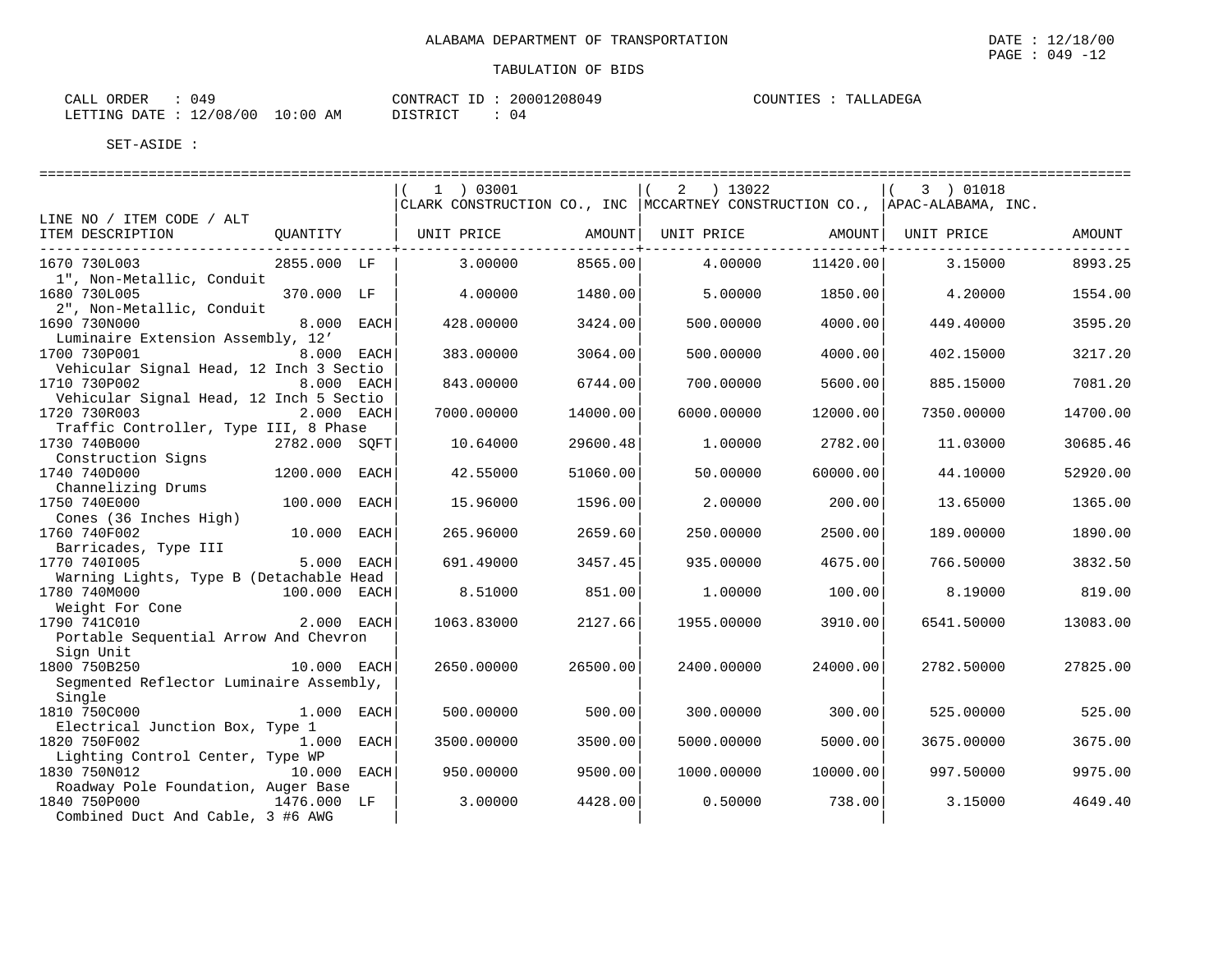| $\sim$ $\sim$ $\sim$<br>ORDER<br>- ALLL<br>. |             | $\tau$<br>CONTRACT    | 20001208049    | COUNTIES<br>TALLADEGA |
|----------------------------------------------|-------------|-----------------------|----------------|-----------------------|
| 12/08/00<br>LETTING DATE                     | 10:00<br>AΜ | DICTOR TOP<br>'STRICL | 0 <sup>2</sup> |                       |

|                                        |               | 1 ) 03001                   |                 | 2 ) 13022                   |                 | 3 ) 01018          |                |
|----------------------------------------|---------------|-----------------------------|-----------------|-----------------------------|-----------------|--------------------|----------------|
|                                        |               | CLARK CONSTRUCTION CO., INC |                 | MCCARTNEY CONSTRUCTION CO., |                 | APAC-ALABAMA, INC. |                |
| LINE NO / ITEM CODE / ALT              |               |                             |                 |                             |                 |                    |                |
| ITEM DESCRIPTION                       | OUANTITY      | UNIT PRICE                  | AMOUNT          | UNIT PRICE                  | AMOUNT          | UNIT PRICE         | AMOUNT         |
| 1850 756A021                           | 620.000 LF    | 35.00000                    | 21700.00        | 50.00000                    | 31000.00        | 36.75000           | 22785.00       |
| 3" Electrical Conduit, 1 Line, Type 5  |               |                             |                 |                             |                 |                    |                |
| Installation                           |               |                             |                 |                             |                 |                    |                |
| 1860 998A000                           | LUMP          | 0.00000                     | 0.00            | 0.00000                     | 0.001           | 1.05000            | 1.05           |
| Construction Fuel (Maximum Bid Limited |               |                             |                 |                             |                 |                    |                |
| To $$322,000.00)$                      |               |                             |                 |                             |                 |                    |                |
| 1870 999 000                           | 3000.000 HOUR | 0.80000                     | 2400.00         | 0.80000                     | 2400.001        | 0.80000            | 2400.00        |
| Trainee Hours At 80 Cents Per Hour     |               |                             |                 |                             |                 |                    |                |
| SECTION TOTALS                         |               |                             | \$7,128,904.16  |                             | \$7,156,422.98] |                    | \$7,188,649.46 |
| CONTRACT TOTALS                        |               |                             | \$7,128,904.16] |                             | \$7,156,422.98] |                    | \$7,188,649.46 |
|                                        |               |                             |                 |                             |                 |                    |                |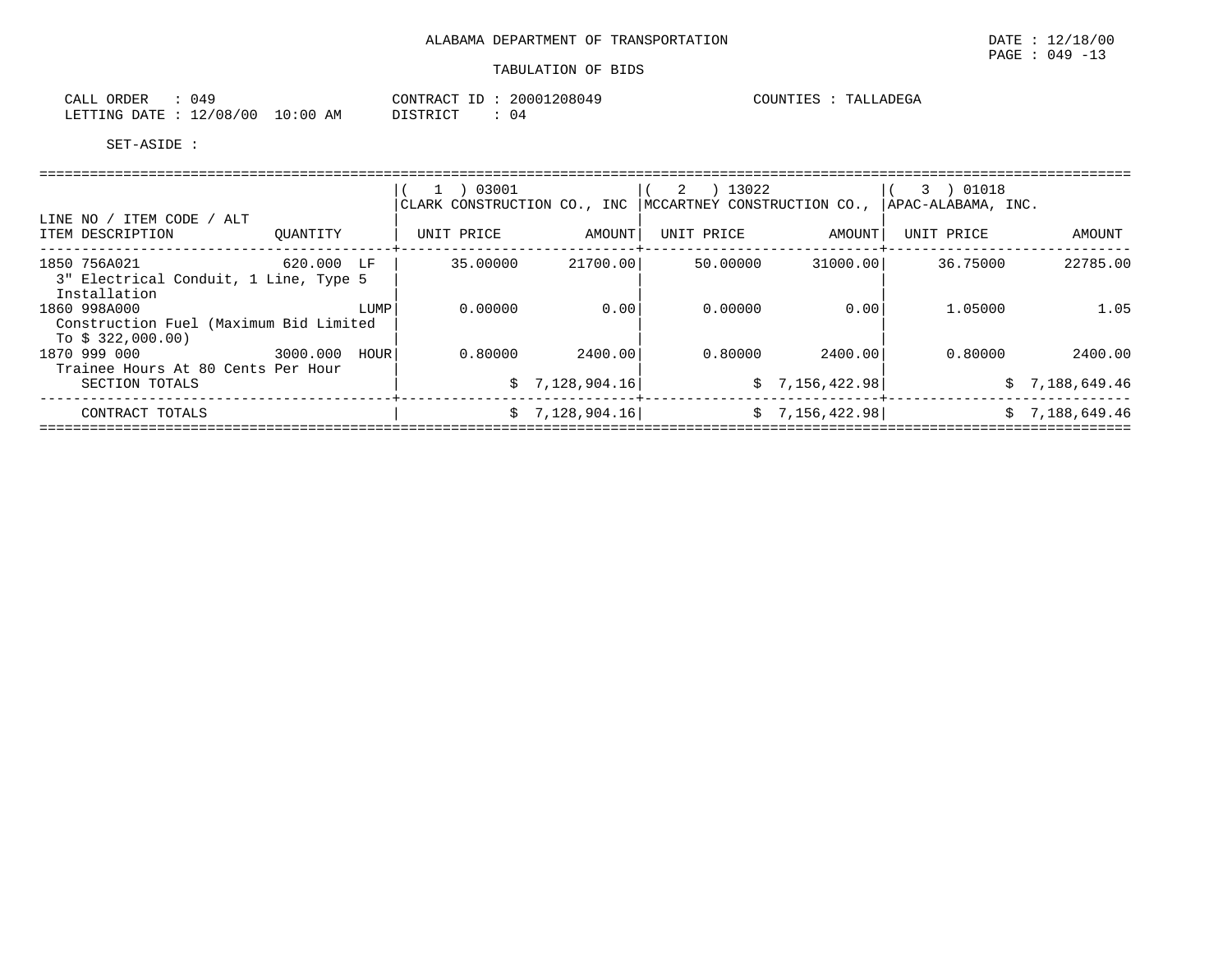|                                                                            |                                   | $\sim$          |
|----------------------------------------------------------------------------|-----------------------------------|-----------------|
|                                                                            | 1.200017                          | <b>TTATITIT</b> |
| $\overline{z}$                                                             | $\cap$ $\cap$ $\cap$              | ำ। เN           |
| U49                                                                        | רי∩ ב פידיזת∩י                    | 上に方             |
| . <u>.</u>                                                                 | ZUL.                              | ▵               |
|                                                                            | 7118114 <sup>1</sup>              | $-1$            |
|                                                                            |                                   |                 |
|                                                                            |                                   |                 |
| 100<br>LETTING<br>$\sim$<br>DATF<br>.<br>' υ ι<br>UÖ<br>— <i>—</i><br>____ | $T^{\prime}$<br>U4<br>AM<br>----- |                 |

|                                         | 4 ) 30002                   |                    |  |            |        |
|-----------------------------------------|-----------------------------|--------------------|--|------------|--------|
|                                         | ELLARD CONTR. & ELLARD CONS |                    |  |            |        |
| LINE NO / ITEM CODE / ALT               |                             |                    |  |            |        |
| ITEM DESCRIPTION QUANTITY               |                             |                    |  | UNIT PRICE | AMOUNT |
| . _ _ _ _ _ _ _ _ _ _ _ _ _ _           |                             |                    |  |            |        |
| SECTION 0001 Total                      |                             |                    |  |            |        |
|                                         |                             |                    |  |            |        |
| 0010 201A000<br>LUMP                    | 610000.00000                | 610000.00          |  |            |        |
| Clearing & Grubbing (Approximately 75   |                             |                    |  |            |        |
| Acres)                                  |                             |                    |  |            |        |
| 0020 205A001<br>1.000 EACH              |                             | 5875.00000 5875.00 |  |            |        |
| Removal Of Structures, Structure No. 1  |                             |                    |  |            |        |
| 0030 205A002<br>1.000 EACH              | 4375.00000                  | 4375.00            |  |            |        |
| Removal Of Structures, Structure No. 2  |                             |                    |  |            |        |
| 0040 205A003<br>1.000 EACH              | 5875.00000                  | 5875.00            |  |            |        |
| Removal Of Structures, Structure No. 3  |                             |                    |  |            |        |
| 0050 205A005<br>1.000 EACH              | 3300.00000                  | 3300.00            |  |            |        |
| Removal Of Structures, Structure No. 5  |                             |                    |  |            |        |
| 0060 205A006<br>1.000 EACH              | 320.00000                   | 320.00             |  |            |        |
| Removal Of Structures, Structure No. 6  |                             |                    |  |            |        |
| 0070 205A007<br>1.000 EACH              | 5875.00000                  | 5875.00            |  |            |        |
| Removal Of Structures, Structure No. 7  |                             |                    |  |            |        |
| 0080 205A008<br>$1.000$ EACH            | 4625.00000                  | 4625.00            |  |            |        |
| Removal Of Structures, Structure No. 8  |                             |                    |  |            |        |
| 0090 205A009<br>1.000 EACH              | 5875.00000                  | 5875.00            |  |            |        |
| Removal Of Structures, Structure No. 9  |                             |                    |  |            |        |
| 0100 205A010<br>$1.000$ EACH            | 4750.00000                  | 4750.00            |  |            |        |
| Removal Of Structures, Structure No. 10 |                             |                    |  |            |        |
| 0110 205A011<br>$1.000$ EACH            | 5875.00000                  | 5875.00            |  |            |        |
| Removal Of Structures, Structure No. 11 |                             |                    |  |            |        |
| 0120 205A012<br>1.000 EACH              | 0.00000                     | 0.00               |  |            |        |
| Removal Of Structures, Structure No. 12 |                             |                    |  |            |        |
| 0130 205A013<br>1.000 EACH              | 5250.00000                  | 5250.00            |  |            |        |
| Removal Of Structures, Structure No. 13 |                             |                    |  |            |        |
| 0140 205A014<br>$1.000$ EACH            | 1325.00000                  | 1325.00            |  |            |        |
| Removal Of Structures, Structure No. 14 |                             |                    |  |            |        |
| 1.000 EACH<br>0150 205A015              | 650.00000                   | 650.00             |  |            |        |
| Removal Of Structures, Structure No. 15 |                             |                    |  |            |        |
| 0160 205A016<br>1.000 EACH              | 0.00000                     | 0.00               |  |            |        |
| Removal Of Structures, Structure No. 16 |                             |                    |  |            |        |
| 0170 205A018<br>1.000 EACH              | 0.00000                     | 0.00               |  |            |        |
| Removal Of Structures, Structure No. 18 |                             |                    |  |            |        |
| 1.000 EACH<br>0180 205A019              | 0.00000                     | 0.00               |  |            |        |
| Removal Of Structures, Structure No. 19 |                             |                    |  |            |        |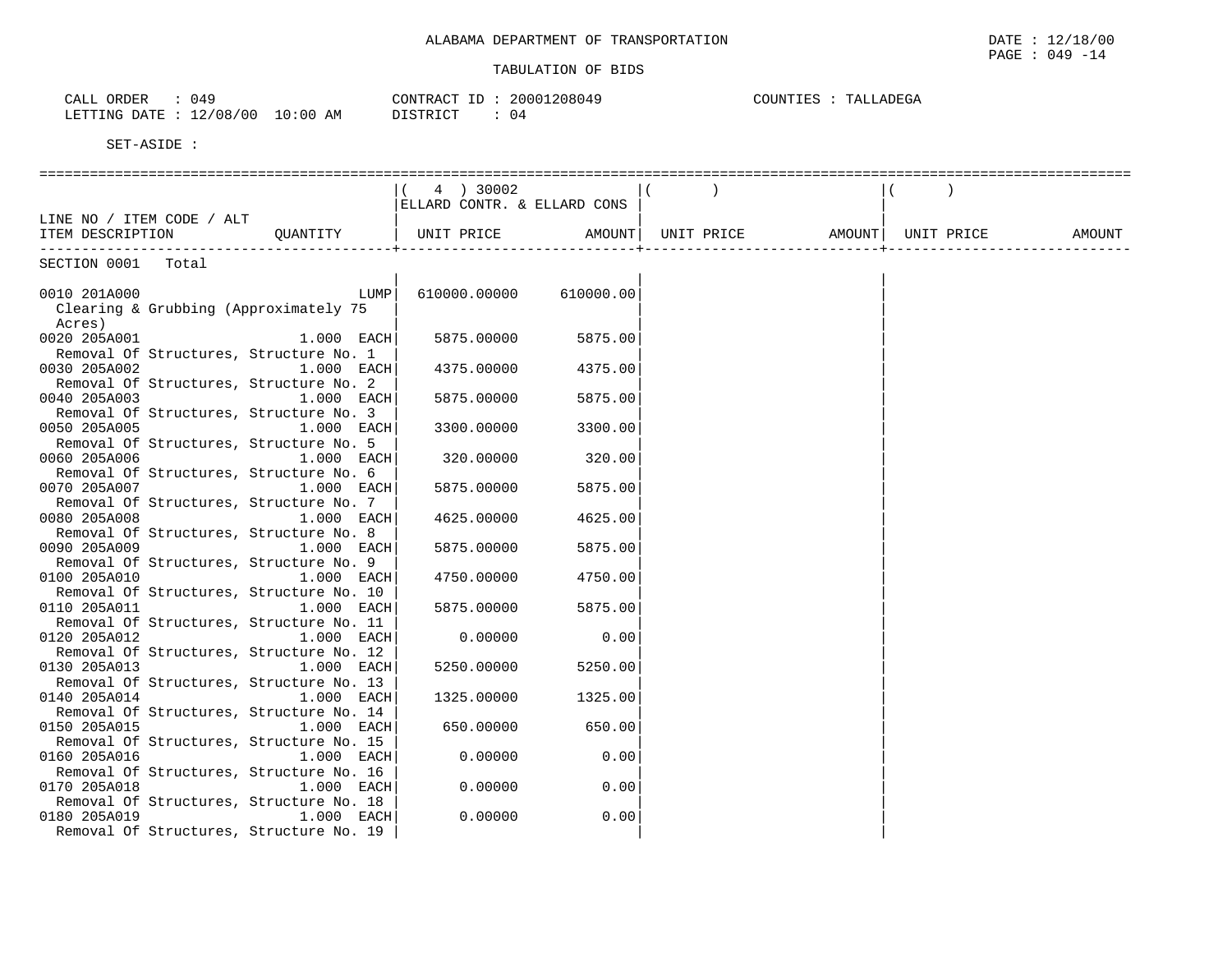| 049<br>ORDER<br>CALL  |                              | CONTRACT<br>$-1$<br>CUNIRAC <sup>.</sup> | 20001208049 | TALLADEGA<br>COUNTIES |
|-----------------------|------------------------------|------------------------------------------|-------------|-----------------------|
| LETTING<br>DATE<br>ᅩᄼ | 10:00<br>12/08<br>00 '<br>ΆM | DTQMDTQm<br>ມ⊥ມ⊥⊥∖⊥∪⊥                    | -04         |                       |

|                                                                 | 4 ) 30002                   |           |            |        |            |        |
|-----------------------------------------------------------------|-----------------------------|-----------|------------|--------|------------|--------|
|                                                                 | ELLARD CONTR. & ELLARD CONS |           |            |        |            |        |
| LINE NO / ITEM CODE / ALT<br>ITEM DESCRIPTION<br>OUANTITY       | UNIT PRICE                  | AMOUNT    | UNIT PRICE | AMOUNT | UNIT PRICE | AMOUNT |
|                                                                 |                             |           |            |        |            |        |
| 0190 205A020<br>$1.000$ EACH                                    | 1050.00000                  | 1050.00   |            |        |            |        |
| Removal Of Structures, Structure No. 20                         |                             |           |            |        |            |        |
| 0200 206A000<br>LUMP                                            | 150000.00000                | 150000.00 |            |        |            |        |
| Removal Of Old Bridge Sta. 93+34.34                             |                             |           |            |        |            |        |
| 0210 206C001<br>19064.000 SOYD                                  | 4.00000                     | 76256.00  |            |        |            |        |
| Removing Concrete Pavement                                      |                             |           |            |        |            |        |
| 0220 206C002<br>4341.000 SQYD                                   | 4.00000                     | 17364.00  |            |        |            |        |
| Removing Concrete Slope Paving                                  |                             |           |            |        |            |        |
| 160.000 SQYD<br>0230 206C003                                    | 4.00000                     | 640.00    |            |        |            |        |
| Removing Concrete Flumes<br>0240 206D000                        |                             |           |            |        |            |        |
| 1547.000 LF<br>Removing Pipe                                    | 6,00000                     | 9282.00   |            |        |            |        |
| 0250 206D001<br>574.000 LF                                      | 0.90000                     | 516.60    |            |        |            |        |
| Removing Guardrail                                              |                             |           |            |        |            |        |
| 0260 206D002<br>420.000 LF                                      | 4.00000                     | 1680.00   |            |        |            |        |
| Removing Curb                                                   |                             |           |            |        |            |        |
| 0270 206D003<br>1100.000 LF                                     | 4.00000                     | 4400.00   |            |        |            |        |
| Removing Curb And Gutter                                        |                             |           |            |        |            |        |
| 0280 206E001<br>4.000 EACH                                      | 500.00000                   | 2000.00   |            |        |            |        |
| Removing Inlets                                                 |                             |           |            |        |            |        |
| 4.000 EACH<br>0290 206E008                                      | 87.50000                    | 350.00    |            |        |            |        |
| Removing Guardrail End Anchor (All Type                         |                             |           |            |        |            |        |
| 0300 210A000<br>93928.000 CYIP                                  | 2.50000                     | 234820.00 |            |        |            |        |
| Unclassified Excavation                                         |                             |           |            |        |            |        |
| 0310 210D000<br>78792.000 CYIP                                  | 3.25000                     | 256074.00 |            |        |            |        |
| Borrow Excavation                                               |                             |           |            |        |            |        |
| 1878.000 CUYD<br>0320 214A000                                   | 5.00000                     | 9390.00   |            |        |            |        |
| Structure Excavation                                            |                             |           |            |        |            |        |
| 0330 214B001<br>609.000 CUYD                                    | 29.00000                    | 17661.00  |            |        |            |        |
| Foundation Backfill, Commercial                                 |                             |           |            |        |            |        |
| 0340 215A000<br>1100.000 CUYD                                   | 30.00000                    | 33000.00  |            |        |            |        |
| Unclassified Bridge Excavation                                  |                             |           |            |        |            |        |
| 0350 215B000<br>LUMP<br>Cofferdams Or Sheeting And Shoring Sta. | 100000.00000                | 100000.00 |            |        |            |        |
| $93 + 34$                                                       |                             |           |            |        |            |        |
| 0360 224A000<br>1400.000 CUYD                                   | 6.00000                     | 8400.00   |            |        |            |        |
| Lime Sink Excavation                                            |                             |           |            |        |            |        |
| 0370 224C000<br>400.000 TON                                     | 19.00000                    | 7600.00   |            |        |            |        |
| Special Backfill For Lime Sink, AHD #46                         |                             |           |            |        |            |        |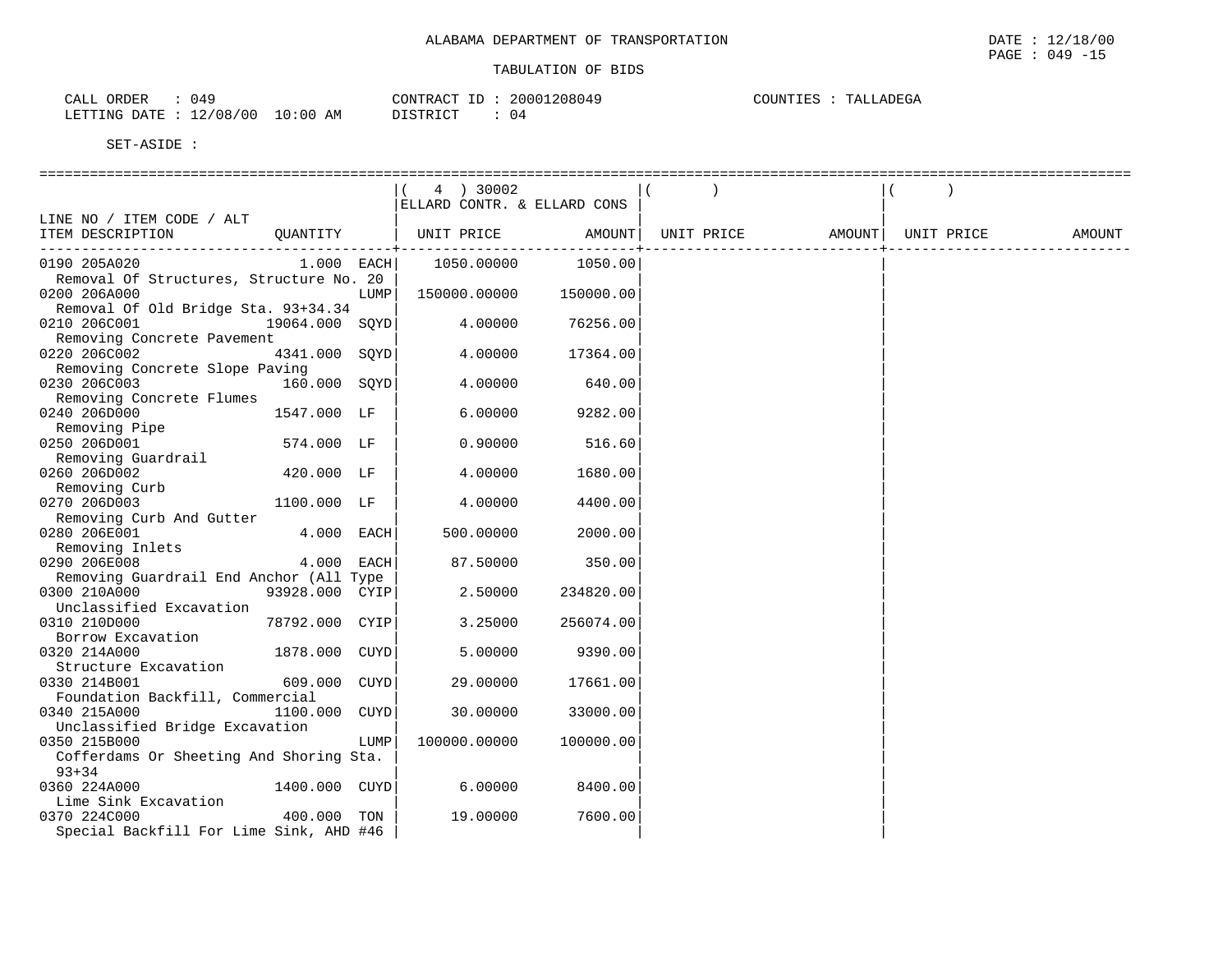| 049<br>ORDER<br>$\cap$ $\pi$ $\tau$<br>CALL | CONTRACT<br>ID<br>COMINACI                | 20001208049 | COUNTIES<br>TALLADEGA |
|---------------------------------------------|-------------------------------------------|-------------|-----------------------|
| 2/08/<br>00 /<br>LETTING DATE<br>∸∸         | 10:00<br>DI STRICT<br>AM<br>, + + + + + + | 04          |                       |

|                                                                                 |     | 4 ) 30002<br>ELLARD CONTR. & ELLARD CONS |           |            |        |            |        |
|---------------------------------------------------------------------------------|-----|------------------------------------------|-----------|------------|--------|------------|--------|
| LINE NO / ITEM CODE / ALT                                                       |     |                                          |           |            |        |            |        |
| QUANTITY<br>ITEM DESCRIPTION                                                    |     | UNIT PRICE                               | AMOUNT    | UNIT PRICE | AMOUNT | UNIT PRICE | AMOUNT |
| 100.000 CUYD<br>0380 224D000                                                    |     | 150.00000                                | 15000.00  |            |        |            |        |
| Concrete Seal For Lime Sink                                                     |     |                                          |           |            |        |            |        |
| 0390 230A000<br>340.000 RBST<br>Roadbed Processing                              |     | 400.00000                                | 136000.00 |            |        |            |        |
| 0400 250B000<br>100.000 CUYD                                                    |     | 63.75000                                 | 6375.00   |            |        |            |        |
| Treatment Of Hydrocarbon Contaminated                                           |     |                                          |           |            |        |            |        |
| Soil (Specialty Item)                                                           |     |                                          |           |            |        |            |        |
| 0410 250C000<br>5.000 EACH                                                      |     | 3719.00000                               | 18595.00  |            |        |            |        |
| Underground Storage Tank Removal                                                |     |                                          |           |            |        |            |        |
| (Specialty Item)                                                                |     |                                          |           |            |        |            |        |
| 0420 250N000<br>100.000                                                         | GAL | 1.06000                                  | 106.00    |            |        |            |        |
| Removal/Disposal Of Tank Contents                                               |     |                                          |           |            |        |            |        |
| (Sludge) (Specialty Item)                                                       |     |                                          |           |            |        |            |        |
| 64.000 SYCP<br>0430 301A004                                                     |     | 30,00000                                 | 1920.00   |            |        |            |        |
| Crushed Aggregate Base Course, Type B,                                          |     |                                          |           |            |        |            |        |
| Plant Mixed, 4" Compacted Thickness                                             |     |                                          |           |            |        |            |        |
| 64.000 SYCP<br>0440 301A006                                                     |     | 25.00000                                 | 1600.00   |            |        |            |        |
| Crushed Aggregate Base Course, Type B,<br>Plant Mixed, 4.5" Compacted Thickness |     |                                          |           |            |        |            |        |
| 0450 301A012<br>123737.000 SYCP                                                 |     | 3.35000                                  | 414518.95 |            |        |            |        |
| Crushed Aggregate Base Course, Type B,                                          |     |                                          |           |            |        |            |        |
| Plant Mixed, 6" Compacted Thickness                                             |     |                                          |           |            |        |            |        |
| 0460 301A016<br>17524.000 SYCP                                                  |     | 4.25000                                  | 74477.00  |            |        |            |        |
| Crushed Aggregate Base Course, Type B,                                          |     |                                          |           |            |        |            |        |
| Plant Mixed, 7" Compacted Thickness                                             |     |                                          |           |            |        |            |        |
| 0470 401A000<br>122450.000 SYCP                                                 |     | 0.35000                                  | 42857.50  |            |        |            |        |
| Bituminous Treatment A                                                          |     |                                          |           |            |        |            |        |
| 7367.000 SYCP<br>0480 401B100                                                   |     | 1,00000                                  | 7367.00   |            |        |            |        |
| Bituminous Treatment E (With Polymer                                            |     |                                          |           |            |        |            |        |
| Additive)                                                                       |     |                                          |           |            |        |            |        |
| 19566.000 SYCP<br>0490 401B105                                                  |     | 2.30000                                  | 45001.80  |            |        |            |        |
| Bituminous Treatment L (With Polymer                                            |     |                                          |           |            |        |            |        |
| Additive)                                                                       |     |                                          |           |            |        |            |        |
| 17744.000 SYCP<br>0500 401B107                                                  |     | 1,50000                                  | 26616.00  |            |        |            |        |
| Bituminous Treatment KG (With Polymer                                           |     |                                          |           |            |        |            |        |
| Additive)                                                                       |     |                                          |           |            |        |            |        |
| 0510 405A000<br>8500.000 GAL                                                    |     | 1.34000                                  | 11390.00  |            |        |            |        |
| Tack Coat                                                                       |     |                                          |           |            |        |            |        |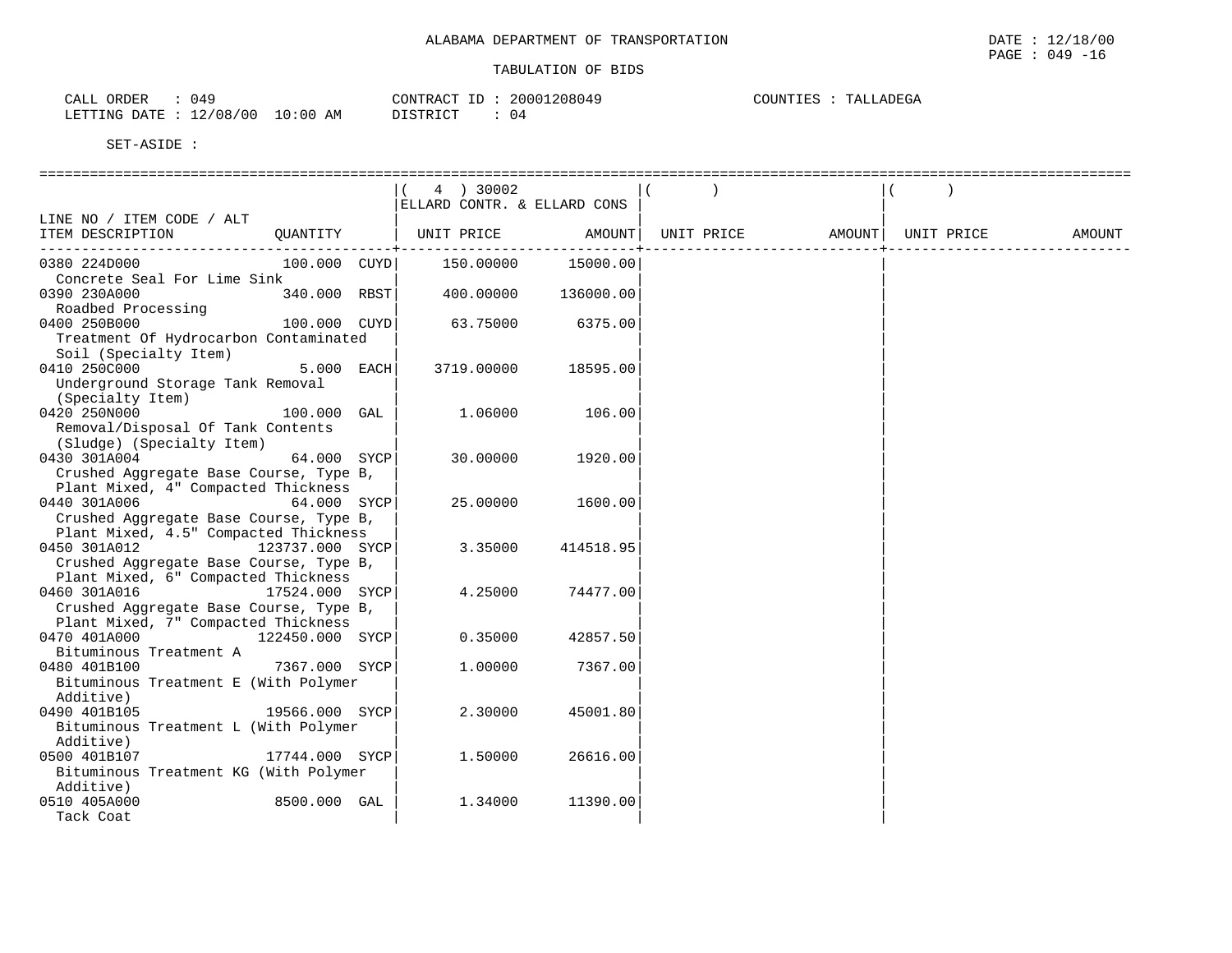| ORDER<br>CALL   | 049      |             | CONTRACT ID | 20001208049 | C<br>OUNIIES | <b>LADEGA</b><br>TAT. |
|-----------------|----------|-------------|-------------|-------------|--------------|-----------------------|
| LETTING<br>DATE | 12/08/00 | 10:00<br>ΆM | DISTRICT    | 04          |              |                       |

| JEI-HJIDE                                                                                                               |                |                                          |              |                    |                    |        |
|-------------------------------------------------------------------------------------------------------------------------|----------------|------------------------------------------|--------------|--------------------|--------------------|--------|
|                                                                                                                         |                |                                          |              |                    |                    |        |
|                                                                                                                         |                | 4 ) 30002<br>ELLARD CONTR. & ELLARD CONS |              |                    |                    |        |
| LINE NO / ITEM CODE / ALT                                                                                               |                |                                          |              |                    |                    |        |
| ITEM DESCRIPTION                                                                                                        | OUANTITY       | UNIT PRICE                               | $--------++$ | AMOUNT  UNIT PRICE | AMOUNT  UNIT PRICE | AMOUNT |
| 0520 408A054<br>Planing Existing Pavement<br>(Approximately 3.10" Thru 4.0" Thick)                                      | 19566.000 SQYD | 1.75000                                  | 34240.50     |                    |                    |        |
| 0530 410B000<br>State Furnished Profilograph                                                                            | 1.000 EACH     | 5500.00000                               | 5500.00      |                    |                    |        |
| 0540 420A011<br>Polymer Modified Open Graded Friction<br>Course, Mix 2                                                  | 5052.000 TON   | 42.00000                                 | 212184.00    |                    |                    |        |
| 0550 429A260<br>Improved Bituminous Concrete Wearing<br>Surface Layer, 1/2" Maximum Aggregate<br>Size Mix, ESAL Range D | 8268.000 TON   | 32,00000                                 | 264576.00    |                    |                    |        |
| 0560 429B241<br>Improved Bituminous Concrete Binder<br>Layer, 1" Maximum Aggregate Size Mix,<br>ESAL Range C            | 2059.000 TON   | 28.00000                                 | 57652.00     |                    |                    |        |
| 0570 429B261<br>Improved Bituminous Concrete Binder<br>Layer, 1" Maximum Aggregate Size Mix,<br>ESAL Range D            | 43042.000 TON  | 25.75000                                 | 1108331.50   |                    |                    |        |
| 0580 429B265<br>Improved Bituminous Concrete Binder<br>Layer, Patching, 1" Maximum Aggregate<br>Size Mix, ESAL Range D  | 100.000 TON    | 60,00000                                 | 6000.00      |                    |                    |        |
| 0590 429B269<br>Improved Bituminous Concrete Binder<br>Layer, Leveling, 1" Maximum Aggregate<br>Size Mix, ESAL Range D  | 2000.000 TON   | 30.00000                                 | 60000.00     |                    |                    |        |
| 0600 429C261<br>Improved Bituminous Concrete Base Layer<br>1 1/2" Maximum Aggregate Size Mix, ESAL<br>Range D           | 19032.000 TON  | 24.75000                                 | 471042.00    |                    |                    |        |
| 0610 430B002<br>Aggregate Surfacing (AHD #467)                                                                          | 1000.000 TNCP  | 14.50000                                 | 14500.00     |                    |                    |        |
| 0620 430B012<br>Aggregate Surfacing (AHD #410 Or #467)                                                                  | 1000.000 TNCP  | 14.50000                                 | 14500.00     |                    |                    |        |
| 0630 450B000<br>Reinforced Cement Concrete Bridge End<br>Slab                                                           | 267.000 SOYD   | 65.00000                                 | 17355.00     |                    |                    |        |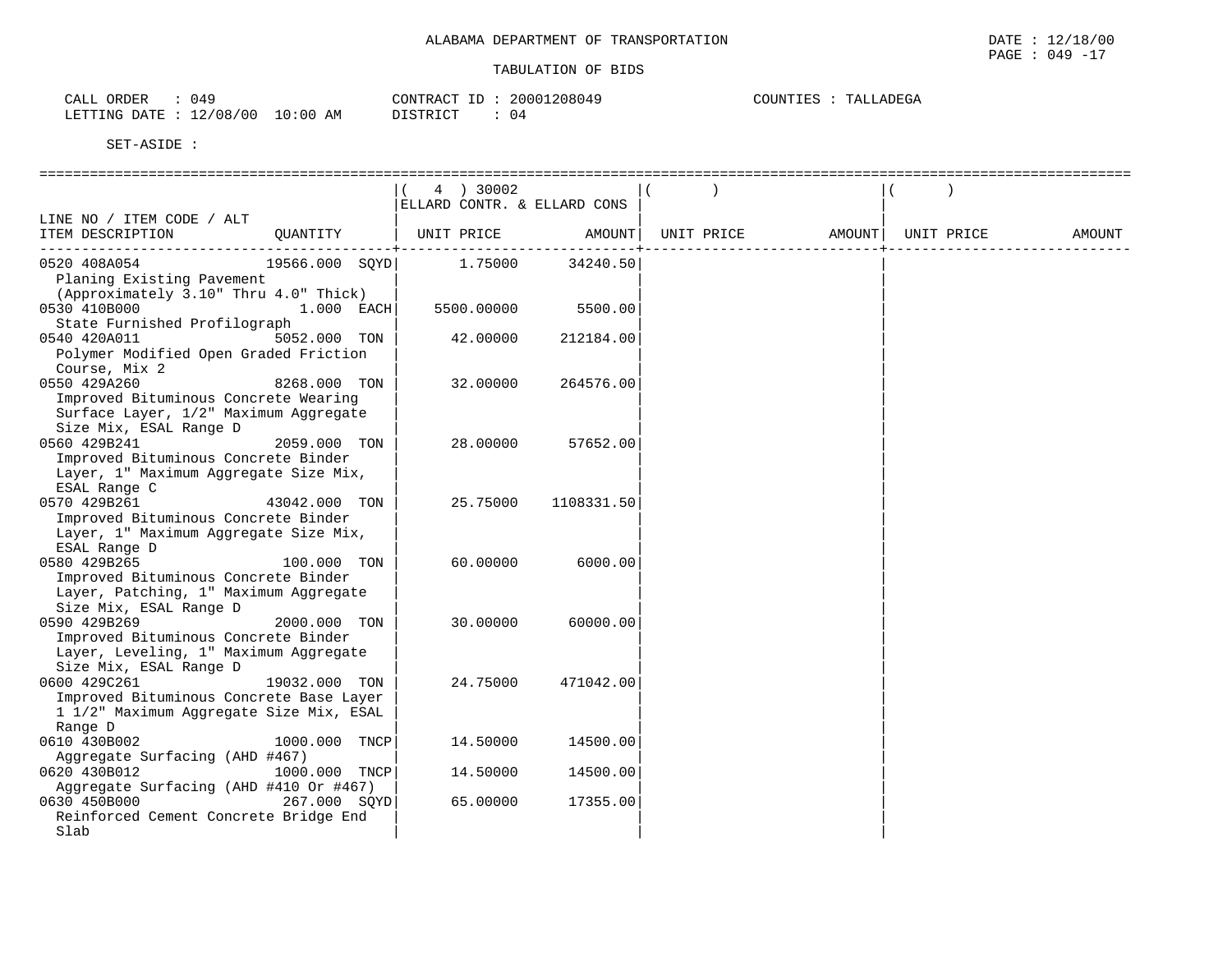| 049<br>ORDER<br>$\cap$ $\pi$ $\tau$<br>ىلىلەر |             | CONTRACT<br>$\tau$            | 20001208049 | TALLADEGA<br>COUNTIES |
|-----------------------------------------------|-------------|-------------------------------|-------------|-----------------------|
| 2/08/<br>00 /<br>LETTING DATE<br>— ⊥ ∠ ′      | 10:00<br>ΆM | <b>PT CTP כדר</b><br>ntoivici | U4          |                       |

|                                                       |                 |      | 4 ) 30002                   |           |            |        |            |        |
|-------------------------------------------------------|-----------------|------|-----------------------------|-----------|------------|--------|------------|--------|
|                                                       |                 |      | ELLARD CONTR. & ELLARD CONS |           |            |        |            |        |
| LINE NO / ITEM CODE / ALT                             |                 |      |                             |           |            |        |            |        |
| ITEM DESCRIPTION                                      | QUANTITY        |      | UNIT PRICE                  | AMOUNT    | UNIT PRICE | AMOUNT | UNIT PRICE | AMOUNT |
| 0640 458B000                                          |                 |      | 19566.000 SQYD 1.30000      | 25435.80  |            |        |            |        |
| Breaking And Seating Concrete Pavement                |                 |      |                             |           |            |        |            |        |
| 0650 502A000                                          | 135200.000 LB   |      | 0.50000                     | 67600.00  |            |        |            |        |
| Steel Reinforcement                                   |                 |      |                             |           |            |        |            |        |
| 0660 502B000<br>Steel Reinforcement For Bridge        |                 | LUMP | 85000.00000                 | 85000.00  |            |        |            |        |
| Superstructure, Sta. 93+34,                           |                 |      |                             |           |            |        |            |        |
| Approximately 163,900 Lbs.                            |                 |      |                             |           |            |        |            |        |
| 0670 505G003                                          | 68.000 EACH     |      | 80.00000                    | 5440.00   |            |        |            |        |
| Pile Points (Type A, 12")                             |                 |      |                             |           |            |        |            |        |
| 0680 505H000                                          | 200.000 LF      |      | 250.00000                   | 50000.00  |            |        |            |        |
| Pilot Holes                                           |                 |      |                             |           |            |        |            |        |
| 0690 505M002<br>Steel Piling Furnished And Driven (HP | 1240.000 LF     |      | 28.00000                    | 34720.00  |            |        |            |        |
| $12 \times 53$                                        |                 |      |                             |           |            |        |            |        |
| 0700 508A000                                          | 24100.000 LB    |      | 2.00000                     | 48200.00  |            |        |            |        |
| Structural Steel                                      |                 |      |                             |           |            |        |            |        |
| 0710 510A000                                          | 603.000 CUYD    |      | 200.00000                   | 120600.00 |            |        |            |        |
| Bridge Substructure Concrete, Class A                 |                 |      |                             |           |            |        |            |        |
| 0720 510C051                                          |                 | LUMP | 360000.00000                | 360000.00 |            |        |            |        |
| Bridge Concrete Superstructure, Sta.                  |                 |      |                             |           |            |        |            |        |
| 93+34, Approximately 613 Cu. Yds.                     |                 |      |                             |           |            |        |            |        |
| 0730 510E000<br>Grooving Concrete Bridge Decks        | $2407.000$ SQYD |      | 2.50000                     | 6017.50   |            |        |            |        |
| 0740 511A001                                          | 154.000 EACH    |      | 100.00000                   | 15400.00  |            |        |            |        |
| Elastomeric Bearings, Type 2                          |                 |      |                             |           |            |        |            |        |
| 0750 513B003                                          | 3097.000 LF     |      | 90.00000                    | 278730.00 |            |        |            |        |
| Pretensioned-Prestressed Concrete                     |                 |      |                             |           |            |        |            |        |
| Girders, Type I (Specialty Item)                      |                 |      |                             |           |            |        |            |        |
| 0760 530A001                                          | 652.000 LF      |      | 25.00000                    | 16300.00  |            |        |            |        |
| 18" Roadway Pipe (Class 3 R.C.)                       |                 |      |                             |           |            |        |            |        |
| 0770 530A002<br>24" Roadway Pipe (Class 3 R.C.)       | 489.000 LF      |      | 36.00000                    | 17604.00  |            |        |            |        |
| 0780 530A003                                          | 116.000 LF      |      | 49.00000                    | 5684.00   |            |        |            |        |
| 30" Roadway Pipe (Class 3 R.C.)                       |                 |      |                             |           |            |        |            |        |
| 0790 530A004                                          | 148.000 LF      |      | 62.00000                    | 9176.00   |            |        |            |        |
| 36" Roadway Pipe (Class 3 R.C.)                       |                 |      |                             |           |            |        |            |        |
| 0800 530A006                                          | 400.000 LF      |      | 92.00000                    | 36800.00  |            |        |            |        |
| 48" Roadway Pipe (Class 3 R.C.)                       |                 |      |                             |           |            |        |            |        |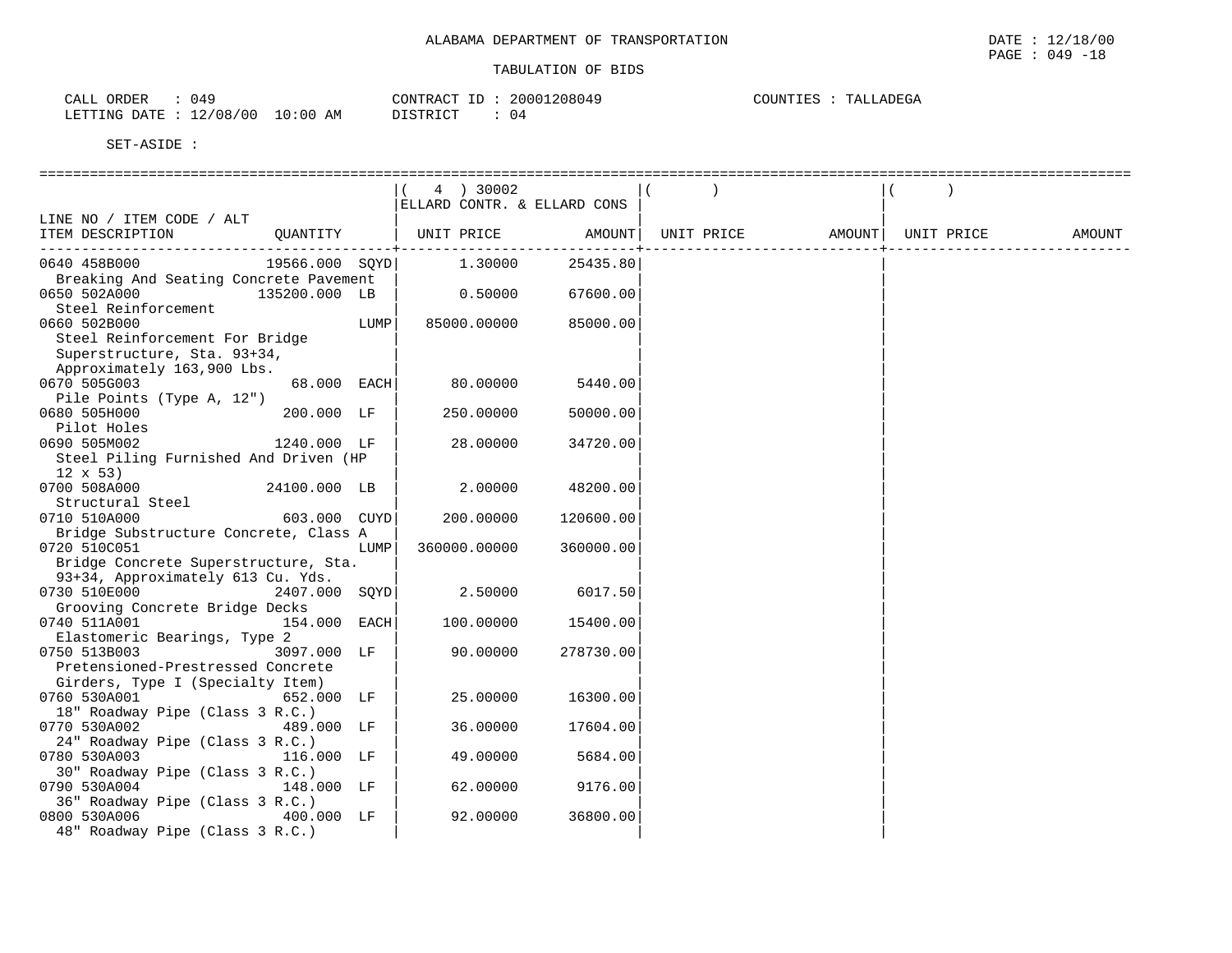| 049<br><b>ORDER</b><br>CALL               | CONTRACT<br>$\tau$<br>-- | 20001208049 | TALLADEGA<br>COUNTIES |
|-------------------------------------------|--------------------------|-------------|-----------------------|
| 10:00<br>12/08<br>/00<br>LETTING<br>DATE. | DISTRICT<br>ΆM           | 04          |                       |

| SEI-ASIDE ·                                             |               |      |                             |                   |        |            |        |
|---------------------------------------------------------|---------------|------|-----------------------------|-------------------|--------|------------|--------|
|                                                         |               |      | 4 ) 30002                   |                   |        |            |        |
|                                                         |               |      | ELLARD CONTR. & ELLARD CONS |                   |        |            |        |
| LINE NO / ITEM CODE / ALT                               |               |      |                             |                   |        |            |        |
| ITEM DESCRIPTION                                        | QUANTITY      |      | UNIT PRICE                  | AMOUNT UNIT PRICE | AMOUNT | UNIT PRICE | AMOUNT |
| 0810 530A101                                            | 20.000 LF     |      | 25.00000                    | 500.00            |        |            |        |
| 18" Roadway Pipe (Class 3 R.C.)                         |               |      |                             |                   |        |            |        |
| (Extension)                                             |               |      |                             |                   |        |            |        |
| 0820 530A102                                            | 56.000 LF     |      | 36.00000                    | 2016.00           |        |            |        |
| 24" Roadway Pipe (Class 3 R.C.)                         |               |      |                             |                   |        |            |        |
| (Extension)                                             |               |      |                             |                   |        |            |        |
| 0830 530A107                                            | 84.000 LF     |      | 110.00000                   | 9240.00           |        |            |        |
| 54" Roadway Pipe (Class 3 R.C.)<br>(Extension)          |               |      |                             |                   |        |            |        |
| 0840 533A098                                            | 2991.000 LF   |      | 25.00000                    | 74775.00          |        |            |        |
| 18" Storm Sewer Pipe (Class 3 R.C.)                     |               |      |                             |                   |        |            |        |
| 0850 535A001                                            | 1384.000 LF   |      | 21.00000                    | 29064.00          |        |            |        |
| 18" Side Drain Pipe                                     |               |      |                             |                   |        |            |        |
| 0860 600A000                                            |               | LUMP | 425633.60000                | 425633.60         |        |            |        |
| Mobilization                                            |               |      |                             |                   |        |            |        |
| 0870 601A000                                            | 1.000 EACH    |      | 12000.00000                 | 12000.00          |        |            |        |
| Furnishing Base, Soil And Structure                     |               |      |                             |                   |        |            |        |
| Laboratories                                            |               |      |                             |                   |        |            |        |
| 0880 602A000                                            | 58.000 EACH   |      | 150.00000                   | 8700.00           |        |            |        |
| Right Of Way Markers                                    |               |      |                             |                   |        |            |        |
| 0890 606A000                                            | 300.000 LF    |      | 11,00000                    | 3300.00           |        |            |        |
| 6" Underdrain Pipe                                      |               |      |                             |                   |        |            |        |
| 0900 610C001                                            | 2072.000 TON  |      | 22.00000                    | 45584.00          |        |            |        |
| Loose Riprap, Class 2                                   |               |      |                             |                   |        |            |        |
| 0910 610D003                                            | 1270.000 SQYD |      | 3.00000                     | 3810.00           |        |            |        |
| Filter Blanket, Geotextile                              |               |      |                             |                   |        |            |        |
| 0920 619A002                                            | 3.000 EACH    |      | 600.00000                   | 1800.00           |        |            |        |
| 18" Roadway Pipe End Treatment, Class 1                 |               |      |                             |                   |        |            |        |
| 0930 619A003                                            | 5.000 EACH    |      | 850.00000                   | 4250.00           |        |            |        |
| 24" Roadway Pipe End Treatment, Class 1<br>0940 619A004 |               |      | 700.00000                   |                   |        |            |        |
| 30" Roadway Pipe End Treatment, Class 1                 | 2.000 EACH    |      |                             | 1400.00           |        |            |        |
| 0950 619A005                                            | 2.000 EACH    |      | 850.00000                   | 1700.00           |        |            |        |
| 36" Roadway Pipe End Treatment, Class 1                 |               |      |                             |                   |        |            |        |
| 0960 619A007                                            | 6.000 EACH    |      | 1250.00000                  | 7500.00           |        |            |        |
| 48" Roadway Pipe End Treatment, Class 1                 |               |      |                             |                   |        |            |        |
| 0970 619A008                                            | 2.000 EACH    |      | 1750.00000                  | 3500.00           |        |            |        |
| 54" Roadway Pipe End Treatment, Class 1                 |               |      |                             |                   |        |            |        |
|                                                         |               |      |                             |                   |        |            |        |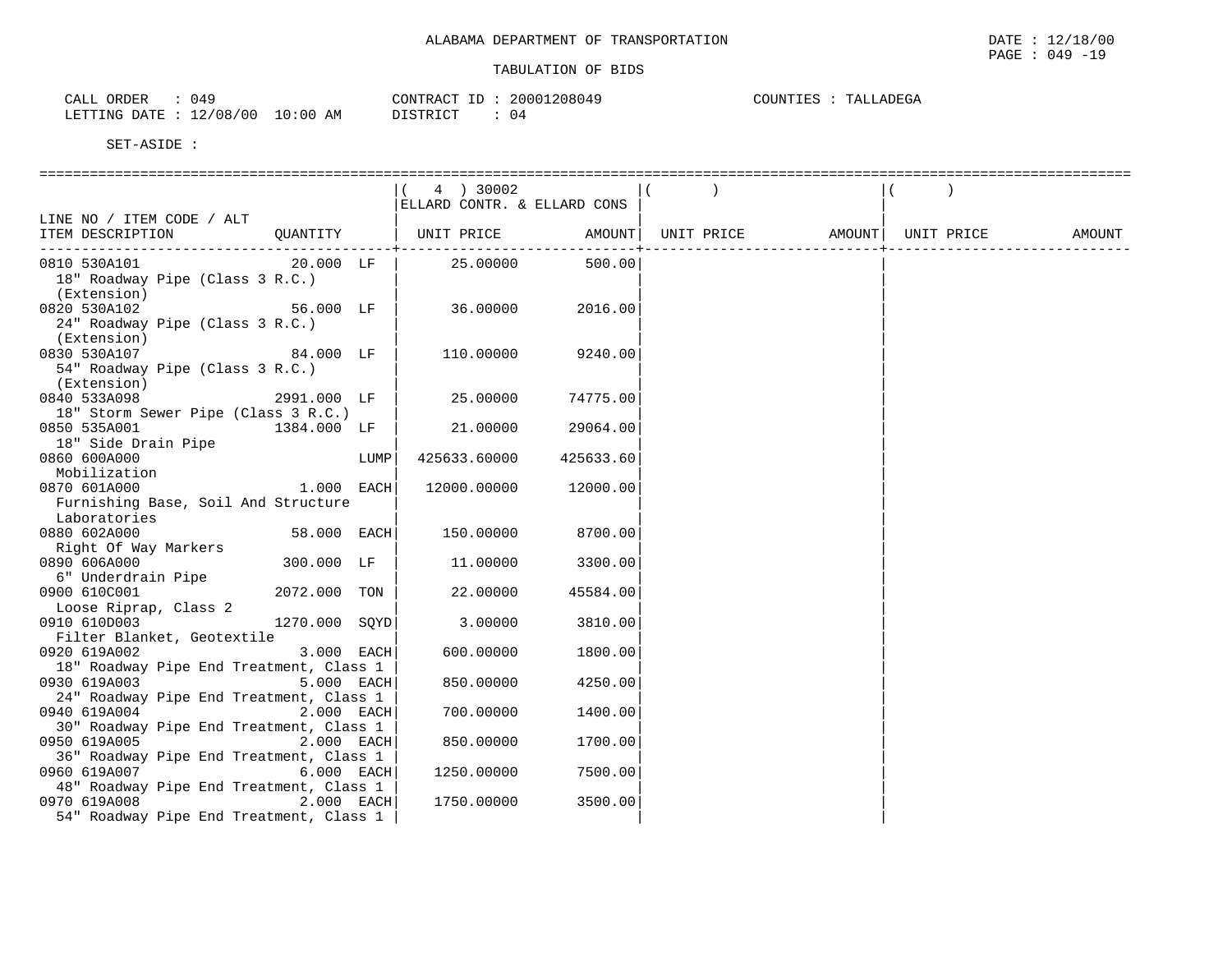| ORDER<br>940،<br>CALL    |             | $ -$<br>CONTRACT | 20001<br>1208049 | COUNTIES<br>TALLADEGA |
|--------------------------|-------------|------------------|------------------|-----------------------|
| 12/08/00<br>LETTING DATE | 10:00<br>ΆM | DISTRICT         | 04               |                       |

| ====================                           |                             |              |            |        |            |        |
|------------------------------------------------|-----------------------------|--------------|------------|--------|------------|--------|
|                                                | 4 ) 30002                   |              |            |        |            |        |
|                                                | ELLARD CONTR. & ELLARD CONS |              |            |        |            |        |
| LINE NO / ITEM CODE / ALT                      |                             |              |            |        |            |        |
| OUANTITY<br>ITEM DESCRIPTION                   | UNIT PRICE                  | AMOUNT       | UNIT PRICE | AMOUNT | UNIT PRICE | AMOUNT |
|                                                |                             | ------------ |            |        |            |        |
| $2.000$ EACH<br>0980 619A057                   | 1500.00000                  | 3000.00      |            |        |            |        |
| 48" Roadway Pipe End Treatment, Class 2        |                             |              |            |        |            |        |
| $64.000$ EACH<br>0990 619A101                  | 600.00000                   | 38400.00     |            |        |            |        |
| 18" Side Drain Pipe End Treatment,             |                             |              |            |        |            |        |
| Class 1                                        |                             |              |            |        |            |        |
| 1000 620A000<br>3.000 CUYD                     | 1000.00000                  | 3000.00      |            |        |            |        |
| Minor Structure Concrete                       |                             |              |            |        |            |        |
| 1.000 EACH<br>1005 621A011                     | 2000.00000                  | 2000.00      |            |        |            |        |
| Junction Boxes, Type 1 Or 1P                   |                             |              |            |        |            |        |
| 6.000 EACH<br>1010 621A013                     | 6000.00000                  | 36000.00     |            |        |            |        |
| Junction Boxes, Type Special                   |                             |              |            |        |            |        |
| 1030 621C015<br>20.000 EACH                    | 500.00000                   | 10000.00     |            |        |            |        |
| Inlets, Type S1 Or S3 (1 Wing)                 |                             |              |            |        |            |        |
| 1.000 EACH<br>1040 621C016                     | 2500.00000                  | 2500.00      |            |        |            |        |
| Inlets, Type S2 Or S4 (1 Wing)<br>4.000 EACH   |                             |              |            |        |            |        |
| 1050 621C017                                   | 2500.00000                  | 10000.00     |            |        |            |        |
| Inlets, Type S1 Or S3 (2 Wing)                 |                             |              |            |        |            |        |
| 10.000 EACH<br>1060 621D015                    | 500.00000                   | 5000.00      |            |        |            |        |
| Inlet Units, Type S1 Or S3                     |                             |              |            |        |            |        |
| 1070 623A000<br>1441.000 LF<br>Concrete Gutter | 15.00000                    | 21615.00     |            |        |            |        |
| 1080 623C000<br>9329.000 LF                    | 10.10000                    | 94222.90     |            |        |            |        |
| Combination Curb & Gutter, Type C              |                             |              |            |        |            |        |
| 1090 630A000<br>400.000 LF                     | 10.50000                    | 4200.00      |            |        |            |        |
| Steel Beam Guardrail, Class A, Type 1          |                             |              |            |        |            |        |
| 4.000 EACH<br>1100 630C003                     | 950.00000                   | 3800.00      |            |        |            |        |
| Guardrail End Anchor, Type 13                  |                             |              |            |        |            |        |
| 4.000 EACH<br>1110 630C070                     | 1185.00000                  | 4740.00      |            |        |            |        |
| Guardrail End Anchor, Type 10 Series           |                             |              |            |        |            |        |
| 1120 650B000<br>9313.000 CYIP                  | 2.25000                     | 20954.25     |            |        |            |        |
| Topsoil From Stockpiles                        |                             |              |            |        |            |        |
| 1130 651B000<br>50.000 TON                     | 40.00000                    | 2000.00      |            |        |            |        |
| Agricultural Limestone                         |                             |              |            |        |            |        |
| 50.000<br>1140 651C002<br>TON                  | 25.00000                    | 1250.00      |            |        |            |        |
| 13-13-13 Commercial Fertilizer                 |                             |              |            |        |            |        |
| 1150 652A050<br>38.000 ACRE                    | 500.00000                   | 19000.00     |            |        |            |        |
| Seeding (Mix 1A)                               |                             |              |            |        |            |        |
| 1160 652A053<br>1.000 ACRE                     | 500.00000                   | 500.00       |            |        |            |        |
| Seeding (Mix 1E)                               |                             |              |            |        |            |        |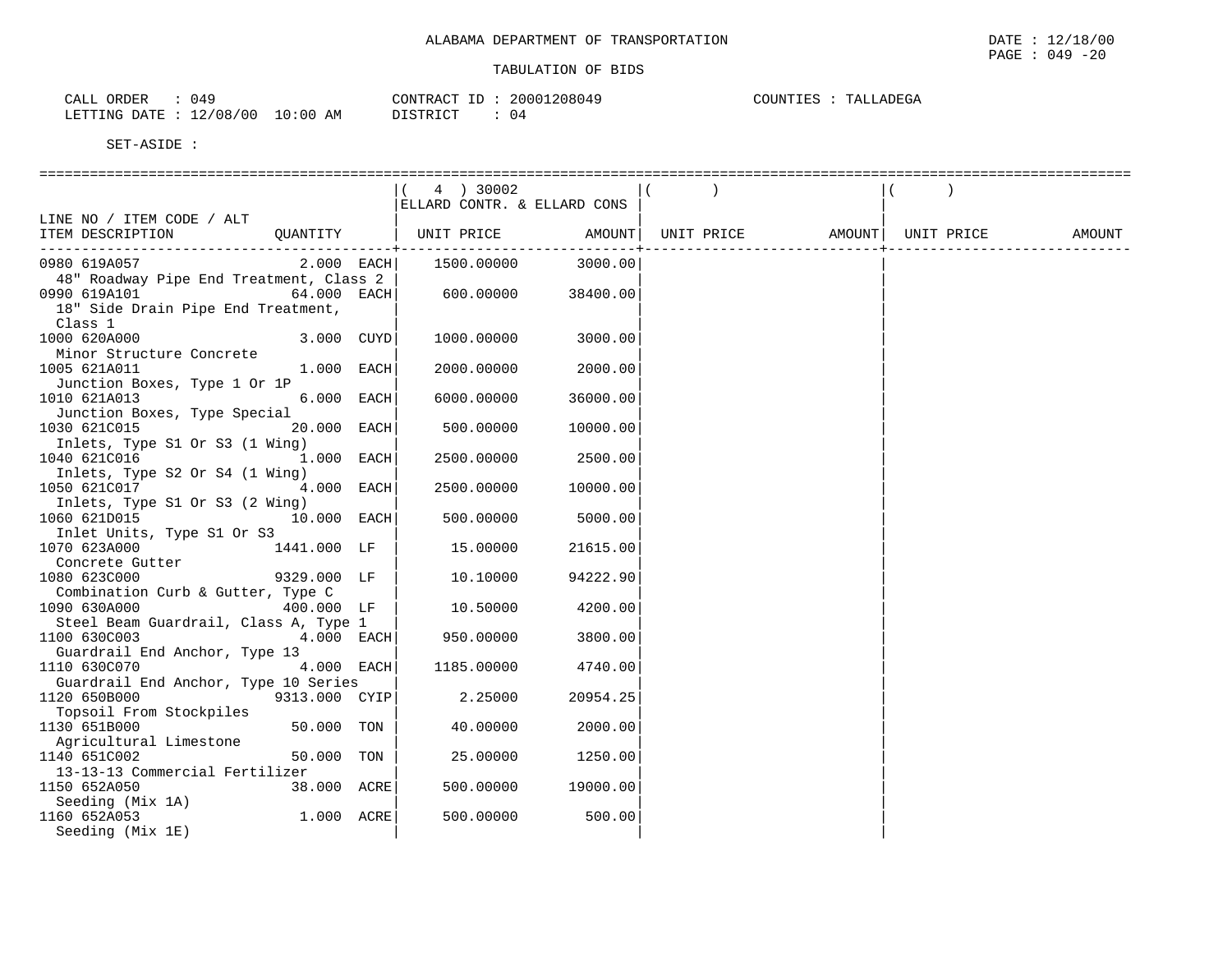| 049<br>ORDER<br>CALL    |            | CONTRACT ID: 20001208049 |    | TALLADEGA<br>COUNTIES |
|-------------------------|------------|--------------------------|----|-----------------------|
| LETTING DATE : 12/08/00 | $10:00$ AM | DISTRICT                 | 04 |                       |

|                                                        |                |      | 4 ) 30002<br>ELLARD CONTR. & ELLARD CONS |           |                   |            |        |
|--------------------------------------------------------|----------------|------|------------------------------------------|-----------|-------------------|------------|--------|
| LINE NO / ITEM CODE / ALT                              |                |      |                                          |           |                   |            |        |
| ITEM DESCRIPTION                                       | QUANTITY       |      | UNIT PRICE AMOUNT                        |           | UNIT PRICE AMOUNT | UNIT PRICE | AMOUNT |
| 1170 652B050                                           | 26.000 ACRE    |      | 400.00000                                | 10400.00  |                   |            |        |
| Temporary Seeding (Mix 1AT)<br>1180 652C000            | 65.000 ACRE    |      | 50.00000                                 | 3250.00   |                   |            |        |
| Mowing<br>1190 652D050                                 | 26.000 ACRE    |      | 500.00000                                | 13000.00  |                   |            |        |
| Seeding In Stubble (Mix 1A)                            |                |      |                                          |           |                   |            |        |
| 1200 656A000<br>Mulching, Class A, Type 1              | 64.000 ACRE    |      | 500.00000                                | 32000.00  |                   |            |        |
| 1210 656A001<br>Mulching, Class A, Type 2              | 1.000 ACRE     |      | 500.00000                                | 500.00    |                   |            |        |
| 1220 665A000                                           | 33.000 ACRE    |      | 300.00000                                | 9900.00   |                   |            |        |
| Temporary Seeding<br>1230 665B000                      | 33.000 ACRE    |      | 400.00000                                | 13200.00  |                   |            |        |
| Temporary Mulching<br>1240 665C000                     | 105.000 LF     |      | 18.00000                                 | 1890.00   |                   |            |        |
| 15" Temporary Pipe                                     |                |      |                                          |           |                   |            |        |
| 1250 665E000                                           | 40.000 SQYD    |      | 5.00000                                  | 200.00    |                   |            |        |
| Polyethylene<br>1260 665F000                           | 710.000 EACH   |      | 6.00000                                  | 4260.00   |                   |            |        |
| Hay Bales<br>1270 665G000                              | 20.000 EACH    |      | 6.50000                                  | 130.00    |                   |            |        |
| Sand Bags                                              |                |      |                                          |           |                   |            |        |
| 1280 6651000                                           | 1260.000 TON   |      | 23.00000                                 | 28980.00  |                   |            |        |
| Temporary Riprap, Class 2<br>1290 665J000              | $62900.000$ LF |      | 3.00000                                  | 188700.00 |                   |            |        |
| Silt Fence, Type A                                     |                |      |                                          |           |                   |            |        |
| 1300 665K000<br>Drainage Sump Excavation               | 160.000 CUYD   |      | 5.00000                                  | 800.00    |                   |            |        |
| 1310 680A000                                           |                | LUMP | 68000.00000                              | 68000.00  |                   |            |        |
| Engineering Controls<br>1320 701C000                   | 15.000 MILE    |      | 340.00000                                | 5100.00   |                   |            |        |
| Broken Temporary Traffic Stripe<br>1330 701C001        | 27.000 MILE    |      | 380.00000                                |           |                   |            |        |
| Solid Temporary Traffic Stripe                         |                |      |                                          | 10260.00  |                   |            |        |
| 1340 701C004<br>Broken Temporary Traffic Stripe (Tape) | $1.000$ MILE   |      | 2750.00000                               | 2750.00   |                   |            |        |
| 1350 701C005                                           | $1.000$ MILE   |      | 6300.00000                               | 6300.00   |                   |            |        |
| Solid Temporary Traffic Stripe (Tape)                  |                |      |                                          |           |                   |            |        |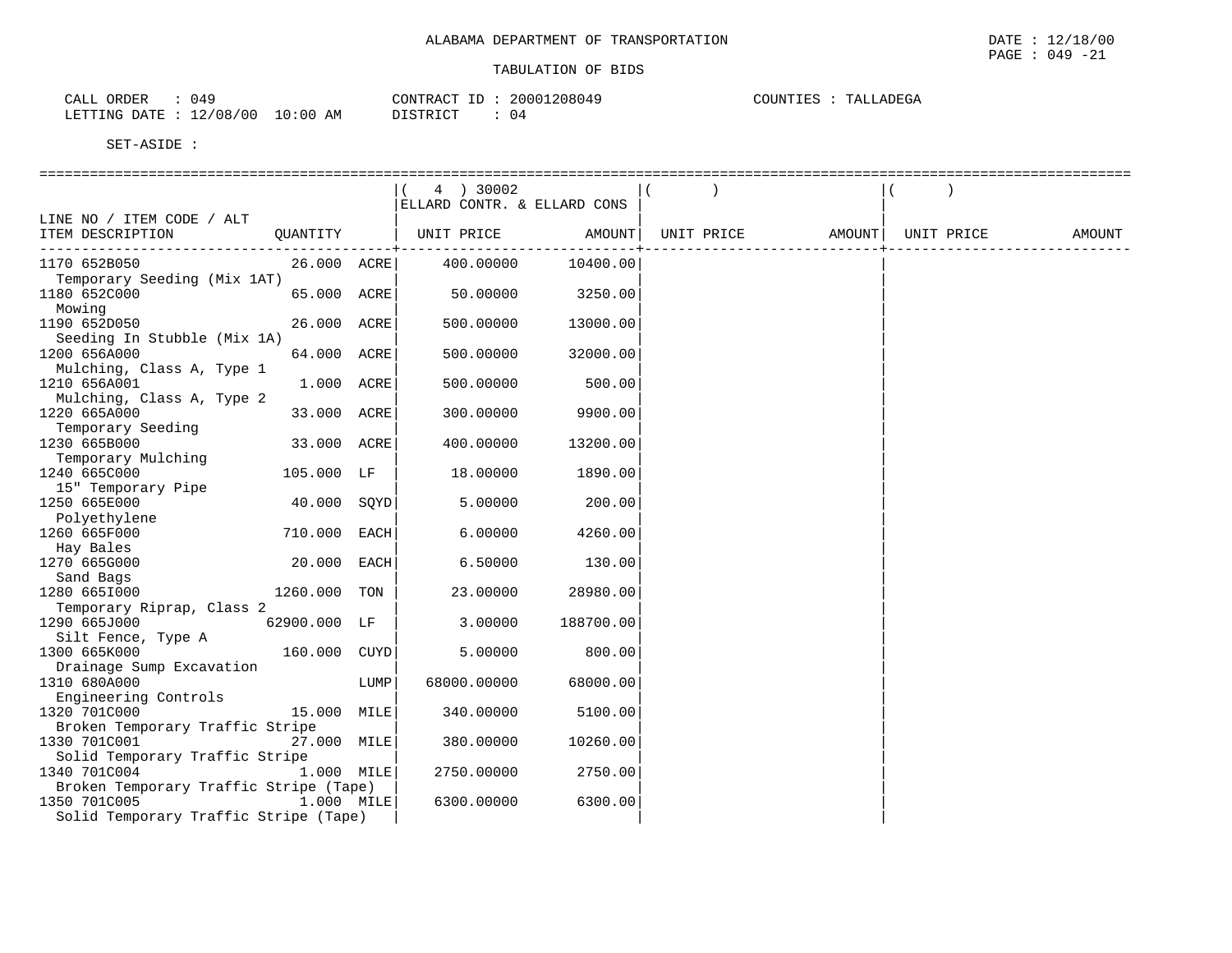| 049<br>ORDER<br>CALL  |                              | CONTRACT<br>$-1$<br>CUNIRAC <sup>.</sup> | 20001208049 | TALLADEGA<br>COUNTIES |
|-----------------------|------------------------------|------------------------------------------|-------------|-----------------------|
| LETTING<br>DATE<br>ᅩᄼ | 10:00<br>12/08<br>00 '<br>ΆM | DTQMDTQm<br>ມ⊥ມ⊥⊥∖⊥∪⊥                    | -04         |                       |

|                                                   |                | 4 ) 30002                   |          |                                |  |        |
|---------------------------------------------------|----------------|-----------------------------|----------|--------------------------------|--|--------|
|                                                   |                | ELLARD CONTR. & ELLARD CONS |          |                                |  |        |
| LINE NO / ITEM CODE / ALT                         |                |                             |          |                                |  |        |
| ITEM DESCRIPTION                                  | QUANTITY       | UNIT PRICE AMOUNT           |          | UNIT PRICE AMOUNT   UNIT PRICE |  | AMOUNT |
|                                                   |                |                             |          |                                |  |        |
| 1360 701D005<br>Solid Traffic Stripe Removed      | 14.000 MILE    | 1300.00000                  | 18200.00 |                                |  |        |
| 1370 701D006                                      | 2.000 MILE     | 1200.00000                  | 2400.00  |                                |  |        |
| Broken Traffic Stripe Removed                     |                |                             |          |                                |  |        |
| 1380 701D009                                      | 1.000 MILE     | 800.00000                   | 800.00   |                                |  |        |
| Solid Traffic Stripe Removed (Tape)               |                |                             |          |                                |  |        |
| 1390 701D016                                      | 1.000 MILE     | 800.00000                   | 800.00   |                                |  |        |
| Broken Traffic Stripe Removed (Tape)              |                |                             |          |                                |  |        |
| 1400 701G121                                      | 574.000 LF     | 2.00000                     | 1148.00  |                                |  |        |
| Broken White, Class 3W, Type A Traffic            |                |                             |          |                                |  |        |
| Stripe (6" Wide)                                  |                |                             |          |                                |  |        |
| 1410 701G125                                      | 574.000 LF     | 3.98000                     | 2284.52  |                                |  |        |
| Solid White, Class 3W, Type A Traffic             |                |                             |          |                                |  |        |
| Stripe (6" Wide)                                  |                |                             |          |                                |  |        |
| 1420 701G129                                      | 574.000 LF     | 2.10000                     | 1205.40  |                                |  |        |
| Broken Yellow, Class 3W, Type A Traffic           |                |                             |          |                                |  |        |
| Stripe (6" Wide)                                  |                |                             |          |                                |  |        |
| 1430 701G133                                      | 574.000 LF     | 4.16000                     | 2387.84  |                                |  |        |
| Solid Yellow, Class 3W, Type A Traffic            |                |                             |          |                                |  |        |
| Stripe (6" Wide)                                  |                |                             |          |                                |  |        |
| 1440 702A040                                      | 7.000 MILE     | 2125.00000                  | 14875.00 |                                |  |        |
| Broken White, Profiled Traffic Stripe             |                |                             |          |                                |  |        |
| (6" Wide)                                         |                |                             |          |                                |  |        |
| 1450 702A041                                      | $6.000$ MILE   | 4450.00000                  | 26700.00 |                                |  |        |
| Solid White, Profiled Traffic Stripe<br>(6" Wide) |                |                             |          |                                |  |        |
| 1460 702A042                                      | 6.000 MILE     | 2125.00000                  | 12750.00 |                                |  |        |
| Broken Yellow, Profiled Traffic Stripe            |                |                             |          |                                |  |        |
| (6" Wide)                                         |                |                             |          |                                |  |        |
| 1470 702A043                                      | 8.000 MILE     | 4450.00000                  | 35600.00 |                                |  |        |
| Solid Yellow, Profiled Traffic Stripe             |                |                             |          |                                |  |        |
| (6" Wide)                                         |                |                             |          |                                |  |        |
| 1480 702B011                                      | 2770.000 LF    | 2.05000                     | 5678.50  |                                |  |        |
| Dotted Profiled Traffic Stripe (6" Wide           |                |                             |          |                                |  |        |
| 1490 703A002                                      | 36885.000 SOFT | 1,80000                     | 66393.00 |                                |  |        |
| Traffic Control Markings, Class 2, Type           |                |                             |          |                                |  |        |
| $\mathbb A$                                       |                |                             |          |                                |  |        |
| 1500 703B002                                      | 496.000 SOFT   | 2.80000                     | 1388.80  |                                |  |        |
| Traffic Control Legends, Class 2, Type            |                |                             |          |                                |  |        |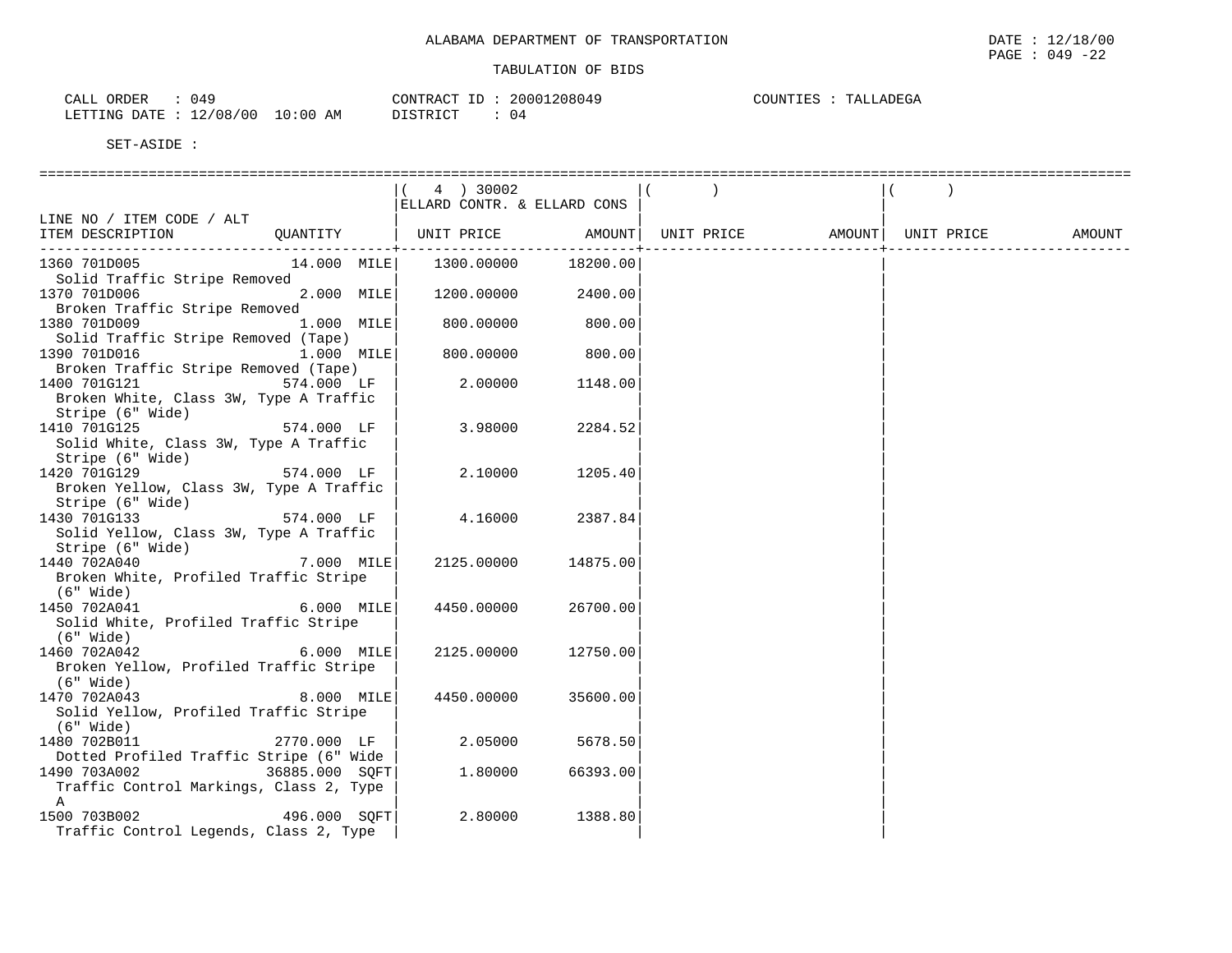| N 49<br>ORDER<br>77 T T<br>ىلىلى   |             | CONTRACT              | 20001208049 | COUNTILES<br>NDEGA<br>πΔ1<br>COUNTIES<br>. |
|------------------------------------|-------------|-----------------------|-------------|--------------------------------------------|
| 12/08,<br>/ 0 0<br>LETTING<br>DATE | 10:00<br>AM | DI STRICT<br>ມ⊥ມ⊥ນ⊥∪⊥ |             |                                            |

|                                                                                                           | 4 ) 30002                   |          |            |        |            |        |
|-----------------------------------------------------------------------------------------------------------|-----------------------------|----------|------------|--------|------------|--------|
|                                                                                                           | ELLARD CONTR. & ELLARD CONS |          |            |        |            |        |
| LINE NO / ITEM CODE / ALT<br>OUANTITY<br>ITEM DESCRIPTION                                                 | UNIT PRICE                  | AMOUNT   | UNIT PRICE | AMOUNT | UNIT PRICE | AMOUNT |
| 1510 705A030<br>$8.000$ EACH                                                                              | 5.25000                     | 42.00    |            |        |            |        |
| Pavement Markers, Class A-H, Type 2-C<br>1520 705A031<br>416.000 EACH                                     | 5.00000                     | 2080.00  |            |        |            |        |
| Pavement Markers, Class A-H, Type 1-A<br>1530 705A032<br>800.000 EACH                                     | 5.00000                     | 4000.00  |            |        |            |        |
| Pavement Markers, Class A-H, Type 1-B<br>1540 705A037<br>809.000 EACH                                     | 5.25000                     | 4247.25  |            |        |            |        |
| Pavement Markers, Class A-H, Type 2-D<br>1550 705A038<br>401.000 EACH                                     | 5.25000                     | 2105.25  |            |        |            |        |
| Pavement Markers, Class A-H, Type 2-E<br>1560 710A115<br>469.000 SOFT                                     | 13.70000                    | 6425.30  |            |        |            |        |
| Class 4, Aluminum Flat Sign Panels 0.<br>08" Thick Or Steel Flat Sign Panels 14                           |                             |          |            |        |            |        |
| Gauge (Type III Or Type IV Background)<br>1570 710B001<br>384.000 LF<br>Roadway Sign Post (#3 "U" Channel | 5.30000                     | 2035.20  |            |        |            |        |
| Galvanized Steel)<br>1580 726A000<br>400.000 LF                                                           | 55.00000                    | 22000.00 |            |        |            |        |
| Portable Concrete Safety Barriers, Type<br>6                                                              |                             |          |            |        |            |        |
| 1590 730C000<br>LUMP<br>Furnishing And Installing Traffic                                                 | 1200.00000                  | 1200.00  |            |        |            |        |
| Control Unit - US Hwy 78 At SR 77<br>1600 730C001<br>LUMP<br>Furnishing And Installing Traffic            | 1200.00000                  | 1200.00  |            |        |            |        |
| Control Unit - US Hwy 78 At CR 207<br>1610 730E000<br>8.000 EACH                                          | 800.00000                   | 6400.00  |            |        |            |        |
| Metal Traffic Signal Pole Foundation                                                                      |                             |          |            |        |            |        |
| 1620 730G001<br>8.000 EACH                                                                                | 3000.00000                  | 24000.00 |            |        |            |        |
| Metal Traffic Signal Strain Pole<br>1630 730H000<br>5472.000 LF                                           | 2.00000                     | 10944.00 |            |        |            |        |
| Loop Detector<br>1640 7301000<br>6865.000 LF                                                              | 1,00000                     | 6865.00  |            |        |            |        |
| Shielded Loop Detector Home-Run Cable<br>1650 730J000<br>19.000 EACH                                      | 150.00000                   |          |            |        |            |        |
| Loop Detector Amplifier                                                                                   |                             | 2850.00  |            |        |            |        |
| 23.000 EACH<br>1660 730K000<br>Traffic Signal Junction Box                                                | 300.00000                   | 6900.00  |            |        |            |        |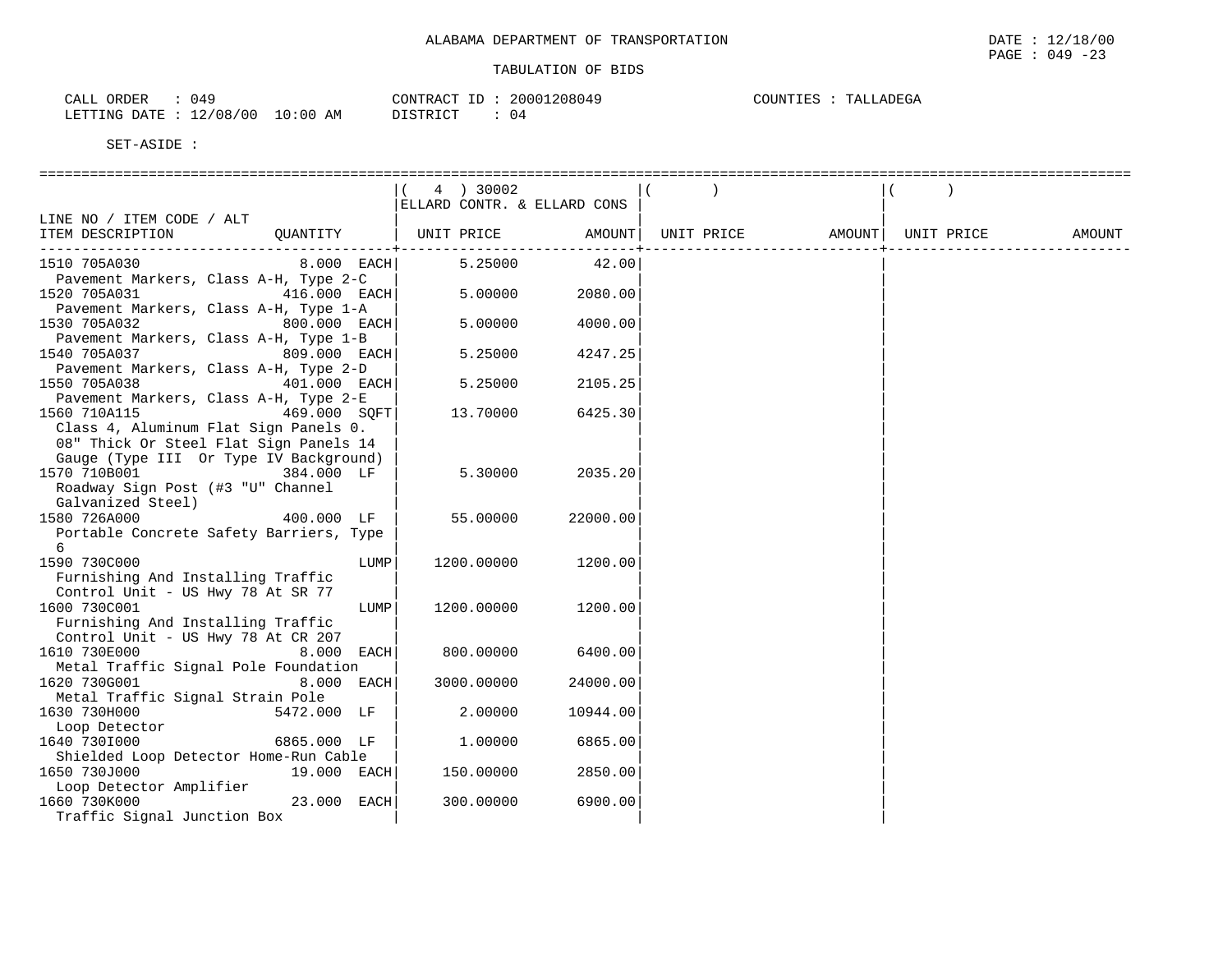| 049                                      | 20001208049    | COUNTIES : |
|------------------------------------------|----------------|------------|
| CALL ORDER                               | CONTRACT ID:   | TALLADEGA  |
| $10:00$ AM<br>: 12/08/00<br>LETTING DATE | DISTRICT<br>04 |            |

|                                                                  |               | 4 ) 30002<br>ELLARD CONTR. & ELLARD CONS |          |            |        |            |        |
|------------------------------------------------------------------|---------------|------------------------------------------|----------|------------|--------|------------|--------|
| LINE NO / ITEM CODE / ALT                                        |               |                                          |          |            |        |            |        |
| ITEM DESCRIPTION                                                 | QUANTITY      | UNIT PRICE                               | AMOUNT   | UNIT PRICE | AMOUNT | UNIT PRICE | AMOUNT |
| 1670 730L003                                                     | 2855.000 LF   | 4.00000                                  | 11420.00 |            |        |            |        |
| 1", Non-Metallic, Conduit<br>1680 730L005                        | 370.000 LF    | 5.00000                                  | 1850.00  |            |        |            |        |
| 2", Non-Metallic, Conduit<br>1690 730N000                        | 8.000 EACH    | 500.00000                                | 4000.00  |            |        |            |        |
| Luminaire Extension Assembly, 12'<br>1700 730P001                | 8.000 EACH    | 500.00000                                | 4000.00  |            |        |            |        |
| Vehicular Signal Head, 12 Inch 3 Sectio<br>1710 730P002          | 8.000 EACH    | 700.00000                                | 5600.00  |            |        |            |        |
| Vehicular Signal Head, 12 Inch 5 Sectio<br>1720 730R003          | $2.000$ EACH  | 6000.00000                               | 12000.00 |            |        |            |        |
| Traffic Controller, Type III, 8 Phase<br>1730 740B000            | 2782.000 SQFT | 10.55000                                 | 29350.10 |            |        |            |        |
| Construction Signs<br>1740 740D000                               | 1200.000 EACH | 42.10000                                 | 50520.00 |            |        |            |        |
| Channelizing Drums<br>1750 740E000                               | 100.000 EACH  | 15.80000                                 | 1580.00  |            |        |            |        |
| Cones (36 Inches High)<br>1760 740F002                           | 10.000 EACH   | 263.15000                                | 2631.50  |            |        |            |        |
| Barricades, Type III<br>1770 7401005                             | 5.000 EACH    | 684.20000                                | 3421.00  |            |        |            |        |
| Warning Lights, Type B (Detachable Head                          |               |                                          |          |            |        |            |        |
| 1780 740M000<br>Weight For Cone                                  | 100.000 EACH  | 8.45000                                  | 845.00   |            |        |            |        |
| 1790 741C010<br>Portable Sequential Arrow And Chevron            | 2.000 EACH    | 1052.60000                               | 2105.20  |            |        |            |        |
| Sign Unit                                                        |               |                                          |          |            |        |            |        |
| 1800 750B250<br>Segmented Reflector Luminaire Assembly,          | 10.000 EACH   | 2500.00000                               | 25000.00 |            |        |            |        |
| Single<br>1810 750C000                                           | $1.000$ EACH  | 300.00000                                | 300.00   |            |        |            |        |
| Electrical Junction Box, Type 1<br>1820 750F002                  | 1.000 EACH    | 5000.00000                               | 5000.00  |            |        |            |        |
| Lighting Control Center, Type WP                                 |               |                                          |          |            |        |            |        |
| 1830 750N012<br>Roadway Pole Foundation, Auger Base              | 10.000 EACH   | 1000.00000                               | 10000.00 |            |        |            |        |
| 1476.000 LF<br>1840 750P000<br>Combined Duct And Cable, 3 #6 AWG |               | 1.50000                                  | 2214.00  |            |        |            |        |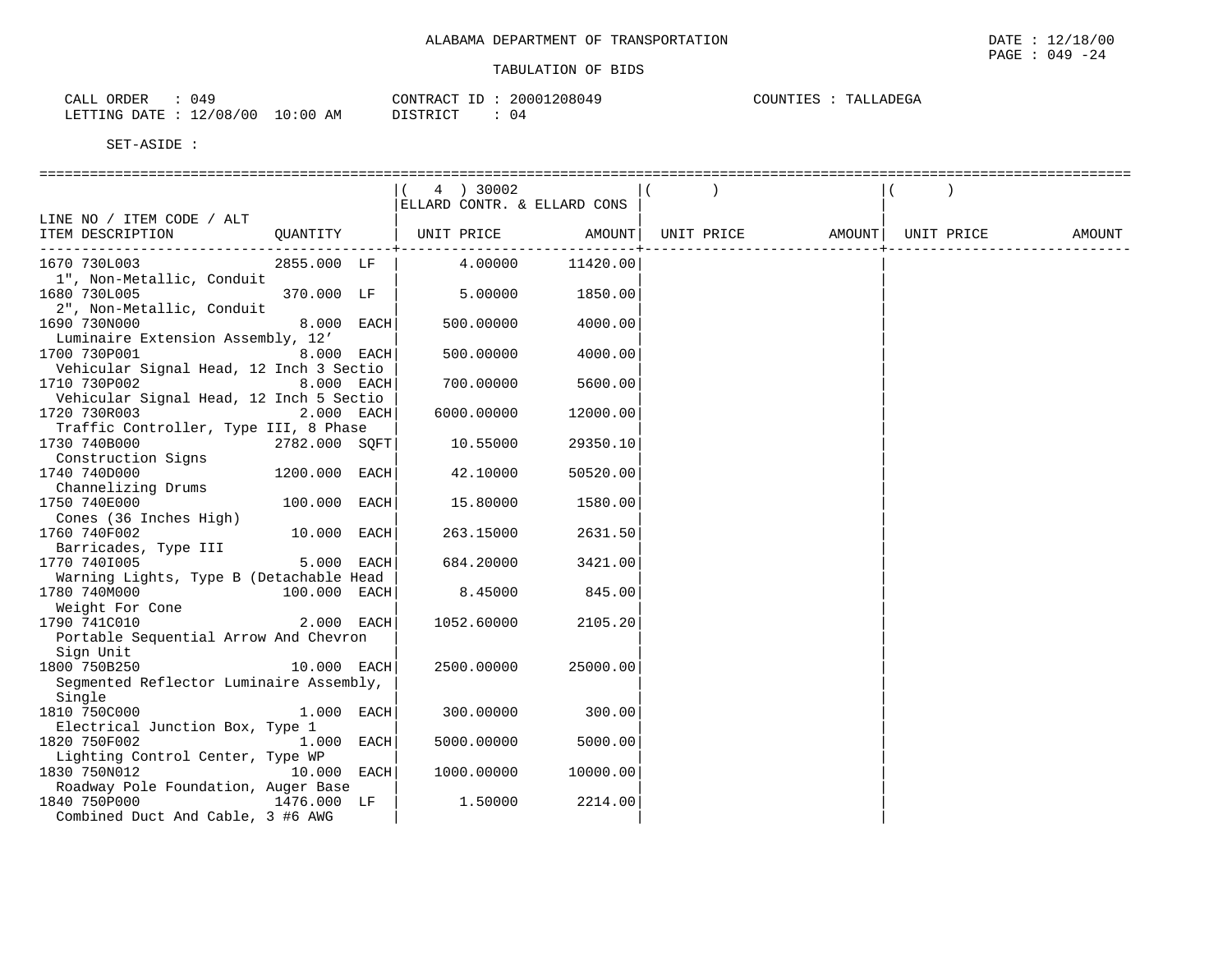| 049<br>ORDER<br>CALL           |            | 20001208049<br>CONTRACT ID | COUNTIES<br>TALLADEGA |
|--------------------------------|------------|----------------------------|-----------------------|
| : 12/08/00<br>LETTING DATE : 1 | $10:00$ AM | <b>DISTRICT</b><br>04      |                       |

|                                                                             |               | 30002<br>4<br>ELLARD CONTR. & ELLARD CONS |                 |            |        |            |        |
|-----------------------------------------------------------------------------|---------------|-------------------------------------------|-----------------|------------|--------|------------|--------|
| LINE NO / ITEM CODE / ALT<br>ITEM DESCRIPTION                               | OUANTITY      | UNIT PRICE                                | AMOUNT          | UNIT PRICE | AMOUNT | UNIT PRICE | AMOUNT |
| 1850 756A021<br>3" Electrical Conduit, 1 Line, Type 5<br>Installation       | 620.000 LF    | 50.00000                                  | 31000.00        |            |        |            |        |
| 1860 998A000<br>Construction Fuel (Maximum Bid Limited<br>To $$322,000.00)$ | LUMP          | 0.00000                                   | 0.00            |            |        |            |        |
| 1870 999 000<br>Trainee Hours At 80 Cents Per Hour                          | 3000.000 HOUR | 0.80000                                   | 2400.00         |            |        |            |        |
| SECTION TOTALS                                                              |               |                                           | \$7,662,582.76] |            | 0.00   |            | 0.00   |
| CONTRACT TOTALS                                                             |               |                                           | \$7,662,582.76] | Ŝ.         | 0.00   |            |        |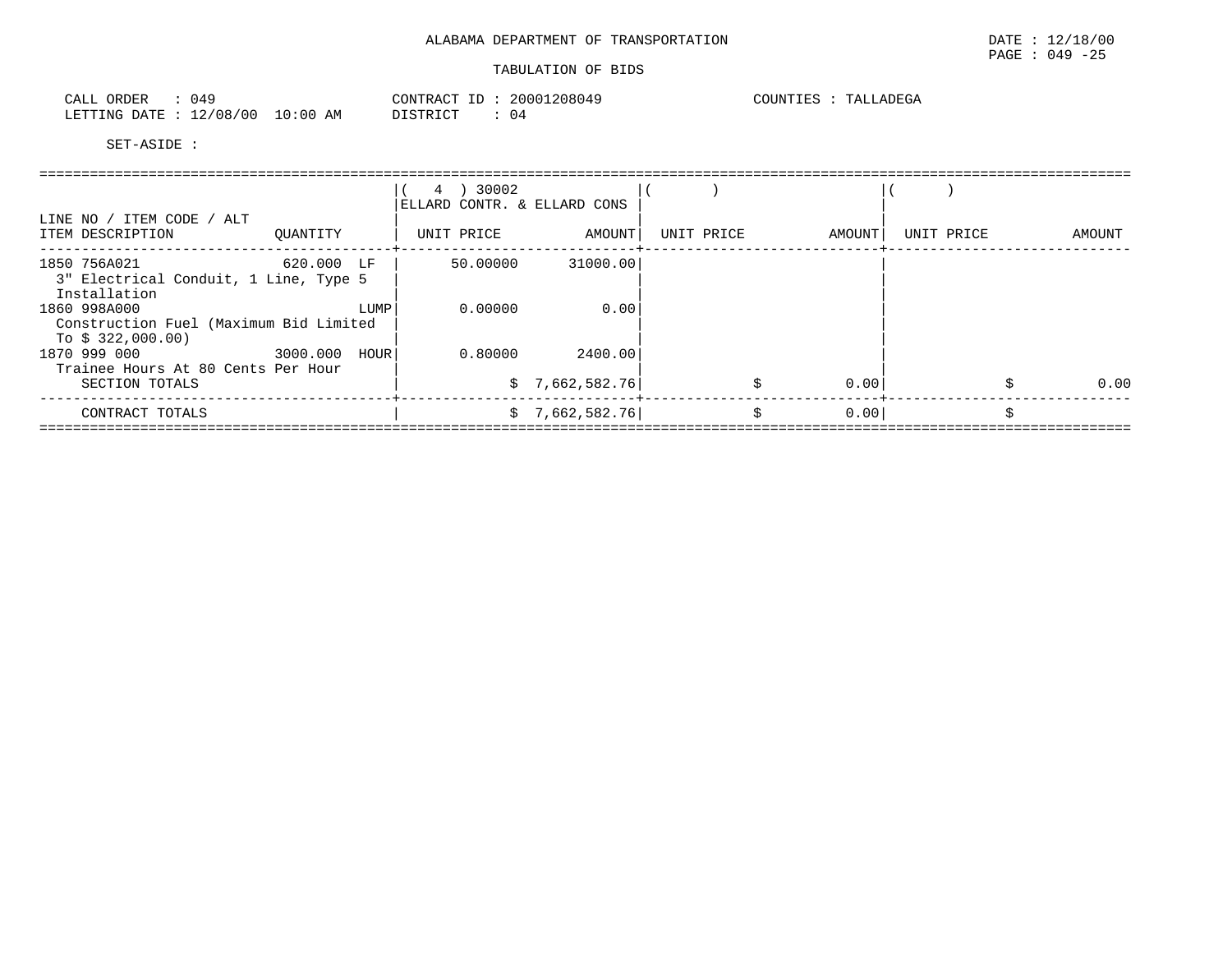# VENDOR RANKING

 CALL ORDER : 050 CONTRACT ID : 20001208050 COUNTIES : MOBILE LETTING DATE : 12/08/00 10:00 AM DISTRICT : 09 CONTRACT DESCRIPTION : CONTRACT TIME : 30 Working Days (available days) for constructing the Resurfacing and Traffic Stripe on  $PROJECT(S)$  : MG-7543(020) S.R.#16 (U.S.#90) from the east end of the Cochran Bridge (MP 34.030) to the Bankhead Tunnel (MP 35.975), in Mobile. Length 1.945 mi.

| <b>RANK</b> | VENDOR<br>NUMBER | <b>NAME</b>                  | TOTAL<br><b>BID</b> | % OVER<br>LOW BID |
|-------------|------------------|------------------------------|---------------------|-------------------|
|             | 23011            | HOSEA O. WEAVER & SONS, INC. | 615,691.69          | 100.0000%         |
|             | 01073            | ASPHALT SUPPLY, L.L.C.       | 642,066.23          | 104.2837%         |
|             | 13008            | MOBILE ASPHALT COMPANY, LLC  | 688,204.80          | 111.7775%         |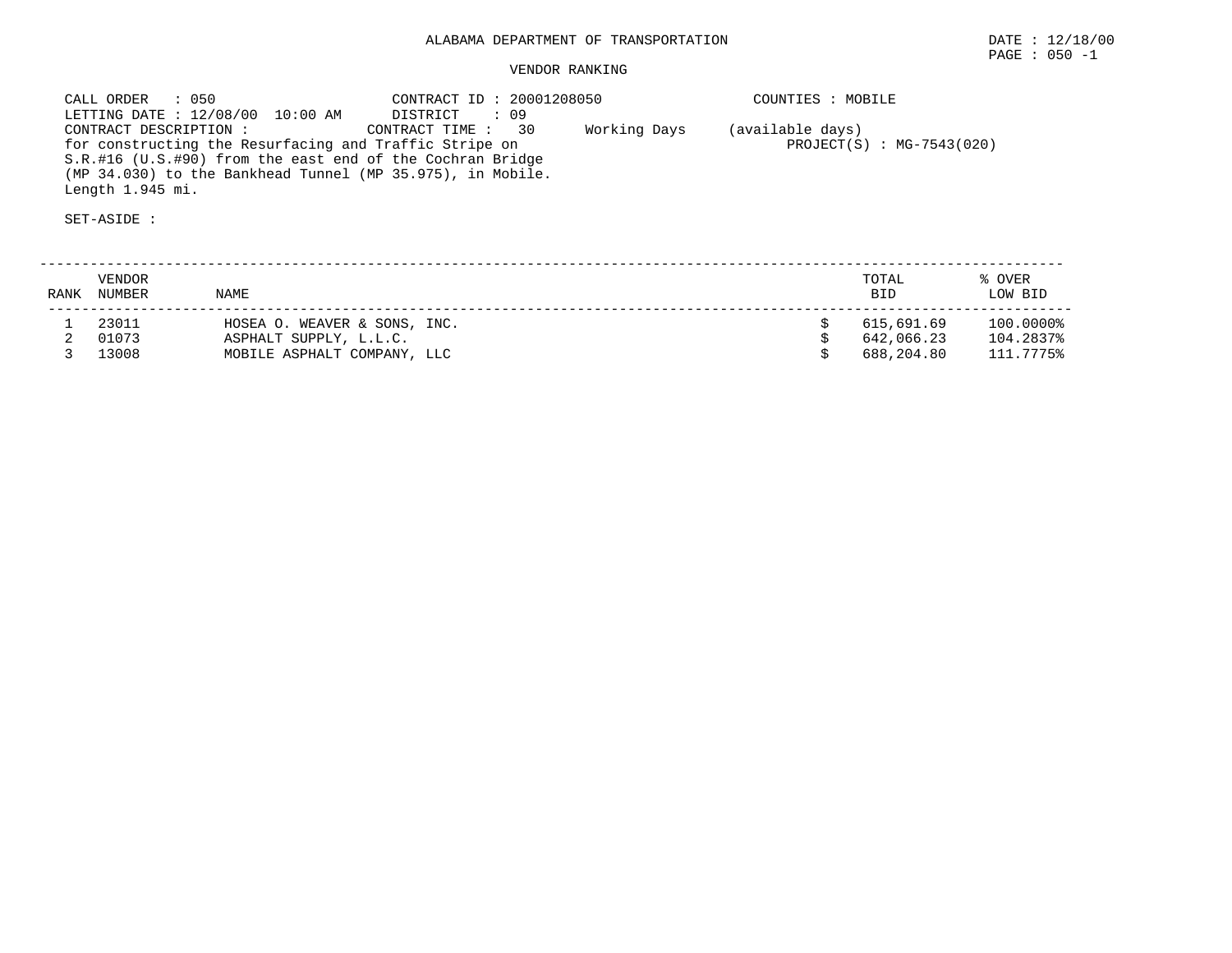| ORDER<br>CALL | 050                              | CONTRACT ID: | 20001208050 | COUNTIES | MOBILE |
|---------------|----------------------------------|--------------|-------------|----------|--------|
|               | LETTING DATE : 12/08/00 10:00 AM | DISTRICT     | 0 S         |          |        |

|                                         |                |      |                                                      |           |             | ======================= |                             | ======================== |
|-----------------------------------------|----------------|------|------------------------------------------------------|-----------|-------------|-------------------------|-----------------------------|--------------------------|
|                                         |                |      | $1$ ) 23011                                          |           | 2 ) 01073   |                         | 3 ) 13008                   |                          |
|                                         |                |      | HOSEA O. WEAVER & SONS, INC   ASPHALT SUPPLY, L.L.C. |           |             |                         | MOBILE ASPHALT COMPANY, LLC |                          |
| LINE NO / ITEM CODE / ALT               |                |      |                                                      |           |             |                         |                             |                          |
| ITEM DESCRIPTION                        | OUANTITY       |      | UNIT PRICE                                           | AMOUNT    | UNIT PRICE  |                         | AMOUNT   UNIT PRICE         | AMOUNT                   |
|                                         |                |      |                                                      |           |             |                         |                             |                          |
| SECTION 0001 TOTAL                      |                |      |                                                      |           |             |                         |                             |                          |
| 0010 405A000                            | $4200.000$ GAL |      | 0.66000                                              | 2772.00   | 0.63000     | 2646.00                 | 1.00000                     | 4200.00                  |
| Tack Coat                               |                |      |                                                      |           |             |                         |                             |                          |
| 0020 424A280                            | 3850.000 TON   |      | 41.76000                                             | 160776.00 | 37.19000    | 143181.50               | 45.30000                    | 174405.00                |
| Superpave Bituminous Concrete Wearing   |                |      |                                                      |           |             |                         |                             |                          |
| Surface Layer, 1/2" Maximum Aggregate   |                |      |                                                      |           |             |                         |                             |                          |
| Size Mix, ESAL Range E                  |                |      |                                                      |           |             |                         |                             |                          |
| 7750.000 TON<br>0030 424B281            |                |      | 34.87000                                             | 270242.50 | 35.46000    | 274815.00               | 35.80000                    | 277450.00                |
| Superpave Bituminous Concrete Upper     |                |      |                                                      |           |             |                         |                             |                          |
| Binder Layer, 1" Maximum Aggregate Size |                |      |                                                      |           |             |                         |                             |                          |
| Mix, ESAL Range E                       |                |      |                                                      |           |             |                         |                             |                          |
| 0040 424B285                            | 50.000 TON     |      | 79.45000                                             | 3972.50   | 35.46000    | 1773.00                 | 65.00000                    | 3250.00                  |
| Superpave Bituminous Concrete Upper     |                |      |                                                      |           |             |                         |                             |                          |
| Binder Layer, Patching, 1" Maximum      |                |      |                                                      |           |             |                         |                             |                          |
| Aggregate Size Mix, ESAL Range E        |                |      |                                                      |           |             |                         |                             |                          |
| 0050 424B289 200.000                    |                | TON  | 54.99000                                             | 10998.00  | 35.46000    | 7092.00                 | 36.70000                    | 7340.00                  |
| Superpave Bituminous Concrete Upper     |                |      |                                                      |           |             |                         |                             |                          |
| Binder Layer, Leveling, 1" Maximum      |                |      |                                                      |           |             |                         |                             |                          |
| Aggregate Size Mix, ESAL Range E        |                |      |                                                      |           |             |                         |                             |                          |
| 0060 424C281                            | 1475.000 TON   |      | 38.45000                                             | 56713.75  | 39.15000    | 57746.25                | 38.50000                    | 56787.50                 |
| Superpave Bituminous Concrete Base      |                |      |                                                      |           |             |                         |                             |                          |
| Layer, 1 1/2" Maximum Aggregate Size    |                |      |                                                      |           |             |                         |                             |                          |
| Mix, ESAL Range E                       |                |      |                                                      |           |             |                         |                             |                          |
| 0070 600A000                            |                | LUMP | 14601.64000                                          | 14601.64  | 36871.48000 | 36871.48                | 50000.00000                 | 50000.00                 |
| Mobilization                            |                |      |                                                      |           |             |                         |                             |                          |
| 0080 650A000                            | 3000.000 CYIP  |      | 8.03000                                              | 24090.00  | 10.22000    | 30660.00                | 11.50000                    | 34500.00                 |
| Topsoil                                 |                |      |                                                      |           |             |                         |                             |                          |
| 0090 652A061                            | 3.000 ACRE     |      | 515.15000                                            | 1545.45   | 1000.00000  | 3000.00                 | 716.20000                   | 2148.60                  |
| Seeding (Mix 3E)                        |                |      |                                                      |           |             |                         |                             |                          |
| 0100 656A000                            | 3.000 ACRE     |      | 515.15000                                            | 1545.45   | 1000.00000  | 3000.00                 | 716.20000                   | 2148.60                  |
| Mulching, Class A, Type 1               |                |      |                                                      |           |             |                         |                             |                          |
| 0110 665F000                            | 100.000 EACH   |      | 5.95000                                              | 595.00    | 4.25000     | 425.00                  | 7.80000                     | 780.00                   |
| Hay Bales                               |                |      |                                                      |           |             |                         |                             |                          |
| 0120 665G000                            | 100.000 EACH   |      | 4.41000                                              | 441.00    | 2.50000     | 250.00                  | 5.90000                     | 590.00                   |
| Sand Bags                               |                |      |                                                      |           |             |                         |                             |                          |
| 0130 701C000                            | 8.000 MILE     |      | 144.24000                                            | 1153.92   | 200.00000   | 1600.00                 | 188.00000                   | 1504.00                  |
| Broken Temporary Traffic Stripe         |                |      |                                                      |           |             |                         |                             |                          |

PAGE : 050 -2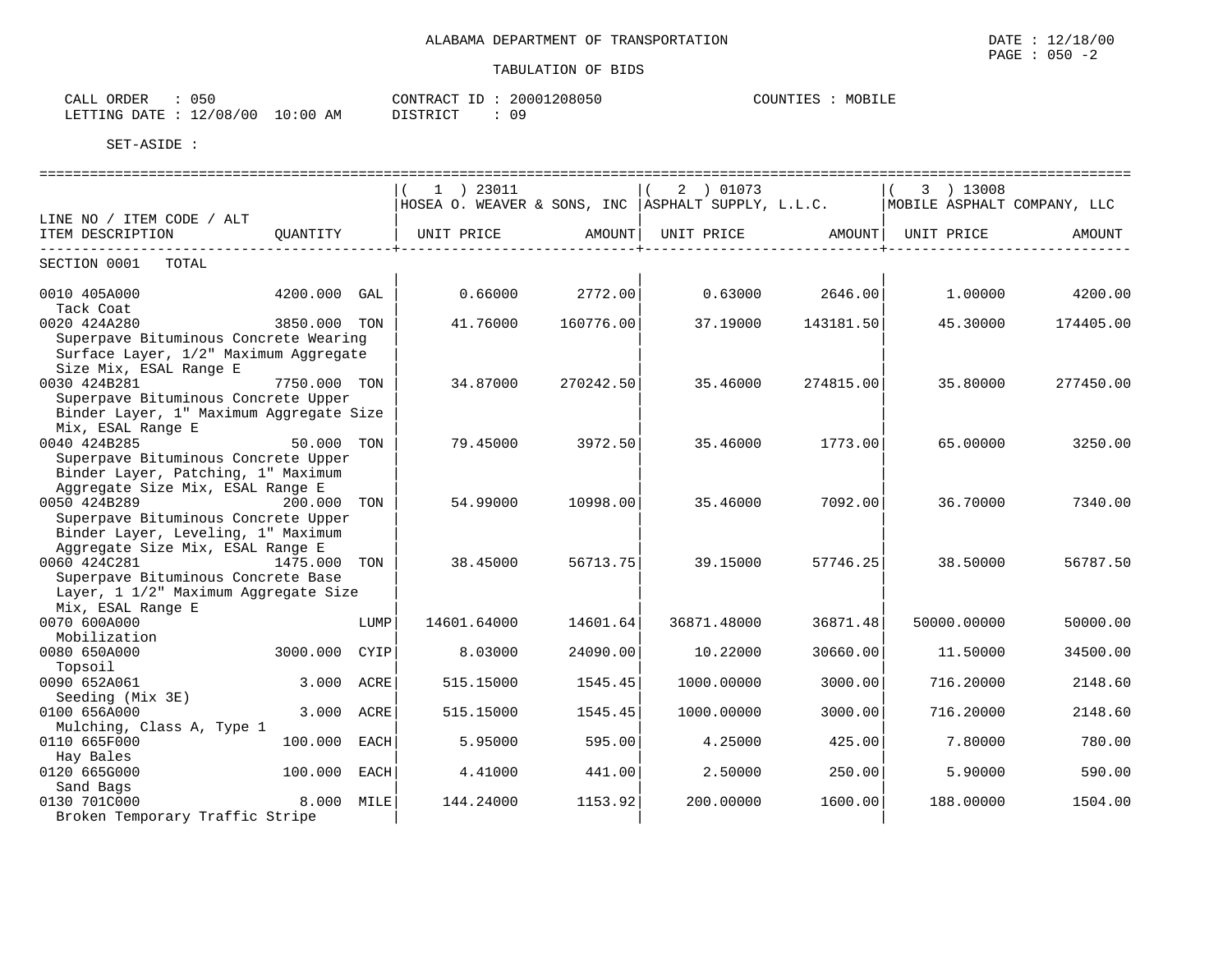| CALL ORDER                      | 050 |          |  | CONTRACT ID: 20001208050 |  | COUNTIES : MOBILE |
|---------------------------------|-----|----------|--|--------------------------|--|-------------------|
| LETTING DATE: 12/08/00 10:00 AM |     | DISTRICT |  | 09                       |  |                   |

|                                                       |               | $1$ ) 23011                                                                    |                | 2 ) 01073           |          | 3 ) 13008           |          |
|-------------------------------------------------------|---------------|--------------------------------------------------------------------------------|----------------|---------------------|----------|---------------------|----------|
|                                                       |               | HOSEA O. WEAVER & SONS, INC ASPHALT SUPPLY, L.L.C. MOBILE ASPHALT COMPANY, LLC |                |                     |          |                     |          |
| LINE NO / ITEM CODE / ALT                             |               |                                                                                |                |                     |          |                     |          |
| ITEM DESCRIPTION                                      | OUANTITY      | UNIT PRICE                                                                     | ------------+- | AMOUNT   UNIT PRICE | -------+ | AMOUNT   UNIT PRICE | AMOUNT   |
| 0140 701C001                                          | 8.000 MILE    | 190.61000                                                                      | 1524.88        | 305.26000           | 2442.08  | 261.10000           | 2088.80  |
| Solid Temporary Traffic Stripe                        |               |                                                                                |                |                     |          |                     |          |
| 0150 702A040                                          | $4.000$ MILE  | 1854.54000                                                                     | 7418.16        | 2078.95000          | 8315.80  | 1462.30000          | 5849.20  |
| Broken White, Profiled Traffic Stripe                 |               |                                                                                |                |                     |          |                     |          |
| $(6"$ Wide)                                           |               |                                                                                |                |                     |          |                     |          |
| 0160 702A041                                          | $4.000$ MILE  | 3709.08000                                                                     | 14836.32       | 4184.21000          | 16736.84 | 3864.60000          | 15458.40 |
| Solid White, Profiled Traffic Stripe                  |               |                                                                                |                |                     |          |                     |          |
| $(6"$ Wide)                                           |               |                                                                                |                |                     |          |                     |          |
| 0170 702A043                                          | 4.000 MILE    | 3709.08000                                                                     | 14836.32       | 4184.21000          | 16736.84 | 3864.60000          | 15458.40 |
| Solid Yellow, Profiled Traffic Stripe                 |               |                                                                                |                |                     |          |                     |          |
| $(6"$ Wide)<br>0180 702B011                           | 642.000 LF    | 1.75000                                                                        | 1123.50        | 1.32000             | 847.44   | 0.65000             | 417.30   |
| Dotted Profiled Traffic Stripe (6" Wide               |               |                                                                                |                |                     |          |                     |          |
| 0190 703A002                                          | 1380.000 SQFT | 1,60000                                                                        | 2208.00        | 1.47000             | 2028.60  | 2.10000             | 2898.00  |
| Traffic Control Markings, Class 2, Type               |               |                                                                                |                |                     |          |                     |          |
| $\mathbb{A}$                                          |               |                                                                                |                |                     |          |                     |          |
| 0200 703D001                                          | 700.000 SOFT  | 0.62000                                                                        | 434.00         | 0.79000             | 553.00   | 0.80000             | 560.00   |
| Temporary Traffic Control Markings                    |               |                                                                                |                |                     |          |                     |          |
| 0210 705A030                                          | 12.000 EACH   | 5.15000                                                                        | 61.80          | 4.58000             | 54.96    | 4.80000             | 57.60    |
| Pavement Markers, Class A-H, Type 2-C                 |               |                                                                                |                |                     |          |                     |          |
| 0220 705A031                                          | 612.000 EACH  | 4.89000                                                                        | 2992.68        | 4.58000             | 2802.96  | 4.80000             | 2937.60  |
| Pavement Markers, Class A-H, Type 1-A                 |               |                                                                                |                |                     |          |                     |          |
| 0230 705A032                                          | 136.000 EACH  | 4.89000                                                                        | 665.04         | 4.58000             | 622.88   | 4.80000             | 652.80   |
| Pavement Markers, Class A-H, Type 1-B                 |               |                                                                                |                |                     |          |                     |          |
| 0240 705A037                                          | 491.000 EACH  | 4.89000                                                                        | 2400.99        | 4.58000             | 2248.78  | 4.80000             | 2356.80  |
| Pavement Markers, Class A-H, Type 2-D<br>0250 705A038 | $69.000$ EACH |                                                                                |                |                     |          | 4.80000             |          |
| Pavement Markers, Class A-H, Type 2-E                 |               | 4.89000                                                                        | 337.41         | 4.58000             | 316.02   |                     | 331.20   |
| 0260 740B000                                          | 540.000 SOFT  | 12.75000                                                                       | 6885.00        | 9.27000             | 5005.80  | 15,00000            | 8100.00  |
| Construction Signs                                    |               |                                                                                |                |                     |          |                     |          |
| 0270 740D000                                          | 50.000 EACH   | 52.79000                                                                       | 2639.50        | 25,00000            | 1250.00  | 37.90000            | 1895.00  |
| Channelizing Drums                                    |               |                                                                                |                |                     |          |                     |          |
| 0280 740E000                                          | 400.000 EACH  | 11.61000                                                                       | 4644.00        | 11.45000            | 4580.00  | 20.90000            | 8360.00  |
| Cones (36 Inches High)                                |               |                                                                                |                |                     |          |                     |          |
| 0290 740M000                                          | 400.000 EACH  | 6.45000                                                                        | 2580.00        | 7.41000             | 2964.00  | 5.20000             | 2080.00  |
| Weight For Cone                                       |               |                                                                                |                |                     |          |                     |          |
| 0300 741C010                                          | $2.000$ EACH  | 328.44000                                                                      | 656.88         | 2750.00000          | 5500.00  | 1800.00000          | 3600.00  |
| Portable Sequential Arrow And Chevron                 |               |                                                                                |                |                     |          |                     |          |
| Sign Unit                                             |               |                                                                                |                |                     |          |                     |          |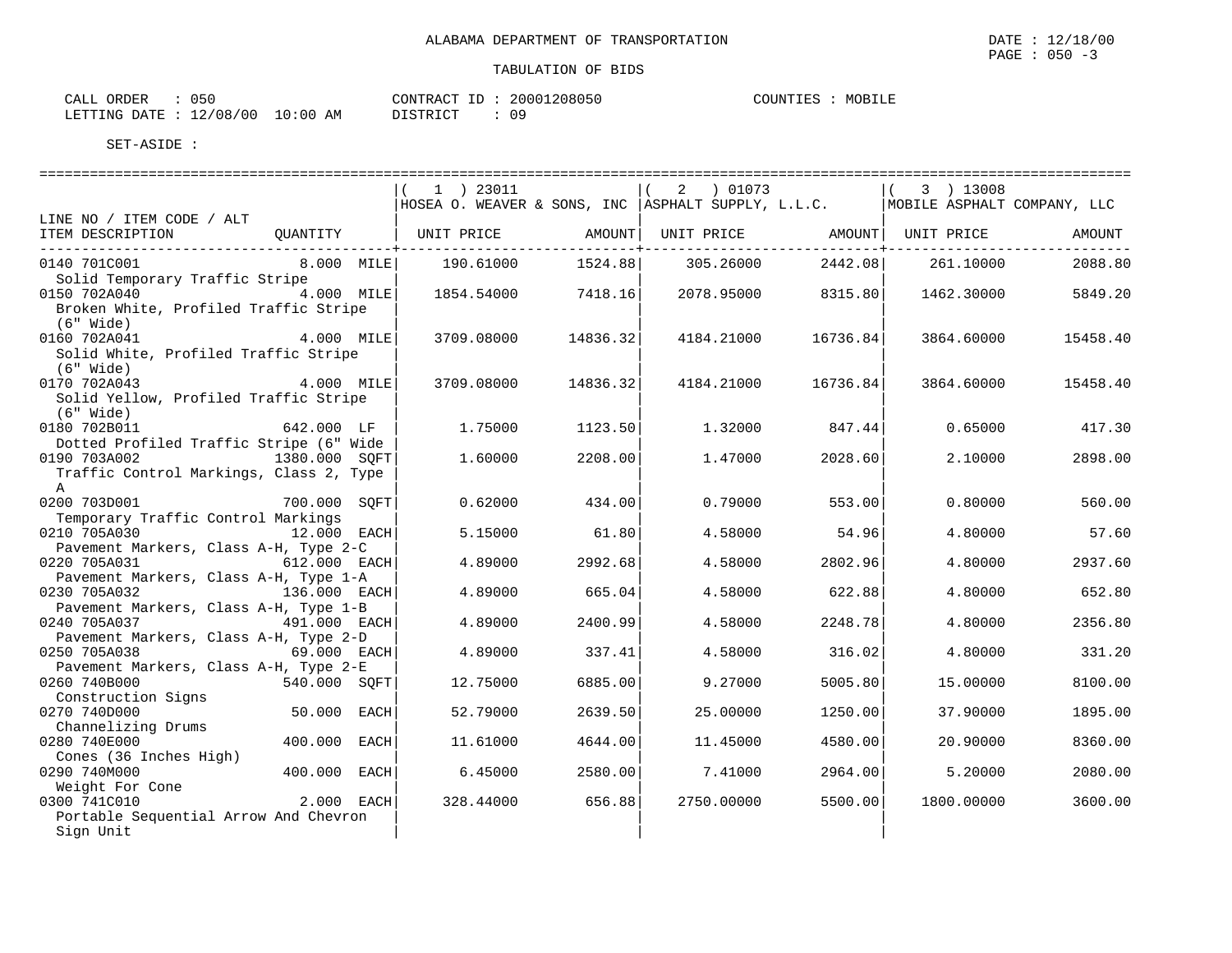| ORDER<br>CALL |           | ひらし      |             | CONTRACT<br>ID  | 20001208050 | COUNTIES | MOBILE |
|---------------|-----------|----------|-------------|-----------------|-------------|----------|--------|
| LETTING DATE  | $\cdot$ 1 | 12/08/00 | 10:00<br>ΆM | <b>DISTRICT</b> | 09          |          |        |

| ITEM CODE / ALT<br>LINE NO /                           |             |            | 23011   | HOSEA O. WEAVER & SONS, INC |        |            | 01073<br>ASPHALT SUPPLY, L.L.C. |            | 13008      | MOBILE ASPHALT COMPANY, LLC |
|--------------------------------------------------------|-------------|------------|---------|-----------------------------|--------|------------|---------------------------------|------------|------------|-----------------------------|
| ITEM DESCRIPTION                                       | OUANTITY    | UNIT PRICE |         |                             | AMOUNT | UNIT PRICE |                                 | AMOUNT     | UNIT PRICE | AMOUNT                      |
| 0310 998A000<br>Construction Fuel (Maximum Bid Limited | <b>LUMP</b> |            | 0.00000 |                             | 0.00   |            | 6000.00000                      | 6000.00    | 0.00000    | 0.00                        |
| SECTION TOTALS                                         |             |            |         | 615,691.69                  |        |            |                                 | 642,066.23 |            | 688,204.80                  |
| CONTRACT TOTALS                                        |             |            |         | 615,691.69                  |        |            |                                 | 642,066.23 |            | 688,204.80                  |
| To $$30,500.00)$                                       |             |            |         |                             |        |            |                                 |            |            |                             |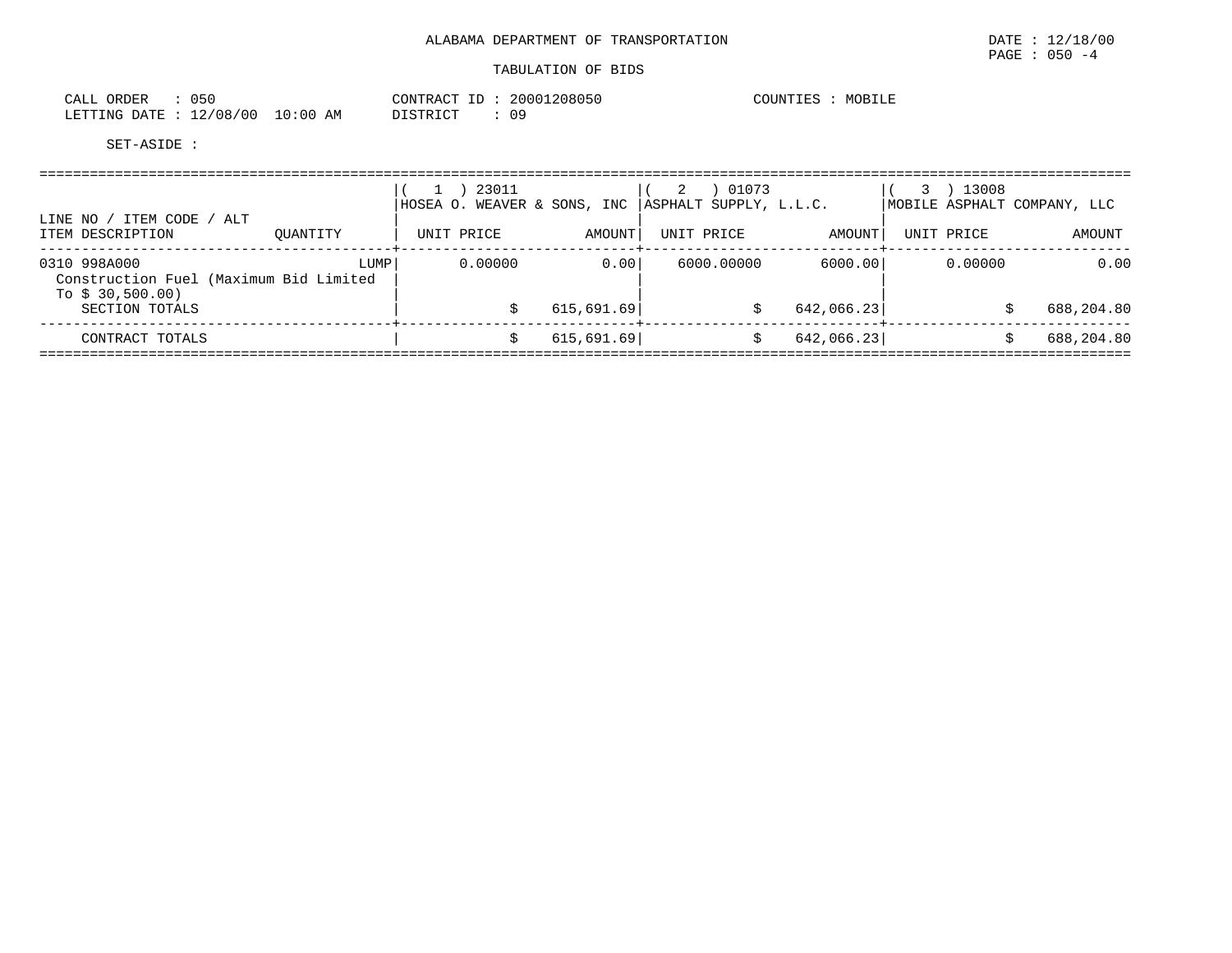# VENDOR RANKING

 CALL ORDER : 051 CONTRACT ID : 20001208051 COUNTIES : MADISON LETTING DATE : 12/08/00 10:00 AM DISTRICT : 01 CONTRACT DESCRIPTION : CONTRACT TIME : 240 Working Days (available days) for constructing the Grade, Drainage, Pavement, Signing and PROJECT(S) : STPAA-8512(600) Bridge on Martin Road from east of Gate 1 on Redstone Arsenal to west of S.R.#53 (U.S.#231) in Huntsville. Length 3.250 km

| RANK | VENDOR<br>NUMBER | <b>NAME</b>                     | TOTAL<br><b>BID</b> | % OVER<br>LOW BID |
|------|------------------|---------------------------------|---------------------|-------------------|
|      | 01018            | APAC-ALABAMA, INC.              | \$3,768,448.17      | 100.0000%         |
|      | 19010            | SHELBY CONTRACTING CO., INC.    | \$4,227,643.44      | 112.1853%         |
|      | 18037            | REED CONTRACTING SERVICES, INC. | \$4,503,518.28      | 119.5059%         |
|      | 18024            | RACON, INC.                     | \$5,074,064.27      | 134.6460%         |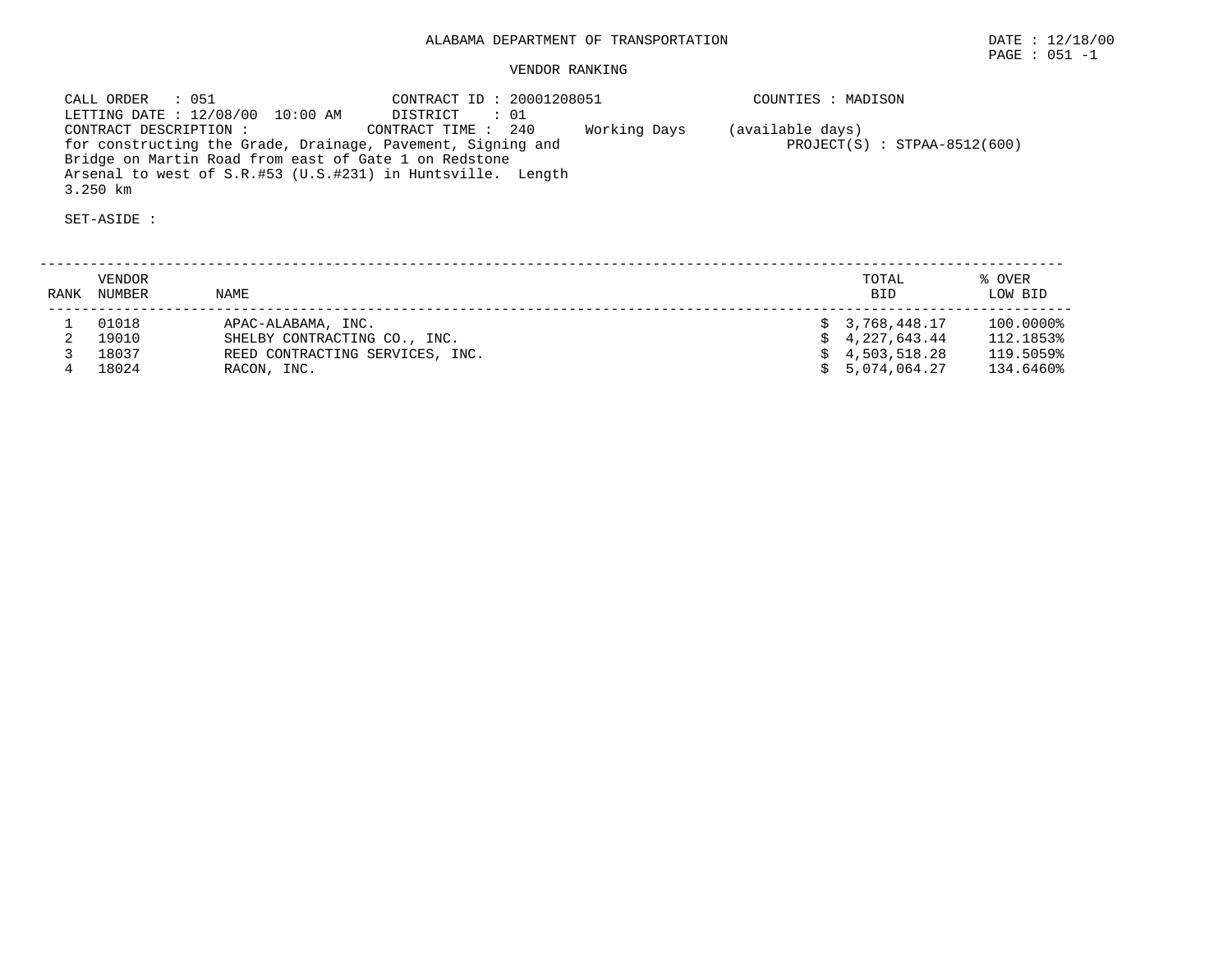| CALL (       | ORDER | ັັ       |             | CONTRACT | ID | 20001208051 | COUNTIES | MADISON |
|--------------|-------|----------|-------------|----------|----|-------------|----------|---------|
| LETTING DATE |       | 12/08/00 | 10:00<br>ΆM | DISTRICT |    |             |          |         |

|                                                                                                   |               | 1 ) 01018           |                              | 2 ) 19010   |           | 3 ) 18037<br>$\vert$ (                                    |           |
|---------------------------------------------------------------------------------------------------|---------------|---------------------|------------------------------|-------------|-----------|-----------------------------------------------------------|-----------|
|                                                                                                   |               | APAC-ALABAMA, INC.  |                              |             |           | SHELBY CONTRACTING CO., INC REED CONTRACTING SERVICES, IN |           |
| LINE NO / ITEM CODE / ALT<br>ITEM DESCRIPTION                                                     | OUANTITY      |                     | UNIT PRICE AMOUNT UNIT PRICE |             | AMOUNT    | UNIT PRICE                                                | AMOUNT    |
| SECTION 0001<br>TOTAL                                                                             |               |                     |                              |             |           |                                                           |           |
| 0010 201A000<br>Clearing & Grubbing (Approximately 24<br>Hectares)                                |               | LUMP<br>74942.13000 | 74942.13                     | 78000.00000 | 78000.00  | 46850.00000                                               | 46850.00  |
| 0020 210A000<br>Unclassified Excavation                                                           | 19223.000 M3  | 9.17000             | 176274.91                    | 3.60000     | 69202.80  | 8.46000                                                   | 162626.58 |
| 0030 210D000<br>Borrow Excavation                                                                 | 68095.000 M3  | 4.60000             | 313237.00                    | 10.10000    | 687759.50 | 7.50000                                                   | 510712.50 |
| 0040 210E001<br>Borrow Excavation (Underwater<br>Embankment)                                      | 29882.000 M3  | 5.39000             | 161063.98                    | 10.10000    | 301808.20 | 15.30000                                                  | 457194.60 |
| 0050 214A000<br>Structure Excavation                                                              | 557.000 M3    | 3.11000             | 1732.27                      | 10.47000    | 5831.79   | 9,00000                                                   | 5013.00   |
| 0060 214B001<br>Foundation Backfill, Commercial                                                   | 1997.000 M3   | 15.15000            | 30254.55                     | 19.57000    | 39081.29  | 18.50000                                                  | 36944.50  |
| 0070 224A000<br>Lime Sink Excavation                                                              | 38.000 M3     | 1.79000             | 68.02                        | 6.58000     | 250.04    | 8,00000                                                   | 304.00    |
| 0080 224C000<br>Special Backfill For Lime Sink                                                    | 31.000 MTON   | 6.07000             | 188.17                       | 16.45000    | 509.95    | 18.00000                                                  | 558.00    |
| 0090 224D000<br>Concrete Seal For Lime Sink                                                       | 19.000 M3     | 77.68000            | 1475.92                      | 157.89000   | 2999.91   | 100.00000                                                 | 1900.00   |
| 0100 231B001<br>Roadbed Stabilizing Material, ALDOT<br>#467 #410 MODIFIED                         | 7236.000 MTON | 16.03000            | 115993.08                    | 10.28000    | 74386.08  | 12.75000                                                  | 92259.00  |
| 0110 301A006<br>Crushed Aggregate Base Course, Type B,<br>Plant Mixed, 115 mm Compacted Thickness | 44.000 M2     | 7.88000             | 346.72                       | 3.48000     | 153.12    | 3.45000                                                   | 151.80    |
| 0120 301A012<br>Crushed Aggregate Base Course, Type B,<br>Plant Mixed, 150 mm Compacted Thickness | 47750.000 M2  | 4.00000             | 191000.00                    | 4.15000     | 198162.50 | 3.45000                                                   | 164737.50 |
| 0130 401A000<br>Bituminous Treatment A                                                            | 42250.000 M2  | 0.49000             | 20702.50                     | 0.43000     | 18167.50  | 0.40000                                                   | 16900.00  |
| 0140 401B108<br>Bituminous Treatment G (With Polymer<br>Additive)                                 | 4704.000 M2   | 2.72000             | 12794.88                     | 2.66000     | 12512.64  | 2.80000                                                   | 13171.20  |
| 0150 405A000<br>Tack Coat                                                                         | 19846.000 L   | 0.38000             | 7541.48                      | 0.23000     | 4564.58   | 0.33000                                                   | 6549.18   |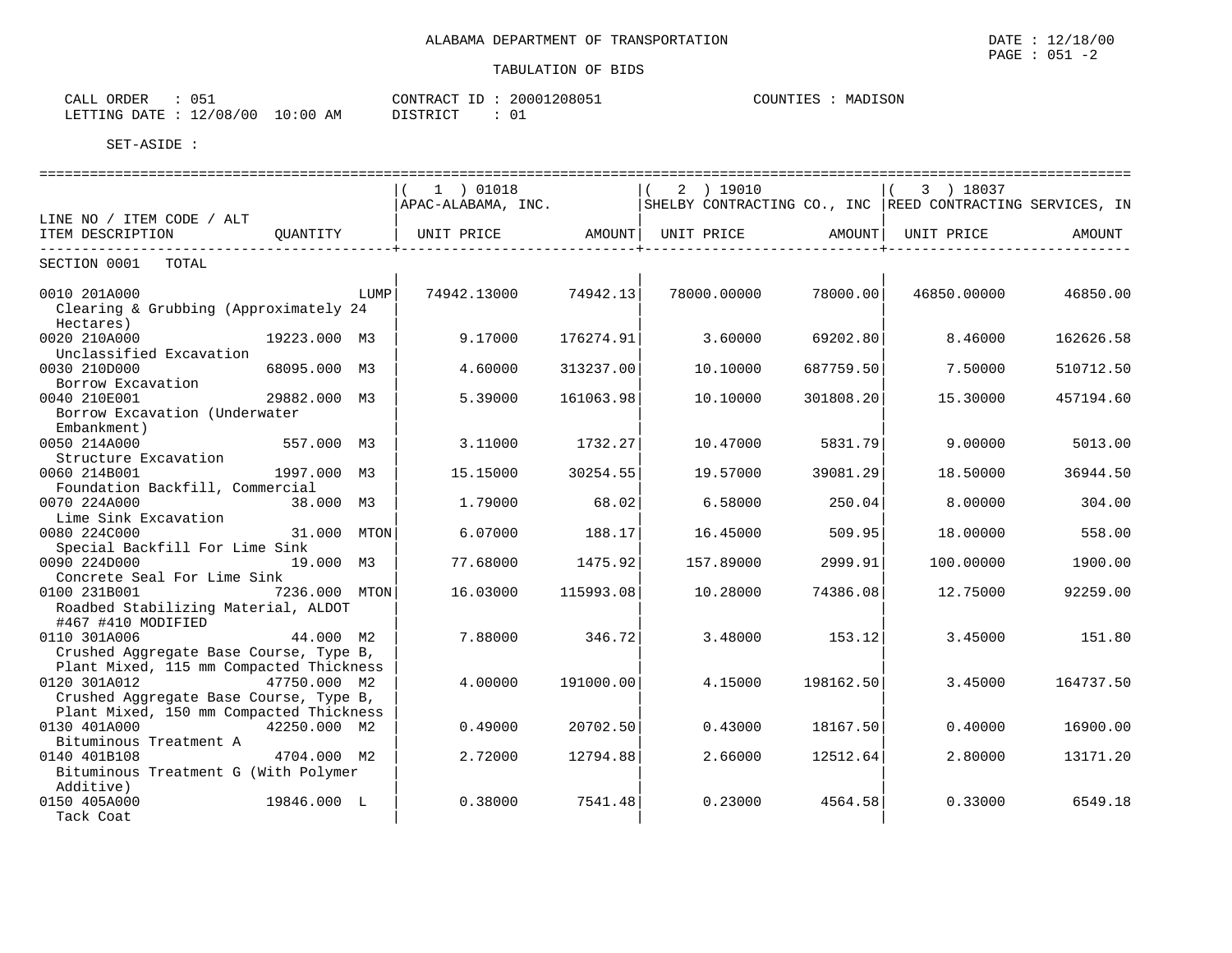| CALL (       | ORDER | ັັ       |             | CONTRACT | ID | 20001208051 | COUNTIES | MADISON |
|--------------|-------|----------|-------------|----------|----|-------------|----------|---------|
| LETTING DATE |       | 12/08/00 | 10:00<br>ΆM | DISTRICT |    |             |          |         |

|                                                                                                                                                                              | 1 ) 01018<br>APAC-ALABAMA, INC. |                        | ) 19010<br>2<br>SHELBY CONTRACTING CO., INC REED CONTRACTING SERVICES, IN |                             | 3 ) 18037  |           |
|------------------------------------------------------------------------------------------------------------------------------------------------------------------------------|---------------------------------|------------------------|---------------------------------------------------------------------------|-----------------------------|------------|-----------|
| LINE NO / ITEM CODE / ALT<br>ITEM DESCRIPTION<br>OUANTITY                                                                                                                    | UNIT PRICE                      | AMOUNT                 | UNIT PRICE                                                                | AMOUNT                      | UNIT PRICE | AMOUNT    |
| 0160 410B000<br>1.000 EACH                                                                                                                                                   | 1168.42000                      | ----------+<br>1168.42 | 250.00000                                                                 | $- - - - - - - -$<br>250.00 | 4500.00000 | 4500.00   |
| State Furnished Profilograph<br>0170 424A240<br>892.000 MTON<br>Superpave Bituminous Concrete Wearing<br>Surface Layer, 12.5 mm Maximum                                      | 40.03000                        | 35706.76               | 36.98000                                                                  | 32986.16                    | 35.86000   | 31987.12  |
| Aggregate Size Mix, ESAL Range C<br>0180 424A260<br>2653.000 MTON<br>Superpave Bituminous Concrete Wearing<br>Surface Layer, 12.5 mm Maximum                                 | 34.34000                        | 91104.02               | 36.53000                                                                  | 96914.09                    | 35.86000   | 95136.58  |
| Aggregate Size Mix, ESAL Range D<br>250.000 MTON<br>0190 424A266<br>Superpave Bituminous Concrete Wearing<br>Surface Layer, Leveling, 12.5 mm                                | 37.63000                        | 9407.50                | 34.99000                                                                  | 8747.50                     | 40.27000   | 10067.50  |
| Maximum Aggregate Size Mix, ESAL Range D<br>0200 424B441<br>3338.000 MTON<br>Superpave Bituminous Concrete Upper<br>Binder Layer, 25.0 mm Maximum Aggregate                  | 28.64000                        | 95600.32               | 30.29000                                                                  | 101108.02                   | 30.41000   | 101508.58 |
| Size Mix, ESAL Range C<br>0210 424B461<br>9540.000 MTON<br>Superpave Bituminous Concrete Upper<br>Binder Layer, 25.0 mm Maximum Aggregate                                    | 26.84000                        | 256053.60              | 30.29000                                                                  | 288966.60                   | 30.41000   | 290111.40 |
| Size Mix, ESAL Range D<br>0220 424B466<br>100.000 MTON<br>Superpave Bituminous Concrete Upper<br>Binder Layer, Patching, 37.5 mm Maximum                                     | 43.03000                        | 4303.001               | 32.80000                                                                  | 3280.00                     | 35.92000   | 3592.00   |
| Aggregate Size Mix, ESAL Range D<br>0230 424B541<br>1359.000 MTON<br>Superpave Bituminous Concrete Lower<br>Binder Layer, 25 mm Maximum Aggregate                            | 29.19000                        | 39669.21               | 30.52000                                                                  | 41476.68                    | 30.41000   | 41327.19  |
| Size Mix, ESAL Range C<br>0240 424B561<br>4874.000 MTON<br>Superpave Bituminous Concrete Lower<br>Binder Layer, 25 mm Maximum Aggregate                                      | 27.16000                        | 132377.84              | 30.52000                                                                  | 148754.48                   | 30.41000   | 148218.34 |
| Size Mix, ESAL Range D<br>0250 424B569<br>650.000 MTON<br>Superpave Bituminous Concrete Lower<br>Binder Layer, Leveling, 25.0 mm Maximum<br>Aggregate Size Mix, ESAL Range D | 29.46000                        | 19149.001              | 30.52000                                                                  | 19838.001                   | 31.52000   | 20488.00  |

MADISON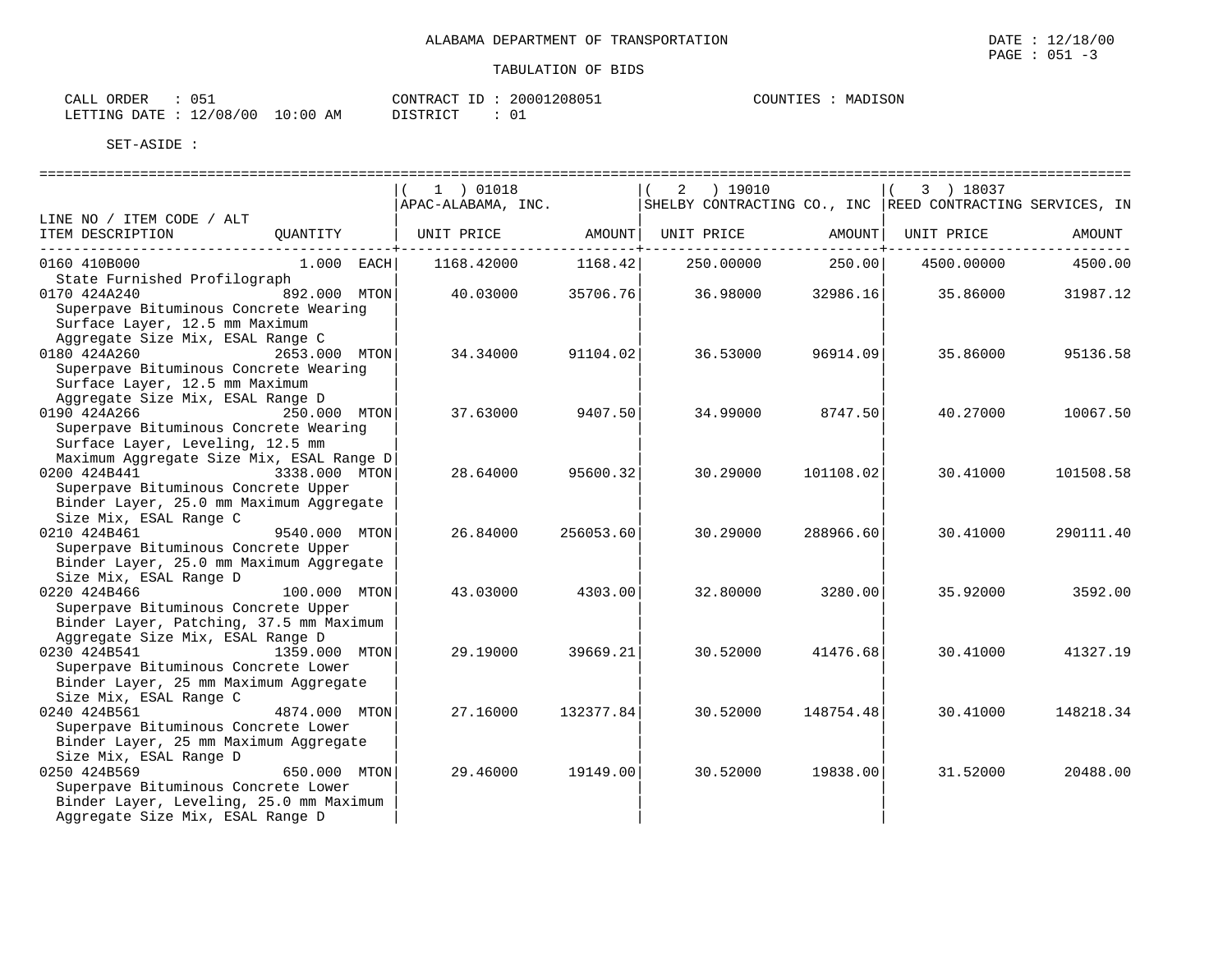| ORDER<br>CALL | $\sim$ $ \sim$<br>ັັ |             | CONTRACT<br>ID        | 20001208051 | COUNTIES | MADISON |
|---------------|----------------------|-------------|-----------------------|-------------|----------|---------|
| LETTING DATE  | 12/08/00             | LO:00<br>ΆM | DI STRICT<br>ມ⊥ມ⊥ນ⊥⊂⊥ |             |          |         |

|                                                                                                                  |               | 1 ) 01018          |           | ) 19010<br>2                                                |           | 3 ) 18037           |           |
|------------------------------------------------------------------------------------------------------------------|---------------|--------------------|-----------|-------------------------------------------------------------|-----------|---------------------|-----------|
|                                                                                                                  |               | APAC-ALABAMA, INC. |           | SHELBY CONTRACTING CO., INC   REED CONTRACTING SERVICES, IN |           |                     |           |
| LINE NO / ITEM CODE / ALT                                                                                        |               |                    |           |                                                             |           |                     |           |
| ITEM DESCRIPTION                                                                                                 | QUANTITY      | UNIT PRICE         |           | AMOUNT UNIT PRICE                                           |           | AMOUNT   UNIT PRICE | AMOUNT    |
| 0260 424C241<br>Superpave Bituminous Concrete Base<br>Layer, 37.5 mm Maximum Aggregate Size<br>Mix, ESAL Range C | 4075.000 MTON | 28.73000           | 117074.75 | 30.29000                                                    | 123431.75 | 31.25000            | 127343.75 |
| 0270 424C261<br>Superpave Bituminous Concrete Base<br>Layer, 37.5 mm Maximum Aggregate Size<br>Mix, ESAL Range D | 5445.000 MTON | 26.66000           | 145163.70 | 30.29000                                                    | 164929.05 | 31.25000            | 170156.25 |
| 0280 430B017                                                                                                     | 500.000 MTON  | 10.41000           | 5205.00   | 10.28000                                                    | 5140.00   | 10,00000            | 5000.00   |
| Aggregate Surfacing (ALDOT #410, #467,<br>Or #810)                                                               |               |                    |           |                                                             |           |                     |           |
| 0290 450B000                                                                                                     | 87.000 M2     | 81.63000           | 7101.81   | 80.00000                                                    | 6960.00   | 80,00000            | 6960.00   |
| Reinforced Cement Concrete Bridge End<br>Slab                                                                    |               |                    |           |                                                             |           |                     |           |
| 0300 502A000                                                                                                     | 12685.000 KG  | 1,17000            | 14841.45  | 1,30000                                                     | 16490.50  | 1,30000             | 16490.50  |
| Steel Reinforcement                                                                                              |               |                    |           |                                                             |           |                     |           |
| 0310 502B000<br>Steel Reinforcement For Bridge<br>Superstructure, Sta. 18+33, Approx.<br>41858 kg                | LUMP          | 36734.70000        | 36734.70  | 38000.00000                                                 | 38000.00  | 45000.00000         | 45000.00  |
| 0320 505C002                                                                                                     | 214.000 M     | 86.74000           | 18562.36  | 90.00000                                                    | 19260.00  | 90.00000            | 19260.00  |
| Steel Piling (HP 310x79)                                                                                         |               |                    |           |                                                             |           |                     |           |
| 0330 505G003<br>Pile Points (Type A, 310 mm)                                                                     | 24.000 EACH   | 96.94000           | 2326.56   | 95.00000                                                    | 2280.00   | 95.00000            | 2280.00   |
| 0340 506A005<br>Drilled Shaft Excavation, 1070 mm<br>Diameter                                                    | 34.000 M      | 250.00000          | 8500.00   | 735.00000                                                   | 24990.00  | 245.00000           | 8330.00   |
| 0350 506B002<br>Special Drilled Shaft Excavation, 1070<br>mm Diameter                                            | 20.000 M      | 1903.06000         | 38061.20  | 4255.00000                                                  | 85100.00  | 1865.00000          | 37300.00  |
| 0360 506C041<br>Drilled Shaft Construction, 1070 mm                                                              | 59.000 M      | 270.41000          | 15954.19  | 110.00000                                                   | 6490.00   | 265.00000           | 15635.00  |
| Diameter, Class DS1 Concrete<br>0370 506F000<br>Permanent Drilled Shaft Casing, 1070 mm                          | 49.000 M      | 428.57000          | 20999.93  | 430.00000                                                   | 21070.00  | 420.00000           | 20580.00  |
| Diameter<br>0380 506G001<br>Crosshole Sonic Logging 1070 mm Diamete                                              | 6.000 EACH    | 653.06000          | 3918.36   | 1915,00000                                                  | 11490.00  | 640.00000           | 3840.00   |

**IADISON**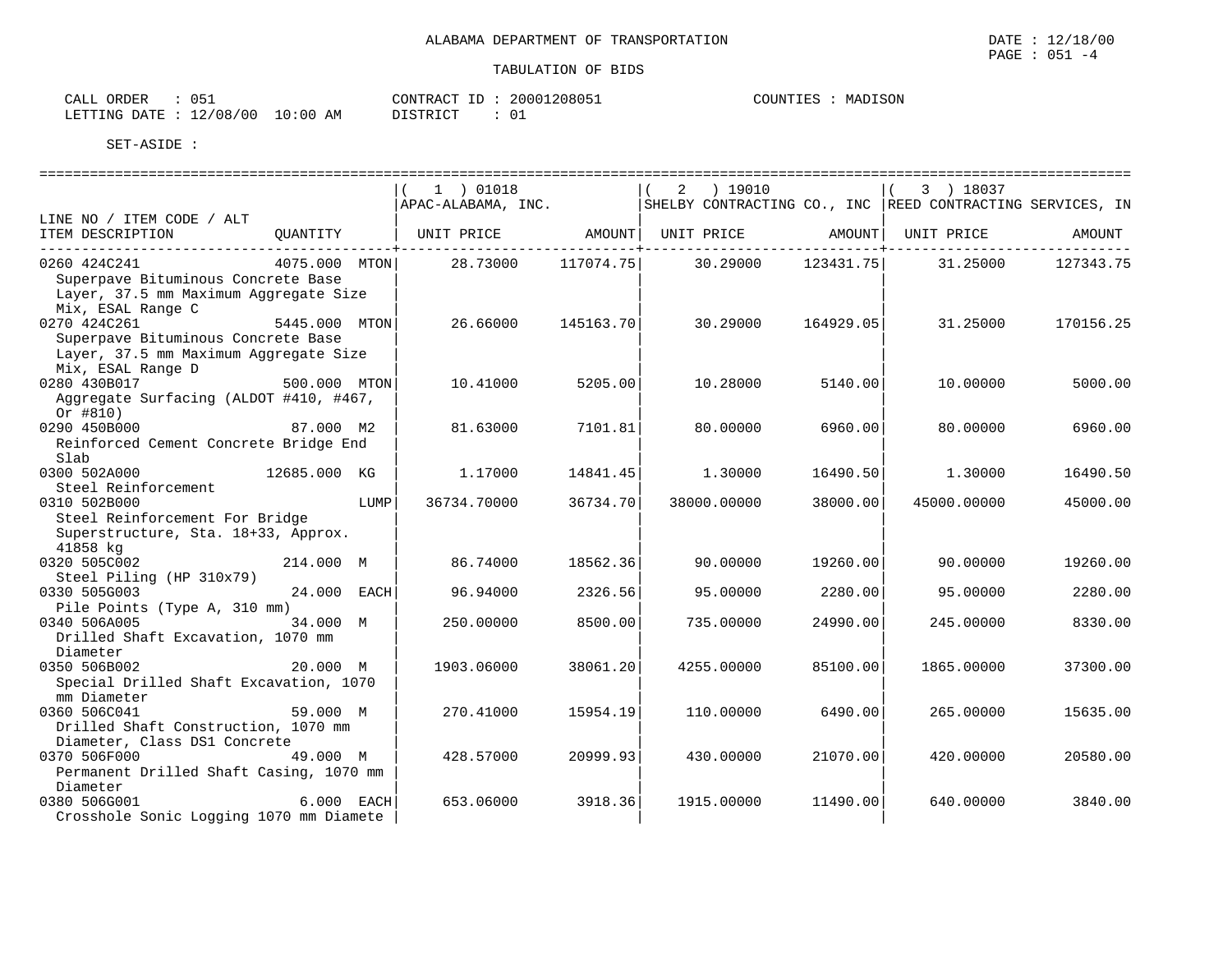| $\sim$ $\sim$ $\sim$ $\sim$ $\sim$<br>CALI<br>ORDER | $\sim$ $ \sim$                |             | ΙL<br>CONTRAC | 20001208051 | COUNTIES<br>— UUUNIIII T | <b>ISON</b><br>MA. |
|-----------------------------------------------------|-------------------------------|-------------|---------------|-------------|--------------------------|--------------------|
| DATE.<br>RTTING<br>بلللبائط                         | /0.8<br>′ O C<br>$\sim$<br>ᅩᄼ | '0:00<br>ΑM | דימים דמידי   |             |                          |                    |

|                                                                        |             |      | 1 ) 01018    |           | 2 ) 19010<br>$\overline{ABAC-ALABAMA, INC.}$ SHELBY CONTRACTING CO., INC REED CONTRACTING SERVICES, IN |           | 3 ) 18037<br>$\vert$ ( |           |
|------------------------------------------------------------------------|-------------|------|--------------|-----------|--------------------------------------------------------------------------------------------------------|-----------|------------------------|-----------|
| LINE NO / ITEM CODE / ALT                                              |             |      |              |           |                                                                                                        |           |                        |           |
| ITEM DESCRIPTION                                                       | QUANTITY    |      |              |           | UNIT PRICE   AMOUNT  UNIT PRICE   AMOUNT  UNIT PRICE                                                   |           |                        | AMOUNT    |
| 0390 508A000                                                           | 3030.000 KG |      | 5.61000      | 16998.30  | 5.50000                                                                                                | 16665.00  | 6.00000                | 18180.00  |
| Structural Steel                                                       |             |      |              |           |                                                                                                        |           |                        |           |
| 0400 510A000                                                           | 114.000 M3  |      | 428.57000    | 48856.98  | 410.00000                                                                                              | 46740.00  | 440.00000              | 50160.00  |
| Bridge Substructure Concrete, Class A                                  |             |      |              |           |                                                                                                        |           |                        |           |
| 0410 510C051                                                           |             | LUMP | 117346.94000 | 117346.94 | 130000.00000                                                                                           | 130000.00 | 145000.00000           | 145000.00 |
| Bridge Concrete Superstructure, Sta.<br>18+33, Approx. 269.2 Cu Meters |             |      |              |           |                                                                                                        |           |                        |           |
| 0420 510E000<br>$933.000$ M2                                           |             |      | 3.88000      | 3620.04   | 3.80000                                                                                                | 3545.40   | 3.80000                | 3545.40   |
| Grooving Concrete Bridge Decks                                         |             |      |              |           |                                                                                                        |           |                        |           |
| $40.000$ EACH<br>0430 511A001                                          |             |      | 178.57000    | 7142.80   | 215.00000                                                                                              | 8600.00   | 215.00000              | 8600.00   |
| Elastomeric Bearings, Type 2                                           |             |      |              |           |                                                                                                        |           |                        |           |
| 0440 513B005                                                           | 429.000 M   |      | 275.51000    | 118193.79 | 330.00000                                                                                              | 141570.00 | 315.00000              | 135135.00 |
| Pretensioned-Prestressed Concrete                                      |             |      |              |           |                                                                                                        |           |                        |           |
| Girders, Type IIIM (Specialty Item)                                    |             |      |              |           |                                                                                                        |           |                        |           |
| 0450 530A001 528.000 M                                                 |             |      | 78.56000     | 41479.68  | 59.37000                                                                                               | 31347.36  | 73.00000               | 38544.00  |
| 450 mm Roadway Pipe (Class 3 R.C.)                                     |             |      |              |           |                                                                                                        |           |                        |           |
| 0460 530A102 101.000 M                                                 |             |      | 103.13000    | 10416.13  | 95.19000                                                                                               | 9614.19   | 98,00000               | 9898.00   |
| 600 mm Roadway Pipe (Class 3 R.C.)                                     |             |      |              |           |                                                                                                        |           |                        |           |
| (Extension)                                                            |             |      |              |           |                                                                                                        |           |                        |           |
| 71.000 M<br>0470 530A103                                               |             |      | 138.87000    | 9859.77   | 140.97000                                                                                              | 10008.87  | 131,00000              | 9301.00   |
| 750 mm Roadway Pipe (Class 3 R.C.)                                     |             |      |              |           |                                                                                                        |           |                        |           |
| (Extension)                                                            |             |      |              |           |                                                                                                        |           |                        |           |
| 0480 530A104<br>56.000 M                                               |             |      | 185.94000    | 10412.64  | 191.68000                                                                                              | 10734.08  | 160.00000              | 8960.00   |
| 900 mm Roadway Pipe (Class 3 R.C.)                                     |             |      |              |           |                                                                                                        |           |                        |           |
| (Extension)                                                            |             |      |              |           |                                                                                                        |           |                        |           |
| 0490 530A108                                                           | 26.000 M    |      | 368.62000    | 9584.12   | 464.71000                                                                                              | 12082.46  | 335.00000              | 8710.00   |
| 1500 mm Roadway Pipe (Class 3 R.C.)                                    |             |      |              |           |                                                                                                        |           |                        |           |
| (Extension)                                                            |             |      |              |           |                                                                                                        |           |                        |           |
| 41.000 M<br>0500 530A112                                               |             |      | 805.11000    | 33009.51  | 983.21000                                                                                              | 40311.61  | 720.50000              | 29540.50  |
| 2100 mm Roadway Pipe (Class 3 R.C.                                     |             |      |              |           |                                                                                                        |           |                        |           |
| (Extension)<br>0510 532A030                                            | 6.000 M     |      | 326.67000    | 1960.02   | 286.67000                                                                                              | 1720.02   | 100.30000              |           |
| 300 mm Slotted Drain Pipe                                              |             |      |              |           |                                                                                                        |           |                        | 601.80    |
| 0520 600A000                                                           |             | LUMP | 214024.65000 | 214024.65 | 191794.49000                                                                                           | 191794.49 | 244250.00000           | 244250.00 |
| Mobilization                                                           |             |      |              |           |                                                                                                        |           |                        |           |
| 1.000 EACH<br>0530 601A000                                             |             |      | 4700.00000   | 4700.00   | 3500.00000                                                                                             | 3500.00   | 5000.00000             | 5000.00   |
| Furnishing Base, Soil And Structure                                    |             |      |              |           |                                                                                                        |           |                        |           |
| Laboratories                                                           |             |      |              |           |                                                                                                        |           |                        |           |
|                                                                        |             |      |              |           |                                                                                                        |           |                        |           |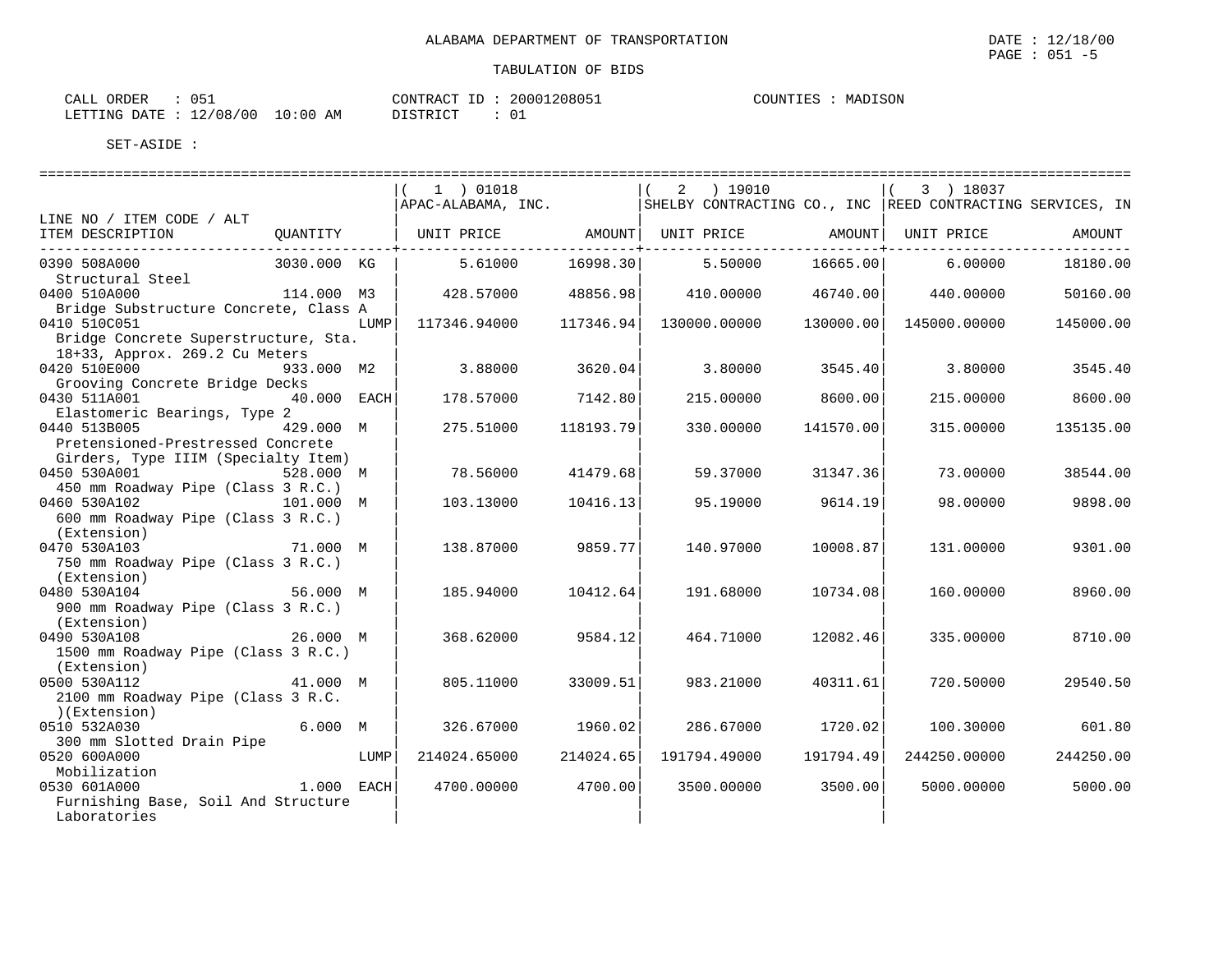CALL ORDER : 051 CONTRACT ID : 20001208051 LETTING DATE : 12/08/00 10:00 AM DISTRICT : 01

TABULATION OF BIDS

COUNTIES : MADISON

|                                                                                                                                                                 | 1 ) 01018                            |          | 2 ) 19010                                                 |          | 3 ) 18037         |          |
|-----------------------------------------------------------------------------------------------------------------------------------------------------------------|--------------------------------------|----------|-----------------------------------------------------------|----------|-------------------|----------|
|                                                                                                                                                                 | APAC-ALABAMA, INC.                   |          | SHELBY CONTRACTING CO., INC REED CONTRACTING SERVICES, IN |          |                   |          |
| LINE NO / ITEM CODE / ALT<br>ITEM DESCRIPTION<br>QUANTITY                                                                                                       | UNIT PRICE AMOUNT  UNIT PRICE AMOUNT |          |                                                           |          | UNIT PRICE AMOUNT |          |
| 0540 603A002<br>$1.000$ EACH<br>Furnishing Type 3 Field Office                                                                                                  | 14176.84000 14176.84                 |          | 7000.00000                                                | 7000.00  | 25000.00000       | 25000.00 |
| 0550 605B001<br>3.000 EACH<br>Special Underdrain Outlet, Type B                                                                                                 | 426.32000                            | 1278.96  | 250.00000                                                 | 750.00   | 1500.00000        | 4500.00  |
| 0560 606A012<br>500.000 M<br>150 mm Underdrain Pipe, Type 8                                                                                                     | 22.79000                             | 11395.00 | 16.40000                                                  | 8200.00  | 11,00000          | 5500.00  |
| 1682.000 M2<br>0570 610A004<br>Loose Riprap, Class 2, 600 mm Thick                                                                                              | 18.37000                             | 30898.34 | 15.93000                                                  | 26794.26 | 18,00000          | 30276.00 |
| 0580 610A010 271.000 M2<br>Loose Riprap, Class 2, 1200 mm Thick                                                                                                 | 34.69000                             | 9400.99  | 31.86000                                                  | 8634.06  | 34.00000          | 9214.00  |
| 0590 610D000<br>1953.000 M2<br>Filter Blanket                                                                                                                   | 1.58000                              | 3085.74  | 2.05000                                                   | 4003.65  | 1.55000           | 3027.15  |
| 22.000 EACH<br>0600 619A002<br>450 mm Roadway Pipe End Treatment,                                                                                               | 613.16000                            | 13489.52 | 475.00000                                                 | 10450.00 | 480.00000         | 10560.00 |
| Class 1<br>0610 619A003<br>7.000 EACH<br>600 mm Roadway Pipe End Treatment,<br>Class 1                                                                          | 676.39000                            | 4734.73  | 650.00000                                                 | 4550.00  | 600,00000         | 4200.00  |
| $4.000$ EACH<br>0620 619A004<br>750 mm Roadway Pipe End Treatment,<br>Class 1                                                                                   | 859.47000                            | 3437.88  | 750.00000                                                 | 3000.00  | 700,00000         | 2800.00  |
| 2.000 EACH<br>0630 619A009<br>1500 mm Roadway Pipe End Treatment,<br>Class 1                                                                                    | 1289.47000                           | 2578.94  | 1060.00000                                                | 2120.00  | 1300.00000        | 2600.00  |
| 4.000 EACH<br>0640 619A055<br>900 mm Roadway Pipe End Treatment,<br>Class <sub>2</sub>                                                                          | 1366.05000                           | 5464.20  | 960.00000                                                 | 3840.00  | 900,00000         | 3600.00  |
| 7.000 M3<br>0650 620A000<br>Minor Structure Concrete                                                                                                            | 622.41000                            | 4356.87  | 350.00000                                                 | 2450.00  | 775.00000         | 5425.00  |
| 0660 621C020<br>17.000 EACH<br>Inlets, Type Y                                                                                                                   | 1542.66000                           | 26225.22 | 1550.00000                                                | 26350.00 | 2625,00000        | 44625.00 |
| 5.000 EACH<br>0670 621C069<br>Inlets, Type E3                                                                                                                   | 4141.26000                           | 20706.30 | 2800.00000                                                | 14000.00 | 3360.00000        | 16800.00 |
| 17.000 EACH<br>0680 621D019                                                                                                                                     | 366.56000                            | 6231.52  | 400.00000                                                 | 6800.00  | 472.50000         | 8032.50  |
| Inlet Units, Type Y<br>690 629A048                                     908.000   M<br>0690 629A048<br>Concrete Median Or Safety Barrier, Type<br>1 (Reinforced) | 107.14000                            | 97283.12 | 105.00000                                                 | 95340.00 | 108.70000         | 98699.60 |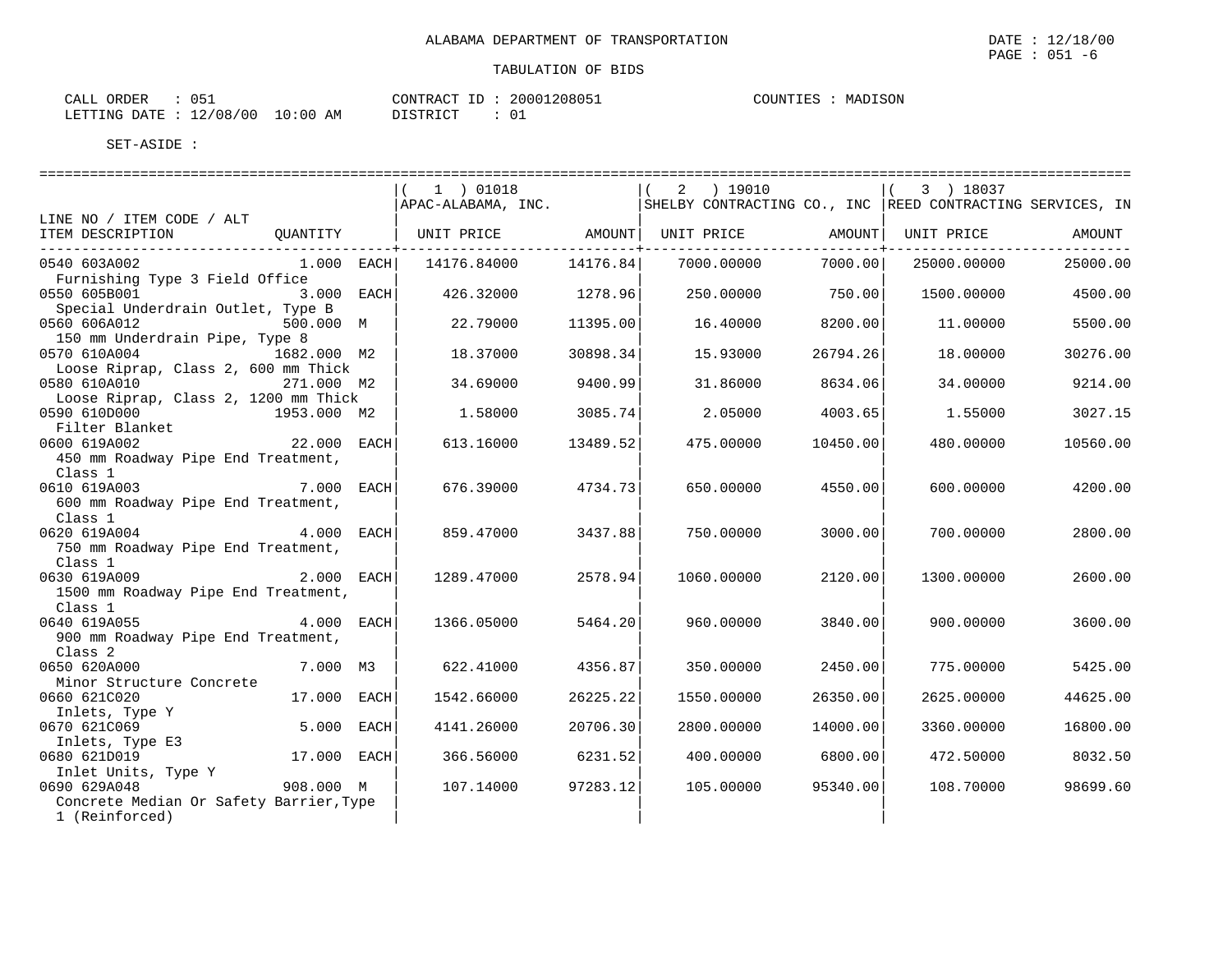$\text{CALL}$  ORDER : 051 CONTRACT ID : 20001208051 COUNTIES : MADISON LETTING DATE : 12/08/00 10:00 AM DISTRICT : 01

|                                                                                  | ====================================                                             |                                  |             |                                           |            |           |
|----------------------------------------------------------------------------------|----------------------------------------------------------------------------------|----------------------------------|-------------|-------------------------------------------|------------|-----------|
|                                                                                  | 1 ) 01018                                                                        |                                  | $2$ ) 19010 |                                           | 3 ) 18037  |           |
| LINE NO / ITEM CODE / ALT                                                        | APAC-ALABAMA, INC.   SHELBY CONTRACTING CO., INC   REED CONTRACTING SERVICES, IN |                                  |             |                                           |            |           |
| ITEM DESCRIPTION<br>QUANTITY                                                     | UNIT PRICE AMOUNT  UNIT PRICE                                                    |                                  |             | AMOUNT                                    | UNIT PRICE | AMOUNT    |
| $2.000$ EACH<br>0700 629C002                                                     | 2040.82000                                                                       | -------------+-------<br>4081.64 | 2000.00000  | --------------- <del>-</del> -<br>4000.00 | 1470.00000 | 2940.00   |
| Concrete Median Or Safety Barrier End<br>Section, (Type TES)                     |                                                                                  |                                  |             |                                           |            |           |
| 0710 630A000<br>38.000 M                                                         | 41.84000                                                                         | 1589.92                          | 55.00000    | 2090.00                                   | 57.75000   | 2194.50   |
| Steel Beam Guardrail, Class A, Type 1<br>0720 630C003<br>$3.000$ EACH            | 969.39000                                                                        | 2908.17                          | 950.00000   | 2850.00                                   | 997.50000  | 2992.50   |
| Guardrail End Anchor, Type 13<br>2.000 EACH<br>0730 630C005                      | 1224.49000                                                                       | 2448.98                          | 1650.00000  | 3300.00                                   | 1732.50000 | 3465.00   |
| Guardrail End Anchor, Type 14<br>3.000 EACH<br>0740 630C050                      | 1938.78000                                                                       | 5816.34                          | 1800.00000  | 5400.00                                   | 1890.00000 | 5670.00   |
| Guardrail End Anchor, Type 20 Series<br>0750 630C070<br>2.000 EACH               | 1530.61000                                                                       | 3061.22                          | 1200.00000  | 2400.00                                   | 1260.00000 | 2520.00   |
| Guardrail End Anchor, Type 10 Series<br>0760 635A001<br>30.000 M                 | 26.85000                                                                         | 805.50                           | 24.50000    | 735.00                                    | 17.25000   | 517.50    |
| Woven Wire Fence (Metal Posts)<br>1.000 EACH<br>0770 635B007                     | 977.28000                                                                        | 977.28                           | 892.00000   | 892.00                                    | 105.00000  | 105.00    |
| Gate, 4.88 Meters Wide<br>225.000 M<br>0780 636A002                              | 10.04000                                                                         | 2259.00                          | 9.17000     | 2063.25                                   | 14,00000   | 3150.00   |
| Barbed Wire Fence, 5 Strands, 1.52<br>Meter High                                 |                                                                                  |                                  |             |                                           |            |           |
| 0790 641A092<br>49.000 M<br>609.6 Millimeter D.I. Water Main Laid                | 217.86000                                                                        | 10675.14                         | 503.00000   | 24647.00                                  | 257.15000  | 12600.35  |
| 0800 641B054<br>470.000 M<br>609.6 Millimeter Restrained Joint                   | 261.48000                                                                        | 122895.60                        | 87.00000    | 40890.00                                  | 332.25000  | 156157.50 |
| Ductile Iron Pipe Relaid<br>0810 642A000<br>1.000 EACH                           | 2142.86000                                                                       | 2142.86                          | 2386.00000  | 2386.00                                   | 2450.00000 | 2450.00   |
| Fire Hydrant Reset<br>23.000 M<br>0820 649A029                                   | 869.90000                                                                        | 20007.70                         | 366.00000   | 8418.00                                   | 325.00000  | 7475.00   |
| 914.4 Millimeter Encasement Pipe, Type                                           |                                                                                  |                                  |             |                                           |            |           |
| 1 Installation<br>0830 649A051<br>26.000 M                                       | 882.65000                                                                        | 22948.90                         | 625.00000   | 16250.00                                  | 1755.25000 | 45636.50  |
| 914.4 Millimeter Encasement Pipe, Type<br>2 Installation                         |                                                                                  |                                  |             |                                           |            |           |
| 0840 650A000<br>6656.000 M3<br>Topsoil                                           | 5.15000                                                                          | 34278.40                         | 5.78000     | 38471.68                                  | 11.80000   | 78540.80  |
| 0850 650B000<br>3350.000 M3                                                      | 4.71000                                                                          | 15778.50                         | 3.60000     | 12060.00                                  | 7.00000    | 23450.00  |
| Topsoil From Stockpiles<br>0860 651B000<br>45.000 MTON<br>Agricultural Limestone | 93.99000                                                                         | 4229.55                          | 87.50000    | 3937.50                                   | 58.50000   | 2632.50   |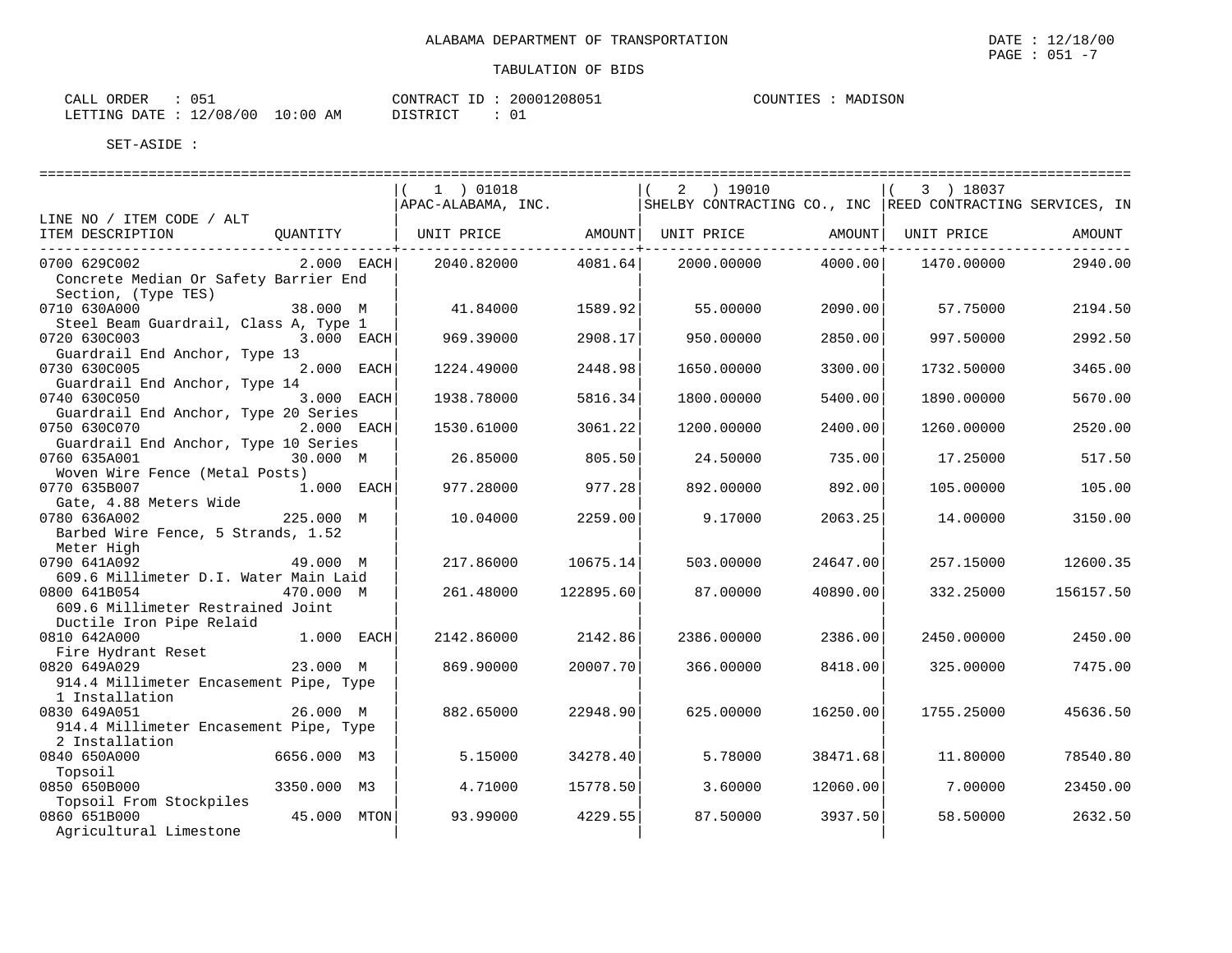| CALL ORDER                       |  | CONTRACT ID: 20001208051 |  | COUNTIES : | MADISON |
|----------------------------------|--|--------------------------|--|------------|---------|
| LETTING DATE : 12/08/00 10:00 AM |  | DISTRICT                 |  |            |         |

|                                   |             |      | 1 ) 01018          |          | ) 19010<br>$\overline{2}$                                  |           | 3 ) 18037  |           |
|-----------------------------------|-------------|------|--------------------|----------|------------------------------------------------------------|-----------|------------|-----------|
|                                   |             |      | APAC-ALABAMA, INC. |          | SHELBY CONTRACTING CO., INC  REED CONTRACTING SERVICES, IN |           |            |           |
| LINE NO / ITEM CODE / ALT         |             |      |                    |          |                                                            |           |            |           |
| ITEM DESCRIPTION                  | QUANTITY    |      | UNIT PRICE         | AMOUNT   | UNIT PRICE                                                 | AMOUNT    | UNIT PRICE | AMOUNT    |
| 0870 652A057                      | $9.000$ HA  |      | 1140.71000         | 10266.39 | 1062.00000                                                 | 9558.00   | 1485.00000 | 13365.00  |
| Seeding (Mix 3A)                  |             |      |                    |          |                                                            |           |            |           |
| 0880 652A061                      | 1.000 HA    |      | 1140.71000         | 1140.71  | 1062.00000                                                 | 1062.00   | 1590.00000 | 1590.00   |
| Seeding (Mix 3E)                  |             |      |                    |          |                                                            |           |            |           |
| 0890 652B055                      | 9.000 HA    |      | 805.58000          | 7250.22  | 750.00000                                                  | 6750.00   | 1195.00000 | 10755.00  |
| Temporary Seeding (Mix 3AT)       |             |      |                    |          |                                                            |           |            |           |
| 0900 652C000                      | 10.000 HA   |      | 134.27000          | 1342.70  | 125.00000                                                  | 1250.00   | 116.50000  | 1165.00   |
| Mowing<br>0910 652D057            | 9.000       | HA   | 1423.20000         | 12808.80 | 1325.00000                                                 | 11925.00  | 1300,00000 | 11700.00  |
| Seeding In Stubble (Mix 3A)       |             |      |                    |          |                                                            |           |            |           |
| 0920 654A001                      | 6967.000 M2 |      | 3.49000            | 24314.83 | 3.25000                                                    | 22642.75  | 2.90000    | 20204.30  |
| Solid Sodding (Bermuda)           |             |      |                    |          |                                                            |           |            |           |
| 0930 656A000                      | 9.000 HA    |      | 1074.11000         | 9666.99  | 1000.00000                                                 | 9000.00   | 1060.00000 | 9540.00   |
| Mulching, Class A, Type 1         |             |      |                    |          |                                                            |           |            |           |
| 0940 656A001                      | 1.000 HA    |      | 1611.17000         | 1611.17  | 1500.00000                                                 | 1500.00   | 1272.00000 | 1272.00   |
| Mulching, Class A, Type 2         |             |      |                    |          |                                                            |           |            |           |
| 0950 659A000                      | 3180.000 M2 |      | 1.93000            | 6137.40  | 1,80000                                                    | 5724.00   | 2.00000    | 6360.00   |
| Erosion Control Netting, Class A  |             |      |                    |          |                                                            |           |            |           |
| 0960 665A000                      | 3.000 HA    |      | 805.58000          | 2416.74  | 750.00000                                                  | 2250.00   | 927.50000  | 2782.50   |
| Temporary Seeding<br>0970 665B000 | 3.000 HA    |      | 1074.11000         | 3222.33  | 1000.00000                                                 | 3000.00   | 927.50000  | 2782.50   |
| Temporary Mulching                |             |      |                    |          |                                                            |           |            |           |
| 0980 665C000                      | 35.000 M    |      | 68.99000           | 2414.65  | 49.29000                                                   | 1725.15   | 12,00000   | 420.00    |
| 375 mm Temporary Pipe             |             |      |                    |          |                                                            |           |            |           |
| 0990 665E000                      | 407.000 M2  |      | 2.21000            | 899.47   | 3.00000                                                    | 1221.00   | 0.60000    | 244.20    |
| Polyethylene                      |             |      |                    |          |                                                            |           |            |           |
| 1000 665F000                      | 1374.000    | EACH | 5.98000            | 8216.52  | 5.00000                                                    | 6870.00   | 5.00000    | 6870.00   |
| Hay Bales                         |             |      |                    |          |                                                            |           |            |           |
| 1010 665G000                      | 500.000     | EACH | 6.26000            | 3130.00  | 3.00000                                                    | 1500.00   | 5.00000    | 2500.00   |
| Sand Bags<br>1020 6651000         | 943.000     |      | 16.21000           | 15286.03 | 20.38000                                                   | 19218.34  | 21,20000   | 19991.60  |
| Temporary Riprap, Class 2         |             | MTON |                    |          |                                                            |           |            |           |
| 1030 665J000                      | 12222.000 M |      | 7.20000            | 87998.40 | 9.02000                                                    | 110242.44 | 8.25000    | 100831.50 |
| Silt Fence, Type A                |             |      |                    |          |                                                            |           |            |           |
| 1040 665K000                      | 40.000 M3   |      | 5.69000            | 227.60   | 7.80000                                                    | 312.00    | 4.00000    | 160.00    |
| Drainage Sump Excavation          |             |      |                    |          |                                                            |           |            |           |
| 1050 666A001                      | 10.000      | НA   | 26.86000           | 268.60   | 25.00000                                                   | 250.00    | 26.50000   | 265.00    |
| Pest Control Treatment            |             |      |                    |          |                                                            |           |            |           |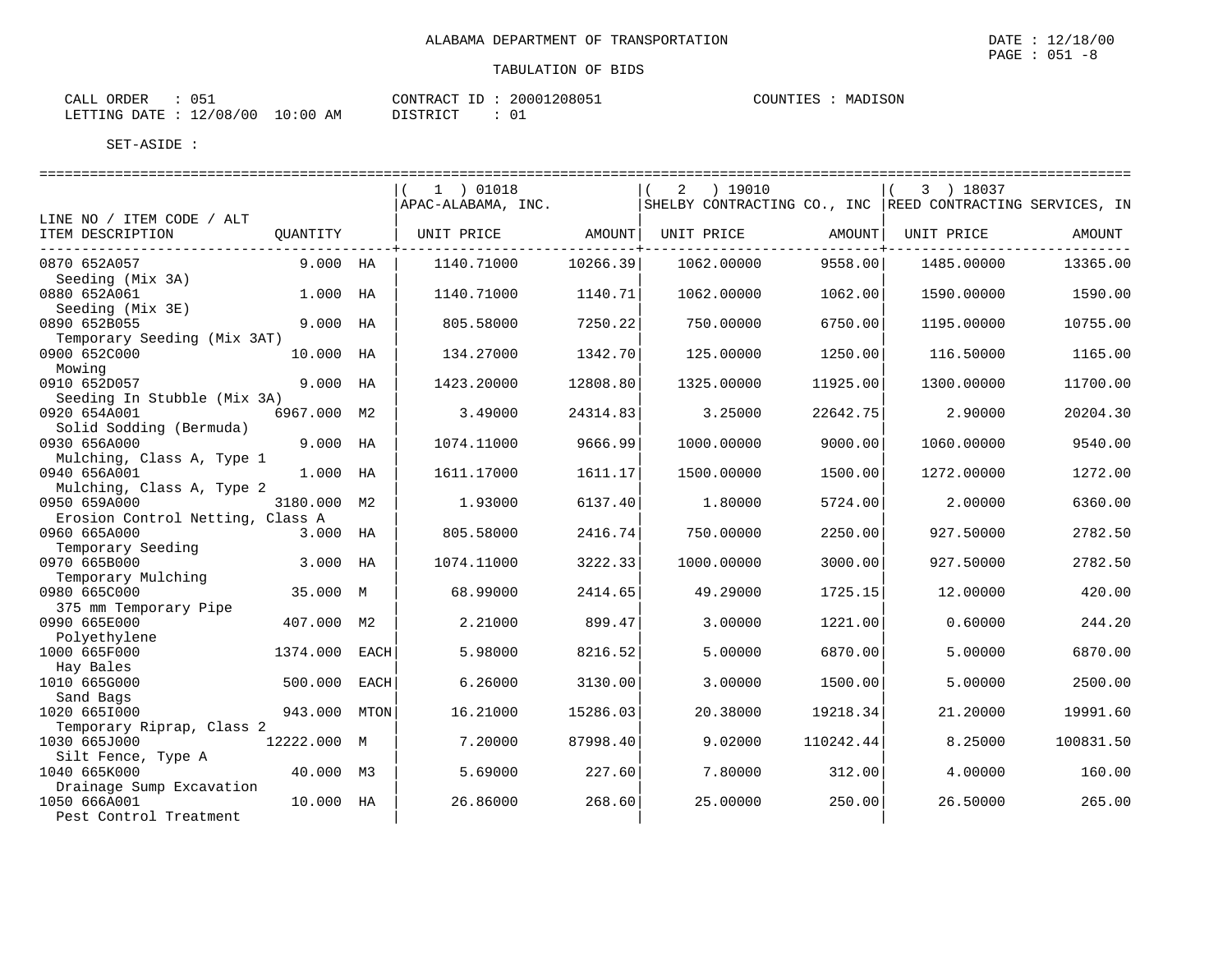| CALL ORDER                       | $\therefore$ 051 |          |  | CONTRACT ID: 20001208051 | COUNTIES : MADISON |  |
|----------------------------------|------------------|----------|--|--------------------------|--------------------|--|
| LETTING DATE : 12/08/00 10:00 AM |                  | DISTRICT |  |                          |                    |  |

|                                                        |             | 1 ) 01018                      |           | $2 \t 19010$                                              |          | 3 ) 18037   |          |
|--------------------------------------------------------|-------------|--------------------------------|-----------|-----------------------------------------------------------|----------|-------------|----------|
|                                                        |             | APAC-ALABAMA, INC.             |           | SHELBY CONTRACTING CO., INC REED CONTRACTING SERVICES, IN |          |             |          |
| LINE NO / ITEM CODE / ALT                              |             |                                |           |                                                           |          |             |          |
| ITEM DESCRIPTION                                       | OUANTITY    | UNIT PRICE AMOUNT   UNIT PRICE |           |                                                           | AMOUNT   | UNIT PRICE  | AMOUNT   |
|                                                        |             |                                |           |                                                           |          |             |          |
| 1060 680A000                                           | LUMP        | 26940.00000                    | 26940.001 | 63000.00000                                               | 63000.00 | 60000.00000 | 60000.00 |
| Engineering Controls                                   |             |                                |           |                                                           |          |             |          |
| 1070 701A028                                           | 7.000 KM    | 1000.00000                     | 7000.00   | 976.00000                                                 | 6832.00  | 1025.00000  | 7175.00  |
| Solid White, Class 2, Type A Traffic                   |             |                                |           |                                                           |          |             |          |
| Stripe (1.5 mm Thick) (150 mm Wide)                    |             |                                |           |                                                           |          |             |          |
| 1080 701A032                                           | 7.000 KM    | 1000.00000                     | 7000.00   | 976.00000                                                 | 6832.00  | 1025.00000  | 7175.00  |
| Solid Yellow, Class 2, Type A Traffic                  |             |                                |           |                                                           |          |             |          |
| Stripe (1.5 mm Thick) (150 mm Wide)                    |             |                                |           |                                                           |          |             |          |
| 1090 701A041                                           | 6.000 KM    | 642.86000                      | 3857.16   | 625.00000                                                 | 3750.00  | 675.00000   | 4050.00  |
| Broken White, Class 2, Type A Traffic                  |             |                                |           |                                                           |          |             |          |
| Stripe (2.3 mm Thick) (150 mm Wide)                    |             |                                |           |                                                           |          |             |          |
| 1100 701C002                                           | 9.000 KM    | 216.33000                      | 1946.97   | 211.25000                                                 | 1901.25  | 226.00000   | 2034.00  |
| Broken Temporary Traffic Stripe (Paint)                |             |                                |           |                                                           |          |             |          |
| 1110 701C003<br>Solid Temporary Traffic Stripe (Paint) | 13.000 KM   | 241.84000                      | 3143.92   | 236.10000                                                 | 3069.30  | 249.00000   | 3237.00  |
| 1120 701D007                                           | 2.000 KM    | 821.43000                      | 1642.86   | 805,00000                                                 | 1610.00  | 846.00000   | 1692.00  |
| Solid Traffic Stripe Removed (Paint)                   |             |                                |           |                                                           |          |             |          |
| 1130 701E003                                           | 1505.000 M  | 3.98000                        | 5989.90   | 3.64000                                                   | 5478.20  | 4.00000     | 6020.00  |
| Solid Temporary Traffic Stripe (Tape)                  |             |                                |           |                                                           |          |             |          |
| 1140 701E013                                           | 764.000 M   | 1.94000                        | 1482.16   | 1.70000                                                   | 1298.80  | 2.00000     | 1528.00  |
| Broken Temporary Traffic Stripe (Tape)                 |             |                                |           |                                                           |          |             |          |
| 1150 701G121                                           | 170.000 M   | 5.00000                        | 850.00    | 4.00000                                                   | 680.00   | 5.15000     | 875.50   |
| Broken White, Class 3W, Type A Traffic                 |             |                                |           |                                                           |          |             |          |
| Stripe (150 mm Wide)                                   |             |                                |           |                                                           |          |             |          |
| 1160 701G125                                           | 170.000 M   | 13,42000                       | 2281.40   | 12.50000                                                  | 2125.00  | 13,80000    | 2346.00  |
| Solid White, Class 3W, Type A Traffic                  |             |                                |           |                                                           |          |             |          |
| Stripe (150 mm Wide)                                   |             |                                |           |                                                           |          |             |          |
| 1170 701G133                                           | 170.000 M   | 13.42000                       | 2281.40   | 12.50000                                                  | 2125.00  | 13.80000    | 2346.00  |
| Solid Yellow, Class 3W, Type A Traffic                 |             |                                |           |                                                           |          |             |          |
| Stripe (150 mm Wide)                                   |             |                                |           |                                                           |          |             |          |
| 1180 701H002                                           | 1505.000 M  | 0.61000                        | 918.05    | 0.50000                                                   | 752.50   | 0.65000     | 978.25   |
| Solid Traffic Stripe Removed (Tape)                    |             |                                |           |                                                           |          |             |          |
| 1190 701H007                                           | 764.000 M   | 0.51000                        | 389.64    | 0.45000                                                   | 343.80   | 0.54000     | 412.56   |
| Broken Traffic Stripe Removed (Tape)                   |             |                                |           |                                                           |          |             |          |
| 1200 703A002                                           | 1546.000 M2 | 21.43000                       | 33130.78  | 19.95000                                                  | 30842.70 | 22.05000    | 34089.30 |
| Traffic Control Markings, Class 2, Type                |             |                                |           |                                                           |          |             |          |
| $\mathbb{A}$                                           |             |                                |           |                                                           |          |             |          |
| 1210 703B002                                           | 11.000 M2   | 31.84000                       | 350.24    | 30.00000                                                  | 330.00   | 32.75000    | 360.25   |
| Traffic Control Legends, Class 2, Type                 |             |                                |           |                                                           |          |             |          |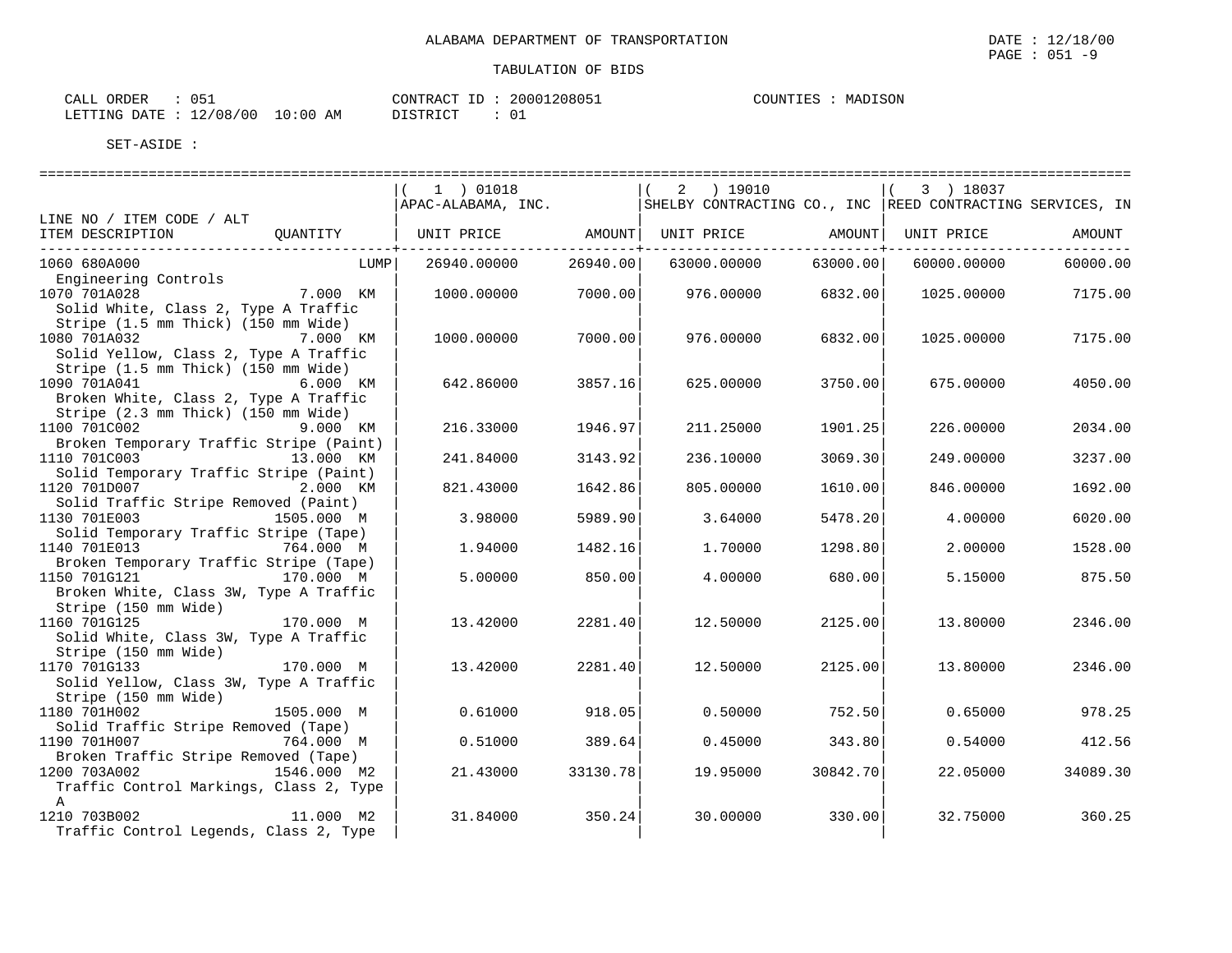$\text{CALL}$  ORDER : 051 CONTRACT ID : 20001208051 COUNTIES : MADISON LETTING DATE : 12/08/00 10:00 AM DISTRICT : 01

|                                                                                                                                                                               |                | 1 ) 01018          |                       | ) 19010<br>2                                              |                      | 3 ) 18037  |          |
|-------------------------------------------------------------------------------------------------------------------------------------------------------------------------------|----------------|--------------------|-----------------------|-----------------------------------------------------------|----------------------|------------|----------|
|                                                                                                                                                                               |                | APAC-ALABAMA, INC. |                       | SHELBY CONTRACTING CO., INC REED CONTRACTING SERVICES, IN |                      |            |          |
| LINE NO / ITEM CODE / ALT<br>ITEM DESCRIPTION                                                                                                                                 | OUANTITY       | UNIT PRICE         | AMOUNT  <br>--------+ | UNIT PRICE                                                | AMOUNT  <br>-------- | UNIT PRICE | AMOUNT   |
| 1220 705A011<br>Pavement Markers, Class C, Type 1-A                                                                                                                           | $116.000$ EACH | 4.59000            | 532.44                | 4.00000                                                   | 464.00               | 4.75000    | 551.00   |
| 1230 705A030<br>Pavement Markers, Class A-H, Type 2-C                                                                                                                         | 27.000 EACH    | 5.36000            | 144.72                | 5.25000                                                   | 141.75               | 5.50000    | 148.50   |
| 1240 705A031<br>Pavement Markers, Class A-H, Type 1-A                                                                                                                         | 250.000 EACH   | 5.36000            | 1340.00               | 5.25000                                                   | 1312.50              | 5.50000    | 1375.00  |
| 1250 705A032<br>Pavement Markers, Class A-H, Type 1-B                                                                                                                         | 266.000 EACH   | 5.36000            | 1425.76               | 5.25000                                                   | 1396.50              | 5.50000    | 1463.00  |
| 1260 705A038<br>Pavement Markers, Class A-H, Type 2-E                                                                                                                         | 204.000 EACH   | 5.36000            | 1093.44               | 5.25000                                                   | 1071.00              | 5.50000    | 1122.00  |
| 1270 707B004<br>Type B Hazard Marker Installation                                                                                                                             | 2.000 EACH     | 134.27000          | 268.54                | 150.00000                                                 | 300.00               | 133.00000  | 266.00   |
| 1280 710A115<br>Class 4, Alum Flat Sign Panels 2.032 mm<br>Thick or Steel Flat Sign Panels 1.897                                                                              | 20.000 M2      | 161.11000          | 3222.20               | 210.00000                                                 | 4200.00              | 159.00000  | 3180.00  |
| mm Thick (Ty III or Ty IV Background)<br>1290 710A116<br>Class 2, Alum Multi Flat Sign Panels 3.<br>175 mm Thick or Steel Multi Flat Sign<br>Panels 2.657 Thick (Ty III or IV | 17.000 M2      | 257.79000          | 4382.43               | 231.00000                                                 | 3927.00              | 254.40000  | 4324.80  |
| Background)<br>1300 710A118<br>Class 2, Aluminum Flat Sign Panels 3.<br>175 mm Thick Or Steel Flat Sign Panels<br>2.657 mm Thick (Ty III Or Ty IV                             | 3.000 M2       | 360.63000          | 1081.89               | 300.00000                                                 | 900.001              | 356.00000  | 1068.00  |
| Background)<br>1310 710B001<br>Roadway Sign Post (#3 "U" Channel<br>Galvanized Steel)                                                                                         | 61.000 M       | 19.34000           | 1179.74               | 32.00000                                                  | 1952.00              | 19.10000   | 1165.10  |
| 1320 710B010<br>Roadway Sign Post (W150 x 14 Steel Beam                                                                                                                       | 12.000 M       | 225.56000          | 2706.72               | 300.00000                                                 | 3600.00              | 223.00000  | 2676.00  |
| 1330 740B000                                                                                                                                                                  | 61.000 M2      | 211.60000          | 12907.60              | 89.25000                                                  | 5444.25              | 90.10000   | 5496.10  |
| Construction Signs<br>1340 740C000                                                                                                                                            | 3.000 M2       | 229.47000          | 688.41                | 94.50000                                                  | 283.50               | 95.40000   | 286.20   |
| Special Construction Signs<br>1350 740D000                                                                                                                                    | 210.000 EACH   | 2.53000            | 531.30                | 47.25000                                                  | 9922.50              | 47.70000   | 10017.00 |
| Channelizing Drums<br>1360 740E000<br>Cones (900 mm High)                                                                                                                     | 90.000 EACH    | 13.29000           | 1196.10               | 14.00000                                                  | 1260.00              | 10.50000   | 945.00   |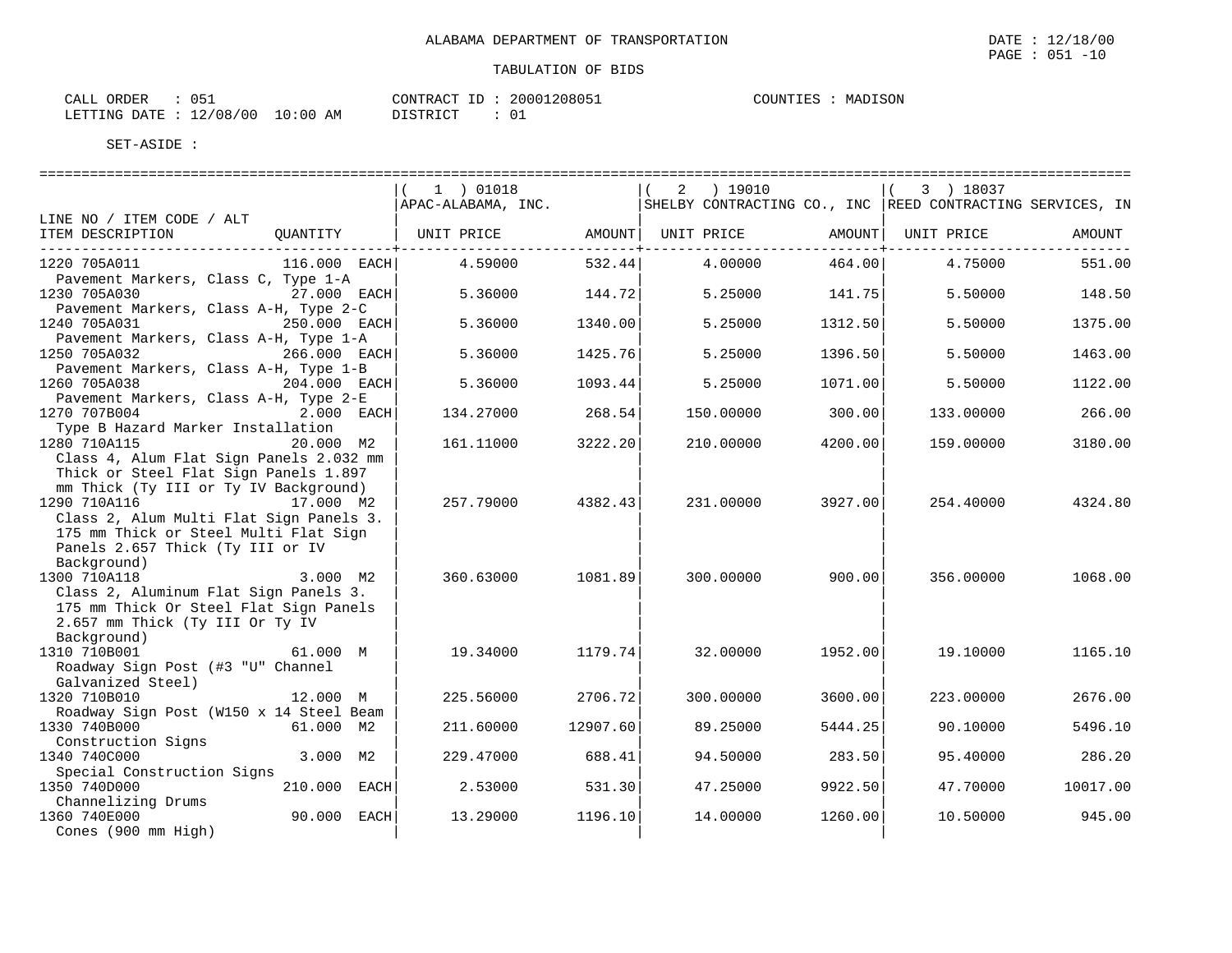| CALL ORDER                       | 051 |  |          |  | CONTRACT ID: 20001208051 | COUNTIES : MADISON |  |
|----------------------------------|-----|--|----------|--|--------------------------|--------------------|--|
| LETTING DATE : 12/08/00 10:00 AM |     |  | DISTRICT |  | : 01                     |                    |  |

|                                                                                            |              |      | 1 ) 01018<br>APAC-ALABAMA, INC. |                | $\overline{a}$<br>) 19010 |                      | 3 ) 18037<br>SHELBY CONTRACTING CO., INC REED CONTRACTING SERVICES, IN |                |
|--------------------------------------------------------------------------------------------|--------------|------|---------------------------------|----------------|---------------------------|----------------------|------------------------------------------------------------------------|----------------|
| LINE NO / ITEM CODE / ALT<br>ITEM DESCRIPTION                                              | OUANTITY     |      | UNIT PRICE                      | AMOUNT         | UNIT PRICE                | AMOUNT               | UNIT PRICE                                                             | AMOUNT         |
| 1370 740F002<br>Barricades, Type III                                                       | $6.000$ EACH |      | 196.67000                       | 1180.02        | 189.00000                 | 1134.00              | 190.80000                                                              | 1144.80        |
| 1380 740I005<br>Warning Lights, Type B (Detachable Head                                    | 3.000 EACH   |      | 607.37000                       | 1822.11        | 718.20000                 | 2154.60              | 725.05000                                                              | 2175.15        |
| 1390 740M000<br>Ballast For Cone                                                           | 90.000 EACH  |      | 0.01000                         | 0.90           | 0.00000                   | 0.00                 | 7.00000                                                                | 630.00         |
| 1400 741C010<br>Portable Sequential Arrow And Chevron                                      | $1.000$ EACH |      | 632.63000                       | 632.63         | 1500.00000                | 1500.00              | 6400.00000                                                             | 6400.00        |
| Sign Unit<br>1410 998A000<br>Construction Fuel (Maximum Bid Limited                        |              | LUMP | 1,00000                         | 1.00           | 0.00000                   | 0.00                 | 1,00000                                                                | 1.00           |
| To $$318,500.00)$<br>2250.000 HOUR<br>1420 999 000<br>Trainee Hours At 80 Cents Per Hour   |              |      | 0.80000                         | 1800.00        | 0.80000                   | 1800.00              | 0.80000                                                                | 1800.00        |
| 1430 720A007<br>AA1<br>Vehicular Impact Attenuator Assembly                                | $2.000$ EACH |      | 23316.33000                     | 46632.66       |                           |                      |                                                                        |                |
| (Quadquard [Model #QS3008Y]<br>1440 720A008<br>AA2<br>Vehicular Impact Attenuator Assembly | 2.000 EACH   |      |                                 |                |                           | 11630.00000 23260.00 | 13200.00000                                                            | 26400.00       |
| (TRACC)<br>SECTION TOTALS                                                                  |              |      |                                 | \$3,768,448.17 |                           | \$4,227,643.44       |                                                                        | \$4,503,518.28 |
| CONTRACT TOTALS                                                                            |              |      |                                 | \$3,768,448.17 |                           | \$4,227,643.44]      |                                                                        | \$4,503,518.28 |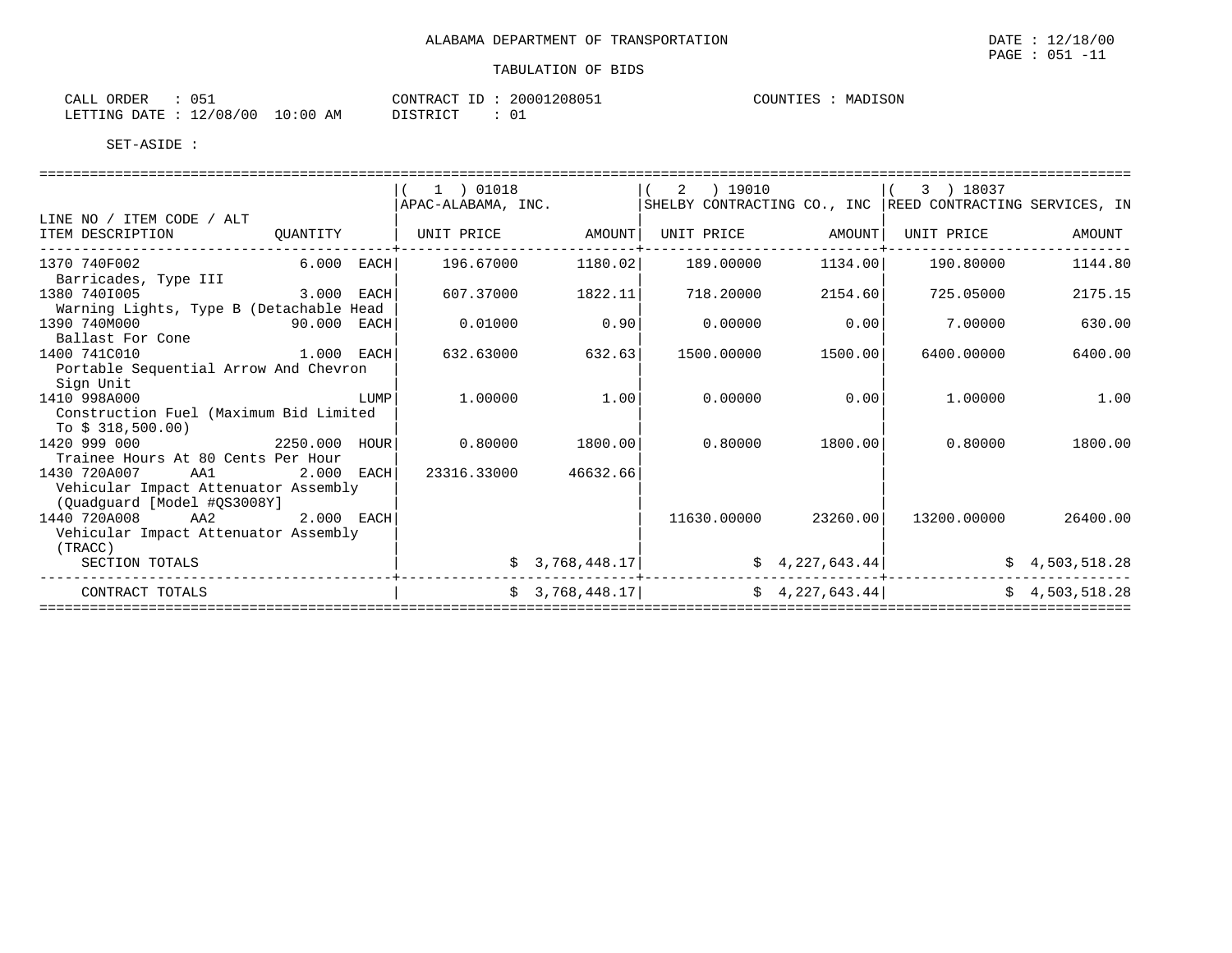| 051<br>ORDER<br>$\sim$ $\sim$ $\sim$<br>ىلىلى | CONTRACT<br>T <sub>D</sub><br>┚ | 20001208051 | MADISON<br>COUNTIES |
|-----------------------------------------------|---------------------------------|-------------|---------------------|
| 12/08/00<br>10:00<br>LETTING DATE             | AM<br>דת פידי דת<br>--------    | ്ധച         |                     |

|                                                                    |               | 4 ) 18024                    |           |            |        |            |        |
|--------------------------------------------------------------------|---------------|------------------------------|-----------|------------|--------|------------|--------|
|                                                                    |               | RACON, INC.                  |           |            |        |            |        |
| LINE NO / ITEM CODE / ALT                                          |               |                              |           |            |        |            |        |
| ITEM DESCRIPTION QUANTITY                                          |               | UNIT PRICE                   | AMOUNT    | UNIT PRICE | AMOUNT | UNIT PRICE | AMOUNT |
| --------------------------------                                   |               | +--------------------------- |           |            |        |            |        |
| SECTION 0001 TOTAL                                                 |               |                              |           |            |        |            |        |
| 0010 201A000<br>Clearing & Grubbing (Approximately 24<br>Hectares) | LUMP          | 225000.00000                 | 225000.00 |            |        |            |        |
| 0020 210A000<br>Unclassified Excavation                            | 19223.000 M3  | 10.00000                     | 192230.00 |            |        |            |        |
| 0030 210D000                                                       | 68095.000 M3  | 5,00000                      | 340475.00 |            |        |            |        |
| Borrow Excavation                                                  |               |                              |           |            |        |            |        |
| 0040 210E001                                                       | 29882.000 M3  | 9.00000                      | 268938.00 |            |        |            |        |
| Borrow Excavation (Underwater                                      |               |                              |           |            |        |            |        |
| Embankment)                                                        |               |                              |           |            |        |            |        |
| 0050 214A000                                                       | 557.000 M3    | 12,00000                     | 6684.00   |            |        |            |        |
| Structure Excavation                                               |               |                              |           |            |        |            |        |
| 0060 214B001                                                       | 1997.000 M3   | 5.00000                      | 9985.00   |            |        |            |        |
| Foundation Backfill, Commercial                                    |               |                              |           |            |        |            |        |
| 0070 224A000                                                       | 38.000 M3     | 6.55000                      | 248.90    |            |        |            |        |
| Lime Sink Excavation                                               |               |                              |           |            |        |            |        |
| 0080 224C000<br>Special Backfill For Lime Sink                     | 31.000 MTON   | 15.00000                     | 465.00    |            |        |            |        |
| 0090 224D000                                                       | 19.000 M3     | 125.00000                    | 2375.00   |            |        |            |        |
| Concrete Seal For Lime Sink                                        |               |                              |           |            |        |            |        |
| 0100 231B001                                                       | 7236.000 MTON | 14.00000                     | 101304.00 |            |        |            |        |
| Roadbed Stabilizing Material, ALDOT                                |               |                              |           |            |        |            |        |
| #467 #410 MODIFIED                                                 |               |                              |           |            |        |            |        |
| 0110 301A006                                                       | 44.000 M2     | 15.00000                     | 660.00    |            |        |            |        |
| Crushed Aggregate Base Course, Type B,                             |               |                              |           |            |        |            |        |
| Plant Mixed, 115 mm Compacted Thickness                            |               |                              |           |            |        |            |        |
| 0120 301A012                                                       | 47750.000 M2  | 4.50000                      | 214875.00 |            |        |            |        |
| Crushed Aggregate Base Course, Type B,                             |               |                              |           |            |        |            |        |
| Plant Mixed, 150 mm Compacted Thickness                            |               |                              |           |            |        |            |        |
| 0130 401A000                                                       | 42250.000 M2  | 0.46000                      | 19435.00  |            |        |            |        |
| Bituminous Treatment A                                             |               |                              |           |            |        |            |        |
| 0140 401B108                                                       | 4704.000 M2   | 2.85000                      | 13406.40  |            |        |            |        |
| Bituminous Treatment G (With Polymer                               |               |                              |           |            |        |            |        |
| Additive)                                                          |               |                              |           |            |        |            |        |
| 0150 405A000                                                       | 19846.000 L   | 0.25000                      | 4961.50   |            |        |            |        |
| Tack Coat                                                          |               |                              |           |            |        |            |        |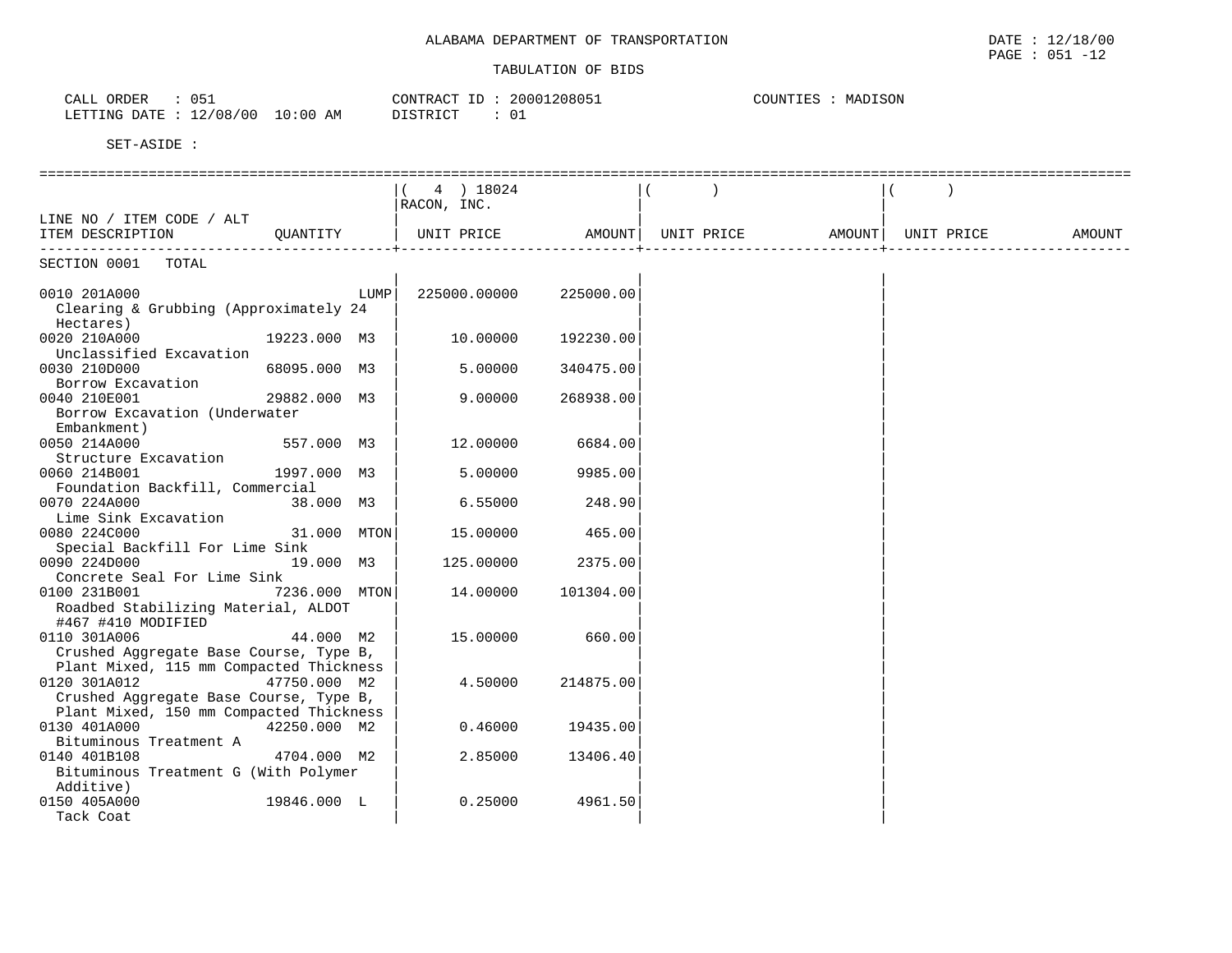| $\cap$ $\subseteq$<br>ORDER<br>CALL<br>ັ້               |                   | CONTRACT<br>ID         | .208051<br>2000 | MADISON<br><b>POUNTIES</b><br>MA. |
|---------------------------------------------------------|-------------------|------------------------|-----------------|-----------------------------------|
| 00/<br>'08/<br>$\sim$<br>DATE.<br>LETTING<br>ᅩᅀ<br>---- | :00<br>AM<br>⊥U ` | <b>DISTRICT</b><br>--- | $\sim$<br>◡∸    |                                   |

|                                                                   | 4 ) 18024   |           |            |        |            |        |
|-------------------------------------------------------------------|-------------|-----------|------------|--------|------------|--------|
|                                                                   | RACON, INC. |           |            |        |            |        |
| LINE NO / ITEM CODE / ALT                                         |             |           |            |        |            |        |
| ITEM DESCRIPTION<br>OUANTITY                                      | UNIT PRICE  | AMOUNT    | UNIT PRICE | AMOUNT | UNIT PRICE | AMOUNT |
|                                                                   |             |           |            |        |            |        |
| 0160 410B000<br>$1.000$ EACH                                      | 535.00000   | 535.00    |            |        |            |        |
| State Furnished Profilograph                                      |             |           |            |        |            |        |
| 892.000 MTON<br>0170 424A240                                      | 42.78000    | 38159.76  |            |        |            |        |
| Superpave Bituminous Concrete Wearing                             |             |           |            |        |            |        |
| Surface Layer, 12.5 mm Maximum                                    |             |           |            |        |            |        |
| Aggregate Size Mix, ESAL Range C                                  |             |           |            |        |            |        |
| 0180 424A260<br>2653.000 MTON                                     | 42.30000    | 112221.90 |            |        |            |        |
| Superpave Bituminous Concrete Wearing                             |             |           |            |        |            |        |
| Surface Layer, 12.5 mm Maximum                                    |             |           |            |        |            |        |
| Aggregate Size Mix, ESAL Range D<br>0190 424A266<br>250.000 MTON  | 40.65000    | 10162.50  |            |        |            |        |
| Superpave Bituminous Concrete Wearing                             |             |           |            |        |            |        |
| Surface Layer, Leveling, 12.5 mm                                  |             |           |            |        |            |        |
| Maximum Aggregate Size Mix, ESAL Range D                          |             |           |            |        |            |        |
| 0200 424B441<br>3338.000 MTON                                     | 35.62000    | 118899.56 |            |        |            |        |
| Superpave Bituminous Concrete Upper                               |             |           |            |        |            |        |
| Binder Layer, 25.0 mm Maximum Aggregate                           |             |           |            |        |            |        |
| Size Mix, ESAL Range C                                            |             |           |            |        |            |        |
| 0210 424B461<br>9540.000 MTON                                     | 35.62000    | 339814.80 |            |        |            |        |
| Superpave Bituminous Concrete Upper                               |             |           |            |        |            |        |
| Binder Layer, 25.0 mm Maximum Aggregate                           |             |           |            |        |            |        |
| Size Mix, ESAL Range D                                            |             |           |            |        |            |        |
| 0220 424B466<br>100.000 MTON                                      | 38.31000    | 3831.00   |            |        |            |        |
| Superpave Bituminous Concrete Upper                               |             |           |            |        |            |        |
| Binder Layer, Patching, 37.5 mm Maximum                           |             |           |            |        |            |        |
| Aggregate Size Mix, ESAL Range D<br>0230 424B541<br>1359.000 MTON | 35.87000    |           |            |        |            |        |
| Superpave Bituminous Concrete Lower                               |             | 48747.33  |            |        |            |        |
| Binder Layer, 25 mm Maximum Aggregate                             |             |           |            |        |            |        |
| Size Mix, ESAL Range C                                            |             |           |            |        |            |        |
| 0240 424B561<br>4874.000 MTON                                     | 35.87000    | 174830.38 |            |        |            |        |
| Superpave Bituminous Concrete Lower                               |             |           |            |        |            |        |
| Binder Layer, 25 mm Maximum Aggregate                             |             |           |            |        |            |        |
| Size Mix, ESAL Range D                                            |             |           |            |        |            |        |
| 0250 424B569<br>650.000 MTON                                      | 35.87000    | 23315.50  |            |        |            |        |
| Superpave Bituminous Concrete Lower                               |             |           |            |        |            |        |
| Binder Layer, Leveling, 25.0 mm Maximum                           |             |           |            |        |            |        |
| Aggregate Size Mix, ESAL Range D                                  |             |           |            |        |            |        |
|                                                                   |             |           |            |        |            |        |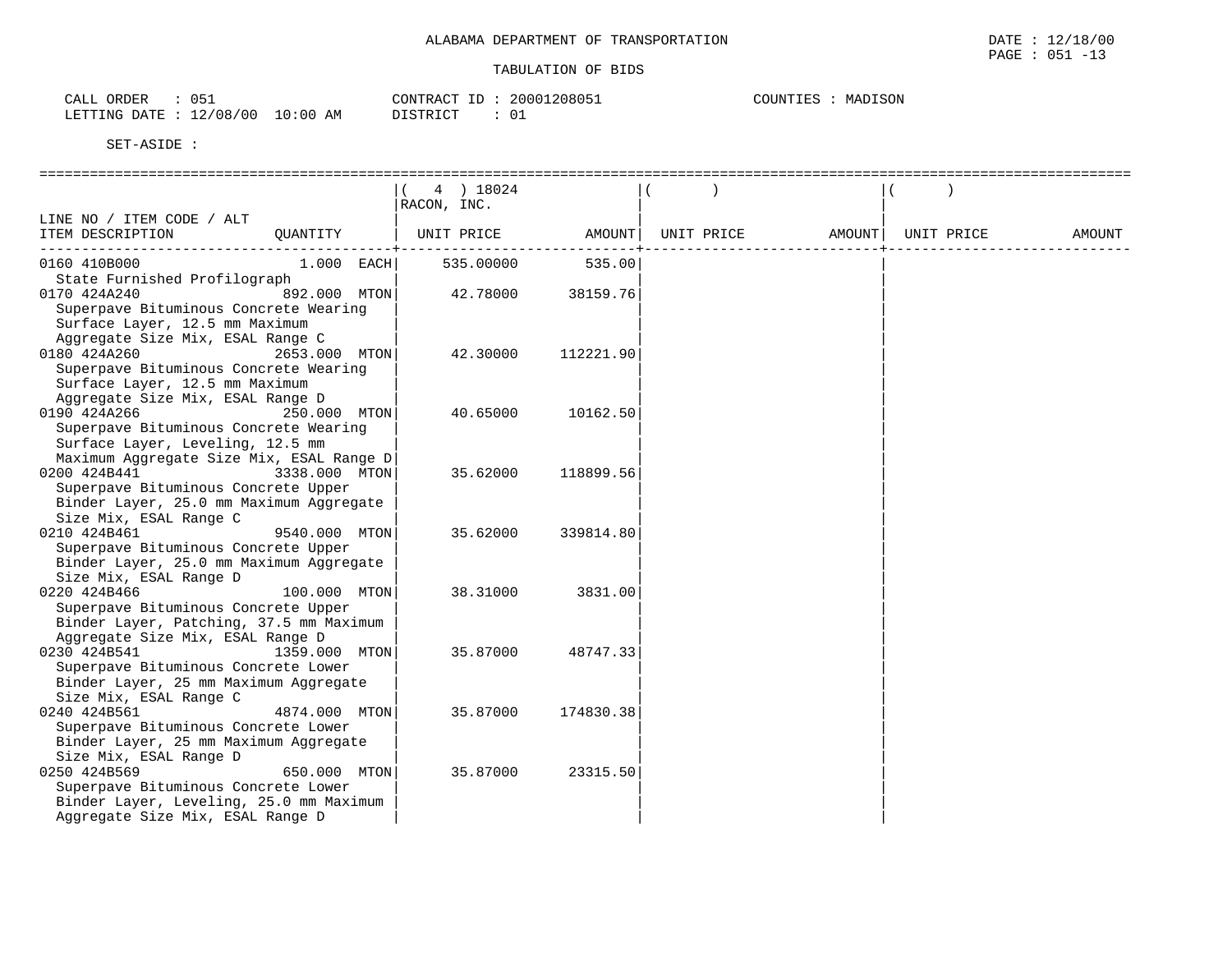| ORDER<br>$\sim \cdot +$<br>ىلىلAت | $\cap E$<br>ぃ◡ឹ |             | ID<br>CONTRACT        | 20001208051 | MADISON<br>COUNTIES |
|-----------------------------------|-----------------|-------------|-----------------------|-------------|---------------------|
| LETTING DATE                      | 12/08/00        | LO:00<br>ΑM | DICTO TOT<br>DIPIKTCI | ◡∸          |                     |

| 4 ) 18024<br>RACON, INC.<br>LINE NO / ITEM CODE / ALT<br>UNIT PRICE<br>ITEM DESCRIPTION<br>AMOUNT  UNIT PRICE<br>AMOUNT  UNIT PRICE<br>OUANTITY<br>AMOUNT<br>4075.000 MTON 35.62000 145151.50<br>0260 424C241<br>Superpave Bituminous Concrete Base<br>Layer, 37.5 mm Maximum Aggregate Size<br>Mix, ESAL Range C<br>0270 424C261<br>5445.000 MTON<br>35.62000<br>193950.90<br>Superpave Bituminous Concrete Base<br>Layer, 37.5 mm Maximum Aggregate Size<br>Mix, ESAL Range D<br>0280 430B017<br>500.000 MTON<br>18.21000<br>9105.00<br>Aggregate Surfacing (ALDOT #410, #467,<br>Or #810)<br>0290 450B000<br>87.000 M2<br>74.90000<br>6516.30<br>Reinforced Cement Concrete Bridge End<br>Slab<br>12685.000 KG<br>0300 502A000<br>1.07000<br>13572.95<br>Steel Reinforcement<br>LUMP<br>43870.00<br>0310 502B000<br>43870.00000<br>Steel Reinforcement For Bridge<br>Superstructure, Sta. 18+33, Approx.<br>41858 kg<br>0320 505C002<br>76.51000<br>214.000 M<br>16373.14<br>Steel Piling (HP 310x79)<br>$24.000$ EACH<br>0330 505G003<br>96.30000<br>2311.20<br>Pile Points (Type A, 310 mm)<br>0340 506A005<br>34.000 M<br>321.00000<br>10914.00<br>Drilled Shaft Excavation, 1070 mm |
|--------------------------------------------------------------------------------------------------------------------------------------------------------------------------------------------------------------------------------------------------------------------------------------------------------------------------------------------------------------------------------------------------------------------------------------------------------------------------------------------------------------------------------------------------------------------------------------------------------------------------------------------------------------------------------------------------------------------------------------------------------------------------------------------------------------------------------------------------------------------------------------------------------------------------------------------------------------------------------------------------------------------------------------------------------------------------------------------------------------------------------------------------------------------------------------------|
|                                                                                                                                                                                                                                                                                                                                                                                                                                                                                                                                                                                                                                                                                                                                                                                                                                                                                                                                                                                                                                                                                                                                                                                            |
|                                                                                                                                                                                                                                                                                                                                                                                                                                                                                                                                                                                                                                                                                                                                                                                                                                                                                                                                                                                                                                                                                                                                                                                            |
|                                                                                                                                                                                                                                                                                                                                                                                                                                                                                                                                                                                                                                                                                                                                                                                                                                                                                                                                                                                                                                                                                                                                                                                            |
|                                                                                                                                                                                                                                                                                                                                                                                                                                                                                                                                                                                                                                                                                                                                                                                                                                                                                                                                                                                                                                                                                                                                                                                            |
|                                                                                                                                                                                                                                                                                                                                                                                                                                                                                                                                                                                                                                                                                                                                                                                                                                                                                                                                                                                                                                                                                                                                                                                            |
|                                                                                                                                                                                                                                                                                                                                                                                                                                                                                                                                                                                                                                                                                                                                                                                                                                                                                                                                                                                                                                                                                                                                                                                            |
|                                                                                                                                                                                                                                                                                                                                                                                                                                                                                                                                                                                                                                                                                                                                                                                                                                                                                                                                                                                                                                                                                                                                                                                            |
|                                                                                                                                                                                                                                                                                                                                                                                                                                                                                                                                                                                                                                                                                                                                                                                                                                                                                                                                                                                                                                                                                                                                                                                            |
|                                                                                                                                                                                                                                                                                                                                                                                                                                                                                                                                                                                                                                                                                                                                                                                                                                                                                                                                                                                                                                                                                                                                                                                            |
|                                                                                                                                                                                                                                                                                                                                                                                                                                                                                                                                                                                                                                                                                                                                                                                                                                                                                                                                                                                                                                                                                                                                                                                            |
|                                                                                                                                                                                                                                                                                                                                                                                                                                                                                                                                                                                                                                                                                                                                                                                                                                                                                                                                                                                                                                                                                                                                                                                            |
|                                                                                                                                                                                                                                                                                                                                                                                                                                                                                                                                                                                                                                                                                                                                                                                                                                                                                                                                                                                                                                                                                                                                                                                            |
|                                                                                                                                                                                                                                                                                                                                                                                                                                                                                                                                                                                                                                                                                                                                                                                                                                                                                                                                                                                                                                                                                                                                                                                            |
|                                                                                                                                                                                                                                                                                                                                                                                                                                                                                                                                                                                                                                                                                                                                                                                                                                                                                                                                                                                                                                                                                                                                                                                            |
|                                                                                                                                                                                                                                                                                                                                                                                                                                                                                                                                                                                                                                                                                                                                                                                                                                                                                                                                                                                                                                                                                                                                                                                            |
|                                                                                                                                                                                                                                                                                                                                                                                                                                                                                                                                                                                                                                                                                                                                                                                                                                                                                                                                                                                                                                                                                                                                                                                            |
|                                                                                                                                                                                                                                                                                                                                                                                                                                                                                                                                                                                                                                                                                                                                                                                                                                                                                                                                                                                                                                                                                                                                                                                            |
| Diameter<br>0350 506B002<br>20.000 M<br>2156.05000<br>43121.00<br>Special Drilled Shaft Excavation, 1070                                                                                                                                                                                                                                                                                                                                                                                                                                                                                                                                                                                                                                                                                                                                                                                                                                                                                                                                                                                                                                                                                   |
| mm Diameter                                                                                                                                                                                                                                                                                                                                                                                                                                                                                                                                                                                                                                                                                                                                                                                                                                                                                                                                                                                                                                                                                                                                                                                |
| 59.000 M<br>0360 506C041<br>304.95000<br>17992.05<br>Drilled Shaft Construction, 1070 mm<br>Diameter, Class DS1 Concrete                                                                                                                                                                                                                                                                                                                                                                                                                                                                                                                                                                                                                                                                                                                                                                                                                                                                                                                                                                                                                                                                   |
| 49.000 M<br>481.50000<br>23593.50<br>0370 506F000<br>Permanent Drilled Shaft Casing, 1070 mm<br>Diameter                                                                                                                                                                                                                                                                                                                                                                                                                                                                                                                                                                                                                                                                                                                                                                                                                                                                                                                                                                                                                                                                                   |
| 0380 506G001<br>$6.000$ EACH<br>214.00000<br>1284.00<br>Crosshole Sonic Logging 1070 mm Diamete                                                                                                                                                                                                                                                                                                                                                                                                                                                                                                                                                                                                                                                                                                                                                                                                                                                                                                                                                                                                                                                                                            |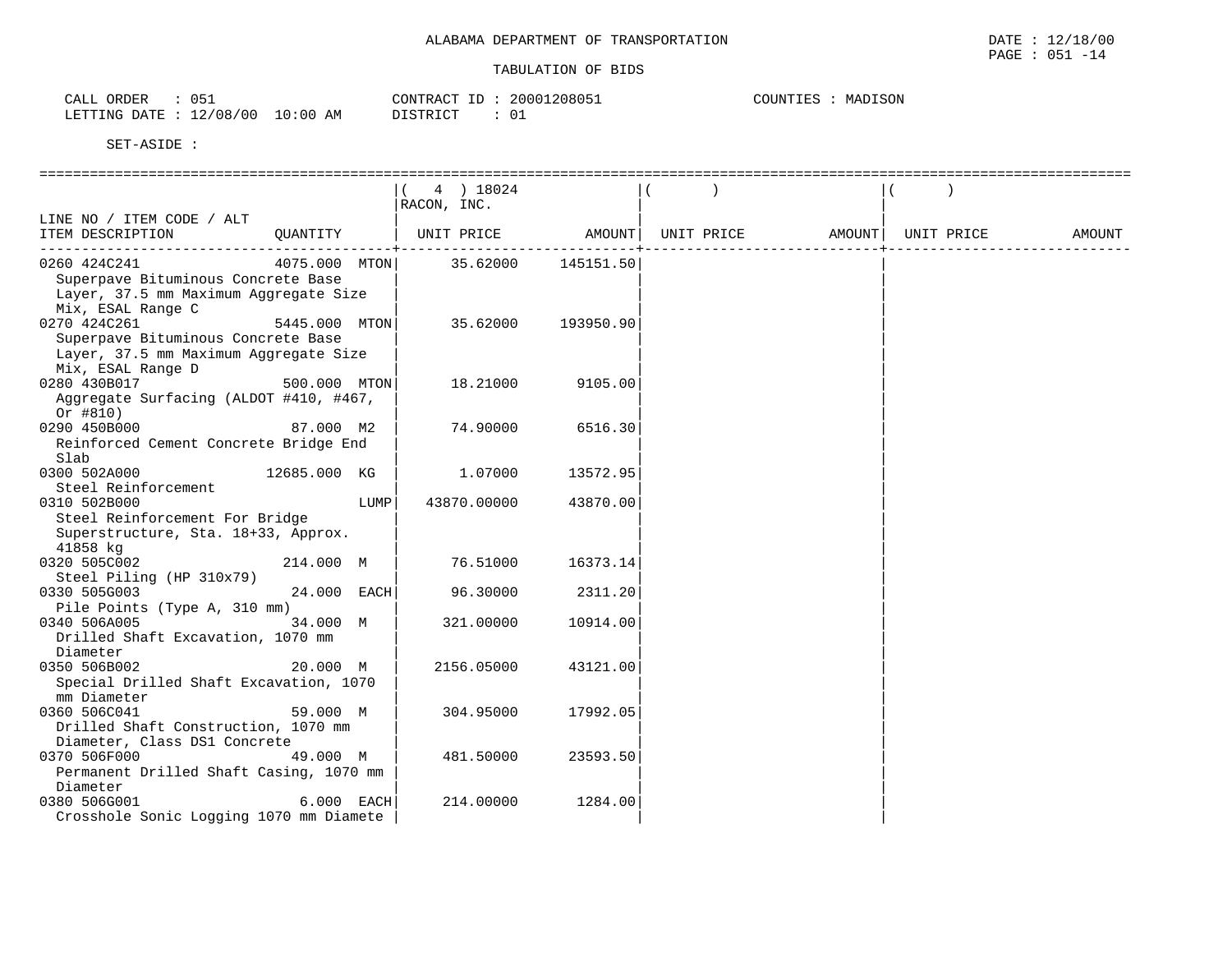| ORDER<br>CALL           | 051 |            | CONTRACT ID     | 20001208051 | COUNTIES | MADISON |
|-------------------------|-----|------------|-----------------|-------------|----------|---------|
| LETTING DATE : 12/08/00 |     | $10:00$ AM | <b>DISTRICT</b> |             |          |         |

|                                                     |              |      | 4 ) 18024                                 |                  |        |            |        |
|-----------------------------------------------------|--------------|------|-------------------------------------------|------------------|--------|------------|--------|
|                                                     |              |      | RACON, INC.                               |                  |        |            |        |
| LINE NO / ITEM CODE / ALT                           |              |      |                                           |                  |        |            |        |
| ITEM DESCRIPTION                                    |              |      | QUANTITY   UNIT PRICE AMOUNT   UNIT PRICE |                  | AMOUNT | UNIT PRICE | AMOUNT |
|                                                     |              |      |                                           |                  |        |            |        |
| 3030.000 KG<br>0390 508A000<br>Structural Steel     |              |      |                                           | 5.35000 16210.50 |        |            |        |
| 114.000 M3<br>0400 510A000                          |              |      | 347.75000 39643.50                        |                  |        |            |        |
| Bridge Substructure Concrete, Class A               |              |      |                                           |                  |        |            |        |
| 0410 510C051                                        |              | LUMP | 128400.00000                              | 128400.00        |        |            |        |
| Bridge Concrete Superstructure, Sta.                |              |      |                                           |                  |        |            |        |
| 18+33, Approx. 269.2 Cu Meters                      |              |      |                                           |                  |        |            |        |
| 0420 510E000                                        | 933.000 M2   |      | 3.11000 2901.63                           |                  |        |            |        |
| Grooving Concrete Bridge Decks                      |              |      |                                           |                  |        |            |        |
| 0430 511A001                                        | 40.000 EACH  |      | 160.50000                                 | 6420.00          |        |            |        |
| Elastomeric Bearings, Type 2                        |              |      |                                           |                  |        |            |        |
| 0440 513B005                                        | 429.000 M    |      | 262.15000                                 | 112462.35        |        |            |        |
| Pretensioned-Prestressed Concrete                   |              |      |                                           |                  |        |            |        |
| Girders, Type IIIM (Specialty Item)                 |              |      |                                           |                  |        |            |        |
| 0450 530A001<br>528.000 M                           |              |      | 65.97000                                  | 34832.16         |        |            |        |
| 450 mm Roadway Pipe (Class 3 R.C.)                  |              |      |                                           |                  |        |            |        |
| 0460 530A102 101.000 M                              |              |      | 86.65000                                  | 8751.65          |        |            |        |
| 600 mm Roadway Pipe (Class 3 R.C.)                  |              |      |                                           |                  |        |            |        |
| (Extension)                                         |              |      |                                           |                  |        |            |        |
| 0470 530A103                                        | 71.000 M     |      | 100.21000                                 | 7114.91          |        |            |        |
| 750 mm Roadway Pipe (Class 3 R.C.)                  |              |      |                                           |                  |        |            |        |
| (Extension)                                         |              |      |                                           |                  |        |            |        |
| 0480 530A104                                        | 56.000 M     |      | 139.61000                                 | 7818.16          |        |            |        |
| 900 mm Roadway Pipe (Class 3 R.C.)                  |              |      |                                           |                  |        |            |        |
| (Extension)                                         |              |      |                                           |                  |        |            |        |
| 0490 530A108                                        | 26.000 M     |      | 259.54000                                 | 6748.04          |        |            |        |
| 1500 mm Roadway Pipe (Class 3 R.C.)                 |              |      |                                           |                  |        |            |        |
| (Extension)                                         |              |      |                                           |                  |        |            |        |
| 0500 530A112                                        | 41.000 M     |      | 691.25000                                 | 28341.25         |        |            |        |
| 2100 mm Roadway Pipe (Class 3 R.C.                  |              |      |                                           |                  |        |            |        |
| (Extension)                                         |              |      |                                           |                  |        |            |        |
| 0510 532A030                                        | 6.000 M      |      | 299.28000                                 | 1795.68          |        |            |        |
| 300 mm Slotted Drain Pipe                           |              |      |                                           |                  |        |            |        |
| 0520 600A000                                        |              | LUMP | 371000.00000                              | 371000.00        |        |            |        |
| Mobilization                                        | $1.000$ EACH |      |                                           |                  |        |            |        |
| 0530 601A000                                        |              |      | 5000.00000                                | 5000.00          |        |            |        |
| Furnishing Base, Soil And Structure<br>Laboratories |              |      |                                           |                  |        |            |        |
|                                                     |              |      |                                           |                  |        |            |        |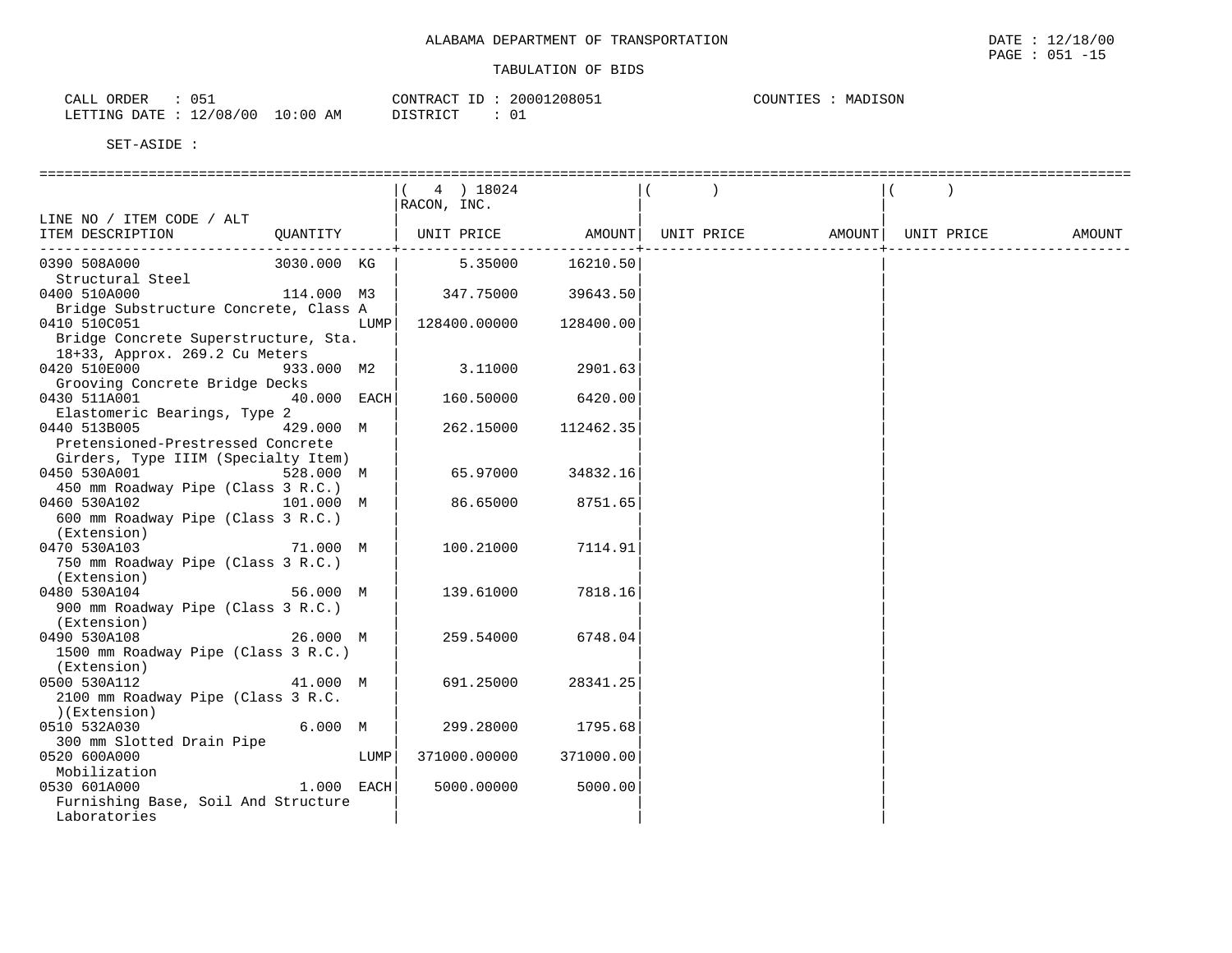| $\cap$ 5<br>ORDER<br>$\sim$ $\sim$ $\sim$<br>ىلىك<br>ັບປ⊥ |                         | $-$<br>CONTRACT | 20001208051  | MADISON<br>COUNTIES |
|-----------------------------------------------------------|-------------------------|-----------------|--------------|---------------------|
| LETTING DATE                                              | 12/08/00<br>10:00<br>AM | DISTRICT        | $\sim$<br>∪⊥ |                     |

|                                         | 4 ) 18024   |           |                                       |            |        |
|-----------------------------------------|-------------|-----------|---------------------------------------|------------|--------|
|                                         | RACON, INC. |           |                                       |            |        |
| LINE NO / ITEM CODE / ALT               |             |           |                                       |            |        |
| QUANTITY<br>ITEM DESCRIPTION            |             |           | UNIT PRICE AMOUNT   UNIT PRICE AMOUNT | UNIT PRICE | AMOUNT |
|                                         |             |           |                                       |            |        |
| 0540 603A002<br>$1.000$ EACH            | 30000.00000 | 30000.00  |                                       |            |        |
| Furnishing Type 3 Field Office          |             |           |                                       |            |        |
| 0550 605B001<br>$3.000$ EACH            | 475.00000   | 1425.00   |                                       |            |        |
| Special Underdrain Outlet, Type B       |             |           |                                       |            |        |
| 500.000 M<br>0560 606A012               | 28.46000    | 14230.00  |                                       |            |        |
| 150 mm Underdrain Pipe, Type 8          |             |           |                                       |            |        |
| 0570 610A004<br>1682.000 M2             | 30.95000    | 52057.90  |                                       |            |        |
| Loose Riprap, Class 2, 600 mm Thick     |             |           |                                       |            |        |
| 0580 610A010<br>271.000 M2              | 61.93000    | 16783.03  |                                       |            |        |
| Loose Riprap, Class 2, 1200 mm Thick    |             |           |                                       |            |        |
| 0590 610D000 1953.000 M2                | 1.60000     | 3124.80   |                                       |            |        |
| Filter Blanket                          |             |           |                                       |            |        |
| 0600 619A002<br>$22.000$ EACH           | 526.10000   | 11574.20  |                                       |            |        |
| 450 mm Roadway Pipe End Treatment,      |             |           |                                       |            |        |
| Class 1                                 |             |           |                                       |            |        |
| 7.000 EACH<br>0610 619A003              | 605.35000   | 4237.45   |                                       |            |        |
| 600 mm Roadway Pipe End Treatment,      |             |           |                                       |            |        |
| Class 1                                 |             |           |                                       |            |        |
| 4.000 EACH<br>0620 619A004              | 684.60000   | 2738.40   |                                       |            |        |
| 750 mm Roadway Pipe End Treatment,      |             |           |                                       |            |        |
| Class 1                                 |             |           |                                       |            |        |
| $2.000$ EACH<br>0630 619A009            | 2388.29000  | 4776.58   |                                       |            |        |
| 1500 mm Roadway Pipe End Treatment,     |             |           |                                       |            |        |
| Class 1                                 |             |           |                                       |            |        |
| 4.000 EACH<br>0640 619A055              | 1725.23000  | 6900.92   |                                       |            |        |
| 900 mm Roadway Pipe End Treatment,      |             |           |                                       |            |        |
| Class 2                                 |             |           |                                       |            |        |
| 0650 620A000<br>7.000 M3                | 985.00000   | 6895.00   |                                       |            |        |
| Minor Structure Concrete                |             |           |                                       |            |        |
| 17.000 EACH<br>0660 621C020             | 2733.00000  | 46461.00  |                                       |            |        |
| Inlets, Type Y                          |             |           |                                       |            |        |
| 5.000 EACH<br>0670 621C069              | 3631.00000  | 18155.00  |                                       |            |        |
| Inlets, Type E3                         |             |           |                                       |            |        |
| 0680 621D019<br>17.000 EACH             | 485.00000   | 8245.00   |                                       |            |        |
| Inlet Units, Type Y                     |             |           |                                       |            |        |
| 908.000 M<br>0690 629A048               | 113.21000   | 102794.68 |                                       |            |        |
| Concrete Median Or Safety Barrier, Type |             |           |                                       |            |        |
| 1 (Reinforced)                          |             |           |                                       |            |        |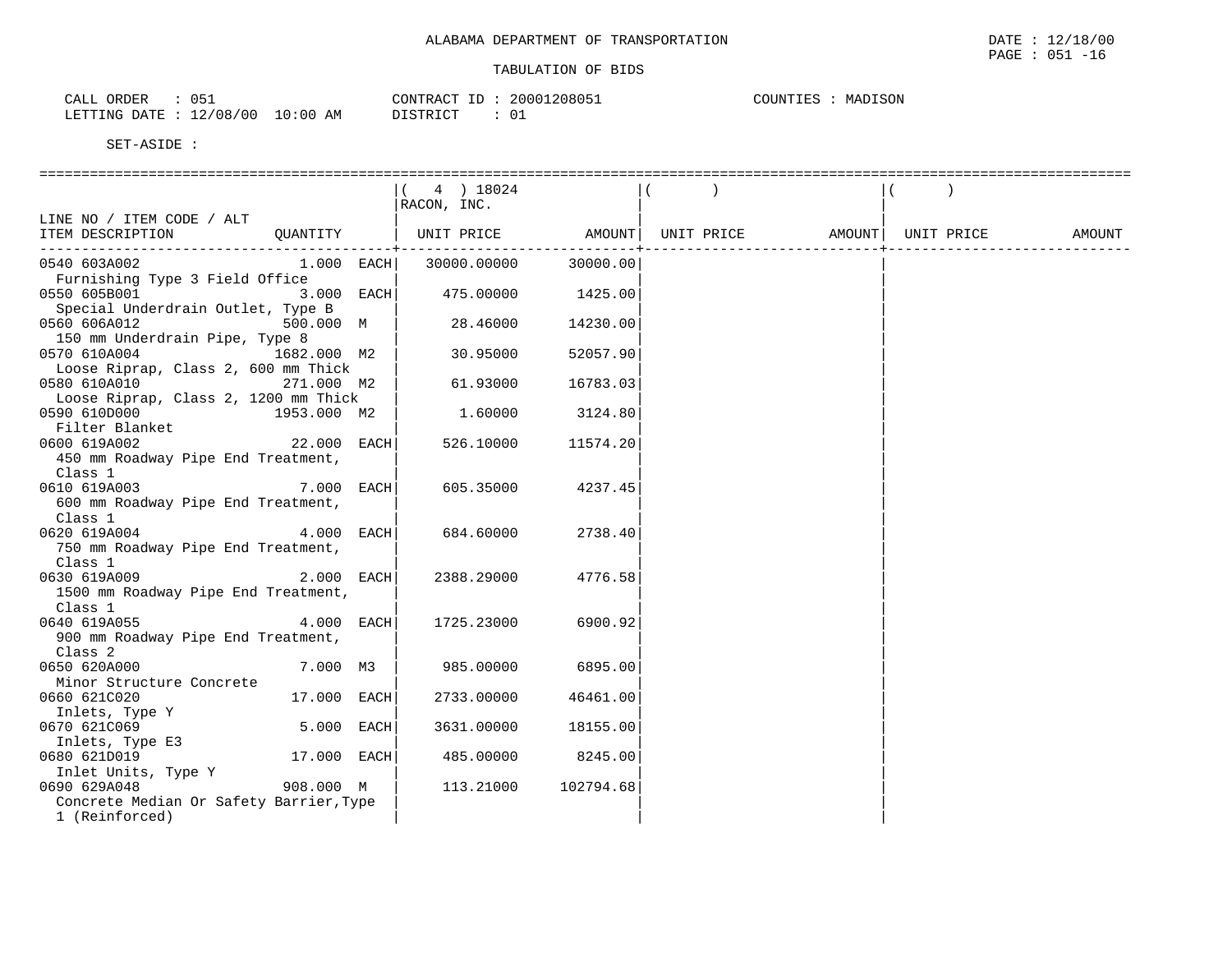| ٦51<br>ORDER<br>$\sim$ $\sim$ $\sim$<br>∟ىل∆ت<br>ັບບ⊥ |                       | CONTRACT<br>ID                  | 208051<br>20001<br>. | MADISON<br>COUNTIES<br>MAL' |
|-------------------------------------------------------|-----------------------|---------------------------------|----------------------|-----------------------------|
| '00<br>12/08/<br>DATE<br>LETTING                      | LO : 00<br>AM<br>- TO | <b>DISTRICT</b><br><i>┙</i> ∸┙∸ | $\sim$               |                             |

|                                        | 4 ) 18024   |           |                    |        |            |        |
|----------------------------------------|-------------|-----------|--------------------|--------|------------|--------|
|                                        | RACON, INC. |           |                    |        |            |        |
| LINE NO / ITEM CODE / ALT              |             |           |                    |        |            |        |
| ITEM DESCRIPTION<br>QUANTITY           | UNIT PRICE  |           | AMOUNT  UNIT PRICE | AMOUNT | UNIT PRICE | AMOUNT |
| --------------------                   |             |           |                    |        |            |        |
| $2.000$ EACH<br>0700 629C002           | 2156.42000  | 4312.84   |                    |        |            |        |
| Concrete Median Or Safety Barrier End  |             |           |                    |        |            |        |
| Section, (Type TES)                    |             |           |                    |        |            |        |
| 0710 630A000<br>38.000 M               | 59.30000    | 2253.40   |                    |        |            |        |
| Steel Beam Guardrail, Class A, Type 1  |             |           |                    |        |            |        |
| 0720 630C003<br>3.000 EACH             | 1024.30000  | 3072.90   |                    |        |            |        |
| Guardrail End Anchor, Type 13          |             |           |                    |        |            |        |
| 0730 630C005<br>2.000 EACH             | 1779.04000  | 3558.08   |                    |        |            |        |
| Guardrail End Anchor, Type 14          |             |           |                    |        |            |        |
| 3.000 EACH<br>0740 630C050             | 1940.78000  | 5822.34   |                    |        |            |        |
| Guardrail End Anchor, Type 20 Series   |             |           |                    |        |            |        |
| 0750 630C070<br>$2.000$ EACH           | 1293.85000  | 2587.70   |                    |        |            |        |
| Guardrail End Anchor, Type 10 Series   |             |           |                    |        |            |        |
| 0760 635A001<br>30.000 M               | 10.35000    | 310.50    |                    |        |            |        |
| Woven Wire Fence (Metal Posts)         |             |           |                    |        |            |        |
| $1.000$ EACH<br>0770 635B007           | 416.57000   | 416.57    |                    |        |            |        |
| Gate, 4.88 Meters Wide                 |             |           |                    |        |            |        |
| 0780 636A002<br>225.000 M              | 8.70000     | 1957.50   |                    |        |            |        |
| Barbed Wire Fence, 5 Strands, 1.52     |             |           |                    |        |            |        |
| Meter High                             |             |           |                    |        |            |        |
| 0790 641A092<br>49.000 M               | 334.25000   | 16378.25  |                    |        |            |        |
| 609.6 Millimeter D.I. Water Main Laid  |             |           |                    |        |            |        |
| 0800 641B054<br>470.000 M              | 415.11000   | 195101.70 |                    |        |            |        |
| 609.6 Millimeter Restrained Joint      |             |           |                    |        |            |        |
| Ductile Iron Pipe Relaid               |             |           |                    |        |            |        |
| $1.000$ EACH<br>0810 642A000           | 4474.57000  | 4474.57   |                    |        |            |        |
| Fire Hydrant Reset                     |             |           |                    |        |            |        |
| 23.000 M<br>0820 649A029               | 474.41000   | 10911.43  |                    |        |            |        |
| 914.4 Millimeter Encasement Pipe, Type |             |           |                    |        |            |        |
| 1 Installation                         |             |           |                    |        |            |        |
| 26.000 M<br>0830 649A051               | 1099.77000  | 28594.02  |                    |        |            |        |
| 914.4 Millimeter Encasement Pipe, Type |             |           |                    |        |            |        |
| 2 Installation                         |             |           |                    |        |            |        |
| 0840 650A000<br>6656.000 M3            | 5.00000     | 33280.00  |                    |        |            |        |
| Topsoil                                |             |           |                    |        |            |        |
| 0850 650B000<br>3350.000 M3            | 4.00000     | 13400.00  |                    |        |            |        |
| Topsoil From Stockpiles                |             |           |                    |        |            |        |
| 0860 651B000<br>45.000 MTON            | 37.68000    | 1695.60   |                    |        |            |        |
| Agricultural Limestone                 |             |           |                    |        |            |        |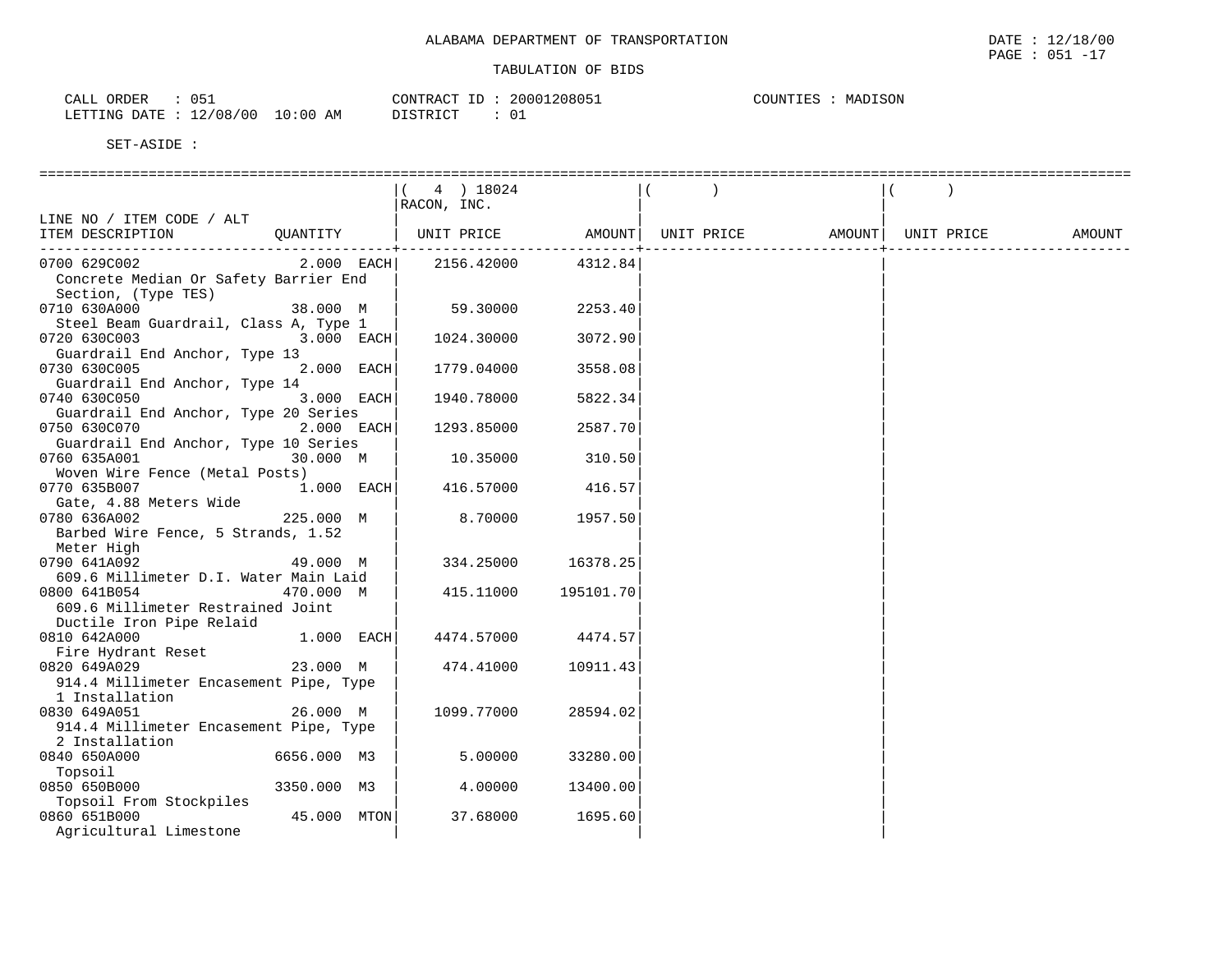| $ -$<br>ORDER<br>CALL<br>◡ ◡ ㅗ         |             | CONTRACT<br>$ -$<br>⊥ | 1208051<br>20001 | COUNTIES<br>SON<br>-----<br>MAL<br>. н. у |
|----------------------------------------|-------------|-----------------------|------------------|-------------------------------------------|
| 12/08/00<br>LETTING DATE<br>---------- | 10:00<br>ΆM | ירי תריס "<br>.       | 01               |                                           |

|                                             |               | 4 ) 18024<br>RACON, INC. |            |                   |            |        |
|---------------------------------------------|---------------|--------------------------|------------|-------------------|------------|--------|
| LINE NO / ITEM CODE / ALT                   |               |                          |            |                   |            |        |
| ITEM DESCRIPTION                            | OUANTITY      | UNIT PRICE AMOUNT        | ---------+ | UNIT PRICE AMOUNT | UNIT PRICE | AMOUNT |
| 0870 652A057                                | 9.000 HA      | 1496.65000               | 13469.85   |                   |            |        |
| Seeding (Mix 3A)                            |               |                          |            |                   |            |        |
| 0880 652A061                                | 1.000 HA      | 1601.09000               | 1601.09    |                   |            |        |
| Seeding (Mix 3E)                            |               |                          |            |                   |            |        |
| 0890 652B055                                | 9.000 HA      | 1298.13000               | 11683.17   |                   |            |        |
| Temporary Seeding (Mix 3AT)                 |               |                          |            |                   |            |        |
| 0900 652C000                                | 10.000 HA     | 201.58000                | 2015.80    |                   |            |        |
| Mowing                                      | 9.000 HA      |                          |            |                   |            |        |
| 0910 652D057                                |               | 1278.45000               | 11506.05   |                   |            |        |
| Seeding In Stubble (Mix 3A)<br>0920 654A001 | 6967.000 M2   | 3.17000                  | 22085.39   |                   |            |        |
|                                             |               |                          |            |                   |            |        |
| Solid Sodding (Bermuda)<br>0930 656A000     | $9.000$ HA    | 973.89000                | 8765.01    |                   |            |        |
| Mulching, Class A, Type 1                   |               |                          |            |                   |            |        |
| 0940 656A001                                | $1.000$ HA    | 1256.42000               | 1256.42    |                   |            |        |
| Mulching, Class A, Type 2                   |               |                          |            |                   |            |        |
| 0950 659A000                                | 3180.000 M2   | 1.92000                  | 6105.60    |                   |            |        |
| Erosion Control Netting, Class A            |               |                          |            |                   |            |        |
| 0960 665A000                                | $3.000$ HA    | 988.11000                | 2964.33    |                   |            |        |
| Temporary Seeding                           |               |                          |            |                   |            |        |
| 0970 665B000                                | 3.000 HA      | 1002.24000               | 3006.72    |                   |            |        |
| Temporary Mulching                          |               |                          |            |                   |            |        |
| 0980 665C000                                | 35.000 M      | 65.97000                 | 2308.95    |                   |            |        |
| 375 mm Temporary Pipe                       |               |                          |            |                   |            |        |
| 0990 665E000                                | 407.000 M2    | 1.20000                  | 488.40     |                   |            |        |
| Polyethylene                                |               |                          |            |                   |            |        |
| 1000 665F000                                | 1374.000 EACH | 5.00000                  | 6870.00    |                   |            |        |
| Hay Bales                                   |               |                          |            |                   |            |        |
| 1010 665G000                                | 500.000 EACH  | 3.45000                  | 1725.00    |                   |            |        |
| Sand Bags                                   |               |                          |            |                   |            |        |
| 1020 6651000                                | 943.000 MTON  | 26.33000                 | 24829.19   |                   |            |        |
| Temporary Riprap, Class 2                   |               |                          |            |                   |            |        |
| 1030 665J000                                | 12222.000 M   | 2,00000                  | 24444.00   |                   |            |        |
| Silt Fence, Type A                          |               |                          |            |                   |            |        |
| 1040 665K000                                | 40.000 M3     | 25.60000                 | 1024.00    |                   |            |        |
| Drainage Sump Excavation                    |               |                          |            |                   |            |        |
| 1050 666A001                                | 10.000 HA     | 118.46000                | 1184.60    |                   |            |        |
| Pest Control Treatment                      |               |                          |            |                   |            |        |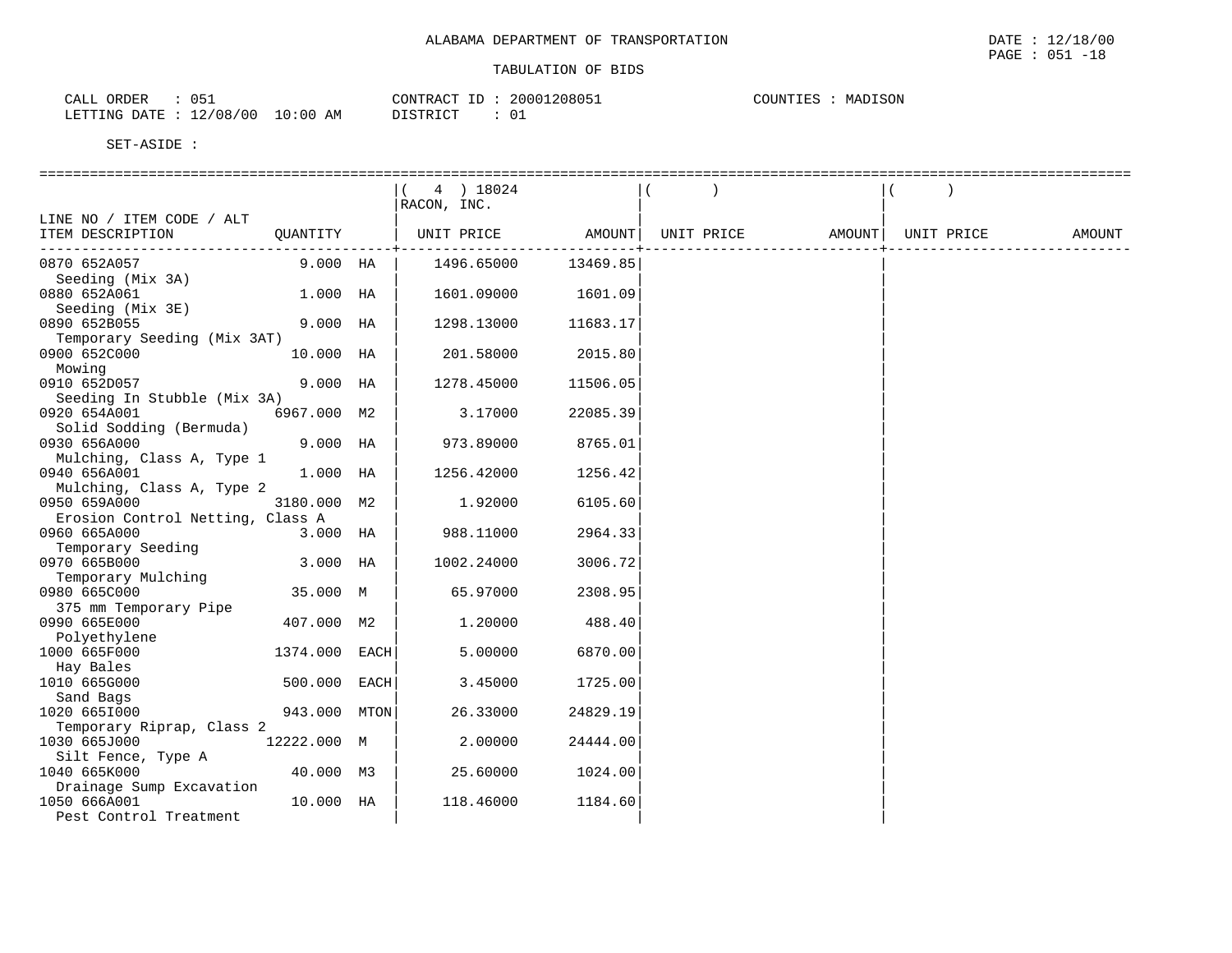| 051<br>ORDER<br>CALL    |          | CONTRACT ID | 20001208051 | MADISON<br>COUNTIES |
|-------------------------|----------|-------------|-------------|---------------------|
| LETTING DATE : 12/08/00 | 10:00 AM | DISTRICT    | $\sim$      |                     |

|                                                                              | 4 ) 18024<br>RACON, INC. |           |            |        |            |        |
|------------------------------------------------------------------------------|--------------------------|-----------|------------|--------|------------|--------|
| LINE NO / ITEM CODE / ALT                                                    |                          |           |            |        |            |        |
| ITEM DESCRIPTION<br>OUANTITY                                                 | UNIT PRICE               | AMOUNT    | UNIT PRICE | AMOUNT | UNIT PRICE | AMOUNT |
|                                                                              |                          |           |            |        |            |        |
| 1060 680A000<br>LUMP<br>Engineering Controls                                 | 185000.00000             | 185000.00 |            |        |            |        |
| 1070 701A028<br>7.000 KM                                                     | 1048.60000               | 7340.20   |            |        |            |        |
| Solid White, Class 2, Type A Traffic                                         |                          |           |            |        |            |        |
| Stripe (1.5 mm Thick) (150 mm Wide)                                          |                          |           |            |        |            |        |
| 1080 701A032<br>7.000 KM                                                     | 1048.60000               | 7340.20   |            |        |            |        |
| Solid Yellow, Class 2, Type A Traffic<br>Stripe (1.5 mm Thick) (150 mm Wide) |                          |           |            |        |            |        |
| 1090 701A041<br>6.000 KM                                                     | 674.10000                | 4044.60   |            |        |            |        |
| Broken White, Class 2, Type A Traffic                                        |                          |           |            |        |            |        |
| Stripe (2.3 mm Thick) (150 mm Wide)                                          |                          |           |            |        |            |        |
| 1100 701C002<br>9.000 KM                                                     | 226.84000                | 2041.56   |            |        |            |        |
| Broken Temporary Traffic Stripe (Paint)                                      |                          |           |            |        |            |        |
| 1110 701C003<br>13.000 KM<br>Solid Temporary Traffic Stripe (Paint)          | 253.59000                | 3296.67   |            |        |            |        |
| 1120 701D007<br>2.000 KM                                                     | 861.35000                | 1722.70   |            |        |            |        |
| Solid Traffic Stripe Removed (Paint)                                         |                          |           |            |        |            |        |
| 1130 701E003<br>1505.000 M                                                   | 4.18000                  | 6290.90   |            |        |            |        |
| Solid Temporary Traffic Stripe (Tape)                                        |                          |           |            |        |            |        |
| 1140 701E013<br>764.000 M<br>Broken Temporary Traffic Stripe (Tape)          | 2.04000                  | 1558.56   |            |        |            |        |
| 1150 701G121<br>170.000 M                                                    | 5.25000                  | 892.50    |            |        |            |        |
| Broken White, Class 3W, Type A Traffic                                       |                          |           |            |        |            |        |
| Stripe (150 mm Wide)                                                         |                          |           |            |        |            |        |
| 1160 701G125<br>170.000 M                                                    | 14.07000                 | 2391.90   |            |        |            |        |
| Solid White, Class 3W, Type A Traffic<br>Stripe (150 mm Wide)                |                          |           |            |        |            |        |
| 1170 701G133<br>170.000 M                                                    | 14.07000                 | 2391.90   |            |        |            |        |
| Solid Yellow, Class 3W, Type A Traffic                                       |                          |           |            |        |            |        |
| Stripe (150 mm Wide)                                                         |                          |           |            |        |            |        |
| 1180 701H002<br>1505.000 M                                                   | 0.65000                  | 978.25    |            |        |            |        |
| Solid Traffic Stripe Removed (Tape)                                          |                          |           |            |        |            |        |
| 1190 701H007<br>764.000 M<br>Broken Traffic Stripe Removed (Tape)            | 0.54000                  | 412.56    |            |        |            |        |
| 1200 703A002<br>1546.000 M2                                                  | 22.47000                 | 34738.62  |            |        |            |        |
| Traffic Control Markings, Class 2, Type                                      |                          |           |            |        |            |        |
| Α                                                                            |                          |           |            |        |            |        |
| 1210 703B002<br>11.000 M2                                                    | 33.39000                 | 367.29    |            |        |            |        |
| Traffic Control Legends, Class 2, Type                                       |                          |           |            |        |            |        |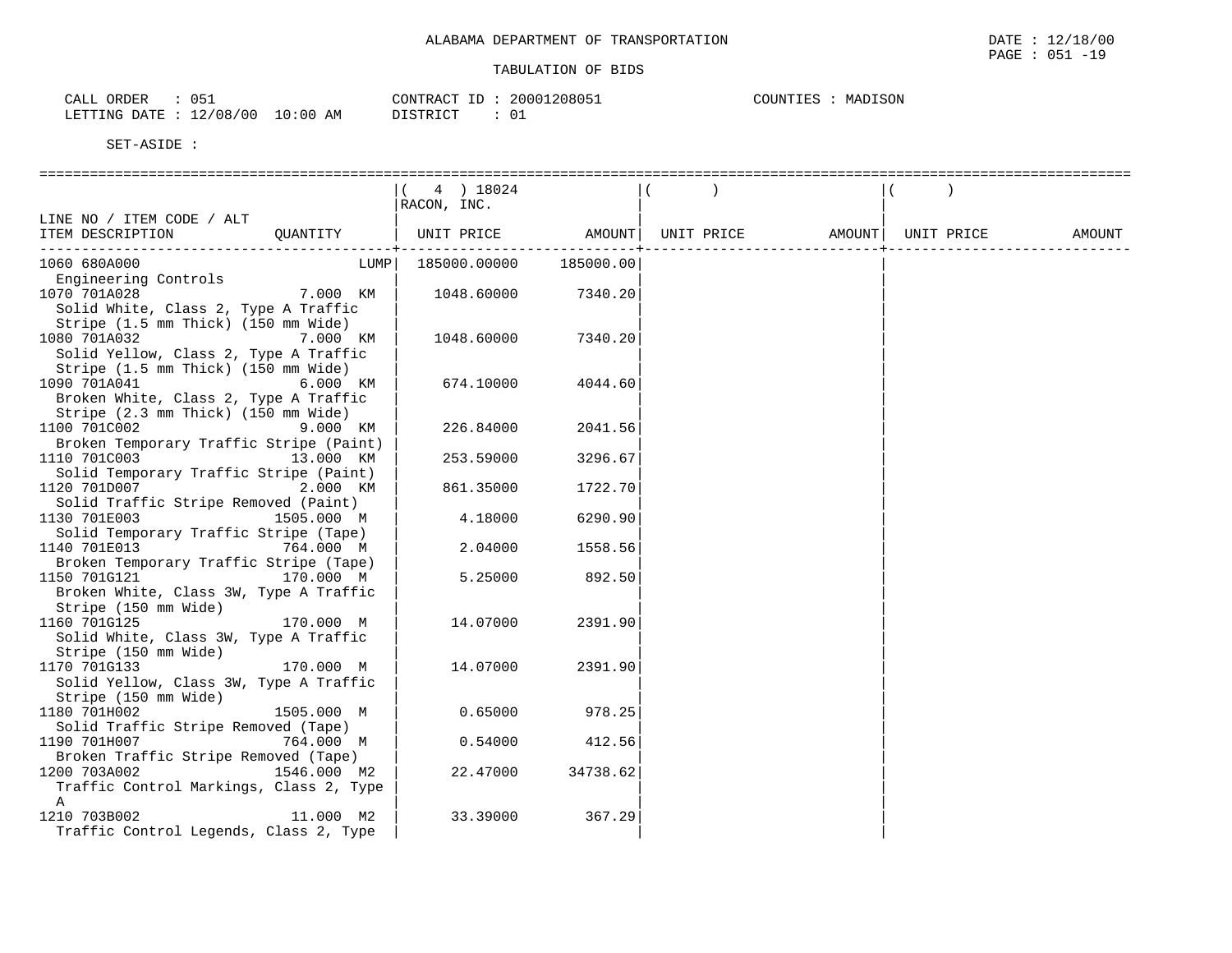| ORDER<br>CALL                               |                 | CONTRACT<br>ID | `20805.<br>20001 | DISON<br>- H.S<br>МA |
|---------------------------------------------|-----------------|----------------|------------------|----------------------|
| .2/08/00<br>$\sim$<br>LETTING<br>DATE<br>ᅩᄼ | :00<br>10<br>AM | DTQMDTQm<br>.  |                  |                      |

|                                         |              | 4 ) 18024   |          |            |        |            |        |
|-----------------------------------------|--------------|-------------|----------|------------|--------|------------|--------|
|                                         |              | RACON, INC. |          |            |        |            |        |
| LINE NO / ITEM CODE / ALT               |              |             |          |            |        |            |        |
| ITEM DESCRIPTION                        | QUANTITY     | UNIT PRICE  | AMOUNT   | UNIT PRICE | AMOUNT | UNIT PRICE | AMOUNT |
| -----------------------                 |              |             |          |            |        |            |        |
| 1220 705A011                            | 116.000 EACH | 4.82000     | 559.12   |            |        |            |        |
| Pavement Markers, Class C, Type 1-A     |              |             |          |            |        |            |        |
| 1230 705A030                            | 27.000 EACH  | 5.62000     | 151.74   |            |        |            |        |
| Pavement Markers, Class A-H, Type 2-C   |              |             |          |            |        |            |        |
| 1240 705A031                            | 250.000 EACH | 5.62000     | 1405.00  |            |        |            |        |
| Pavement Markers, Class A-H, Type 1-A   |              |             |          |            |        |            |        |
| 1250 705A032                            | 266.000 EACH | 5.62000     | 1494.92  |            |        |            |        |
| Pavement Markers, Class A-H, Type 1-B   |              |             |          |            |        |            |        |
| 1260 705A038                            | 204.000 EACH | 5.62000     | 1146.48  |            |        |            |        |
|                                         |              |             |          |            |        |            |        |
| Pavement Markers, Class A-H, Type 2-E   | 2.000 EACH   |             |          |            |        |            |        |
| 1270 707B004                            |              | 142.45000   | 284.90   |            |        |            |        |
| Type B Hazard Marker Installation       |              |             |          |            |        |            |        |
| 1280 710A115                            | 20.000 M2    | 170.94000   | 3418.80  |            |        |            |        |
| Class 4, Alum Flat Sign Panels 2.032 mm |              |             |          |            |        |            |        |
| Thick or Steel Flat Sign Panels 1.897   |              |             |          |            |        |            |        |
| mm Thick (Ty III or Ty IV Background)   |              |             |          |            |        |            |        |
| 1290 710A116                            | 17.000 M2    | 273.50000   | 4649.50  |            |        |            |        |
| Class 2, Alum Multi Flat Sign Panels 3. |              |             |          |            |        |            |        |
| 175 mm Thick or Steel Multi Flat Sign   |              |             |          |            |        |            |        |
| Panels 2.657 Thick (Ty III or IV        |              |             |          |            |        |            |        |
| Background)                             |              |             |          |            |        |            |        |
| 1300 710A118                            | 3.000 M2     | 382.62000   | 1147.86  |            |        |            |        |
| Class 2, Aluminum Flat Sign Panels 3.   |              |             |          |            |        |            |        |
| 175 mm Thick Or Steel Flat Sign Panels  |              |             |          |            |        |            |        |
| 2.657 mm Thick (Ty III Or Ty IV         |              |             |          |            |        |            |        |
| Background)                             |              |             |          |            |        |            |        |
| 1310 710B001                            | 61.000 M     | 20.52000    | 1251.72  |            |        |            |        |
| Roadway Sign Post (#3 "U" Channel       |              |             |          |            |        |            |        |
| Galvanized Steel)                       |              |             |          |            |        |            |        |
| 1320 710B010                            | 12.000 M     | 239.31000   | 2871.72  |            |        |            |        |
| Roadway Sign Post (W150 x 14 Steel Beam |              |             |          |            |        |            |        |
| 1330 740B000                            | 61.000 M2    | 93.62000    | 5710.82  |            |        |            |        |
| Construction Signs                      |              |             |          |            |        |            |        |
| 1340 740C000                            | 3.000 M2     | 116.29000   | 348.87   |            |        |            |        |
| Special Construction Signs              |              |             |          |            |        |            |        |
| 1350 740D000                            | 210.000 EACH | 49.44000    | 10382.40 |            |        |            |        |
| Channelizing Drums                      |              |             |          |            |        |            |        |
| 1360 740E000                            | 90.000 EACH  | 14.91000    | 1341.90  |            |        |            |        |
| Cones (900 mm High)                     |              |             |          |            |        |            |        |
|                                         |              |             |          |            |        |            |        |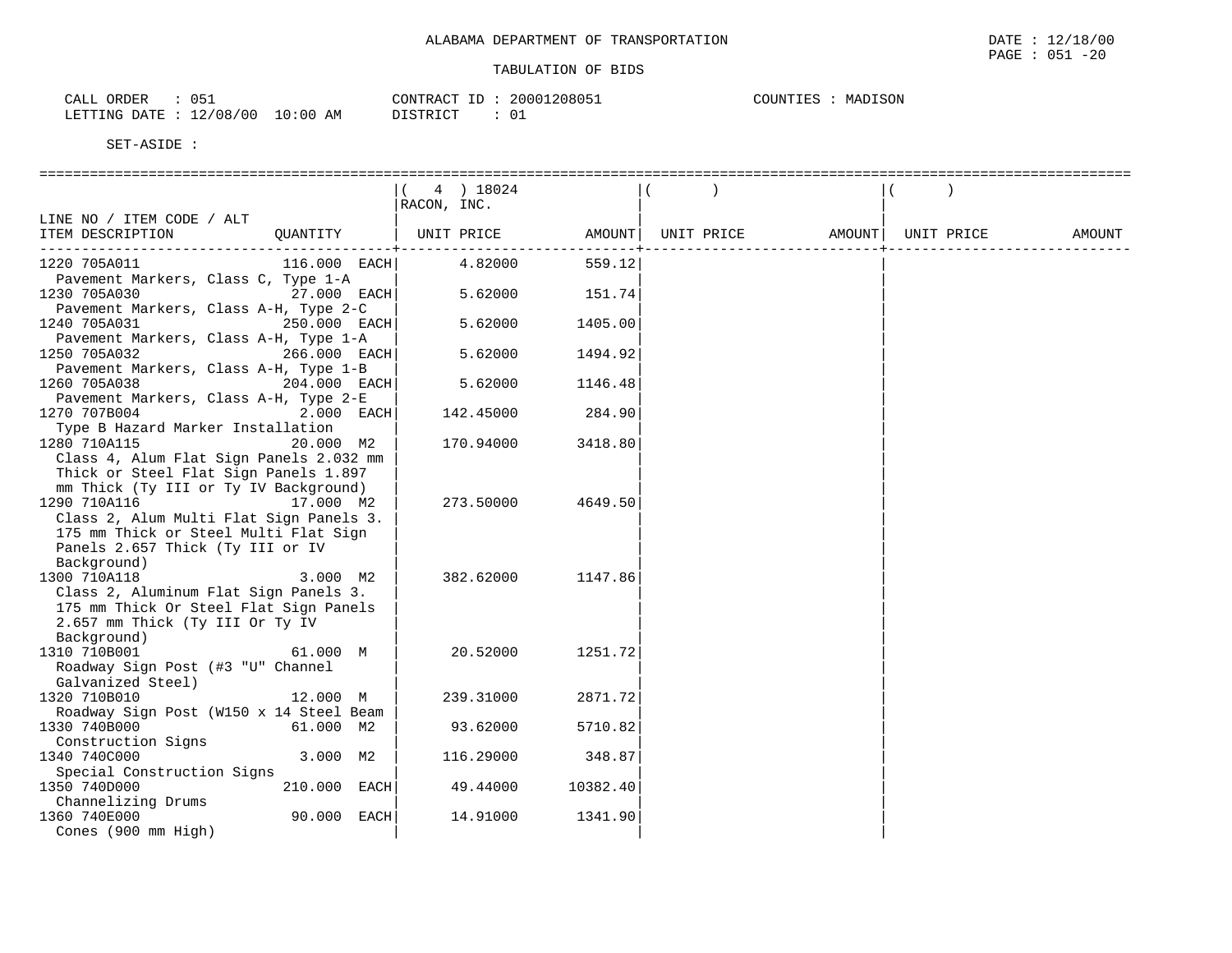| ORDER<br>$\sim$ $\sim$ $\sim$<br>۱۳<br>ىلىلى<br><u>. .</u> |             | 20001<br>CONTRACT<br>$-1$            | .208051 | MADISON<br>COUNTIES |
|------------------------------------------------------------|-------------|--------------------------------------|---------|---------------------|
| 12/08/00<br>LETTING<br>DATE                                | 10:00<br>ΑM | $T$ CTR $T$ $C$ T<br>ັບ⊥<br>-------- |         |                     |

|                                                 |               |      | $(4)$ 18024<br>RACON, INC. |                 |            |           |            |        |
|-------------------------------------------------|---------------|------|----------------------------|-----------------|------------|-----------|------------|--------|
| LINE NO / ITEM CODE / ALT                       |               |      |                            |                 |            |           |            |        |
| ITEM DESCRIPTION                                | QUANTITY      |      | UNIT PRICE                 | AMOUNT          | UNIT PRICE | AMOUNT    | UNIT PRICE | AMOUNT |
| 1370 740F002<br>Barricades, Type III            | $6.000$ EACH  |      | 211,26000                  | 1267.56         |            |           |            |        |
| 1380 7401005                                    | 3.000 EACH    |      | 657.04000                  | 1971.12         |            |           |            |        |
| Warning Lights, Type B (Detachable Head         |               |      |                            |                 |            |           |            |        |
| 1390 740M000                                    | 90.000 EACH   |      | 7.93000                    | 713.70          |            |           |            |        |
| Ballast For Cone                                |               |      |                            |                 |            |           |            |        |
| 1400 741C010                                    | $1.000$ EACH  |      | 6229.92000                 | 6229.92         |            |           |            |        |
| Portable Sequential Arrow And Chevron           |               |      |                            |                 |            |           |            |        |
| Sign Unit                                       |               |      |                            |                 |            |           |            |        |
| 1410 998A000                                    |               | LUMP | 318500.00000               | 318500.00       |            |           |            |        |
| Construction Fuel (Maximum Bid Limited          |               |      |                            |                 |            |           |            |        |
| To $$318,500.00)$                               |               |      |                            |                 |            |           |            |        |
| 1420 999 000                                    | 2250.000 HOUR |      | 0.80000                    | 1800.00         |            |           |            |        |
| Trainee Hours At 80 Cents Per Hour              |               |      |                            |                 |            |           |            |        |
| 1430 720A007<br>AA1                             | $2.000$ EACH  |      | 31995.99000                | 63991.98        |            |           |            |        |
| Vehicular Impact Attenuator Assembly            |               |      |                            |                 |            |           |            |        |
| (Quadquard [Model #QS3008Y]<br>AA2              |               |      |                            |                 |            |           |            |        |
| 1440 720A008                                    | $2.000$ EACH  |      |                            |                 |            |           |            |        |
| Vehicular Impact Attenuator Assembly<br>(TRACC) |               |      |                            |                 |            |           |            |        |
| SECTION TOTALS                                  |               |      |                            | \$5,074,064.27  |            | 0.00      |            | 0.00   |
|                                                 |               |      |                            |                 |            |           |            |        |
| CONTRACT TOTALS                                 |               |      |                            | \$5,074,064.27] |            | Ś<br>0.00 |            |        |
|                                                 |               |      |                            |                 |            |           |            |        |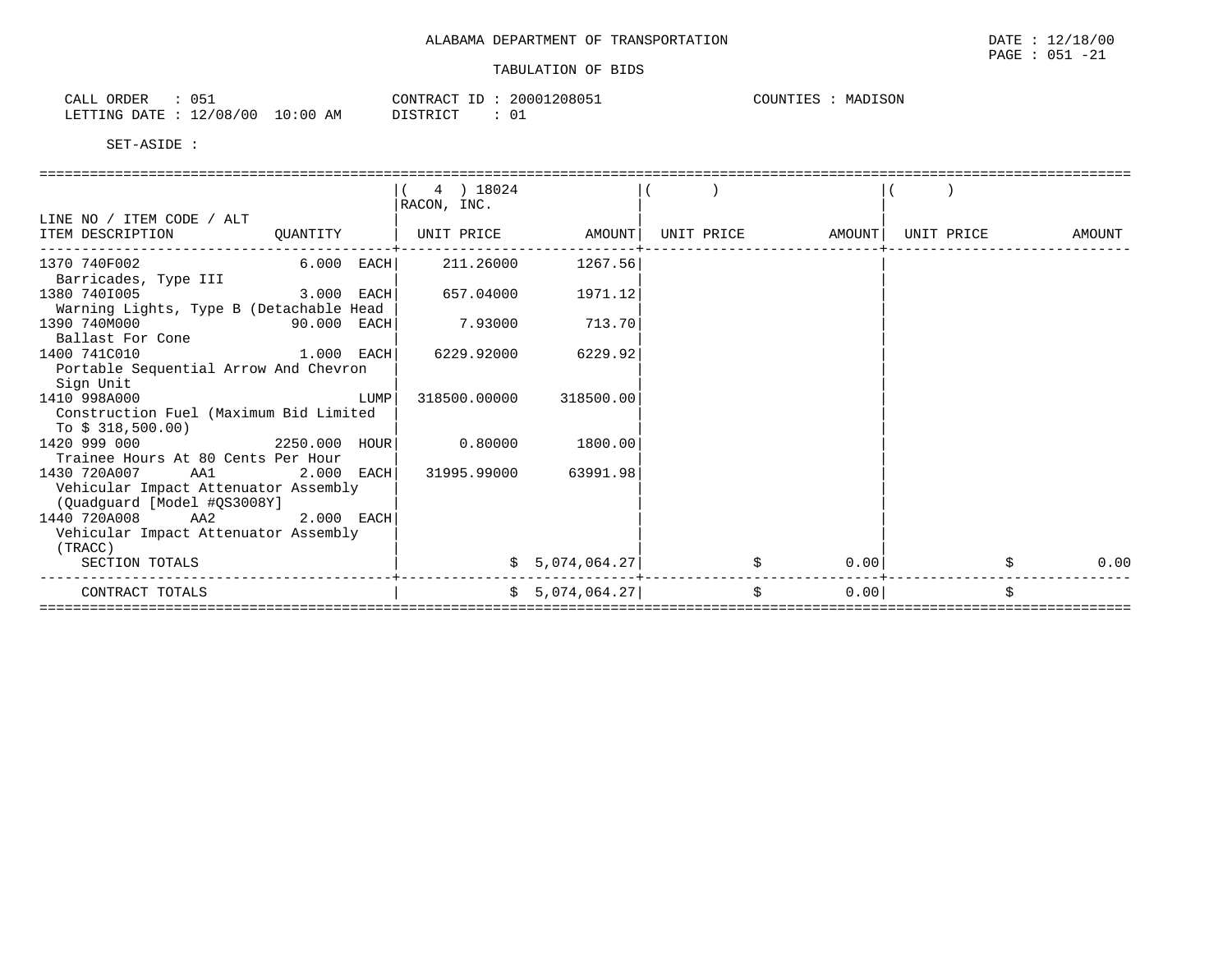# VENDOR RANKING

 CALL ORDER : 069 CONTRACT ID : 20001208069 COUNTIES : WASHINGTON LETTING DATE : 12/08/00 10:00 AM DISTRICT : 08 CONTRACT DESCRIPTION : CONTRACT TIME : 200 Working Days (available days) for constructing the Bridge and Approaches on C.R.#35 at the PROJECT(S) : IAR-065-000-001 Norfolk Southern Railroad, east of McIntosh. Length 0.295 mi.

| RANK | <b>VENDOR</b><br>NUMBER | NAME                                      |    | TOTAL<br><b>BID</b> | % OVER<br>LOW BID |
|------|-------------------------|-------------------------------------------|----|---------------------|-------------------|
|      | 20041                   | TANNER CONSTRUCTION COMPANY, INC.         | Ŝ. | 2,566,906.26        | 100.0000%         |
|      | 23056                   | JOHN G. WALTON CONSTRUCTION COMPANY, INC. |    | 2,814,662.74        | 109.6519%         |
|      | 16035                   | PACO, INC.                                |    | 2,951,108.70        | 114.9675%         |
|      | 14003                   | W. S. NEWELL, INC.                        |    | 2,988,873.93        | 116.4388%         |
|      | 18024                   | RACON, INC.                               |    | 3,097,986.81        | 120.6895%         |
|      | 23034                   | T.L. WALLACE CONSTRUCTION,<br>INC.        |    | 3,131,815.78        | 122.0074%         |
|      | 20045                   | TAYLOR SERVICES, INC.                     |    | 3, 317, 152, 32     | 129.2276%         |
| 8    | 12003                   | L & A CONTRACTING COMPANY                 |    | 3,345,176.30        | 130.3194%         |
| 9    | 23011                   | HOSEA O. WEAVER & SONS, INC.              |    | 3,444,668.95        | 134.1954%         |
| 10   | 23029                   | J. S. WALTON & COMPANY, INC.              |    | 3,791,449.41        | 147.7050%         |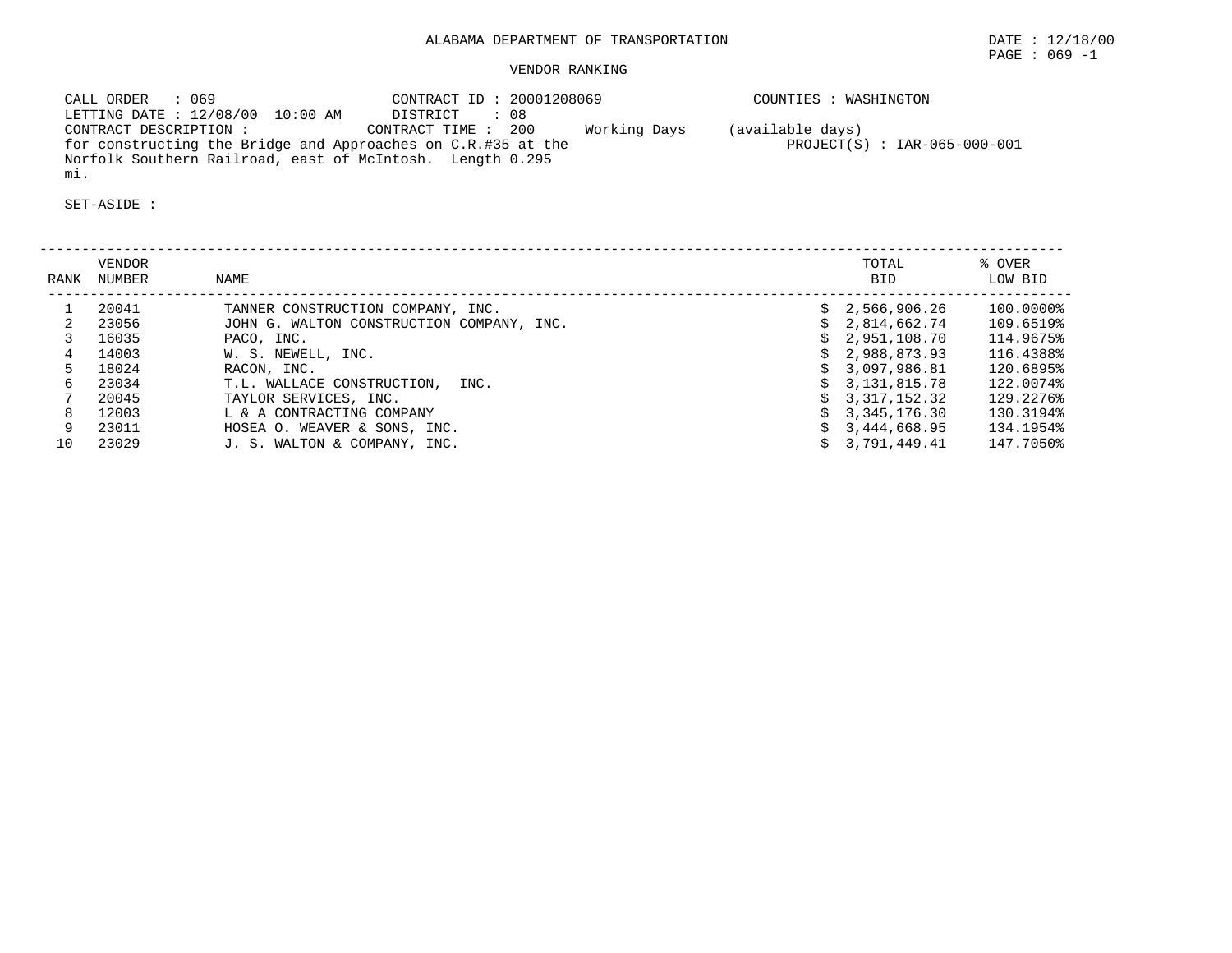| ORDER<br>CALL          | 069        |          | CONTRACT ID: 20001208069 | COUNTIES<br>WASHINGTON |
|------------------------|------------|----------|--------------------------|------------------------|
| LETTING DATE: 12/08/00 | $10:00$ AM | DISTRICT | 08                       |                        |

| =============================                        |                 |      |                   |           |                                                                        |           |              |           |
|------------------------------------------------------|-----------------|------|-------------------|-----------|------------------------------------------------------------------------|-----------|--------------|-----------|
|                                                      |                 |      | $1$ ) 20041       |           | 2 ) 23056                                                              |           | $(3)$ 16035  |           |
|                                                      |                 |      |                   |           | TANNER CONSTRUCTION COMPANY   JOHN G. WALTON CONSTRUCTION   PACO, INC. |           |              |           |
| LINE NO / ITEM CODE / ALT                            |                 |      |                   |           |                                                                        |           |              |           |
| ITEM DESCRIPTION                                     | QUANTITY        |      | UNIT PRICE AMOUNT |           | UNIT PRICE                                                             | AMOUNT    | UNIT PRICE   | AMOUNT    |
|                                                      |                 |      |                   |           |                                                                        |           |              |           |
| SECTION 0001 Total                                   |                 |      |                   |           |                                                                        |           |              |           |
| 0010 201A000<br>Clearing & Grubbing (Approximately 4 |                 | LUMP | 37000.00000       | 37000.00  | 16349.00000                                                            | 16349.00  | 100000.00000 | 100000.00 |
| Acres)                                               |                 |      |                   |           |                                                                        |           |              |           |
| 0020 206C017                                         | 112.000 SOYD    |      | 7.00000           | 784.00    | 11.82000                                                               | 1323.84   | 5.00000      | 560.00    |
| Removing Concrete Pad                                |                 |      |                   |           |                                                                        |           |              |           |
| 0030 206D000                                         | 208.000 LF      |      | 5.00000           | 1040.00   | 3.98000                                                                | 827.84    | 5.00000      | 1040.00   |
| Removing Pipe                                        |                 |      |                   |           |                                                                        |           |              |           |
| 0040 206D011                                         | 103.000 LF      |      | 1.00000           | 103.00    | 1.67000                                                                | 172.01    | 5,00000      | 515.00    |
| Removing Fence                                       |                 |      |                   |           |                                                                        |           |              |           |
| 0050 210A000                                         | 51183.000 CYIP  |      | 3.27000           | 167368.41 | 2.74000                                                                | 140241.42 | 3.20000      | 163785.60 |
| Unclassified Excavation                              |                 |      |                   |           |                                                                        |           |              |           |
| 0055 210C000                                         | 10000.000 CYIP  |      | 3.27000           | 32700.00  | 3.61000                                                                | 36100.00  | 4.00000      | 40000.00  |
| Muck Excavation                                      |                 |      |                   |           |                                                                        |           |              |           |
| 0060 210D011                                         | 134319.000 CYIP |      | 4.50000           | 604435.50 | 4.62000                                                                | 620553.78 | 5.00000      | 671595.00 |
| Borrow Excavation (A4 or Better)<br>0070 210E000     | 42583.000 CYIP  |      | 4.50000           | 191623.50 | 4.20000                                                                | 178848.60 | 5.00000      | 212915.00 |
| Borrow Excavation (Underwater Backfill)              |                 |      |                   |           |                                                                        |           |              |           |
| 0080 214A000                                         | 108.000 CUYD    |      | 6.00000           | 648.00    | 10.25000                                                               | 1107.00   | 15.00000     | 1620.00   |
| Structure Excavation                                 |                 |      |                   |           |                                                                        |           |              |           |
| 0090 214B000                                         | 61.000 CUYD     |      | 8,00000           | 488.00    | 10.03000                                                               | 611.83    | 10.00000     | 610.00    |
| Foundation Backfill, Local                           |                 |      |                   |           |                                                                        |           |              |           |
| 990.000<br>0100 215A000                              |                 | CUYD | 10.00000          | 9900.00   | 5.51000                                                                | 5454.90   | 8,00000      | 7920.00   |
| Unclassified Bridge Excavation                       |                 |      |                   |           |                                                                        |           |              |           |
| 0110 215B000                                         |                 | LUMP | 25000.00000       | 25000.00  | 31395.00000                                                            | 31395.00  | 30000.00000  | 30000.00  |
| Cofferdams Or Sheeting And Shoring                   |                 |      |                   |           |                                                                        |           |              |           |
| $(Station 4 + 43)$                                   |                 |      |                   |           |                                                                        |           |              |           |
| 0120 215B001                                         |                 | LUMP | 25000.00000       | 25000.00  | 31395.00000                                                            | 31395.00  | 30000.00000  | 30000.00  |
| Cofferdams Or Sheeting And Shoring (Sta              |                 |      |                   |           |                                                                        |           |              |           |
| $7+20$ )                                             |                 |      |                   |           |                                                                        |           |              |           |
| 0130 230A000                                         | 25.000 RBST     |      | 118,00000         | 2950.001  | 258.32000                                                              | 6458.001  | 250.00000    | 6250.00   |
| Roadbed Processing                                   |                 |      |                   |           |                                                                        |           |              |           |
| 0140 301A218                                         | 4172.000 SYCP   |      | 3.50000           | 14602.00  | 4.74000                                                                | 19775.28  | 6.50000      | 27118.00  |
| Soil Aggregate Base Course, Type C,                  |                 |      |                   |           |                                                                        |           |              |           |
| Road Mixed, 5" Compacted Thickness                   |                 |      |                   |           |                                                                        |           |              |           |
| 0150 401A000                                         | 5555.000 SYCP   |      | 1.36000           | 7554.80   | 1,16000                                                                | 6443.80   | 2,00000      | 11110.00  |
| Bituminous Treatment A                               |                 |      |                   |           |                                                                        |           |              |           |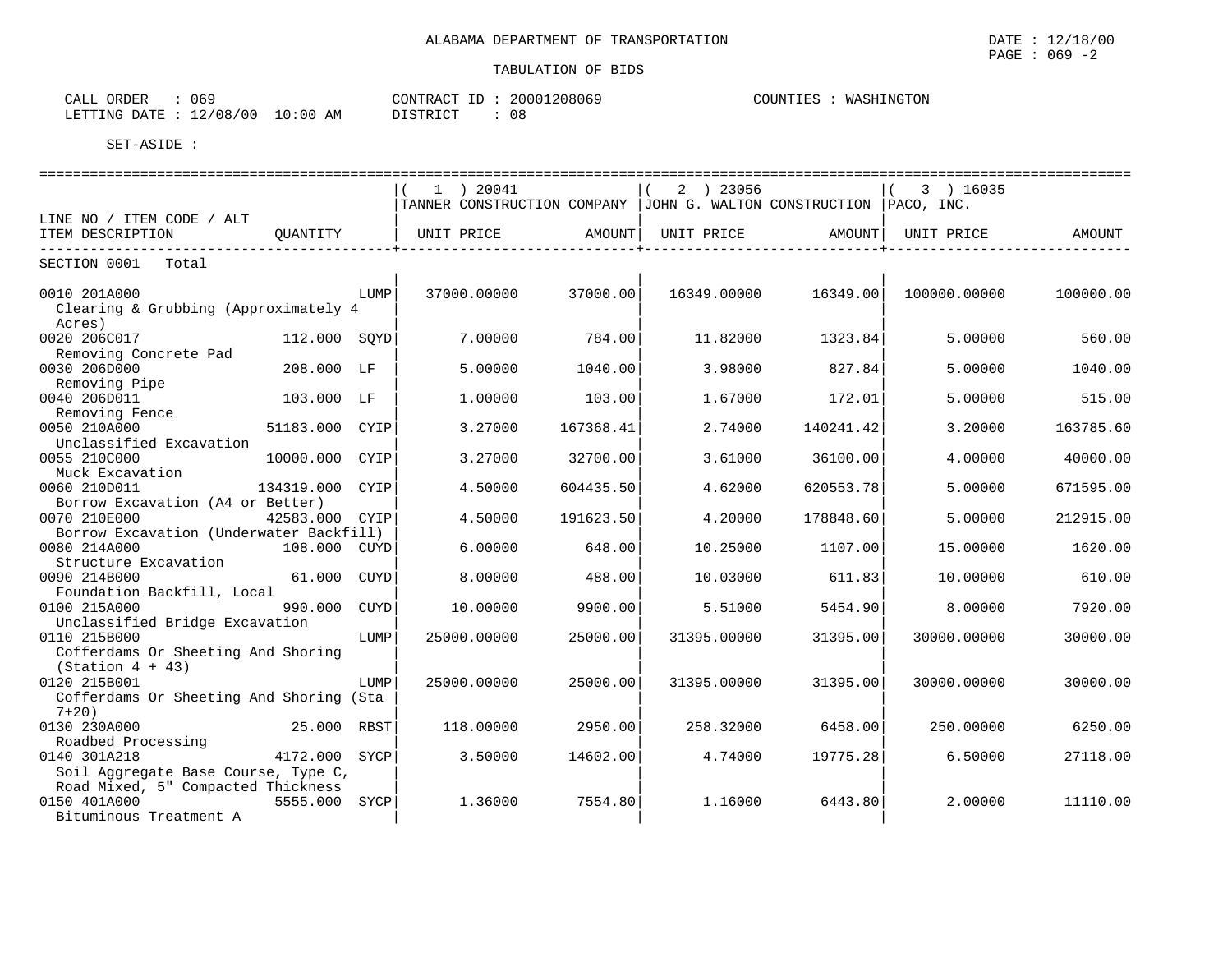| CONTRACT ID: 20001208069 | COUNTIES : WASHINGTON |
|--------------------------|-----------------------|

| ORDER<br>$\sim$ $\sim$ $\sim$<br>$\mathbf{r}$<br>CALL<br>UO- |                | $\cap$ מידי $\cap$<br>--<br>$\overline{\phantom{a}}$ | .<br>) 8 0 6 9 | . JI INE<br>ە تىل بىل | FTON<br>M A<br>'NG |
|--------------------------------------------------------------|----------------|------------------------------------------------------|----------------|-----------------------|--------------------|
| 00'<br>LETTING<br>/ ٩٨<br>DATE.<br><u>، د</u>                | :00<br>ΑM<br>u | די מידי פידי                                         | $\sim$<br>UG   |                       |                    |

|                                                                                                                                   |               | $1$ ) 20041<br>TANNER CONSTRUCTION COMPANY |           | ) 23056<br>2<br>JOHN G. WALTON CONSTRUCTION PACO, INC. |           | 3 ) 16035   |           |
|-----------------------------------------------------------------------------------------------------------------------------------|---------------|--------------------------------------------|-----------|--------------------------------------------------------|-----------|-------------|-----------|
| LINE NO / ITEM CODE / ALT                                                                                                         |               |                                            |           |                                                        |           |             |           |
| ITEM DESCRIPTION                                                                                                                  | OUANTITY      | UNIT PRICE                                 | AMOUNT    | UNIT PRICE                                             | AMOUNT    | UNIT PRICE  | AMOUNT    |
| 0160 405A000<br>Tack Coat                                                                                                         | 289.000 GAL   | 2.50000                                    | 722.50    | 2.68000                                                | 774.52    | 4.00000     | 1156.00   |
| 0170 429A220<br>Improved Bituminous Concrete Wearing<br>Surface Layer, 1/2" Maximum Aggregate<br>Size Mix, ESAL Range B           | 315,000 TON   | 67.05000                                   | 21120.75  | 65.70000                                               | 20695.50  | 70.00000    | 22050.00  |
| 0180 429A226<br>Improved Bituminous Concrete Wearing<br>Surface Layer, Leveling, 1/2" Maximum<br>Aggregate Size Mix, ESAL Range B | 100.000 TON   | 83.20000                                   | 8320.00   | 65.70000                                               | 6570.00   | 70.00000    | 7000.00   |
| 0190 429B221<br>Improved Bituminous Concrete Binder<br>Layer, 1" Maximum Aggregate Size Mix,<br>ESAL Range B                      | 443.000 TON   | 48.30000                                   | 21396.90  | 54.92000                                               | 24329.56  | 60.00000    | 26580.00  |
| 0200 429B225<br>Improved Bituminous Concrete Binder<br>Layer, Patching, 1" Maximum Aggregate<br>Size Mix, ESAL Range B            | 75.000 TON    | 150.00000                                  | 11250.00  | 56.83000                                               | 4262.25   | 80.00000    | 6000.00   |
| 0210 429C220<br>Improved Bituminous Concrete Base Layer<br>1" Maximum Aggregate Size Mix, ESAL<br>Range B                         | 919.000 TON   | 51.85000                                   | 47650.15  | 54.44000                                               | 50030.36  | 58.00000    | 53302.00  |
| 0220 450B000<br>Reinforced Cement Concrete Bridge End<br>Slab                                                                     | 107.000 SOYD  | 72.50000                                   | 7757.50   | 126.00000                                              | 13482.00  | 70.00000    | 7490.00   |
| 0230 502A000<br>Steel Reinforcement                                                                                               | 131428.000 LB | 0.38000                                    | 49942.64  | 0.47000                                                | 61771.16  | 0.45000     | 59142.60  |
| 0240 502B000<br>Steel Reinforcement For Bridge<br>Superstructure, Sta. 4+43, Approx. 118,<br>415 lbs.                             | LUMP          | 44997.70000                                | 44997.70  | 59430.00000                                            | 59430.00  | 70000.00000 | 70000.00  |
| 0250 505A015<br>Concrete Test Piles (14 Inches Square)                                                                            | 2.000 EACH    | 5000.00000                                 | 10000.00  | 5565.00000                                             | 11130.00  | 4000.00000  | 8000.00   |
| 0260 505B045                                                                                                                      | 2.000 EACH    | 3000.00000                                 | 6000.00   | 7140.00000                                             | 14280.00  | 4500.00000  | 9000.00   |
| Static Loading Tests (14 Inches Square)<br>0270 505C015                                                                           | 4252.000 LF   | 29,00000                                   | 123308.00 | 34.65000                                               | 147331.80 | 28,00000    | 119056.00 |
| Concrete Piling (14 Inches Square)<br>0280 508A000<br>Structural Steel                                                            | 8503.000 LB   | 2.30000                                    | 19556.90  | 3.05000                                                | 25934.15  | 2.00000     | 17006.00  |

PAGE : 069 -3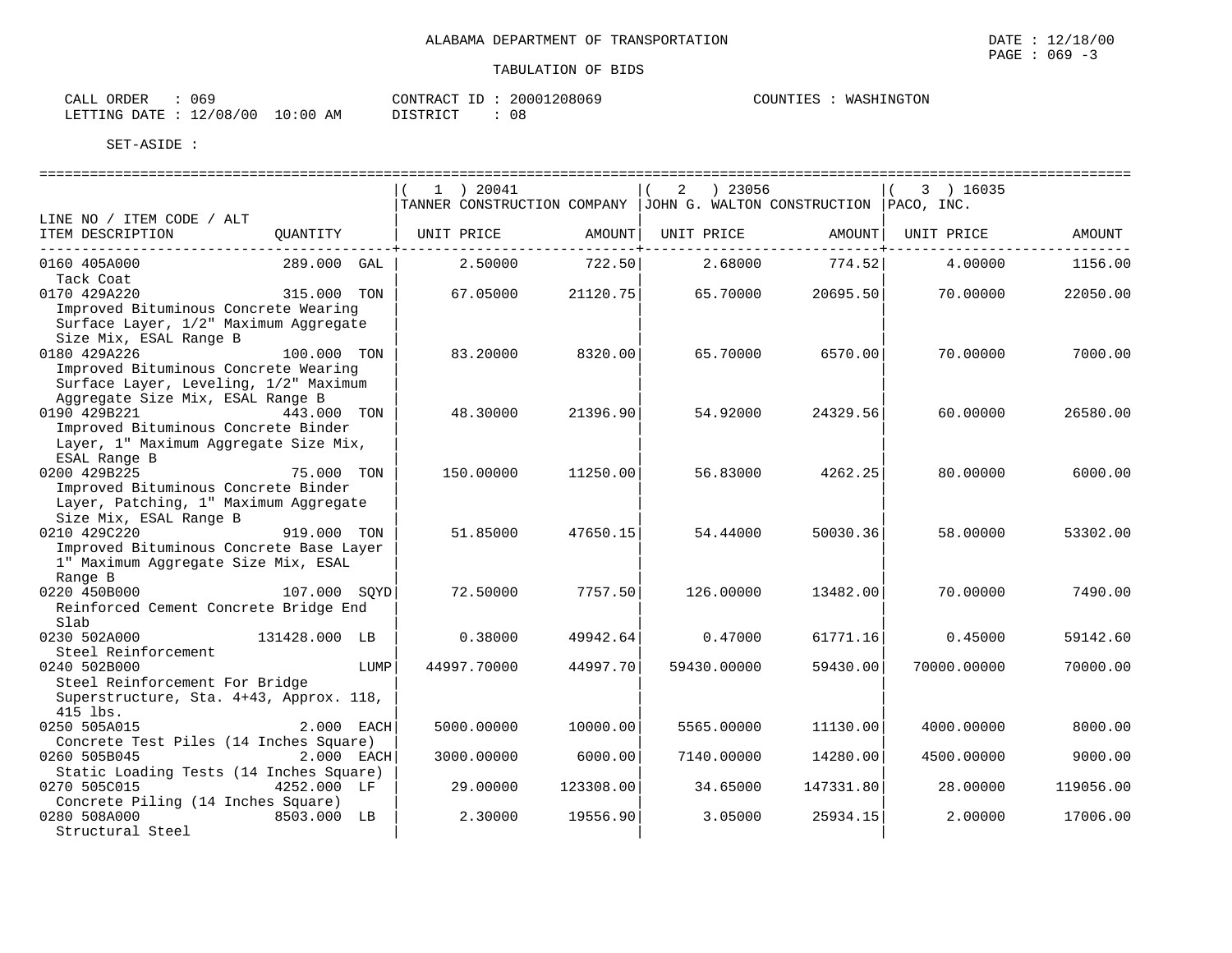| $\sim$ $\sim$ $\sim$<br>ORDER<br>$\mathbf{r}$<br>ىلىلەت<br>UD. |                  | CONTRAC<br>T <sub>D</sub> | 20001208069   | COUNTIES<br>. | INGTON<br><b>WAS</b> |
|----------------------------------------------------------------|------------------|---------------------------|---------------|---------------|----------------------|
| 2/08/00<br>LETTING<br>DATE<br>ᅩᇫ                               | $\bot0:00$<br>AM | DI STRICT                 | $\sim$<br>U C |               |                      |

|                                                                                                    |               | $1$ ) 20041       |           | 2 ) 23056<br>TANNER CONSTRUCTION COMPANY   JOHN G. WALTON CONSTRUCTION   PACO, INC. |           | $(3)$ 16035  |           |
|----------------------------------------------------------------------------------------------------|---------------|-------------------|-----------|-------------------------------------------------------------------------------------|-----------|--------------|-----------|
| LINE NO / ITEM CODE / ALT                                                                          |               |                   |           |                                                                                     |           |              |           |
| ITEM DESCRIPTION                                                                                   | OUANTITY      | UNIT PRICE AMOUNT |           | UNIT PRICE AMOUNT                                                                   |           | UNIT PRICE   | AMOUNT    |
| 0290 510A004                                                                                       | 712.000 CUYD  | 312,00000         | 222144.00 | 346.50000                                                                           | 246708.00 | 325,00000    | 231400.00 |
| Bridge Substructure Concrete, Class A-1<br>0300 510C051<br>Bridge Concrete Superstructure, APPROX. | LUMP          | 229156.00000      | 229156.00 | 246750.00000                                                                        | 246750.00 | 190000.00000 | 190000.00 |
| 522 CU YDS BEGIN STA. 4+43<br>0310 510E000<br>Grooving Concrete Bridge Decks                       | 1512.000 SOYD | 2.25000           | 3402.00   | 2.73000                                                                             | 4127.76   | 2.50000      | 3780.00   |
| 0320 511A004<br>Elastomeric Bearings, Type 4                                                       | 64.000 EACH   | 482.00000         | 30848.00  | 498.75000                                                                           | 31920.00  | 500,00000    | 32000.00  |
| 0330 513B004<br>Pretensioned-Prestressed Concrete                                                  | 940.000 LF    | 66.00000          | 62040.00  | 65.10000                                                                            | 61194.00  | 70.00000     | 65800.00  |
| Girders, Type II (Specialty Item)<br>0340 513B015<br>Pretensioned-Prestressed Concrete             | 676.000 LF    | 101.00000         | 68276.00  | 107.10000                                                                           | 72399.60  | 105,00000    | 70980.00  |
| Girders, Type BT-54 (Specialty Item)<br>0350 513B017<br>Pretensioned-Prestressed Concrete          | 1078.000 LF   | 107.00000         | 115346.00 | 117.60000                                                                           | 126772.80 | 130.00000    | 140140.00 |
| Girders, Type BT-72 (Specialty Item)<br>0355 529A001                                               | 775.000 SOFT  | 47.00000          | 36425.00  | 35.17000                                                                            | 27256.75  | 46.00000     | 35650.00  |
| Concrete Retaining Wall<br>0360 530A001                                                            | 255.000 LF    | 23,00000          | 5865.00   | 21,09000                                                                            | 5377.95   | 25,00000     | 6375.00   |
| 18" Roadway Pipe (Class 3 R.C.)<br>0370 600A000<br>Mobilization                                    | LUMP          | 115000.00000      | 115000.00 | 191558.00000                                                                        | 191558.00 | 150000.00000 | 150000.00 |
| 0380 602A000<br>Right Of Way Markers                                                               | 17.000 EACH   | 74.00000          | 1258.00   | 73.94000                                                                            | 1256.98   | 100,00000    | 1700.00   |
| 0390 606A005<br>6" Underdrain Pipe, Type 9                                                         | 500.000 LF    | 10.00000          | 5000.00   | 7.47000                                                                             | 3735.00   | 5.00000      | 2500.00   |
| 0395 614A000<br>Slope Paving                                                                       | 6.000 CUYD    | 280.00000         | 1680.00   | 256.15000                                                                           | 1536.90   | 325.00000    | 1950.00   |
| 0400 614A001<br>Slope Paving (Under Bridges)                                                       | 119.000 CUYD  | 280.00000         | 33320.00  | 262.50000                                                                           | 31237.50  | 295.00000    | 35105.00  |
| 0410 618A000<br>Concrete Sidewalk, 4" Thick                                                        | 673.000 SOYD  | 30.00000          | 20190.00  | 22.24000                                                                            | 14967.52  | 30,00000     | 20190.00  |
| 0420 619A002<br>18" Roadway Pipe End Treatment, Class 1                                            | 4.000 EACH    | 425.00000         | 1700.00   | 204.63000                                                                           | 818.52    | 375.00000    | 1500.00   |
| 0430 630A000<br>Steel Beam Guardrail, Class A, Type 1                                              | 1300.000 LF   | 12.50000          | 16250.00  | 11.55000                                                                            | 15015.00  | 14.00000     | 18200.00  |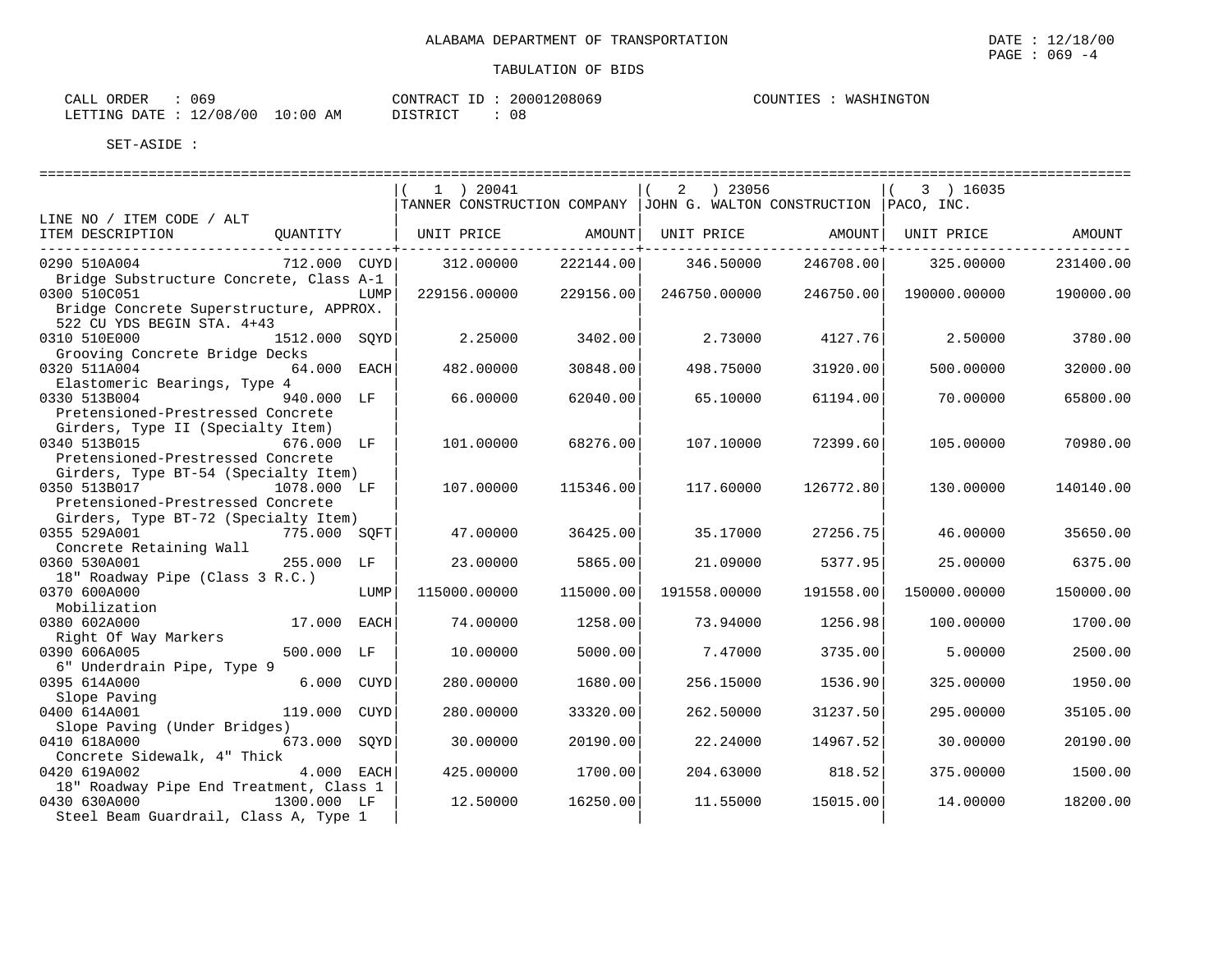==================================================================================================================================

| 069<br>CALL ORDER |                                  | CONTRACT ID: 20001208069 | COUNTIES : WASHINGTON |
|-------------------|----------------------------------|--------------------------|-----------------------|
|                   | LETTING DATE : 12/08/00 10:00 AM | - 08<br>DISTRICT         |                       |

|                                                                                       | 1 ) 20041<br>TANNER CONSTRUCTION COMPANY   JOHN G. WALTON CONSTRUCTION   PACO, INC. |          | 2<br>) 23056 |          | 3 ) 16035  |          |
|---------------------------------------------------------------------------------------|-------------------------------------------------------------------------------------|----------|--------------|----------|------------|----------|
| LINE NO / ITEM CODE / ALT                                                             |                                                                                     |          |              |          |            |          |
| ITEM DESCRIPTION<br>QUANTITY<br>--------------------------                            | UNIT PRICE                                                                          | AMOUNT   | UNIT PRICE   | AMOUNT   | UNIT PRICE | AMOUNT   |
| 0440 630C003<br>$4.000$ EACH<br>Guardrail End Anchor, Type 13                         | 1000.00000                                                                          | 4000.00  | 1050.00000   | 4200.00  | 1200.00000 | 4800.00  |
| 0450 630C050<br>2.000 EACH<br>Guardrail End Anchor, Type 20 Series                    | 1600.00000                                                                          | 3200.00  | 1890.00000   | 3780.00  | 2200.00000 | 4400.00  |
| 0460 630C070<br>2.000 EACH<br>Guardrail End Anchor, Type 10 Series                    | 1400.00000                                                                          | 2800.00  | 1680.00000   | 3360.00  | 1900.00000 | 3800.00  |
| 0470 634E000<br>340.000 LF<br>Industrial Fence, 6 Feet High, Special<br>Mounting      | 16.00000                                                                            | 5440.00  | 31.50000     | 10710.00 | 33.00000   | 11220.00 |
| 0480 634E002<br>340.000 LF<br>Industrial Fence, 8 Feet High, Special<br>Mounting      | 18.50000                                                                            | 6290.00  | 36.75000     | 12495.00 | 38,00000   | 12920.00 |
| 0490 650A000<br>2857.000 CYIP<br>Topsoil                                              | 4.00000                                                                             | 11428.00 | 7.48000      | 21370.36 | 12,00000   | 34284.00 |
| 0500 651B000<br>8.000 TON<br>Agricultural Limestone                                   | 35.00000                                                                            | 280.00   | 52.50000     | 420.00   | 50.00000   | 400.00   |
| 6.000<br>0510 651C000<br>TON<br>8-8-8 Commercial Fertilizer                           | 200.00000                                                                           | 1200.00  | 180.69000    | 1084.14  | 300.00000  | 1800.00  |
| 0520 652A057<br>4.000 ACRE                                                            | 500.00000                                                                           | 2000.00  | 498.75000    | 1995.00  | 500.00000  | 2000.00  |
| Seeding (Mix 3A)<br>0530 652B055<br>4.000 ACRE                                        | 500.00000                                                                           | 2000.00  | 420.00000    | 1680.00  | 500.00000  | 2000.00  |
| Temporary Seeding (Mix 3AT)<br>0540 652C000<br>8.000 ACRE                             | 50.00000                                                                            | 400.00   | 105.00000    | 840.00   | 150.00000  | 1200.00  |
| Mowing<br>4.000 ACRE<br>0550 652D057                                                  | 150.00000                                                                           | 600.00   | 472.50000    | 1890.00  | 700.00000  | 2800.00  |
| Seeding In Stubble (Mix 3A)<br>0560 654A001<br>2449.000 SOYD                          | 5.00000                                                                             | 12245.00 | 3.15000      | 7714.35  | 4.50000    | 11020.50 |
| Solid Sodding (Bermuda)<br>0570 656A000<br>8.000 ACRE                                 | 500.00000                                                                           | 4000.00  | 462.00000    | 3696.00  | 1000.00000 | 8000.00  |
| Mulching, Class A, Type 1<br>1.000 ACRE<br>0580 656A001                               | 500.00000                                                                           | 500.00   | 525.00000    | 525.00   | 1000.00000 | 1000.00  |
| Mulching, Class A, Type 2<br>0590 659A000<br>50.000 SOYD                              | 2.00000                                                                             | 100.00   | 2.89000      | 144.50   | 5.00000    | 250.00   |
| Erosion Control Netting, Class A<br>61.000 SQYD<br>0600 659A002                       | 15,00000                                                                            | 915.00   | 9.45000      | 576.45   | 17.00000   | 1037.00  |
| Erosion Control Netting, Class C1<br>0610 665B000<br>4.000 ACRE<br>Temporary Mulching | 400.00000                                                                           | 1600.00  | 315.00000    | 1260.00  | 500.00000  | 2000.00  |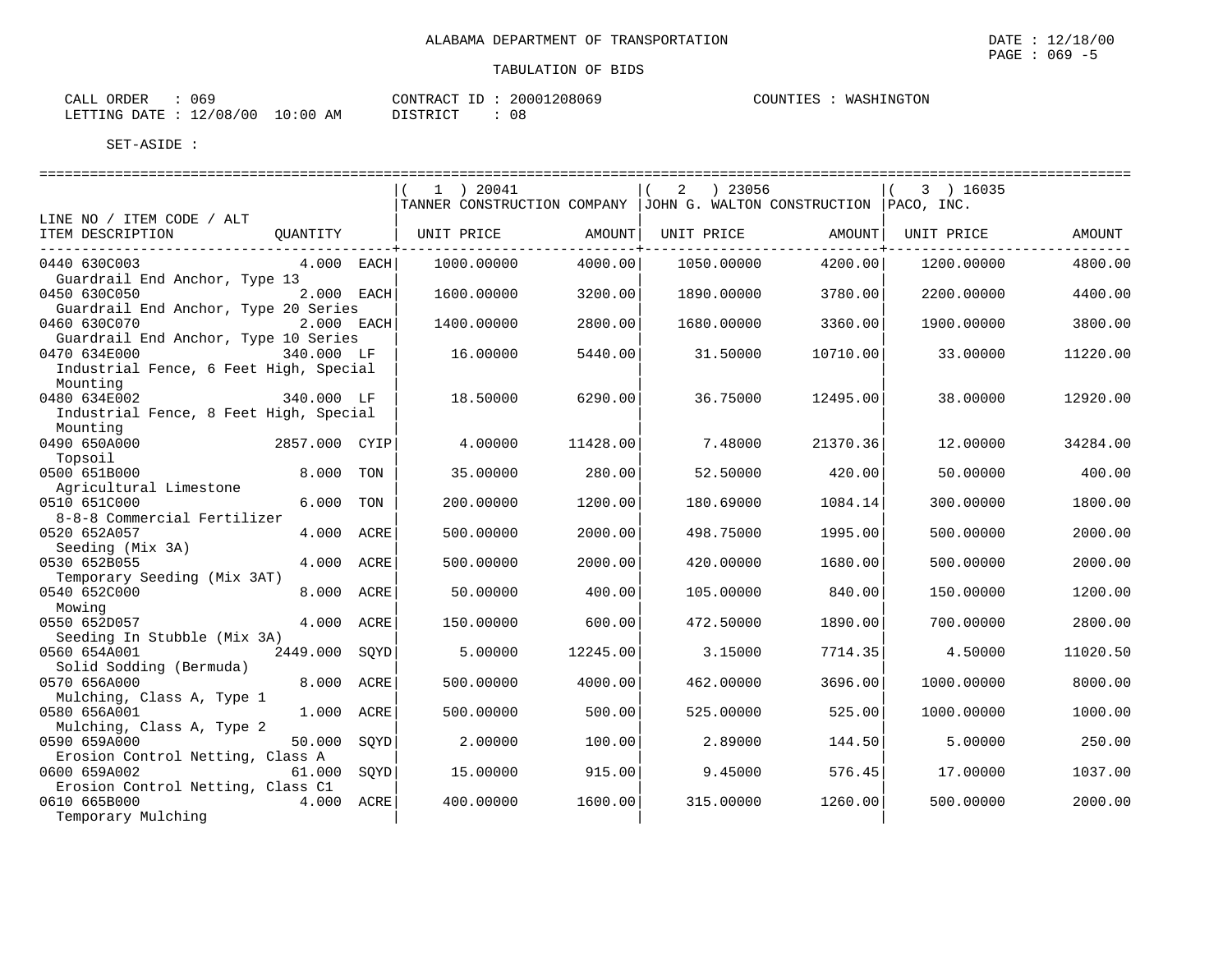| ORDER<br>CALL    | 069      |             | CONTRACT ID: | 20001208069 | COUNTIES<br>WASHINGTON |
|------------------|----------|-------------|--------------|-------------|------------------------|
| LETTING DATE : ' | 12/08/00 | 10:00<br>ΆM | DI STRICT    | -0.6        |                        |

|                                                          |                |      | $1$ ) 20041<br>TANNER CONSTRUCTION COMPANY JJOHN G. WALTON CONSTRUCTION PACO, INC. |          | ) 23056<br>2 |          | $(3)$ 16035 |          |
|----------------------------------------------------------|----------------|------|------------------------------------------------------------------------------------|----------|--------------|----------|-------------|----------|
| LINE NO / ITEM CODE / ALT                                |                |      |                                                                                    |          |              |          |             |          |
| ITEM DESCRIPTION                                         | OUANTITY       |      | UNIT PRICE                                                                         | AMOUNT   | UNIT PRICE   | AMOUNT   | UNIT PRICE  | AMOUNT   |
| 0620 665F000                                             | $100.000$ EACH |      | 5,00000                                                                            | 500.00   | 6.85000      | 685.00   | 5.00000     | 500.00   |
| Hay Bales                                                |                |      |                                                                                    |          |              |          |             |          |
| 0630 665G000                                             | 100.000 EACH   |      | 5.00000                                                                            | 500.00   | 4.20000      | 420.00   | 5.00000     | 500.00   |
| Sand Bags                                                |                |      |                                                                                    |          |              |          |             |          |
| 0640 6651000<br>Temporary Riprap, Class 2                | 150.000 TON    |      | 32.00000                                                                           | 4800.00  | 27.89000     | 4183.50  | 35.00000    | 5250.00  |
| 0650 665J000                                             | 4216.000 LF    |      | 3,00000                                                                            | 12648.00 | 2.57000      | 10835.12 | 4.00000     | 16864.00 |
| Silt Fence, Type A                                       |                |      |                                                                                    |          |              |          |             |          |
| 0660 665K000                                             | 100.000 CUYD   |      | 7.88000                                                                            | 788.00   | 10.98000     | 1098.00  | 10.00000    | 1000.00  |
| Drainage Sump Excavation                                 |                |      |                                                                                    |          |              |          |             |          |
| 0670 680A000                                             |                | LUMP | 10000.00000                                                                        | 10000.00 | 70216.00000  | 70216.00 | 50000.00000 | 50000.00 |
| Engineering Controls                                     |                |      |                                                                                    |          |              |          |             |          |
| 0680 701A031                                             | 3.000 MILE     |      | 1110.00000                                                                         | 3330.00  | 1233.75000   | 3701.25  | 1400.00000  | 4200.00  |
| Solid White, Class 2, Type A Traffic                     |                |      |                                                                                    |          |              |          |             |          |
| Stripe (0.06" Thick)                                     |                |      |                                                                                    |          |              |          |             |          |
| 3.000 MILE<br>0690 701A035                               |                |      | 1380.00000                                                                         | 4140.00  | 1496.25000   | 4488.75  | 1500.00000  | 4500.00  |
| Solid Yellow, Class 2, Type A Traffic                    |                |      |                                                                                    |          |              |          |             |          |
| Stripe (0.09" Thick)                                     |                |      |                                                                                    |          |              |          |             |          |
| 0700 701B005                                             | 75.000 LF      |      | 1.65000                                                                            | 123.75   | 0.47000      | 35.25    | 3.00000     | 225.00   |
| Dotted Class 2, Type A Traffic Stripe<br>$(0.09"$ Thick) |                |      |                                                                                    |          |              |          |             |          |
| 0710 701C001                                             | 4.000 MILE     |      | 280.00000                                                                          | 1120.00  | 341.25000    | 1365.00  | 350.00000   | 1400.00  |
| Solid Temporary Traffic Stripe                           |                |      |                                                                                    |          |              |          |             |          |
| 0720 701D007 1.000 MILE                                  |                |      | 500.00000                                                                          | 500.00   | 1443.75000   | 1443.75  | 1000.00000  | 1000.00  |
| Solid Traffic Stripe Removed (Paint)                     |                |      |                                                                                    |          |              |          |             |          |
| 0730 703A002                                             | 140.000 SOFT   |      | 2.25000                                                                            | 315.00   | 1.63000      | 228.20   | 3.00000     | 420.00   |
| Traffic Control Markings, Class 2, Type                  |                |      |                                                                                    |          |              |          |             |          |
| A                                                        |                |      |                                                                                    |          |              |          |             |          |
| 0740 703B002                                             | 52.000 SOFT    |      | 2.25000                                                                            | 117.00   | 2.21000      | 114.92   | 4.00000     | 208.00   |
| Traffic Control Legends, Class 2, Type                   |                |      |                                                                                    |          |              |          |             |          |
| 0750 705A037<br>79.000 EACH                              |                |      | 4.50000                                                                            | 355.50   | 4.99000      | 394.21   | 6.00000     | 474.00   |
| Pavement Markers, Class A-H, Type 2-D                    |                |      |                                                                                    |          |              |          |             |          |
| 0760 740B000                                             | 359.000 SOFT   |      | 8.42000                                                                            | 3022.78  | 14.75000     | 5295.25  | 15.00000    | 5385.00  |
| Construction Signs                                       |                |      |                                                                                    |          |              |          |             |          |
| 0770 740D000                                             | 16.000 EACH    |      | 47.37000                                                                           | 757.92   | 44.16000     | 706.56   | 55.00000    | 880.00   |
| Channelizing Drums                                       |                |      |                                                                                    |          |              |          |             |          |
| 0780 740F002                                             | 7.000 EACH     |      | 210.53000                                                                          | 1473.71  | 189.24000    | 1324.68  | 350.00000   | 2450.00  |
| Barricades, Type III                                     |                |      |                                                                                    |          |              |          |             |          |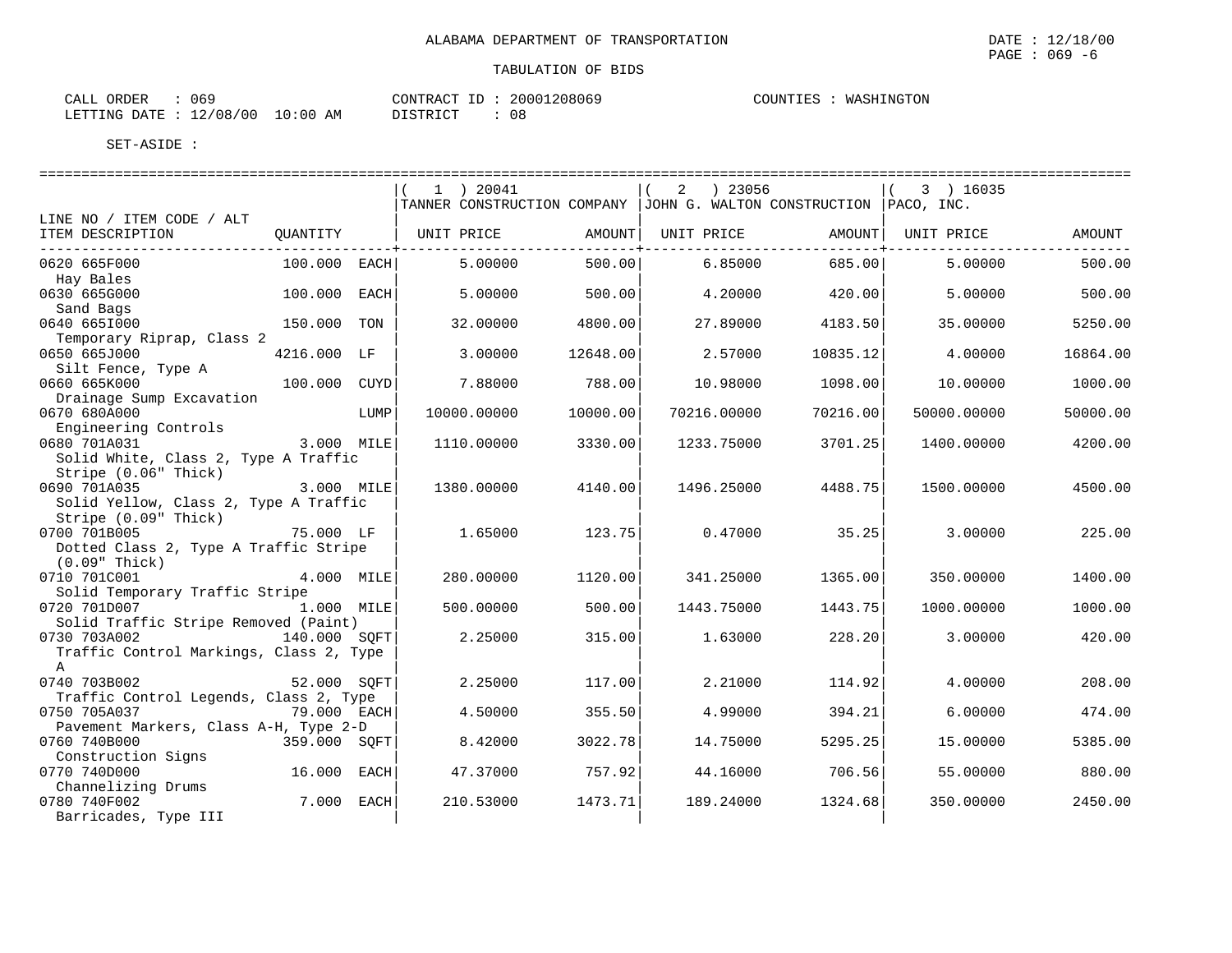| $\sim$ $\sim$ $\sim$<br>ORDER<br>$\mathbf{r}$<br>CALL<br>UO. |             | CONTRAC<br>$-$ | 208069<br>2000 | COUN'<br>ᆂᅖ | INGTON<br>TvT 7. |
|--------------------------------------------------------------|-------------|----------------|----------------|-------------|------------------|
| 2/08/<br>LETTING<br>00 /<br>$\sim$<br>DATE<br>ᅩᄼ             | -0:00<br>AΜ | DI STRICT      | $\sim$<br>U C  |             |                  |

|                                                                             |            | 20041<br>TANNER CONSTRUCTION COMPANY |                 | ) 23056<br>2<br>JOHN G. WALTON CONSTRUCTION |                 | 3 ) 16035<br>PACO, INC. |                |
|-----------------------------------------------------------------------------|------------|--------------------------------------|-----------------|---------------------------------------------|-----------------|-------------------------|----------------|
| LINE NO / ITEM CODE / ALT<br>ITEM DESCRIPTION                               | OUANTITY   | UNIT PRICE                           | AMOUNT          | UNIT PRICE                                  | AMOUNT          | UNIT PRICE              | AMOUNT         |
| 0790 7401005<br>Warning Lights, Type B (Detachable Head                     | 2.000 EACH | 913.68000                            | 1827.36         | 561.18000                                   | 1122.36         | 1100.00000              | 2200.00        |
| 0800 740L004<br>Vertical Panel Type II, Single-Sided                        | 9.000 EACH | 52.11000                             | 468.99          | 64.14000                                    | 577.26          | 70.00000                | 630.00         |
| 0810 998A000<br>Construction Fuel (Maximum Bid Limited<br>To $$104,000.00)$ | LUMP       | 0.00000                              | 0.00            | 8976.00000                                  | 8976.00         | 30000.00000             | 30000.00       |
| SECTION TOTALS                                                              |            |                                      | \$2,566,906.26] |                                             | \$2,814,662.74] |                         | \$2,951,108.70 |
| CONTRACT TOTALS                                                             |            |                                      | \$2,566,906.26] |                                             | \$2,814,662.74] |                         | \$2,951,108.70 |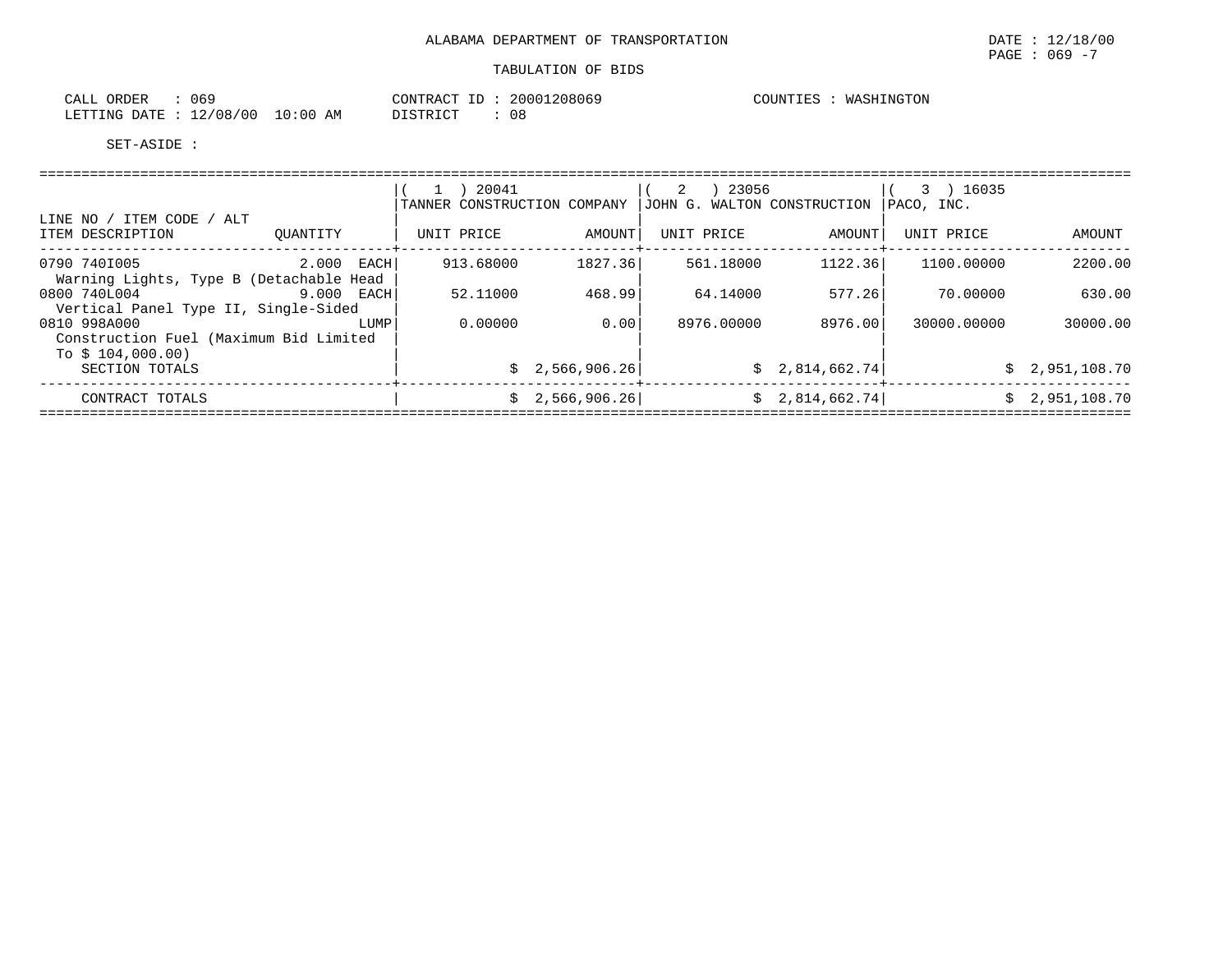$\text{CALL}$  ORDER : 069  $\text{CONTRACT ID}: 20001208069$ COUNTIES : WASHINGTON LETTING DATE : 12/08/00 10:00 AM DISTRICT : 08

|                                                                | ==============  |             |                                                  |           |                        |           |                              |           |
|----------------------------------------------------------------|-----------------|-------------|--------------------------------------------------|-----------|------------------------|-----------|------------------------------|-----------|
|                                                                |                 |             | 4 ) 14003                                        |           | $5 \t) 18024$          |           | $(6)$ 23034                  |           |
|                                                                |                 |             | W. S. NEWELL, INC.                               |           | RACON, INC.            |           | T.L. WALLACE CONSTRUCTION, I |           |
| LINE NO / ITEM CODE / ALT<br>ITEM DESCRIPTION                  | QUANTITY        |             | UNIT PRICE AMOUNT  UNIT PRICE AMOUNT  UNIT PRICE |           |                        |           |                              | AMOUNT    |
|                                                                |                 |             |                                                  |           | ---------------------- |           |                              |           |
| SECTION 0001 Total                                             |                 |             |                                                  |           |                        |           |                              |           |
| 0010 201A000<br>Clearing & Grubbing (Approximately 4<br>Acres) |                 | <b>LUMP</b> | 117200.00000                                     | 117200.00 | 275000.00000           | 275000.00 | 300000.00000                 | 300000.00 |
| 0020 206C017                                                   | 112.000 SOYD    |             | 5.00000                                          | 560.00    | 10.00000               | 1120.00   | 3.00000                      | 336.00    |
| Removing Concrete Pad                                          |                 |             |                                                  |           |                        |           |                              |           |
| 0030 206D000                                                   | 208.000 LF      |             | 4.00000                                          | 832.00    | 7.08000                | 1472.64   | 2.00000                      | 416.00    |
| Removing Pipe                                                  |                 |             |                                                  |           |                        |           |                              |           |
| 0040 206D011                                                   | 103.000 LF      |             | 0.01000                                          | 1.03      | 3.08000                | 317.24    | 2.00000                      | 206.00    |
| Removing Fence                                                 |                 |             |                                                  |           |                        |           |                              |           |
| 0050 210A000                                                   | 51183.000 CYIP  |             | 2,00000                                          | 102366.00 | 2.00000                | 102366.00 | 3.00000                      | 153549.00 |
| Unclassified Excavation                                        |                 |             |                                                  |           |                        |           |                              |           |
| 0055 210C000                                                   | 10000.000 CYIP  |             | 0.01000                                          | 100.00    | 2.00000                | 20000.00  | 6.00000                      | 60000.00  |
| Muck Excavation                                                |                 |             |                                                  |           |                        |           |                              |           |
| 0060 210D011                                                   | 134319.000 CYIP |             | 4.00000                                          | 537276.00 | 1.50000                | 201478.50 | 4.23000                      | 568169.37 |
| Borrow Excavation (A4 or Better)<br>0070 210E000               |                 |             |                                                  |           |                        |           | 4.23000                      |           |
| Borrow Excavation (Underwater Backfill)                        | 42583.000 CYIP  |             | 6.00000                                          | 255498.00 | 2.50000                | 106457.50 |                              | 180126.09 |
| 0080 214A000                                                   | 108.000 CUYD    |             | 4.00000                                          | 432.00    | 10.41000               | 1124.28   | 4.50000                      | 486.00    |
| Structure Excavation                                           |                 |             |                                                  |           |                        |           |                              |           |
| 0090 214B000                                                   | 61.000 CUYD     |             | 6,00000                                          | 366.00    | 5.00000                | 305.00    | 4.80000                      | 292.80    |
| Foundation Backfill, Local                                     |                 |             |                                                  |           |                        |           |                              |           |
| 0100 215A000                                                   | 990.000         | CUYD        | 15.00000                                         | 14850.00  | 15.75000               | 15592.50  | 20.00000                     | 19800.00  |
| Unclassified Bridge Excavation                                 |                 |             |                                                  |           |                        |           |                              |           |
| 0110 215B000                                                   |                 | LUMP        | 62000.00000                                      | 62000.00  | 90100.00000            | 90100.00  | 125000.00000                 | 125000.00 |
| Cofferdams Or Sheeting And Shoring                             |                 |             |                                                  |           |                        |           |                              |           |
| $(Station 4 + 43)$                                             |                 |             |                                                  |           |                        |           |                              |           |
| 0120 215B001                                                   |                 | LUMP        | 40000.00000                                      | 40000.00  | 67000.00000            | 67000.00  | 27000.00000                  | 27000.00  |
| Cofferdams Or Sheeting And Shoring (Sta<br>$7+20$ )            |                 |             |                                                  |           |                        |           |                              |           |
| 0130 230A000                                                   | 25.000 RBST     |             | 300.00000                                        | 7500.00   | 300,00000              | 7500.00   | 200,00000                    | 5000.00   |
| Roadbed Processing                                             |                 |             |                                                  |           |                        |           |                              |           |
| 0140 301A218                                                   | 4172.000 SYCP   |             | 4.50000                                          | 18774.00  | 5.00000                | 20860.00  | 6.00000                      | 25032.00  |
| Soil Aggregate Base Course, Type C,                            |                 |             |                                                  |           |                        |           |                              |           |
| Road Mixed, 5" Compacted Thickness                             |                 |             |                                                  |           |                        |           |                              |           |
| 0150 401A000                                                   | 5555.000 SYCP   |             | 1,00000                                          | 5555.00   | 1,07000                | 5943.85   | 1,00000                      | 5555.00   |
| Bituminous Treatment A                                         |                 |             |                                                  |           |                        |           |                              |           |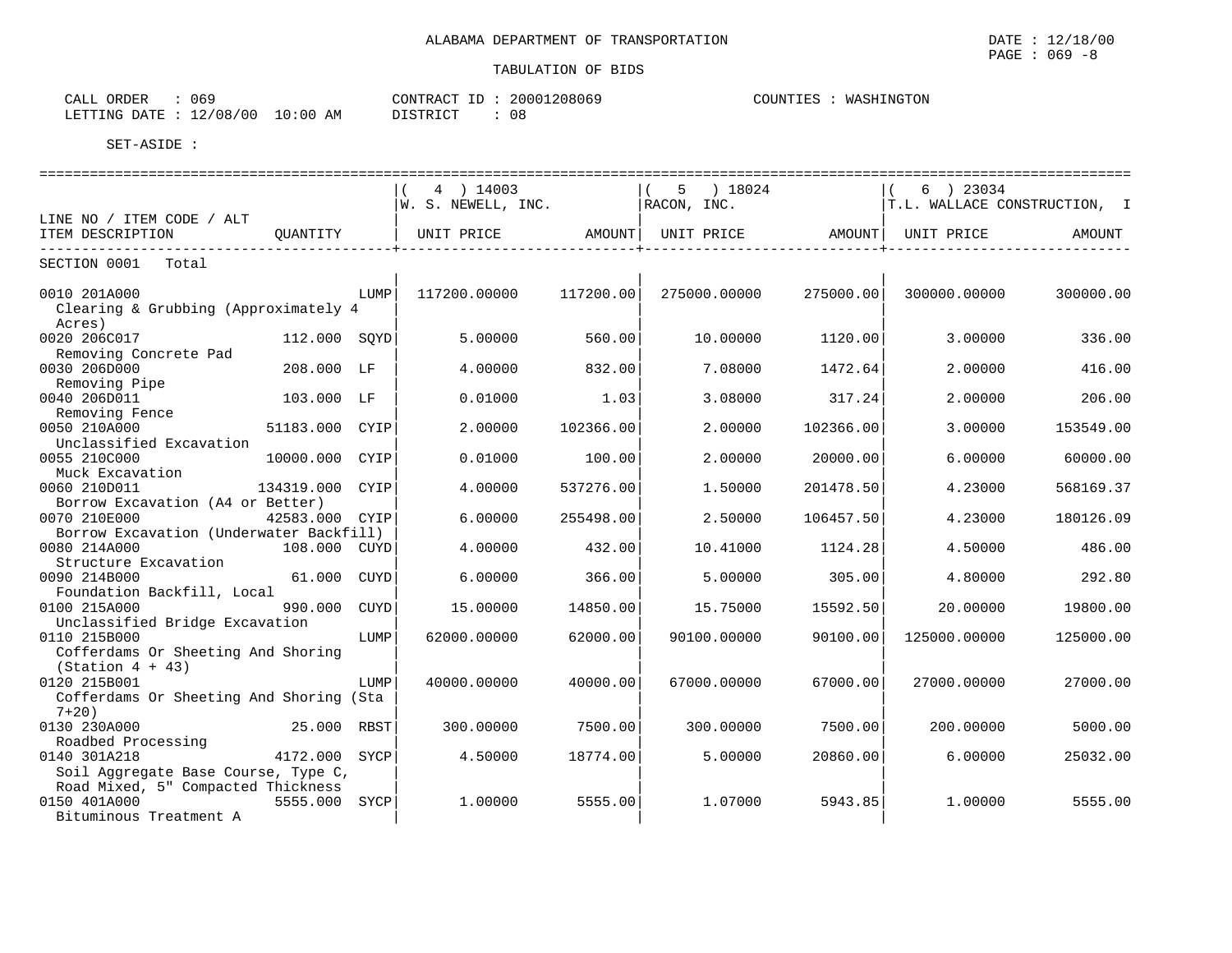| ORDER<br>CALL           | 069 |            | CONTRACT<br>ID | 20001208069      | WASHINGTON<br>COUNTIES |
|-------------------------|-----|------------|----------------|------------------|------------------------|
| LETTING DATE : 12/08/00 |     | $10:00$ AM | DISTRICT       | $\bigcap$<br>U C |                        |

|                                                                                                                         |               | 4 ) 14003<br>W. S. NEWELL, INC. |               | 5 ) 18024<br>RACON, INC. |           | 6 ) 23034   | T.L. WALLACE CONSTRUCTION, I |
|-------------------------------------------------------------------------------------------------------------------------|---------------|---------------------------------|---------------|--------------------------|-----------|-------------|------------------------------|
| LINE NO / ITEM CODE / ALT                                                                                               |               |                                 |               |                          |           |             |                              |
| ITEM DESCRIPTION                                                                                                        | OUANTITY      | UNIT PRICE                      | <b>AMOUNT</b> | UNIT PRICE               | AMOUNT    | UNIT PRICE  | AMOUNT                       |
| 0160 405A000                                                                                                            | 289.000 GAL   | 2.50000                         | 722.50        | 2.68000                  | 774.52    | 2.50000     | 722.50                       |
| Tack Coat                                                                                                               |               |                                 |               |                          |           |             |                              |
| 0170 429A220<br>Improved Bituminous Concrete Wearing<br>Surface Layer, 1/2" Maximum Aggregate<br>Size Mix, ESAL Range B | 315.000 TON   | 67.05000                        | 21120.75      | 71.75000                 | 22601.25  | 67.05000    | 21120.75                     |
| 0180 429A226                                                                                                            | 100.000 TON   | 83.20000                        | 8320.00       | 89.03000                 | 8903.00   | 83.20000    | 8320.00                      |
| Improved Bituminous Concrete Wearing<br>Surface Layer, Leveling, 1/2" Maximum<br>Aggregate Size Mix, ESAL Range B       |               |                                 |               |                          |           |             |                              |
| 0190 429B221                                                                                                            | 443.000 TON   | 48.30000                        | 21396.90      | 51.69000                 | 22898.67  | 48.30000    | 21396.90                     |
| Improved Bituminous Concrete Binder                                                                                     |               |                                 |               |                          |           |             |                              |
| Layer, 1" Maximum Aggregate Size Mix,                                                                                   |               |                                 |               |                          |           |             |                              |
| ESAL Range B                                                                                                            |               |                                 |               |                          |           |             |                              |
| 0200 429B225                                                                                                            | 75.000 TON    | 150.00000                       | 11250.00      | 160.50000                | 12037.50  | 150.00000   | 11250.00                     |
| Improved Bituminous Concrete Binder<br>Layer, Patching, 1" Maximum Aggregate<br>Size Mix, ESAL Range B                  |               |                                 |               |                          |           |             |                              |
| 0210 429C220                                                                                                            | 919.000 TON   | 51.85000                        | 47650.15      | 55.48000                 | 50986.12  | 51.85000    | 47650.15                     |
| Improved Bituminous Concrete Base Layer                                                                                 |               |                                 |               |                          |           |             |                              |
| 1" Maximum Aggregate Size Mix, ESAL                                                                                     |               |                                 |               |                          |           |             |                              |
| Range B                                                                                                                 |               |                                 |               |                          |           |             |                              |
| 0220 450B000                                                                                                            | 107.000 SOYD  | 75.00000                        | 8025.00       | 78.75000                 | 8426.25   | 65,00000    | 6955.00                      |
| Reinforced Cement Concrete Bridge End                                                                                   |               |                                 |               |                          |           |             |                              |
| Slab                                                                                                                    |               |                                 |               |                          |           |             |                              |
| 0230 502A000                                                                                                            | 131428.000 LB | 0.50000                         | 65714.00      | 0.53000                  | 69656.84  | 0.50000     | 65714.00                     |
| Steel Reinforcement                                                                                                     |               |                                 |               |                          |           |             |                              |
| 0240 502B000                                                                                                            | LUMP          | 57000.00000                     | 57000.00      | 59850.00000              | 59850.00  | 59207.50000 | 59207.50                     |
| Steel Reinforcement For Bridge                                                                                          |               |                                 |               |                          |           |             |                              |
| Superstructure, Sta. 4+43, Approx. 118,<br>415 lbs.                                                                     |               |                                 |               |                          |           |             |                              |
| 0250 505A015                                                                                                            | 2.000 EACH    | 9500.00000                      | 19000.00      | 9975.00000               | 19950.00  | 6000.00000  | 12000.00                     |
| Concrete Test Piles (14 Inches Square)                                                                                  |               |                                 |               |                          |           |             |                              |
| 0260 505B045                                                                                                            | 2.000 EACH    | 11500.00000                     | 23000.00      | 12075.00000              | 24150.00  | 3000.00000  | 6000.00                      |
| Static Loading Tests (14 Inches Square)                                                                                 |               |                                 |               |                          |           |             |                              |
| 0270 505C015                                                                                                            | 4252.000 LF   | 45.00000                        | 191340.00     | 47.25000                 | 200907.00 | 26.00000    | 110552.00                    |
| Concrete Piling (14 Inches Square)                                                                                      |               |                                 |               |                          |           |             |                              |
| 0280 508A000<br>Structural Steel                                                                                        | 8503.000 LB   | 2.30000                         | 19556.90      | 2.42000                  | 20577.26  | 2.00000     | 17006.00                     |
|                                                                                                                         |               |                                 |               |                          |           |             |                              |

PAGE : 069 -9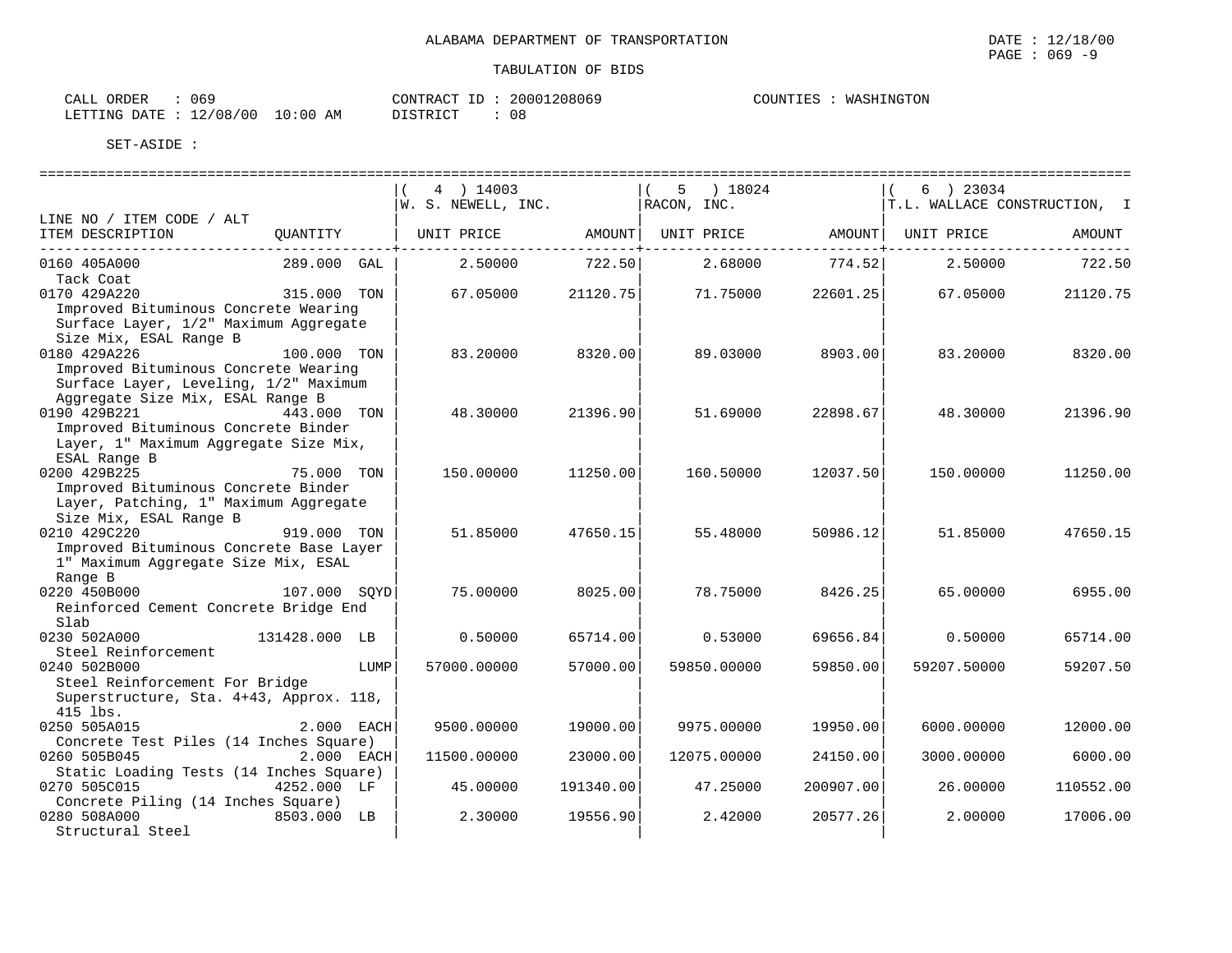| 069<br>ORDER<br>CALL             | CONTRACT ID: | 20001208069 | WASHINGTON<br>COUNTIES : |
|----------------------------------|--------------|-------------|--------------------------|
| LETTING DATE : 12/08/00 10:00 AM | DISTRICT     | UC          |                          |

|                                                                                                       |               | 4 ) 14003<br>W. S. NEWELL, INC. |           | 5 ) 18024<br>$RACON$ , $INC.$ |           | $(6)$ 23034<br>T.L. WALLACE CONSTRUCTION, I |           |
|-------------------------------------------------------------------------------------------------------|---------------|---------------------------------|-----------|-------------------------------|-----------|---------------------------------------------|-----------|
| LINE NO / ITEM CODE / ALT                                                                             |               |                                 |           |                               |           |                                             |           |
| ITEM DESCRIPTION                                                                                      | OUANTITY      | UNIT PRICE AMOUNT               |           |                               |           | UNIT PRICE AMOUNT UNIT PRICE                | AMOUNT    |
| 0290 510A004                                                                                          | 712.000 CUYD  | 380.00000                       | 270560.00 | 399.00000                     | 284088.00 | 365.00000                                   | 259880.00 |
| Bridge Substructure Concrete, Class A-1<br>0300 510C051<br>Bridge Concrete Superstructure, APPROX.    | LUMP          | 195000.00000                    | 195000.00 | 204750.00000                  | 204750.00 | 247950.00000                                | 247950.00 |
| 522 CU YDS BEGIN STA. 4+43<br>0310 510E000<br>Grooving Concrete Bridge Decks                          | 1512.000 SOYD | 2.50000                         | 3780.00   | 2.63000                       | 3976.56   | 2.18000                                     | 3296.16   |
| 0320 511A004<br>Elastomeric Bearings, Type 4                                                          | 64.000 EACH   | 635,00000                       | 40640.00  | 666.75000                     | 42672.00  | 525.00000                                   | 33600.00  |
| 0330 513B004<br>Pretensioned-Prestressed Concrete                                                     | 940.000 LF    | 73.00000                        | 68620.00  | 76.65000                      | 72051.00  | 61,00000                                    | 57340.00  |
| Girders, Type II (Specialty Item)<br>0340 513B015<br>Pretensioned-Prestressed Concrete                | 676.000 LF    | 118.00000                       | 79768.00  | 123.90000                     | 83756.40  | 98.00000                                    | 66248.00  |
| Girders, Type BT-54 (Specialty Item)<br>0350 513B017 1078.000 LF<br>Pretensioned-Prestressed Concrete |               | 125.00000                       | 134750.00 | 131.25000                     | 141487.50 | 112,00000                                   | 120736.00 |
| Girders, Type BT-72 (Specialty Item)<br>0355 529A001                                                  | 775.000 SOFT  | 73.00000                        | 56575.00  | 99.75000                      | 77306.25  | 85.00000                                    | 65875.00  |
| Concrete Retaining Wall<br>0360 530A001<br>18" Roadway Pipe (Class 3 R.C.)                            | 255.000 LF    | 28,00000                        | 7140.00   | 28.74000                      | 7328.70   | 20,00000                                    | 5100.00   |
| 0370 600A000<br>Mobilization                                                                          | LUMP          | 195000.00000                    | 195000.00 | 275000.00000                  | 275000.00 | 250000.00000                                | 250000.00 |
| 0380 602A000<br>Right Of Way Markers                                                                  | 17.000 EACH   | 60.00000                        | 1020.00   | 77.82000                      | 1322.94   | 100,00000                                   | 1700.00   |
| 0390 606A005<br>6" Underdrain Pipe, Type 9                                                            | 500.000 LF    | 9.50000                         | 4750.00   | 9.37000                       | 4685.00   | 4.50000                                     | 2250.00   |
| 0395 614A000<br>Slope Paving                                                                          | 6.000 CUYD    | 350.00000                       | 2100.00   | 262.50000                     | 1575.00   | 275,00000                                   | 1650.00   |
| 0400 614A001<br>Slope Paving (Under Bridges)                                                          | 119.000 CUYD  | 250.00000                       | 29750.00  | 262.50000                     | 31237.50  | 250.00000                                   | 29750.00  |
| 0410 618A000<br>Concrete Sidewalk, 4" Thick                                                           | 673.000 SOYD  | 23.00000                        | 15479.00  | 24.15000                      | 16252.95  | 25.00000                                    | 16825.00  |
| 0420 619A002<br>18" Roadway Pipe End Treatment, Class 1                                               | 4.000 EACH    | 550.00000                       | 2200.00   | 741.00000                     | 2964.00   | 400.00000                                   | 1600.00   |
| 0430 630A000<br>Steel Beam Guardrail, Class A, Type 1                                                 | 1300.000 LF   | 11.00000                        | 14300.00  | 12,20000                      | 15860.00  | 12.50000                                    | 16250.00  |

PAGE : 069 -10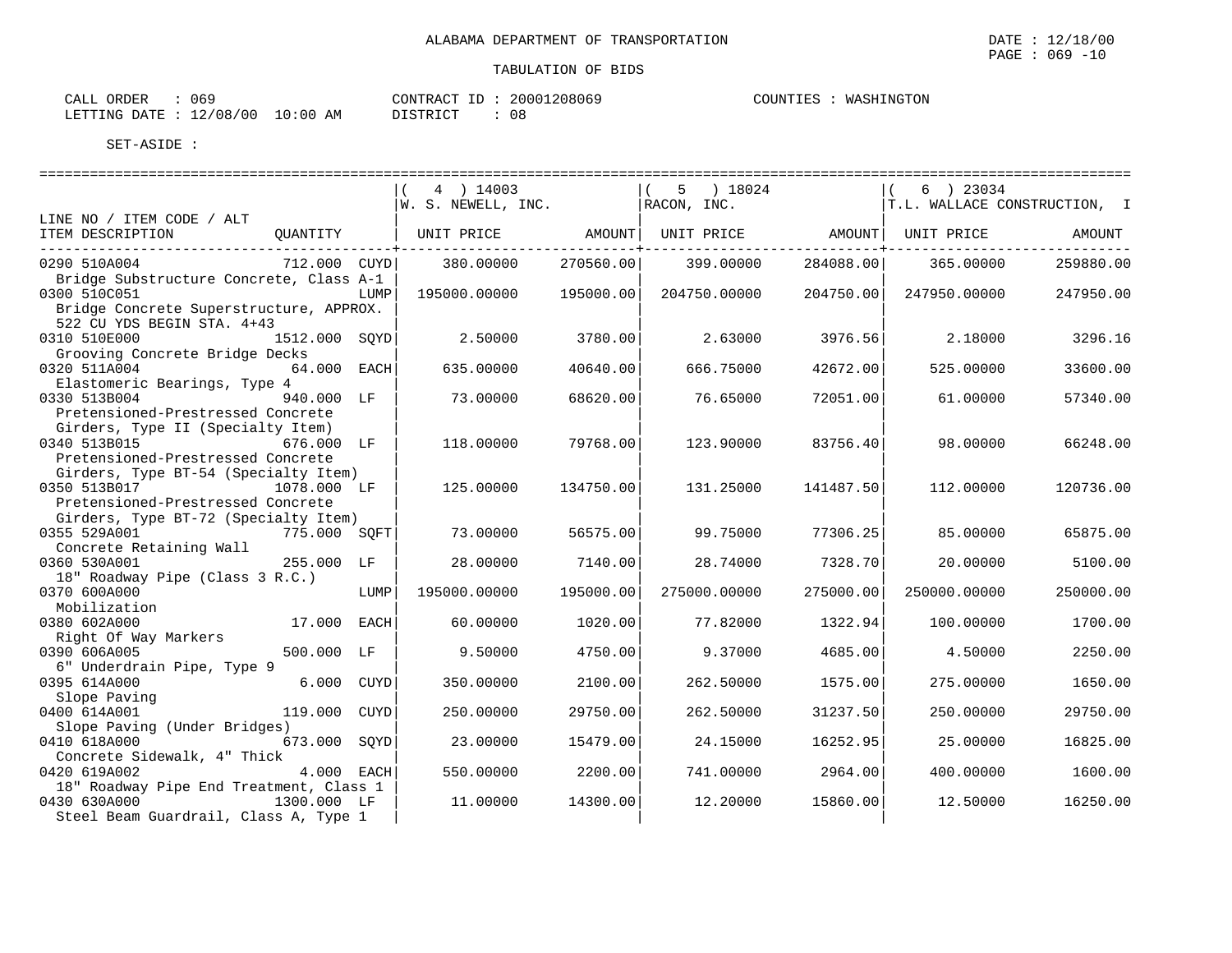| 069<br>ORDER<br>CALL             | CONTRACT ID: | 20001208069 | WASHINGTON<br>COUNTIES : |
|----------------------------------|--------------|-------------|--------------------------|
| LETTING DATE : 12/08/00 10:00 AM | DISTRICT     | UC          |                          |

|                                                                    | 4 ) 14003<br>W. S. NEWELL, INC. | 5 ) 18024<br>RACON, INC. | 6 ) 23034<br>T.L. WALLACE CONSTRUCTION, I |
|--------------------------------------------------------------------|---------------------------------|--------------------------|-------------------------------------------|
| LINE NO / ITEM CODE / ALT                                          |                                 |                          |                                           |
| ITEM DESCRIPTION<br>OUANTITY                                       | AMOUNT<br>UNIT PRICE            | AMOUNT  <br>UNIT PRICE   | UNIT PRICE<br>AMOUNT                      |
| 0440 630C003<br>4.000 EACH                                         | 4000.00<br>1000.00000           | 1108.99000<br>4435.96    | 1000.00000<br>4000.00                     |
| Guardrail End Anchor, Type 13                                      |                                 |                          |                                           |
| 2.000 EACH<br>0450 630C050                                         | 1800.00000<br>3600.00           | 3992.36<br>1996.18000    | 1600.00000<br>3200.00                     |
| Guardrail End Anchor, Type 20 Series<br>0460 630C070<br>2.000 EACH | 1600.00000                      | 1774.39000<br>3548.78    | 1400.00000<br>2800.00                     |
| Guardrail End Anchor, Type 10 Series                               | 3200.00                         |                          |                                           |
| 0470 634E000<br>340.000 LF                                         | 25.00000<br>8500.00             | 26.25000<br>8925.00      | 5440.00<br>16,00000                       |
| Industrial Fence, 6 Feet High, Special                             |                                 |                          |                                           |
| Mounting                                                           |                                 |                          |                                           |
| 0480 634E002<br>340.000 LF                                         | 30.00000<br>10200.00            | 31,50000<br>10710.00     | 18.50000<br>6290.00                       |
| Industrial Fence, 8 Feet High, Special                             |                                 |                          |                                           |
| Mounting                                                           |                                 |                          |                                           |
| 0490 650A000<br>2857.000 CYIP                                      | 6,00000<br>17142.00             | 6.00000<br>17142.00      | 4.00000<br>11428.00                       |
| Topsoil                                                            |                                 |                          |                                           |
| 0500 651B000<br>8.000<br>TON                                       | 35.00000<br>280.00              | 26.00000<br>208.00       | 280.00<br>35.00000                        |
| Agricultural Limestone                                             |                                 |                          |                                           |
| 6.000<br>0510 651C000<br>TON                                       | 250.00000<br>1500.00            | 231.98000<br>1391.88     | 200,00000<br>1200.00                      |
| 8-8-8 Commercial Fertilizer                                        |                                 |                          |                                           |
| 0520 652A057<br>4.000 ACRE<br>Seeding (Mix 3A)                     | 500.00000<br>2000.00            | 532.97000<br>2131.88     | 500.00000<br>2000.00                      |
| 4.000 ACRE<br>0530 652B055                                         | 350.00000<br>1400.00            | 419.94000<br>1679.76     | 500.00000<br>2000.00                      |
| Temporary Seeding (Mix 3AT)                                        |                                 |                          |                                           |
| 0540 652C000<br>8,000<br>ACRE                                      | 75.00000<br>600.00              | 39,00000<br>312.00       | 400.00<br>50.00000                        |
| Mowing                                                             |                                 |                          |                                           |
| 4.000 ACRE<br>0550 652D057                                         | 600,00000<br>2400.00            | 2027.88<br>506.97000     | 600.00<br>150.00000                       |
| Seeding In Stubble (Mix 3A)                                        |                                 |                          |                                           |
| 0560 654A001<br>2449.000<br>SOYD                                   | 4.00000<br>9796.00              | 3.00000<br>7347.00       | 5.00000<br>12245.00                       |
| Solid Sodding (Bermuda)                                            |                                 |                          |                                           |
| 8.000 ACRE<br>0570 656A000                                         | 450.00000<br>3600.00            | 423.10000<br>3384.80     | 4000.00<br>500.00000                      |
| Mulching, Class A, Type 1                                          |                                 |                          |                                           |
| 1.000<br>0580 656A001<br>ACRE                                      | 500.00000<br>500.00             | 537.13<br>537.13000      | 500.00<br>500.00000                       |
| Mulching, Class A, Type 2                                          |                                 |                          |                                           |
| 50.000<br>0590 659A000<br>SOYD<br>Erosion Control Netting, Class A | 2.00000<br>100.00               | 1,70000<br>85.00         | 2.00000<br>100.00                         |
| 0600 659A002<br>61.000 SOYD                                        | 6.50000<br>396.50               | 4.22000<br>257.42        | 15.00000<br>915.00                        |
| Erosion Control Netting, Class C1                                  |                                 |                          |                                           |
| 0610 665B000<br>4.000 ACRE                                         | 350.00000<br>1400.00            | 423.10000<br>1692.40     | 1600.00<br>400.00000                      |
| Temporary Mulching                                                 |                                 |                          |                                           |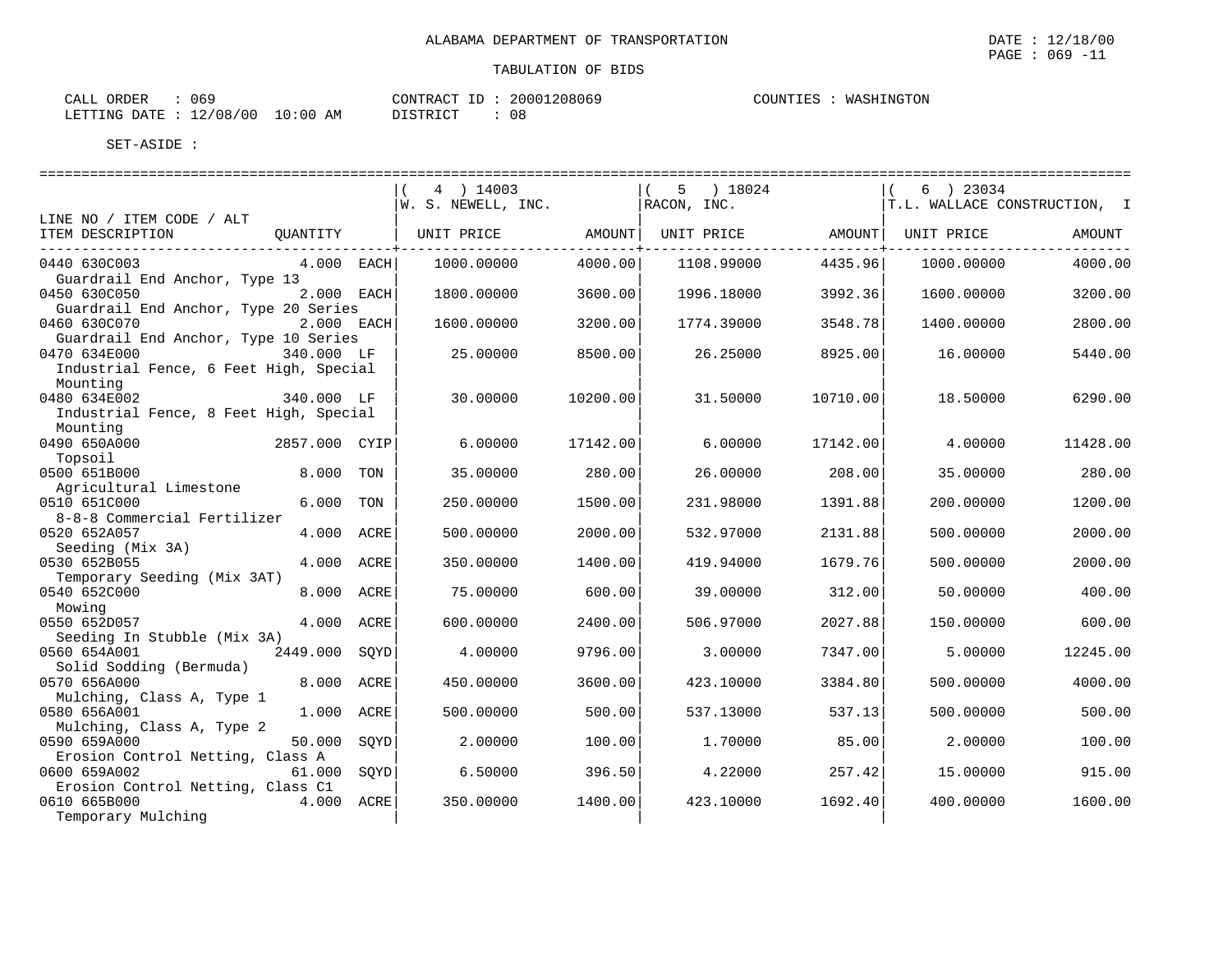|  |  | CONTRACT ID: 20001208069 | COUNTIES : WASH |  |
|--|--|--------------------------|-----------------|--|

| ORDER<br>CALL | ∪ບຯ      |             | 20001208069<br>CONTRACT<br>TD    | WASHINGTON<br>COUNTIES |
|---------------|----------|-------------|----------------------------------|------------------------|
| LETTING DATE  | 12/08/00 | 10:00<br>ΑM | $\sim$<br><b>DISTRICT</b><br>U C |                        |

|                                                          |                |      | 4 ) 14003<br>W. S. NEWELL, INC. |          | $(5)$ 18024<br>$RACON$ , INC. |           | 6 ) 23034<br>T.L. WALLACE CONSTRUCTION, I |         |
|----------------------------------------------------------|----------------|------|---------------------------------|----------|-------------------------------|-----------|-------------------------------------------|---------|
| LINE NO / ITEM CODE / ALT                                |                |      |                                 |          |                               |           |                                           |         |
| ITEM DESCRIPTION                                         | OUANTITY       |      | UNIT PRICE AMOUNT   UNIT PRICE  |          |                               | AMOUNT    | UNIT PRICE                                | AMOUNT  |
| 0620 665F000                                             | $100.000$ EACH |      | 4.00000                         | 400.00   | 5.27000                       | 527.00    | 5.00000                                   | 500.00  |
| Hay Bales                                                |                |      |                                 |          |                               |           |                                           |         |
| 0630 665G000                                             | 100.000 EACH   |      | 4.00000                         | 400.00   | 1,50000                       | 150.00    | 5.00000                                   | 500.00  |
| Sand Bags<br>0640 6651000                                | 150.000 TON    |      | 40.00000                        | 6000.00  | 25.92000                      | 3888.00   | 30.00000                                  | 4500.00 |
| Temporary Riprap, Class 2                                |                |      |                                 |          |                               |           |                                           |         |
| 0650 665J000                                             | 4216.000 LF    |      | 3.50000                         | 14756.00 | 4.70000                       | 19815.20  | 2.00000                                   | 8432.00 |
| Silt Fence, Type A                                       |                |      |                                 |          |                               |           |                                           |         |
| 0660 665K000                                             | 100.000 CUYD   |      | 8.00000                         | 800.00   | 11.43000                      | 1143.00   | 7.00000                                   | 700.00  |
| Drainage Sump Excavation                                 |                |      |                                 |          |                               |           |                                           |         |
| 0670 680A000                                             |                | LUMP | 32000.00000                     | 32000.00 | 175000.00000                  | 175000.00 | 1000.00000                                | 1000.00 |
| Engineering Controls                                     |                |      |                                 |          |                               |           |                                           |         |
| 0680 701A031                                             | 3.000 MILE     |      | 1200.00000                      | 3600.00  | 1300.37000                    | 3901.11   | 1180.85000                                | 3542.55 |
| Solid White, Class 2, Type A Traffic                     |                |      |                                 |          |                               |           |                                           |         |
| Stripe (0.06" Thick)                                     |                |      |                                 |          |                               |           |                                           |         |
| 3.000 MILE<br>0690 701A035                               |                |      | 1500.00000                      | 4500.00  | 1616.67000                    | 4850.01   | 1468.09000                                | 4404.27 |
| Solid Yellow, Class 2, Type A Traffic                    |                |      |                                 |          |                               |           |                                           |         |
| Stripe (0.09" Thick)                                     |                |      |                                 |          |                               |           |                                           |         |
| 0700 701B005                                             | 75.000 LF      |      | 1,00000                         | 75.00    | 1.94000                       | 145.50    | 1,76000                                   | 132.00  |
| Dotted Class 2, Type A Traffic Stripe<br>$(0.09"$ Thick) |                |      |                                 |          |                               |           |                                           |         |
| 0710 701C001                                             | 4.000 MILE     |      | 400.00000                       | 1600.00  | 328.02000                     | 1312.08   | 297.87000                                 | 1191.48 |
| Solid Temporary Traffic Stripe                           |                |      |                                 |          |                               |           |                                           |         |
| 0720 701D007 1.000 MILE                                  |                |      | 1200.00000                      | 1200.00  | 585.75000                     | 585.75    | 531.91000                                 | 531.91  |
| Solid Traffic Stripe Removed (Paint)                     |                |      |                                 |          |                               |           |                                           |         |
| 0730 703A002                                             | 140.000 SOFT   |      | 3.00000                         | 420.00   | 2.65000                       | 371.00    | 2.40000                                   | 336.00  |
| Traffic Control Markings, Class 2, Type                  |                |      |                                 |          |                               |           |                                           |         |
| $\mathbb{A}$                                             |                |      |                                 |          |                               |           |                                           |         |
| 0740 703B002                                             | 52.000 SOFT    |      | 5.00000                         | 260.00   | 2.65000                       | 137.80    | 2.40000                                   | 124.80  |
| Traffic Control Legends, Class 2, Type                   |                |      |                                 |          |                               |           |                                           |         |
| 0750 705A037<br>79.000 EACH                              |                |      | 10.00000                        | 790.00   | 5.28000                       | 417.12    | 4.79000                                   | 378.41  |
| Pavement Markers, Class A-H, Type 2-D                    |                |      |                                 |          |                               |           |                                           |         |
| 0760 740B000                                             | 359.000 SOFT   |      | 8.50000                         | 3051.50  | 10.63000                      | 3816.17   | 8.51000                                   | 3055.09 |
| Construction Signs                                       |                |      |                                 |          |                               |           |                                           |         |
| 0770 740D000                                             | 16.000 EACH    |      | 47.70000                        | 763.20   | 32.90000                      | 526.40    | 47.87000                                  | 765.92  |
| Channelizing Drums                                       |                |      |                                 |          |                               |           |                                           |         |
| 0780 740F002                                             | 7.000 EACH     |      | 212.00000                       | 1484.00  | 164.00000                     | 1148.00   | 212.77000                                 | 1489.39 |
| Barricades, Type III                                     |                |      |                                 |          |                               |           |                                           |         |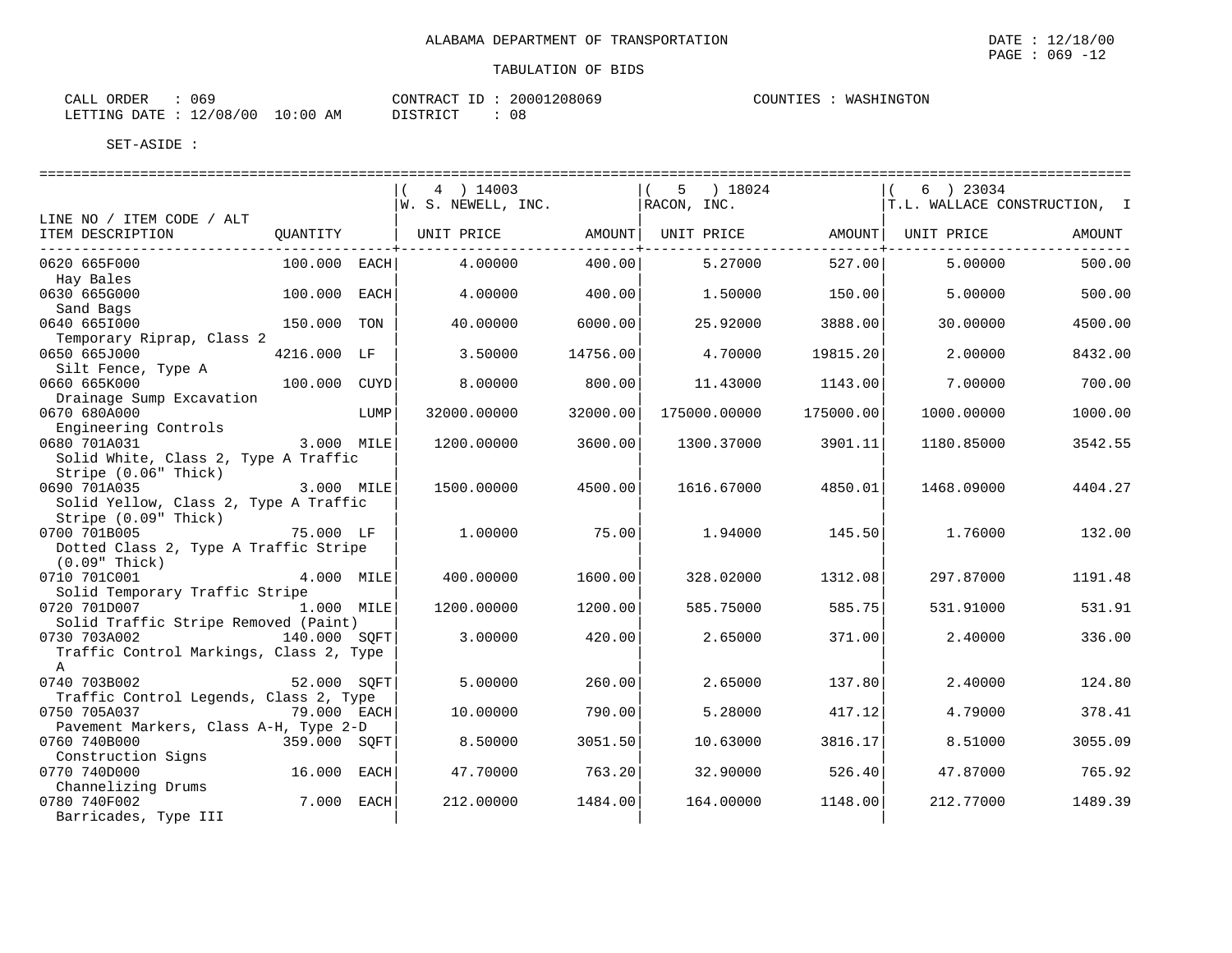| ORDER<br>CALL<br>06: |                         | CONTRACT         | 20001208069 | COUNTIES | WASHINGTON |
|----------------------|-------------------------|------------------|-------------|----------|------------|
| LETTING DATE         | 10:00<br>12/08/00<br>AM | <b>DI STRICT</b> | 0 E         |          |            |

|                                                         |            | 4 ) 14003<br>W. S. NEWELL, INC. |                | 5 ) 18024<br> RACON, INC. |                | $6$ ) 23034<br>T.L. WALLACE CONSTRUCTION, I |                |
|---------------------------------------------------------|------------|---------------------------------|----------------|---------------------------|----------------|---------------------------------------------|----------------|
| LINE NO / ITEM CODE / ALT<br>ITEM DESCRIPTION           | OUANTITY   | UNIT PRICE                      | AMOUNT         | UNIT PRICE                | AMOUNT         | UNIT PRICE                                  | AMOUNT         |
| 0790 7401005<br>Warning Lights, Type B (Detachable Head | 2.000 EACH | 920.00000                       | 1840.00        | 665.00000                 | 1330.00        | 923.40000                                   | 1846.80        |
| 0800 740L004<br>Vertical Panel Type II, Single-Sided    | 9.000 EACH | 53.50000                        | 481.50         | 49.30000                  | 443.70         | 52.66000                                    | 473.94         |
| 0810 998A000<br>Construction Fuel (Maximum Bid Limited  | LUMP       | 65000.00000                     | 65000.00       | 104000.00000              | 104000.00      | 0.00000                                     | 0.00           |
| To $$104.000.00)$<br>SECTION TOTALS                     |            |                                 | \$2,988,873.93 |                           | \$3,097,986.81 |                                             | \$3,131,815.78 |
| CONTRACT TOTALS                                         |            |                                 | \$2,988,873.93 |                           | \$3,097,986.81 |                                             | \$3,131,815.78 |
|                                                         |            |                                 |                |                           |                |                                             |                |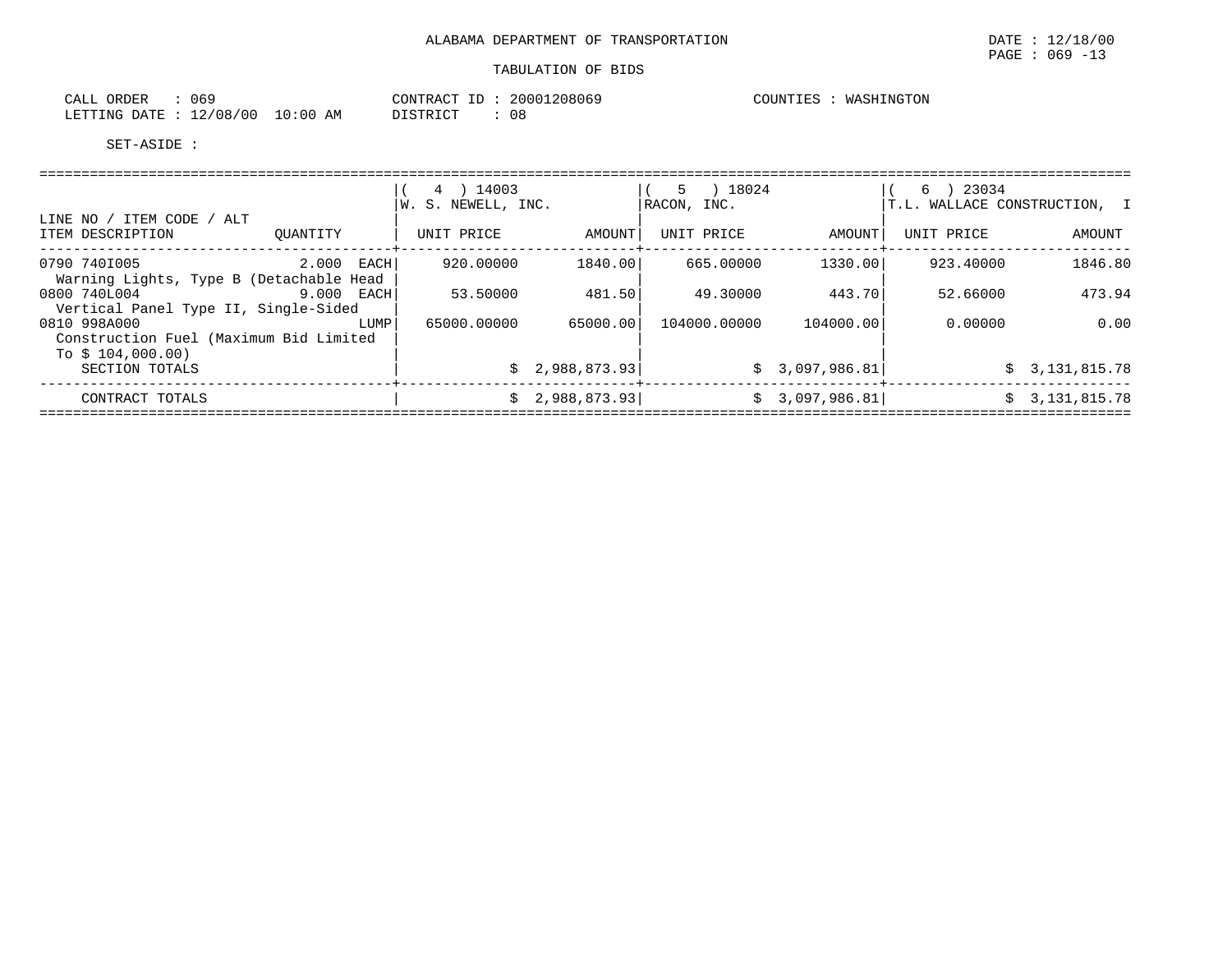$\text{CALL}$  ORDER : 069  $\text{CONTRACT ID}: 20001208069$ COUNTIES : WASHINGTON LETTING DATE : 12/08/00 10:00 AM DISTRICT : 08

|                                                                              |                 |      |                               |           |                                                   |           | ============================== |           |
|------------------------------------------------------------------------------|-----------------|------|-------------------------------|-----------|---------------------------------------------------|-----------|--------------------------------|-----------|
|                                                                              |                 |      | 7 ) 20045                     |           | 8 ) 12003                                         |           | $(9)$ 23011                    |           |
|                                                                              |                 |      |                               |           | TAYLOR SERVICES, INC.   L & A CONTRACTING COMPANY |           | HOSEA O. WEAVER & SONS, INC.   |           |
| LINE NO / ITEM CODE / ALT                                                    |                 |      |                               |           |                                                   |           |                                |           |
| ITEM DESCRIPTION                                                             | OUANTITY        |      | UNIT PRICE AMOUNT  UNIT PRICE |           |                                                   |           | AMOUNT UNIT PRICE              | AMOUNT    |
| SECTION 0001 Total                                                           |                 |      |                               |           |                                                   |           |                                |           |
| 0010 201A000<br>Clearing & Grubbing (Approximately 4                         |                 | LUMP | 5500.00000                    | 5500.00   | 350000.00000                                      | 350000.00 | 11896.17000                    | 11896.17  |
| Acres)<br>0020 206C017<br>Removing Concrete Pad                              | 112.000 SOYD    |      | 22.35000                      | 2503.20   | 3.08000                                           | 344.96    | 6.66000                        | 745.92    |
| 0030 206D000<br>Removing Pipe                                                | 208.000 LF      |      | 4.50000                       | 936.00    | 2.05000                                           | 426.40    | 6.92000                        | 1439.36   |
| 0040 206D011<br>Removing Fence                                               | 103.000 LF      |      | 1,00000                       | 103.00    | 2.05000                                           | 211.15    | 7.31000                        | 752.93    |
| 0050 210A000<br>Unclassified Excavation                                      | 51183.000 CYIP  |      | 4.79000                       | 245166.57 | 3.08000                                           | 157643.64 | 3.13000                        | 160202.79 |
| 0055 210C000<br>Muck Excavation                                              | 10000.000 CYIP  |      | 6.00000                       | 60000.00  | 6.15000                                           | 61500.00  | 3.49000                        | 34900.00  |
| 0060 210D011<br>Borrow Excavation (A4 or Better)                             | 134319.000 CYIP |      | 6.25000                       | 839493.75 | 4.34000                                           | 582944.46 | 6.71000                        | 901280.49 |
| 0070 210E000<br>Borrow Excavation (Underwater Backfill)                      | 42583.000 CYIP  |      | 6.10000                       | 259756.30 | 4.34000                                           | 184810.22 | 6.71000                        | 285731.93 |
| 0080 214A000<br>Structure Excavation                                         | 108.000 CUYD    |      | 6.00000                       | 648.00    | 4.61000                                           | 497.88    | 4.69000                        | 506.52    |
| 0090 214B000<br>Foundation Backfill, Local                                   | 61.000 CUYD     |      | 8,00000                       | 488.00    | 4.92000                                           | 300.12    | 12.46000                       | 760.06    |
| 0100 215A000<br>Unclassified Bridge Excavation                               | 990.000         | CUYD | 6.00000                       | 5940.00   | 3.31000                                           | 3276.90   | 15.90000                       | 15741.00  |
| 0110 215B000<br>Cofferdams Or Sheeting And Shoring<br>$(Station 4 + 43)$     |                 | LUMP | 33600.00000                   | 33600.00  | 10000.00000                                       | 10000.00  | 65720.00000                    | 65720.00  |
| 0120 215B001<br>Cofferdams Or Sheeting And Shoring (Sta                      |                 | LUMP | 33600.00000                   | 33600.00  | 30000.00000                                       | 30000.00  | 42400.00000                    | 42400.00  |
| $7+20$ )<br>0130 230A000<br>Roadbed Processing                               | 25.000 RBST     |      | 165.00000                     | 4125.00   | 205.00000                                         | 5125.00   | 208.87000                      | 5221.75   |
| 0140 301A218<br>Soil Aggregate Base Course, Type C,                          | 4172.000 SYCP   |      | 4.80000                       | 20025.60  | 6.15000                                           | 25657.80  | 3.13000                        | 13058.36  |
| Road Mixed, 5" Compacted Thickness<br>0150 401A000<br>Bituminous Treatment A | 5555.000 SYCP   |      | 1.23000                       | 6832.65   | 1.13000                                           | 6277.15   | 0.44000                        | 2444.20   |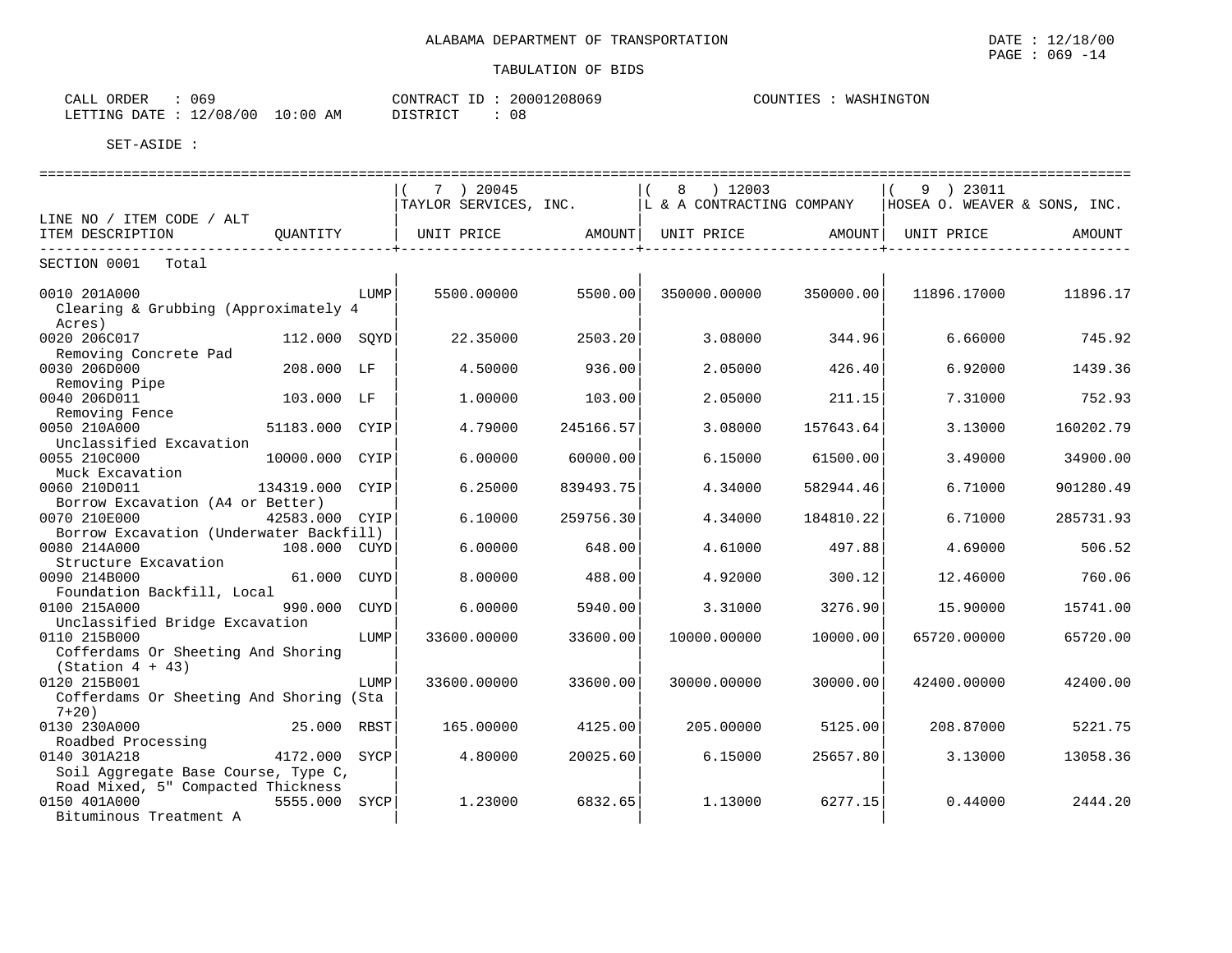$\text{CALL}$  ORDER : 069  $\text{CONTRACT ID}: 20001208069$ COUNTIES : WASHINGTON LETTING DATE : 12/08/00 10:00 AM DISTRICT : 08

|                                                                                                                                   |               | 7 ) 20045<br>TAYLOR SERVICES, INC. |           | ) 12003<br>8<br>L & A CONTRACTING COMPANY |                   | 9 ) 23011<br>HOSEA O. WEAVER & SONS, INC. |           |
|-----------------------------------------------------------------------------------------------------------------------------------|---------------|------------------------------------|-----------|-------------------------------------------|-------------------|-------------------------------------------|-----------|
| LINE NO / ITEM CODE / ALT                                                                                                         |               |                                    |           |                                           |                   |                                           |           |
| ITEM DESCRIPTION                                                                                                                  | OUANTITY      | UNIT PRICE                         |           | AMOUNT   UNIT PRICE                       | AMOUNT            | UNIT PRICE                                | AMOUNT    |
| 0160 405A000                                                                                                                      | 289.000 GAL   | 2.86000                            | 826.54    | 2.61000                                   | -------<br>754.29 | 0.61000                                   | 176.29    |
| Tack Coat                                                                                                                         |               |                                    |           |                                           |                   |                                           |           |
| 0170 429A220<br>Improved Bituminous Concrete Wearing<br>Surface Layer, 1/2" Maximum Aggregate<br>Size Mix, ESAL Range B           | 315.000 TON   | 71.21000                           | 22431.15  | 65.17000                                  | 20528.55          | 47.71000                                  | 15028.65  |
| 0180 429A226<br>Improved Bituminous Concrete Wearing<br>Surface Layer, Leveling, 1/2" Maximum<br>Aggregate Size Mix, ESAL Range B | 100.000 TON   | 71.21000                           | 7121.00   | 65.17000                                  | 6517.00           | 60.79000                                  | 6079.00   |
| 0190 429B221                                                                                                                      | 443.000 TON   | 59.53000                           | 26371.79  | 54.48000                                  | 24134.64          | 45.38000                                  | 20103.34  |
| Improved Bituminous Concrete Binder<br>Layer, 1" Maximum Aggregate Size Mix,<br>ESAL Range B                                      |               |                                    |           |                                           |                   |                                           |           |
| 0200 429B225                                                                                                                      | 75.000 TON    | 85.12000                           | 6384.00   | 77.90000                                  | 5842.50           | 67.27000                                  | 5045.25   |
| Improved Bituminous Concrete Binder<br>Layer, Patching, 1" Maximum Aggregate<br>Size Mix, ESAL Range B                            |               |                                    |           |                                           |                   |                                           |           |
| 0210 429C220<br>Improved Bituminous Concrete Base Layer<br>1" Maximum Aggregate Size Mix, ESAL<br>Range B                         | 919.000 TON   | 59.00000                           | 54221.00  | 54,00000                                  | 49626.00          | 43.41000                                  | 39893.79  |
| 0220 450B000<br>Reinforced Cement Concrete Bridge End                                                                             | 107.000 SOYD  | 78,40000                           | 8388.80   | 166.19000                                 | 17782.33          | 127.20000                                 | 13610.40  |
| Slab<br>0230 502A000                                                                                                              | 131428.000 LB | 0.51000                            | 67028.28  | 0.34490                                   | 45329.52          | 0.48000                                   | 63085.44  |
| Steel Reinforcement                                                                                                               |               |                                    |           |                                           |                   |                                           |           |
| 0240 502B000                                                                                                                      | LUMP          | 78400.00000                        | 78400.00  | 40841.33000                               | 40841.33          | 59996.00000                               | 59996.00  |
| Steel Reinforcement For Bridge<br>Superstructure, Sta. 4+43, Approx. 118,<br>415 lbs.                                             |               |                                    |           |                                           |                   |                                           |           |
| 0250 505A015                                                                                                                      | 2.000 EACH    | 4480.00000                         | 8960.00   | 7000.00000                                | 14000.00          | 5618.00000                                | 11236.00  |
| Concrete Test Piles (14 Inches Square)<br>0260 505B045                                                                            | $2.000$ EACH  | 4480.00000                         | 8960.00   | 15000.00000                               | 30000.00          | 7208.00000                                | 14416.00  |
| Static Loading Tests (14 Inches Square)<br>0270 505C015<br>Concrete Piling (14 Inches Square)                                     | 4252.000 LF   | 31.36000                           | 133342.72 | 31.17000                                  | 132534.84         | 34,98000                                  | 148734.96 |
| 0280 508A000<br>Structural Steel                                                                                                  | 8503.000 LB   | 2.24000                            | 19046.72  | 4.27000                                   | 36307.81          | 3.07000                                   | 26104.21  |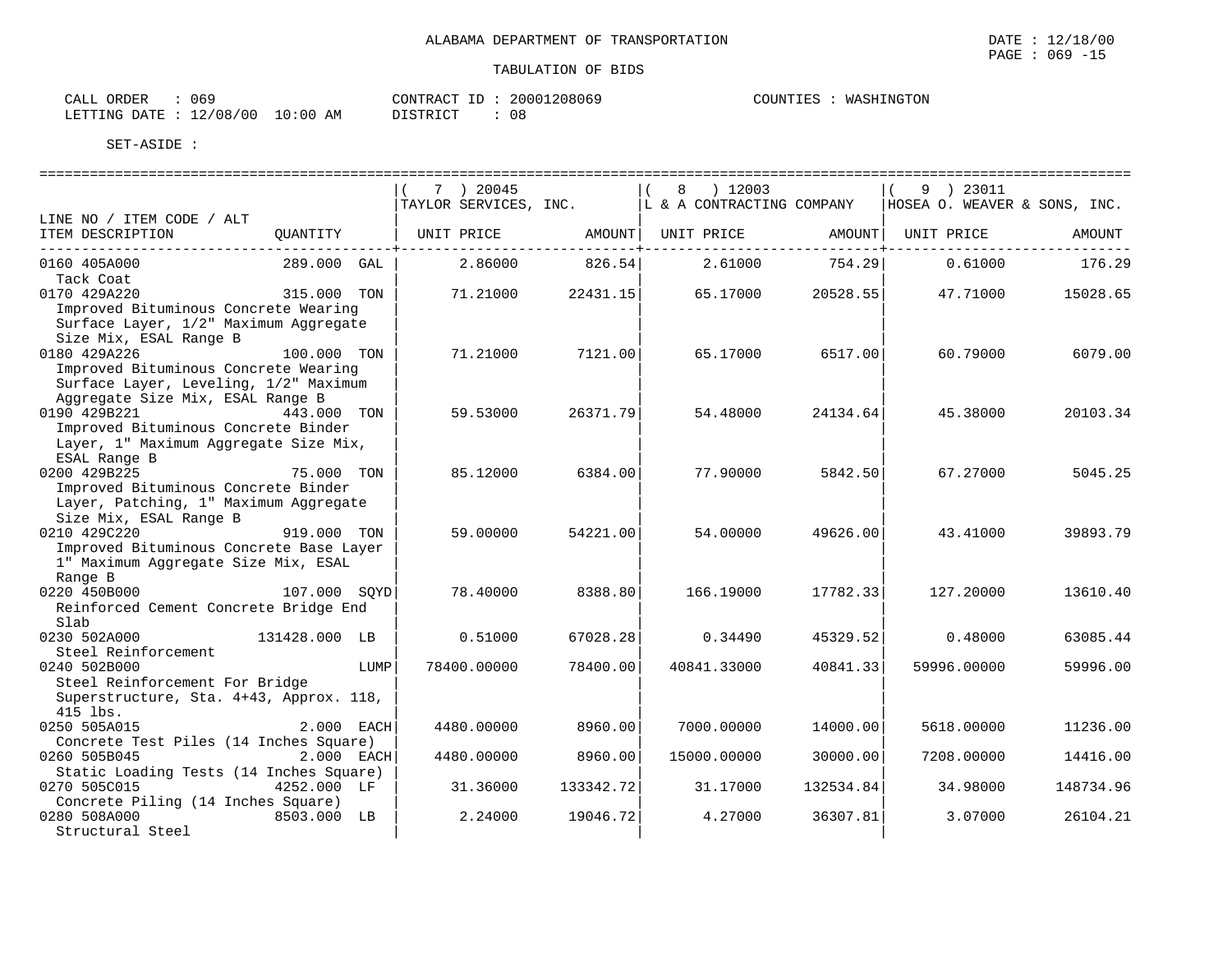| CALL ORDER<br>: 069             |          | CONTRACT ID: 20001208069 | COUNTIES : WASHINGTON |
|---------------------------------|----------|--------------------------|-----------------------|
| LETTING DATE: 12/08/00 10:00 AM | DISTRICT |                          |                       |

|                                                         |               |      | 7 ) 20045    |           | $(8)$ 12003                                                                 |           | 9 ) 23011                    |           |
|---------------------------------------------------------|---------------|------|--------------|-----------|-----------------------------------------------------------------------------|-----------|------------------------------|-----------|
|                                                         |               |      |              |           | TAYLOR SERVICES, INC.  L & A CONTRACTING COMPANY                            |           | HOSEA O. WEAVER & SONS, INC. |           |
| LINE NO / ITEM CODE / ALT                               |               |      |              |           |                                                                             |           |                              |           |
| ITEM DESCRIPTION<br>___________________________________ |               |      |              |           | QUANTITY   UNIT PRICE         AMOUNT  UNIT PRICE         AMOUNT  UNIT PRICE |           |                              | AMOUNT    |
| 0290 510A004                                            | 712.000 CUYD  |      | 364.00000    | 259168.00 | 350.00000                                                                   | 249200.00 | 349.80000                    | 249057.60 |
| Bridge Substructure Concrete, Class A-1                 |               |      |              |           |                                                                             |           |                              |           |
| 0300 510C051                                            |               | LUMP | 212800.00000 | 212800.00 | 235000.00000                                                                | 235000.00 | 249100.00000                 | 249100.00 |
| Bridge Concrete Superstructure, APPROX.                 |               |      |              |           |                                                                             |           |                              |           |
| 522 CU YDS BEGIN STA. 4+43                              |               |      |              |           |                                                                             |           |                              |           |
| 0310 510E000                                            | 1512.000 SOYD |      | 2.80000      | 4233.60   | 2,10000                                                                     | 3175.20   | 2.76000                      | 4173.12   |
| Grooving Concrete Bridge Decks                          |               |      |              |           |                                                                             |           |                              |           |
| 0320 511A004                                            | 64.000 EACH   |      | 560.00000    | 35840.00  | 529.41000                                                                   | 33882.24  | 503.50000                    | 32224.00  |
| Elastomeric Bearings, Type 4                            |               |      |              |           |                                                                             |           |                              |           |
| 0330 513B004                                            | 940.000 LF    |      | 78.40000     | 73696.00  | 61.19000                                                                    | 57518.60  | 65.72000                     | 61776.80  |
| Pretensioned-Prestressed Concrete                       |               |      |              |           |                                                                             |           |                              |           |
| Girders, Type II (Specialty Item)                       |               |      |              |           |                                                                             |           |                              |           |
| 0340 513B015                                            | 676.000 LF    |      | 117.60000    | 79497.60  | 96.00000                                                                    | 64896.00  | 108.12000                    | 73089.12  |
| Pretensioned-Prestressed Concrete                       |               |      |              |           |                                                                             |           |                              |           |
| Girders, Type BT-54 (Specialty Item)                    |               |      |              |           |                                                                             |           |                              |           |
| 0350 513B017 1078.000 LF                                |               |      | 145.60000    | 156956.80 | 118.62000                                                                   | 127872.36 | 118.72000                    | 127980.16 |
| Pretensioned-Prestressed Concrete                       |               |      |              |           |                                                                             |           |                              |           |
| Girders, Type BT-72 (Specialty Item)                    |               |      |              |           |                                                                             |           |                              |           |
| 0355 529A001                                            | 775.000 SOFT  |      | 56.00000     | 43400.00  | 66.48000                                                                    | 51522.00  | 72.08000                     | 55862.00  |
| Concrete Retaining Wall<br>0360 530A001                 | 255.000 LF    |      | 24.50000     | 6247.50   | 20.50000                                                                    | 5227.50   | 21.06000                     | 5370.30   |
| 18" Roadway Pipe (Class 3 R.C.)                         |               |      |              |           |                                                                             |           |                              |           |
| 0370 600A000                                            |               | LUMP | 200000.00000 | 200000.00 | 300000.00000                                                                | 300000.00 | 312672.08000                 | 312672.08 |
| Mobilization                                            |               |      |              |           |                                                                             |           |                              |           |
| 0380 602A000                                            | 17.000 EACH   |      | 225.00000    | 3825.00   | 102.50000                                                                   | 1742.50   | 182.26000                    | 3098.42   |
| Right Of Way Markers                                    |               |      |              |           |                                                                             |           |                              |           |
| 0390 606A005                                            | 500.000 LF    |      | 8.00000      | 4000.00   | 4.61000                                                                     | 2305.00   | 7.42000                      | 3710.00   |
| 6" Underdrain Pipe, Type 9                              |               |      |              |           |                                                                             |           |                              |           |
| 0395 614A000                                            | 6.000 CUYD    |      | 364.00000    | 2184.00   | 771.80000                                                                   | 4630.80   | 477.00000                    | 2862.00   |
| Slope Paving                                            |               |      |              |           |                                                                             |           |                              |           |
| 0400 614A001                                            | 119.000 CUYD  |      | 330.00000    | 39270.00  | 292.69000                                                                   | 34830.11  | 477.00000                    | 56763.00  |
| Slope Paving (Under Bridges)                            |               |      |              |           |                                                                             |           |                              |           |
| 0410 618A000                                            | 673.000 SQYD  |      | 33.60000     | 22612.80  | 29.83000                                                                    | 20075.59  | 26.50000                     | 17834.50  |
| Concrete Sidewalk, 4" Thick                             |               |      |              |           |                                                                             |           |                              |           |
| 0420 619A002                                            | $4.000$ EACH  |      | 345.00000    | 1380.00   | 410.00000                                                                   | 1640.00   | 477.00000                    | 1908.00   |
| 18" Roadway Pipe End Treatment, Class 1                 |               |      |              |           |                                                                             |           |                              |           |
| 0430 630A000<br>1300.000 LF                             |               |      | 12.32000     | 16016.00  | 12.81000                                                                    | 16653.00  | 11,66000                     | 15158.00  |
| Steel Beam Guardrail, Class A, Type 1                   |               |      |              |           |                                                                             |           |                              |           |

PAGE : 069 -16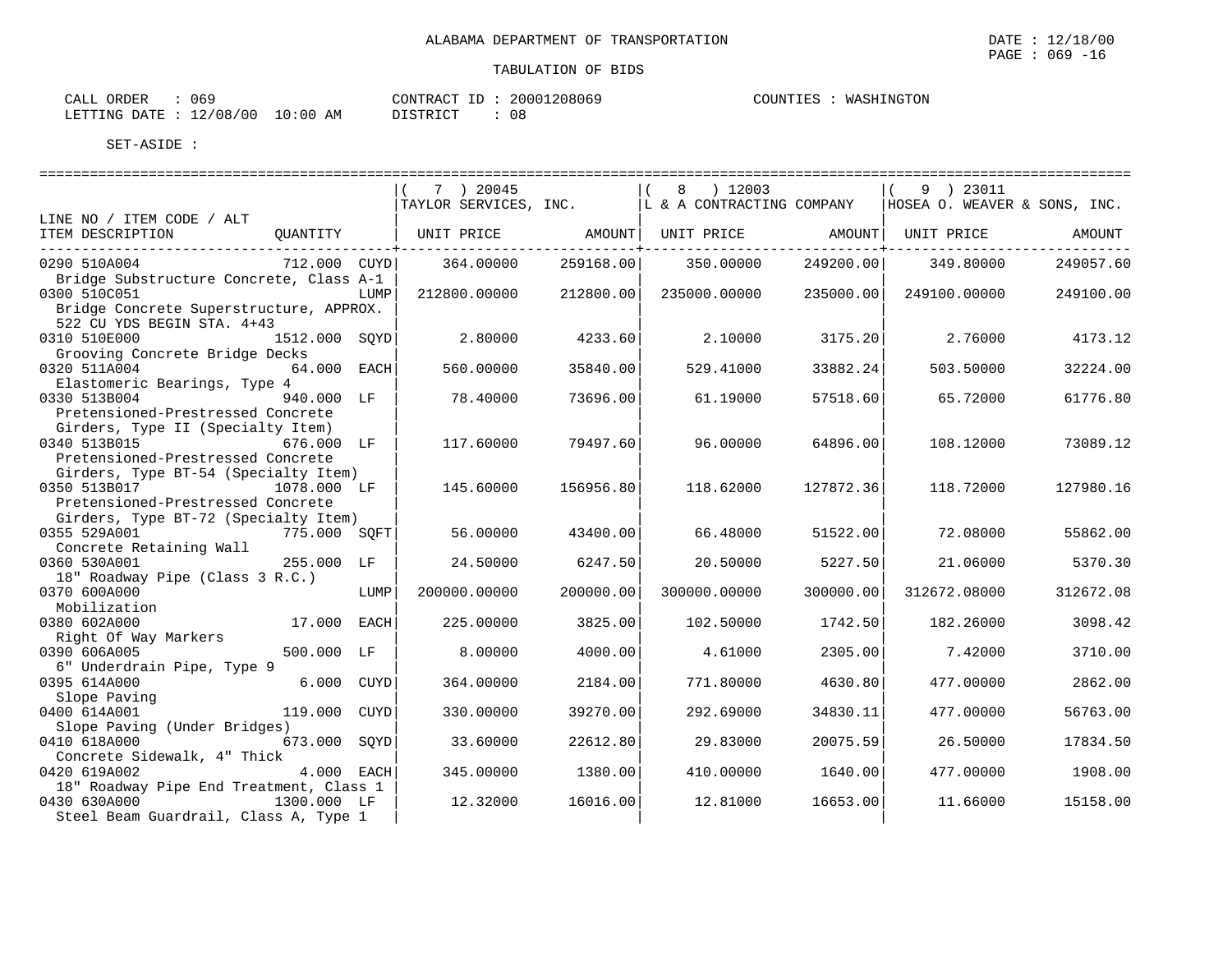| CALL ORDER                      | 069 |          | CONTRACT ID: 20001208069 | COUNTIES : | : WASHINGTON |
|---------------------------------|-----|----------|--------------------------|------------|--------------|
| LETTING DATE: 12/08/00 10:00 AM |     | DISTRICT | - 08                     |            |              |

|                                                      |               |      | 7 ) 20045<br>TAYLOR SERVICES, INC. |          | 8 ) 12003<br>L & A CONTRACTING COMPANY |          | 9 ) 23011<br>HOSEA O. WEAVER & SONS, INC. |          |
|------------------------------------------------------|---------------|------|------------------------------------|----------|----------------------------------------|----------|-------------------------------------------|----------|
| LINE NO / ITEM CODE / ALT                            |               |      |                                    |          |                                        |          |                                           |          |
| ITEM DESCRIPTION                                     | QUANTITY      |      | UNIT PRICE                         | AMOUNT   | UNIT PRICE                             | AMOUNT   | UNIT PRICE                                | AMOUNT   |
| 0440 630C003                                         | $4.000$ EACH  |      | 1120.00000                         | 4480.00  | 1025.00000                             | 4100.00  | 1060.00000                                | 4240.00  |
| Guardrail End Anchor, Type 13                        |               |      |                                    |          |                                        |          |                                           |          |
| 0450 630C050                                         | 2.000 EACH    |      | 2016.00000                         | 4032.00  | 1640.00000                             | 3280.00  | 1908.00000                                | 3816.00  |
| Guardrail End Anchor, Type 20 Series<br>0460 630C070 | 2.000 EACH    |      | 1792.00000                         | 3584.00  | 1435.00000                             | 2870.00  | 1696.00000                                | 3392.00  |
| Guardrail End Anchor, Type 10 Series                 |               |      |                                    |          |                                        |          |                                           |          |
| 0470 634E000                                         | 340.000 LF    |      | 33.60000                           | 11424.00 | 16.40000                               | 5576.00  | 31,80000                                  | 10812.00 |
| Industrial Fence, 6 Feet High, Special               |               |      |                                    |          |                                        |          |                                           |          |
| Mounting                                             |               |      |                                    |          |                                        |          |                                           |          |
| 0480 634E002                                         | 340.000 LF    |      | 39.20000                           | 13328.00 | 18.96000                               | 6446.40  | 37.10000                                  | 12614.00 |
| Industrial Fence, 8 Feet High, Special               |               |      |                                    |          |                                        |          |                                           |          |
| Mounting                                             |               |      |                                    |          |                                        |          |                                           |          |
| 0490 650A000                                         | 2857.000 CYIP |      | 8.50000                            | 24284.50 | 4.10000                                | 11713.70 | 9.05000                                   | 25855.85 |
| Topsoil                                              |               |      |                                    |          |                                        |          |                                           |          |
| 0500 651B000                                         | 8.000 TON     |      | 245.00000                          | 1960.00  | 51.25000                               | 410.00   | 42.40000                                  | 339.20   |
| Agricultural Limestone                               |               |      |                                    |          |                                        |          |                                           |          |
| 0510 651C000                                         | 6.000 TON     |      | 351.00000                          | 2106.00  | 179.38000                              | 1076.28  | 265.00000                                 | 1590.00  |
| 8-8-8 Commercial Fertilizer                          |               |      |                                    |          |                                        |          |                                           |          |
| 0520 652A057                                         | 4.000 ACRE    |      | 400.00000                          | 1600.00  | 486.88000                              | 1947.52  | 530.00000                                 | 2120.00  |
| Seeding (Mix 3A)<br>0530 652B055                     | 4.000         | ACRE | 400.00000                          | 1600.00  | 410.00000                              | 1640.00  | 530.00000                                 | 2120.00  |
| Temporary Seeding (Mix 3AT)                          |               |      |                                    |          |                                        |          |                                           |          |
| 0540 652C000                                         | 8.000         | ACRE | 125.00000                          | 1000.00  | 102.50000                              | 820.00   | 53.00000                                  | 424.00   |
| Mowing                                               |               |      |                                    |          |                                        |          |                                           |          |
| 0550 652D057                                         | 4.000 ACRE    |      | 400.00000                          | 1600.00  | 461.25000                              | 1845.00  | 530.00000                                 | 2120.00  |
| Seeding In Stubble (Mix 3A)                          |               |      |                                    |          |                                        |          |                                           |          |
| 0560 654A001                                         | 2449.000 SOYD |      | 3.75000                            | 9183.75  | 3.08000                                | 7542.92  | 3.18000                                   | 7787.82  |
| Solid Sodding (Bermuda)                              |               |      |                                    |          |                                        |          |                                           |          |
| 0570 656A000                                         | 8.000 ACRE    |      | 400.00000                          | 3200.00  | 451.00000                              | 3608.00  | 530.00000                                 | 4240.00  |
| Mulching, Class A, Type 1                            |               |      |                                    |          |                                        |          |                                           |          |
| 0580 656A001                                         | 1.000 ACRE    |      | 400.00000                          | 400.00   | 512.50000                              | 512.50   | 848.00000                                 | 848.00   |
| Mulching, Class A, Type 2                            |               |      |                                    |          |                                        |          |                                           |          |
| 0590 659A000                                         | 50.000        | SOYD | 2.00000                            | 100.00   | 2.82000                                | 141.00   | 2.12000                                   | 106.00   |
| Erosion Control Netting, Class A<br>0600 659A002     | 61.000        | SOYD | 6.00000                            | 366.00   | 9.23000                                | 563.03   | 7.95000                                   | 484.95   |
| Erosion Control Netting, Class C1                    |               |      |                                    |          |                                        |          |                                           |          |
| 0610 665B000                                         | 4.000 ACRE    |      | 350.00000                          | 1400.00  | 307.50000                              | 1230.00  | 318.00000                                 | 1272.00  |
| Temporary Mulching                                   |               |      |                                    |          |                                        |          |                                           |          |
|                                                      |               |      |                                    |          |                                        |          |                                           |          |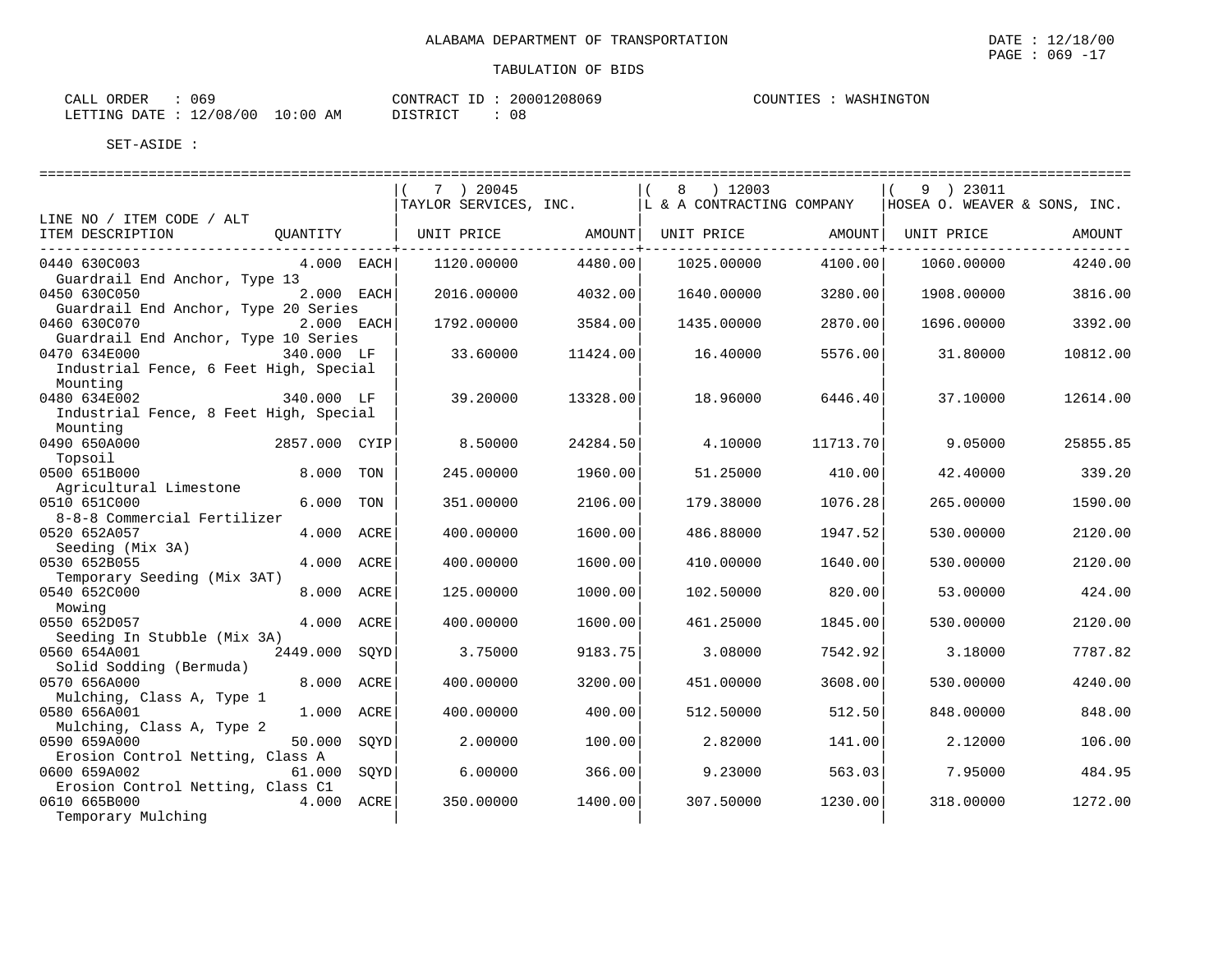| 069<br>CALL ORDER |                                  | CONTRACT ID: 20001208069 | COUNTIES : WASHINGTON |
|-------------------|----------------------------------|--------------------------|-----------------------|
|                   | LETTING DATE : 12/08/00 10:00 AM | - 08<br>DISTRICT         |                       |

|                                                                |              |      | 7 ) 20045   |          | 8 ) 12003<br>TAYLOR SERVICES, INC.   L & A CONTRACTING COMPANY |                                         | 9 ) 23011<br>HOSEA O. WEAVER & SONS, INC. |          |
|----------------------------------------------------------------|--------------|------|-------------|----------|----------------------------------------------------------------|-----------------------------------------|-------------------------------------------|----------|
| LINE NO / ITEM CODE / ALT<br>ITEM DESCRIPTION<br>_____________ | QUANTITY     |      |             |          | UNIT PRICE AMOUNT  UNIT PRICE                                  |                                         | AMOUNT   UNIT PRICE                       | AMOUNT   |
| 0620 665F000                                                   | 100.000 EACH |      | 5.50000     | 550.00   | 5.13000                                                        | . _ _ _ _ _ _ _ _ _ _ _ _ _ _<br>513.00 | 6.68000                                   | 668.00   |
| Hay Bales                                                      |              |      |             |          |                                                                |                                         |                                           |          |
| 0630 665G000<br>Sand Bags                                      | 100.000 EACH |      | 3.00000     | 300.00   | 5.13000                                                        | 513.00                                  | 5.71000                                   | 571.00   |
| 0640 6651000                                                   | 150.000 TON  |      | 33.00000    | 4950.00  | 30.75000                                                       | 4612.50                                 | 23.03000                                  | 3454.50  |
| Temporary Riprap, Class 2                                      |              |      |             |          |                                                                |                                         |                                           |          |
| 0650 665J000                                                   | 4216.000 LF  |      | 3.25000     | 13702.00 | 2.05000                                                        | 8642.80                                 | 4.33000                                   | 18255.28 |
| Silt Fence, Type A                                             |              |      |             |          |                                                                |                                         |                                           |          |
| 0660 665K000                                                   | 100.000 CUYD |      | 4.00000     | 400.00   | 7.18000                                                        | 718.00                                  | 9.51000                                   | 951.00   |
| Drainage Sump Excavation                                       |              |      |             |          |                                                                |                                         |                                           |          |
| 0670 680A000                                                   |              | LUMP | 63600.00000 | 63600.00 | 200000.00000                                                   | 200000.00                               | 76502.44000                               | 76502.44 |
| Engineering Controls                                           |              |      |             |          |                                                                |                                         |                                           |          |
| 0680 701A031                                                   | 3.000 MILE   |      | 1050.00000  | 3150.00  | 1230.00000                                                     | 3690.00                                 | 1245.50000                                | 3736.50  |
| Solid White, Class 2, Type A Traffic                           |              |      |             |          |                                                                |                                         |                                           |          |
| Stripe (0.06" Thick)                                           |              |      |             |          |                                                                |                                         |                                           |          |
| 0690 701A035<br>3.000 MILE                                     |              |      | 1155.00000  | 3465.00  | 1537.50000                                                     | 4612.50                                 | 1510.50000                                | 4531.50  |
| Solid Yellow, Class 2, Type A Traffic                          |              |      |             |          |                                                                |                                         |                                           |          |
| Stripe (0.09" Thick)<br>0700 701B005                           | 75.000 LF    |      | 5.25000     | 393.75   | 1.03000                                                        | 77.25                                   | 0.48000                                   | 36.00    |
| Dotted Class 2, Type A Traffic Stripe                          |              |      |             |          |                                                                |                                         |                                           |          |
| $(0.09"$ Thick)                                                |              |      |             |          |                                                                |                                         |                                           |          |
| 0710 701C001                                                   | 4.000 MILE   |      | 210.00000   | 840.00   | 410.00000                                                      | 1640.00                                 | 344.50000                                 | 1378.00  |
| Solid Temporary Traffic Stripe                                 |              |      |             |          |                                                                |                                         |                                           |          |
| 0720 701D007                                                   | 1.000 MILE   |      | 840.00000   | 840.00   | 1230.00000                                                     | 1230.00                                 | 1457.50000                                | 1457.50  |
| Solid Traffic Stripe Removed (Paint)                           |              |      |             |          |                                                                |                                         |                                           |          |
| 0730 703A002                                                   | 140.000 SOFT |      | 5.25000     | 735.00   | 3.08000                                                        | 431.20                                  | 1.64000                                   | 229.60   |
| Traffic Control Markings, Class 2, Type                        |              |      |             |          |                                                                |                                         |                                           |          |
| $\mathbb{A}$                                                   |              |      |             |          |                                                                |                                         |                                           |          |
| 0740 703B002                                                   | 52.000 SOFT  |      | 6.30000     | 327.60   | 5.13000                                                        | 266.76                                  | 2.23000                                   | 115.96   |
| Traffic Control Legends, Class 2, Type                         |              |      |             |          |                                                                |                                         |                                           |          |
| 0750 705A037                                                   | 79.000 EACH  |      | 8.40000     | 663.60   | 10.25000                                                       | 809.75                                  | 5.04000                                   | 398.16   |
| Pavement Markers, Class A-H, Type 2-D                          |              |      |             |          |                                                                |                                         |                                           |          |
| 0760 740B000                                                   | 359.000 SOFT |      | 12.25000    | 4397.75  | 12.60000                                                       | 4523.40                                 | 11.79000                                  | 4232.61  |
| Construction Signs                                             |              |      |             |          |                                                                |                                         |                                           |          |
| 0770 740D000                                                   | 16.000 EACH  |      | 45.00000    | 720.00   | 38.50000                                                       | 616.00                                  | 54.88000                                  | 878.08   |
| Channelizing Drums<br>0780 740F002                             | 7.000 EACH   |      | 200.00000   | 1400.00  | 165.00000                                                      |                                         | 282.10000                                 |          |
|                                                                |              |      |             |          |                                                                | 1155.00                                 |                                           | 1974.70  |
| Barricades, Type III                                           |              |      |             |          |                                                                |                                         |                                           |          |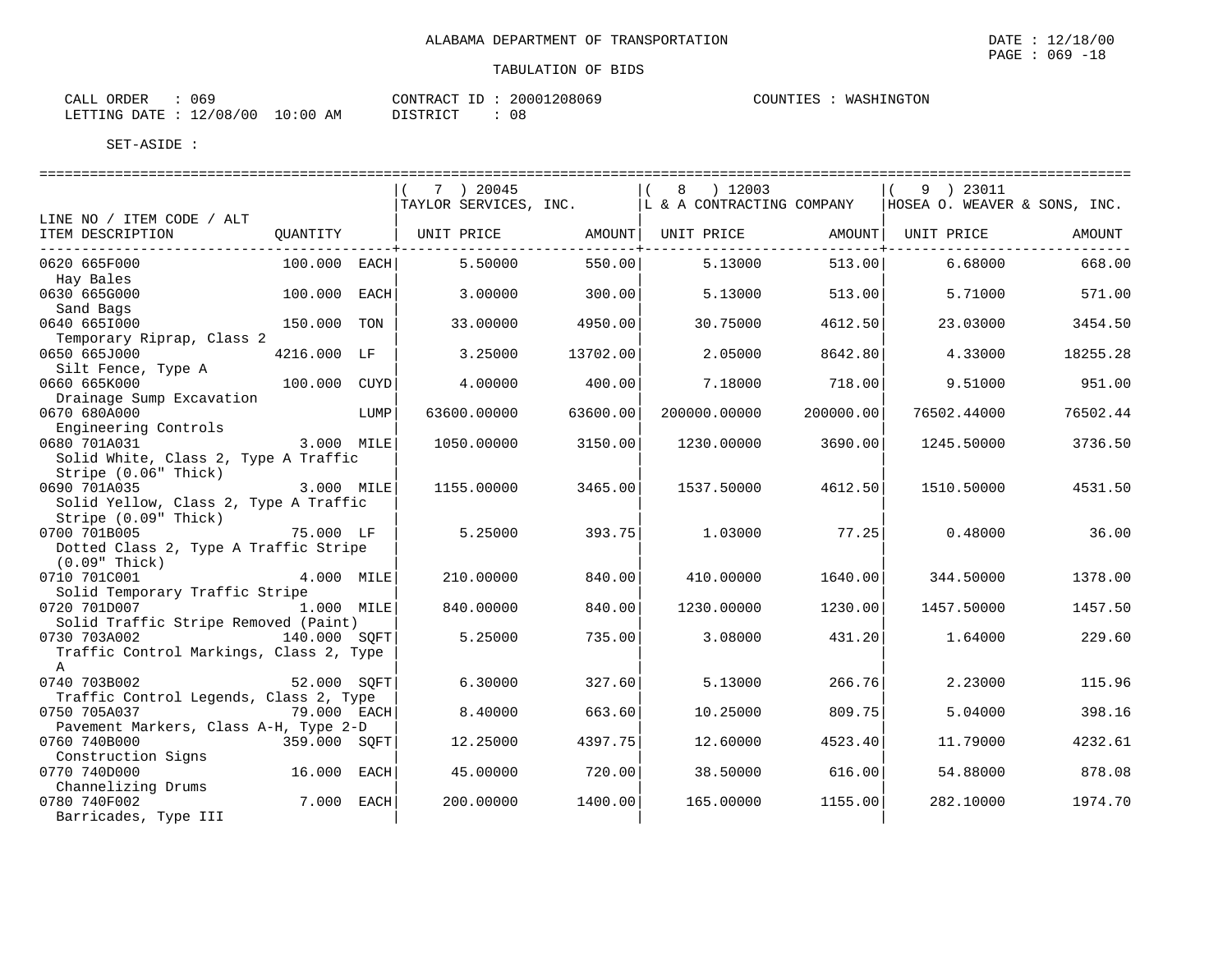| 069<br>CALL<br>ORDER       |             | CONTRACT<br>ID -           | 20001208069 | COUNTIES | WASHINGTON |
|----------------------------|-------------|----------------------------|-------------|----------|------------|
| 12/08/00<br>LETTING DATE : | 10:00<br>ΑM | <b>DISTRICT</b><br>LSTRICI |             |          |            |

|                                                                             |            | 20045<br>$7 \rightarrow$<br>TAYLOR SERVICES, INC. |                        | ) 12003<br>-8<br>LL & A CONTRACTING COMPANY |                | 9 ) 23011<br>HOSEA O. WEAVER & SONS, INC. |                |
|-----------------------------------------------------------------------------|------------|---------------------------------------------------|------------------------|---------------------------------------------|----------------|-------------------------------------------|----------------|
| LINE NO / ITEM CODE / ALT<br>ITEM DESCRIPTION                               | OUANTITY   | UNIT PRICE                                        | AMOUNT                 | UNIT PRICE                                  | AMOUNT         | UNIT PRICE                                | AMOUNT         |
| 0790 7401005<br>Warning Lights, Type B (Detachable Head                     | 2.000 EACH | 475.00000                                         | 950.00                 | 84.70000                                    | 169.40         | 650.61000                                 | 1301.22        |
| 0800 740L004<br>Vertical Panel Type II, Single-Sided                        | 9.000 EACH | 88.00000                                          | 792.00                 | 22.00000                                    | 198.00         | 96.13000                                  | 865.17         |
| 0810 998A000<br>Construction Fuel (Maximum Bid Limited<br>To $$104,000.00)$ | LUMP       | 8000.00000                                        | 8000.00                | 2050.00000                                  | 2050.00        | 0.00000                                   | 0.00           |
| SECTION TOTALS                                                              |            |                                                   | $\sin 3, 317, 152, 32$ |                                             | \$3,345,176.30 |                                           | \$3,444,668.95 |
| CONTRACT TOTALS                                                             |            |                                                   | \$3,317,152.32]        |                                             | \$3,345,176.30 |                                           | \$3,444,668.95 |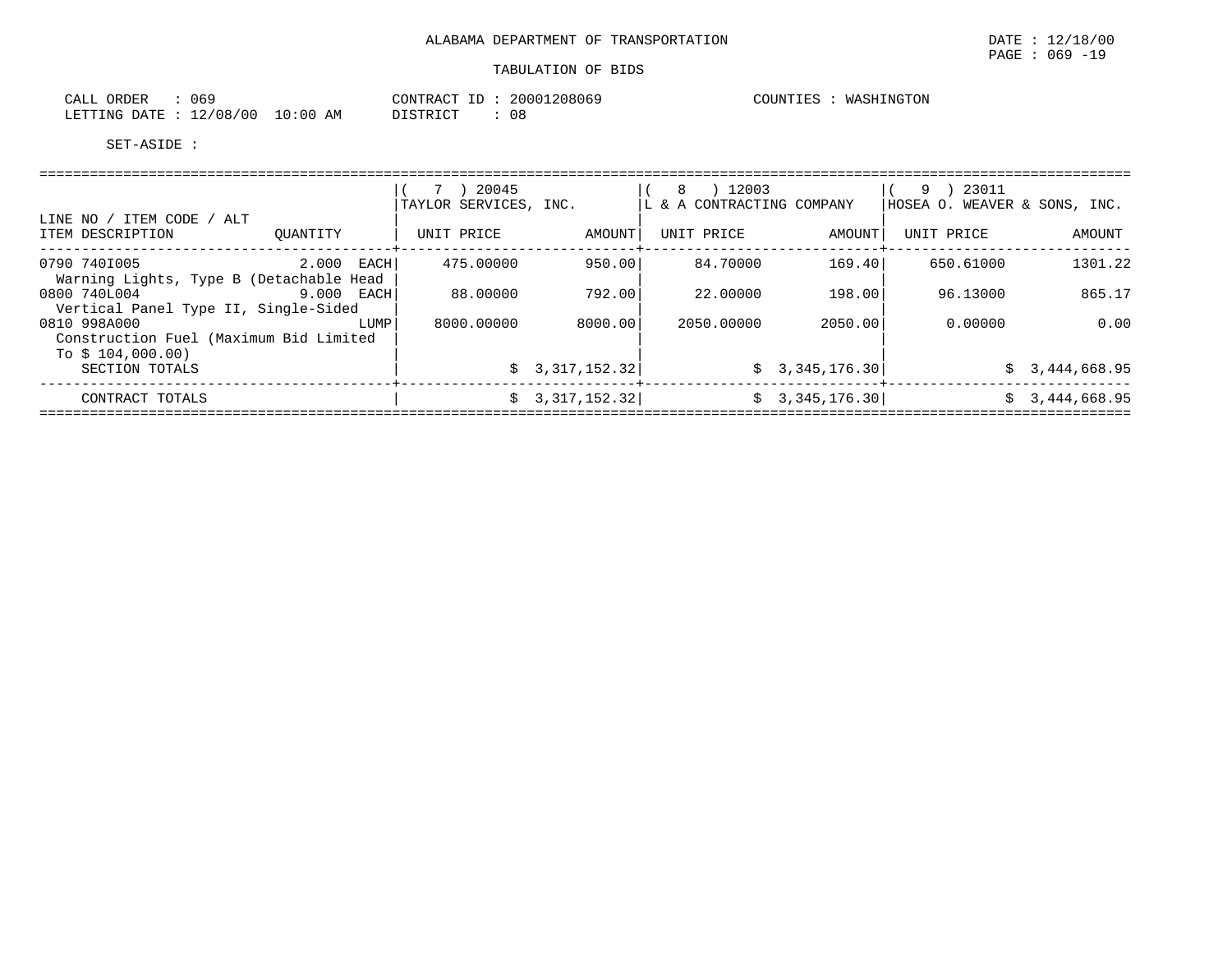| 069<br>ORDER<br>CALL           |             | CONTRACT   | 20001208069 | COUNTIES<br><i><b>\SHINGTON</b></i><br>WASH. |
|--------------------------------|-------------|------------|-------------|----------------------------------------------|
| 12/08/00<br>LETTING DATE<br>∸∸ | 10:00<br>AM | חי חים דרו | 08          |                                              |

|                                                                |                 |      | 10 ) 23029                  |                      |                                      |            |        |
|----------------------------------------------------------------|-----------------|------|-----------------------------|----------------------|--------------------------------------|------------|--------|
|                                                                |                 |      | J. S. WALTON & COMPANY, INC |                      |                                      |            |        |
| LINE NO / ITEM CODE / ALT                                      |                 |      |                             |                      |                                      |            |        |
| ITEM DESCRIPTION QUANTITY                                      |                 |      |                             |                      | UNIT PRICE AMOUNT  UNIT PRICE AMOUNT | UNIT PRICE | AMOUNT |
| -----------------------------------                            |                 |      |                             |                      | ________________________             |            |        |
| SECTION 0001 Total                                             |                 |      |                             |                      |                                      |            |        |
| 0010 201A000<br>Clearing & Grubbing (Approximately 4<br>Acres) |                 | LUMP |                             | 21331.83000 21331.83 |                                      |            |        |
| 0020 206C017                                                   |                 |      | $112.000$ SQYD 7.26000      | 813.12               |                                      |            |        |
| Removing Concrete Pad                                          |                 |      |                             |                      |                                      |            |        |
| 0030 206D000                                                   | $208.000$ LF    |      | 9.86000                     | 2050.88              |                                      |            |        |
| Removing Pipe                                                  |                 |      |                             |                      |                                      |            |        |
| 0040 206D011                                                   | 103.000 LF      |      | 9.21000                     | 948.63               |                                      |            |        |
| Removing Fence                                                 |                 |      |                             |                      |                                      |            |        |
| 0050 210A000                                                   | 51183.000 CYIP  |      | 6.16000                     | 315287.28            |                                      |            |        |
| Unclassified Excavation                                        |                 |      |                             |                      |                                      |            |        |
| 0055 210C000                                                   | 10000.000 CYIP  |      | 6.44000                     | 64400.00             |                                      |            |        |
| Muck Excavation                                                | 134319.000 CYIP |      |                             |                      |                                      |            |        |
| 0060 210D011                                                   |                 |      | 6.90000                     | 926801.10            |                                      |            |        |
| Borrow Excavation (A4 or Better)                               |                 |      |                             |                      |                                      |            |        |
| 0070 210E000                                                   | 42583.000 CYIP  |      | 6.90000                     | 293822.70            |                                      |            |        |
| Borrow Excavation (Underwater Backfill)<br>0080 214A000        | 108.000 CUYD    |      | 12.75000                    | 1377.00              |                                      |            |        |
| Structure Excavation                                           |                 |      |                             |                      |                                      |            |        |
| 0090 214B000                                                   | $61.000$ $CUYD$ |      | 12.78000                    | 779.58               |                                      |            |        |
| Foundation Backfill, Local                                     |                 |      |                             |                      |                                      |            |        |
| 0100 215A000                                                   | 990.000 CUYD    |      | 8.25000                     | 8167.50              |                                      |            |        |
| Unclassified Bridge Excavation                                 |                 |      |                             |                      |                                      |            |        |
| 0110 215B000                                                   |                 | LUMP | 35370.60000                 | 35370.60             |                                      |            |        |
| Cofferdams Or Sheeting And Shoring                             |                 |      |                             |                      |                                      |            |        |
| $(Station 4 + 43)$                                             |                 |      |                             |                      |                                      |            |        |
| 0120 215B001                                                   |                 | LUMP | 35370.60000                 | 35370.60             |                                      |            |        |
| Cofferdams Or Sheeting And Shoring (Sta                        |                 |      |                             |                      |                                      |            |        |
| $7+20$ )                                                       |                 |      |                             |                      |                                      |            |        |
| 0130 230A000                                                   | 25.000 RBST     |      | 148.53000                   | 3713.25              |                                      |            |        |
| Roadbed Processing                                             |                 |      |                             |                      |                                      |            |        |
| 0140 301A218                                                   | 4172.000 SYCP   |      | 3.54000                     | 14768.88             |                                      |            |        |
| Soil Aggregate Base Course, Type C,                            |                 |      |                             |                      |                                      |            |        |
| Road Mixed, 5" Compacted Thickness                             |                 |      |                             |                      |                                      |            |        |
| 0150 401A000                                                   | 5555.000 SYCP   |      | 1,30000                     | 7221.50              |                                      |            |        |
| Bituminous Treatment A                                         |                 |      |                             |                      |                                      |            |        |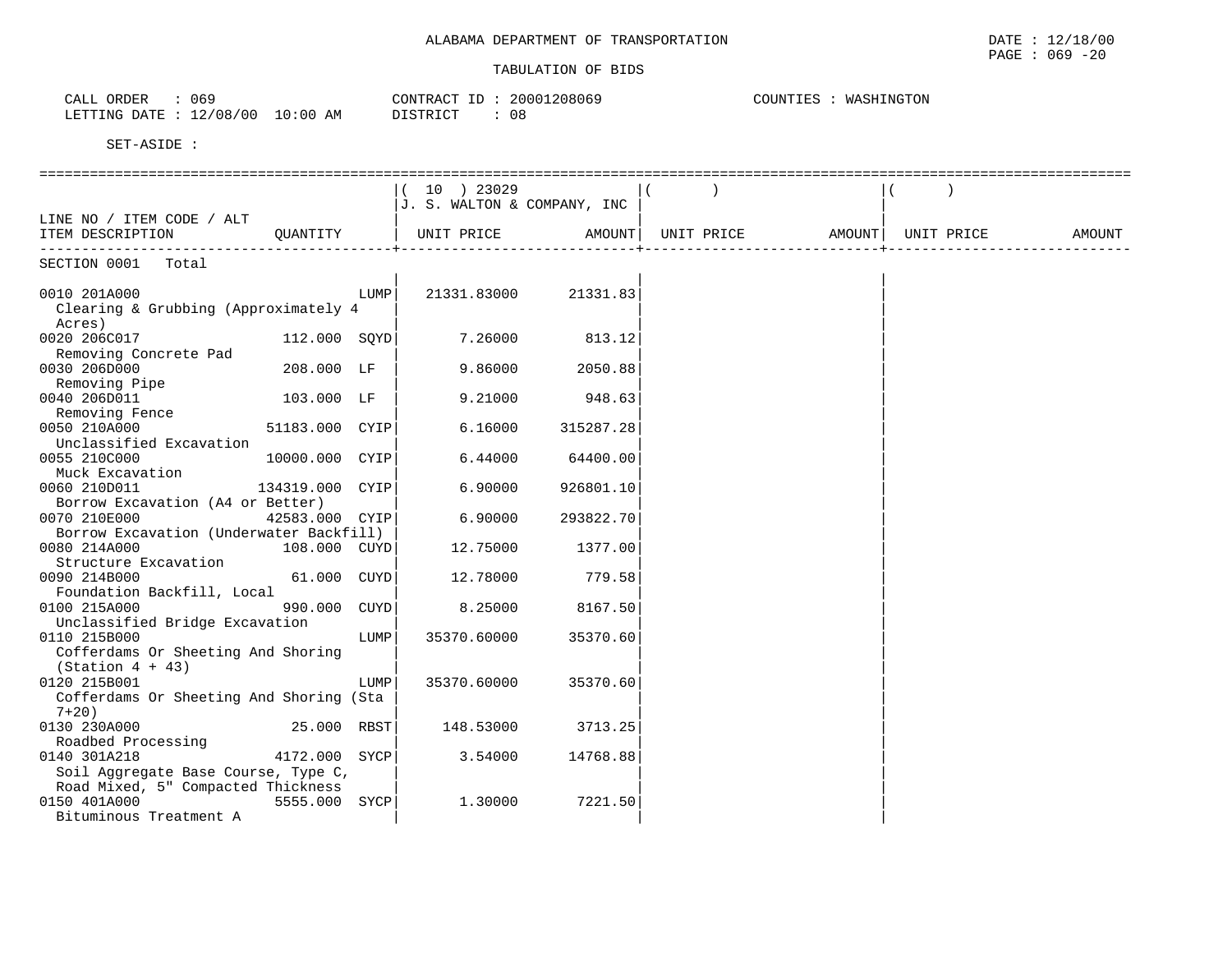| 069<br>CALL ORDER                | CONTRACT ID: | 20001208069 | COUNTIES<br>WASHINGTON |
|----------------------------------|--------------|-------------|------------------------|
| LETTING DATE : 12/08/00 10:00 AM | DISTRICT     | 08          |                        |

|                                         |               | $10 \rightarrow 23029$      |           |            |        |            |        |
|-----------------------------------------|---------------|-----------------------------|-----------|------------|--------|------------|--------|
|                                         |               | J. S. WALTON & COMPANY, INC |           |            |        |            |        |
| LINE NO / ITEM CODE / ALT               |               |                             |           |            |        |            |        |
| ITEM DESCRIPTION                        | QUANTITY      | UNIT PRICE                  | AMOUNT    | UNIT PRICE | AMOUNT | UNIT PRICE | AMOUNT |
|                                         |               |                             |           |            |        |            |        |
| 0160 405A000                            | 289.000 GAL   | 3.01000                     | 869.89    |            |        |            |        |
| Tack Coat                               |               |                             |           |            |        |            |        |
| 0170 429A220                            | 315.000 TON   | 74.96000                    | 23612.40  |            |        |            |        |
| Improved Bituminous Concrete Wearing    |               |                             |           |            |        |            |        |
| Surface Layer, 1/2" Maximum Aggregate   |               |                             |           |            |        |            |        |
| Size Mix, ESAL Range B                  |               |                             |           |            |        |            |        |
| 0180 429A226                            | 100.000 TON   | 74.96000                    | 7496.00   |            |        |            |        |
| Improved Bituminous Concrete Wearing    |               |                             |           |            |        |            |        |
| Surface Layer, Leveling, 1/2" Maximum   |               |                             |           |            |        |            |        |
| Aggregate Size Mix, ESAL Range B        |               |                             |           |            |        |            |        |
| 0190 429B221                            | 443.000 TON   | 62.66000                    | 27758.38  |            |        |            |        |
| Improved Bituminous Concrete Binder     |               |                             |           |            |        |            |        |
| Layer, 1" Maximum Aggregate Size Mix,   |               |                             |           |            |        |            |        |
| ESAL Range B                            |               |                             |           |            |        |            |        |
| 0200 429B225                            | 75.000 TON    | 89.61000                    | 6720.75   |            |        |            |        |
| Improved Bituminous Concrete Binder     |               |                             |           |            |        |            |        |
| Layer, Patching, 1" Maximum Aggregate   |               |                             |           |            |        |            |        |
| Size Mix, ESAL Range B                  |               |                             |           |            |        |            |        |
| 0210 429C220                            | 919.000 TON   | 62.11000                    | 57079.09  |            |        |            |        |
| Improved Bituminous Concrete Base Layer |               |                             |           |            |        |            |        |
| 1" Maximum Aggregate Size Mix, ESAL     |               |                             |           |            |        |            |        |
| Range B                                 |               |                             |           |            |        |            |        |
| 0220 450B000                            | 107.000 SOYD  | 82.53000                    | 8830.71   |            |        |            |        |
| Reinforced Cement Concrete Bridge End   |               |                             |           |            |        |            |        |
| Slab                                    |               |                             |           |            |        |            |        |
| 0230 502A000                            | 131428.000 LB | 0.53000                     | 69656.84  |            |        |            |        |
| Steel Reinforcement                     |               |                             |           |            |        |            |        |
| 0240 502B000                            | LUMP          | 82531.39000                 | 82531.39  |            |        |            |        |
| Steel Reinforcement For Bridge          |               |                             |           |            |        |            |        |
| Superstructure, Sta. 4+43, Approx. 118, |               |                             |           |            |        |            |        |
| 415 lbs.                                |               |                             |           |            |        |            |        |
| 0250 505A015                            | 2.000 EACH    | 4716.08000                  | 9432.16   |            |        |            |        |
| Concrete Test Piles (14 Inches Square)  |               |                             |           |            |        |            |        |
| 0260 505B045                            | 2.000 EACH    | 5305.59000                  | 10611.18  |            |        |            |        |
| Static Loading Tests (14 Inches Square) |               |                             |           |            |        |            |        |
| 0270 505C015                            | 4252.000 LF   | 33.01000                    | 140358.52 |            |        |            |        |
| Concrete Piling (14 Inches Square)      |               |                             |           |            |        |            |        |
| 0280 508A000                            | 8503.000 LB   | 2.36000                     | 20067.08  |            |        |            |        |
| Structural Steel                        |               |                             |           |            |        |            |        |
|                                         |               |                             |           |            |        |            |        |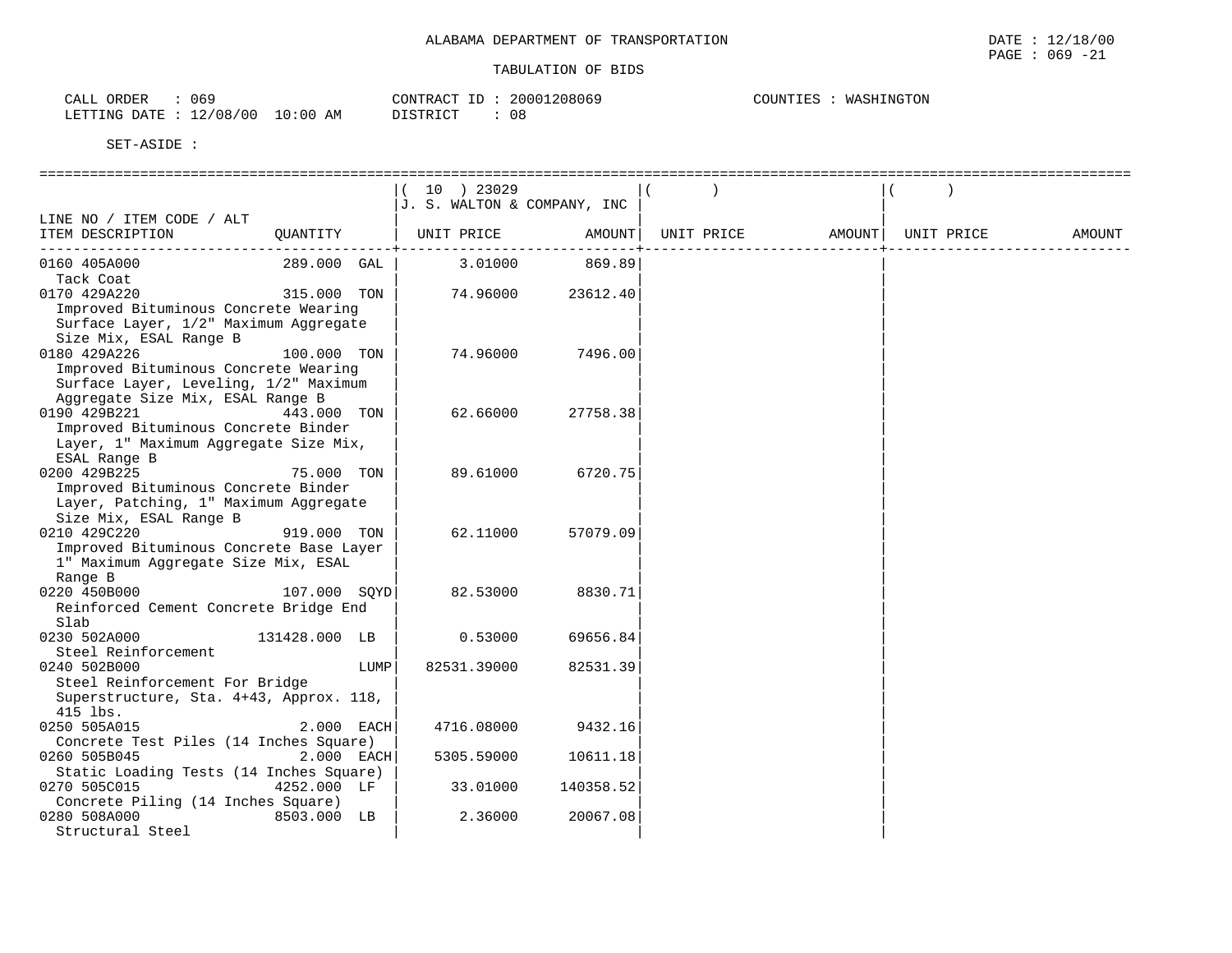| 069<br>CALL ORDER      |            | CONTRACT ID: 20001208069 | COUNTIES : WASHINGTON |
|------------------------|------------|--------------------------|-----------------------|
| LETTING DATE: 12/08/00 | $10:00$ AM | 08<br>DISTRICT           |                       |

|                                                                  |      | 10 ) 23029                  |           |                   |                    |        |
|------------------------------------------------------------------|------|-----------------------------|-----------|-------------------|--------------------|--------|
|                                                                  |      | J. S. WALTON & COMPANY, INC |           |                   |                    |        |
| LINE NO / ITEM CODE / ALT                                        |      |                             |           |                   |                    |        |
| OUANTITY<br>ITEM DESCRIPTION                                     |      | UNIT PRICE                  |           | AMOUNT UNIT PRICE | AMOUNT  UNIT PRICE | AMOUNT |
| -----------------------                                          |      |                             |           |                   |                    |        |
| 0290 510A004<br>712.000 CUYD                                     |      | 394.97000                   | 281218.64 |                   |                    |        |
| Bridge Substructure Concrete, Class A-1                          |      |                             |           |                   |                    |        |
| 0300 510C051                                                     | LUMP | 247594.18000 247594.18      |           |                   |                    |        |
| Bridge Concrete Superstructure, APPROX.                          |      |                             |           |                   |                    |        |
| 522 CU YDS BEGIN STA. 4+43                                       |      |                             |           |                   |                    |        |
| 1512.000 SOYD<br>0310 510E000                                    |      | 2.95000                     | 4460.40   |                   |                    |        |
| Grooving Concrete Bridge Decks                                   |      |                             |           |                   |                    |        |
| 0320 511A004<br>$64.000$ EACH                                    |      | 589.51000                   | 37728.64  |                   |                    |        |
| Elastomeric Bearings, Type 4                                     |      |                             |           |                   |                    |        |
| 0330 513B004<br>940.000 LF                                       |      | 82.53000                    | 77578.20  |                   |                    |        |
| Pretensioned-Prestressed Concrete                                |      |                             |           |                   |                    |        |
| Girders, Type II (Specialty Item)                                |      |                             |           |                   |                    |        |
| 0340 513B015<br>676.000 LF                                       |      | 129.69000                   | 87670.44  |                   |                    |        |
| Pretensioned-Prestressed Concrete                                |      |                             |           |                   |                    |        |
| Girders, Type BT-54 (Specialty Item)<br>0350 513B017 1078.000 LF |      | 176.85000                   | 190644.30 |                   |                    |        |
| Pretensioned-Prestressed Concrete                                |      |                             |           |                   |                    |        |
| Girders, Type BT-72 (Specialty Item)                             |      |                             |           |                   |                    |        |
| 0355 529A001<br>775.000 SOFT                                     |      | 76.47000                    | 59264.25  |                   |                    |        |
| Concrete Retaining Wall                                          |      |                             |           |                   |                    |        |
| 0360 530A001<br>255.000 LF                                       |      | 29.23000                    | 7453.65   |                   |                    |        |
| 18" Roadway Pipe (Class 3 R.C.)                                  |      |                             |           |                   |                    |        |
| 0370 600A000                                                     | LUMP | 260722.63000                | 260722.63 |                   |                    |        |
| Mobilization                                                     |      |                             |           |                   |                    |        |
| 0380 602A000<br>17.000 EACH                                      |      | 114.58000                   | 1947.86   |                   |                    |        |
| Right Of Way Markers                                             |      |                             |           |                   |                    |        |
| 500.000 LF<br>0390 606A005                                       |      | 10.34000                    | 5170.00   |                   |                    |        |
| 6" Underdrain Pipe, Type 9                                       |      |                             |           |                   |                    |        |
| 6.000 CUYD<br>0395 614A000                                       |      | 436.89000                   | 2621.34   |                   |                    |        |
| Slope Paving                                                     |      |                             |           |                   |                    |        |
| 119.000 CUYD<br>0400 614A001                                     |      | 383.18000                   | 45598.42  |                   |                    |        |
| Slope Paving (Under Bridges)                                     |      |                             |           |                   |                    |        |
| 0410 618A000<br>673.000 SOYD                                     |      | 23.12000                    | 15559.76  |                   |                    |        |
| Concrete Sidewalk, 4" Thick                                      |      |                             |           |                   |                    |        |
| 0420 619A002<br>4.000 EACH                                       |      | 581.77000                   | 2327.08   |                   |                    |        |
| 18" Roadway Pipe End Treatment, Class 1                          |      |                             |           |                   |                    |        |
| 1300.000 LF<br>0430 630A000                                      |      | 12.97000                    | 16861.00  |                   |                    |        |
| Steel Beam Guardrail, Class A, Type 1                            |      |                             |           |                   |                    |        |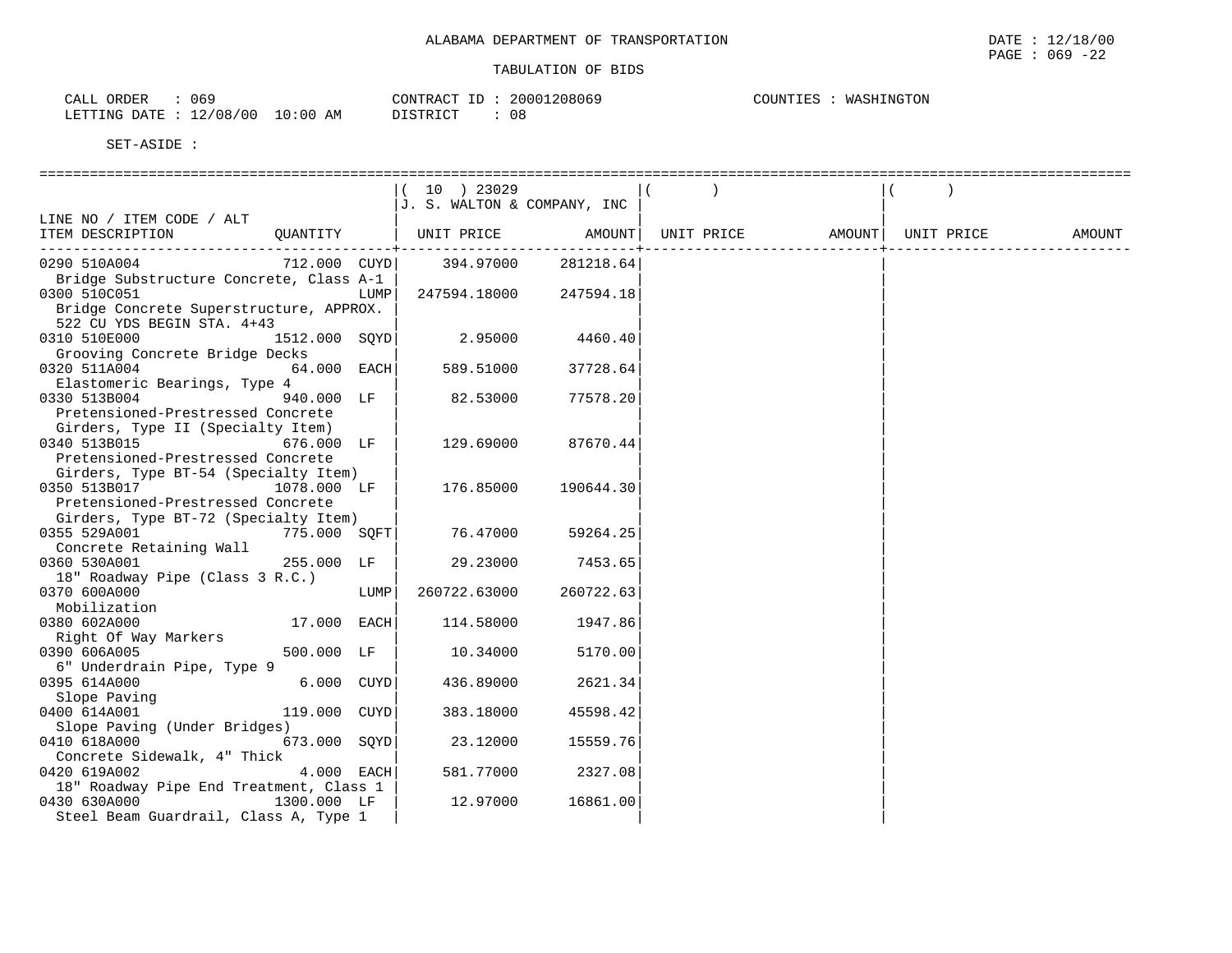| つとの<br>ORDER<br>$\sim$ $\sim$ $\sim$ $\sim$<br>- THT<br>U O L |             | CONTRACT<br>ID | 20001208069   | WASHINGTON<br>COUNTIES |
|---------------------------------------------------------------|-------------|----------------|---------------|------------------------|
| 12/08/00<br>LETTING DATE                                      | 10:00<br>ΆM | DISTRICT       | $\cap$<br>U ö |                        |

|                                                          | $(10)$ 23029<br>J. S. WALTON & COMPANY, INC |                      |
|----------------------------------------------------------|---------------------------------------------|----------------------|
| LINE NO / ITEM CODE / ALT                                |                                             |                      |
| ITEM DESCRIPTION                                         |                                             | UNIT PRICE<br>AMOUNT |
| 0440 630C003<br>$4.000$ EACH                             | 1179.02000<br>4716.08                       |                      |
| Guardrail End Anchor, Type 13                            |                                             |                      |
| 0450 630C050<br>2.000 EACH                               | 2122.24000<br>4244.48                       |                      |
| Guardrail End Anchor, Type 20 Series                     |                                             |                      |
| 0460 630C070<br>$2.000$ EACH                             | 3772.86<br>1886.43000                       |                      |
| Guardrail End Anchor, Type 10 Series                     |                                             |                      |
| 0470 634E000<br>340.000 LF                               | 25.94000<br>8819.60                         |                      |
| Industrial Fence, 6 Feet High, Special<br>Mounting       |                                             |                      |
| 0480 634E002<br>340.000 LF                               | 29.48000<br>10023.20                        |                      |
| Industrial Fence, 8 Feet High, Special                   |                                             |                      |
| Mounting                                                 |                                             |                      |
| 0490 650A000<br>2857.000 CYIP                            | 11.39000<br>32541.23                        |                      |
| Topsoil                                                  |                                             |                      |
| 8.000 TON<br>0500 651B000                                | 58.95000<br>471.60                          |                      |
| Agricultural Limestone                                   |                                             |                      |
| 6.000 TON<br>0510 651C000<br>8-8-8 Commercial Fertilizer | 206.33000<br>1237.98                        |                      |
| 4.000 ACRE<br>0520 652A057                               | 560.04000<br>2240.16                        |                      |
| Seeding (Mix 3A)                                         |                                             |                      |
| 0530 652B055<br>4.000 ACRE                               | 471.61000<br>1886.44                        |                      |
| Temporary Seeding (Mix 3AT)                              |                                             |                      |
| 8.000 ACRE<br>0540 652C000                               | 943.20<br>117.90000                         |                      |
| Mowing                                                   |                                             |                      |
| 4.000 ACRE<br>0550 652D057                               | 2122.24<br>530.56000                        |                      |
| Seeding In Stubble (Mix 3A)                              |                                             |                      |
| 2449.000 SOYD<br>0560 654A001                            | 3.54000<br>8669.46                          |                      |
| Solid Sodding (Bermuda)<br>8.000 ACRE<br>0570 656A000    | 518.77000<br>4150.16                        |                      |
| Mulching, Class A, Type 1                                |                                             |                      |
| 1.000 ACRE<br>0580 656A001                               | 589.51000<br>589.51                         |                      |
| Mulching, Class A, Type 2                                |                                             |                      |
| 50.000 SQYD<br>0590 659A000                              | 3.24000<br>162.00                           |                      |
| Erosion Control Netting, Class A                         |                                             |                      |
| 0600 659A002<br>$61.000$ SQYD                            | 10.61000<br>647.21                          |                      |
| Erosion Control Netting, Class C1                        |                                             |                      |
| 0610 665B000<br>4.000 ACRE                               | 353.71000<br>1414.84                        |                      |
| Temporary Mulching                                       |                                             |                      |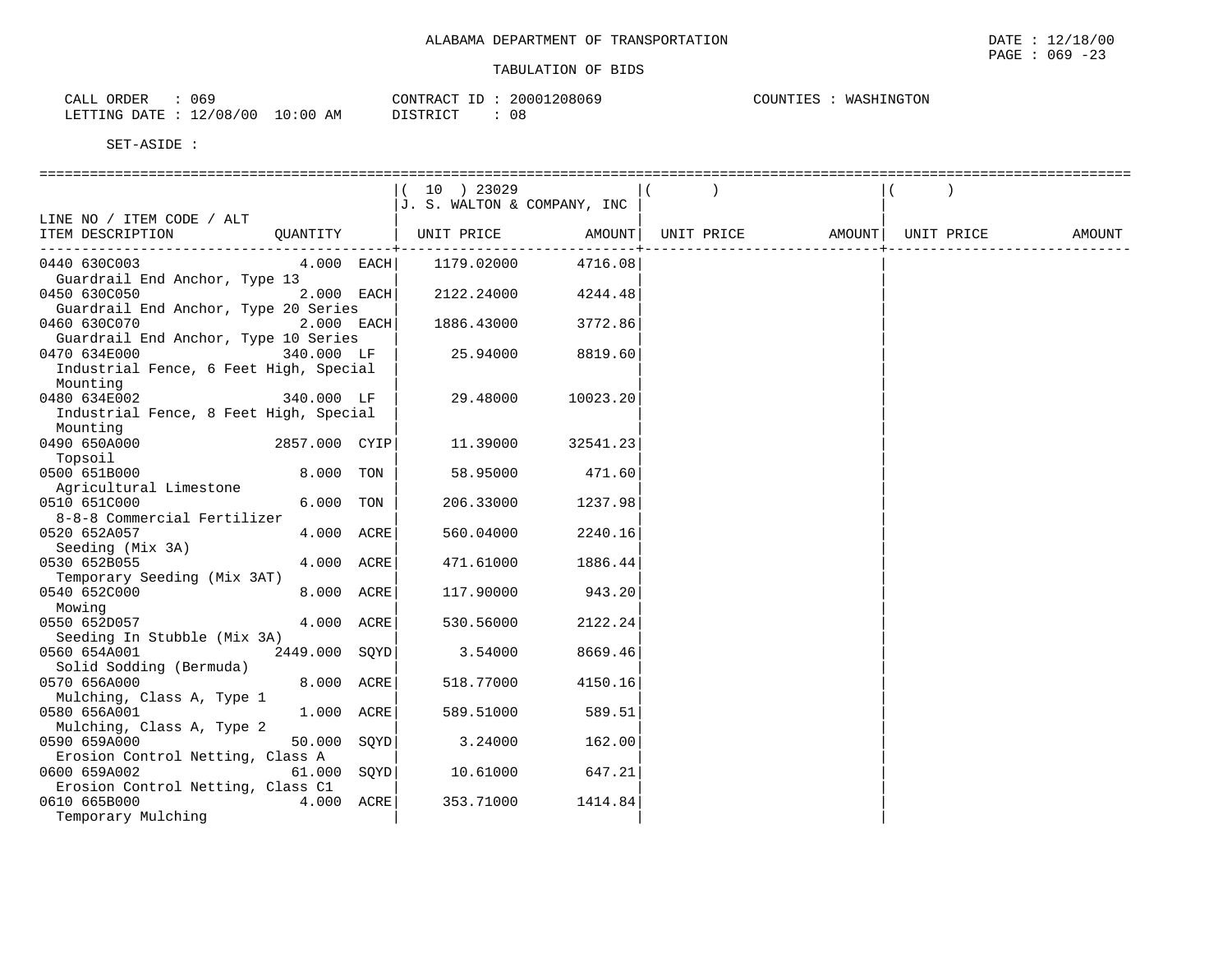| 069                                       | 20001208069    | COUNTIES : |
|-------------------------------------------|----------------|------------|
| CALL ORDER                                | CONTRACT ID:   | WASHINGTON |
| $10:00$ AM<br>LETTING DATE : $12/08/00$ ' | 08<br>DISTRICT |            |

|                                                           |                |      | 10 ) 23029<br>J. S. WALTON & COMPANY, INC             |          |  |            |        |
|-----------------------------------------------------------|----------------|------|-------------------------------------------------------|----------|--|------------|--------|
| LINE NO / ITEM CODE / ALT                                 |                |      |                                                       |          |  |            |        |
| ITEM DESCRIPTION                                          | QUANTITY       |      | UNIT PRICE         AMOUNT   UNIT PRICE         AMOUNT |          |  | UNIT PRICE | AMOUNT |
|                                                           |                |      |                                                       |          |  |            |        |
| 0620 665F000                                              | $100.000$ EACH |      | 5.52000                                               | 552.00   |  |            |        |
| Hay Bales                                                 |                |      |                                                       |          |  |            |        |
| 0630 665G000                                              | 100.000 EACH   |      | 5.93000                                               | 593.00   |  |            |        |
| Sand Bags                                                 |                |      |                                                       |          |  |            |        |
| 0640 6651000                                              | 150.000 TON    |      | 36.95000                                              | 5542.50  |  |            |        |
| Temporary Riprap, Class 2                                 |                |      |                                                       |          |  |            |        |
| 0650 665J000                                              | 4216.000 LF    |      | 4.73000                                               | 19941.68 |  |            |        |
| Silt Fence, Type A                                        |                |      |                                                       |          |  |            |        |
| 0660 665K000                                              | 100.000 CUYD   |      | 29.65000                                              | 2965.00  |  |            |        |
| Drainage Sump Excavation                                  |                |      |                                                       |          |  |            |        |
| 0670 680A000                                              |                | LUMP | 85322.06000                                           | 85322.06 |  |            |        |
| Engineering Controls                                      |                |      |                                                       |          |  |            |        |
| 0680 701A031                                              | 3.000 MILE     |      | 1414.82000                                            | 4244.46  |  |            |        |
| Solid White, Class 2, Type A Traffic                      |                |      |                                                       |          |  |            |        |
| Stripe (0.06" Thick)                                      |                |      |                                                       |          |  |            |        |
| 0690 701A035<br>3.000 MILE                                |                |      | 1768.53000                                            | 5305.59  |  |            |        |
| Solid Yellow, Class 2, Type A Traffic                     |                |      |                                                       |          |  |            |        |
| Stripe (0.09" Thick)                                      |                |      |                                                       |          |  |            |        |
| 0700 701B005                                              | 75.000 LF      |      | 1.18000                                               | 88.50    |  |            |        |
| Dotted Class 2, Type A Traffic Stripe                     |                |      |                                                       |          |  |            |        |
| $(0.09"$ Thick)                                           |                |      |                                                       |          |  |            |        |
| 0710 701C001                                              | $4.000$ MILE   |      | 471.61000                                             | 1886.44  |  |            |        |
|                                                           |                |      |                                                       |          |  |            |        |
| Solid Temporary Traffic Stripe<br>0720 701D007 1.000 MILE |                |      | 1414.82000                                            | 1414.82  |  |            |        |
| Solid Traffic Stripe Removed (Paint)                      |                |      |                                                       |          |  |            |        |
| 0730 703A002                                              | 140.000 SOFT   |      | 3.54000                                               | 495.60   |  |            |        |
|                                                           |                |      |                                                       |          |  |            |        |
| Traffic Control Markings, Class 2, Type                   |                |      |                                                       |          |  |            |        |
| $\mathbb A$                                               |                |      | 5.90000                                               | 306.80   |  |            |        |
| 0740 703B002                                              | 52.000 SQFT    |      |                                                       |          |  |            |        |
| Traffic Control Legends, Class 2, Type                    |                |      |                                                       |          |  |            |        |
| 0750 705A037                                              | $79.000$ EACH  |      | 11.79000                                              | 931.41   |  |            |        |
| Pavement Markers, Class A-H, Type 2-D                     |                |      |                                                       |          |  |            |        |
| 0760 740B000                                              | 359.000 SOFT   |      | 63.13000                                              | 22663.67 |  |            |        |
| Construction Signs                                        |                |      |                                                       |          |  |            |        |
| 0770 740D000                                              | 16.000 EACH    |      | 74.98000                                              | 1199.68  |  |            |        |
| Channelizing Drums                                        |                |      |                                                       |          |  |            |        |
| 0780 740F002                                              | $7.000$ EACH   |      | 369.29000                                             | 2585.03  |  |            |        |
| Barricades, Type III                                      |                |      |                                                       |          |  |            |        |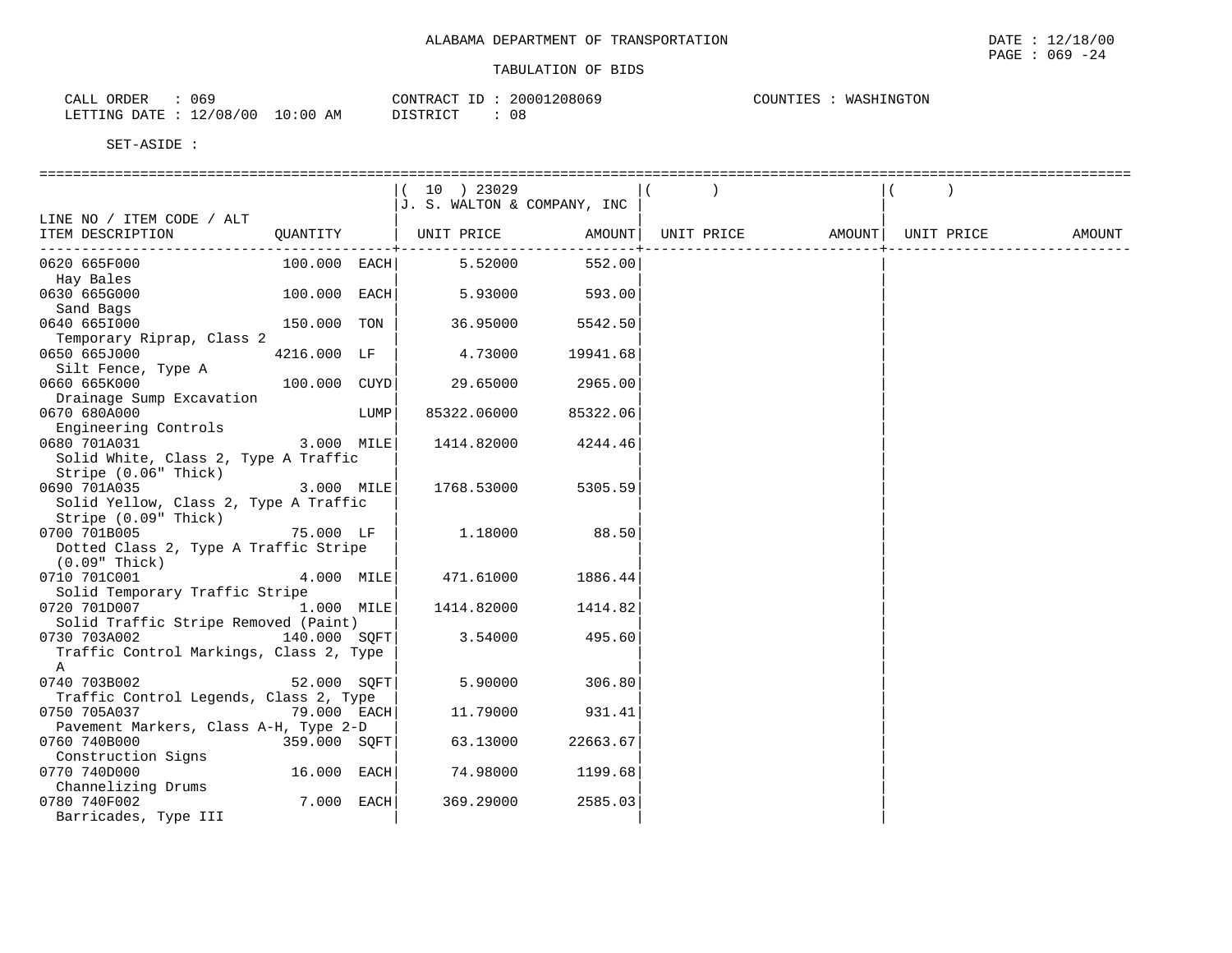| - 069<br>CALL ORDER             | CONTRACT ID: 20001208069 | WASHINGTON<br>COUNTIES : |
|---------------------------------|--------------------------|--------------------------|
| LETTING DATE: 12/08/00 10:00 AM | 08<br>DISTRICT           |                          |

|                                                                             |              | 10 ) 23029<br>J. S. WALTON & COMPANY, INC |                |            |        |            |        |
|-----------------------------------------------------------------------------|--------------|-------------------------------------------|----------------|------------|--------|------------|--------|
| LINE NO / ITEM CODE / ALT<br>ITEM DESCRIPTION                               | OUANTITY     | UNIT PRICE                                | AMOUNT         | UNIT PRICE | AMOUNT | UNIT PRICE | AMOUNT |
| 0790 7401005<br>Warning Lights, Type B (Detachable Head                     | $2.000$ EACH | 454.78000                                 | 909.56         |            |        |            |        |
| 0800 740L004<br>Vertical Panel Type II, Single-Sided                        | $9.000$ EACH | 202.41000                                 | 1821.69        |            |        |            |        |
| 0810 998A000<br>Construction Fuel (Maximum Bid Limited<br>To $$104,000.00)$ | LUMP         | 2358.04000                                | 2358.04        |            |        |            |        |
| SECTION TOTALS                                                              |              |                                           | \$3,791,449.41 |            | 0.00   |            | 0.00   |
| CONTRACT TOTALS                                                             |              |                                           | \$3,791,449.41 | \$         | 0.00   |            |        |
|                                                                             |              |                                           |                |            |        |            |        |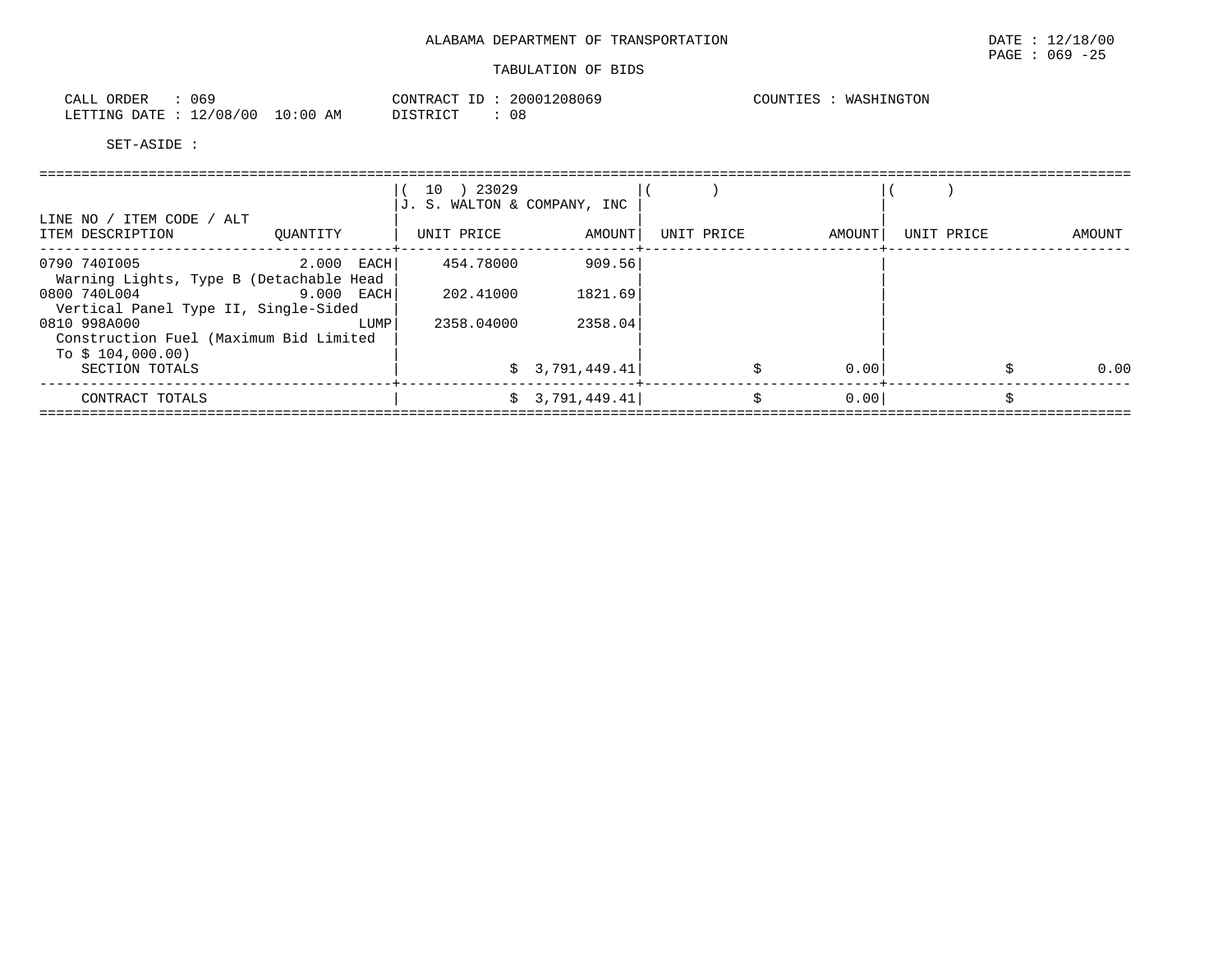## VENDOR RANKING

 CALL ORDER : 070 CONTRACT ID : 20001208070 COUNTIES : JEFFERSONLETTING DATE : 12/08/00 10:00 AM DISTRICT : 03<br>CONTRACT DESCRIPTION : CONTRACT TIME : 30 CONTRACT TIME : 30 Working Days (available days) for constructing the Planing, Resurfacing, Traffic Stripe  $PROJECT(S)$ : ST-037-079-001 and Loop Detectors (Turn Lane) on S.R.#79 from Pinson Street to just past Springdale Road in Tarrant. Length 0.705 mi.

| RANK | <b>VENDOR</b><br>NUMBER | <b>NAME</b>                                           | TOTAL<br><b>BID</b>      | % OVER<br>LOW BID      |
|------|-------------------------|-------------------------------------------------------|--------------------------|------------------------|
|      | 01018<br>04013          | APAC-ALABAMA, INC.<br>DUNN CONSTRUCTION COMPANY, INC. | 195,232.05<br>218,287.66 | 100.0000%<br>111.8093% |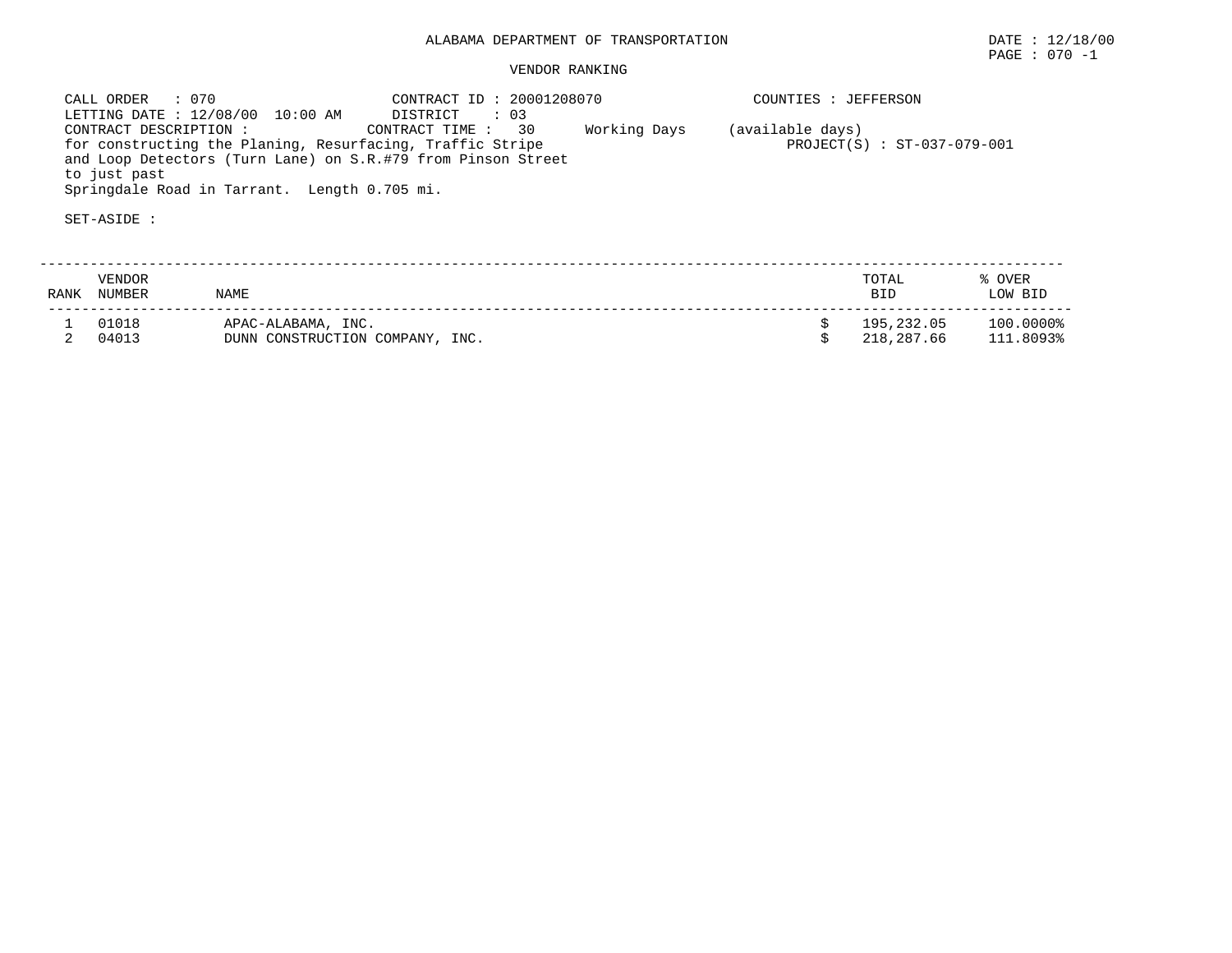| 070<br>ORDER<br>CALL     |            | CONTRACT<br>ID | 20001208070 | <b>JEFFERSON</b><br>COUNTIES |
|--------------------------|------------|----------------|-------------|------------------------------|
| 12/08/00<br>LETTING DATE | $10:00$ AM | DISTRICT       |             |                              |

|                                                                              |              |      | $1)$ 01018                                         |          | (2) 04013         |          |  |
|------------------------------------------------------------------------------|--------------|------|----------------------------------------------------|----------|-------------------|----------|--|
|                                                                              |              |      | APAC-ALABAMA, INC.     DUNN CONSTRUCTION CO., INC. |          |                   |          |  |
| LINE NO / ITEM CODE / ALT                                                    |              |      |                                                    |          |                   |          |  |
| ITEM DESCRIPTION CUANTITY   UNIT PRICE AMOUNT  UNIT PRICE AMOUNT  UNIT PRICE |              |      |                                                    |          |                   |          |  |
| -----------------------------------                                          |              |      |                                                    |          |                   |          |  |
| SECTION 0001 Total                                                           |              |      |                                                    |          |                   |          |  |
|                                                                              |              |      |                                                    |          |                   |          |  |
| 0010 206C002                                                                 |              |      | $1063.000$ SOYD 5.54000                            | 5889.02  | 5.56000           | 5910.28  |  |
| Removing Concrete Slope Paving                                               |              |      |                                                    |          |                   |          |  |
| 6511.000 LF<br>0020 206D002                                                  |              |      | $2.25000$ 14649.75                                 |          | 5.56000           | 36201.16 |  |
| Removing Curb                                                                |              |      |                                                    |          |                   |          |  |
| 0030 206E001                                                                 | $4.000$ EACH |      | 690.00000                                          | 2760.00  | 555.65000 2222.60 |          |  |
| Removing Inlets                                                              |              |      |                                                    |          |                   |          |  |
| 1260.000 CYIP<br>0040 210A000                                                |              |      | 14.42000                                           | 18169.20 | 16.67000          | 21004.20 |  |
| Unclassified Excavation                                                      |              |      |                                                    |          |                   |          |  |
| 0050 405A000                                                                 | 267.000 GAL  |      | 2.50000                                            | 667.50   | 1.23000           | 328.41   |  |
| Tack Coat                                                                    |              |      |                                                    |          |                   |          |  |
| 0060 408A051<br>$3308.000$ SOYD                                              |              |      | 3.62000                                            | 11974.96 | 4.06000           | 13430.48 |  |
| Planing Existing Pavement                                                    |              |      |                                                    |          |                   |          |  |
| (Approximately 0.00" Thru 1.0" Thick)                                        |              |      |                                                    |          |                   |          |  |
| 0070 429A260 336.000 TON                                                     |              |      | 44.53000 14962.08                                  |          | 43.61000          | 14652.96 |  |
| Improved Bituminous Concrete Wearing                                         |              |      |                                                    |          |                   |          |  |
| Surface Layer, 1/2" Maximum Aggregate                                        |              |      |                                                    |          |                   |          |  |
| Size Mix, ESAL Range D                                                       |              |      |                                                    |          |                   |          |  |
| 0080 429B261                                                                 | 1384.000 TON |      | 40.00000                                           | 55360.00 | 39.33000          | 54432.72 |  |
| Improved Bituminous Concrete Binder                                          |              |      |                                                    |          |                   |          |  |
| Layer, 1" Maximum Aggregate Size Mix,                                        |              |      |                                                    |          |                   |          |  |
| ESAL Range D                                                                 |              |      |                                                    |          |                   |          |  |
| 0090 600A000                                                                 |              | LUMP | 8925.00000                                         | 8925.00  | 9730.25000        | 9730.25  |  |
| Mobilization                                                                 |              |      |                                                    |          |                   |          |  |
| 0100 621A000                                                                 | $4.000$ EACH |      | 2047.50000                                         | 8190.00  | 2000.35000        | 8001.40  |  |
|                                                                              |              |      |                                                    |          |                   |          |  |
| Junction Boxes, Type 1, 1P Or 5<br>0110 621C001                              |              |      | 1785.00000                                         |          | 2667.13000        |          |  |
|                                                                              | $4.000$ EACH |      |                                                    | 7140.00  |                   | 10668.52 |  |
| Inlets, Type B                                                               |              |      |                                                    |          |                   |          |  |
| 32.000 EACH<br>0120 665F000                                                  |              |      | 3.75000                                            | 120.00   | 5.56000           | 177.92   |  |
| Hay Bales                                                                    |              |      |                                                    |          |                   |          |  |
| 100.000 LF<br>0130 665J000                                                   |              |      | 9.45000                                            | 945.00   | 4.44000           | 444.00   |  |
| Silt Fence, Type A                                                           |              |      |                                                    |          |                   |          |  |
| 0140 680A000                                                                 |              | LUMP | 5250.00000                                         | 5250.00  | 3333.92000        | 3333.92  |  |
| Engineering Controls                                                         |              |      |                                                    |          |                   |          |  |
| $1.000$ MILE<br>0150 701A046                                                 |              |      | 997.50000                                          | 997.50   | 1055.74000        | 1055.74  |  |
| Broken Yellow, Class 2, Type A Traffic                                       |              |      |                                                    |          |                   |          |  |
| Stripe (0.09" Thick) (6" Wide)                                               |              |      |                                                    |          |                   |          |  |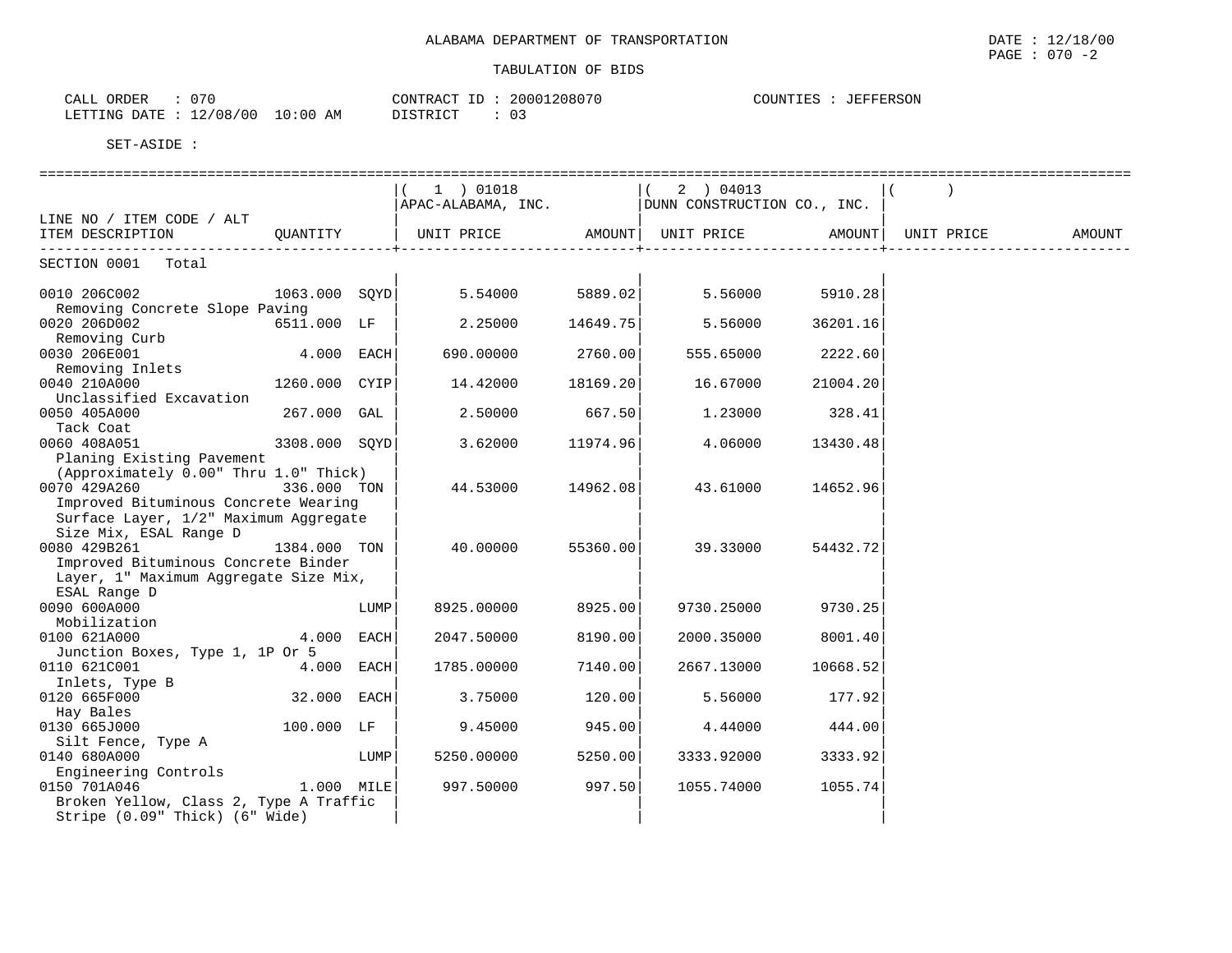| ገ70<br>ORDER<br>CALL     |            | CONTRACT                 | 20001208070 | : JEFFERSON<br>COUNTIES |
|--------------------------|------------|--------------------------|-------------|-------------------------|
| 12/08/00<br>LETTING DATE | $10:00$ AM | <b>DISTRICT</b><br>----- |             |                         |

| 1 ) 01018<br>$(2)$ 04013<br>$\begin{bmatrix} 1 & 1 \\ 1 & 1 \end{bmatrix}$ , $\begin{bmatrix} 1 & 1 \\ 1 & 1 \end{bmatrix}$ , $\begin{bmatrix} 1 & 1 \\ 1 & 1 \end{bmatrix}$ , $\begin{bmatrix} 1 & 1 \\ 1 & 1 \end{bmatrix}$ , $\begin{bmatrix} 1 & 1 \\ 1 & 1 \end{bmatrix}$ , $\begin{bmatrix} 1 & 1 \\ 1 & 1 \end{bmatrix}$ , $\begin{bmatrix} 1 & 1 \\ 1 & 1 \end{bmatrix}$ , $\begin{bmatrix} 1 & 1 \\ 1 & 1 \end{bmatrix}$ , $\begin{b$<br>LINE NO / ITEM CODE / ALT<br>QUANTITY   UNIT PRICE       AMOUNT  UNIT PRICE       AMOUNT  UNIT PRICE<br>ITEM DESCRIPTION<br>AMOUNT<br>----------+---<br>$2.000$ MILE<br>1470.00000 2940.00<br>0160 701A048<br>1555.82000<br>3111.64<br>Solid Yellow, Class 2, Type A Traffic |      |
|--------------------------------------------------------------------------------------------------------------------------------------------------------------------------------------------------------------------------------------------------------------------------------------------------------------------------------------------------------------------------------------------------------------------------------------------------------------------------------------------------------------------------------------------------------------------------------------------------------------------------------------------------------------------------------------------------------------------------------|------|
|                                                                                                                                                                                                                                                                                                                                                                                                                                                                                                                                                                                                                                                                                                                                |      |
|                                                                                                                                                                                                                                                                                                                                                                                                                                                                                                                                                                                                                                                                                                                                |      |
|                                                                                                                                                                                                                                                                                                                                                                                                                                                                                                                                                                                                                                                                                                                                |      |
|                                                                                                                                                                                                                                                                                                                                                                                                                                                                                                                                                                                                                                                                                                                                |      |
| Stripe (0.09" Thick) (6" Wide)                                                                                                                                                                                                                                                                                                                                                                                                                                                                                                                                                                                                                                                                                                 |      |
| $0.63000$ 185.85<br>0170 701B009<br>295.000 LF<br>0.67000<br>197.65                                                                                                                                                                                                                                                                                                                                                                                                                                                                                                                                                                                                                                                            |      |
| Dotted Class 2, Type A Traffic Stripe<br>$(0.09"$ Thick $)(6"$ Wide $)$                                                                                                                                                                                                                                                                                                                                                                                                                                                                                                                                                                                                                                                        |      |
| 0180 701C000<br>1.000 MILE<br>262.50000<br>262.50<br>277.83000<br>277.83                                                                                                                                                                                                                                                                                                                                                                                                                                                                                                                                                                                                                                                       |      |
| Broken Temporary Traffic Stripe                                                                                                                                                                                                                                                                                                                                                                                                                                                                                                                                                                                                                                                                                                |      |
| 0190 701C001 2.000 MILE<br>630.00<br>666.78<br>315.00000<br>333.39000                                                                                                                                                                                                                                                                                                                                                                                                                                                                                                                                                                                                                                                          |      |
| Solid Temporary Traffic Stripe                                                                                                                                                                                                                                                                                                                                                                                                                                                                                                                                                                                                                                                                                                 |      |
| 0200 703A002<br>2641.000 SOFT<br>1.73000<br>4568.931<br>1,83000<br>4833.03                                                                                                                                                                                                                                                                                                                                                                                                                                                                                                                                                                                                                                                     |      |
| Traffic Control Markings, Class 2, Type                                                                                                                                                                                                                                                                                                                                                                                                                                                                                                                                                                                                                                                                                        |      |
| A<br>0210 703B002<br>159.000 SOFT<br>1.73000<br>275.07<br>1.83000<br>290.97                                                                                                                                                                                                                                                                                                                                                                                                                                                                                                                                                                                                                                                    |      |
| Traffic Control Legends, Class 2, Type                                                                                                                                                                                                                                                                                                                                                                                                                                                                                                                                                                                                                                                                                         |      |
| 0220 703D001<br>148.000 SQFT<br>155.40<br>164.28<br>1.05000<br>1,11000                                                                                                                                                                                                                                                                                                                                                                                                                                                                                                                                                                                                                                                         |      |
| Temporary Traffic Control Markings                                                                                                                                                                                                                                                                                                                                                                                                                                                                                                                                                                                                                                                                                             |      |
| 0230 705A037<br>124.000 EACH<br>683.24<br>724.16<br>5.51000<br>5.84000                                                                                                                                                                                                                                                                                                                                                                                                                                                                                                                                                                                                                                                         |      |
| Pavement Markers, Class A-H, Type 2-D                                                                                                                                                                                                                                                                                                                                                                                                                                                                                                                                                                                                                                                                                          |      |
| 0240 730H000<br>1960.000 LF<br>6526.80<br>3.15000<br>6174.00<br>3.33000                                                                                                                                                                                                                                                                                                                                                                                                                                                                                                                                                                                                                                                        |      |
| Loop Detector                                                                                                                                                                                                                                                                                                                                                                                                                                                                                                                                                                                                                                                                                                                  |      |
| 0250 7301000<br>610.000 LF<br>2,10000<br>1281.00<br>2.23000<br>1360.30                                                                                                                                                                                                                                                                                                                                                                                                                                                                                                                                                                                                                                                         |      |
| Shielded Loop Detector Home-Run Cable<br>0260 740B000<br>843.000 SQFT<br>8.50000<br>7165.50<br>8.35000<br>7039.05                                                                                                                                                                                                                                                                                                                                                                                                                                                                                                                                                                                                              |      |
| Construction Signs                                                                                                                                                                                                                                                                                                                                                                                                                                                                                                                                                                                                                                                                                                             |      |
| 0270 740D000<br>$306.000$ EACH<br>41.00000<br>12546.00<br>31.42000<br>9614.52                                                                                                                                                                                                                                                                                                                                                                                                                                                                                                                                                                                                                                                  |      |
| Channelizing Drums                                                                                                                                                                                                                                                                                                                                                                                                                                                                                                                                                                                                                                                                                                             |      |
| 0280 741C010<br>$2.000$ EACH<br>1245.00000<br>2490.00<br>879.32000<br>1758.64                                                                                                                                                                                                                                                                                                                                                                                                                                                                                                                                                                                                                                                  |      |
| Portable Sequential Arrow And Chevron                                                                                                                                                                                                                                                                                                                                                                                                                                                                                                                                                                                                                                                                                          |      |
| Sign Unit                                                                                                                                                                                                                                                                                                                                                                                                                                                                                                                                                                                                                                                                                                                      |      |
| 0290 998A000<br>LUMP  <br>1.00000<br>1.00<br>1.00<br>1.00000                                                                                                                                                                                                                                                                                                                                                                                                                                                                                                                                                                                                                                                                   |      |
| Construction Fuel (Maximum Bid Limited                                                                                                                                                                                                                                                                                                                                                                                                                                                                                                                                                                                                                                                                                         |      |
| To $$10,000.00)$                                                                                                                                                                                                                                                                                                                                                                                                                                                                                                                                                                                                                                                                                                               |      |
| $\frac{1}{5}$ 218, 287.66<br>195,232.05<br>SECTION TOTALS<br>----------------------------------                                                                                                                                                                                                                                                                                                                                                                                                                                                                                                                                                                                                                                | 0.00 |
| $\ddot{s}$<br>218, 287.66<br>195, 232.05<br>CONTRACT TOTALS                                                                                                                                                                                                                                                                                                                                                                                                                                                                                                                                                                                                                                                                    |      |
|                                                                                                                                                                                                                                                                                                                                                                                                                                                                                                                                                                                                                                                                                                                                |      |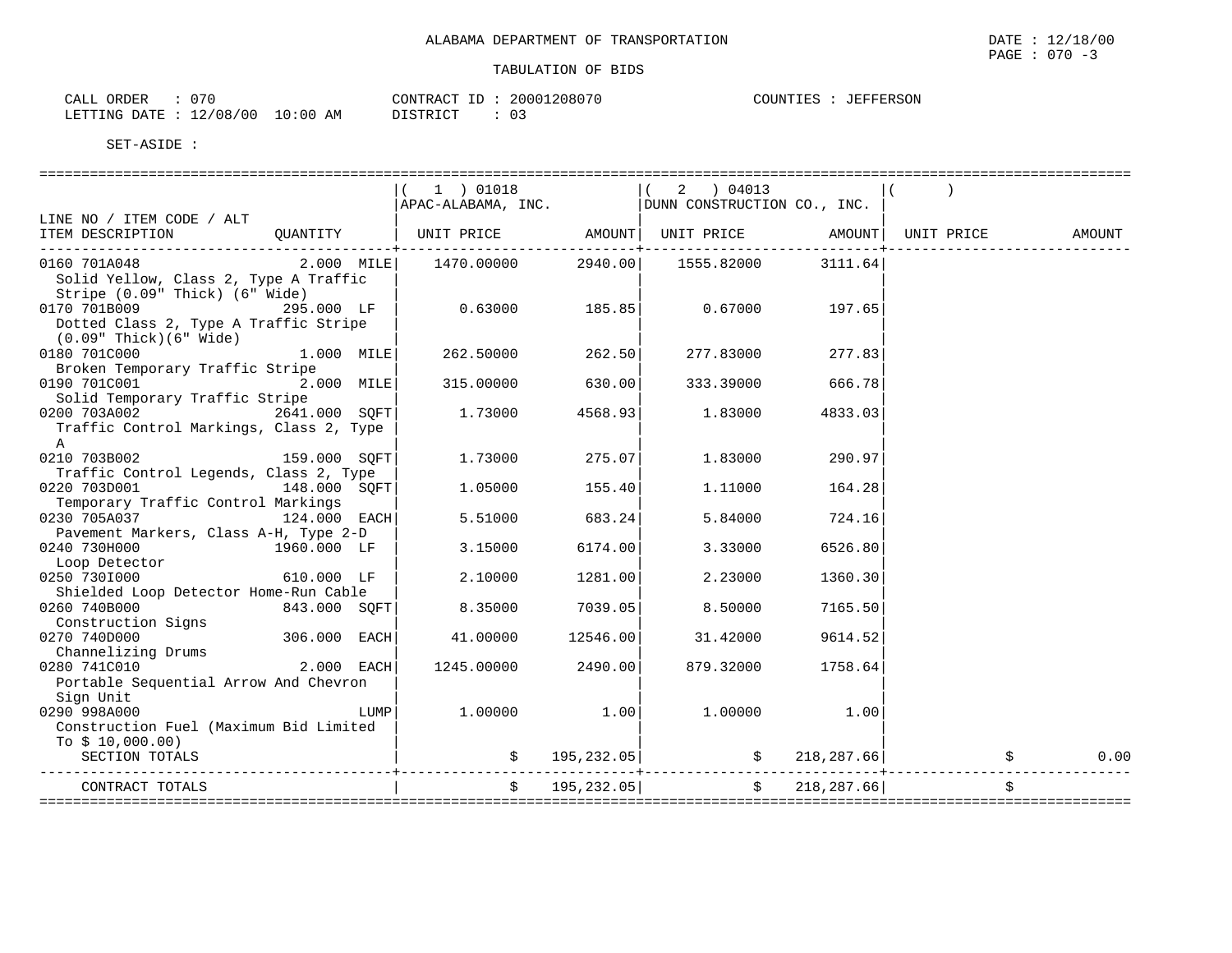# ALABAMA DEPARTMENT OF TRANSPORTATION DATE : 12/18/00

PAGE : 071 -1

## VENDOR RANKING

 CALL ORDER : 071 CONTRACT ID : 20001208071 COUNTIES : BALDWIN LETTING DATE : 12/08/00 10:00 AM DISTRICT : 09 CONTRACT DESCRIPTION : CONTRACT TIME : 60 Working Days (available days) for constructing the Bridge Coating on the Perdido Pass Particle Permit (S) : 99-509-014-957-140 Bridge on S.R.#182 in Orange Beach.

| <b>RANK</b> | VENDOR<br>NUMBER | <b>NAME</b>                       | TOTAL<br><b>BID</b> | % OVER<br>LOW BID |
|-------------|------------------|-----------------------------------|---------------------|-------------------|
|             | 11013            | KVK CONTRACTING, INC.             | 333,830.00          | 100.0000%         |
|             | 13084            | M.B.E., INC.                      | 422,000.00          | 126.4116%         |
|             | 16046            | P & H STUCCO & CONSTRUCTION, INC. | 589,730.00          | 176.6558%         |
|             | 19087            | S & D INDUSTRIAL PAINTING, INC.   | 612,515.00          | 183.4811%         |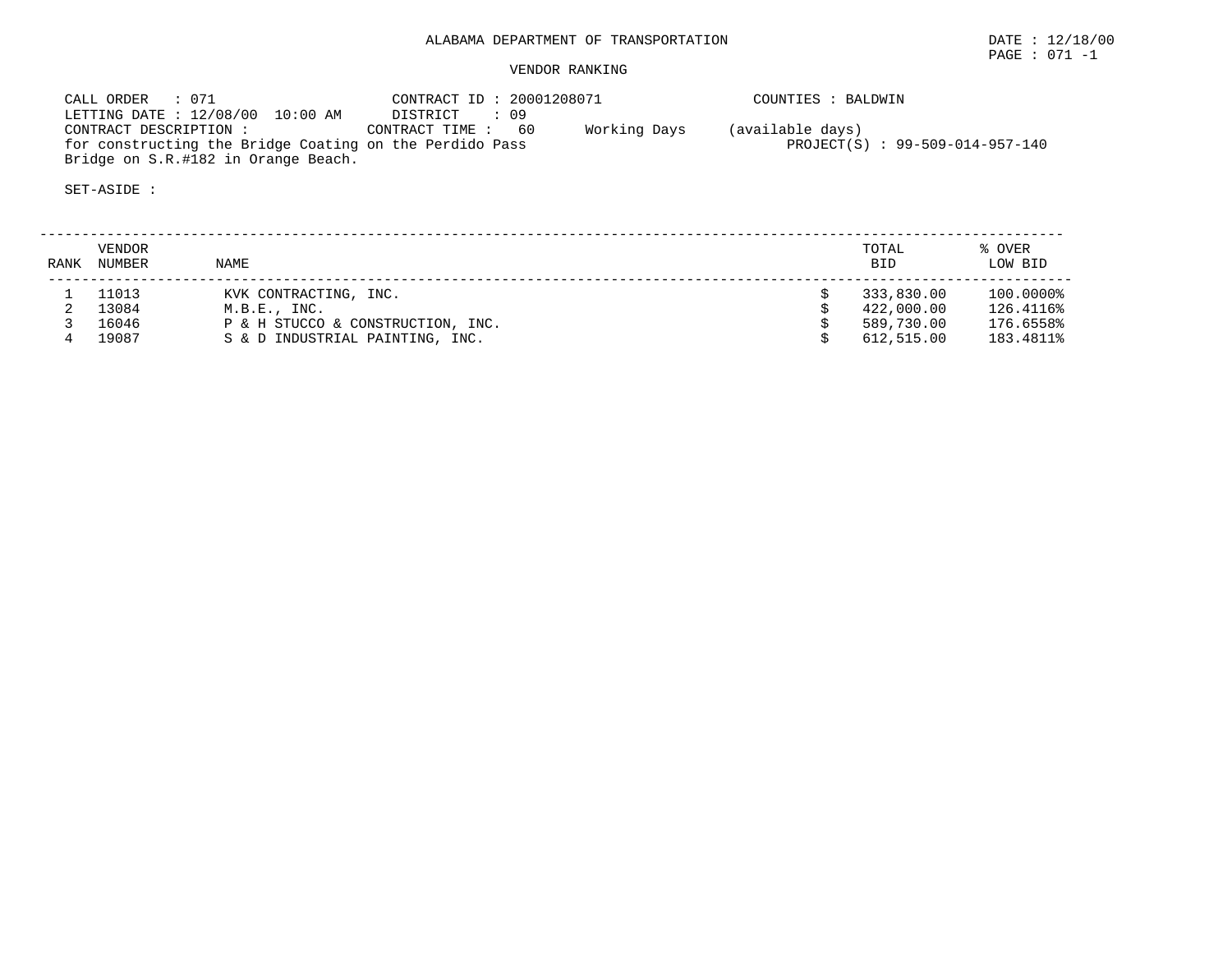PAGE : 071 -2

| ORDER<br>CALL          | 073 |            | CONTRACT ID     | 20001208071 | COUNTIES | BALDWIN |
|------------------------|-----|------------|-----------------|-------------|----------|---------|
| LETTING DATE: 12/08/00 |     | $10:00$ AM | <b>DISTRICT</b> | 09          |          |         |

|                                                                                |             |      | $(1)$ 11013<br>KVK CONTRACTING, INC                  |            | $(2)$ 13084<br> M.B.E., INC. |            | $(3)$ 16046<br>$ P \& H$ STUCCO & CONSTRUCTION, |                                  |
|--------------------------------------------------------------------------------|-------------|------|------------------------------------------------------|------------|------------------------------|------------|-------------------------------------------------|----------------------------------|
| LINE NO / ITEM CODE / ALT<br>ITEM DESCRIPTION                                  | QUANTITY    |      | UNIT PRICE         AMOUNT  UNIT PRICE         AMOUNT |            |                              |            | UNIT PRICE                                      | AMOUNT                           |
| SECTION 0001 Total                                                             |             |      |                                                      |            |                              |            |                                                 |                                  |
| 0010 521B000<br>Coating Existing Bridge Station 119+80<br>To Station 127+62.67 |             | LUMP | 310000.00000                                         | 310000.00  | 400850.00000                 | 400850.00  | 578000.00000                                    | 578000.00                        |
| 0020 600A000<br>Mobilization                                                   |             | LUMP | 14000.00000                                          | 14000.00   | 10000.00000                  | 10000.00   | 8500.00000                                      | 8500.00                          |
| 0030 740B000<br>Construction Signs                                             | 80.000 SQFT |      | 2.00000                                              | 160.00     | 1.00000                      | 80.00      | 6.00000                                         | 480.00                           |
| 0040 740E000<br>Cones (36 Inches High)                                         | 35.000 EACH |      | 1,00000                                              | 35.00      | 1,00000                      | 35.00      | 5.00000                                         | 175.00                           |
| 0050 740M000<br>Weight For Cone                                                | 35.000 EACH |      | 1,00000                                              | 35.00      | 1,00000                      | 35.00      | 5.00000                                         | 175.00                           |
| 0060 741C010<br>Portable Sequential Arrow And Chevron<br>Sign Unit             | 1.000 EACH  |      | 600,00000                                            | 600.00     | 1000.00000                   | 1000.00    | 1200.00000                                      | 1200.00                          |
| 0070 998A000<br>Construction Fuel (Maximum Bid Limited                         | LUMP        |      | 9000.00000                                           | 9000.00    | 10000.00000                  | 10000.00   | 1200.00000                                      | 1200.00                          |
| To $$15,000.00)$<br>SECTION TOTALS                                             |             |      | \$                                                   | 333,830.00 | \$                           |            | 422,000.00                                      | \$<br>589,730.00                 |
| CONTRACT TOTALS                                                                |             |      | Ŝ.                                                   | 333,830.00 | $\ddot{s}$                   | 422,000.00 |                                                 | $\dot{\mathbb{S}}$<br>589,730.00 |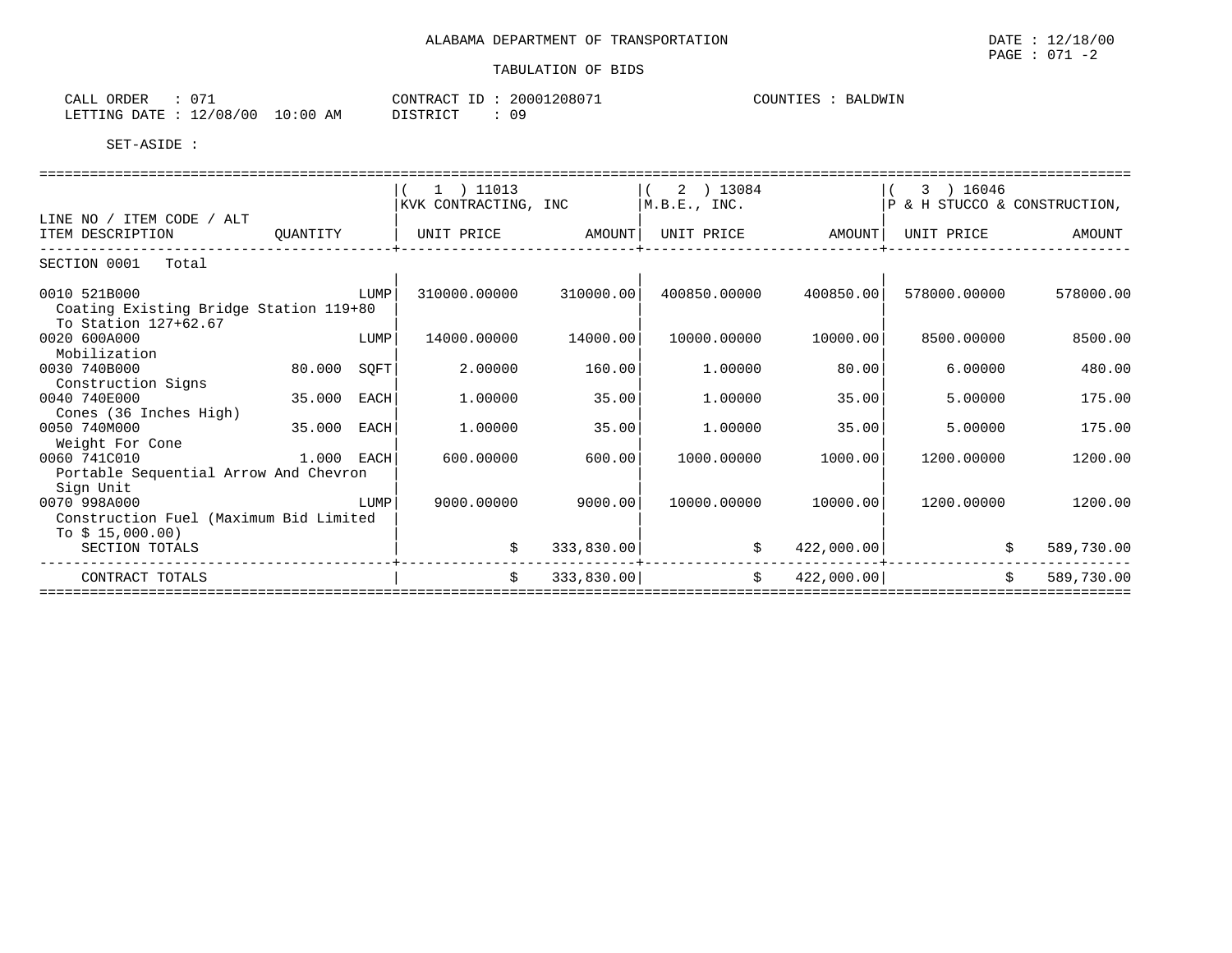| CALL ORDER                       | CONTRACT ID: 20001208071 | COUNTIES : BALDWIN |
|----------------------------------|--------------------------|--------------------|
| LETTING DATE : 12/08/00 10:00 AM | DISTRICT<br>ጠ ዓ          |                    |

|                                                            |             |      | 4 ) 19087                  |             |            |        |            |        |
|------------------------------------------------------------|-------------|------|----------------------------|-------------|------------|--------|------------|--------|
|                                                            |             |      | S & D INDUSTRIAL PAINTING, |             |            |        |            |        |
| LINE NO / ITEM CODE / ALT                                  |             |      |                            |             |            |        |            |        |
| ITEM DESCRIPTION                                           | OUANTITY    |      | UNIT PRICE AMOUNT          |             | UNIT PRICE | AMOUNT | UNIT PRICE | AMOUNT |
| SECTION 0001 Total                                         |             |      |                            |             |            |        |            |        |
| 0010 521B000                                               |             | LUMP | 595000.00000               | 595000.00   |            |        |            |        |
| Coating Existing Bridge Station 119+80                     |             |      |                            |             |            |        |            |        |
| To Station 127+62.67                                       |             |      |                            |             |            |        |            |        |
| 0020 600A000                                               |             | LUMP | 10000.00000                | 10000.00    |            |        |            |        |
| Mobilization                                               |             |      |                            |             |            |        |            |        |
| 0030 740B000                                               | 80.000 SQFT |      | 0.10000                    | 8.00        |            |        |            |        |
| Construction Signs                                         |             |      |                            |             |            |        |            |        |
| 0040 740E000                                               | 35.000 EACH |      | 0.10000                    | 3.50        |            |        |            |        |
| Cones (36 Inches High)                                     |             |      |                            |             |            |        |            |        |
| 0050 740M000                                               | 35.000 EACH |      | 0.10000                    | 3.50        |            |        |            |        |
| Weight For Cone                                            |             |      |                            |             |            |        |            |        |
| 0060 741C010                                               | 1.000 EACH  |      | 500.00000                  | 500.00      |            |        |            |        |
| Portable Sequential Arrow And Chevron                      |             |      |                            |             |            |        |            |        |
| Sign Unit                                                  |             | LUMP | 7000.00000                 |             |            |        |            |        |
| 0070 998A000                                               |             |      |                            | 7000.00     |            |        |            |        |
| Construction Fuel (Maximum Bid Limited<br>To $$15,000.00)$ |             |      |                            |             |            |        |            |        |
| SECTION TOTALS                                             |             |      | \$                         | 612, 515.00 | \$         | 0.00   |            | 0.00   |
|                                                            |             |      |                            |             |            |        |            |        |
| CONTRACT TOTALS                                            |             |      | Ŝ.                         | 612, 515.00 | Ŝ.         | 0.00   |            | \$     |
|                                                            |             |      |                            |             |            |        |            |        |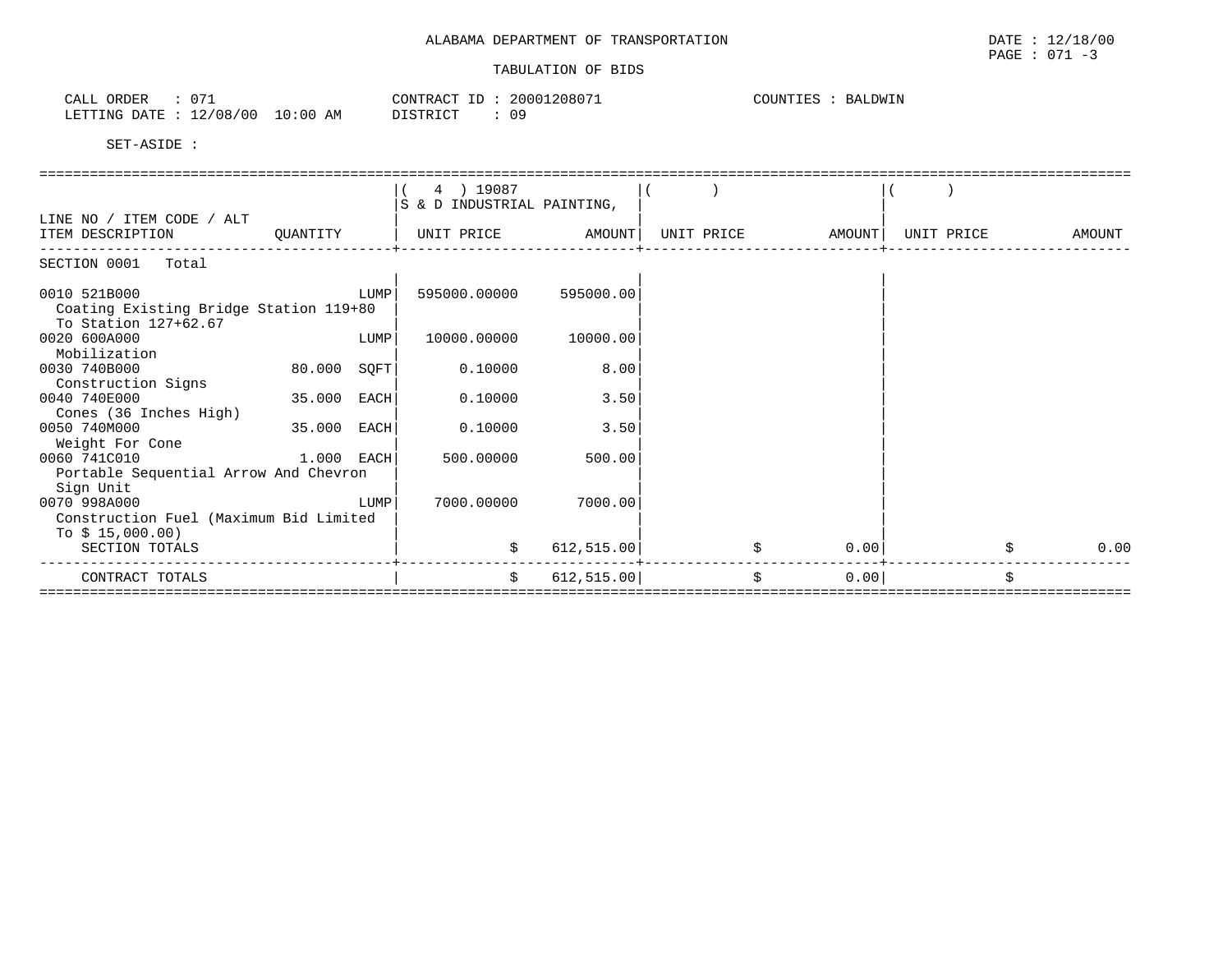## VENDOR RANKING

| CALL ORDER : 072                                             | CONTRACT ID: 20001208072 |              | COUNTIES : MONTGOMERY             | AUTAUGA |
|--------------------------------------------------------------|--------------------------|--------------|-----------------------------------|---------|
| LETTING DATE : 12/08/00 10:00 AM                             | DISTRICT : 06            |              |                                   |         |
| CONTRACT DESCRIPTION :                                       | CONTRACT TIME: 75        | Working Days | (available days)                  |         |
| for constructing the Turning Lanes (Grade, GDrain, Pave, and |                          |              | $PROJECT(S)$ : 99-606-690-000-002 |         |
| Traffic Stripe) on S.R. #110 (Vaughn Road) at Foxhall Road   |                          |              |                                   |         |
| in Montgomery, and on S.R. #3 (U.S. #31) at Main Street in   |                          |              |                                   |         |
| Prattville. Length - 0.322 mi.                               |                          |              |                                   |         |

| RANK | <b>VENDOR</b><br>NUMBER | NAME                                  | TOTAL<br><b>BID</b> | % OVER<br>LOW BID |
|------|-------------------------|---------------------------------------|---------------------|-------------------|
|      | 03081                   | CARDWELL CORPORATION                  | 214,092.35          | 100.0000%         |
|      | 13091                   | MCD CONSTRUCTION COMPANY              | 229,999.75          | 107.4302%         |
|      | 04014                   | DUBOSE CONSTRUCTION, LLC              | 244,150.60          | 114.0399%         |
|      | 01018                   | APAC-ALABAMA, INC.                    | 255,647.88          | 119.4101%         |
|      | 19047                   | SOUTHEAST CHEROKEE CONSTRUCTION, INC. | 268,615.90          | 125.4673%         |
|      | 04009                   | W. W. DYAR & SONS, INC.               | 272,657.53          | 127.3551%         |
|      | 23024                   | WIREGRASS CONSTRUCTION COMPANY, INC.  | 287.802.75          | 134.4293%         |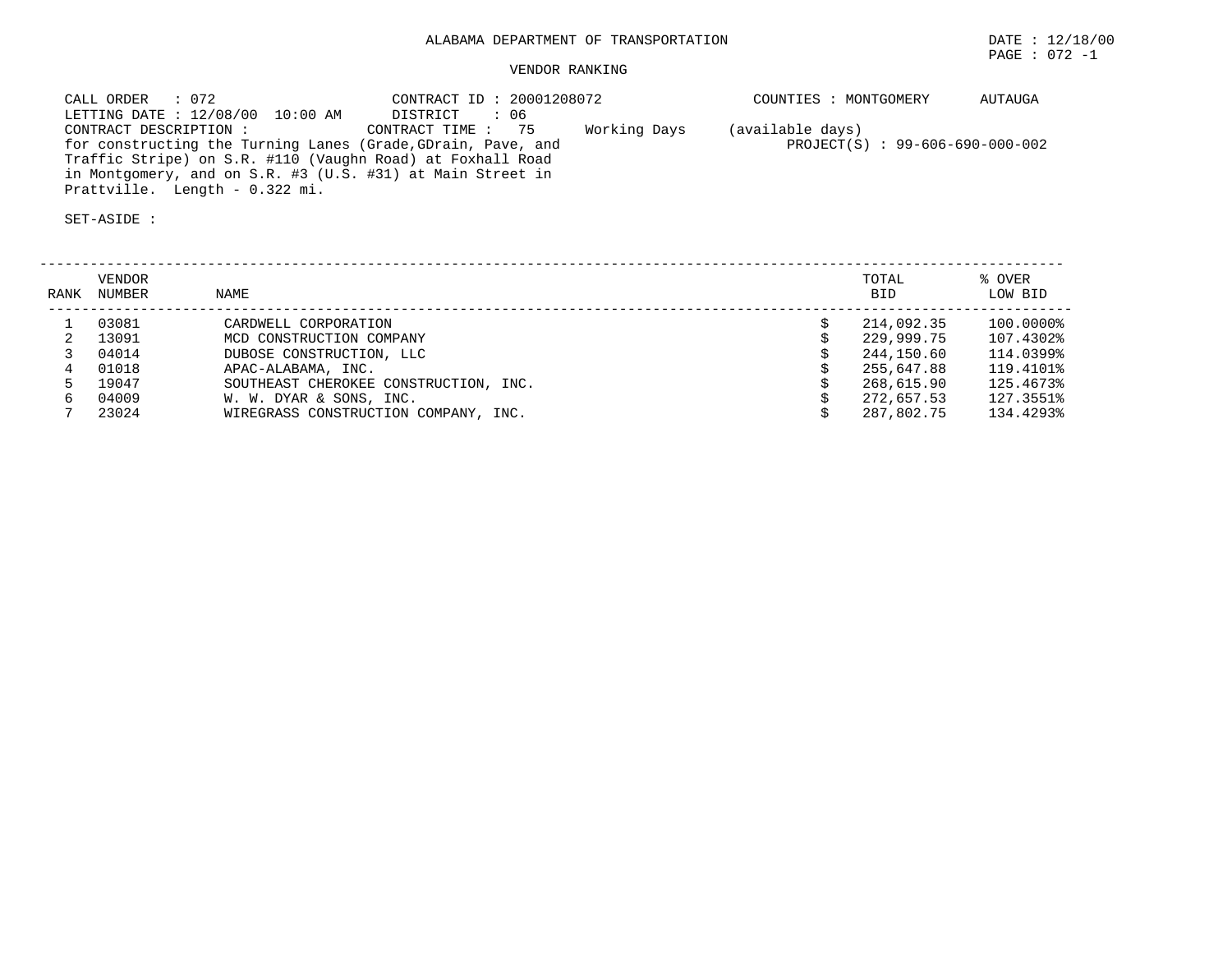| $\sim$ $ \sim$<br>ORDER<br>CALL                                          | 20001208072<br>CONTRACT                            | AUTAUGA<br>COUNTIES<br>MONTGOMERY |
|--------------------------------------------------------------------------|----------------------------------------------------|-----------------------------------|
| /08/00<br>10:00<br>$\sim$<br>LETTING<br><b>DATE</b><br>AΜ<br>⊥∠ ′<br>UU. | <b>DICTRICT</b><br>-06<br>ו או<br><b>レエレエエ៶エ</b> ぃ |                                   |

|                                                                                                                          |               |      |                      |          |                          |          | ======================   |          |
|--------------------------------------------------------------------------------------------------------------------------|---------------|------|----------------------|----------|--------------------------|----------|--------------------------|----------|
|                                                                                                                          |               |      | 1 ) 03081            |          | 2 ) 13091                |          | 3 ) 04014                |          |
|                                                                                                                          |               |      | CARDWELL CORPORATION |          | MCD CONSTRUCTION COMPANY |          | DUBOSE CONSTRUCTION, LLC |          |
| LINE NO / ITEM CODE / ALT                                                                                                |               |      |                      |          |                          |          |                          |          |
| ITEM DESCRIPTION<br>------------                                                                                         | OUANTITY      |      | UNIT PRICE           | AMOUNT   | UNIT PRICE               | AMOUNT   | UNIT PRICE               | AMOUNT   |
| SECTION 0001<br>Total                                                                                                    |               |      |                      |          |                          |          |                          |          |
| 0010 201A000<br>Clearing & Grubbing (Approximately 2                                                                     |               | LUMP | 3000.00000           | 3000.00  | 5000.00000               | 5000.00  | 12500.00000              | 12500.00 |
| Acres)<br>0020 206D000<br>Removing Pipe                                                                                  | 211.000 LF    |      | 6.00000              | 1266.00  | 5.00000                  | 1055.00  | 10,00000                 | 2110.00  |
| 0030 206D002<br>Removing Curb                                                                                            | 633.000 LF    |      | 4.00000              | 2532.00  | 3.00000                  | 1899.00  | 3.30000                  | 2088.90  |
| 0040 206E000<br>Removing Headwalls                                                                                       | 1.000 EACH    |      | 200.00000            | 200.00   | 200.00000                | 200.00   | 350.00000                | 350.00   |
| 0050 206E001<br>Removing Inlets                                                                                          | 1.000 EACH    |      | 250.00000            | 250.00   | 275.00000                | 275.00   | 450.00000                | 450.00   |
| 0060 206E002<br>Removing Junction Boxes                                                                                  | 1.000         | EACH | 250.00000            | 250.00   | 275.00000                | 275.00   | 450.00000                | 450.00   |
| 0070 210A000<br>Unclassified Excavation                                                                                  | 767.000 CYIP  |      | 5.00000              | 3835.00  | 9.50000                  | 7286.50  | 7.50000                  | 5752.50  |
| 0080 210D021<br>Borrow Excavation (Loose Truckbed<br>Measurement) (A4 or Better)                                         | 650.000       | CYIP | 7.00000              | 4550.00  | 12.00000                 | 7800.00  | 12.00000                 | 7800.00  |
| 0090 214A000<br>Structure Excavation                                                                                     | 212.000       | CUYD | 4.00000              | 848.00   | 10,00000                 | 2120.00  | 7.50000                  | 1590.00  |
| 0100 214B001<br>Foundation Backfill, Commercial                                                                          | 55.000 CUYD   |      | 23.00000             | 1265.00  | 15,00000                 | 825.00   | 18,00000                 | 990.00   |
| 0110 301A012<br>Crushed Aggregate Base Course, Type B,<br>Plant Mixed, 6" Compacted Thickness                            | 1379.000 SYCP |      | 8.00000              | 11032.00 | 3.15000                  | 4343.85  | 5.25000                  | 7239.75  |
| 0120 401A000<br>Bituminous Treatment A                                                                                   | 1475.000 SYCP |      | 1,00000              | 1475.00  | 1,00000                  | 1475.00  | 1.25000                  | 1843.75  |
| 0130 405A000<br>Tack Coat                                                                                                | 212.000 GAL   |      | 2.00000              | 424.00   | 2.00000                  | 424.00   | 2.10000                  | 445.20   |
| 0140 424A261<br>Superpave Bituminous Concrete Wearing<br>Surface Layer, 3/4" Maximum Aggregate<br>Size Mix, ESAL Range D | 453.000 TON   |      | 50.10000             | 22695.30 | 46.00000                 | 20838.00 | 46.70000                 | 21155.10 |
| 0150 424B461<br>Superpave Bituminous Concrete Upper<br>Binder Layer, 1" Maximum Aggregate Size<br>Mix, ESAL Range D      | 204.000 TON   |      | 46.10000             | 9404.40  | 45.00000                 | 9180.00  | 42.50000                 | 8670.00  |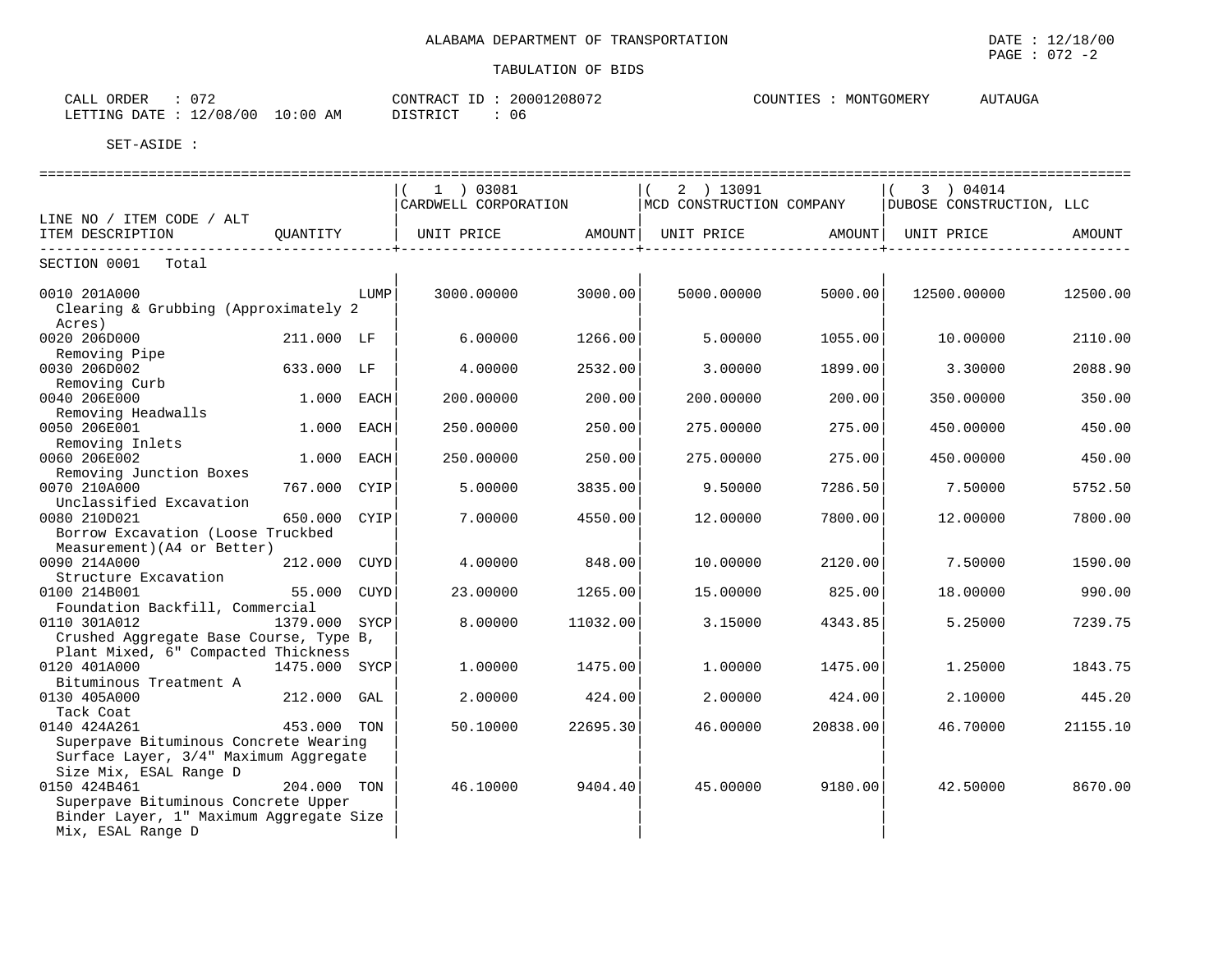| ORDER<br>CALL       | $\sim$ $\sim$ $\sim$ |          | CONTRACT ID | 1208072<br>2000 | COUNTIES | MONTGOMERY | <b>AUTAUGA</b> |
|---------------------|----------------------|----------|-------------|-----------------|----------|------------|----------------|
| LETTING DATE<br>. . | 12/08/00             | 10:00 AM | DI STRICT   | 06              |          |            |                |

|                                                                                                                               |              |      | 1   03081<br>CARDWELL CORPORATION |          | ) 13091<br>2<br>MCD CONSTRUCTION COMPANY |          | 3 ) 04014<br>DUBOSE CONSTRUCTION, LLC |          |
|-------------------------------------------------------------------------------------------------------------------------------|--------------|------|-----------------------------------|----------|------------------------------------------|----------|---------------------------------------|----------|
| LINE NO / ITEM CODE / ALT<br>ITEM DESCRIPTION<br>-----------------------------                                                | QUANTITY     |      | UNIT PRICE                        | AMOUNT   | UNIT PRICE AMOUNT                        |          | UNIT PRICE                            | AMOUNT   |
| 0160 424B469<br>Superpave Bituminous Concrete Upper<br>Binder Layer, Leveling, 1" Maximum<br>Aggregate Size Mix, ESAL Range D | 100.000 TON  |      | 55.00000                          | 5500.00  | 52.40000                                 | 5240.00  | 51.15000                              | 5115.00  |
| 0170 424B561<br>Superpave Bituminous Concrete Lower<br>Binder Layer, 1" Maximum Aggregate Size<br>Mix, ESAL Range D           | 204.000 TON  |      | 46.10000                          | 9404.40  | 45.00000                                 | 9180.00  | 42.95000                              | 8761.80  |
| 0180 424B565<br>Superpave Bituminous Concrete Lower<br>Binder Layer, Patching, 1" Maximum<br>Aggregate Size Mix, ESAL Range D | 25.000 TON   |      | 105.00000                         | 2625.00  | 150.00000                                | 3750.00  | 97.42000                              | 2435.50  |
| 0190 530A001<br>18" Roadway Pipe (Class 3 R.C.)                                                                               | 14.000 LF    |      | 26.00000                          | 364.00   | 40.00000                                 | 560.00   | 25.50000                              | 357.00   |
| 0200 530A101<br>18" Roadway Pipe (Class 3 R.C.)<br>(Extension)                                                                | 12.000 LF    |      | 26.00000                          | 312.00   | 40.00000                                 | 480.00   | 36.00000                              | 432.00   |
| 0210 530B002<br>29" Span, 18" Rise Roadway Pipe (Class<br>3 R.C.                                                              | 232.000 LF   |      | 38.00000                          | 8816.00  | 54.50000                                 | 12644.00 | 38.00000                              | 8816.00  |
| 0220 535A002<br>24" Side Drain Pipe                                                                                           | 45.000 LF    |      | 35.00000                          | 1575.00  | 60.00000                                 | 2700.00  | 35,00000                              | 1575.00  |
| 0230 600A000<br>Mobilization                                                                                                  |              | LUMP | 16881.00000                       | 16881.00 | 16500.00000                              | 16500.00 | 22500.00000                           | 22500.00 |
| 0240 614A000<br>Slope Paving                                                                                                  | 68.000 CUYD  |      | 220.00000                         | 14960.00 | 210.00000                                | 14280.00 | 275.00000                             | 18700.00 |
| 0250 619A052<br>18" Roadway Pipe End Treatment, Class 2                                                                       | 3.000 EACH   |      | 750.00000                         | 2250.00  | 400.00000                                | 1200.00  | 600.00000                             | 1800.00  |
| 0260 619A127 2.000 EACH<br>24" Side Drain Pipe End Treatment,<br>Class 2                                                      |              |      | 800.00000                         | 1600.00  | 500.00000                                | 1000.00  | 850.00000                             | 1700.00  |
| 0270 619B312<br>29" Span, 18" Rise Roadway Pipe End<br>Treatment, Class 2 (Triple Line)                                       | $2.000$ EACH |      | 2600.00000                        | 5200.00  | 1500.00000                               | 3000.00  | 1750.00000                            | 3500.00  |
| 0280 620A000<br>Minor Structure Concrete                                                                                      | 1.000 CUYD   |      | 1000.00000                        | 1000.00  | 250.00000                                | 250.00   | 1000.00000                            | 1000.00  |
| 0290 621A000<br>Junction Boxes, Type 1, 1P Or 5                                                                               | $1.000$ EACH |      | 1950.00000                        | 1950.00  | 2000.00000                               | 2000.00  | 1850.00000                            | 1850.00  |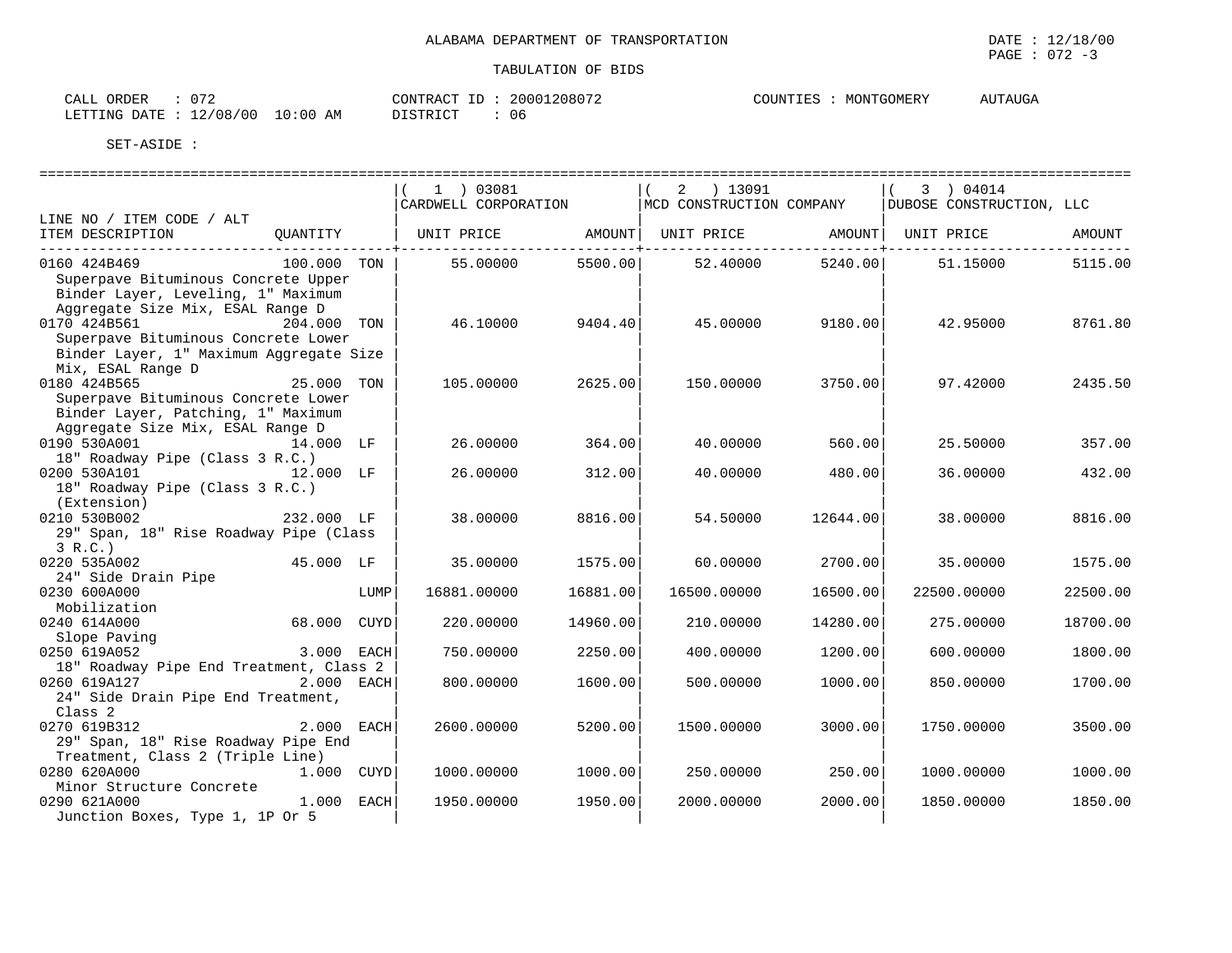| $\sim$ $ \sim$<br>CALL                            |              | $\sim$      | 2000 | <b>COUNT</b><br>$\Lambda$ $\Lambda$ $\Lambda$ $\Lambda$ $\Lambda$ $\Lambda$<br>ME.R.<br>ורו דו | TTTTTTTTTT<br>115P |
|---------------------------------------------------|--------------|-------------|------|------------------------------------------------------------------------------------------------|--------------------|
| '00<br>LETTING<br>$'$ 0.8<br>$\cdots$ DATT<br>+ 4 | 00 : ۱<br>ΑM | דת סידים דת | 06   |                                                                                                |                    |

|                                                                                                                                  |              |      | 1 ) 03081<br>CARDWELL CORPORATION |          | 2 ) 13091<br>MCD CONSTRUCTION COMPANY |          | 3 ) 04014<br>DUBOSE CONSTRUCTION, LLC |          |
|----------------------------------------------------------------------------------------------------------------------------------|--------------|------|-----------------------------------|----------|---------------------------------------|----------|---------------------------------------|----------|
| LINE NO / ITEM CODE / ALT                                                                                                        |              |      |                                   |          |                                       |          |                                       |          |
| ITEM DESCRIPTION<br>---------------------------                                                                                  | QUANTITY     |      | UNIT PRICE AMOUNT                 |          | UNIT PRICE AMOUNT                     |          | UNIT PRICE                            | AMOUNT   |
| 0300 621C020<br>Inlets, Type Y                                                                                                   | $1.000$ EACH |      | 1800.00000                        | 1800.00  | 1500.00000                            | 1500.00  | 2100.00000                            | 2100.00  |
| 0310 621D019<br>Inlet Units, Type Y                                                                                              | 1.000 EACH   |      | 500.00000                         | 500.00   | 450.00000                             | 450.00   | 450.00000                             | 450.00   |
| 0320 623B000<br>Concrete Curb, Type N                                                                                            | 540.000 LF   |      | 9,00000                           | 4860.00  | 8.00000                               | 4320.00  | 8.70000                               | 4698.00  |
| 0330 623B001<br>Concrete Curb, Type N Special                                                                                    | 99.000 LF    |      | 47.00000                          | 4653.00  | 27.00000                              | 2673.00  | 35.90000                              | 3554.10  |
| 0340 641A034<br>6 Inch D.I. Water Main Laid (Mechanical<br>Joint)                                                                | 843.000 LF   |      | 25.00000                          | 21075.00 | 42.00000                              | 35406.00 | 27.00000                              | 22761.00 |
| 0350 650A000<br>Topsoil                                                                                                          | 800.000 CYIP |      | 8.00000                           | 6400.00  | 12.00000                              | 9600.00  | 8.50000                               | 6800.00  |
| 0360 652A056<br>Seeding (Mix 2E)                                                                                                 | 2.000 ACRE   |      | 600.00000                         | 1200.00  | 850.00000                             | 1700.00  | 600,00000                             | 1200.00  |
| 0370 654A000<br>Solid Sodding                                                                                                    | 300.000 SQYD |      | 5.00000                           | 1500.00  | 4.25000                               | 1275.00  | 5.50000                               | 1650.00  |
| 0380 656A001<br>Mulching, Class A, Type 2                                                                                        | 2.000 ACRE   |      | 800.00000                         | 1600.00  | 850.00000                             | 1700.00  | 600.00000                             | 1200.00  |
| 0390 665F000<br>Hay Bales                                                                                                        | 300.000 EACH |      | 5.00000                           | 1500.00  | 4.00000                               | 1200.00  | 4.00000                               | 1200.00  |
| 0400 665J000<br>Silt Fence, Type A                                                                                               | 660.000 LF   |      | 4.00000                           | 2640.00  | 4.00000                               | 2640.00  | 2.50000                               | 1650.00  |
| 0410 680A000<br>Engineering Controls                                                                                             |              | LUMP | 3000.00000                        | 3000.00  | 3500.00000                            | 3500.00  | 6000.00000                            | 6000.00  |
| 0420 701A031<br>Solid White, Class 2, Type A Traffic<br>Stripe (0.06" Thick)                                                     | $1.000$ MILE |      | 1000.00000                        | 1000.00  | 200.00000                             | 200.00   | 2000.00000                            | 2000.00  |
| 0430 701A035<br>1.000 MILE<br>Solid Yellow, Class 2, Type A Traffic                                                              |              |      | 1200.00000                        | 1200.00  | 2500.00000                            | 2500.00  | 2500.00000                            | 2500.00  |
| SUIL ICILO<br>Stripe (0.09" Thick) [1.000 MILE]<br>0440 701A040<br>Broken White, Class 2, Type A Traffic<br>Stripe (0.09" Thick) |              |      | 650.00000                         | 650.00   | 1500.00000                            | 1500.00  | 1500.00000                            | 1500.00  |
| 0450 701A045<br>1.000 MILE<br>Broken Yellow, Class 2, Type A Traffic<br>Stripe (0.09" Thick)                                     |              |      | 750.00000                         | 750.00   | 1500.00000                            | 1500.00  | 1500.00000                            | 1500.00  |
| 0460 701B005<br>Dotted Class 2, Type A Traffic Stripe<br>$(0.09"$ Thick)                                                         | 1000.000 LF  |      | 0.40000                           | 400.00   | 0.76000                               | 760.00   | 0.72000                               | 720.00   |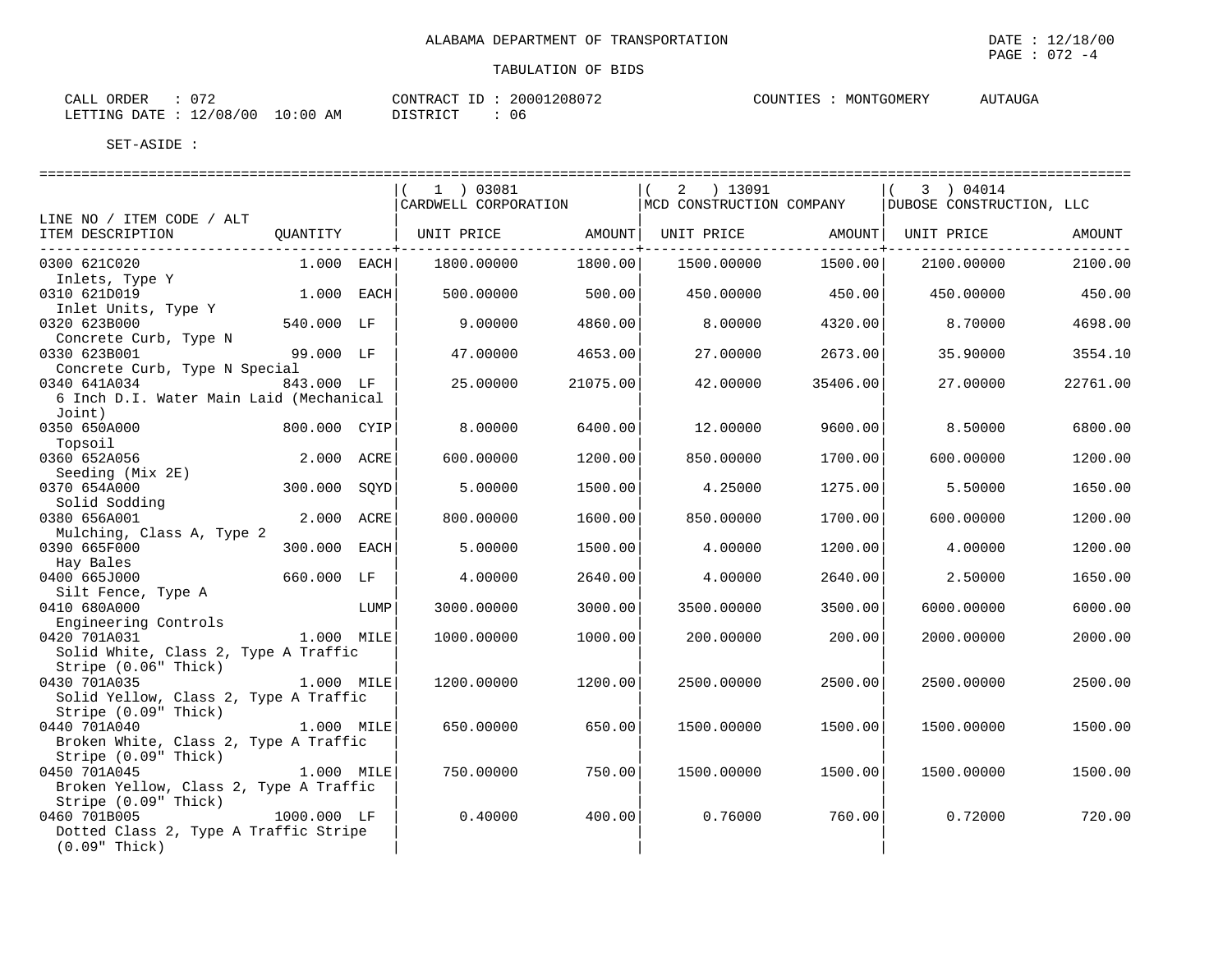AUTAUGA

#### TABULATION OF BIDS

| $\sim$ $\sim$ $\sim$<br>ORDER<br>CALL |                      | CONTRAC'       | 208072<br>.20007 | COUNTIES<br>ە تىلا بىلە | MONTGOMERY | AUTAUGA<br>$\Delta$ I I |
|---------------------------------------|----------------------|----------------|------------------|-------------------------|------------|-------------------------|
| LETTING DATE<br>ᆂᅎ<br>_____           | 10:00 AM<br>12/08/00 | די הדי אידי את | -06              |                         |            |                         |

|                                         |                                                                                                                      | 1 ) 03081            |            | ) 13091<br>2<br>MCD CONSTRUCTION COMPANY |               | 3 ) 04014                |            |
|-----------------------------------------|----------------------------------------------------------------------------------------------------------------------|----------------------|------------|------------------------------------------|---------------|--------------------------|------------|
| LINE NO / ITEM CODE / ALT               |                                                                                                                      | CARDWELL CORPORATION |            |                                          |               | DUBOSE CONSTRUCTION, LLC |            |
| ITEM DESCRIPTION                        | OUANTITY                                                                                                             | UNIT PRICE           | AMOUNT     | UNIT PRICE                               | AMOUNT        | UNIT PRICE               | AMOUNT     |
|                                         |                                                                                                                      |                      |            |                                          |               |                          |            |
| 0470 701C002                            | 7.000 MILE                                                                                                           | 300,00000            | 2100.00    | 340.00000                                | 2380.00       | 340.00000                | 2380.00    |
| Broken Temporary Traffic Stripe (Paint) |                                                                                                                      |                      |            |                                          |               |                          |            |
| 0480 701C003                            | 17.000 MILE                                                                                                          | 320.00000            | 5440.00    | 380.00000                                | 6460.00       | 380,00000                | 6460.00    |
| Solid Temporary Traffic Stripe (Paint)  |                                                                                                                      |                      |            |                                          |               |                          |            |
| 0490 703A002                            | 725.000 SQFT                                                                                                         | 1.75000              | 1268.75    | 2,00000                                  | 1450.00       | 2.00000                  | 1450.00    |
| Traffic Control Markings, Class 2, Type |                                                                                                                      |                      |            |                                          |               |                          |            |
| $\mathbb A$                             |                                                                                                                      |                      |            |                                          |               |                          |            |
| 0500 703B002                            | 90.000 SOFT                                                                                                          | 1.75000              | 157.50     | 3.06000                                  | 275.40        | 3,00000                  | 270.00     |
| Traffic Control Legends, Class 2, Type  |                                                                                                                      |                      |            |                                          |               |                          |            |
| 0510 703D002                            | 500.000 SOFT                                                                                                         | 1,00000              | 500.00     | 1,30000                                  | 650.00        | 1,30000                  | 650.00     |
| Temporary Traffic Control Markings      |                                                                                                                      |                      |            |                                          |               |                          |            |
| (Paint)                                 |                                                                                                                      |                      |            |                                          |               |                          |            |
| 0520 705A031                            | 258.000 EACH                                                                                                         | 5.25000              | 1354.50    | 5.00000                                  | 1290.00       | 5.00000                  | 1290.00    |
| Pavement Markers, Class A-H, Type 1-A   |                                                                                                                      |                      |            |                                          |               |                          |            |
| 0530 705A032                            | 258.000 EACH                                                                                                         | 5.25000              | 1354.50    | 5.00000                                  | 1290.00       | 5.00000                  | 1290.00    |
| Pavement Markers, Class A-H, Type 1-B   |                                                                                                                      |                      |            |                                          |               |                          |            |
| 0540 740B000                            | 400.000 SOFT                                                                                                         | 12.00000             | 4800.00    | 8.00000                                  | 3200.00       | 16.00000                 | 6400.00    |
| Construction Signs                      |                                                                                                                      |                      |            |                                          |               |                          |            |
| 0550 740D000                            | 65.000 EACH                                                                                                          | 45.00000             | 2925.00    | 40.00000                                 | 2600.00       | 50.00000                 | 3250.00    |
| Channelizing Drums                      |                                                                                                                      |                      |            |                                          |               |                          |            |
| 0560 740E000                            | 100.000 EACH                                                                                                         | 20.00000             | 2000.00    | 11,00000                                 | 1100.00       | 15,00000                 | 1500.00    |
| Cones (36 Inches High)                  |                                                                                                                      |                      |            |                                          |               |                          |            |
| 0570 740M000                            | 100.000 EACH                                                                                                         | 10.00000             | 1000.00    | 6.00000                                  | 600.00        | 7.50000                  | 750.00     |
| Weight For Cone                         |                                                                                                                      |                      |            |                                          |               |                          |            |
| 0580 998A000                            | <b>EXECUTE IN THE EXECUTIVE IN THE EXECUTIVE IN THE EXECUTIVE IN THE EXECUTIVE IN THE EXECUTIVE IN THE EXECUTIVE</b> | 1000.00000           | 1000.00    | 500.00000                                | 500.00        | 5000.00000               | 5000.00    |
| Construction Fuel (Maximum Bid Limited  |                                                                                                                      |                      |            |                                          |               |                          |            |
| To $$17,500.00)$                        |                                                                                                                      |                      |            |                                          |               |                          |            |
| SECTION TOTALS                          |                                                                                                                      |                      | 214,092.35 |                                          | 229,999.75    | \$                       | 244,150.60 |
| CONTRACT TOTALS                         |                                                                                                                      |                      | 214,092.35 |                                          | \$229,999.75] | \$                       | 244,150.60 |
|                                         |                                                                                                                      |                      |            |                                          |               |                          |            |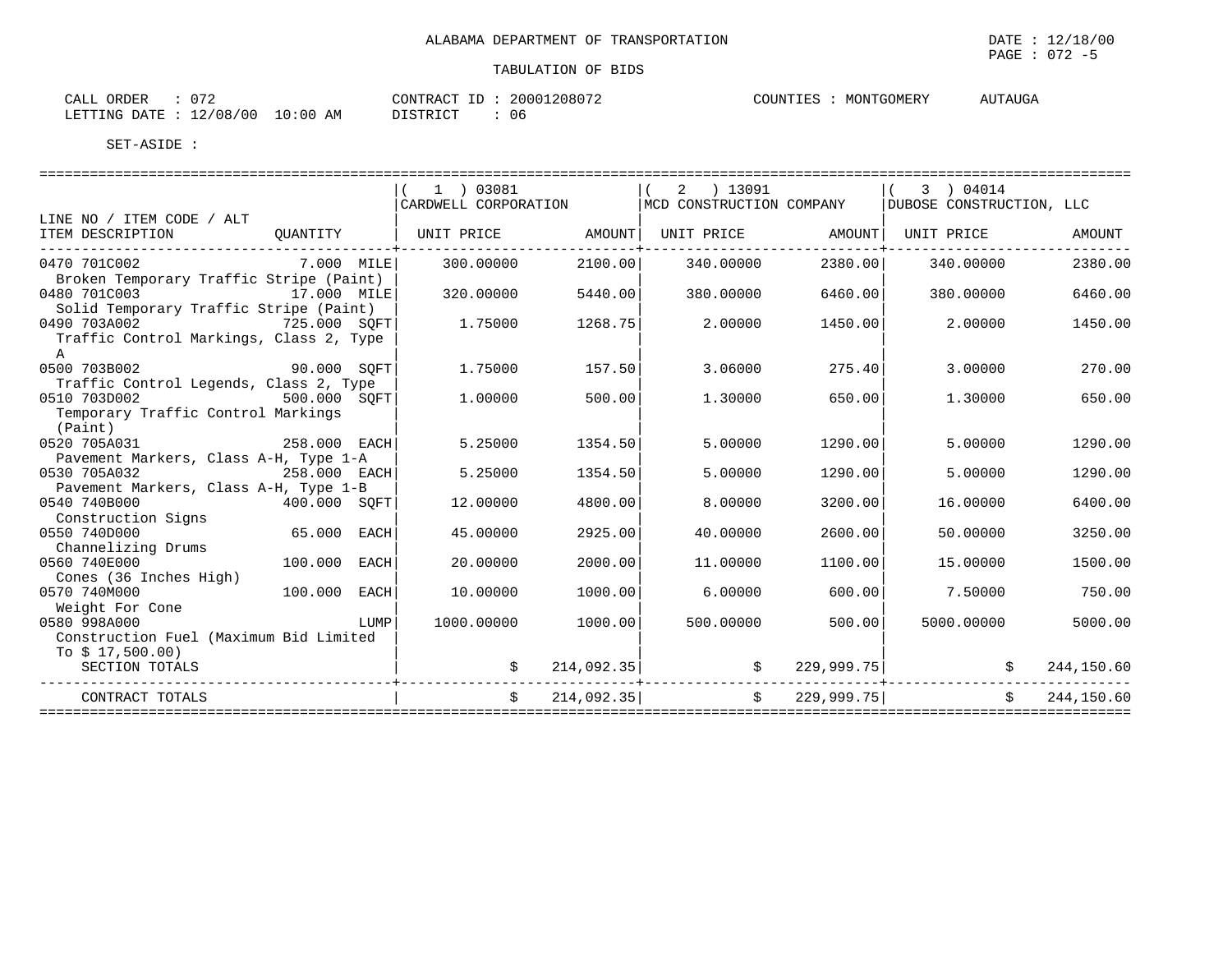| $\sim$ $ \sim$<br>ORDER<br>CALL                                          | 20001208072<br>CONTRACT                            | AUTAUGA<br>COUNTIES<br>MONTGOMERY |
|--------------------------------------------------------------------------|----------------------------------------------------|-----------------------------------|
| /08/00<br>10:00<br>$\sim$<br>LETTING<br><b>DATE</b><br>AΜ<br>⊥∠ ′<br>UU. | <b>DICTRICT</b><br>-06<br>ו או<br><b>レエレエエ៶エ</b> ぃ |                                   |

|                                                                                                                          |               |      | 4 ) 01018          |          | $5 \t) 19047$     |          | $6$ ) 04009                                           |          |
|--------------------------------------------------------------------------------------------------------------------------|---------------|------|--------------------|----------|-------------------|----------|-------------------------------------------------------|----------|
|                                                                                                                          |               |      | APAC-ALABAMA, INC. |          |                   |          | SOUTHEAST CHEROKEE CONSTRUC   W. W. DYAR & SONS, INC. |          |
| LINE NO / ITEM CODE / ALT<br>ITEM DESCRIPTION<br>------------------                                                      | QUANTITY      |      | UNIT PRICE         |          | AMOUNT UNIT PRICE | AMOUNT   | UNIT PRICE                                            | AMOUNT   |
| SECTION 0001<br>Total                                                                                                    |               |      |                    |          |                   |          |                                                       |          |
| 0010 201A000<br>Clearing & Grubbing (Approximately 2                                                                     |               | LUMP | 5500.00000         | 5500.00  | 23300.00000       | 23300.00 | 10000.00000                                           | 10000.00 |
| Acres)<br>0020 206D000<br>Removing Pipe                                                                                  | 211.000 LF    |      | 10.00000           | 2110.00  | 4.00000           | 844.00   | 5.00000                                               | 1055.00  |
| 0030 206D002<br>Removing Curb                                                                                            | 633.000 LF    |      | 4.00000            | 2532.00  | 4.00000           | 2532.00  | 5.00000                                               | 3165.00  |
| 0040 206E000<br>Removing Headwalls                                                                                       | 1.000         | EACH | 400.00000          | 400.00   | 300.00000         | 300.00   | 300.00000                                             | 300.00   |
| 0050 206E001<br>Removing Inlets                                                                                          | 1.000 EACH    |      | 400.00000          | 400.00   | 300,00000         | 300.00   | 400.00000                                             | 400.00   |
| 0060 206E002<br>Removing Junction Boxes                                                                                  | 1,000         | EACH | 400.00000          | 400.00   | 300,00000         | 300.00   | 400.00000                                             | 400.00   |
| 0070 210A000<br>Unclassified Excavation                                                                                  | 767.000 CYIP  |      | 11.50000           | 8820.50  | 8.00000           | 6136.00  | 8.00000                                               | 6136.00  |
| 0080 210D021<br>Borrow Excavation (Loose Truckbed<br>Measurement) (A4 or Better)                                         | 650.000       | CYIP | 15,20000           | 9880.00  | 10,00000          | 6500.00  | 12,00000                                              | 7800.00  |
| 0090 214A000<br>Structure Excavation                                                                                     | 212.000       | CUYD | 5.50000            | 1166.00  | 6.00000           | 1272.00  | 9.00000                                               | 1908.00  |
| 0100 214B001<br>Foundation Backfill, Commercial                                                                          | 55.000 CUYD   |      | 15,00000           | 825.00   | 18,00000          | 990.00   | 32.00000                                              | 1760.00  |
| 0110 301A012<br>Crushed Aggregate Base Course, Type B,<br>Plant Mixed, 6" Compacted Thickness                            | 1379.000 SYCP |      | 8.25000            | 11376.75 | 7.25000           | 9997.75  | 8,00000                                               | 11032.00 |
| 0120 401A000<br>Bituminous Treatment A                                                                                   | 1475.000 SYCP |      | 0.75000            | 1106.25  | 1.00000           | 1475.00  | 1,10000                                               | 1622.50  |
| 0130 405A000<br>Tack Coat                                                                                                | 212.000 GAL   |      | 1,00000            | 212.00   | 2.00000           | 424.00   | 2.20000                                               | 466.40   |
| 0140 424A261<br>Superpave Bituminous Concrete Wearing<br>Surface Layer, 3/4" Maximum Aggregate<br>Size Mix, ESAL Range D | 453.000 TON   |      | 43.50000           | 19705.50 | 45.55000          | 20634.15 | 50.11000                                              | 22699.83 |
| 0150 424B461<br>Superpave Bituminous Concrete Upper<br>Binder Layer, 1" Maximum Aggregate Size<br>Mix, ESAL Range D      | 204.000 TON   |      | 58.50000           | 11934.00 | 41.90000          | 8547.60  | 46.10000                                              | 9404.40  |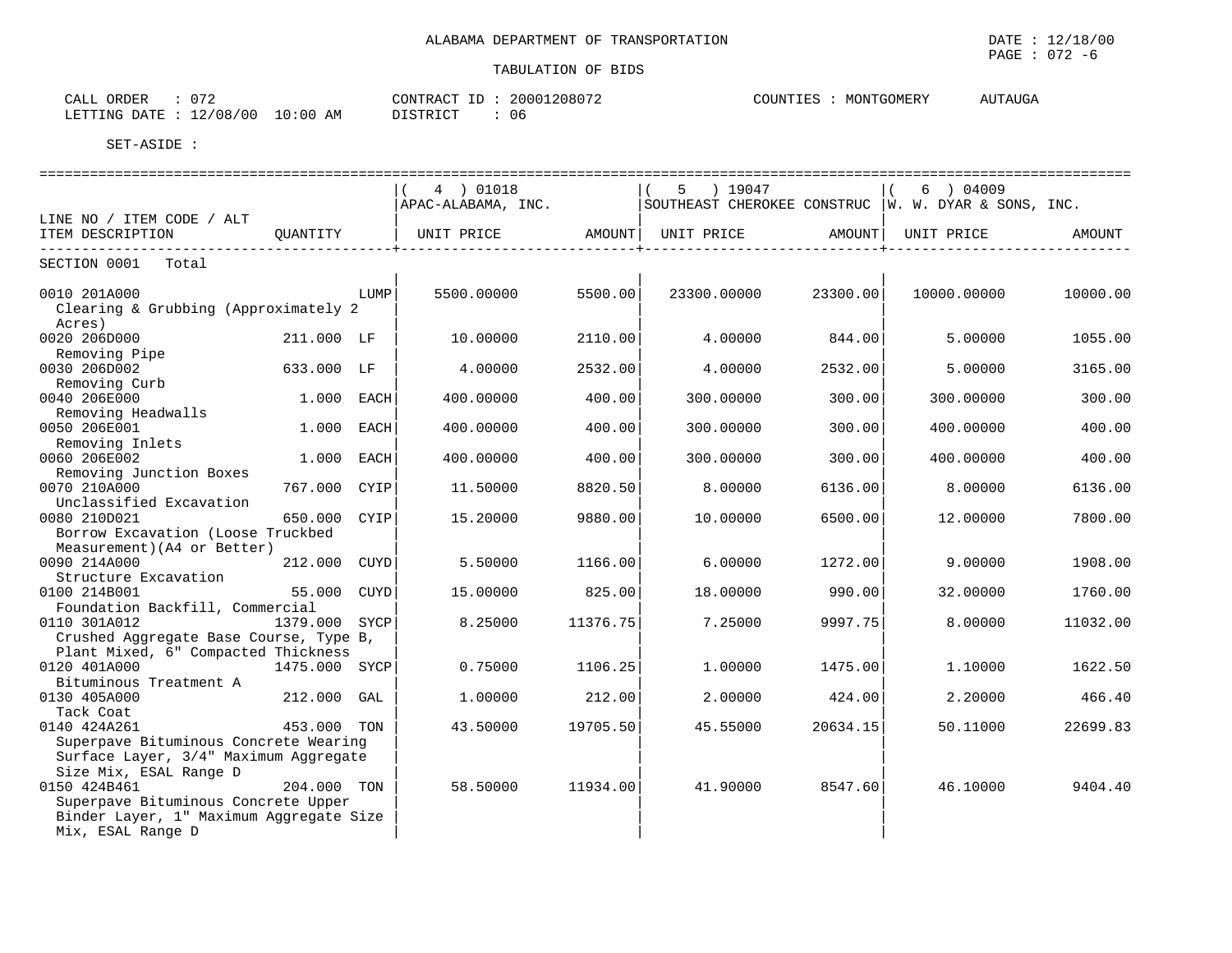| $\cap$<br>CALL ORDER             | CONTRACT ID: | 20001208072 | COUNTIES : | MONTGOMERY | AUTAUGA |
|----------------------------------|--------------|-------------|------------|------------|---------|
| LETTING DATE : 12/08/00 10:00 AM | DISTRICT     | 06          |            |            |         |

|                                                                                                                                 |              | 4 ) 01018           |                                                                            | 5 ) 19047   |          | $6 \rightarrow 04009$                                                              |          |
|---------------------------------------------------------------------------------------------------------------------------------|--------------|---------------------|----------------------------------------------------------------------------|-------------|----------|------------------------------------------------------------------------------------|----------|
|                                                                                                                                 |              |                     |                                                                            |             |          | $ $ APAC-ALABAMA, INC. $ $ SOUTHEAST CHEROKEE CONSTRUC $ $ W. W. DYAR & SONS, INC. |          |
| LINE NO / ITEM CODE / ALT<br>ITEM DESCRIPTION                                                                                   | OUANTITY     |                     | UNIT PRICE AMOUNT  UNIT PRICE AMOUNT  UNIT PRICE<br>---------------+------ |             |          |                                                                                    | AMOUNT   |
| 0160 424B469<br>Superpave Bituminous Concrete Upper<br>Binder Layer, Leveling, 1" Maximum<br>Aggregate Size Mix, ESAL Range D   | 100.000 TON  |                     | 45.00000 4500.00 49.90000 4990.00                                          |             |          | 55.00000                                                                           | 5500.00  |
| 0170 424B561 204.000 TON<br>Superpave Bituminous Concrete Lower<br>Binder Layer, 1" Maximum Aggregate Size<br>Mix, ESAL Range D |              | 58.50000            | 11934.00                                                                   | 41.90000    | 8547.60  | 46.10000                                                                           | 9404.40  |
| 0180 424B565<br>Superpave Bituminous Concrete Lower<br>Binder Layer, Patching, 1" Maximum<br>Aggregate Size Mix, ESAL Range D   | 25.000 TON   | 100.00000           | 2500.00                                                                    | 95.00000    | 2375.00  | 105,00000                                                                          | 2625.00  |
| 0190 530A001<br>18" Roadway Pipe (Class 3 R.C.)                                                                                 | 14.000 LF    | 37.65000            | 527.10                                                                     | 35.75000    | 500.50   | 26.00000                                                                           | 364.00   |
| 0200 530A101<br>18" Roadway Pipe (Class 3 R.C.)<br>(Extension)                                                                  | 12.000 LF    | 52.00000            | 624.00                                                                     | 50.00000    | 600.00   | 40.00000                                                                           | 480.00   |
| 0210 530B002<br>29" Span, 18" Rise Roadway Pipe (Class<br>3 R.C.                                                                | 232.000 LF   | 54.40000            | 12620.80                                                                   | 58.00000    | 13456.00 | 42.00000                                                                           | 9744.00  |
| 0220 535A002<br>24" Side Drain Pipe                                                                                             | 45.000 LF    | 66.00000            | 2970.00                                                                    | 55.00000    | 2475.00  | 32.00000                                                                           | 1440.00  |
| 0230 600A000<br>Mobilization                                                                                                    |              | LUMP<br>21000.00000 | 21000.00                                                                   | 18800.00000 | 18800.00 | 24000.00000                                                                        | 24000.00 |
| 0240 614A000<br>Slope Paving                                                                                                    | 68.000 CUYD  | 190.00000           | 12920.00                                                                   | 253.00000   | 17204.00 | 300.00000                                                                          | 20400.00 |
| 0250 619A052<br>18" Roadway Pipe End Treatment, Class 2                                                                         | $3.000$ EACH | 950.00000           | 2850.00                                                                    | 927.00000   | 2781.00  | 900.00000                                                                          | 2700.00  |
| 0260 619A127 2.000 EACH<br>24" Side Drain Pipe End Treatment,<br>Class <sub>2</sub>                                             |              | 1050.00000          | 2100.00                                                                    | 967.00000   | 1934.00  | 1200.00000                                                                         | 2400.00  |
| 0270 619B312<br>29" Span, 18" Rise Roadway Pipe End<br>Treatment, Class 2 (Triple Line)                                         | 2.000 EACH   | 3850.00000          | 7700.00                                                                    | 3024.00000  | 6048.00  | 1600.00000                                                                         | 3200.00  |
| 0280 620A000<br>Minor Structure Concrete                                                                                        | 1.000 CUYD   | 1000.00000          | 1000.00                                                                    | 1500.00000  | 1500.00  | 500.00000                                                                          | 500.00   |
| 0290 621A000<br>Junction Boxes, Type 1, 1P Or 5                                                                                 | 1.000 EACH   | 1500.00000          | 1500.00                                                                    | 2150.00000  | 2150.00  | 2000.00000                                                                         | 2000.00  |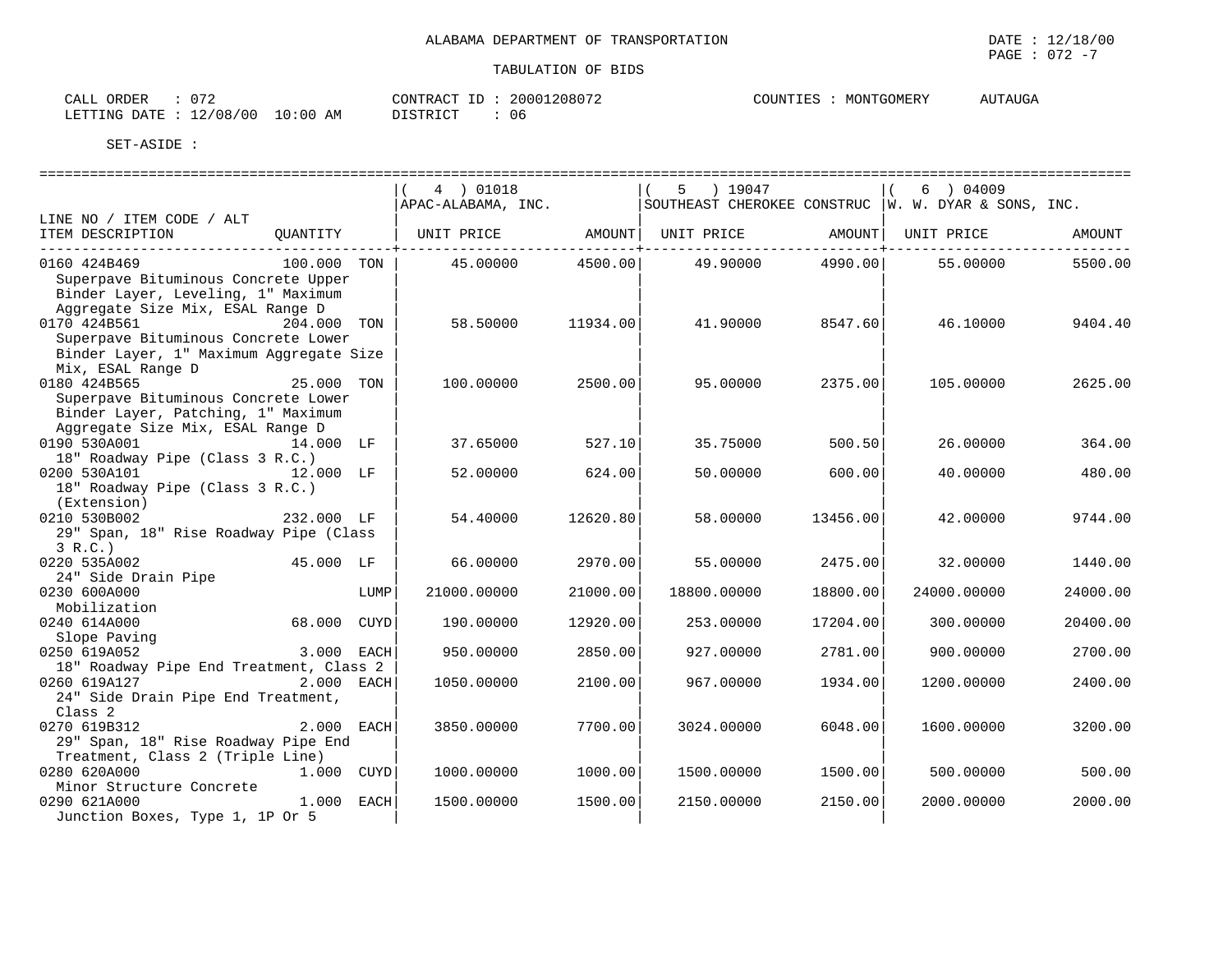| CALL ORDER                       | 072 | CONTRACT ID: | 20001208072 | COUNTIES : | MONTGOMERY | <b>AUTAUGA</b> |
|----------------------------------|-----|--------------|-------------|------------|------------|----------------|
| LETTING DATE : 12/08/00 10:00 AM |     | DISTRICT     | -06         |            |            |                |

|                                                                                                  |              |      | 4 ) 01018                                                                  |                    | 5 ) 19047  |                                         | 6 ) 04009  |          |
|--------------------------------------------------------------------------------------------------|--------------|------|----------------------------------------------------------------------------|--------------------|------------|-----------------------------------------|------------|----------|
| LINE NO / ITEM CODE / ALT                                                                        |              |      | APAC-ALABAMA, INC. SOUTHEAST CHEROKEE CONSTRUC   W. W. DYAR & SONS, INC.   |                    |            |                                         |            |          |
| ITEM DESCRIPTION                                                                                 | QUANTITY     |      | UNIT PRICE                  AMOUNT     UNIT PRICE                   AMOUNT | -------------+---- |            | . _ _ _ _ _ _ _ _ _ _ _ _ _ _ _ _ _ _ + | UNIT PRICE | AMOUNT   |
| 0300 621C020                                                                                     | 1.000 EACH   |      | 1800.00000                                                                 | 1800.00            | 1950.00000 | 1950.00                                 | 2900.00000 | 2900.00  |
| Inlets, Type Y<br>0310 621D019                                                                   | 1.000 EACH   |      | 400.00000                                                                  | 400.00             | 500.00000  | 500.00                                  | 400.00000  | 400.00   |
| Inlet Units, Type Y<br>0320 623B000                                                              | 540.000 LF   |      | 11.00000                                                                   | 5940.00            | 12.50000   | 6750.00                                 | 12.00000   | 6480.00  |
| Concrete Curb, Type N<br>0330 623B001                                                            | 99.000 LF    |      | 32.00000                                                                   | 3168.00            | 52.00000   | 5148.00                                 | 30,00000   | 2970.00  |
| Concrete Curb, Type N Special<br>0340 641A034                                                    | 843.000 LF   |      | 32.86000                                                                   | 27700.98           | 30.10000   | 25374.30                                | 22.00000   | 18546.00 |
| 6 Inch D.I. Water Main Laid (Mechanical<br>Joint)                                                |              |      |                                                                            |                    |            |                                         |            |          |
| 0350 650A000<br>Topsoil                                                                          | 800.000 CYIP |      | 15.00000                                                                   | 12000.00           | 15.00000   | 12000.00                                | 12.00000   | 9600.00  |
| 0360 652A056                                                                                     | 2.000 ACRE   |      | 1800.00000                                                                 | 3600.00            | 500.00000  | 1000.00                                 | 1200.00000 | 2400.00  |
| Seeding (Mix 2E)<br>0370 654A000                                                                 | 300.000      | SOYD | 7.40000                                                                    | 2220.00            | 4.00000    | 1200.00                                 | 6.00000    | 1800.00  |
| Solid Sodding<br>0380 656A001                                                                    | 2.000 ACRE   |      | 1600.00000                                                                 | 3200.00            | 500.00000  | 1000.00                                 | 900.00000  | 1800.00  |
| Mulching, Class A, Type 2<br>0390 665F000                                                        | 300.000 EACH |      | 7.00000                                                                    | 2100.00            | 7.00000    | 2100.00                                 | 6.00000    | 1800.00  |
| Hay Bales<br>0400 665J000                                                                        | 660.000 LF   |      | 4.50000                                                                    | 2970.00            | 4.00000    | 2640.00                                 | 5.00000    | 3300.00  |
| Silt Fence, Type A<br>0410 680A000                                                               |              | LUMP | 1600.00000                                                                 | 1600.00            | 7000.00000 | 7000.00                                 | 6000.00000 | 6000.00  |
| Engineering Controls<br>0420 701A031                                                             | 1.000 MILE   |      | 2000.00000                                                                 | 2000.00            | 2000.00000 | 2000.00                                 | 1800.00000 | 1800.00  |
| Solid White, Class 2, Type A Traffic<br>Stripe (0.06" Thick)                                     |              |      |                                                                            |                    |            |                                         |            |          |
| 0430 701A035<br>Solid Yellow, Class 2, Type A Traffic                                            | 1.000 MILE   |      | 2500.00000                                                                 | 2500.00            | 2500.00000 | 2500.00                                 | 1600.00000 | 1600.00  |
| Stripe (0.09" Thick)<br>0440 701A040                                                             | $1.000$ MILE |      |                                                                            |                    |            |                                         |            |          |
| Broken White, Class 2, Type A Traffic<br>Stripe (0.09" Thick)                                    |              |      | 1500.00000                                                                 | 1500.00            | 1500.00000 | 1500.00                                 | 1100.00000 | 1100.00  |
| 0450 701A045<br>Broken Yellow, Class 2, Type A Traffic                                           | 1.000 MILE   |      | 1500.00000                                                                 | 1500.00            | 1500.00000 | 1500.00                                 | 1100.00000 | 1100.00  |
| Stripe (0.09" Thick)<br>0460 701B005<br>Dotted Class 2, Type A Traffic Stripe<br>$(0.09"$ Thick) | 1000.000 LF  |      | 0.72000                                                                    | 720.00             | 0.72000    | 720.00                                  | 0.50000    | 500.00   |
|                                                                                                  |              |      |                                                                            |                    |            |                                         |            |          |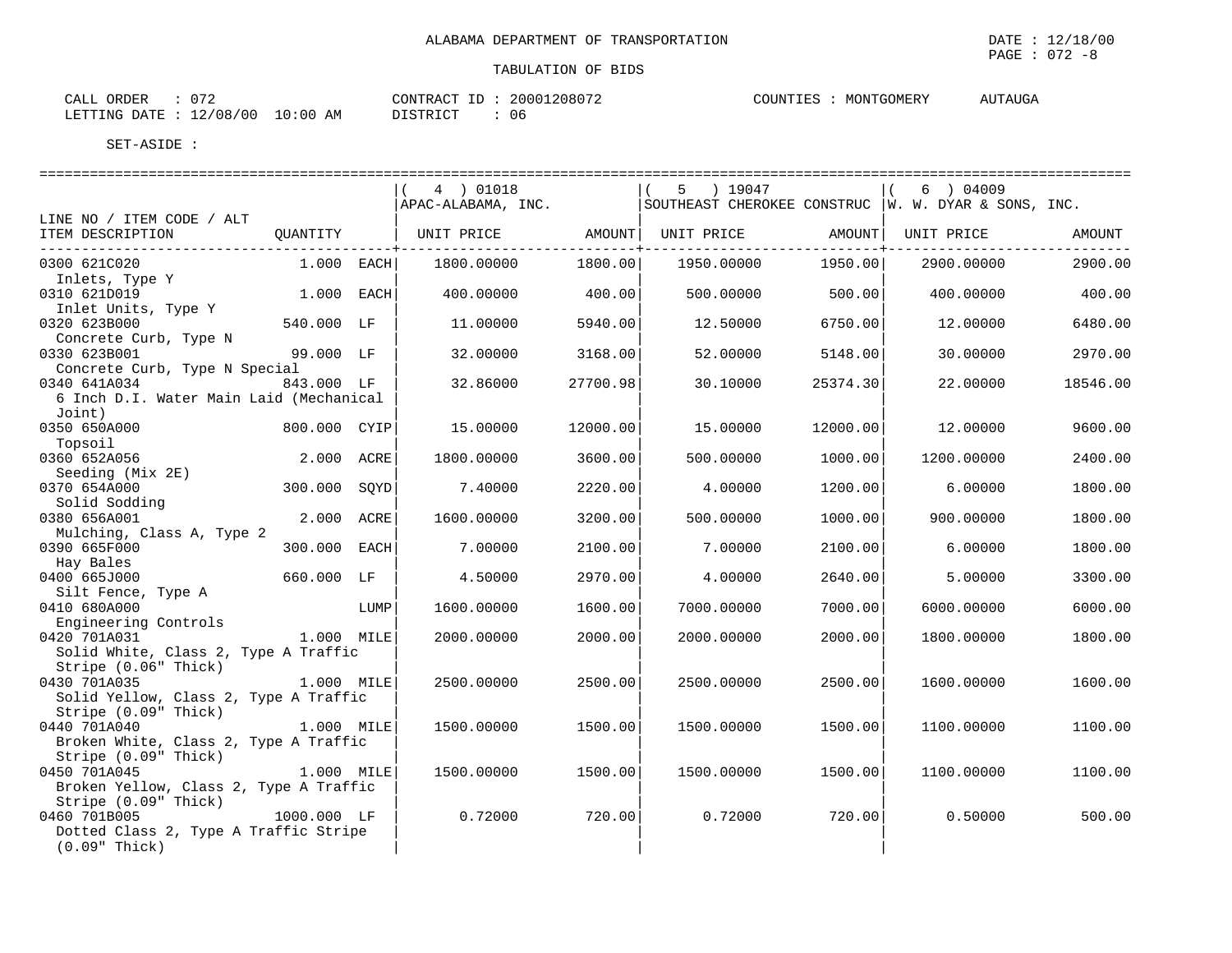| $\therefore$ 072<br>CALL ORDER   |  |          | CONTRACT ID: 20001208072 | COUNTIES : | MONTGOMERY | <b>AUTAUGA</b> |
|----------------------------------|--|----------|--------------------------|------------|------------|----------------|
| LETTING DATE : 12/08/00 10:00 AM |  | DISTRICT | : 06                     |            |            |                |

|                                              |                                                                                                                                                                                                                                      | 4 ) 01018<br>APAC-ALABAMA, INC. |         | 5 ) 19047                                         |         | 6 ) 04009<br>SOUTHEAST CHEROKEE CONSTRUC   W. W. DYAR & SONS, INC. |            |
|----------------------------------------------|--------------------------------------------------------------------------------------------------------------------------------------------------------------------------------------------------------------------------------------|---------------------------------|---------|---------------------------------------------------|---------|--------------------------------------------------------------------|------------|
| LINE NO / ITEM CODE / ALT                    |                                                                                                                                                                                                                                      |                                 |         |                                                   |         |                                                                    |            |
| ITEM DESCRIPTION<br>------------------------ | OUANTITY                                                                                                                                                                                                                             |                                 |         | UNIT PRICE AMOUNT                                 |         | UNIT PRICE                                                         | AMOUNT     |
| 0470 701C002                                 | $7.000$ MILE                                                                                                                                                                                                                         | 340.00000                       | 2380.00 | 340.00000                                         | 2380.00 | 400.00000                                                          | 2800.00    |
| Broken Temporary Traffic Stripe (Paint)      |                                                                                                                                                                                                                                      |                                 |         |                                                   |         |                                                                    |            |
| 0480 701C003                                 | 17.000 MILE                                                                                                                                                                                                                          | 380,00000                       | 6460.00 | 380.00000                                         | 6460.00 | 500,00000                                                          | 8500.00    |
| Solid Temporary Traffic Stripe (Paint)       |                                                                                                                                                                                                                                      |                                 |         |                                                   |         |                                                                    |            |
| 0490 703A002                                 | 725.000 SOFT                                                                                                                                                                                                                         | 2.00000                         | 1450.00 | 2.00000                                           | 1450.00 | 5,00000                                                            | 3625.00    |
| Traffic Control Markings, Class 2, Type      |                                                                                                                                                                                                                                      |                                 |         |                                                   |         |                                                                    |            |
| $\mathbb{A}$                                 |                                                                                                                                                                                                                                      |                                 |         |                                                   |         |                                                                    |            |
| 0500 703B002                                 | 90.000 SQFT                                                                                                                                                                                                                          | 3.00000                         | 270.00  | 3,00000                                           | 270.00  | 5,00000                                                            | 450.00     |
| Traffic Control Legends, Class 2, Type       |                                                                                                                                                                                                                                      |                                 |         |                                                   |         |                                                                    |            |
| 0510 703D002                                 | $500.000$ SQFT                                                                                                                                                                                                                       | 1.30000                         | 650.00  | 1.30000                                           | 650.00  | 3.00000                                                            | 1500.00    |
| Temporary Traffic Control Markings           |                                                                                                                                                                                                                                      |                                 |         |                                                   |         |                                                                    |            |
| (Paint)                                      |                                                                                                                                                                                                                                      |                                 |         |                                                   |         |                                                                    |            |
| 0520 705A031                                 | 258.000 EACH                                                                                                                                                                                                                         | 5.00000                         | 1290.00 | 5.00000                                           | 1290.00 | 5.00000                                                            | 1290.00    |
| Pavement Markers, Class A-H, Type 1-A        |                                                                                                                                                                                                                                      |                                 |         |                                                   |         |                                                                    |            |
| 0530 705A032                                 | 258.000 EACH                                                                                                                                                                                                                         | 5.00000                         | 1290.00 | 5.00000                                           | 1290.00 | 5.00000                                                            | 1290.00    |
| Pavement Markers, Class A-H, Type 1-B        |                                                                                                                                                                                                                                      |                                 |         |                                                   |         |                                                                    |            |
| 0540 740B000                                 | 400.000 SOFT                                                                                                                                                                                                                         | 10.00000                        | 4000.00 | 8,00000                                           | 3200.00 | 14,00000                                                           | 5600.00    |
| Construction Signs                           |                                                                                                                                                                                                                                      |                                 |         |                                                   |         |                                                                    |            |
| 0550 740D000                                 | 65.000 EACH                                                                                                                                                                                                                          | 25.00000                        | 1625.00 | 42.00000                                          | 2730.00 | 40.00000                                                           | 2600.00    |
| Channelizing Drums                           |                                                                                                                                                                                                                                      |                                 |         |                                                   |         |                                                                    |            |
| 0560 740E000                                 | 100.000 EACH                                                                                                                                                                                                                         | 1.00000                         | 100.00  | 12.00000                                          | 1200.00 | 20.00000                                                           | 2000.00    |
| Cones (36 Inches High)                       |                                                                                                                                                                                                                                      |                                 |         |                                                   |         |                                                                    |            |
| 0570 740M000                                 | 100.000 EACH                                                                                                                                                                                                                         | 1,00000                         | 100.00  | 9.00000                                           | 900.00  | 10.00000                                                           | 1000.00    |
| Weight For Cone                              |                                                                                                                                                                                                                                      |                                 |         |                                                   |         |                                                                    |            |
| 0580 998A000                                 | <b>EXAMPLE THE EXAMPLE THE EXAMPLE THE EXAMPLE THE EXAMPLE THE EXAMPLE THE EXAMPLE THE EXAMPLE THE EXAMPLE THE EXAMPLE THE EXAMPLE THE EXAMPLE THE EXAMPLE THE EXAMPLE THE EXAMPLE THE EXAMPLE THE EXAMPLE THE EXAMPLE THE EXAMP</b> | 0.00000                         | 0.00    | 5000.00000                                        | 5000.00 | 15000.00000                                                        | 15000.00   |
| Construction Fuel (Maximum Bid Limited       |                                                                                                                                                                                                                                      |                                 |         |                                                   |         |                                                                    |            |
| To $$17,500.00)$                             |                                                                                                                                                                                                                                      |                                 |         |                                                   |         |                                                                    |            |
| SECTION TOTALS                               |                                                                                                                                                                                                                                      |                                 |         | $255,647.88$ \$                                   |         | $268,615.90$ \$                                                    | 272,657.53 |
| CONTRACT TOTALS                              |                                                                                                                                                                                                                                      |                                 |         | $255,647.88$ $\frac{1}{5}$ $\frac{268,615.90}{1}$ |         | $\ddot{s}$                                                         | 272,657.53 |
|                                              |                                                                                                                                                                                                                                      |                                 |         |                                                   |         | ============================                                       |            |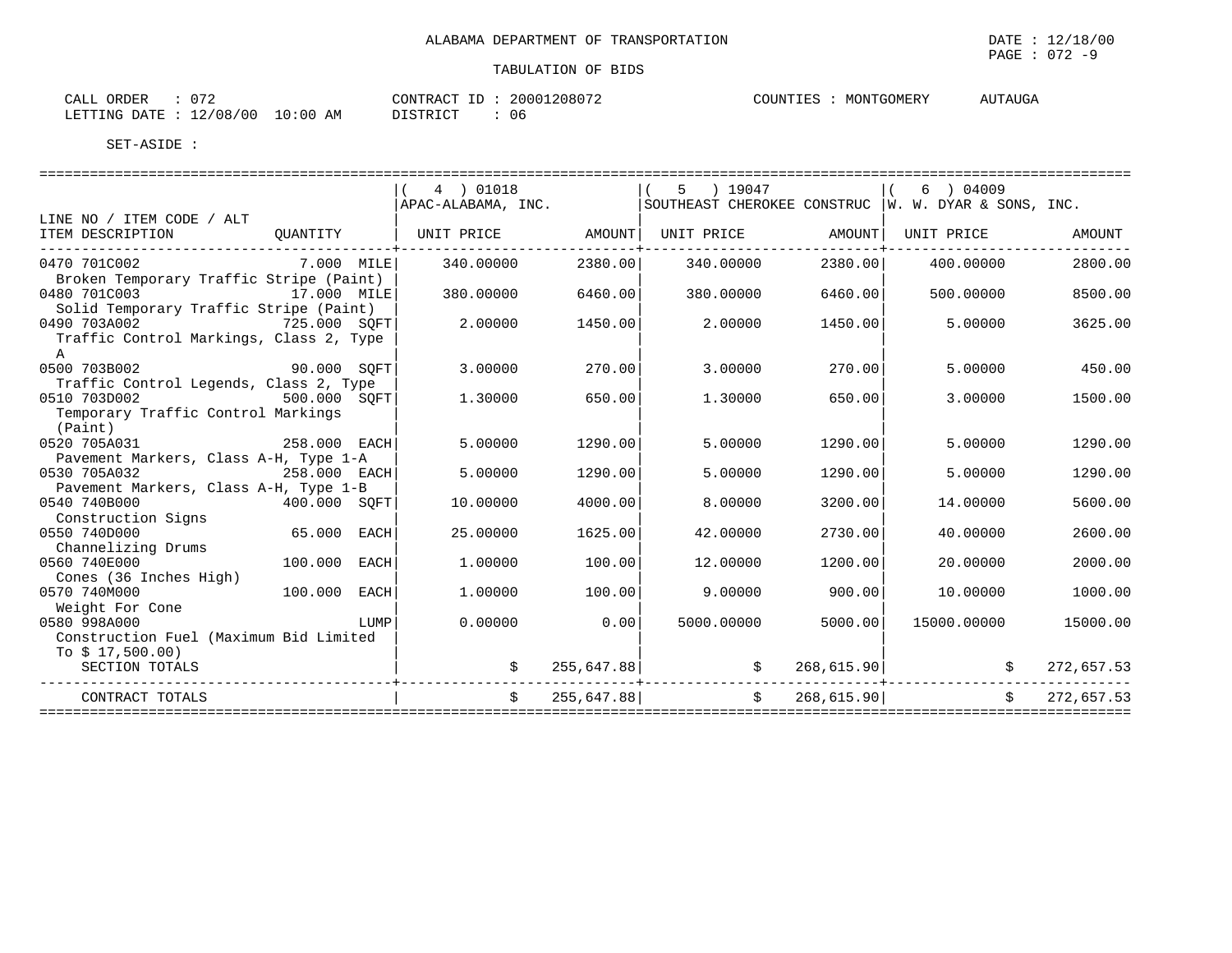| 072<br>ORDER<br>$\bigcap \mathcal{R}$<br>ىلىلىك         | 208072<br>CONTRACT<br>2000 | <b>AUTAUGA</b><br>MONTGOMERY<br>COUNTI |
|---------------------------------------------------------|----------------------------|----------------------------------------|
| 10:00<br>2/08/00<br><b>ETTING</b><br>DATE<br>AΜ<br>____ | -06<br>$\n  7$             |                                        |

|                                         |               |      | 7 ) 23024                   |          |            |        |            |        |
|-----------------------------------------|---------------|------|-----------------------------|----------|------------|--------|------------|--------|
|                                         |               |      | WIREGRASS CONSTRUCTION COMP |          |            |        |            |        |
| LINE NO / ITEM CODE / ALT               |               |      |                             |          |            |        |            |        |
| ITEM DESCRIPTION                        | OUANTITY      |      | UNIT PRICE                  | AMOUNT   | UNIT PRICE | AMOUNT | UNIT PRICE | AMOUNT |
| ---------------<br>-------------        |               |      |                             |          |            |        |            |        |
| SECTION 0001 Total                      |               |      |                             |          |            |        |            |        |
|                                         |               |      |                             |          |            |        |            |        |
| 0010 201A000                            |               | LUMP | 37500.00000                 | 37500.00 |            |        |            |        |
| Clearing & Grubbing (Approximately 2    |               |      |                             |          |            |        |            |        |
| Acres)                                  |               |      |                             |          |            |        |            |        |
| 0020 206D000                            | 211.000 LF    |      | 7.50000                     | 1582.50  |            |        |            |        |
| Removing Pipe                           |               |      |                             |          |            |        |            |        |
| 0030 206D002                            | 633.000 LF    |      | 3.00000                     | 1899.00  |            |        |            |        |
| Removing Curb                           |               |      |                             |          |            |        |            |        |
| 0040 206E000                            | 1.000 EACH    |      | 250.00000                   | 250.00   |            |        |            |        |
| Removing Headwalls                      |               |      |                             |          |            |        |            |        |
| 0050 206E001                            | 1.000 EACH    |      | 350.00000                   | 350.00   |            |        |            |        |
| Removing Inlets                         |               |      |                             |          |            |        |            |        |
| 0060 206E002                            | 1.000         | EACH | 300.00000                   | 300.00   |            |        |            |        |
| Removing Junction Boxes                 |               |      |                             |          |            |        |            |        |
| 0070 210A000                            | 767.000 CYIP  |      | 10.00000                    | 7670.00  |            |        |            |        |
| Unclassified Excavation                 |               |      |                             |          |            |        |            |        |
| 0080 210D021                            | 650.000 CYIP  |      | 15,00000                    | 9750.00  |            |        |            |        |
| Borrow Excavation (Loose Truckbed       |               |      |                             |          |            |        |            |        |
| Measurement) (A4 or Better)             |               |      |                             |          |            |        |            |        |
| 0090 214A000                            | 212.000 CUYD  |      | 10.00000                    | 2120.00  |            |        |            |        |
| Structure Excavation                    |               |      |                             |          |            |        |            |        |
| 0100 214B001                            | 55.000 CUYD   |      | 50.00000                    | 2750.00  |            |        |            |        |
| Foundation Backfill, Commercial         |               |      |                             |          |            |        |            |        |
| 0110 301A012                            | 1379.000 SYCP |      | 15.00000                    | 20685.00 |            |        |            |        |
| Crushed Aggregate Base Course, Type B,  |               |      |                             |          |            |        |            |        |
| Plant Mixed, 6" Compacted Thickness     |               |      |                             |          |            |        |            |        |
| 0120 401A000                            | 1475.000 SYCP |      | 0.50000                     | 737.50   |            |        |            |        |
| Bituminous Treatment A                  |               |      |                             |          |            |        |            |        |
| 0130 405A000                            | 212.000       | GAL  | 2.50000                     | 530.00   |            |        |            |        |
| Tack Coat                               |               |      |                             |          |            |        |            |        |
| 0140 424A261                            | 453.000 TON   |      | 54.75000                    | 24801.75 |            |        |            |        |
| Superpave Bituminous Concrete Wearing   |               |      |                             |          |            |        |            |        |
| Surface Layer, 3/4" Maximum Aggregate   |               |      |                             |          |            |        |            |        |
| Size Mix, ESAL Range D                  |               |      |                             |          |            |        |            |        |
| 0150 424B461                            | 204.000 TON   |      | 59.00000                    | 12036.00 |            |        |            |        |
| Superpave Bituminous Concrete Upper     |               |      |                             |          |            |        |            |        |
| Binder Layer, 1" Maximum Aggregate Size |               |      |                             |          |            |        |            |        |
| Mix, ESAL Range D                       |               |      |                             |          |            |        |            |        |
|                                         |               |      |                             |          |            |        |            |        |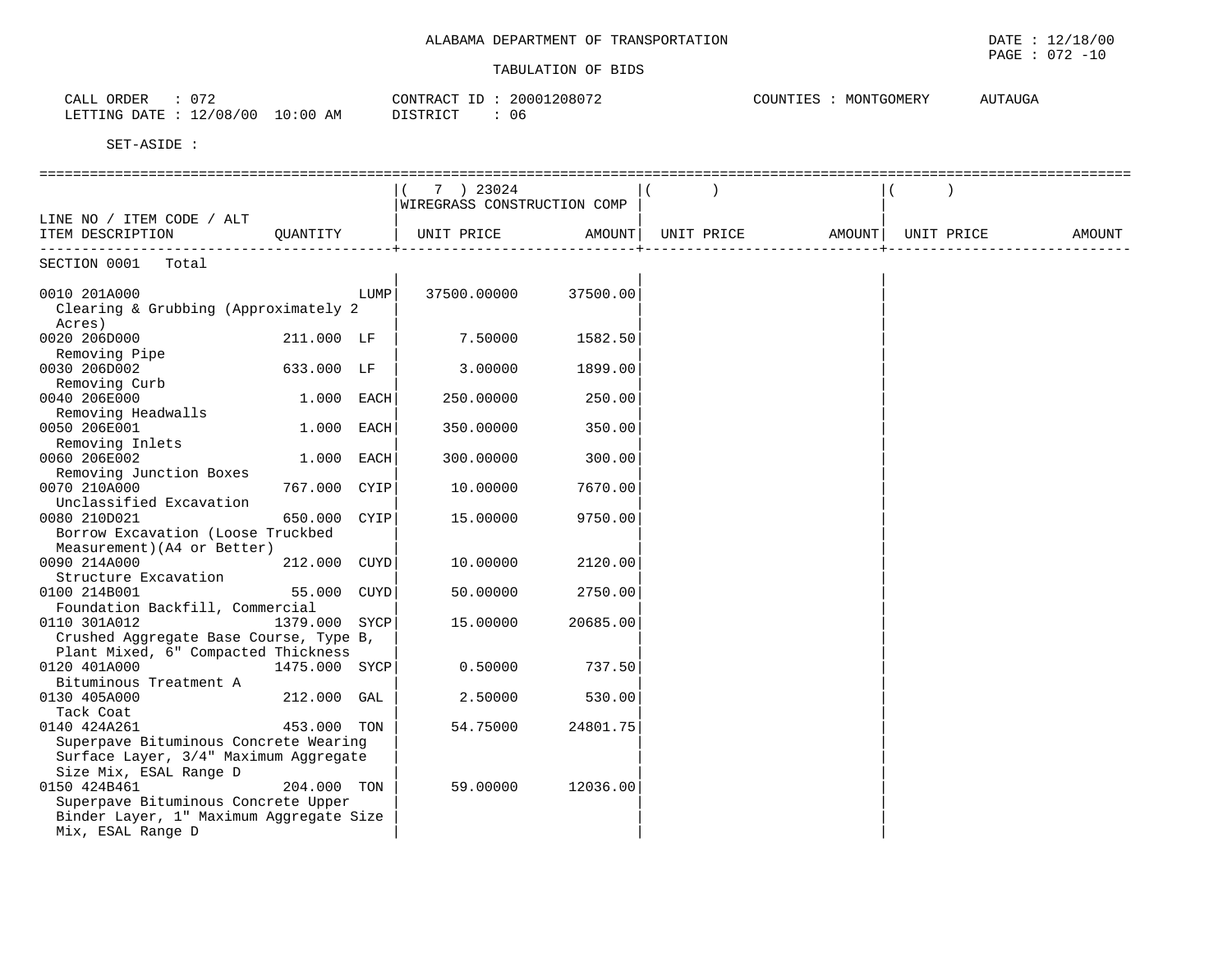| $07^{\circ}$<br>CALL<br>ORDER                        | 20001208072<br>CONTRACT ID | COUNTIES<br>MONTGOMERY<br>T GOMETZ T | <b>UTAUGA</b><br>$\sim$ |
|------------------------------------------------------|----------------------------|--------------------------------------|-------------------------|
| 12/08/<br>/00<br>ETTING<br><b>DATE</b><br>10:00<br>. | DISTRICT<br>06             |                                      |                         |

SET-ASIDE :

# ================================================================================================================================== $|( 7 \t ) 23024$   $| ( )$  |WIREGRASS CONSTRUCTION COMP | | LINE NO / ITEM CODE / ALT | | | ITEM DESCRIPTION QUANTITY | UNIT PRICE AMOUNT| UNIT PRICE AMOUNT| UNIT PRICE AMOUNT ------------------------------------------+----------------------------+----------------------------+----------------------------- 0160 424B469 100.000 TON | 59.00000 5900.00| | Superpave Bituminous Concrete Upper Binder Layer, Leveling, 1" Maximum Aggregate Size Mix, ESAL Range D | | | 0170 424B561 204.000 TON | 58.00000 11832.00| | Superpave Bituminous Concrete Lower Binder Layer, 1" Maximum Aggregate Size Mix, ESAL Range D | | | 25.000 TON | 100.00000 2500.00| Superpave Bituminous Concrete Lower Binder Layer, Patching, 1" Maximum Aggregate Size Mix, ESAL Range D | | | 0190 530A001 14.000 LF | 30.00000 420.00| 18" Roadway Pipe (Class 3 R.C.) |<br>200 530A101 | 12.000 LF | 30.00000 | 360.00 0200 530A101 12.000 LF | 18" Roadway Pipe (Class 3 R.C.)<br>(Extension)  $(Extension)$  $0210$  530B002  $232.000$  LF  $\vert$  45.00000 10440.00 $\vert$  29" Span, 18" Rise Roadway Pipe (Class | | |  $3 \text{ R.C.}$ ) 0220 535A002 45.000 LF | 35.00000 1575.00| | 24" Side Drain Pipe | | | 0230 600A000 **1UMP** 21500.00000 21500.00 Mobilization | | |  $0240$  614A000 Slope Paving | | | 0250 619A052 3.000 EACH| 550.00000 1650.00| | 18" Roadway Pipe End Treatment, Class 2  $0260$  619A127  $^{-1}$  2.000 EACH 650.00000 1300.00 24" Side Drain Pipe End Treatment,<br>Class 2  $\frac{1}{2}$   $\frac{1}{2}$   $\frac{1}{2}$   $\frac{1}{2}$   $\frac{1}{2}$   $\frac{1}{2}$   $\frac{1}{2}$   $\frac{1}{2}$   $\frac{1}{2}$   $\frac{1}{2}$   $\frac{1}{2}$   $\frac{1}{2}$   $\frac{1}{2}$   $\frac{1}{2}$   $\frac{1}{2}$   $\frac{1}{2}$   $\frac{1}{2}$   $\frac{1}{2}$   $\frac{1}{2}$   $\frac{1}{2}$   $\frac{1}{2}$   $\frac{1}{2}$  0270 619B312 2.000 EACH 2500.00000 5000.00| 29" Span, 18" Rise Roadway Pipe End | | | Treatment, Class 2 (Triple Line) | | | 1.000 CUYD Minor Structure Concrete | | | 0290 621A000 1.000 EACH Junction Boxes, Type 1, 1P Or 5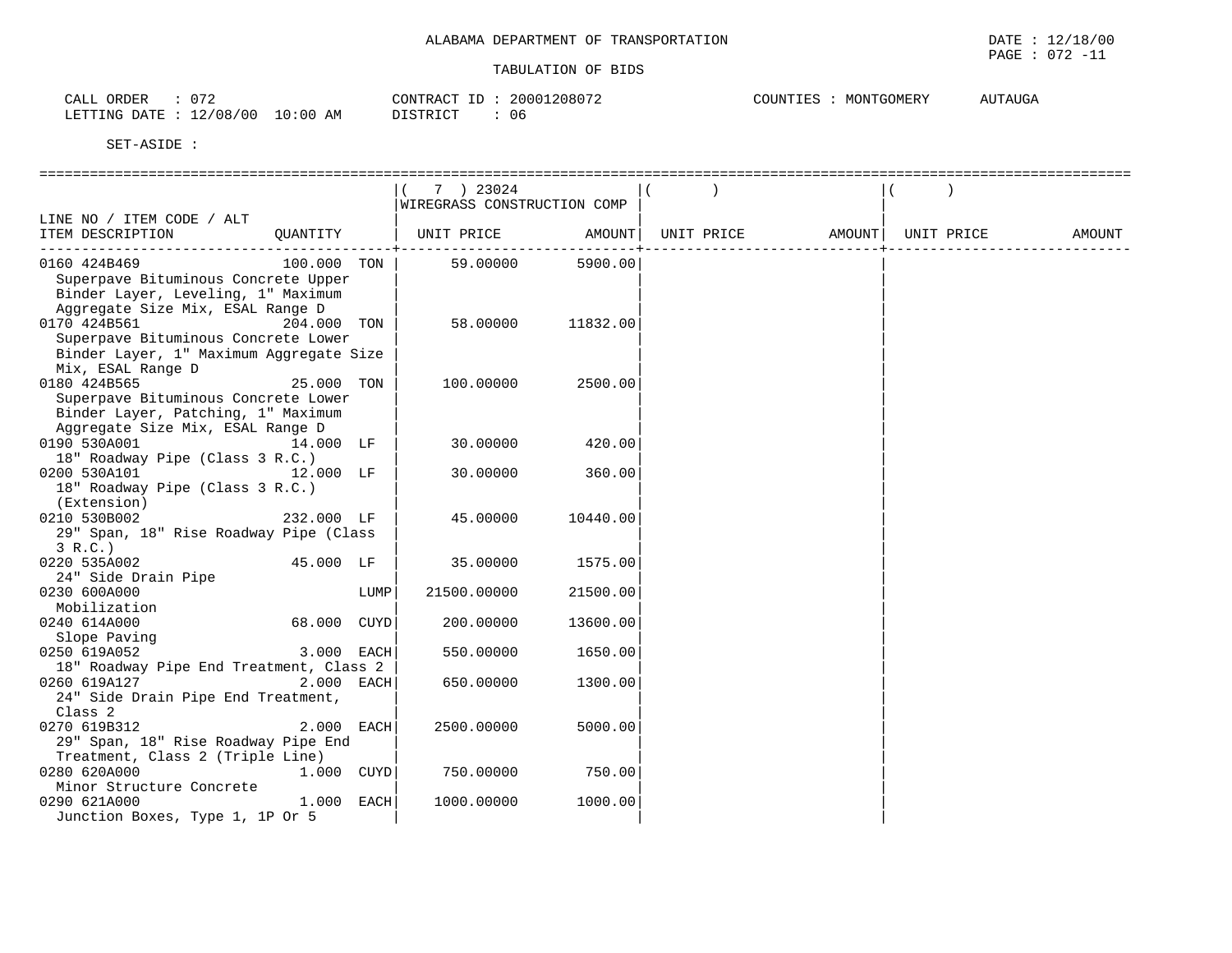| $07^{\circ}$<br>ORDER<br>CALL                                          | 20001208072<br>CONTRACT<br><u>، ب</u> | MONTGOMERY<br>COUNTIES<br>۔ دستہ | AUTAUGA |
|------------------------------------------------------------------------|---------------------------------------|----------------------------------|---------|
| /08/00<br>0:00<br>$\sim$<br>ETTING<br>7.55<br><b>DATE</b><br>AM<br>- ∠ | <b>DISTRICT</b><br>Ub                 |                                  |         |

|                                         |              |      | 7 ) 23024                   |          |                                           |  |        |
|-----------------------------------------|--------------|------|-----------------------------|----------|-------------------------------------------|--|--------|
|                                         |              |      | WIREGRASS CONSTRUCTION COMP |          |                                           |  |        |
| LINE NO / ITEM CODE / ALT               |              |      |                             |          |                                           |  |        |
| ITEM DESCRIPTION                        | OUANTITY     |      | UNIT PRICE                  |          | AMOUNT   UNIT PRICE   AMOUNT   UNIT PRICE |  | AMOUNT |
| 0300 621C020                            | $1.000$ EACH |      | 2500.00000                  | 2500.00  |                                           |  |        |
| Inlets, Type Y                          |              |      |                             |          |                                           |  |        |
| 0310 621D019<br>Inlet Units, Type Y     | 1.000 EACH   |      | 300.00000                   | 300.00   |                                           |  |        |
| 0320 623B000                            | 540.000 LF   |      | 5.00000                     | 2700.00  |                                           |  |        |
| Concrete Curb, Type N<br>0330 623B001   | 99.000 LF    |      | 6.00000                     | 594.00   |                                           |  |        |
| Concrete Curb, Type N Special           |              |      |                             |          |                                           |  |        |
| 0340 641A034                            | 843.000 LF   |      | 20.00000                    | 16860.00 |                                           |  |        |
| 6 Inch D.I. Water Main Laid (Mechanical |              |      |                             |          |                                           |  |        |
| Joint)                                  |              |      |                             |          |                                           |  |        |
| 0350 650A000                            | 800.000 CYIP |      | 15.00000                    | 12000.00 |                                           |  |        |
| Topsoil<br>0360 652A056                 | 2.000 ACRE   |      | 750.00000                   | 1500.00  |                                           |  |        |
| Seeding (Mix 2E)                        |              |      |                             |          |                                           |  |        |
| 0370 654A000                            | 300.000 SOYD |      | 5.00000                     | 1500.00  |                                           |  |        |
| Solid Sodding                           |              |      |                             |          |                                           |  |        |
| 0380 656A001                            | 2.000 ACRE   |      | 750.00000                   | 1500.00  |                                           |  |        |
| Mulching, Class A, Type 2               |              |      |                             |          |                                           |  |        |
| 0390 665F000                            | 300.000 EACH |      | 5.00000                     | 1500.00  |                                           |  |        |
| Hay Bales                               |              |      |                             |          |                                           |  |        |
| 0400 665J000                            | 660.000 LF   |      | 5.00000                     | 3300.00  |                                           |  |        |
| Silt Fence, Type A                      |              |      |                             |          |                                           |  |        |
| 0410 680A000                            |              | LUMP | 10000.00000                 | 10000.00 |                                           |  |        |
| Engineering Controls                    |              |      |                             |          |                                           |  |        |
| 0420 701A031                            | 1.000 MILE   |      | 2000.00000                  | 2000.00  |                                           |  |        |
| Solid White, Class 2, Type A Traffic    |              |      |                             |          |                                           |  |        |
| Stripe (0.06" Thick)                    |              |      |                             |          |                                           |  |        |
| 0430 701A035                            | 1.000 MILE   |      | 2500.00000                  | 2500.00  |                                           |  |        |
| Solid Yellow, Class 2, Type A Traffic   |              |      |                             |          |                                           |  |        |
| Stripe (0.09" Thick)                    |              |      |                             |          |                                           |  |        |
| 0440 701A040                            | 1.000 MILE   |      | 1500.00000                  | 1500.00  |                                           |  |        |
| Broken White, Class 2, Type A Traffic   |              |      |                             |          |                                           |  |        |
| Stripe (0.09" Thick)<br>0450 701A045    | 1.000 MILE   |      |                             |          |                                           |  |        |
| Broken Yellow, Class 2, Type A Traffic  |              |      | 1500.00000                  | 1500.00  |                                           |  |        |
| Stripe (0.09" Thick)                    |              |      |                             |          |                                           |  |        |
| 0460 701B005                            | 1000.000 LF  |      | 0.72000                     | 720.00   |                                           |  |        |
| Dotted Class 2, Type A Traffic Stripe   |              |      |                             |          |                                           |  |        |
| $(0.09"$ Thick)                         |              |      |                             |          |                                           |  |        |
|                                         |              |      |                             |          |                                           |  |        |